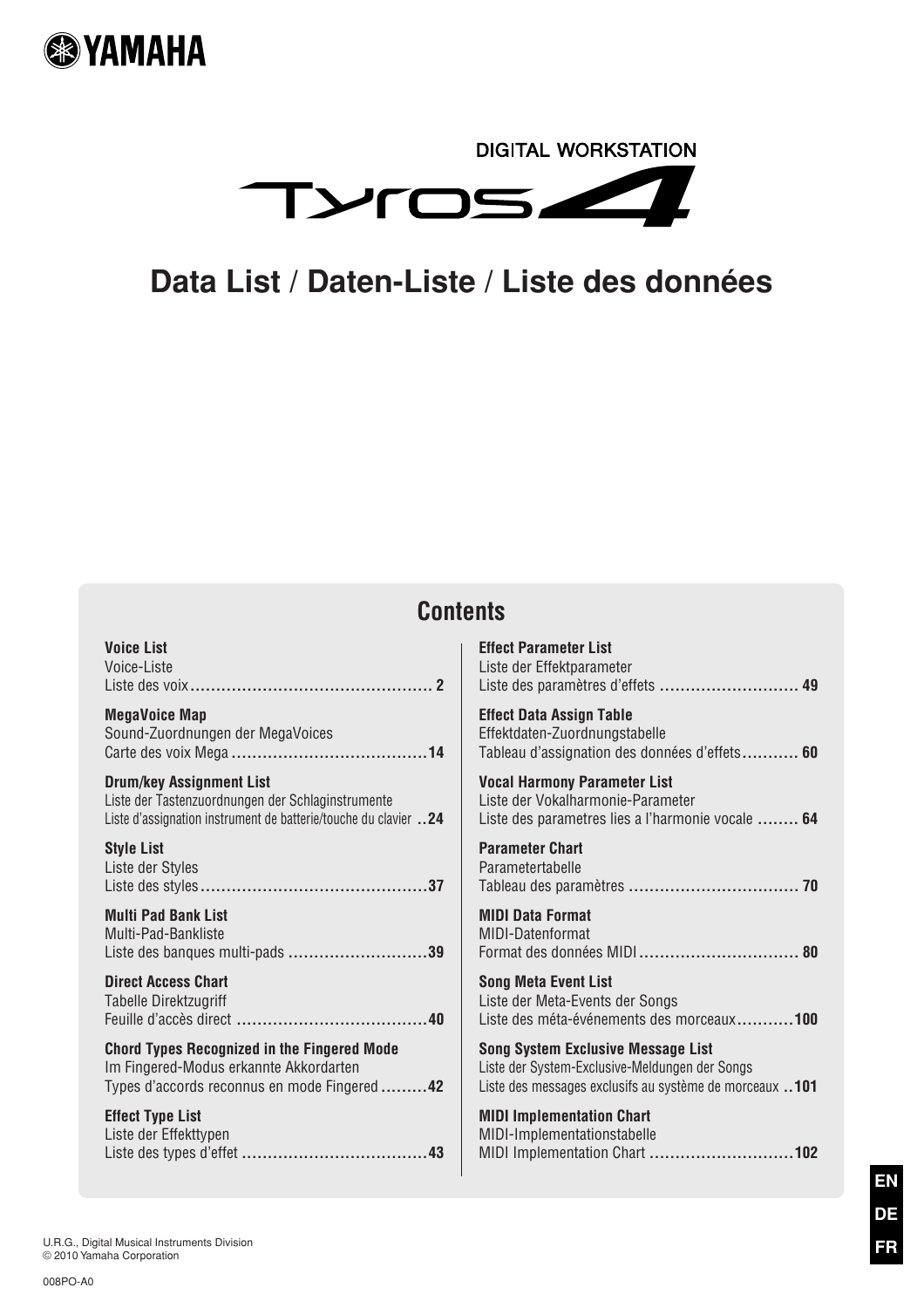#### <span id="page-1-0"></span>**Panel Voice**

| Category | <b>Voice Name</b>           |            | <b>Voice Number</b><br><b>LSB</b> |                | <b>Voice Type</b>              |
|----------|-----------------------------|------------|-----------------------------------|----------------|--------------------------------|
| Piano    | ConcertGrand                | MSB<br>0   | 122                               | PRG<br>1       | S.Articulation!                |
|          | PopGrand                    | 104        | 11                                | 1              | S.Articulation!                |
|          | RockPiano                   | 104        | 10                                | 1              | S.Articulation!                |
|          | <b>AmbientPiano</b>         | 104        | 9                                 | 1              | S.Articulation!                |
|          | CocktailPiano               | 104        | 1                                 | $\overline{4}$ | S.Articulation!                |
|          | MIDIGrand                   | 104        | 2                                 | 3              | S.Articulation!                |
|          | MIDIGrandPad                | 104        | 3                                 | 3              | S.Articulation!                |
|          | MIDIGrandSyn                | 104        | 8                                 | 1              | S.Articulation!                |
|          | PianoOrchestra              | 104        | 12                                | 1              | S.Articulation!                |
|          | Harpsichord                 | 8          | 32                                | 113            | S.Articulation!                |
|          | GrandPiano                  | 0          | 113                               | 1              | Live!                          |
|          | WarmGrand                   | 0          | 114                               | 1              | Live!                          |
|          | BrightPiano                 | 0          | 112                               | 2              | Live!                          |
|          | OctavePiano1                | 104        | $\overline{c}$                    | 4              | S.Articulation!                |
|          | OctavePiano2                | 104        | 3                                 | 4              | S.Articulation!                |
|          | Pianosphere                 | 104        | 19                                | 89             |                                |
|          | HonkyTonk                   | 0          | 112                               | 4              | L,                             |
|          | CP80                        | 0<br>0     | 113<br>113                        | 3<br>7         | ×,<br>Live!                    |
| E.Piano  | GrandHarpsi<br>SparkleStack | 0          | 121                               | 6              | Cool!                          |
|          | SweetDX                     | 104        | 0                                 | 6              | Cool!                          |
|          | <b>BalladDX</b>             | 0          | 124                               | 6              | Cool!                          |
|          | <b>DX Dynamics</b>          | 0          | 123                               | 6              | Cool!                          |
|          | <b>BalladBells</b>          | 104        | 2                                 | 6              | Cool!                          |
|          | GalaxyEP                    | 0          | 114                               | 5              | Cool!                          |
|          | SuitcaseEP                  | 0          | 118                               | 5              | Cool!                          |
|          | Magnetics                   | 104        | 0                                 | 5              | ä,                             |
|          | ElectricPiano               | 0          | 119                               | 5              | Cool!                          |
|          | TremoloEP                   | 0          | 113                               | 5              | Cool!                          |
|          | DreamDX                     | 104        | 3                                 | 6              | Cool!                          |
|          | MidnightDX                  | 104        | 1                                 | 6              | Cool!                          |
|          | VintageEP                   | 0          | 116                               | 5              | ä,                             |
|          | StageEP                     | 0          | 117                               | 5              | ×,                             |
|          | SmoothTine                  | 0          | 119                               | 6              |                                |
|          | Clavi                       | 0          | 112                               | 8              | ä,                             |
|          | WahClavi                    | 0          | 113                               | 8              | ÷,                             |
|          | PhaseClavi                  | 0          | 115                               | 8              |                                |
| Organ    | WhiterBars                  | 8          | 32                                | 30             | S.Articulation!                |
|          | AllBarsOut                  | 8          | 32                                | 31             | S.Articulation!                |
|          | JazzRotary                  | 8          | 32                                | 114            | S.Articulation!                |
|          | ClassicBars                 | 8          | 34                                | 30             | S.Articulation!                |
|          | Organ-a-Gogo                | 104        | 0                                 | 17             | Cool!                          |
|          | 60'sCombo1                  | 104        | 32                                | 17             | Cool!                          |
|          | 60'sCombo2<br>60'sCombo3    | 104<br>104 | 33<br>34                          | 17<br>17       | Cool!<br>Cool!                 |
|          | 60'sCombo4                  | 104        | 35                                | 17             | Cool!                          |
|          | ProgRockOrgan               | 8          | 33                                | 30             | S.Articulation!                |
|          | CurvedBars                  | 0          | 121                               | 17             | Cool!                          |
|          | EvenBars                    | 0          | 111                               | 17             | Cool!                          |
|          | VintageFast                 | 0          | 127                               | 17             | Cool!                          |
|          | RotorOrgan                  | 0          | 117                               | 19             | Cool!                          |
|          | JazzOrgan                   | 0          | 117                               | 17             | Cool!                          |
|          | RockRotary                  | 8          | 33                                | 114            | S.Articulation!                |
|          | Hold It Fast                | 0          | 111                               | 18             | Cool!                          |
|          | R&B Tremolo                 | υ          | 111                               | 19             | COOI!                          |
|          | FullRocker                  | 0          | 115                               | 19             | Cool!                          |
|          | Organ                       | 0          | 118                               | 19             | Cool!                          |
|          | OrganAccomp1                | 0          | 108                               | 18             | ÷.                             |
|          | OrganAccomp2                | 0          | 107                               | 18             | L,                             |
|          | OrganAccomp3                | 0          | 106                               | 18             | $\overline{\phantom{a}}$       |
|          | OrganAccomp4                | 0          | 105                               | 18             | $\overline{\phantom{a}}$       |
|          | OrganAccomp5                | 0          | 104                               | 18             | ä,                             |
|          | FullTheatre                 | 0          | 127                               | 19             | $\overline{\phantom{a}}$       |
|          | SweetTheatre                | 0          | 126                               | 19             | $\overline{\phantom{a}}$       |
|          | BallroomOrgan               | 0          | 115                               | $\overline{4}$ | ä,                             |
|          | <b>Tibia 16&amp;4</b>       | 104        | 8                                 | 17             | $\overline{\phantom{a}}$       |
|          | Tibia 8&4                   | 104        | 9                                 | 17             | $\overline{\phantom{a}}$       |
|          | Vox&Tibia                   | 104        | 10                                | 17             | ä,                             |
|          | Tibia Full                  | 104        | 5                                 | 18             | $\overline{\phantom{a}}$       |
|          | Tibia 8<br>Vox 8            | 104<br>104 | 6<br>7                            | 18<br>18       | $\overline{\phantom{a}}$<br>ä, |
|          | PipeOrgan                   | 0          | 112                               | 20             | $\overline{\phantom{a}}$       |
|          | ChapelOrgan1                | 0          | 113                               | 20             | $\overline{\phantom{a}}$       |
|          | ChapelOrgan2                | 0          | 114                               | 20             | ä,                             |
|          | ChapelOrgan3                | 0          | 115                               | 20             | ÷.                             |
|          | JazzSlow                    | 0          | 126                               | 18             | Cool!                          |
|          | JazzFast                    | 0          | 127                               | 18             | Cool!                          |
|          | WhiterBarsSlow              | 104        | 1                                 | 18             | Cool!                          |
|          | WhiterBarsFast              | 104        | 0                                 | 18             | Cool!                          |
|          | AllBarsOutSlow              | 104        | 1                                 | 19             | Cool!                          |
|          | AllBarsOutFast              | 104        | 0                                 | 19             | Cool!                          |
|          | AllBarsPhase                | 104        | 2                                 | 19             | Cool!                          |
|          | TwoChannels                 | 0          | 109                               | 18             | Cool!                          |
|          | EuroOrgan                   | 0          | 118                               | 17             | $\overline{\phantom{a}}$       |
|          | MellowDraw                  | 0          | 115                               | 18             | ÷.                             |
|          | Trumpet 8                   | 0          | 124                               | 17             | ä,                             |
|          | Kinura 8                    | 0          | 123                               | 17             | $\overline{\phantom{a}}$       |

|          |                                           | <b>Voice Number</b> |                     |           |                                    |
|----------|-------------------------------------------|---------------------|---------------------|-----------|------------------------------------|
| Category | <b>Voice Name</b>                         | <b>MSB</b>          | LSB                 | PRG       | <b>Voice Type</b>                  |
| Organ    | Tpt&Kinura                                | 0                   | 125                 | 18        | ä,                                 |
|          | Trumpet 16&8                              | 0                   | 124                 | 18        |                                    |
| Strings  | RealStrings                               | 8                   | 33                  | 50        | S.Articulation!                    |
|          | ClassicalStrings<br><b>TheatreStrings</b> | 8<br>8              | 36<br>37            | 49<br>49  | S.Articulation!<br>S.Articulation! |
|          | LushStrings                               | 8                   | 41                  | 49        | S.Articulation!                    |
|          | BallroomStrings                           | 8                   | 35                  | 50        | S.Articulation!                    |
|          | <b>JazzViolin</b>                         | 8                   | 64                  | 49        | S.Articulation2!                   |
|          | CelticViolin                              | 8                   | 65                  | 49        | S.Articulation2!                   |
|          | RealTremolo                               | 104                 | 0                   | 45        | Live!                              |
|          | RealSpiccato                              | 104                 | 6                   | 49        | Live!                              |
|          | OrchestralHarp                            | 104                 | 1                   | 47        | i.                                 |
|          | BalladStrings                             | 8                   | 34                  | 50        | S.Articulation!                    |
|          | ConcertStrings                            | 8                   | 32                  | 50        | S.Articulation!                    |
|          | <b>StudioStrings</b>                      | 8                   | 32                  | 49        | S.Articulation!                    |
|          | DiscoStrings1                             | 0                   | 123                 | 50        | Live!                              |
|          | DiscoStrings2                             | 0                   | 124                 | 50        | Live!                              |
|          | Violin                                    | 0                   | 113                 | 41        | Sweet!                             |
|          | Pizzicato                                 | 0                   | 113                 | 46        | Live!                              |
|          | TremoloStrings                            | 0                   | 113                 | 45        | Live!                              |
|          | Spiccato                                  | 0                   | 120                 | 49        | Live!                              |
|          | MovieStrings                              | 0                   | 123                 | 49        | Live!                              |
|          | Banjo<br>Hackbrett                        | 104<br>104          | 0<br>$\overline{c}$ | 106<br>47 | ٠                                  |
|          | Zither1                                   | 104                 | 1                   | 16        | ÷<br>÷.                            |
|          | Zither <sub>2</sub>                       | 104                 | 0                   | 16        | $\overline{\phantom{a}}$           |
|          | OrchestraHit                              | 0                   | 112                 | 56        |                                    |
|          | WarmStrings                               | 8                   | 39                  | 49        | S.Articulation!                    |
|          | <b>BigStrings</b>                         | 8                   | 40                  | 49        | S.Articulation!                    |
|          | DynamicStrings                            | 0                   | 124                 | 49        | Live!                              |
|          | Strings                                   | 0                   | 117                 | 50        | Live!                              |
|          | Allegro                                   | 0                   | 122                 | 50        | Live!                              |
|          | RealStrings p                             | 8                   | 42                  | 50        | S.Articulation!                    |
|          | RealStrings mf                            | 8                   | 41                  | 50        | S.Articulation!                    |
|          | RealStrings f                             | 8                   | 40                  | 50        | S.Articulation!                    |
|          | RealTremoloSfz                            | 104                 | 1                   | 45        | Live!                              |
|          | MellowHarp                                | 104                 | 0                   | 47        | à.                                 |
|          | Strings p                                 | 0                   | 117                 | 49        | Live!                              |
|          | Strings mf                                | 0                   | 118                 | 49        | Live!                              |
|          | Strings f                                 | 0                   | 119                 | 49        | Live!                              |
|          | Tutti                                     | 0                   | 120                 | 50        | $\overline{\phantom{a}}$           |
|          | SymphonicUnison                           | 104                 | 0                   | 50<br>49  | ä,                                 |
|          | Spiccato<br>SynthStrings1                 | 8<br>0              | 33<br>112           | 51        | S.Articulation!<br>ä,              |
|          | SynthStrings2                             | 0                   | 113                 | 51        | ÷                                  |
|          | OberStrings                               | 0                   | 113                 | 52        | ÷.                                 |
|          | <b>TheatreOrchestra</b>                   | 104                 | 1                   | 50        | ٠                                  |
|          | SoloViolin                                | 0                   | 112                 | 41        | ÷                                  |
|          | Viola                                     | 0                   | 112                 | 42        | ÷.                                 |
|          | Cello                                     | 0                   | 112                 | 43        | ٠                                  |
|          | Contrabass                                | 0                   | 112                 | 44        | ÷                                  |
|          | Fiddle                                    | 0                   | 112                 | 111       | ÷.                                 |
|          | Koto                                      | 0                   | 112                 | 108       | ٠                                  |
|          | Shamisen                                  | 0                   | 112                 | 107       | i.                                 |
|          | ChamberStrings                            | 0                   | 112                 | 50        | $\sim$                             |
|          | TremoloBowing                             | 8                   | 34                  | 49        | S.Articulation!                    |
|          | RealStrings f                             | 104                 | 4                   | 50        | Live!                              |
|          | RealStrings mf                            | 104                 | 5                   | 50        | Live!                              |
|          | RealStrings p                             | 104                 | 6                   | 50        | Live!                              |
|          | ClassicalStrings                          | 8                   | 1                   | 49        | <b>MegaVoice</b>                   |
|          | RealStrings                               | 8                   | 1                   | 50        | MegaVoice                          |
|          | SmallStrings<br>LargeStrings              | 8<br>8              | 0<br>0              | 49<br>50  | MegaVoice<br>MegaVoice             |
| Choir    | <b>ScatVocalists</b>                      | 8                   | 42                  | 56        | S.Articulation!                    |
|          | <b>JazzSingersShoo</b>                    | 8                   | 45                  | 56        | S.Articulation!                    |
|          | JazzSingersDwee                           | 8                   | 46                  | 56        | S.Articulation!                    |
|          | PopEnsemble                               | 8                   | 40                  | 56        | S.Articulation!                    |
|          | LatinVocals                               | 8                   | 41                  | 56        | S.Articulation!                    |
|          | <b>BoysChoirOoh</b>                       | 8                   | 32                  | 52        | S.Articulation!                    |
|          | BoysChoirAah                              | 8                   | 33                  | 52        | S.Articulation!                    |
|          | GospelHmm                                 | 8                   | 32                  | 55        | S.Articulation!                    |
|          | GospelWow                                 | 8                   | 33                  | 55        | S.Articulation!                    |
|          | GospelHey                                 | 8                   | 34                  | 55        | S.Articulation!                    |
|          | ShooBeeDooBah1                            | 8                   | 32                  | 56        | S.Articulation!                    |
|          | DoBeDoBe                                  | 8                   | 48                  | 56        | S.Articulation!                    |
|          | BaDaYah                                   | 8                   | 36                  | 56        | S.Articulation!                    |
|          | WhtShouldWeDo                             | 8                   | 53                  | 56        | S.Articulation!                    |
|          | WhoAreYou                                 | 8                   | 54                  | 56        | S.Articulation!                    |
|          | ShooBeeDooBah2                            | 8                   | 47                  | 56        | S.Articulation!                    |
|          | YaBaDaBa                                  | 8                   | 51                  | 56        | S.Articulation!                    |
|          | DoWeYoBe                                  | 8                   | 52                  | 56        | S.Articulation!                    |
|          | ShooBaDooBa                               | 8                   | 55                  | 56        | S.Articulation!                    |
|          | HooWah<br>Haa                             | 8<br>8              | 39<br>32            | 56<br>40  | S.Articulation!<br>S.Articulation! |
|          | Wah                                       | 8                   | 38                  | 40        | S.Articulation!                    |
|          | Baa                                       | 8                   | 41                  | 40        | S.Articulation!                    |
|          | Daa                                       | 8                   | 45                  | 40        | S.Articulation!                    |
|          |                                           |                     |                     |           |                                    |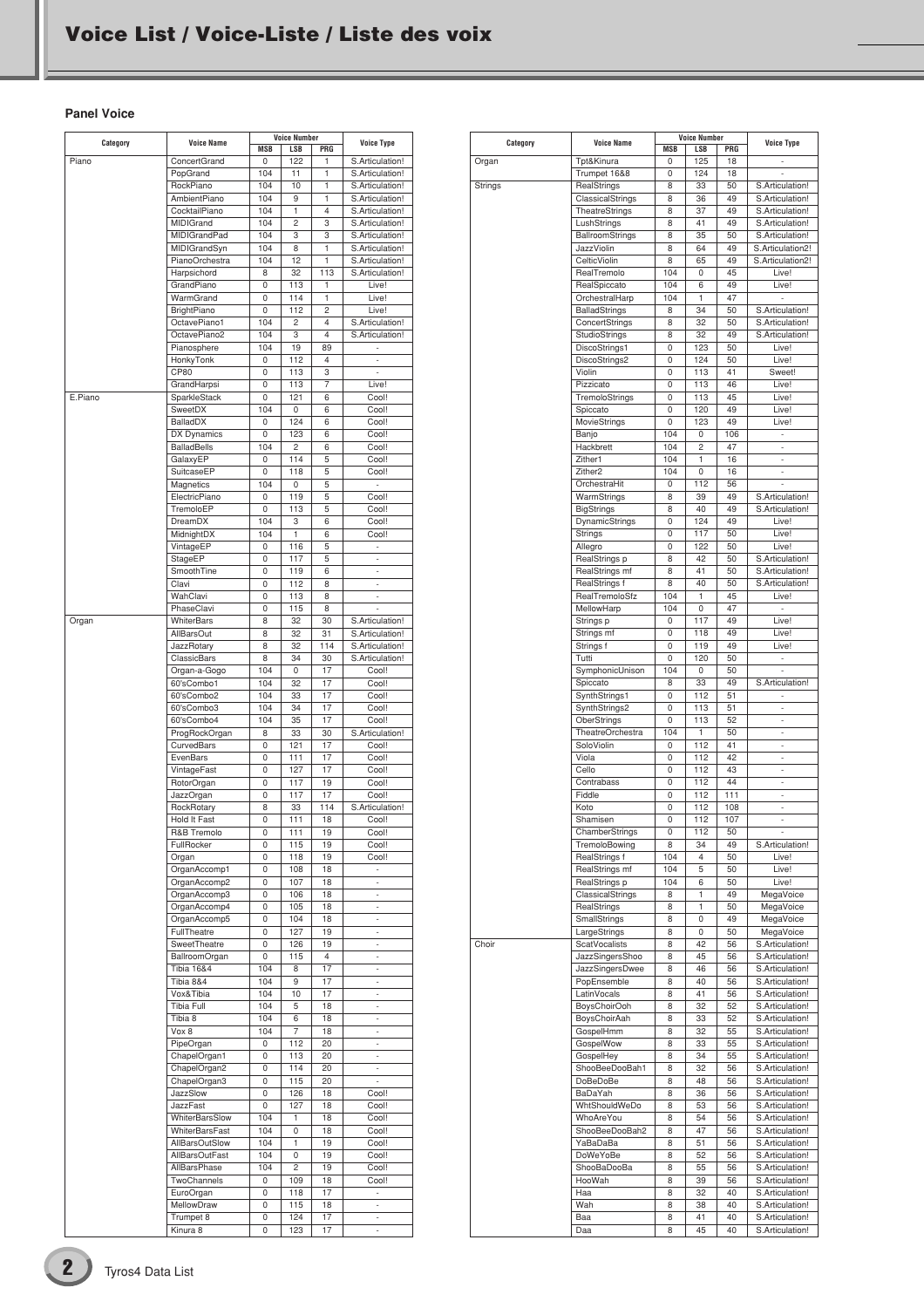| Category     | <b>Voice Name</b>                |                 | <b>Voice Number</b> |           | <b>Voice Type</b>                  |
|--------------|----------------------------------|-----------------|---------------------|-----------|------------------------------------|
| Choir        | Ooh                              | <b>MSB</b><br>8 | LSB<br>32           | PRG<br>41 | S.Articulation!                    |
|              | Doo                              | 8               | 38                  | 41        | S.Articulation!                    |
|              | Yoo                              | 8               | 42                  | 41        | S.Articulation!                    |
|              | <b>BaroqueScat</b>               | 8               | 43                  | 56        | S.Articulation!                    |
|              | ScatmanLegato                    | 8               | 50                  | 56        | S.Articulation!                    |
|              | ShooBeeDynamic                   | 8               | 35                  | 56        | S.Articulation!                    |
|              | HaaVibrato                       | 8               | 33                  | 40        | S.Articulation!                    |
|              | WahVibrato                       | 8               | 39                  | 40        | S.Articulation!                    |
|              | BaaVibrato                       | 8               | 42                  | 40        | S.Articulation!                    |
|              | DaaVibrato                       | 8               | 46                  | 40        | S.Articulation!                    |
|              | OohVibrato                       | 8               | 33                  | 41        | S.Articulation!                    |
|              | DooVibrato                       | 8               | 39                  | 41        | S.Articulation!                    |
|              | YooVibrato                       | 8               | 43                  | 41        | S.Articulation!                    |
|              | BeeVibrato                       | 104             | $\overline{4}$      | 53        | Live!                              |
|              | SoftChoirOoh                     | 8               | 35                  | 52        | S.Articulation!                    |
|              | SoftChoirAah                     | 8               | 36                  | 52        | S.Articulation!                    |
|              | OohBoys                          | 8               | 34                  | 41        | S.Articulation!                    |
|              | OohGirls<br>HaaBoys              | 8<br>8          | 36<br>34            | 41<br>40  | S.Articulation!<br>S.Articulation! |
|              | HaaGirls                         | 8               | 35                  | 40        | S.Articulation!                    |
|              | AahOoh Auto                      | 8               | 49                  | 41        | S.Articulation!                    |
|              | OohBoysVibrato                   | 8               | 35                  | 41        | S.Articulation!                    |
|              | OohGirlsVibrato                  | 8               | 37                  | 41        | S.Articulation!                    |
|              | DooBoys                          | 8               | 40                  | 41        | S.Articulation!                    |
|              | DooGirls                         | 8               | 41                  | 41        | S.Articulation!                    |
|              | HooWee Auto                      | 8               | 56                  | 56        | S.Articulation!                    |
|              | WowHeyHmm                        | 8               | 35                  | 55        | S.Articulation!                    |
|              | GospelMW1                        | 8               | 36                  | 55        | S.Articulation!                    |
|              | GospelMW2                        | 8               | 37                  | 55        | S.Articulation!                    |
|              | BoysChoirMW                      | 8               | 34                  | 52        | S.Articulation!                    |
|              | <b>BoysChoirOoAa</b>             | 8               | 49                  | 56        | S.Articulation!                    |
|              | GospelHmm                        | 104             | 12                  | 54        | Live!                              |
|              | GospelWow                        | 104             | 13                  | 54        | Live!                              |
|              | GospelHey                        | 104             | 7                   | 53        | Live!                              |
|              | AccompAah                        | 104             | 15                  | 53        | Live!                              |
|              | AccompOoh                        | 104             | 15                  | 54        | Live!                              |
|              | Haa                              | 104             | 9                   | 53        | Live!                              |
|              | Wah                              | 104             | 10                  | 53        | Live!                              |
|              | Baa                              | 104             | 12                  | 53        | Live!                              |
|              | Daa<br>Doo                       | 104<br>104      | 13<br>16            | 53<br>54  | Live!<br>Live!                     |
|              | Ooh                              | 104             | 17                  | 54        | Live!                              |
|              | Yoo                              | 104             | 18                  | 54        | Live!                              |
|              | SoftWah                          | 8               | 40                  | 40        | S.Articulation!                    |
|              | GothicVox                        | 0               | 113                 | 54        | ×,                                 |
|              | Mmh                              | 0               | 117                 | 53        | Live!                              |
|              | GospelChoir                      | 8               | 0                   | 55        | MegaVoice                          |
|              | MaleVoiceChoir                   | 8               | 0                   | 52        | MegaVoice                          |
|              | PopHaa                           | 8               | 0                   | 101       | MegaVoice                          |
|              | PopDaa                           | 8               | 0                   | 102       | MegaVoice                          |
|              | PopBaa                           | 8               | 0                   | 103       | MegaVoice                          |
|              | PopHoo                           | 8               | 0                   | 106       | MegaVoice                          |
|              | PopDoo                           | 8               | 0                   | 107       | MegaVoice                          |
|              | PopShoo                          | 8               | 0                   | 104       | MegaVoice                          |
|              | PopHee                           | 8               | 0                   | 111       | MegaVoice                          |
|              | PopBee                           | 8               | 0                   | 108       | MegaVoice                          |
|              | PopHaa L2                        | 8               | 0                   | 116       | MegaVoice                          |
|              | PopHoo L2                        | 8               | 0                   | 121       | MegaVoice                          |
|              | PopHee L2                        | 8               | 0                   | 126       | MegaVoice                          |
| <b>Brass</b> | Horns                            | 104             | 0                   | 61        | Live!                              |
|              | SoftHorns                        | 8               | 32                  | 61        | S.Articulation!<br>Live!           |
|              | SymphonyHorns1<br>SymphonyHorns2 | 104<br>104      | 1<br>$\overline{c}$ | 61<br>61  | Live!                              |
|              | WarmHorns                        | 8               | 33                  | 61        | S.Articulation!                    |
|              | <b>BigBandBrass</b>              | 8               | 37                  | 57        | S.Articulation!                    |
|              | SmoothBrass                      | 8               | 36                  | 57        | S.Articulation!                    |
|              | DynamicBrass                     | 0               | 127                 | 62        | Live!                              |
|              | PowerBrass                       | 0               | 121                 | 63        | Live!                              |
|              | AccentBrass                      | 0               | 109                 | 62        | Live!                              |
|              | StoppedHorns                     | 104             | 3                   | 61        | Live!                              |
|              | MutedHorns                       | 8               | 34                  | 61        | S.Articulation!                    |
|              | Brass p                          | 0               | 111                 | 62        | Live!                              |
|              | Brass mf                         | 0               | 110                 | 62        | Live!                              |
|              | Brass f                          | 0               | 108                 | 62        | Live!                              |
|              | BrassFalls f                     | 8               | 34                  | 57        | S.Articulation!                    |
|              | BrassFalls mf                    | 8               | 35                  | 57        | S.Articulation!                    |
|              | BrassBand                        | 0               | 123                 | 57        | Live!                              |
|              | SoftHorns                        | 0               | 117                 | 61        | Live!                              |
|              | SoftTrombones                    | 0               | 118                 | 61        | Live!                              |
|              | <b>BrassShake</b>                | 8               | 32                  | 57        | S.Articulation!                    |
|              | AccentFalls                      | 8               | 38                  | 57        | S.Articulation!                    |
|              | Sforzando                        | 0               | 105                 | 62        | Live!                              |
|              | SforzandoFall                    | 0               | 107                 | 62        | Live!                              |
|              | <b>BrassDynamics</b>             | 0               | 106                 | 62        | Live!                              |
|              | PopBrass                         | 0               | 117                 | 63        | Live!                              |
|              | <b>HyperBrass</b>                | 0               | 118                 | 63        | Live!                              |
|              | SmallBrass                       | 0               | 120                 | 61        | Live!                              |

|                |                       |            | <b>Voice Number</b> |     |                   |
|----------------|-----------------------|------------|---------------------|-----|-------------------|
| Category       | <b>Voice Name</b>     | <b>MSB</b> | <b>LSB</b>          | PRG | <b>Voice Type</b> |
| <b>Brass</b>   | <b>BallroomBrass</b>  | 0          | 113                 | 60  |                   |
|                |                       |            |                     |     |                   |
|                | <b>OctaveBrass</b>    | 0          | 116                 | 63  | Live!             |
|                | <b>OberBrass</b>      | 0          | 113                 | 64  | ä,                |
|                | ThinthBrass           | 104        | 0                   | 63  | ä,                |
|                | <b>BrassProfit</b>    | 104        | 1                   | 63  | ä,                |
|                | SlowPWMBrass          | 104        | $\overline{c}$      | 63  | ä,                |
|                |                       |            |                     |     |                   |
|                | <b>FastPWMBrass</b>   | 104        | 6                   | 63  | ä,                |
|                | SoftVeloBrass         | 0          | 120                 | 63  |                   |
|                | 80'sBrass             | 0          | 113                 | 63  | ä,                |
|                |                       | 0          | 112                 | 64  | ä,                |
|                | AnalogBrass           |            |                     |     |                   |
|                | SoftAnalog            | 0          | 114                 | 64  |                   |
|                | FunkyAnalog           | 0          | 115                 | 63  | ä,                |
|                | TechnoBrass           | 0          | 114                 | 63  | ä,                |
|                |                       |            |                     |     |                   |
|                | OberHorns             | 0          | 115                 | 64  |                   |
|                | FatSynthBrass         | 0          | 116                 | 64  |                   |
|                | <b>Brass</b>          | 8          | 0                   | 57  | MegaVoice         |
| Trumpet        | JazzTrumpet           | 8          | 64                  | 66  | S.Articulation2!  |
|                |                       | 8          | 32                  | 65  | S.Articulation!   |
|                | Trumpet               |            |                     |     |                   |
|                | SilverTrumpet         | 8          | 33                  | 65  | S.Articulation!   |
|                | GoldenTrumpet         | 8          | 34                  | 65  | S.Articulation!   |
|                | BigBandTrumpet        | 8          | 37                  | 65  | S.Articulation!   |
|                |                       |            |                     |     |                   |
|                | ClassicTrumpet        | 8          | 65                  | 66  | S.Articulation2!  |
|                | Cornet                | 0          | 119                 | 57  | Sweet!            |
|                | MutedCornet           | 104        | 0                   | 60  | Sweet!            |
|                | FlugelHorn            | 0          | 118                 | 57  | Sweet!            |
|                |                       |            |                     |     |                   |
|                | GoldenTrumpet         | 0          | 122                 | 57  | Sweet!            |
|                | SilverTrumpet         | 0          | 121                 | 57  | Sweet!            |
|                | MellowTrumpet         | 0          | 120                 | 57  | Sweet!            |
|                |                       |            |                     |     |                   |
|                | Trumpet               | 0          | 115                 | 57  | Sweet!            |
|                | Trombone              | 0          | 117                 | 58  | Sweet!            |
|                | BrightTrombone        | 104        | 0                   | 58  | Sweet!            |
|                | TrumpetFall           | 8          | 38                  | 65  | S.Articulation!   |
|                |                       |            |                     |     |                   |
|                | TrumpetShake          | 8          | 35                  | 65  | S.Articulation!   |
|                | Tuba                  | 104        | 0                   | 59  |                   |
|                | MutedTrumpet          | 0          | 114                 | 60  | Sweet!            |
|                | BaritoneHorn          | 0          | 113                 | 59  | ä,                |
|                |                       |            |                     |     |                   |
|                | <b>BaritoneHit</b>    | 0          | 114                 | 59  | ä,                |
|                | AlpBass               | 0          | 113                 | 34  |                   |
|                | Trumpet               | 8          | 0                   | 65  | MegaVoice         |
| Saxophone      | PopSoprano            | 8          | 64                  | 85  | S.Articulation2!  |
|                |                       |            |                     |     |                   |
|                | BalladSoprano         | 8          | 65                  | 85  | S.Articulation2!  |
|                | <b>JazzSax</b>        | 8          | 65                  | 81  | S.Articulation2!  |
|                | BreathySax            | 8          | 64                  | 81  | S.Articulation2!  |
|                |                       |            |                     |     |                   |
|                | Saxophone             | 8          | 32                  | 83  | S.Articulation!   |
|                | BigBandSax            | 8          | 35                  | 83  | S.Articulation!   |
|                | RockSax               | 8          | 33                  | 83  | S.Articulation!   |
|                | AltoSax               | 8          | 32                  | 67  | S.Articulation!   |
|                |                       |            |                     |     |                   |
|                | SoftAlto              | 8          | 34                  | 67  | S.Articulation!   |
|                | GrowlSax              | 0          | 111                 | 67  | Sweet!            |
|                | SopranoSax            | 0          | 113                 | 65  | Sweet!            |
|                | AltoSax               | 104        | 0                   | 66  | Sweet!            |
|                | TenorSax              |            |                     |     |                   |
|                |                       | 0          | 117                 | 67  | Sweet!            |
|                | <b>BaritoneSax</b>    | 104        | 0                   | 68  |                   |
|                | SaxSection            | 0          | 116                 | 67  | Live!             |
|                | SoftSaxes1            | 8          | 38                  | 83  | S.Articulation!   |
|                |                       |            |                     |     |                   |
|                | SoftSaxes2            | 8          | 39                  | 83  | S.Articulation!   |
|                | BigBandSaxes          | 0          | 110                 | 67  | Live!             |
|                | BigBandUnison         | 0          | 109                 | 67  | Live!             |
|                | <b>BigBandOctave</b>  | 0          | 108                 | 67  | Live!             |
|                |                       |            |                     |     |                   |
|                | PopTenor              | 0          | 127                 | 67  | Sweet!            |
|                | BalladTenor           | 0          | 126                 | 67  | Sweet!            |
|                | JazzTenor             | 0          | 125                 | 67  | Sweet!            |
|                | <b>SaxSectionSoft</b> | 0          | 121                 | 67  | Live!             |
|                |                       |            |                     |     |                   |
|                | SaxSectionHard        | 0          | 122                 | 67  | Live!             |
|                | SectionSaxes          | 8          | 36                  | 83  | S.Articulation!   |
|                | SectionSaxesOct       | 8          | 37                  | 83  | S.Articulation!   |
|                | SaxAppeal             | 0          | 123                 | 67  | Live!             |
|                |                       |            |                     |     |                   |
|                | Moonlight             | 0          | 115                 | 72  |                   |
|                | BalladSection         | 0          | 119                 | 67  | ä,                |
|                | TenorSax              | 8          | 0                   | 83  | MegaVoice         |
| Flute&Clarinet | Clarinet              | 8          | 65                  | 93  | S.Articulation2!  |
|                |                       |            |                     |     |                   |
|                | BalladClarinet        | 8          | 64                  | 93  | S.Articulation2!  |
|                | RomanceClarinet       | 8          | 66                  | 93  | S.Articulation2!  |
|                | IrishPipeAir          | 8          | 64                  | 109 | S.Articulation2!  |
|                | IrishPipeDance        | 8          | 65                  | 109 | S.Articulation2!  |
|                |                       |            |                     |     |                   |
|                | OrchFlute             | 8          | 32                  | 74  | S.Articulation!   |
|                | OrchOboe              | 8          | 32                  | 69  | S.Articulation!   |
|                | OrchClarinet          | 104        | 0                   | 72  | Live!             |
|                |                       |            |                     |     |                   |
|                | OrchBassoon           | 104        | 0                   | 71  | Sweet!            |
|                | GermanClarinet        | 104        | $\overline{c}$      | 72  |                   |
|                | Flute                 | 0          | 114                 | 74  | Sweet!            |
|                | Oboe                  | 0          | 113                 | 69  | Sweet!            |
|                | Clarinet              | 0          | 114                 | 72  | Sweet!            |
|                | PanFlute              | 0          | 113                 | 76  | Sweet!            |
|                |                       |            |                     |     |                   |
|                | ClassicalFlute        | 0          | 115                 | 74  | Sweet!            |
|                | Flutes&Oboes          | 104        | 2                   | 74  |                   |
|                | Clarinet&Flutes       | 104        | 1                   | 72  | à.                |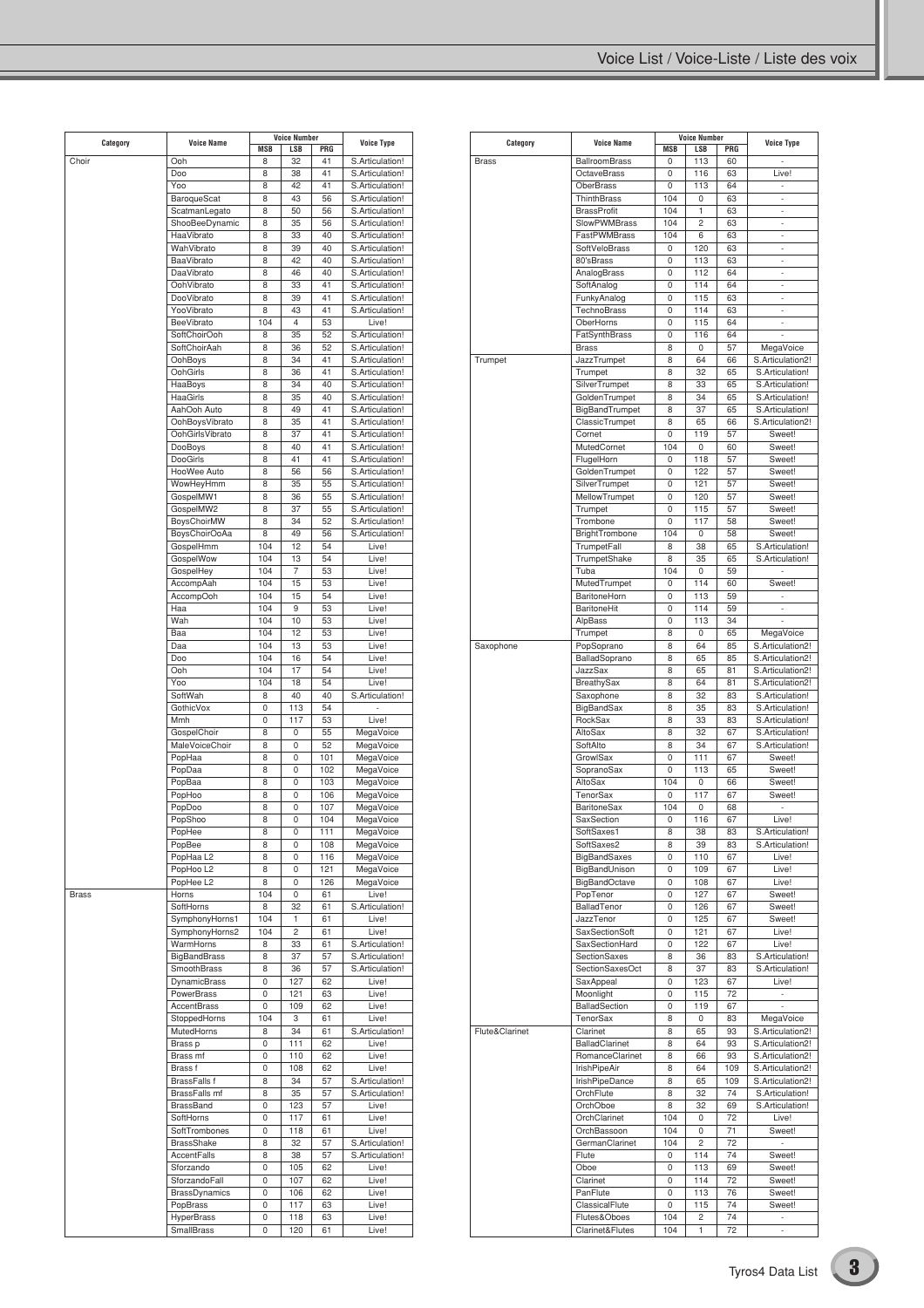| Category       | <b>Voice Name</b>          |            | <b>Voice Number</b> |                         | <b>Voice Type</b>              |
|----------------|----------------------------|------------|---------------------|-------------------------|--------------------------------|
|                |                            | <b>MSB</b> | <b>LSB</b>          | PRG                     |                                |
| Flute&Clarinet | Clarinet&Oboe              | 104        | 1<br>$\overline{c}$ | 69                      |                                |
|                | <b>DoubleReeds</b>         | 104        |                     | 69                      | $\overline{\phantom{a}}$<br>ä, |
|                | OrchWoodwind<br>AltoFlutes | 104<br>104 | 1<br>1              | 71<br>74                | ×,                             |
|                | Piccolo                    | 0          | 112                 | 73                      | $\overline{\phantom{a}}$       |
|                |                            |            |                     |                         |                                |
|                | Whistle                    | 0          | 112                 | 79                      | ä,                             |
|                | Recorder                   | 0          | 112                 | 75                      | ä,                             |
|                | Ocarina                    | 0          | 112                 | 80                      | ÷,                             |
|                | Shakuhachi                 | 0          | 112                 | 78                      | ä,                             |
|                | Bagpipe                    | 0          | 112                 | 110                     | ÷.                             |
|                | FluteEnsemble              | 0          | 116                 | 74                      |                                |
| Guitar         | RockHero                   | 8          | 35                  | 6                       | S.Articulation!                |
|                | VintageAmp                 | 8          | 41                  | 4                       | S.Articulation!                |
|                | FingerChorus               | 8          | 42                  | $\overline{4}$          | S.Articulation!                |
|                | FingerAmp                  | 8          | 43                  | 4                       | S.Articulation!                |
|                | CountryPick                | 8          | 44                  | 4                       | S.Articulation!                |
|                | ConcertGuitar              | 8          | 32                  | 1                       | S.Articulation!                |
|                | SemiAcoustic               | 8          | 33                  | 7                       | S.Articulation!                |
|                | SteelGuitar                | 8          | 32                  | $\overline{c}$          |                                |
|                |                            |            |                     |                         | S.Articulation!                |
|                | FlamencoGtr                | 8          | 33                  | 1                       | S.Articulation!                |
|                | SingleCoilClean            | 8          | 39                  | 4                       | S.Articulation!                |
|                | RockLegend                 | 8          | 34                  | 6                       | S.Articulation!                |
|                | GuitarHero                 | 8          | 32                  | 6                       | S.Articulation!                |
|                | VintageRock                | 8          | 36                  | 6                       | S.Articulation!                |
|                | VintageBlues               | 8          | 37                  | 6                       | S.Articulation!                |
|                | BluesWarm                  | 8          | 34                  | 5                       | S.Articulation!                |
|                | JazzClean                  | 8          | 32                  | 7                       | S.Articulation!                |
|                | <b>BrightChorus</b>        | 8          | 45                  | 4                       | S.Articulation!                |
|                | <b>BalladDelay</b>         | 8          | 46                  | $\overline{4}$          | S.Articulation!                |
|                | WarmSolid                  |            |                     |                         | S.Articulation!                |
|                |                            | 8          | 33                  | 4                       |                                |
|                | CleanSolid                 | 8          | 34                  | 4                       | S.Articulation!                |
|                | Mandolin                   | 0          | 114                 | 26                      | Sweet!                         |
|                | NylonGuitar                | 8          | 34                  | 1                       | S.Articulation!                |
|                | FolkGuitar                 | 8          | 33                  | $\overline{c}$          | S.Articulation!                |
|                | SmoothJazzGtr              | 8          | 35                  | $\overline{7}$          | S.Articulation!                |
|                | PedalSteel                 | 8          | 36                  | 4                       | S.Articulation!                |
|                | VintagePure                | 8          | 47                  | $\overline{\mathbf{4}}$ | S.Articulation!                |
|                | VintageSlap                | 8          | 48                  | $\overline{4}$          | S.Articulation!                |
|                | FunkSlap                   | 8          | 49                  | 4                       | S.Articulation!                |
|                | FingerBright               | 8          | 50                  | $\overline{\mathbf{4}}$ | S.Articulation!                |
|                | BluesBright                | 8          | 35                  | 5                       | S.Articulation!                |
|                | StereoRock                 | 104        | $\overline{c}$      | 31                      | Cool!                          |
|                |                            |            |                     |                         |                                |
|                | CrunchGtr                  | 8          | 33                  | 6                       | S.Articulation!                |
|                | HeavyRock                  | 8          | 32                  | 5                       | S.Articulation!                |
|                | HalfDrive                  | 8          | 37                  | 4                       | S.Articulation!                |
|                | 70'sSolidGtr               | 8          | 38                  | 4                       | S.Articulation!                |
|                | VintageMute                | 104        | 0                   | 29                      | Cool!                          |
|                | Slapback                   | 104        | 0                   | 28                      | Cool!                          |
|                | VintageLead                | 0          | 125                 | 28                      | Cool!                          |
|                | <b>BluesGuitar</b>         | 0          | 117                 | 30                      | Cool!                          |
|                | 12StringGtr                | 0          | 113                 | 26                      | Live!                          |
|                | SlideNylon                 | 0          | 117                 | 25                      | Live!                          |
|                | SlideJazz                  | 104        | 0                   | 27                      | Cool!                          |
|                | SlideSteel                 | 0          | 118                 | 26                      | Live!                          |
|                |                            |            |                     |                         |                                |
|                | SlideSolid                 | 0          | 110                 | 28                      | COOI!                          |
|                | SlideClean                 | 0          | 117                 | 29                      | Cool!                          |
|                | SlideFinger                | 104        | 5                   | 28                      | Cool!                          |
|                | SlideWarm                  | 104        | 6                   | 28                      | Cool!                          |
|                | SlidePick                  | 104        | 7                   | 28                      | Cool!                          |
|                | SlidePickAmp               | 104        | 8                   | 28                      | Cool!                          |
|                | DynamicMute                | 0          | 118                 | 29                      | Cool!                          |
|                | FingerSlapSlide            | 8          | 51                  | 4                       | S.Articulation!                |
|                | BluesSlapSlide             | 8          | 36                  | 5                       | S.Articulation!                |
|                | WarmElectric               | 8          | 32                  | 4                       | S.Articulation!                |
|                | CleanElectric              | 8          | 35                  | 4                       | S.Articulation!                |
|                | AlohaGuitar                | 0          | 118                 | 27                      | $\overline{\phantom{a}}$       |
|                |                            |            |                     |                         |                                |
|                | DynamicNylon               | 0          | 116                 | 25                      | Live!                          |
|                | DynamicSteel               | 0          | 116                 | 26                      | Live!                          |
|                | HardFlamenco               | 0          | 118                 | 25                      | Live!                          |
|                | JazzSoloGtr                | 0          | 116                 | 27                      | Cool!                          |
|                | PedalSteel                 | 0          | 115                 | 28                      | ÷,                             |
|                | LoungeGuitar               | 104        | 1                   | 27                      | ä,                             |
|                | CoolWahGuitar              | 104        | 4                   | 28                      | ÷,                             |
|                | ElectricGtr                | 0          | 114                 | 29                      | Cool!                          |
|                | TremoloSolid               | 0          | 111                 | 28                      | Cool!                          |
|                | ChorusSolid                | 0          | 107                 | 28                      | Cool!                          |
|                | BalladSolid                | 0          | 109                 | 28                      | Cool!                          |
|                | SlapSolid                  | 0          | 108                 | 28                      | Cool!                          |
|                | ClassicalGtr               | 0          | 115                 |                         | Live!                          |
|                |                            |            |                     | 25                      |                                |
|                | SteelGuitar                | 0          | 117                 | 26                      | Live!                          |
|                | Sitar                      | 104        | 0                   | 105                     | $\overline{\phantom{a}}$       |
|                | NylonMute                  | 0          | 119                 | 25                      | Live!                          |
|                | SteelMute                  | 0          | 120                 | 26                      | Live!                          |
|                | Feedbacker                 | 8          | 33                  | 5                       | S.Articulation!                |
|                | PowerLead                  | 0          | 115                 | 31                      | Cool!                          |
|                | CleanGuitar                | 0          | 112                 | 28                      | Cool!                          |
|                | 60'sClean                  | 0          | 117                 | 28                      | ä,                             |
|                |                            |            |                     |                         |                                |

| Category | <b>Voice Name</b>    |                                                                                                                                                                                                                                                                                                                                                                                                                                                                                                                                                                                                                                                                                                                                                                                                                                                                                                                                                                                                                                                                                                                                                                                                                                                                                                                                                                                                                                                                                                                                         | <b>Voice Number</b>     |                | <b>Voice Type</b>        |
|----------|----------------------|-----------------------------------------------------------------------------------------------------------------------------------------------------------------------------------------------------------------------------------------------------------------------------------------------------------------------------------------------------------------------------------------------------------------------------------------------------------------------------------------------------------------------------------------------------------------------------------------------------------------------------------------------------------------------------------------------------------------------------------------------------------------------------------------------------------------------------------------------------------------------------------------------------------------------------------------------------------------------------------------------------------------------------------------------------------------------------------------------------------------------------------------------------------------------------------------------------------------------------------------------------------------------------------------------------------------------------------------------------------------------------------------------------------------------------------------------------------------------------------------------------------------------------------------|-------------------------|----------------|--------------------------|
|          |                      | <b>MSB</b>                                                                                                                                                                                                                                                                                                                                                                                                                                                                                                                                                                                                                                                                                                                                                                                                                                                                                                                                                                                                                                                                                                                                                                                                                                                                                                                                                                                                                                                                                                                              | <b>LSB</b>              | PRG            |                          |
| Guitar   | CrunchGuitar         | 0                                                                                                                                                                                                                                                                                                                                                                                                                                                                                                                                                                                                                                                                                                                                                                                                                                                                                                                                                                                                                                                                                                                                                                                                                                                                                                                                                                                                                                                                                                                                       | 113                     | 31             | ä,                       |
|          | VintageOpen          | 0                                                                                                                                                                                                                                                                                                                                                                                                                                                                                                                                                                                                                                                                                                                                                                                                                                                                                                                                                                                                                                                                                                                                                                                                                                                                                                                                                                                                                                                                                                                                       | 123                     | 28             | ÷                        |
|          | VintageStrum         | 0                                                                                                                                                                                                                                                                                                                                                                                                                                                                                                                                                                                                                                                                                                                                                                                                                                                                                                                                                                                                                                                                                                                                                                                                                                                                                                                                                                                                                                                                                                                                       | 126                     | 28             | ÷,                       |
|          | VintageAmp           | 0                                                                                                                                                                                                                                                                                                                                                                                                                                                                                                                                                                                                                                                                                                                                                                                                                                                                                                                                                                                                                                                                                                                                                                                                                                                                                                                                                                                                                                                                                                                                       | 115                     | 30             | ÷                        |
|          | VintageMutedGt       | 0                                                                                                                                                                                                                                                                                                                                                                                                                                                                                                                                                                                                                                                                                                                                                                                                                                                                                                                                                                                                                                                                                                                                                                                                                                                                                                                                                                                                                                                                                                                                       | 115                     | 29             | ÷                        |
|          | MutedGuitar          | 0                                                                                                                                                                                                                                                                                                                                                                                                                                                                                                                                                                                                                                                                                                                                                                                                                                                                                                                                                                                                                                                                                                                                                                                                                                                                                                                                                                                                                                                                                                                                       | 119                     | 29             | Cool!                    |
|          | HeavyStack           | 0                                                                                                                                                                                                                                                                                                                                                                                                                                                                                                                                                                                                                                                                                                                                                                                                                                                                                                                                                                                                                                                                                                                                                                                                                                                                                                                                                                                                                                                                                                                                       | 114                     | 31             | ÷,                       |
|          | OctaveGuitar         | 0                                                                                                                                                                                                                                                                                                                                                                                                                                                                                                                                                                                                                                                                                                                                                                                                                                                                                                                                                                                                                                                                                                                                                                                                                                                                                                                                                                                                                                                                                                                                       | 113                     | 27             |                          |
|          | <b>JazzGuitar</b>    | 0                                                                                                                                                                                                                                                                                                                                                                                                                                                                                                                                                                                                                                                                                                                                                                                                                                                                                                                                                                                                                                                                                                                                                                                                                                                                                                                                                                                                                                                                                                                                       | 115                     | 27             | Cool!                    |
|          | FunkGuitar           | 0                                                                                                                                                                                                                                                                                                                                                                                                                                                                                                                                                                                                                                                                                                                                                                                                                                                                                                                                                                                                                                                                                                                                                                                                                                                                                                                                                                                                                                                                                                                                       | 116                     | 29             | Cool!                    |
|          | FingerGtr            |                                                                                                                                                                                                                                                                                                                                                                                                                                                                                                                                                                                                                                                                                                                                                                                                                                                                                                                                                                                                                                                                                                                                                                                                                                                                                                                                                                                                                                                                                                                                         | 4                       | $\overline{4}$ |                          |
|          | FingerSlapGtr        |                                                                                                                                                                                                                                                                                                                                                                                                                                                                                                                                                                                                                                                                                                                                                                                                                                                                                                                                                                                                                                                                                                                                                                                                                                                                                                                                                                                                                                                                                                                                         |                         |                |                          |
|          | VintagePickGtr       |                                                                                                                                                                                                                                                                                                                                                                                                                                                                                                                                                                                                                                                                                                                                                                                                                                                                                                                                                                                                                                                                                                                                                                                                                                                                                                                                                                                                                                                                                                                                         |                         |                |                          |
|          | VintageSlapGtr       |                                                                                                                                                                                                                                                                                                                                                                                                                                                                                                                                                                                                                                                                                                                                                                                                                                                                                                                                                                                                                                                                                                                                                                                                                                                                                                                                                                                                                                                                                                                                         |                         |                |                          |
|          | SlapAmpGtr           |                                                                                                                                                                                                                                                                                                                                                                                                                                                                                                                                                                                                                                                                                                                                                                                                                                                                                                                                                                                                                                                                                                                                                                                                                                                                                                                                                                                                                                                                                                                                         |                         |                |                          |
|          | SingleCoil           |                                                                                                                                                                                                                                                                                                                                                                                                                                                                                                                                                                                                                                                                                                                                                                                                                                                                                                                                                                                                                                                                                                                                                                                                                                                                                                                                                                                                                                                                                                                                         |                         |                |                          |
|          | JazzGuitar           |                                                                                                                                                                                                                                                                                                                                                                                                                                                                                                                                                                                                                                                                                                                                                                                                                                                                                                                                                                                                                                                                                                                                                                                                                                                                                                                                                                                                                                                                                                                                         |                         |                |                          |
|          |                      |                                                                                                                                                                                                                                                                                                                                                                                                                                                                                                                                                                                                                                                                                                                                                                                                                                                                                                                                                                                                                                                                                                                                                                                                                                                                                                                                                                                                                                                                                                                                         |                         |                |                          |
|          | NylonGuitar          |                                                                                                                                                                                                                                                                                                                                                                                                                                                                                                                                                                                                                                                                                                                                                                                                                                                                                                                                                                                                                                                                                                                                                                                                                                                                                                                                                                                                                                                                                                                                         |                         |                |                          |
|          | SteelGuitar          |                                                                                                                                                                                                                                                                                                                                                                                                                                                                                                                                                                                                                                                                                                                                                                                                                                                                                                                                                                                                                                                                                                                                                                                                                                                                                                                                                                                                                                                                                                                                         |                         |                |                          |
|          | 12StringGtr          |                                                                                                                                                                                                                                                                                                                                                                                                                                                                                                                                                                                                                                                                                                                                                                                                                                                                                                                                                                                                                                                                                                                                                                                                                                                                                                                                                                                                                                                                                                                                         |                         |                |                          |
|          | HiStringGtr          |                                                                                                                                                                                                                                                                                                                                                                                                                                                                                                                                                                                                                                                                                                                                                                                                                                                                                                                                                                                                                                                                                                                                                                                                                                                                                                                                                                                                                                                                                                                                         |                         |                |                          |
|          | SolidGuitar1         |                                                                                                                                                                                                                                                                                                                                                                                                                                                                                                                                                                                                                                                                                                                                                                                                                                                                                                                                                                                                                                                                                                                                                                                                                                                                                                                                                                                                                                                                                                                                         |                         |                |                          |
|          | SolidGuitar2         |                                                                                                                                                                                                                                                                                                                                                                                                                                                                                                                                                                                                                                                                                                                                                                                                                                                                                                                                                                                                                                                                                                                                                                                                                                                                                                                                                                                                                                                                                                                                         |                         |                |                          |
|          | CleanGuitar          | 8                                                                                                                                                                                                                                                                                                                                                                                                                                                                                                                                                                                                                                                                                                                                                                                                                                                                                                                                                                                                                                                                                                                                                                                                                                                                                                                                                                                                                                                                                                                                       | 0                       | $\overline{4}$ |                          |
|          | OverdriveGtr         | 8                                                                                                                                                                                                                                                                                                                                                                                                                                                                                                                                                                                                                                                                                                                                                                                                                                                                                                                                                                                                                                                                                                                                                                                                                                                                                                                                                                                                                                                                                                                                       | 0                       | 5              | MegaVoice                |
|          | <b>DistortionGtr</b> | 8                                                                                                                                                                                                                                                                                                                                                                                                                                                                                                                                                                                                                                                                                                                                                                                                                                                                                                                                                                                                                                                                                                                                                                                                                                                                                                                                                                                                                                                                                                                                       | 0                       | 6              | MegaVoice                |
| Bass     | SoftAcousticBass     | 8                                                                                                                                                                                                                                                                                                                                                                                                                                                                                                                                                                                                                                                                                                                                                                                                                                                                                                                                                                                                                                                                                                                                                                                                                                                                                                                                                                                                                                                                                                                                       | 33                      | 17             | S.Articulation!          |
|          | FretlessBass         | 8                                                                                                                                                                                                                                                                                                                                                                                                                                                                                                                                                                                                                                                                                                                                                                                                                                                                                                                                                                                                                                                                                                                                                                                                                                                                                                                                                                                                                                                                                                                                       | 32                      | 20             | S.Articulation!          |
|          | VintageRound         | 8                                                                                                                                                                                                                                                                                                                                                                                                                                                                                                                                                                                                                                                                                                                                                                                                                                                                                                                                                                                                                                                                                                                                                                                                                                                                                                                                                                                                                                                                                                                                       | 32                      | 18             | S.Articulation!          |
|          | VintageFlat          | 8                                                                                                                                                                                                                                                                                                                                                                                                                                                                                                                                                                                                                                                                                                                                                                                                                                                                                                                                                                                                                                                                                                                                                                                                                                                                                                                                                                                                                                                                                                                                       | 33                      | 18             | S.Articulation!          |
|          | VintageMute          | 8                                                                                                                                                                                                                                                                                                                                                                                                                                                                                                                                                                                                                                                                                                                                                                                                                                                                                                                                                                                                                                                                                                                                                                                                                                                                                                                                                                                                                                                                                                                                       | 32                      | 19             | S.Articulation!          |
|          | <b>BallroomBass</b>  |                                                                                                                                                                                                                                                                                                                                                                                                                                                                                                                                                                                                                                                                                                                                                                                                                                                                                                                                                                                                                                                                                                                                                                                                                                                                                                                                                                                                                                                                                                                                         |                         |                |                          |
|          | ElectricBass         |                                                                                                                                                                                                                                                                                                                                                                                                                                                                                                                                                                                                                                                                                                                                                                                                                                                                                                                                                                                                                                                                                                                                                                                                                                                                                                                                                                                                                                                                                                                                         |                         |                |                          |
|          | <b>DynoPickBass</b>  |                                                                                                                                                                                                                                                                                                                                                                                                                                                                                                                                                                                                                                                                                                                                                                                                                                                                                                                                                                                                                                                                                                                                                                                                                                                                                                                                                                                                                                                                                                                                         |                         |                |                          |
|          |                      |                                                                                                                                                                                                                                                                                                                                                                                                                                                                                                                                                                                                                                                                                                                                                                                                                                                                                                                                                                                                                                                                                                                                                                                                                                                                                                                                                                                                                                                                                                                                         |                         |                |                          |
|          | SlapBass             |                                                                                                                                                                                                                                                                                                                                                                                                                                                                                                                                                                                                                                                                                                                                                                                                                                                                                                                                                                                                                                                                                                                                                                                                                                                                                                                                                                                                                                                                                                                                         |                         |                |                          |
|          | HalfMute             |                                                                                                                                                                                                                                                                                                                                                                                                                                                                                                                                                                                                                                                                                                                                                                                                                                                                                                                                                                                                                                                                                                                                                                                                                                                                                                                                                                                                                                                                                                                                         |                         |                |                          |
|          | <b>AcousticBass</b>  |                                                                                                                                                                                                                                                                                                                                                                                                                                                                                                                                                                                                                                                                                                                                                                                                                                                                                                                                                                                                                                                                                                                                                                                                                                                                                                                                                                                                                                                                                                                                         |                         |                |                          |
|          | FretlessBass         |                                                                                                                                                                                                                                                                                                                                                                                                                                                                                                                                                                                                                                                                                                                                                                                                                                                                                                                                                                                                                                                                                                                                                                                                                                                                                                                                                                                                                                                                                                                                         |                         |                |                          |
|          | VintageRound         |                                                                                                                                                                                                                                                                                                                                                                                                                                                                                                                                                                                                                                                                                                                                                                                                                                                                                                                                                                                                                                                                                                                                                                                                                                                                                                                                                                                                                                                                                                                                         |                         |                |                          |
|          | VintageFlat          |                                                                                                                                                                                                                                                                                                                                                                                                                                                                                                                                                                                                                                                                                                                                                                                                                                                                                                                                                                                                                                                                                                                                                                                                                                                                                                                                                                                                                                                                                                                                         |                         |                |                          |
|          | VintageMute          |                                                                                                                                                                                                                                                                                                                                                                                                                                                                                                                                                                                                                                                                                                                                                                                                                                                                                                                                                                                                                                                                                                                                                                                                                                                                                                                                                                                                                                                                                                                                         |                         |                |                          |
|          | <b>AcousticBass</b>  |                                                                                                                                                                                                                                                                                                                                                                                                                                                                                                                                                                                                                                                                                                                                                                                                                                                                                                                                                                                                                                                                                                                                                                                                                                                                                                                                                                                                                                                                                                                                         |                         |                |                          |
|          | SoftAcousticBass     | 104                                                                                                                                                                                                                                                                                                                                                                                                                                                                                                                                                                                                                                                                                                                                                                                                                                                                                                                                                                                                                                                                                                                                                                                                                                                                                                                                                                                                                                                                                                                                     | $\overline{c}$          | 33             | Cool!                    |
|          | VintagePick          | 104                                                                                                                                                                                                                                                                                                                                                                                                                                                                                                                                                                                                                                                                                                                                                                                                                                                                                                                                                                                                                                                                                                                                                                                                                                                                                                                                                                                                                                                                                                                                     | 1                       | 35             | ÷                        |
|          | LoBass               | 104                                                                                                                                                                                                                                                                                                                                                                                                                                                                                                                                                                                                                                                                                                                                                                                                                                                                                                                                                                                                                                                                                                                                                                                                                                                                                                                                                                                                                                                                                                                                     | 0                       | 40             | ä,                       |
|          | <b>DarkBass</b>      | 104                                                                                                                                                                                                                                                                                                                                                                                                                                                                                                                                                                                                                                                                                                                                                                                                                                                                                                                                                                                                                                                                                                                                                                                                                                                                                                                                                                                                                                                                                                                                     | 1                       | 40             | ÷                        |
|          | MoonBass             | 104                                                                                                                                                                                                                                                                                                                                                                                                                                                                                                                                                                                                                                                                                                                                                                                                                                                                                                                                                                                                                                                                                                                                                                                                                                                                                                                                                                                                                                                                                                                                     | 0                       | 39             | ÷,                       |
|          | KickBass             | 104                                                                                                                                                                                                                                                                                                                                                                                                                                                                                                                                                                                                                                                                                                                                                                                                                                                                                                                                                                                                                                                                                                                                                                                                                                                                                                                                                                                                                                                                                                                                     | 1                       | 39             | ä,                       |
|          | ClubBass             |                                                                                                                                                                                                                                                                                                                                                                                                                                                                                                                                                                                                                                                                                                                                                                                                                                                                                                                                                                                                                                                                                                                                                                                                                                                                                                                                                                                                                                                                                                                                         |                         |                | ÷,                       |
|          | FatPulse             |                                                                                                                                                                                                                                                                                                                                                                                                                                                                                                                                                                                                                                                                                                                                                                                                                                                                                                                                                                                                                                                                                                                                                                                                                                                                                                                                                                                                                                                                                                                                         |                         |                |                          |
|          | WazzoSaw             |                                                                                                                                                                                                                                                                                                                                                                                                                                                                                                                                                                                                                                                                                                                                                                                                                                                                                                                                                                                                                                                                                                                                                                                                                                                                                                                                                                                                                                                                                                                                         |                         |                |                          |
|          | DeepPoint            |                                                                                                                                                                                                                                                                                                                                                                                                                                                                                                                                                                                                                                                                                                                                                                                                                                                                                                                                                                                                                                                                                                                                                                                                                                                                                                                                                                                                                                                                                                                                         |                         |                |                          |
|          | TightBass            |                                                                                                                                                                                                                                                                                                                                                                                                                                                                                                                                                                                                                                                                                                                                                                                                                                                                                                                                                                                                                                                                                                                                                                                                                                                                                                                                                                                                                                                                                                                                         |                         |                |                          |
|          | Competitor           |                                                                                                                                                                                                                                                                                                                                                                                                                                                                                                                                                                                                                                                                                                                                                                                                                                                                                                                                                                                                                                                                                                                                                                                                                                                                                                                                                                                                                                                                                                                                         |                         |                |                          |
|          |                      |                                                                                                                                                                                                                                                                                                                                                                                                                                                                                                                                                                                                                                                                                                                                                                                                                                                                                                                                                                                                                                                                                                                                                                                                                                                                                                                                                                                                                                                                                                                                         |                         |                |                          |
|          | 1o1Sub               |                                                                                                                                                                                                                                                                                                                                                                                                                                                                                                                                                                                                                                                                                                                                                                                                                                                                                                                                                                                                                                                                                                                                                                                                                                                                                                                                                                                                                                                                                                                                         |                         |                |                          |
|          | LittleBassSynth      |                                                                                                                                                                                                                                                                                                                                                                                                                                                                                                                                                                                                                                                                                                                                                                                                                                                                                                                                                                                                                                                                                                                                                                                                                                                                                                                                                                                                                                                                                                                                         |                         |                |                          |
|          | <b>TeknoBass</b>     |                                                                                                                                                                                                                                                                                                                                                                                                                                                                                                                                                                                                                                                                                                                                                                                                                                                                                                                                                                                                                                                                                                                                                                                                                                                                                                                                                                                                                                                                                                                                         |                         |                |                          |
|          | PercPunch            |                                                                                                                                                                                                                                                                                                                                                                                                                                                                                                                                                                                                                                                                                                                                                                                                                                                                                                                                                                                                                                                                                                                                                                                                                                                                                                                                                                                                                                                                                                                                         |                         |                |                          |
|          | <b>SquareBass</b>    |                                                                                                                                                                                                                                                                                                                                                                                                                                                                                                                                                                                                                                                                                                                                                                                                                                                                                                                                                                                                                                                                                                                                                                                                                                                                                                                                                                                                                                                                                                                                         |                         |                | $\overline{\phantom{a}}$ |
|          | TranceBass           |                                                                                                                                                                                                                                                                                                                                                                                                                                                                                                                                                                                                                                                                                                                                                                                                                                                                                                                                                                                                                                                                                                                                                                                                                                                                                                                                                                                                                                                                                                                                         |                         |                | ÷,                       |
|          | SubCutBass           |                                                                                                                                                                                                                                                                                                                                                                                                                                                                                                                                                                                                                                                                                                                                                                                                                                                                                                                                                                                                                                                                                                                                                                                                                                                                                                                                                                                                                                                                                                                                         |                         |                | ÷,                       |
|          | DynoAcidBass         | 104                                                                                                                                                                                                                                                                                                                                                                                                                                                                                                                                                                                                                                                                                                                                                                                                                                                                                                                                                                                                                                                                                                                                                                                                                                                                                                                                                                                                                                                                                                                                     | 10                      | 39             | $\overline{\phantom{a}}$ |
|          | MiniSub              | 104                                                                                                                                                                                                                                                                                                                                                                                                                                                                                                                                                                                                                                                                                                                                                                                                                                                                                                                                                                                                                                                                                                                                                                                                                                                                                                                                                                                                                                                                                                                                     | 6                       | 40             | ÷,                       |
|          | FatSineRes           | 104                                                                                                                                                                                                                                                                                                                                                                                                                                                                                                                                                                                                                                                                                                                                                                                                                                                                                                                                                                                                                                                                                                                                                                                                                                                                                                                                                                                                                                                                                                                                     | 11                      | 39             | ÷,                       |
|          | BalladBass           | 104                                                                                                                                                                                                                                                                                                                                                                                                                                                                                                                                                                                                                                                                                                                                                                                                                                                                                                                                                                                                                                                                                                                                                                                                                                                                                                                                                                                                                                                                                                                                     | 7                       | 40             | ۰                        |
|          | VeloMaster           | 104                                                                                                                                                                                                                                                                                                                                                                                                                                                                                                                                                                                                                                                                                                                                                                                                                                                                                                                                                                                                                                                                                                                                                                                                                                                                                                                                                                                                                                                                                                                                     | 17                      | 82             | ä,                       |
|          | MellowFinger         | 0                                                                                                                                                                                                                                                                                                                                                                                                                                                                                                                                                                                                                                                                                                                                                                                                                                                                                                                                                                                                                                                                                                                                                                                                                                                                                                                                                                                                                                                                                                                                       | 112                     | 34             | í,                       |
|          | VintagePickMute      | 104                                                                                                                                                                                                                                                                                                                                                                                                                                                                                                                                                                                                                                                                                                                                                                                                                                                                                                                                                                                                                                                                                                                                                                                                                                                                                                                                                                                                                                                                                                                                     | 0                       | 35             | Cool!                    |
|          | VintageDyno          | 104                                                                                                                                                                                                                                                                                                                                                                                                                                                                                                                                                                                                                                                                                                                                                                                                                                                                                                                                                                                                                                                                                                                                                                                                                                                                                                                                                                                                                                                                                                                                     | $\overline{\mathbf{c}}$ | 35             | Cool!                    |
|          | RockBass             | 0                                                                                                                                                                                                                                                                                                                                                                                                                                                                                                                                                                                                                                                                                                                                                                                                                                                                                                                                                                                                                                                                                                                                                                                                                                                                                                                                                                                                                                                                                                                                       | 114                     |                | ä,                       |
|          | SuperFretless        | 0                                                                                                                                                                                                                                                                                                                                                                                                                                                                                                                                                                                                                                                                                                                                                                                                                                                                                                                                                                                                                                                                                                                                                                                                                                                                                                                                                                                                                                                                                                                                       | 113                     | 36             | ÷,                       |
|          | PickBass             |                                                                                                                                                                                                                                                                                                                                                                                                                                                                                                                                                                                                                                                                                                                                                                                                                                                                                                                                                                                                                                                                                                                                                                                                                                                                                                                                                                                                                                                                                                                                         |                         |                |                          |
|          | FusionBass           |                                                                                                                                                                                                                                                                                                                                                                                                                                                                                                                                                                                                                                                                                                                                                                                                                                                                                                                                                                                                                                                                                                                                                                                                                                                                                                                                                                                                                                                                                                                                         |                         |                | ä,                       |
|          | Bass&Cymbal          |                                                                                                                                                                                                                                                                                                                                                                                                                                                                                                                                                                                                                                                                                                                                                                                                                                                                                                                                                                                                                                                                                                                                                                                                                                                                                                                                                                                                                                                                                                                                         |                         |                |                          |
|          | SubBass              |                                                                                                                                                                                                                                                                                                                                                                                                                                                                                                                                                                                                                                                                                                                                                                                                                                                                                                                                                                                                                                                                                                                                                                                                                                                                                                                                                                                                                                                                                                                                         |                         |                | ÷,                       |
|          | HardBass             | 8<br>MegaVoice<br>8<br>5<br>$\overline{4}$<br>MegaVoice<br>8<br>6<br>4<br>MegaVoice<br>7<br>8<br>$\overline{4}$<br>MegaVoice<br>8<br>$\overline{4}$<br>MegaVoice<br>8<br>8<br>3<br>4<br>MegaVoice<br>7<br>8<br>0<br>MegaVoice<br>8<br>0<br>1<br>MegaVoice<br>$\overline{c}$<br>8<br>0<br>MegaVoice<br>8<br>1<br>3<br>MegaVoice<br>8<br>3<br>MegaVoice<br>0<br>8<br>1<br>4<br>MegaVoice<br>$\overline{4}$<br>8<br>2<br>MegaVoice<br>MegaVoice<br>104<br>0<br>33<br>Cool!<br>114<br>Cool!<br>34<br>0<br>113<br>35<br>Cool!<br>0<br>0<br>112<br>37<br>ä,<br>0<br>115<br>34<br>Cool!<br>8<br>32<br>17<br>S.Articulation!<br>0<br>112<br>36<br>Cool!<br>1<br>Cool!<br>104<br>34<br>104<br>2<br>Cool!<br>34<br>Cool!<br>104<br>3<br>34<br>1<br>Cool!<br>104<br>33<br>104<br>2<br>39<br>104<br>2<br>40<br>÷,<br>3<br>104<br>81<br>ä,<br>104<br>3<br>39<br>÷,<br>104<br>3<br>40<br>÷,<br>104<br>39<br>4<br>5<br>104<br>39<br>÷,<br>104<br>39<br>6<br>$\overline{\phantom{a}}$<br>7<br>104<br>39<br>÷,<br>104<br>8<br>39<br>÷,<br>104<br>4<br>40<br>9<br>104<br>39<br>104<br>5<br>40<br>35<br>0<br>112<br>35<br>÷,<br>0<br>113<br>37<br>114<br>0<br>33<br>$\overline{\phantom{a}}$<br>0<br>114<br>40<br>0<br>114<br>39<br>ä,<br>112<br>0<br>39<br>$\overline{\phantom{a}}$<br>0<br>116<br>39<br>÷<br>0<br>118<br>39<br>÷<br>112<br>0<br>38<br>÷,<br>0<br>117<br>40<br>8<br>1<br>18<br>MegaVoice<br>8<br>2<br>18<br>MegaVoice<br>1<br>19<br>8<br>MegaVoice<br>MegaVoice<br>0<br>17<br>8<br>18<br>MegaVoice<br>8<br>0<br>19<br>8<br>0<br>MegaVoice |                         |                |                          |
|          | ResoBass             |                                                                                                                                                                                                                                                                                                                                                                                                                                                                                                                                                                                                                                                                                                                                                                                                                                                                                                                                                                                                                                                                                                                                                                                                                                                                                                                                                                                                                                                                                                                                         |                         |                |                          |
|          |                      |                                                                                                                                                                                                                                                                                                                                                                                                                                                                                                                                                                                                                                                                                                                                                                                                                                                                                                                                                                                                                                                                                                                                                                                                                                                                                                                                                                                                                                                                                                                                         |                         |                |                          |
|          | HouseBass            |                                                                                                                                                                                                                                                                                                                                                                                                                                                                                                                                                                                                                                                                                                                                                                                                                                                                                                                                                                                                                                                                                                                                                                                                                                                                                                                                                                                                                                                                                                                                         |                         |                |                          |
|          | <b>BigDrone</b>      |                                                                                                                                                                                                                                                                                                                                                                                                                                                                                                                                                                                                                                                                                                                                                                                                                                                                                                                                                                                                                                                                                                                                                                                                                                                                                                                                                                                                                                                                                                                                         |                         |                |                          |
|          | FunkBass             |                                                                                                                                                                                                                                                                                                                                                                                                                                                                                                                                                                                                                                                                                                                                                                                                                                                                                                                                                                                                                                                                                                                                                                                                                                                                                                                                                                                                                                                                                                                                         |                         |                |                          |
|          | <b>TB Bass</b>       |                                                                                                                                                                                                                                                                                                                                                                                                                                                                                                                                                                                                                                                                                                                                                                                                                                                                                                                                                                                                                                                                                                                                                                                                                                                                                                                                                                                                                                                                                                                                         |                         |                |                          |
|          | VintageRound         |                                                                                                                                                                                                                                                                                                                                                                                                                                                                                                                                                                                                                                                                                                                                                                                                                                                                                                                                                                                                                                                                                                                                                                                                                                                                                                                                                                                                                                                                                                                                         |                         |                |                          |
|          | VintageFlat          |                                                                                                                                                                                                                                                                                                                                                                                                                                                                                                                                                                                                                                                                                                                                                                                                                                                                                                                                                                                                                                                                                                                                                                                                                                                                                                                                                                                                                                                                                                                                         |                         |                |                          |
|          | VintagePick          |                                                                                                                                                                                                                                                                                                                                                                                                                                                                                                                                                                                                                                                                                                                                                                                                                                                                                                                                                                                                                                                                                                                                                                                                                                                                                                                                                                                                                                                                                                                                         |                         |                |                          |
|          | AcousticBass         |                                                                                                                                                                                                                                                                                                                                                                                                                                                                                                                                                                                                                                                                                                                                                                                                                                                                                                                                                                                                                                                                                                                                                                                                                                                                                                                                                                                                                                                                                                                                         |                         |                |                          |
|          | ElectricBass         |                                                                                                                                                                                                                                                                                                                                                                                                                                                                                                                                                                                                                                                                                                                                                                                                                                                                                                                                                                                                                                                                                                                                                                                                                                                                                                                                                                                                                                                                                                                                         |                         |                |                          |
|          | PickBass             |                                                                                                                                                                                                                                                                                                                                                                                                                                                                                                                                                                                                                                                                                                                                                                                                                                                                                                                                                                                                                                                                                                                                                                                                                                                                                                                                                                                                                                                                                                                                         |                         |                |                          |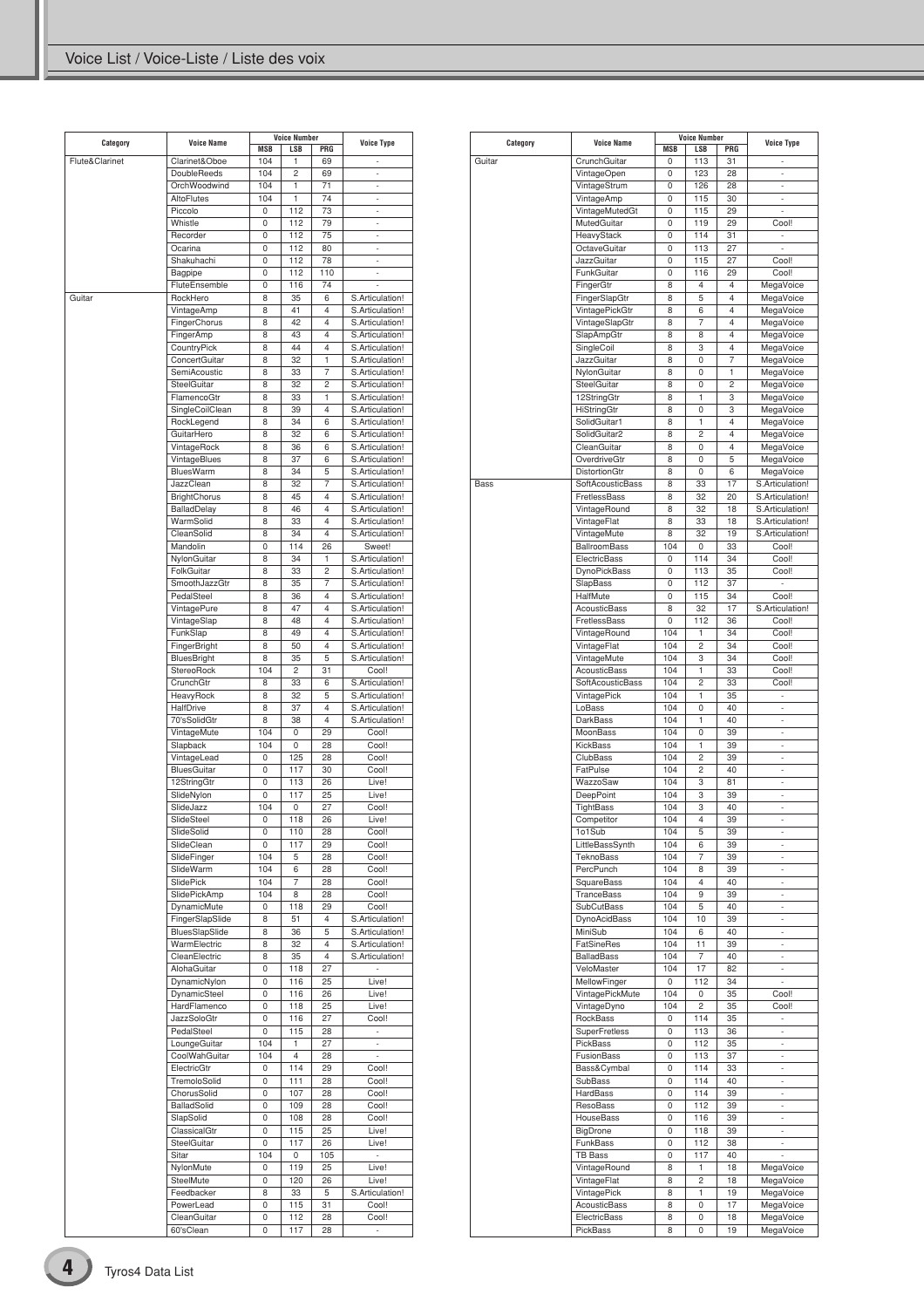|             |                            |            | <b>Voice Number</b> |                |                                |
|-------------|----------------------------|------------|---------------------|----------------|--------------------------------|
| Category    | <b>Voice Name</b>          | MSB        | LSB                 | PRG            | <b>Voice Type</b>              |
| <b>Bass</b> | FretlessBass               | 8          | 0                   | 20             | MegaVoice                      |
| Perc&Drum   | Vibraphone                 | 104        | 1                   | 12             | Sweet!                         |
|             | Xylophone                  | 104        | 0                   | 14             | ÷.                             |
|             | Marimba                    | 104        | 0                   | 13             | ÷,                             |
|             | Glockenspiel               | 104        | 0                   | 10             | ä,                             |
|             | Celesta                    | 0          | 112                 | 9              | ÷.                             |
|             | <b>JazzVibes</b>           | 0          | 113                 | 12             | ÷,                             |
|             | Suspense                   | 0          | 114                 | 12             | ä,                             |
|             | SteelDrums                 | 0          | 112                 | 115            | ÷.                             |
|             | <b>MusicBox</b>            | 0          | 112                 | 11             | ÷,                             |
|             | <b>TubularBells</b>        | 0          | 112                 | 15             | ä,                             |
|             | Kalimba                    | 0          | 112                 | 109            | ×,                             |
|             | Dulcimer                   | 0          | 112                 | 16             | ÷.                             |
|             | Timpani                    | 0          | 112                 | 48             |                                |
|             | StackBell                  | 104        | 8                   | 89             | ×,                             |
|             | NiceBell                   | 104        | 9                   | 89             |                                |
|             | RealDrums                  | 127        | 0                   | 92             | Live!Drums                     |
|             | RealBrushes                | 127        | 0                   | 42             | Live!Drums                     |
|             | AcousticKit                | 127        | 0                   | 90             | Live!Drums                     |
|             | RockKit                    | 127        | 0                   | 91             | Live!Drums                     |
|             | StudioKit                  | 127        | 0                   | 87             | Live!Drums                     |
|             | PowerKit1                  | 127        | 0                   | 88             | Live!Drums                     |
|             | PowerKit2                  | 127        | 0                   | 89             | Live!Drums                     |
|             | HouseKit                   | 127        | 0                   | 61             | Drums                          |
|             | <b>DrumMachine</b>         | 127        | 0                   | 62             | Drums                          |
|             | AnalogT8Kit                | 127        | 0                   | 59             | Drums                          |
|             | AnalogT9Kit                | 127        | 0                   | 60             | <b>Drums</b>                   |
|             | <b>BreakKit</b>            | 127        | 0                   | 58             | Drums                          |
|             | HipHopKit                  | 127        | 0                   | 57             | Drums                          |
|             | DanceKit                   | 127        | 0                   | 28             | <b>Drums</b>                   |
|             | AnalogKit                  | 127        | 0                   | 26             | Drums                          |
|             | JazzKit                    | 127        | 0                   | 33             | Drums                          |
|             | HitKit                     | 127        | 0                   | 5              | <b>Drums</b>                   |
|             | RoomKit                    | 127        |                     | 9              |                                |
|             |                            |            | 0                   |                | Drums                          |
|             | ElectroKit                 | 127        | 0                   | 25             | Drums                          |
|             | SymphonyKit                | 127        | 0                   | 49             | Live!Drums                     |
|             | TurkishKit                 | 126        | 0                   | 68             | Live!SFX                       |
|             | CubanKit                   | 126        | 0                   | 41             | Live!SFX                       |
|             | PopLatinKit                | 126        | 0                   | 44             | Live!SFX                       |
|             | NewSFXKit1                 | 126        | 0                   | 3              | Live!SFX                       |
|             | NewSFXKit2                 | 126        | 0                   | $\overline{4}$ | Live!SFX                       |
|             | GospelAdLibs               | 126        | 0                   | 111            | Live!SFX                       |
|             | VocalEffectsKit            | 126        | 0                   | 110            | Live!SFX                       |
|             | NoisesKit                  | 126        | 0                   | 9              | <b>SFX Kit</b>                 |
|             | SeaShore                   | 104        | 0                   | 123            | Live!                          |
|             | Helicopter                 | 104        | 0                   | 126            | Live!                          |
|             | Applause1                  | 104        | 0                   | 127            | Live!                          |
|             | Applause2                  | 104        | 1                   | 127            | Live!                          |
|             | GunShot                    | 104        | 0                   | 128            | Live!                          |
| Accordion   | Harmonica                  | 8          | 64                  | 105            | S.Articulation2!               |
|             | BluesHarp                  | 8          | 65                  | 105            | S.Articulation2!               |
|             | FrenchMusette              | 0          | 119                 | 22             | ×,                             |
|             | MasterAccord               | 0          | 118                 | 22             |                                |
|             | JazzAccordion              | 0          | 120                 | 22             | ÷,                             |
|             | <b>TangoAccordion</b>      | 0          | 114                 | 24             | ×,                             |
|             | Cassotto                   | 104        | 0                   | 22             | $\overline{\phantom{a}}$       |
|             | FullRegister               | 104        | 2                   | 22             | $\overline{\phantom{a}}$       |
|             | Steirisch                  | 0          | 117                 | 22             | ÷.                             |
|             | Cajun                      | 104        | 3                   | 22             |                                |
|             | Harmonica                  | 0          | 112                 | 23             | Sweet!                         |
|             | Clari8'&4'                 | 104        | 1                   | 22             | ÷.                             |
|             | Bandoneon                  | 0          | 113                 | 24             | $\overline{\phantom{a}}$       |
|             | <b>MasterBass</b>          | 0          | 122                 | 22             | ÷,                             |
|             | MusetteBass                | 0          | 123                 | 22             | ÷.                             |
|             | AccordionBass              | 0          | 121                 | 22             | $\overline{\phantom{a}}$       |
|             | TangoBass                  | 0          | 115                 | 24             | ×,                             |
|             | FullRegBass                | 104        | 5                   | 22             | ÷.                             |
|             | CajunBass                  | 104        | 6                   | 22             | $\overline{\phantom{a}}$       |
| Pad         | NewHeaven                  | 104        | 10                  | 89             | ×,                             |
|             | FantasyBells               | 104        | 11                  | 89             | ÷.                             |
|             | ItopiaBells                | 104        | 13                  | 89             | $\overline{\phantom{a}}$       |
|             | Sinesphere                 | 104        | 18                  | 89             | ×,                             |
|             | SpectrumTheme              | 104        | 14                  | 89             | ÷.                             |
|             | HeavenPad                  | 104        | 3                   | 92             | $\overline{\phantom{a}}$       |
|             | <b>BreathBells</b>         | 104        | 15                  | 89             | ×,                             |
|             | NextGeneration             | 104        | 9                   | 52             | ÷.                             |
|             | OrganBells                 | 104        | 12                  | 89             | $\overline{\phantom{a}}$       |
|             | <b>SkyBells</b>            | 104        | 16                  | 89             | ×,                             |
|             | WaterGames                 | 104        | 4                   | 102            | ÷.                             |
|             | MyGeneration               | 104        | 5                   | 102            | $\overline{\phantom{a}}$       |
|             | All or Nothing             | 104        | 6                   | 102            | $\overline{\phantom{a}}$       |
|             | RainyDay                   | 104        | 5                   | 90             | ÷.                             |
|             |                            | 104        | 7                   | 102            |                                |
|             | Digisweeper                |            | 2                   | 95             | $\overline{\phantom{a}}$       |
|             |                            |            |                     |                | $\overline{\phantom{a}}$       |
|             | WarpedWaves                | 104        |                     |                |                                |
|             | SoundPictures              | 104        | 3                   | 95             | $\overline{\phantom{a}}$       |
|             | Spectralis<br>MetallicRain | 104<br>104 | 4<br>8              | 95<br>102      | $\overline{\phantom{a}}$<br>÷. |

| Category | <b>Voice Name</b>       | <b>Voice Number</b> |                |     | <b>Voice Type</b> |
|----------|-------------------------|---------------------|----------------|-----|-------------------|
|          |                         | <b>MSB</b>          | LSB            | PRG |                   |
| Pad      | AmbientTheme            | 104                 | 20             | 89  |                   |
|          | ReflectingZone          | 104                 | 21             | 89  | ä,                |
|          | TheFog                  | 104                 | 9              | 102 | ٠                 |
|          | SpectrumPad             | 104                 | 5              | 95  | ÷                 |
|          | <b>MysticPad</b>        | 104                 | 6              | 95  | ÷                 |
|          |                         |                     |                |     |                   |
|          | <b>HybridPad</b>        | 104                 | 22             | 89  | ٠                 |
|          | DeepMotion              | 104                 | 4              | 96  | ÷                 |
|          | Randomizer              | 104                 | 10             | 102 | ÷                 |
|          | Atlantis                | 104                 | 11             | 102 | ٠                 |
|          | Tric-Trac               | 104                 | $\overline{c}$ | 98  | ÷                 |
|          | WhisperGallery          | 104                 | 0              | 93  | ä,                |
|          | FlyingHarmonics         | 104                 | 1              | 100 |                   |
|          |                         |                     |                |     | ٠                 |
|          | NylonHeaven             | 104                 | $\overline{c}$ | 100 | ÷                 |
|          | PianoSweeper            | 104                 | 3              | 100 | ä,                |
|          | AiryHarp                | 104                 | 17             | 89  | ٠                 |
|          | HybridLines             | 104                 | 4              | 92  | ÷                 |
|          | MidnightSpecial         | 104                 | 3              | 102 | ä,                |
|          | Atmo5th                 | 104                 | 6              | 90  | ٠                 |
|          |                         | 104                 | 6              | 96  | Live!             |
|          | PadVoices               |                     |                |     |                   |
|          | SixthSense              | 104                 | $\overline{c}$ | 102 | ä,                |
|          | Skydiver                | 0                   | 112            | 102 | ٠                 |
|          | CrossPhase              | 104                 | 1              | 102 | ÷,                |
|          | GalaxyPad               | 104                 | 3              | 89  | ä,                |
|          | NightMotion             | 104                 | $\overline{4}$ | 89  | ٠                 |
|          | MorningDew              | 104                 | 0              | 95  | ÷                 |
|          |                         |                     |                |     |                   |
|          | Aerosphere              | 104                 | 1              | 95  | ä,                |
|          | NewAtmosphere           | 104                 | $\overline{4}$ | 90  | ٠                 |
|          | <b>VPSoft</b>           | 104                 | 0              | 90  | ÷                 |
|          | HotSwell                | 104                 | $\overline{c}$ | 96  | ä,                |
|          | DarkFatSaw              | 104                 | $\overline{c}$ | 90  | ٠                 |
|          | VaporPad                | 104                 | 1              | 90  | ÷                 |
|          |                         |                     | 1              | 96  | ä,                |
|          | SpaceRider              | 104                 |                |     |                   |
|          | PearlsPad               | 104                 | $\overline{c}$ | 89  | ٠                 |
|          | <b>BreathPad</b>        | 104                 | 0              | 92  | ÷                 |
|          | NobleMan                | 104                 | 1              | 89  | ä,                |
|          | DouxFlange              | 104                 | 3              | 96  | ٠                 |
|          | LightPad                | 104                 | $\overline{c}$ | 52  | ÷                 |
|          | <b>ButterStrings</b>    | 104                 | $\overline{c}$ | 51  | ä,                |
|          |                         |                     |                |     |                   |
|          | MediumTunePad           | 104                 | 0              | 51  | ٠                 |
|          | NylonPad                | 104                 | 0              | 100 | ÷                 |
|          | DarkLight               | 104                 | 3              | 90  | ä,                |
|          | AnaDayz                 | 104                 | 3              | 52  | ٠                 |
|          | BrightPadTrance         | 104                 | 4              | 91  | ÷,                |
|          | OctStrings              | 104                 | $\overline{4}$ | 51  | ä,                |
|          | ChillinChords           | 104                 | 6              | 52  | ٠                 |
|          |                         |                     |                |     |                   |
|          | <b>BrightPopPad</b>     | 104                 | 3              | 51  | ÷,                |
|          | PremiumPad              | 104                 | 0              | 52  | ä,                |
|          | SoftEnsemble            | 104                 | 1              | 51  | ٠                 |
|          | 80'sPad                 | 104                 | 1              | 52  | ÷                 |
|          | <b>BrightPadClassic</b> | 104                 | 3              | 91  | ä,                |
|          | AmbientPad              | 104                 | 0              | 89  | ٠                 |
|          | <b>BrightFatSaw</b>     | 104                 | 5              | 91  | i,                |
|          |                         |                     |                |     |                   |
|          | TranceMW                | 104                 | 0              | 96  | ä,                |
|          | EarlyDigital            | 104                 | 0              | 94  | ٠                 |
|          | Bellsphere              | 104                 | 5              | 89  |                   |
|          | PercPad                 | 104                 | 0              | 102 | ä,                |
|          | SuperDarkPad            | 0                   | 119            | 90  | ٠                 |
|          | AnalogPad               | 0                   | 120            | 90  | ÷,                |
|          | DarkAngelPad            | 0                   | 121            | 90  | ÷                 |
|          |                         |                     |                |     |                   |
|          | LitePad                 | 0                   | 122            | 90  | ٠                 |
|          | PopPad                  | 0                   | 112            | 91  | ÷                 |
|          | GloriousPhase           | 0                   | 114            | 91  | ÷                 |
|          | AnalogSwell             | 0                   | 119            | 96  | ٠                 |
|          | HipaStrings             | 0                   | 114            | 96  | ÷                 |
|          | <b>BrightSawPad</b>     | 0                   | 113            | 91  | ÷                 |
|          | <b>BigOctavePad</b>     | 0                   | 115            | 91  | ٠                 |
|          |                         |                     |                |     |                   |
|          | GoldenAge               | 0                   | 115            | 89  | ÷,                |
|          | Solaris                 | 0                   | 114            | 95  | ÷,                |
|          | Insomnia                | 0                   | 113            | 95  | ٠                 |
|          | Mediterrain             | 0                   | 114            | 100 | ÷,                |
|          | OberSweep               | 0                   | 115            | 96  | ä,                |
|          | TimeTravel              | 0                   | 116            | 89  | ٠                 |
|          |                         | 0                   | 113            | 102 | ÷,                |
|          | Bubblespace             |                     |                |     |                   |
|          | MellowPad               | 0                   | 117            | 96  | ä,                |
|          | NeoWarmPad              | 0                   | 115            | 90  | ٠                 |
|          | CyberPad                | 0                   | 113            | 100 | ÷,                |
|          | BrightOber              | 0                   | 113            | 96  | ä,                |
|          | DarkPad                 | 0                   | 118            | 96  | ٠                 |
| Synth    | ClubLead                | 104                 | 3              | 63  | ÷,                |
|          |                         |                     |                |     |                   |
|          | HPFDance                | 104                 | 0              | 91  | ä,                |
|          | DetunedSawOct           | 104                 | 8              | 82  | ٠                 |
|          | DancyHook               | 104                 | 9              | 82  | ÷,                |
|          | VinalogSaw              | 104                 | 3              | 82  | ä,                |
|          | TalkModLead             | 104                 | 0              | 88  | ٠                 |
|          | SubLead                 | 104                 | 0              | 81  | ÷.                |
|          | SoftSaw                 | 104                 | 16             | 82  | ä,                |
|          |                         |                     |                |     |                   |
|          | FusionLead              | 104                 | 15             | 82  | ٠                 |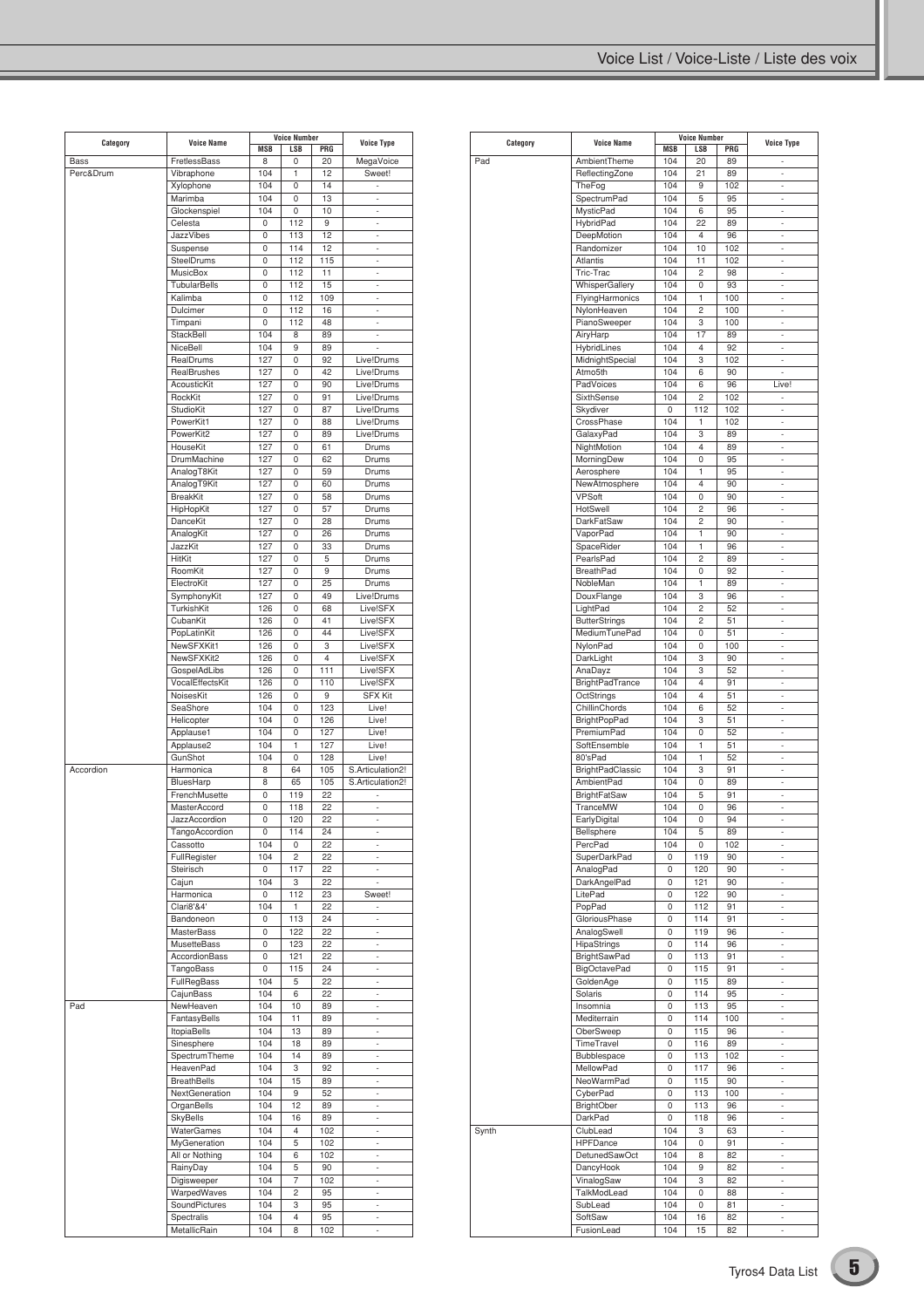| Category    | <b>Voice Name</b>           | MSB        | <b>Voice Number</b><br>LSB | PRG      | <b>Voice Type</b>          |
|-------------|-----------------------------|------------|----------------------------|----------|----------------------------|
| Synth       | 1984Synth                   | 104        | 20                         | 82       | i.                         |
|             | Oxygen                      | 0          | 122                        | 82       | L,                         |
|             | Matrix                      | 0          | 123                        | 82       | ÷,                         |
|             | WireLead                    | 0          | 120                        | 82       | ٠                          |
|             | SoftR&B                     | 0          | 119                        | 81       | L,                         |
|             | EarlyLead                   | 0          | 118                        | 82       | ÷,                         |
|             | LektroCodes                 | 104        | $\overline{c}$             | 85       | i.                         |
|             | SimpleComp                  | 104        | 12                         | 82       | L,                         |
|             | BalladComp                  | 104        | 6                          | 89       | ÷,                         |
|             | HeavenBell                  | 104        | 0                          | 101      | i.                         |
|             | <b>BrightPadBell</b>        | 104        | 7                          | 89       | i,                         |
|             | SoftSquare                  | 104        | 5                          | 81       | ÷,                         |
|             | WildPWM                     | 104        | 4                          | 81       | i.                         |
|             | DetunedVintage<br>PWMLead   | 104<br>104 | 1<br>1                     | 85       | i,<br>÷,                   |
|             | BrassyLead                  | 104        | 5                          | 82<br>63 | i.                         |
|             | PunchLead                   | 104        | 7                          | 82       | i,                         |
|             | FlangeFilter                | 104        | $\overline{c}$             | 82       | ÷,                         |
|             | MouthLead                   | 104        | 0                          | 82       | i.                         |
|             | ResonantClavi               | 104        | $\overline{c}$             | 91       | i,                         |
|             | ResonanceComp               | 104        | 4                          | 63       | ÷,                         |
|             | TrancePerc                  | 104        | 5                          | 82       | i.                         |
|             | Chordmaster                 | 104        | 13                         | 82       | i,                         |
|             | DigitalSeq                  | 104        | $\overline{c}$             | 88       | ÷,                         |
|             | AnalogSeq                   | 104        | 3                          | 88       | i.                         |
|             | TranceSeq1                  | 104        | $\overline{4}$             | 88       | i,                         |
|             | TranceSeq2                  | 104        | 5                          | 88       | ÷,                         |
|             | TranceSeq3                  | 104        | 1                          | 91       | ÷,                         |
|             | PercSeqFS                   | 104        | 6                          | 88       | i,                         |
|             | PercSeqFM1                  | 104        | $\overline{7}$             | 88       | ÷,                         |
|             | PercSeqFM2                  | 104        | 8                          | 88       | ÷,                         |
|             | SynthSticks                 | 104        | 0                          | 107      | i,                         |
|             | SazFeeze                    | 104        | 0                          | 98       | ÷,                         |
|             | EasternAir                  | 104        | 1                          | 98       | ÷,                         |
|             | Xtune                       | 104        | 1                          | 88       | i,                         |
|             | PitchFall                   | 104        | 0                          | 104      | ÷,                         |
|             | PercSeqSaw                  | 104        | 11                         | 82       | ÷,                         |
|             | PercSeqHipa                 | 104        | 9                          | 88       | i,                         |
|             | Attack                      | 104        | 4                          | 82       | ÷,                         |
|             | PWMPercussion               | 104        | 6                          | 82       | ÷,                         |
|             | Nomad                       | 104        | 1<br>10                    | 105      | ä,                         |
|             | ChorusSawLead<br>FaaatComp  | 104<br>104 | 4                          | 82<br>52 | ÷,<br>×,                   |
|             | FatSawHook                  | 104        | 7                          | 52       | ä,                         |
|             | TechGlide                   | 104        | 14                         | 82       | ÷,                         |
|             | <b>DanceChords</b>          | 104        | 5                          | 52       | ×,                         |
|             | DanceHook                   | 0          | 112                        | 87       | ä,                         |
|             | OctaveHook                  | 0          | 113                        | 87       | ÷,                         |
|             | HipaLead                    | 0          | 118                        | 85       | ×,                         |
|             | PunchyHook                  | 0          | 127                        | 82       | ä,                         |
|             | CryingLead                  | 0          | 114                        | 88       | ÷,                         |
|             | HipLead                     | 0          | 113                        | 81       | ×,                         |
|             | HopLead                     | 0          | 117                        | 81       | ÷,                         |
|             | TechLead                    | 0          | 117                        | 85       | ÷,                         |
|             | I ekkline                   | U          | 116                        | 85       | ٠                          |
|             | SoftMini                    | 0          | 124                        | 81       | ÷                          |
|             | TranceLead                  | 0          | 121                        | 81       | ÷.                         |
|             | FireWire                    | 0          | 116                        | 82       | $\overline{\phantom{a}}$   |
|             | Analogon                    | 0          | 115                        | 82       | ł,                         |
|             | Skyline                     | 0          | 115                        | 85       | ÷,                         |
|             | BleepLead                   | 104        | 0                          | 85       | ×,                         |
| OrganFlutes | OrganFlutes                 | 0          | 126                        | 17       | OrganFlutes                |
|             | <b>USDSmile</b>             | 0          | 126                        | 17       | OrganFlutes                |
|             | ReggaeBars                  | 0          | 126                        | 17       | OrganFlutes                |
|             | WarmTheatre                 | 0          | 126                        | 17       | OrganFlutes                |
|             | OrganPops                   | 0          | 126                        | 17<br>17 | OrganFlutes                |
|             | RockOrgan<br>SoulPercussion | 0<br>0     | 126<br>126                 | 17       | OrganFlutes<br>OrganFlutes |
|             | GospelTruth                 | 0          | 126                        | 17       | OrganFlutes                |
|             | PadOrgan                    | 0          | 126                        | 17       | OrganFlutes                |
|             | FullOrgan                   | 0          | 126                        | 17       | OrganFlutes                |
|             | StringBars                  | 0          | 126                        | 17       | OrganFlutes                |
|             | LatinSpin                   | 0          | 126                        | 17       | OrganFlutes                |
|             | ShadyBars                   | 0          | 126                        | 17       | OrganFlutes                |
|             | FunkOrgan                   | 0          | 126                        | 17       | OrganFlutes                |
|             | BalladOrgan                 | 0          | 126                        | 17       | OrganFlutes                |
|             | RichBars                    | 0          | 126                        | 17       | OrganFlutes                |
|             | TrumpetBars                 | 0          | 126                        | 17       | OrganFlutes                |
|             | SoulBars                    | 0          | 126                        | 17       | OrganFlutes                |
|             | ClariBars                   | 0          | 126                        | 17       | OrganFlutes                |
|             | JazzSquabble                | 0          | 126                        | 17       | OrganFlutes                |
|             | EuroPerc                    | 0          | 126                        | 17       | OrganFlutes                |
|             | BalladEuro                  | 0          | 126                        | 17       | OrganFlutes                |
|             | EuroReeds                   | 0          | 126                        | 17       | OrganFlutes                |
|             | EvenWarmth                  | 0          | 126                        | 17       | OrganFlutes                |
|             | BrightEuro                  | 0          | 126                        | 17       | OrganFlutes                |
|             | EuroPops                    | 0          | 126                        | 17       | OrganFlutes                |
|             |                             |            |                            |          |                            |

| Category    | <b>Voice Name</b> |            | <b>Voice Number</b> | <b>Voice Type</b> |             |
|-------------|-------------------|------------|---------------------|-------------------|-------------|
|             |                   | <b>MSB</b> | <b>LSB</b>          | PRG               |             |
| OrganFlutes | FullEuro          |            | 126                 | 17                | OrganFlutes |
|             | EuroAccomp1       |            | 126                 | 17                | OrganFlutes |
|             | EuroAccomp2       |            | 126                 | 17                | OrganFlutes |
|             | EuroAccomp3       |            | 126                 | 17                | OrganFlutes |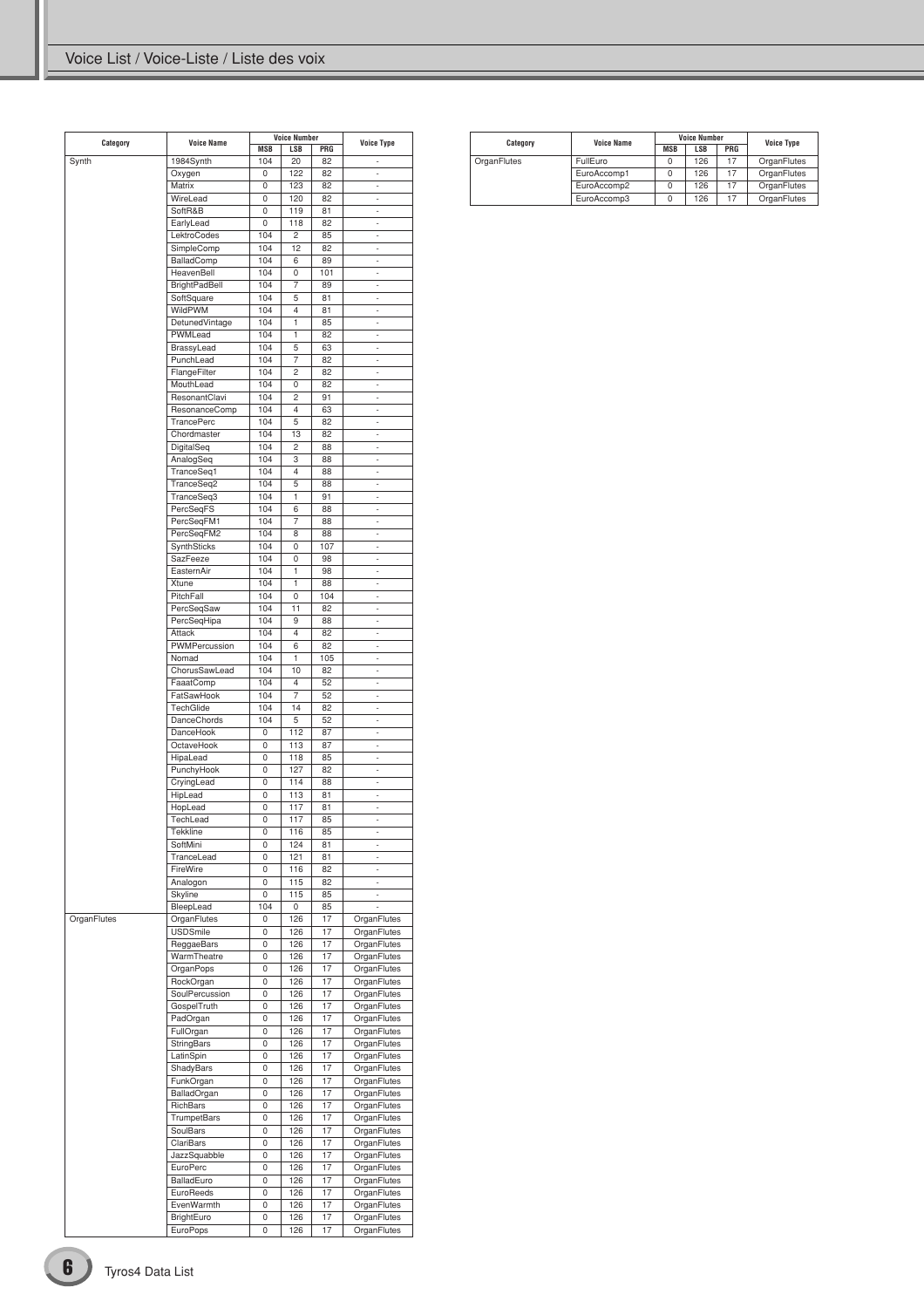### **Legacy Voice**

| Category       | <b>Voice Name</b>                  | <b>MSB</b> | <b>Voice Number</b><br><b>LSB</b> | PRG                     | <b>Voice Type</b>              |
|----------------|------------------------------------|------------|-----------------------------------|-------------------------|--------------------------------|
| Piano          | <b>BalladStack</b>                 | 0          | 114                               | 3                       | ×,                             |
|                | <b>MIDIGrand</b>                   | 0          | 112                               | 3                       | i,                             |
|                | Harpsichord                        | 0          | 112                               | 7                       | Live!                          |
|                | ConcertGrand                       | 0          | 115                               | 1                       | Live!                          |
|                | PopGrand                           | 104        | 5                                 | 1                       | Live!                          |
|                | RockPiano                          | 104        | 4                                 | 1                       | Live!                          |
|                | <b>AmbientPiano</b>                | 104        | 3                                 | 1                       | Live!                          |
|                | CocktailPiano                      | 104        | 0                                 | $\overline{4}$          | Live!                          |
|                | MIDIGrand                          | 104        | 0                                 | 3                       | Live!                          |
|                | <b>MIDIGrandPad</b>                | 104        | 1                                 | 3                       | Live!                          |
|                | MIDIGrandSyn                       | 104        | 1                                 | 1                       | Live!                          |
|                | PianoOrchestra                     | 104        | $\overline{c}$                    | 1                       | Live!                          |
|                | OctavePiano1                       | 0          | 113                               | $\overline{\mathbf{4}}$ | Live!                          |
|                | OctavePiano2                       | 0          | 114                               | 4                       | Live!                          |
| E.Piano        | JazzChorus                         | 0          | 118                               | 6                       | ä,                             |
|                | HyperTines                         | 0          | 113                               | 6                       | ×,                             |
|                | VenusEP                            | 0          | 114                               | 6                       | ÷.<br>J.                       |
|                | SuperDX<br>PolarisEP               | 0<br>0     | 117<br>115                        | 6<br>5                  | ×,                             |
|                | DX Modern                          | 0          | 112                               | 6                       | ÷.                             |
|                | <b>NewTines</b>                    | 0          | 116                               | 6                       | J.                             |
|                | PhaseEP                            | 0          | 120                               | 5                       | ×,                             |
|                | ModernEP                           | 0          | 115                               | 6                       | ÷.                             |
|                | FunkEP                             | 0          | 112                               | 5                       | J.                             |
|                | ChorusBell                         | 0          | 120                               | 6                       | ×,                             |
|                | StereoClavi                        | 0          | 114                               | 8                       | ÷.                             |
| Organ          | DanceOrgan                         | 0          | 113                               | 18                      | ä,                             |
|                | ClickOrgan                         | 0          | 112                               | 18                      | ×,                             |
|                | ReedOrgan                          | 0          | 112                               | 21                      | ÷,                             |
|                | RotarySwitch                       | 0          | 110                               | 18                      | Cool!                          |
|                | RotaryDrive                        | 0          | 116                               | 19                      | ÷.                             |
|                | FullRocker2                        | 104        | 3                                 | 19                      | Cool!                          |
|                | GospelOrgan                        | 0          | 119                               | 17                      | J.                             |
|                | PurpleOrgan                        | 0          | 114                               | 19                      | ×,                             |
|                | RockOrgan1                         | 0          | 112                               | 19                      | ÷.                             |
|                | RockOrgan2                         | 0          | 119                               | 19                      | J.                             |
|                | RockOrgan3                         | 0          | 113                               | 19                      | ×,                             |
|                | 60'sOrgan                          | 0          | 116                               | 18                      | ÷.                             |
|                | JazzOrgan1                         | 0          | 112                               | 17                      | J.                             |
|                | JazzOrgan2                         | 0          | 113                               | 17                      | ×,                             |
|                | JazzOrgan3                         | 0          | 120                               | 17                      | ÷.<br>J.                       |
|                | DrawbarOrgan1                      | 0<br>0     | 120<br>115                        | 18<br>17                | ×,                             |
|                | DrawbarOrgan2<br><b>BrightDraw</b> | 0          | 116                               | 17                      | $\overline{\phantom{a}}$       |
|                | PercOrgan                          | 0          | 119                               | 18                      | J.                             |
|                | ElectricOrgan                      | 0          | 118                               | 18                      | ×,                             |
|                | Tibia 8&4 Acmp                     | 0          | 122                               | 17                      | $\overline{\phantom{a}}$       |
|                | Tibia 16&4 Acmp                    | 0          | 114                               | 17                      | J.                             |
|                | <b>Tibia Full Acmp</b>             | 0          | 114                               | 18                      | ×,                             |
|                | Tibia 8 Acmp                       | 0          | 122                               | 18                      | $\overline{\phantom{a}}$       |
|                | Vox 8 Acmp                         | 0          | 123                               | 18                      | J.                             |
|                | Vox&Tibia Acmp                     | 0          | 125                               | 17                      | ×,                             |
| <b>Strings</b> | SlowStrings                        | 0          | 113                               | 50                      | $\overline{\phantom{a}}$       |
|                | <b>StringFalls</b>                 | 0          | 121                               | 49                      | Live!                          |
|                | AnalogStrings                      | 0          | 112                               | 52                      |                                |
|                | TremoloBowing2                     | 8          | 35                                | 49                      | S.Articulation!                |
|                | Strings                            | 0          | 112                               | 49                      |                                |
|                | OrchStrings                        | 0          | 113                               | 49                      | ä,                             |
|                | Symphonic                          | 0          | 114                               | 49                      | $\overline{\phantom{a}}$       |
|                | ConcertoStrings                    | 0          | 115                               | 49                      | ä,                             |
|                | <b>BowStrings</b>                  | 0          | 116                               | 49                      | ×,                             |
|                | TremoloStrings                     | 0          | 112                               | 45                      | $\overline{\phantom{a}}$       |
|                | Pizzicato                          | 0          | 112                               | 46                      | ä,                             |
|                | Orchestra                          | 0          | 116                               | 50                      | Live!                          |
|                | Orch&Flute                         | 0          | 119                               | 50                      | $\overline{\phantom{a}}$<br>ä, |
|                | Orch&Oboe                          | 0          | 121                               | 50                      |                                |
|                | Orch&Horns<br>Marcato              | 0<br>0     | 118<br>115                        | 50<br>50                | ÷.                             |
|                | StringQuartet                      | 0          | 114                               | 50                      | $\overline{\phantom{a}}$<br>ä, |
|                | Harp                               | 0          | 112                               | 47                      | ÷.                             |
|                | Hackbrett2                         | 0          | 113                               | 47                      | ٠                              |
|                | Banjo <sub>2</sub>                 | 0          | 112                               | 106                     | ä,                             |
|                | Sitar <sub>2</sub>                 | 0          | 112                               | 105                     | ä,                             |
|                | <b>JazzViolinStyle</b>             | 8          | 80                                | 49                      | S.Articulation2!               |
|                | CelticViolinStyle                  | 8          | 81                                | 49                      | S.Articulation2!               |
| Choir          | Voices                             | 0          | 113                               | 55                      | ÷.                             |
|                | Choir                              | 0          | 112                               | 53                      | $\overline{\phantom{a}}$       |
|                | AirChoir                           | 0          | 112                               | 55                      | ä,                             |
|                | VoxHumana                          | 0          | 112                               | 54                      | ÷.                             |
|                | GospelVoices                       | 0          | 116                               | 53                      | Live!                          |
|                | Humming                            | 0          | 118                               | 53                      | Live!                          |
|                | HahChoir                           | 0          | 114                               | 53                      | $\overline{\phantom{a}}$       |
|                | SweetHeaven                        | 0          | 118                               | 89                      | ÷.                             |
|                | DreamHeaven                        | 0          | 121                               | 89                      | ä,                             |
|                | Sunbeam                            | 0          | 123                               | 89                      | $\overline{\phantom{a}}$       |
|                | BellHeaven                         | 0          | 119                               | 89                      | ۰                              |
|                | PanHeaven                          | 0          | 120                               | 89                      |                                |

|                |                     | <b>Voice Number</b> |            |     |                   |
|----------------|---------------------|---------------------|------------|-----|-------------------|
| Category       | <b>Voice Name</b>   | <b>MSB</b>          | <b>LSB</b> | PRG | <b>Voice Type</b> |
| Choir          | ProHeaven           | 0                   | 122        | 89  |                   |
|                | UuhChoir            | 0                   | 115        | 53  | ä,                |
|                | HahPad              | 0                   | 116        | 95  | ä,                |
|                |                     |                     |            |     |                   |
|                | BoysChoirAah        | 104                 | 8          | 53  | Live!             |
|                | <b>BoysChoirOoh</b> | 104                 | 8          | 54  | Live!             |
| <b>Brass</b>   | BrassShake2         | 8                   | 33         | 57  | S.Articulation!   |
|                | SoftBrass           | 0                   | 123        | 62  | i,                |
|                | Sforzando           | 0                   | 125        | 62  |                   |
|                | <b>SmallBrass</b>   | 0                   | 117        | 62  | ä,                |
|                | <b>BrassSection</b> | 0                   | 112        | 62  | ä,                |
|                |                     | 0                   |            |     |                   |
|                | HybridComp          |                     | 119        | 63  |                   |
|                | <b>NaturalBrass</b> | 0                   | 124        | 62  | ä,                |
|                | <b>BrightBrass</b>  | 0                   | 120        | 62  | ä,                |
|                | Hybrihorn           | 0                   | 113        | 61  |                   |
|                | HighBrass           | 0                   | 115        | 62  | ä,                |
|                | BigBandBrass        | 0                   | 113        | 62  | ä,                |
|                | PopBrass            | 0                   | 118        | 62  |                   |
|                | <b>BrassCombo</b>   | 0                   | 115        | 67  | ä,                |
|                |                     | 0                   |            | 61  | ä,                |
|                | <b>BreathBrass</b>  |                     | 116        |     |                   |
|                | <b>BigBrass</b>     | 0                   | 121        | 62  |                   |
|                | MellowBrass         | 0                   | 116        | 62  | ä,                |
|                | Hybripad            | 0                   | 114        | 61  | ä,                |
|                | FullHorns           | 0                   | 114        | 62  |                   |
|                | SmoothTrombone      | 0                   | 118        | 58  | ä,                |
|                | TrumpetEns          | 0                   | 122        | 62  | ä,                |
|                |                     |                     |            |     |                   |
|                | MellowHorns         | 0                   | 119        | 62  |                   |
|                | <b>BrassHit</b>     | 0                   | 126        | 62  | ä,                |
|                | SynthBrass          | 0                   | 112        | 63  | ÷                 |
|                | TbnSection          | 0                   | 113        | 58  |                   |
|                | FrenchHorns         | 0                   | 112        | 61  | Live!             |
|                | SymphonyBrass       | 0                   | 119        | 61  | Live!             |
|                |                     | 0                   | 115        | 61  | Live!             |
|                | SymphonyHorns       |                     |            |     |                   |
| Trumpet        | TrumpetShake2       | 8                   | 36         | 65  | S.Articulation!   |
|                | MutedTrumpet        | 0                   | 112        | 60  | ÷                 |
|                | FlugelHorn          | 0                   | 113        | 57  |                   |
|                | SoloTrombone        | 0                   | 112        | 58  | ä,                |
|                | JazzTrumpet         | 0                   | 116        | 57  | ä,                |
|                | Trombone            | 0                   | 116        | 58  |                   |
|                | SoftTrombone        | 0                   | 115        | 58  | ä,                |
|                |                     |                     |            |     |                   |
|                | SoloTrumpet         | 0                   | 112        | 57  | ä,                |
|                | MellowTrombone      | 0                   | 114        | 58  |                   |
|                | Tuba <sub>2</sub>   | 0                   | 112        | 59  |                   |
|                | JazzTrpStyle        | 8                   | 80         | 66  | S.Articulation2!  |
|                | ClassicTrpStyle     | 8                   | 81         | 66  | S.Articulation2!  |
| Saxophone      | RockSax2            | 8                   | 34         | 83  | S.Articulation!   |
|                |                     |                     |            |     |                   |
|                | GrowlSax            | 0                   | 118        | 67  | i,                |
|                | SopranoSax          | 0                   | 112        | 65  |                   |
|                | AltoSax             | 0                   | 112        | 66  | ä,                |
|                | TenorSax            | 0                   | 112        | 67  | ä,                |
|                | <b>SaxStack</b>     | 0                   | 124        | 67  |                   |
|                | WoodwindsEns        | 0                   | 113        | 67  | ä,                |
|                | SaxyMood            | 0                   | 120        | 67  |                   |
|                |                     |                     |            |     |                   |
|                | <b>JazzSaxStyle</b> | 8                   | 81         | 81  | S.Articulation2!  |
|                | BreathySaxStyle     | 8                   | 80         | 81  | S.Articulation2!  |
|                | PopSprStyle         | 8                   | 80         | 85  | S.Articulation2!  |
|                | BalladSprStyle      | 8                   | 81         | 85  | S.Articulation2!  |
|                | AltoSax             | 0                   | 114        | 66  | Sweet!            |
|                | BaritoneSax         | 0                   | 112        | 68  | ÷,                |
| Flute&Clarinet | EnglishHorn         | 0                   | 112        | 70  |                   |
|                |                     |                     |            |     |                   |
|                | Bassoon             | 0                   | 112        | 71  | ä,                |
|                | Flute               | 0                   | 112        | 74  | ÷                 |
|                | Clarinet            | 0                   | 112        | 72  |                   |
|                | Oboe                | 0                   | 112        | 69  | à.                |
|                | PanFlute            | 0                   | 113        | 74  | ä,                |
|                | EthnicFlute         | 0                   | 112        | 76  |                   |
|                | ClarinetStyle       | 8                   | 81         | 93  |                   |
|                |                     |                     |            |     | S.Articulation2!  |
|                | BalladClrStyle      | 8                   | 80         | 93  | S.Articulation2!  |
|                | RomanceClrStyle     | 8                   | 82         | 93  | S.Articulation2!  |
|                | IrishPipeAirStyle   | 8                   | 80         | 109 | S.Articulation2!  |
|                | IrishPipeDceStyle   | 8                   | 81         | 109 | S.Articulation2!  |
|                | OrchFlute           | 104                 | 0          | 74  | Sweet!            |
|                | OrchOboe            | 104                 | 0          | 69  | Sweet!            |
|                | FolkGuitar          | 0                   | 112        | 26  | ÷,                |
| Guitar         |                     |                     |            |     |                   |
|                | MutedGuitar         | 0                   | 112        | 29  |                   |
|                | FunkGuitar          | 0                   | 113        | 29  | à.                |
|                | SolidChord          | 0                   | 121        | 28  | ä,                |
|                | SolidGuitar         | 0                   | 118        | 28  |                   |
|                | CampfireGtr         | 0                   | 115        | 26  | ä,                |
|                | Electric12Str       | 0                   | 119        | 28  | ÷.                |
|                | <b>DXJazzGuitar</b> | 0                   | 117        | 27  |                   |
|                |                     |                     |            |     |                   |
|                | SmoothLead          | 0                   | 119        | 27  | ä,                |
|                | PowerChord          | 0                   | 117        | 31  | ÷.                |
|                | RockGuitar          | 0                   | 116        | 30  |                   |
|                | VodooLead           | 0                   | 116        | 31  | ä,                |
|                | TremoloGuitar       | 0                   | 113        | 28  | ÷.                |
|                | WahGuitar           | 0                   | 122        | 28  |                   |
|                | LeadGuitar          | 0                   | 114        | 30  | ä,                |
|                |                     |                     |            |     |                   |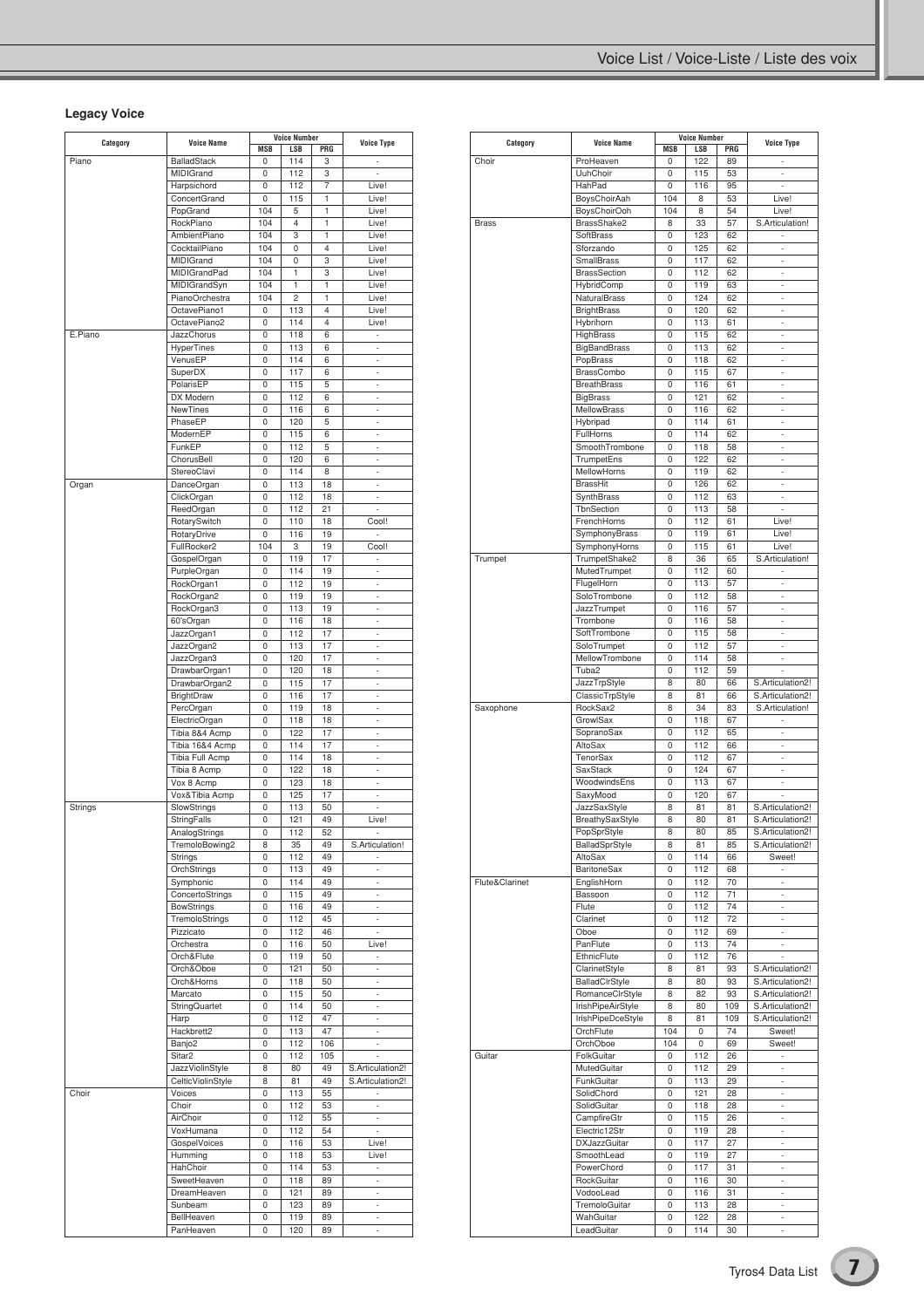| Category  | <b>Voice Name</b>           | <b>MSB</b> | <b>Voice Number</b><br>LSB | PRG            | <b>Voice Type</b>              |
|-----------|-----------------------------|------------|----------------------------|----------------|--------------------------------|
| Guitar    | 18String                    | 0          | 119                        | 26             | i.                             |
|           | ChorusGuitar                | 0          | 124                        | 28             | $\overline{\phantom{m}}$       |
|           | VintageTrem                 | 0          | 120<br>114                 | 28<br>28       | L,                             |
|           | DeepChorus<br>BrightClean   | 0<br>0     | 116                        | 28             | ÷,<br>$\overline{\phantom{m}}$ |
|           | DistortionGtr               | 0          | 112                        | 31             | L,                             |
|           | OverdriveGtr                | 0          | 112                        | 30             | ×,                             |
|           | FeedbackGtr                 | 0          | 113                        | 30             |                                |
|           | VintageAmp                  | 8          | 40                         | 4              | S.Articulation!                |
| Bass      | ClickBass                   | 0          | 115                        | 39             | ä,                             |
|           | PunchyBass                  | 0          | 117                        | 39             | ÷,                             |
|           | AnalogBass                  | 0          | 112                        | 40             | L,                             |
|           | DX FunkBass<br>DrySynthBass | 0<br>0     | 113<br>116                 | 38<br>40       | ÷,<br>÷.                       |
|           | 80'sSynthBass               | 0          | 115                        | 40             | L,                             |
|           | <b>HiQBass</b>              | 0          | 113                        | 39             | ×,                             |
|           | <b>AcousticBass</b>         | 0          | 112                        | 33             | ä,                             |
| Perc&Drum | StandardKit1                | 127        | 0                          | $\mathbf{1}$   | Live!Drums                     |
|           | StandardKit2                | 127        | 0                          | $\overline{c}$ | Live!Drums                     |
|           | RockKit                     | 127        | 0                          | 17             | Drums                          |
|           | ArabicKit<br>Vibraphone     | 126<br>0   | 0<br>112                   | 36<br>12       | <b>SFX Kit</b><br>÷.           |
|           | Marimba                     | 0          | 112                        | 13             | ÷.                             |
|           | Xylophone                   | 0          | 112                        | 14             | L,                             |
|           | Glockenspiel                | 0          | 112                        | 10             | ×,                             |
|           | <b>BrushKit</b>             | 127        | 0                          | 41             | Live!Drums                     |
|           | <b>SFX Kit1</b>             | 126        | 0                          | $\mathbf{1}$   | <b>SFX Kit</b>                 |
|           | SFX Kit2                    | 126        | 0                          | $\overline{c}$ | <b>SFX Kit</b>                 |
| Accordion | Accordion                   | 0          | 116                        | 22             | ÷,                             |
|           | SmallAccordion              | 0<br>0     | 115<br>113                 | 22<br>23       | ä,<br>×,                       |
|           | ModernHarp<br>BluesHarp     | 0          | 114                        | 23             | ÷.                             |
|           | BallroomAcc                 | 0          | 112                        | 24             | ä,                             |
|           | SoftAccordion               | 0          | 114                        | 22             | ×,                             |
|           | TuttiAccordion              | 0          | 113                        | 22             | $\overline{\phantom{a}}$       |
|           | Musette                     | 0          | 112                        | 22             |                                |
|           | HarmonicaStyle              | 8          | 80                         | 105            | S.Articulation2!               |
|           | BluesHarpStyle              | 8          | 81                         | 105            | S.Articulation2!               |
| Pad       | PsychoPad                   | 0          | 118                        | 102            | l,                             |
|           | FarEast<br>Disclosure       | 0<br>0     | 112                        | 98<br>90       | ä,                             |
|           | Mystery                     | 0          | 116<br>113                 | 98             | ÷.<br>L,                       |
|           | Sirius                      | 0          | 114                        | 102            | ÷,                             |
|           | S&H Groove                  | 0          | 115                        | 102            | ÷.                             |
|           | VeloAshrami                 | 0          | 116                        | 102            | L,                             |
|           | EveningStars                | 0          | 117                        | 102            | ÷,                             |
|           | AngelVibes                  | 0          | 114                        | 99             | ÷.                             |
|           | GlassPad                    | 0          | 114                        | 94             | ä,                             |
|           | DX Pad                      | 0<br>0     | 112                        | 93<br>89       | ÷,                             |
|           | Symbiont<br>DarkMoon        | 0          | 113<br>113                 | 90             | ÷.<br>ä,                       |
|           | lonosphere                  | 0          | 115                        | 95             | ä,                             |
|           | Millennium                  | 0          | 117                        | 89             | ÷,                             |
|           | Atmosphere                  | 0          | 112                        | 100            | L,                             |
|           | Equinox                     | 0          | 112                        | 95             | i.                             |
|           | Fantasia                    | 0          | 112                        | 89             | ÷,                             |
|           | Stargate                    | 0          | 114                        | 89             | L,                             |
|           | Area51                      | 0          | 112                        | 90             | ÷,                             |
|           | DigitalPad<br>Dunes         | 0<br>0     | 115<br>114                 | 94<br>90       | ä,<br>L,                       |
|           | Messenger                   | 0          | 116                        | 96             | ÷,                             |
|           | <b>Wave2001</b>             | 0          | 112                        | 96             | $\overline{\phantom{m}}$       |
|           | XenonPad                    | 0          | 112                        | 92             | l,                             |
|           | MagicBell                   | 8          | 32                         | 121            | S.Articulation!                |
| Synth     | ProLead                     | 0          | 113                        | 84             | ÷,                             |
|           | FunkyLead                   | 0          | 121                        | 82             | L,                             |
|           | Portatone                   | 0          | 112                        | 85             | ä,                             |
|           | Adrenaline                  | 0          | 113                        | 85             | ä,<br>L,                       |
|           | Stardust<br>AeroLead        | 0<br>0     | 112<br>112                 | 99<br>84       | ä,                             |
|           | MiniLead                    | 0          | 114                        | 81             | $\overline{\phantom{m}}$       |
|           | SunBell                     | 0          | 113                        | 99             | L,                             |
|           | HiBias                      | 0          | 116                        | 81             | L,                             |
|           | VinylLead                   | 0          | 115                        | 81             | $\overline{\phantom{m}}$       |
|           | PanLead                     | 0          | 122                        | 81             | L,                             |
|           | StringBells                 | 0          | 124                        | 89             | L,                             |
|           | Padbells                    | 0          | 126                        | 89             | $\overline{\phantom{m}}$       |
|           | BigTune                     | 0<br>0     | 118                        | 90<br>82       | L,<br>L,                       |
|           | TrumpetSaw<br>Paraglide     | 0          | 125<br>114                 | 85             | $\overline{\phantom{m}}$       |
|           | Robolead                    | 0          | 124                        | 82             | L,                             |
|           | Fargo                       | 0          | 119                        | 82             | ä,                             |
|           | BigLead                     | 0          | 113                        | 82             | $\overline{\phantom{m}}$       |
|           | Warp                        | 0          | 117                        | 82             | L,                             |
|           | Impact                      | 0          | 113                        | 88             | ä,                             |
|           | UnderHeim                   | 0          | 112                        | 88             | $\overline{\phantom{m}}$       |
|           | CrystalEyes                 | 0          | 125                        | 89             | L,                             |

| Category | <b>Voice Name</b> |            | <b>Voice Number</b> |     | <b>Voice Type</b> |
|----------|-------------------|------------|---------------------|-----|-------------------|
|          |                   | <b>MSB</b> | <b>LSB</b>          | PRG |                   |
| Synth    | MelodyMaker       | $\Omega$   | 117                 | 90  | ۰                 |
|          | AttackSaw         | 0          | 126                 | 82  | ٠                 |
|          | PercSquare        | $\Omega$   | 123                 | 81  | ٠                 |
|          | SquareLead        | $\Omega$   | 112                 | 81  | ٠                 |
|          | SawLead           | $\Omega$   | 112                 | 82  | ٠                 |
|          | PopLead           | $\Omega$   | 120                 | 81  | ٠                 |
|          | BrightMini        | $\Omega$   | 125                 | 81  | ٠                 |
|          | OrbitSine         | $\Omega$   | 126                 | 81  | ٠                 |
|          | <b>Blaster</b>    | $\Omega$   | 114                 | 82  | ٠                 |
|          | TinyLead          | 0          | 118                 | 81  | ٠                 |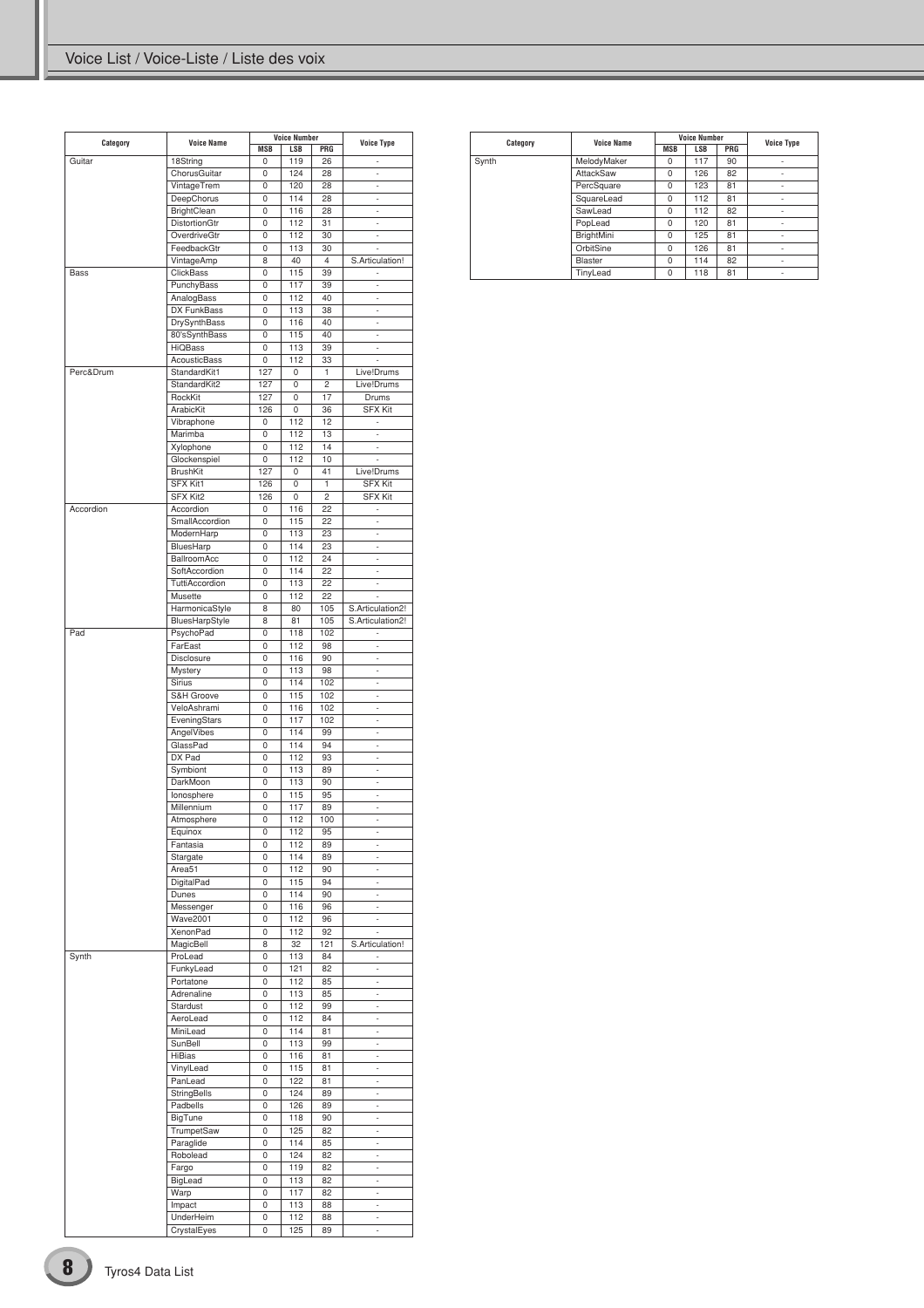### **GM & XG**

| Category      | <b>Voice Name</b>       | <b>Voice Number</b> |     |                | <b>Voice Type</b>        |
|---------------|-------------------------|---------------------|-----|----------------|--------------------------|
|               |                         | <b>MSB</b>          | LSB | PRG            |                          |
| Piano         | GrandPiano              | 0                   | 0   | 1              |                          |
|               | GrndPianoKSP            | 0                   | 1   | 1              | $\sim$                   |
|               | MellowGrPno             | 0                   | 18  | 1              | ä,                       |
|               | PianoStrings            | 0                   | 40  | 1              | ÷,                       |
|               | Dream                   | 0                   | 41  | 1              | $\overline{\phantom{a}}$ |
|               | BrightPiano             | 0                   | 0   | 2              | i.                       |
|               | <b>BritePnoKSP</b>      | 0                   | 1   | $\overline{c}$ | i.                       |
|               | ElecGrandPno            | 0                   | 0   | 3              | $\overline{\phantom{a}}$ |
|               | ElecGrPnoKSP            | 0                   | 1   | 3              | i.                       |
|               | DetunedCP80             | 0                   | 32  | 3              | i.                       |
|               | LayeredCP1              | 0                   | 40  | 3              | $\overline{\phantom{a}}$ |
|               | LayeredCP2              | 0                   | 41  | 3              | i.                       |
|               |                         |                     |     | $\overline{4}$ |                          |
|               | Honkytonk               | 0                   | 0   |                | i.                       |
|               | HonkytonkKSP            | 0                   | 1   | $\overline{4}$ | $\overline{\phantom{a}}$ |
|               | El.Piano1               | 0                   | 0   | 5              | i.                       |
|               | El.Piano1KSP            | 0                   | 1   | 5              | i.                       |
|               | MellowEP1               | 0                   | 18  | 5              | $\overline{\phantom{a}}$ |
|               | ChorusEP1               | 0                   | 32  | 5              | i.                       |
|               | HardEl.Piano            | 0                   | 40  | 5              | i.                       |
|               | VXfadeEl.P1             | 0                   | 45  | 5              | $\overline{\phantom{a}}$ |
|               | 60sEl.Piano1            | 0                   | 64  | 5              | i.                       |
|               |                         |                     |     |                |                          |
|               | El.Piano2               | 0                   | 0   | 6              | i.                       |
|               | El.Piano2KSP            | 0                   | 1   | 6              | $\overline{\phantom{a}}$ |
|               | ChorusEP2               | 0                   | 32  | 6              | i.                       |
|               | <b>DXEPHard</b>         | 0                   | 33  | 6              | i.                       |
|               | <b>DXLegend</b>         | 0                   | 34  | 6              | ×,                       |
|               | <b>DXPhaseEP</b>        | 0                   | 40  | 6              | í.                       |
|               | DX+AnalogEP             | 0                   | 41  | 6              | i.                       |
|               |                         |                     |     |                |                          |
|               | <b>DXKotoEP</b>         | 0                   | 42  | 6              | ×,                       |
|               | VXfadeEl.P2             | 0                   | 45  | 6              | ä,                       |
|               | Harpsichord             | 0                   | 0   | 7              | i.                       |
|               | Harpsi.KSP              | 0                   | 1   | 7              | ×,                       |
|               | Harpsichord2            | 0                   | 25  | 7              | ä,                       |
|               | Harpsichord3            | 0                   | 35  | 7              | i.                       |
|               | Clavi.                  | 0                   | 0   | 8              | ×,                       |
|               | Clavi.KSP               | 0                   | 1   | 8              | ä,                       |
|               | Clavi.Wah               |                     | 27  | 8              | i.                       |
|               |                         | 0                   |     |                |                          |
|               | PulseClavi.             | 0                   | 64  | 8              | ÷,                       |
|               | PierceClavi.            | 0                   | 65  | 8              | ä,                       |
| ChromaticPerc | Celesta                 | 0                   | 0   | 9              | i.                       |
|               | Glockenspiel            | 0                   | 0   | 10             | ٠                        |
|               | MusicBox                | 0                   | 0   | 11             | ä,                       |
|               | Orgel                   | 0                   | 64  | 11             | i.                       |
|               | Vibraphone              | 0                   | 0   | 12             | ٠                        |
|               | VibesKSP                |                     | 1   | 12             | ä,                       |
|               |                         | 0                   |     |                |                          |
|               | HardVibes               | 0                   | 45  | 12             | i.                       |
|               | Marimba                 | 0                   | 0   | 13             | ٠                        |
|               | MarimbaKSP              | 0                   | 1   | 13             | ä,                       |
|               | SineMarimba             | 0                   | 64  | 13             | i.                       |
|               | Balimba                 | 0                   | 97  | 13             | ٠                        |
|               | LogDrums                | 0                   | 98  | 13             | ä,                       |
|               | Xylophone               | 0                   | 0   | 14             | i.                       |
|               |                         |                     |     |                |                          |
|               | TubularBells            | 0                   | 0   | 15             | ٠                        |
|               | ChurchBells             | 0                   | 96  | 15             | ä,                       |
|               | Carillon                | 0                   | 97  | 15             | Ĭ.                       |
|               | Dulcimer                | 0                   | 0   | 16             | $\overline{\phantom{a}}$ |
|               | Dulcimer2               | 0                   | 35  | 16             | ×,                       |
|               | Cimbalom                | 0                   | 96  | 16             | $\overline{\phantom{a}}$ |
|               | Santur                  | 0                   | 97  | 16             | $\overline{\phantom{a}}$ |
| Organ         | <b>DrawbarOrgan</b>     | 0                   | 0   | 17             | i.                       |
|               | DetDrawOrgan            | 0                   |     | 17             | $\overline{\phantom{a}}$ |
|               |                         |                     | 32  |                |                          |
|               | 60sDrawOrg1             | 0                   | 33  | 17             | $\overline{\phantom{a}}$ |
|               | 60sDrawOrg2             | 0                   | 34  | 17             | i.                       |
|               | 70sDrawOrg1             | 0                   | 35  | 17             | $\overline{\phantom{a}}$ |
|               | DrawbarOrg2             | 0                   | 36  | 17             | $\overline{\phantom{a}}$ |
|               | 60sDrawOrg3             | 0                   | 37  | 17             | ×,                       |
|               | EvenBarOrg              | 0                   | 38  | 17             | $\overline{\phantom{a}}$ |
|               | 16+2'2 3Org             | 0                   | 40  | 17             | $\overline{\phantom{a}}$ |
|               | OrganBass               | 0                   | 64  | 17             | ×,                       |
|               |                         | 0                   | 65  | 17             | $\overline{\phantom{a}}$ |
|               | 70sDrawOrg2             |                     |     |                |                          |
|               | CheezyOrgan             | 0                   | 66  | 17             | $\overline{\phantom{a}}$ |
|               | DrawbarOrg3             | 0                   | 67  | 17             | i.                       |
|               | Perc.Organ              | 0                   | 0   | 18             | $\overline{\phantom{a}}$ |
|               | 70sPercOrg1             | 0                   | 24  | 18             | $\overline{\phantom{a}}$ |
|               | DetPercOrgan            | 0                   | 32  | 18             | i.                       |
|               | LightOrgan              | 0                   | 33  | 18             | $\overline{\phantom{a}}$ |
|               | Perc.Organ2             | 0                   | 37  | 18             | $\overline{\phantom{a}}$ |
|               |                         | 0                   |     | 19             |                          |
|               | RockOrgan               |                     | 0   |                | i.                       |
|               | RotaryOrgan             | 0                   | 64  | 19             | $\overline{\phantom{a}}$ |
|               | SlowRotary              | 0                   | 65  | 19             | $\overline{\phantom{a}}$ |
|               | FastRotary              | 0                   | 66  | 19             | ä,                       |
|               | ChurchOrgan             | 0                   | 0   | 20             | $\overline{\phantom{a}}$ |
|               | ChurchOrgan3            | 0                   | 32  | 20             | $\overline{\phantom{a}}$ |
|               |                         |                     |     | 20             | ä,                       |
|               | ChurchOrgan2            | 0                   | 35  |                |                          |
|               |                         | 0                   | 40  | 20             | ÷,                       |
|               | NotreDame<br>OrganFlute | 0                   | 64  | 20             | $\overline{\phantom{a}}$ |

|          | <b>Voice Name</b>   | <b>Voice Number</b> |             |     |                          |
|----------|---------------------|---------------------|-------------|-----|--------------------------|
| Category |                     | <b>MSB</b>          | LSB         | PRG | <b>Voice Type</b>        |
| Organ    | ReedOrgan           | 0                   | 0           | 21  |                          |
|          | PuffOrgan           | 0                   | 40          | 21  | ÷,                       |
|          | Accordion           | 0                   | 0           | 22  |                          |
|          | AccordIt            | 0                   | 32          | 22  | ä,                       |
|          | Harmonica           | 0                   | 0           | 23  | $\overline{\phantom{a}}$ |
|          |                     |                     |             |     |                          |
|          | Harmonica2          | 0                   | 32          | 23  | ٠                        |
|          | <b>TangoAccord</b>  | 0                   | 0           | 24  | ä,                       |
|          | TangoAccord2        | 0                   | 64          | 24  | ÷,                       |
| Guitar   | NylonGuitar         | 0                   | 0           | 25  |                          |
|          | NylonGuitar2        | 0                   | 16          | 25  | ä,                       |
|          | NylonGuitar3        | 0                   | 25          | 25  | ÷                        |
|          | VelGtrHarmo         | 0                   | 43          | 25  | ٠                        |
|          | Ukulele             | 0                   | 96          | 25  | ä,                       |
|          | SteelGuitar         | 0                   | 0           | 26  | ÷                        |
|          | SteelGuitar2        |                     |             |     |                          |
|          |                     | 0                   | 16          | 26  | ٠                        |
|          | 12StrGuitar         | 0                   | 35          | 26  | ä,                       |
|          | Nylon&Steel         | 0                   | 40          | 26  | ÷                        |
|          | Steel&Body          | 0                   | 41          | 26  | ٠                        |
|          | Mandolin            | 0                   | 96          | 26  | ä,                       |
|          | <b>JazzGuitar</b>   | 0                   | 0           | 27  | ÷                        |
|          | MellowGuitar        | 0                   | 18          | 27  |                          |
|          | JazzAmp             | 0                   | 32          | 27  | ä,                       |
|          | CleanGuitar         | 0                   | 0           | 28  | ÷.                       |
|          |                     |                     | 32          | 28  |                          |
|          | ChorusGuitar        | 0                   |             |     |                          |
|          | MutedGuitar         | 0                   | 0           | 29  | ä,                       |
|          | FunkGuitar1         | 0                   | 40          | 29  | ÷.                       |
|          | <b>MuteSteelGtr</b> | 0                   | 41          | 29  |                          |
|          | FunkGuitar2         | 0                   | 43          | 29  | ä,                       |
|          | JazzMan             | 0                   | 45          | 29  | ÷.                       |
|          | Overdriven          | 0                   | 0           | 30  |                          |
|          | <b>GuitarPinch</b>  | 0                   | 43          | 30  | ä,                       |
|          | Distortion          | 0                   | 0           | 31  | ÷.                       |
|          | FeedbackGtr         | 0                   | 40          | 31  |                          |
|          | FeedbackGtr2        | 0                   |             |     | ä,                       |
|          |                     |                     | 41          | 31  |                          |
|          | GtrHarmonics        | 0                   | 0           | 32  | ÷.                       |
|          | GtrFeedback         | 0                   | 65          | 32  |                          |
|          | GtrHarmonic2        | 0                   | 66          | 32  | ä,                       |
| Bass     | <b>AcousticBass</b> | 0                   | 0           | 33  | ÷.                       |
|          | JazzRhythm          | 0                   | 40          | 33  |                          |
|          | VXUprghtBass        | 0                   | 45          | 33  | ä,                       |
|          | FingerBass          | 0                   | 0           | 34  | ÷.                       |
|          | FingerDark          | 0                   | 18          | 34  |                          |
|          | FlangeBass          | 0                   | 27          | 34  | ä,                       |
|          |                     |                     |             |     |                          |
|          | Bass&DistEG         | 0                   | 40          | 34  | ÷.                       |
|          | FingerSlap          | 0                   | 43          | 34  |                          |
|          | FingerBass2         | 0                   | 45          | 34  | ä,                       |
|          | Mod.Bass            | 0                   | 65          | 34  | ÷.                       |
|          | <b>PickBass</b>     | 0                   | 0           | 35  |                          |
|          | <b>MutePickBass</b> | 0                   | 28          | 35  | ä,                       |
|          | FretlessBass        | 0                   | 0           | 36  | ÷.                       |
|          | Fretless2           | 0                   | 32          | 36  |                          |
|          | Fretless3           | 0                   | 33          | 36  | ä,                       |
|          | Fretless4           | 0                   | 34          | 36  | ÷.                       |
|          |                     |                     |             |     |                          |
|          | Syn.Fretless        | 0                   | 96          | 36  |                          |
|          | SmthFretless        | 0                   | 97          | 36  | ٠                        |
|          | SlapBass1           | 0                   | 0           | 37  | ÷                        |
|          | ResonantSlap        | 0                   | 27          | 37  | ÷,                       |
|          | PunchThumb          | 0                   | 32          | 37  | ä,                       |
|          | SlapBass2           | 0                   | 0           | 38  | ÷.                       |
|          | Velo.Sw.Slap        | 0                   | 43          | 38  | ÷,                       |
|          | SynthBass1          | 0                   | 0           | 39  | ä,                       |
|          | SynBass1Dark        | 0                   | 18          | 39  | ÷.                       |
|          | FastResoBass        | 0                   | 20          | 39  | ÷,                       |
|          | AcidBass            | 0                   | 24          | 39  | ä,                       |
|          |                     |                     |             |     |                          |
|          | ClaviBass           | 0                   | 35          | 39  | ÷.                       |
|          | <b>TechnoBass</b>   | 0                   | 40          | 39  | ÷,                       |
|          | Orbiter             | 0                   | 64          | 39  | í,                       |
|          | SquareBass          | 0                   | 65          | 39  | ÷.                       |
|          | RubberBass          | 0                   | 66          | 39  | ÷,                       |
|          | Hammer              | 0                   | 96          | 39  | ÷,                       |
|          | SynthBass2          | 0                   | 0           | 40  | ÷.                       |
|          | MellowSyBass        | 0                   | $6^{\circ}$ | 40  | ÷,                       |
|          | SequenceBass        | 0                   | 12          | 40  | ÷,                       |
|          | ClickSynBass        | 0                   | 18          | 40  | ÷.                       |
|          | SynBass2Dark        | 0                   | 19          | 40  | ÷,                       |
|          |                     |                     |             |     |                          |
|          | SmoothSyBass        | 0                   | 32          | 40  | ÷,                       |
|          | ModulrSyBass        | 0                   | 40          | 40  | ÷.                       |
|          | <b>DXBass</b>       | 0                   | 41          | 40  | ÷,                       |
|          | <b>XWireBass</b>    | 0                   | 64          | 40  | ÷,                       |
| Strings  | Violin              | 0                   | 0           | 41  | ÷.                       |
|          | SlwAtkViolin        | 0                   | 8           | 41  | ÷,                       |
|          | Viola               | 0                   | 0           | 42  | ÷,                       |
|          | Cello               | 0                   | 0           | 43  | ÷.                       |
|          | Contrabass          | 0                   | 0           | 44  | ÷,                       |
|          | Trem.Strings        | 0                   | 0           | 45  | ÷,                       |
|          |                     |                     |             |     |                          |
|          | SlwAtTremStr        | 0                   | 8           | 45  | ÷.                       |
|          | SuspenseStr         | 0                   | 40          | 45  |                          |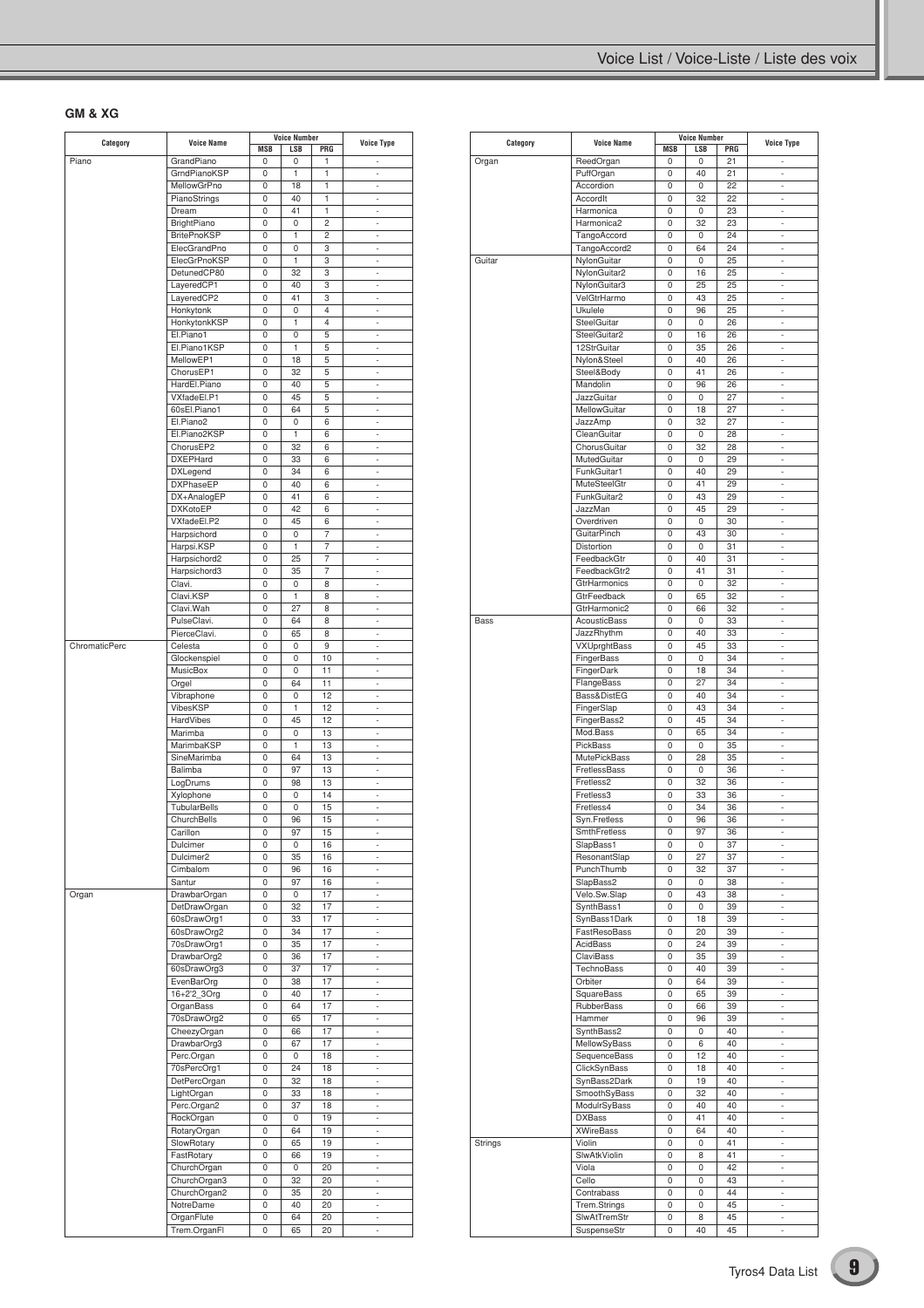| Category     | <b>Voice Number</b><br><b>Voice Name</b> |                 | <b>Voice Type</b> |           |                               |
|--------------|------------------------------------------|-----------------|-------------------|-----------|-------------------------------|
| Strings      | PizzicatoStr                             | <b>MSB</b><br>0 | LSB<br>0          | PRG<br>46 | i.                            |
|              | Orch.Harp                                | 0               | 0                 | 47        | J.                            |
|              | YangChin                                 | 0               | 40                | 47        | ×,                            |
|              | Timpani                                  | 0               | 0                 | 48        | ٠                             |
| Ensemble     | Strings1                                 | 0               | 0                 | 49        | ä,                            |
|              | StereoStrngs                             | 0               | 3                 | 49        | ×,                            |
|              | SlwAtkStrngs                             | 0               | 8                 | 49        | ٠                             |
|              | ArcoStrings                              | 0               | 24                | 49        | ä,                            |
|              | 60'sStrings                              | 0               | 35                | 49        | ×,                            |
|              | Orchestra                                | 0               | 40                | 49        | ٠                             |
|              | Orchestra2                               | 0               | 41                | 49        | Ĭ.                            |
|              | TremOrchstra                             | 0               | 42                | 49        | ×,                            |
|              | Velo.Strings                             | 0               | 45                | 49        | $\overline{\phantom{a}}$      |
|              | Strings2                                 | 0               | 0                 | 50        | Ĭ.                            |
|              | S.SlowStrngs                             | 0               | 3                 | 50        | ×,                            |
|              | LegatoStrngs                             | 0               | 8                 | 50        | $\overline{\phantom{a}}$      |
|              | WarmStrings                              | 0               | 40                | 50        | Ĭ.                            |
|              | Kingdom                                  | 0               | 41                | 50        | ×,                            |
|              | 70'sStrings                              | 0               | 64                | 50        | $\overline{\phantom{a}}$      |
|              | Strings3                                 | 0               | 65                | 50        | Ĭ.                            |
|              | SynStrings1                              | 0               | 0                 | 51        | ×,                            |
|              | ResoStrings                              | 0               | 27                | 51        | $\overline{\phantom{a}}$      |
|              | SynStrings4                              | 0               | 64                | 51        | Ĭ.                            |
|              | SynStrings5                              | 0               | 65                | 51        | ×,                            |
|              | SynStrings2                              | 0               | 0                 | 52        | $\overline{\phantom{a}}$      |
|              | ChoirAahs                                | 0               | 0                 | 53        | Ĭ.                            |
|              | StereoChoir<br>ChoirAahs2                | 0               | 3                 | 53        | ×,                            |
|              |                                          | 0               | 16                | 53        | $\overline{\phantom{a}}$      |
|              | MellowChoir                              | 0               | 32                | 53        | Ĭ.                            |
|              | ChoirStrings                             | 0               | 40                | 53        | ×,                            |
|              | VoiceOohs                                | 0               | 0                 | 54        | $\overline{\phantom{a}}$      |
|              | SynthVoice                               | 0               | 0                 | 55        | Ĭ.                            |
|              | SynthVoice2                              | 0               | 40                | 55        | ×,                            |
|              | Choral                                   | 0               | 41                | 55        | ×,                            |
|              | AnalogVoice                              | 0               | 64                | 55        | Ĭ.                            |
|              | OrchestraHit                             | 0<br>0          | 0<br>35           | 56        | ×,                            |
|              | OrchestrHit2                             |                 |                   | 56        | ×,                            |
|              | Impact                                   | 0               | 64                | 56<br>57  | í.<br>×,                      |
| <b>Brass</b> | Trumpet                                  | 0<br>0          | 0<br>16           | 57        | ×,                            |
|              | Trumpet2                                 |                 | 17                |           |                               |
|              | <b>BriteTrumpet</b>                      | 0               |                   | 57        | i,                            |
|              | WarmTrumpet<br>Trombone                  | 0<br>0          | 32<br>0           | 57<br>58  | ×,<br>×,                      |
|              | Trombone2                                | 0               | 18                | 58        | i,                            |
|              | Tuba                                     | 0               | 0                 | 59        | ×,                            |
|              | Tuba2                                    | 0               | 16                | 59        | ×,                            |
|              | MutedTrumpet                             | 0               | 0                 | 60        | ×,                            |
|              | FrenchHorn                               | 0               | 0                 | 61        | ×,                            |
|              | Fr.HornSolo                              | 0               | 6                 | 61        | ×,                            |
|              | FrenchHorn2                              | 0               | 32                | 61        | ×,                            |
|              | HornOrchestr                             | 0               | 37                | 61        | ×,                            |
|              | <b>BrassSection</b>                      | 0               | 0                 | 62        | ×,                            |
|              | Tp&TbSection                             | 0               | 35                | 62        | i.                            |
|              | BrassSect2                               | 0               | 40                | 62        | $\overline{\phantom{a}}$      |
|              | HighBrass                                | υ               | 41                | 62        | ٠                             |
|              | MellowBrass                              | 0               | 42                | 62        |                               |
|              | SynthBrass1                              | 0               | 0                 | 63        | ×,                            |
|              | QuackBrass                               | 0               | 12                | 63        | ×,                            |
|              | ResoSynBrass                             | 0               | 20                | 63        | ÷                             |
|              | PolyBrass                                | 0               | 24                | 63        | ×,                            |
|              | SynthBrass3                              | 0               | 27                | 63        | ×,                            |
|              | JumpBrass                                | 0               | 32                | 63        | ÷                             |
|              | AnaVelBrass1                             | 0               | 45                | 63        | ×,                            |
|              | AnalogBrass1                             | 0               | 64                | 63        | ×,                            |
|              | SynthBrass2                              | 0               | 0                 | 64        | ÷                             |
|              | SoftBrass                                | 0               | 18                | 64        | ×,                            |
|              | SynthBrass4                              | 0               | 40                | 64        | ٠                             |
|              | ChoirBrass                               | 0               | 41                | 64        | ÷                             |
|              | AnaVelBrass2                             | 0               | 45                | 64        | ×,                            |
|              | AnalogBrass2                             | 0               | 64                | 64        | ٠                             |
| Reed         | SopranoSax                               | 0               | 0                 | 65        | ÷                             |
|              | AltoSax                                  | 0               | 0                 | 66        | ×,                            |
|              | SaxSection                               | 0               | 40                | 66        | ٠                             |
|              | HyperAltoSax                             | 0               | 43                | 66        | ÷                             |
|              | TenorSax                                 | 0               | 0                 | 67        | ×,                            |
|              | BreathyTenor                             | 0               | 40                | 67        | ٠                             |
|              | SoftTenorSax                             | 0               | 41                | 67        | ÷                             |
|              | TenorSax2                                | 0               | 64                | 67        | $\overline{\phantom{a}}$      |
|              |                                          |                 | 0                 |           | ٠                             |
|              | BaritoneSax                              | 0               |                   | 68        |                               |
|              | Oboe                                     | 0               | 0                 | 69<br>70  | ÷<br>$\overline{\phantom{a}}$ |
|              | EnglishHorn                              | 0               | 0                 |           |                               |
|              | Bassoon                                  | 0               | 0                 | 71        | ٠                             |
|              | Clarinet                                 | 0               | 0                 | 72        | ÷                             |
| Pipe         | Piccolo                                  | 0               | 0                 | 73        | $\overline{\phantom{a}}$      |
|              | Flute                                    | 0               | 0                 | 74        | ٠                             |
|              | Recorder                                 | 0               | 0                 | 75        | ٠                             |
|              | PanFlute                                 | 0               | 0                 | 76        | ×,                            |

| Category     | <b>Voice Name</b>          | <b>Voice Number</b> |          |           | <b>Voice Type</b>        |
|--------------|----------------------------|---------------------|----------|-----------|--------------------------|
| Pipe         | BlownBottle                | <b>MSB</b><br>0     | LSB<br>0 | PRG<br>77 | ä,                       |
|              | Shakuhachi                 | 0                   | 0        | 78        | ÷                        |
|              | Whistle                    | 0                   | 0        | 79        |                          |
|              | Ocarina                    | 0                   | 0        | 80        | ä,                       |
| Synth.Lead   | SquareLead                 | 0                   | 0        | 81        | í,                       |
|              | SquareLead2                | 0                   | 6        | 81        |                          |
|              | LMSquare                   | 0                   | 8        | 81        | ÷                        |
|              | Hollow                     | 0                   | 18       | 81        | í,                       |
|              | Shroud                     | 0                   | 19       | 81        |                          |
|              | Mellow                     | 0                   | 64       | 81        | ÷                        |
|              | SoloSine                   | 0                   | 65       | 81        | ä,                       |
|              | SineLead                   | 0                   | 66       | 81        |                          |
|              | SawtoothLead               | 0                   | 0        | 82        | ÷                        |
|              | SawtoothLd2                | 0                   | 6        | 82        | ä,                       |
|              | ThickSaw                   | 0                   | 8        | 82        |                          |
|              | DynamicSaw                 | 0                   | 18       | 82        | ÷                        |
|              | DigitalSaw                 | 0<br>0              | 19<br>20 | 82<br>82  | ä,                       |
|              | BigLead<br>HeavySynth      | 0                   | 24       | 82        | ÷                        |
|              | WaspySynth                 | 0                   | 25       | 82        | ä,                       |
|              | PulseSaw                   | 0                   | 40       | 82        |                          |
|              | Dr.Lead                    | 0                   | 41       | 82        | ÷                        |
|              | VelocityLead               | 0                   | 45       | 82        | ä,                       |
|              | Seq.Analog                 | 0                   | 96       | 82        |                          |
|              | CalliopeLead               | 0                   | 0        | 83        | ÷                        |
|              | PureLead                   | 0                   | 65       | 83        | ä,                       |
|              | ChiffLead                  | 0                   | 0        | 84        |                          |
|              | Rubby                      | 0                   | 64       | 84        | ÷                        |
|              | CharangLead                | 0                   | 0        | 85        | ä,                       |
|              | DistortedLd                | 0                   | 64       | 85        |                          |
|              | WireLead                   | 0                   | 65       | 85        | ÷                        |
|              | VoiceLead                  | 0                   | 0        | 86        | ä,                       |
|              | SynthAahs                  | 0                   | 24       | 86        |                          |
|              | VoxLead                    | 0                   | 64       | 86        | ÷                        |
|              | FifthsLead                 | 0                   | 0        | 87        | ä,                       |
|              | <b>BigFive</b>             | 0                   | 35       | 87        |                          |
|              | Bass&Lead                  | 0                   | 0        | 88        | ÷                        |
|              | Big&Low                    | 0                   | 16       | 88        | ÷.                       |
|              | Fat&Perky                  | 0<br>0              | 64       | 88        |                          |
|              | SoftWhirl<br>NewAgePad     | 0                   | 65<br>0  | 88        | ÷                        |
| Synth.Pad    | Fantasy                    | 0                   | 64       | 89<br>89  | ÷.                       |
|              | WarmPad                    | 0                   | 0        | 90        | ÷                        |
|              | <b>ThickPad</b>            | 0                   | 16       | 90        | ÷.                       |
|              | SoftPad                    | 0                   | 17       | 90        |                          |
|              | SinePad                    | 0                   | 18       | 90        | ÷                        |
|              | HornPad                    | 0                   | 64       | 90        | $\overline{\phantom{a}}$ |
|              | RotaryStrngs               | 0                   | 65       | 90        |                          |
|              | PolySynthPad               | 0                   | 0        | 91        | ÷                        |
|              | PolyPad80                  | 0                   | 64       | 91        | $\overline{\phantom{a}}$ |
|              | ClickPad                   | 0                   | 65       | 91        |                          |
|              | AnalogPad                  | 0                   | 66       | 91        | ÷                        |
|              | SquarePad                  | 0                   | 67       | 91        | $\overline{\phantom{a}}$ |
|              | ChoirPad                   | 0                   | 0        | 92        |                          |
|              | Heaven                     | 0                   | 64       | 92        | ä,                       |
|              | Itopia                     | 0                   | 66       | 92        | $\overline{\phantom{m}}$ |
|              | $\overline{CC}$ Pad        | 0                   | 67       | 92        |                          |
|              | <b>BowedPad</b>            | 0                   | 0        | 93        | ÷.                       |
|              | Glacier<br>GlassPad        | 0<br>0              | 64<br>65 | 93<br>93  | $\overline{\phantom{a}}$ |
|              | MetallicPad                | 0                   | 0        | 94        | ÷                        |
|              | TinePad                    | 0                   | 64       | 94        | $\overline{\phantom{a}}$ |
|              | PanPad                     | 0                   | 65       | 94        |                          |
|              | HaloPad                    | 0                   | 0        | 95        | ÷                        |
|              | SweepPad                   | 0                   | 0        | 96        | $\overline{\phantom{a}}$ |
|              | Shwimmer                   | 0                   | 20       | 96        |                          |
|              | Converge                   | 0                   | 27       | 96        | ä,                       |
|              | PolarPad                   | 0                   | 64       | 96        | $\overline{\phantom{a}}$ |
|              | Celestial                  | 0                   | 66       | 96        |                          |
| Synth.Effect | Rain                       | 0                   | 0        | 97        | ä,                       |
|              | ClaviPad                   | 0                   | 45       | 97        | $\overline{\phantom{a}}$ |
|              | HarmoRain                  | 0                   | 64       | 97        |                          |
|              | AfricanWind                | 0                   | 65       | 97        | ä,                       |
|              | Carib                      | 0                   | 66       | 97        | $\overline{\phantom{a}}$ |
|              | SoundTrack                 | 0                   | 0        | 98        |                          |
|              | Prologue                   | 0                   | 27       | 98        | ä,                       |
|              | Ancestral                  | 0                   | 64       | 98        | $\overline{\phantom{a}}$ |
|              | Crystal                    | 0                   | 0        | 99        |                          |
|              | SynthDr.Comp               | 0                   | 12       | 99        | ä,                       |
|              | Popcorn                    | 0                   | 14       | 99        | $\overline{\phantom{m}}$ |
|              | <b>TinyBells</b>           | 0                   | 18       | 99        |                          |
|              | RoundGlocken               | 0                   | 35       | 99        | ä,                       |
|              | GlockenChime<br>ClearBells | 0                   | 40       | 99        | $\overline{\phantom{a}}$ |
|              |                            | 0                   | 41<br>42 | 99        | ä,                       |
|              | ChorusBells<br>SynthMallet | 0<br>0              | 64       | 99<br>99  | $\overline{\phantom{a}}$ |
|              | SoftCrystal                | 0                   | 65       | 99        |                          |
|              |                            |                     |          |           |                          |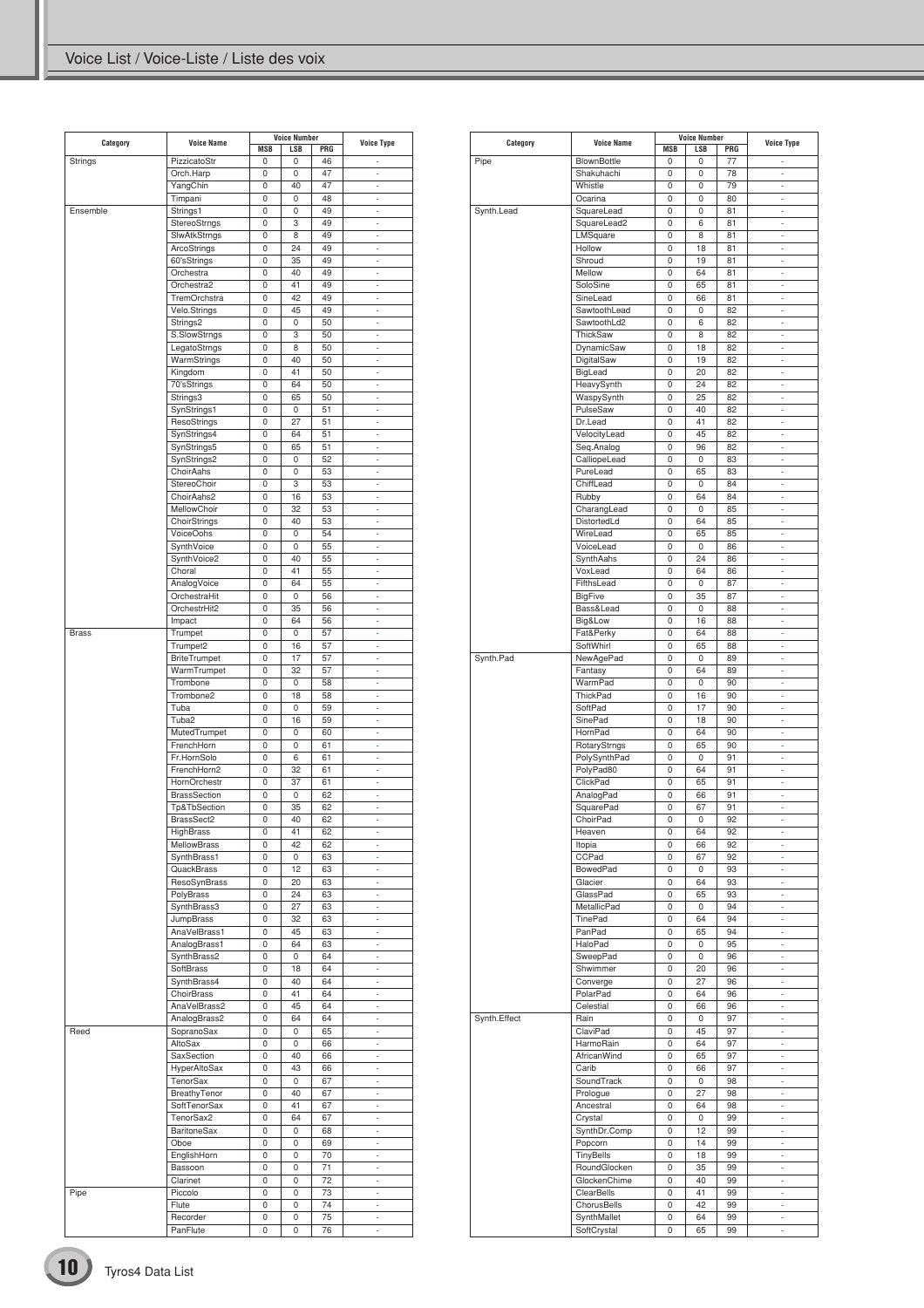|              | <b>Voice Name</b>   |            | <b>Voice Number</b> | <b>Voice Type</b> |                          |
|--------------|---------------------|------------|---------------------|-------------------|--------------------------|
| Category     |                     | <b>MSB</b> | LSB                 | PRG               |                          |
| Synth.Effect | LoudGlocken         | 0          | 66                  | 99                |                          |
|              | ChristmasBel        | 0          | 67                  | 99                | ä,                       |
|              | VibeBells           | 0          | 68                  | 99                | ×,                       |
|              | <b>DigitalBells</b> | 0          | 69                  | 99                | ٠                        |
|              | AirBells            | 0          | 70                  | 99                | ÷.                       |
|              | BellHarp            | 0          | 71                  | 99                | ×,                       |
|              | Gamelimba           | 0          | 72                  | 99                | $\overline{\phantom{a}}$ |
|              | Atmosphere          | 0          | 0                   | 100               | ÷.                       |
|              | WarmAtmos.          | 0          | 18                  | 100               | ×,                       |
|              |                     |            |                     |                   |                          |
|              | HollwRelease        | 0          | 19                  | 100               | ٠                        |
|              | NylonElPiano        | 0          | 40                  | 100               | ä,                       |
|              | NylonHarp           | 0          | 64                  | 100               | ×,                       |
|              | HarpVox             | 0          | 65                  | 100               | ٠                        |
|              | Atmos.Pad           | 0          | 66                  | 100               | ä,                       |
|              | Planet              | 0          | 67                  | 100               | ×,                       |
|              | <b>Brightness</b>   | 0          | 0                   | 101               | ۰                        |
|              | FantasyBells        | 0          | 64                  | 101               | ä,                       |
|              | Smokey              | 0          | 96                  | 101               | ×,                       |
|              | Goblins             | 0          | 0                   | 102               | ۰                        |
|              | GoblinsSynth        | 0          | 64                  | 102               | ä,                       |
|              |                     |            |                     |                   |                          |
|              | Creeper             | 0          | 65                  | 102               | ×,                       |
|              | RingPad             | 0          | 66                  | 102               | ۰                        |
|              | Ritual              | 0          | 67                  | 102               | ä,                       |
|              | ToHeaven            | 0          | 68                  | 102               | ×,                       |
|              | Night               | 0          | 70                  | 102               | ۰                        |
|              | Glisten             | 0          | 71                  | 102               | ä,                       |
|              | BellChoir           | 0          | 96                  | 102               | ×,                       |
|              | Echoes              | 0          | 0                   | 103               | ۰                        |
|              | Echoes2             | 0          | 8                   | 103               | ä,                       |
|              | EchoPan             | 0          | 14                  | 103               | ×,                       |
|              |                     |            |                     |                   |                          |
|              | EchoBells           | 0          | 64                  | 103               | ۰                        |
|              | BigPan              | 0          | 65                  | 103               | ä,                       |
|              | SynthPiano          | 0          | 66                  | 103               | ×,                       |
|              | Creation            | 0          | 67                  | 103               | ۰                        |
|              | <b>StarDust</b>     | 0          | 68                  | 103               | ä,                       |
|              | Reso&Panning        | 0          | 69                  | 103               | ×,                       |
|              | Sci-Fi              | 0          | 0                   | 104               | ٠                        |
|              | <b>Starz</b>        | 0          | 64                  | 104               | ä,                       |
| Ethnic       | Sitar               | 0          | 0                   | 105               | ×,                       |
|              | DetunedSitar        | 0          | 32                  | 105               |                          |
|              |                     |            |                     |                   | ٠                        |
|              | Sitar <sub>2</sub>  | 0          | 35                  | 105               | ä,                       |
|              | Tambra              | 0          | 96                  | 105               | ×,                       |
|              | Tamboura            | 0          | 97                  | 105               | ٠                        |
|              | Banjo               | 0          | 0                   | 106               | ä,                       |
|              | MutedBanjo          | 0          | 28                  | 106               | ×,                       |
|              | Rabab               | 0          | 96                  | 106               | ٠                        |
|              | Gopichant           | 0          | 97                  | 106               | ä,                       |
|              | Oud                 | 0          | 98                  | 106               | ×,                       |
|              | Shamisen            | 0          | 0                   | 107               | ٠                        |
|              |                     |            |                     |                   | ä,                       |
|              | Koto                | 0          | 0                   | 108               |                          |
|              | Taisho-kin          | 0          | 96                  | 108               | ×,                       |
|              | Kanoon              | 0          | 97                  | 108               | $\overline{\phantom{a}}$ |
|              | Kalimba             | 0          | 0                   | 109               | ä,                       |
|              | Bagpipe             | 0          | 0                   | 110               | ×,                       |
|              | Fiddle              | 0          | 0                   | 111               | $\overline{\phantom{a}}$ |
|              | Shanai              | 0          | 0                   | 112               | ä,                       |
|              | Shanai2             | 0          | 64                  | 112               | ×,                       |
|              | Pungi               | 0          | 96                  | 112               | ÷.                       |
|              |                     |            |                     |                   |                          |
|              | Hichiriki           | 0          | 97                  | 112               | ä,                       |
| Percussive   | TinkleBell          | 0          | 0                   | 113               | ×,                       |
|              | Bonang              | 0          | 96                  | 113               | ÷.                       |
|              | Altair              | 0          | 97                  | 113               | ä,                       |
|              | <b>GamelanGongs</b> | 0          | 98                  | 113               | ×,                       |
|              | StereoGamlan        | 0          | 99                  | 113               | ÷.                       |
|              | RamaCymbal          | 0          | 100                 | 113               | ä,                       |
|              | <b>AsianBells</b>   | 0          | 101                 | 113               | ×,                       |
|              | Agogo               | 0          | 0                   | 114               | ÷.                       |
|              | SteelDrums          | 0          | 0                   | 115               | ä,                       |
|              | GlassPerc.          | 0          | 97                  | 115               | ×,                       |
|              |                     |            |                     |                   |                          |
|              | ThaiBells           | 0          | 98                  | 115               | ÷.                       |
|              | Woodblock           | 0          | 0                   | 116               | ä,                       |
|              | Castanets           | 0          | 96                  | 116               | ×,                       |
|              | TaikoDrum           | 0          | 0                   | 117               | ÷.                       |
|              | GranCassa           | 0          | 96                  | 117               | ä,                       |
|              | MelodicTom          | 0          | 0                   | 118               | ×,                       |
|              | MelodicTom2         | 0          | 64                  | 118               | ÷.                       |
|              | RealTom             | 0          | 65                  | 118               | ä,                       |
|              | RockTom             | 0          | 66                  | 118               | ×,                       |
|              | SynthDrum           | 0          | 0                   | 119               | ä,                       |
|              | AnalogTom           | 0          | 64                  | 119               | ä,                       |
|              | ElectroPerc.        | 0          | 65                  | 119               | ×,                       |
|              |                     |            |                     |                   |                          |
|              | Rev.Cymbal          | 0          | 0                   | 120               | ä,                       |
| SoundEffect  | GtrFretNoise        | 0          | 0                   | 121               | ä,                       |
|              | <b>BreathNoise</b>  | 0          | 0                   | 122               | ×,                       |
|              | Seashore            | 0          | 0                   | 123               | ÷.                       |
|              | BirdTweet           | 0          | 0                   | 124               | ä,                       |
|              | TelephonRing        | 0          | 0                   | 125               | ×,                       |

|             |                   |            | <b>Voice Number</b> |                |                          |
|-------------|-------------------|------------|---------------------|----------------|--------------------------|
| Category    | <b>Voice Name</b> | <b>MSB</b> | <b>LSB</b>          | PRG            | <b>Voice Type</b>        |
| SoundEffect | Helicopter        | 0          | 0                   | 126            | i,                       |
|             | Applause          | 0          | 0                   | 127            | ÷,                       |
|             | Gunshot           | 0          | 0                   | 128            | ÷                        |
|             | CuttingNoise      | 64         | 0                   | 1              | ÷,                       |
|             | CuttingNoiz2      | 64         | 0                   | $\overline{c}$ | ÷,                       |
|             | StringSlap        | 64         | 0                   | $\overline{4}$ | ä,                       |
|             | Fl.KeyClick       | 64         | $\Omega$            | 17             | ä,                       |
|             | Shower            | 64         | 0                   | 33             | $\frac{1}{2}$            |
|             | Thunder           | 64         | 0                   | 34             | ٠                        |
|             | Wind              | 64         | $\mathbf 0$         | 35             | ä,                       |
|             | Stream            | 64         | 0                   | 36             | ä,                       |
|             | <b>Bubble</b>     | 64         | $\Omega$            | 37             | ä,                       |
|             | Feed              | 64         | 0                   | 38             | ÷                        |
|             | Dog               | 64         | 0                   | 49             | ٠                        |
|             | Horse             | 64         | 0                   | 50             | ÷,                       |
|             | BirdTweet2        | 64         | 0                   | 51             | ٠                        |
|             | Ghost             | 64         | 0                   | 55             | ÷,                       |
|             | Maou              | 64         | $\Omega$            | 56             | ä,                       |
|             | PhoneCall         | 64         | 0                   | 65             | ä,                       |
|             | DoorSqueak        | 64         | 0                   | 66             | ÷                        |
|             | DoorSlam          | 64         | 0                   | 67             | ÷,                       |
|             | ScratchCut        | 64         | 0                   | 68             | ä,                       |
|             | ScratchSplit      | 64         | 0                   | 69             | ÷,                       |
|             | WindChime         | 64         | 0                   | 70             | ÷,                       |
|             | TelphonRing2      | 64         | 0                   | 71             | ä,                       |
|             | CarEnginelgn      | 64         | 0                   | 81             | ä,                       |
|             | CarTiresSqel      | 64         | 0                   | 82             | ÷                        |
|             | CarPassing        | 64         | 0                   | 83             | ä,                       |
|             | CarCrash          | 64         | 0                   | 84             | ä,                       |
|             | Siren             | 64         | $\mathbf 0$         | 85             | ÷,                       |
|             | Train             | 64         | $\Omega$            | 86             | ä,                       |
|             | JetPlane          | 64         | 0                   | 87             | ÷,                       |
|             | Starship          | 64         | $\Omega$            | 88             | ÷,                       |
|             | <b>Burst</b>      | 64         | 0                   | 89             | ÷                        |
|             | RollrCoaster      | 64         | 0                   | 90             | ä,                       |
|             | Submarine         | 64         | 0                   | 91             | $\frac{1}{2}$            |
|             | Laugh             | 64         | 0                   | 97             | ÷,                       |
|             | Scream            | 64         | 0                   | 98             | ÷,                       |
|             | Punch             | 64         | 0                   | 99             | $\overline{\phantom{m}}$ |
|             | Heartbeat         | 64         | 0                   | 100            | ÷,                       |
|             | FootSteps         | 64         | 0                   | 101            | ä,                       |
|             | MachineGun        | 64         | 0                   | 113            | ÷,<br>÷,<br>÷,<br>ä,     |
|             | LaserGun          | 64         | 0                   | 114            |                          |
|             | Explosion         | 64         | 0                   | 115            |                          |
|             | Firework          | 64         | $\Omega$            | 116            |                          |
|             |                   |            |                     |                |                          |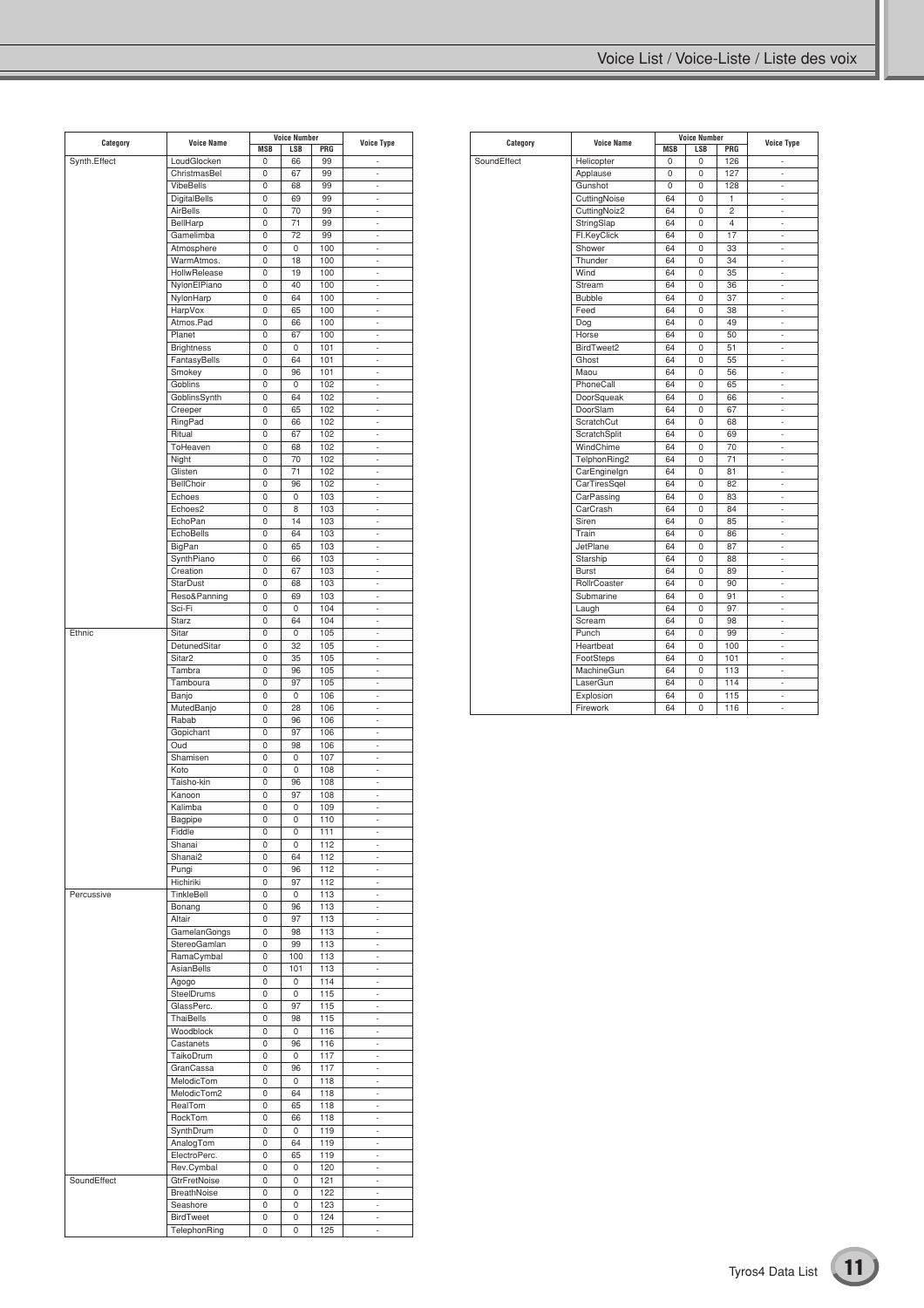### **GM 2**

| Category      | <b>Voice Name</b>   |            | <b>Voice Number</b> | <b>Voice Type</b> |                          |
|---------------|---------------------|------------|---------------------|-------------------|--------------------------|
|               |                     | <b>MSB</b> | LSB                 | PRG               |                          |
| Piano         | GrandPiano          | 121        | 0                   | 1                 |                          |
|               | GrandPianoW         | 121        | 1                   | 1                 |                          |
|               | GrandPianoD         | 121        | $\overline{c}$      | 1                 | ä,                       |
|               | BrightPiano         | 121        | 0                   | $\overline{c}$    | ×,                       |
|               | BrightPianoW        | 121        | 1                   | $\overline{c}$    |                          |
|               | ElecGrandPno        | 121        | 0                   | 3                 | ä,                       |
|               | ElecGrandPW         | 121        | 1                   | 3                 | ×,                       |
|               | Honkytonk           | 121        | 0                   | 4                 |                          |
|               |                     | 121        | 1                   | $\overline{4}$    | ä,                       |
|               | HonkytonkW          |            |                     |                   |                          |
|               | El.Piano1           | 121        | 0                   | 5                 | ×,                       |
|               | DetunedEP1          | 121        | 1                   | 5                 |                          |
|               | EP1VeloMix          | 121        | $\overline{c}$      | 5                 | ä,                       |
|               | 60'sEl.Piano        | 121        | 3                   | 5                 | ×,                       |
|               | El.Piano2           | 121        | 0                   | 6                 |                          |
|               | DetunedEP2          | 121        | 1                   | 6                 | ä,                       |
|               | EP2VeloMix          | 121        | $\overline{c}$      | 6                 | ×,                       |
|               | EPLegend            | 121        | 3                   | 6                 |                          |
|               |                     | 121        | 4                   | 6                 | ä,                       |
|               | EPPhase             |            |                     |                   |                          |
|               | Harpsichord         | 121        | 0                   | 7                 | ×,                       |
|               | Harpsi.OctMx        | 121        | 1                   | $\overline{7}$    |                          |
|               | HarpsichordW        | 121        | $\overline{c}$      | 7                 | ä,                       |
|               | Harpsi.KOff         | 121        | 3                   | 7                 | ×,                       |
|               | Clavi.              | 121        | 0                   | 8                 |                          |
|               | PulseClavi.         | 121        | 1                   | 8                 | ä,                       |
|               |                     |            |                     |                   |                          |
| ChromaticPerc | Celesta             | 121        | 0                   | 9                 | ×,                       |
|               | Glockenspiel        | 121        | 0                   | 10                |                          |
|               | MusicBox            | 121        | 0                   | 11                | ä,                       |
|               | Vibraphone          | 121        | 0                   | 12                | ä,                       |
|               | VibraphoneW         | 121        | 1                   | 12                |                          |
|               | Marimba             | 121        | 0                   | 13                | ä,                       |
|               | MarimbaW            | 121        | 1                   | 13                | ä,                       |
|               |                     |            |                     |                   |                          |
|               | Xylophone           | 121        | 0                   | 14                |                          |
|               | <b>TubularBells</b> | 121        | 0                   | 15                | ä,                       |
|               | ChurchBells         | 121        | 1                   | 15                | ä,                       |
|               | Carillon            | 121        | $\overline{c}$      | 15                |                          |
|               | Dulcimer            | 121        | 0                   | 16                | ä,                       |
| Organ         | DrawbarOrgan        | 121        | 0                   | 17                | ä,                       |
|               | DetDrawOrgan        | 121        | 1                   | 17                |                          |
|               |                     |            |                     |                   |                          |
|               | It60'sOrgan         | 121        | $\overline{c}$      | 17                | ä,                       |
|               | DrawbarOrg2         | 121        | 3                   | 17                | ä,                       |
|               | Perc.Organ          | 121        | 0                   | 18                |                          |
|               | DetPercOrgan        | 121        | 1                   | 18                | ä,                       |
|               | Perc.Organ2         | 121        | $\overline{c}$      | 18                | ä,                       |
|               | RockOrgan           | 121        | 0                   | 19                |                          |
|               |                     | 121        | 0                   | 20                | ä,                       |
|               | ChurchOrgan         |            |                     |                   |                          |
|               | ChrchOrgOctM        | 121        | 1                   | 20                | ä,                       |
|               | <b>DetChurchOrg</b> | 121        | $\overline{c}$      | 20                |                          |
|               | ReedOrgan           | 121        | 0                   | 21                | ä,                       |
|               | PuffOrgan           | 121        | 1                   | 21                | ä,                       |
|               | Accordion           | 121        | 0                   | 22                |                          |
|               | Accordion2          | 121        | 1                   | 22                | ä,                       |
|               | Harmonica           | 121        | 0                   | 23                | i.                       |
|               |                     |            |                     |                   |                          |
|               | TangoAccord         | 121        | 0                   | 24                |                          |
| Guitar        | NylonGuitar         | 121        | 0                   | 25                | ä,                       |
|               | Ukulele             | 121        | 1                   | 25                | ٠                        |
|               | NylonGtrKOff        | 121        | 2                   | 25                | ÷                        |
|               | NylonGuitar2        | 121        | 3                   | 25                | $\overline{\phantom{a}}$ |
|               | SteelGuitar         | 121        | 0                   | 26                | ×,                       |
|               |                     |            |                     |                   |                          |
|               | 12StrGuitar         | 121        | 1                   | 26                | ÷,                       |
|               | Mandolin            | 121        | $\overline{c}$      | 26                | ÷,                       |
|               | Steel&Body          | 121        | 3                   | 26                | i.                       |
|               | JazzGuitar          | 121        | 0                   | 27                | ٠                        |
|               | PedlSteelGtr        | 121        | 1                   | 27                | ÷,                       |
|               | CleanGuitar         | 121        | 0                   | 28                | i.                       |
|               | DetCleanGtr         | 121        | 1                   | 28                | ٠                        |
|               | MidToneGtr          | 121        | $\overline{c}$      | 28                | ÷,                       |
|               |                     |            |                     |                   |                          |
|               | MutedGuitar         | 121        | 0                   | 29                | ×,                       |
|               | FunkGuitar          | 121        | 1                   | 29                | ٠                        |
|               | MutedV-SwGtr        | 121        | $\overline{c}$      | 29                | ÷,                       |
|               | JazzMan             | 121        | 3                   | 29                | ×,                       |
|               | Overdriven          | 121        | 0                   | 30                | ٠                        |
|               | GuitarPinch         | 121        | 1                   | 30                | ÷,                       |
|               | Distortion          | 121        | 0                   | 31                | i.                       |
|               |                     |            |                     |                   |                          |
|               | FeedbackGtr         | 121        | 1                   | 31                | ٠                        |
|               | DstRhythmGtr        | 121        | $\overline{c}$      | 31                | ÷,                       |
|               | GtrHarmonics        | 121        | 0                   | 32                | i.                       |
|               | GtrFeedback         | 121        | 1                   | 32                | ٠                        |
| Bass          | AcousticBass        | 121        | 0                   | 33                | ÷,                       |
|               | FingerBass          | 121        | 0                   | 34                | i.                       |
|               | FingerSlap          | 121        | 1                   | 34                |                          |
|               |                     |            |                     |                   | -                        |
|               | PickBass            | 121        | 0                   | 35                | ÷,                       |
|               | FretlessBass        | 121        | 0                   | 36                | i.                       |
|               | SlapBass1           | 121        | 0                   | 37                | -                        |
|               | SlapBass2           | 121        | 0                   | 38                | ÷,                       |
|               | SynthBass1          | 121        | 0                   | 39                | ٠                        |
|               | WarmSyBass          | 121        | 1                   | 39                | -                        |
|               | ResoSynhBass        | 121        | $\overline{c}$      | 39                | ä,                       |
|               |                     |            |                     |                   |                          |

|              | <b>Voice Name</b>                 | <b>Voice Number</b> |                     |          | <b>Voice Type</b>              |
|--------------|-----------------------------------|---------------------|---------------------|----------|--------------------------------|
| Category     |                                   | MSB                 | LSB                 | PRG      |                                |
| <b>Bass</b>  | ClaviBass                         | 121                 | 3                   | 39       |                                |
|              | Hammer                            | 121                 | $\overline{4}$      | 39       | ä,                             |
|              | SynthBass2<br><b>AttackBass</b>   | 121                 | 0                   | 40       | ×,                             |
|              | <b>RubberBass</b>                 | 121<br>121          | 1<br>$\overline{c}$ | 40<br>40 | à.                             |
|              | <b>AttackPulse</b>                | 121                 | 3                   | 40       | ×,                             |
| Strings      | Violin                            | 121                 | 0                   | 41       | ÷,                             |
|              | SlwAtkViolin                      | 121                 | 1                   | 41       | à.                             |
|              | Viola                             | 121                 | 0                   | 42       | ×,                             |
|              | Cello                             | 121                 | 0                   | 43       | ÷,                             |
|              | Contrabass                        | 121                 | 0                   | 44       | t,                             |
|              | Trem.Strings                      | 121                 | 0                   | 45       | ×,                             |
|              | PizzicatoStr                      | 121                 | 0                   | 46       | ÷,                             |
|              | Orch.Harp                         | 121                 | 0                   | 47       | t,                             |
|              | YangChin                          | 121                 | 1                   | 47       | ×,                             |
|              | Timpani                           | 121                 | 0                   | 48       | ÷,                             |
| Ensemble     | Strings1                          | 121                 | 0                   | 49       | t.                             |
|              | <b>StringsBrass</b>               | 121                 | 1                   | 49       | ×,                             |
|              | 60'sStrings                       | 121                 | $\overline{c}$      | 49       | ÷,                             |
|              | Strings2                          | 121                 | 0                   | 50       | t.                             |
|              | SynStrings1                       | 121                 | 0                   | 51       | ×,                             |
|              | SynStrings3                       | 121                 | 1                   | 51       | ÷,                             |
|              | SynStrings2                       | 121                 | 0                   | 52       | t.                             |
|              | ChoirAahs<br>ChoirAahs2           | 121<br>121          | 0<br>1              | 53<br>53 | ×,<br>÷,                       |
|              | <b>VoiceOohs</b>                  | 121                 | 0                   | 54       | ÷.                             |
|              | Humming                           | 121                 | 1                   | 54       | ×,                             |
|              | SynthVoice                        | 121                 | 0                   | 55       | ÷,                             |
|              | AnalogVoice                       | 121                 | 1                   | 55       | ÷.                             |
|              | OrchestraHit                      | 121                 | 0                   | 56       | ×,                             |
|              | <b>BassHitPlus</b>                | 121                 | 1                   | 56       | ÷,                             |
|              | 6thHit                            | 121                 | $\overline{c}$      | 56       | ÷.                             |
|              | EuroHit                           | 121                 | 3                   | 56       | ×,                             |
| <b>Brass</b> | Trumpet                           | 121                 | 0                   | 57       | ÷,                             |
|              | DarkTpSoft                        | 121                 | 1                   | 57       | ÷.                             |
|              | Trombone                          | 121                 | 0                   | 58       | ×,                             |
|              | Trombone2                         | 121                 | 1                   | 58       | ÷,                             |
|              | <b>BriteTrombon</b>               | 121                 | $\overline{c}$      | 58       | ÷.                             |
|              | Tuba                              | 121                 | 0                   | 59       | ×,                             |
|              | MutedTrumpet                      | 121                 | 0                   | 60       | ÷,                             |
|              | MuteTrumpet2                      | 121                 | 1                   | 60       | ÷.                             |
|              | FrenchHorn                        | 121                 | 0                   | 61       | ×,                             |
|              | FrenchHorn2                       | 121                 | 1                   | 61       | $\overline{\phantom{m}}$<br>ä, |
|              | <b>BrassSection</b><br>BrassSect2 | 121<br>121          | 0<br>1              | 62<br>62 | ×,                             |
|              | SynthBrass1                       | 121                 | 0                   | 63       | $\overline{\phantom{m}}$       |
|              | SynthBrass3                       | 121                 | 1                   | 63       | ä,                             |
|              | AnaSynBrass1                      | 121                 | $\overline{c}$      | 63       | ×,                             |
|              | JumpBrass                         | 121                 | 3                   | 63       | $\overline{\phantom{m}}$       |
|              | SynthBrass2                       | 121                 | 0                   | 64       | ä,                             |
|              | SynthBrass4                       | 121                 | 1                   | 64       | ×,                             |
|              | AnaSynBrass2                      | 121                 | $\overline{c}$      | 64       | $\overline{\phantom{m}}$       |
| Reed         | SopranoSax                        | 121                 | 0                   | 65       | ä,                             |
|              | AltoSax                           | 121                 | 0                   | 66       | i,                             |
|              | TenorSax                          | 121                 | 0                   | 67       |                                |
|              | BaritoneSax                       | 121                 | 0                   | 68       | ä,                             |
|              | Oboe                              | 121                 | 0                   | 69       | ×,                             |
|              | EnglishHorn                       | 121                 | 0                   | 70       | $\overline{\phantom{m}}$       |
|              | Bassoon                           | 121                 | 0                   | 71       | ä,                             |
|              | Clarinet                          | 121                 | 0                   | 72       | ×,                             |
| Pipe         | Piccolo                           | 121                 | 0                   | 73       | $\overline{\phantom{m}}$<br>ä, |
|              | Flute<br>Recorder                 | 121<br>121          | 0<br>0              | 74<br>75 | ×,                             |
|              | PanFlute                          | 121                 | 0                   | 76       | $\overline{\phantom{m}}$       |
|              | BlownBottle                       | 121                 | 0                   | 77       | ä,                             |
|              | Shakuhachi                        | 121                 | 0                   | 78       | ×,                             |
|              | Whistle                           | 121                 | 0                   | 79       | ÷.                             |
|              | Ocarina                           | 121                 | 0                   | 80       | ä,                             |
| Synth.Lead   | SquareLead                        | 121                 | 0                   | 81       | ×,                             |
|              | SquareLead2                       | 121                 | 1                   | 81       | ÷.                             |
|              | SineLead                          | 121                 | $\overline{c}$      | 81       | ä,                             |
|              | SawtoothLead                      | 121                 | 0                   | 82       | ×,                             |
|              | SawtoothLd2                       | 121                 | 1                   | 82       | ÷.                             |
|              | SawPulseLead                      | 121                 | $\overline{c}$      | 82       | ä,                             |
|              | DoublSawLead                      | 121                 | 3                   | 82       | ×,                             |
|              | Seq.Analog                        | 121                 | $\overline{4}$      | 82       | ÷.                             |
|              | CalliopeLead                      | 121                 | 0                   | 83       | ä,                             |
|              | ChiffLead                         | 121                 | 0                   | 84       | ×,                             |
|              | CharangLead                       | 121                 | 0                   | 85       | ÷.                             |
|              | WireLead                          | 121                 | 1                   | 85       | ä,                             |
|              | VoiceLead                         | 121                 | 0                   | 86       | ×,                             |
|              | FifthsLead                        | 121                 | 0                   | 87       | ÷.                             |
|              | Bass&Lead                         | 121                 | 0                   | 88       | ä,                             |
|              | SoftWhirl                         | 121                 | 1                   | 88       | $\overline{\phantom{a}}$       |
| Synth.Pad    | NewAgePad<br>WarmPad              | 121<br>121          | 0<br>0              | 89<br>90 | ÷.<br>ä,                       |
|              | SinePad                           | 121                 | 1                   | 90       | ÷,                             |
|              |                                   |                     |                     |          |                                |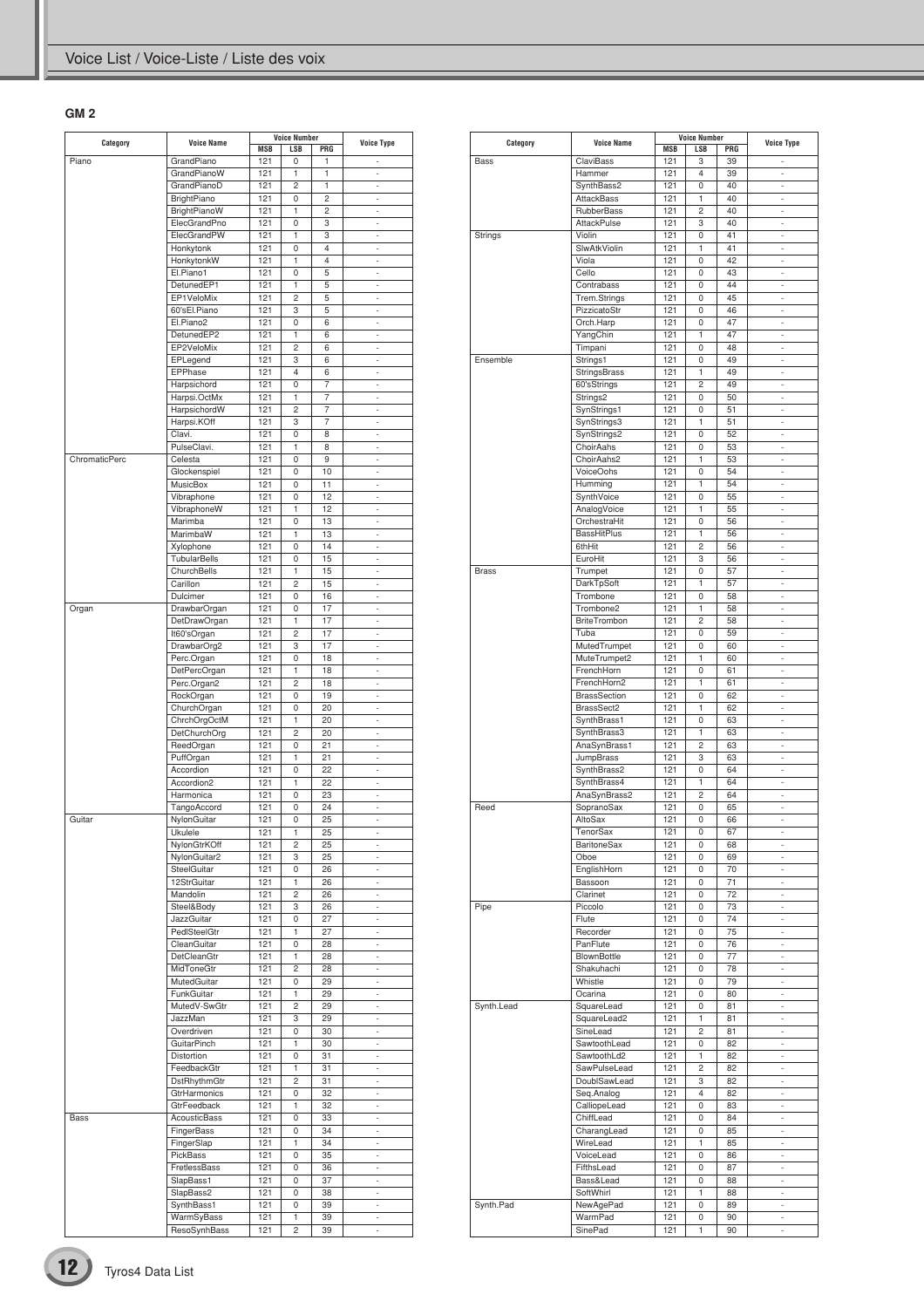| Category     |                                |            | <b>Voice Number</b> |            |                          |
|--------------|--------------------------------|------------|---------------------|------------|--------------------------|
|              | <b>Voice Name</b>              | MSB        | LSB                 | PRG        | <b>Voice Type</b>        |
| Synth.Pad    | PolySynthPad                   | 121        | 0                   | 91         |                          |
|              | ChoirPad                       | 121        | 0                   | 92         | ä,                       |
|              | <b>ItopiaPad</b>               | 121        | 1                   | 92<br>93   | í.<br>ä,                 |
|              | <b>BowedPad</b><br>MetallicPad | 121<br>121 | 0<br>0              | 94         | ٠                        |
|              | <b>HaloPad</b>                 | 121        | 0                   | 95         | í.                       |
|              | SweepPad                       | 121        | 0                   | 96         | ä,                       |
| Synth.Effect | Rain                           | 121        | 0                   | 97         | ×,                       |
|              | SoundTrack                     | 121        | 0                   | 98         | í.                       |
|              | Crystal                        | 121        | 0                   | 99         | ÷,                       |
|              | SynthMallet                    | 121        | 1                   | 99         | ×,                       |
|              | Atmosphere                     | 121        | 0                   | 100        | i.                       |
|              | <b>Brightness</b>              | 121        | 0                   | 101        | ÷,                       |
|              | Goblins                        | 121        | 0                   | 102        | ×,                       |
|              | Echoes                         | 121        | 0                   | 103        | i.                       |
|              | EchoBell                       | 121        | 1                   | 103        | ÷,                       |
|              | EchoPan                        | 121        | 2                   | 103        | ×,                       |
|              | Sci-Fi                         | 121        | 0                   | 104        | i.                       |
| Ethnic       | Sitar                          | 121        | 0                   | 105        | ÷,                       |
|              | Sitar <sub>2</sub>             | 121        | 1                   | 105        | ×,                       |
|              | Banjo                          | 121        | 0                   | 106        | i.                       |
|              | Shamisen                       | 121        | 0                   | 107        | ÷,                       |
|              | Koto                           | 121        | 0                   | 108        | ×,                       |
|              | TaishoKoto                     | 121        | 1                   | 108        | i.                       |
|              | Kalimba                        | 121        | 0                   | 109        | ÷,                       |
|              | Bagpipe                        | 121        | 0                   | 110        | ×,                       |
|              | Fiddle                         | 121        | 0                   | 111        | i.                       |
|              | Shanai                         | 121        | 0                   | 112        | ÷,                       |
| Percussive   | TinkleBell                     | 121        | 0                   | 113        | ×,                       |
|              | Agogo                          | 121        | 0                   | 114        | i.                       |
|              | SteelDrums<br>Woodblock        | 121        | 0                   | 115        | ÷,                       |
|              | Castanets                      | 121        | 0                   | 116<br>116 | ×,                       |
|              | TaikoDrum                      | 121<br>121 | 1<br>0              | 117        | i.<br>÷,                 |
|              |                                |            |                     |            |                          |
|              | ConcertBD                      | 121        | 1                   | 117        | ×,                       |
|              | MelodicTom<br>MelodicTom2      | 121<br>121 | 0<br>1              | 118<br>118 | i.<br>×,                 |
|              |                                | 121        |                     | 119        | ×,                       |
|              | SynthDrum<br>RhythmBoxTom      | 121        | 0<br>1              | 119        | í.                       |
|              | ElectricDrum                   | 121        | $\overline{c}$      | 119        | ×,                       |
|              | Rev.Cymbal                     | 121        | 0                   | 120        | ×,                       |
| SoundEffect  | GtrFretNoise                   | 121        | 0                   | 121        | í.                       |
|              | GtrCutNoise                    | 121        | 1                   | 121        | ×,                       |
|              | StringSlap                     | 121        | 2                   | 121        | ×,                       |
|              | BreathNoise                    | 121        | 0                   | 122        | í.                       |
|              |                                | 121        | 1                   | 122        | ×,                       |
|              | Fl.KeyClick<br>Seashore        | 121        | 0                   | 123        | ×,                       |
|              | Rain                           | 121        | 1                   | 123        | í.                       |
|              | Thunder                        | 121        | $\overline{c}$      | 123        | ×,                       |
|              | Wind                           | 121        | 3                   | 123        | ×,                       |
|              | Stream                         | 121        | 4                   | 123        | í.                       |
|              | <b>Bubble</b>                  | 121        | 5                   | 123        | ÷,                       |
|              | <b>BirdTweet</b>               | 121        | 0                   | 124        | ×,                       |
|              | Dog                            | 121        | 1                   | 124        |                          |
|              | HorseGallop                    | 121        | 2                   | 124        | ×,                       |
|              | BirdTweet2                     | 121        | 3                   | 124        | ×,                       |
|              | TelephonRing                   | 121        | 0                   | 125        | ÷,                       |
|              | TelRing2                       | 121        | 1                   | 125        | ÷,                       |
|              | DoorCreaking                   | 121        | 2                   | 125        | ٠                        |
|              | Door                           | 121        | 3                   | 125        | ÷,                       |
|              | Scratch                        | 121        | 4                   | 125        | ÷,                       |
|              | WindChime                      | 121        | 5                   | 125        | ×,                       |
|              | Helicopter                     | 121        | 0                   | 126        | ÷,                       |
|              | CarEngine                      | 121        | 1                   | 126        | ÷,                       |
|              | CarStop                        | 121        | 2                   | 126        | ×,                       |
|              | CarPass                        | 121        | 3                   | 126        | ×,                       |
|              | CarCrash                       | 121        | 4                   | 126        | ä,                       |
|              | Siren                          | 121        | 5                   | 126        | ×,                       |
|              | Train                          | 121        | 6                   | 126        | ×,                       |
|              | Jetplane                       | 121        | 7                   | 126        | ä,                       |
|              | Starship                       | 121        | 8                   | 126        | ٠                        |
|              | <b>BurstNoise</b>              | 121        | 9                   | 126        | ×,                       |
|              | Applause                       | 121        | 0                   | 127        | ä,                       |
|              | Laughing                       | 121        | 1                   | 127        | $\overline{\phantom{a}}$ |
|              | Screaming                      | 121        | $\overline{c}$      | 127        | $\overline{\phantom{a}}$ |
|              | Punch                          | 121        | 3                   | 127        | ä,                       |
|              | HeartBeat                      | 121        | 4                   | 127        | $\overline{\phantom{a}}$ |
|              | Footsteps                      | 121        | 5                   | 127        | $\overline{\phantom{a}}$ |
|              | Gunshot                        | 121        | 0                   | 128        | ä,                       |
|              | MachineGun                     | 121        | 1                   | 128        | $\overline{\phantom{a}}$ |
|              | Lasergun                       | 121        | $\overline{c}$      | 128        | ä,                       |
|              | Explosion                      | 121        | 3                   | 128        | ä,                       |
| Drum         | StandardSet                    | 120        | 0                   | 1          | Drums                    |
|              | RoomSet                        | 120        | 0                   | 9          | Drums                    |
|              | PowerSet                       | 120        | 0                   | 17         | Drums                    |
|              | ElectroSet                     | 120        | 0                   | 25         | Drums                    |
|              | AnalogSet                      | 120        | 0                   | 26         | Drums                    |

| Category | <b>Voice Name</b> |            | <b>Voice Number</b> |     | <b>Voice Type</b> |
|----------|-------------------|------------|---------------------|-----|-------------------|
|          |                   | <b>MSB</b> | LSB                 | PRG |                   |
| Drum     | JazzSet           | 120        | 0                   | 33  | Drums             |
|          | <b>BrushSet</b>   | 120        | 0                   | 41  | Drums             |
|          | OrchestraSet      | 120        | $\Omega$            | 49  | Drums             |
|          | <b>SFXSet</b>     | 120        | 0                   | 57  | <b>SFX Kit</b>    |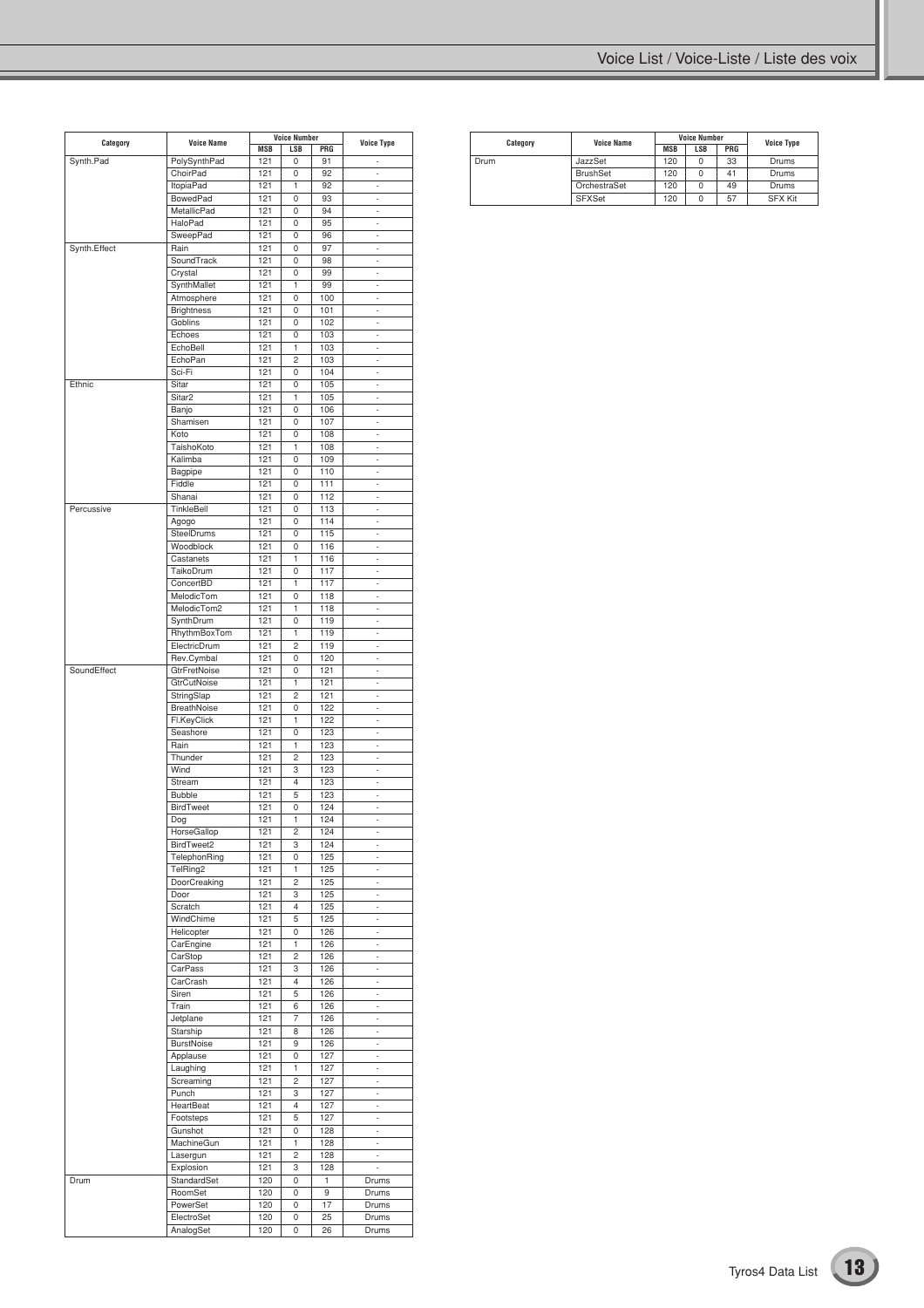<span id="page-13-0"></span>

| <b>MSB (0-127)</b>           |        |                  | $\bf8$                                             |                   |                  | 8                                                    |                   |          | $\bf8$                                    |                   |                  | 8                                      |                |                   |
|------------------------------|--------|------------------|----------------------------------------------------|-------------------|------------------|------------------------------------------------------|-------------------|----------|-------------------------------------------|-------------------|------------------|----------------------------------------|----------------|-------------------|
| $LSB (0-127)$<br>PRG (0-127) |        |                  | $\overline{\mathbf{0}}$<br>$\overline{\mathbf{0}}$ |                   |                  | $\overline{\mathfrak{o}}$<br>$\overline{\mathbf{1}}$ |                   |          | $\overline{\mathbf{0}}$<br>$\overline{2}$ |                   |                  | $\overline{1}$<br>$\overline{2}$       |                |                   |
| PRG (1-128)                  |        |                  | $\overline{1}$                                     |                   |                  | $\overline{2}$                                       |                   |          | $\overline{\mathbf{3}}$                   |                   |                  | $\overline{\mathbf{3}}$                |                |                   |
| Voice Name                   |        |                  | <b>Mega NylonGuitar</b>                            |                   |                  | <b>Mega SteelGuitar</b>                              |                   |          | <b>Mega HiStringGtr</b>                   |                   |                  | Mega 12StringGtr                       |                |                   |
| <b>Key Range</b>             |        | below B5         | above C6                                           | above C8          | below B5         | above C6                                             | above C8          | below B5 | above C6                                  | above C8          | Element1 (Steel) | below B5<br><b>Element2 (HiString)</b> | above $C6$     | above C8          |
| 127                          |        | 127              | 127                                                | 127               | 127              | 127                                                  | 127               | 127      | 127                                       | 127               | 127              | 127                                    | 127            | 127               |
|                              |        | <b>Harmonics</b> |                                                    |                   | <b>Harmonics</b> |                                                      |                   |          |                                           |                   |                  |                                        |                |                   |
|                              |        | 121              |                                                    |                   | 121              |                                                      |                   |          |                                           |                   | Hard             |                                        |                |                   |
| 120                          |        | 120              |                                                    |                   | 120              |                                                      |                   |          |                                           |                   |                  |                                        |                |                   |
|                              |        |                  |                                                    |                   |                  |                                                      |                   |          |                                           |                   | 116              |                                        |                |                   |
|                              |        | Slide            |                                                    |                   | Slide            |                                                      |                   |          |                                           |                   | 115              |                                        |                |                   |
| 110                          |        |                  |                                                    |                   |                  |                                                      |                   |          |                                           |                   |                  |                                        |                |                   |
|                              |        |                  |                                                    |                   |                  |                                                      |                   | Hard     |                                           |                   |                  | Hard                                   |                |                   |
|                              |        | 106              |                                                    |                   | 106              |                                                      |                   |          |                                           |                   |                  |                                        |                |                   |
|                              |        | 105              |                                                    |                   | 105              |                                                      |                   |          |                                           |                   |                  |                                        |                |                   |
| 100                          |        |                  |                                                    |                   |                  |                                                      |                   |          |                                           |                   |                  |                                        |                |                   |
|                              |        | Hammer           |                                                    |                   | Hammer           |                                                      |                   |          |                                           |                   |                  |                                        |                |                   |
|                              |        |                  |                                                    |                   |                  |                                                      |                   |          |                                           |                   | Medium           |                                        |                |                   |
|                              |        | 91               |                                                    |                   | 91               |                                                      |                   |          |                                           |                   |                  |                                        |                |                   |
|                              | 90     | 90               |                                                    |                   | $\overline{90}$  |                                                      |                   | 90<br>89 |                                           |                   |                  | $90\,$<br>89                           |                |                   |
|                              |        |                  |                                                    |                   |                  |                                                      |                   |          |                                           |                   |                  |                                        |                |                   |
|                              |        | <b>Mute</b>      |                                                    |                   | <b>Mute</b>      |                                                      |                   |          |                                           |                   |                  |                                        |                |                   |
|                              | 80     |                  |                                                    |                   |                  |                                                      |                   |          |                                           |                   |                  |                                        |                |                   |
|                              |        |                  |                                                    |                   |                  |                                                      |                   |          |                                           |                   |                  |                                        |                |                   |
|                              |        | 76<br>75         |                                                    |                   | 76<br>75         |                                                      |                   |          |                                           |                   | 72               |                                        |                |                   |
|                              |        |                  |                                                    |                   |                  |                                                      |                   |          |                                           |                   | $\overline{71}$  |                                        |                |                   |
|                              | 70     | Dead             |                                                    |                   | Dead             |                                                      |                   |          |                                           |                   |                  |                                        |                |                   |
|                              |        |                  |                                                    |                   |                  |                                                      |                   |          |                                           |                   |                  |                                        |                |                   |
| Key On<br>Velocity<br>Value  |        |                  | Strum<br>Noise                                     | <b>Fret Noise</b> |                  | Strum<br>Noise                                       | <b>Fret Noise</b> |          | Strum<br>Noise                            | <b>Fret Noise</b> |                  |                                        | Strum<br>Noise | <b>Fret Noise</b> |
|                              | 60     | 61<br>60         |                                                    |                   | 61<br>60         |                                                      |                   |          |                                           |                   |                  |                                        |                |                   |
|                              |        |                  |                                                    |                   |                  |                                                      |                   |          |                                           |                   |                  |                                        |                |                   |
|                              |        |                  |                                                    |                   |                  |                                                      |                   |          |                                           |                   |                  |                                        |                |                   |
|                              |        | Open Hard        |                                                    |                   | Open Hard        |                                                      |                   |          |                                           |                   |                  |                                        |                |                   |
|                              | 50     |                  |                                                    |                   |                  |                                                      |                   |          |                                           |                   |                  |                                        |                |                   |
|                              |        |                  |                                                    |                   |                  |                                                      |                   |          |                                           |                   |                  |                                        |                |                   |
|                              |        |                  |                                                    |                   |                  |                                                      |                   | Soft     |                                           |                   |                  | Soft                                   |                |                   |
|                              | $40\,$ | 41<br>40         |                                                    |                   | 41<br>40         |                                                      |                   |          |                                           |                   |                  |                                        |                |                   |
|                              |        |                  |                                                    |                   |                  |                                                      |                   |          |                                           |                   |                  |                                        |                |                   |
|                              |        |                  |                                                    |                   |                  |                                                      |                   |          |                                           |                   | Soft             |                                        |                |                   |
|                              |        | Open             |                                                    |                   |                  |                                                      |                   |          |                                           |                   |                  |                                        |                |                   |
|                              | 30     | Medium           |                                                    |                   | Open<br>Medium   |                                                      |                   |          |                                           |                   |                  |                                        |                |                   |
|                              |        |                  |                                                    |                   |                  |                                                      |                   |          |                                           |                   |                  |                                        |                |                   |
|                              |        |                  |                                                    |                   |                  |                                                      |                   |          |                                           |                   |                  |                                        |                |                   |
|                              |        | 21               |                                                    |                   | 21               |                                                      |                   |          |                                           |                   |                  |                                        |                |                   |
|                              | 20     | 20               |                                                    |                   | 20               |                                                      |                   |          |                                           |                   |                  |                                        |                |                   |
|                              |        |                  |                                                    |                   |                  |                                                      |                   |          |                                           |                   |                  |                                        |                |                   |
|                              |        |                  |                                                    |                   |                  |                                                      |                   |          |                                           |                   |                  |                                        |                |                   |
|                              | 10     | Open Soft        |                                                    |                   | Open Soft        |                                                      |                   |          |                                           |                   |                  |                                        |                |                   |
|                              |        |                  |                                                    |                   |                  |                                                      |                   |          |                                           |                   |                  |                                        |                |                   |
|                              |        |                  |                                                    |                   |                  |                                                      |                   |          |                                           |                   |                  |                                        |                |                   |
|                              |        |                  |                                                    |                   |                  |                                                      |                   |          |                                           |                   |                  |                                        |                |                   |
|                              |        |                  |                                                    |                   |                  |                                                      |                   |          |                                           |                   |                  |                                        |                |                   |

: No Sound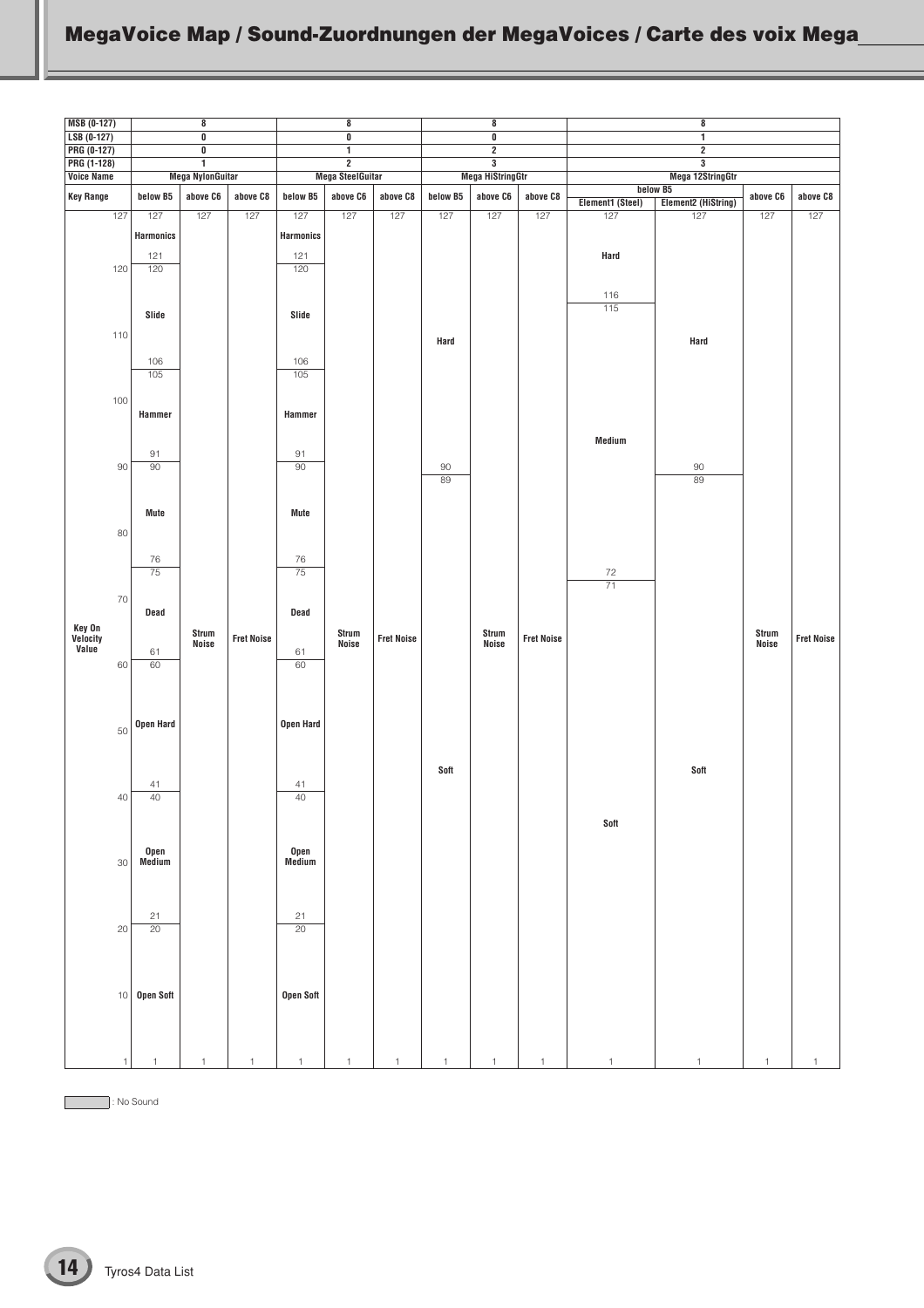| $MSB (0-127)$              |            |                                               | 8                       |                   |                                               | 8                                         |                   |                                               | 8                            |                   |                                               | 8                                                  |                   |                                               | 8                     |                       |
|----------------------------|------------|-----------------------------------------------|-------------------------|-------------------|-----------------------------------------------|-------------------------------------------|-------------------|-----------------------------------------------|------------------------------|-------------------|-----------------------------------------------|----------------------------------------------------|-------------------|-----------------------------------------------|-----------------------|-----------------------|
| $LSB (0-127)$              |            |                                               | 0                       |                   |                                               | 1                                         |                   |                                               | $\overline{2}$               |                   |                                               | $\overline{\mathbf{3}}$                            |                   |                                               | 4                     |                       |
| PRG (0-127)<br>PRG (1-128) |            |                                               | $\overline{3}$<br>4     |                   |                                               | $\overline{\mathbf{3}}$<br>$\overline{4}$ |                   |                                               | 3<br>$\overline{\mathbf{4}}$ |                   |                                               | $\overline{\mathbf{3}}$<br>$\overline{\mathbf{4}}$ |                   |                                               | 3<br>4                |                       |
| <b>Voice Name</b>          |            |                                               | <b>Mega CleanGuitar</b> |                   |                                               | <b>Mega SolidGuitar1</b>                  |                   |                                               | <b>Mega SolidGuitar2</b>     |                   |                                               | <b>Mega SingleCoil</b>                             |                   |                                               | <b>Mega FingerGtr</b> |                       |
| <b>Key Range</b>           |            | below B5                                      | above C6                | above C8          | below B5                                      | above C6                                  | above C8          | below B5                                      | above C6                     | above C8          | below B5                                      | above C6                                           | above C8          | below B5                                      | above C6              | above C8              |
|                            | 127<br>120 | 127<br>Pick<br><b>Harmonics</b><br>121<br>120 | 127                     | 127               | 127<br>Pick<br><b>Harmonics</b><br>121<br>120 | 127                                       | 127               | 127<br>Pick<br><b>Harmonics</b><br>121<br>120 | 127                          | 127               | 127<br>Pick<br><b>Harmonics</b><br>121<br>120 | 127                                                | 127               | 127<br>Pick<br><b>Harmonics</b><br>121<br>120 | 127                   | 127                   |
|                            | 110        | Slide                                         |                         |                   | Slide                                         |                                           |                   | Slide                                         |                              |                   | Slide                                         |                                                    |                   | Slide                                         |                       |                       |
|                            | 100        | 106<br>105                                    |                         |                   | 106<br>105                                    |                                           |                   | 106<br>105                                    |                              |                   | 106<br>105                                    |                                                    |                   | 106<br>105                                    |                       |                       |
|                            |            | Hammer<br>91                                  |                         |                   | Hammer<br>91                                  |                                           |                   | Hammer<br>91                                  |                              |                   | Hammer<br>91                                  |                                                    |                   | Hammer<br>91                                  |                       |                       |
|                            | 90         | 90<br>Mute                                    |                         |                   | 90<br>Mute                                    |                                           |                   | 90<br>Mute                                    |                              |                   | 90<br>Mute                                    |                                                    |                   | 90<br>Mute                                    |                       |                       |
|                            | 80         | 76                                            |                         |                   | 76                                            |                                           |                   | 76                                            |                              |                   | 76                                            |                                                    |                   | 76                                            |                       | <b>Fret Noise</b>     |
|                            |            | 75                                            |                         |                   | 75                                            |                                           |                   | 75                                            |                              |                   | 75                                            |                                                    |                   | 75                                            |                       |                       |
| Key On                     | 70         | Dead                                          | Strum                   |                   | Dead                                          | Strum                                     |                   | Dead                                          | Strum                        |                   | Dead                                          | Strum                                              |                   | Dead                                          | Strum                 |                       |
| Velocity<br>Value          | 60         | 61<br>60                                      | Noise                   | <b>Fret Noise</b> | 61<br>60                                      | <b>Noise</b>                              | <b>Fret Noise</b> | 61<br>60                                      | <b>Noise</b>                 | <b>Fret Noise</b> | 61<br>60                                      | Noise                                              | <b>Fret Noise</b> | 61<br>60                                      | <b>Noise</b>          |                       |
|                            | 50         | Slap                                          |                         |                   | Slap                                          |                                           |                   | <b>Open Hard</b>                              |                              |                   | Open Hard                                     |                                                    |                   | Open Hard                                     |                       |                       |
|                            |            | 41                                            |                         |                   | 41                                            |                                           |                   | 41                                            |                              |                   | 41                                            |                                                    |                   | 41                                            |                       |                       |
|                            | 40         | 40                                            |                         |                   | 40                                            |                                           |                   | 40                                            |                              |                   | 40                                            |                                                    |                   | 40                                            |                       |                       |
|                            | 30         | Open Hard                                     |                         |                   | Open Hard                                     |                                           |                   | Open<br>Medium                                |                              |                   | Open<br>Medium                                |                                                    |                   | Open<br>Medium                                |                       |                       |
|                            | 20         | 21<br>$\overline{20}$                         |                         |                   | 21<br>$\overline{20}$                         |                                           |                   | 21<br>20                                      |                              |                   | 21<br>$\overline{20}$                         |                                                    |                   | 21<br>$\overline{20}$                         |                       | 21<br>$\overline{20}$ |
|                            | $10$       | Open Soft                                     |                         |                   | Open Soft                                     |                                           |                   | <b>Open Soft</b>                              |                              |                   | Open Soft                                     |                                                    |                   | <b>Open Soft</b>                              |                       | EFX                   |
|                            |            |                                               |                         |                   | 1                                             |                                           |                   | 1                                             | $\overline{1}$               |                   |                                               |                                                    |                   |                                               |                       | 1                     |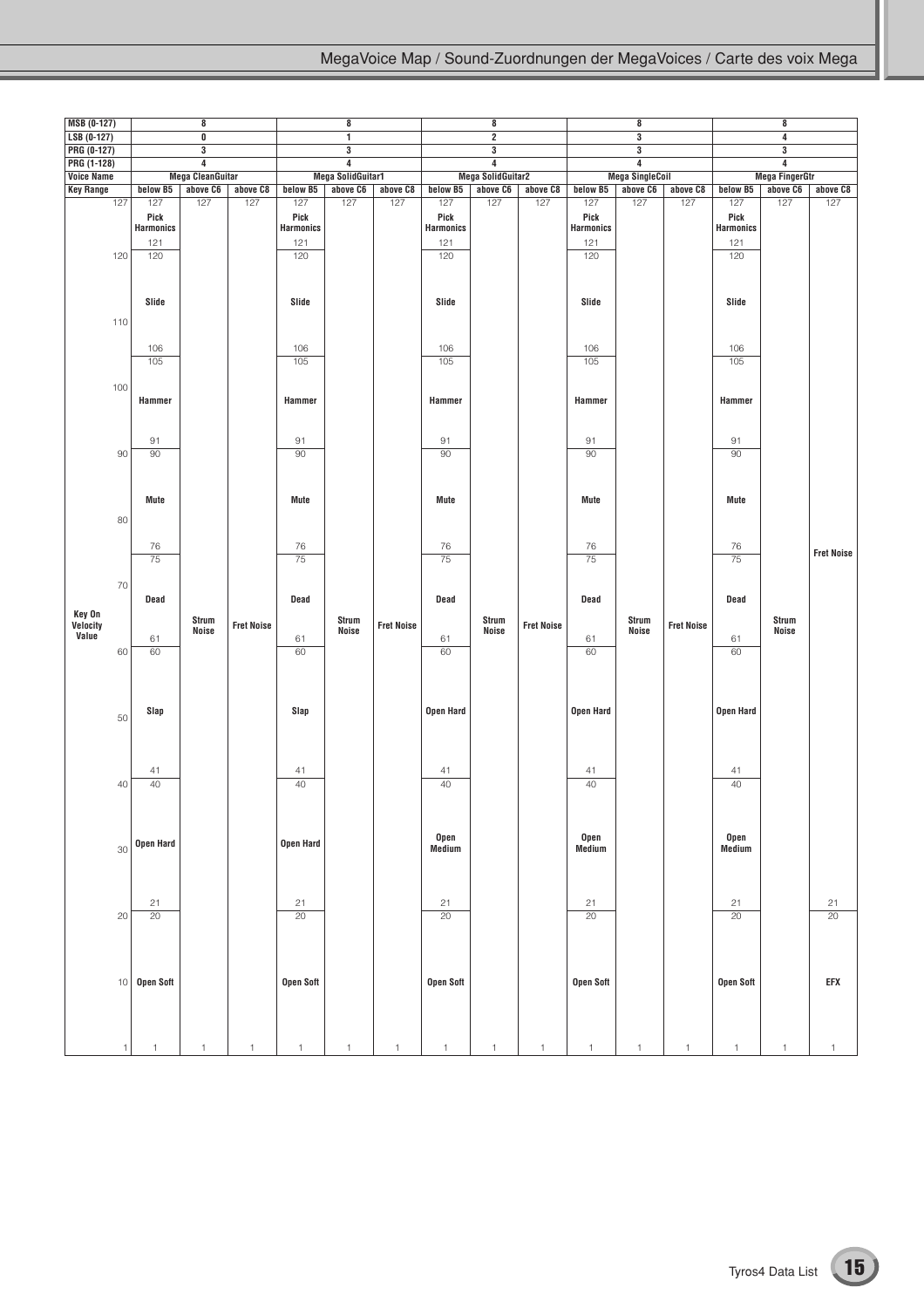| <b>MSB (0-127)</b>          |            |                                               | 8                         |                       |                                               | 8                          |                   |                                               | 8                          |                   |                                               | $\bf 8$                 |                       |                                               | 8                        |          |
|-----------------------------|------------|-----------------------------------------------|---------------------------|-----------------------|-----------------------------------------------|----------------------------|-------------------|-----------------------------------------------|----------------------------|-------------------|-----------------------------------------------|-------------------------|-----------------------|-----------------------------------------------|--------------------------|----------|
| $LSB (0-127)$               |            |                                               | $\overline{5}$            |                       |                                               | 6                          |                   |                                               | $\overline{7}$             |                   |                                               | $\overline{\mathbf{8}}$ |                       |                                               | $\overline{\mathbf{0}}$  |          |
| PRG (0-127)                 |            |                                               | $\overline{\mathbf{3}}$   |                       |                                               | 3                          |                   |                                               | $\overline{\mathbf{3}}$    |                   |                                               | $\overline{\mathbf{3}}$ |                       |                                               | 4                        |          |
| PRG (1-128)                 |            |                                               | $\overline{4}$            |                       |                                               | 4                          |                   |                                               | 4                          |                   |                                               | 4                       |                       |                                               | 5                        |          |
| <b>Voice Name</b>           |            |                                               | <b>Mega FingerSlapGtr</b> |                       |                                               | <b>Mega VintagePickGtr</b> |                   |                                               | <b>Mega VintageSlapGtr</b> |                   |                                               | <b>Mega SlapAmpGtr</b>  |                       |                                               | <b>Mega OverdriveGtr</b> |          |
| <b>Key Range</b>            |            | below B5                                      | above C6                  | above C8              | below B5                                      | above C6                   | above C8          | below B5                                      | above C6                   | above C8          | below B5                                      | above C6                | above C8              | below B5                                      | above C6                 | above C8 |
|                             | 127<br>120 | 127<br>Pick<br><b>Harmonics</b><br>121<br>120 | 127                       | 127                   | 127<br>Pick<br><b>Harmonics</b><br>121<br>120 | 127                        | 127               | 127<br>Pick<br><b>Harmonics</b><br>121<br>120 | 127                        | 127               | 127<br>Pick<br><b>Harmonics</b><br>121<br>120 | 127                     | 127                   | 127<br>Pick<br><b>Harmonics</b><br>121<br>120 | 127                      |          |
|                             | 110        | Slide                                         |                           |                       | Slide                                         |                            |                   | Slide                                         |                            |                   | Slide                                         |                         |                       |                                               |                          |          |
|                             |            | 106<br>105                                    |                           |                       | 106<br>105                                    |                            |                   | 106<br>105                                    |                            |                   | 106<br>105                                    |                         |                       |                                               |                          |          |
|                             | 100        | Hammer                                        |                           |                       | Hammer                                        |                            |                   | Hammer                                        |                            |                   | Hammer                                        |                         |                       |                                               |                          |          |
|                             | 90         | 91<br>90                                      |                           |                       | 91<br>90                                      |                            |                   | 91<br>90                                      |                            |                   | 91<br>90<br>Mute mf                           |                         |                       | Mute                                          |                          |          |
|                             | 80         | Mute                                          |                           |                       | <b>Mute</b>                                   |                            |                   | Mute                                          |                            |                   | 83<br>82                                      |                         |                       |                                               |                          |          |
|                             |            | 76<br>75                                      |                           | <b>Fret Noise</b>     | 76<br>75                                      |                            | <b>Fret Noise</b> | 76<br>75                                      |                            | <b>Fret Noise</b> | Mute mp<br>76<br>75                           |                         | <b>Fret Noise</b>     |                                               |                          |          |
|                             | 70         | Dead                                          |                           |                       | Dead                                          |                            |                   | Dead                                          |                            |                   | Dead mf<br>68<br>67                           |                         |                       |                                               |                          |          |
| Key On<br>Velocity<br>Value | 60         | 61<br>60                                      | Strum<br>Noise            |                       | 61<br>60                                      | Strum<br><b>Noise</b>      |                   | 61<br>60                                      | Strum<br><b>Noise</b>      |                   | Dead mp<br>61<br>60                           | Strum<br><b>Noise</b>   |                       |                                               | EFX                      |          |
|                             |            |                                               |                           |                       |                                               |                            |                   |                                               |                            |                   | Open Slap<br>Line<br>51                       |                         |                       | 56<br>55                                      |                          |          |
|                             | 50         | <b>Open Hard</b>                              |                           |                       | Open Hard                                     |                            |                   | <b>Open Hard</b>                              |                            |                   | 50<br>Open Slap<br>Amp                        |                         |                       |                                               |                          |          |
|                             |            | 41                                            |                           |                       | 41                                            |                            |                   | 41                                            |                            |                   | 41                                            |                         |                       |                                               |                          |          |
|                             | 40         | 40                                            |                           |                       | 40                                            |                            |                   | 40                                            |                            |                   | 40                                            |                         |                       |                                               |                          |          |
|                             | 30         | Open<br>Medium                                |                           |                       | Open<br>Medium                                |                            |                   | Open<br>Medium                                |                            |                   | Open Hard<br>31<br>$30\,$                     |                         |                       |                                               |                          |          |
|                             |            |                                               |                           |                       |                                               |                            |                   |                                               |                            |                   | Open<br>Medium                                |                         |                       | Open                                          |                          |          |
|                             | 20         | 21<br>20                                      |                           | 21<br>$\overline{20}$ | 21<br>20                                      |                            | 21<br>20          | 21<br>20                                      |                            | 21<br>20          | 21<br>$\overline{20}$                         |                         | 21<br>$\overline{20}$ |                                               |                          |          |
|                             | 10         | <b>Open Soft</b>                              |                           | EFX                   | <b>Open Soft</b>                              |                            | EFX               | Open Soft                                     |                            | EFX               | Open Soft                                     |                         | EFX                   |                                               |                          |          |
|                             |            |                                               |                           |                       | $\overline{1}$                                |                            |                   |                                               |                            |                   |                                               |                         | $\overline{1}$        |                                               |                          |          |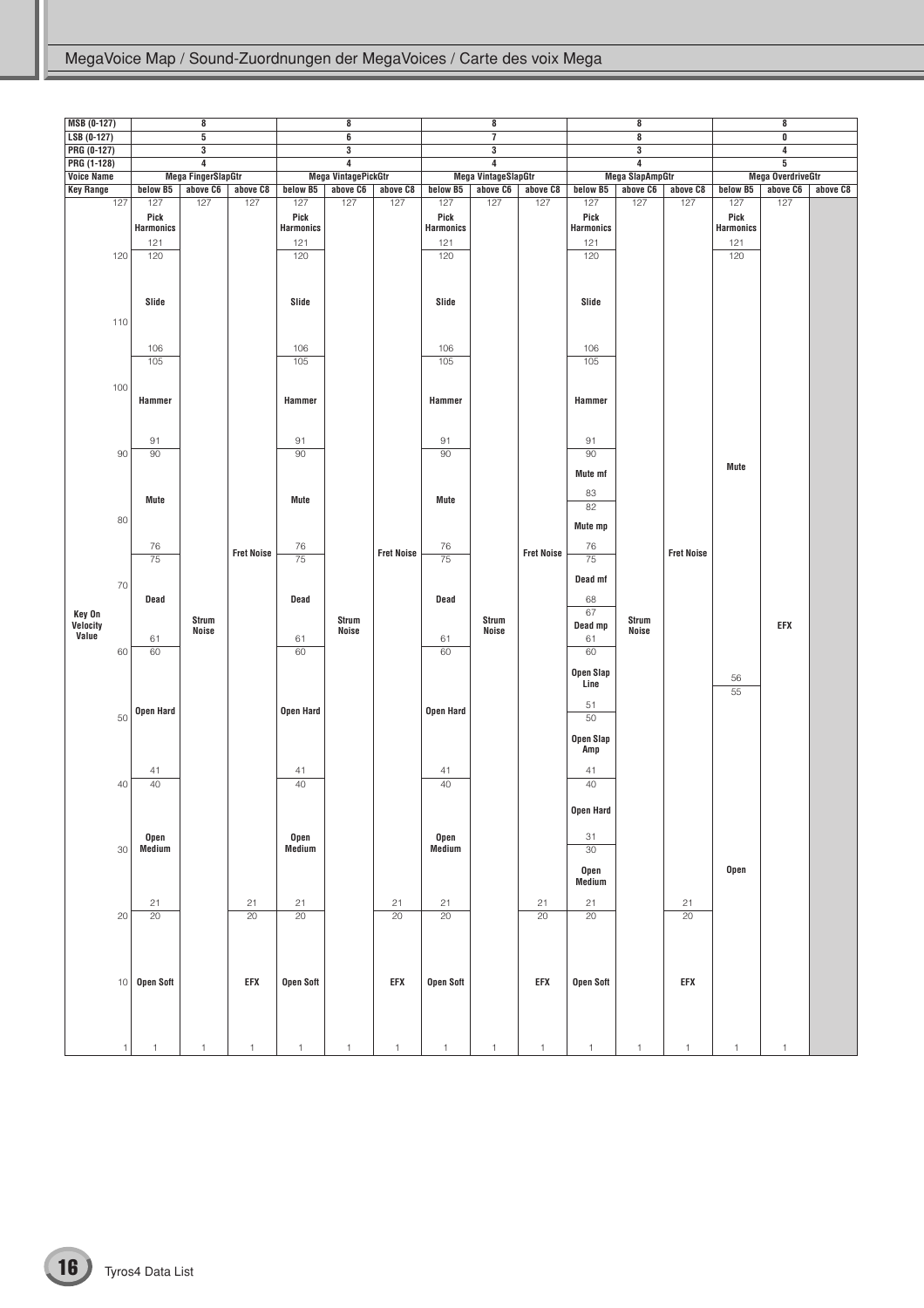| <b>MSB (0-127)</b>               |                                 | 8                              |          |                                 | 8                       |                   |                         | 8                        |          |                  | 8                              |          |
|----------------------------------|---------------------------------|--------------------------------|----------|---------------------------------|-------------------------|-------------------|-------------------------|--------------------------|----------|------------------|--------------------------------|----------|
| $LSB (0-127)$                    |                                 | $\overline{\textbf{0}}$        |          |                                 | $\overline{\mathbf{0}}$ |                   |                         | $\overline{\mathbf{0}}$  |          |                  | $\overline{\mathbf{0}}$        |          |
| PRG (0-127)                      |                                 | $\overline{5}$                 |          |                                 | $\overline{\mathbf{6}}$ |                   |                         | 16                       |          |                  | $\overline{17}$                |          |
|                                  |                                 |                                |          |                                 | $\overline{7}$          |                   |                         | 17                       |          |                  |                                |          |
| PRG (1-128)<br><b>Voice Name</b> |                                 | 6<br><b>Mega DistortionGtr</b> |          |                                 | Mega JazzGuitar         |                   |                         | <b>Mega AcousticBass</b> |          |                  | 18<br><b>Mega ElectricBass</b> |          |
|                                  |                                 |                                |          |                                 |                         |                   |                         |                          |          |                  |                                |          |
| <b>Key Range</b><br>127          | below B5                        | above C6<br>127                | above C8 | below B5                        | above C6<br>127         | above C8<br>127   | below B5                | above C6<br>127          | above C8 | below B5         | above C6<br>127                | above C8 |
|                                  | 127<br>Pick<br><b>Harmonics</b> |                                |          | 127<br>Pick<br><b>Harmonics</b> |                         |                   | 127<br><b>Harmonics</b> |                          |          | 127<br>Slap      |                                |          |
|                                  | 121                             |                                |          | 121                             |                         |                   | 121                     |                          |          | $121$            |                                |          |
| 120                              | 120                             |                                |          | 120                             |                         |                   | 120                     |                          |          | 120              |                                |          |
| 110                              |                                 |                                |          | Slide                           |                         |                   |                         |                          |          |                  |                                |          |
|                                  |                                 |                                |          |                                 |                         |                   |                         |                          |          |                  |                                |          |
|                                  |                                 |                                |          | 106                             |                         |                   |                         |                          |          |                  |                                |          |
|                                  |                                 |                                |          | 105                             |                         |                   |                         |                          |          |                  |                                |          |
|                                  |                                 |                                |          |                                 |                         |                   |                         |                          |          |                  |                                |          |
| 100                              |                                 |                                |          |                                 |                         |                   | Dead                    |                          |          | Dead             |                                |          |
|                                  |                                 |                                |          | Hammer                          |                         |                   |                         |                          |          |                  |                                |          |
|                                  |                                 |                                |          | 91                              |                         |                   |                         |                          |          |                  |                                |          |
| 90                               |                                 |                                |          | 90                              |                         |                   |                         |                          |          |                  |                                |          |
| 80                               | Mute                            |                                |          | <b>Dead Hard</b>                |                         |                   | 81<br>80                |                          |          | 81<br>80         |                                |          |
|                                  |                                 |                                |          |                                 |                         |                   |                         |                          |          |                  |                                |          |
|                                  |                                 |                                |          |                                 |                         |                   |                         |                          |          |                  |                                |          |
|                                  |                                 |                                |          | 76                              |                         |                   |                         |                          |          |                  |                                |          |
|                                  |                                 |                                |          | $\overline{75}$                 |                         |                   |                         |                          |          |                  |                                |          |
|                                  |                                 |                                |          |                                 |                         |                   | Open Hard               |                          |          | Open Hard        |                                |          |
| 70                               |                                 |                                |          |                                 |                         |                   |                         |                          |          |                  |                                |          |
|                                  |                                 |                                |          | <b>Dead Soft</b>                |                         |                   |                         |                          |          |                  |                                |          |
| Key On                           |                                 |                                |          |                                 | Strum                   |                   |                         |                          |          |                  |                                |          |
| Velocity<br>Value                |                                 | EFX                            |          |                                 | <b>Noise</b>            | <b>Fret Noise</b> |                         | EFX                      |          |                  | EFX                            |          |
|                                  |                                 |                                |          | 61                              |                         |                   | 61                      |                          |          | 61               |                                |          |
| 60                               |                                 |                                |          | 60                              |                         |                   | 60                      |                          |          | 60               |                                |          |
|                                  | 56<br>55                        |                                |          |                                 |                         |                   |                         |                          |          |                  |                                |          |
| 50                               |                                 |                                |          | Open Hard                       |                         |                   |                         |                          |          |                  |                                |          |
|                                  |                                 |                                |          |                                 |                         |                   |                         |                          |          |                  |                                |          |
|                                  |                                 |                                |          | 41                              |                         |                   |                         |                          |          |                  |                                |          |
| 40                               |                                 |                                |          | 40                              |                         |                   |                         |                          |          |                  |                                |          |
|                                  |                                 |                                |          |                                 |                         |                   |                         |                          |          |                  |                                |          |
|                                  |                                 |                                |          |                                 |                         |                   |                         |                          |          |                  |                                |          |
|                                  |                                 |                                |          |                                 |                         |                   |                         |                          |          |                  |                                |          |
|                                  |                                 |                                |          | Open                            |                         |                   |                         |                          |          |                  |                                |          |
| 30                               |                                 |                                |          | Medium                          |                         |                   | <b>Open Soft</b>        |                          |          | <b>Open Soft</b> |                                |          |
|                                  | Open                            |                                |          |                                 |                         |                   |                         |                          |          |                  |                                |          |
|                                  |                                 |                                |          |                                 |                         |                   |                         |                          |          |                  |                                |          |
|                                  |                                 |                                |          |                                 |                         |                   |                         |                          |          |                  |                                |          |
|                                  |                                 |                                |          | 21                              |                         |                   |                         |                          |          |                  |                                |          |
| 20                               |                                 |                                |          | 20                              |                         |                   |                         |                          |          |                  |                                |          |
|                                  |                                 |                                |          |                                 |                         |                   |                         |                          |          |                  |                                |          |
|                                  |                                 |                                |          |                                 |                         |                   |                         |                          |          |                  |                                |          |
|                                  |                                 |                                |          |                                 |                         |                   |                         |                          |          |                  |                                |          |
|                                  |                                 |                                |          |                                 |                         |                   |                         |                          |          |                  |                                |          |
| 10                               |                                 |                                |          | <b>Open Soft</b>                |                         |                   |                         |                          |          |                  |                                |          |
|                                  |                                 |                                |          |                                 |                         |                   |                         |                          |          |                  |                                |          |
|                                  |                                 |                                |          |                                 |                         |                   |                         |                          |          |                  |                                |          |
|                                  |                                 |                                |          |                                 |                         |                   |                         |                          |          |                  |                                |          |
| $\mathbf{1}$                     | $\mathbf{1}$                    | $\mathbf{1}$                   |          | $\mathbf{1}$                    | $\mathbf{1}$            | $\mathbf{1}$      | $\mathbf{1}$            | $\mathbf{1}$             |          | $\mathbf{1}$     | $\mathbf{1}$                   |          |
|                                  |                                 |                                |          |                                 |                         |                   |                         |                          |          |                  |                                |          |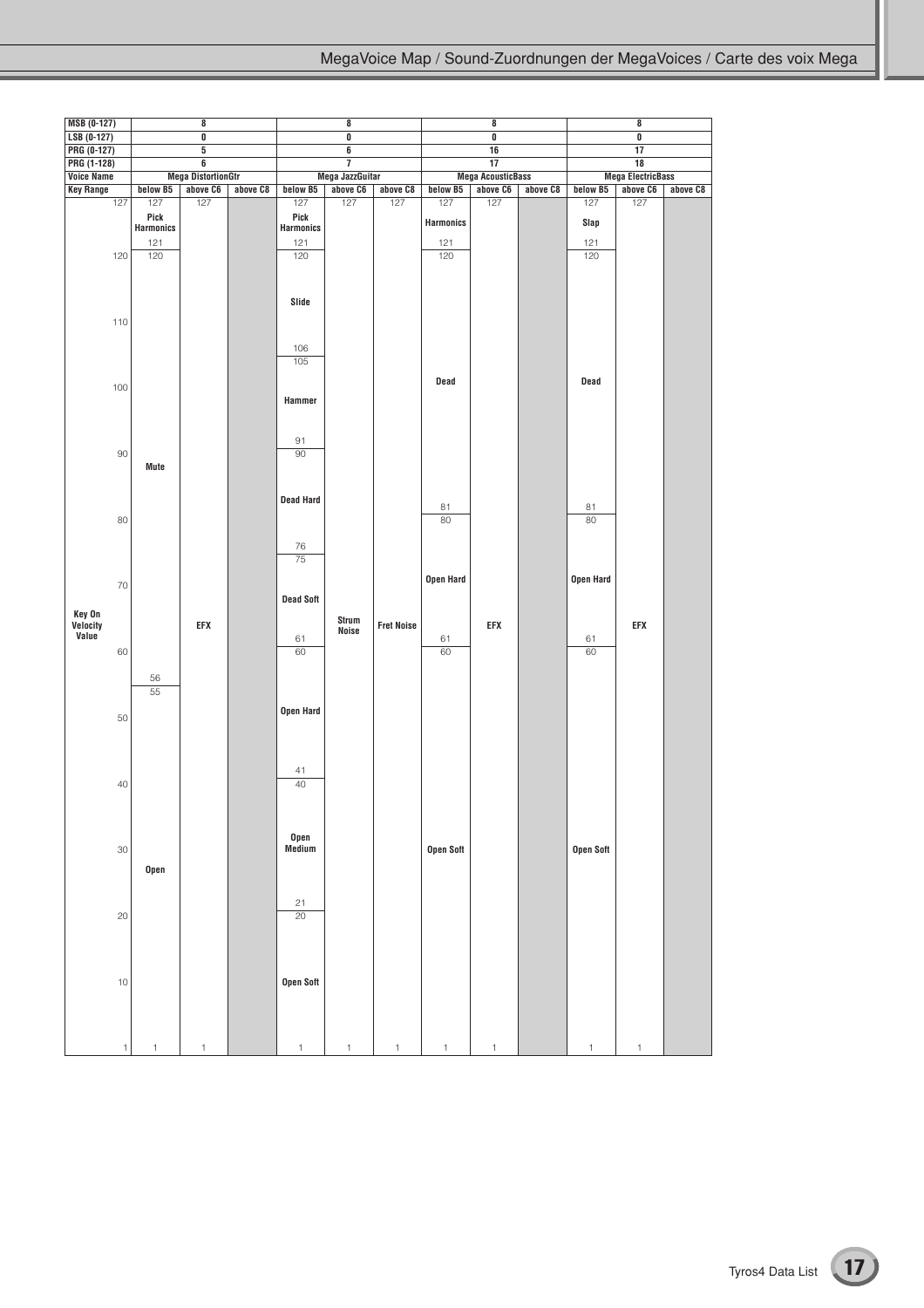| <b>MSB (0-127)</b> |                  | 8                        |          |                  | $\bf{8}$                |          |                  | $\bf{8}$                |          |                  | 8                       |          |                  | $\bf{8}$                 |          |
|--------------------|------------------|--------------------------|----------|------------------|-------------------------|----------|------------------|-------------------------|----------|------------------|-------------------------|----------|------------------|--------------------------|----------|
| $LSB (0-127)$      |                  | $\overline{1}$           |          |                  | $\overline{2}$          |          |                  | $\overline{\mathbf{0}}$ |          |                  | $\overline{1}$          |          |                  | $\overline{\mathbf{0}}$  |          |
| PRG (0-127)        |                  | 17                       |          |                  | 17                      |          |                  | $\overline{18}$         |          |                  | $\overline{18}$         |          |                  | 19                       |          |
| PRG (1-128)        |                  | 18                       |          |                  | 18                      |          |                  | 19                      |          |                  | 19                      |          |                  | 20                       |          |
| <b>Voice Name</b>  |                  | <b>Mega VintageRound</b> |          |                  | <b>Mega VintageFlat</b> |          |                  | <b>Mega PickBass</b>    |          |                  | <b>Mega VintagePick</b> |          |                  | <b>Mega FretlessBass</b> |          |
| <b>Key Range</b>   | below B5         | above C6                 | above C8 | below B5         | above C6                | above C8 | below B5         | above C6                | above C8 | below B5         | above C6                | above C8 | below B5         | above C6                 | above C8 |
| 127                | 127              | 127                      |          | 127              | 127                     |          | 127              | 127                     |          | 127              | 127                     |          | 127              | 127                      |          |
|                    | <b>Harmonics</b> |                          |          | <b>Harmonics</b> |                         |          | <b>Harmonics</b> |                         |          | <b>Harmonics</b> |                         |          | <b>Harmonics</b> |                          |          |
|                    |                  |                          |          |                  |                         |          |                  |                         |          |                  |                         |          |                  |                          |          |
|                    | 121              |                          |          | 121              |                         |          | 121              |                         |          | 121              |                         |          | 121              |                          |          |
| 120                | 120              |                          |          | 120              |                         |          | 120              |                         |          | 120              |                         |          | 120              |                          |          |
|                    |                  |                          |          |                  |                         |          |                  |                         |          |                  |                         |          |                  |                          |          |
|                    |                  |                          |          |                  |                         |          |                  |                         |          |                  |                         |          |                  |                          |          |
|                    |                  |                          |          |                  |                         |          |                  |                         |          |                  |                         |          |                  |                          |          |
| 110                |                  |                          |          |                  |                         |          |                  |                         |          |                  |                         |          |                  |                          |          |
|                    |                  |                          |          |                  |                         |          |                  |                         |          |                  |                         |          |                  |                          |          |
|                    |                  |                          |          |                  |                         |          |                  |                         |          |                  |                         |          |                  |                          |          |
|                    |                  |                          |          |                  |                         |          |                  |                         |          |                  |                         |          |                  |                          |          |
|                    | Dead             |                          |          | Dead             |                         |          | Dead             |                         |          | Dead             |                         |          | Dead             |                          |          |
| 100                |                  |                          |          |                  |                         |          |                  |                         |          |                  |                         |          |                  |                          |          |
|                    |                  |                          |          |                  |                         |          |                  |                         |          |                  |                         |          |                  |                          |          |
|                    |                  |                          |          |                  |                         |          |                  |                         |          |                  |                         |          |                  |                          |          |
|                    |                  |                          |          |                  |                         |          |                  |                         |          |                  |                         |          |                  |                          |          |
| $90\,$             |                  |                          |          |                  |                         |          |                  |                         |          |                  |                         |          |                  |                          |          |
|                    |                  |                          |          |                  |                         |          |                  |                         |          |                  |                         |          |                  |                          |          |
|                    |                  |                          |          |                  |                         |          |                  |                         |          |                  |                         |          |                  |                          |          |
|                    |                  |                          |          |                  |                         |          |                  |                         |          |                  |                         |          |                  |                          |          |
|                    | 81               |                          |          | 81               |                         |          | 81               |                         |          | 81               |                         |          | 81               |                          |          |
| 80                 | 80               |                          |          | 80               |                         |          | 80               |                         |          | 80               |                         |          | 80               |                          |          |
|                    |                  |                          |          |                  |                         |          |                  |                         |          |                  |                         |          |                  |                          |          |
|                    |                  |                          |          |                  |                         |          |                  |                         |          |                  |                         |          |                  |                          |          |
|                    |                  |                          |          |                  |                         |          |                  |                         |          |                  |                         |          |                  |                          |          |
|                    | Open Hard        |                          |          | Open Hard        |                         |          |                  |                         |          |                  |                         |          |                  |                          |          |
| 70                 |                  |                          |          |                  |                         |          |                  |                         |          |                  |                         |          |                  |                          |          |
|                    |                  |                          |          |                  |                         |          |                  |                         |          |                  |                         |          |                  |                          |          |
| Key On<br>Velocity |                  | EFX                      |          |                  | EFX                     |          |                  | EFX                     |          |                  | EFX                     |          |                  | EFX                      |          |
| Value              | 61               |                          |          | 61               |                         |          |                  |                         |          |                  |                         |          |                  |                          |          |
| 60                 | 60               |                          |          | 60               |                         |          | Mute             |                         |          | Mute             |                         |          |                  |                          |          |
|                    |                  |                          |          |                  |                         |          |                  |                         |          |                  |                         |          |                  |                          |          |
|                    |                  |                          |          |                  |                         |          |                  |                         |          |                  |                         |          |                  |                          |          |
|                    |                  |                          |          |                  |                         |          |                  |                         |          |                  |                         |          |                  |                          |          |
|                    |                  |                          |          |                  |                         |          |                  |                         |          |                  |                         |          |                  |                          |          |
| 50                 |                  |                          |          |                  |                         |          |                  |                         |          |                  |                         |          |                  |                          |          |
|                    |                  |                          |          |                  |                         |          |                  |                         |          |                  |                         |          |                  |                          |          |
|                    |                  |                          |          |                  |                         |          |                  |                         |          |                  |                         |          |                  |                          |          |
|                    |                  |                          |          |                  |                         |          |                  |                         |          |                  |                         |          |                  |                          |          |
|                    |                  |                          |          |                  |                         |          | 41               |                         |          | 41               |                         |          |                  |                          |          |
| $40\,$             |                  |                          |          |                  |                         |          | 40               |                         |          | 40               |                         |          | Open             |                          |          |
|                    |                  |                          |          |                  |                         |          |                  |                         |          |                  |                         |          |                  |                          |          |
|                    |                  |                          |          |                  |                         |          |                  |                         |          |                  |                         |          |                  |                          |          |
|                    |                  |                          |          |                  |                         |          |                  |                         |          |                  |                         |          |                  |                          |          |
| $30\,$             | Open Soft        |                          |          | Open Soft        |                         |          |                  |                         |          |                  |                         |          |                  |                          |          |
|                    |                  |                          |          |                  |                         |          |                  |                         |          |                  |                         |          |                  |                          |          |
|                    |                  |                          |          |                  |                         |          |                  |                         |          |                  |                         |          |                  |                          |          |
|                    |                  |                          |          |                  |                         |          |                  |                         |          |                  |                         |          |                  |                          |          |
|                    |                  |                          |          |                  |                         |          |                  |                         |          |                  |                         |          |                  |                          |          |
| 20                 |                  |                          |          |                  |                         |          | <b>Open</b>      |                         |          | Open             |                         |          |                  |                          |          |
|                    |                  |                          |          |                  |                         |          |                  |                         |          |                  |                         |          |                  |                          |          |
|                    |                  |                          |          |                  |                         |          |                  |                         |          |                  |                         |          |                  |                          |          |
|                    |                  |                          |          |                  |                         |          |                  |                         |          |                  |                         |          |                  |                          |          |
| $10$               |                  |                          |          |                  |                         |          |                  |                         |          |                  |                         |          |                  |                          |          |
|                    |                  |                          |          |                  |                         |          |                  |                         |          |                  |                         |          |                  |                          |          |
|                    |                  |                          |          |                  |                         |          |                  |                         |          |                  |                         |          |                  |                          |          |
|                    |                  |                          |          |                  |                         |          |                  |                         |          |                  |                         |          |                  |                          |          |
|                    |                  |                          |          |                  |                         |          |                  |                         |          |                  |                         |          |                  |                          |          |
| $\mathbf{1}$       | $\mathbf{1}$     | $\mathbf{1}$             |          | $\mathbf{1}$     | $\mathbf{1}$            |          | $\mathbf{1}$     | $\overline{1}$          |          | $\mathbf{1}$     | $\mathbf{1}$            |          | $\mathbf{1}$     | $\overline{1}$           |          |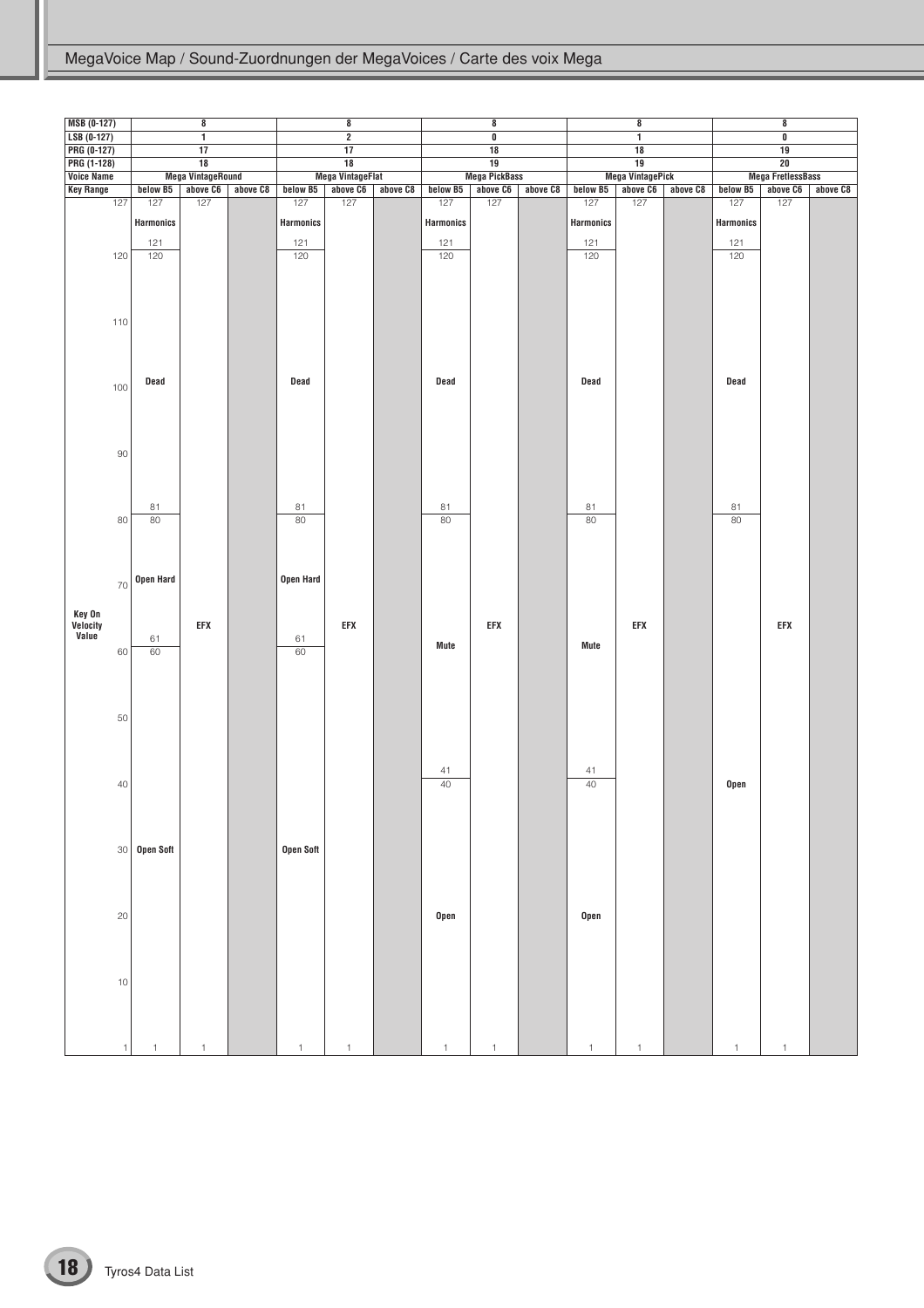| MSB (0-127)        |              |                          | 8                        |          |                          | $\bf 8$                      |          |                          | $\pmb{8}$                |          |                          | $\pmb{8}$               |          |                            | 8                          |          |
|--------------------|--------------|--------------------------|--------------------------|----------|--------------------------|------------------------------|----------|--------------------------|--------------------------|----------|--------------------------|-------------------------|----------|----------------------------|----------------------------|----------|
| LSB (0-127)        |              |                          | 0                        |          |                          | 1                            |          |                          | $\overline{\mathbf{0}}$  |          |                          | $\overline{1}$          |          |                            | $\overline{\mathbf{0}}$    |          |
| PRG (0-127)        |              |                          | 48                       |          |                          | 48                           |          |                          | 49                       |          |                          | 49                      |          |                            | 51                         |          |
| PRG (1-128)        |              |                          | 49                       |          |                          | 49                           |          |                          | 50                       |          |                          | 50                      |          |                            | 52                         |          |
| <b>Voice Name</b>  |              |                          | <b>Mega SmallStrings</b> |          |                          | <b>Mega ClassicalStrings</b> |          |                          | <b>Mega LargeStrings</b> |          |                          | <b>Mega RealStrings</b> |          |                            | <b>Mega MaleVoiceChoir</b> |          |
| <b>Key Range</b>   |              | below B5                 | above C6                 | above C8 | below B5                 | above C6                     | above C8 | below B5                 | above C6                 | above C8 | below B5                 | above C6                | above C8 | below B5                   | above C6                   | above C8 |
|                    | 127          | 127<br>Glissando<br>Down |                          |          | 127<br>Glissando<br>Down |                              |          | 127<br>Glissando<br>Down |                          |          | 127<br>Glissando<br>Down |                         |          | 127                        |                            |          |
|                    | 120          | 121<br>120               |                          |          | 121<br>120               |                              |          | 121<br>120               |                          |          | 121<br>120               |                         |          | Aah mf<br>Legato           |                            |          |
|                    | 110          | Tremolo<br>111<br>110    |                          |          | Tremolo<br>111<br>110    |                              |          | Tremolo<br>111<br>110    |                          |          | Tremolo<br>111<br>110    |                         |          |                            |                            |          |
|                    |              | Spicato ff               |                          |          | Spicato ff               |                              |          | Spicato ff               |                          |          | <b>Spicato ff</b>        |                         |          | 106<br>105                 |                            |          |
|                    | 100          | 96                       |                          |          | 96                       |                              |          | 96                       |                          |          | 96                       |                         |          | Aah mf                     |                            |          |
|                    | $90\,$       | 95                       |                          |          | 95                       |                              |          | 95                       |                          |          | 95                       |                         |          | 91<br>90                   |                            |          |
|                    |              | Spicato f<br>81          |                          |          | Spicato f<br>81          |                              |          | Spicato f<br>81          |                          |          | Spicato f<br>81          |                         |          | Aah p<br>Legato            |                            |          |
|                    | 80           | 80                       |                          |          | 80                       |                              |          | 80                       |                          |          | 80                       |                         |          | $76\,$<br>75               |                            |          |
| Key On<br>Velocity | 70           | Legato                   |                          |          | Legato                   |                              |          | Legato                   |                          |          | Legato                   |                         |          | Aah p                      |                            |          |
| Value              | 60           | 61<br>60                 |                          |          | 61<br>60                 |                              |          | 61<br>60                 |                          |          | 61<br>60                 |                         |          | 61<br>60                   |                            |          |
|                    | 50           | f                        |                          |          | $\mathbf f$              |                              |          | f                        |                          |          | $\mathbf f$              |                         |          | Ooh mf<br>Legato<br>$46\,$ |                            |          |
|                    | 40           | 41<br>40                 |                          |          | 41<br>40                 |                              |          | 41<br>40                 |                          |          | 41<br>40                 |                         |          | 45                         |                            |          |
|                    |              |                          |                          |          |                          |                              |          |                          |                          |          |                          |                         |          | Ooh mf                     |                            |          |
|                    | 30           | mf                       |                          |          | m f                      |                              |          | mf                       |                          |          | mf                       |                         |          | 31<br>$\overline{30}$      |                            |          |
|                    | 20           | 21<br>20                 |                          |          | 21<br>20                 |                              |          | 21<br>$\overline{20}$    |                          |          | 21<br>20                 |                         |          | Ooh p<br>Legato            |                            |          |
|                    | $10$         |                          |                          |          |                          |                              |          |                          |                          |          |                          |                         |          | $16$<br>15                 |                            |          |
|                    |              | p                        |                          |          | p                        |                              |          | p                        |                          |          | p                        |                         |          | Ooh p                      |                            |          |
|                    | $\mathbf{1}$ | $\mathbf{1}$             |                          |          | $\mathbf{1}$             |                              |          | $\mathbf{1}$             |                          |          | $\mathbf{1}$             |                         |          | $\mathbf{1}$               |                            |          |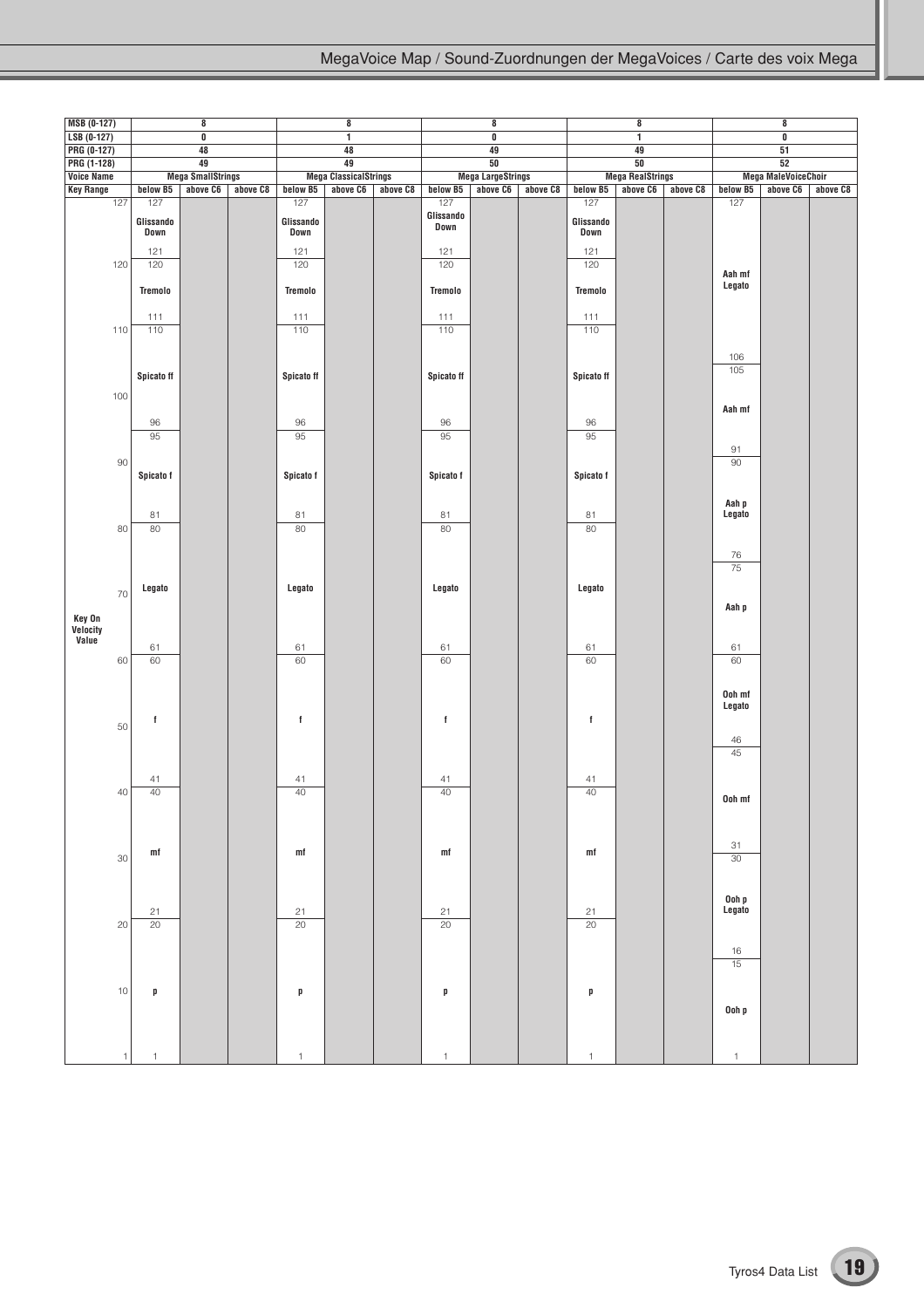| <b>MSB (0-127)</b>         |        |                           | 8                       |                |                                   | 8                       |          |                               | 8                       |               |             |                       | $\pmb{8}$               |               |
|----------------------------|--------|---------------------------|-------------------------|----------------|-----------------------------------|-------------------------|----------|-------------------------------|-------------------------|---------------|-------------|-----------------------|-------------------------|---------------|
| $LSB (0-127)$              |        |                           | $\overline{\mathbf{0}}$ |                |                                   | $\overline{\mathbf{0}}$ |          |                               | $\overline{\mathbf{0}}$ |               |             |                       | $\overline{\mathbf{0}}$ |               |
| PRG (0-127)<br>PRG (1-128) |        |                           | 54<br>55                |                |                                   | 56<br>57                |          |                               | 64<br>65                |               |             |                       | $\overline{82}$<br>83   |               |
| <b>Voice Name</b>          |        |                           | <b>Mega GospelChoir</b> |                |                                   | <b>Mega Brass</b>       |          |                               | <b>Mega Trumpet</b>     |               |             |                       | <b>Mega TenorSax</b>    |               |
| <b>Key Range</b>           |        | below B5                  | above C6                | above C8       | below B5                          | above C6                | above C8 | below B5                      | above C6                | above C8      | below B5    | $C6 - B6$             | $C7 - B7$               | above C8      |
|                            | 127    | 127                       | 127                     | 127            | 127<br>Glissando<br>Up<br>121     |                         |          | 127<br>Glissando<br>Up<br>121 | 127                     | 127           | 127         | 127                   | 127                     | 127           |
|                            | 120    | Aaa<br>Legato             |                         |                | 120<br><b>Falls Fast f</b><br>111 |                         |          | 120<br>Falls<br>111           |                         |               | Falls       |                       |                         |               |
|                            | 110    | 106<br>105                |                         |                | 110<br><b>Falls Fast</b><br>mf    |                         |          | 110<br><b>Shake</b>           |                         |               |             |                       |                         |               |
|                            | 100    |                           |                         |                | 101<br>100                        |                         |          | 101<br>100                    |                         |               | 101<br>100  |                       |                         |               |
|                            |        | Aaa<br>91                 |                         |                | <b>Shake</b><br>91                |                         |          |                               |                         |               |             |                       |                         |               |
|                            | 90     | 90                        |                         |                | 90                                |                         |          | <b>Straight</b>               |                         |               | Growl       |                       |                         |               |
|                            | 80     | Hey<br>Legato             |                         |                | <b>Scoops</b><br>81<br>80         |                         |          | 81<br>80                      |                         |               | 81<br>80    |                       |                         |               |
|                            |        | 76<br>$\overline{75}$     |                         |                |                                   |                         |          |                               |                         |               |             |                       |                         |               |
| Key On                     | 70     | Hey                       | <b>Ad Libs</b>          | <b>Ad Libs</b> | <b>Attack</b>                     |                         |          | Legato                        | Valve                   | <b>Breath</b> | Legato      | Valve<br><b>Noise</b> | Valve<br><b>Noise</b>   | <b>Breath</b> |
| Velocity<br>Value          | 60     | 61<br>60                  | EFX                     | <b>EFX</b>     | 61<br>60                          |                         |          | 61<br>60                      | Noise                   | Noise         | 61<br>60    | (Key On<br>Noise)     | (Key Off<br>Noise)      | <b>Noise</b>  |
|                            | 50     | Wow<br>Legato<br>46<br>45 |                         |                | $^\mathrm{f}$                     |                         |          | ff                            |                         |               | $\mathsf f$ |                       |                         |               |
|                            | 40     | <b>Wow</b>                |                         |                | 41<br>40                          |                         |          | 41<br>40                      |                         |               | 41<br>40    |                       |                         |               |
|                            | $30\,$ | 31<br>30                  |                         |                | m f                               |                         |          | f                             |                         |               | mf          |                       |                         |               |
|                            | 20     | Hmm<br>Legato             |                         |                | 21<br>20                          |                         |          | 21<br>20                      |                         |               | 21<br>20    |                       |                         |               |
|                            | $10$   | 16<br>15<br>Hmm           |                         |                | p                                 |                         |          | mf                            |                         |               | mp          |                       |                         |               |
|                            | 1      |                           |                         |                |                                   |                         |          |                               |                         |               | 1           | 1                     |                         |               |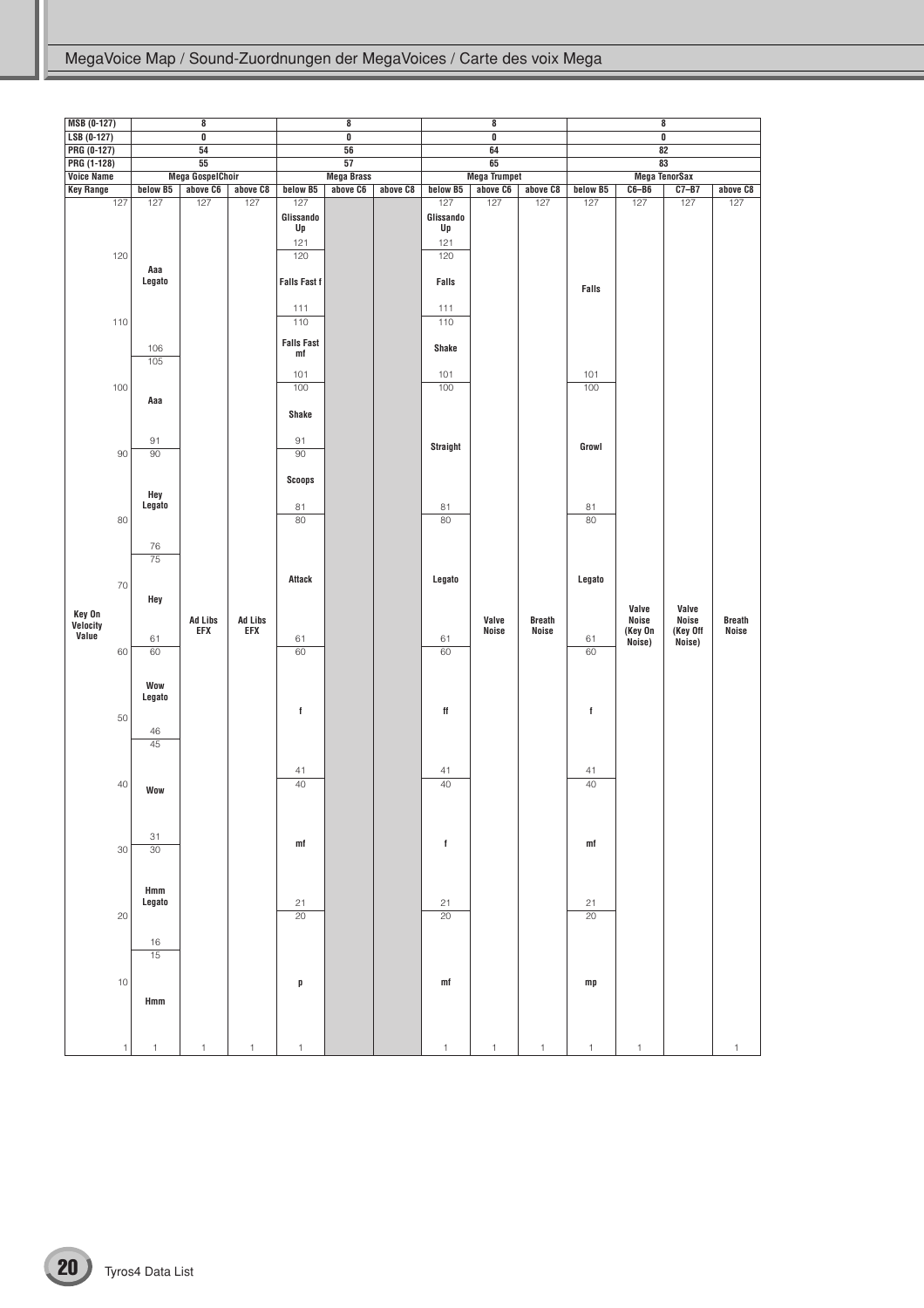| <b>MSB (0-127)</b>         |     |                            |                                   | 8                                   |          |                            |                                   | 8                                   |          |                            |                                   | 8                                   |          |                            |                                   | 8                                   |          |
|----------------------------|-----|----------------------------|-----------------------------------|-------------------------------------|----------|----------------------------|-----------------------------------|-------------------------------------|----------|----------------------------|-----------------------------------|-------------------------------------|----------|----------------------------|-----------------------------------|-------------------------------------|----------|
| $LSB (0-127)$              |     |                            |                                   | $\overline{\mathbf{0}}$             |          |                            |                                   | $\overline{\mathbf{0}}$             |          |                            |                                   | 0                                   |          |                            |                                   | $\overline{\mathbf{0}}$             |          |
| PRG (0-127)<br>PRG (1-128) |     |                            | 101                               | 100                                 |          |                            |                                   | 101<br>102                          |          |                            |                                   | 102<br>103                          |          |                            |                                   | 105<br>106                          |          |
| <b>Voice Name</b>          |     |                            |                                   | PopHaa                              |          |                            |                                   | PopDaa                              |          |                            |                                   | PopBaa                              |          |                            |                                   | <b>PopHoo</b>                       |          |
| <b>Key Range</b>           |     | below B5                   | $C6-D#6$                          | E6-B7                               | above C8 | below B5                   | $C6-D#6$                          | E6-B7                               | above C8 | below B5                   | $C6-D#6$                          | E6-B7                               | above C8 | below B5                   | C6-D#6                            | E6-B7                               | above C8 |
|                            | 127 | 127<br>$120$ Waa Vib f     | 127                               | 127                                 |          | 127<br>Waa Vib f           | 127                               | 127                                 |          | 127<br>Yaa Vib f           | 127                               | 127                                 |          | 127<br>Yoo Vib f           | 127                               | 127                                 |          |
|                            | 110 | 111<br>110<br>Waa f        |                                   | <b>Breath</b><br>Noise<br>(Long 2)  |          | 111<br>110<br>Waa f        |                                   | <b>Breath</b><br>Noise<br>(Long 2)  |          | 111<br>110<br>Yaa f        |                                   | <b>Breath</b><br>Noise<br>(Long 2)  |          | 111<br>110<br>Yoo f        |                                   | <b>Breath</b><br>Noise<br>(Long 2)  |          |
|                            |     | 101                        |                                   |                                     |          | 101                        |                                   |                                     |          | 101                        |                                   |                                     |          | 101                        |                                   |                                     |          |
|                            | 100 | 100<br>Waa Vib p           | <b>Breath</b><br>Noise<br>(Breath |                                     |          | 100<br>Waa Vib p           | <b>Breath</b><br>Noise<br>(Breath |                                     |          | 100<br>Yaa Vib p           | <b>Breath</b><br>Noise<br>(Breath |                                     |          | 100<br>Yoo Vib p           | <b>Breath</b><br>Noise<br>(Breath |                                     |          |
|                            |     | 91                         | Out)                              | 91                                  |          | 91                         | Out)                              | 91                                  |          | 91                         | Out)                              | 91                                  |          | 91                         | Out)                              | 91                                  |          |
|                            | 90  | 90                         |                                   | 90                                  |          | 90                         |                                   | 90                                  |          | 90                         |                                   | 90                                  |          | 90                         |                                   | 90                                  |          |
|                            |     | Waa p                      |                                   |                                     |          | Waa p                      |                                   |                                     |          | Yaa p                      |                                   |                                     |          | Yoo p                      |                                   |                                     |          |
|                            | 80  | 81<br>80                   |                                   |                                     |          | 81<br>80                   |                                   |                                     |          | 81<br>80                   |                                   |                                     |          | 81<br>80                   |                                   |                                     |          |
|                            |     | Aa Vib f<br>Legato         |                                   | <b>Breath</b><br>Noise<br>(Long 1)  |          | Aa Vib f<br>Legato         |                                   | <b>Breath</b><br>Noise<br>(Long 1)  |          | Aa Vib f<br>Legato         |                                   | <b>Breath</b><br>Noise<br>(Long 1)  |          | Oo Vib f<br>Legato         |                                   | <b>Breath</b><br>Noise<br>(Long 1)  |          |
|                            |     | 71                         |                                   |                                     |          | 71                         |                                   |                                     |          | 71                         |                                   |                                     |          | 71                         |                                   |                                     |          |
| Key On<br>Velocity         | 70  | 70<br>Haa Vib f            |                                   |                                     |          | 70<br>Daa Vib f            |                                   |                                     |          | 70<br><b>Baa Vibf</b>      |                                   |                                     |          | 70<br>Hoo Vib f            |                                   |                                     |          |
| Value                      |     | 61                         | 61                                | 61                                  |          | 61                         | 61                                | 61                                  |          | 61                         | 61                                | 61                                  |          | 61                         | 61                                | 61                                  |          |
|                            | 60  | 60                         | 60                                | 60                                  |          | 60                         | 60                                | 60                                  |          | 60                         | 60                                | 60                                  |          | 60                         | 60                                | 60                                  |          |
|                            |     | Aa f<br>Legato<br>51       |                                   |                                     |          | Aa f<br>Legato<br>51       |                                   |                                     |          | Aa f<br>Legato<br>51       |                                   |                                     |          | Oo f<br>Legato<br>51       |                                   |                                     |          |
|                            | 50  | 50                         |                                   |                                     |          | 50                         |                                   |                                     |          | 50                         |                                   |                                     |          | 50                         |                                   |                                     |          |
|                            |     | Haa f<br>41                |                                   | <b>Breath</b><br>Noise<br>(Short 2) |          | Daa f<br>41                |                                   | <b>Breath</b><br>Noise<br>(Short 2) |          | Baa f<br>41                |                                   | <b>Breath</b><br>Noise<br>(Short 2) |          | Hoo f<br>41                |                                   | <b>Breath</b><br>Noise<br>(Short 2) |          |
|                            | 40  | 40                         |                                   |                                     |          | 40                         |                                   |                                     |          | 40                         |                                   |                                     |          | 40                         |                                   |                                     |          |
|                            |     | Aa Vib p<br>Legato         |                                   |                                     |          | Aa Vib p<br>Legato         |                                   |                                     |          | Aa Vib p<br>Legato         |                                   |                                     |          | Oo Vib p<br>Legato         |                                   |                                     |          |
|                            |     | 31                         | <b>Breath</b><br>Noise            | 31                                  |          | 31                         | <b>Breath</b><br>Noise            | 31                                  |          | 31                         | <b>Breath</b><br>Noise            | 31                                  |          | 31                         | <b>Breath</b><br>Noise            | 31                                  |          |
|                            | 30  | 30                         | (Breath                           | 30                                  |          | 30                         | (Breath                           | 30                                  |          | 30                         | (Breath                           | 30                                  |          | 30                         | (Breath                           | 30                                  |          |
|                            |     | Haa Vib p                  | ln)                               |                                     |          | Daa Vib p                  | In)                               |                                     |          | Baa Vib p                  | ln)                               |                                     |          | Hoo Vib p                  | In)                               |                                     |          |
|                            |     | 21<br>20                   |                                   |                                     |          | 21<br>20                   |                                   |                                     |          | 21<br>20                   |                                   |                                     |          | 21<br>20                   |                                   |                                     |          |
|                            | 20  |                            |                                   |                                     |          |                            |                                   |                                     |          |                            |                                   |                                     |          |                            |                                   |                                     |          |
|                            | 10  | Aa p<br>Legato<br>11<br>10 |                                   | <b>Breath</b><br>Noise<br>(Short 1) |          | Aa p<br>Legato<br>11<br>10 |                                   | <b>Breath</b><br>Noise<br>(Short 1) |          | Aa p<br>Legato<br>11<br>10 |                                   | <b>Breath</b><br>Noise<br>(Short 1) |          | Oo p<br>Legato<br>11<br>10 |                                   | <b>Breath</b><br>Noise<br>(Short 1) |          |
|                            |     | Haa p                      |                                   |                                     |          | Daa p                      |                                   |                                     |          | Baa p                      |                                   |                                     |          | Hoo p                      |                                   |                                     |          |
|                            | 1   | $\mathbf{1}$               | $\mathbf{1}$                      | $\mathbf{1}$                        |          | $\mathbf{1}$               | 1                                 | $\mathbf{1}$                        |          | $\mathbf{1}$               | 1                                 | $\mathbf{1}$                        |          | $\uparrow$                 | 1                                 | $\mathbf{1}$                        |          |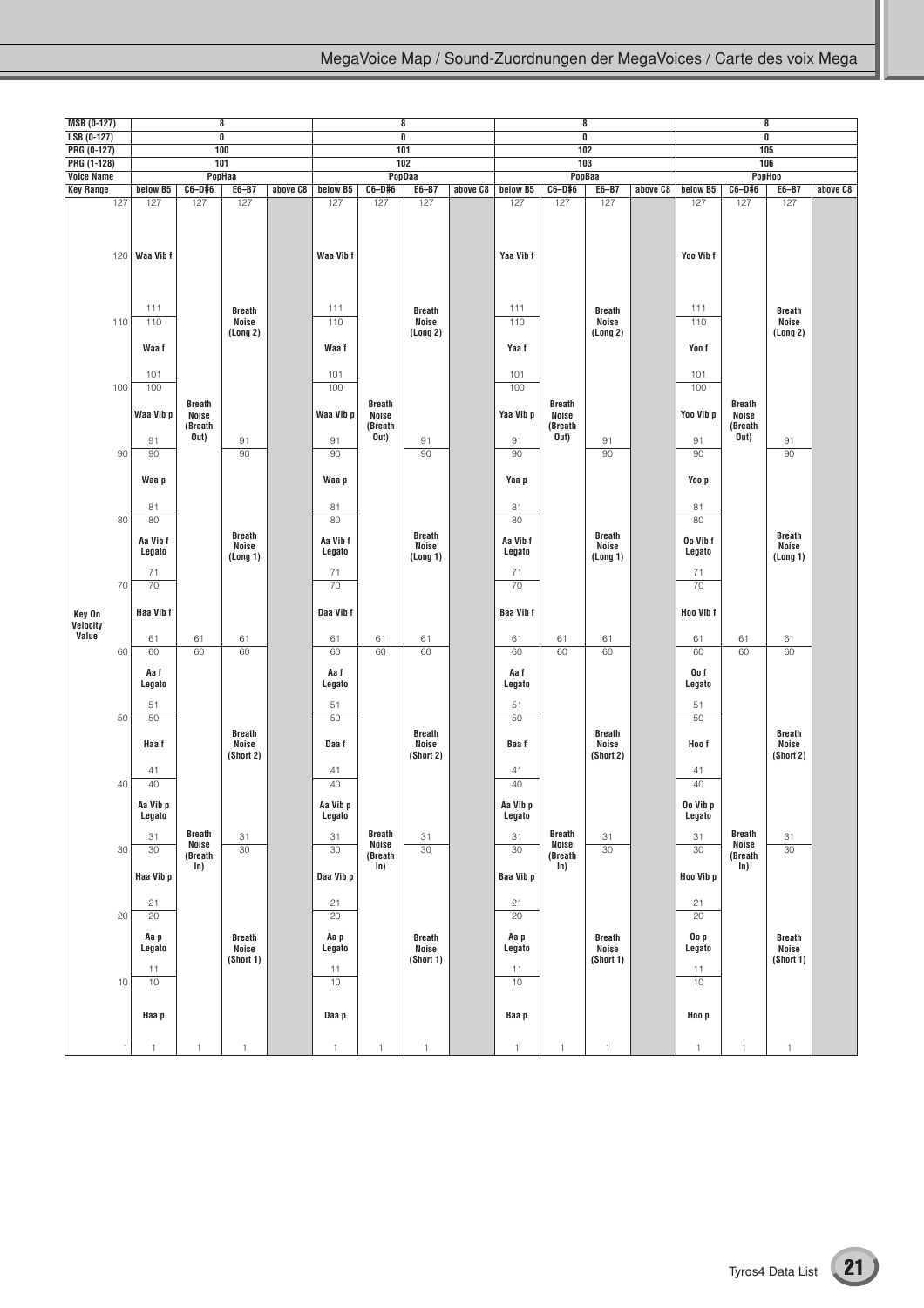| MSB (0-127)        |              |                                |                                           | 8                                          |          |                                |                                           | 8                                          |          |                                | 8                                         |                                            |          |                                |                                           | $\pmb{8}$                                  |          |
|--------------------|--------------|--------------------------------|-------------------------------------------|--------------------------------------------|----------|--------------------------------|-------------------------------------------|--------------------------------------------|----------|--------------------------------|-------------------------------------------|--------------------------------------------|----------|--------------------------------|-------------------------------------------|--------------------------------------------|----------|
| $LSB (0-127)$      |              |                                |                                           | $\overline{\mathbf{0}}$                    |          |                                |                                           | $\overline{\mathbf{0}}$                    |          |                                | $\pmb{0}$                                 |                                            |          |                                |                                           | $\overline{\mathbf{0}}$                    |          |
| PRG (0-127)        |              |                                |                                           | 106                                        |          |                                | 103                                       |                                            |          |                                | 110                                       |                                            |          |                                | 107                                       |                                            |          |
| PRG (1-128)        |              |                                | 107                                       |                                            |          |                                | 104                                       |                                            |          |                                | 111                                       |                                            |          |                                |                                           | 108                                        |          |
| <b>Voice Name</b>  |              |                                |                                           | <b>PopDoo</b>                              |          |                                |                                           | <b>PopShoo</b>                             |          |                                |                                           | PopHee                                     |          |                                | PopBee                                    |                                            |          |
| <b>Key Range</b>   |              | below B5                       | C6-D#6                                    | E6-B7                                      | above C8 | below B5                       | C6-D#6                                    | E6-B7                                      | above C8 | below B5                       | C6-D#6                                    | E6-B7                                      | above C8 | below B5                       | C6-D#6                                    | E6-B7                                      | above C8 |
|                    | 127<br>120   | 127<br>Yoo Vib f               | 127                                       | 127                                        |          | 127<br>Yoo Vib f               | 127                                       | 127                                        |          | 127<br>Wee Vib p               | 127                                       | 127                                        |          | 127<br>Wee Vib p               | 127                                       | 127                                        |          |
|                    | 110          | 111<br>110<br>Yoo f            |                                           | <b>Breath</b><br>Noise<br>(Long 2)         |          | 111<br>110<br>Yoo f            |                                           | <b>Breath</b><br><b>Noise</b><br>(Long 2)  |          | 111<br>110<br>Wee Vib p        |                                           | <b>Breath</b><br>Noise<br>(Long 2)         |          | 111<br>110<br>Wee Vib p        |                                           | <b>Breath</b><br><b>Noise</b><br>(Long 2)  |          |
|                    |              | 101                            |                                           |                                            |          | 101                            |                                           |                                            |          | 101                            |                                           |                                            |          | 101                            |                                           |                                            |          |
|                    | 100          | 100                            |                                           |                                            |          | 100                            |                                           |                                            |          | 100                            |                                           |                                            |          | 100                            |                                           |                                            |          |
|                    |              | Yoo Vib p<br>91                | <b>Breath</b><br>Noise<br>(Breath<br>Out) | 91                                         |          | Yoo Vib p<br>91                | <b>Breath</b><br>Noise<br>(Breath<br>Out) | 91                                         |          | Wee Vib p<br>91                | <b>Breath</b><br>Noise<br>(Breath<br>Out) | 91                                         |          | Wee Vib p<br>91                | <b>Breath</b><br>Noise<br>(Breath<br>Out) | 91                                         |          |
|                    | 90           | 90                             |                                           | 90                                         |          | 90                             |                                           | 90                                         |          | 90                             |                                           | 90                                         |          | 90                             |                                           | 90                                         |          |
|                    |              | Yoo p                          |                                           |                                            |          | Yoo p                          |                                           |                                            |          | Wee Vib p<br>81                |                                           |                                            |          | Wee Vib p                      |                                           |                                            |          |
|                    |              | 81                             |                                           |                                            |          | 81                             |                                           |                                            |          |                                |                                           |                                            |          | 81                             |                                           |                                            |          |
|                    | 80           | 80<br>Oo Vib f<br>Legato<br>71 |                                           | <b>Breath</b><br><b>Noise</b><br>(Long 1)  |          | 80<br>Oo Vib f<br>Legato<br>71 |                                           | <b>Breath</b><br><b>Noise</b><br>(Long 1)  |          | 80<br>Ee Vib p<br>Legato<br>71 |                                           | <b>Breath</b><br><b>Noise</b><br>(Long 1)  |          | 80<br>Ee Vib p<br>Legato<br>71 |                                           | <b>Breath</b><br>Noise<br>(Long 1)         |          |
|                    | 70           | 70                             |                                           |                                            |          | 70                             |                                           |                                            |          | 70                             |                                           |                                            |          | 70                             |                                           |                                            |          |
| Key On<br>Velocity |              | Doo Vib f                      |                                           |                                            |          | Shoo Vib f                     |                                           |                                            |          | Hee Vib p                      |                                           |                                            |          | Bee Vib p                      |                                           |                                            |          |
| Value              |              | 61                             | 61                                        | 61                                         |          | 61                             | 61                                        | 61                                         |          | 61                             | 61                                        | 61                                         |          | 61                             | 61                                        | 61                                         |          |
|                    | 60           | 60                             | 60                                        | 60                                         |          | 60                             | 60                                        | 60                                         |          | 60                             | 60                                        | 60                                         |          | 60                             | 60                                        | 60                                         |          |
|                    | 50           | Oo f<br>Legato<br>51<br>50     |                                           |                                            |          | Oo f<br>Legato<br>51<br>50     |                                           |                                            |          | Ee Vib p<br>Legato<br>51<br>50 |                                           |                                            |          | Ee Vib p<br>Legato<br>51<br>50 |                                           |                                            |          |
|                    |              | Doo f<br>41                    |                                           | <b>Breath</b><br><b>Noise</b><br>(Short 2) |          | Shoo f<br>41                   |                                           | <b>Breath</b><br><b>Noise</b><br>(Short 2) |          | <b>Hee Vib p</b><br>41         |                                           | <b>Breath</b><br><b>Noise</b><br>(Short 2) |          | Bee Vib p<br>41                |                                           | <b>Breath</b><br><b>Noise</b><br>(Short 2) |          |
|                    | 40           | 40                             |                                           |                                            |          | 40                             |                                           |                                            |          | 40                             |                                           |                                            |          | 40                             |                                           |                                            |          |
|                    |              | Oo Vib p<br>Legato<br>31       | <b>Breath</b>                             | 31                                         |          | Oo Vib p<br>Legato<br>31       | <b>Breath</b>                             | 31                                         |          | Ee Vib p<br>Legato<br>31       | <b>Breath</b>                             | 31                                         |          | Ee Vib p<br>Legato<br>31       | <b>Breath</b>                             | 31                                         |          |
|                    | 30           | $30\,$                         | <b>Noise</b>                              | 30                                         |          | 30                             | Noise                                     | 30                                         |          | 30                             | <b>Noise</b>                              | 30                                         |          | 30                             | <b>Noise</b>                              | 30                                         |          |
|                    |              | Doo Vib p                      | (Breath<br>In)                            |                                            |          | <b>Shoo Vib</b><br>p           | (Breath<br>In)                            |                                            |          | Hee Vib p                      | (Breath<br>ln)                            |                                            |          | Bee Vib p                      | (Breath<br>ln)                            |                                            |          |
|                    |              | 21                             |                                           |                                            |          | 21                             |                                           |                                            |          | 21                             |                                           |                                            |          | 21                             |                                           |                                            |          |
|                    | 20           | 20                             |                                           |                                            |          | 20                             |                                           |                                            |          | 20                             |                                           |                                            |          | 20                             |                                           |                                            |          |
|                    |              | Oo p<br>Legato<br>11           |                                           | <b>Breath</b><br>Noise<br>(Short 1)        |          | Oo p<br>Legato<br>11           |                                           | <b>Breath</b><br>Noise<br>(Short 1)        |          | Ee Vib p<br>Legato<br>11       |                                           | <b>Breath</b><br>Noise<br>(Short 1)        |          | Ee Vib p<br>Legato<br>11       |                                           | <b>Breath</b><br>Noise<br>(Short 1)        |          |
|                    | 10           | 10                             |                                           |                                            |          | $10$                           |                                           |                                            |          | 10                             |                                           |                                            |          | 10                             |                                           |                                            |          |
|                    |              | Doo p                          |                                           |                                            |          | Shoo p                         |                                           |                                            |          | Hee Vib p                      |                                           |                                            |          | Bee Vib p                      |                                           |                                            |          |
|                    | $\mathbf{1}$ | $\overline{1}$                 | $\mathbf{1}$                              | $\mathbf{1}$                               |          | $\mathbf{1}$                   | $\mathbf{1}$                              | $\mathbf{1}$                               |          | $\mathbf{1}$                   | $\mathbf{1}$                              | $\mathbf{1}$                               |          | $\mathbf{1}$                   | $\mathbf{1}$                              | $\mathbf{1}$                               |          |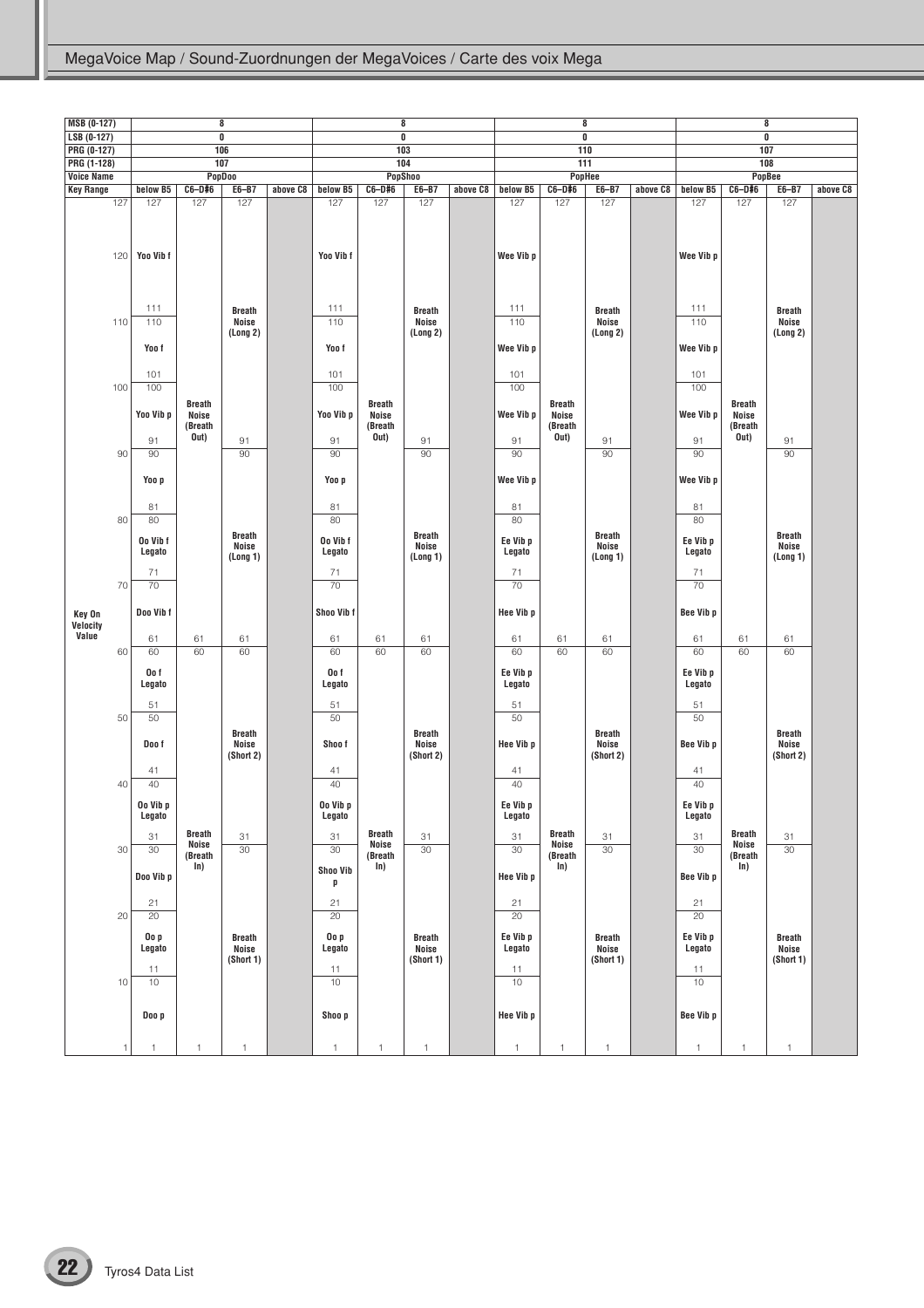| <b>MSB (0-127)</b> |              |                                         |                         | 8                                         |          |                                         |                               | 8                                         |          |                                             |                         | 8                                         |          |
|--------------------|--------------|-----------------------------------------|-------------------------|-------------------------------------------|----------|-----------------------------------------|-------------------------------|-------------------------------------------|----------|---------------------------------------------|-------------------------|-------------------------------------------|----------|
| LSB (0-127)        |              |                                         |                         | $\overline{\mathbf{0}}$                   |          |                                         |                               | $\overline{0}$                            |          |                                             |                         | $\overline{0}$                            |          |
| PRG (0-127)        |              |                                         |                         | 115                                       |          |                                         |                               | 120                                       |          |                                             |                         | 125                                       |          |
| PRG (1-128)        |              |                                         |                         | 116                                       |          |                                         |                               | 121                                       |          |                                             |                         | 126                                       |          |
| <b>Voice Name</b>  |              |                                         |                         | PopHaa L2                                 |          |                                         |                               | PopHoo L2                                 |          |                                             |                         | PopHee L2                                 |          |
| <b>Key Range</b>   |              | below B5                                | C6-D#6                  | E6-B7                                     | above C8 | below B5                                | C6-D#6                        | E6-B7                                     | above C8 | below B5                                    | C6-D#6                  | E6-B7                                     | above C8 |
|                    | 127          | 127                                     | 127                     | 127                                       |          | 127                                     | 127                           | 127                                       |          | 127                                         | 127                     | 127                                       |          |
|                    | 120          | Waa Vib f                               |                         |                                           |          | Yoo Vib f                               |                               |                                           |          | Wee Vib p                                   |                         |                                           |          |
|                    | 110          | 111<br>110<br>Waa Vib p                 |                         | <b>Breath</b><br><b>Noise</b><br>(Long 2) |          | 111<br>110<br>Yoo Vib p                 |                               | <b>Breath</b><br><b>Noise</b><br>(Long 2) |          | 111<br>110<br>Wee Vib p                     |                         | <b>Breath</b><br><b>Noise</b><br>(Long 2) |          |
|                    | 100          | 101<br>100<br>Waa p                     | <b>Breath</b><br>Noise  |                                           |          | 101<br>100<br>Yoo p                     | <b>Breath</b><br><b>Noise</b> |                                           |          | 101<br>100<br>Wee Vib p                     | <b>Breath</b><br>Noise  |                                           |          |
|                    |              | 91                                      | (Breath<br>Out)         | 91                                        |          | 91                                      | (Breath<br>Out)               | 91                                        |          | 91                                          | (Breath<br>Out)         | 91                                        |          |
|                    | 90           | 90                                      |                         | 90                                        |          | 90                                      |                               | 90                                        |          | 90                                          |                         | 90                                        |          |
|                    |              | Waa p                                   |                         |                                           |          | Yoo p                                   |                               |                                           |          | Wee Vib p                                   |                         |                                           |          |
|                    |              | 81                                      |                         |                                           |          | 81                                      |                               |                                           |          | 81                                          |                         |                                           |          |
|                    | 80           | 80                                      |                         |                                           |          | 80                                      |                               |                                           |          | 80                                          |                         |                                           |          |
|                    |              | Aa Vib f<br>Legato <sub>2</sub>         |                         | <b>Breath</b><br><b>Noise</b><br>(Long 1) |          | Oo Vib f<br>Legato <sub>2</sub>         |                               | <b>Breath</b><br><b>Noise</b><br>(Long 1) |          | Ee Vib p<br>Legato2                         |                         | <b>Breath</b><br><b>Noise</b><br>(Long 1) |          |
|                    |              | 71                                      |                         |                                           |          | 71                                      |                               |                                           |          | 71                                          |                         |                                           |          |
| Key On<br>Velocity | 70           | 70<br>Haa Vib f                         |                         |                                           |          | 70<br>Hoo Vib f                         |                               |                                           |          | 70<br>Hee Vib p                             |                         |                                           |          |
| Value              | 60           | 61<br>60                                | 61<br>60                | 61<br>60                                  |          | 61<br>60                                | 61<br>60                      | 61<br>60                                  |          | 61<br>60                                    | 61<br>60                | 61<br>60                                  |          |
|                    |              | Aa f<br>Legato <sub>2</sub><br>51       |                         |                                           |          | Oo f<br>Legato <sub>2</sub><br>51       |                               |                                           |          | Ee Vib p<br>Legato <sub>2</sub><br>51       |                         |                                           |          |
|                    | 50           | 50<br>Haa f                             |                         | <b>Breath</b><br>Noise<br>(Short 2)       |          | 50<br>Hoo f                             |                               | <b>Breath</b><br>Noise<br>(Short 2)       |          | 50<br>Hee Vib p                             |                         | <b>Breath</b><br>Noise<br>(Short 2)       |          |
|                    |              | 41                                      |                         |                                           |          | 41                                      |                               |                                           |          | 41                                          |                         |                                           |          |
|                    | 40           | 40<br>Aa Vib p<br>Legato <sub>2</sub>   |                         |                                           |          | 40<br>Oo Vib p<br>Legato2               |                               |                                           |          | 40<br>Ee Vib p<br>Legato2                   |                         |                                           |          |
|                    |              | 31                                      | <b>Breath</b>           | 31                                        |          | 31                                      | <b>Breath</b>                 | 31                                        |          | 31                                          | <b>Breath</b>           | 31                                        |          |
|                    | 30           | 30                                      | Noise<br>(Breath<br>ln) | 30                                        |          | 30                                      | Noise<br>(Breath<br>ln)       | 30                                        |          | 30                                          | Noise<br>(Breath<br>ln) | 30                                        |          |
|                    | 20           | Haa Vib p<br>21<br>20                   |                         |                                           |          | Hoo Vib p<br>21<br>20                   |                               |                                           |          | Hee Vib p<br>21<br>20                       |                         |                                           |          |
|                    | 10           | Aa p<br>Legato <sub>2</sub><br>11<br>10 |                         | <b>Breath</b><br>Noise<br>(Short 1)       |          | Oo p<br>Legato <sub>2</sub><br>11<br>10 |                               | <b>Breath</b><br>Noise<br>(Short 1)       |          | Ee Vib p<br>Legato <sub>2</sub><br>11<br>10 |                         | <b>Breath</b><br>Noise<br>(Short 1)       |          |
|                    |              | Haa p                                   |                         |                                           |          | Hoo p                                   |                               |                                           |          | Hee Vib p                                   |                         |                                           |          |
|                    | $\mathbf{1}$ | $\mathbf{1}$                            | $\mathbf{1}$            | $\mathbf{1}$                              |          | $\mathbf{1}$                            | $\mathbbm{1}$                 | $\mathbf{1}$                              |          | $\mathbf 1$                                 | $\mathbf{1}$            | $\mathbf 1$                               |          |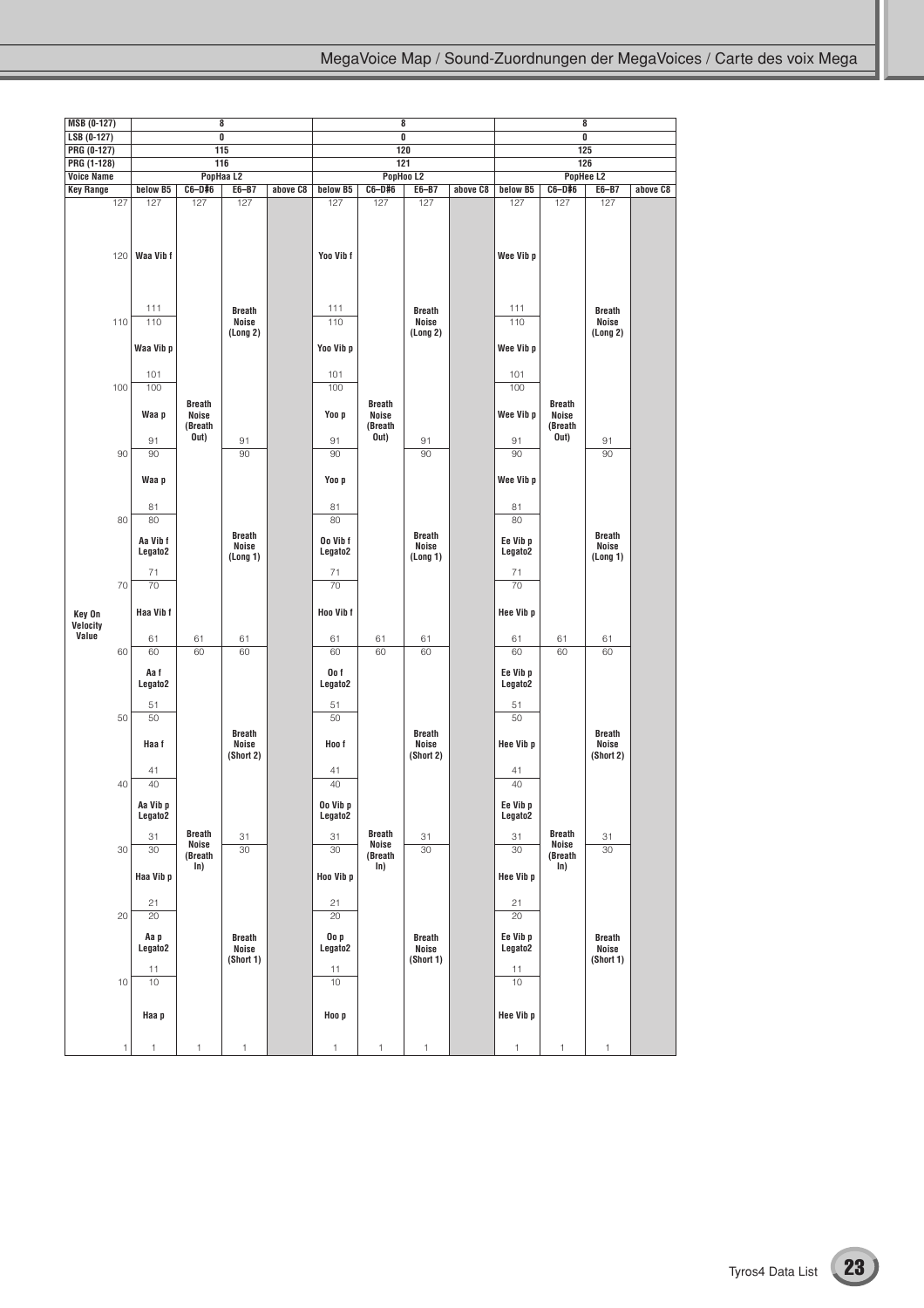## <span id="page-23-0"></span>**Drum/key Assignment List / Liste der Tastenzuordnungen der Schlaginstrumente / Liste d'assignation instrument de batterie/touche du clavier**

#### **Panel Drum Kit/XG Drum Kit**

|                 |                                  | Bank Select MSB (0-127)          | 127                                  |                      |                                  | 127                     |               |                 | 127                                          |               |                 | 127                |               |                 |
|-----------------|----------------------------------|----------------------------------|--------------------------------------|----------------------|----------------------------------|-------------------------|---------------|-----------------|----------------------------------------------|---------------|-----------------|--------------------|---------------|-----------------|
|                 |                                  | Bank Select LSB (0-127)          | 0                                    |                      |                                  | 0                       |               |                 | 0                                            |               |                 | 0                  |               |                 |
|                 |                                  | Program Change (0-127)           | 0                                    |                      |                                  | 1                       |               |                 | 4                                            |               |                 | 8                  |               |                 |
|                 |                                  | Program Change (1-128)           | $\mathbf{1}$                         |                      |                                  | $\overline{\mathbf{2}}$ |               |                 | 5                                            |               |                 | 9                  |               |                 |
| Legacy          |                                  |                                  | Legacy                               |                      |                                  | Legacy                  |               |                 |                                              |               |                 |                    |               |                 |
| MIDI            |                                  | Keyboard                         |                                      | Key                  | Alternate                        |                         | Key           | Alternate       |                                              | Key           | Alternate       |                    | Key           | Alternate       |
| Note#           | Note                             | Note                             | Live! StandardKit1                   | <b>Off</b><br>$(*1)$ | Group<br>$(*2)$                  | Live! StandardKit2      | 0ff<br>$(*1)$ | Group<br>$(*2)$ | HitKit                                       | 0ff<br>$(*1)$ | Group<br>$(*2)$ | <b>RoomKit</b>     | 0ff<br>$(*1)$ | Group<br>$(*2)$ |
| 13              | $C#-1$                           | C#O                              | Surdo Mute                           |                      | 3                                |                         |               |                 |                                              |               |                 |                    |               |                 |
| 14              | $D-1$                            | D <sub>0</sub>                   | Surdo Open                           |                      | 3                                |                         |               |                 |                                              |               |                 |                    |               |                 |
| 15              | $D#-1$                           | D#O                              | Hi Q                                 |                      |                                  |                         |               |                 |                                              |               |                 |                    |               |                 |
| 16<br>17        | $E-1$<br>$F-1$                   | E <sub>0</sub><br>F <sub>0</sub> | <b>Whip Slap</b><br>Scratch H        |                      | $\overline{4}$                   |                         |               |                 |                                              |               |                 |                    |               |                 |
| 18              | $F# - 1$                         | F#0                              | Scratch L                            |                      | $\overline{4}$                   |                         |               |                 |                                              |               |                 |                    |               |                 |
| 19              | $G-1$                            | G <sub>0</sub>                   | Finger Snap                          |                      |                                  |                         |               |                 |                                              |               |                 |                    |               |                 |
| $\overline{20}$ | $G#-1$                           | G#O                              | <b>Click Noise</b>                   |                      |                                  |                         |               |                 |                                              |               |                 |                    |               |                 |
| 21              | $A-1$<br>$A#-1$                  | A <sub>0</sub><br>A#0            | Metronome Click<br>Metronome Bell    |                      |                                  |                         |               |                 |                                              |               |                 |                    |               |                 |
| 22<br>23        | $B-1$                            | B <sub>0</sub>                   | Seq Click L                          |                      |                                  |                         |               |                 |                                              |               |                 |                    |               |                 |
| 24              | CO                               | C <sub>1</sub>                   | Seq Click H                          |                      |                                  |                         |               |                 |                                              |               |                 |                    |               |                 |
| 25              | C#0                              | C#1                              | <b>Brush Tap</b>                     |                      |                                  |                         |               |                 |                                              |               |                 |                    |               |                 |
| 26              | D <sub>0</sub><br>D#O            | D1                               | <b>Brush Swirl</b>                   | $\bullet$            |                                  |                         |               |                 |                                              |               |                 |                    |               |                 |
| 27<br>28        | EO                               | D#1<br>E <sub>1</sub>            | <b>Brush Slap</b><br>Brush Tap Swirl | $\bullet$            |                                  |                         |               |                 |                                              |               |                 |                    |               |                 |
| 29              | F <sub>0</sub>                   | F1                               | <b>Snare Roll</b>                    | $\bullet$            |                                  |                         |               |                 |                                              |               |                 |                    |               |                 |
| 30              | F#0                              | F#1                              | Castanet                             |                      |                                  |                         |               |                 |                                              |               |                 |                    |               |                 |
| 31              | G <sub>0</sub>                   | G1                               | Snare Soft                           |                      |                                  | Snare Soft 2            |               |                 | Snare Electro                                |               |                 |                    |               |                 |
| 32<br>33        | G#O<br>A <sub>0</sub>            | G#1<br>A <sub>1</sub>            | <b>Sticks</b><br>Kick Soft           |                      |                                  |                         |               |                 | Kick Tight L                                 |               |                 |                    |               |                 |
| 34              | A#O                              | A#1                              | Open Rim Shot                        |                      |                                  | Open Rim Shot H Short   |               |                 | Snare Pitched                                |               |                 |                    |               |                 |
| 35              | B <sub>0</sub>                   | B1                               | Kick Tight                           |                      |                                  |                         |               |                 | Kick Wet                                     |               |                 |                    |               |                 |
| 36              | C1                               | $\overline{C2}$                  | Kick                                 |                      |                                  | Kick Short              |               |                 | Kick Tight H                                 |               |                 |                    |               |                 |
| 37              | C#1                              | C#2                              | Side Stick                           |                      |                                  | Side Stick Light        |               |                 | <b>Stick Ambient</b><br><b>Snare Ambient</b> |               |                 |                    |               |                 |
| 38<br>39        | D <sub>1</sub><br>D#1            | D <sub>2</sub><br>D#2            | Snare<br>Hand Clap                   |                      |                                  | Snare Short             |               |                 |                                              |               |                 | Snare Snappy       |               |                 |
| 40              | E1                               | E <sub>2</sub>                   | Snare Tight                          |                      |                                  | Snare Tight H           |               |                 | Snare Tight 2                                |               |                 | Snare Tight Snappy |               |                 |
| 41              | F1                               | $\overline{F2}$                  | Floor Tom L                          |                      |                                  |                         |               |                 | Hybrid Tom 1                                 |               |                 | Tom Room 1         |               |                 |
| 42              | F#1                              | F#2                              | <b>Hi-Hat Closed</b>                 |                      | $\mathbf{1}$                     |                         |               |                 | Hi-Hat Closed 2                              |               | 1               |                    |               |                 |
| 43<br>44        | G <sub>1</sub><br>G#1            | G <sub>2</sub><br>G#2            | Floor Tom H<br>Hi-Hat Pedal          |                      | $\mathbf{1}$                     |                         |               |                 | Hybrid Tom 2<br>Hi-Hat Pedal 2               |               | $\mathbf{1}$    | Tom Room 2         |               |                 |
| 45              | A1                               | A2                               | Low Tom                              |                      |                                  |                         |               |                 | Hybrid Tom 3                                 |               |                 | Tom Room 3         |               |                 |
| 46              | A#1                              | A#2                              | Hi-Hat Open                          |                      | $\mathbf{1}$                     |                         |               |                 | Hi-Hat Open 2                                |               | 1               |                    |               |                 |
| 47              | B1                               | B2                               | Mid Tom L                            |                      |                                  |                         |               |                 | Hybrid Tom 4                                 |               |                 | Tom Room 4         |               |                 |
| 48<br>49        | C <sub>2</sub><br>C#2            | C3<br>C#3                        | Mid Tom H<br>Crash Cymbal 1          |                      |                                  |                         |               |                 | Hybrid Tom 5                                 |               |                 | Tom Room 5         |               |                 |
| 50              | D <sub>2</sub>                   | D <sub>3</sub>                   | High Tom                             |                      |                                  |                         |               |                 | Hybrid Tom 6                                 |               |                 | Tom Room 6         |               |                 |
| 51              | D#2                              | D#3                              | Ride Cymbal 1                        |                      |                                  |                         |               |                 |                                              |               |                 |                    |               |                 |
| 52              | E2                               | E <sub>3</sub>                   | Chinese Cymbal                       |                      |                                  |                         |               |                 |                                              |               |                 |                    |               |                 |
| 53              | F <sub>2</sub>                   | F <sub>3</sub>                   | Ride Cymbal Cup                      |                      |                                  |                         |               |                 |                                              |               |                 |                    |               |                 |
| 54<br>55        | F#2<br>G2                        | F#3<br>G3                        | Tambourine<br>Splash Cymbal          |                      |                                  |                         |               |                 | Tambourine Light                             |               |                 |                    |               |                 |
| 56              | G#2                              | G#3                              | Cowbell                              |                      |                                  |                         |               |                 |                                              |               |                 |                    |               |                 |
| 57              | A <sub>2</sub>                   | A <sub>3</sub>                   | Crash Cymbal 2                       |                      |                                  |                         |               |                 |                                              |               |                 |                    |               |                 |
| 58              | A#2                              | A#3                              | Vibraslap                            |                      |                                  |                         |               |                 |                                              |               |                 |                    |               |                 |
| 59<br>60        | B <sub>2</sub><br>C3             | B <sub>3</sub><br>C4             | Ride Cymbal 2<br>Bongo H             |                      |                                  |                         |               |                 |                                              |               |                 |                    |               |                 |
| 61              | C#3                              | C#4                              | Bongo L                              |                      |                                  |                         |               |                 |                                              |               |                 |                    |               |                 |
| 62              | D <sub>3</sub>                   | D <sub>4</sub>                   | Conga H Mute                         |                      |                                  |                         |               |                 |                                              |               |                 |                    |               |                 |
| 63              | D#3                              | D#4                              | Conga H Open                         |                      |                                  |                         |               |                 |                                              |               |                 |                    |               |                 |
| 64<br>65        | E <sub>3</sub><br>F <sub>3</sub> | E4<br>F4                         | Conga L<br>Timbale H                 |                      |                                  |                         |               |                 |                                              |               |                 |                    |               |                 |
| 66              | F#3                              | F#4                              | Timbale L                            |                      |                                  |                         |               |                 |                                              |               |                 |                    |               |                 |
| 67              | G3                               | G4                               | Agogo H                              |                      |                                  |                         |               |                 |                                              |               |                 |                    |               |                 |
| 68              | G#3                              | G#4                              | Agogo L                              |                      |                                  |                         |               |                 |                                              |               |                 |                    |               |                 |
| 69<br>70        | A <sub>3</sub><br>A#3            | A4<br>A#4                        | Cabasa<br>Maracas                    |                      |                                  |                         |               |                 |                                              |               |                 |                    |               |                 |
| 71              | B <sub>3</sub>                   | <b>B4</b>                        | Samba Whistle H                      | $\bullet$            |                                  |                         |               |                 |                                              |               |                 |                    |               |                 |
| 72              | C4                               | C <sub>5</sub>                   | Samba Whistle L                      | $\bullet$            |                                  |                         |               |                 |                                              |               |                 |                    |               |                 |
| 73              | C#4                              | C#5                              | Guiro Short                          |                      |                                  |                         |               |                 |                                              |               |                 |                    |               |                 |
| 74              | D <sub>4</sub>                   | D <sub>5</sub>                   | Guiro Long                           | $\bullet$            |                                  |                         |               |                 |                                              |               |                 |                    |               |                 |
| 75<br>76        | D#4<br>E4                        | D#5<br>E <sub>5</sub>            | Claves<br>Wood Block H               |                      |                                  |                         |               |                 |                                              |               |                 |                    |               |                 |
| 77              | F4                               | F <sub>5</sub>                   | Wood Block L                         |                      |                                  |                         |               |                 |                                              |               |                 |                    |               |                 |
| 78              | F#4                              | F#5                              | Cuica Mute                           |                      |                                  |                         |               |                 |                                              |               |                 |                    |               |                 |
| 79              | G4                               | G <sub>5</sub>                   | Cuica Open                           |                      |                                  |                         |               |                 |                                              |               |                 |                    |               |                 |
| 80<br>81        | G#4<br>A4                        | G#5<br>A <sub>5</sub>            | Triangle Mute<br>Triangle Open       |                      | $\overline{c}$<br>$\overline{2}$ |                         |               |                 |                                              |               |                 |                    |               |                 |
| 82              | A#4                              | A#5                              | Shaker                               |                      |                                  |                         |               |                 |                                              |               |                 |                    |               |                 |
| 83              | <b>B4</b>                        | B <sub>5</sub>                   | Jingle Bells                         |                      |                                  |                         |               |                 |                                              |               |                 |                    |               |                 |
| 84              | C5                               | C6                               | <b>Bell Tree</b>                     |                      |                                  |                         |               |                 |                                              |               |                 |                    |               |                 |
| 85              | C#5                              | (C#6)                            |                                      |                      |                                  |                         |               |                 |                                              |               |                 |                    |               |                 |
| 86<br>87        | D <sub>5</sub><br>D#5            | (D6)<br>(D#6)                    |                                      |                      |                                  |                         |               |                 |                                              |               |                 |                    |               |                 |
| 88              | E <sub>5</sub>                   | (E6)                             |                                      |                      |                                  |                         |               |                 |                                              |               |                 |                    |               |                 |
| 89              | F <sub>5</sub>                   | (F6)                             |                                      |                      |                                  |                         |               |                 |                                              |               |                 |                    |               |                 |
| 90              | F#5                              | (F#6)                            |                                      |                      |                                  |                         |               |                 |                                              |               |                 |                    |               |                 |
| 91              | G5                               | (G6)                             |                                      |                      |                                  |                         |               |                 |                                              |               |                 |                    |               |                 |

\*1 Key Off: Keys marked "●" stop sounding the instant they are released.<br>\*2 Alternate Group: Playing any instrument within a numbered group will immediately stop the sound of any other instrument in the same group of the s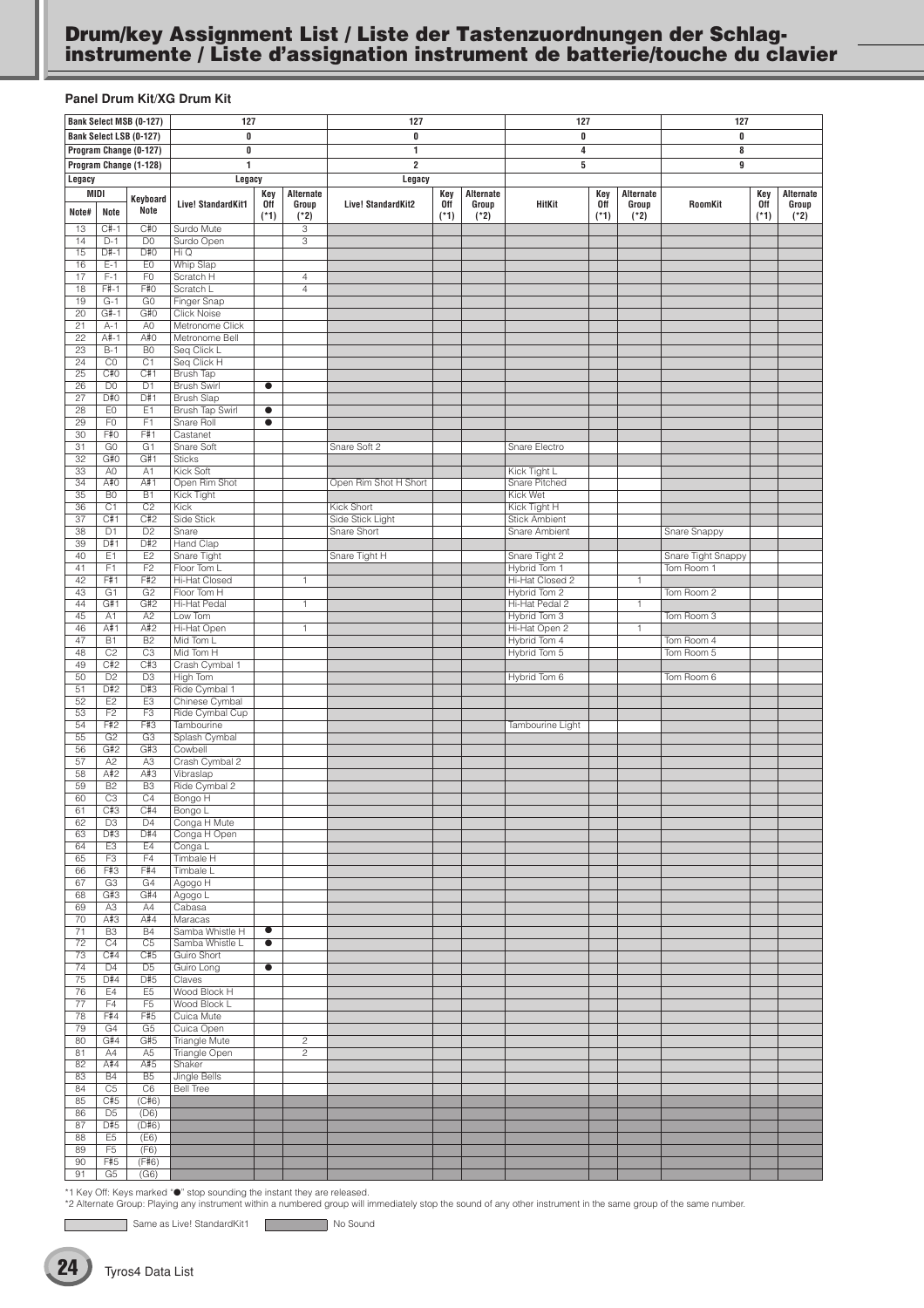|          |                             | Bank Select MSB (0-127)          | 127                      |            |                    | 127                            |            |                    | 127                                    |                   |                    | 127                              |                   |                    |
|----------|-----------------------------|----------------------------------|--------------------------|------------|--------------------|--------------------------------|------------|--------------------|----------------------------------------|-------------------|--------------------|----------------------------------|-------------------|--------------------|
|          |                             | Bank Select LSB (0-127)          | 0                        |            |                    | 0                              |            |                    | 0                                      |                   |                    | 0                                |                   |                    |
|          |                             | Program Change (0-127)           | 16                       |            |                    | 24                             |            |                    | 25                                     |                   |                    | 27                               |                   |                    |
|          |                             | Program Change (1-128)           | 17                       |            |                    | 25                             |            |                    | 26                                     |                   |                    | 28                               |                   |                    |
| Legacy   |                             |                                  | Legacy                   |            |                    |                                |            |                    |                                        |                   |                    |                                  |                   |                    |
| MIDI     |                             | Keyboard                         | RockKit                  | Key<br>0ff | Alternate<br>Group | ElectroKit                     | Key<br>0ff | Alternate<br>Group | AnalogKit                              | Key<br><b>Off</b> | Alternate<br>Group | <b>DanceKit</b>                  | Key<br><b>Off</b> | Alternate<br>Group |
| Note#    | Note                        | Note                             |                          | $(*1)$     | $(*2)$             |                                | $(*1)$     | $(*2)$             |                                        | $(*1)$            | $(*2)$             |                                  | $(*1)$            | $(*2)$             |
| 13       | $C#-1$                      | C#0                              |                          |            |                    |                                |            |                    |                                        |                   |                    | Kick Dance 1                     |                   |                    |
| 14<br>15 | $D-1$<br>$D#-1$             | D <sub>0</sub><br>D#O            |                          |            |                    |                                |            |                    |                                        |                   |                    | Kick Dance 2<br>Hi Q             |                   |                    |
| 16       | $E-1$                       | EO                               |                          |            |                    |                                |            |                    |                                        |                   |                    | Whip Slap                        | $\bullet$         |                    |
| 17       | $F-1$                       | F <sub>0</sub>                   |                          |            |                    |                                |            |                    |                                        |                   |                    | Scratch Dance 1                  | $\bullet$         |                    |
| 18<br>19 | $F#-1$<br>$G-1$             | F#0<br>G <sub>0</sub>            |                          |            |                    |                                |            |                    |                                        |                   |                    | Scratch Dance 2                  | $\bullet$         |                    |
| 20       | $G#-1$                      | G#O                              |                          |            |                    |                                |            |                    |                                        |                   |                    |                                  |                   |                    |
| 21       | $A-1$                       | A <sub>0</sub>                   |                          |            |                    |                                |            |                    |                                        |                   |                    | Dance Perc 1                     |                   |                    |
| 22<br>23 | A#-1<br>$B-1$               | A#0<br>B <sub>0</sub>            |                          |            |                    |                                |            |                    |                                        |                   |                    | Reverse Dance 1<br>Dance Perc 2  |                   |                    |
| 24       | CO                          | $\overline{C1}$                  |                          |            |                    |                                |            |                    |                                        |                   |                    | Hi Q Dance 1                     |                   |                    |
| 25       | C#O                         | C#1                              |                          |            |                    |                                |            |                    |                                        |                   |                    | Snare Analog 3                   |                   |                    |
| 26<br>27 | D <sub>0</sub><br>D#0       | D <sub>1</sub><br>D#1            |                          |            |                    |                                |            |                    |                                        |                   |                    | Vinyl Noise<br>Snare Analog 4    | $\bullet$         |                    |
| 28       | E <sub>0</sub>              | E <sub>1</sub>                   |                          |            |                    | Reverse Cymbal<br>$\bullet$    |            |                    | Reverse Cymbal                         | $\bullet$         |                    | Reverse Cymbal                   | $\bullet$         |                    |
| 29       | F <sub>0</sub>              | F1                               |                          |            |                    |                                |            |                    |                                        |                   |                    | Reverse Dance 2                  | $\bullet$         |                    |
| 30<br>31 | F#0<br>G <sub>0</sub>       | F#1<br>G1                        | Snare Noisy              |            |                    | HiQ2<br>Snare Snappy Electro   |            |                    | HiQ2<br>Snare Noisy 4                  |                   |                    | Hi Q 2<br>Snare Techno           |                   |                    |
| 32       | G#O                         | G#1                              |                          |            |                    |                                |            |                    |                                        |                   |                    | Snare Dance 1                    |                   |                    |
| 33       | A0                          | A1                               |                          |            |                    | Kick 3                         |            |                    | Kick 3                                 |                   |                    | Kick Techno Q                    |                   |                    |
| 34<br>35 | A#0<br>B <sub>0</sub>       | A#1<br>$\overline{B1}$           | Kick 2                   |            |                    | Kick Gate                      |            |                    | Kick Analog Short                      |                   |                    | <b>Rim Gate</b><br>Kick Techno L |                   |                    |
| 36       | C <sub>1</sub>              | C <sub>2</sub>                   | <b>Kick Gate</b>         |            |                    | Kick Gate Heavy                |            |                    | Kick Analog                            |                   |                    | Kick Techno                      |                   |                    |
| 37       | C#1                         | C#2                              |                          |            |                    |                                |            |                    | Side Stick Analog                      |                   |                    | Side Stick Analog                |                   |                    |
| 38<br>39 | D1<br>D#1                   | D <sub>2</sub><br>D#2            | Snare Rock               |            |                    | Snare Noisy 2                  |            |                    | Snare Analog                           |                   |                    | Snare Clap<br>Dance Clap         |                   |                    |
| 40       | E1                          | E <sub>2</sub>                   | Snare Rock Tight         |            |                    | Snare Noisy 3                  |            |                    | Snare Analog 2                         |                   |                    | Snare Dry                        |                   |                    |
| 41       | F1                          | F2                               | Tom Rock 1               |            |                    | Tom Electro 1                  |            |                    | Tom Analog 1                           |                   |                    | Tom Analog 1                     |                   |                    |
| 42       | F#1<br>G <sub>1</sub>       | F#2<br>G2                        |                          |            |                    |                                |            |                    | Hi-Hat Closed Analog                   |                   | $\mathbf{1}$       | Hi-Hat Closed 3<br>Tom Analog 2  |                   | $\mathbf{1}$       |
| 43<br>44 | G#1                         | G#2                              | Tom Rock 2               |            |                    | Tom Electro 2                  |            |                    | Tom Analog 2<br>Hi-Hat Closed Analog 2 |                   | $\mathbf{1}$       | Hi-Hat Closed Analog 3           |                   | 1                  |
| 45       | A1                          | A2                               | Tom Rock 3               |            |                    | Tom Electro 3                  |            |                    | Tom Analog 3                           |                   |                    | Tom Analog 3                     |                   |                    |
| 46       | A#1                         | A#2                              |                          |            |                    |                                |            |                    | Hi-Hat Open Analog                     |                   | $\mathbf{1}$       | Hi-Hat Open 3                    |                   | $\mathbf{1}$       |
| 47<br>48 | <b>B1</b><br>C <sub>2</sub> | B <sub>2</sub><br>C <sub>3</sub> | Tom Rock 4<br>Tom Rock 5 |            |                    | Tom Electro 4<br>Tom Electro 5 |            |                    | Tom Analog 4<br>Tom Analog 5           |                   |                    | Tom Analog 4<br>Tom Analog 5     |                   |                    |
| 49       | C#2                         | C#3                              |                          |            |                    |                                |            |                    | Crash Analog                           |                   |                    | Crash Analog                     |                   |                    |
| 50       | D <sub>2</sub>              | D <sub>3</sub>                   | Tom Rock 6               |            |                    | Tom Electro 6                  |            |                    | Tom Analog 6                           |                   |                    | Tom Analog 6                     |                   |                    |
| 51<br>52 | D#2<br>E <sub>2</sub>       | D#3<br>E <sub>3</sub>            |                          |            |                    |                                |            |                    |                                        |                   |                    |                                  |                   |                    |
| 53       | F <sub>2</sub>              | F3                               |                          |            |                    |                                |            |                    |                                        |                   |                    |                                  |                   |                    |
| 54<br>55 | F#2<br>G2                   | F#3<br>G3                        |                          |            |                    |                                |            |                    |                                        |                   |                    | Tambourine Analog                |                   |                    |
| 56       | G#2                         | G#3                              |                          |            |                    |                                |            |                    | Cowbell Analog                         |                   |                    | Cowbell Dance                    |                   |                    |
| 57       | A2                          | A3                               |                          |            |                    |                                |            |                    |                                        |                   |                    |                                  |                   |                    |
| 58<br>59 | A#2<br>B <sub>2</sub>       | A#3<br>B <sub>3</sub>            |                          |            |                    |                                |            |                    |                                        |                   |                    | Vibraslap Analog<br>Ride Analog  |                   |                    |
| 60       | C <sub>3</sub>              | C4                               |                          |            |                    |                                |            |                    |                                        |                   |                    | Bongo Analog H                   |                   |                    |
| 61       | C#3                         | C#4                              |                          |            |                    |                                |            |                    |                                        |                   |                    | Bongo Analog L                   |                   |                    |
| 62       | D <sub>3</sub><br>D#3       | D <sub>4</sub><br>D#4            |                          |            |                    |                                |            |                    | Conga Analog H                         |                   |                    | Conga Analog H<br>Conga Analog M |                   |                    |
| 63<br>64 | E <sub>3</sub>              | E4                               |                          |            |                    |                                |            |                    | Conga Analog M<br>Conga Analog L       |                   |                    | Conga Analog L                   |                   |                    |
| 65       | F3                          | F4                               |                          |            |                    |                                |            |                    |                                        |                   |                    |                                  |                   |                    |
| 66<br>67 | F#3<br>G3                   | F#4<br>G4                        |                          |            |                    |                                |            |                    |                                        |                   |                    |                                  |                   |                    |
| 68       | G#3                         | G#4                              |                          |            |                    |                                |            |                    |                                        |                   |                    |                                  |                   |                    |
| 69       | A3                          | A4                               |                          |            |                    |                                |            |                    |                                        |                   |                    |                                  |                   |                    |
| 70<br>71 | A#3<br>B <sub>3</sub>       | A#4<br><b>B4</b>                 |                          |            |                    |                                |            |                    | Maracas 2                              |                   |                    | Maracas <sub>2</sub>             |                   |                    |
| 72       | C4                          | C <sub>5</sub>                   |                          |            |                    |                                |            |                    |                                        |                   |                    |                                  |                   |                    |
| 73       | C#4                         | C#5                              |                          |            |                    |                                |            |                    |                                        |                   |                    |                                  |                   |                    |
| 74<br>75 | D <sub>4</sub><br>D#4       | D <sub>5</sub><br>D#5            |                          |            |                    |                                |            |                    | Claves <sub>2</sub>                    |                   |                    | Claves <sub>2</sub>              |                   |                    |
| 76       | E4                          | E5                               |                          |            |                    |                                |            |                    |                                        |                   |                    | Dance Perc 3                     |                   |                    |
| 77       | F4                          | F5                               |                          |            |                    |                                |            |                    |                                        |                   |                    | Dance Perc 4                     | $\bullet$         |                    |
| 78<br>79 | F#4<br>G4                   | F#5<br>G <sub>5</sub>            |                          |            |                    | Scratch H 2<br>Scratch L 2     |            |                    | Scratch H 2<br>Scratch L 2             |                   |                    | Dance Breath 1<br>Dance Breath 2 | $\bullet$         |                    |
| 80       | G#4                         | G#5                              |                          |            |                    |                                |            |                    |                                        |                   |                    |                                  |                   |                    |
| 81       | A4                          | A5                               |                          |            |                    |                                |            |                    |                                        |                   |                    |                                  |                   |                    |
| 82<br>83 | A#4<br><b>B4</b>            | A#5<br>B <sub>5</sub>            |                          |            |                    |                                |            |                    |                                        |                   |                    |                                  |                   |                    |
| 84       | C <sub>5</sub>              | C6                               |                          |            |                    |                                |            |                    |                                        |                   |                    |                                  |                   |                    |
| 85       | C#5                         | (C#6)                            |                          |            |                    |                                |            |                    |                                        |                   |                    |                                  |                   |                    |
| 86<br>87 | D <sub>5</sub><br>D#5       | (D6)<br>(D#6)                    |                          |            |                    |                                |            |                    |                                        |                   |                    |                                  |                   |                    |
| 88       | E <sub>5</sub>              | (E6)                             |                          |            |                    |                                |            |                    |                                        |                   |                    |                                  |                   |                    |
| 89       | F <sub>5</sub>              | (F6)                             |                          |            |                    |                                |            |                    |                                        |                   |                    |                                  |                   |                    |
| 90<br>91 | F#5<br>G5                   | (F#6)<br>$\overline{(G6)}$       |                          |            |                    |                                |            |                    |                                        |                   |                    |                                  |                   |                    |
|          |                             |                                  |                          |            |                    |                                |            |                    |                                        |                   |                    |                                  |                   |                    |

C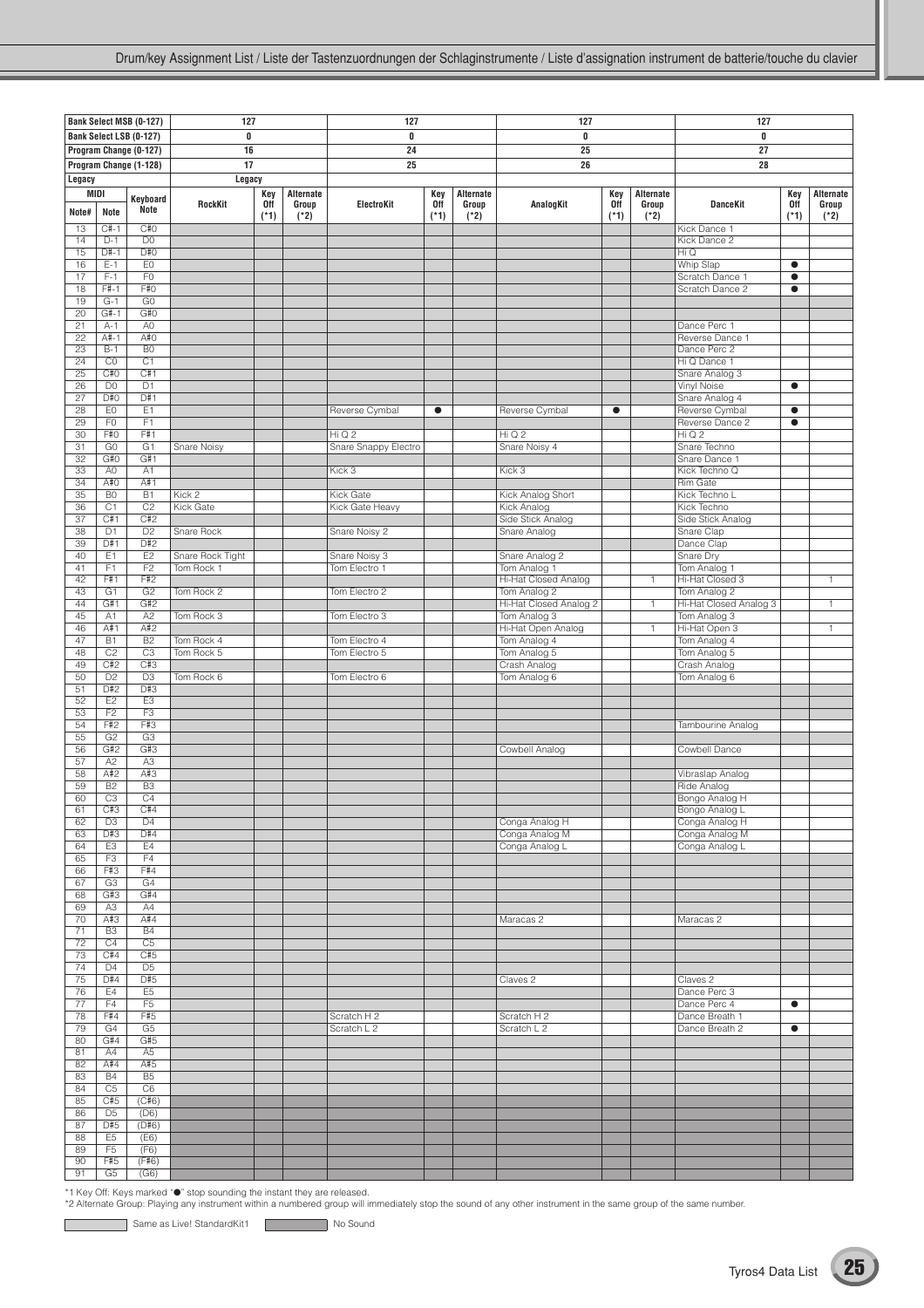|                       |                                  | Bank Select MSB (0-127)           | 127              |                   |                    | 127                   |                   | 127                |                                                |            |                    | 127                 |            |                    |
|-----------------------|----------------------------------|-----------------------------------|------------------|-------------------|--------------------|-----------------------|-------------------|--------------------|------------------------------------------------|------------|--------------------|---------------------|------------|--------------------|
|                       |                                  | Bank Select LSB (0-127)           | 0                |                   |                    | 0                     |                   |                    | $\bf{0}$                                       |            |                    | 0                   |            |                    |
|                       |                                  | Program Change (0-127)            | 32               |                   |                    | 40                    |                   |                    | 41                                             |            |                    | 48                  |            |                    |
|                       |                                  | Program Change (1-128)            | 33               |                   |                    | 41                    |                   |                    | 42                                             |            |                    | 49                  |            |                    |
|                       |                                  |                                   |                  |                   |                    |                       |                   |                    |                                                |            |                    |                     |            |                    |
| Legacy                |                                  |                                   |                  |                   |                    | Legacy                |                   |                    |                                                |            |                    |                     |            |                    |
|                       | MIDI                             | Keyboard                          | JazzKit          | Key<br><b>Off</b> | Alternate<br>Group | <b>Live! BrushKit</b> | Key<br><b>Off</b> | Alternate<br>Group | <b>Live! RealBrushes</b>                       | Key<br>0ff | Alternate<br>Group | Live! SymphonyKit   | Key<br>0ff | Alternate<br>Group |
| Note#                 | Note                             | Note                              |                  | $(*1)$            | $(*2)$             |                       | $(*1)$            | $(*2)$             |                                                | $(*1)$     | $(*2)$             |                     | $(*1)$     | $(*2)$             |
| 13                    | $C#-1$                           | C#O                               |                  |                   |                    |                       |                   |                    |                                                |            |                    |                     |            |                    |
| 14                    | $D-1$                            | D <sub>0</sub>                    |                  |                   |                    |                       |                   |                    |                                                |            |                    |                     |            |                    |
| 15                    | $D#-1$                           | D#O                               |                  |                   |                    |                       |                   |                    |                                                |            |                    |                     |            |                    |
| 16<br>17              | $E-1$<br>$F-1$                   | E <sub>0</sub><br>F <sub>0</sub>  |                  |                   |                    |                       |                   |                    |                                                |            |                    |                     |            |                    |
| 18                    | $F#-1$                           | F#0                               |                  |                   |                    |                       |                   |                    |                                                |            |                    |                     |            |                    |
| 19                    | $G-1$                            | G <sub>0</sub>                    |                  |                   |                    |                       |                   |                    |                                                |            |                    |                     |            |                    |
| 20                    | $G#-1$                           | G#0                               |                  |                   |                    |                       |                   |                    |                                                |            |                    |                     |            |                    |
| 21                    | $A-1$                            | A <sub>0</sub>                    |                  |                   |                    |                       |                   |                    |                                                |            |                    |                     |            |                    |
| 22                    | $A#-1$                           | A#0                               |                  |                   |                    |                       |                   |                    |                                                |            |                    |                     |            |                    |
| 23<br>$\overline{24}$ | $B-1$<br>CO                      | B <sub>0</sub><br>$\overline{C1}$ |                  |                   |                    |                       |                   |                    | Vintage Tip                                    | $\bullet$  |                    |                     |            |                    |
| 25                    | C#O                              | C#1                               |                  |                   |                    |                       |                   |                    | Vintage Swirl 1<br>Vintage Slap 1              |            |                    |                     |            |                    |
| 26                    | D <sub>0</sub>                   | D1                                |                  |                   |                    |                       |                   |                    | Vintage Swirl 2                                | $\bullet$  |                    |                     |            |                    |
| 27                    | D#0                              | D#1                               |                  |                   |                    |                       |                   |                    | Vintage Slap 2                                 |            |                    |                     |            |                    |
| 28                    | E <sub>0</sub>                   | E1                                |                  |                   |                    |                       |                   |                    | Vintage Tap Swirl                              | $\bullet$  |                    |                     |            |                    |
| 29                    | F <sub>0</sub>                   | F1                                |                  |                   |                    |                       |                   |                    | Vintage Slap Swirl                             | $\bullet$  |                    |                     |            |                    |
| 30                    | F#0<br>G <sub>0</sub>            | F#1                               |                  |                   |                    |                       |                   |                    | Vintage Swirl 3<br>$\bullet$<br>Vintage Slap 3 |            |                    |                     |            |                    |
| 31<br>32              | G#O                              | G1<br>G#1                         | Snare Jazz H     |                   |                    | Brush Slap 2          |                   |                    |                                                |            |                    |                     |            |                    |
| 33                    | A <sub>0</sub>                   | A <sub>1</sub>                    |                  |                   |                    |                       |                   |                    | Kick Soft L                                    |            |                    | Kick Soft 2         |            |                    |
| 34                    | A#O                              | A#1                               |                  |                   |                    | Open Rim Shot Light   |                   |                    | Open Rim Shot Real Brushes                     |            |                    |                     |            |                    |
| 35                    | B <sub>0</sub>                   | B1                                |                  |                   |                    |                       |                   |                    | Kick Soft H                                    |            |                    | Gran Cassa          |            |                    |
| 36                    | C1                               | C <sub>2</sub>                    | Kick Jazz        |                   |                    | Kick Jazz             |                   |                    | Kick Jazz Ambience                             |            |                    | Gran Cassa Mute     |            |                    |
| 37                    | C#1                              | C#2                               | Side Stick Light |                   |                    | Side Stick Light      |                   |                    | <b>Stick Brushe</b>                            |            |                    |                     |            |                    |
| 38<br>39              | D <sub>1</sub><br>D#1            | D <sub>2</sub><br>D#2             | Snare Jazz L     |                   |                    | Brush Slap 3          |                   |                    | Vintage Slap 4<br>Clap Power                   |            |                    | <b>Band Snare</b>   |            |                    |
| 40                    | E1                               | E <sub>2</sub>                    | Snare Jazz M     |                   |                    | Brush Tap 2           |                   |                    | Vintage Slap 5                                 |            |                    | <b>Band Snare 2</b> |            |                    |
| 41                    | F1                               | F2                                |                  |                   |                    | Tom Brush 1           |                   |                    | Tom Real Brushes 1                             |            |                    |                     |            |                    |
| 42                    | F#1                              | F#2                               |                  |                   |                    |                       |                   |                    | Hi-Hat Closed Real Brushes                     |            | 1                  |                     |            |                    |
| 43                    | G1                               | G2                                |                  |                   |                    | Tom Brush 2           |                   |                    | Tom Real Brushes 2                             |            |                    |                     |            |                    |
| 44                    | G#1                              | G#2                               |                  |                   |                    |                       |                   |                    | Hi-Hat Pedal Real Brushes                      |            | 1                  |                     |            |                    |
| 45                    | A <sub>1</sub>                   | A2                                |                  |                   |                    | Tom Brush 3           |                   |                    | Tom Real Brushes 3                             |            |                    |                     |            |                    |
| 46<br>47              | A#1<br><b>B1</b>                 | A#2<br>B2                         |                  |                   |                    | Tom Brush 4           |                   |                    | Hi-Hat Open Real Brushes<br>Tom Real Brushes 4 |            | $\mathbf{1}$       |                     |            |                    |
| 48                    | C <sub>2</sub>                   | C3                                |                  |                   |                    | Tom Brush 5           |                   |                    | Tom Real Brushes 5                             |            |                    |                     |            |                    |
| 49                    | C#2                              | C#3                               |                  |                   |                    |                       |                   |                    | Crash Cymbal Real Brushes                      |            |                    | Hand Cymbal         |            |                    |
| 50                    | D <sub>2</sub>                   | D3                                |                  |                   |                    | Tom Brush 6           |                   |                    | Tom Real Brushes 6                             |            |                    |                     |            |                    |
| 51                    | D#2                              | D#3                               |                  |                   |                    |                       |                   |                    | Ride Cymbal Real Brushes                       |            |                    | Hand Cymbal Short   |            |                    |
| 52                    | E <sub>2</sub>                   | E <sub>3</sub>                    |                  |                   |                    |                       |                   |                    | CHINE CYM Real Brushes                         |            |                    |                     |            |                    |
| 53<br>54              | F <sub>2</sub><br>F#2            | F <sub>3</sub><br>F#3             |                  |                   |                    |                       |                   |                    | Ride Cup Real Brushes                          |            |                    |                     |            |                    |
| 55                    | G2                               | $\overline{G3}$                   |                  |                   |                    |                       |                   |                    | Splash Cymbal Real Brushes                     |            |                    |                     |            |                    |
| 56                    | G#2                              | G#3                               |                  |                   |                    |                       |                   |                    |                                                |            |                    |                     |            |                    |
| 57                    | A2                               | A3                                |                  |                   |                    |                       |                   |                    | Crash Cymbal Real Brushes                      |            |                    | Hand Cymbal 2       |            |                    |
| 58                    | A#2                              | A#3                               |                  |                   |                    |                       |                   |                    |                                                |            |                    |                     |            |                    |
| 59                    | B <sub>2</sub>                   | B <sub>3</sub>                    |                  |                   |                    |                       |                   |                    | Ride Cup Real Brushes                          |            |                    | Hand Cymbal Short 2 |            |                    |
| 60<br>61              | C <sub>3</sub><br>C#3            | $\overline{C4}$<br>C#4            |                  |                   |                    |                       |                   |                    |                                                |            |                    |                     |            |                    |
| 62                    | D <sub>3</sub>                   | D <sub>4</sub>                    |                  |                   |                    |                       |                   |                    |                                                |            |                    |                     |            |                    |
| 63                    | D#3                              | D#4                               |                  |                   |                    |                       |                   |                    |                                                |            |                    |                     |            |                    |
| 64                    | E <sub>3</sub>                   | E4                                |                  |                   |                    |                       |                   |                    |                                                |            |                    |                     |            |                    |
| 65                    | F <sub>3</sub>                   | F4                                |                  |                   |                    |                       |                   |                    |                                                |            |                    |                     |            |                    |
| 66                    | F#3                              | F#4                               |                  |                   |                    |                       |                   |                    |                                                |            |                    |                     |            |                    |
| 67<br>68              | G <sub>3</sub><br>G#3            | G4<br>G#4                         |                  |                   |                    |                       |                   |                    |                                                |            |                    |                     |            |                    |
| 69                    | A <sub>3</sub>                   | A4                                |                  |                   |                    |                       |                   |                    |                                                |            |                    |                     |            |                    |
| 70                    | A#3                              | A#4                               |                  |                   |                    |                       |                   |                    |                                                |            |                    |                     |            |                    |
| 71                    | B <sub>3</sub>                   | <b>B4</b>                         |                  |                   |                    |                       |                   |                    |                                                |            |                    |                     |            |                    |
| 72                    | C4                               | C <sub>5</sub>                    |                  |                   |                    |                       |                   |                    |                                                |            |                    |                     |            |                    |
| 73                    | C#4                              | C#5                               |                  |                   |                    |                       |                   |                    |                                                |            |                    |                     |            |                    |
| 74<br>75              | D <sub>4</sub><br>D#4            | D <sub>5</sub><br>D#5             |                  |                   |                    |                       |                   |                    |                                                |            |                    |                     |            |                    |
| 76                    | E4                               | E <sub>5</sub>                    |                  |                   |                    |                       |                   |                    |                                                |            |                    |                     |            |                    |
| 77                    | F4                               | F <sub>5</sub>                    |                  |                   |                    |                       |                   |                    |                                                |            |                    |                     |            |                    |
| 78                    | F#4                              | F#5                               |                  |                   |                    |                       |                   |                    |                                                |            |                    |                     |            |                    |
| 79                    | G4                               | G <sub>5</sub>                    |                  |                   |                    |                       |                   |                    |                                                |            |                    |                     |            |                    |
| 80                    | G#4                              | G#5                               |                  |                   |                    |                       |                   |                    |                                                |            |                    |                     |            |                    |
| 81<br>82              | A4<br>A#4                        | A <sub>5</sub><br>A#5             |                  |                   |                    |                       |                   |                    |                                                |            |                    |                     |            |                    |
| 83                    | <b>B4</b>                        | B <sub>5</sub>                    |                  |                   |                    |                       |                   |                    |                                                |            |                    |                     |            |                    |
| 84                    | C <sub>5</sub>                   | C <sub>6</sub>                    |                  |                   |                    |                       |                   |                    |                                                |            |                    |                     |            |                    |
| 85                    | C#5                              | (C#6)                             |                  |                   |                    |                       |                   |                    |                                                |            |                    |                     |            |                    |
| 86                    | D <sub>5</sub>                   | (D6)                              |                  |                   |                    |                       |                   |                    |                                                |            |                    |                     |            |                    |
| 87                    | D#5                              | (D#6)                             |                  |                   |                    |                       |                   |                    |                                                |            |                    |                     |            |                    |
| 88                    | E <sub>5</sub><br>F <sub>5</sub> | (E6)<br>(F6)                      |                  |                   |                    |                       |                   |                    |                                                |            |                    |                     |            |                    |
| 89<br>90              | F#5                              | (F#6)                             |                  |                   |                    |                       |                   |                    |                                                |            |                    |                     |            |                    |
| 91                    | G <sub>5</sub>                   | (G6)                              |                  |                   |                    |                       |                   |                    |                                                |            |                    |                     |            |                    |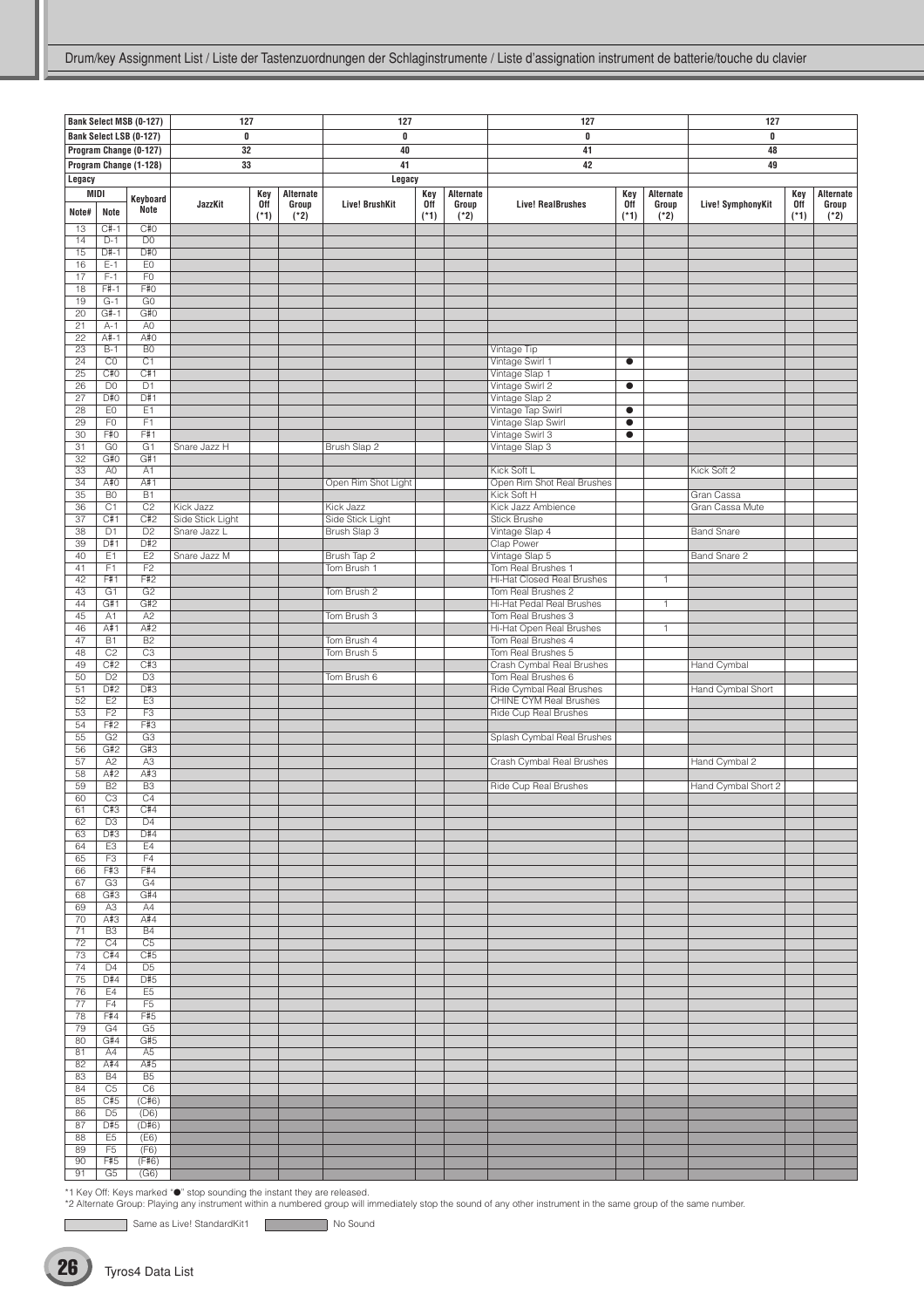|                 |                                  | <b>Bank Select MSB (0-127)</b> | 127                                        |        |                | 127                                   |           |                | 127                                   |           |                |
|-----------------|----------------------------------|--------------------------------|--------------------------------------------|--------|----------------|---------------------------------------|-----------|----------------|---------------------------------------|-----------|----------------|
|                 |                                  | Bank Select LSB (0-127)        | 0<br>0                                     |        |                |                                       |           |                | 0                                     |           |                |
|                 |                                  | Program Change (0-127)         | 56                                         |        |                | 57                                    |           |                | 58                                    |           |                |
|                 |                                  | Program Change (1-128)         | 57                                         |        |                | 58                                    |           |                | 59                                    |           |                |
| Legacy          |                                  |                                |                                            |        |                |                                       |           |                |                                       |           |                |
|                 | MIDI                             |                                |                                            | Key    | Alternate      |                                       | Key       | Alternate      |                                       | Key       | Alternate      |
|                 |                                  | Keyboard                       | HipHopKit                                  | 0ff    | Group          | <b>BreakKit</b>                       | 0ff       | Group          | AnalogT8Kit                           | 0ff       | Group          |
| Note#           | Note                             | Note                           |                                            | $(*1)$ | $(*2)$         |                                       | $(*1)$    | $(*2)$         |                                       | $(*1)$    | $(*2)$         |
| 13              | $C#-1$                           | C#O                            |                                            |        | 5              |                                       |           |                |                                       |           |                |
| 14              | $D-1$                            | D <sub>0</sub>                 |                                            |        | $\overline{5}$ |                                       |           |                |                                       |           |                |
| 15              | $D#-1$                           | D#O                            |                                            |        |                |                                       |           |                |                                       |           |                |
| 16              | $E-1$<br>$F-1$                   | E <sub>0</sub>                 |                                            |        |                |                                       |           |                |                                       |           |                |
| 17<br>18        | $F# - 1$                         | F <sub>0</sub><br>F#0          |                                            |        | 6<br>6         |                                       |           |                |                                       |           |                |
| 19              | $G-1$                            | G <sub>0</sub>                 | Hi-Hat Closed T8 2                         |        | $\overline{4}$ |                                       |           |                | Snare Hammer                          |           |                |
| 20              | $G#-1$                           | G#O                            | Tom T83                                    |        |                | Snare Break 8                         |           |                | Kick ZapHard                          |           |                |
| 21              | $A-1$                            | A <sub>0</sub>                 | Hi-Hat Open T8 2                           |        | $\overline{4}$ | Snare Break 9                         |           |                | Snare Garg L                          |           |                |
| 22              | A#-1                             | A#0                            | Tom T86                                    |        |                | Hi-Hat Closed Break 1                 | $\bullet$ |                | Kick TekPower                         |           |                |
| 23              | $B-1$                            | B <sub>0</sub>                 | Crash T8                                   |        |                | Hi-Hat Closed Break 2                 | $\bullet$ |                | Kick Slimy                            |           |                |
| 24              | CO                               | C1                             | Triangle Mute                              |        | $\mathbf{1}$   | Kick Break Deep                       |           |                | Kick T8 1                             |           |                |
| 25<br>26        | C#0<br>D <sub>0</sub>            | C#1<br>D <sub>1</sub>          | Triangle Open<br><b>Bell Tree</b>          |        | 1              | Snare Hip<br>Snare Lo-Fi              |           |                | Snare Analog CR<br>Snare T8 4         |           |                |
| 27              | D#0                              | D#1                            | Tambourine RX5                             |        |                | Snare Clappy                          |           |                | Snare Clap Analog                     |           |                |
| 28              | EO                               | E1                             | Tambourine RX5 2                           |        |                | Snare LdwH Mono                       |           |                | Snare T83                             |           |                |
| 29              | F <sub>0</sub>                   | F1                             | Kick HipHop 9                              |        |                | Snare Rock Roll                       | $\bullet$ |                | Tom T8 5                              |           |                |
| 30              | F#O                              | F#1                            | Hi-Hat Closed Tek                          |        | 3              | Snare Gate 1                          |           |                | Snare T8 5                            |           |                |
| 31              | G <sub>0</sub>                   | G1                             | Kick Gate                                  |        |                | Snare Mid                             |           |                | Kick T83                              |           |                |
| 32              | G#O                              | G#1                            | Hi-Hat Open Lo-Fi                          |        | 3              | Snare Break Rim                       |           |                | Snare T8 4                            |           |                |
| 33              | A <sub>0</sub>                   | A1                             | Kick Gran Casa Open                        |        |                | Kick Break Heavy                      |           |                | Kick T82                              |           |                |
| 34<br>35        | A#0<br>B <sub>0</sub>            | A#1<br>B1                      | Hi-Hat Reverse Drum&Bass                   |        |                | Snare Hip Rim 4<br>Kick Break 2       |           |                | Snare T8 3<br><b>T8 Kick Bass</b>     |           |                |
| 36              | C1                               | C <sub>2</sub>                 | Kick HipHop 1<br>Kick Analog CR            |        |                | Kick Break 1                          |           |                | Kick T8 1                             |           |                |
| 37              | C#1                              | C#2                            | Snare Analog Sm Rim                        |        |                | Snare Hip Rim 1                       |           |                | Snare T8 Rim                          |           |                |
| 38              | D <sub>1</sub>                   | D <sub>2</sub>                 | Snare HipHop 1                             |        |                | Snare Break 3                         |           |                | Snare T8 2                            |           |                |
| 39              | D#1                              | D#2                            | <b>Snare Clappy</b>                        |        |                | Snare Break 1                         |           |                | Clap T9                               |           |                |
| 40              | E1                               | E2                             | Snare HipHop 2                             |        |                | Snare Break 2                         |           |                | Snare T8 1                            |           |                |
| 41              | F <sub>1</sub>                   | F2                             | Floor Tom L                                |        |                | Tom Break 1                           |           |                | Tom T8 1                              |           |                |
| 42              | F#1                              | F#2                            | Hi-Hat Closed Hip                          |        | $\overline{c}$ | Hi-Hat Closed Rock Soft               |           | 1              | Hi-Hat Closed T8                      |           | 1              |
| 43<br>44        | G <sub>1</sub><br>G#1            | G <sub>2</sub><br>G#2          | Low Tom<br>Hi-Hat Pedal Hip                |        | $\overline{2}$ | Tom Break 22<br>Hi-Hat Pedal Rock     |           | $\mathbf{1}$   | Tom T8 2<br>Hi-Hat Pedal T8           |           | $\mathbf{1}$   |
| 45              | A <sub>1</sub>                   | A2                             | Mid Tom L                                  |        |                | Tom Break 3                           |           |                | Tom T83                               |           |                |
| 46              | A#1                              | A#2                            | Hi-Hat Open Hip                            |        | $\overline{2}$ | Hi-Hat Half Open Rock                 |           | $\mathbf{1}$   | Hi-Hat Open T8                        |           | $\mathbf{1}$   |
| 47              | B1                               | B <sub>2</sub>                 | High Tom                                   |        |                | Tom Break 4                           |           |                | Tom T8 4                              |           |                |
| 48              | C <sub>2</sub>                   | C <sub>3</sub>                 | Ride Cymbal 3                              |        |                | Tom Break 5                           |           |                | Tom T86                               |           |                |
| 49              | C#2                              | C#3                            | Crash Cymbal 3                             |        |                | Crash Cymbal 2                        |           |                | Crash T8                              |           |                |
| 50              | D2                               | $\overline{D3}$                | Shaker <sub>2</sub>                        |        |                | Tom Break 6                           |           |                | Tom T87                               |           |                |
| 51              | D#2                              | D#3                            | Scratch Bass Drum Forward                  |        |                | Ride Cymbal 3                         |           |                | Ride T9                               |           |                |
| 52<br>53        | E <sub>2</sub><br>F <sub>2</sub> | E <sub>3</sub><br>F3           | Scratch Bass Drum Reverse<br>Kick HipHop 2 |        |                | Chinese Cymbal 2<br>Ride Cymbal Cup 2 |           |                | Chinese Cymbal 2<br>Ride Cymbal Cup 2 |           |                |
| 54              | F#2                              | F#3                            | Snare HipHop Rim 2                         |        |                | Tambourine 1 Hit                      |           |                | Tambourine RX5                        |           |                |
| 55              | G2                               | G3                             | HipHop Clap 2                              |        |                | Crash Cymbal 3                        |           |                | Splash Cymbal                         |           |                |
| 56              | G#2                              | G#3                            | HipHop Snap 1                              |        |                | Cowbell 1                             |           |                | Cowbell T8                            |           |                |
| 57              | A2                               | A <sub>3</sub>                 | Snare HipHop 3                             |        |                | Crash Cymbal 2                        |           |                | Crash Cymbal 4                        |           |                |
| 58              | A#2                              | A#3                            | Electric Clap 2                            |        |                | Cowbell RX11                          |           |                | Vibraslap                             |           |                |
| 59              | B2                               | B <sub>3</sub>                 | Kick Hip Deep                              |        |                | Ride Cymbal 2                         |           |                | Ride Cymbal 3                         |           |                |
| 60              | C <sub>3</sub>                   | C4<br>C#4                      | Kick HipHop 3                              |        |                | Bongo H                               |           |                | Conga T85                             |           |                |
| 61<br>62        | C#3<br>D <sub>3</sub>            | D <sub>4</sub>                 | Snare HipHop Rim 3<br>Snare HipHop 5       |        |                | Bongo L<br>Conga H Tip                |           |                | Conga 184<br>Conga T83                |           |                |
| 63              | D#3                              | D#4                            | Electric Clap 1                            |        |                | Conga H Open Slap                     |           |                | Conga T8 2                            |           |                |
| 64              | E <sub>3</sub>                   | E4                             | Handbell H                                 |        |                | Conga H Open                          |           |                | Conga T8 1                            |           |                |
| 65              | F <sub>3</sub>                   | F4                             | Kick HipHop 4                              |        |                | Bongo 2 H                             |           |                | Timbale H                             |           |                |
| 66              | F#3                              | F#4                            | HipHop Clap 3                              |        |                | Bongo 2 L                             |           |                | Timbale L                             |           |                |
| 67              | G <sub>3</sub>                   | G4                             | HipHop Snap 2                              |        |                | Conga Open                            |           |                | Glass H                               |           |                |
| 68              | G#3                              | G#4                            | Snare HipHop Rim 5<br>HipHop flex 1        |        |                | Agogo L<br>Cabasa                     |           |                | Glass L<br>Cabasa                     |           |                |
| 69<br>70        | A <sub>3</sub><br>A#3            | A4<br>A#4                      | HipHop flex 2                              |        |                | Maracas Slur                          |           |                | Maracas T8                            |           |                |
| 71              | B <sub>3</sub>                   | <b>B4</b>                      | Shaker <sub>2</sub>                        |        |                | Timbale H                             |           |                | FxGun 2                               | $\bullet$ |                |
| $\overline{72}$ | C4                               | C <sub>5</sub>                 | Kick HipHop 5                              |        |                | Timbale L                             |           |                | FxGun 1                               | $\bullet$ |                |
| 73              | C#4                              | C#5                            | Snare HipHop Rim 4                         |        |                | Scratch H 2                           | $\bullet$ |                | Analog Shaker H                       | $\bullet$ |                |
| 74              | D <sub>4</sub>                   | D <sub>5</sub>                 | Snare HipHop 6                             |        |                | Scratch Down                          | $\bullet$ |                | Analog Shaker L                       | $\bullet$ |                |
| 75              | D#4                              | D#5                            | Snare HipHop 11                            |        |                | Clave                                 |           |                | Clave T8                              |           |                |
| 76              | E4                               | E <sub>5</sub>                 | Kick HipHop 10                             |        |                | Wood Block H                          |           |                | HiQ1                                  |           |                |
| 77              | F4<br>F#4                        | F <sub>5</sub><br>F#5          | Snare HipHop 7<br>HipHop Clap 5            |        |                | Wood Block L                          |           |                | Hi Q 2<br>Scratch L                   |           |                |
| 78<br>79        | G <sub>4</sub>                   | G <sub>5</sub>                 | Conga H Tip                                |        |                | Scratch L<br>Scratch L 2              |           |                | Scratch L 2                           |           |                |
| 80              | G#4                              | G#5                            | Conga H Heel                               |        |                | Triangle Mute                         |           | $\overline{c}$ | Triangle Mute                         |           | $\overline{c}$ |
| 81              | A4                               | A <sub>5</sub>                 | Conga H Open                               |        |                | Triangle Open                         |           | $\mathbf{2}$   | Triangle Open                         |           | $\overline{c}$ |
| 82              | A#4                              | A#5                            | Conga L Open 1                             |        |                | Kick Break 3                          |           |                | Analog Shaker                         |           |                |
| 83              | <b>B4</b>                        | B <sub>5</sub>                 | Conga L Open 2                             |        |                | Kick Break 4                          |           |                | Sleigh Bell                           |           |                |
| 84              | C <sub>5</sub>                   | C <sub>6</sub>                 | Kick HipHop 8                              |        |                | Kick Break 5                          | $\bullet$ |                | <b>Bell Tree</b>                      |           |                |
| 85              | C#5                              | (C#6)                          | HipHop Clap 6                              |        |                | Kick Break 6                          |           |                | Snare Hip 1                           |           |                |
| 86<br>87        | D <sub>5</sub><br>D#5            | (D6)<br>(D#6)                  | Snare T8 1<br>Snare T8 1 H                 |        |                | Kick Break 7<br>Hi-Hat Closed Break 3 |           |                | Snare Hip 2<br>Snare Hip Gate         |           |                |
| 88              | E <sub>5</sub>                   | (E6)                           | HipHop Clap 7                              |        |                | Snare Break 4                         |           |                | Snare Break 1                         |           |                |
| 89              | F <sub>5</sub>                   | (F6)                           | Tom T8 1                                   |        |                | Snare Break 5                         |           |                | Kick Blip                             |           |                |
| 90              | F#5                              | (F#6)                          | Hi-Hat Closed T8 2                         |        |                | Snare Break 6                         |           |                | Snare FX 1                            |           |                |
| 91              | G <sub>5</sub>                   | (G6)                           | Tom T8 2                                   |        |                | Snare Break 7                         |           |                | Kick FxHammer                         |           |                |

C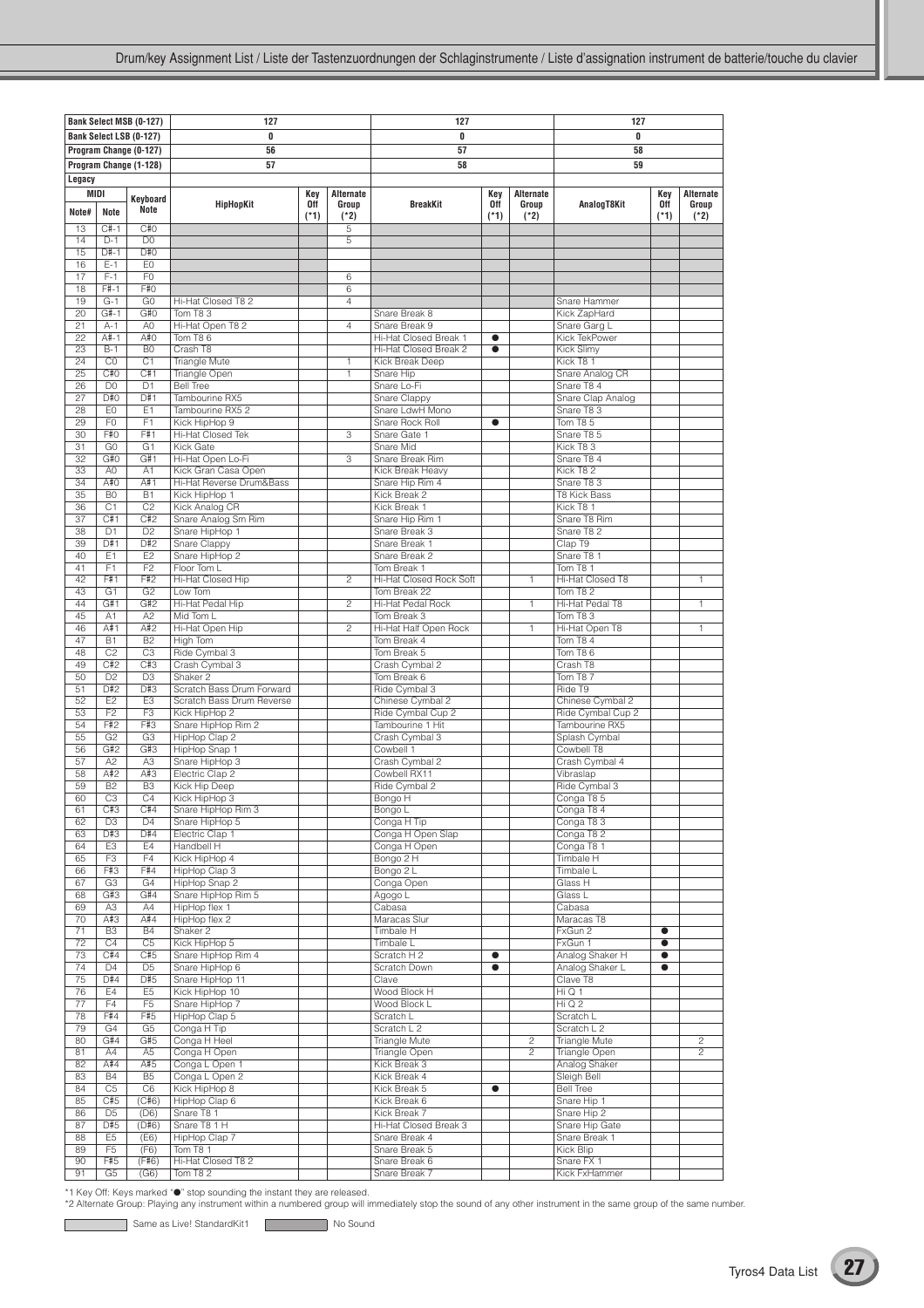|                 |                       | Bank Select MSB (0-127) | 127                               |           |                  | 127                                             |                        |                | 127                                      |            |                | 127                    |        |           |
|-----------------|-----------------------|-------------------------|-----------------------------------|-----------|------------------|-------------------------------------------------|------------------------|----------------|------------------------------------------|------------|----------------|------------------------|--------|-----------|
|                 |                       |                         |                                   |           |                  |                                                 |                        |                |                                          |            |                |                        | 0      |           |
|                 |                       | Bank Select LSB (0-127) | 0                                 |           |                  | 0                                               |                        |                | 0                                        |            |                |                        |        |           |
|                 |                       | Program Change (0-127)  | 59                                |           |                  | 60                                              |                        |                | 61                                       |            |                |                        | 86     |           |
|                 |                       | Program Change (1-128)  | 60                                |           |                  | 61                                              |                        |                | 62                                       |            |                |                        | 87     |           |
| Legacy          |                       |                         |                                   |           |                  |                                                 |                        |                |                                          |            |                |                        |        |           |
| MIDI            |                       |                         |                                   | Key       | <b>Alternate</b> |                                                 | Key                    | Alternate      |                                          | Key        | Alternate      |                        | Key    | Alternate |
|                 |                       | Keyboard<br>Note        | AnalogT9Kit                       | 0ff       | Group            | <b>HouseKit</b>                                 | 0ff                    | Group          | <b>DrumMachine</b>                       | <b>Off</b> | Group          | <b>Live! StudioKit</b> | 0ff    | Group     |
| Note#           | Note                  |                         |                                   | $(*1)$    | $(*2)$           |                                                 | $(*1)$                 | $(*2)$         |                                          | $(*1)$     | $(*2)$         |                        | $(*1)$ | (*2)      |
| 13              | $C#-1$                | C#0                     |                                   |           |                  | <b>W</b> Kick                                   | $\bullet$              |                |                                          |            |                |                        |        |           |
| 14              | $D-1$                 | D <sub>0</sub>          |                                   |           |                  | Disco Fx                                        | $\bullet$              |                |                                          |            |                |                        |        |           |
| 15              | $D#-1$                | D#O                     |                                   |           |                  | White Noise Down 1                              | $\bullet$              |                |                                          |            |                |                        |        |           |
| 16              | $E-1$                 | E <sub>0</sub>          |                                   |           |                  | Pink Noise Down 1                               | $\bullet$              |                |                                          |            |                |                        |        |           |
| 17              | $F-1$                 | F <sub>0</sub>          |                                   |           |                  | White Noise Down 2                              | $\bullet$              | $\overline{4}$ |                                          |            |                |                        |        |           |
| 18              | $F#-1$                | F#0                     |                                   |           |                  | Pink Noise Down 2                               | $\bullet$              | 4              |                                          |            |                |                        |        |           |
| 19              | $G-1$                 | G <sub>0</sub>          | Snare Drum&Bass 1                 |           |                  | White Noise Up 2                                | $\bullet$              |                | Snare Drum&Bass 1                        |            |                |                        |        |           |
| 20              | $G#-1$                | G#0                     | Kick Break 2                      |           |                  | White Noise Up 1                                | $\bullet$              |                | Kick Break 2                             |            |                |                        |        |           |
| 21              | $A-1$<br>A#-1         | A <sub>0</sub><br>A#0   | Snare Distortion<br>Kick TekPower |           |                  | Pink Noise Up                                   | $\bullet$              |                | <b>Snare Distortion</b><br>Kick TekPower |            |                |                        |        |           |
| 22<br>23        | $B-1$                 | B <sub>0</sub>          | Kick Distortion RM                |           |                  | White Noise Up Release<br>Pink Noise Up Release | $\bullet$<br>$\bullet$ |                | Kick Distortion RM                       |            |                |                        |        |           |
| 24              | CO                    | C <sub>1</sub>          | Kick T92                          |           |                  | Kick T9 4                                       |                        |                | Bass Drum Hard Long                      |            |                |                        |        |           |
| $\overline{25}$ | C#0                   | C#1                     | Snare Analog CR                   |           |                  | Snare T8 Rim                                    |                        |                | <b>Bass Drum TekPower</b>                |            |                |                        |        |           |
| 26              | D <sub>0</sub>        | D <sub>1</sub>          | Snare T9 5                        |           |                  | Snare T8 5                                      |                        |                | Bass Drum Distortion 5                   |            |                |                        |        |           |
| 27              | D#0                   | D#1                     | Clap Analog Sm                    |           |                  | Hand Clap                                       |                        |                | <b>Bass Drum Distortion 3</b>            |            |                |                        |        |           |
| 28              | EO                    | E <sub>1</sub>          | Snare T9 Gate                     |           |                  | Snare Garg L                                    |                        |                | Bass Drum Distortion 1                   | $\bullet$  |                |                        |        |           |
| 29              | F <sub>0</sub>        | F <sub>1</sub>          | Snare Rock Roll                   | $\bullet$ |                  | Snare Roll                                      | $\bullet$              |                | Bass Drum Drum&Bass 1                    |            |                |                        |        |           |
| 30              | F#0                   | F#1                     | Snare T9 3                        |           |                  | Snare T9 3                                      |                        |                | <b>Bass Drum Blip</b>                    |            |                |                        |        |           |
| 31              | G <sub>0</sub>        | G1                      | Snare T9 4                        |           |                  | Snare T8 1                                      |                        |                | Bass Drum Analog Sm                      |            |                | Snare Studio L         |        |           |
| 32              | G#O                   | G#1                     | Snare T9 Gate                     |           |                  | Snare T9 5                                      |                        |                | Kick T82                                 |            |                |                        |        |           |
| 33              | A <sub>0</sub>        | A1                      | Kick T9 4                         |           |                  | Kick T9 1                                       |                        |                | Kick T83                                 |            |                | Kick Amb H             |        |           |
| 34              | A#0                   | A#1                     | Snare T9 5                        |           |                  | Snare T9 Gate                                   |                        |                | Kick T9 HD 3                             |            |                | Open Rim Shot          |        |           |
| 35              | B <sub>0</sub>        | B1                      | Kick T9 1                         |           |                  | Kick T9 2                                       |                        |                | Kick T92                                 |            |                | Kick Amb L             |        |           |
| 36              | C1                    | C <sub>2</sub>          | Kick T93                          |           |                  | Kick T9 5                                       |                        |                | Kick T9 4                                |            |                | Kick Studio            |        |           |
| 37              | C#1                   | C#2                     | Snare T9 Rim                      |           |                  | Snare T9 Rim                                    |                        |                | Snare T9 Rim                             |            |                | Side Stick             |        |           |
| 38              | D <sub>1</sub>        | D <sub>2</sub>          | Snare T9 1                        |           |                  | Snare T9 1                                      |                        |                | Snare T9 1                               |            |                | Snare Studio M         |        |           |
| 39              | D#1                   | D#2                     | Clap T9                           |           |                  | Clap T9                                         |                        |                | Clap T9                                  |            |                | Hand Clap              |        |           |
| 40              | E1                    | E2                      | Snare T9 2                        |           |                  | Snare T9 2                                      |                        |                | Snare T9 4                               |            |                | Snare Studio L         |        |           |
| 41              | F1                    | F2                      | Tom T9 1                          |           |                  | Tom T9 1                                        |                        |                | Tom T9 1                                 |            |                |                        |        |           |
| 42              | F#1                   | F#2                     | Hi-Hat Closed T9                  |           | $\mathbf{1}$     | Hi-Hat Closed T8                                |                        | $\mathbf{1}$   | Hi-Hat Closed T9                         |            | $\mathbf{1}$   |                        |        |           |
| 43              | G <sub>1</sub>        | G <sub>2</sub>          | Tom T9 2                          |           |                  | Tom T9 2                                        |                        |                | Tom T9 2                                 |            |                |                        |        |           |
| 44              | G#1                   | G#2                     | Hi-Hat Pedal T9                   |           | 1                | Hi-Hat Pedal T9                                 |                        | $\mathbf{1}$   | Hi-Hat Pedal T9                          |            | 1.             |                        |        |           |
| 45              | A1                    | A <sub>2</sub>          | Tom T93                           |           |                  | Tom T93                                         |                        |                | Tom T93                                  |            |                |                        |        |           |
| 46              | A#1                   | A#2                     | Hi-Hat Open T9                    |           | $\mathbf{1}$     | Hi-Hat Open T9                                  |                        | $\mathbf{1}$   | Hi-Hat Open T9                           |            | $\mathbf{1}$   |                        |        |           |
| 47              | <b>B1</b>             | B <sub>2</sub>          | Tom T9 4                          |           |                  | Tom T9 4                                        |                        |                | Tom T9 4                                 |            |                |                        |        |           |
| 48              | C <sub>2</sub>        | C <sub>3</sub>          | Tom T9 5                          |           |                  | Tom T9 5                                        |                        |                | Tom T95                                  |            |                |                        |        |           |
| 49              | C#2                   | C#3                     | Crash T9                          |           |                  | Crash T9                                        |                        |                | Crash T9                                 |            |                |                        |        |           |
| 50              | D2                    | D3                      | Tom T <sub>9</sub> 6              |           |                  | Tom T96                                         |                        |                | Conga T8 1                               |            |                |                        |        |           |
| 51              | D#2                   | D#3                     | Ride T9                           |           |                  | Ride T9                                         |                        |                | Ride T9                                  |            |                |                        |        |           |
| 52              | E <sub>2</sub>        | E <sub>3</sub>          | Chinese Cymbal 2                  |           |                  | Crash Cymbal 4                                  |                        |                | Conga T8 2                               |            |                |                        |        |           |
| 53              | F <sub>2</sub>        | F3                      | Ride Cymbal Cup 2                 |           |                  | Ride Cymbal Cup 2                               |                        |                | Analog Click                             |            |                |                        |        |           |
| 54              | F#2                   | F#3                     | Tambourine RX5                    |           |                  | Tambourine Hit                                  |                        |                | Clave T8 1                               |            |                |                        |        |           |
| 55              | G2                    | G3                      | Crash Cymbal 3                    |           |                  | Crash Cymbal 3                                  |                        |                | Maracas T8                               |            |                |                        |        |           |
| 56              | G#2                   | G#3                     | Cowbell 1                         |           |                  | Cowbell 1                                       |                        |                | Tambourine Analog CR                     |            |                |                        |        |           |
| 57              | A <sub>2</sub>        | A <sub>3</sub>          | Crash Cymbal 4                    |           |                  | Crash Cymbal 2                                  |                        |                | Analog Shaker                            |            |                |                        |        |           |
| 58              | A#2                   | A#3                     | Cowbell T8                        |           |                  | Cowbell T8                                      |                        |                | Cowbell T8                               |            |                |                        |        |           |
| 59              | B <sub>2</sub>        | B <sub>3</sub>          | Ride Cymbal 3                     |           |                  | Ride Cymbal 3                                   |                        |                | Cowbell Analog CR                        |            |                |                        |        |           |
| 60              | C <sub>3</sub>        | C <sub>4</sub>          | Conga T85                         |           |                  | Bongo H Open 1 finger                           |                        |                | Snare T8 1                               |            |                |                        |        |           |
| 61              | C#3<br>D <sub>3</sub> | C#4<br>D <sub>4</sub>   | Conga T84                         |           |                  | Bongo L Open 3 finger                           |                        |                | Snare T8 2                               |            |                |                        |        |           |
| 62<br>63        | D#3                   | D#4                     | Conga Tip<br>Conga Open Slap      |           |                  | Conga High Tip<br>Conga High Slap Open          |                        |                | Snare T8 3<br>Snare Analog CR            |            |                |                        |        |           |
| 64              | E <sub>3</sub>        | E4                      | Conga Open                        |           |                  | Conga High Open 2                               |                        |                | Snare Jungle 1                           |            |                |                        |        |           |
| 65              | F <sub>3</sub>        | F4                      | Timbale H                         |           |                  | Timbale H                                       |                        |                | Snare D&B 1                              |            |                |                        |        |           |
| 66              | F#3                   | F#4                     | Timbale L                         |           |                  | Timbale L                                       |                        |                | Snare Hip 1                              |            |                |                        |        |           |
| 67              | G <sub>3</sub>        | G4                      | Analog Click                      |           |                  | Agogo H                                         |                        |                | Snare R&B 1                              |            |                |                        |        |           |
| 68              | G#3                   | G#4                     | Conga T8 1                        |           |                  | Agogo L                                         |                        |                | Snare R&B 2                              |            |                |                        |        |           |
| 69              | A <sub>3</sub>        | A4                      | Cabasa                            |           |                  | Cabasa 1                                        |                        |                | Snare Hip 1                              |            |                |                        |        |           |
| 70              | A#3                   | A#4                     | Maracas Slur                      |           |                  | Maracas Slur                                    |                        |                | Snare Wood                               |            |                |                        |        |           |
| 71              | B <sub>3</sub>        | <b>B4</b>               | FxGun 2                           | $\bullet$ |                  | Vox Drum L                                      |                        |                | Snare Timbre                             |            |                |                        |        |           |
| 72              | C4                    | C <sub>5</sub>          | FxGun 1                           | $\bullet$ |                  | Vox Drum H                                      |                        |                | Hi-Hat Closed T8 1                       |            | 5              |                        |        |           |
| 73              | C#4                   | C#5                     | Scratch H 2                       | $\bullet$ |                  | Guiro Short                                     |                        |                | Hi-Hat Open T8 1                         |            | 5              |                        |        |           |
| 74              | D <sub>4</sub>        | D <sub>5</sub>          | Scratch Down                      | $\bullet$ |                  | Guiro Long                                      | $\bullet$              |                | Hi-Hat Closed T8 2                       |            | 6              |                        |        |           |
| 75              | D#4                   | D#5                     | HiQ3                              |           |                  | Claves                                          |                        |                | Hi-Hat Open T8 2                         |            | 6              |                        |        |           |
| 76              | E4                    | E <sub>5</sub>          | HiQ1                              |           |                  | Wood Block H                                    |                        |                | Hi-Hat Pedal Acoustic                    |            | $\overline{7}$ |                        |        |           |
| 77              | F4                    | F <sub>5</sub>          | $Hi$ Q 2                          |           |                  | Wood Block L                                    |                        |                | <b>Hi-Hat Closed Acoustic</b>            |            | $\overline{7}$ |                        |        |           |
| 78              | F#4                   | F#5                     | Scratch L                         |           |                  | Cuica H                                         |                        |                | Hi-Hat Open Acoustic                     |            | $\overline{7}$ |                        |        |           |
| 79              | G4                    | G <sub>5</sub>          | Scratch L 2                       |           |                  | Cuica L                                         |                        |                | Hi-Hat Closed Lo-Fi                      |            | $\overline{c}$ |                        |        |           |
| 80              | G#4                   | G#5                     | <b>Triangle Mute</b>              |           | $\overline{2}$   | <b>Triangle Mute</b>                            |                        | $\overline{2}$ | Hi-Hat Open Lo-Fi                        |            | $\overline{2}$ |                        |        |           |
| 81              | A4                    | A <sub>5</sub>          | Triangle Open                     |           | $\mathbf{2}$     | Triangle Open                                   |                        | $\overline{c}$ | Hi-Hat Closed Syn                        |            | 8              |                        |        |           |
| 82              | A#4                   | A#5                     | Analog Shaker                     |           |                  | Analog Shaker                                   |                        |                | Hi-Hat Open Syn                          |            | 8              |                        |        |           |
| 83              | <b>B4</b>             | B <sub>5</sub>          | Sleigh Bell                       |           |                  | Sleigh Bell                                     |                        |                | Analog Shaker                            |            |                |                        |        |           |
| 84              | C <sub>5</sub>        | C <sub>6</sub>          | <b>Bell Tree</b>                  |           |                  | Wind Chime                                      |                        |                | Tambourine RX5                           |            |                |                        |        |           |
| 85              | C#5                   | (C#6)                   | Snare Piccolo                     |           |                  | Snare Break Roll                                |                        |                | Tambourine RX5                           |            |                |                        |        |           |
| 86              | D <sub>5</sub>        | (D6)                    | Snare T85                         |           |                  | Noise Burst                                     |                        |                | Electric Cow                             |            |                |                        |        |           |
| 87              | D#5                   | (D#6)                   | Snare Rock Roll Distortion        |           |                  | Vox Bell                                        |                        |                | Conga T83                                |            |                |                        |        |           |
| 88              | E <sub>5</sub>        | (E6)                    | Snare Brush Mute                  |           |                  | Snare R&B 1                                     |                        |                | Electric Triangle                        |            |                |                        |        |           |
| 89              | F <sub>5</sub>        | (F6)                    | Kick Blip Hard                    |           |                  | Vox Alk                                         |                        |                | Clave T8 2                               |            |                |                        |        |           |
| 90              | F#5                   | (F#6)                   | Snare Jungle 1                    |           |                  | Udu High                                        |                        |                | Analog Shaker                            |            |                |                        |        |           |
| 91              | G5                    | (G6)                    | Kick Sustain                      |           |                  | <b>Filter Kick</b>                              |                        |                | Electric Clap 1                          |            |                |                        |        |           |

Same as Live! StandardKit1 No Sound

ſ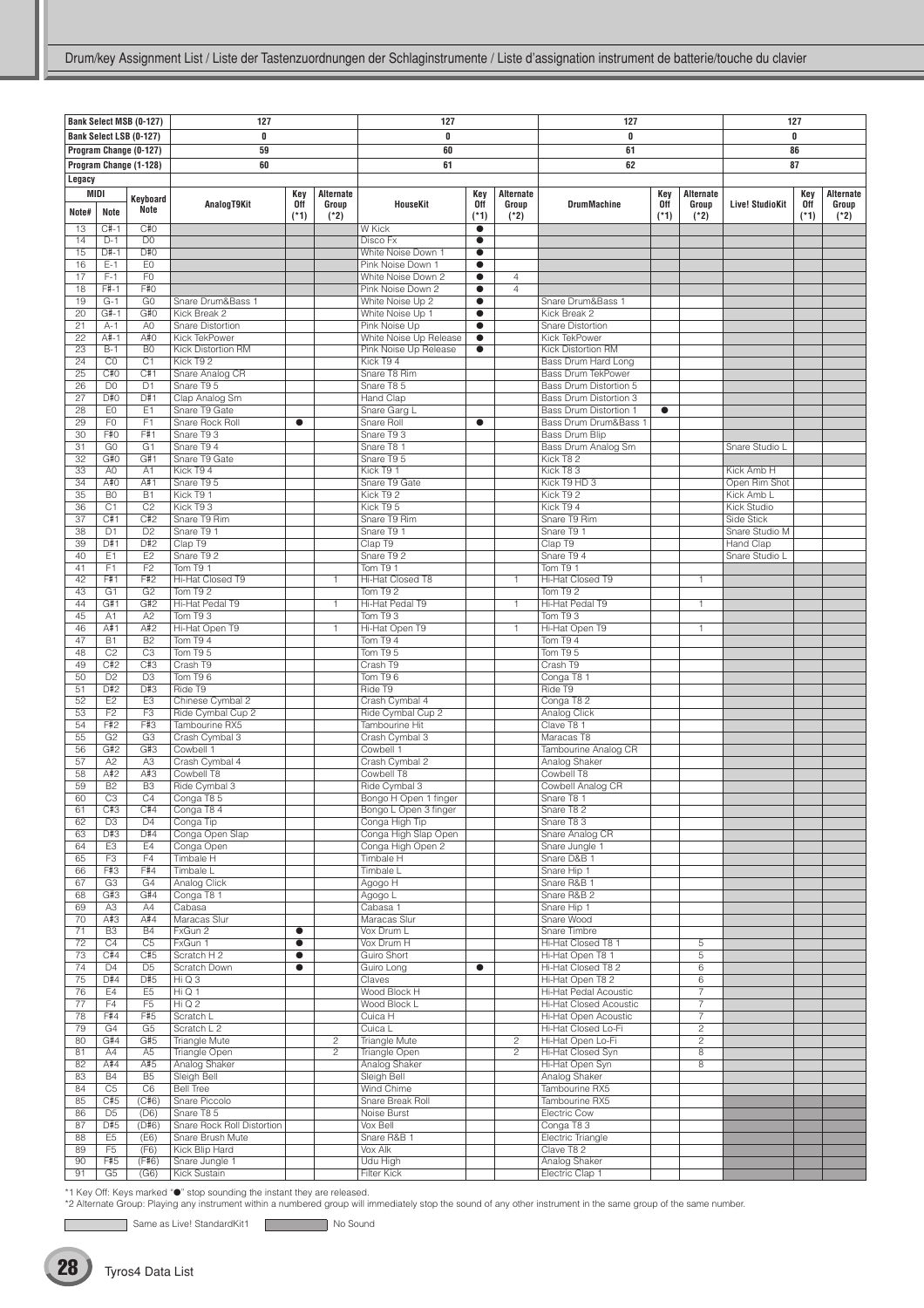|                 |                                  | Bank Select MSB (0-127) | 127                                    |        |              | 127                                    |        |                  | 127                                                   |           |           |
|-----------------|----------------------------------|-------------------------|----------------------------------------|--------|--------------|----------------------------------------|--------|------------------|-------------------------------------------------------|-----------|-----------|
|                 |                                  | Bank Select LSB (0-127) | 0                                      |        |              | 0                                      |        |                  | $\mathbf 0$                                           |           |           |
|                 |                                  | Program Change (0-127)  | 87                                     |        |              | 88                                     |        |                  | 89                                                    |           |           |
|                 |                                  | Program Change (1-128)  | 88                                     |        |              | 89                                     |        |                  | 90                                                    |           |           |
| Legacy          |                                  |                         |                                        |        |              |                                        |        |                  |                                                       |           |           |
| MIDI            |                                  | Keyboard                |                                        | Key    | Alternate    |                                        | Key    | <b>Alternate</b> |                                                       | Key       | Alternate |
| Note#           | <b>Note</b>                      | Note                    | <b>Live! PowerKit1</b>                 | 0ff    | Group        | <b>Live! PowerKit2</b>                 | 0ff    | Group            | <b>Live! AcousticKit</b>                              | 0ff       | Group     |
| 13              | $C#-1$                           | C#O                     |                                        | $(*1)$ | $(*2)$       |                                        | $(*1)$ | $(*2)$           |                                                       | $(*1)$    | $(*2)$    |
| 14              | $D-1$                            | D <sub>0</sub>          |                                        |        |              |                                        |        |                  |                                                       |           |           |
| 15              | $D#-1$                           | D#O                     |                                        |        |              |                                        |        |                  |                                                       |           |           |
| 16              | $E-1$                            | EO                      |                                        |        |              |                                        |        |                  |                                                       |           |           |
| 17              | $F-1$                            | F <sub>0</sub><br>F#0   |                                        |        |              |                                        |        |                  |                                                       |           |           |
| 18<br>19        | $F#-1$<br>$G-1$                  | G <sub>0</sub>          |                                        |        |              |                                        |        |                  |                                                       |           |           |
| $\overline{20}$ | $G#-1$                           | G#O                     |                                        |        |              |                                        |        |                  |                                                       |           |           |
| 21              | $A-1$                            | A <sub>0</sub>          |                                        |        |              |                                        |        |                  |                                                       |           |           |
| 22              | $A#-1$                           | A#O<br>B <sub>0</sub>   |                                        |        |              |                                        |        |                  |                                                       |           |           |
| 23<br>24        | $B-1$<br>C0                      | C1                      |                                        |        |              |                                        |        |                  |                                                       |           |           |
| 25              | C#0                              | C#1                     |                                        |        |              |                                        |        |                  |                                                       |           |           |
| 26              | D <sub>0</sub>                   | D1                      |                                        |        |              |                                        |        |                  |                                                       |           |           |
| 27              | D#0                              | D#1                     |                                        |        |              |                                        |        |                  |                                                       |           |           |
| 28<br>29        | E <sub>0</sub><br>F <sub>0</sub> | E1<br>F1                |                                        |        |              |                                        |        |                  | Snare Roll Acoustic                                   | $\bullet$ |           |
| 30              | F#O                              | F#1                     |                                        |        |              |                                        |        |                  |                                                       |           |           |
| 31              | G <sub>0</sub>                   | G1                      | Snare Soft Power 1                     |        |              | Snare Soft Power 2                     |        |                  | Snare Soft Acoustic                                   |           |           |
| 32              | G#O                              | G#1                     |                                        |        |              |                                        |        |                  |                                                       |           |           |
| 33              | A0<br>A#O                        | A1                      | Kick Amb+<br>Open Rim Power 1          |        |              | Kick Amb+<br>Open Rim Power 2          |        |                  | Kick Soft Acoustic<br><b>Rim Acoustic</b>             |           |           |
| 34<br>35        | B <sub>0</sub>                   | A#1<br>B1               | Kick Power Open                        |        |              | Kick Power Open                        |        |                  | <b>Kick Close Acoustic</b>                            |           |           |
| 36              | C <sub>1</sub>                   | C <sub>2</sub>          | <b>Kick Power Closed</b>               |        |              | <b>Kick Power Closed</b>               |        |                  | Kick Open Acoustic                                    |           |           |
| 37              | C#1                              | C#2                     | Side Stick Power                       |        |              | Side Stick Power                       |        |                  | <b>Stick Acoustic</b>                                 |           |           |
| 38              | D <sub>1</sub>                   | D <sub>2</sub>          | Snare Power                            |        |              | Snare Power Snappy                     |        |                  | Snare Acoustic                                        |           |           |
| 39<br>40        | D#1<br>E1                        | D#2<br>E2               | Hand Clap Power<br>Snare Rough         |        |              | <b>Hand Clap Power</b><br>Snare Loose  |        |                  | <b>Hand Clap Power</b><br><b>Snare Rough Acoustic</b> |           |           |
| 41              | F1                               | F2                      | Tom Power 1                            |        |              | Tom Power 1                            |        |                  | Tom Acoustic 1                                        |           |           |
| 42              | F#1                              | F#2                     | Hi-Hat Closed Power                    |        | $\mathbf{1}$ | Hi-Hat Closed Power+Edge               |        | 1                | Hi-Hat Closed Acoustic                                |           | 1         |
| 43              | G1                               | G2                      | Tom Power 2                            |        |              | Tom Power 2                            |        |                  | Tom Acoustic 2                                        |           |           |
| 44<br>45        | G#1<br>A1                        | G#2<br>A <sub>2</sub>   | Hi-Hat Pedal Power<br>Tom Power 3      |        | 1            | Hi-Hat Pedal Power<br>Tom Power 3      |        | 1                | Hi-Hat Pedal Acoustic<br>Tom Acoustic 3               |           | 1         |
| 46              | A#1                              | A#2                     | Hi-Hat Open Power                      |        | $\mathbf{1}$ | Hi-Hat Open Power                      |        | $\mathbf{1}$     | Hi-Hat Open Acoustic                                  |           | 1         |
| 47              | <b>B1</b>                        | B <sub>2</sub>          | Tom Power 4                            |        |              | Tom Power 4                            |        |                  | Tom Acoustic 4                                        |           |           |
| 48              | C <sub>2</sub>                   | C <sub>3</sub>          | Tom Power 5                            |        |              | Tom Power 5                            |        |                  | Tom Acoustic 5                                        |           |           |
| 49<br>50        | C#2<br>D <sub>2</sub>            | C#3<br>D <sub>3</sub>   | Crash Cymbal Acoustic 1<br>Tom Power 6 |        |              | Crash Cymbal Acoustic 1<br>Tom Power 6 |        |                  | Crash Cymbal Acoustic 1<br>Tom Acoustic 6             |           |           |
| 51              | D#2                              | D#3                     | Ride Cymbal Acoustic 1                 |        |              | Ride Cymbal Acoustic 1                 |        |                  | Ride Cymbal Acoustic 1                                |           |           |
| 52              | E <sub>2</sub>                   | E <sub>3</sub>          | Chinese Cymbal Acoustic                |        |              | Chinese Cymbal Acoustic                |        |                  | Chinese Cymbal Acoustic                               |           |           |
| 53              | F <sub>2</sub>                   | F3                      | Ride Cymbal Acoustic                   |        |              | Ride Cymbal Acoustic                   |        |                  | Ride Cymbal Acoustic                                  |           |           |
| 54<br>55        | F#2<br>G2                        | F#3<br>G <sub>3</sub>   |                                        |        |              | Splash Cymbal Acoustic                 |        |                  |                                                       |           |           |
| 56              | G#2                              | G#3                     | Splash Cymbal Acoustic                 |        |              |                                        |        |                  | Splash Cymbal Acoustic                                |           |           |
| 57              | A <sub>2</sub>                   | A3                      | Crash Cymbal Acoustic 2                |        |              | Crash Cymbal Acoustic 2                |        |                  | Crash Cymbal Acoustic 2                               |           |           |
| 58              | A#2                              | A#3                     |                                        |        |              |                                        |        |                  |                                                       |           |           |
| 59<br>60        | B <sub>2</sub><br>C <sub>3</sub> | B <sub>3</sub><br>C4    | Ride Cymbal Acoustic 2                 |        |              | Ride Cymbal Acoustic 2                 |        |                  | Ride Cymbal Acoustic 2                                |           |           |
| 61              | C#3                              | C#4                     |                                        |        |              |                                        |        |                  |                                                       |           |           |
| 62              | D <sub>3</sub>                   | D <sub>4</sub>          |                                        |        |              |                                        |        |                  |                                                       |           |           |
| 63              | D#3                              | D#4                     |                                        |        |              |                                        |        |                  |                                                       |           |           |
| 64              | E <sub>3</sub>                   | E4                      |                                        |        |              |                                        |        |                  |                                                       |           |           |
| 65<br>66        | F3<br>F#3                        | F4<br>F#4               |                                        |        |              |                                        |        |                  |                                                       |           |           |
| 67              | G3                               | G4                      |                                        |        |              |                                        |        |                  |                                                       |           |           |
| 68              | G#3                              | G#4                     |                                        |        |              |                                        |        |                  |                                                       |           |           |
| 69<br>70        | A3<br>A#3                        | A4<br>A#4               |                                        |        |              |                                        |        |                  |                                                       |           |           |
| 71              | B <sub>3</sub>                   | <b>B4</b>               |                                        |        |              |                                        |        |                  |                                                       |           |           |
| $\overline{72}$ | C4                               | C <sub>5</sub>          |                                        |        |              |                                        |        |                  |                                                       |           |           |
| 73              | C#4                              | C#5                     |                                        |        |              |                                        |        |                  |                                                       |           |           |
| 74              | D <sub>4</sub><br>D#4            | D <sub>5</sub><br>D#5   |                                        |        |              |                                        |        |                  |                                                       |           |           |
| 75<br>76        | E4                               | E <sub>5</sub>          |                                        |        |              |                                        |        |                  |                                                       |           |           |
| 77              | F4                               | F <sub>5</sub>          |                                        |        |              |                                        |        |                  |                                                       |           |           |
| 78              | F#4                              | F#5                     |                                        |        |              |                                        |        |                  |                                                       |           |           |
| 79              | G4<br>G#4                        | G <sub>5</sub><br>G#5   |                                        |        |              |                                        |        |                  |                                                       |           |           |
| 80<br>81        | A4                               | A <sub>5</sub>          |                                        |        |              |                                        |        |                  |                                                       |           |           |
| 82              | A#4                              | A#5                     |                                        |        |              |                                        |        |                  |                                                       |           |           |
| 83              | <b>B4</b>                        | B5                      |                                        |        |              |                                        |        |                  |                                                       |           |           |
| 84              | C <sub>5</sub>                   | C <sub>6</sub>          |                                        |        |              |                                        |        |                  |                                                       |           |           |
| 85<br>86        | C#5<br>$\overline{D5}$           | (C#6)<br>(D6)           |                                        |        |              |                                        |        |                  |                                                       |           |           |
| 87              | D#5                              | (D#6)                   |                                        |        |              |                                        |        |                  |                                                       |           |           |
| 88              | E <sub>5</sub>                   | (E6)                    |                                        |        |              |                                        |        |                  |                                                       |           |           |
| 89              | F <sub>5</sub>                   | (F6)                    |                                        |        |              |                                        |        |                  |                                                       |           |           |
| 90<br>91        | F#5<br>G5                        | (F#6)<br>(G6)           |                                        |        |              |                                        |        |                  |                                                       |           |           |

Г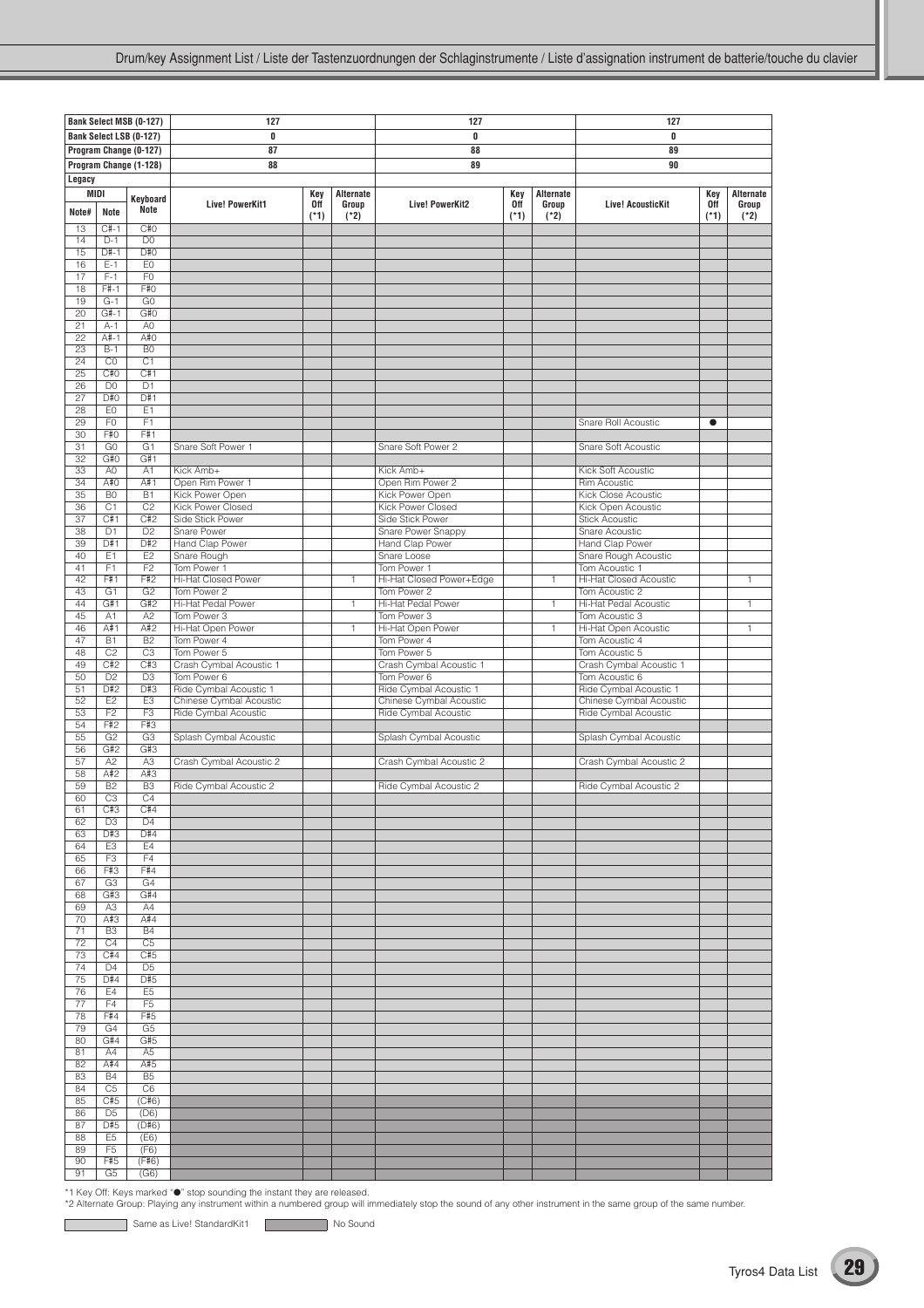|                 |                | Bank Select MSB (0-127) | 127                       |           |              | 127                    |           |              | 126                  |           |           |
|-----------------|----------------|-------------------------|---------------------------|-----------|--------------|------------------------|-----------|--------------|----------------------|-----------|-----------|
|                 |                | Bank Select LSB (0-127) | 0                         |           |              | 0                      |           |              | 0                    |           |           |
|                 |                | Program Change (0-127)  | 90                        |           |              | 91                     |           |              | 0                    |           |           |
|                 |                |                         |                           |           |              |                        |           |              | 1                    |           |           |
|                 |                | Program Change (1-128)  | 91                        |           |              | 92                     |           |              |                      |           |           |
| Legacy          |                |                         |                           |           |              |                        |           |              | Legacy               |           |           |
| MIDI            |                |                         |                           | Key       | Alternate    |                        | Key       | Alternate    |                      | Key       | Alternate |
|                 |                | Keyboard                | <b>Live! RockKit</b>      | 0ff       | Group        | <b>Live! RealDrums</b> | 0ff       | Group        | <b>SFXKit1</b>       | 0ff       | Group     |
| Note#           | Note           | Note                    |                           |           | $(*2)$       |                        | $(*1)$    | $(*2)$       |                      | $(*1)$    | (*2)      |
|                 |                |                         |                           | (*1)      |              |                        |           |              |                      |           |           |
| 13              | $C#-1$         | C#O                     |                           |           |              |                        |           |              |                      |           |           |
| 14              | $D-1$          | D <sub>0</sub>          |                           |           |              |                        |           |              |                      |           |           |
| 15              | $D#-1$         | D#O                     |                           |           |              |                        |           |              |                      |           |           |
| 16              | $E-1$          | EO                      |                           |           |              |                        |           |              |                      |           |           |
| 17              | $F-1$          | F <sub>0</sub>          |                           |           |              |                        |           |              |                      |           |           |
| 18              | $F# - 1$       | F#0                     |                           |           |              |                        |           |              |                      |           |           |
| 19              | $G-1$          | G <sub>0</sub>          |                           |           |              |                        |           |              |                      |           |           |
|                 |                |                         |                           |           |              |                        |           |              |                      |           |           |
| $\overline{20}$ | $G#-1$         | G#O                     |                           |           |              |                        |           |              |                      |           |           |
| 21              | $A-1$          | A <sub>0</sub>          |                           |           |              |                        |           |              |                      |           |           |
| 22              | A#-1           | A#0                     |                           |           |              |                        |           |              |                      |           |           |
| 23              | $B-1$          | B <sub>0</sub>          |                           |           |              |                        |           |              |                      |           |           |
| 24              | CO             | C <sub>1</sub>          |                           |           |              |                        |           |              |                      |           |           |
| 25              | C#0            | C#1                     |                           |           |              |                        |           |              |                      |           |           |
| 26              | D <sub>0</sub> | D <sub>1</sub>          |                           |           |              | Brush Swirl 2          | $\bullet$ |              |                      |           |           |
| 27              | D#0            | D#1                     |                           |           |              |                        |           |              |                      |           |           |
| 28              |                |                         |                           |           |              |                        |           |              |                      |           |           |
|                 | EO             | E <sub>1</sub>          |                           |           |              |                        |           |              |                      |           |           |
| 29              | F <sub>0</sub> | F <sub>1</sub>          | Snare Roll Rock           | $\bullet$ |              | Snare Roll Rock        | $\bullet$ |              |                      |           |           |
| 30              | F#0            | F#1                     |                           |           |              |                        |           |              |                      |           |           |
| $\overline{31}$ | G <sub>0</sub> | G1                      | Snare Soft Rock           |           |              | SnareTight             |           |              |                      |           |           |
| 32              | G#0            | G#1                     |                           |           |              |                        |           |              |                      |           |           |
| 33              | A <sub>0</sub> | A1                      | Kick Soft Rock            |           |              | Kick Genuine           |           |              |                      |           |           |
| 34              | A#0            | A#1                     | Rim Rock                  |           |              | Rim Real               |           |              |                      |           |           |
| 35              | B <sub>0</sub> | <b>B1</b>               | Kick Rock Heavy           |           |              | Kick Real 1            |           |              |                      |           |           |
|                 |                |                         |                           |           |              |                        |           |              |                      |           |           |
| $\overline{36}$ | C1             | C <sub>2</sub>          | <b>Kick Rock</b>          |           |              | Kick Real 2            |           |              | <b>Cutting Noise</b> | $\bullet$ |           |
| 37              | C#1            | C#2                     | <b>Stick Rock</b>         |           |              | <b>Stick Real</b>      |           |              | Cutting Noise 2      | $\bullet$ |           |
| 38              | D <sub>1</sub> | D <sub>2</sub>          | Snare Rock                |           |              | Snare Real 1           |           |              |                      |           |           |
| 39              | D#1            | D#2                     | Hand Clap Power           |           |              | Clap Power             |           |              | <b>String Slap</b>   | $\bullet$ |           |
| 40              | E1             | E2                      | Snare Dry Rock            |           |              | Snare Real 2           |           |              |                      |           |           |
| 41              | F1             | F <sub>2</sub>          | Tom Rock 1                |           |              | Tom Real 1             |           |              |                      |           |           |
| 42              | F#1            | F#2                     | <b>Hi-Hat Closed Rock</b> |           | 1            | Hi-Hat Closed Real     |           | $\mathbf{1}$ |                      |           |           |
|                 |                |                         |                           |           |              |                        |           |              |                      |           |           |
| 43              | G <sub>1</sub> | G <sub>2</sub>          | Tom Rock 2                |           |              | Tom Real 2             |           |              |                      |           |           |
| 44              | G#1            | G#2                     | Hi-Hat Pedal Rock         |           | $\mathbf{1}$ | Hi-Hat Pedal Real      |           | 1            |                      |           |           |
| 45              | A1             | A <sub>2</sub>          | Tom Rock 3                |           |              | Tom Real 3             |           |              |                      |           |           |
| 46              | A#1            | A#2                     | Hi-Hat Open Rock          |           | $\mathbf{1}$ | Hi-Hat Open Real       |           | $\mathbf{1}$ |                      |           |           |
| 47              | <b>B1</b>      | B <sub>2</sub>          | Tom Rock 4                |           |              | Tom Real 4             |           |              |                      |           |           |
| 48              | C <sub>2</sub> | C <sub>3</sub>          | Tom Rock 5                |           |              | Tom Real 5             |           |              |                      |           |           |
| 49              | C#2            | C#3                     | Crash Cymbal Acoustic 1   |           |              | Crash Cymbal Real 1    |           |              |                      |           |           |
| 50              | D <sub>2</sub> | D <sub>3</sub>          | Tom Rock 6                |           |              | Tom Real 6             |           |              |                      |           |           |
|                 |                |                         |                           |           |              |                        |           |              |                      |           |           |
| 51              | D#2            | D#3                     | Ride Cymbal Acoustic 1    |           |              | Ride Cymbal Real 1     |           |              |                      |           |           |
| 52              | E <sub>2</sub> | E3                      | Chinese Cymbal Acoustic   |           |              | CHINE CYM Real         |           |              | Flute Key Click      | $\bullet$ |           |
| 53              | F <sub>2</sub> | F <sub>3</sub>          | Ride Cymbal Acoustic      |           |              | Ride Cup Real          |           |              |                      |           |           |
| 54              | F#2            | F#3                     |                           |           |              |                        |           |              |                      |           |           |
| 55              | G2             | G3                      | Splash Cymbal Acoustic    |           |              | Splash Cymbal Real     |           |              |                      |           |           |
| 56              | G#2            | G#3                     |                           |           |              |                        |           |              |                      |           |           |
|                 | A <sub>2</sub> |                         |                           |           |              | Crash Cymbal Real 2    |           |              |                      |           |           |
| 57              |                | A <sub>3</sub>          | Crash Cymbal Acoustic 2   |           |              |                        |           |              |                      |           |           |
| 58              | A#2            | A#3                     |                           |           |              |                        |           |              |                      |           |           |
| 59              | <b>B2</b>      | B <sub>3</sub>          | Ride Cymbal Acoustic 2    |           |              | Ride Cymbal Real 2     |           |              |                      |           |           |
| 60              | C3             | C4                      |                           |           |              |                        |           |              |                      |           |           |
| 61              | C#3            | C#4                     |                           |           |              |                        |           |              |                      |           |           |
| 62              | D <sub>3</sub> | D <sub>4</sub>          |                           |           |              |                        |           |              |                      |           |           |
| 63              | D#3            | D#4                     |                           |           |              |                        |           |              |                      |           |           |
| 64              | E3             | E4                      |                           |           |              |                        |           |              |                      |           |           |
| 65              | F3             | F4                      |                           |           |              |                        |           |              |                      |           |           |
|                 |                |                         |                           |           |              |                        |           |              |                      |           |           |
| 66              | F#3            | F#4                     |                           |           |              |                        |           |              |                      |           |           |
| 67              | G <sub>3</sub> | G <sub>4</sub>          |                           |           |              |                        |           |              |                      |           |           |
| 68              | G#3            | G#4                     |                           |           |              |                        |           |              | Shower               | $\bullet$ |           |
| 69              | A <sub>3</sub> | A4                      |                           |           |              |                        |           |              | Thunder              | $\bullet$ |           |
| 70              | A#3            | A#4                     |                           |           |              |                        |           |              | Wind                 | $\bullet$ |           |
| 71              | B <sub>3</sub> | <b>B4</b>               |                           |           |              |                        |           |              | Stream               | $\bullet$ |           |
| 72              | C4             | C <sub>5</sub>          |                           |           |              |                        |           |              | <b>Bubble</b>        | $\bullet$ |           |
| 73              | C#4            | C#5                     |                           |           |              |                        |           |              | Feed                 | $\bullet$ |           |
| 74              | D <sub>4</sub> | D <sub>5</sub>          |                           |           |              |                        |           |              |                      |           |           |
|                 |                |                         |                           |           |              |                        |           |              |                      |           |           |
| 75              | D#4            | D#5                     |                           |           |              |                        |           |              |                      |           |           |
| 76              | E4             | E <sub>5</sub>          |                           |           |              |                        |           |              |                      |           |           |
| 77              | F <sub>4</sub> | F <sub>5</sub>          |                           |           |              |                        |           |              |                      |           |           |
| 78              | F#4            | F#5                     |                           |           |              |                        |           |              |                      |           |           |
| 79              | G4             | G <sub>5</sub>          |                           |           |              |                        |           |              |                      |           |           |
| 80              | G#4            | G#5                     |                           |           |              |                        |           |              |                      |           |           |
|                 | A4             |                         |                           |           |              |                        |           |              |                      |           |           |
| 81              |                | A <sub>5</sub>          |                           |           |              |                        |           |              |                      |           |           |
| 82              | A#4            | A#5                     |                           |           |              |                        |           |              |                      |           |           |
| 83              | <b>B4</b>      | B <sub>5</sub>          |                           |           |              |                        |           |              |                      |           |           |
| 84              | C <sub>5</sub> | C <sub>6</sub>          |                           |           |              |                        |           |              | Dog                  | $\bullet$ |           |
| 85              | C#5            | (C#6)                   |                           |           |              |                        |           |              | Horse                | $\bullet$ |           |
| 86              | D <sub>5</sub> | (D6)                    |                           |           |              |                        |           |              | Bird Tweet 2         | $\bullet$ |           |
| 87              | D#5            | (D#6)                   |                           |           |              |                        |           |              |                      |           |           |
| 88              | E <sub>5</sub> | (E6)                    |                           |           |              |                        |           |              |                      |           |           |
| 89              | F <sub>5</sub> | (F6)                    |                           |           |              |                        |           |              |                      |           |           |
|                 | F#5            |                         |                           |           |              |                        |           |              |                      |           |           |
| 90              |                | (F#6)                   |                           |           |              |                        |           |              | Ghost                | $\bullet$ |           |
| 91              | G5             | (G6)                    |                           |           |              |                        |           |              | Maou                 | $\bullet$ |           |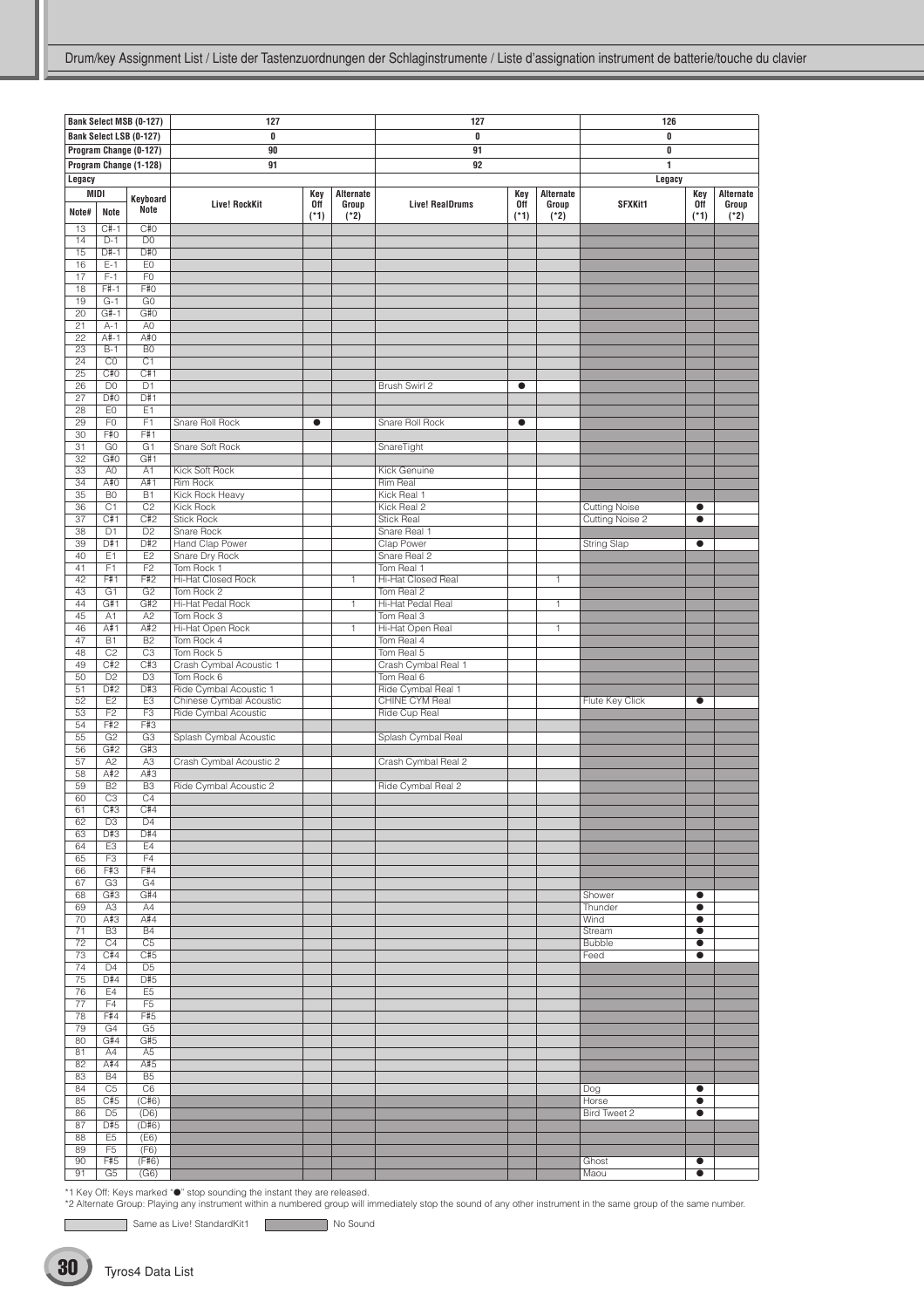|                 |                        | Bank Select MSB (0-127) | 126                      |                        |                    | 126                          |                        |                    | 126                            |                        |                    | 126                                         |                        |                    |
|-----------------|------------------------|-------------------------|--------------------------|------------------------|--------------------|------------------------------|------------------------|--------------------|--------------------------------|------------------------|--------------------|---------------------------------------------|------------------------|--------------------|
|                 |                        | Bank Select LSB (0-127) | 0                        |                        |                    | 0                            |                        |                    | 0                              |                        |                    | 0                                           |                        |                    |
|                 |                        | Program Change (0-127)  | $\mathbf{1}$             |                        |                    | $\overline{\mathbf{2}}$      |                        |                    | 3                              |                        |                    | 8                                           |                        |                    |
|                 |                        | Program Change (1-128)  | $\overline{\mathbf{2}}$  |                        |                    | 3                            |                        |                    | $\overline{\mathbf{4}}$        |                        |                    | 9                                           |                        |                    |
| Legacy          |                        |                         | Legacy                   |                        |                    |                              |                        |                    |                                |                        |                    |                                             |                        |                    |
| <b>MIDI</b>     |                        | Keyboard                | SFXKit2                  | Key<br><b>Off</b>      | Alternate<br>Group | Live! NewSFXKit1             | Key<br><b>Off</b>      | Alternate<br>Group | <b>Live! NewSFXKit2</b>        | Key<br>0ff             | Alternate<br>Group | <b>NoisesKit</b>                            | Key<br><b>Off</b>      | Alternate<br>Group |
| Note#           | Note                   | Note                    |                          | $(*1)$                 | $(*2)$             |                              | $(*1)$                 | $(*2)$             |                                | $(*1)$                 | $(*2)$             |                                             | $(*1)$                 | $(*2)$             |
| 13              | $C# - 1$               | C#O                     |                          |                        |                    |                              |                        |                    |                                |                        |                    |                                             |                        |                    |
| 14<br>15        | $D-1$<br>$D#-1$        | D <sub>0</sub><br>D#O   |                          |                        |                    |                              |                        |                    |                                |                        |                    |                                             |                        |                    |
| 16              | $E-1$                  | E <sub>0</sub>          |                          |                        |                    |                              |                        |                    |                                |                        |                    |                                             |                        |                    |
| 17              | $F-1$                  | F <sub>0</sub>          |                          |                        |                    |                              |                        |                    |                                |                        |                    |                                             |                        |                    |
| 18<br>19        | F#-1<br>$G-1$          | F#0<br>$\overline{G}0$  |                          |                        |                    |                              |                        |                    |                                |                        |                    |                                             |                        |                    |
| $\overline{20}$ | $G#-1$                 | G#O                     |                          |                        |                    |                              |                        |                    |                                |                        |                    |                                             |                        |                    |
| 21              | $A-1$                  | A <sub>0</sub>          |                          |                        |                    |                              |                        |                    |                                |                        |                    |                                             |                        |                    |
| 22<br>23        | $A#-1$<br>$B-1$        | A#0<br>B <sub>0</sub>   |                          |                        |                    |                              |                        |                    |                                |                        |                    |                                             |                        |                    |
| $\overline{24}$ | CO                     | $\overline{C1}$         |                          |                        |                    |                              |                        |                    |                                |                        |                    |                                             |                        |                    |
| 25              | C#0                    | C#1                     |                          |                        |                    |                              |                        |                    |                                |                        |                    |                                             |                        |                    |
| 26<br>27        | D <sub>0</sub><br>D#O  | D <sub>1</sub><br>D#1   |                          |                        |                    |                              |                        |                    |                                |                        |                    |                                             |                        |                    |
| 28              | E <sub>0</sub>         | E1                      |                          |                        |                    |                              |                        |                    |                                |                        |                    |                                             |                        |                    |
| 29              | F <sub>0</sub>         | F1                      |                          |                        |                    |                              |                        |                    |                                |                        |                    |                                             |                        |                    |
| 30<br>31        | F#0<br>G <sub>0</sub>  | F#1<br>G <sub>1</sub>   |                          |                        |                    |                              |                        |                    |                                |                        |                    |                                             |                        |                    |
| 32              | G#O                    | G#1                     |                          |                        |                    |                              |                        |                    |                                |                        |                    |                                             |                        |                    |
| 33              | A <sub>0</sub>         | A <sub>1</sub>          |                          |                        |                    |                              |                        |                    |                                |                        |                    |                                             |                        |                    |
| 34<br>35        | A#0<br>B <sub>0</sub>  | A#1<br>B1               |                          |                        |                    |                              |                        |                    |                                |                        |                    |                                             |                        |                    |
| 36              | C1                     | C <sub>2</sub>          | Phone Call               | $\bullet$              |                    | <b>Cutting Noise</b>         | $\bullet$              |                    | Phone Call 2                   | $\bullet$              |                    | <b>White Noise</b>                          | $\bullet$              |                    |
| 37              | C#1                    | C#2                     | Door Squeak              | $\bullet$              |                    | <b>Cutting Noise 2</b>       | $\bullet$              |                    | Door Squeak 2                  | $\bullet$              |                    | Pink Noise                                  | $\bullet$              |                    |
| 38<br>39        | D <sub>1</sub><br>D#1  | D <sub>2</sub><br>D#2   | Door Slam<br>Scratch Cut | $\bullet$<br>$\bullet$ |                    | <b>String Slap</b>           | $\bullet$              |                    | Door Slam 2<br>Scratch Cut     | $\bullet$<br>$\bullet$ |                    | White Noise Down 1<br>Pink Noise Down 1     | $\bullet$<br>$\bullet$ |                    |
| 40              | E1                     | E <sub>2</sub>          | Scratch H 3              | $\bullet$              |                    |                              |                        |                    | Scratch H 3                    | $\bullet$              |                    | White Noise Down 2                          | $\bullet$              |                    |
| 41              | F1                     | F2                      | <b>Wind Chime</b>        | $\bullet$              |                    |                              |                        |                    | Wind Chime                     | $\bullet$              |                    | Pink Noise Down 2                           | $\bullet$              |                    |
| 42<br>43        | F#1<br>G1              | F#2<br>G <sub>2</sub>   | Telephone Ring 2         | $\bullet$              |                    |                              |                        |                    | Telephone Ring 2               | $\bullet$              |                    | White Noise Up 2<br>White Noise Up 1        | $\bullet$<br>$\bullet$ |                    |
| 44              | G#1                    | G#2                     |                          |                        |                    |                              |                        |                    |                                |                        |                    | Pink Noise Up                               | $\bullet$              |                    |
| 45              | A <sub>1</sub>         | A2                      |                          |                        |                    |                              |                        |                    |                                |                        |                    | White Noise Up Release                      | $\bullet$              |                    |
| 46<br>47        | A#1<br>$\overline{B1}$ | A#2<br>B2               |                          |                        |                    |                              |                        |                    |                                |                        |                    | Pink Noise Up Release<br>White Noise Up LFO | $\bullet$<br>$\bullet$ |                    |
| 48              | C <sub>2</sub>         | C3                      |                          |                        |                    |                              |                        |                    |                                |                        |                    | Pink Noise Up LFO                           | $\bullet$              |                    |
| 49              | C#2                    | C#3                     |                          |                        |                    |                              |                        |                    |                                |                        |                    |                                             |                        |                    |
| 50<br>51        | D2<br>D#2              | D3<br>D#3               |                          |                        |                    |                              |                        |                    |                                |                        |                    |                                             |                        |                    |
| 52              | E2                     | E <sub>3</sub>          | Car Engine Ignition      | $\bullet$              |                    | Flute Key Click              | $\bullet$              |                    | Car Engine Ignition            | $\bullet$              |                    |                                             |                        |                    |
| 53              | F <sub>2</sub>         | F <sub>3</sub>          | Car Tires Squeal         | $\bullet$              |                    |                              |                        |                    | Car Tires Squeal               | $\bullet$              |                    |                                             |                        |                    |
| 54<br>55        | F#2<br>G2              | F#3<br>G3               | Car Passing<br>Car Crash | $\bullet$<br>$\bullet$ |                    |                              |                        |                    | Car Passing<br>Car Crash       | $\bullet$<br>$\bullet$ |                    |                                             |                        |                    |
| 56              | G#2                    | G#3                     | Siren                    | $\bullet$              |                    |                              |                        |                    | Siren <sub>2</sub>             | $\bullet$              |                    |                                             |                        |                    |
| 57              | A2                     | A3                      | Train                    | $\bullet$              |                    |                              |                        |                    | Train 2                        | $\bullet$              |                    |                                             |                        |                    |
| 58<br>59        | A#2<br><b>B2</b>       | A#3<br>B <sub>3</sub>   | Jet Plane<br>Starship    | $\bullet$<br>$\bullet$ |                    |                              |                        |                    | Jet Plane 2<br>Starship        | $\bullet$<br>$\bullet$ |                    |                                             |                        |                    |
| 60              | C3                     | C4                      | <b>Burst</b>             | $\bullet$              |                    |                              |                        |                    | <b>Burst</b>                   | $\bullet$              |                    |                                             |                        |                    |
| 61              | C#3                    | C#4<br>D <sub>4</sub>   | Roller Coaster           | $\bullet$<br>$\bullet$ |                    |                              |                        |                    | Roller Coaster<br>Submarine    | $\bullet$              |                    |                                             |                        |                    |
| 62<br>63        | D <sub>3</sub><br>D#3  | D#4                     | Submarine                |                        |                    |                              |                        |                    |                                | $\bullet$              |                    |                                             |                        |                    |
| 64              | E <sub>3</sub>         | E4                      |                          |                        |                    |                              |                        |                    |                                |                        |                    |                                             |                        |                    |
| 65<br>66        | F3<br>F#3              | F4<br>F#4               |                          |                        |                    |                              |                        |                    |                                |                        |                    |                                             |                        |                    |
| 67              | G3                     | G4                      |                          |                        |                    |                              |                        |                    |                                |                        |                    |                                             |                        |                    |
| 68              | G#3                    | G#4                     | Laugh                    | $\bullet$              |                    | Shower 2                     | $\bullet$              |                    | Laugh                          | $\bullet$              |                    |                                             |                        |                    |
| 69<br>70        | A <sub>3</sub><br>A#3  | A4<br>A#4               | Scream<br>Punch          | $\bullet$<br>$\bullet$ |                    | Thunder 2<br>Wind 2          | $\bullet$<br>$\bullet$ |                    | Scream 2<br>Punch <sub>2</sub> | $\bullet$<br>$\bullet$ |                    |                                             |                        |                    |
| 71              | B <sub>3</sub>         | <b>B4</b>               | <b>Heart Beat</b>        | $\bullet$              |                    | Stream <sub>2</sub>          | $\bullet$              |                    | <b>Heart Beat</b>              | $\bullet$              |                    |                                             |                        |                    |
| 72              | C4                     | C <sub>5</sub>          | Foot Steps               | $\bullet$              |                    | Bubble 2                     | $\bullet$              |                    | Foot Steps 2                   | $\bullet$              |                    |                                             |                        |                    |
| 73<br>74        | C#4<br>$\overline{D4}$ | C#5<br>D <sub>5</sub>   |                          |                        |                    | Feed                         | $\bullet$              |                    |                                |                        |                    |                                             |                        |                    |
| 75              | D#4                    | D#5                     |                          |                        |                    |                              |                        |                    |                                |                        |                    |                                             |                        |                    |
| 76              | E4                     | E <sub>5</sub>          |                          |                        |                    |                              |                        |                    |                                |                        |                    |                                             |                        |                    |
| 77<br>78        | F4<br>F#4              | F5<br>F#5               |                          |                        |                    |                              |                        |                    |                                |                        |                    |                                             |                        |                    |
| 79              | G4                     | G <sub>5</sub>          |                          |                        |                    |                              |                        |                    |                                |                        |                    |                                             |                        |                    |
| 80              | G#4                    | G#5                     |                          |                        |                    |                              |                        |                    |                                |                        |                    |                                             |                        |                    |
| 81<br>82        | A4<br>A#4              | A5<br>A#5               |                          |                        |                    |                              |                        |                    |                                |                        |                    |                                             |                        |                    |
| 83              | <b>B4</b>              | B5                      |                          |                        |                    |                              |                        |                    |                                |                        |                    |                                             |                        |                    |
| 84              | C <sub>5</sub>         | C <sub>6</sub>          | Machine Gun              | $\bullet$              |                    | Dog                          | $\bullet$              |                    | Machine Gun 2                  | $\bullet$              |                    |                                             |                        |                    |
| 85<br>86        | C#5<br>$\overline{D5}$ | (C#6)<br>(D6)           | Laser Gun<br>Explosion   | $\bullet$<br>$\bullet$ |                    | Horse<br><b>Bird Tweet 2</b> | $\bullet$<br>$\bullet$ |                    | Laser Gun<br>Explosion 2       | $\bullet$<br>$\bullet$ |                    |                                             |                        |                    |
| 87              | D#5                    | (D#6)                   | Firework                 | $\bullet$              |                    |                              |                        |                    | Firework                       | $\bullet$              |                    |                                             |                        |                    |
| 88              | E <sub>5</sub>         | (E6)                    |                          |                        |                    |                              |                        |                    |                                |                        |                    |                                             |                        |                    |
| 89<br>90        | F <sub>5</sub><br>F#5  | (F6)<br>(F#6)           |                          |                        |                    | Ghost                        | $\bullet$              |                    |                                |                        |                    |                                             |                        |                    |
| 91              | G5                     | (G6)                    |                          |                        |                    | Maou                         | $\bullet$              |                    |                                |                        |                    |                                             |                        |                    |

C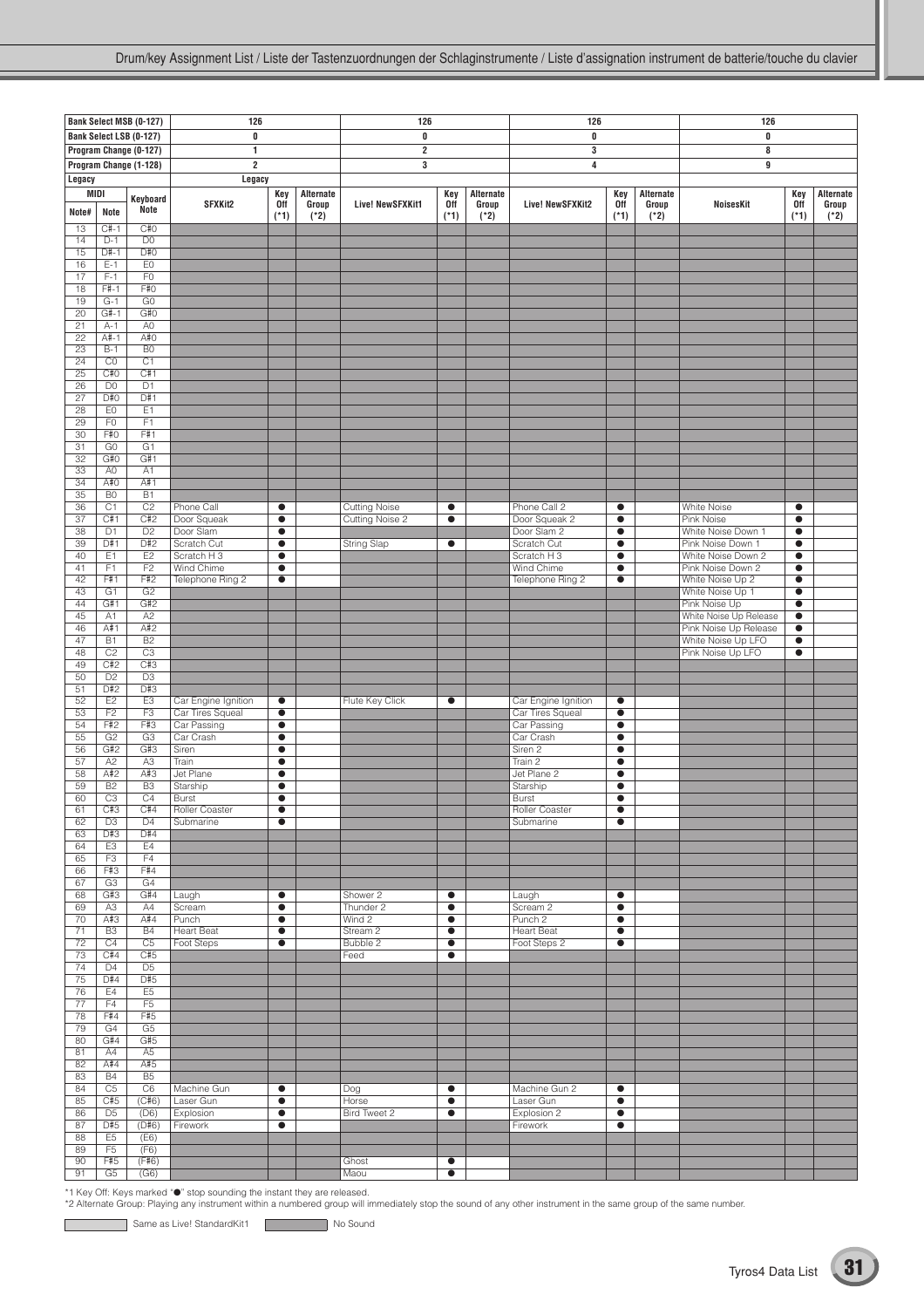|                       |                                  | Bank Select MSB (0-127) | 126                           |                      |                              | 126                          |                      |                              |                              |                      |                              |
|-----------------------|----------------------------------|-------------------------|-------------------------------|----------------------|------------------------------|------------------------------|----------------------|------------------------------|------------------------------|----------------------|------------------------------|
|                       |                                  | Bank Select LSB (0-127) | 0                             |                      |                              | 0                            |                      |                              | 126<br>0                     |                      |                              |
|                       |                                  | Program Change (0-127)  | 35                            |                      |                              | 40                           |                      |                              | 43                           |                      |                              |
|                       |                                  | Program Change (1-128)  | 36                            |                      |                              | 41                           |                      |                              | 44                           |                      |                              |
|                       |                                  |                         |                               |                      |                              |                              |                      |                              |                              |                      |                              |
| Legacy                |                                  |                         | Legacy                        |                      |                              |                              |                      |                              |                              |                      |                              |
| MIDI<br>Note#         | Note                             | Keyboard<br>Note        | <b>ArabicKit</b>              | Key<br>Off<br>$(*1)$ | Alternate<br>Group<br>$(*2)$ | <b>Live! CubanKit</b>        | Key<br>0ff<br>$(*1)$ | Alternate<br>Group<br>$(*2)$ | <b>Live! PopLatinKit</b>     | Key<br>0ff<br>$(*1)$ | Alternate<br>Group<br>$(*2)$ |
| 13                    | $C#-1$                           | C#O                     |                               |                      |                              |                              |                      |                              | Cajon Low                    |                      |                              |
| 14                    | $D-1$                            | D <sub>0</sub>          |                               |                      |                              |                              |                      |                              | Cajon Slap                   |                      |                              |
| 15                    | $D#-1$                           | D#O                     |                               |                      |                              |                              |                      |                              | Cajon Tip                    |                      |                              |
| 16                    | $E-1$                            | EO                      |                               |                      |                              |                              |                      |                              | Claves High                  |                      |                              |
| 17                    | $F-1$                            | F <sub>0</sub>          |                               |                      |                              |                              |                      |                              | Claves Low                   |                      |                              |
| 18                    | $F# - 1$                         | F#0                     |                               |                      |                              |                              |                      |                              | Hand Clap                    |                      |                              |
| 19                    | $G-1$                            | G0                      |                               |                      |                              |                              |                      |                              |                              |                      |                              |
| $\overline{20}$       | $G#-1$                           | G#0                     |                               |                      |                              |                              |                      |                              | Finger Snap                  |                      |                              |
| 21                    | $A-1$                            | A <sub>0</sub>          |                               |                      |                              |                              |                      |                              | Castanet                     |                      |                              |
| 22                    | $A#-1$                           | A#O                     |                               |                      |                              | Conga H Tip                  |                      |                              | Conga H Tip                  |                      |                              |
| 23                    | $B-1$<br>CO                      | B <sub>0</sub><br>C1    |                               |                      |                              | Conga H Heel                 |                      |                              | Conga H Heel                 |                      |                              |
| 24<br>$\overline{25}$ | C#0                              | C#1                     | Nakarazan Dom<br>Cabasa       |                      |                              | Conga H Open<br>Conga H Mute |                      |                              | Conga H Open<br>Conga H Mute |                      |                              |
| 26                    | D <sub>0</sub>                   | D1                      | Nakarazan Edge                |                      |                              | Conga H Slap Open            |                      |                              | Conga H Slap Open            |                      |                              |
| 27                    | D#0                              | D#1                     | Hager Dom                     |                      |                              | Conga H Slap                 |                      |                              | Conga H Slap                 |                      |                              |
| 28                    | E <sub>0</sub>                   | E1                      | Hager Edge                    |                      |                              | Conga H Slap Mute            |                      |                              | Conga H Slap Mute            |                      |                              |
| 29                    | F <sub>0</sub>                   | F <sub>1</sub>          | Bongo H                       |                      |                              | Conga L Tip                  |                      |                              | Conga L Tip                  |                      |                              |
| 30                    | F#0                              | F#1                     | Bongo L                       |                      |                              | Conga L Heel                 |                      |                              | Conga L Heel                 |                      |                              |
| 31                    | G <sub>0</sub>                   | G1                      | Conga H Mute                  |                      |                              | Conga L Open                 |                      |                              | Conga L Open                 |                      |                              |
| 32                    | G#O                              | G#1                     | Conga H Open                  |                      |                              | Conga L Mute                 |                      |                              | Conga L Mute                 |                      |                              |
| 33                    | A <sub>0</sub>                   | A <sub>1</sub>          | Conga L                       |                      |                              | Conga L Slap Open            |                      |                              | Conga L Slap Open            |                      |                              |
| 34                    | A#O                              | A#1                     | Zagrouda H                    |                      |                              | Conga L Slap                 |                      |                              | Conga L Slap                 |                      |                              |
| $\overline{35}$       | B <sub>0</sub>                   | B1                      | Zagrouda L                    | $\bullet$            |                              | Conga L Slide                | $\bullet$            |                              | Conga L Slide                | $\bullet$            |                              |
| 36                    | C <sub>1</sub>                   | C <sub>2</sub>          | <b>Kick Soft</b>              |                      |                              | Bongo H Open 1 Finger        |                      |                              | Bongo H Open 1 finger        |                      |                              |
| 37<br>38              | C#1<br>D <sub>1</sub>            | C#2<br>D <sub>2</sub>   | Snare Soft                    |                      |                              | Bongo H Open 3 Finger        |                      |                              | Bongo H Open 3 finger        |                      |                              |
| 39                    | D#1                              | D#2                     | Arabic Hand Clap              |                      |                              | Bongo H Rim<br>Bongo H Tip   |                      |                              | Bongo H Rim<br>Bongo H Tip   |                      |                              |
| 40                    | E1                               | E <sub>2</sub>          | Snare                         |                      |                              | Bongo H Heel                 |                      |                              | Bongo H Heel                 |                      |                              |
| 41                    | F1                               | F2                      |                               |                      |                              | Bongo H Slap                 |                      |                              | Bongo H Slap                 |                      |                              |
| 42                    | F#1                              | F#2                     |                               |                      |                              | Bongo L Open 1 Finger        |                      |                              | Bongo L Open 1 finger        |                      |                              |
| 43                    | G1                               | G2                      |                               |                      |                              | Bongo L Open 3 Finger        |                      |                              | Bongo L Open 3 finger        |                      |                              |
| 44                    | G#1                              | G#2                     |                               |                      |                              | Bongo L Rim                  |                      |                              | Bongo L Rim                  |                      |                              |
| 45                    | A1                               | A2                      |                               |                      |                              | Bongo L Tip                  |                      |                              | Bongo L Tip                  |                      |                              |
| 46                    | A#1                              | A#2                     |                               |                      |                              | Bongo L Heel                 |                      |                              | Bongo L Heel                 |                      |                              |
| 47                    | <b>B1</b>                        | B2                      |                               |                      |                              | Bongo L Slap                 |                      |                              | Bongo L Slap                 |                      |                              |
| 48                    | C <sub>2</sub>                   | C <sub>3</sub>          |                               |                      |                              | Timbale L Open               |                      |                              | Timbale L Open               |                      |                              |
| 49                    | C#2                              | C#3                     |                               |                      |                              |                              |                      |                              |                              |                      |                              |
| 50                    | D <sub>2</sub>                   | D3                      |                               |                      |                              |                              |                      |                              |                              |                      |                              |
| 51<br>52              | D#2<br>E2                        | D#3<br>E3               |                               |                      |                              |                              |                      |                              |                              |                      |                              |
| 53                    | F <sub>2</sub>                   | F3                      | Crash Cymbal 2<br>Duhulla Dom |                      |                              | Paila L                      |                      |                              | Paila L                      |                      |                              |
| 54                    | F#2                              | F#3                     |                               |                      |                              | Timbale H Open               |                      |                              | Timbale H Open               |                      |                              |
| 55                    | G2                               | G3                      | Duhulla Tak                   |                      |                              |                              |                      |                              |                              |                      |                              |
| 56                    | G#2                              | G#3                     |                               |                      |                              |                              |                      |                              |                              |                      |                              |
| 57                    | A2                               | $\overline{A3}$         | Duhulla Sak                   |                      |                              |                              |                      |                              |                              |                      |                              |
| 58                    | A#2                              | A#3                     | Claves                        |                      |                              |                              |                      |                              |                              |                      |                              |
| 59                    | B2                               | B <sub>3</sub>          | Doff Dom                      |                      |                              | Paila H                      |                      |                              | Paila H                      |                      |                              |
| 60                    | C3                               | C4                      | Katem Dom                     |                      |                              | Cowbell Top                  |                      |                              | Cowbell Top                  |                      |                              |
| 61                    | C#3                              | C#4                     | Katem Tak                     |                      |                              |                              |                      |                              | Cowbell 1                    |                      |                              |
| 62                    | D <sub>3</sub>                   | D <sub>4</sub>          | Katem Sak                     |                      |                              |                              |                      |                              | Cowbell 2                    |                      |                              |
| 63<br>64              | D#3<br>E <sub>3</sub>            | D#4<br>E4               | Katem Tak<br>Doff Tak         |                      |                              | Guiro Short                  |                      |                              | Cowbell 3<br>Guiro Short     |                      |                              |
| 65                    | F <sub>3</sub>                   | F4                      | Tabla Dom                     |                      |                              | Guiro Long                   | $\bullet$            |                              | Guiro Long                   | $\bullet$            |                              |
| 66                    | F#3                              | F#4                     | Tabla Tak1                    |                      |                              |                              |                      |                              | Metal Guiro Short            |                      |                              |
| 67                    | G <sub>3</sub>                   | G4                      | Tabla Tik                     |                      |                              |                              |                      |                              | Metal Guiro Long             | $\bullet$            |                              |
| 68                    | G#3                              | G#4                     | Tabla Tak2                    |                      |                              | Tambourine                   |                      |                              | Tambourine                   |                      |                              |
| 69                    | A <sub>3</sub>                   | A4                      | Tabla Sak                     |                      |                              |                              |                      |                              | Tambourim Open               |                      |                              |
| 70                    | A#3                              | A#4                     | Tabla Roll of Edge            | $\bullet$            |                              |                              |                      |                              | Tambourim Mute               |                      |                              |
| $\overline{71}$       | B <sub>3</sub>                   | <b>B4</b>               | Tabla Flam                    |                      |                              |                              |                      |                              | Tambourim Tip                |                      |                              |
| $\overline{72}$       | C4                               | C <sub>5</sub>          | Sagat 1                       |                      |                              | Maracas                      |                      |                              | Maracas                      |                      |                              |
| 73                    | C#4                              | C#5                     | Tabel Dom                     |                      |                              | Shaker                       |                      |                              | Shaker                       |                      |                              |
| 74<br>75              | D4<br>D#4                        | D <sub>5</sub><br>D#5   | Sagat 3<br><b>Tabel Tak</b>   |                      |                              | Cabasa                       |                      |                              | Cabasa<br>Cuica Mute         |                      |                              |
| 76                    | E <sub>4</sub>                   | E <sub>5</sub>          | Sagat 2                       |                      |                              |                              |                      |                              | Cuica Open                   |                      |                              |
| 77                    | F <sub>4</sub>                   | F <sub>5</sub>          | Rik Dom                       |                      |                              |                              |                      |                              | Cowbell High 1               |                      |                              |
| 78                    | F#4                              | F#5                     | Rik Tak 2                     |                      |                              |                              |                      |                              | Cowbell High 2               |                      |                              |
| 79                    | G4                               | G <sub>5</sub>          | Rik Finger 1                  |                      |                              |                              |                      |                              | Shekere                      |                      |                              |
| 80                    | G#4                              | G#5                     | Rik Tak 1                     |                      |                              |                              |                      |                              | Shekere Tone                 |                      |                              |
| 81                    | A4                               | A <sub>5</sub>          | Rik Finger 2                  |                      |                              |                              |                      |                              | <b>Triangle Mute</b>         |                      | 1                            |
| 82                    | A#4                              | A#5                     | <b>Rik Brass Tremolo</b>      | $\bullet$            |                              |                              |                      |                              | Triangle Open                |                      | $\mathbf{1}$                 |
| 83                    | <b>B4</b>                        | B <sub>5</sub>          | <b>Rik Sak</b>                |                      |                              |                              |                      |                              |                              |                      |                              |
| 84                    | C <sub>5</sub>                   | C6                      | <b>Rik Tik</b>                |                      |                              |                              |                      |                              | <b>Bell Tree</b>             |                      |                              |
| 85                    | C#5                              | (C#6)                   |                               |                      |                              |                              |                      |                              |                              |                      |                              |
| 86                    | D <sub>5</sub>                   | (D6)                    |                               |                      |                              |                              |                      |                              |                              |                      |                              |
| 87                    | D#5                              | (D#6)                   |                               |                      |                              |                              |                      |                              |                              |                      |                              |
| 88<br>89              | E <sub>5</sub><br>F <sub>5</sub> | (E6)<br>(F6)            |                               |                      |                              |                              |                      |                              |                              |                      |                              |
| 90                    | F#5                              | (F#6)                   |                               |                      |                              |                              |                      |                              |                              |                      |                              |
| 91                    | G <sub>5</sub>                   | (G6)                    |                               |                      |                              |                              |                      |                              |                              |                      |                              |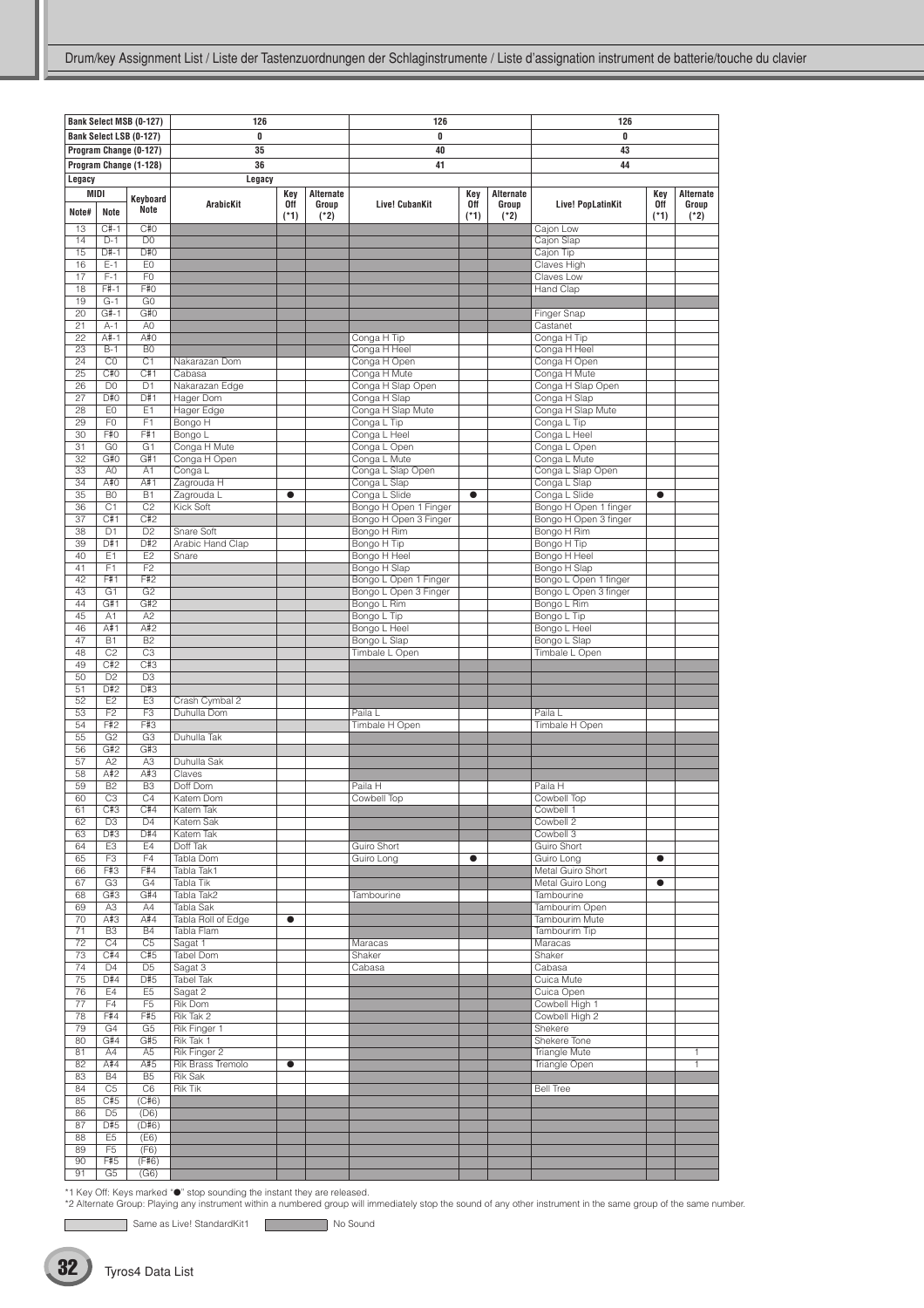|                       |                                  | Bank Select MSB (0-127)          | 126                                                              |               |                                  | 126                            |                        |                 | 126                                               |                        |                 |
|-----------------------|----------------------------------|----------------------------------|------------------------------------------------------------------|---------------|----------------------------------|--------------------------------|------------------------|-----------------|---------------------------------------------------|------------------------|-----------------|
|                       |                                  | Bank Select LSB (0-127)          | 0                                                                |               |                                  | 0                              |                        |                 | 0                                                 |                        |                 |
|                       |                                  | Program Change (0-127)           | 67                                                               |               |                                  | 109                            |                        |                 | 110                                               |                        |                 |
|                       |                                  | Program Change (1-128)           | 68                                                               |               |                                  | 110                            |                        |                 | 111                                               |                        |                 |
| Legacy<br><b>MIDI</b> |                                  |                                  |                                                                  | Key           | Alternate                        |                                | Key                    | Alternate       |                                                   | Key                    | Alternate       |
| Note#                 | <b>Note</b>                      | Kevboard<br>Note                 | <b>Live! TurkishKit</b>                                          | 0ff<br>$(*1)$ | Group<br>$(*2)$                  | <b>Live! VocalEffectsKit</b>   | 0ff<br>$(*1)$          | Group<br>$(*2)$ | Live! GospelAdLibs                                | 0ff<br>$(*1)$          | Group<br>$(*2)$ |
| 13                    | $C#-1$                           | C#O                              | Asma Davul Left Side                                             |               |                                  |                                |                        |                 |                                                   |                        |                 |
| 14<br>15              | $D-1$<br>$D#-1$                  | D <sub>0</sub><br>D#O            | Asma Davul Right Side<br>Asma Davul Side Body                    |               |                                  |                                |                        |                 |                                                   |                        |                 |
| 16                    | $E-1$                            | EO                               | Asma Davul Both Sides                                            |               |                                  |                                |                        |                 |                                                   |                        |                 |
| 17                    | $F-1$                            | F <sub>0</sub>                   | Koltuk Davul Open Flam                                           |               |                                  |                                |                        |                 |                                                   |                        |                 |
| 18<br>19              | $F# - 1$<br>$G-1$                | F#0<br>G <sub>0</sub>            | Koltuk Davul Teke Open<br>Koltuk Davul Tek Open                  |               |                                  |                                |                        |                 |                                                   |                        |                 |
| 20                    | $G#-1$                           | G#O                              | Koltuk Davul Dum                                                 |               |                                  |                                |                        |                 |                                                   |                        |                 |
| 21                    | $A-1$                            | A <sub>0</sub>                   | Bendir Teke Open Flam                                            |               |                                  |                                |                        |                 |                                                   |                        |                 |
| 22<br>23              | A#-1<br>$B-1$                    | A#0<br>B <sub>0</sub>            | <b>Bendir Teke Dead</b><br>Bendir Tek Dead                       |               |                                  |                                |                        |                 |                                                   |                        |                 |
| 24                    | CO                               | C1                               | <b>Bendir Teke</b>                                               |               |                                  |                                |                        |                 |                                                   |                        |                 |
| 25                    | C#O                              | C#1                              | <b>Bendir Tek</b>                                                |               |                                  |                                |                        |                 |                                                   |                        |                 |
| 26<br>27              | D <sub>0</sub><br>D#O            | D <sub>1</sub><br>D#1            | <b>Bendir Slap</b><br>Bendir Dum                                 |               | $\overline{c}$<br>$\overline{c}$ |                                |                        |                 |                                                   |                        |                 |
| 28                    | EO                               | E1                               | Zil Right Close                                                  |               | 3                                |                                |                        |                 |                                                   |                        |                 |
| 29                    | F <sub>0</sub>                   | F1                               | Zil Right Open                                                   |               | 3                                |                                |                        |                 |                                                   |                        |                 |
| 30<br>31              | F#O<br>G <sub>0</sub>            | F#1<br>G1                        | Zil Left Close<br>Zil Left Open                                  |               | $\overline{4}$<br>$\overline{4}$ |                                |                        |                 |                                                   |                        |                 |
| 32                    | G#O                              | G#1                              | Tef Teke Flam                                                    |               | 5                                |                                |                        |                 |                                                   |                        |                 |
| 33                    | A <sub>0</sub>                   | A <sub>1</sub>                   | Tef Tek Mute                                                     |               | 5                                |                                |                        |                 |                                                   |                        |                 |
| 34                    | A#0                              | A#1                              | Tef Teke Damped                                                  |               |                                  |                                |                        |                 |                                                   |                        |                 |
| 35<br>36              | B <sub>0</sub><br>C1             | B1<br>C <sub>2</sub>             | Tef Tek Mute Medium<br>Tef Dum Mute                              |               |                                  | Male "Ha" 01                   | $\bullet$              |                 |                                                   |                        |                 |
| 37                    | C#1                              | C#2                              | Tef Cymbal                                                       |               | 9                                | Female "Ha" 01                 | $\bullet$              |                 |                                                   |                        |                 |
| 38                    | D <sub>1</sub>                   | D <sub>2</sub>                   | Tef Cymbal Mute                                                  |               | 9                                | Male "Ha" 02                   | $\bullet$              |                 |                                                   |                        |                 |
| 39<br>40              | D#1<br>E1                        | D#2<br>E2                        | <b>Tef Tremolo</b><br>Tef Shake 1                                | $\bullet$     |                                  | Male "Ha" 03<br>Male "Bh" 01   | $\bullet$<br>$\bullet$ |                 |                                                   |                        |                 |
| 41                    | F1                               | F2                               | Tef Shake 2                                                      |               |                                  | Female "Bh" 01                 | $\bullet$              |                 |                                                   |                        |                 |
| 42                    | F#1                              | F#2                              | Tef Tek Flam                                                     |               |                                  | Male "Kh" 01                   | $\bullet$              |                 |                                                   |                        |                 |
| 43<br>44              | G <sub>1</sub><br>G#1            | G <sub>2</sub><br>G#2            | Tef Full Open<br>Tef Teke Open Short                             |               |                                  | Female "Kh" 01<br>Male "Ph" 01 | $\bullet$<br>$\bullet$ |                 |                                                   |                        |                 |
| 45                    | A1                               | A2                               | Tef Tek Open Short                                               |               |                                  | Female "Ph" 01                 | $\bullet$              |                 |                                                   |                        |                 |
| 46                    | A#1                              | A#2                              | Tef Tek Open                                                     |               |                                  | Male "Th" 01                   | $\bullet$              |                 |                                                   |                        |                 |
| 47                    | <b>B1</b>                        | B <sub>2</sub>                   | Tef Dum Open                                                     |               |                                  | Female "Th" 01                 | $\bullet$              |                 |                                                   |                        |                 |
| 48<br>49              | C <sub>2</sub><br>C#2            | C <sub>3</sub><br>C#3            | Hollo Finger Dead<br>Hollo Slap                                  |               |                                  | Male "Bh" 02<br>Female "Bh" 02 | $\bullet$<br>$\bullet$ |                 | C'mon<br>Hoo!                                     | $\bullet$<br>$\bullet$ |                 |
| 50                    | D2                               | D3                               | Hollo Dum                                                        |               |                                  | Male "Kh" 02                   | $\bullet$              |                 | Aha!                                              | $\bullet$              |                 |
| 51                    | D#2                              | D#3                              | Kasik                                                            |               | 1                                | Female "Kh" 02                 | $\bullet$              |                 | Oh Yeah                                           | $\bullet$              |                 |
| 52<br>53              | E <sub>2</sub><br>F <sub>2</sub> | E <sub>3</sub><br>F <sub>3</sub> | Kasik Flam<br>Bass Darbuka Tek Dead                              |               | 1                                | Male "Ph" 02<br>Female "Ph" 02 | $\bullet$<br>$\bullet$ |                 | Yayayayayah<br>Put Your Hands Together            | $\bullet$<br>$\bullet$ |                 |
| 54                    | F#2                              | F#3                              | Bass Darbuka Tek Flam                                            |               |                                  | Male "Th" 02                   | $\bullet$              |                 | C'mon Now                                         | $\bullet$              |                 |
| 55                    | G2                               | G3                               | Bass Darbuka Teke                                                |               |                                  | Female "Th" 02                 | $\bullet$              |                 | Heeey                                             | $\bullet$              |                 |
| 56<br>57              | G#2<br>A <sub>2</sub>            | G#3<br>A <sub>3</sub>            | Bass Darbuka Teke Other Finger<br>Bass Darbuka Teke Index Finger |               |                                  | Male "Ha" 04<br>Female "Ha" 02 | $\bullet$<br>$\bullet$ |                 | Everybody Now<br>Clap Your Hands, Everybody C'mon | $\bullet$<br>$\bullet$ |                 |
| 58                    | A#2                              | A#3                              | Bass Darbuka Tek                                                 |               |                                  | Male "Ha" 05                   | $\bullet$              |                 | With All Your Soul                                | $\bullet$              |                 |
| 59                    | <b>B2</b>                        | B <sub>3</sub>                   | Bass Darbuka Slap                                                |               |                                  | Male "Ha" 06                   | $\bullet$              |                 | Stand Up On Your Feet                             | $\bullet$              |                 |
| 60<br>61              | C3<br>C#3                        | C4<br>C#4                        | Bass Darbuka Slap Medium<br>Bass Darbuka Dum                     |               | $\overline{7}$<br>7              | Male "Bh" 03<br>Female "Bh" 03 | $\bullet$<br>$\bullet$ |                 | Uhh Yeah<br>Aaoh                                  | $\bullet$<br>$\bullet$ |                 |
| 62                    | D <sub>3</sub>                   | D <sub>4</sub>                   | Darbuka Roll Close                                               | $\bullet$     | 6                                | Male "Kh" 03                   | $\bullet$              |                 | Come On!                                          | $\bullet$              |                 |
| 63                    | D#3                              | D#4                              | Darbuka Roll Open                                                | $\bullet$     | 6                                | Female "Kh" 03                 | $\bullet$              |                 | Yeah!                                             | $\bullet$              |                 |
| 64                    | E <sub>3</sub>                   | E4<br>F4                         | Darbuka Teke Damped Flam<br>Darbuka Tek Dead                     |               |                                  | Male "Ph" 03                   | $\bullet$              |                 | Alright Now!                                      | $\bullet$              |                 |
| 65<br>66              | F <sub>3</sub><br>F#3            | F#4                              | Darbuka Tek Damped                                               |               |                                  | Female "Ph" 03<br>Male "Th" 03 | $\bullet$<br>$\bullet$ |                 | One<br>Two                                        | $\bullet$<br>$\bullet$ |                 |
| 67                    | G <sub>3</sub>                   | G4                               | Darbuka Teke Open Flam                                           |               |                                  | Female "Th" 03                 | $\bullet$              |                 | Three                                             | $\bullet$              |                 |
| 68                    | G#3                              | G#4                              | Darbuka Teke Open                                                |               |                                  | Male "Bh" 04                   | $\bullet$              |                 | Four                                              | $\bullet$              |                 |
| 69<br>70              | A3<br>A#3                        | A4<br>A#4                        | Darbuka Teke Other Finger 1<br>Darbuka Teke Index Finger 1       |               |                                  | Female "Bh" 04<br>Male "Kh" 04 | $\bullet$<br>$\bullet$ |                 | One!<br>Two!                                      | $\bullet$<br>$\bullet$ |                 |
| 71                    | B <sub>3</sub>                   | B4                               | Darbuka Tek 1                                                    |               |                                  | Female "Kh" 04                 | $\bullet$              |                 | Three!                                            | $\bullet$              |                 |
| 72                    | C4                               | C5                               | Darbuka Teke Other Finger 2                                      |               |                                  | Male "Ph" 04                   | $\bullet$              |                 | Four!                                             | $\bullet$              |                 |
| 73<br>74              | C#4<br>D <sub>4</sub>            | C#5<br>D <sub>5</sub>            | Darbuka Teke Index Finger 2                                      |               |                                  | Female "Ph" 04<br>Male "Th" 04 | $\bullet$<br>$\bullet$ |                 | Five!<br>Six!                                     | $\bullet$<br>$\bullet$ |                 |
| 75                    | D#4                              | D#5                              | Darbuka Tek 2<br>Darbuka Slap Medium                             |               |                                  | Female "Th" 04                 | $\bullet$              |                 | Seven!                                            | $\bullet$              |                 |
| 76                    | E <sub>4</sub>                   | E <sub>5</sub>                   | Darbuka Slap                                                     |               | 8                                |                                |                        |                 | Eight!                                            | $\bullet$              |                 |
| 77                    | F4                               | F <sub>5</sub>                   | Darbuka Dum                                                      |               | $\bf 8$                          |                                |                        |                 | Clap!                                             | $\bullet$              |                 |
| 78<br>79              | F#4<br>G4                        | F#5<br>G <sub>5</sub>            | Bongo Tek Roll<br>Bongo Flam                                     | $\bullet$     |                                  |                                |                        |                 | Gospel Clap 1<br>Gospel Clap 2                    | $\bullet$<br>$\bullet$ |                 |
| 80                    | G#4                              | G#5                              | Bongo Tek Flam                                                   |               |                                  |                                |                        |                 |                                                   |                        |                 |
| 81                    | A4                               | A5                               | Bongo Tek                                                        |               |                                  |                                |                        |                 |                                                   |                        |                 |
| 82<br>83              | A#4<br><b>B4</b>                 | A#5<br><b>B5</b>                 | Bongo Slap<br>Bongo Flam Hi                                      |               |                                  |                                |                        |                 |                                                   |                        |                 |
| 84                    | C <sub>5</sub>                   | C <sub>6</sub>                   | Bongo Dum                                                        |               |                                  |                                |                        |                 |                                                   |                        |                 |
| 85                    | C#5                              | (C#6)                            |                                                                  |               |                                  |                                |                        |                 |                                                   |                        |                 |
| 86<br>87              | D <sub>5</sub><br>D#5            | (D6)<br>(D#6)                    |                                                                  |               |                                  |                                |                        |                 |                                                   |                        |                 |
| 88                    | E <sub>5</sub>                   | (E6)                             |                                                                  |               |                                  |                                |                        |                 |                                                   |                        |                 |
| 89                    | F <sub>5</sub>                   | (F6)                             |                                                                  |               |                                  |                                |                        |                 |                                                   |                        |                 |
| 90                    | F#5                              | (F#6)                            |                                                                  |               |                                  |                                |                        |                 |                                                   |                        |                 |
| 91                    | G5                               | (G6)                             |                                                                  |               |                                  |                                |                        |                 |                                                   |                        |                 |

Same as Live! StandardKit1 No Sound

C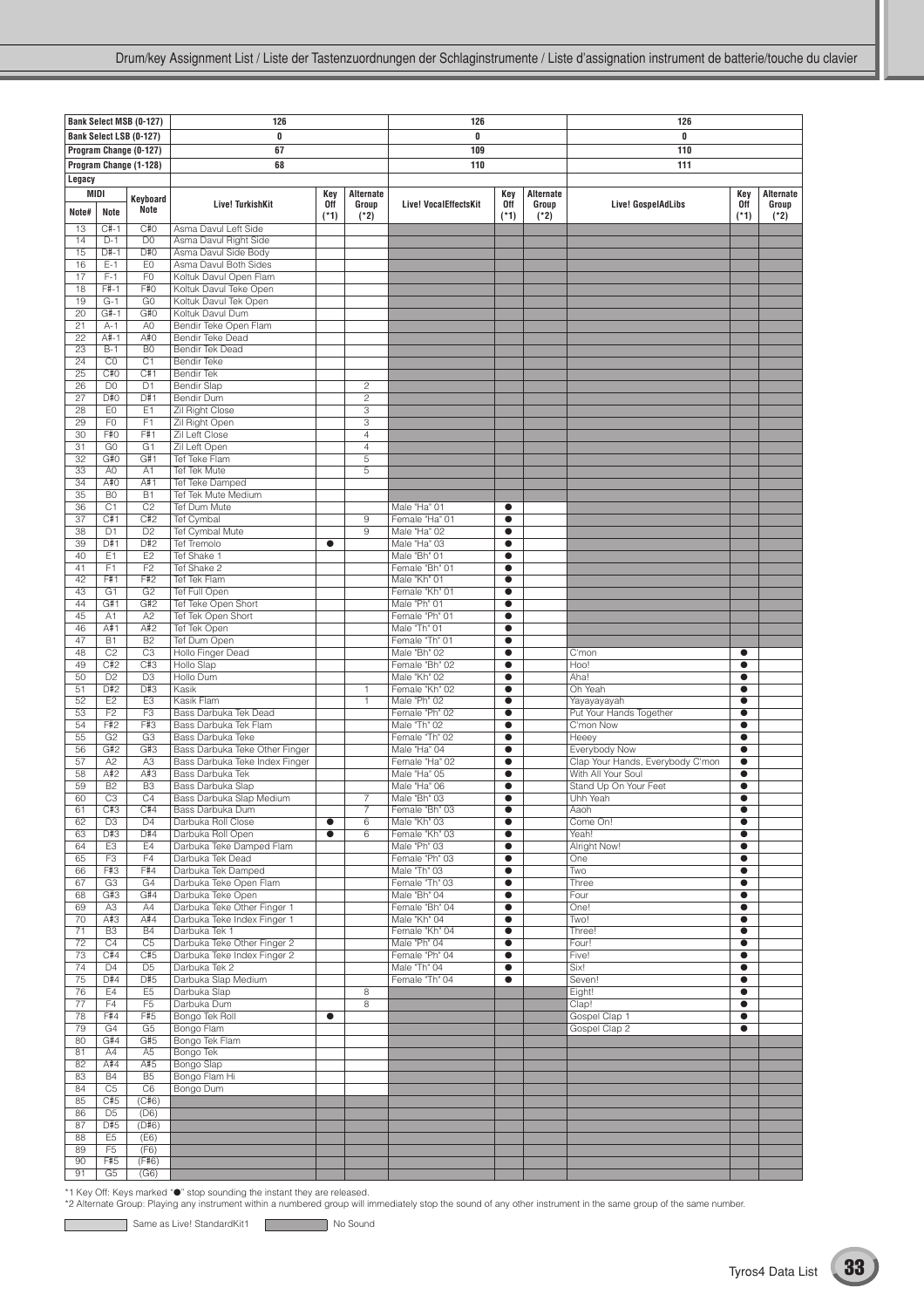### **GM2 Drum Kit / SFX Kit**

|                 |                       | Bank Select MSB (0-127)          | 120                                |                      |                  | 120            |               |                 | 120              |               |                 | 120                |                      |                 |
|-----------------|-----------------------|----------------------------------|------------------------------------|----------------------|------------------|----------------|---------------|-----------------|------------------|---------------|-----------------|--------------------|----------------------|-----------------|
|                 |                       | Bank Select LSB (0-127)          | 0                                  |                      |                  | $\pmb{0}$      |               |                 | 0                |               |                 | 0                  |                      |                 |
|                 |                       | Program Change (0-127)           | 0                                  |                      |                  | 8              |               |                 | 16               |               |                 | 24                 |                      |                 |
|                 |                       | Program Change (1-128)           | 1                                  |                      |                  | 9              |               |                 | 17               |               |                 | 25                 |                      |                 |
| Legacy          |                       |                                  |                                    |                      |                  |                |               |                 |                  |               |                 |                    |                      |                 |
| MIDI            |                       | Keyboard                         |                                    | Key                  | Alternate        |                | Key           | Alternate       |                  | Key           | Alternate       |                    | Key                  | Alternate       |
| Note#           | Note                  | Note                             | <b>StandardSet</b>                 | <b>Off</b><br>$(*1)$ | Group<br>$(*2)$  | RoomSet        | 0ff<br>$(*1)$ | Group<br>$(*2)$ | <b>PowerSet</b>  | 0ff<br>$(*1)$ | Group<br>$(*2)$ | ElectronicSet      | <b>Off</b><br>$(*1)$ | Group<br>$(*2)$ |
| 13              | $C#-1$                | C#O                              |                                    |                      |                  |                |               |                 |                  |               |                 |                    |                      |                 |
| 14              | $D-1$                 | D <sub>0</sub>                   |                                    |                      |                  |                |               |                 |                  |               |                 |                    |                      |                 |
| 15              | D#-1                  | D#0                              |                                    |                      |                  |                |               |                 |                  |               |                 |                    |                      |                 |
| 16              | $E-1$                 | EO                               |                                    |                      |                  |                |               |                 |                  |               |                 |                    |                      |                 |
| 17<br>18        | $F-1$<br>$F# - 1$     | F <sub>0</sub><br>F#0            |                                    |                      |                  |                |               |                 |                  |               |                 |                    |                      |                 |
| 19              | $G-1$                 | G <sub>0</sub>                   |                                    |                      |                  |                |               |                 |                  |               |                 |                    |                      |                 |
| $\overline{20}$ | $G#-1$                | G#0                              |                                    |                      |                  |                |               |                 |                  |               |                 |                    |                      |                 |
| 21              | $A-1$                 | A <sub>0</sub>                   |                                    |                      |                  |                |               |                 |                  |               |                 |                    |                      |                 |
| 22<br>23        | $A#-1$<br>$B-1$       | A#0<br>B <sub>0</sub>            |                                    |                      |                  |                |               |                 |                  |               |                 |                    |                      |                 |
| 24              | CO                    | C1                               |                                    |                      |                  |                |               |                 |                  |               |                 |                    |                      |                 |
| 25              | C#0                   | C#1                              |                                    |                      |                  |                |               |                 |                  |               |                 |                    |                      |                 |
| 26              | D <sub>0</sub>        | D <sub>1</sub>                   |                                    |                      |                  |                |               |                 |                  |               |                 |                    |                      |                 |
| 27              | D#0<br>EO             | D#1                              | High Q                             |                      |                  |                |               |                 |                  |               |                 |                    |                      |                 |
| 28<br>29        | F <sub>0</sub>        | E <sub>1</sub><br>F1             | Slap<br>Scratch Push               |                      | 7                |                |               |                 |                  |               |                 |                    |                      |                 |
| 30              | F#0                   | F#1                              | Scratch Pull                       |                      | $\boldsymbol{7}$ |                |               |                 |                  |               |                 |                    |                      |                 |
| 31              | G <sub>0</sub>        | G1                               | <b>Sticks</b>                      |                      |                  |                |               |                 |                  |               |                 |                    |                      |                 |
| 32              | G#O                   | G#1                              | <b>Square Click</b>                |                      |                  |                |               |                 |                  |               |                 |                    |                      |                 |
| 33<br>34        | A <sub>0</sub><br>A#0 | A1<br>A#1                        | Metronome Click<br>Metronome Bell  |                      |                  |                |               |                 |                  |               |                 |                    |                      |                 |
| 35              | B <sub>0</sub>        | B1                               | Acoustic Bass Drum                 |                      |                  |                |               |                 |                  |               |                 |                    |                      |                 |
| 36              | C1                    | C <sub>2</sub>                   | Bass Drum 1                        |                      |                  |                |               |                 | Power Kick Drum  |               |                 | Electric Bass Drum |                      |                 |
| 37              | C#1                   | C#2                              | Side Stick                         |                      |                  |                |               |                 |                  |               |                 |                    |                      |                 |
| 38              | D <sub>1</sub>        | D <sub>2</sub>                   | Acoustic Snare                     |                      |                  |                |               |                 | Power Snare Drum |               |                 | Electric Snare 1   |                      |                 |
| 39<br>40        | D#1<br>E <sub>1</sub> | D#2<br>E <sub>2</sub>            | <b>Hand Clap</b><br>Electric Snare |                      |                  |                |               |                 |                  |               |                 | Electric Snare 2   |                      |                 |
| 41              | F <sub>1</sub>        | F2                               | Low Floor Tom                      |                      |                  | Room Low Tom 2 |               |                 | Power Low Tom 2  |               |                 | Electric Low Tom 2 |                      |                 |
| 42              | F#1                   | F#2                              | Closed Hi-hat                      |                      | $\mathbf{1}$     |                |               |                 |                  |               |                 |                    |                      |                 |
| 43              | G1                    | G <sub>2</sub>                   | High Floor Tom                     |                      |                  | Room Low Tom 1 |               |                 | Power Low Tom 1  |               |                 | Electric Low Tom 1 |                      |                 |
| 44<br>45        | G#1<br>A1             | G#2<br>A <sub>2</sub>            | Pedal Hi-hat<br>Low Tom            |                      | $\mathbf{1}$     | Room Mid Tom 2 |               |                 | Power Mid Tom 2  |               |                 | Electric Mid Tom 2 |                      |                 |
| 46              | A#1                   | A#2                              | Open Hi-hat                        |                      | $\mathbf{1}$     |                |               |                 |                  |               |                 |                    |                      |                 |
| 47              | B1                    | B <sub>2</sub>                   | Low-Mid Tom                        |                      |                  | Room Mid Tom 1 |               |                 | Power Mid Tom 1  |               |                 | Electric Mid Tom 1 |                      |                 |
| 48              | C <sub>2</sub>        | C3                               | High Mid Tom                       |                      |                  | Room Hi Tom 2  |               |                 | Power Hi Tom 2   |               |                 | Electric Hi Tom 2  |                      |                 |
| 49              | C#2                   | C#3                              | Crash Cymbal 1                     |                      |                  |                |               |                 |                  |               |                 |                    |                      |                 |
| 50<br>51        | D <sub>2</sub><br>D#2 | D <sub>3</sub><br>D#3            | High Tom<br>Ride Cymbal 1          |                      |                  | Room Hi Tom 1  |               |                 | Power Hi Tom 1   |               |                 | Electric Hi Tom 1  |                      |                 |
| 52              | E2                    | E <sub>3</sub>                   | Chinese Cymbal                     |                      |                  |                |               |                 |                  |               |                 | Reverse Cymbal     |                      |                 |
| 53              | F <sub>2</sub>        | F <sub>3</sub>                   | Ride Bell                          |                      |                  |                |               |                 |                  |               |                 |                    |                      |                 |
| 54              | F#2                   | F#3                              | Tambourine<br>Splash Cymbal        |                      |                  |                |               |                 |                  |               |                 |                    |                      |                 |
| 55<br>56        | G <sub>2</sub><br>G#2 | G <sub>3</sub><br>G#3            | Cowbell                            |                      |                  |                |               |                 |                  |               |                 |                    |                      |                 |
| $\overline{57}$ | A <sub>2</sub>        | A3                               | Crash Cymbal 2                     |                      |                  |                |               |                 |                  |               |                 |                    |                      |                 |
| 58              | A#2                   | A#3                              | Vibra-slap                         |                      |                  |                |               |                 |                  |               |                 |                    |                      |                 |
| 59              | B <sub>2</sub>        | B <sub>3</sub>                   | Ride Cymbal 2                      |                      |                  |                |               |                 |                  |               |                 |                    |                      |                 |
| 60<br>61        | C3<br>C#3             | C4<br>C#4                        | High Bongo<br>Low Bongo            |                      |                  |                |               |                 |                  |               |                 |                    |                      |                 |
| 62              | D <sub>3</sub>        | D4                               | Mute Hi Conga                      |                      |                  |                |               |                 |                  |               |                 |                    |                      |                 |
| 63              | D#3                   | D#4                              | Open Hi Conga                      |                      |                  |                |               |                 |                  |               |                 |                    |                      |                 |
| 64              | E <sub>3</sub>        | E4                               | Low Conga                          |                      |                  |                |               |                 |                  |               |                 |                    |                      |                 |
| 65<br>66        | F <sub>3</sub><br>F#3 | F4<br>F#4                        | <b>High Timbale</b><br>Low Timbale |                      |                  |                |               |                 |                  |               |                 |                    |                      |                 |
| 67              | G3                    | G4                               | High Agogo                         |                      |                  |                |               |                 |                  |               |                 |                    |                      |                 |
| 68              | G#3                   | G#4                              | Low Agogo                          |                      |                  |                |               |                 |                  |               |                 |                    |                      |                 |
| 69              | A <sub>3</sub>        | A4                               | Cabasa                             |                      |                  |                |               |                 |                  |               |                 |                    |                      |                 |
| 70<br>71        | A#3<br>B <sub>3</sub> | A#4<br><b>B4</b>                 | Maracas<br><b>Short Whistle</b>    |                      | $\overline{2}$   |                |               |                 |                  |               |                 |                    |                      |                 |
| 72              | C4                    | C <sub>5</sub>                   | Long Whistle                       |                      | $\overline{2}$   |                |               |                 |                  |               |                 |                    |                      |                 |
| 73              | C#4                   | C#5                              | Short Guiro                        |                      | $\overline{3}$   |                |               |                 |                  |               |                 |                    |                      |                 |
| 74              | D <sub>4</sub>        | D <sub>5</sub>                   | Long Guiro                         |                      | 3                |                |               |                 |                  |               |                 |                    |                      |                 |
| 75              | D#4                   | D#5                              | Claves                             |                      |                  |                |               |                 |                  |               |                 |                    |                      |                 |
| 76<br>77        | E4<br>F4              | E <sub>5</sub><br>F <sub>5</sub> | Hi Wood Block<br>Low Wood Block    |                      |                  |                |               |                 |                  |               |                 |                    |                      |                 |
| 78              | F#4                   | F#5                              | Mute Cuica                         |                      | 4                |                |               |                 |                  |               |                 |                    |                      |                 |
| 79              | G4                    | G <sub>5</sub>                   | Open Cuica                         |                      | $\overline{4}$   |                |               |                 |                  |               |                 |                    |                      |                 |
| 80              | G#4                   | G#5                              | Mute Triangle                      |                      | $\,$ 5 $\,$      |                |               |                 |                  |               |                 |                    |                      |                 |
| 81<br>82        | A4<br>A#4             | A <sub>5</sub><br>A#5            | Open Triangle<br>Shaker            |                      | $\,$ 5 $\,$      |                |               |                 |                  |               |                 |                    |                      |                 |
| 83              | <b>B4</b>             | <b>B5</b>                        | <b>Jingle Bell</b>                 |                      |                  |                |               |                 |                  |               |                 |                    |                      |                 |
| 84              | C <sub>5</sub>        | C6                               | <b>Bell Tree</b>                   |                      |                  |                |               |                 |                  |               |                 |                    |                      |                 |
| 85              | C#5                   | (C#6)                            | Castanets                          |                      |                  |                |               |                 |                  |               |                 |                    |                      |                 |
| 86<br>87        | D <sub>5</sub><br>D#5 | (D6)<br>(D#6)                    | Mute Surdo<br>Open Surdo           |                      | 6<br>6           |                |               |                 |                  |               |                 |                    |                      |                 |
| 88              | E <sub>5</sub>        | (E6)                             |                                    |                      |                  |                |               |                 |                  |               |                 |                    |                      |                 |
| 89              | F <sub>5</sub>        | (F6)                             |                                    |                      |                  |                |               |                 |                  |               |                 |                    |                      |                 |
| 90              | F#5                   | (F#6)                            |                                    |                      |                  |                |               |                 |                  |               |                 |                    |                      |                 |
| 91              | G5                    | (G6)                             |                                    |                      |                  |                |               |                 |                  |               |                 |                    |                      |                 |

\*1 Key Off: Keys marked "●" stop sounding the instant they are released.<br>\*2 Alternate Group: Playing any instrument within a numbered group will immediately stop the sound of any other instrument in the same group of the s

Same as StandardSet No Sound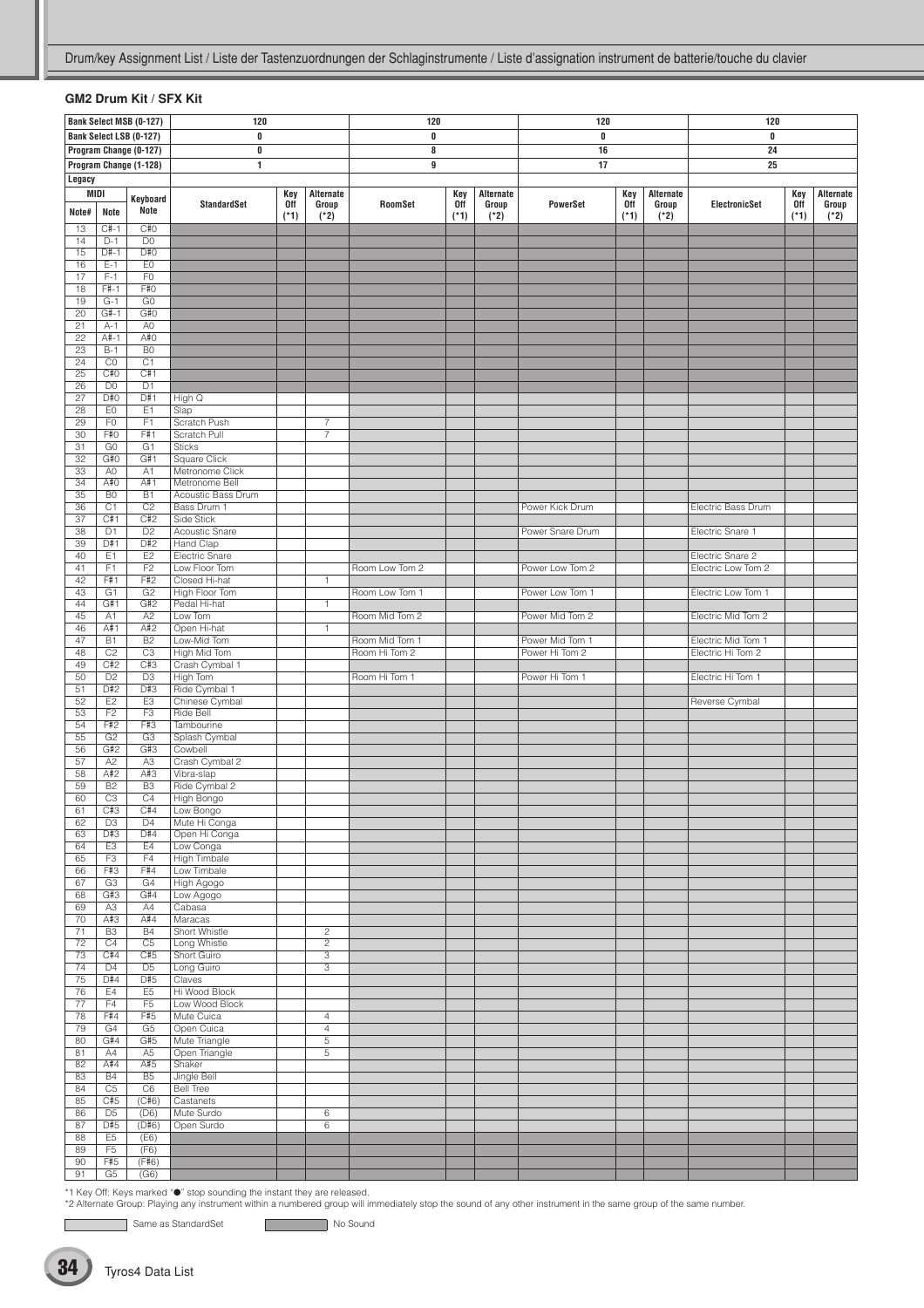|                       |                             | Bank Select MSB (0-127)           | 120                                   |            |                | 120         |        |           | 120                                   |        |           | 120                           |           |                              |
|-----------------------|-----------------------------|-----------------------------------|---------------------------------------|------------|----------------|-------------|--------|-----------|---------------------------------------|--------|-----------|-------------------------------|-----------|------------------------------|
|                       |                             | Bank Select LSB (0-127)           | 0                                     |            |                | 0           |        |           | 0                                     |        |           | 0                             |           |                              |
|                       |                             | Program Change (0-127)            | 25                                    |            |                | 32          |        |           | 40                                    |        |           | 48                            |           |                              |
|                       |                             | Program Change (1-128)            | 26                                    |            |                | 33          |        |           | 41                                    |        |           | 49                            |           |                              |
| Legacy<br>MIDI        |                             |                                   |                                       | Key        | Alternate      |             | Key    | Alternate |                                       | Key    | Alternate |                               | Key       | Alternate                    |
|                       |                             | Keyboard<br>Note                  | AnalogSet                             | <b>Off</b> | Group          | JazzSet     | 0ff    | Group     | <b>BrushSet</b>                       | 0ff    | Group     | <b>OrchestraSet</b>           | 0ff       | Group                        |
| Note#<br>13           | Note<br>$C#-1$              | C#0                               |                                       | $(*1)$     | $(*2)$         |             | $(*1)$ | $(*2)$    |                                       | $(*1)$ | $(*2)$    |                               | $(*1)$    | $(*2)$                       |
| 14                    | $D-1$                       | D <sub>0</sub>                    |                                       |            |                |             |        |           |                                       |        |           |                               |           |                              |
| 15                    | $D#-1$                      | D#0                               |                                       |            |                |             |        |           |                                       |        |           |                               |           |                              |
| 16<br>17              | $E-1$<br>$F-1$              | E0<br>F <sub>0</sub>              |                                       |            |                |             |        |           |                                       |        |           |                               |           |                              |
| 18                    | $F#-1$                      | F#0                               |                                       |            |                |             |        |           |                                       |        |           |                               |           |                              |
| 19                    | $G-1$                       | G <sub>0</sub>                    |                                       |            |                |             |        |           |                                       |        |           |                               |           |                              |
| $\overline{20}$<br>21 | $G#-1$<br>$A-1$             | G#O<br>A <sub>0</sub>             |                                       |            |                |             |        |           |                                       |        |           |                               |           |                              |
| 22                    | A#-1                        | A#0                               |                                       |            |                |             |        |           |                                       |        |           |                               |           |                              |
| 23                    | $B-1$                       | B <sub>0</sub>                    |                                       |            |                |             |        |           |                                       |        |           |                               |           |                              |
| $\overline{24}$<br>25 | CO<br>C#O                   | $\overline{C1}$<br>C#1            |                                       |            |                |             |        |           |                                       |        |           |                               |           |                              |
| 26                    | D <sub>0</sub>              | $\overline{D1}$                   |                                       |            |                |             |        |           |                                       |        |           |                               |           |                              |
| 27                    | D#0<br>EO                   | D#1<br>E1                         |                                       |            |                |             |        |           |                                       |        |           | Closed Hi-hat 2               |           | $\mathbf{1}$                 |
| 28<br>29              | F <sub>0</sub>              | F1                                |                                       |            |                |             |        |           |                                       |        |           | Pedal Hi-hat<br>Open Hi-hat 2 |           | $\mathbf{1}$<br>$\mathbf{1}$ |
| 30                    | F#O                         | F#1                               |                                       |            |                |             |        |           |                                       |        |           | Ride Cymbal 1                 |           |                              |
| 31<br>32              | G <sub>0</sub><br>G#O       | G1<br>G#1                         |                                       |            |                |             |        |           |                                       |        |           |                               |           |                              |
| 33                    | A <sub>0</sub>              | A <sub>1</sub>                    |                                       |            |                |             |        |           |                                       |        |           |                               |           |                              |
| 34                    | A#0                         | A#1                               |                                       |            |                |             |        |           |                                       |        |           |                               |           |                              |
| 35<br>36              | B <sub>0</sub><br>C1        | $\overline{B1}$<br>C <sub>2</sub> | Analog Bass Drum                      |            |                | Jazz Kick 2 |        |           | Jazz Kick 2                           |        |           | Concert BD 2<br>Concert BD 1  |           |                              |
| 37                    | C#1                         | C#2                               | Analog Rim Shot                       |            |                | Jazz Kick 1 |        |           | Jazz Kick 1                           |        |           |                               |           |                              |
| 38                    | D <sub>1</sub>              | D <sub>2</sub>                    | Analog Snare 1                        |            |                |             |        |           |                                       |        |           | Concert SD                    |           |                              |
| 39<br>40              | D#1<br>E1                   | D#2<br>E <sub>2</sub>             |                                       |            |                |             |        |           | <b>Brush Tap</b><br><b>Brush Slap</b> |        |           | Castanets<br>Concert SD       |           |                              |
| 41                    | F1                          | F2                                | Analog Low Tom 2                      |            |                |             |        |           | <b>Brush Swirl</b>                    |        |           | Timpani F                     |           |                              |
| 42                    | F#1                         | F#2                               | Analog CHH 1                          |            | $\mathbf{1}$   |             |        |           |                                       |        |           | Timpani F#                    |           |                              |
| 43<br>44              | G <sub>1</sub><br>G#1       | G2<br>G#2                         | Analog Low Tom 1<br>Analog CHH 2      |            | $\overline{1}$ |             |        |           |                                       |        |           | Timpani G<br>Timpani G#       |           |                              |
| 45                    | A1                          | A2                                | Analog Mid Tom 2                      |            |                |             |        |           |                                       |        |           | Timpani A                     |           |                              |
| 46                    | A#1                         | A#2                               | Analog OHH                            |            | $\mathbf{1}$   |             |        |           |                                       |        |           | Timpani A#                    |           |                              |
| 47<br>48              | <b>B1</b><br>C <sub>2</sub> | B2<br>C <sub>3</sub>              | Analog Mid Tom 1<br>Analog Hi Tom 2   |            |                |             |        |           |                                       |        |           | Timpani B<br>Timpani c        |           |                              |
| 49                    | C#2                         | C#3                               | Analog Cymbal                         |            |                |             |        |           |                                       |        |           | Timpani c#                    |           |                              |
| 50                    | $\overline{D2}$             | D3                                | Analog Hi Tom 1                       |            |                |             |        |           |                                       |        |           | Timpani d                     |           |                              |
| 51<br>52              | D#2<br>E <sub>2</sub>       | D#3<br>E <sub>3</sub>             |                                       |            |                |             |        |           |                                       |        |           | Timpani d#<br>Timpani e       |           |                              |
| 53                    | F <sub>2</sub>              | F <sub>3</sub>                    |                                       |            |                |             |        |           |                                       |        |           | Timpani f                     |           |                              |
| 54<br>55              | F#2<br>G2                   | F#3<br>$\overline{G3}$            |                                       |            |                |             |        |           |                                       |        |           |                               |           |                              |
| 56                    | G#2                         | G#3                               | Analog Cowbell                        |            |                |             |        |           |                                       |        |           |                               |           |                              |
| 57                    | A2                          | A3                                |                                       |            |                |             |        |           |                                       |        |           | Concert Cymbal 2              |           |                              |
| 58<br>59              | A#2<br>B <sub>2</sub>       | A#3<br>B <sub>3</sub>             |                                       |            |                |             |        |           |                                       |        |           | Concert Cymbal 1              |           |                              |
| 60                    | C3                          | C4                                |                                       |            |                |             |        |           |                                       |        |           |                               |           |                              |
| 61<br>62              | C#3<br>D <sub>3</sub>       | C#4<br>D <sub>4</sub>             |                                       |            |                |             |        |           |                                       |        |           |                               |           |                              |
| 63                    | D#3                         | D#4                               | Analog High Conga<br>Analog Mid Conga |            |                |             |        |           |                                       |        |           |                               |           |                              |
| 64                    | E <sub>3</sub>              | E4                                | Analog Low Conga                      |            |                |             |        |           |                                       |        |           |                               |           |                              |
| 65<br>66              | F3<br>F#3                   | F4<br>F#4                         |                                       |            |                |             |        |           |                                       |        |           |                               |           |                              |
| 67                    | G3                          | G4                                |                                       |            |                |             |        |           |                                       |        |           |                               |           |                              |
| 68                    | G#3                         | G#4                               |                                       |            |                |             |        |           |                                       |        |           |                               |           |                              |
| 69<br>70              | A <sub>3</sub><br>A#3       | A4<br>A#4                         | Analog Maracas                        |            |                |             |        |           |                                       |        |           |                               |           |                              |
| 71                    | B <sub>3</sub>              | <b>B4</b>                         |                                       |            |                |             |        |           |                                       |        |           |                               |           |                              |
| 72<br>73              | C4<br>C#4                   | C <sub>5</sub><br>C#5             |                                       |            |                |             |        |           |                                       |        |           |                               |           |                              |
| 74                    | D <sub>4</sub>              | D <sub>5</sub>                    |                                       |            |                |             |        |           |                                       |        |           |                               |           |                              |
| 75                    | D#4                         | D#5                               | Analog Claves                         |            |                |             |        |           |                                       |        |           |                               |           |                              |
| 76<br>77              | E4<br>F4                    | E <sub>5</sub><br>F5              |                                       |            |                |             |        |           |                                       |        |           |                               |           |                              |
| 78                    | F#4                         | F#5                               |                                       |            |                |             |        |           |                                       |        |           |                               |           |                              |
| 79                    | G4                          | G <sub>5</sub>                    |                                       |            |                |             |        |           |                                       |        |           |                               |           |                              |
| 80<br>81              | G#4<br>A4                   | G#5<br>A <sub>5</sub>             |                                       |            |                |             |        |           |                                       |        |           |                               |           |                              |
| 82                    | A#4                         | A#5                               |                                       |            |                |             |        |           |                                       |        |           |                               |           |                              |
| 83<br>84              | <b>B4</b><br>C <sub>5</sub> | B <sub>5</sub><br>C <sub>6</sub>  |                                       |            |                |             |        |           |                                       |        |           |                               |           |                              |
| 85                    | C#5                         | (C#6)                             |                                       |            |                |             |        |           |                                       |        |           |                               |           |                              |
| 86                    | D <sub>5</sub>              | (D6)                              |                                       |            |                |             |        |           |                                       |        |           |                               |           |                              |
| 87<br>88              | D#5<br>E <sub>5</sub>       | (D#6)<br>(E6)                     |                                       |            |                |             |        |           |                                       |        |           | Applause                      | $\bullet$ |                              |
| 89                    | F <sub>5</sub>              | (F6)                              |                                       |            |                |             |        |           |                                       |        |           |                               |           |                              |
| 90                    | F#5                         | (F#6)                             |                                       |            |                |             |        |           |                                       |        |           |                               |           |                              |
| 91                    | G5                          | (G6)                              |                                       |            |                |             |        |           |                                       |        |           |                               |           |                              |

C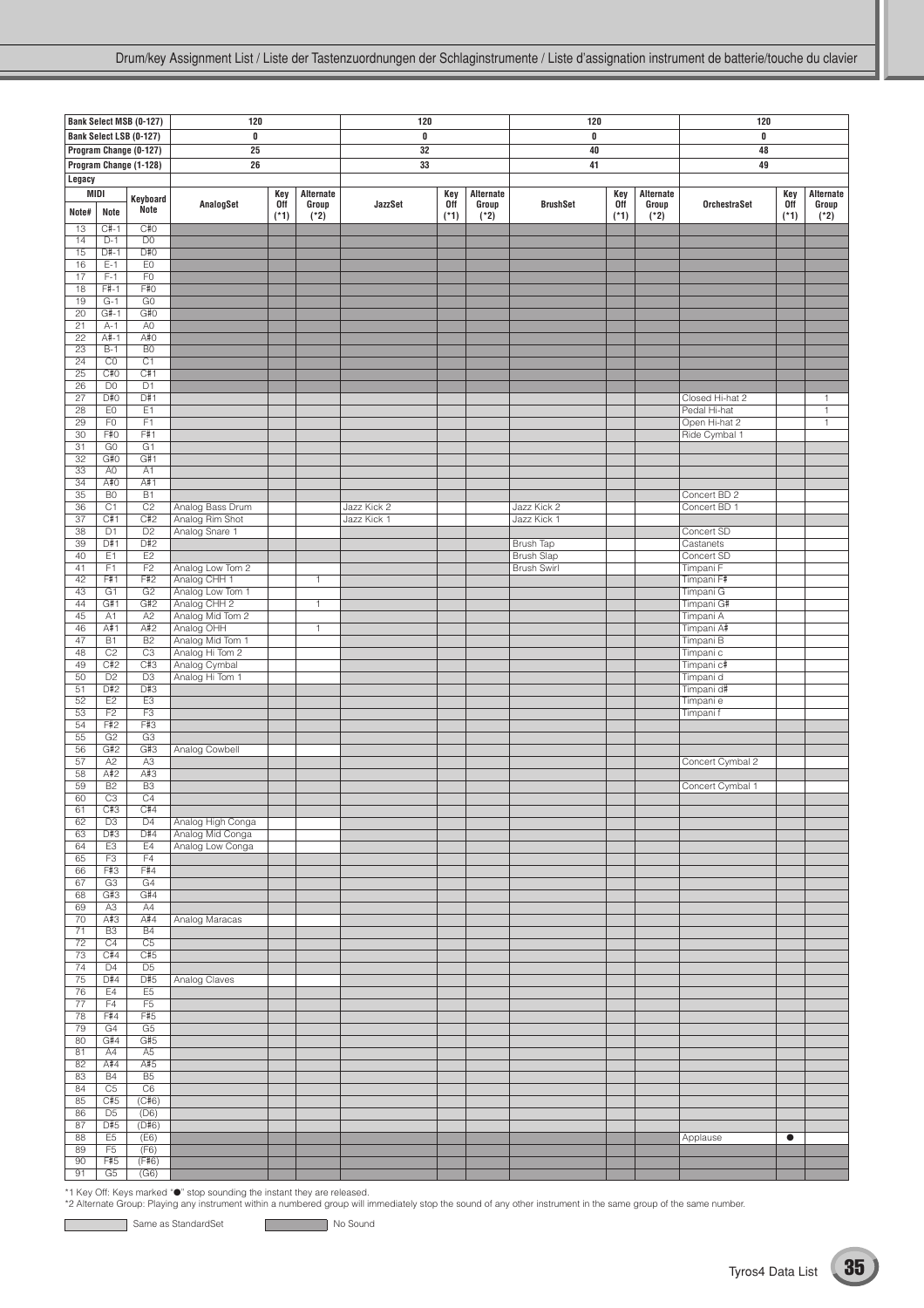|                       |                       | <b>Bank Select MSB (0-127)</b>   | 120                         |                        |           |
|-----------------------|-----------------------|----------------------------------|-----------------------------|------------------------|-----------|
|                       |                       | Bank Select LSB (0-127)          | 0                           |                        |           |
|                       |                       |                                  |                             |                        |           |
|                       |                       | Program Change (0-127)           | 56                          |                        |           |
|                       |                       | Program Change (1-128)           | 57                          |                        |           |
| Legacy                |                       |                                  |                             |                        |           |
|                       | MIDI                  | Keyboard                         |                             | Key                    | Alternate |
| Note#                 | <b>Note</b>           | Note                             | <b>SFXSet</b>               | Off                    | Group     |
|                       | $C#-1$                |                                  |                             | $(*1)$                 | $(*2)$    |
| 13<br>14              | $D-1$                 | C#0<br>D <sub>0</sub>            |                             |                        |           |
| 15                    | $D#-1$                | D#O                              |                             |                        |           |
| 16                    | $E-1$                 | E <sub>0</sub>                   |                             |                        |           |
| $\overline{17}$       | $F-1$                 | F <sub>0</sub>                   |                             |                        |           |
| 18                    | $F#-1$                | F#0                              |                             |                        |           |
| 19                    | $G-1$                 | G <sub>0</sub>                   |                             |                        |           |
| $\overline{20}$       | $G#-1$                | G#O                              |                             |                        |           |
| 21                    | $A-1$                 | A <sub>0</sub>                   |                             |                        |           |
| $\overline{22}$       | $A#-1$                | A#O                              |                             |                        |           |
| 23                    | $B-1$                 | B <sub>0</sub>                   |                             |                        |           |
| 24                    | C <sub>0</sub>        | C <sub>1</sub>                   |                             |                        |           |
| 25                    | C#O                   | C#1                              |                             |                        |           |
| 26<br>$\overline{27}$ | D <sub>0</sub><br>D#0 | D <sub>1</sub><br>D#1            |                             |                        |           |
| 28                    | E <sub>0</sub>        | E1                               |                             |                        |           |
| 29                    | F <sub>0</sub>        | F1                               |                             |                        |           |
| 30                    | F#O                   | F#1                              |                             |                        |           |
| 31                    | G <sub>0</sub>        | G <sub>1</sub>                   |                             |                        |           |
| $\overline{32}$       | G#O                   | G#1                              |                             |                        |           |
| 33                    | A0                    | A1                               |                             |                        |           |
| 34                    | A#0                   | A#1                              |                             |                        |           |
| 35                    | B <sub>0</sub>        | B1                               |                             |                        |           |
| 36                    | C <sub>1</sub>        | C <sub>2</sub>                   |                             |                        |           |
| $\overline{37}$       | C#1                   | C#2                              |                             |                        |           |
| 38                    | $\overline{D1}$       | D <sub>2</sub>                   |                             |                        |           |
| 39                    | D#1                   | D#2                              | High Q                      |                        |           |
| 40<br>41              | E1<br>F1              | E <sub>2</sub><br>F <sub>2</sub> | Slap<br><b>Scratch Push</b> |                        |           |
| $\overline{42}$       | F#1                   | F#2                              | Scratch Pull                |                        | 7<br>7    |
| 43                    | G1                    | G <sub>2</sub>                   | <b>Sticks</b>               |                        |           |
| 44                    | G#1                   | G#2                              | Square Click                |                        |           |
| 45                    | A1                    | A2                               | Metronome Click             |                        |           |
| 46                    | A#1                   | A#2                              | Metronome Bell              |                        |           |
| 47                    | <b>B1</b>             | B <sub>2</sub>                   | Guitar Fret                 | $\bullet$              |           |
| 48                    | C <sub>2</sub>        | C <sub>3</sub>                   | Guitar Cutting Noise Up     | $\bullet$              |           |
| 49                    | C#2                   | C#3                              | Guitar Cutting Noise Down   | $\bullet$              |           |
| 50                    | D <sub>2</sub>        | D <sub>3</sub>                   | String Slap of Double Bass  | $\bullet$              |           |
| $\overline{51}$       | D#2                   | D#3                              | Fl.Key Click                | $\bullet$              |           |
| $\overline{52}$       | E2                    | E3                               | Laughing                    | $\bullet$              |           |
| 53                    | F <sub>2</sub>        | F <sub>3</sub>                   | Scream                      | $\bullet$              |           |
| 54<br>55              | F#2<br>G <sub>2</sub> | F#3<br>G <sub>3</sub>            | Punch<br><b>Heart Beat</b>  | $\bullet$<br>$\bullet$ |           |
| 56                    | G#2                   | G#3                              | Footsteps 1                 | $\bullet$              |           |
| $\overline{57}$       | A2                    | A3                               | Footsteps 2                 | $\bullet$              |           |
| 58                    | A#2                   | A#3                              | Applause                    | $\bullet$              |           |
| 59                    | <b>B2</b>             | B <sub>3</sub>                   | Door Creaking               | $\bullet$              |           |
| 60                    | C3                    | $\overline{C4}$                  | Door                        | $\bullet$              |           |
| 61                    | C#3                   | C#4                              | Scratch                     |                        |           |
| 62                    | D <sub>3</sub>        | D4                               | Wind Chimes                 | $\bullet$              |           |
| 63                    | D#3                   | D#4                              | Car-Engine                  | $\bullet$              |           |
| 64                    | E3                    | E4                               | Car-Stop                    | $\bullet$              |           |
| 65                    | F <sub>3</sub>        | F4                               | Car-Pass                    | $\bullet$              |           |
| 66                    | F#3<br>G3             | F#4<br>G4                        | Car-Crash<br>Siren          | $\bullet$              |           |
| 67<br>68              | G#3                   | G#4                              | Train                       | $\bullet$<br>$\bullet$ |           |
| 69                    | A3                    | A4                               | Jetplane                    | $\bullet$              |           |
| 70                    | A#3                   | A#4                              | Helicopter                  | $\bullet$              |           |
| $\overline{71}$       | B <sub>3</sub>        | <b>B4</b>                        | Starship                    | $\bullet$              |           |
| $\overline{72}$       | C <sub>4</sub>        | $\overline{C5}$                  | <b>Gun Shot</b>             | $\bullet$              |           |
| 73                    | C#4                   | C#5                              | Machine Gun                 | $\bullet$              |           |
| 74                    | D4                    | D <sub>5</sub>                   | Lasergun                    | $\bullet$              |           |
| 75                    | D#4                   | D#5                              | Explosion                   | $\bullet$              |           |
| 76                    | E4                    | E <sub>5</sub>                   | Dog                         | $\bullet$              |           |
| $\overline{77}$       | F4                    | F <sub>5</sub>                   | Horse-Gallop                | $\bullet$              |           |
| 78                    | F#4                   | F#5                              | <b>Birds</b>                | $\bullet$              |           |
| 79<br>80              | G4<br>G#4             | G <sub>5</sub><br>G#5            | Rain<br>Thunder             | $\bullet$<br>$\bullet$ |           |
| 81                    | A4                    | A5                               | Wind                        | $\bullet$              |           |
| 82                    | A#4                   | A#5                              | Seashore                    | $\bullet$              |           |
| 83                    | $\overline{B4}$       | B <sub>5</sub>                   | Stream                      | $\bullet$              |           |
| 84                    | C <sub>5</sub>        | C <sub>6</sub>                   | <b>Bubble</b>               |                        |           |
| 85                    | C#5                   | (C#6)                            |                             |                        |           |
| 86                    | D <sub>5</sub>        | (D6)                             |                             |                        |           |
| 87                    | D#5                   | (D#6)                            |                             |                        |           |
| 88                    | E <sub>5</sub>        | (E6)                             |                             |                        |           |
| 89                    | F <sub>5</sub>        | (F6)                             |                             |                        |           |
| 90                    | F#5                   | (F#6)                            |                             |                        |           |
| 91                    | G <sub>5</sub>        | (G6)                             |                             |                        |           |

Same as StandardSet No Sound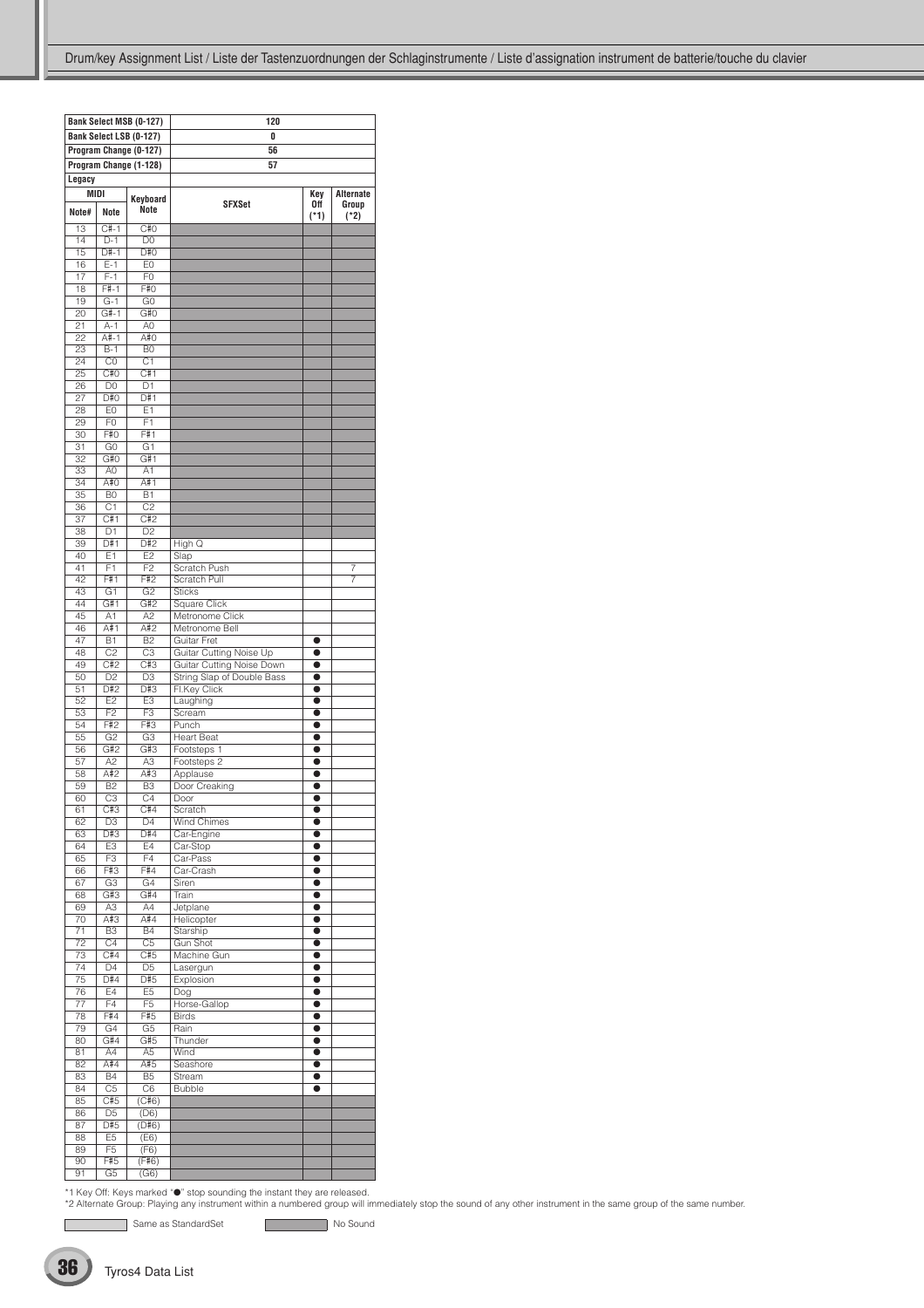## **Style List / Liste der Styles / Liste des styles**

| <b>Style Name</b><br>Pop&Rock<br>StadiumRock<br>70'sRock<br>70'sRockShuffle<br>SurfRock<br>BeachRock<br>60'sRisingPop<br>60'sUnderground<br>70'sRockBros<br>OrchRockBallad<br>BigRockBallad<br>HardRock<br>80'sPowerRock<br>80'sPopRock<br>80'sGuitarPop<br><b>BritRockPop</b><br>EasyPop<br>Live8Beat<br>Classic8Beat<br>Cool8Beat<br>JerseyPop<br>90'sPopShuffle<br>00'sBoyBand<br>60'sVintageRock<br>60'sPianoPop<br>60'sVintagePop<br>80'sSynthRock<br>80'sPop<br>ContempPop<br>ChartPianoShfl<br>ChartRockShfl<br>6-8Rock<br>90'sRockBallad<br>ContempRockBld<br>VintageGtrPop<br>Straight8Pop |
|-----------------------------------------------------------------------------------------------------------------------------------------------------------------------------------------------------------------------------------------------------------------------------------------------------------------------------------------------------------------------------------------------------------------------------------------------------------------------------------------------------------------------------------------------------------------------------------------------------|
|                                                                                                                                                                                                                                                                                                                                                                                                                                                                                                                                                                                                     |
|                                                                                                                                                                                                                                                                                                                                                                                                                                                                                                                                                                                                     |
|                                                                                                                                                                                                                                                                                                                                                                                                                                                                                                                                                                                                     |
|                                                                                                                                                                                                                                                                                                                                                                                                                                                                                                                                                                                                     |
|                                                                                                                                                                                                                                                                                                                                                                                                                                                                                                                                                                                                     |
|                                                                                                                                                                                                                                                                                                                                                                                                                                                                                                                                                                                                     |
|                                                                                                                                                                                                                                                                                                                                                                                                                                                                                                                                                                                                     |
|                                                                                                                                                                                                                                                                                                                                                                                                                                                                                                                                                                                                     |
|                                                                                                                                                                                                                                                                                                                                                                                                                                                                                                                                                                                                     |
|                                                                                                                                                                                                                                                                                                                                                                                                                                                                                                                                                                                                     |
|                                                                                                                                                                                                                                                                                                                                                                                                                                                                                                                                                                                                     |
|                                                                                                                                                                                                                                                                                                                                                                                                                                                                                                                                                                                                     |
|                                                                                                                                                                                                                                                                                                                                                                                                                                                                                                                                                                                                     |
|                                                                                                                                                                                                                                                                                                                                                                                                                                                                                                                                                                                                     |
|                                                                                                                                                                                                                                                                                                                                                                                                                                                                                                                                                                                                     |
|                                                                                                                                                                                                                                                                                                                                                                                                                                                                                                                                                                                                     |
|                                                                                                                                                                                                                                                                                                                                                                                                                                                                                                                                                                                                     |
|                                                                                                                                                                                                                                                                                                                                                                                                                                                                                                                                                                                                     |
|                                                                                                                                                                                                                                                                                                                                                                                                                                                                                                                                                                                                     |
|                                                                                                                                                                                                                                                                                                                                                                                                                                                                                                                                                                                                     |
|                                                                                                                                                                                                                                                                                                                                                                                                                                                                                                                                                                                                     |
|                                                                                                                                                                                                                                                                                                                                                                                                                                                                                                                                                                                                     |
|                                                                                                                                                                                                                                                                                                                                                                                                                                                                                                                                                                                                     |
|                                                                                                                                                                                                                                                                                                                                                                                                                                                                                                                                                                                                     |
|                                                                                                                                                                                                                                                                                                                                                                                                                                                                                                                                                                                                     |
|                                                                                                                                                                                                                                                                                                                                                                                                                                                                                                                                                                                                     |
|                                                                                                                                                                                                                                                                                                                                                                                                                                                                                                                                                                                                     |
|                                                                                                                                                                                                                                                                                                                                                                                                                                                                                                                                                                                                     |
|                                                                                                                                                                                                                                                                                                                                                                                                                                                                                                                                                                                                     |
|                                                                                                                                                                                                                                                                                                                                                                                                                                                                                                                                                                                                     |
|                                                                                                                                                                                                                                                                                                                                                                                                                                                                                                                                                                                                     |
|                                                                                                                                                                                                                                                                                                                                                                                                                                                                                                                                                                                                     |
|                                                                                                                                                                                                                                                                                                                                                                                                                                                                                                                                                                                                     |
|                                                                                                                                                                                                                                                                                                                                                                                                                                                                                                                                                                                                     |
| StandardRock                                                                                                                                                                                                                                                                                                                                                                                                                                                                                                                                                                                        |
| ContempRock<br>AcousticRock                                                                                                                                                                                                                                                                                                                                                                                                                                                                                                                                                                         |
| FunkPopRock                                                                                                                                                                                                                                                                                                                                                                                                                                                                                                                                                                                         |
| PowerRock                                                                                                                                                                                                                                                                                                                                                                                                                                                                                                                                                                                           |
| 80's8Beat                                                                                                                                                                                                                                                                                                                                                                                                                                                                                                                                                                                           |
| Uptempo8Beat                                                                                                                                                                                                                                                                                                                                                                                                                                                                                                                                                                                        |
| 8BeatModern                                                                                                                                                                                                                                                                                                                                                                                                                                                                                                                                                                                         |
| WestCoastPop                                                                                                                                                                                                                                                                                                                                                                                                                                                                                                                                                                                        |
| <b>UKSoulPop</b>                                                                                                                                                                                                                                                                                                                                                                                                                                                                                                                                                                                    |
| <b>BritPop</b>                                                                                                                                                                                                                                                                                                                                                                                                                                                                                                                                                                                      |
| <b>BritPopSwing</b>                                                                                                                                                                                                                                                                                                                                                                                                                                                                                                                                                                                 |
| 60'sChartSwing                                                                                                                                                                                                                                                                                                                                                                                                                                                                                                                                                                                      |
| 60'sPopRock                                                                                                                                                                                                                                                                                                                                                                                                                                                                                                                                                                                         |
| SoftRock                                                                                                                                                                                                                                                                                                                                                                                                                                                                                                                                                                                            |
| 70's8Beat                                                                                                                                                                                                                                                                                                                                                                                                                                                                                                                                                                                           |
| 60's8Beat                                                                                                                                                                                                                                                                                                                                                                                                                                                                                                                                                                                           |
| 60'sGuitarPop                                                                                                                                                                                                                                                                                                                                                                                                                                                                                                                                                                                       |
| BubblegumPop                                                                                                                                                                                                                                                                                                                                                                                                                                                                                                                                                                                        |
| 90'sGuitarPop                                                                                                                                                                                                                                                                                                                                                                                                                                                                                                                                                                                       |
| FusionShuffle                                                                                                                                                                                                                                                                                                                                                                                                                                                                                                                                                                                       |
| PopShuffle                                                                                                                                                                                                                                                                                                                                                                                                                                                                                                                                                                                          |
| KoolShuffle                                                                                                                                                                                                                                                                                                                                                                                                                                                                                                                                                                                         |
|                                                                                                                                                                                                                                                                                                                                                                                                                                                                                                                                                                                                     |
| JazzPop                                                                                                                                                                                                                                                                                                                                                                                                                                                                                                                                                                                             |
| Classic16Beat                                                                                                                                                                                                                                                                                                                                                                                                                                                                                                                                                                                       |
| CaribbeanRock                                                                                                                                                                                                                                                                                                                                                                                                                                                                                                                                                                                       |
| Unplugged                                                                                                                                                                                                                                                                                                                                                                                                                                                                                                                                                                                           |
| RockShuffle                                                                                                                                                                                                                                                                                                                                                                                                                                                                                                                                                                                         |
| ChartGuitarPop                                                                                                                                                                                                                                                                                                                                                                                                                                                                                                                                                                                      |
| 8BeatGtrPop<br>ScandPopShuffle                                                                                                                                                                                                                                                                                                                                                                                                                                                                                                                                                                      |
| <b>Ballad</b><br>BoyBandBallad                                                                                                                                                                                                                                                                                                                                                                                                                                                                                                                                                                      |
| 70'sCoolBallad                                                                                                                                                                                                                                                                                                                                                                                                                                                                                                                                                                                      |
| 70'sPopDuo1                                                                                                                                                                                                                                                                                                                                                                                                                                                                                                                                                                                         |
| 70'sPopDuo2                                                                                                                                                                                                                                                                                                                                                                                                                                                                                                                                                                                         |
| 70'sR&BPopBld                                                                                                                                                                                                                                                                                                                                                                                                                                                                                                                                                                                       |
| VocalPopBallad                                                                                                                                                                                                                                                                                                                                                                                                                                                                                                                                                                                      |
| PopEvergreen                                                                                                                                                                                                                                                                                                                                                                                                                                                                                                                                                                                        |
| 80'sAnalogBallad                                                                                                                                                                                                                                                                                                                                                                                                                                                                                                                                                                                    |
| Modern16BtBld                                                                                                                                                                                                                                                                                                                                                                                                                                                                                                                                                                                       |
| Acoustic8BtBld                                                                                                                                                                                                                                                                                                                                                                                                                                                                                                                                                                                      |
| ChillPerformer                                                                                                                                                                                                                                                                                                                                                                                                                                                                                                                                                                                      |
| CoudyBay                                                                                                                                                                                                                                                                                                                                                                                                                                                                                                                                                                                            |
| NightWalk                                                                                                                                                                                                                                                                                                                                                                                                                                                                                                                                                                                           |
| Play4Sofa                                                                                                                                                                                                                                                                                                                                                                                                                                                                                                                                                                                           |
| AngelSun                                                                                                                                                                                                                                                                                                                                                                                                                                                                                                                                                                                            |
| ModernPopBld                                                                                                                                                                                                                                                                                                                                                                                                                                                                                                                                                                                        |
| SoulR&B                                                                                                                                                                                                                                                                                                                                                                                                                                                                                                                                                                                             |
| 70'sGlamPiano                                                                                                                                                                                                                                                                                                                                                                                                                                                                                                                                                                                       |
| 70'sChartBallad                                                                                                                                                                                                                                                                                                                                                                                                                                                                                                                                                                                     |
| ChilloutCafe                                                                                                                                                                                                                                                                                                                                                                                                                                                                                                                                                                                        |
| RomanticWaltz<br>PopGtrBallad                                                                                                                                                                                                                                                                                                                                                                                                                                                                                                                                                                       |
| EasyBallad                                                                                                                                                                                                                                                                                                                                                                                                                                                                                                                                                                                          |
| EPBallad                                                                                                                                                                                                                                                                                                                                                                                                                                                                                                                                                                                            |
| 16BeatBallad                                                                                                                                                                                                                                                                                                                                                                                                                                                                                                                                                                                        |
| 90'sCoolBallad                                                                                                                                                                                                                                                                                                                                                                                                                                                                                                                                                                                      |
| 80'sSmoothBld                                                                                                                                                                                                                                                                                                                                                                                                                                                                                                                                                                                       |
| R&BSoulBallad                                                                                                                                                                                                                                                                                                                                                                                                                                                                                                                                                                                       |
| 8BeatBallad1<br>8BeatBallad2                                                                                                                                                                                                                                                                                                                                                                                                                                                                                                                                                                        |

| Category      | <b>Style Name</b>                  |
|---------------|------------------------------------|
| <b>Ballad</b> | EpicBallad                         |
|               | 80'sEPBallad                       |
|               | Chillout1                          |
|               | Chillout <sub>2</sub>              |
|               | 80'sBoyBand                        |
|               | 80'sMovieBallad                    |
|               | ContempPopBld                      |
|               | PopPianoBallad<br>PopWaltz         |
|               | 6-8SlowRock1                       |
|               | 6-8SlowRock2                       |
|               | 6-8Modern                          |
|               | 6-8Orchestral                      |
|               | 12-8Ballad                         |
|               | OrganBallad                        |
|               | PianoBallad                        |
|               | RomanticBallad                     |
|               | AnalogBallad                       |
|               | LoveSong                           |
|               | NewR&BBallad                       |
|               | ChartBallad                        |
|               | Slow&Easy                          |
|               | AcousticBallad                     |
|               | GuitarSerenade                     |
| Dance         | GlobalDJ's                         |
|               | Ibiza2010                          |
|               | Dancefloor                         |
|               | FrenchClub                         |
|               | DeepHousePop                       |
|               | PopLegend                          |
|               | FunkDisco                          |
|               | 80'sSynthDisco                     |
|               | SynthPop                           |
|               | FunkyHouse<br>Electronica          |
|               | ModernHipHop                       |
|               | Clubdance1                         |
|               | Clubdance2                         |
|               | DirtyPop                           |
|               | 70'sDisco1                         |
|               | 70'sDisco2                         |
|               | 70'sDiscoFunk                      |
|               | 80'sDisco                          |
|               | 90'sDisco                          |
|               | DreamDance                         |
|               | TrancePop                          |
|               | <b>DiscoTeens</b>                  |
|               | EuroTrance                         |
|               | CelticTrance                       |
|               | <b>USHipHop</b>                    |
|               | ClassicHipHop                      |
|               | NewHipHop<br>EuroHipHop            |
|               | TripHop                            |
|               | <b>DiscoPhilly</b>                 |
|               | DiscoHouse                         |
|               | ClubHouse                          |
|               | RetroPop                           |
|               | <b>TechnoParty</b>                 |
|               | Garage                             |
|               | Dancehall                          |
|               | Groundbeat                         |
|               | ChartPop1                          |
|               | ChartPop2                          |
|               | PopR&B                             |
|               | NewR&B                             |
|               | ChartR&B<br>DiscoChocolate         |
|               | 6-8Trance                          |
| Swing&Jazz    | TheJazzSingers                     |
|               | BigBandJazz                        |
|               | ModBigBandShfl                     |
|               | ModBigBandBld                      |
|               | ModernBigBand                      |
|               | ManhattanSwing                     |
|               | InstrumentalJazz                   |
|               | AcousticJazz                       |
|               | CoolPianoJazz                      |
|               | JazzGuitarClub                     |
|               | 40'sSwingBallad                    |
|               | DreamyBallad                       |
|               | OrchestralBallad                   |
|               | MidnightSwing                      |
|               | ClassicBigBand<br>JazzWaltzSlow    |
|               | JazzWaltzMed                       |
|               | <b>JazzWaltzFast</b>               |
|               | OrchestraSwing1                    |
|               | OrchestraSwing2                    |
|               | OrchBigBand1                       |
|               | TradPianoJazz                      |
|               | CoolJazzBallad                     |
|               |                                    |
|               | ModernJazzBld                      |
|               | EasyListening                      |
|               | OrchBigBand2                       |
|               | TradPianoBallad<br><b>MORSwing</b> |

| Category   | Style Name                   |
|------------|------------------------------|
| Swing&Jazz | Bebop                        |
|            | LACoolSwing                  |
|            | BigBandFast1                 |
|            | BigBandMed1<br>JazzClub      |
|            | OrganCombo                   |
|            | AfroCuban                    |
|            | BigBandFast2                 |
|            | BigBandMed2                  |
|            | Swingin'BigBand              |
|            | 30'sBigBand                  |
|            | MoonlightBallad              |
|            | Dixieland                    |
|            | Charleston                   |
|            | FrenchJazz                   |
|            | Ragtime1                     |
|            | Ragtime2                     |
|            | Five-Four                    |
|            | OrganGroove                  |
|            | JumpJive                     |
| R&B        | CoolR&B                      |
|            | 70'sScatLegend               |
|            | 70'sChartSoul                |
|            | ModernShuffle                |
|            | <b>BluesRock</b>             |
|            | HollywoodGospel              |
|            | GospelParty                  |
|            | AmazingGospel                |
|            | GospelBallad                 |
|            | Let'sFunk                    |
|            | 50'sRock&Roll                |
|            | 60'sRock&Roll                |
|            | Rock&Roll1                   |
|            | Rock&Roll2                   |
|            | Rock&RollShfl                |
|            | JazzFunk                     |
|            | LiveSoulBand                 |
|            | 6-8Soul                      |
|            | MotorCity                    |
|            | SlowBlues                    |
|            | GospelSwing                  |
|            | GospelSisters                |
|            | SouthernGospel               |
|            | GospelBrothers               |
|            | GospelFunk                   |
|            | WorshipSlow                  |
|            | WorshipMed                   |
|            | WorshipFast                  |
|            | WorshipIrishRk               |
|            | Worship6-8                   |
|            | Swingin'Boogie               |
|            | OldiesR&R                    |
|            | Skiffle                      |
|            | PianoBoogie                  |
|            | Twist                        |
|            | SoulBrothers                 |
|            | FranklySoul                  |
|            | SoulSwing                    |
|            | SoulShuffle                  |
|            | Soul                         |
|            | DetroitPop1                  |
|            | DetroitPop2<br>LovelyShuffle |
|            | KoolFunk                     |
|            | ShuffleBlues                 |
|            | BlueberryBlues               |
|            | CrocoTwist                   |
|            | SoulBeat                     |
|            | WorshpPowerBld               |
|            | ModernR&B                    |
| Country    | CountryBlues                 |
|            | ModernPickin                 |
|            | Pickin'Swing                 |
|            | CaliCountry                  |
|            | CountryBallad                |
|            | 70'sCountryPop               |
|            | 70'sChartCntry               |
|            | EasyCountry                  |
|            | CountryHits                  |
|            | Country8Beat                 |
|            | ModBluegrass                 |
|            | Bluegrass                    |
|            | Hoedown                      |
|            | ModCountryBld1               |
|            | ModCountryBld2               |
|            | NewCountry                   |
|            | CountryShuffle               |
|            | CntrySing-along              |
|            | CountryStrum                 |
|            | CountryWaltz                 |
|            | CountryStraits               |
|            | Country2-4                   |
|            | CountryTwoStep               |
|            | CountryBrothers              |
|            | CountryPop                   |
|            | CountrySwing1                |
|            | CountrySwing2                |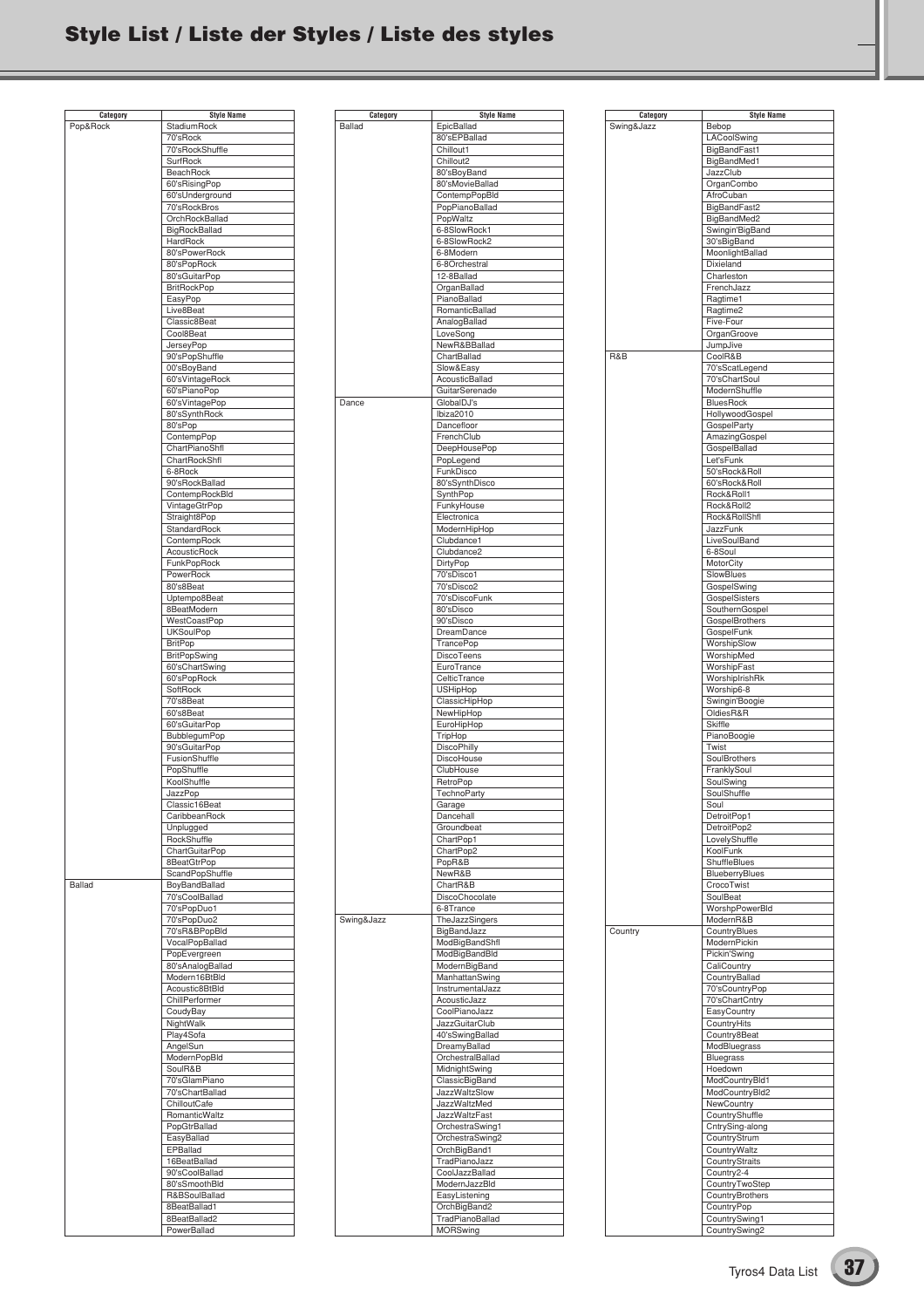### Style List / Liste der Styles / Liste des styles

| Category<br>Country | <b>Style Name</b>             |
|---------------------|-------------------------------|
|                     | <b>CountryRockBld</b>         |
|                     | CountryRock                   |
|                     | ModernCntryPop                |
|                     | FolkPop                       |
|                     |                               |
|                     | SingerSongWriter              |
|                     | FingerPickin                  |
| Latin               | JazzSamba                     |
|                     | <b>BossaBrazil</b>            |
|                     | <b>BrazilianSamba</b>         |
|                     |                               |
|                     | BossaNova                     |
|                     | FastBossa                     |
|                     | LatinPartyPop                 |
|                     | LoungeBossa                   |
|                     | SheriffReggae                 |
|                     |                               |
|                     | HappyReggae                   |
|                     | PopLatinBallad                |
|                     | Bomba                         |
|                     | Salsa                         |
|                     | Guijira                       |
|                     | Guaguanco                     |
|                     | CubanSon                      |
|                     |                               |
|                     | BoleroLento                   |
|                     | Merengue                      |
|                     | Bachata                       |
|                     | RumbaFlamenco                 |
|                     |                               |
|                     | $\overline{\mathrm{C}}$ umbia |
|                     | Danzon                        |
|                     | Vallenato4-4                  |
|                     | Calypso                       |
|                     | PopLatin                      |
|                     |                               |
|                     | OrchestralBossa               |
|                     | LatinDisco1                   |
|                     | LatinDisco2                   |
|                     | RockChaCha                    |
|                     | PopBossa1                     |
|                     | PopBossa2                     |
|                     | SlowBossa                     |
|                     |                               |
|                     | OrganBossa                    |
|                     | Beguine                       |
|                     | GuitarRumba                   |
|                     | BigBandSamba                  |
|                     |                               |
|                     | BigBandMambo                  |
|                     | BigBandSalsa                  |
|                     | Rumbalsland                   |
|                     | PopRumba                      |
| Ballroom            | VienneseWaltz1                |
|                     | VienneseWaltz2                |
|                     | VocalWaltz                    |
|                     |                               |
|                     | SlowWaltz                     |
|                     | EnglishWaltz                  |
|                     | VocalFoxtrot                  |
|                     | Slowfox                       |
|                     | Foxtrot                       |
|                     | Quickstep                     |
|                     | Swingfox                      |
|                     | Tango1                        |
|                     | Tango <sub>2</sub>            |
|                     |                               |
|                     |                               |
|                     | Pasodoble                     |
|                     | Samba                         |
|                     |                               |
|                     | ChaChaCha                     |
|                     | Rumba                         |
|                     | Jive                          |
|                     | OrganChaCha                   |
|                     | OrganSwing                    |
|                     | OrganSamba                    |
|                     | OrganQuickstep                |
|                     |                               |
|                     | OrganRumba                    |
|                     | TheatreFoxtrot                |
|                     | TheatreQuickstep              |
|                     | TheatreMarch                  |
|                     | 9-8Waltz                      |
|                     | SwingWaltz                    |
| Movie&Show          | MovieSoundtrack               |
|                     |                               |
|                     | EtherealMovie                 |
|                     | EtherealVoices                |
|                     | ChoralSymphony                |
|                     | ChoirSoundtrack               |
|                     | OnBroadway                    |
|                     | BigScreenClassic              |
|                     |                               |
|                     | Blockbuster                   |
|                     | Sci-fiMarch                   |
|                     | SecretService                 |
|                     | StringConcerto                |
|                     | StringAdagio                  |
|                     |                               |
|                     | RomanticBallet                |
|                     | GreenFantasia                 |
|                     | BaroqueConcerto               |
|                     | BaroqueAir                    |
|                     | ClassicalMenuet               |
|                     |                               |
|                     | ClassicalSerenad              |
|                     | BroadwayBallad                |
|                     | Moonlight6-8                  |
|                     | OrchestralBolero              |
|                     | OrchestralMarch               |
|                     |                               |
|                     | OrchestralPolka               |
|                     | PopClassics<br>AniFantasy     |

| Category    | <b>Style Name</b>               |
|-------------|---------------------------------|
| Movie&Show  | MovieSwing1                     |
|             | MovieSwing2                     |
|             | MovieBallad                     |
|             | MovieDisco                      |
|             | SaturdayNight                   |
|             | ClassicPianoBld                 |
|             | AnimationBallad                 |
|             | 70'sTVTheme                     |
|             | WildWest<br>Showtune            |
|             | French50's                      |
|             | TapDanceSwing                   |
|             | CelticXmas                      |
|             | ChristmasShuffle                |
|             | ChristmasBallad                 |
|             | ChristmasSwing1                 |
|             | ChristmasSwing2                 |
|             | ChristmasWaltz                  |
|             | <b>MoviePanther</b>             |
| Entertainer | <b>DiscoFoxRock</b>             |
|             | <b>MallorcaParty</b>            |
|             | MallorcaDisco                   |
|             | ApresSkiHit                     |
|             | PartyArena                      |
|             | SchlagerFever<br>SchlagerPalace |
|             | AlpenSchlager                   |
|             | SoftSchlager                    |
|             | SynthPopDuo                     |
|             | GermanRock                      |
|             | <b>DiscoFox</b>                 |
|             | SchlagerFox                     |
|             | SchlagerWaltz                   |
|             | EuroPopOrgan                    |
|             | AlpBallad1                      |
|             | AlpBallad2                      |
|             | 70'sFrenchHit                   |
|             | Schlager6-8                     |
|             | SchlagerPolka                   |
|             | ScandShuffle<br>ScandCountry1   |
|             | ScandCountry2                   |
|             | ScandSlowRock                   |
|             | ScandBugg                       |
|             | SchlagerSamba                   |
|             | SchlagerShuffle                 |
|             | SchlagerItalia                  |
|             | SchlagerRock                    |
|             | SchlagerAlp                     |
|             | SchlagerPop                     |
|             | SchlagerBeat                    |
|             | SchlagerRumba                   |
|             | PartyPolka<br>Tijuana           |
|             | AlpRock                         |
|             | Sing-a-longPiano                |
|             | PubPiano                        |
|             | 8BeatAdria                      |
|             | PolkaPop                        |
|             | DiscoHands                      |
|             | Caribbean                       |
| World       | BohemianWaltz                   |
|             | ZitherPolka                     |
|             | AlpenLand4-4                    |
|             | AlpenLand3-4<br>Sirtaki         |
|             |                                 |
|             | BrassBandHymn<br>CelticDance3-4 |
|             | IrishHymn1                      |
|             | IrishHymn2                      |
|             | IrishDance                      |
|             | Flamenco                        |
|             | SpanishPaso                     |
|             | PopFlamenco                     |
|             | FrenchMusette                   |
|             | ItalianMazurka                  |
|             | TurkishEuro1                    |
|             | TurkishEuro2<br>Saeidy          |
|             | Zouk                            |
|             | Hawaiian                        |
|             | HighlandWaltz                   |
|             | ItalianWaltz                    |
|             | FrenchWaltz                     |
|             | ScandWaltz                      |
|             | MariachiWaltz                   |
|             | OrientalPop                     |
|             | CelticDance                     |
|             | GermanWaltz                     |
|             | OberPolka1                      |
|             | OberWalzer1                     |
|             | MexicanDance                    |
|             | <b>ItalianPolka</b>             |
|             | ItalianTango<br>Strathspey      |
|             | Reel                            |
|             | Jig                             |
|             |                                 |

| Category | <b>Style Name</b> |
|----------|-------------------|
| World    | GayGordons        |
|          | Tarantella        |
|          | ScandHambo        |
|          | ScandSchottis     |
|          | <b>USMarch</b>    |
|          | 6-8March          |
|          | <b>BrassBand</b>  |
|          | GermanMarch1      |
|          | GermanMarch2      |
|          | Norteno           |
|          | <b>BandaPolka</b> |
|          | BandaVals         |
|          | OberPolka2        |
|          | OberWalzer2       |
|          | HullvGullv        |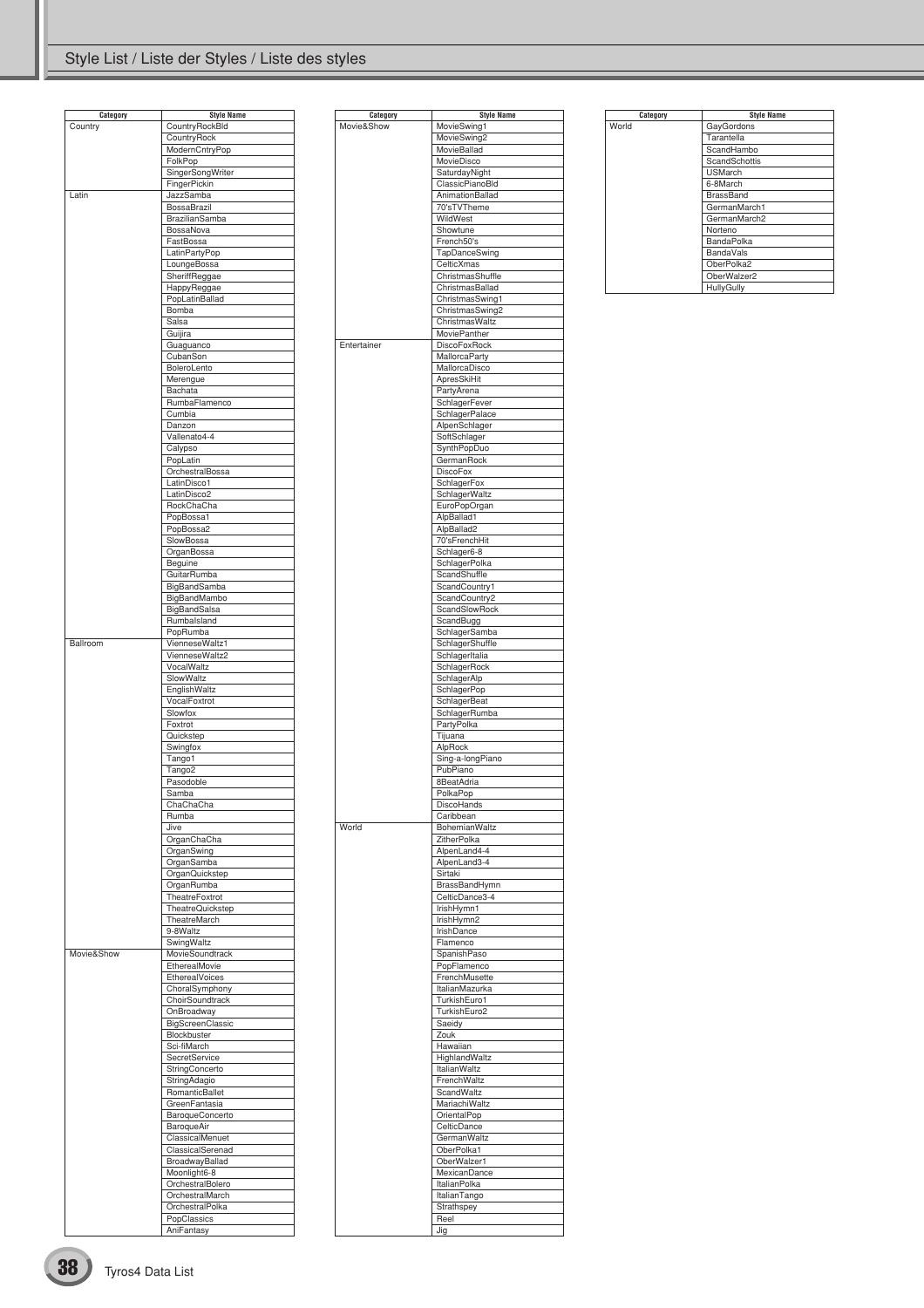| Order    | <b>Bank Name</b>           |
|----------|----------------------------|
| 1        | PopOoh p                   |
| 2        | PopOoh pVib                |
| 3        | PopOoh f                   |
| 4        | PopOoh fVib                |
| 5        | PopPad                     |
| 6        | PopAah p                   |
| 7        | PopAah pVib                |
| 8        | PopAah f                   |
| 9        | PopAah fVib                |
| 10       | PopVocalPhrase             |
| 11       | 50sPopVocal                |
| 12       | 60sPopVocal                |
| 13<br>14 | DooWop1                    |
| 15       | DooWop2<br>LatinVocalFX    |
| 16       | BossaVocal1                |
| 17       | BossaVocal2                |
| 18       | Countln1                   |
| 19       | Countln2                   |
| 20       | Countln3                   |
| 21       | GspAdlibs1                 |
| 22       | GspAdlibs2                 |
| 23       | GspChoirFX1                |
| 24       | GspChoirFX2                |
| 25       | GspSoloFX1                 |
| 26       | GspSoloFX2                 |
| 27       | <b>GspChoirOnBeat</b>      |
| 28       | GspChoirOffBeat            |
| 29       | Wooshes1                   |
| 30       | Wooshes2                   |
| 31       | WeatherFX                  |
| 32       | <b>HorrorShowFX</b>        |
| 33       | OrdnanceFX                 |
| 34<br>35 | TransportFX<br>AmbienceFX  |
|          | E.Gtr16BtCut1              |
| 36<br>37 | E.Gtr16BtCut2              |
| 38       | E.Gtr16BtCut3              |
| 39       | FunkyGtr16Bt1              |
| 40       | FunkyGtr16Bt2              |
| 41       | FunkyGtr16Bt3              |
| 42       | DiscoGuitar                |
| 43       | E.Gtr16BtShfl1             |
| 44       | E.Gtr16BtShfl2             |
| 45       | E.Gtr16BtPick              |
| 46       | SteelTriplet1              |
| 47       | SteelTriplet2              |
| 48       | E.Gtr8BtShfl               |
| 49       | SteelGuitar6-8             |
| 50       | E.Guitar6-8                |
| 51       | SteelGtrPick1              |
| 52       | SteelGtrPick2              |
| 53       | SteelGtrPick3              |
| 54<br>55 | SteelGtrPick4              |
|          | NylonGtrPick               |
| 56<br>57 | NylonAccomp<br>NylonBossa1 |
| 58       | NylonBossa2                |
| 59       | FlamencoGtr                |
| 60       | A.GtrAccomp                |
| 61       | Steel8BtStrum1             |
| 62       | Steel8BtStrum2             |
| 63       | SteelBsChdSlow             |
| 64       | SteelBsChdFast             |
| 65       | ReggaeAccomp               |
| 66       | E.Gtr8BtStrm1              |
| 67       | E.Gtr8BtStrm2              |
| 68       | E.GtrRock1                 |
| 69       | E.GtrRock2                 |
| 70       | OrganBlues                 |
| 71<br>72 | BoogieLoops<br>LatinKeys   |
| 73       | <b>BaroqueStrings</b>      |
| 74       | StringsArpeggio            |
| 75       | StrRun&Fall                |
| 76       | StringBallad               |
| 77       | FolkDance                  |
| 78       | StringLegato               |
| 79       | OrchMarch                  |
| 80       | Classical                  |
| 81       | TrumpetSwing               |
| 82       | BrassSwing                 |
| 83       | BigBandSwing1              |
| 84       | BigBandSwing2              |
| 85       | BigBandSwing3              |
| 86       | JazzGtrSwing               |
| 87       | Brass8Beat                 |
| 88       | BrassChords1               |
| 89       | BrassChords2               |
| 90       | BrassChords3               |

| Order      | <b>Bank Name</b>                     |
|------------|--------------------------------------|
| 91         | Falls                                |
| 92         | SynthBrassSlide                      |
| 93         | OrchestraHit                         |
| 94         | Comedy                               |
| 95         | AttentionDuo                         |
| 96         | Fanfare                              |
| 97         | PianoGlissando                       |
| 98         | Cym&Chimes                           |
| 99         | DrumEndings                          |
| 100        | SynthToms                            |
| 101        | PianoArp16Bt                         |
| 102        | PianoArp8Bt                          |
| 103        | HeavenArpegio                        |
| 104        | TwinkleArpegio                       |
| 105        | TechSeq1                             |
| 106        | TechSeq2                             |
| 107        | TranceSeq1                           |
| 108        | TranceSeq2                           |
| 109        | Harpeggio1                           |
| 110        | Harpeggio2                           |
| 111        | LatinPerc1                           |
| 112        | LatinPerc2                           |
| 113        | LatinPerc3                           |
| 114        | LatinPerc4                           |
| 115        | LatinPerc5                           |
| 116        | Conga&Bongo1                         |
| 117        | CarnivalDeRio                        |
| 118        | LatinPop                             |
| 119        | Rumba&Soca                           |
| 120        | SambaPerc                            |
| 121        | Oriental1                            |
| 122        | Oriental <sub>2</sub>                |
| 123        | Oriental3                            |
| 124        | Oriental4                            |
| 125        | Oriental5                            |
| 126        | Oriental6                            |
| 127        | Oriental7                            |
| 128        | Oriental8                            |
| 129        | TurkishPerc1                         |
| 130        | TurkishPerc2                         |
| 131        | SnarePlay1                           |
| 132        | SnarePlay2                           |
| 133        | Cajon1                               |
| 134        | Cajon2                               |
| 135        | Shaker&Tamb                          |
| 136        | Timbales&Tom                         |
| 137<br>138 | <b>EthnicPerc</b><br><b>BigBells</b> |
| 139        | MagicBells                           |
| 140        | XmasLoops                            |
| 141        | CrashCymbals                         |
| 142        | PowerToms                            |
| 143        | PowerSnares                          |
| 144        | PowerKit1                            |
| 145        | PowerKit2                            |
| 146        | <b>BrushHits</b>                     |
| 147        | DanceKit                             |
| 148        | LatinKit1                            |
| 149        | LatinKit2                            |
| 150        | LatinKit3                            |
| 151        | DanceMix1                            |
| 152        | DanceMix2                            |
| 153        | <b>BreakBeatz</b>                    |
| 154        | DJ-BasicSet                          |
| 155        | DJ-SFX                               |
| 156        | HipHop1                              |
| 157        | HipHop2                              |
| 158        | HeavyShuffle                         |
| 159        | NewR&B                               |
| 160        | ScratchBank                          |
| 161        | Breathing                            |
| 162        | ArabicPerc1                          |
| 163        | ArabicPerc2                          |
| 164        | Conga&Bongo2                         |
|            |                                      |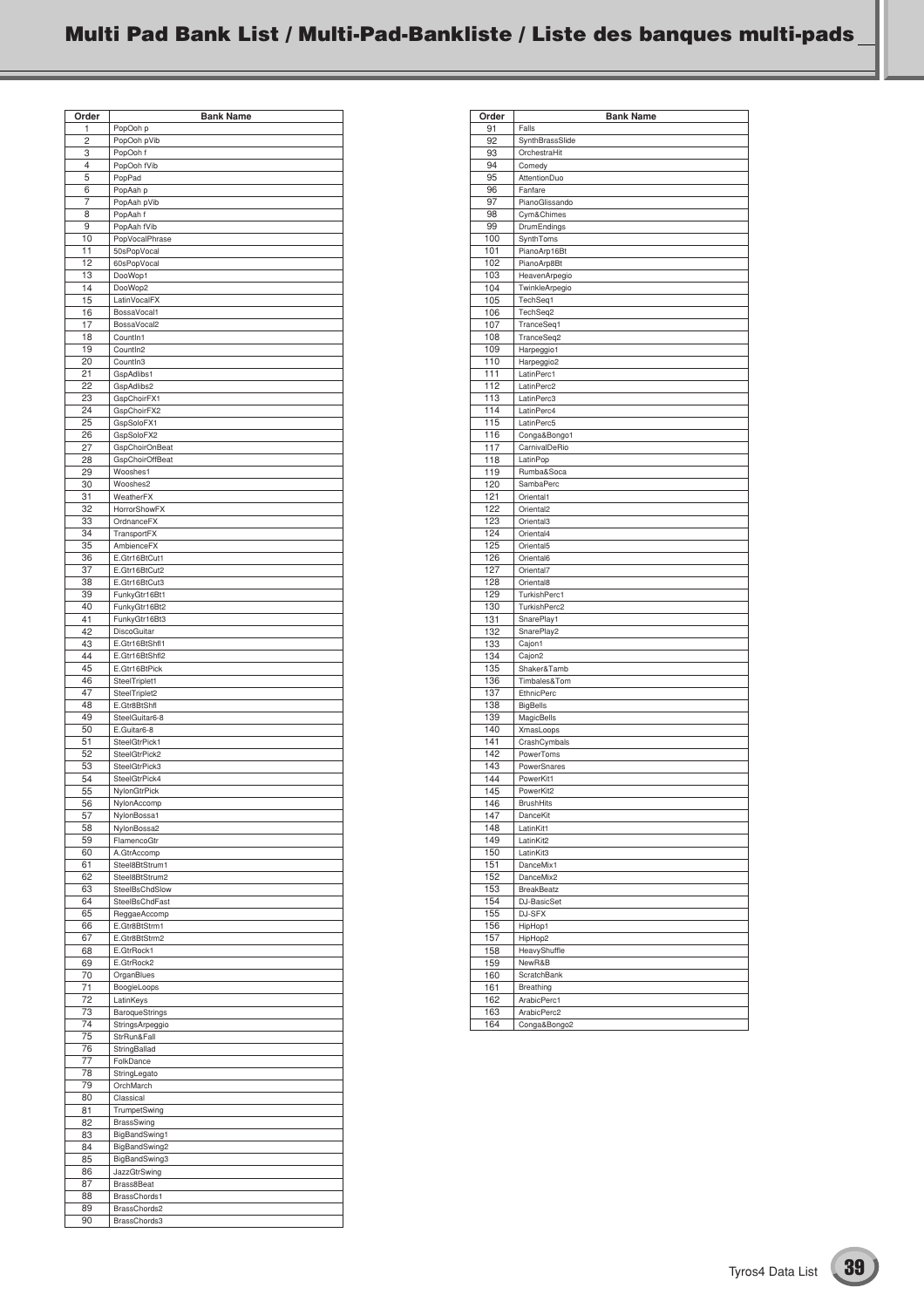## **Direct Access Chart / Tabelle Direktzugriff / Feuille d'accès direct**

| Operation: [DIRECT ACCESS] button + |                                                        | Function of the accessed LCD display |                                                  |                                         |                                                   |  |
|-------------------------------------|--------------------------------------------------------|--------------------------------------|--------------------------------------------------|-----------------------------------------|---------------------------------------------------|--|
|                                     | button/controller listed below                         |                                      |                                                  |                                         |                                                   |  |
|                                     | <b>ACMP</b>                                            |                                      | STYLE SETTING/SPLIT POINT/                       | <b>CHORD FINGERING</b>                  | FINGERING TYPE SETTING<br>SYNCHRO STOP WINDOW     |  |
|                                     | <b>OTS LINK</b>                                        | <b>FUNCTION</b>                      | <b>CHORD FINGERING</b>                           | <b>STYLE SETTING</b>                    | <b>SETTING</b>                                    |  |
|                                     | <b>AUTO FILL IN</b>                                    |                                      |                                                  | CHORD FINGERING                         | FINGERING TYPE SETTING<br>VOICE                   |  |
|                                     | <b>INTRO I</b><br><b>INTRO II</b>                      |                                      |                                                  | <b>VOL/VOICE (STYLE)</b>                | <b>PANPOD</b>                                     |  |
|                                     | <b>INTRO III</b>                                       |                                      |                                                  |                                         | <b>VOLUME</b>                                     |  |
|                                     | <b>MAIN A</b>                                          |                                      |                                                  |                                         | HARMONIC CONTENT                                  |  |
|                                     | <b>MAIN B</b>                                          |                                      |                                                  |                                         | <b>BRIGHTNESS</b>                                 |  |
| <b>STYLE CONTROL</b>                | MAIN C<br><b>MAIND</b>                                 | <b>MIXING CONSOLE</b>                |                                                  | FILTER (STYLE)                          | <b>REVERB</b><br><b>CHORUS</b>                    |  |
|                                     | <b>BREAK</b>                                           |                                      |                                                  |                                         | <b>DSP</b>                                        |  |
|                                     | ENDING/rit. I                                          |                                      |                                                  | EQ (STYLE)                              | EQ HIGH                                           |  |
|                                     | ENDING/rit. II<br>ENDING/rit. III                      |                                      |                                                  |                                         | EQ LOW                                            |  |
|                                     |                                                        |                                      |                                                  | MASTER COMP                             | SYNCHRO STOP WINDOW                               |  |
|                                     | <b>SYNC STOP</b>                                       |                                      | STYLE SETTING/SPLIT POINT/                       | <b>STYLE SETTING</b>                    | <b>SETTING</b>                                    |  |
|                                     | <b>SYNC START</b>                                      | <b>FUNCTION</b>                      | <b>CHORD FINGERING</b>                           | <b>SPLIT POINT</b>                      | SPLIT POINT (ACMP) SETTING<br>SYNCHRO STOP WINDOW |  |
|                                     | START/STOP                                             |                                      |                                                  | <b>STYLE SETTING</b>                    | <b>SETTING</b>                                    |  |
|                                     | POP & ROCK                                             |                                      |                                                  |                                         | <b>VOICE</b>                                      |  |
|                                     | <b>BALLAD</b><br><b>DANCE</b>                          |                                      |                                                  | VOL/VOICE (STYLE)                       | <b>PANPOD</b><br><b>VOLUME</b>                    |  |
|                                     | <b>SWING &amp; JAZZ</b>                                |                                      |                                                  |                                         | HARMONIC CONTENT                                  |  |
|                                     | R&B                                                    |                                      |                                                  | FILTER (STYLE)                          | <b>BRIGHTNESS</b>                                 |  |
| <b>STYLE</b>                        | <b>COUNTRY</b>                                         | <b>MIXING CONSOLE</b>                |                                                  |                                         | <b>REVERB</b>                                     |  |
|                                     | LATIN<br><b>BALLROOM</b>                               |                                      |                                                  | EFFECT (STYLE)                          | <b>CHORUS</b><br><b>DSP</b>                       |  |
|                                     | <b>MOVIE &amp; SHOW</b>                                |                                      |                                                  |                                         | EQ HIGH                                           |  |
|                                     | <b>ENTERTAINER</b>                                     |                                      |                                                  | EQ (STYLE)                              | EQ LOW                                            |  |
|                                     | <b>WORLD</b>                                           |                                      |                                                  | EQ                                      | <b>MASTER EQ EDIT</b>                             |  |
|                                     | FILE ACCESS                                            |                                      |                                                  | LINE OUT<br>VOL/VOICE (SONG 1-8)        | LINE OUT PANEL<br><b>VOICE</b>                    |  |
|                                     | Ш                                                      |                                      |                                                  | FILTER (SONG 1-8)                       | HARMONIC CONTENT                                  |  |
|                                     | Ш                                                      |                                      |                                                  | VOL/VOICE (SONG 9-16)                   | <b>VOICE</b>                                      |  |
|                                     | IV<br>SP <sub>1</sub>                                  | <b>MIXING CONSOLE</b>                |                                                  | FILTER (SONG 9-16)<br>EFFECT (SONG 1-8) | HARMONIC CONTENT<br><b>REVERB</b>                 |  |
|                                     | SP <sub>2</sub>                                        |                                      |                                                  | EQ (SONG 1-8)                           | EQ HIGH                                           |  |
|                                     | SP <sub>3</sub>                                        |                                      |                                                  | EFFECT (SONG 9-16)                      | <b>REVERB</b>                                     |  |
| <b>SONG</b>                         | SP4                                                    |                                      |                                                  | EQ (SONG 9-16)                          | EQ HIGH                                           |  |
|                                     | <b>LOOP</b><br><b>REC</b>                              |                                      |                                                  |                                         |                                                   |  |
|                                     | <b>STOP</b>                                            |                                      |                                                  |                                         |                                                   |  |
|                                     | PLAY/PAUSE                                             | <b>FUNCTION</b>                      | SONG SETTING                                     |                                         | LYRICS LANGUAGE SETTING                           |  |
|                                     | <b>REW</b><br>FF                                       |                                      |                                                  |                                         |                                                   |  |
|                                     | LYRICS/TEXT                                            |                                      |                                                  |                                         |                                                   |  |
|                                     | <b>SCORE</b>                                           |                                      |                                                  |                                         |                                                   |  |
|                                     | TAP TEMPO                                              |                                      | <b>UTILITY</b>                                   | CONFIG <sub>1</sub>                     | <b>TAP SETTING</b>                                |  |
|                                     | TEMPO +                                                |                                      | MIDI TEMPLATE EDIT<br>STYLE SETTING/SPLIT POINT/ | <b>SYSTEM</b>                           | MIDI CLOCK SETTING<br>SYNCHRO STOP WINDOW         |  |
| <b>TIMING</b>                       | TEMPO -                                                | <b>FUNCTION</b>                      | CHORD FINGERING                                  | <b>STYLE SETTING</b>                    | <b>SETTING</b>                                    |  |
|                                     | <b>METRONOME</b>                                       |                                      | <b>UTILITY</b>                                   | CONFIG <sub>1</sub>                     | <b>VOLUME SETTING</b>                             |  |
|                                     | <b>FADE IN/OUT</b><br>$\begin{array}{c} + \end{array}$ | MIXING CONSOLE                       |                                                  | <b>TUNE</b>                             | FADE IN/OUT SETTING<br><b>TRANSPOSE</b>           |  |
| <b>TRANSPOSE</b>                    |                                                        | <b>FUNCTION</b>                      | CONTROLLER                                       | <b>KEYBOARD/PANEL</b>                   | TRANSPOSE ASSIGNMENT                              |  |
| <b>UPPER OCTAVE</b>                 | $+$                                                    | MIXING CONSOLE                       |                                                  | <b>TUNE</b>                             | <b>OCTAVE</b>                                     |  |
|                                     | <b>REC</b>                                             |                                      |                                                  | CONFIG <sub>1</sub>                     | FADE IN/OUT SETTING                               |  |
|                                     | <b>STOP</b>                                            |                                      |                                                  | CONFIG <sub>2</sub>                     | SPEAKER SETTING                                   |  |
| <b>AUDIO</b>                        | PLAY/PAUSE                                             | <b>FUNCTION</b>                      | <b>UTILITY</b>                                   | <b>MEDIA</b>                            |                                                   |  |
| RECORDER/<br>PLAYER                 | PREV                                                   |                                      |                                                  | OWNER                                   | LANGUAGE SETTING                                  |  |
|                                     | <b>NEXT</b><br><b>SETTING</b>                          |                                      |                                                  | <b>SYSTEM RESET</b>                     |                                                   |  |
|                                     | <b>SELECT</b>                                          | <b>PLAY LIST</b>                     |                                                  |                                         |                                                   |  |
|                                     | <b>SELECT</b>                                          | <b>DIGITAL RECORDING</b>             | MULTIPAD CREATOR                                 | <b>RECORD</b>                           |                                                   |  |
|                                     | <b>STOP</b>                                            |                                      |                                                  |                                         |                                                   |  |
| <b>MULTI PAD</b>                    | 1<br>$\overline{c}$                                    |                                      |                                                  | <b>MULTIPAD EDIT</b>                    | MULTIPAD 1<br>MULTIPAD 2                          |  |
|                                     | 3                                                      | MULTIPAD SELECTION display           |                                                  |                                         | MULTIPAD 3                                        |  |
|                                     | $\overline{4}$                                         |                                      |                                                  |                                         | MULTIPAD 4                                        |  |
| <b>DEMO</b>                         | <b>FUNCTION</b>                                        | <b>FUNCTION</b>                      | <b>UTILITY</b><br>MIDI TEMPLETE SETTING          | OWNER                                   | LANGUAGE SETTING                                  |  |
| <b>MENU</b>                         | <b>VOICE CREATOR</b>                                   | <b>FUNCTON</b>                       | MASTER TUNE/SCALE TUNE                           | <b>MASTER TUNE</b>                      |                                                   |  |
|                                     | <b>DIGITAL RECORDING</b>                               |                                      | MASTER TUNE/SCALE TUNE                           | <b>SCALE TUNE</b>                       |                                                   |  |
| MIXING CONSOLE                      |                                                        | MIXING CONSOLE                       |                                                  | <b>VOL/VOICE (PANEL)</b>                | <b>VOICE</b>                                      |  |
| <b>BALANCE</b><br>CHANNEL ON/OFF    |                                                        | <b>BALANCE</b><br>CHANNEL            |                                                  | PAGE2/2<br>STYLE SETTING                |                                                   |  |
| <b>INTERNET</b>                     |                                                        | <b>FUNCTION</b>                      | <b>UTILITY</b>                                   | OWNER                                   | LANGUAGE SETTING                                  |  |
| <b>EXIT</b>                         |                                                        | <b>MAIN</b>                          |                                                  |                                         |                                                   |  |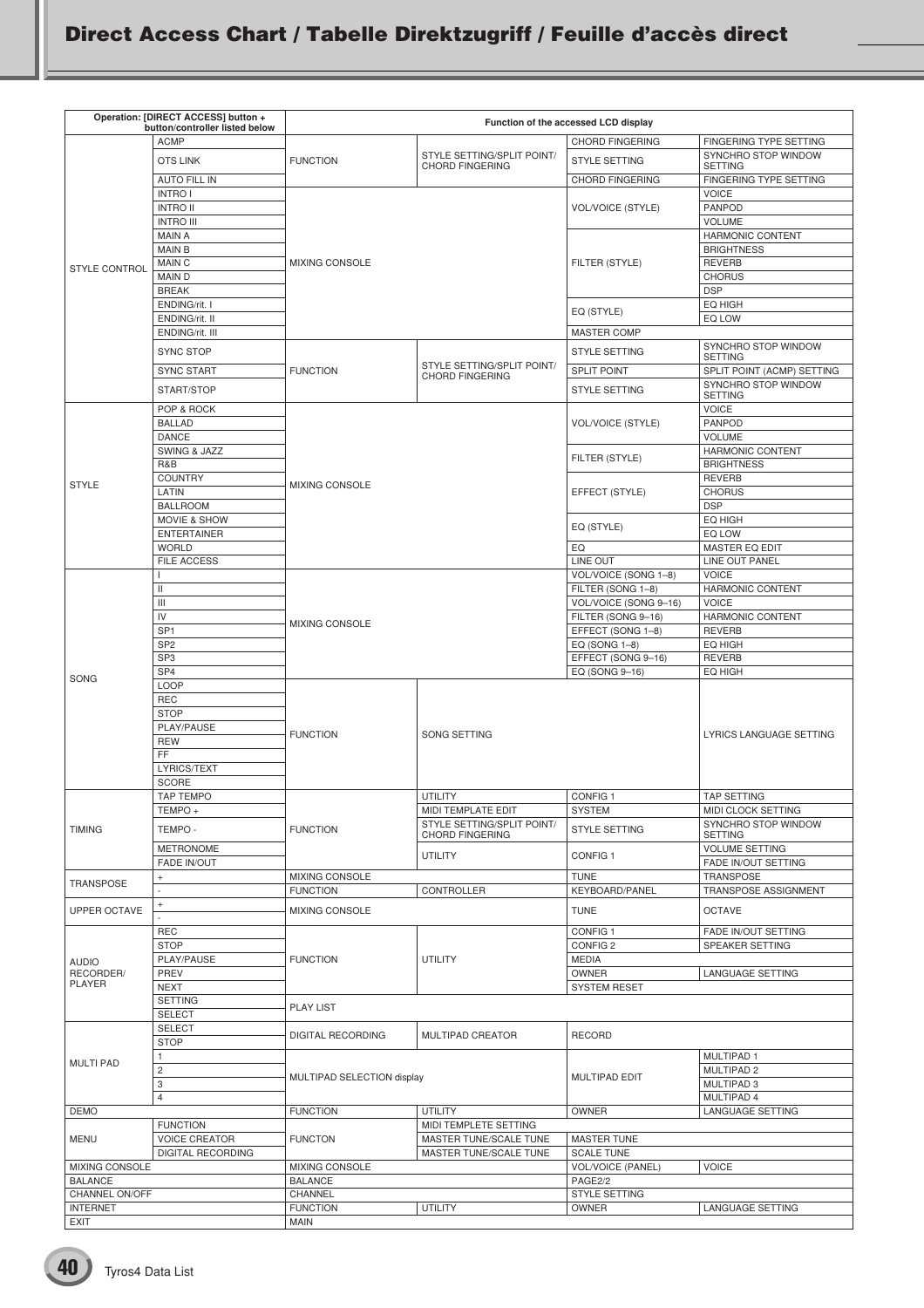| Operation: [DIRECT ACCESS] button +  |                                        | Function of the accessed LCD display         |                                             |                                    |                                          |  |
|--------------------------------------|----------------------------------------|----------------------------------------------|---------------------------------------------|------------------------------------|------------------------------------------|--|
|                                      | button/controller listed below<br>LEFT |                                              |                                             |                                    | LEFT                                     |  |
|                                      | RIGHT1                                 |                                              |                                             |                                    | RIGHT1                                   |  |
| PART SELECT                          | RIGHT <sub>2</sub>                     | <b>FUNCTION</b>                              | REGIST SEQUENCE/FREEZE/<br><b>VOICE SET</b> | <b>VOICE SET</b>                   | RIGHT2                                   |  |
|                                      | RIGHT3                                 |                                              |                                             |                                    | RIGHT3                                   |  |
|                                      | LEFT                                   |                                              |                                             |                                    | SPLIT POINT (LEFT) SETTING               |  |
|                                      | RIGHT1                                 |                                              |                                             |                                    |                                          |  |
| PART ON/OFF                          | RIGHT2                                 | <b>FUNCTION</b>                              | STYLE SETTING/SPLIT POINT/                  | <b>SPLIT POINT</b>                 | SPLIT POINT (RIGHT3) SETTING             |  |
|                                      | RIGHT3                                 |                                              | <b>CHORD FINGERING</b>                      |                                    |                                          |  |
|                                      | <b>LEFT HOLD</b>                       |                                              |                                             |                                    | SPLIT POINT (LEFT) SETTING               |  |
|                                      | <b>HARMONY ECHO</b>                    |                                              | HARMONY/ECHO                                |                                    | HARMONY ECHO SETTING                     |  |
|                                      | <b>INITIAL TOUCH</b>                   | <b>FUNCTION</b>                              |                                             |                                    | <b>INITIAL TOUCH</b>                     |  |
|                                      | <b>SUSTAIN</b>                         |                                              | CONTROLLER                                  | KEYBOARD/PANEL                     | AFTER TOUCH                              |  |
| <b>VOICE EFFECT</b>                  | <b>MONO</b>                            |                                              |                                             | <b>TUNE</b>                        | PORTAMENTO TIME SETTING                  |  |
|                                      | <b>DSP</b>                             | <b>MIXING CONSOLE</b>                        |                                             | EFFECT (PANEL)                     | DSP DEPTH SETTING                        |  |
|                                      | <b>VARIATION</b>                       |                                              |                                             | <b>EFFECT</b>                      | EFFECT TYPE                              |  |
|                                      | <b>PIANO</b>                           |                                              |                                             |                                    | <b>VOICE</b>                             |  |
|                                      | E. PIANO                               |                                              |                                             | <b>VOL/VOICE (PANEL)</b>           | <b>PANPOD</b>                            |  |
|                                      | ORGAN                                  |                                              |                                             |                                    | VOLUME                                   |  |
|                                      | <b>STRINGS</b>                         |                                              |                                             | FILTER (PANEL)                     | <b>HARMONIC CONTENT</b>                  |  |
|                                      | <b>CHOIR</b>                           |                                              |                                             |                                    | <b>BRIGHTNESS</b>                        |  |
|                                      | <b>BRASS</b>                           |                                              |                                             |                                    | PORTAMENTO TIME                          |  |
| <b>VOICE</b>                         | <b>TRUMPET</b>                         |                                              |                                             | <b>TUNE</b>                        | PITCH BEND RANGE                         |  |
|                                      | SAXOPHONE                              | <b>MIXING CONSOLE</b>                        |                                             |                                    | <b>OCTAVE</b>                            |  |
|                                      | FLUTE/CLARINET                         |                                              |                                             |                                    | <b>TUNING</b>                            |  |
|                                      | <b>GUITAR</b>                          |                                              |                                             |                                    | <b>REVERB</b>                            |  |
|                                      | <b>BASS</b>                            |                                              |                                             | EFFECT (PANEL)                     | <b>CHORUS</b>                            |  |
|                                      | PERC./DRUM KIT                         |                                              |                                             |                                    | <b>DSP</b>                               |  |
|                                      | <b>ACCORDION</b>                       |                                              |                                             | EQ (PANEL)                         | EQ HIGH                                  |  |
|                                      | PAD                                    |                                              |                                             |                                    | EQ LOW                                   |  |
|                                      | <b>SYNTH</b>                           |                                              |                                             | MASTER COMPRESSOR                  |                                          |  |
|                                      | ORGAN FLUTES<br><b>EXPANSION</b>       | <b>FUNCTION</b>                              | UTILITY                                     | CONFIG <sub>2</sub><br>OWNER       | POPUP DISPLAY TIME<br><b>LICENSE KEY</b> |  |
|                                      | <b>USER DRIVE</b>                      |                                              |                                             | <b>SYSTEM RESET</b>                |                                          |  |
| ART. 1                               |                                        |                                              |                                             |                                    | PEDAL <sub>1</sub>                       |  |
| ART. 2                               |                                        | <b>FUNCTION</b>                              | CONTROLLER                                  | <b>FOOT PEDAL</b>                  | PEDAL <sub>2</sub>                       |  |
| <b>MUSIC FINDER</b>                  |                                        | <b>MUSIC FINDER</b>                          |                                             |                                    | MUSIC FINDER SEARCH 1                    |  |
|                                      | $\mathbf{1}$                           |                                              |                                             |                                    |                                          |  |
| ONE TOUCH                            | $\overline{\mathbf{c}}$                |                                              |                                             |                                    |                                          |  |
| <b>SETTING</b>                       | 3                                      | OTS INFORMATION                              |                                             |                                    |                                          |  |
|                                      | $\overline{4}$                         |                                              |                                             |                                    |                                          |  |
|                                      | VH TYPE SELECT                         | <b>VOCAL HARMONY</b>                         |                                             | VOCAL HARMONY EDIT (OVERVIEW)      |                                          |  |
|                                      | <b>MIC SETTING</b>                     | <b>MIC SETTING</b>                           |                                             | MIC SETTING MEMORY                 |                                          |  |
| <b>MIC</b>                           | <b>VOCAL HARMONY</b>                   | <b>VOCAL HARMONY</b><br><b>VOCAL HARMONY</b> |                                             | VOCAL HARMONY EDIT (PART)/(DETAIL) |                                          |  |
|                                      | <b>EFFECT</b>                          |                                              |                                             | VOCAL HARMONY EDIT (OVERVIEW)      |                                          |  |
|                                      | <b>TALK</b>                            | MIC SETTING                                  |                                             | <b>TALK</b>                        |                                          |  |
|                                      | REGIST BANK +                          | <b>REGIST BANK SELECTION</b>                 | <b>REGISTRATION EDIT</b>                    |                                    | <b>REGISTRATION</b>                      |  |
|                                      | <b>REGIST BANK -</b>                   | display                                      |                                             |                                    |                                          |  |
|                                      | FREEZE                                 | <b>FUNCTION</b>                              | REGIST SEQUENCE/FREEZE/                     | FREEZE                             |                                          |  |
|                                      | <b>MEMORY</b>                          |                                              | <b>VOICE SET</b>                            | REGISTRATION SEQUENCE              |                                          |  |
|                                      | $\mathbf{1}$                           |                                              |                                             |                                    |                                          |  |
| <b>REGISTRATION</b><br><b>MEMORY</b> | $\overline{\mathbf{c}}$                |                                              |                                             |                                    | <b>REGIST INFORMATION 1-4</b>            |  |
|                                      | 3                                      |                                              |                                             |                                    |                                          |  |
|                                      | 4                                      | <b>REGIST INFORMATION</b>                    |                                             |                                    |                                          |  |
|                                      | 5<br>6                                 |                                              |                                             |                                    |                                          |  |
|                                      | $\overline{7}$                         |                                              |                                             |                                    | <b>REGIST INFORMATION 5-8</b>            |  |
|                                      | 8                                      |                                              |                                             |                                    |                                          |  |
|                                      | PEDAL <sub>1</sub>                     |                                              |                                             |                                    | PEDAL <sub>1</sub>                       |  |
| PEDAL                                | PEDAL <sub>2</sub>                     | <b>FUNCTION</b>                              | CONTROLLER                                  | <b>FOOT PEDAL</b>                  | PEDAL <sub>2</sub>                       |  |
|                                      | PEDAL <sub>3</sub>                     |                                              |                                             |                                    | PEDAL <sub>3</sub>                       |  |
|                                      | <b>MODULATION</b>                      | <b>FUNCTION</b>                              | CONTROLLER                                  | KEYBOARD/PANEL                     | <b>MODULATION WHEEL</b>                  |  |
| WHEEL                                | PITCH BEND                             | MIXING CONSOLE                               |                                             | <b>TUNE</b>                        | PITCH BEND RANGE                         |  |
|                                      | <b>ASSIGN</b>                          |                                              |                                             |                                    |                                          |  |
|                                      | 1                                      |                                              |                                             |                                    |                                          |  |
|                                      | $\overline{c}$                         |                                              | CONTROLLER                                  |                                    |                                          |  |
|                                      | 3                                      |                                              |                                             |                                    |                                          |  |
| <b>SLIDER</b>                        | 4                                      | <b>FUNCTION</b>                              |                                             | <b>ASSIGN SLIDER</b>               |                                          |  |
|                                      | 5                                      |                                              |                                             |                                    |                                          |  |
|                                      | 6                                      |                                              |                                             |                                    |                                          |  |
|                                      | $\overline{7}$                         |                                              |                                             |                                    |                                          |  |
|                                      | 8                                      |                                              |                                             |                                    |                                          |  |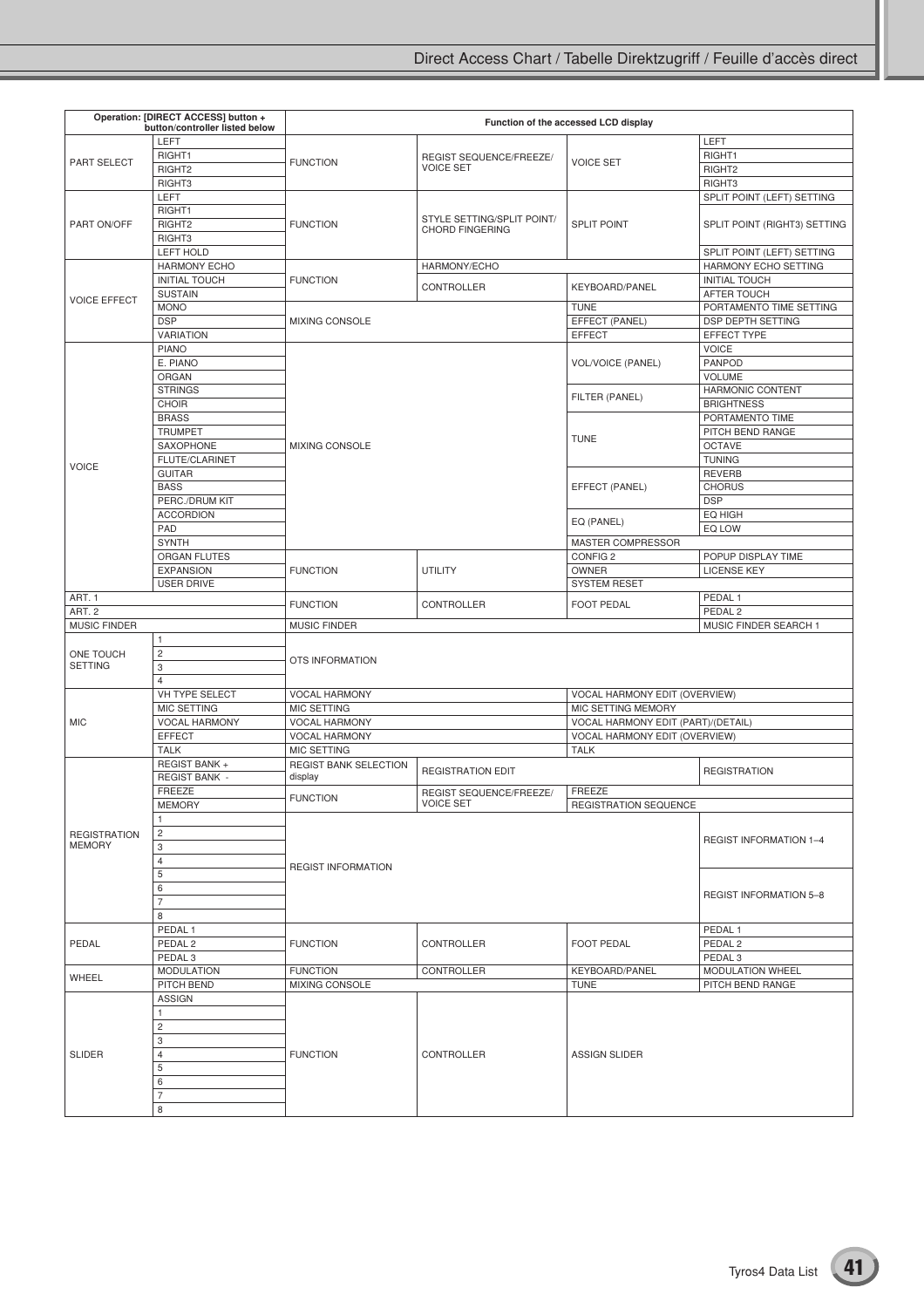## **Chord Types Recognized in the Fingered Mode / Im Fingered-Modus erkannte Akkordarten / Types d'accords reconnus en mode Fingered**



| <b>Chord Name [Abbreviation]</b>           | <b>Normal Voicing</b> | Display for root "C" |
|--------------------------------------------|-----------------------|----------------------|
| $1 + 8$                                    | $1 + 8$               | $C1+8$               |
| $1 + 5$                                    | $1 + 5$               | $C1+5$               |
| Major [M]                                  | $1 + 3 + 5$           | C                    |
| Sixth [6]                                  | $1+(3)+5+6$           | C <sub>6</sub>       |
| Major seventh [M7]                         | $1+3+(5)+7$           | CM7                  |
| Major seventh flatted fifth [M7b5]         | $1+3+b5+7$            | CM7(b5)              |
| Major seventh add sharp eleventh [M7(#11)] | $1+(2)+3+4+5+7$       | CM7(#11)             |
| Add ninth [(9)]                            | $1+2+3+5$             | Cadd9                |
| Major seventh ninth [M7_9]                 | $1+2+3+(5)+7$         | CM7(9)               |
| Sixth ninth [6_9]                          | $1+2+3+(5)+6$         | C6(9)                |
| Flatted fifth [(b5)]                       | $1+3+b5$              | Cb5                  |
| Augmented [aug]                            | $1+3+15$              | Caug                 |
| Seventh augmented [7aug]                   | $1+3+15+17$           | C7aug                |
| Major seventh augmented [M7aug]            | $1+(3)+15+7$          | CM7aug               |
| Minor [m]                                  | $1 + b3 + 5$          | Cm                   |
| Minor sixth [m6]                           | $1+b3+5+6$            | C <sub>m6</sub>      |
| Minor seventh [m7]                         | $1+b3+(5)+b7$         | Cm7                  |
| Minor seventh flatted fifth [m7b5]         | $1+b3+b5+b7$          | Cm7(b5)              |
| Minor add ninth [m(9)]                     | $1+2+b3+5$            | Cm add9              |
| Minor seventh ninth [m7(9)]                | $1+2+b3+(5)+b7$       | Cm7(9)               |
| Minor seventh eleventh [m7(11)]            | $1+(2)+b3+4+5+(b7)$   | Cm7(11)              |
| Minor major seventh flatted fifth [mM7}5]  | $1+b3+b5+7$           | CmM7(b5)             |
| Minor major seventh [mM7]                  | $1 + b3 + (5) + 7$    | CmM7                 |
| Minor major seventh ninth [mM7(9)]         | $1+2+b3+(5)+7$        | CmM7(9)              |
| Diminished [dim]                           | $1 + b3 + b5$         | Cdim                 |
| Diminished seventh [dim7]                  | $1+b3+b5+6$           | Cdim7                |
| Seventh [7]                                | $1+3+(5)+5$           | C <sub>7</sub>       |
| Seventh suspended fourth [7sus4]           | $1+4+5+b7$            | C7sus4               |
| Seventh ninth [7(9)]                       | $1+2+3+(5)+5$         | C7(9)                |
| Seventh add sharp eleventh [7(#11)]        | $1+(2)+3+4+5+7$       | C7(#11)              |
| Seventh add thirteenth [7(13)]             | $1+3+(5)+6+b7$        | C7(13)               |
| Seventh flatted fifth [7}5]                | $1+3+b5+b7$           | C7(b5)               |
| Seventh flatted ninth [7(b9)]              | $1+b2+3+(5)+b7$       | C7(b9)               |
| Seventh add flatted thirteenth [7(b13)]    | $1+3+5+b6+b7$         | C7(b13)              |
| Seventh sharp ninth [7(#9)]                | $1+42+3+(5)+57$       | C7(19)               |
| Suspended fourth [sus4]                    | $1+4+5$               | Csus4                |
| One plus two plus five [sus2]              | $1+2+5$               | Csus2                |
| cancel                                     | $1+b2+2$              | Cancel               |

\* Notes in parentheses can be omitted.

 $|.||$   $|$   $|$   $|$ 

 $\left| \bullet | \bullet \right|$   $\left| \ \right|$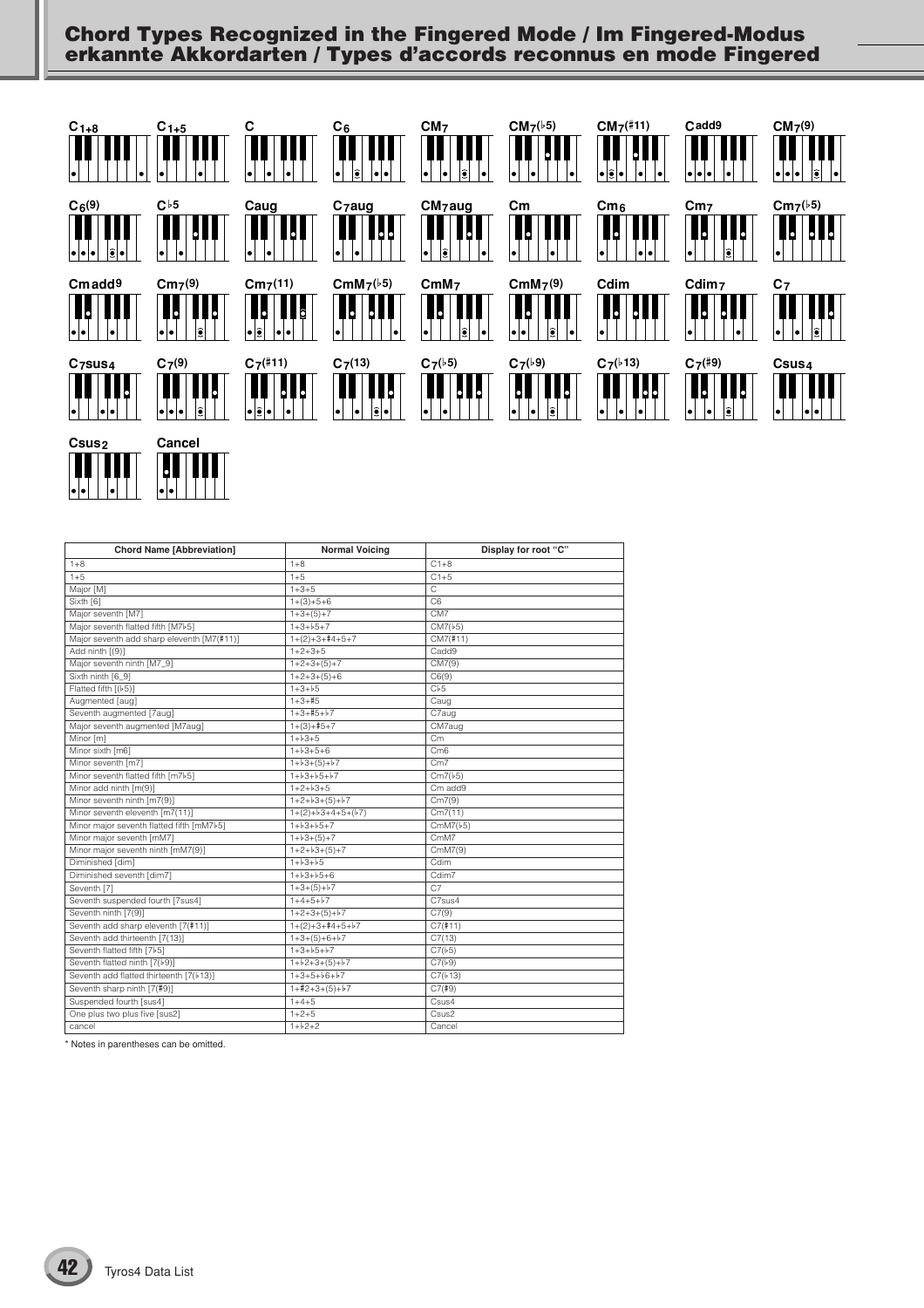### **Reverb Block**

| <b>Type</b>                  | <b>Description</b>                                                 | <b>MSB</b>     | <b>LSB</b>     |
|------------------------------|--------------------------------------------------------------------|----------------|----------------|
| <b>BASIC HALL</b>            | Reverb simulating the acoustics of a hall. Standard setting.       |                | 21             |
| <b>LIGHT HALL</b>            | Reverb simulating the acoustics of a hall. Light setting.          | $\overline{1}$ | 22             |
| <b>BALLAD HALL</b>           | Reverb simulating the acoustics of a hall. For ballad type music.  | $\overline{1}$ | 19             |
| <b>PIANO HALL</b>            | Reverb simulating the acoustics of a hall. For piano sound.        | $\mathbf{1}$   | 20             |
| HALL <sub>1</sub>            |                                                                    | $\overline{1}$ | $\Omega$       |
| HALL2                        |                                                                    | $\overline{1}$ | 16             |
| HALL3                        |                                                                    | $\overline{1}$ | 17             |
| HALL4                        | Reverb simulating the acoustics of a hall.                         | $\overline{1}$ | 18             |
| HALL5                        |                                                                    | $\overline{1}$ | $\mathbf{1}$   |
| <b>HALL M</b>                | A unique long reverb with atmosphere.                              |                | 6              |
| <b>HALL L</b>                |                                                                    |                | $\overline{7}$ |
| <b>ATMO HALL</b>             |                                                                    |                | 23             |
| <b>VOCAL HALL1</b>           | Reverb suitable for vocals.                                        |                | 27             |
| <b>VOCAL HALL2</b>           |                                                                    |                | 28             |
| ACOSTIC ROOM (Acoustic Room) | Reverb simulating the acoustics of a room. Standard setting.       |                | 20             |
| <b>DRUMS ROOM</b>            | Reverb simulating the acoustics of a room. For drum sounds.        |                | 21             |
| PERC ROOM (Percussion Room)  | Reverb simulating the acoustics of a room. For percussion sounds.  |                | 22             |
| ROOM1                        |                                                                    |                | 16             |
| ROOM <sub>2</sub>            |                                                                    |                | 17             |
| ROOM3                        |                                                                    | $\overline{c}$ | 18             |
| ROOM4                        |                                                                    | $\overline{c}$ | 19             |
| ROOM5                        |                                                                    |                | 0              |
| ROOM6                        | Reverb simulating the acoustics of a room.                         | $\overline{c}$ | 1.             |
| ROOM7                        |                                                                    |                | $\overline{c}$ |
| ROOM <sub>S</sub>            |                                                                    |                | 5              |
| <b>ROOM M</b>                |                                                                    | $\overline{c}$ | 6              |
| ROOM L                       |                                                                    | $\overline{c}$ | $\overline{7}$ |
| STAGE1                       |                                                                    | 3              | 16             |
| STAGE <sub>2</sub>           | Reverb suitable for a solo instrument.                             | 3              | 17             |
| STAGE3                       |                                                                    | 3              | 0              |
| STAGE4                       |                                                                    | 3              | $\mathbf{1}$   |
| PLATE1                       |                                                                    | $\overline{4}$ | 16             |
| PLATE <sub>2</sub>           | Reverb simulating a plate reverb unit.                             | $\overline{4}$ | 17             |
| PLATE3                       |                                                                    | $\overline{4}$ | 0              |
| <b>GM PLATE</b>              |                                                                    | $\overline{4}$ | $\overline{7}$ |
| <b>TUNNEL</b>                | Simulates a cylindrical space expanding to left and right.         |                | 0              |
| CANYON                       | A hypothetical acoustic space which extends without limit.         | 18             | 0              |
| <b>BASEMENT</b>              | A bit of initial delay followed by reverb with a unique resonance. | 19             | 0              |
| <b>LARGE HALL</b>            | Reverb simulating the acoustics of a hall.                         | $\overline{1}$ | $\overline{c}$ |
| <b>MEDIUM HALL</b>           |                                                                    | $\overline{1}$ | 3              |
| <b>WARM ROOM</b>             | Reverb simulating the acoustics of a warm room.                    | $\overline{c}$ | 3              |
| WHITE ROOM                   | A unique short reverb with a bit of initial delay.                 | 16             | 0              |
| WOODY ROOM                   | Reverb simulating the acoustics of a wood-built room.              | $\overline{c}$ | $\overline{4}$ |
| RICH PLATE                   | Reverb simulating a rich plate reverb unit.                        | $\overline{4}$ | $\mathbf{1}$   |
| NO EFFECT                    | No effect.                                                         | $\Omega$       | 0              |

## **Chorus Block**

| Category      | <b>Type</b>                  | <b>Description</b>                                                | <b>MSB</b>     | <b>LSB</b>     |
|---------------|------------------------------|-------------------------------------------------------------------|----------------|----------------|
| <b>REVERB</b> | HALL1                        |                                                                   |                | $\circ$        |
|               | HALL <sub>2</sub>            |                                                                   | $\overline{1}$ | 16             |
|               | HALL3                        |                                                                   | $\overline{1}$ | 17             |
|               | HALL4                        | Reverb simulating the acoustics of a hall.                        | $\overline{1}$ | 18             |
|               | HALL5                        |                                                                   |                |                |
|               | <b>HALL M</b>                |                                                                   | $\overline{1}$ | 6              |
|               | <b>HALL L</b>                |                                                                   | $\overline{1}$ | $\overline{7}$ |
|               | <b>ATMO HALL</b>             | A unique long reverb with atmosphere.                             | $\overline{1}$ | 23             |
|               | ACOSTIC ROOM (Acoustic Room) | Reverb simulating the acoustics of a room. Standard setting.      | $\overline{c}$ | 20             |
|               | DRUMS ROOM                   | Reverb simulating the acoustics of a room. For drum sounds.       | $\overline{c}$ | 21             |
|               | PERC ROOM (Percussion Room)  | Reverb simulating the acoustics of a room. For percussion sounds. | $\overline{c}$ | 22             |
|               | ROOM1                        |                                                                   | $\overline{c}$ | 16             |
|               | ROOM <sub>2</sub>            |                                                                   | $\overline{c}$ | 17             |
|               | ROOM3                        |                                                                   | $\overline{c}$ | 18             |
|               | ROOM4                        |                                                                   | $\overline{c}$ | 19             |
|               | ROOM <sub>5</sub>            | Reverb simulating the acoustics of a room.                        | $\overline{c}$ | $\Omega$       |
|               | ROOM6                        |                                                                   | $\overline{c}$ | $\overline{1}$ |
|               | ROOM7                        |                                                                   | $\overline{c}$ | $\overline{c}$ |
|               | <b>ROOMS</b>                 |                                                                   | $\overline{c}$ | 5              |
|               | ROOM M                       |                                                                   | $\overline{c}$ | 6              |
|               | <b>ROOM L</b>                |                                                                   | $\overline{c}$ | $\overline{7}$ |
|               | STAGE1                       |                                                                   | 3              | 16             |
|               | STAGE2                       | Reverb suitable for a solo instrument.                            | 3              | 17             |
|               | STAGE3                       |                                                                   | 3              | $\Omega$       |
|               | STAGE4                       |                                                                   | 3              |                |
|               | PLATE1                       |                                                                   | $\Delta$       | 16             |
|               | PLATE2                       | Reverb simulating a plate reverb unit.                            | $\overline{A}$ | 17             |
|               | PLATE3                       |                                                                   | $\overline{4}$ | $\circ$        |
|               | <b>GM PLATE</b>              |                                                                   | $\overline{A}$ | $\overline{7}$ |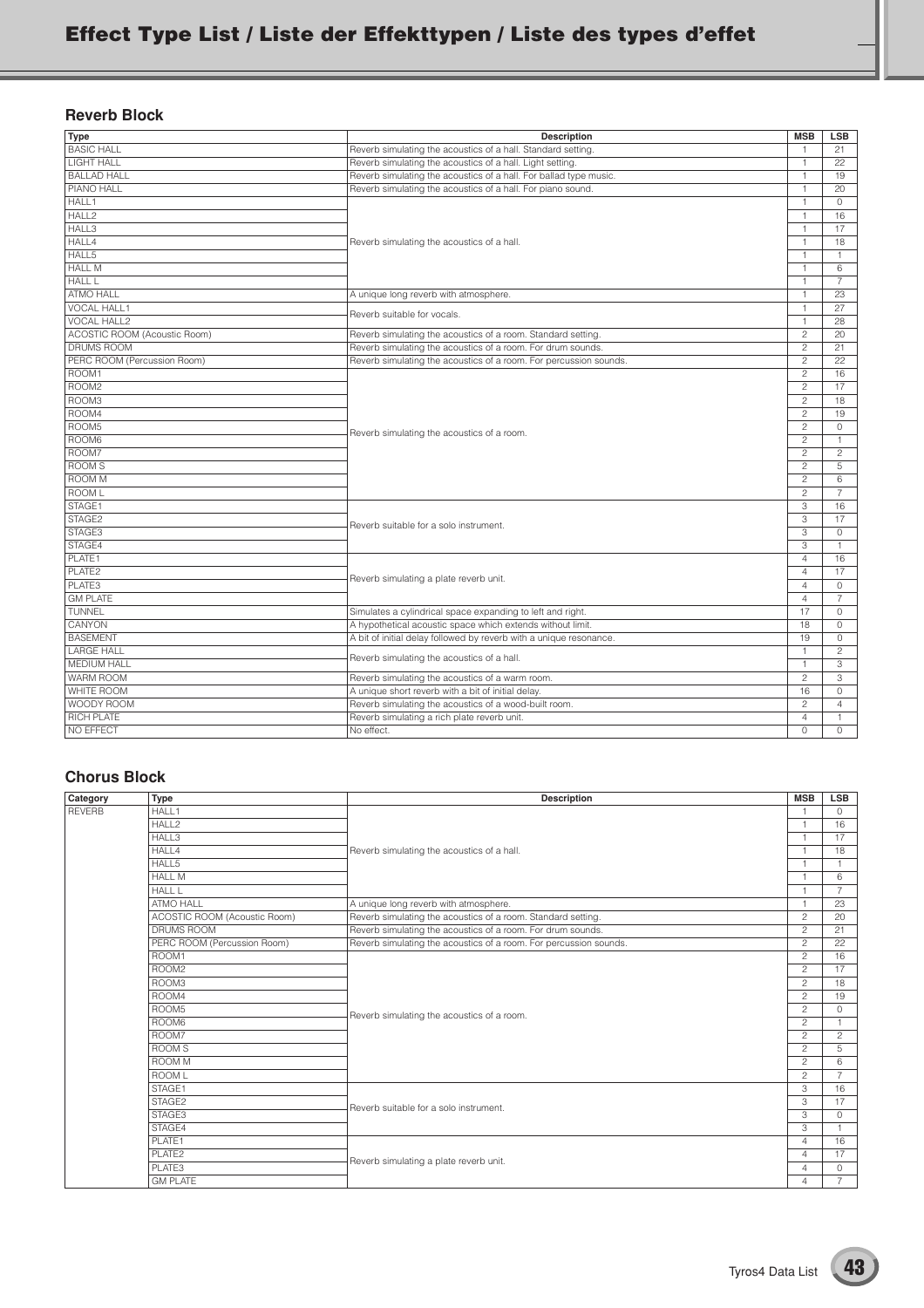| Category         | Type                                     | Description                                                                                     | <b>MSB</b> | LSB            |
|------------------|------------------------------------------|-------------------------------------------------------------------------------------------------|------------|----------------|
| <b>DELAY</b>     | <b>TEMPO DELAY1</b>                      |                                                                                                 | 21         | 0              |
|                  | TEMPO DELAY2                             | Tempo-synchronized delay.                                                                       | 21         | 16             |
|                  | TEMPO ECHO                               | Tempo-synchronized echo.                                                                        | 21         | 8              |
|                  | TEMPO CROSS1                             |                                                                                                 | 22         | $\circ$        |
|                  | <b>TEMPO CROSS2</b>                      |                                                                                                 | 22         |                |
|                  | <b>TEMPO CROSS3</b>                      | Tempo-synchronized cross delay.                                                                 | 22         | 16<br>17       |
|                  |                                          |                                                                                                 |            |                |
|                  | <b>TEMPO CROSS4</b>                      |                                                                                                 | 22         | 18             |
| ER/KARAOKE       | KARAOKE1                                 |                                                                                                 | 20         | $\circ$        |
|                  | KARAOKE2                                 | Echo for karaoke.                                                                               | 20         | $\mathbf{1}$   |
|                  | KARAOKE3                                 |                                                                                                 | 20         | $\overline{c}$ |
|                  | ER1                                      | This effect isolates only the early reflection components of the reverb.                        | 9          | $\circ$        |
|                  | ER <sub>2</sub>                          |                                                                                                 | $\,9$      | $\mathbf{1}$   |
| <b>CHORUS</b>    | CHORUS1                                  |                                                                                                 | 66         | 17             |
|                  | CHORUS2                                  |                                                                                                 | 66         | 8              |
|                  | CHORUS3                                  |                                                                                                 | 66         | 16             |
|                  | CHORUS4                                  |                                                                                                 | 66         | $\mathbf{1}$   |
|                  | CHORUS5                                  |                                                                                                 | 65         | $\sqrt{2}$     |
|                  | CHORUS6                                  |                                                                                                 | 65         | $\circ$        |
|                  | CHORUS7                                  |                                                                                                 | 65         | $\mathbf{1}$   |
|                  | CHORUS8                                  | Conventional chorus program with rich, warm chorusing.                                          | 65         | 8              |
|                  | <b>CHORUS FAST</b>                       |                                                                                                 | 65         | 16             |
|                  | <b>CHORUS LITE</b>                       |                                                                                                 | 65         | 17             |
|                  | <b>GM CHORUS1</b>                        |                                                                                                 | 65         | 3              |
|                  | <b>GM CHORUS2</b>                        |                                                                                                 | 65         | $\overline{4}$ |
|                  | <b>GM CHORUS3</b>                        |                                                                                                 | 65         | 5              |
|                  | <b>GM CHORUS4</b>                        |                                                                                                 | 65         | 6              |
|                  | FB CHORUS                                |                                                                                                 | 65         | $\overline{7}$ |
|                  | CELESTE1                                 |                                                                                                 | 66         | $\circ$        |
|                  | CELESTE2                                 | A 3-phase LFO adds modulation and spaciousness to the sound.                                    | 66         | $\overline{c}$ |
|                  | SYMPHONIC1                               |                                                                                                 | 68         | 16             |
|                  | SYMPHONIC2                               | Adds more stages to the modulation of Celeste.                                                  | 68         | 0              |
|                  | ENS DETUNE1 (Ensemble Detune 1)          |                                                                                                 | 87         |                |
|                  | ENS DETUNE2 (Ensemble Detune 2)          | Chorus effect without modulation, created by adding a slightly pitch-shifted sound.             | 87         | 0<br>16        |
|                  |                                          |                                                                                                 |            |                |
| <b>FLANGER</b>   | FLANGER1                                 |                                                                                                 | 67         | 8              |
|                  | FLANGER2                                 |                                                                                                 | 67         | 16             |
|                  | FLANGER3                                 | Creates a sound similar to that of a jet airplane.                                              | 67         | 17             |
|                  | FLANGER4                                 |                                                                                                 | 67         | $\mathbf{1}$   |
|                  | FLANGER5                                 |                                                                                                 | 67         | $\circ$        |
|                  | <b>GM FLANGER</b>                        |                                                                                                 | 67         | $\overline{7}$ |
|                  | T_FLANGER (Tempo Flanger)                | Tempo-synchronized flanger.                                                                     | 107        | $\circ$        |
| PHASER           | PHASER1                                  |                                                                                                 | 72         | 0              |
|                  | PHASER2                                  | Cyclically modulates the phase to add modulation to the sound.                                  | 72         | 8              |
|                  | PHASER3                                  |                                                                                                 | 72         | 19             |
|                  | T_PHASER1 (Tempo Phaser 1)               | Tempo-synchronized phaser.                                                                      | 108        | 0              |
|                  | T_PHASER2 (Tempo Phaser 2)               |                                                                                                 | 108        | 16             |
|                  | EP PHASER1                               |                                                                                                 | 72         | 17             |
|                  | EP PHASER2                               | Cyclically modulates the phase to add modulation to the sound.                                  | 72         | 18             |
|                  | EP PHASER3                               |                                                                                                 | 72         | 16             |
| PITCH CHANGE     | PITCH CHG1 (Pitch Change 1)              |                                                                                                 | 80         | 16             |
|                  | PITCH CHG2 (Pitch Change 2)              | Changes the pitch of the input signal.                                                          | 80         | $\circ$        |
|                  | PITCH CHG3 (Pitch Change 3)              |                                                                                                 | 80         | $\mathbf{1}$   |
| <b>ROTARY SP</b> | DUAL ROT BRT (Dual Rotor Speaker Bright) |                                                                                                 | 99         | 16             |
|                  | DUAL ROT WRM (Dual Rotor Speaker Warm)   |                                                                                                 | 99         | 17             |
|                  | DUAL ROT SP1 (Dual Rotor Speaker 1)      |                                                                                                 | 99         | $\circ$        |
|                  | DUAL ROT SP2 (Dual Rotor Speaker 2)      |                                                                                                 | 99         | 1              |
|                  | ROTARY SP1 (Rotary Speaker 1)            |                                                                                                 | 69         | 16             |
|                  | ROTARY SP2 (Rotary Speaker 2)            |                                                                                                 | 71         | 17             |
|                  | ROTARY SP3 (Rotary Speaker 3)            | Simulates a rotary speaker.                                                                     | 71         | 18             |
|                  | ROTARY SP4 (Rotary Speaker 4)            |                                                                                                 | 70         | 17             |
|                  | ROTARY SP5 (Rotary Speaker 5)            |                                                                                                 | 66         | 18             |
|                  | ROTARY SP6 (Rotary Speaker 6)            |                                                                                                 | 69         | $\circ$        |
|                  |                                          |                                                                                                 |            |                |
|                  | ROTARY SP7 (Rotary Speaker 7)            |                                                                                                 | 71         | 22             |
|                  | 2WAY ROT SP (2 way Rotary Speaker)       |                                                                                                 | 86         | $\circ$        |
| <b>TREMOLO</b>   | TREMOLO1                                 |                                                                                                 | 70         | 16             |
|                  | TREMOLO2                                 |                                                                                                 | 71         | 19             |
|                  | TREMOLO <sub>3</sub>                     | Rich Tremolo effect with both volume and pitch modulation.                                      | 70         | $\circ$        |
|                  | EP TREMOLO                               |                                                                                                 | 70         | 18             |
|                  | GT TREMOLO1 (Guitar Tremolo 1)           |                                                                                                 | 71         | 20             |
|                  | GT TREMOLO2 (Guitar Tremolo 2)           |                                                                                                 | 70         | 19             |
|                  | VIBE VIBRATE                             | Vibraphone effect.                                                                              | 119        | $\circ$        |
|                  | T_TREMOLO (Tempo Tremolo)                | Tempo-synchronized rich Tremolo effect with both volume and pitch modulation.                   | 120        | $\circ$        |
| SPATIAL          | <b>AUTO PAN1</b>                         |                                                                                                 | 71         | 16             |
|                  | <b>AUTO PAN2</b>                         |                                                                                                 | 71         | $\circ$        |
|                  | AUTO PAN3                                | Several panning effects that automatically shift the sound position (left, right, front, back). | 71         | $\mathbf{1}$   |
|                  | EP AUTOPAN                               |                                                                                                 | 71         | 21             |
|                  | T_AUTO PAN1 (Tempo Auto Pan 1)           |                                                                                                 | 121        | $\circ$        |
|                  | T_AUTO PAN2 (Tempo Auto Pan 2)           | Tempo-synchronized auto pan.                                                                    | 121        | $\mathbf{1}$   |
| NO EFFECT        |                                          | No effect.                                                                                      | $\circ$    | $\circ$        |
|                  |                                          |                                                                                                 |            |                |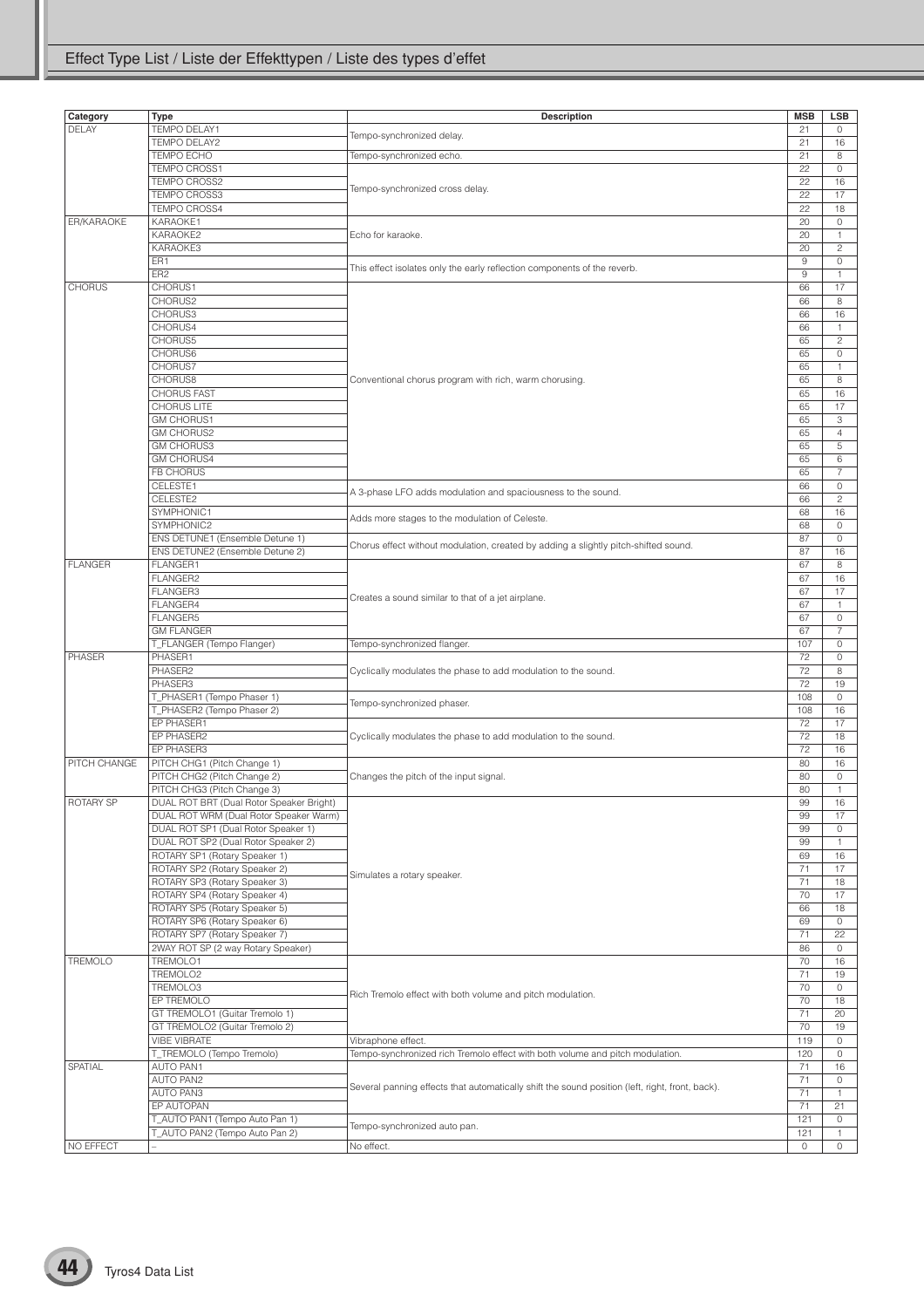## **DSP1-9 Block**

| <b>LCD Block Name</b> | <b>XG Block Name</b>                      |
|-----------------------|-------------------------------------------|
| DSP <sub>1</sub>      | <b>XG Variation Block</b>                 |
| DSP <sub>2</sub>      | <b>XG Insertion1 Block</b>                |
| DSP3                  | XG Insertion2 Block                       |
| DSP4                  | XG Insertion3 Block                       |
| DSP <sub>5</sub>      | <b>XG Insertion4 Block</b>                |
| DSP <sub>6</sub>      | <b>XG Insertion5 Block</b>                |
| DSP7                  | XG Insertion6 Block (only for MIC & Song) |
| DSP <sub>8</sub>      | XG Insertion7 Block (only for Style)      |
| DSP <sub>9</sub>      | XG Insertion8 Block (only for Style)      |

| Category      | Type                         | <b>Description</b>                                                         | <b>MSB</b>              | <b>LSB</b>          |
|---------------|------------------------------|----------------------------------------------------------------------------|-------------------------|---------------------|
| <b>REVERB</b> | HALL1                        |                                                                            | $\mathbf{1}$            | $\circ$             |
|               | HALL <sub>2</sub>            |                                                                            | $\mathbf{1}$            | 16                  |
|               | HALL3                        |                                                                            |                         |                     |
|               |                              |                                                                            | $\mathbf{1}$            | 17                  |
|               | HALL4                        | Reverb simulating the acoustics of a hall.                                 | $\mathbf{1}$            | 18                  |
|               | HALL5                        |                                                                            | $\mathbf{1}$            | $\mathbf{1}$        |
|               | <b>HALL M</b>                |                                                                            | 1                       | 6                   |
|               | <b>HALL L</b>                |                                                                            | $\mathbf{1}$            | $\overline{7}$      |
|               | <b>ATMO HALL</b>             | A unique long reverb with atmosphere.                                      | $\mathbf{1}$            | 23                  |
|               |                              |                                                                            |                         |                     |
|               | ACOSTIC ROOM (Acoustic Room) | Reverb simulating the acoustics of a room. Standard setting.               | $\overline{c}$          | 20                  |
|               | DRUMS ROOM                   | Reverb simulating the acoustics of a room. For drum sounds.                | $\overline{c}$          | 21                  |
|               | PERC ROOM (Percussion Room)  | Reverb simulating the acoustics of a room. For percussion sounds.          | $\overline{c}$          | 22                  |
|               | ROOM1                        |                                                                            | $\overline{c}$          | 16                  |
|               | ROOM <sub>2</sub>            |                                                                            | $\overline{\mathbf{c}}$ | 17                  |
|               | ROOM3                        |                                                                            | $\overline{c}$          | 18                  |
|               | ROOM4                        |                                                                            | $\overline{c}$          | 19                  |
|               |                              |                                                                            |                         |                     |
|               | ROOM5                        | Reverb simulating the acoustics of a room.                                 | $\overline{c}$          | $\circ$             |
|               | ROOM6                        |                                                                            | $\overline{c}$          | $\mathbf{1}$        |
|               | ROOM7                        |                                                                            | $\overline{c}$          | $\mathbf{2}$        |
|               | ROOM S                       |                                                                            | $\overline{\mathbf{c}}$ | 5                   |
|               | <b>ROOM M</b>                |                                                                            | $\overline{c}$          | 6                   |
|               | ROOM L                       |                                                                            | $\overline{c}$          | $\overline{7}$      |
|               | STAGE1                       |                                                                            |                         |                     |
|               |                              |                                                                            | 3                       | 16                  |
|               | STAGE2                       | Reverb suitable for a solo instrument.                                     | 3                       | 17                  |
|               | STAGE3                       |                                                                            | 3                       | 0                   |
|               | STAGE4                       |                                                                            | 3                       | $\mathbf{1}$        |
|               | PLATE1                       |                                                                            | $\overline{4}$          | 16                  |
|               | PLATE2                       |                                                                            | $\overline{4}$          | 17                  |
|               |                              | Reverb simulating a plate reverb unit.                                     |                         |                     |
|               | PLATE3                       |                                                                            | $\overline{4}$          | $\circ$             |
|               | <b>GM PLATE</b>              |                                                                            | $\overline{4}$          | $\overline{7}$      |
|               | TUNNEL                       | Simulates a cylindrical space expanding to left and right.                 | 17                      | $\circ$             |
|               | CANYON                       | A hypothetical acoustic space which extends without limit.                 | 18                      | $\circ$             |
|               | <b>BASEMENT</b>              | A bit of initial delay followed by reverb with a unique resonance.         | 19                      | $\circ$             |
|               | <b>WHITE ROOM</b>            | A unique short reverb with a bit of initial delay.                         | 16                      | $\mathsf{O}\xspace$ |
|               |                              |                                                                            |                         |                     |
| DELAY         | DELAY LCR1                   | Produces three delayed sounds: L, R and C (center).                        | 5                       | 16                  |
|               | DELAY LCR2                   |                                                                            | 5                       | $\circ$             |
|               | DELAY LR                     | Produces two delayed sounds: L and R. Two feedback delays are provided.    | 6                       | 0                   |
|               | <b>ECHO</b>                  | Two delayed sounds (L and R), and independent feedback delays for L and R. | 7                       | 0                   |
|               | CROSS DELAY1                 |                                                                            | 8                       | 0                   |
|               | CROSS DELAY2                 | The feedback of the two delayed sounds is crossed.                         | 8                       | 16                  |
|               |                              |                                                                            |                         |                     |
|               | TEMPO DELAY1                 | Tempo-synchronized delay.                                                  | 21                      | $\circ$             |
|               | TEMPO DELAY2                 |                                                                            | 21                      | 16                  |
|               | TEMPO ECHO                   | Tempo-synchronized echo.                                                   | 21                      | 8                   |
|               | TEMPO CROSS1                 |                                                                            | 22                      | 0                   |
|               | TEMPO CROSS2                 |                                                                            | 22                      | 16                  |
|               | TEMPO CROSS3                 | Tempo-synchronized cross delay.                                            | 22                      | 17                  |
|               | <b>TEMPO CROSS4</b>          |                                                                            | 22                      | 18                  |
|               |                              |                                                                            |                         |                     |
| ER/KARAOKE    | KARAOKE1                     |                                                                            | 20                      | $\circ$             |
|               | KARAOKE2                     | Echo for karaoke.                                                          | 20                      | $\mathbf{1}$        |
|               | KARAOKE3                     |                                                                            | 20                      | $\overline{c}$      |
|               | ER1                          |                                                                            | 9                       | 0                   |
|               | ER <sub>2</sub>              | This effect isolates only the early reflection components of the reverb.   | $\mathsf g$             | $\mathbf{1}$        |
|               | <b>GATE REVERB 1</b>         |                                                                            | 10                      | $\circ$             |
|               |                              | Simulation of gated reverb.                                                |                         |                     |
|               | <b>GATE REVERB 2</b>         |                                                                            | 10                      | 16                  |
|               | <b>REVERS GATE</b>           | Simulation of gated reverb played back in reverse.                         | 11                      | $\circ$             |
| <b>CHORUS</b> | CHORUS1                      |                                                                            | 66                      | 17                  |
|               | CHORUS2                      |                                                                            | 66                      | 8                   |
|               | CHORUS3                      |                                                                            | 66                      | 16                  |
|               | CHORUS4                      |                                                                            | 66                      | $\mathbf{1}$        |
|               | CHORUS5                      |                                                                            |                         |                     |
|               |                              |                                                                            | 65                      | $\overline{c}$      |
|               | CHORUS6                      |                                                                            | 65                      | $\circ$             |
|               | CHORUS7                      |                                                                            | 65                      | 1                   |
|               | <b>CHORUS8</b>               | Conventional chorus program with rich, warm chorusing.                     | 65                      | 8                   |
|               | <b>CHORUS FAST</b>           |                                                                            | 65                      | 16                  |
|               | CHORUS LITE                  |                                                                            | 65                      | 17                  |
|               |                              |                                                                            |                         |                     |
|               | <b>GM CHORUS1</b>            |                                                                            | 65                      | 3                   |
|               | <b>GM CHORUS2</b>            |                                                                            | 65                      | $\overline{4}$      |
|               | <b>GM CHORUS3</b>            |                                                                            | 65                      | 5                   |
|               | <b>GM CHORUS4</b>            |                                                                            | 65                      | 6                   |
|               | FB CHORUS                    |                                                                            | 65                      | $\overline{7}$      |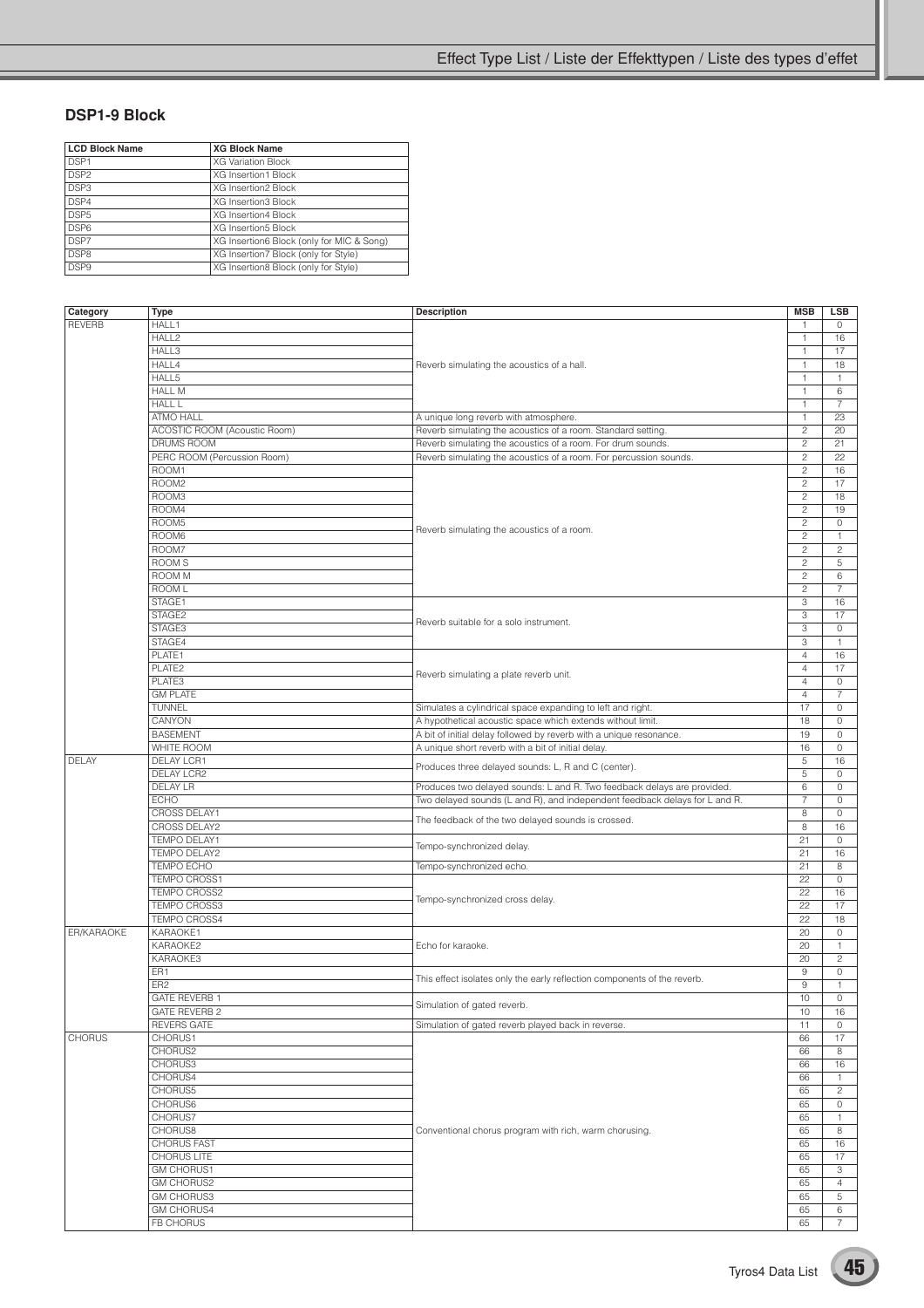| Category            | Type                                             | <b>Description</b>                                                                            | <b>MSB</b> | <b>LSB</b>          |
|---------------------|--------------------------------------------------|-----------------------------------------------------------------------------------------------|------------|---------------------|
| <b>CHORUS</b>       | CELESTE1                                         |                                                                                               | 66         | $\circ$             |
|                     | CELESTE2                                         | A 3-phase LFO adds modulation and spaciousness to the sound.                                  | 66         | $\overline{c}$      |
|                     | SYMPHONIC1                                       |                                                                                               | 68         | 16                  |
|                     | SYMPHONIC2                                       | Adds more stages to the modulation of Celeste.                                                | 68         | $\circ$             |
|                     | ENS DETUNE1 (Ensemble Detune 1)                  |                                                                                               | 87         | $\circ$             |
|                     | ENS DETUNE2 (Ensemble Detune 2)                  | Chorus effect without modulation, created by adding a slightly pitch-shifted sound.           | 87         | 16                  |
| <b>FLANGER</b>      | FLANGER1                                         |                                                                                               | 67         | 8                   |
|                     | FLANGER2                                         |                                                                                               | 67         | 16                  |
|                     | FLANGER3                                         |                                                                                               | 67         | 17                  |
|                     | FLANGER4                                         | Creates a sound similar to that of a jet airplane.                                            | 67         | $\mathbf{1}$        |
|                     |                                                  |                                                                                               |            |                     |
|                     | FLANGER5                                         |                                                                                               | 67         | $\circ$             |
|                     | <b>GM FLANGER</b>                                |                                                                                               | 67         | $\overline{7}$      |
|                     | VIN.FLANGER1                                     | This simulates an analog flanger, giving a strong vintage flavor to the sound.                | 124        | $\mathbf{1}$        |
|                     | VIN.FLANGER2                                     |                                                                                               | 124        | 16                  |
|                     | V FLANGER                                        | A simulation of an analog flanger effect. The LFO has a random setting.                       | 104        | 0                   |
|                     | T_FLANGER (Tempo Flanger)                        | Tempo-synchronized flanger.                                                                   | 107        | $\mathsf{O}\xspace$ |
|                     | <b>DYN FLANGER</b>                               | Dynamically controlled flanger.                                                               | 110        | $\mathsf{O}\xspace$ |
| <b>PHASER</b>       | PHASER1                                          |                                                                                               | 72         | $\circ$             |
|                     | PHASER2                                          | Cyclically modulates the phase to add modulation to the sound.                                | 72         | 8                   |
|                     | PHASER3                                          |                                                                                               | 72         | 19                  |
|                     | V.PHASER1                                        | This simulates an analog phaser, giving a strong vintage flavor to the sound. It is effective | 124        | $\overline{c}$      |
|                     | V.PHASER2                                        | in mono.                                                                                      | 124        | 17                  |
|                     | <b>V.PHASER ST1</b>                              |                                                                                               | 124        | 3                   |
|                     | <b>V.PHASER ST2</b>                              | This simulates an analog phaser, giving a strong vintage flavor to the sound. It is effective | 124        | 18                  |
|                     | <b>V.PHASER ST3</b>                              | in stereo.                                                                                    | 124        | 19                  |
|                     | <b>V.PHASER ST4</b>                              |                                                                                               | 124        | 20                  |
|                     | T_PHASER1 (Tempo Phaser 1)                       |                                                                                               | 108        | 0                   |
|                     | T_PHASER2 (Tempo Phaser 2)                       | Tempo-synchronized phaser.                                                                    | 108        | 16                  |
|                     | EP PHASER1                                       |                                                                                               | 72         | 17                  |
|                     | EP PHASER2                                       | Cyclically modulates the phase to add modulation to the sound. For electric piano.            | 72         | 18                  |
|                     | EP PHASER3                                       |                                                                                               | 72         | 16                  |
|                     | <b>DYN PHASER</b>                                |                                                                                               | 111        | 0                   |
| <b>DISTORTION</b>   |                                                  | Dynamically controlled phaser.                                                                | 98         | 22                  |
|                     | V_DIST WARM (V Distortion Warm)                  |                                                                                               |            |                     |
|                     | V DIST CLS H (V Distortion Classic Hard)         |                                                                                               | 98         | 23                  |
|                     | V_DIST CLS S (V Distortion Classic Soft)         |                                                                                               | 98         | 20                  |
|                     | V_DIST METAL (V Distortion Metal)                |                                                                                               | 98         | 24                  |
|                     | V_DIST CRUNC (V Distortion Crunch)               |                                                                                               | 98         | 18                  |
|                     | V_DIST BLUES (V Distortion Blues)                |                                                                                               | 98         | 21                  |
|                     | V_DIST EDGY (V Distortion Edgy)                  | Distortion which simulates the sound of a vintage tube, fuzz effect, etc.                     | 98         | 19                  |
|                     | V_DIST SOLID (V Distortion Solid)                |                                                                                               | 98         | 25                  |
|                     | V_DST CLEAN1 (V Distortion Clean 1)              |                                                                                               | 98         | 17                  |
|                     | V_DST CLEAN2 (V Distortion Clean 2)              |                                                                                               | 98         | 26                  |
|                     | V_DIST TWIN (V Distortion Twin)                  |                                                                                               | 98         | 16                  |
|                     | V_DIST ROCA (V Distortion Rockabilly)            |                                                                                               | 103        | 18                  |
|                     | V_DST JZ CLN (V Distortion Jazz Clean)           |                                                                                               | 98         | 27                  |
|                     | V_DST FUSION (V Distortion Fusion)               |                                                                                               | 103        | 19                  |
|                     | ST AMP SOLID (Stereo Amp Simulator Solid)        |                                                                                               | 75         | 29                  |
|                     | ST AMP CRUNC (Stereo Amp Simulator Crunch)       |                                                                                               | 75         | 30                  |
|                     | ST AMP BLUES (Stereo Amp Simulator Blues)        | Stereo amp simulator.                                                                         | 75         | 28                  |
|                     | ST AMP CLEAN (Stereo Amp Simulator Clean)        |                                                                                               | 75         | 27                  |
|                     | ST AMP HARP (Stereo Amp Simulator Blues Harp)    |                                                                                               | 75         | 31                  |
|                     |                                                  |                                                                                               |            | 0                   |
|                     | V_DIST HARD (V Distortion Hard)                  | Distortion which simulates the sound of a vintage tube, fuzz effect, etc.                     | 98         |                     |
|                     | V_DIST SOFT (V Distortion Soft)                  |                                                                                               | 98         | $\overline{c}$      |
|                     | DIST HARD1 (Distortion Hard 1)                   | Hard-edge distortion.                                                                         | 75         | 16                  |
|                     | DIST HARD2 (Distortion Hard 2)                   |                                                                                               | 75         | 22                  |
|                     | DIST SOFT1 (Distortion Soft 1)                   | Soft, warm distortion.                                                                        | 75         | 17                  |
|                     | DIST SOFT2 (Distortion Soft 2)                   |                                                                                               | 75         | 23                  |
|                     | DIST HEAVY (Distortion Heavy)                    | Heavy distortion.                                                                             | 73         | 0                   |
|                     | OVERDRIVE                                        | Adds mild distortion to the sound.                                                            | 74         | 0                   |
|                     | ST DIST (Stereo Distortion)                      | Stereo distortion.                                                                            | 73         | 8                   |
|                     | ST OD (Stereo Overdrive)                         | Stereo overdrive.                                                                             | 74         | 8                   |
|                     | ST DIST HARD (Stereo Distortion Hard)            | Hard-edge stereo distortion.                                                                  | 75         | 18                  |
|                     | ST DIST SOFT (Stereo Distortion Soft)            | Soft, warm soft distortion.                                                                   | 75         | 19                  |
|                     | AMP SIM1 (Amp Simulator 1)                       |                                                                                               | 75         | 0                   |
|                     | AMP SIM2 (Amp Simulator 2)                       | A simulation of a guitar amp.                                                                 | 75         | 1                   |
|                     | ST AMP1 (Stereo Amp Simulator 1)                 |                                                                                               | 75         | 20                  |
|                     | ST AMP2 (Stereo Amp Simulator 2)                 |                                                                                               | 75         | 21                  |
|                     | ST AMP3 (Stereo Amp Simulator 3)                 |                                                                                               | 75         | 8                   |
|                     | ST AMP4 (Stereo Amp Simulator 4)                 | Stereo amp simulator.                                                                         | 75         | 24                  |
|                     | ST AMP5 (Stereo Amp Simulator 5)                 |                                                                                               | 75         | 25                  |
|                     | ST AMP6 (Stereo Amp Simulator 6)                 |                                                                                               | 75         | 26                  |
| DISTORTION+         | DST+DELAY1 (Distortion + Delay 1)                |                                                                                               | 95         | 16                  |
| (Distortion/        | DST+DELAY2 (Distortion + Delay 2)                | Distortion and Delay are connected in series.                                                 | 95         | 0                   |
| Overdrive mixed     |                                                  |                                                                                               | 95         | 17                  |
| with other effects) | OD+DELAY1 (Overdrive + Delay 1)                  | Overdrive and Delay are connected in series.                                                  |            |                     |
|                     | OD+DELAY2 (Overdrive + Delay 2)                  |                                                                                               | 95         | $\mathbf{1}$        |
|                     | CMP+DST+DLY1 (Compressor + Distortion + Delay 1) | Compressor, Distortion and Delay are connected in series.                                     | 96         | 16                  |
|                     | CMP+DST+DLY2 (Compressor + Distortion + Delay 2) |                                                                                               | 96         | $\circ$             |
|                     | CMP+OD+DLY1 (Compressor + Overdrive + Delay 1)   | Compressor, Overdrive and Delay are connected in series.                                      | 96         | 17                  |
|                     | CMP+OD+DLY2 (Compressor + Overdrive + Delay 2)   |                                                                                               | 96         | 1                   |
|                     | V_DST H+DLY (V Distortion Hard + Delay)          | V Distortion Hard and Delay are connected in series.                                          | 98         | $\mathbf{1}$        |
|                     | V_DST S+DLY (V Distortion Soft + Delay)          | V Distortion Soft and Delay are connected in series.                                          | 98         | 3                   |
|                     | DST+TDLY (Distortion + Tempo Delay)              | Distortion and Tempo Delay are connected in series.                                           | 100        | 0                   |
|                     | OD+TDLY (Overdrive + Tempo Delay)                | Overdrive and Tempo Delay are connected in series.                                            | 100        |                     |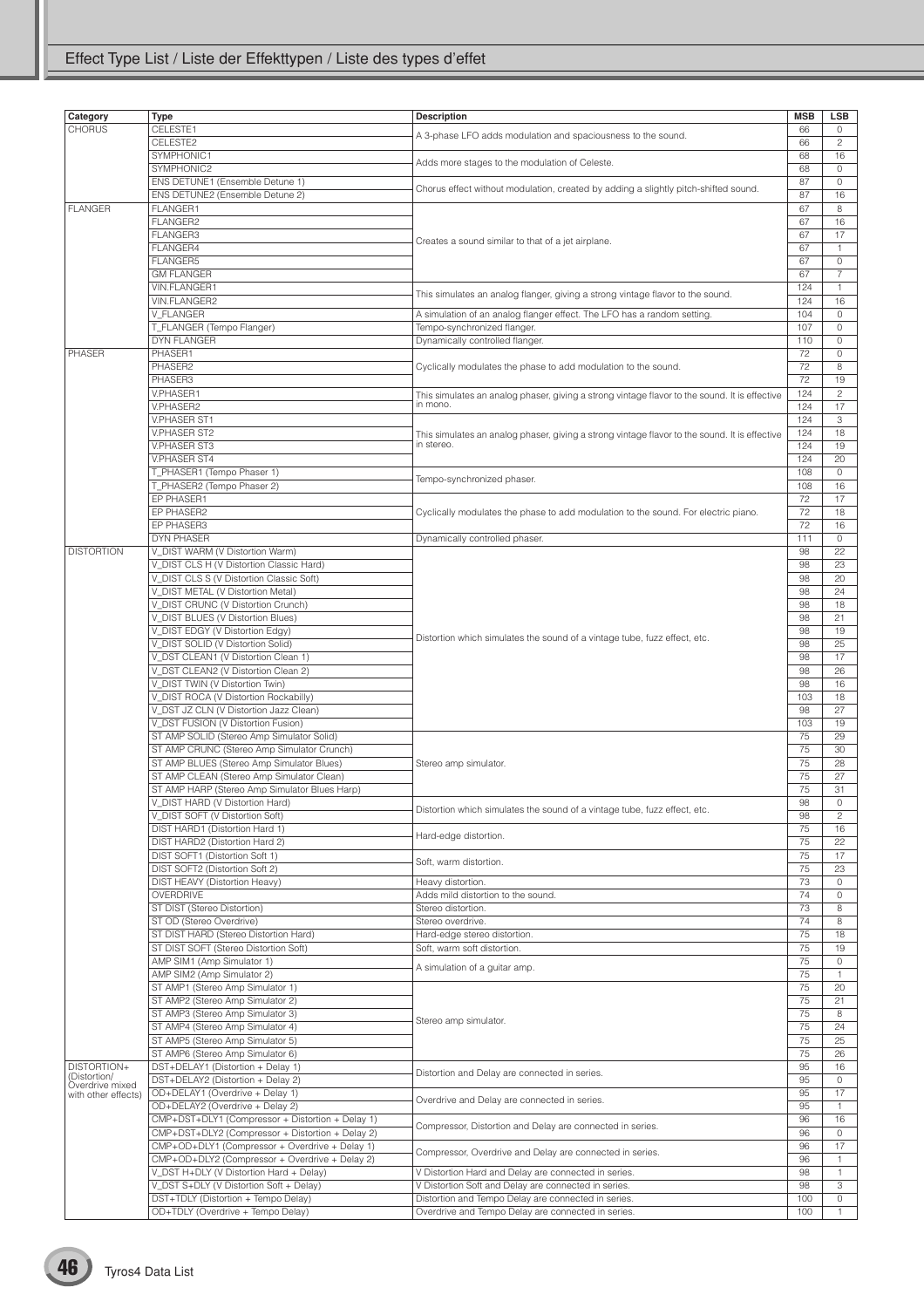### Effect Type List / Liste der Effekttypen / Liste des types d'effet

| Category                    | Type                                                  | <b>Description</b>                                                                                                                                                          | <b>MSB</b> | <b>LSB</b>     |
|-----------------------------|-------------------------------------------------------|-----------------------------------------------------------------------------------------------------------------------------------------------------------------------------|------------|----------------|
| DISTORTION+<br>(Distortion/ | COMP+DIST1 (Compressor + Distortion 1)                | Since a Compressor is included in the first stage, steady distortion can be produced                                                                                        | 73         | 16             |
| Overdrive mixed             | COMP+DIST2 (Compressor + Distortion 2)                | regardless of changes in input level.                                                                                                                                       | 73         | $\mathbf{1}$   |
| with other effects)         | CMP+DST+TDL (Compressor + Distortion + Tempo Delay)   |                                                                                                                                                                             | 101        | $\circ$        |
|                             | CMP+OD+TDLY1 (Compressor + Overdrive + Tempo Delay 1) |                                                                                                                                                                             | 101        | $\mathbf{1}$   |
|                             | CMP+OD+TDLY2 (Compressor + Overdrive + Tempo Delay 2) |                                                                                                                                                                             | 101        | 16             |
|                             | CMP+OD+TDLY3 (Compressor + Overdrive + Tempo Delay 3) | Compressor, Distortion and Tempo Delay are connected in series.                                                                                                             | 101        | 17             |
|                             | CMP+OD+TDLY4 (Compressor + Overdrive + Tempo Delay 4) |                                                                                                                                                                             | 101        | 18             |
|                             | CMP+OD+TDLY5 (Compressor + Overdrive + Tempo Delay 5) |                                                                                                                                                                             | 101        | 19             |
|                             | CMP+OD+TDLY6 (Compressor + Overdrive + Tempo Delay 6) |                                                                                                                                                                             | 101        | 20             |
|                             |                                                       |                                                                                                                                                                             |            |                |
|                             | V_DST H+TDL1 (V Distortion Hard + Tempo Delay 1)      | V Distortion Hard and Tempo Delay are connected in series.                                                                                                                  | 103        | 0              |
|                             | V_DST H+TDL2 (V Distortion Hard + Tempo Delay 2)      |                                                                                                                                                                             | 103        | 17             |
|                             | V_DST S+TDL1 (V Distortion Soft + Tempo Delay 1)      | V Distortion Soft and Tempo Delay are connected in series.                                                                                                                  | 103        | $\mathbf{1}$   |
|                             | V_DST S+TDL2 (V Distortion Soft + Tempo Delay 2)      |                                                                                                                                                                             | 103        | 16             |
| PITCH CHANGE                | PITCH CHG1 (Pitch Change 1)                           |                                                                                                                                                                             | 80         | 16             |
|                             | PITCH CHG2 (Pitch Change 2)                           | Changes the pitch of the input signal.                                                                                                                                      | 80         | 0              |
|                             | PITCH CHG3 (Pitch Change 3)                           |                                                                                                                                                                             | 80         | $\mathbf{1}$   |
| <b>WAH AUTO</b>             | <b>AUTO WAH1</b>                                      |                                                                                                                                                                             | 78         | 16             |
|                             | <b>AUTO WAH2</b>                                      | Cyclically modulates the center frequency of a wah filter.                                                                                                                  | 78         | $\circ$        |
|                             |                                                       |                                                                                                                                                                             |            |                |
|                             | V.AUTO WAH                                            | This simulates an analog wah pedal effect, giving a strong vintage flavor to the sound. It<br>cyclically changes the central frequency of the wah filter.                   | 124        | 5              |
|                             |                                                       |                                                                                                                                                                             | 78         | 17             |
|                             | AT.WAH+DST1 (Auto Wah + Distortion 1)                 |                                                                                                                                                                             |            |                |
|                             | AT.WAH+DST2 (Auto Wah + Distortion 2)                 |                                                                                                                                                                             | 78         | 1              |
|                             | AT.WH+DST HD (Auto Wah + Distortion Hard)             | Distortion can be applied to the output of Auto Wah.                                                                                                                        | 78         | 21             |
|                             | AT.WH+DST HV (Auto Wah + Distortion Heavy)            |                                                                                                                                                                             | 78         | 23             |
|                             | AT.WH+DST LT (Auto Wah + Distortion Lite)             |                                                                                                                                                                             | 78         | 25             |
|                             | AT.WAH+OD1 (Auto Wah + Overdrive 1)                   |                                                                                                                                                                             | 78         | 18             |
|                             | AT.WAH+OD2 (Auto Wah + Overdrive 2)                   |                                                                                                                                                                             | 78         | $\overline{c}$ |
|                             | AT.WH+OD HD (Auto Wah + Overdrive Hard)               | Overdrive distortion can be applied to the output of Auto Wah.                                                                                                              | 78         | 22             |
|                             | AT.WH+OD HV (Auto Wah + Overdrive Heavy)              |                                                                                                                                                                             | 78         | 24             |
|                             | AT.WH+OD LT (Auto Wah + Overdrive Lite)               |                                                                                                                                                                             | 78         |                |
|                             |                                                       |                                                                                                                                                                             |            | 26             |
|                             | TEMPO AT.WAH (Tempo Auto Wah)                         | Tempo-synchronized Auto Wah.                                                                                                                                                | 79         | 0              |
|                             | T_AT.WH+DST (Tempo Auto Wah + Distortion)             |                                                                                                                                                                             | 79         | 1              |
|                             | T_A.WH+DSTHD (Tempo Auto Wah + Distortion Hard)       |                                                                                                                                                                             | 79         | 21             |
|                             | T_A.WH+DSTHV (Tempo Auto Wah + Distortion Heavy)      | Tempo-synchronized Auto Wah. Distortion can be applied to the output.                                                                                                       | 79         | 23             |
|                             | T_A.WH+DSTLT (Tempo Auto Wah + Distortion Lite)       |                                                                                                                                                                             | 79         | 25             |
|                             | T_AT.WH+OD (Tempo Auto Wah + Overdrive)               |                                                                                                                                                                             | 79         | $\mathbf{2}$   |
|                             | T_A.WH+OD HD (Tempo Auto Wah + Overdrive Hard)        |                                                                                                                                                                             | 79         | 22             |
|                             |                                                       | Tempo-synchronized Auto Wah. Overdrive distortion can be applied to the output.                                                                                             |            |                |
|                             | T_A.WH+OD HV (Tempo Auto Wah + Overdrive Heavy)       |                                                                                                                                                                             | 79         | 24             |
|                             | T_A.WH+OD LT (Tempo Auto Wah + Overdrive Lite)        |                                                                                                                                                                             | 79         | 26             |
| WAH TCH/PDL                 | <b>TOUCH WAH1</b>                                     |                                                                                                                                                                             | 82         | $\mathbf 0$    |
| (Touch Wah/Pedal<br>Wah)    | TOUCH WAH2                                            | Changes the center frequency of a wah filter according to the input level.                                                                                                  | 82         | 8              |
|                             | TOUCH WAH3                                            |                                                                                                                                                                             | 82         | 20             |
|                             | V.TOUCH WAH                                           | This simulates an analog wah pedal effect, giving a strong vintage flavor to the sound. It<br>changes the central frequency of the wah filter according to the input level. | 125        | $\overline{c}$ |
|                             |                                                       |                                                                                                                                                                             |            |                |
|                             | TC.WH+DST1 (Touch Wah + Distortion 1)                 |                                                                                                                                                                             | 82         | 16             |
|                             | TC.WH+DST2 (Touch Wah + Distortion 2)                 |                                                                                                                                                                             | 82         | $\mathbf{1}$   |
|                             | TC.WH+DST HD (Touch Wah + Distortion Hard)            | Distortion can be applied to the output of Touch Wah.                                                                                                                       | 82         | 21             |
|                             | TC.WH+DST HV (Touch Wah + Distortion Heavy)           |                                                                                                                                                                             | 82         | 23             |
|                             | TC.WH+DST LT (Touch Wah + Distortion Lite)            |                                                                                                                                                                             | 82         | 25             |
|                             |                                                       |                                                                                                                                                                             |            |                |
|                             | TC.WAH+OD1 (Touch Wah + Overdrive 1)                  |                                                                                                                                                                             | 82         | 17             |
|                             | TC.WAH+OD2 (Touch Wah + Overdrive 2)                  |                                                                                                                                                                             | 82         | $\overline{c}$ |
|                             | TC.WAH+OD HD (Touch Wah + Overdrive Hard)             | Overdrive distortion can be applied to the output of Touch Wah.                                                                                                             | 82         | 22             |
|                             | TC.WAH+OD HV (Touch Wah + Overdrive Heavy)            |                                                                                                                                                                             | 82         | 24             |
|                             | TC.WAH+OD LT (Touch Wah + Overdrive Lite)             |                                                                                                                                                                             | 82         | 26             |
|                             | WH+DST+DLY1 (Wah + Distortion + Delay 1)              |                                                                                                                                                                             | 97         | 16             |
|                             | WH+DST+DLY2 (Wah + Distortion + Delay 2)              | Wah, Distortion and Delay are connected in series.                                                                                                                          | 97         | 0              |
|                             | WH+DST+TDLY (Wah + Distortion + Tempo Delay)          | Wah, Distortion and Tempo Delay are connected in series.                                                                                                                    | 102        | 0              |
|                             | WH+OD+DLY1 (Wah + Overdrive + Delay 1)                |                                                                                                                                                                             | 97         | 17             |
|                             | WH+OD+DLY2 (Wah + Overdrive + Delay 2)                | Wah, Overdrive and Delay are connected in series.                                                                                                                           | 97         |                |
|                             |                                                       |                                                                                                                                                                             |            | $\mathbf{1}$   |
|                             | WH+OD+TDLY1 (Wah + Overdrive + Tempo Delay 1)         | Wah, Overdrive and Tempo Delay are connected in series.                                                                                                                     | 102        | $\mathbf{1}$   |
|                             | WH+OD+TDLY2 (Wah + Overdrive + Tempo Delay 2)         |                                                                                                                                                                             | 102        | 16             |
|                             | CLAVI TC.WAH (Clavi Touch Wah)                        | Clavinet Touch Wah                                                                                                                                                          | 82         | 18             |
|                             | EP TC.WAH (EP Touch Wah)                              | EP Touch Wah                                                                                                                                                                | 82         | 19             |
|                             | V.PEDAL WH B (Vintage Pedal Wah Basic)                | Vintage Wah which can be controlled by "Pedal Control" parameter. (See Effect                                                                                               | 125        | $\mathbf{1}$   |
|                             | V.PEDAL WH D (Vintage Pedal Wah Disco)                | Parameter List.)                                                                                                                                                            | 125        | 16             |
|                             |                                                       | Changes the center frequency of a wah filter according to "Pedal Control" parameter.                                                                                        |            |                |
|                             | PEDAL WAH (Pedal Wah)                                 | (See Ĕffect Parameter List.)                                                                                                                                                | 122        | 0              |
|                             | PEDAL WH+DST (Pedal Wah + Distortion)                 |                                                                                                                                                                             | 122        | $\mathbf{1}$   |
|                             | P.WH+DIST HD (Pedal Wah + Distortion Hard)            |                                                                                                                                                                             | 122        | 21             |
|                             | P.WH+DIST HV (Pedal Wah + Distortion Heavy)           | Distortion can be applied to the output of Pedal Wah.                                                                                                                       | 122        | 23             |
|                             |                                                       |                                                                                                                                                                             | 122        |                |
|                             | P.WH+DIST LT (Pedal Wah + Distortion Lite)            |                                                                                                                                                                             |            | 25             |
|                             | PEDAL WH+OD (Pedal Wah + Overdrive)                   |                                                                                                                                                                             | 122        | $\overline{c}$ |
|                             | P.WH+OD HD (Pedal Wah + Overdrive Hard)               | Overdrive distortion can be applied to the output of Pedal Wah.                                                                                                             | 122        | 22             |
|                             | P.WH+OD HV (Pedal Wah + Overdrive Heavy)              |                                                                                                                                                                             | 122        | 24             |
|                             | P.WH+OD LT (Pedal Wah + Overdrive Lite)               |                                                                                                                                                                             | 122        | 26             |
| <b>DYNAMIC</b>              | COMP MED (Compressor Medium)                          | Compressor with medium setting.                                                                                                                                             | 83         | 16             |
|                             | COMP HEAVY (Compressor Heavy)                         | Compressor with heavy setting.                                                                                                                                              | 83         | 17             |
|                             | COMP MELODY (Compressor Melody)                       | Compressor for the Melody part.                                                                                                                                             | 105        | 16             |
|                             | COMP BASS (Compressor Bass)                           | Compressor for the Bass part.                                                                                                                                               | 105        | 17             |
|                             |                                                       |                                                                                                                                                                             |            |                |
|                             | <b>V.COMPRESSOR</b>                                   | This simulates an analog compressor, giving a vintage flavor to the sound.                                                                                                  | 124        | $\overline{4}$ |
|                             | <b>MBAND COMP</b>                                     | Multi-band compressor that allows you to adjust the compression effect for individual                                                                                       | 105        | 0              |
|                             |                                                       | frequency bands.                                                                                                                                                            |            |                |
|                             | <b>COMPRESSOR</b>                                     | Holds down the output level when a specified input level is exceeded. A sense of attack<br>can also be added to the sound.                                                  | 83         | 0              |
|                             | <b>NOISE GATE</b>                                     | Gates the input when the input signal falls below a specified level.                                                                                                        | 84         | 0              |
|                             |                                                       |                                                                                                                                                                             |            |                |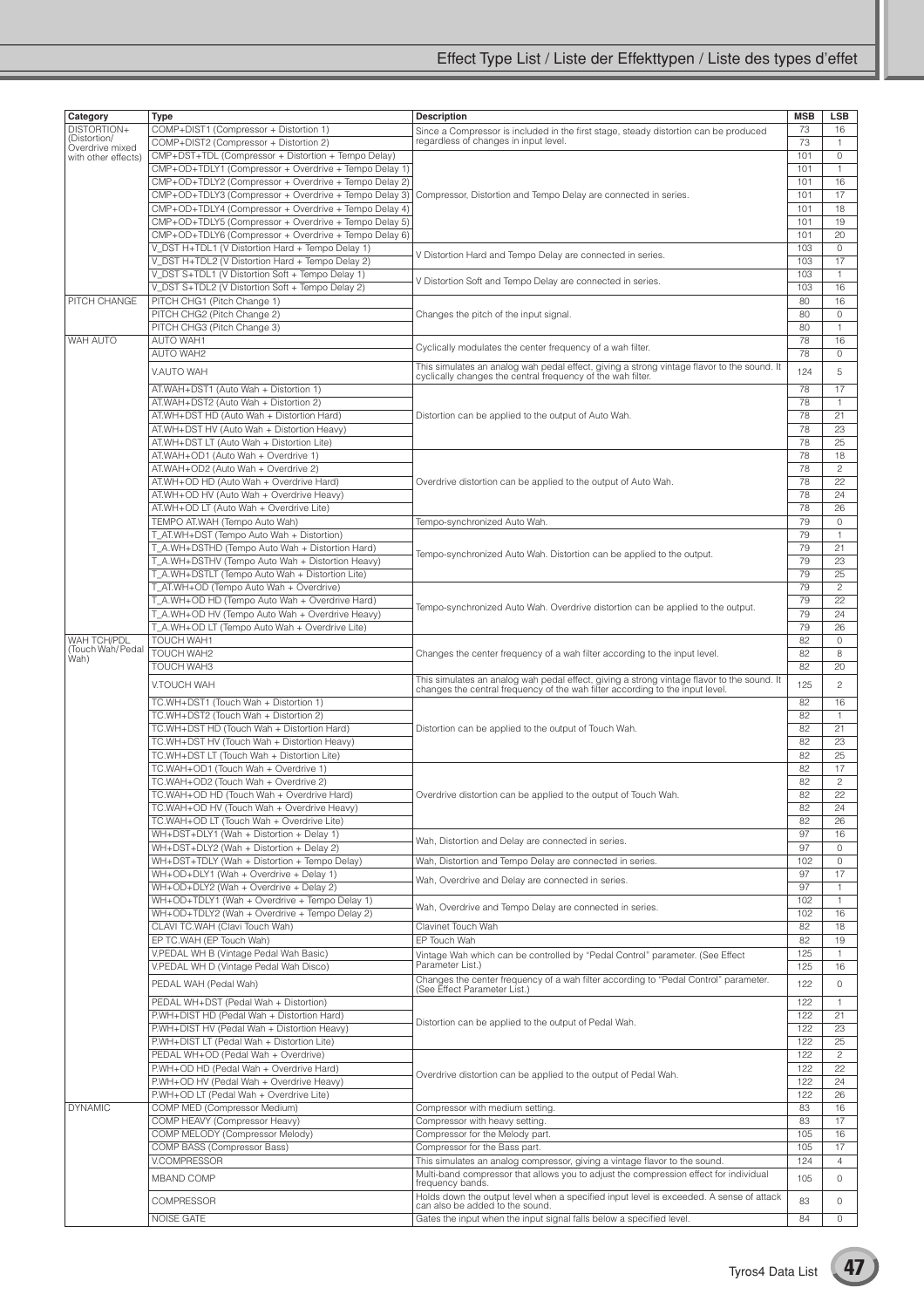| Category           | Type                                               | <b>Description</b>                                                                                                     | <b>MSB</b>      | <b>LSB</b>          |
|--------------------|----------------------------------------------------|------------------------------------------------------------------------------------------------------------------------|-----------------|---------------------|
| <b>ROTARY SP</b>   | DUAL ROT BRT (Dual Rotor Speaker Bright)           |                                                                                                                        | 99              | 16                  |
|                    | DUAL ROT WRM (Dual Rotor Speaker Warm)             | Simulates a rotary speaker.                                                                                            | 99              | 17                  |
| <b>ROTARY SP</b>   | DUAL ROT SP1 (Dual Rotor Speaker 1)                |                                                                                                                        | 99              | $\circ$             |
|                    | DUAL ROT SP2 (Dual Rotor Speaker 2)                |                                                                                                                        | 99              | $\mathbf{1}$        |
|                    | ROTARY SP1 (Rotary Speaker 1)                      |                                                                                                                        | 69              | 16                  |
|                    | ROTARY SP2 (Rotary Speaker 2)                      |                                                                                                                        | $\overline{71}$ | 17                  |
|                    | ROTARY SP3 (Rotary Speaker 3)                      |                                                                                                                        | 71              | 18                  |
|                    | ROTARY SP4 (Rotary Speaker 4)                      | Simulates a rotary speaker.                                                                                            | 70              | 17                  |
|                    | ROTARY SP5 (Rotary Speaker 5)                      |                                                                                                                        | 66              | 18                  |
|                    | ROTARY SP6 (Rotary Speaker 6)                      |                                                                                                                        | 69              | $\circ$             |
|                    | ROTARY SP7 (Rotary Speaker 7)                      |                                                                                                                        | 71              | 22                  |
|                    | 2WAY ROT SP (2-way Rotary Speaker)                 |                                                                                                                        | 86              | $\Omega$            |
|                    | DST+ROT SP (Distortion + Rotary Speaker)           | Distortion and rotary speaker connected in series.                                                                     | 69              | $\mathbf{1}$        |
|                    | DST+2ROT SP (Distortion + 2-way Rotary Speaker)    | Distortion and 2-way rotary speaker connected in series.                                                               | 86              | $\mathbf{1}$        |
|                    | OD+ROT SP (Overdrive + Rotary Speaker)             | Overdrive and rotary speaker connected in series.                                                                      | 69              | $\overline{c}$      |
|                    | OD+2ROT SP (Overdrive + 2-way Rotary Speaker)      | Overdrive and 2-way rotary speaker connected in series.                                                                | 86              | $\overline{c}$      |
|                    | AMP+ROT SP (Amp Simulator + Rotary Speaker)        | Amp simulator and rotary speaker connected in series.                                                                  | 69              | 3                   |
|                    | AMP+2ROT SP (Amp Simulator + 2-way Rotary Speaker) | Amp simulator and 2-way rotary speaker connected in series.                                                            | 86              | 3                   |
| <b>TREMOLO</b>     | TREMOLO1                                           |                                                                                                                        | 70              | 16                  |
|                    | TREMOLO2                                           |                                                                                                                        | 71              | 19                  |
|                    | TREMOLO3                                           |                                                                                                                        | 70              | $\circ$             |
|                    | EP TREMOLO                                         | Rich Tremolo effect with both volume and pitch modulation.                                                             | 70              | 18                  |
|                    | GT TREMOLO1 (Guitar Tremolo 1)                     |                                                                                                                        | 71              | 20                  |
|                    | GT TREMOLO2 (Guitar Tremolo 2)                     |                                                                                                                        | 70              | 19                  |
|                    | <b>VIBE VIBRATE</b>                                | Vibraphone effect                                                                                                      | 119             | $\overline{0}$      |
|                    | T_TREMOLO (Tempo Tremolo)                          | Tempo-synchronized Tremolo.                                                                                            | 120             | $\circ$             |
| SPATIAL            | <b>AUTO PAN1</b>                                   |                                                                                                                        | 71              | 16                  |
|                    | <b>AUTO PAN2</b>                                   |                                                                                                                        | 71              | $\circ$             |
|                    | <b>AUTO PAN3</b>                                   | Several panning effects that automatically shift the sound position (left, right, front, back)                         | 71              | $\mathbf{1}$        |
|                    | EP AUTO PAN                                        |                                                                                                                        | 71              | 21                  |
|                    | T_AUTO PAN1 (Tempo Auto Pan 1)                     |                                                                                                                        | 121             | $\circ$             |
|                    | T_AUTO PAN2 (Tempo Auto Pan 2)                     | Tempo-synchronized auto pan.                                                                                           | 121             | 1                   |
| <b>EQ/ENHANCER</b> |                                                    | Equalizer effect that boosts both high and low frequencies, as is typical in most disco                                |                 |                     |
|                    | EQ DISCO                                           | music.                                                                                                                 | 76              | 16                  |
|                    | EQ TEL                                             | Equalizer effect that cuts both high and low frequencies, to simulate the sound heard<br>through a telephone receiver. | 76              | 17                  |
|                    | 2BAND EQ                                           | A stereo EQ with adjustable LOW and HIGH. Ideal for drum Parts.                                                        | 77              | $\mathbf{0}$        |
|                    | <b>3BAND EQ</b>                                    | A mono EQ with adjustable LOW, MID, and HIGH equalization.                                                             | 76              | $\circ$             |
|                    | ST 3BAND EQ                                        | A stereo EQ with adjustable LOW, MID, and HIGH equalization.                                                           | 76              | 18                  |
|                    | HM ENHANCE1 (Harmonic Enhancer 1)                  | Adds new harmonics to the input signal to make the sound stand out.                                                    | 81              | 16                  |
|                    | HM ENHANCE2 (Harmonic Enhancer 2)                  |                                                                                                                        | 81              | $\circ$             |
| <b>MISC</b>        | <b>VCE CANCEL (Voice Cancel)</b>                   | Attenuates the vocal part of a CD or other source.                                                                     | 85              | $\circ$             |
|                    | AMBIENCE                                           | Blurs the stereo positioning of the sound to add spatial width.                                                        | 88              | $\mathsf{O}\xspace$ |
|                    | TALKING MOD (Talking Modulation)                   | Adds a vowel sound to the input signal.                                                                                | 93              | $\mathsf{O}\xspace$ |
|                    | LOOP FX1                                           |                                                                                                                        | 94              | 16                  |
|                    | LOOP FX2                                           | Degrades the audio quality of the input signal.                                                                        | 94              | 17                  |
|                    | LO-FI                                              |                                                                                                                        | 94              | $\circ$             |
|                    | LO-FI DRUM1                                        |                                                                                                                        | 94              | 18                  |
|                    | LO-FI DRUM2                                        |                                                                                                                        | 94              | 19                  |
|                    | LO-FI DRUM3                                        | Degrades the audio quality of the input signal. Ideal for drum sounds.                                                 | 76              | 19                  |
|                    | LO-FI DRUM4                                        |                                                                                                                        | 76              | 20                  |
|                    | <b>DYN FILTER</b>                                  | Dynamically controlled filter.                                                                                         | 109             | $\mathsf{O}\xspace$ |
|                    | DYN RINGMOD                                        | Dynamically controlled Ring Modulator.                                                                                 | 112             | 0                   |
|                    | RING MOD                                           | An effect that modifies the pitch by applying amplitude modulation to the frequency of<br>the input.                   | 113             | $\circ$             |
|                    | <b>ISOLATOR</b>                                    | Controls the level of a specified frequency band of the input signal.                                                  | 115             | $\circ$             |
| NO EFFECT (*1)     |                                                    | No effect.                                                                                                             | $\Omega$        | $\circ$             |
| THRU               |                                                    | Bypass without applying an effect.                                                                                     | 64              | $\circ$             |

\*1 DSP1 only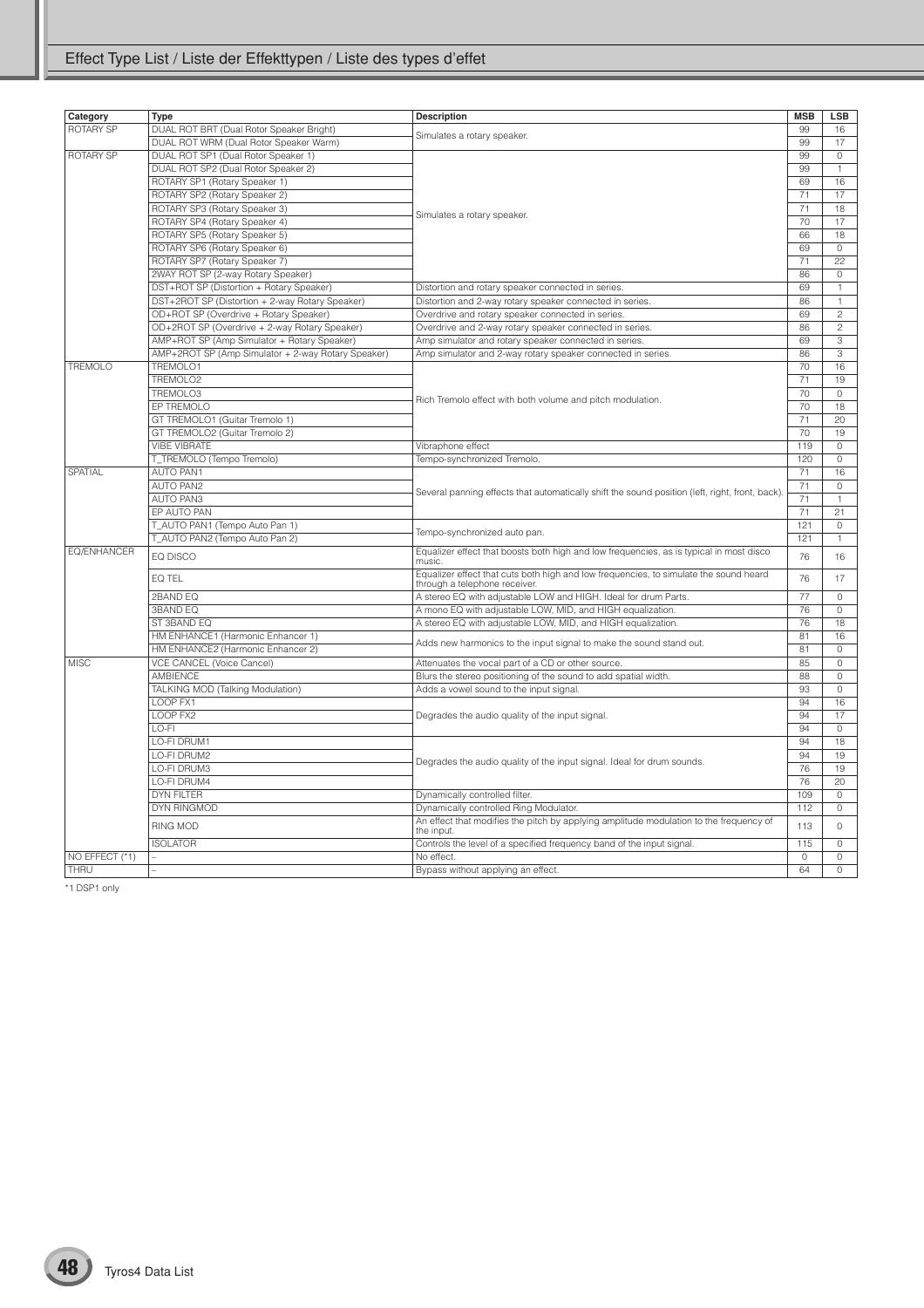## **Effect Parameter List / Liste der Effektparameter / Liste des paramètres d'effets**

• Parameters marked with a ● in the "Control" column can be controlled from an AC1 (assign-<br>able controller 1) etc. However, these only affect insertion type effects.<br>• Parameter 10 Dry/Wet only affects insertion type eff

| (*1) Reverb Block     |  |
|-----------------------|--|
| $(30)$ Charles Diastr |  |

(\*2) Chorus Block (\*3) DSP Block

**REVERB**

BASIC HALL, LIGHT HALL, HALL1,2,3,4,5, HALL M, HALL L, ATMO HALL,<br>VOCAL HALL1,2, ACOSTIC ROOM, DRUMS ROOM, PERC ROOM, ROOM1,2,3,4,5,6,7,<br>ROMM S, ROOM M, ROOM L, STAGE1,2,3,4, PLATE1,2,3, GM PLATE

| No.            | Parameter            | Display                     | Value          | See Table | Control |
|----------------|----------------------|-----------------------------|----------------|-----------|---------|
| $\mathbf{1}$   | Reverb Time          | $0.3s - 30.0s$              | $0 - 69$       | table#4   |         |
| $\overline{c}$ | <b>Diffusion</b>     | $0 - 10$                    | $0 - 10$       |           |         |
| 3              | <b>Initial Delay</b> | $0.1ms - 200.0ms$ (*1)      | $0 - 127$      | table#5   |         |
|                |                      | $0.1ms - 99.3ms$ (*2,3)     | $0 - 63$       |           |         |
| 4              | <b>HPF Cutoff</b>    | Thru, $22Hz - 8.0kHz$       | $0, 1 - 52$    | table#3   |         |
| 5              | LPF Cutoff           | $1.0kHz - 18kHz$ . Thru     | $34 - 59.60$   | table#3   |         |
| 6              |                      |                             |                |           |         |
| $\overline{7}$ |                      |                             |                |           |         |
| 8              |                      |                             |                |           |         |
| 9              |                      |                             |                |           |         |
| 10             | Dry/Wet              | $D63>W - D=W - D< W63$      | $1 - 64 - 127$ | table#15  |         |
| 11             | <b>Rev Delay</b>     | $0.1ms - 200.0ms$ (*1)      | $0 - 127$      | table#5   |         |
|                |                      | $0.1ms - 99.3ms$ (*2,3)     | $0 - 63$       |           |         |
| 12             | Density              | $0 - 4$ (*1,2)              | $0 - 4$        |           |         |
|                |                      | $0 - 2$ (*3)                | $0 - 2$        |           |         |
| 13             | Er/Rev Balance       | $E63 > R - E = R - E < R63$ | $1 - 64 - 127$ |           |         |
| 14             | High Damp            | $0.1 - 1.0$                 | $1 - 10$       |           |         |
| 15             | Feedback Level       | $-63 - 0 - +63$             | $1 - 64 - 127$ | table#16  |         |
| 16             |                      |                             |                |           |         |

## **BALLAD HALL, PIANO HALL, LARGE HALL, MEDIUM HALL WARM ROOM, WOODY ROOM, RICH PLATE**

| No.            | Parameter            | Display                     | Value          | See Table | Control |
|----------------|----------------------|-----------------------------|----------------|-----------|---------|
| 1              | Reverb Time          | $0.3s - 30.0s$              | $0 - 69$       | table#4   |         |
| $\overline{c}$ | <b>Diffusion</b>     | $0 - 10$                    | $0 - 10$       |           |         |
| 3              | <b>Initial Delay</b> | $0.1ms - 200.0ms$           | $0 - 127$      | table#5   |         |
| $\overline{4}$ | <b>HPF Cutoff</b>    | Thru, $22Hz - 8.0kHz$       | $0, 1 - 52$    | table#3   |         |
| 5              | LPF Cutoff           | $1.0kHz - 18kHz$ . Thru     | $34 - 59.60$   | table#3   |         |
| 6              |                      |                             |                |           |         |
| $\overline{7}$ |                      |                             |                |           |         |
| 8              |                      |                             |                |           |         |
| 9              |                      |                             |                |           |         |
| 10             | Dry/Wet              | $D63 > W - D = W - D < W63$ | $1 - 64 - 127$ | table#15  |         |
| 11             |                      |                             |                |           |         |
| 12             |                      |                             |                |           |         |
| 13             |                      |                             |                |           |         |
| 14             | High Damp            | $0.1 - 1.0$                 | $1 - 10$       |           |         |
| 15             |                      |                             |                |           |         |
| 16             |                      |                             |                |           |         |

#### **TUNNEL, CANYON, BASEMENT, WHITE ROOM**

| No.            | Parameter            | Display                     | Value          | See Table | Control |
|----------------|----------------------|-----------------------------|----------------|-----------|---------|
| 1              | Reverb Time          | $0.3s - 30.0s$              | $0 - 69$       | table#4   |         |
| $\overline{c}$ | <b>Diffusion</b>     | $0 - 10$                    | $0 - 10$       |           |         |
| 3              | <b>Initial Delay</b> | $0.1ms - 200.0ms$ (*1)      | $0 - 127$      | table#5   |         |
|                |                      | $0.1ms - 99.3ms$ (*3)       | $0 - 63$       |           |         |
| $\overline{4}$ | <b>HPF Cutoff</b>    | Thru. 22Hz - 8.0kHz         | $0, 1 - 52$    | table#3   |         |
| 5              | LPF Cutoff           | 1.0kHz - 18kHz, Thru        | $34 - 59,60$   | table#3   |         |
| 6              | Width                | $0.5m - 30.2m$ (*1)         | $0 - 104$      | table#11  |         |
|                |                      | $0.5m - 10.2m$ (*3)         | $0 - 37$       |           |         |
| $\overline{7}$ | Height               | $0.5m - 30.2m$ (*1)         | $0 - 104$      | table#11  |         |
|                |                      | $0.5m - 20.2m$ (*3)         | $0 - 73$       |           |         |
| 8              | Depth                | $0.5m - 30.2m$              | $0 - 104$      | table#11  |         |
| 9              | Wall Vary            | $0 - 30$                    | $0 - 30$       |           |         |
| 10             | Dry/Wet              | $D63>W - D=W - D< W63$      | $1 - 64 - 127$ | table#15  |         |
| 11             | <b>Rev Delay</b>     | $0.1ms - 200.0ms$ (*1)      | $0 - 127$      | table#5   |         |
|                |                      | $0.1ms - 99.3ms$ (*3)       | $0 - 63$       |           |         |
| 12             | Density              | $0 - 4$                     | $0 - 4$        |           |         |
| 13             | Er/Rev Balance       | $E63 > R - E = R - E < R63$ | $1 - 64 - 127$ |           |         |
| 14             | High Damp            | $0.1 - 1.0$                 | $1 - 10$       |           |         |
| 15             | Feedback Level       | $-63 - 0 - +63$             | $1 - 64 - 127$ | table#16  |         |
| 16             |                      |                             |                |           |         |

|                | <b>DELAY</b>                  |                    |                |           |         |  |
|----------------|-------------------------------|--------------------|----------------|-----------|---------|--|
|                | <b>DELAY LCR1, DELAY LCR2</b> |                    |                |           |         |  |
| No.            | Parameter                     | Display            | Value          | See Table | Control |  |
|                | Lch Delay                     | $0.1ms - 1638.3ms$ | $1 - 16383$    |           |         |  |
| $\mathfrak{p}$ | <b>Rch Delay</b>              | $0.1ms - 1638.3ms$ | $1 - 16383$    |           |         |  |
| 3              | Cch Delay                     | $0.1ms - 1638.3ms$ | $1 - 16383$    |           |         |  |
| $\overline{4}$ | Feedback Delay                | $0.1ms - 1638.3ms$ | $1 - 16383$    |           |         |  |
| 5              | Feedback Level                | $-63 - 0 - +63$    | $1 - 64 - 127$ | table#16  |         |  |
| 6              | Cch Level                     | $0 - 127$          | $0 - 127$      | table#18  |         |  |
|                | High Damp                     | $0.1 - 1.0$        | $1 - 10$       |           |         |  |

| No. | <b>Parameter</b>         | Display                | Value          | See Table | Control |
|-----|--------------------------|------------------------|----------------|-----------|---------|
| 8   |                          |                        |                |           |         |
| 9   |                          |                        |                |           |         |
| 10  | Drv/Wet                  | $D63>W - D=W - D< W63$ | $1 - 64 - 127$ | table#15  |         |
| 11  |                          |                        |                |           |         |
| 12  |                          |                        |                |           |         |
| 13  | EQ Low Frequency         | $32Hz - 2.0kHz$        | $4 - 40$       | table#3   |         |
| 14  | EQ Low Gain              | $-12dB - OdB - +12dB$  | $52 - 64 - 76$ |           |         |
| 15  | <b>EQ High Frequency</b> | $500Hz - 16.0kHz$      | $28 - 58$      | table#3   |         |
| 16  | EQ High Gain             | $-12dB - OdB - +12dB$  | $52 - 64 - 76$ |           |         |

#### **DELAY LR**

| No.            | Parameter         | Display                     | Value          | See Table | Control |
|----------------|-------------------|-----------------------------|----------------|-----------|---------|
| 1              | Lch Delay         | $0.1ms - 1638.3ms$          | $1 - 16383$    |           |         |
| $\overline{c}$ | <b>Rch Delay</b>  | $0.1ms - 1638.3ms$          | $1 - 16383$    |           |         |
| 3              | Feedback Delay 1  | $0.1ms - 1638.3ms$          | $1 - 16383$    |           |         |
| $\overline{4}$ | Feedback Delay 2  | $0.1ms - 1638.3ms$          | $1 - 16383$    |           |         |
| 5              | Feedback Level    | $-63 - 0 - +63$             | $1 - 64 - 127$ | table#16  |         |
| 6              | High Damp         | $0.1 - 1.0$                 | $1 - 10$       |           |         |
| $\overline{7}$ |                   |                             |                |           |         |
| 8              |                   |                             |                |           |         |
| 9              |                   |                             |                |           |         |
| 10             | Dry/Wet           | $D63 > W - D = W - D < W63$ | $1 - 64 - 127$ | table#15  |         |
| 11             |                   |                             |                |           |         |
| 12             |                   |                             |                |           |         |
| 13             | EQ Low Frequency  | $32Hz - 2.0kHz$             | $4 - 40$       | table#3   |         |
| 14             | EQ Low Gain       | $-12dB - OdB - +12dB$       | $52 - 64 - 76$ |           |         |
| 15             | EQ High Frequency | $500Hz - 16.0kHz$           | $28 - 58$      | table#3   |         |
| 16             | EQ High Gain      | $-12dB - OdB - +12dB$       | $52 - 64 - 76$ |           |         |

#### **ECHO**

| No.            | Parameter                 | Display                     | Value                     | See Table | Control |
|----------------|---------------------------|-----------------------------|---------------------------|-----------|---------|
| 1.             | Lch Delay1                | $0.1ms - 1486.0ms$          | $1 - 14860$               |           |         |
| $\mathfrak{D}$ | Lch Feedback Level        | $-63 - 0 - +63$             | $1 - 64 - 127$            | table#16  |         |
| 3              | Rch Delay1                | $0.1ms - 1486.0ms$          | $1 - 14860$               |           |         |
| $\overline{4}$ | <b>Rch Feedback Level</b> | $-63 - 0 - +63$             | $1 - 64 - 127$            | table#16  |         |
| 5              | High Damp                 | $0.1 - 1.0$                 | $1 - 10$                  |           |         |
| 6              | Lch Delay2                | $0.1ms - 1486.0ms$          | $1 - 14860$               |           |         |
| 7              | Rch Delay2                | $0.1ms - 1486.0ms$          | $1 - 14860$               |           |         |
| 8              | Delay2 Level              | $0 - 127$                   | $0 - 127$                 | table#18  |         |
| 9              |                           |                             |                           |           |         |
| 10             | Dry/Wet                   | $D63 > W - D = W - D < W63$ | $1 - 64 - 127$   table#15 |           |         |
| 11             |                           |                             |                           |           |         |
| 12             |                           |                             |                           |           |         |
| 13             | EQ Low Frequency          | $32Hz - 2.0kHz$             | $4 - 40$                  | table#3   |         |
| 14             | FO Low Gain               | $-12dB - OdB - +12dB$       | $52 - 64 - 76$            |           |         |
| 15             | EQ High Frequency         | $500$ Hz $- 16.0$ kHz       | $28 - 58$                 | table#3   |         |
| 16             | EQ High Gain              | $-12dB - OdB - +12dB$       | $52 - 64 - 76$            |           |         |

#### **CROSS DELAY1, CROSS DELAY2**

| No.            | <b>Parameter</b>         | Display                | Value          | <b>See Table</b> | Control |
|----------------|--------------------------|------------------------|----------------|------------------|---------|
| 1              | L->R Delay               | $0.1ms - 1486.0ms$     | $1 - 14860$    |                  |         |
| $\overline{c}$ | R->L Delay               | $0.1$ ms – 1486.0ms    | $1 - 14860$    |                  |         |
| 3              | Feedback Level           | $-63 - 0 - +63$        | $1 - 64 - 127$ | table#16         |         |
| 4              | Input Select             | L, R, L&R              | $0 - 2$        |                  |         |
| 5              | High Damp                | $0.1 - 1.0$            | $1 - 10$       |                  |         |
| 6              |                          |                        |                |                  |         |
| $\overline{7}$ |                          |                        |                |                  |         |
| 8              |                          |                        |                |                  |         |
| 9              |                          |                        |                |                  |         |
| 10             | Drv/Wet                  | $D63>W - D=W - D< W63$ | $1 - 64 - 127$ | table#15         |         |
| 11             |                          |                        |                |                  |         |
| 12             |                          |                        |                |                  |         |
| 13             | EQ Low Frequency         | $32Hz - 2.0kHz$        | $4 - 40$       | table#3          |         |
| 14             | EQ Low Gain              | -12dB – 0dB – +12dB    | $52 - 64 - 76$ |                  |         |
| 15             | <b>EQ High Frequency</b> | $500$ Hz $- 16.0$ kHz  | $28 - 58$      | table#3          |         |
| 16             | EQ High Gain             | $-12dB - OdB - +12dB$  | $52 - 64 - 76$ |                  |         |

#### **TEMPO DELAY1, TEMPO DELAY2, TEMPO ECHO**

| No.            | Parameter          | Display                     | Value          | See Table | Control |  |
|----------------|--------------------|-----------------------------|----------------|-----------|---------|--|
| $\overline{1}$ | Delay Time         | $64th/3 - 4thx6$            | $0 - 19$       | table#14  |         |  |
| $\overline{2}$ | Feedback Level     | $-63 - 0 - +63$             | $1 - 64 - 127$ | table#16  |         |  |
| 3              | Feedback High Dump | $0.1 - 1.0$                 | $1 - 10$       |           |         |  |
| $\overline{4}$ | L/R Diffusion      | $-63ms - 0ms - 63ms$        | $1 - 64 - 127$ |           |         |  |
| 5              | Lag                | $-63ms - 0ms - 63ms$        | $1 - 64 - 127$ |           |         |  |
| 6              |                    |                             |                |           |         |  |
|                |                    |                             |                |           |         |  |
| 8              |                    |                             |                |           |         |  |
| 9              |                    |                             |                |           |         |  |
| 10             | Drv/Wet            | $D63 > W - D = W - D < W63$ | $1 - 64 - 127$ | table#15  |         |  |
| 11             |                    |                             |                |           |         |  |
| 12             |                    |                             |                |           |         |  |
| 13             | EQ Low Frequency   | $32Hz - 2.0kHz$             | $4 - 40$       |           |         |  |
| 14             | EQ Low Gain        | $-12dB - OdB - +12dB$       | $52 - 64 - 76$ |           |         |  |
| 15             | EQ High Frequency  | $500$ Hz $-16.0$ kHz        | $28 - 58$      |           |         |  |
| 16             | EQ High Gain       | $-12dB - OdB - +12dB$       | $52 - 64 - 76$ |           |         |  |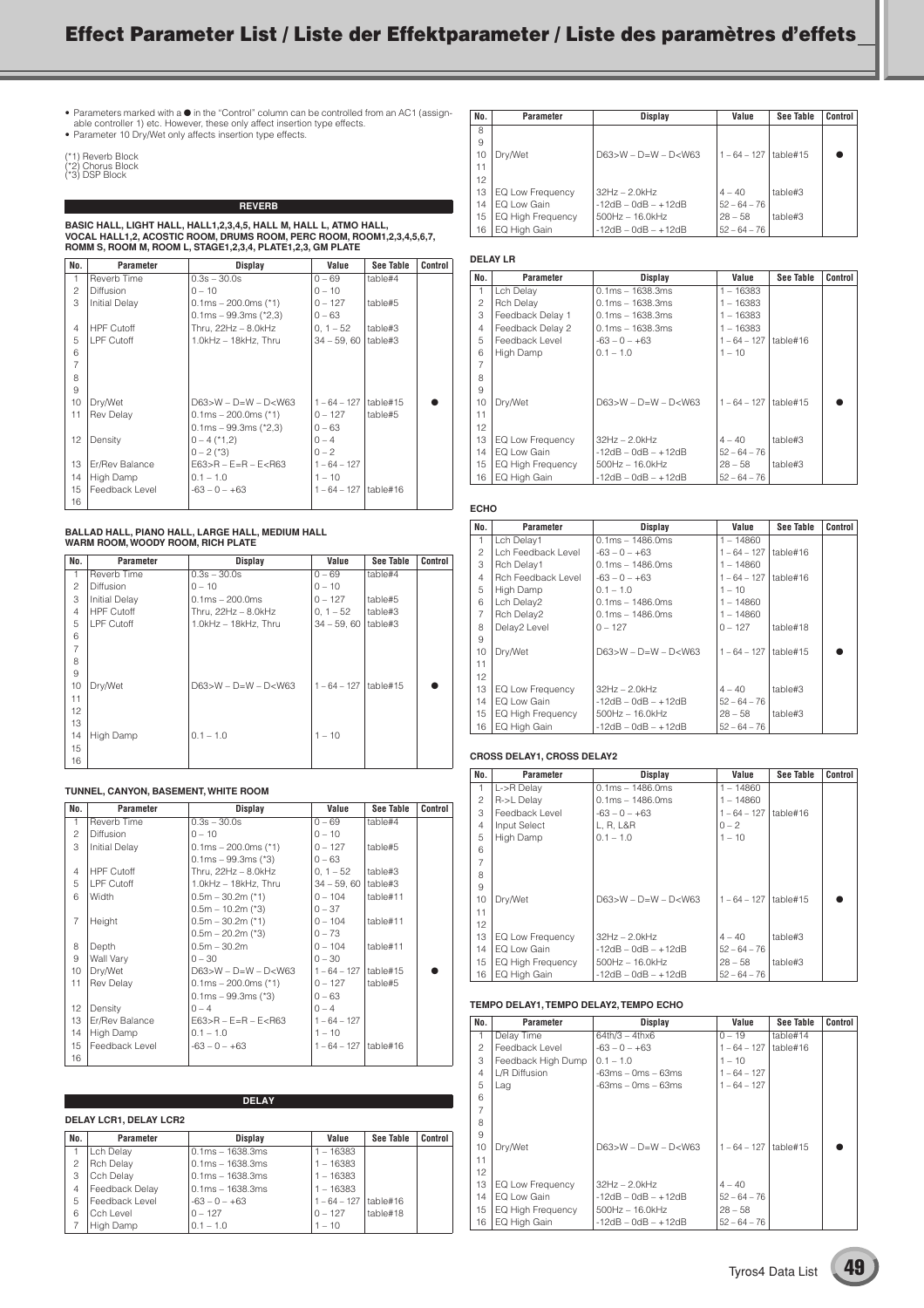#### **TEMPO CROSS1,2,3,4**

| No.            | Parameter                | Display                     | Value                   | See Table | <b>Control</b> |
|----------------|--------------------------|-----------------------------|-------------------------|-----------|----------------|
| 1              | Delay Time L>R           | $64th/3 - 4thx6$            | $0 - 19$                | table#14  |                |
| 2              | Delay Time R>L           | $64th/3 - 4thx6$            | $0 - 19$                | table#14  |                |
| 3              | Feedback Level           | $-63 - 0 - +63$             | $1 - 64 - 127$          | table#16  |                |
| $\overline{4}$ | Input Select             | L, R, L&R                   | $0 - 2$                 |           |                |
| 5              | Feedback High Dump       | $0.1 - 1.0$                 | $1 - 10$                |           |                |
| 6              | Lag                      | $-63ms - 0ms - 63ms$        | $1 - 64 - 127$          |           |                |
| 7              |                          |                             |                         |           |                |
| 8              |                          |                             |                         |           |                |
| 9              |                          |                             |                         |           |                |
| 10             | Dry/Wet                  | $D63 > W - D = W - D < W63$ | 1 – 64 – 127   table#15 |           |                |
| 11             |                          |                             |                         |           |                |
| 12             |                          |                             |                         |           |                |
| 13             | EQ Low Frequency         | $32Hz - 2.0kHz$             | $4 - 40$                |           |                |
| 14             | EQ Low Gain              | $-12$ dB $-$ 0dB $ +12$ dB  | $52 - 64 - 76$          |           |                |
| 15             | <b>EQ High Frequency</b> | $500$ Hz $-16.0$ kHz        | $28 - 58$               |           |                |
| 16             | EQ High Gain             | $-12dB - OdB - +12dB$       | $52 - 64 - 76$          |           |                |

**ER/KARAOKE**

#### **KARAOKE1,22**

|                | KARAOKE1,2,3      |                             |                |           |         |  |  |  |
|----------------|-------------------|-----------------------------|----------------|-----------|---------|--|--|--|
| No.            | Parameter         | <b>Display</b>              | Value          | See Table | Control |  |  |  |
| 1              | Delay Time        | $0.1ms - 400.0ms$           | $0 - 127$      | table#7   |         |  |  |  |
| 2              | Feedback Level    | $-63 - 0 - +63$             | $1 - 64 - 127$ | table#16  |         |  |  |  |
| 3              | <b>HPF Cutoff</b> | Thru, $22Hz - 8.0kHz$       | $0, 1 - 52$    | table#3   |         |  |  |  |
| $\overline{4}$ | LPF Cutoff        | 1.0kHz - 18kHz, Thru        | $34 - 59,60$   | table#3   |         |  |  |  |
| 5              |                   |                             |                |           |         |  |  |  |
| 6              |                   |                             |                |           |         |  |  |  |
| $\overline{7}$ |                   |                             |                |           |         |  |  |  |
| 8              |                   |                             |                |           |         |  |  |  |
| 9              |                   |                             |                |           |         |  |  |  |
| 10             | Dry/Wet           | $D63 > W - D = W - D < W63$ | $1 - 64 - 127$ | table#15  |         |  |  |  |
| 11             | Density           | $0 - 3$                     | $0 - 3$        |           |         |  |  |  |
| 12             |                   |                             |                |           |         |  |  |  |
| 13             |                   |                             |                |           |         |  |  |  |
| 14             |                   |                             |                |           |         |  |  |  |
| 15             |                   |                             |                |           |         |  |  |  |
| 16             |                   |                             |                |           |         |  |  |  |

#### **ER1, ER2**

| No.            | Parameter            | Display                      | Value          | <b>See Table</b> | Control |
|----------------|----------------------|------------------------------|----------------|------------------|---------|
| 1              | Type                 | S-H, L-H, Rdm, Rvs, Plt, Spr | $0 - 5$        |                  |         |
| $\overline{c}$ | Room Size            | $0.1 - 20.0$                 | $0 - 127$      | table#6          |         |
| 3              | <b>Diffusion</b>     | $0 - 10$                     | $0 - 10$       |                  |         |
| $\overline{4}$ | <b>Initial Delay</b> | $0.1ms - 200.0ms$            | $0 - 127$      | table#5          |         |
| 5              | Feedback Level       | $-63 - 0 - +63$              | $1 - 64 - 127$ | table#16         |         |
| 6              | <b>HPF Cutoff</b>    | Thru. 22Hz - 8.0kHz          | $0.1 - 52$     | table#3          |         |
| $\overline{7}$ | I PF Cutoff          | $1.0kHz - 18kHz$ . Thru      | $34 - 59,60$   | table#3          |         |
| 8              |                      |                              |                |                  |         |
| 9              |                      |                              |                |                  |         |
| 10             | Dry/Wet              | $D63>W - D=W - D< W63$       | $1 - 64 - 127$ | table#15         |         |
| 11             | Liveness             | $0 - 10$                     | $0 - 10$       |                  |         |
| 12             | Density              | $0 - 3$                      | $0 - 3$        |                  |         |
| 13             | High Damp            | $0.1 - 1.0$                  | $1 - 10$       |                  |         |
| 14             |                      |                              |                |                  |         |
| 15             |                      |                              |                |                  |         |
| 16             |                      |                              |                |                  |         |

#### **GATE REVERB1, GATE REVERB2, REVERSE GATE**

| No.            | Parameter            | Display                     | Value          | See Table | Control |
|----------------|----------------------|-----------------------------|----------------|-----------|---------|
| $\mathbf{1}$   | Type                 | TypeA, TypeB                | $0 - 1$        |           |         |
| $\mathcal{P}$  | Room Size            | $0.1 - 20.0$                | $0 - 127$      | table#6   |         |
| 3              | <b>Diffusion</b>     | $0 - 10$                    | $0 - 10$       |           |         |
| $\overline{4}$ | <b>Initial Delay</b> | $0.1ms - 200.0ms$           | $0 - 127$      | table#5   |         |
| 5              | Feedback Level       | $-63 - 0 - +63$             | $1 - 64 - 127$ | table#16  |         |
| 6              | <b>HPF Cutoff</b>    | Thru. 22Hz - 8.0kHz         | $0.1 - 52$     | table#3   |         |
| $\overline{7}$ | LPF Cutoff           | $1.0$ kHz $-$ 18kHz. Thru   | $34 - 59.60$   | table#3   |         |
| 8              |                      |                             |                |           |         |
| 9              |                      |                             |                |           |         |
| 10             | Dry/Wet              | $D63 > W - D = W - D < W63$ | $1 - 64 - 127$ | table#15  |         |
| 11             | Liveness             | $0 - 10$                    | $0 - 10$       |           |         |
| 12             | Density              | $0 - 3$                     | $0 - 3$        |           |         |
| 13             | High Damp            | $0.1 - 1.0$                 | $1 - 10$       |           |         |
| 14             |                      |                             |                |           |         |
| 15             |                      |                             |                |           |         |
| 16             |                      |                             |                |           |         |

## **CHORUS1,2,3,4,5,6,7,8, CHORUS FAST, CHORUS LITE, GM CHORUS1,2,3,4, FB CHORUS, CELESTE1,2**

| No.            | Parameter                    | Display                     | Value          | <b>See Table</b> | Control |
|----------------|------------------------------|-----------------------------|----------------|------------------|---------|
| $\mathbf{1}$   | <b>LFO Frequency</b>         | $0.00$ Hz $-$ 39.7Hz        | $0 - 127$      | table#1          |         |
| $\mathfrak{p}$ | LFO Depth                    | $0 - 127$                   | $0 - 127$      | table#19         |         |
| 3              | Feedback Level               | $-63 - 0 - +63$             | $1 - 64 - 127$ | table#17         |         |
| $\overline{4}$ | Delay Offset                 | $0.0ms - 50ms$              | $0 - 127$      | table#2          |         |
| 5              |                              |                             |                |                  |         |
| 6              | EQ Low Frequency             | $32Hz - 2.0kHz$             | $4 - 40$       | table#3          |         |
| $\overline{7}$ | EQ Low Gain                  | $-12dB - OdB - +12dB$       | $52 - 64 - 76$ |                  |         |
| 8              | EQ High Frequency            | $500$ Hz $- 16.0$ kHz       | $28 - 58$      | table#3          |         |
| 9              | EQ High Gain                 | $-12dB - OdB - +12dB$       | $52 - 64 - 76$ |                  |         |
| 10             | Dry/Wet                      | $D63 > W - D = W - D < W63$ | $1 - 64 - 127$ | table#15         |         |
| 11             | EQ Mid Frequency<br>$(*2.3)$ | $100Hz - 10.0kHz$           | $14 - 54$      | table#3          |         |
| 12             | EQ Mid Gain (*2,3)           | $-12dB - OdB - +12dB$       | $52 - 64 - 76$ |                  |         |
| 13             | EQ Mid Width $(*2,3)$        | $0.1 - 12.0$                | $1 - 120$      |                  |         |
| 14             |                              |                             |                |                  |         |
| 15             | Input Mode                   | mono, stereo                | $0 - 1$        |                  |         |
| 16             |                              |                             |                |                  |         |

**CHORUS**

#### **SYMPHONIC1, SYMPHONIC2**

| No.            | <b>Parameter</b>             | Display                    | Value          | <b>See Table</b> | Control |
|----------------|------------------------------|----------------------------|----------------|------------------|---------|
| 1              | <b>LFO Frequency</b>         | $0.00$ Hz $-$ 39.7Hz       | $0 - 127$      | table#1          |         |
| 2              | LFO Depth                    | $0 - 127$                  | $0 - 127$      | table#19         |         |
| 3              | Delay Offset                 | $0.0ms - 50ms$             | $0 - 127$      | table#2          |         |
| $\overline{4}$ |                              |                            |                |                  |         |
| 5              |                              |                            |                |                  |         |
| 6              | EQ Low Frequency             | $32Hz - 2.0kHz$            | $4 - 40$       | table#3          |         |
| $\overline{7}$ | EQ Low Gain                  | $-12dB - OdB - +12dB$      | $52 - 64 - 76$ |                  |         |
| 8              | EQ High Frequency            | $500Hz - 16.0kHz$          | $28 - 58$      | table#3          |         |
| 9              | EQ High Gain                 | $-12dB - OdB - +12dB$      | $52 - 64 - 76$ |                  |         |
| 10             | Dry/Wet                      | $D63>W - D=W - D< W63$     | $1 - 64 - 127$ | table#15         |         |
| 11             | EQ Mid Frequency<br>$(*2,3)$ | $100Hz - 10.0kHz$          | $14 - 54$      | table#3          |         |
| 12             | EQ Mid Gain (*2,3)           | $-12$ dB $-$ 0dB $ +12$ dB | $52 - 64 - 76$ |                  |         |
| 13             | EQ Mid Width (*2,3)          | $0.1 - 12.0$               | $1 - 120$      |                  |         |
| 14             |                              |                            |                |                  |         |
| 15             |                              |                            |                |                  |         |
| 16             |                              |                            |                |                  |         |

#### **ENS DETUNE1, ENS DETUNE2**

| No.            | Parameter                | Display                          | Value           | <b>See Table</b> | Control |
|----------------|--------------------------|----------------------------------|-----------------|------------------|---------|
| 1.             | Detune                   | $-50$ cent $-0$ cent $-+50$ cent | $14 - 64 - 114$ |                  |         |
| $\mathcal{P}$  | Lch Init Delay           | $0.0ms - 50ms$                   | $0 - 127$       | table#2          |         |
| 3              | Rch Init Delay           | $0.0ms - 50ms$                   | $0 - 127$       | table#2          |         |
| $\overline{4}$ |                          |                                  |                 |                  |         |
| 5              |                          |                                  |                 |                  |         |
| 6              |                          |                                  |                 |                  |         |
|                |                          |                                  |                 |                  |         |
| 8              |                          |                                  |                 |                  |         |
| 9              |                          |                                  |                 |                  |         |
| 10             | Dry/Wet                  | $D63 > W - D = W - D < W63$      | $1 - 64 - 127$  | table#15         |         |
| 11             | EQ Low Frequency         | $32Hz - 2.0kHz$                  | $4 - 40$        | table#3          |         |
| 12             | EQ Low Gain              | $-12$ dB $-$ 0dB $ +12$ dB       | $52 - 64 - 76$  |                  |         |
| 13             | <b>EQ High Frequency</b> | $500$ Hz $- 16.0$ kHz            | $28 - 58$       | table#3          |         |
| 14             | EQ High Gain             | $-12dB - OdB - +12dB$            | $52 - 64 - 76$  |                  |         |
| 15             |                          |                                  |                 |                  |         |
| 16             |                          |                                  |                 |                  |         |

**FLANGER**

#### **FLANGER1,2,3,4,5, GM FLANGER**

| No.            | Parameter                    |                                | Value          | See Table               | Control |
|----------------|------------------------------|--------------------------------|----------------|-------------------------|---------|
|                |                              | Display                        |                |                         |         |
| 1              | <b>LFO Frequency</b>         | $0.00$ Hz $-$ 39.7Hz           | $0 - 127$      | table#1                 |         |
| $\mathcal{P}$  | LFO Depth                    | $0 - 127$                      | $0 - 127$      | table#19                |         |
| 3              | Feedback Level               | $-63 - 0 - +63$                | $1 - 64 - 127$ | table#17                |         |
| $\overline{4}$ | Delay Offset                 | $0.0ms - 50ms$                 | $0 - 127$      | table#2                 |         |
| 5              |                              |                                |                |                         |         |
| 6              | EQ Low Frequency             | $32Hz - 2.0kHz$                | $4 - 40$       | table#3                 |         |
| $\overline{7}$ | EQ Low Gain                  | $-12dB - OdB - +12dB$          | $52 - 64 - 76$ |                         |         |
| 8              | EQ High Frequency            | $500Hz - 16.0kHz$              | $28 - 58$      | table#3                 |         |
| 9              | EQ High Gain                 | $-12dB - OdB - +12dB$          | $52 - 64 - 76$ |                         |         |
| 10             | Dry/Wet                      | $D63 > W - D = W - D < W63$    | $1 - 64 - 127$ | table#15                |         |
| 11             | EQ Mid Frequency<br>$(*2.3)$ | $100Hz - 10.0kHz$              | $14 - 54$      | table#3                 |         |
| 12             | EQ Mid Gain $(*2,3)$         | $-12dB - OdB - +12dB$          | $52 - 64 - 76$ |                         |         |
| 13             | EQ Mid Width $(*2,3)$        | $0.1 - 12.0$                   | $1 - 120$      |                         |         |
| 14             | <b>I FO Phase Difference</b> | $-180$ deg – 0deg – $+180$ deg | $4 - 64 - 124$ | $resolution =$<br>3deg. |         |
| 15             |                              |                                |                |                         |         |
| 16             |                              |                                |                |                         |         |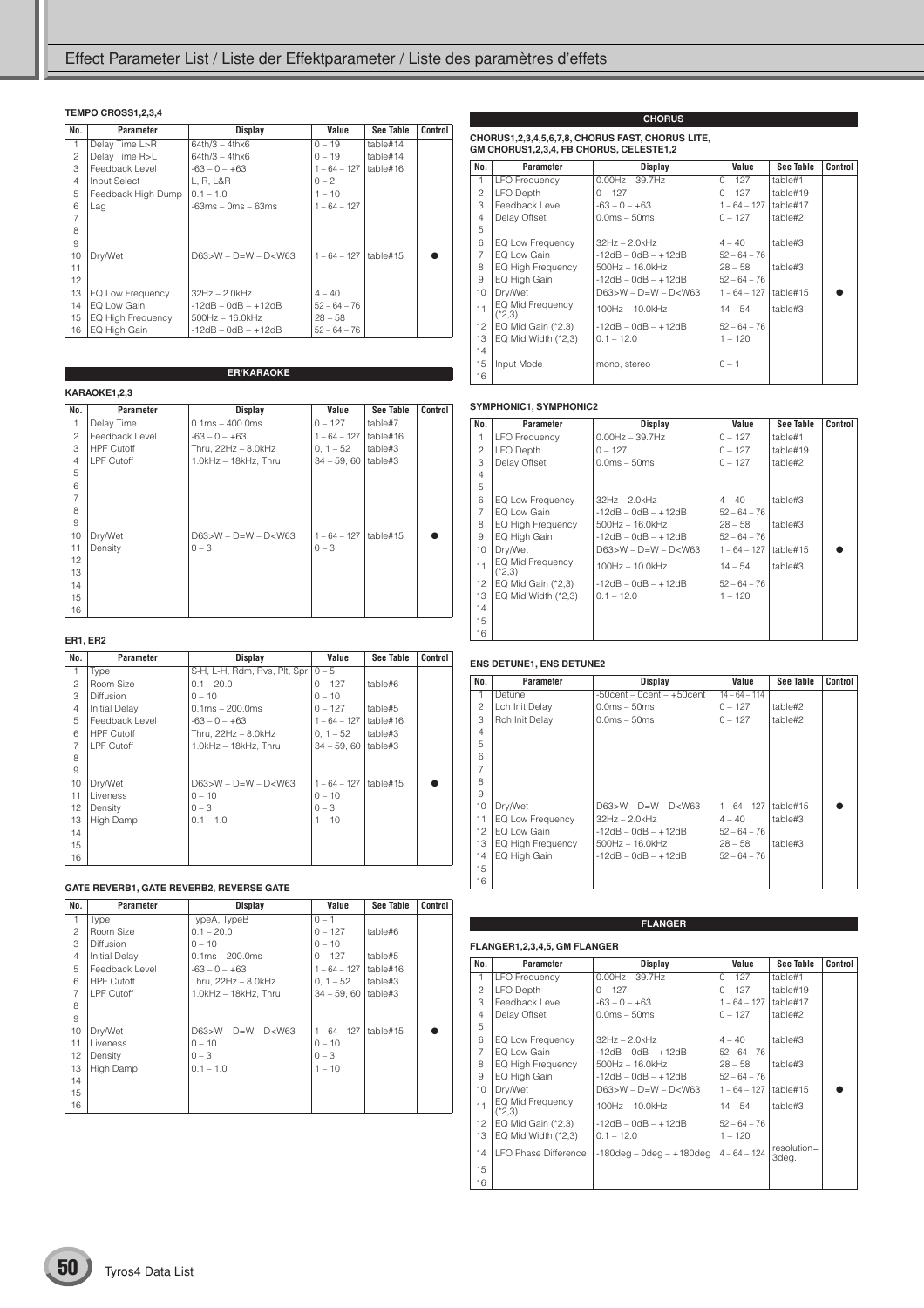### Effect Parameter List / Liste der Effektparameter / Liste des paramètres d'effets

#### **VINTAGE FLANGER**

| No.            | Parameter | <b>Display</b>          | Value     | <b>See Table</b> | Control |
|----------------|-----------|-------------------------|-----------|------------------|---------|
| $\mathbf{1}$   | Speed     | $0.040$ Hz $- 10.00$ Hz | $0 - 235$ | table#25         |         |
| $\overline{c}$ | Manual    | $0 - 127$               | $0 - 127$ |                  |         |
| 3              | Depth     | $0 - 127$               | $0 - 127$ |                  |         |
| $\overline{4}$ | Feedback  | $0 - 127$               | $0 - 127$ |                  |         |
| 5              | Type      | $1 - 3$                 | $0 - 2$   |                  |         |
| 6              | Spread    | $0 - 127$               | $0 - 127$ |                  |         |
| $\overline{7}$ | Mix       | $0 - 127$               | $0 - 127$ |                  |         |
| 8              |           |                         |           |                  |         |
| $\overline{9}$ |           |                         |           |                  |         |
| 10             |           |                         |           |                  |         |
| 11             |           |                         |           |                  |         |
| 12             |           |                         |           |                  |         |
| 13             |           |                         |           |                  |         |
| 14             |           |                         |           |                  |         |
| 15             |           |                         |           |                  |         |
| 16             |           |                         |           |                  |         |

#### **V\_FLANGER**

| No.            | Parameter                | Display                        | Value           | See Table | Control |
|----------------|--------------------------|--------------------------------|-----------------|-----------|---------|
| 1              | <b>LFO</b> Freq          | $0.00Hz - 39.7Hz$              | $0 - 127$       | table#1   |         |
| $\mathfrak{p}$ | LFO Depth                | $0 - 127$                      | $0 - 127$       | table#19  |         |
| 3              | <b>LFO</b> Wave          | Triangle, Sine, Random         | $0 - 2$         |           |         |
| $\overline{4}$ | Delay Offset             | $0.09ms - 36.21ms$             | $0 - 139$       | table#23  |         |
| 5              | Feedback Level           | $-100\% - 0\% - +100\%$        | $0 - 100 - 200$ |           |         |
| 6              | EQ Low Frequency         | $32Hz - 2.0kHz$                | $4 - 40$        | table#3   |         |
| $\overline{7}$ | EQ Low Gain              | $-12$ dB $-$ 0dB $ +12$ dB     | $52 - 64 - 76$  |           |         |
| 8              | <b>EQ High Frequency</b> | $500$ Hz $- 16.0$ kHz          | $28 - 58$       | table#3   |         |
| 9              | EQ High Gain             | $-12dB - OdB - +12dB$          | $52 - 64 - 76$  |           |         |
| 10             | Drv/Wet                  | $D63 > W - D = W - D < W63$    | $1 - 64 - 127$  | table#15  |         |
| 11             | EQ Mid Frequency         | $100Hz - 10.0kHz$              | $14 - 54$       | table#3   |         |
| 12             | EQ Mid Gain              | $-12dB - OdB - +12dB$          | $52 - 64 - 76$  |           |         |
| 13             | EQ Mid Width             | $0.1 - 12.0$                   | $1 - 120$       |           |         |
| 14             | <b>Modulation Phase</b>  | $-180$ deg – 0deg – $+180$ deg | $0 - 8 - 16$    | table#24  |         |
| 15             | Feedback High Damp       | $0.1 - 1.0$                    | $1 - 10$        |           |         |
| 16             | Analog Feel              | $0 - 10$                       | $0 - 10$        |           |         |

#### **T\_FLANGER**

| No.             | Parameter            | <b>Display</b>                  | Value          | See Table            | Control |
|-----------------|----------------------|---------------------------------|----------------|----------------------|---------|
| 1               | <b>LFO</b> Freq      | $16th - 4thx16$                 | $5 - 29$       | table#14             |         |
| $\overline{c}$  | LFO Depth            | $0 - 127$                       | $0 - 127$      | table#19             |         |
| 3               | Feedback Level       | $-63 - 0 - +63$                 | $1 - 64 - 127$ | table#17             |         |
| $\overline{4}$  | Delay Offset         | $0.0ms - 50ms$                  | $0 - 127$      | table#2              |         |
| 5               |                      |                                 |                |                      |         |
| 6               | EQ Low Frequency     | $32Hz - 2.0kHz$                 | $4 - 40$       | table#3              |         |
| $\overline{7}$  | FO Low Gain          | $-12dB - OdB - +12dB$           | $52 - 64 - 76$ |                      |         |
| 8               | EQ High Frequency    | $500$ Hz $- 16.0$ kHz           | $28 - 58$      | table#3              |         |
| 9               | EQ High Gain         | $-12dB - OdB - +12dB$           | $52 - 64 - 76$ |                      |         |
| 10              | Dry/Wet              | $D63>W - D=W - D< W63$          | $1 - 64 - 127$ | table#15             |         |
| 11              | EQ mid frequency     | $100Hz - 10.0kHz$               | $14 - 54$      | table#3              |         |
| 12              | EQ mid gain          | $-12dB - OdB - +12dB$           | $52 - 64 - 76$ |                      |         |
| 13              | EQ mid width         | $0.1 - 12.0$                    | $1 - 120$      |                      |         |
| 14              | LFO phase difference | $-180$ deg $-$ 0deg $ +180$ deg | $4 - 64 - 124$ | resolution=<br>3deg. |         |
| 15 <sub>1</sub> |                      |                                 |                |                      |         |
| 16              |                      |                                 |                |                      |         |

#### **DYN FLANGER**

| No.            | Parameter                | Display                     | Value          | See Table | Control |
|----------------|--------------------------|-----------------------------|----------------|-----------|---------|
| $\mathbf{1}$   | Sensitivity              | $0 - 127$                   | $0 - 127$      |           |         |
| 2              | Delay Time Offset        | $0 - 127$                   | $0 - 127$      |           |         |
| 3              | Feedback Level           | $-63 - 0 - +63$             | $1 - 64 - 127$ | table#17  |         |
| $\overline{4}$ | Attack Time              | $0.3ms - 227ms$             | $0 - 127$      | table#20  |         |
| 5              | Release Time             | $2.6ms - 2171.4ms$          | $0 - 127$      | table#21  |         |
| 6              | Release Curve            | $0 - 127$                   | $0 - 127$      |           |         |
| 7              | <b>Direction</b>         | Up, Down                    | $0 - 1$        |           |         |
| 8              | Dyna Threshold Level     | $0 - 127$                   | $0 - 127$      |           |         |
| 9              | Dyna Level Offset        | $0 - 127$                   | $0 - 127$      |           |         |
| 10             | Drv/Wet                  | $D63 > W - D = W - D < W63$ | $1 - 64 - 127$ | table#15  |         |
| 11             |                          |                             |                |           |         |
| 12             |                          |                             |                |           |         |
| 13             | EQ Low Frequency         | $32Hz - 2.0kHz$             | $4 - 40$       | table#3   |         |
| 14             | EQ Low Gain              | $-12dB - OdB - +12dB$       | $52 - 64 - 76$ |           |         |
| 15             | <b>EQ High Frequency</b> | $500$ Hz $-16.0$ kHz        | $28 - 58$      | table#3   |         |
| 16             | EQ High Gain             | $-12dB - OdB - +12dB$       | $52 - 64 - 76$ |           |         |

|     | <b>PHASER</b>           |                   |                |                  |         |  |  |  |  |  |
|-----|-------------------------|-------------------|----------------|------------------|---------|--|--|--|--|--|
|     | PHASER1, EP PHASER1.2.3 |                   |                |                  |         |  |  |  |  |  |
| No. | Parameter               | Display           | Value          | <b>See Table</b> | Control |  |  |  |  |  |
|     | <b>LFO Frequency</b>    | $0.00Hz - 39.7Hz$ | $0 - 127$      | table#1          |         |  |  |  |  |  |
| 2   | LFO Depth               | $0 - 127$         | $0 - 127$      | table#19         |         |  |  |  |  |  |
| З   | Phase Shift Offset      | $0 - 127$         | $0 - 127$      |                  |         |  |  |  |  |  |
| 4   | Feedback Level          | $-63 - 0 - +63$   | $1 - 64 - 127$ | table#16         |         |  |  |  |  |  |
| 5   |                         |                   |                |                  |         |  |  |  |  |  |

| No.            | Parameter                | <b>Display</b>              | Value          | <b>See Table</b> | Control |
|----------------|--------------------------|-----------------------------|----------------|------------------|---------|
| 6              | EQ Low Frequency         | $32Hz - 2.0kHz$             | $4 - 40$       | table#3          |         |
| $\overline{7}$ | EQ Low Gain              | $-12dB - OdB - +12dB$       | $52 - 64 - 76$ |                  |         |
| 8              | <b>EQ High Frequency</b> | $500Hz - 16.0kHz$           | $28 - 58$      | table#3          |         |
| 9              | EQ High Gain             | $-12dB - OdB - +12dB$       | $52 - 64 - 76$ |                  |         |
| 10             | Dry/Wet                  | $D63 > W - D = W - D < W63$ | $1 - 64 - 127$ | table#15         |         |
| 11             | Stage                    | $4 - 22$ (*2)               | $4 - 22$       |                  |         |
|                |                          | $4 - 12$ (*3)               | $4 - 12$       |                  |         |
| 12             | Diffusion                | mono, stereo                | $0 - 1$        |                  |         |
| 13             |                          |                             |                |                  |         |
| 14             |                          |                             |                |                  |         |
| 15             |                          |                             |                |                  |         |
| 16             |                          |                             |                |                  |         |

#### **PHASER2, PHASER3**

| No.            | Parameter              | Display                                   | Value          | <b>See Table</b>        | Control |
|----------------|------------------------|-------------------------------------------|----------------|-------------------------|---------|
| $\mathbf{1}$   | LFO Frequency          | $0.00$ Hz $-$ 39.7Hz                      | $0 - 127$      | table#1                 |         |
| $\overline{c}$ | LFO Depth              | $0 - 127$                                 | $0 - 127$      | table#19                |         |
| 3              | Phase Shift Offset     | $0 - 127$                                 | $0 - 127$      |                         |         |
| $\overline{4}$ | Feedback Level         | $-63 - 0 - +63$                           | $1 - 64 - 127$ | table#16                |         |
| 5              |                        |                                           |                |                         |         |
| 6              | EQ Low Frequency       | $32Hz - 2.0kHz$                           | $4 - 40$       | table#3                 |         |
| $\overline{7}$ | EQ Low Gain            | $-12$ dB $-$ 0dB $ +12$ dB                | $52 - 64 - 76$ |                         |         |
| 8              | EQ High Frequency      | $500$ Hz $- 16.0$ kHz                     | $28 - 58$      | table#3                 |         |
| 9              | EQ High Gain           | $-12dB - OdB - +12dB$                     | $52 - 64 - 76$ |                         |         |
| 10             | Dry/Wet                | $D63>W - D=W - D< W63$                    | $1 - 64 - 127$ | table#15                |         |
| 11             | Stage                  | $3 - 11$                                  | $3 - 11$       |                         |         |
| 12             |                        |                                           |                |                         |         |
| 13             | l LFO Phase Difference | $-180deg - 0deg - +180deg$   4 - 64 - 124 |                | $resolution =$<br>3deg. |         |
| 14             |                        |                                           |                |                         |         |
| 15             |                        |                                           |                |                         |         |
| 16             |                        |                                           |                |                         |         |

#### **VINTAGE PHASER MONO**

| No.            | <b>Parameter</b> | <b>Display</b>      | Value     | <b>See Table</b> | Control |
|----------------|------------------|---------------------|-----------|------------------|---------|
| 1              | Speed            | $0.100Hz - 10.00Hz$ | $0 - 252$ | table#26         |         |
| $\overline{c}$ | Manual           | $0 - 127$           | $0 - 127$ |                  |         |
| 3              | Depth            | $0 - 127$           | $0 - 127$ |                  |         |
| 4              | Feedback         | $0 - 127$           | $0 - 127$ |                  |         |
| 5              | Stage            | 4, 6, 8, 10, 12, 16 | $0 - 5$   |                  |         |
| 6              | Mode             | 1, 2, 3             | $0 - 2$   |                  |         |
| $\overline{7}$ | Color            | $0 - 127$           | $0 - 127$ |                  |         |
| 8              |                  |                     |           |                  |         |
| 9              |                  |                     |           |                  |         |
| 10             |                  |                     |           |                  |         |
| 11             |                  |                     |           |                  |         |
| 12             |                  |                     |           |                  |         |
| 13             |                  |                     |           |                  |         |
| 14             |                  |                     |           |                  |         |
| 15             |                  |                     |           |                  |         |
| 16             |                  |                     |           |                  |         |

In the case of the following settings, Color is not effective. When Stage is set to 4, 6, 8, 12 or 16 at Mode = 1, and 4 or 10 at Mode = 2.

#### **VINTAGE PHASER STEREO**

| No.            | Parameter | <b>Display</b>          | Value     | <b>See Table</b> | Control |
|----------------|-----------|-------------------------|-----------|------------------|---------|
| $\mathbf{1}$   | Speed     | $0.100$ Hz $- 10.00$ Hz | $0 - 252$ | table#26         |         |
| 2              | Manual    | $0 - 127$               | $0 - 127$ |                  |         |
| 3              | Depth     | $0 - 127$               | $0 - 127$ |                  |         |
| $\overline{4}$ | Feedback  | $0 - 127$               | $0 - 127$ |                  |         |
| 5              | Stage     | 4, 6, 8, 10             | $0 - 3$   |                  |         |
| 6              | Mode      | 1, 2                    | $0 - 1$   |                  |         |
| $\overline{7}$ | Color     | $0 - 127$               | $0 - 127$ |                  |         |
| 8              | Spread    | $0 - 127$               | $0 - 127$ |                  |         |
| 9              |           |                         |           |                  |         |
| 10             |           |                         |           |                  |         |
| 11             |           |                         |           |                  |         |
| 12             |           |                         |           |                  |         |
| 13             |           |                         |           |                  |         |
| 14             |           |                         |           |                  |         |
| 15             |           |                         |           |                  |         |
| 16             |           |                         |           |                  |         |

In the case of the following settings, Color is not effective. When Stage is set to 4, 6 or 8 at Mode = 1, and 4 or 10 at Mode = 2.

#### **T\_PHASER1, T\_PHASER2**

| No.           | <b>Parameter</b>         | Display                | Value                     | <b>See Table</b> | Control |
|---------------|--------------------------|------------------------|---------------------------|------------------|---------|
|               |                          |                        |                           |                  |         |
| 1             | LFO Frea                 | $16th - 4th \times 16$ | $5 - 29$                  | table#14         |         |
| $\mathcal{P}$ | LFO Depth                | $0 - 127$              | $0 - 127$                 | table#19         |         |
| 3             | Phase Shift Offset       | $0 - 127$              | $0 - 127$                 |                  |         |
| 4             | Feedback Level           | $-63 - 0 - +63$        | $1 - 64 - 127$   table#16 |                  |         |
| 5             |                          |                        |                           |                  |         |
| 6             | <b>EQ Low Frequency</b>  | $32Hz - 2.0kHz$        | $4 - 40$                  | table#3          |         |
|               | EQ Low Gain              | $-12dB - OdB - +12dB$  | $52 - 64 - 76$            |                  |         |
| 8             | <b>EQ High Frequency</b> | $500$ Hz $- 16.0$ kHz  | $28 - 58$                 | table#3          |         |
| 9             | EQ High Gain             | $-12dB - OdB - +12dB$  | $52 - 64 - 76$            |                  |         |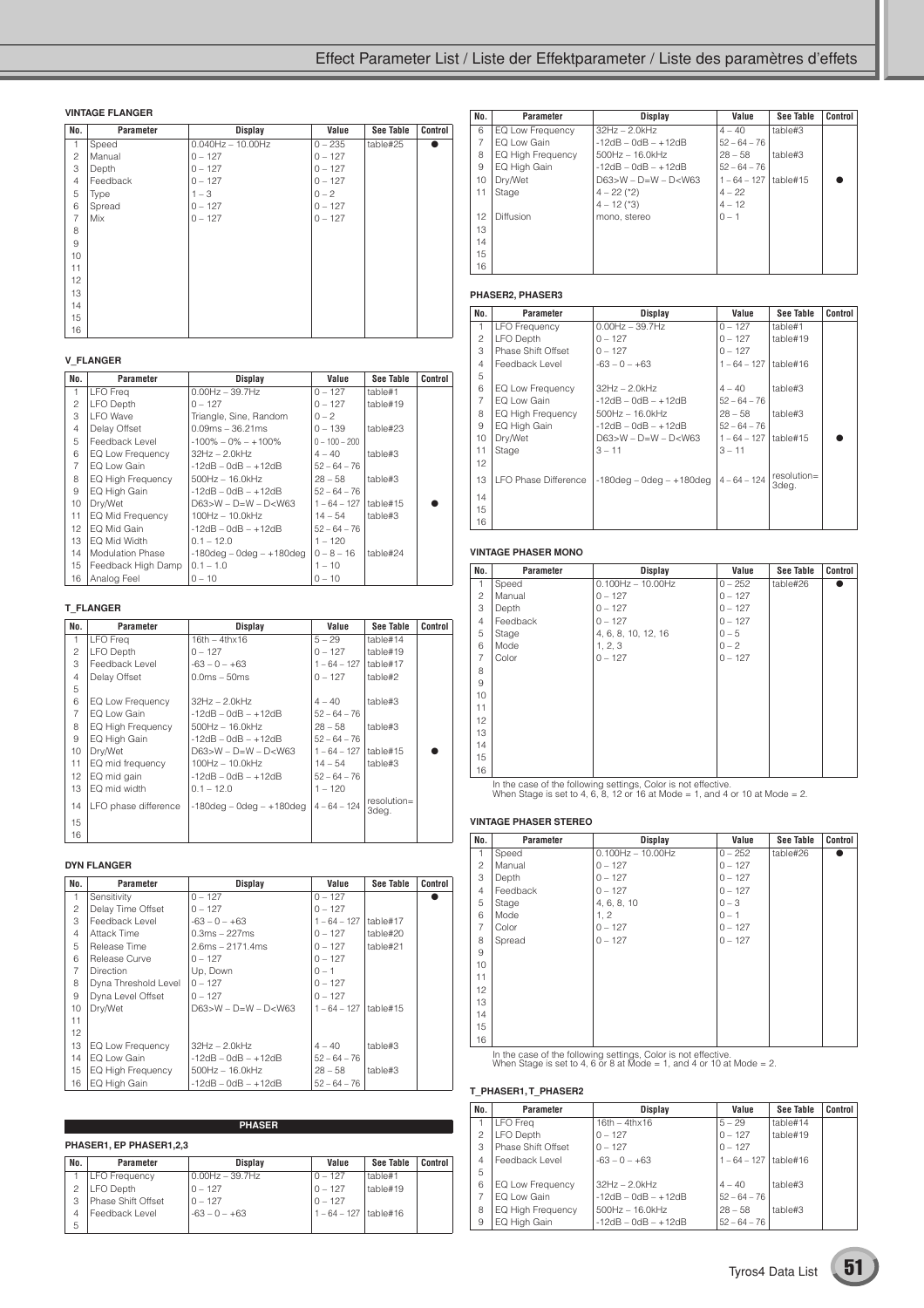| No. | Parameter            | <b>Display</b>                            | Value          | See Table            | Control |
|-----|----------------------|-------------------------------------------|----------------|----------------------|---------|
| 10  | Dry/Wet              | $D63 > W - D=W - D < W63$                 | $1 - 64 - 127$ | table#15             |         |
| 11  | Stage                | $3 - 11$                                  | $3 - 11$       |                      |         |
| 12  |                      |                                           |                |                      |         |
| 13  | LFO phase difference | $-180deg - 0deg - +180deg$   4 - 64 - 124 |                | resolution=<br>3deg. |         |
| 14  |                      |                                           |                |                      |         |
| 15  |                      |                                           |                |                      |         |
| 16  |                      |                                           |                |                      |         |

#### **DYN PHASER**

| No.            | Parameter                | <b>Display</b>         | Value          | See Table | Control |
|----------------|--------------------------|------------------------|----------------|-----------|---------|
| 1              | Sensitivity              | $0 - 127$              | $0 - 127$      |           |         |
| $\overline{c}$ | Dyna Level Offset        | $0 - 127$              | $0 - 127$      |           |         |
| 3              | Feedback Level           | $-63 - 0 - +63$        | $1 - 64 - 127$ | table#16  |         |
| $\overline{4}$ | Attack Time              | $0.3ms - 227ms$        | $0 - 127$      | table#20  |         |
| 5              | Release Time             | $2.6ms - 2171.4ms$     | $0 - 127$      | table#21  |         |
| 6              | Release Curve            | $0 - 127$              | $0 - 127$      |           |         |
| 7              | <b>Direction</b>         | Up, Down               | $0 - 1$        |           |         |
| 8              | Dyna Threshold Level     | $0 - 127$              | $0 - 127$      |           |         |
| 9              |                          |                        |                |           |         |
| 10             | Dry/Wet                  | $D63>W - D=W - D< W63$ | $1 - 64 - 127$ | table#15  |         |
| 11             | Stage                    | 4, 5, 6                | $4 - 6$        |           |         |
| 12             |                          |                        |                |           |         |
| 13             | EQ Low Frequency         | $32Hz - 2.0kHz$        | $4 - 40$       | table#3   |         |
| 14             | EQ Low Gain              | $-12dB - OdB - +12dB$  | $52 - 64 - 76$ |           |         |
| 15             | <b>EQ High Frequency</b> | $500$ Hz $- 16.0$ kHz  | $28 - 58$      | table#3   |         |
| 16             | EQ High Gain             | $-12dB - OdB - +12dB$  | $52 - 64 - 76$ |           |         |

V\_DIST WARM, V\_DIST CLS H, V\_DIST CLS S, V\_DIST METAL, V\_DIST CRUNC,<br>V\_DIST BLUES, V\_DIST EDGY, V\_DIST SOLID, V\_DST CLEAN1, V\_DST CLEAN2,<br>V\_DIST TWIN, V\_DST JZ CLN, V\_DIST HARD, V\_DSIT SOFT

**DISTORTION**

| No.            | Parameter       | <b>Display</b>                                  | Value          | <b>See Table</b> | Control |
|----------------|-----------------|-------------------------------------------------|----------------|------------------|---------|
| 1              | Overdrive       | $0\% - 100\%$                                   | $0 - 100$      |                  |         |
| $\overline{c}$ | Device          | Transistor, Vintage Tube,<br>Dist1, Dist2, Fuzz | $0 - 4$        |                  |         |
| 3              | Speaker         | Flat, Stack, Combo, Twin,<br>Radio, Megaphone   | $0 - 5$        |                  |         |
| $\overline{4}$ | Presence        | $0 - 20$                                        | $0 - 20$       |                  |         |
| 5              | Output Level    | $0\% - 100\%$                                   | $0 - 100$      |                  |         |
| 6              |                 |                                                 |                |                  |         |
| $\overline{7}$ |                 |                                                 |                |                  |         |
| 8              |                 |                                                 |                |                  |         |
| 9              |                 |                                                 |                |                  |         |
| 10             | Dry/Wet Balance | $D63 > W - D=W - D < W63$                       | $1 - 64 - 127$ | table#15         |         |
| 11             |                 |                                                 |                |                  |         |
| 12             |                 |                                                 |                |                  |         |
| 13             |                 |                                                 |                |                  |         |
| 14             |                 |                                                 |                |                  |         |
| 15             |                 |                                                 |                |                  |         |
| 16             |                 |                                                 |                |                  |         |

#### **V\_DIST ROCA, V\_DST FUSION**

| No.            | Parameter            | Display                                         | Value          | See Table | Control |
|----------------|----------------------|-------------------------------------------------|----------------|-----------|---------|
| 1              | Overdrive            | $0\% - 100\%$                                   | $0 - 100$      |           |         |
| $\mathfrak{p}$ | Device               | Transistor, Vintage Tube,<br>Dist1, Dist2, Fuzz | $0 - 4$        |           |         |
| 3              | Speaker              | Flat, Stack, Combo, Twin,<br>Radio, Megaphone   | $0 - 5$        |           |         |
| $\overline{4}$ | Presence             | $0 - 20$                                        | $0 - 20$       |           |         |
| 5              | Output Level         | $0\% - 100\%$                                   | $0 - 100$      |           |         |
| 6              | Delay Time           | $64th/3 - 4thx6$                                | $0 - 19$       | table#14  |         |
| 7              | Delay Feedback Level | $-63 - 0 - +63$                                 | $1 - 64 - 127$ | table#16  |         |
| 8              | L/R Diffusion        | -63ms – 0ms – 63ms                              | $1 - 64 - 127$ |           |         |
| 9              | Lag                  | -63ms – 0ms – 63ms                              | $1 - 64 - 127$ |           |         |
| 10             | Dry/Wet              | $D63>W - D=W - D< W63$                          | $1 - 64 - 127$ | table#15  |         |
| 11             | Delay Mix            | $0 - 127$                                       | $0 - 127$      |           |         |
| 12             | Feedback High Dump   | $0.1 - 1.0$                                     | $1 - 10$       |           |         |
| 13             |                      |                                                 |                |           |         |
| 14             |                      |                                                 |                |           |         |
| 15             |                      |                                                 |                |           |         |
| 16             |                      |                                                 |                |           |         |

## **ST AMP SOLID, ST AMP CRUNC, ST AMP BLUES, ST AMP CLEAN, ST AMP HARP, ST DIST HARD, ST DIST SOFT, ST AMP1,2,3,4,5,6**

| No. | Parameter         | <b>Display</b>          | Value        | <b>See Table</b> | Control |
|-----|-------------------|-------------------------|--------------|------------------|---------|
|     | Drive             | $0 - 127$               | $0 - 127$    |                  |         |
| 2   | AMP Type          | Off, Stack, Combo, Tube | $0 - 3$      |                  |         |
| 3   | <b>LPF Cutoff</b> | 1.0kHz - 18kHz, Thru    | $34 - 59.60$ | table#3          |         |
| 4   | Output Level      | $0 - 127$               | $0 - 127$    | table#18         |         |
| 5   |                   |                         |              |                  |         |
| 6   |                   |                         |              |                  |         |
| 7   |                   |                         |              |                  |         |
| 8   |                   |                         |              |                  |         |
| 9   |                   |                         |              |                  |         |

| No. | Parameter        | <b>Display</b>           | Value          | <b>See Table</b> | Control |
|-----|------------------|--------------------------|----------------|------------------|---------|
| 10  | Dry/Wet          | $D63>W - D=W - D< W63$   | $1 - 64 - 127$ | table#15         |         |
| 11  | Edge(Clip Curve) | $0 - 127$ (mild – sharp) | $0 - 127$      |                  |         |
| 12  |                  |                          |                |                  |         |
| 13  |                  |                          |                |                  |         |
| 14  |                  |                          |                |                  |         |
| 15  |                  |                          |                |                  |         |
| 16  |                  |                          |                |                  |         |

#### **DIST HARD1, DIST HARD2, DIST SOFT1, DIST SOFT2, AMP SIM1**

| No.            | Parameter         | <b>Display</b>           | Value          | <b>See Table</b> | Control |
|----------------|-------------------|--------------------------|----------------|------------------|---------|
| 1              | <b>Drive</b>      | $0 - 127$                | $0 - 127$      |                  |         |
| 2              | AMP Type          | Off, Stack, Combo, Tube  | $0 - 3$        |                  |         |
| 3              | <b>LPF Cutoff</b> | 1.0kHz - 18kHz, Thru     | $34 - 59,60$   | table#3          |         |
| $\overline{4}$ | Output Level      | $0 - 127$                | $0 - 127$      | table#18         |         |
| 5              |                   |                          |                |                  |         |
| 6              |                   |                          |                |                  |         |
| 7              |                   |                          |                |                  |         |
| 8              |                   |                          |                |                  |         |
| 9              |                   |                          |                |                  |         |
| 10             | Dry/Wet           | $D63>W - D=W - D< W63$   | $1 - 64 - 127$ | table#15         |         |
| 11             | Edge(Clip Curve)  | $0 - 127$ (mild – sharp) | $0 - 127$      |                  |         |
| 12             |                   |                          |                |                  |         |
| 13             |                   |                          |                |                  |         |
| 14             |                   |                          |                |                  |         |
| 15             |                   |                          |                |                  |         |
| 16             |                   |                          |                |                  |         |

#### **DIST HEAVY, OVERDRIVE**

| No.            | <b>Parameter</b> | Display                  | Value          | <b>See Table</b> | Control |
|----------------|------------------|--------------------------|----------------|------------------|---------|
| 1              | Drive            | $0 - 127$                | $0 - 127$      |                  |         |
| $\overline{c}$ | EQ Low Frequency | $32Hz - 2.0kHz$          | $4 - 40$       | table#3          |         |
| 3              | EQ Low Gain      | $-12dB - OdB - +12dB$    | $52 - 64 - 76$ |                  |         |
| $\overline{4}$ | LPF Cutoff       | 1.0kHz - 18kHz, Thru     | $34 - 59,60$   | table#3          |         |
| 5              | Output Level     | $0 - 127$                | $0 - 127$      | table#18         |         |
| 6              |                  |                          |                |                  |         |
| 7              | EQ Mid Frequency | $100Hz - 10.0kHz$        | $14 - 54$      | table#3          |         |
| 8              | EQ Mid Gain      | $-12dB - OdB - +12dB$    | $52 - 64 - 76$ |                  |         |
| 9              | EQ Mid Width     | $0.1 - 12.0$             | $1 - 120$      |                  |         |
| 10             | Dry/Wet          | $D63>W - D=W - D< W63$   | $1 - 64 - 127$ | table#15         |         |
| 11             | Edge(Clip Curve) | $0 - 127$ (mild – sharp) | $0 - 127$      |                  |         |
| 12             |                  |                          |                |                  |         |
| 13             |                  |                          |                |                  |         |
| 14             |                  |                          |                |                  |         |
| 15             |                  |                          |                |                  |         |
| 16             |                  |                          |                |                  |         |

#### **ST DIST, ST OD**

| No.            | <b>Parameter</b>        | Display                 | Value          | <b>See Table</b> | Control |
|----------------|-------------------------|-------------------------|----------------|------------------|---------|
| 1              | Drive                   | $0 - 127$               | $0 - 127$      |                  |         |
| $\overline{c}$ | EQ Low Frequency        | 32Hz - 2.0kHz           | $4 - 40$       | table#3          |         |
| 3              | EQ Low Gain             | $-12dB - OdB - +12dB$   | $52 - 64 - 76$ |                  |         |
| 4              | LPF Cutoff              | $1.0kHz - 18kHz$ . Thru | $34 - 59.60$   | table#3          |         |
| 5              | Output Level            | $0 - 127$               | $0 - 127$      | table#18         |         |
| 6              |                         |                         |                |                  |         |
| $\overline{7}$ | <b>EQ Mid Frequency</b> | $100Hz - 10.0kHz$       | $14 - 54$      | table#3          |         |
| 8              | EQ Mid Gain             | $-12dB - OdB - +12dB$   | $52 - 64 - 76$ |                  |         |
| 9              | EQ Mid Width            | $0.1 - 12.0$            | $1 - 120$      |                  |         |
| 10             | Dry/Wet                 | $D63>W - D=W - D< W63$  | $1 - 64 - 127$ | table#15         |         |
| 11             | Edge(Clip Curve)        | $0 - 127$               | $0 - 127$      |                  |         |
| 12             |                         |                         |                |                  |         |
| 13             |                         |                         |                |                  |         |
| 14             |                         |                         |                |                  |         |
| 15             |                         |                         |                |                  |         |
| 16             |                         |                         |                |                  |         |

#### **AMP SIM2**

| No.            | Parameter    | <b>Display</b>                                       | Value          | <b>See Table</b> | Control |
|----------------|--------------|------------------------------------------------------|----------------|------------------|---------|
|                |              |                                                      |                |                  |         |
| 1              | <b>Drive</b> | $0 - 127$                                            | $0 - 127$      |                  |         |
| $\overline{2}$ | AMP Type     | Off, Stack, Combo, Tube,<br>Crunch, Hi gain, British | $0 - 6$        |                  |         |
| 3              | LPF Cutoff   | 1.0kHz - 18kHz, Thru                                 | $34 - 59,60$   | table#3          |         |
| 4              | Output Level | $0 - 127$                                            | $0 - 127$      | table#18         |         |
| 5              |              |                                                      |                |                  |         |
| 6              |              |                                                      |                |                  |         |
| $\overline{7}$ |              |                                                      |                |                  |         |
| 8              |              |                                                      |                |                  |         |
| 9              |              |                                                      |                |                  |         |
| 10             | Dry/Wet      | $D63 > W - D = W - D < W63$                          | $1 - 64 - 127$ | table#15         |         |
| 11             |              |                                                      |                |                  |         |
| 12             |              |                                                      |                |                  |         |
| 13             |              |                                                      |                |                  |         |
| 14             |              |                                                      |                |                  |         |
| 15             |              |                                                      |                |                  |         |
| 16             |              |                                                      |                |                  |         |
|                |              |                                                      |                |                  |         |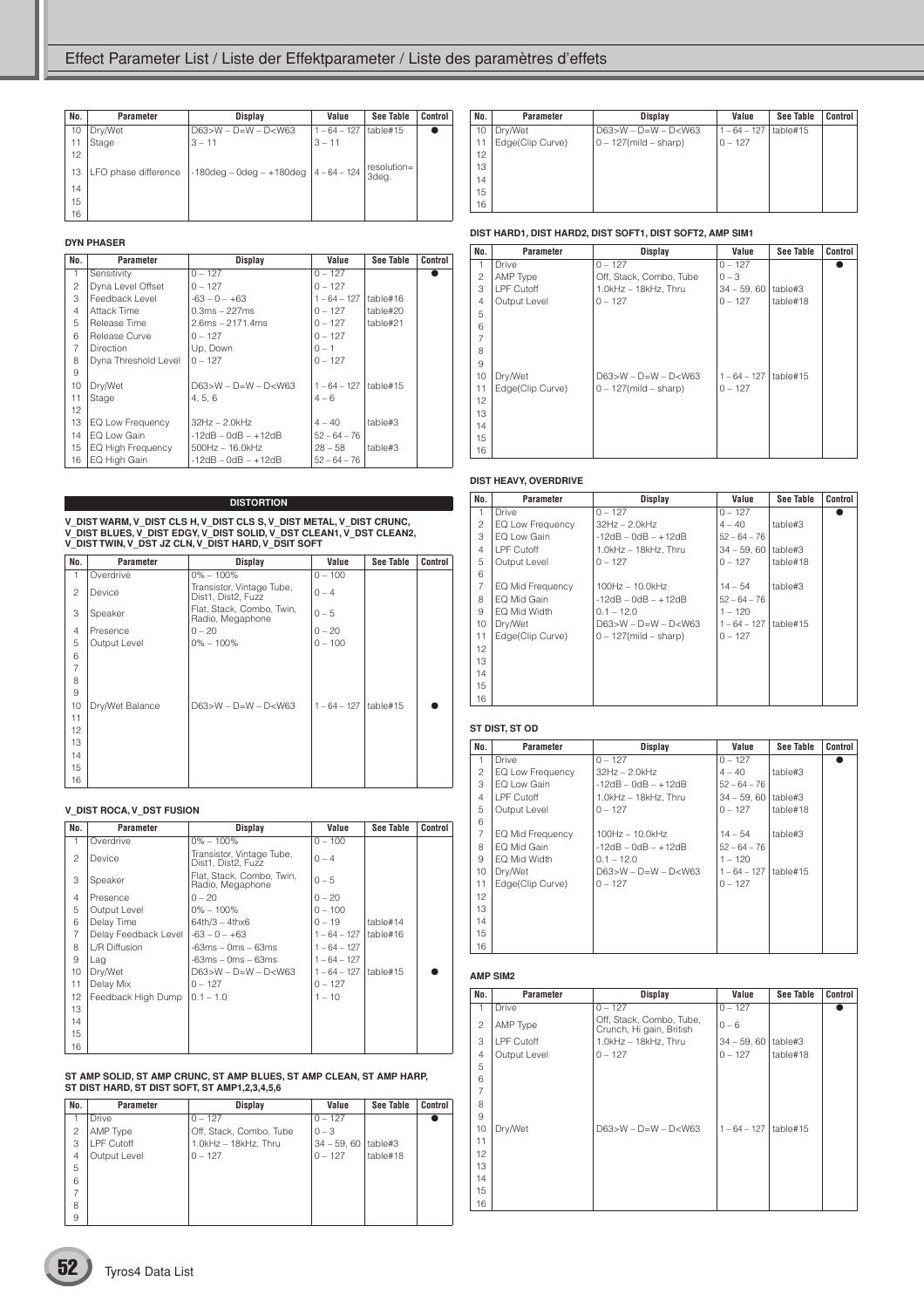|                | <b>DISTORTION+</b>                           |                        |                           |           |         |  |  |  |  |  |
|----------------|----------------------------------------------|------------------------|---------------------------|-----------|---------|--|--|--|--|--|
|                | DST+DELAY1, DST+DELAY2, OD+DELAY1, OD+DELAY2 |                        |                           |           |         |  |  |  |  |  |
| No.            | Parameter                                    | Display                | Value                     | See Table | Control |  |  |  |  |  |
| 1              | Lch Delay Time                               | $0.1ms - 1638.3ms$     | $1 - 16383$               |           |         |  |  |  |  |  |
| $\overline{c}$ | Rch Delay Time                               | $0.1ms - 1638.3ms$     | $1 - 16383$               |           |         |  |  |  |  |  |
| 3              | Delay Feedback Time   0.1ms - 1638.3ms       |                        | $1 - 16383$               |           |         |  |  |  |  |  |
| $\overline{4}$ | Delay Feedback Level                         | $-63 - 0 - +63$        | $1 - 64 - 127$            | table#16  |         |  |  |  |  |  |
| 5              | Delay Mix                                    | $0 - 127$              | $0 - 127$                 |           |         |  |  |  |  |  |
| 6              | Dist Drive                                   | $0 - 127$              | $0 - 127$                 |           |         |  |  |  |  |  |
| $\overline{7}$ | Dist Output Level                            | $0 - 127$              | $0 - 127$                 | table#18  |         |  |  |  |  |  |
| 8              | Dist EQ Low Gain                             | $-12dB - OdB - +12dB$  | $52 - 64 - 76$            |           |         |  |  |  |  |  |
| 9              | Dist EQ Mid Gain                             | $-12dB - OdB - +12dB$  | $52 - 64 - 76$            |           |         |  |  |  |  |  |
| 10             | Dry/Wet                                      | $D63>W - D=W - D< W63$ | $1 - 64 - 127$   table#15 |           |         |  |  |  |  |  |
| 11             |                                              |                        |                           |           |         |  |  |  |  |  |
| 12             |                                              |                        |                           |           |         |  |  |  |  |  |
| 13             |                                              |                        |                           |           |         |  |  |  |  |  |
| 14             |                                              |                        |                           |           |         |  |  |  |  |  |
| 15             |                                              |                        |                           |           |         |  |  |  |  |  |
| 16             |                                              |                        |                           |           |         |  |  |  |  |  |

#### **CMP+DST+DLY1, CMP+DST+DLY2, CMP+OD+DLY1, CMP+OD+DLY2**

| No.            | Parameter            | Display                | Value          | See Table | Control |
|----------------|----------------------|------------------------|----------------|-----------|---------|
| $\mathbf{1}$   | Delay Time           | $0.1ms - 1638.3ms$     | $1 - 16383$    |           |         |
| $\mathfrak{p}$ | Delay Feedback Level | $-63 - 0 - +63$        | $1 - 64 - 127$ | table#16  |         |
| 3              | Delay Mix            | $0 - 127$              | $0 - 127$      |           |         |
| $\overline{4}$ | Dist Drive           | $0 - 127$              | $0 - 127$      |           |         |
| 5              | Dist Output Level    | $0 - 127$              | $0 - 127$      | table#18  |         |
| 6              | Dist EQ Low Gain     | $-12dB - OdB - +12dB$  | $52 - 64 - 76$ |           |         |
| $\overline{7}$ | Dist EQ Mid Gain     | $-12dB - OdB - +12dB$  | $52 - 64 - 76$ |           |         |
| 8              |                      |                        |                |           |         |
| 9              |                      |                        |                |           |         |
| 10             | Dry/Wet              | $D63>W - D=W - D< W63$ | $1 - 64 - 127$ | table#15  |         |
| 11             | Comp. Attack         | $1ms - 40ms$           | $0 - 19$       | table#8   |         |
| 12             | Comp. Release        | $10ms - 680ms$         | $0 - 15$       | table#9   |         |
| 13             | Comp. Threshold      | $-48dB - -6dB$         | $79 - 121$     |           |         |
| 14             | Comp. Ratio          | $1.0 - 20.0$           | $0 - 7$        | table#10  |         |
| 15             |                      |                        |                |           |         |
| 16             |                      |                        |                |           |         |

#### **V\_DST H+DLY, V\_DST S+DLY**

| No.            | Parameter            | Display                                         | Value          | <b>See Table</b> | Control |
|----------------|----------------------|-------------------------------------------------|----------------|------------------|---------|
| 1              | Overdrive            | $0\% - 100\%$                                   | $0 - 100$      |                  |         |
| $\mathfrak{p}$ | Device               | Transistor, Vintage Tube,<br>Dist1, Dist2, Fuzz | $0 - 4$        |                  |         |
| 3              | Speaker              | Flat, Stack, Combo, Twin,<br>Radio, Megaphone   | $0 - 5$        |                  |         |
| 4              | Presence             | $0 - 20$                                        | $0 - 20$       |                  |         |
| 5              | Output Level         | $0\% - 100\%$                                   | $0 - 100$      |                  |         |
| 6              | Delay Time L         | $0.1ms - 1638.3ms$                              | $1 - 16383$    |                  |         |
| 7              | Delay Time R         | $0.1ms - 1638.3ms$                              | $1 - 16383$    |                  |         |
| 8              | Delay Feedback Time  | $0.1ms - 1638.3ms$                              | $1 - 16383$    |                  |         |
| 9              | Delay Feedback Level | $-63 - 0 - +63$                                 | $1 - 64 - 127$ | table#16         |         |
| 10             | Dry/Wet Balance      | $D63 > W - D = W - D < W63$                     | $1 - 64 - 127$ | table#15         |         |
| 11             | Delay Mix            | $0 - 127$                                       | $0 - 127$      |                  |         |
| 12             | Feedback High Dump   | $0.1 - 1.0$                                     | $1 - 10$       |                  |         |
| 13             |                      |                                                 |                |                  |         |
| 14             |                      |                                                 |                |                  |         |
| 15             |                      |                                                 |                |                  |         |
| 16             |                      |                                                 |                |                  |         |

#### **DST+TDLY, OD+TDLY**

| No.            | Parameter            | Display                     | Value          | <b>See Table</b> | Control |
|----------------|----------------------|-----------------------------|----------------|------------------|---------|
| 1              | Delay Time           | $64th/3 - 4thx6$            | $0 - 19$       | table#14         |         |
| 2              | Delay Feedback Level | $-63 - 0 - +63$             | $1 - 64 - 127$ | table#16         |         |
| 3              | Delay Mix            | $0 - 127$                   | $0 - 127$      |                  |         |
| $\overline{4}$ | Dist Drive           | $0 - 127$                   | $0 - 127$      |                  |         |
| 5              | Dist Output Level    | $0 - 127$                   | $0 - 127$      | table#18         |         |
| 6              | Dist EQ Low Gain     | $-12dB - OdB - +12dB$       | $52 - 64 - 76$ |                  |         |
| $\overline{7}$ | Dist EQ Mid Gain     | $-12dB - OdB - +12dB$       | $52 - 64 - 76$ |                  |         |
| 8              | L/R Diffusion        | -63ms – 0ms – 63ms          | $1 - 64 - 127$ |                  |         |
| 9              | Lag                  | -63ms – 0ms – 63ms          | $1 - 64 - 127$ |                  |         |
| 10             | Drv/Wet              | $D63 > W - D = W - D < W63$ | $1 - 64 - 127$ | table#15         |         |
| 11             |                      |                             |                |                  |         |
| 12             |                      |                             |                |                  |         |
| 13             |                      |                             |                |                  |         |
| 14             |                      |                             |                |                  |         |
| 15             |                      |                             |                |                  |         |
| 16             |                      |                             |                |                  |         |

### **COMP+DIST1, COMP+DIST2**

| No. | Parameter               | <b>Display</b>        | Value                 | See Table | Control |
|-----|-------------------------|-----------------------|-----------------------|-----------|---------|
|     | Drive                   | $0 - 127$             | $0 - 127$             |           |         |
| 2   | <b>EQ Low Frequency</b> | $32Hz - 2.0kHz$       | $4 - 40$              | table#3   |         |
| 3   | EQ Low Gain             | $-12dB - 0dB - +12dB$ | $52 - 64 - 76$        |           |         |
|     | <b>I PF Cutoff</b>      | 1.0kHz - 18kHz. Thru  | 34 – 59, 60   table#3 |           |         |
| 5   | Output Level            | $0 - 127$             | $0 - 127$             | table#18  |         |

| No. | Parameter        | Display                     | Value          | <b>See Table</b> | Control |
|-----|------------------|-----------------------------|----------------|------------------|---------|
| 6   |                  |                             |                |                  |         |
| 7   | EQ Mid Frequency | $100Hz - 10.0kHz$           | $14 - 54$      | table#3          |         |
| 8   | FO Mid Gain      | $-12dB - OdB - +12dB$       | $52 - 64 - 76$ |                  |         |
| 9   | FO Mid Width     | $0.1 - 12.0$                | $1 - 120$      |                  |         |
| 10  | Drv/Wet          | $D63 > W - D = W - D < W63$ | $1 - 64 - 127$ | table#15         |         |
| 11  | Edge(Clip Curve) | $0 - 127$ (mild – sharp)    | $0 - 127$      |                  |         |
| 12  | Attack           | $1ms - 40ms$                | $0 - 19$       | table#8          |         |
| 13  | Release          | $10ms - 680ms$              | $0 - 15$       | table#9          |         |
| 14  | Threshold        | $-48dB - -6dB$              | $79 - 121$     |                  |         |
| 15  | Ratio            | $1.0 - 20.0$                | $0 - 7$        | table#10         |         |
| 16  |                  |                             |                |                  |         |

#### **CMP+DST+TDL, CMP+OD+TDLY1,2,3,4,5,6**

| No.            | <b>Parameter</b>     | Display                | Value          | <b>See Table</b> | Control |
|----------------|----------------------|------------------------|----------------|------------------|---------|
| 1              | Delay Time           | $64th/3 - 4thx6$       | $0 - 19$       | table#14         |         |
| $\overline{c}$ | Delay Feedback Level | $-63 - 0 - +63$        | $1 - 64 - 127$ | table#16         |         |
| 3              | Delay Mix            | $0 - 127$              | $0 - 127$      |                  |         |
| $\overline{4}$ | Dist Drive           | $0 - 127$              | $0 - 127$      |                  |         |
| 5              | Dist Output Level    | $0 - 127$              | $0 - 127$      | table#18         |         |
| 6              | Dist EQ Low Gain     | $-12dB - 0dB - +12dB$  | $52 - 64 - 76$ |                  |         |
| $\overline{7}$ | Dist EQ Mid Gain     | -12dB – 0dB – +12dB    | $52 - 64 - 76$ |                  |         |
| 8              | L/R Diffusion        | $-63ms - 0ms - 63ms$   | $1 - 64 - 127$ |                  |         |
| 9              | Lag                  | $-63ms - 0ms - 63ms$   | $1 - 64 - 127$ |                  |         |
| 10             | Dry/Wet              | $D63>W - D=W - D< W63$ | $1 - 64 - 127$ | table#15         |         |
| 11             | Comp. Attack         | $1ms - 40ms$           | $0 - 19$       | table#8          |         |
| 12             | Comp. Release        | $10ms - 680ms$         | $0 - 15$       | table#9          |         |
| 13             | Comp. Threshold      | $-48dB - -6dB$         | $79 - 121$     |                  |         |
| 14             | Comp. Ratio          | $1.0 - 20.0$           | $0 - 7$        | table#10         |         |
| 15             |                      |                        |                |                  |         |
| 16             |                      |                        |                |                  |         |

#### **V\_DST H+TDL1, V\_DST H+TDL2, V\_DST S+TDL1, V\_DST S+TDL2**

| No.            | <b>Parameter</b>     | Display                                         | Value          | <b>See Table</b> | Control |
|----------------|----------------------|-------------------------------------------------|----------------|------------------|---------|
| 1              | Overdrive            | $0\% - 100\%$                                   | $0 - 100$      |                  |         |
| $\mathfrak{p}$ | Device               | Transistor, Vintage Tube,<br>Dist1, Dist2, Fuzz | $0 - 4$        |                  |         |
| 3              | Speaker              | Flat, Stack, Combo, Twin,<br>Radio, Megaphone   | $0 - 5$        |                  |         |
| 4              | Presence             | $0 - 20$                                        | $0 - 20$       |                  |         |
| 5              | Output Level         | $0\% - 100\%$                                   | $0 - 100$      |                  |         |
| 6              | Delay Time           | $64th/3 - 4thx6$                                | $0 - 19$       | table#14         |         |
| 7              | Delay Feedback Level | $-63 - 0 - +63$                                 | $1 - 64 - 127$ | table#16         |         |
| 8              | L/R Diffusion        | $-63ms - 0ms - 63ms$                            | $1 - 64 - 127$ |                  |         |
| 9              | Lag                  | $-63ms - 0ms - 63ms$                            | $1 - 64 - 127$ |                  |         |
| 10             | Dry/Wet              | $D63>W - D=W - D< W63$                          | $1 - 64 - 127$ | table#15         |         |
| 11             | Delay Mix            | $0 - 127$                                       | $0 - 127$      |                  |         |
| 12             | Feedback High Dump   | $0.1 - 1.0$                                     | $1 - 10$       |                  |         |
| 13             |                      |                                                 |                |                  |         |
| 14             |                      |                                                 |                |                  |         |
| 15             |                      |                                                 |                |                  |         |
| 16             |                      |                                                 |                |                  |         |

#### **PITCH CHG1, PITCH CHG2**

| No.            | Parameter      | <b>Display</b>                  | Value                     | See Table | Control |
|----------------|----------------|---------------------------------|---------------------------|-----------|---------|
| 1              | Pitch          | $-24 - +24$                     | $40 - 88$                 |           |         |
| 2              | Initial Delay  | $0.1ms - 400.0ms$               | $0 - 127$                 | table#7   |         |
| 3              | Fine 1         | $-50$ cent – 0cent – $+50$ cent | $14 - 64 - 114$           |           |         |
| $\overline{4}$ | Fine 2         | $-50$ cent – 0cent – $+50$ cent | $14 - 64 - 114$           |           |         |
| 5              | Feedback Level | $-63 - 0 - +63$                 | $1 - 64 - 127$            |           |         |
| 6              |                |                                 |                           |           |         |
| $\overline{7}$ |                |                                 |                           |           |         |
| 8              |                |                                 |                           |           |         |
| 9              |                |                                 |                           |           |         |
| 10             | Dry/Wet        | $D63 > W - D = W - D < W63$     | $1 - 64 - 127$   table#15 |           |         |
| 11             | Pan 1          | $L63 - C - R63$                 | $1 - 64 - 127$            |           |         |
| 12             | Output Level 1 | $0 - 127$                       | $0 - 127$                 | table#18  |         |
| 13             | Pan 2          | $L63 - C - R63$                 | $1 - 64 - 127$            |           |         |
| 14             | Output Level 2 | $0 - 127$                       | $0 - 127$                 | table#18  |         |
| 15             |                |                                 |                           |           |         |
| 16             |                |                                 |                           |           |         |

**PITCH CHANGE**

#### **PITCH CHG3**

| No.            | Parameter            | Display                          | Value           | <b>See Table</b> | Control |
|----------------|----------------------|----------------------------------|-----------------|------------------|---------|
|                | Pitch                | $-24 - +24$                      | $40 - 88$       |                  |         |
| $\mathfrak{p}$ | <b>Initial Delay</b> | $0.1ms - 400.0ms$                | $0 - 127$       | table#7          |         |
| 3              | Fine 1               | $-50$ cent $-0$ cent $ +50$ cent | $14 - 64 - 114$ |                  |         |
| $\overline{4}$ | Fine 2               | $-50$ cent – 0cent – $+50$ cent  | $14 - 64 - 114$ |                  |         |
| 5              | Feedback Level       | $-63 - 0 - +63$                  | $1 - 64 - 127$  |                  |         |
| 6              |                      |                                  |                 |                  |         |
|                |                      |                                  |                 |                  |         |
| 8              |                      |                                  |                 |                  |         |
| 9              |                      |                                  |                 |                  |         |
| 10             | Dry/Wet              | $D63>W - D=W - D< W63$           | $1 - 64 - 127$  | table#15         |         |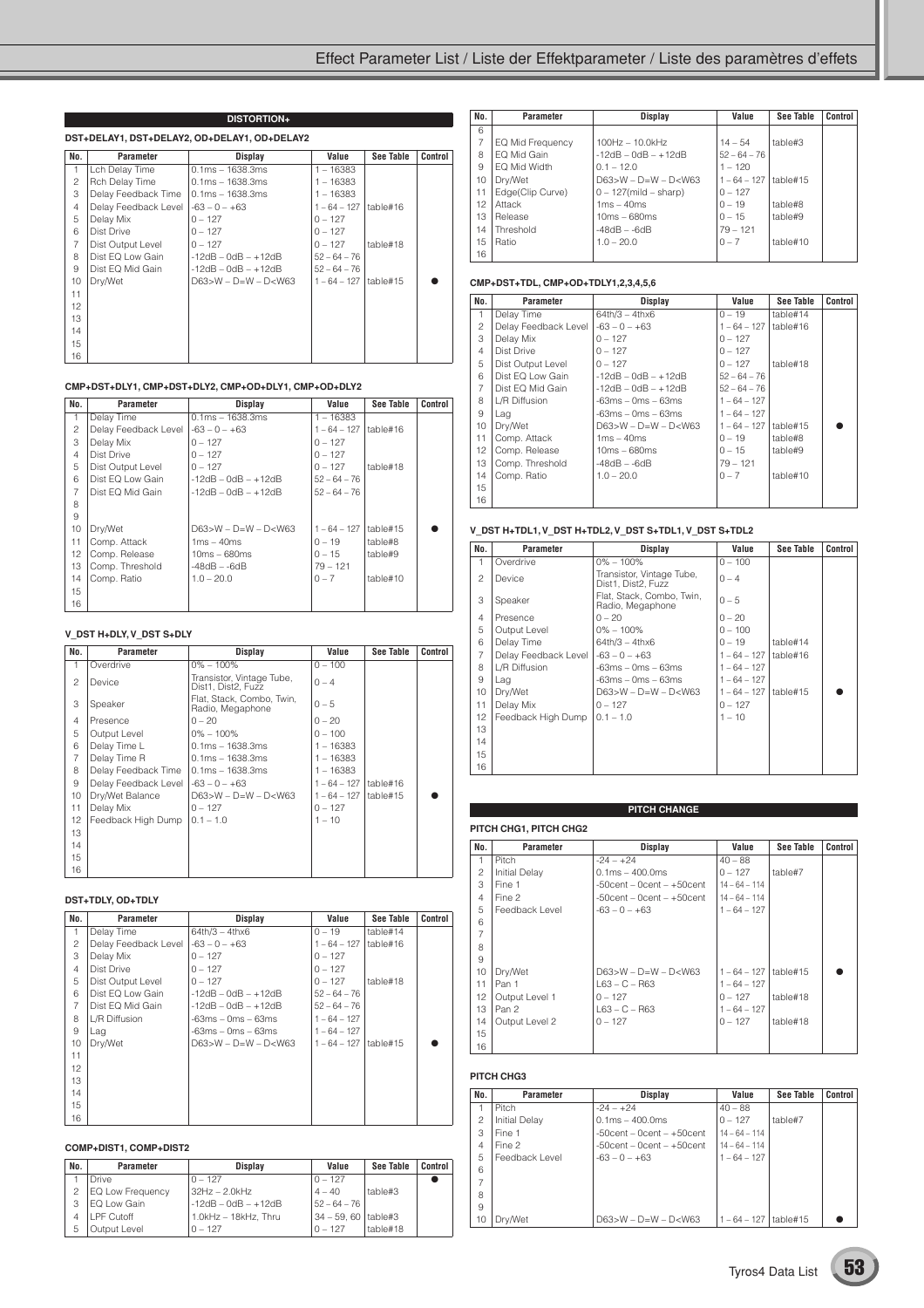| No. | Parameter      | <b>Display</b>  | Value          | See Table | Control |
|-----|----------------|-----------------|----------------|-----------|---------|
| 11  | Pan 1          | $L63 - C - R63$ | $1 - 64 - 127$ |           |         |
| 12  | Output Level 1 | $0 - 127$       | $0 - 127$      | table#18  |         |
| 13  | Pan 2          | $L63 - C - R63$ | $1 - 64 - 127$ |           |         |
| 14  | Output Level 2 | $0 - 127$       | $0 - 127$      | table#18  |         |
| 15  |                |                 |                |           |         |
| 16  |                |                 |                |           |         |

|                | <b>WAH AUTO</b>            |                        |                |           |         |  |  |
|----------------|----------------------------|------------------------|----------------|-----------|---------|--|--|
|                | AUTO WAH1, AUTO WAH2       |                        |                |           |         |  |  |
| No.            | Parameter                  | Display                | Value          | See Table | Control |  |  |
| $\mathbf{1}$   | <b>LFO Frequency</b>       | $0.00Hz - 39.7Hz$      | $0 - 127$      | table#1   |         |  |  |
| 2              | <b>LFO Depth</b>           | $0 - 127$              | $0 - 127$      | table#19  |         |  |  |
| 3              | Cutoff Frequency<br>Offset | $0 - 127$              | $0 - 127$      |           |         |  |  |
| $\overline{4}$ | Resonance                  | $1.0 - 12.0$           | $10 - 120$     |           |         |  |  |
| 5              |                            |                        |                |           |         |  |  |
| 6              | EQ Low Frequency           | $32Hz - 2.0kHz$        | $4 - 40$       | table#3   |         |  |  |
| 7              | EQ Low Gain                | $-12dB - OdB - +12dB$  | $52 - 64 - 76$ |           |         |  |  |
| 8              | EQ High Frequency          | $500$ Hz $- 16.0$ kHz  | $28 - 58$      | table#3   |         |  |  |
| 9              | EQ High Gain               | $-12dB - OdB - +12dB$  | $52 - 64 - 76$ |           |         |  |  |
| 10             | Dry/Wet                    | $D63>W - D=W - D< W63$ | $1 - 64 - 127$ | table#15  |         |  |  |
| 11             | <b>Drive</b>               | $0 - 127$              | $0 - 127$      |           |         |  |  |
| 12             |                            |                        |                |           |         |  |  |
| 13             |                            |                        |                |           |         |  |  |
| 14             |                            |                        |                |           |         |  |  |
| 15             |                            |                        |                |           |         |  |  |
| 16             |                            |                        |                |           |         |  |  |

#### **VINTAGE AUTO WAH**

| No.            | Parameter        | <b>Display</b>                     | Value          | <b>See Table</b> | Control |
|----------------|------------------|------------------------------------|----------------|------------------|---------|
| 1              | Speed            | $0.100$ Hz $- 20.00$ Hz            | $0 - 254$      | table#27         |         |
| $\overline{c}$ | <b>Bottom</b>    | $0 - 127$                          | $0 - 127$      |                  |         |
| 3              | Top              | $0 - 127$                          | $0 - 127$      |                  |         |
| $\overline{4}$ | Resonance Offset | $-12.0 - +12.0$                    | $40 - 88$      |                  |         |
| 5              | <b>LFO</b> Wave  | Sin, Trp                           | $0 - 1$        |                  |         |
| 6              | Type             | High, Mid, Low, Bass               | $0 - 3$        |                  |         |
| $\overline{7}$ | Overdrive        | $0.0dB - +40.0dB$                  | $0 - 80$       |                  |         |
| 8              | Output           | $-20.0$ dB $- 0.0$ dB $- +10.0$ dB | $24 - 64 - 84$ |                  |         |
| 9              |                  |                                    |                |                  |         |
| 10             |                  |                                    |                |                  |         |
| 11             |                  |                                    |                |                  |         |
| 12             |                  |                                    |                |                  |         |
| 13             |                  |                                    |                |                  |         |
| 14             |                  |                                    |                |                  |         |
| 15             |                  |                                    |                |                  |         |
| 16             |                  |                                    |                |                  |         |

## **AT.WAH+DST1,2, AT.WH+DST HD, AT.WH+DST HV, AT.WH+DST LT AT.WAH+OD1,2, AT.WH+OD HD, AT.WH+OD HV, AT.WH+OD LT**

| No.            | Parameter                         | Display                    | Value          | See Table | Control |
|----------------|-----------------------------------|----------------------------|----------------|-----------|---------|
| $\mathbf{1}$   | <b>LFO Frequency</b>              | $0.00Hz - 39.7Hz$          | $0 - 127$      | table#1   |         |
| $\overline{c}$ | LFO Depth                         | $0 - 127$                  | $0 - 127$      | table#19  |         |
| 3              | <b>Cutoff Frequency</b><br>Offset | $0 - 127$                  | $0 - 127$      |           |         |
| $\overline{4}$ | Resonance                         | $1.0 - 12.0$               | $10 - 120$     |           |         |
| 5              |                                   |                            |                |           |         |
| 6              | EQ Low Frequency                  | $32Hz - 2.0kHz$            | $4 - 40$       | table#3   |         |
| $\overline{7}$ | EQ Low Gain                       | $-12$ dB $-$ 0dB $ +12$ dB | $52 - 64 - 76$ |           |         |
| 8              | EQ High Frequency                 | $500$ Hz $- 16.0$ kHz      | $28 - 58$      | table#3   |         |
| 9              | EQ High Gain                      | $-12dB - OdB - +12dB$      | $52 - 64 - 76$ |           |         |
| 10             | Dry/Wet                           | $D63 > W - D=W - D < W63$  | $1 - 64 - 127$ | table#15  |         |
| 11             | Drive                             | $0 - 127$                  | $0 - 127$      |           |         |
| 12             | FO Low Gain<br>(distortion)       | $-12dB - OdB - +12dB$      | $52 - 64 - 76$ |           |         |
| 13             | EQ Mid Gain<br>(distortion)       | $-12$ dB $-$ 0dB $ +12$ dB | $52 - 64 - 76$ |           |         |
| 14             | LPF Cutoff                        | $1.0kHz - 18kHz$ , Thru    | $34 - 59,60$   | table#3   |         |
| 15             | Output Level                      | $0 - 127$                  | $0 - 127$      | table#18  |         |
| 16             |                                   |                            |                |           |         |

#### **TEMPO AT.WAH**

| No.            | Parameter                  | Display                     | Value          | <b>See Table</b> | Control |
|----------------|----------------------------|-----------------------------|----------------|------------------|---------|
|                | LFO Frea                   | $16th - 4thx16$             | $5 - 29$       | table#14         |         |
| $\mathfrak{p}$ | <b>LFO Depth</b>           | $0 - 127$                   | $0 - 127$      | table#19         |         |
| 3              | Cutoff Frequency<br>Offset | $0 - 127$                   | $0 - 127$      |                  |         |
| $\overline{4}$ | Resonance                  | $1.0 - 12.0$                | $10 - 120$     |                  |         |
| 5              |                            |                             |                |                  |         |
| 6              | EQ Low Frequency           | $32Hz - 2.0kHz$             | $4 - 40$       | table#3          |         |
| 7              | FO Low Gain                | $-12dB - OdB - +12dB$       | $52 - 64 - 76$ |                  |         |
| 8              | <b>EQ High Frequency</b>   | $500Hz - 16.0kHz$           | $28 - 58$      | table#3          |         |
| 9              | EQ High Gain               | $-12dB - OdB - +12dB$       | $52 - 64 - 76$ |                  |         |
| 10             | Dry/Wet                    | $D63 > W - D = W - D < W63$ | $1 - 64 - 127$ | table#15         |         |
| 11             | <b>Drive</b>               | $0 - 127$                   | $0 - 127$      |                  |         |
| 12             |                            |                             |                |                  |         |

| No. | Parameter | <b>Display</b> | Value | <b>See Table</b> | Control |
|-----|-----------|----------------|-------|------------------|---------|
| 13  |           |                |       |                  |         |
| 14  |           |                |       |                  |         |
| 15  |           |                |       |                  |         |
| 16  |           |                |       |                  |         |

## **T\_AT.WH+DST, T\_A.WH+DSTHD, T\_A.WH+DSTHV, T\_A.WH+DSTLT T\_AT.WH+OD, T\_A.WH+OD HD, T\_A.WH+OD HV, T\_A.WH+OD LT**

| No.            | <b>Parameter</b>                  | Display                    | Value          | See Table | Control |
|----------------|-----------------------------------|----------------------------|----------------|-----------|---------|
| 1              | LFO Freq                          | $16th - 4thx16$            | $5 - 29$       | table#14  |         |
| $\overline{c}$ | LFO Depth                         | $0 - 127$                  | $0 - 127$      | table#19  |         |
| 3              | <b>Cutoff Frequency</b><br>Offset | $0 - 127$                  | $0 - 127$      |           |         |
| $\overline{4}$ | Resonance                         | $1.0 - 12.0$               | $10 - 120$     |           |         |
| 5              |                                   |                            |                |           |         |
| 6              | EQ Low Frequency                  | $32Hz - 2.0kHz$            | $4 - 40$       | table#3   |         |
| $\overline{7}$ | EQ Low Gain                       | $-12$ dB $-$ 0dB $ +12$ dB | $52 - 64 - 76$ |           |         |
| 8              | EQ High Frequency                 | $500$ Hz $- 16.0$ kHz      | $28 - 58$      | table#3   |         |
| 9              | EQ High Gain                      | $-12dB - OdB - +12dB$      | $52 - 64 - 76$ |           |         |
| 10             | Drv/Wet                           | $D63>W - D=W - D< W63$     | $1 - 64 - 127$ | table#15  |         |
| 11             | Drive                             | $0 - 127$                  | $0 - 127$      |           |         |
| 12             | EQ Low<br>Gain(distortion)        | $-12dB - OdB - +12dB$      | $52 - 64 - 76$ |           |         |
| 13             | FO Mid<br>Gain(distortion)        | $-12dB - OdB - +12dB$      | $52 - 64 - 76$ |           |         |
| 14             | LPF Cutoff                        | 1.0kHz - 18kHz, Thru       | $34 - 59, 60$  | table#3   |         |
| 15             | Output Level                      | $0 - 127$                  | $0 - 127$      | table#18  |         |
| 16             |                                   |                            |                |           |         |

#### **TOUCH WAH1, TC.WH+DST1, TC.WH+DST2 WAH TCH/PDL**

| No.            | Parameter                         | <b>Display</b>         | Value          | See Table | Control |
|----------------|-----------------------------------|------------------------|----------------|-----------|---------|
| 1              | Sensitivity                       | $0 - 127$              | $0 - 127$      |           |         |
| $\overline{c}$ | <b>Cutoff Frequency</b><br>Offset | $0 - 127$              | $0 - 127$      |           |         |
| 3              | Resonance                         | $1.0 - 12.0$           | $10 - 120$     |           |         |
| $\overline{4}$ |                                   |                        |                |           |         |
| 5              |                                   |                        |                |           |         |
| 6              | EQ Low Frequency                  | $32Hz - 2.0kHz$        | $4 - 40$       | table#3   |         |
| $\overline{7}$ | EQ Low Gain                       | -12dB - 0dB - +12dB    | $52 - 64 - 76$ |           |         |
| 8              | EQ High Frequency                 | $500$ Hz $- 16.0$ kHz  | $28 - 58$      | table#3   |         |
| 9              | EQ High Gain                      | -12dB – 0dB – +12dB    | $52 - 64 - 76$ |           |         |
| 10             | Dry/Wet                           | $D63>W - D=W - D< W63$ | $1 - 64 - 127$ | table#15  |         |
| 11             | Drive                             | $0 - 127$              | $0 - 127$      |           |         |
| 12             |                                   |                        |                |           |         |
| 13             |                                   |                        |                |           |         |
| 14             |                                   |                        |                |           |         |
| 15             |                                   |                        |                |           |         |
| 16             |                                   |                        |                |           |         |

# **TOUCH WAH2, TOUCH WAH3, TC.WH+DST HD, TC.WH+DST HV, TC.WH+DST LT, TC.WH+OD1,2, TC.WH+OD HD, TC.WH+OD HV, TC.WH+OD LT, CLAVI TC.WAH, EP TC.WAH**

| No.            | Parameter                   | Display                     | Value          | <b>See Table</b> | Control |
|----------------|-----------------------------|-----------------------------|----------------|------------------|---------|
| 1              | Sensitivity                 | $0 - 127$                   | $0 - 127$      |                  |         |
| $\mathfrak{D}$ | Cutoff Frequency<br>Offset  | $0 - 127$                   | $0 - 127$      |                  |         |
| 3              | Resonance                   | $1.0 - 12.0$                | $10 - 120$     |                  |         |
| $\overline{4}$ |                             |                             |                |                  |         |
| 5              |                             |                             |                |                  |         |
| 6              | EQ Low Frequency            | $32Hz - 2.0kHz$             | $4 - 40$       | table#3          |         |
| $\overline{7}$ | EQ Low Gain                 | $-12dB - 0dB - +12dB$       | $52 - 64 - 76$ |                  |         |
| 8              | EQ High Frequency           | $500Hz - 16.0kHz$           | $28 - 58$      | table#3          |         |
| 9              | EQ High Gain                | $-12$ dB $-$ 0dB $ +12$ dB  | $52 - 64 - 76$ |                  |         |
| 10             | Drv/Wet                     | $D63 > W - D = W - D < W63$ | $1 - 64 - 127$ | table#15         |         |
| 11             | Drive                       | $0 - 127$                   | $0 - 127$      |                  |         |
| 12             | FO Low Gain<br>(distortion) | $-12dB - OdB - +12dB$       | $52 - 64 - 76$ |                  |         |
| 13             | EQ Mid Gain<br>(distortion) | $-12dB - OdB - +12dB$       | $52 - 64 - 76$ |                  |         |
| 14             | LPF Cutoff                  | 1.0kHz - 18kHz, Thru        | $34 - 59,60$   | table#3          |         |
| 15             | Output Level                | $0 - 127$                   | $0 - 127$      | table#18         |         |
| 16             | Release                     | $10ms - 680ms$              | $52 - 67$      | table#12         |         |

#### **VINTAGE TOUCH WAH**

| No.            | Parameter        | Display                            | Value          | <b>See Table</b> | Control |
|----------------|------------------|------------------------------------|----------------|------------------|---------|
| 1              | Sensitivity      | $0 - 127$                          | $0 - 127$      |                  |         |
| $\mathfrak{p}$ | <b>Bottom</b>    | $0 - 127$                          | $0 - 127$      |                  |         |
| 3              | Top              | $0 - 127$                          | $0 - 127$      |                  |         |
| $\overline{4}$ | Resonance Offset | $-12.0 - +12.0$                    | $40 - 88$      |                  |         |
| 5              | <b>Direction</b> | Up, Down                           | $0 - 1$        |                  |         |
| 6              | Type             | High, Mid, Low, Bass               | $0 - 3$        |                  |         |
| 7              | Overdrive        | $0.0dB - +40.0dB$                  | $0 - 80$       |                  |         |
| 8              | Output           | $-20.0$ dB $- 0.0$ dB $- +10.0$ dB | $24 - 64 - 84$ |                  |         |
| 9              |                  |                                    |                |                  |         |
| 10             |                  |                                    |                |                  |         |
| 11             | Attack Offset    | $-5 - +5$                          | $59 - 69$      |                  |         |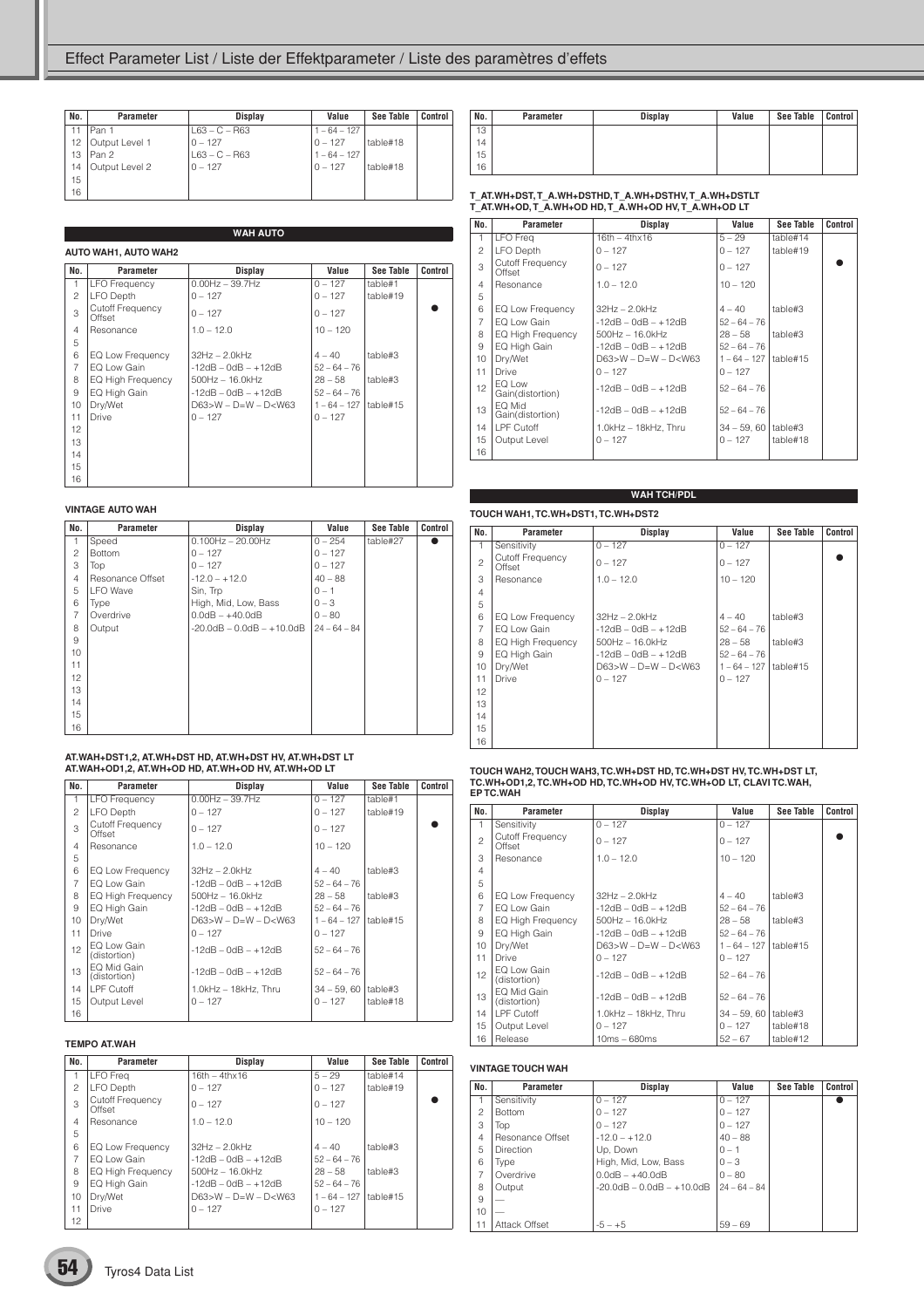| No. | Parameter | <b>Display</b> | Value | <b>See Table</b> | Control |
|-----|-----------|----------------|-------|------------------|---------|
| 12  |           |                |       |                  |         |
| 13  |           |                |       |                  |         |
| 14  |           |                |       |                  |         |
| 15  |           |                |       |                  |         |
| 16  |           |                |       |                  |         |

#### **WH+DST+DLY1, WH+DST+DLY2, WH+OD+DLY1, WH+OD+DLY2**

| No.            | Parameter              | Display                     | Value          | See Table | <b>Control</b> |
|----------------|------------------------|-----------------------------|----------------|-----------|----------------|
| 1              | Delay Time             | $0.1ms - 1638.3ms$          | $1 - 16383$    |           |                |
| 2              | Delay Feedback Level   | $-63 - 0 - +63$             | $1 - 64 - 127$ | table#16  |                |
| 3              | Delay Mix              | $0 - 127$                   | $0 - 127$      |           |                |
| $\overline{4}$ | Dist Drive             | $0 - 127$                   | $0 - 127$      |           |                |
| 5              | Dist Output Level      | $0 - 127$                   | $0 - 127$      | table#18  |                |
| 6              | Dist EQ Low Gain       | $-12dB - OdB - +12dB$       | $52 - 64 - 76$ |           |                |
| 7              | Dist EQ Mid Gain       | $-12dB - OdB - +12dB$       | $52 - 64 - 76$ |           |                |
| 8              |                        |                             |                |           |                |
| 9              |                        |                             |                |           |                |
| 10             | Dry/Wet                | $D63 > W - D = W - D < W63$ | $1 - 64 - 127$ | table#15  |                |
| 11             | Wah Sensitivity        | $0 - 127$                   | $0 - 127$      |           |                |
| 12             | Wah Cutoff Freq Offset | $0 - 127$                   | $0 - 127$      |           |                |
| 13             | Wah Resonance          | $1.0 - 12.0$                | $10 - 120$     |           |                |
| 14             | Wah Release            | $10ms - 680ms$              | $52 - 67$      | table#12  |                |
| 15             |                        |                             |                |           |                |
| 16             |                        |                             |                |           |                |

#### **WH+DST+TDLY, WH+OD+TDLY1, WH+OD+TDLY2**

| No.            | Parameter              | Display                     | Value                     | See Table | Control |
|----------------|------------------------|-----------------------------|---------------------------|-----------|---------|
|                |                        |                             |                           |           |         |
| $\mathbf{1}$   | Delay Time             | $64th/3 - 4thx6$            | $0 - 19$                  | table#14  |         |
| $\mathfrak{p}$ | Delay Feedback Level   | $-63 - 0 - +63$             | $1 - 64 - 127$            | table#16  |         |
| 3              | Delay Mix              | $0 - 127$                   | $0 - 127$                 |           |         |
| $\overline{4}$ | Dist Drive             | $0 - 127$                   | $0 - 127$                 |           |         |
| 5              | Dist Output Level      | $0 - 127$                   | $0 - 127$                 | table#18  |         |
| 6              | Dist EQ Low Gain       | $-12dB - OdB - +12dB$       | $52 - 64 - 76$            |           |         |
| $\overline{7}$ | Dist EQ Mid Gain       | $-12dB - OdB - +12dB$       | $52 - 64 - 76$            |           |         |
| 8              | L/R Diffusion          | $-63ms - 0ms - 63ms$        | $1 - 64 - 127$            |           |         |
| 9              | Lag                    | -63ms – 0ms – 63ms          | $1 - 64 - 127$            |           |         |
| 10             | Dry/Wet                | $D63 > W - D = W - D < W63$ | $1 - 64 - 127$   table#15 |           |         |
| 11             | <b>Wah Sensitivity</b> | $0 - 127$                   | $0 - 127$                 |           |         |
| 12             | Wah Cutoff Freg Offset | $0 - 127$                   | $0 - 127$                 |           |         |
| 13             | Wah Resonance          | $1.0 - 12.0$                | $10 - 120$                |           |         |
| 14             | Wah Release            | $10ms - 680ms$              | $52 - 67$                 | table#12  |         |
| 15             |                        |                             |                           |           |         |
| 16             |                        |                             |                           |           |         |

#### **V.PEDAL WH B, V.PEDAL WH D**

| No.            | Parameter         | Display                            | Value          | See Table | Control |
|----------------|-------------------|------------------------------------|----------------|-----------|---------|
| 1              | Pedal Control     | $0 - 127$                          | $0 - 127$      |           |         |
| $\overline{c}$ | <b>Bottom</b>     | $0 - 127$                          | $0 - 127$      |           |         |
| 3              | Top               | $0 - 127$                          | $0 - 127$      |           |         |
| $\overline{4}$ | Resonance Offset  | $-12.0 - +12.0$                    | $40 - 88$      |           |         |
| 5              | Direction         | Up, Down                           | $0 - 1$        |           |         |
| 6              | Type              | High, Mid, Low, Bass               | $0 - 3$        |           |         |
| 7              | OverDrive         | $0.0dB - +40.0dB$                  | $0 - 80$       |           |         |
| 8              | Output            | $-20.0$ dB $- 0.0$ dB $- +10.0$ dB | $24 - 64 - 84$ |           |         |
| 9              |                   |                                    |                |           |         |
| 10             |                   |                                    |                |           |         |
| 11             |                   |                                    |                |           |         |
| 12             |                   |                                    |                |           |         |
| 13             | EQ Low Frequency  | $32Hz - 2.0kHz$                    | $4 - 40$       | table#3   |         |
| 14             | EQ Low Gain       | $-12dB - OdB - +12dB$              | $52 - 64 - 76$ |           |         |
| 15             | EQ High Frequency | $500$ Hz $- 16.0$ kHz              | $28 - 58$      | table#3   |         |
| 16             | EQ High Gain      | $-12dB - OdB - +12dB$              | $52 - 64 - 76$ |           |         |
|                |                   |                                    |                |           |         |

#### **PEDAL WAH**

| No.            | Parameter                         | Display                     | Value          | See Table | Control |
|----------------|-----------------------------------|-----------------------------|----------------|-----------|---------|
| $\mathbf{1}$   | Pedal Control                     | $0 - 127$                   | $0 - 127$      |           |         |
| 2              | Depth                             | $0 - 127$                   | $0 - 127$      | table#19  |         |
| 3              | <b>Cutoff Frequency</b><br>Offset | $0 - 127$                   | $0 - 127$      |           |         |
| $\overline{4}$ | Resonance                         | $1.0 - 12.0$                | $10 - 120$     |           |         |
| 5              |                                   |                             |                |           |         |
| 6              | EQ Low Frequency                  | $32Hz - 2.0kHz$             | $4 - 40$       | table#3   |         |
| $\overline{7}$ | EQ Low Gain                       | $-12$ dB $-$ 0dB $ +12$ dB  | $52 - 64 - 76$ |           |         |
| 8              | EQ High Frequency                 | $500$ Hz $- 16.0$ kHz       | $28 - 58$      | table#3   |         |
| 9              | EQ High Gain                      | $-12dB - OdB - +12dB$       | $52 - 64 - 76$ |           |         |
| 10             | Dry/Wet                           | $D63 > W - D = W - D < W63$ | $1 - 64 - 127$ | table#15  |         |
| 11             | <b>Drive</b>                      | $0 - 127$                   | $0 - 127$      |           |         |
| 12             |                                   |                             |                |           |         |
| 13             |                                   |                             |                |           |         |
| 14             |                                   |                             |                |           |         |
| 15             |                                   |                             |                |           |         |
| 16             |                                   |                             |                |           |         |

## **PEDAL WH+DST, P.WH+DIST HD, P.WH+DIST HV, P.WH+DIST LT PEDAL WH+OD, P.WH+OD HD, P.WH+OD HV, P.WH+OD LT**

| No.            | <b>Parameter</b>                  | Display                     | Value          | See Table | Control |
|----------------|-----------------------------------|-----------------------------|----------------|-----------|---------|
| $\mathbf{1}$   | Pedal Control                     | $0 - 127$                   | $0 - 127$      |           |         |
| $\overline{c}$ | Depth                             | $0 - 127$                   | $0 - 127$      | table#19  |         |
| 3              | <b>Cutoff Frequency</b><br>Offset | $0 - 127$                   | $0 - 127$      |           |         |
| $\overline{4}$ | Resonance                         | $1.0 - 12.0$                | $10 - 120$     |           |         |
| 5              |                                   |                             |                |           |         |
| 6              | EQ Low Frequency                  | 32Hz – 2.0kHz               | $4 - 40$       | table#3   |         |
| $\overline{7}$ | EQ Low Gain                       | $-12dB - OdB - +12dB$       | $52 - 64 - 76$ |           |         |
| 8              | EQ High Frequency                 | $500Hz - 16.0kHz$           | $28 - 58$      | table#3   |         |
| 9              | EQ High Gain                      | $-12$ dB $-$ 0dB $ +12$ dB  | $52 - 64 - 76$ |           |         |
| 10             | Dry/Wet                           | $D63 > W - D = W - D < W63$ | $1 - 64 - 127$ | table#15  |         |
| 11             | Drive                             | $0 - 127$                   | $0 - 127$      |           |         |
| 12             | EQ Low Gain<br>(distortion)       | $-12$ dB $-$ 0dB $ +12$ dB  | $52 - 64 - 76$ |           |         |
| 13             | FO Mid Gain<br>(distortion)       | $-12$ dB $-$ 0dB $ +12$ dB  | $52 - 64 - 76$ |           |         |
| 14             | <b>LPF Cutoff</b>                 | $1.0kHz - 18kHz$ . Thru     | $34 - 59.60$   | table#3   |         |
| 15             | Output Level                      | $0 - 127$                   | $0 - 127$      | table#18  |         |
| 16             |                                   |                             |                |           |         |

#### **COMP MED, COMP HEAVY, COMPRESSOR DYNAMIC**

| No.            | Parameter    | <b>Display</b> | Value      | <b>See Table</b> | Control |
|----------------|--------------|----------------|------------|------------------|---------|
| $\mathbf{1}$   | Attack       | $1ms - 40ms$   | $0 - 19$   | table#8          |         |
| $\overline{c}$ | Release      | $10ms - 680ms$ | $0 - 15$   | table#9          |         |
| 3              | Threshold    | $-48dB - -6dB$ | $79 - 121$ |                  |         |
| $\overline{4}$ | Ratio        | $1.0 - 20.0$   | $0 - 7$    | table#10         |         |
| 5              | Output Level | $0 - 127$      | $0 - 127$  | table#18         |         |
| 6              |              |                |            |                  |         |
| $\overline{7}$ |              |                |            |                  |         |
| 8              |              |                |            |                  |         |
| 9              |              |                |            |                  |         |
| 10             |              |                |            |                  |         |
| 11             |              |                |            |                  |         |
| 12             |              |                |            |                  |         |
| 13             |              |                |            |                  |         |
| 14             |              |                |            |                  |         |
| 15             |              |                |            |                  |         |
| 16             |              |                |            |                  |         |

#### **COMP MELODY, COMP BASS, MBAND COMP**

| No.            | Parameter               | <b>Display</b>                                                                                                 | Value          | <b>See Table</b> | Control |
|----------------|-------------------------|----------------------------------------------------------------------------------------------------------------|----------------|------------------|---------|
| 1              | Type                    | Normal, Low, Mid, High,<br>Low/High, Low/Mid,<br>Mid/High, Full Bit, Wild,<br>Attacky, Low End, Hard,<br>Basic | $0 - 12$       |                  |         |
| $\overline{c}$ | <b>Threshold Offset</b> | $-32 - +32$                                                                                                    | $32 - 96$      |                  |         |
| 3              | Low Gain Offset         | $-63 - 0 - +63$                                                                                                | $1 - 64 - 127$ |                  |         |
| $\overline{4}$ | Mid Gain Offset         | $-63 - 0 - +63$                                                                                                | $1 - 64 - 127$ |                  |         |
| 5              | High Gain Offset        | $-63 - 0 - +63$                                                                                                | $1 - 64 - 127$ |                  |         |
| 6              |                         |                                                                                                                |                |                  |         |
| $\overline{7}$ |                         |                                                                                                                |                |                  |         |
| 8              |                         |                                                                                                                |                |                  |         |
| 9              |                         |                                                                                                                |                |                  |         |
| 10             |                         |                                                                                                                |                |                  |         |
| 11             |                         |                                                                                                                |                |                  |         |
| 12             |                         |                                                                                                                |                |                  |         |
| 13             |                         |                                                                                                                |                |                  |         |
| 14             |                         |                                                                                                                |                |                  |         |
| 15             |                         |                                                                                                                |                |                  |         |
| 16             |                         |                                                                                                                |                |                  |         |

#### **VINTAGE COMPRESSOR 376**

| No.            | Parameter    | <b>Display</b>       | Value     | <b>See Table</b> | Control |
|----------------|--------------|----------------------|-----------|------------------|---------|
| 1              | Input Level  | $-\infty - 0.00$ dB  | $0 - 200$ | table#28         |         |
| $\overline{c}$ | Output Level | $-\infty - 0.00$ dB  | $0 - 200$ | table#28         |         |
| 3              | Ratio        | 2, 4, 8, 12, 20      | $0 - 4$   |                  |         |
| $\overline{4}$ | Attack       | $0.022ms - 50.40ms$  | $0 - 200$ | table#29         |         |
| 5              | Release      | $10.88ms - 544.22ms$ | $0 - 200$ | table#30         |         |
| 6              |              |                      |           |                  |         |
| $\overline{7}$ |              |                      |           |                  |         |
| 8              |              |                      |           |                  |         |
| 9              |              |                      |           |                  |         |
| 10             |              |                      |           |                  |         |
| 11             |              |                      |           |                  |         |
| 12             |              |                      |           |                  |         |
| 13             |              |                      |           |                  |         |
| 14             |              |                      |           |                  |         |
| 15             |              |                      |           |                  |         |
| 16             |              |                      |           |                  |         |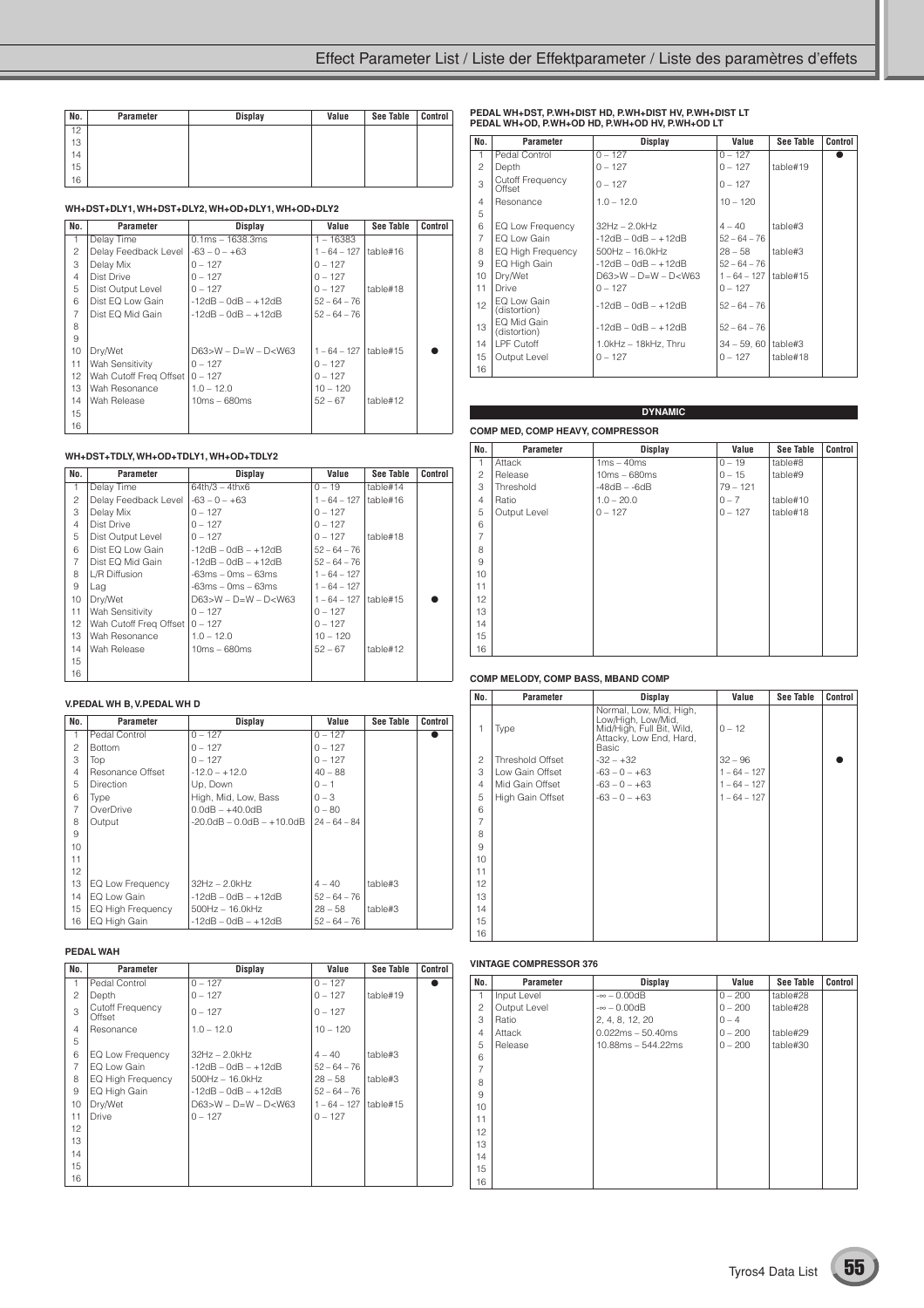| No.            | Parameter    | <b>Display</b>  | Value     | <b>See Table</b> | Control |
|----------------|--------------|-----------------|-----------|------------------|---------|
| 1              | Attack       | $1ms - 40ms$    | $0 - 19$  | table#8          |         |
| $\overline{c}$ | Release      | $10ms - 680ms$  | $0 - 15$  | table#9          |         |
| 3              | Threshold    | $-72dB - -30dB$ | $55 - 97$ |                  |         |
| $\overline{4}$ | Output Level | $0 - 127$       | $0 - 127$ | table#18         |         |
| 5              |              |                 |           |                  |         |
| 6              |              |                 |           |                  |         |
| $\overline{7}$ |              |                 |           |                  |         |
| 8              |              |                 |           |                  |         |
| 9              |              |                 |           |                  |         |
| 10             |              |                 |           |                  |         |
| 11             |              |                 |           |                  |         |
| 12             |              |                 |           |                  |         |
| 13             |              |                 |           |                  |         |
| 14             |              |                 |           |                  |         |
| 15             |              |                 |           |                  |         |
| 16             |              |                 |           |                  |         |

|                | <b>ROTARY SP</b>                           |                             |                |                  |         |  |  |
|----------------|--------------------------------------------|-----------------------------|----------------|------------------|---------|--|--|
|                | DUAL ROT BRT, DUAL ROT WRM, DUAL ROT SP1,2 |                             |                |                  |         |  |  |
| No.            | Parameter                                  | Display                     | Value          | <b>See Table</b> | Control |  |  |
| 1              | Rotor Speed Slow                           | $0.00Hz - 2.65Hz$           | $0 - 63$       | table#1          |         |  |  |
| $\overline{c}$ | Horn Speed Slow                            | $0.00$ Hz $- 2.65$ Hz       | $0 - 63$       | table#1          |         |  |  |
| 3              | Rotor Speed Fast                           | $2.69$ Hz - 39.7Hz          | 64 – 127       | table#1          |         |  |  |
| $\overline{4}$ | Horn Speed Fast                            | $2.69$ Hz - 39.7Hz          | $64 - 127$     | table#1          |         |  |  |
| 5              | Slow-Fast Time of R                        | $0 - 127$                   | $0 - 127$      |                  |         |  |  |
| 6              | Slow-Fast Time of H                        | $0 - 127$                   | $0 - 127$      |                  |         |  |  |
| $\overline{7}$ | Drive Low                                  | $0 - 127$                   | $0 - 127$      |                  |         |  |  |
| 8              | Drive High                                 | $0 - 127$                   | $0 - 127$      |                  |         |  |  |
| 9              | Low/High Balance                           | $L63 > H - L = H - L < H63$ | $1 - 64 - 127$ |                  |         |  |  |
| 10             |                                            |                             |                |                  |         |  |  |
| 11             | EQ Low Frequency                           | $32Hz - 2.0kHz$             | $4 - 40$       | table#3          |         |  |  |
| 12             | EQ Low Gain                                | $-12dB - OdB - +12dB$       | $52 - 64 - 76$ |                  |         |  |  |
| 13             | EQ High Frequency                          | $500$ Hz $- 16.0$ kHz       | $28 - 58$      | table#3          |         |  |  |
| 14             | EQ High Gain                               | $-12dB - OdB - +12dB$       | $52 - 64 - 76$ |                  |         |  |  |
| 15             | Mic L-R Angle                              | $0$ deg – 180deg            | $0 - 60$       |                  |         |  |  |
| 16             | Speed Control                              | Slow, Fast                  | $0 - 1$        |                  |         |  |  |

#### **ROTARY SP1, ROTARY SP6**

| No.            | Parameter                    | Display                    | Value          | See Table | Control |
|----------------|------------------------------|----------------------------|----------------|-----------|---------|
| 1              | <b>LFO Frequency</b>         | $0.00$ Hz $-$ 39.7Hz       | $0 - 127$      | table#1   |         |
| $\overline{c}$ | <b>LFO</b> Depth             | $0 - 127$                  | $0 - 127$      | table#19  |         |
| 3              |                              |                            |                |           |         |
| $\overline{4}$ |                              |                            |                |           |         |
| 5              |                              |                            |                |           |         |
| 6              | EQ Low Frequency             | $32Hz - 2.0kHz$            | $4 - 40$       | table#3   |         |
| $\overline{7}$ | FO Low Gain                  | $-12$ dB $-$ 0dB $ +12$ dB | $52 - 64 - 76$ |           |         |
| 8              | EQ High Frequency            | $500$ Hz $-16.0$ kHz       | $28 - 58$      | table#3   |         |
| 9              | EQ High Gain                 | $-12dB - OdB - +12dB$      | $52 - 64 - 76$ |           |         |
| 10             | Dry/Wet                      | $D63>W - D=W - D< W63$     | $1 - 64 - 127$ | table#15  |         |
| 11             | EQ Mid Frequency<br>$(*2,3)$ | $100Hz - 10.0kHz$          | $14 - 54$      | table#3   |         |
| 12             | EQ Mid Gain $(*2,3)$         | $-12dB - OdB - +12dB$      | $52 - 64 - 76$ |           |         |
| 13             | EQ Mid Width $(*2,3)$        | $0.1 - 12.0$               | $1 - 120$      |           |         |
| 14             |                              |                            |                |           |         |
| 15             |                              |                            |                |           |         |
| 16             |                              |                            |                |           |         |

#### **ROTARY SP2,3,7**

| No.            | Parameter                    | Display                                 | Value          | See Table | Control |
|----------------|------------------------------|-----------------------------------------|----------------|-----------|---------|
| 1              | <b>LFO Frequency</b>         | $0.00Hz - 39.7Hz$                       | $0 - 127$      | table#1   |         |
| $\overline{c}$ | L/R Depth                    | $0 - 127$                               | $0 - 127$      |           |         |
| 3              | F/R Depth                    | $0 - 127$                               | $0 - 127$      |           |         |
| $\overline{4}$ | <b>PAN Direction</b>         | L<->R. L->R. L<-R. Lturn.<br>Rturn, L/R | $0 - 5$        |           |         |
| 5              |                              |                                         |                |           |         |
| 6              | EQ Low Frequency             | $32Hz - 2.0kHz$                         | $4 - 40$       | table#3   |         |
| 7              | EQ Low Gain                  | $-12dB - OdB - +12dB$                   | $52 - 64 - 76$ |           |         |
| 8              | EQ High Frequency            | $500$ Hz $- 16.0$ kHz                   | $28 - 58$      | table#3   |         |
| 9              | EQ High Gain                 | $-12dB - OdB - +12dB$                   | $52 - 64 - 76$ |           |         |
| 10             |                              |                                         |                |           |         |
| 11             | EQ Mid Frequency<br>$(*2,3)$ | $100Hz - 10.0kHz$                       | $14 - 54$      | table#3   |         |
| 12             | EQ Mid Gain $(*2,3)$         | $-12dB - OdB - +12dB$                   | $52 - 64 - 76$ |           |         |
| 13             | EQ Mid Width $(*2,3)$        | $0.1 - 12.0$                            | $1 - 120$      |           |         |
| 14             |                              |                                         |                |           |         |
| 15             |                              |                                         |                |           |         |
| 16             |                              |                                         |                |           |         |

#### **ROTARY SP4**

| No. | Parameter       | <b>Display</b>    | Value     | See Table | Control |
|-----|-----------------|-------------------|-----------|-----------|---------|
|     | LFO Frequency   | $0.00Hz - 39.7Hz$ | $0 - 127$ | table#1   |         |
|     | <b>AM Depth</b> | $0 - 127$         | 0 – 127   |           |         |
| 3   | PM Depth        | $0 - 127$         | $0 - 127$ |           |         |

| No.            | Parameter                           | Display                        | Value          | <b>See Table</b>        | Control |
|----------------|-------------------------------------|--------------------------------|----------------|-------------------------|---------|
| $\overline{4}$ |                                     |                                |                |                         |         |
| 5              |                                     |                                |                |                         |         |
| 6              | EQ Low Frequency                    | $32Hz - 2.0kHz$                | $4 - 40$       | table#3                 |         |
| $\overline{7}$ | FO Low Gain                         | $-12$ dB $-$ 0dB $ +12$ dB     | $52 - 64 - 76$ |                         |         |
| 8              | EQ High Frequency                   | $500Hz - 16.0kHz$              | $28 - 58$      | table#3                 |         |
| 9              | EQ High Gain                        | $-12$ dB $-$ 0dB $ +12$ dB     | $52 - 64 - 76$ |                         |         |
| 10             |                                     |                                |                |                         |         |
| 11             | <b>EQ Mid Frequency</b><br>$(*2.3)$ | $100Hz - 10.0kHz$              | $14 - 54$      | table#3                 |         |
| 12             | EQ Mid Gain $(*2,3)$                | $-12dB - OdB - +12dB$          | $52 - 64 - 76$ |                         |         |
| 13             | EQ Mid Width $(*2,3)$               | $0.1 - 12.0$                   | $1 - 120$      |                         |         |
| 14             | I FO Phase Difference               | $-180$ deg – 0deg – $+180$ deg | $4 - 64 - 124$ | $resolution =$<br>3deg. |         |
| 15             | Input Mode                          | mono, stereo                   | $0 - 1$        |                         |         |
| 16             |                                     |                                |                |                         |         |

#### **ROTARY SP5**

| No.            | <b>Parameter</b>             | Display                     | Value          | See Table | Control |  |  |  |
|----------------|------------------------------|-----------------------------|----------------|-----------|---------|--|--|--|
| 1.             | <b>LFO Frequency</b>         | $0.00$ Hz $-$ 39.7Hz        | $0 - 127$      | table#1   |         |  |  |  |
| $\mathcal{P}$  | LFO Depth                    | $0 - 127$                   | $0 - 127$      | table#19  |         |  |  |  |
| 3              | Feedback Level               | $-63 - 0 - +63$             | $1 - 64 - 127$ | table#17  |         |  |  |  |
| $\overline{4}$ | Delay Offset                 | $0.0ms - 50ms$              | $0 - 127$      | table#2   |         |  |  |  |
| 5              |                              |                             |                |           |         |  |  |  |
| 6              | EQ Low Frequency             | 32Hz - 2.0kHz               | $4 - 40$       | table#3   |         |  |  |  |
| 7              | EQ Low Gain                  | $-12dB - OdB - +12dB$       | $52 - 64 - 76$ |           |         |  |  |  |
| 8              | EQ High Frequency            | $500$ Hz $-16.0$ kHz        | $28 - 58$      | table#3   |         |  |  |  |
| 9              | EQ High Gain                 | $-12dB - OdB - +12dB$       | $52 - 64 - 76$ |           |         |  |  |  |
| 10             | Drv/Wet                      | $D63 > W - D = W - D < W63$ | $1 - 64 - 127$ | table#15  |         |  |  |  |
| 11             | EQ Mid Frequency<br>$(*2.3)$ | $100Hz - 10.0kHz$           | $14 - 54$      | table#3   |         |  |  |  |
| 12             | EQ Mid Gain $(*2,3)$         | $-12dB - OdB - +12dB$       | $52 - 64 - 76$ |           |         |  |  |  |
| 13             | EQ Mid Width $(*2,3)$        | $0.1 - 12.0$                | $1 - 120$      |           |         |  |  |  |
| 14             |                              |                             |                |           |         |  |  |  |
| 15             | Input Mode                   | mono, stereo                | $0 - 1$        |           |         |  |  |  |
| 16             |                              |                             |                |           |         |  |  |  |

#### **2WAY ROT SP**

| No.             | Parameter                | Display                     | Value          | <b>See Table</b>        | Control |
|-----------------|--------------------------|-----------------------------|----------------|-------------------------|---------|
| 1               | Rotor Speed              | $0.00Hz - 39.7Hz$           | $0 - 127$      | table#1                 |         |
| $\mathfrak{p}$  | Drive Low                | $0 - 127$                   | $0 - 127$      |                         |         |
| 3               | Drive High               | $0 - 127$                   | $0 - 127$      |                         |         |
| $\overline{4}$  | Low/High                 | $L63 > H - L = H - L < H63$ | $1 - 64 - 127$ |                         |         |
| 5               |                          |                             |                |                         |         |
| 6               | EQ Low Frequency         | $32Hz - 2.0kHz$             | $4 - 40$       | table#3                 |         |
| $\overline{7}$  | EQ Low Gain              | $-12dB - OdB - +12dB$       | $52 - 64 - 76$ |                         |         |
| 8               | <b>EQ High Frequency</b> | $500Hz - 16.0kHz$           | $28 - 58$      | table#3                 |         |
| 9               | EQ High Gain             | $-12dB - OdB - +12dB$       | $52 - 64 - 76$ |                         |         |
| 10 <sup>1</sup> |                          |                             |                |                         |         |
| 11              | Crossover Frequency      | $100Hz - 10.0kHz$           | $14 - 54$      | table#3                 |         |
| 12              | Mic L-R Angle            | 0deg – 180deg               | $0 - 60$       | $resolution =$<br>3deg. |         |
| 13              |                          |                             |                |                         |         |
| 14              |                          |                             |                |                         |         |
| 15              |                          |                             |                |                         |         |
| 16              |                          |                             |                |                         |         |

#### **DST+ROT SP, OD+ROT SP**

| No.            | <b>Parameter</b>         | Display                     | Value          | <b>See Table</b> | Control |
|----------------|--------------------------|-----------------------------|----------------|------------------|---------|
|                |                          |                             |                |                  |         |
| $\mathbf{1}$   | <b>LFO Frequency</b>     | $0.00$ Hz $-$ 39.7Hz        | $0 - 127$      | table#1          |         |
| $\mathfrak{p}$ | LFO Depth                | $0 - 127$                   | $0 - 127$      | table#19         |         |
| 3              |                          |                             |                |                  |         |
| $\overline{4}$ |                          |                             |                |                  |         |
| 5              |                          |                             |                |                  |         |
| 6              | EQ Low Frequency         | $32Hz - 2.0kHz$             | $4 - 40$       | table#3          |         |
| $\overline{7}$ | EQ Low Gain              | $-12dB - OdB - +12dB$       | $52 - 64 - 76$ |                  |         |
| 8              | <b>EQ High Frequency</b> | $500$ Hz $- 16.0$ kHz       | $28 - 58$      | table#3          |         |
| 9              | EQ High Gain             | $-12$ dB $-$ 0dB $ +12$ dB  | $52 - 64 - 76$ |                  |         |
| 10             | Drv/Wet                  | $D63 > W - D = W - D < W63$ | $1 - 64 - 127$ | table#15         |         |
| 11             |                          |                             |                |                  |         |
| 12             |                          |                             |                |                  |         |
| 13             |                          |                             |                |                  |         |
| 14             | <b>Drive</b>             | $0 - 127$                   | $0 - 127$      |                  |         |
| 15             | LPF Cutoff               | 1.0kHz - 18kHz, Thru        | $34 - 59,60$   | table#3          |         |
| 16             | Output Level             | $0 - 127$                   | $0 - 127$      | table#18         |         |

#### **DST+2ROT SP, OD+2ROT SP**

| No.            | Parameter         | Display                     | Value          | <b>See Table</b> | Control |
|----------------|-------------------|-----------------------------|----------------|------------------|---------|
| $\overline{1}$ | Rotor Speed       | $0.00$ Hz $-$ 39.7Hz        | $0 - 127$      | table#1          |         |
| $\mathcal{P}$  | Drive I ow        | $0 - 127$                   | $0 - 127$      |                  |         |
| 3              | Drive High        | $0 - 127$                   | $0 - 127$      |                  |         |
| $\overline{4}$ | Low/High Balance  | $163 > H - I = H - I < H63$ | $1 - 64 - 127$ |                  |         |
| 5              |                   |                             |                |                  |         |
| 6              | EQ Low Frequency  | $32Hz - 2.0kHz$             | $4 - 40$       | table#3          |         |
| $\overline{7}$ | EQ Low Gain       | $-12dB - OdB - +12dB$       | $52 - 64 - 76$ |                  |         |
| 8              | EQ High Frequency | $500Hz - 16.0kHz$           | $28 - 58$      | table#3          |         |
| 9              | EQ High Gain      | $-12dB - OdB - +12dB$       | $52 - 64 - 76$ |                  |         |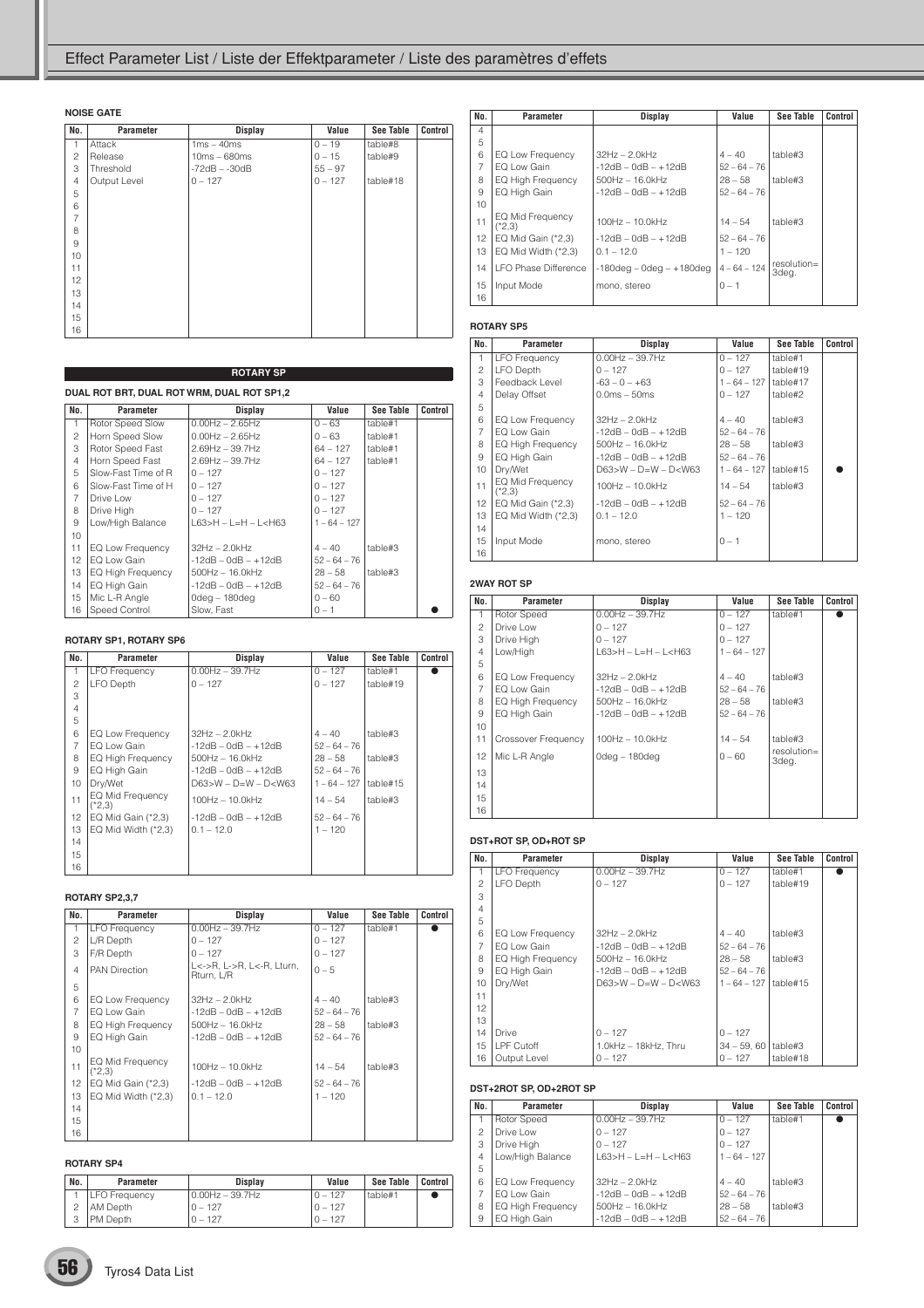| No. | Parameter                  | <b>Display</b>            | Value        | <b>See Table</b> | Control |
|-----|----------------------------|---------------------------|--------------|------------------|---------|
| 10  |                            |                           |              |                  |         |
| 11  | <b>Crossover Frequency</b> | $100Hz - 10.0kHz$         | $14 - 54$    | table#3          |         |
| 12  | Mic L-R Angle              | $0$ deg – 180deg          | $0 - 60$     |                  |         |
| 13  |                            |                           |              |                  |         |
| 14  | Drive                      | $0 - 127$                 | $0 - 127$    |                  |         |
| 15  | <b>LPF Cutoff</b>          | $1.0$ kHz $-$ 18kHz. Thru | $34 - 59.60$ | table#3          |         |
| 16  | Output Level               | $0 - 127$                 | $0 - 127$    | table#18         |         |

#### **AMP+ROT SP**

| No.            | Parameter            | Display                     | Value                   | See Table | <b>Control</b> |
|----------------|----------------------|-----------------------------|-------------------------|-----------|----------------|
| 1              | <b>LFO Frequency</b> | $0.00Hz - 39.7Hz$           | $0 - 127$               | table#1   |                |
| $\overline{c}$ | LFO Depth            | $0 - 127$                   | $0 - 127$               | table#19  |                |
| 3              | AMP Type             | Off, Stack, Combo, Tube     | $0 - 3$                 |           |                |
| $\overline{4}$ |                      |                             |                         |           |                |
| 5              |                      |                             |                         |           |                |
| 6              | EQ Low Frequency     | $32Hz - 2.0kHz$             | $4 - 40$                | table#3   |                |
| 7              | FO Low Gain          | $-12dB - OdB - +12dB$       | $52 - 64 - 76$          |           |                |
| 8              | EQ High Frequency    | $500$ Hz $-16.0$ kHz        | $28 - 58$               | table#3   |                |
| 9              | EQ High Gain         | $-12dB - OdB - +12dB$       | $52 - 64 - 76$          |           |                |
| 10             | Dry/Wet              | $D63 > W - D = W - D < W63$ | 1 – 64 – 127   table#15 |           |                |
| 11             |                      |                             |                         |           |                |
| 12             |                      |                             |                         |           |                |
| 13             |                      |                             |                         |           |                |
| 14             | Drive                | $0 - 127$                   | $0 - 127$               |           |                |
| 15             | LPF Cutoff           | $1.0kHz - 18kHz$ . Thru     | $34 - 59.60$            | table#3   |                |
| 16             | Output Level         | $0 - 127$                   | $0 - 127$               | table#18  |                |

#### **AMP+2ROT SP**

| No.            | Parameter           | Display                                                                                 | Value          | <b>See Table</b> | Control |
|----------------|---------------------|-----------------------------------------------------------------------------------------|----------------|------------------|---------|
| 1              | Rotor Speed         | $0.00Hz - 39.7Hz$                                                                       | $0 - 127$      | table#1          |         |
| $\overline{c}$ | Drive Low           | $0 - 127$                                                                               | $0 - 127$      |                  |         |
| 3              | Drive High          | $0 - 127$                                                                               | $0 - 127$      |                  |         |
| $\overline{4}$ | Low/High Balance    | L63>H - L=H - L <h63< td=""><td><math>1 - 64 - 127</math></td><td></td><td></td></h63<> | $1 - 64 - 127$ |                  |         |
| 5              |                     |                                                                                         |                |                  |         |
| 6              | EQ Low Frequency    | $32Hz - 2.0kHz$                                                                         | $4 - 40$       | table#3          |         |
| 7              | FO Low Gain         | $-12$ dB $-$ 0dB $ +12$ dB                                                              | $52 - 64 - 76$ |                  |         |
| 8              | EQ High Frequency   | $500$ Hz $- 16.0$ kHz                                                                   | $28 - 58$      | table#3          |         |
| 9              | EQ High Gain        | $-12dB - OdB - +12dB$                                                                   | $52 - 64 - 76$ |                  |         |
| 10             |                     |                                                                                         |                |                  |         |
| 11             | Crossover Frequency | $100Hz - 10.0kHz$                                                                       | $14 - 54$      | table#3          |         |
| 12             | Mic L-R Angle       | $0$ deg – 180 $de$ g                                                                    | $0 - 60$       |                  |         |
| 13             | AMP Type            | Off. Stack. Combo.<br>Tube(AMPSIM only)                                                 | $0 - 3$        |                  |         |
| 14             | Drive               | $0 - 127$                                                                               | $0 - 127$      |                  |         |
| 15             | LPF Cutoff          | $1.0kHz - 18kHz$ . Thru                                                                 | $34 - 59,60$   | table#3          |         |
| 16             | Output Level        | $0 - 127$                                                                               | $0 - 127$      | table#18         |         |

#### **TREMOLO1, TREMOLO3, EP TREMOLO, GT TREMOLO2 TREMOLO No. Parameter Display Value See Table Control** 1 LFO Frequency 0.00Hz – 39.7Hz 0 – 127 table#1 ●<br>
2 AM Depth 0 – 127 0 – 127 0 – 127 0 – 127  $\begin{array}{|c|c|}\n 2 & \text{AM Depth} \\
 3 & \text{PM Depth}\n \end{array}$ PM Depth 4  $\frac{5}{6}$  $\begin{array}{l|l|l} \text{EQ Low Frequency} & 32\text{Hz} - 2.0\text{kHz} & 4 - 40 & \text{table$\#3$} \\ \text{EQ Low Gain} & -12\text{dB} - 0\text{dB} - +12\text{dB} & 52 - 64 - 76 & \text{table$\#3$} \\ \text{EQ High Frequency} & 500\text{Hz} - 16.0\text{kHz} & 28 - 58 & \text{table$\#3$} \\ \text{EQ High Gain} & -12\text{dB} - 0\text{dB} - +12\text{dB} & 52 - 64 - 76 & \text{table$\#3$} \\ \end{array}$ 7 | EQ Low Gain | -12dB – 0dB – +12dB | 52 – 64 – 76 8 | EQ High Frequency | 500Hz – 16.0kHz | 28 – 58 | table#3<br>9 | EQ High Gain | -12dB – 0dB – +12dB | 52 – 64 – 76 | 7<br>8<br>EQ High Frequ<br>9<br>EQ High Gain

| 10 |                                     |                                |                |                      |  |
|----|-------------------------------------|--------------------------------|----------------|----------------------|--|
| 11 | <b>EQ Mid Frequency</b><br>$(*2.3)$ | $100Hz - 10.0kHz$              | $14 - 54$      | table#3              |  |
| 12 | EQ Mid Gain (*2,3)                  | $-12dB - OdB - +12dB$          | $52 - 64 - 76$ |                      |  |
| 13 | EQ Mid Width (*2,3)                 | $0.1 - 12.0$                   | $1 - 120$      |                      |  |
| 14 | LFO Phase Difference                | $-180$ deg – 0deg – $+180$ deg | $4 - 64 - 124$ | resolution=<br>3deg. |  |
| 15 | Input Mode                          | mono, stereo                   | $0 - 1$        |                      |  |
| 16 |                                     |                                |                |                      |  |

#### **TREMOLO2, GT TREMOLO1**

| No.            | Parameter                    | Display                                 | Value          | See Table | Control |
|----------------|------------------------------|-----------------------------------------|----------------|-----------|---------|
| 1              | <b>LFO Frequency</b>         | $0.00$ Hz $-$ 39.7Hz                    | $0 - 127$      | table#1   |         |
| 2              | L/R Depth                    | $0 - 127$                               | $0 - 127$      |           |         |
| 3              | F/R Depth                    | $0 - 127$                               | $0 - 127$      |           |         |
| $\overline{4}$ | <b>PAN Direction</b>         | L<->R, L->R, L<-R, Lturn,<br>Rturn, L/R | $0 - 5$        |           |         |
| 5              |                              |                                         |                |           |         |
| 6              | EQ Low Frequency             | $32Hz - 2.0kHz$                         | $4 - 40$       | table#3   |         |
| 7              | FO Low Gain                  | $-12dB - OdB - +12dB$                   | $52 - 64 - 76$ |           |         |
| 8              | <b>EQ High Frequency</b>     | $500Hz - 16.0kHz$                       | $28 - 58$      | table#3   |         |
| 9              | EQ High Gain                 | $-12dB - OdB - +12dB$                   | $52 - 64 - 76$ |           |         |
| 10             |                              |                                         |                |           |         |
| 11             | EQ Mid Frequency<br>$(*2,3)$ | $100Hz - 10.0kHz$                       | $14 - 54$      | table#3   |         |
| 12             | EQ Mid Gain $(*2,3)$         | $-12dB - OdB - +12dB$                   | $52 - 64 - 76$ |           |         |

| No. | Parameter           | Display       | Value  | <b>See Table</b> | Control |
|-----|---------------------|---------------|--------|------------------|---------|
| 13  | EQ Mid Width (*2,3) | $10.1 - 12.0$ | $-120$ |                  |         |
| 14  |                     |               |        |                  |         |
| 15  |                     |               |        |                  |         |
| 16  |                     |               |        |                  |         |

#### **VIBE VIBRATE**

| No.            | Parameter                | Display                    | Value          | <b>See Table</b>     | Control |
|----------------|--------------------------|----------------------------|----------------|----------------------|---------|
| 1.             | Vibrate Speed            | $0.00$ Hz $-$ 39.7Hz       | $0 - 127$      | table#1              |         |
| $\mathfrak{p}$ | Vibrate Depth(AM)        | $0 - 127$                  | $0 - 127$      |                      |         |
| 3              | Vibrate Depth(PM)        | $0 - 127$                  | $0 - 127$      |                      |         |
| 4              |                          |                            |                |                      |         |
| 5              |                          |                            |                |                      |         |
| 6              | EQ Low Frequency         | $32Hz - 2.0kHz$            | $4 - 40$       | table#3              |         |
| 7              | EQ Low Gain              | $-12dB - 0dB - +12dB$      | $52 - 64 - 76$ |                      |         |
| 8              | <b>EQ High Frequency</b> | $500$ Hz $- 16.0$ kHz      | $28 - 58$      | table#3              |         |
| 9              | EQ High Gain             | $-12$ dB $-$ 0dB $ +12$ dB | $52 - 64 - 76$ |                      |         |
| 10             | Dry/Wet Balance          | $D63>W - D=W - D< W63$     | $1 - 64 - 127$ | table#15             |         |
| 11             | EQ Mid Frequency         | $100Hz - 10.0kHz$          | $14 - 54$      | table#3              |         |
| 12             | FO Mid Gain              | $-12$ dB $-$ 0dB $ +12$ dB | $52 - 64 - 76$ |                      |         |
| 13             | EQ Mid Width             | $0.1 - 12.0$               | $1 - 120$      |                      |         |
| 14             | LFO Phase Difference     | $-180deg - 0deg - +180deg$ | $4 - 64 - 124$ | resolution=<br>3deg. |         |
| 15             | Input Mode               | mono, stereo               | $0 - 1$        |                      |         |
| 16             | Vibrate SW               | Off. On                    | $0 - 1$        |                      |         |

#### **T\_TREMOLO**

| No.             | <b>Parameter</b>         | Display                    | Value          | See Table            | Control |
|-----------------|--------------------------|----------------------------|----------------|----------------------|---------|
| 1.              | LFO Freq                 | $16th - 4thx16$            | $5 - 29$       | table#14             |         |
| $\overline{2}$  | AM Depth                 | $0 - 127$                  | $0 - 127$      |                      |         |
| 3               | PM Depth                 | $0 - 127$                  | $0 - 127$      |                      |         |
| $\overline{4}$  |                          |                            |                |                      |         |
| 5               |                          |                            |                |                      |         |
| 6               | EQ Low Frequency         | $32Hz - 2.0kHz$            | $4 - 40$       | table#3              |         |
| $\overline{7}$  | EQ Low Gain              | $-12$ dB $-$ 0dB $ +12$ dB | $52 - 64 - 76$ |                      |         |
| 8               | <b>EQ High Frequency</b> | $500$ Hz $- 16.0$ kHz      | $28 - 58$      | table#3              |         |
| 9               | EQ High Gain             | $-12$ dB $-$ 0dB $ +12$ dB | $52 - 64 - 76$ |                      |         |
| 10 <sup>1</sup> |                          |                            |                |                      |         |
| 11              | EQ Mid Frequency         | $100Hz - 10.0kHz$          | $14 - 54$      | table#3              |         |
| 12              | EQ Mid Gain              | $-12dB - OdB - +12dB$      | $52 - 64 - 76$ |                      |         |
| 13              | EQ Mid Width             | $0.1 - 12.0$               | $1 - 120$      |                      |         |
| 14              | LFO Phase Difference     | $-180deg - 0deg - +180deg$ | $4 - 64 - 124$ | resolution=<br>3deg. |         |
| 15              | Input Mode               | mono, stereo               | $0 - 1$        |                      |         |
| 16              |                          |                            |                |                      |         |
|                 |                          |                            |                |                      |         |

#### **AUTO PAN1, AUTO PAN2, EP AUTO PAN**

| No.            | Parameter                    | Display                                 | Value          | <b>See Table</b> | Control |
|----------------|------------------------------|-----------------------------------------|----------------|------------------|---------|
| $\mathbf{1}$   | <b>LFO Frequency</b>         | $0.00$ Hz $-$ 39.7Hz                    | $0 - 127$      | table#1          |         |
| 2              | L/R Depth                    | $0 - 127$                               | $0 - 127$      |                  |         |
| 3              | F/R Depth                    | $0 - 127$                               | $0 - 127$      |                  |         |
| $\overline{4}$ | <b>PAN Direction</b>         | L<->R, L->R, L<-R, Lturn,<br>Rturn. L/R | $0 - 5$        |                  |         |
| 5              |                              |                                         |                |                  |         |
| 6              | EQ Low Frequency             | $32Hz - 2.0kHz$                         | $4 - 40$       | table#3          |         |
| $\overline{7}$ | EQ Low Gain                  | $-12dB - OdB - +12dB$                   | $52 - 64 - 76$ |                  |         |
| 8              | EQ High Frequency            | $500$ Hz $- 16.0$ kHz                   | $28 - 58$      | table#3          |         |
| 9              | EQ High Gain                 | $-12dB - OdB - +12dB$                   | $52 - 64 - 76$ |                  |         |
| 10             |                              |                                         |                |                  |         |
| 11             | EQ Mid Frequency<br>$(*2.3)$ | $100Hz - 10.0kHz$                       | $14 - 54$      | table#3          |         |
| 12             | EQ Mid Gain $(*2,3)$         | $-12dB - OdB - +12dB$                   | $52 - 64 - 76$ |                  |         |
| 13             | EQ Mid Width $(*2,3)$        | $0.1 - 12.0$                            | $1 - 120$      |                  |         |
| 14             |                              |                                         |                |                  |         |
| 15             |                              |                                         |                |                  |         |
| 16             |                              |                                         |                |                  |         |

**SPATIAL**

#### **AUTO PAN3**

| No.            | <b>Parameter</b>                    | Display                                 | Value          | <b>See Table</b> | Control |
|----------------|-------------------------------------|-----------------------------------------|----------------|------------------|---------|
| 1              | <b>LFO</b> Frequency                | $0.00$ Hz $-$ 39.7Hz                    | $0 - 127$      | table#1          |         |
| $\mathfrak{p}$ | L/R Depth                           | $0 - 127$                               | $0 - 127$      |                  |         |
| 3              | F/R Depth                           | $0 - 127$                               | $0 - 127$      |                  |         |
| 4              | <b>PAN Direction</b>                | L<->R, L->R, L<-R, Lturn,<br>Rturn, L/R | $0 - 5$        |                  |         |
| 5              | I FO Wave                           | $0 - 28$                                | $0 - 28$       |                  |         |
| 6              | EQ Low Frequency                    | $32Hz - 2.0kHz$                         | $4 - 40$       | table#3          |         |
| 7              | FO Low Gain                         | $-12dB - OdB - +12dB$                   | $52 - 64 - 76$ |                  |         |
| 8              | <b>EQ High Frequency</b>            | $500Hz - 16.0kHz$                       | $28 - 58$      | table#3          |         |
| 9              | EQ High Gain                        | $-12$ dB $-$ 0dB $ +12$ dB              | $52 - 64 - 76$ |                  |         |
| 10             |                                     |                                         |                |                  |         |
| 11             | <b>EQ Mid Frequency</b><br>$(*2,3)$ | $100Hz - 10.0kHz$                       | $14 - 54$      | table#3          |         |
| 12             | EQ Mid Gain $(*2,3)$                | $-12dB - OdB - +12dB$                   | $52 - 64 - 76$ |                  |         |
| 13             | EQ Mid Width $(*2,3)$               | $0.1 - 12.0$                            | $1 - 120$      |                  |         |
| 14             |                                     |                                         |                |                  |         |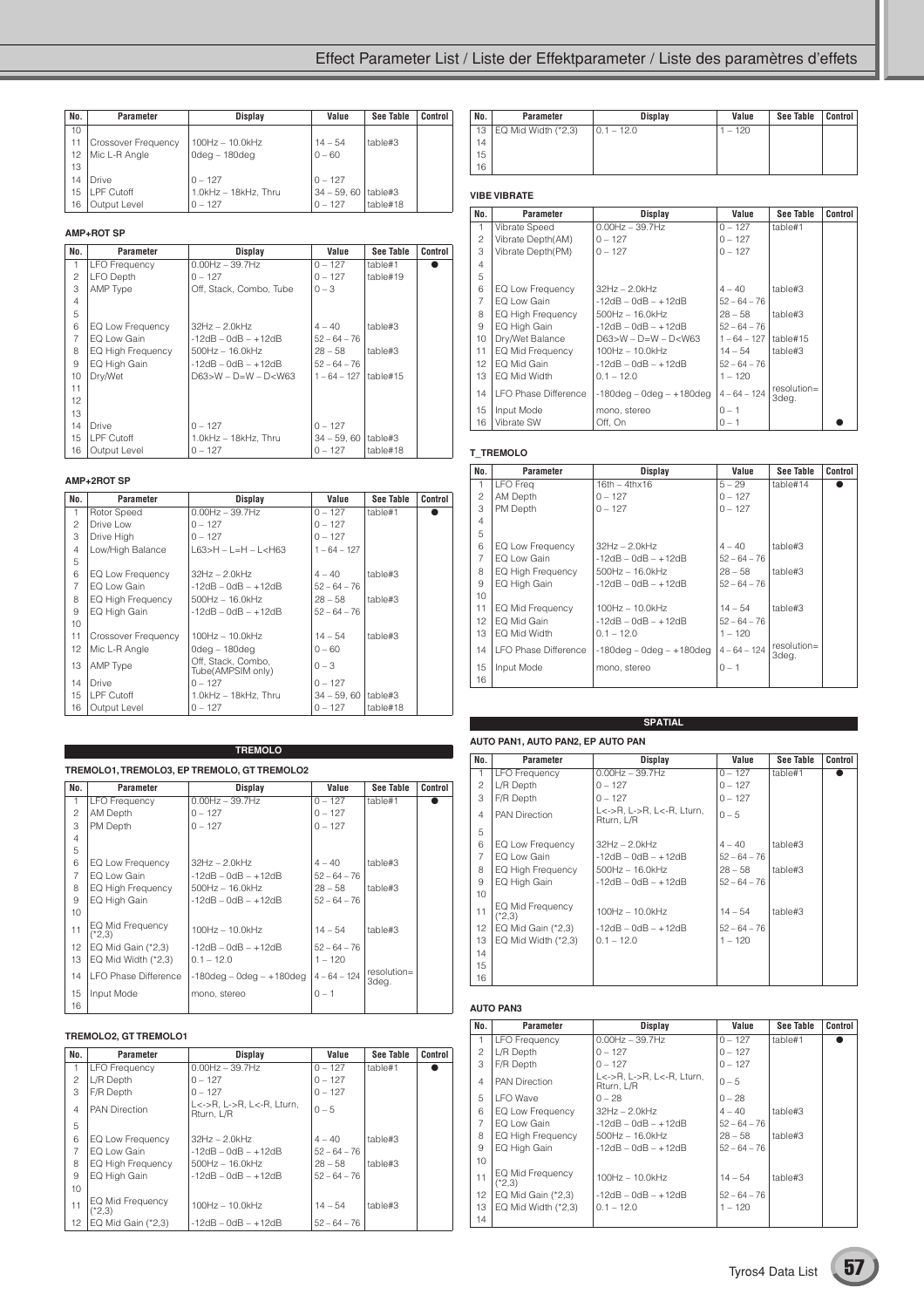| No. | Parameter    | <b>Display</b> | Value                    | See Table | Control |
|-----|--------------|----------------|--------------------------|-----------|---------|
| 15  | I Input Mode | mono, stereo   | $\overline{\phantom{a}}$ |           |         |
| 16  |              |                |                          |           |         |

#### **T\_AUTO PAN1**

| No.            | Parameter            | Display                                 | Value          | <b>See Table</b> | Control |
|----------------|----------------------|-----------------------------------------|----------------|------------------|---------|
| 1              | LFO Freq             | $16th - 4thx16$                         | $5 - 29$       | table#14         |         |
| $\mathfrak{p}$ | L/R Depth            | $0 - 127$                               | $0 - 127$      |                  |         |
| 3              | F/R Depth            | $0 - 127$                               | $0 - 127$      |                  |         |
| $\overline{4}$ | <b>PAN Direction</b> | L<->R, L->R, L<-R, Lturn,<br>Rturn, L/R | $0 - 5$        |                  |         |
| 5              |                      |                                         |                |                  |         |
| 6              | EQ Low Frequency     | $32Hz - 2.0kHz$                         | $4 - 40$       | table#3          |         |
| 7              | EQ Low Gain          | $-12dB - OdB - +12dB$                   | $52 - 64 - 76$ |                  |         |
| 8              | EQ High Frequency    | $500$ Hz $- 16.0$ kHz                   | $28 - 58$      | table#3          |         |
| 9              | EQ High Gain         | $-12dB - OdB - +12dB$                   | $52 - 64 - 76$ |                  |         |
| 10             |                      |                                         |                |                  |         |
| 11             | EQ Mid Frequency     | $100Hz - 10.0kHz$                       | $14 - 54$      | table#3          |         |
| 12             | EQ Mid Gain          | $-12$ dB $-$ 0dB $ +12$ dB              | $52 - 64 - 76$ |                  |         |
| 13             | EQ Mid Width         | $0.1 - 12.0$                            | $1 - 120$      |                  |         |
| 14             |                      |                                         |                |                  |         |
| 15             |                      |                                         |                |                  |         |
| 16             |                      |                                         |                |                  |         |

#### **T\_AUTO PAN2**

| No.            | Parameter                | Display                                 | Value          | See Table | Control |
|----------------|--------------------------|-----------------------------------------|----------------|-----------|---------|
| $\mathbf{1}$   | LFO Frea                 | $16th - 4thx16$                         | $5 - 29$       | table#14  |         |
| $\overline{c}$ | L/R Depth                | $0 - 127$                               | $0 - 127$      |           |         |
| 3              | F/R Depth                | $0 - 127$                               | $0 - 127$      |           |         |
| $\overline{4}$ | <b>PAN Direction</b>     | L<->R. L->R. L<-R. Lturn.<br>Rturn, L/R | $0 - 5$        |           |         |
| 5              | I FO Wave                | $0 - 28$                                | $0 - 28$       |           |         |
| 6              | EQ Low Frequency         | $32Hz - 2.0kHz$                         | $4 - 40$       | table#3   |         |
| 7              | EQ Low Gain              | $-12$ dB $-$ 0dB $ +12$ dB              | $52 - 64 - 76$ |           |         |
| 8              | <b>EQ High Frequency</b> | $500$ Hz $-16.0$ kHz                    | $28 - 58$      | table#3   |         |
| 9              | EQ High Gain             | $-12dB - OdB - +12dB$                   | $52 - 64 - 76$ |           |         |
| 10             |                          |                                         |                |           |         |
| 11             | EQ Mid Frequency         | $100Hz - 10.0kHz$                       | $14 - 54$      | table#3   |         |
| 12             | EQ Mid Gain              | $-12dB - OdB - +12dB$                   | $52 - 64 - 76$ |           |         |
| 13             | EQ Mid Width             | $0.1 - 12.0$                            | $1 - 120$      |           |         |
| 14             |                          |                                         |                |           |         |
| 15             | Input Mode               | mono, stereo                            | $0 - 1$        |           |         |
| 16             |                          |                                         |                |           |         |

|                 |                                         | <b>EQ/ENHANCER</b>    |                |           |         |  |  |
|-----------------|-----------------------------------------|-----------------------|----------------|-----------|---------|--|--|
|                 | EQ DISCO, EQ TEL, 3BAND EQ, ST 3BAND EQ |                       |                |           |         |  |  |
| No.             | Parameter                               | Display               | Value          | See Table | Control |  |  |
| $\mathbf{1}$    | EQ Low Gain                             | $-12dB - OdB - +12dB$ | $52 - 64 - 76$ |           |         |  |  |
| $\mathfrak{p}$  | EQ Mid Frequency                        | $100Hz - 16.0kHz$     | $14 - 58$      | table#3   |         |  |  |
| 3               | EQ Mid Gain                             | $-12dB - OdB - +12dB$ | $52 - 64 - 76$ |           |         |  |  |
| 4               | EQ Mid Width                            | $0.1 - 12.0$          | $1 - 120$      |           |         |  |  |
| 5               | EQ High Gain                            | $-12dB - OdB - +12dB$ | $52 - 64 - 76$ |           |         |  |  |
| 6               | EQ Low Frequency                        | $50Hz - 2.0kHz$       | $8 - 40$       | table#3   |         |  |  |
| $\overline{7}$  | EQ High Frequency                       | $500$ Hz $- 16.0$ kHz | $28 - 58$      | table#3   |         |  |  |
| 8               |                                         |                       |                |           |         |  |  |
| 9               |                                         |                       |                |           |         |  |  |
| 10              |                                         |                       |                |           |         |  |  |
| 11              |                                         |                       |                |           |         |  |  |
| 12 <sup>2</sup> |                                         |                       |                |           |         |  |  |
| 13              |                                         |                       |                |           |         |  |  |
| 14              |                                         |                       |                |           |         |  |  |
| 15              | Input Mode                              | mono, stereo          | $0 - 1$        |           |         |  |  |
| 16              |                                         |                       |                |           |         |  |  |

#### **2BAND EQ**

| No.            | Parameter         | <b>Display</b>        | Value          | <b>See Table</b> | Control |
|----------------|-------------------|-----------------------|----------------|------------------|---------|
| 1              | EQ Low Frequency  | $32Hz - 2.0kHz$       | $4 - 40$       | table#3          |         |
| $\overline{c}$ | EQ Low Gain       | $-12dB - OdB - +12dB$ | $52 - 64 - 76$ |                  |         |
| 3              | EQ High Frequency | $500$ Hz $- 16.0$ kHz | $28 - 58$      | table#3          |         |
| $\overline{4}$ | EQ High Gain      | $-12dB - OdB - +12dB$ | $52 - 64 - 76$ |                  |         |
| 5              |                   |                       |                |                  |         |
| 6              |                   |                       |                |                  |         |
| $\overline{7}$ |                   |                       |                |                  |         |
| 8              |                   |                       |                |                  |         |
| 9              |                   |                       |                |                  |         |
| 10             |                   |                       |                |                  |         |
| 11             |                   |                       |                |                  |         |
| 12             |                   |                       |                |                  |         |
| 13             |                   |                       |                |                  |         |
| 14             |                   |                       |                |                  |         |
| 15             |                   |                       |                |                  |         |
| 16             |                   |                       |                |                  |         |

#### **HM ENHANCE1, HM ENHANCE2**

| No.            | Parameter         | <b>Display</b>        | Value     | <b>See Table</b> | Control |
|----------------|-------------------|-----------------------|-----------|------------------|---------|
| 1              | <b>HPF Cutoff</b> | $500$ Hz $- 16.0$ kHz | $28 - 58$ |                  |         |
| $\overline{c}$ | Drive             | $0 - 127$             | $0 - 127$ |                  |         |
| 3              | Mix Level         | $0 - 127$             | $0 - 127$ |                  |         |
| $\overline{4}$ |                   |                       |           |                  |         |
| 5              |                   |                       |           |                  |         |
| 6              |                   |                       |           |                  |         |
| $\overline{7}$ |                   |                       |           |                  |         |
| 8              |                   |                       |           |                  |         |
| 9              |                   |                       |           |                  |         |
| 10             |                   |                       |           |                  |         |
| 11             |                   |                       |           |                  |         |
| 12             |                   |                       |           |                  |         |
| 13             |                   |                       |           |                  |         |
| 14             |                   |                       |           |                  |         |
| 15             |                   |                       |           |                  |         |
| 16             |                   |                       |           |                  |         |

#### **MISC**

# **VCE CANCEL No. Parameter Display Value See Table Control** 2 3 4 5 6 7 8 9 11 Low Adjust 0 – 26 0 – 26  $High$  Adjust 14 15 16

#### **AMBIENCE**

| No.            | Parameter                | Display                | Value          | <b>See Table</b> | Control |
|----------------|--------------------------|------------------------|----------------|------------------|---------|
| $\mathbf{1}$   | Delay Time               | $0.0ms - 50ms$         | $0 - 127$      | table#2          |         |
| 2              | Output Phase             | normal, inverse        | $0 - 1$        |                  |         |
| 3              |                          |                        |                |                  |         |
| $\overline{4}$ |                          |                        |                |                  |         |
| 5              |                          |                        |                |                  |         |
| 6              | EQ Low Frequency         | 32Hz - 2.0kHz          | $4 - 40$       | table#3          |         |
| 7              | EQ Low Gain              | $-12dB - OdB - +12dB$  | $52 - 64 - 76$ |                  |         |
| 8              | <b>EQ High Frequency</b> | $500$ Hz $- 16.0$ kHz  | $28 - 58$      | table#3          |         |
| 9              | EQ High Gain             | $-12dB - OdB - +12dB$  | $52 - 64 - 76$ |                  |         |
| 10             | Dry/Wet                  | $D63>W - D=W - D< W63$ | $1 - 64 - 127$ | table#15         |         |
| 11             |                          |                        |                |                  |         |
| 12             |                          |                        |                |                  |         |
| 13             |                          |                        |                |                  |         |
| 14             |                          |                        |                |                  |         |
| 15             |                          |                        |                |                  |         |
| 16             |                          |                        |                |                  |         |

#### **TALKING MOD**

| No.            | Parameter    | <b>Display</b> | Value     | <b>See Table</b> | Control |
|----------------|--------------|----------------|-----------|------------------|---------|
| 1              | Vowel        | a, i, u, e, o  | $0 - 4$   |                  |         |
| $\overline{c}$ | Move speed   | $1 - 62$       | $1 - 62$  |                  |         |
| 3              | Drive        | $0 - 127$      | $0 - 127$ |                  |         |
| $\overline{4}$ | Output Level | $0 - 127$      | $0 - 127$ | table#18         |         |
| 5              |              |                |           |                  |         |
| 6              |              |                |           |                  |         |
| $\overline{7}$ |              |                |           |                  |         |
| 8              |              |                |           |                  |         |
| 9              |              |                |           |                  |         |
| 10             |              |                |           |                  |         |
| 11             |              |                |           |                  |         |
| 12             |              |                |           |                  |         |
| 13             |              |                |           |                  |         |
| 14             |              |                |           |                  |         |
| 15             |              |                |           |                  |         |
| 16             |              |                |           |                  |         |

#### **LOOP FX1, LOOP FX2, LO-FI, LO-FI DRUM1, LO-FI DRUM2**

| No.            | Parameter                               | <b>Display</b>                             | Value                | <b>See Table</b> | Control |
|----------------|-----------------------------------------|--------------------------------------------|----------------------|------------------|---------|
|                | Sampling Freg Control   44.1kHz - 345Hz |                                            | $0 - 127$            | table#13         |         |
| $\overline{c}$ | Word Length                             | $1 - 127$                                  | $1 - 127$            |                  |         |
| 3              | Output Gain                             | $-6dB - +36dB$                             | $0 - 42$             |                  |         |
| 4              | <b>LPF Cutoff</b>                       | 63Hz - 18kHz, Thru                         | $10 - 59.60$ table#3 |                  |         |
| 5              | Filter Type                             | Thru, PowerBass, Radio,<br>Tel, Clean, Low | $0 - 5$              |                  |         |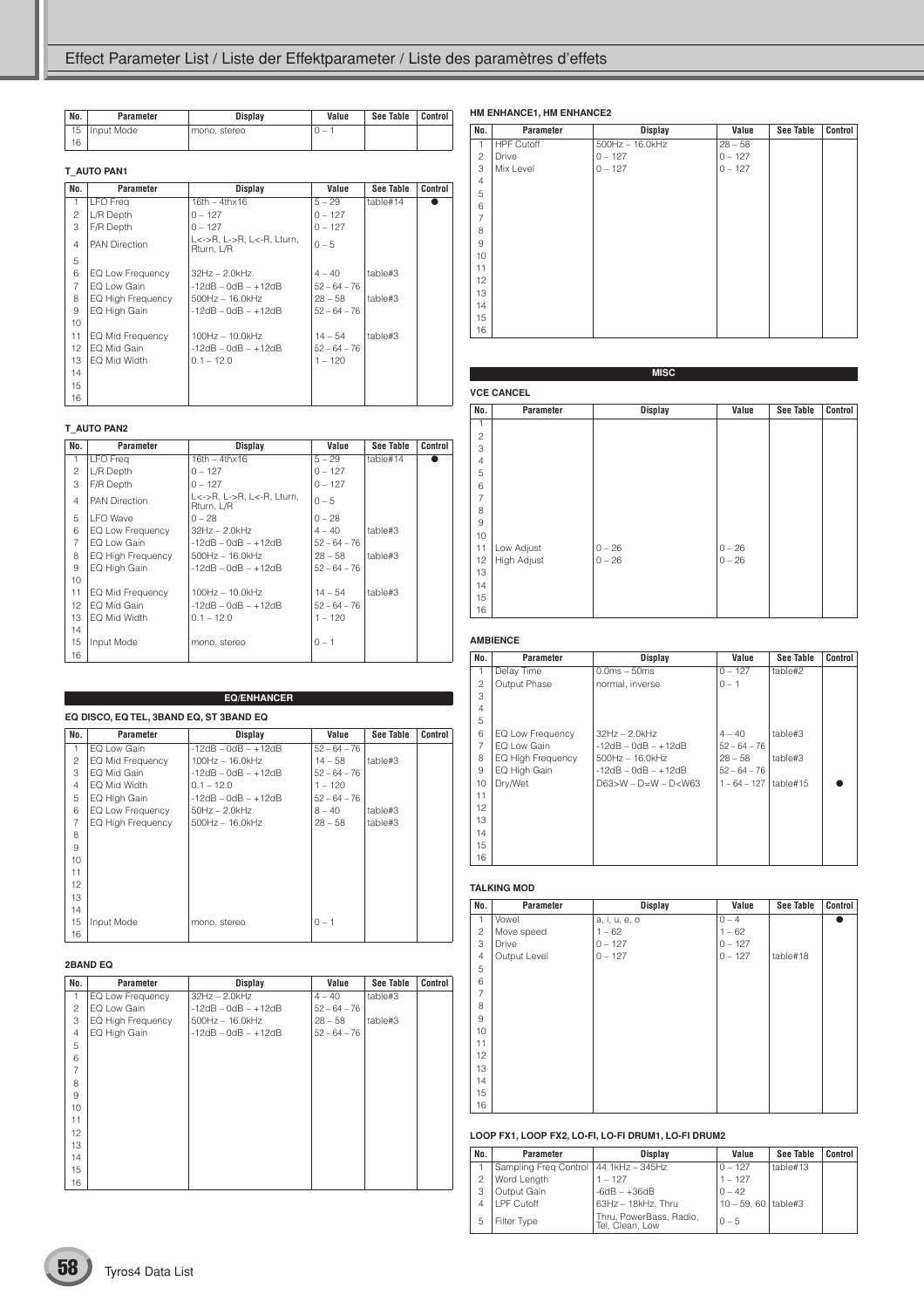### Effect Parameter List / Liste der Effektparameter / Liste des paramètres d'effets

| No. | Parameter            | Display                     | Value          | <b>See Table</b> | Control |
|-----|----------------------|-----------------------------|----------------|------------------|---------|
| 6   | <b>LPF Resonance</b> | $1.0 - 12.0$                | $10 - 120$     |                  |         |
| 7   | <b>Bit Assign</b>    | $0 - 6$                     | $0 - 6$        |                  |         |
| 8   | Emphasis             | Off, On                     | $0 - 1$        |                  |         |
| 9   |                      |                             |                |                  |         |
| 10  | Dry/Wet              | $D63 > W - D = W - D < W63$ | $1 - 64 - 127$ | table#15         |         |
| 11  |                      |                             |                |                  |         |
| 12  |                      |                             |                |                  |         |
| 13  |                      |                             |                |                  |         |
| 14  |                      |                             |                |                  |         |
| 15  | Input Mode           | mono, stereo                |                |                  |         |
| 16  |                      |                             |                |                  |         |

#### **LO-FI DRUM3, LO-FI DRUM4**

| No.             | Parameter         | <b>Display</b>        | Value          | <b>See Table</b> | Control |
|-----------------|-------------------|-----------------------|----------------|------------------|---------|
|                 | EQ Low Gain       | $-12dB - OdB - +12dB$ | $52 - 64 - 76$ |                  |         |
| 2               | EQ Mid Frequency  | $100Hz - 16.0kHz$     | $14 - 58$      | table#3          |         |
| 3               | EQ Mid Gain       | $-12dB - OdB - +12dB$ | $52 - 64 - 76$ |                  |         |
| $\overline{4}$  | EQ Mid Width      | $0.1 - 12.0$          | $1 - 120$      |                  |         |
| 5               | EQ High Gain      | -12dB – 0dB – +12dB   | $52 - 64 - 76$ |                  |         |
| 6               | EQ Low Frequency  | $50Hz - 2.0kHz$       | $8 - 40$       | table#3          |         |
| 7               | EQ High Frequency | $500$ Hz $- 16.0$ kHz | $28 - 58$      | table#3          |         |
| 8               |                   |                       |                |                  |         |
| 9               |                   |                       |                |                  |         |
| 10 <sup>1</sup> |                   |                       |                |                  |         |
| 11              |                   |                       |                |                  |         |
| 12              |                   |                       |                |                  |         |
| 13              |                   |                       |                |                  |         |
| 14              |                   |                       |                |                  |         |
| 15              | Input Mode        | mono, stereo          | $0 - 1$        |                  |         |
| 16              |                   |                       |                |                  |         |

#### **DYN FILTER**

| No.            | Parameter            | Display                                           | Value          | See Table | Control |
|----------------|----------------------|---------------------------------------------------|----------------|-----------|---------|
| 1              | Filter Type          | LPF(12dB), LPF(18dB),<br>LPF(24dB), HPF, BPF, BEF | $0 - 5$        |           |         |
| $\overline{c}$ | Sensitivity          | $0 - 127$                                         | $0 - 127$      |           |         |
| 3              | Dyna Level Offset    | $0 - 127$                                         | $0 - 127$      |           |         |
| $\overline{4}$ | Resonance            | $-16 - +111$                                      | $0 - 127$      |           |         |
| 5              | Attack Time          | $0.3ms - 227ms$                                   | $0 - 127$      | table#20  |         |
| 6              | Release Time         | $2.6ms - 2171.4ms$                                | $0 - 127$      | table#21  |         |
| 7              | Release Curve        | $0 - 127$                                         | $0 - 127$      |           |         |
| 8              | <b>Direction</b>     | Up. Down                                          | $0 - 1$        |           |         |
| 9              | Dyna Threshold Level | $0 - 127$                                         | $0 - 127$      |           |         |
| 10             | Dry/Wet              | $D63 > W - D = W - D < W63$                       | $1 - 64 - 127$ | table#15  |         |
| 11             |                      |                                                   |                |           |         |
| 12             |                      |                                                   |                |           |         |
| 13             | EQ Low Frequency     | $32Hz - 2.0kHz$                                   | $4 - 40$       | table#3   |         |
| 14             | EQ Low Gain          | $-12dB - OdB - +12dB$                             | $52 - 64 - 76$ |           |         |
| 15             | EQ High Frequency    | $500$ Hz $- 16.0$ kHz                             | $28 - 58$      | table#3   |         |
| 16             | EQ High Gain         | $-12dB - OdB - +12dB$                             | $52 - 64 - 76$ |           |         |

#### **DYN RINGMOD**

| No.            | Parameter                   | <b>Display</b>              | Value          | See Table | Control |
|----------------|-----------------------------|-----------------------------|----------------|-----------|---------|
| 1              | Sensitivity                 | $0 - 127$                   | $0 - 127$      |           |         |
| $\overline{c}$ | <b>HPF Cutoff Frequency</b> | Thru, $22Hz - 8.0kHz$       | $0, 1 - 52$    | table#3   |         |
| 3              | LPF Cutoff Frequency        | 1.0kHz - 18kHz. Thru        | $34 - 59.60$   | table#3   |         |
| $\overline{4}$ | Attack Time                 | $0.3ms - 227ms$             | $0 - 127$      | table#20  |         |
| 5              | Release Time                | $2.6ms - 2171.4ms$          | $0 - 127$      | table#21  |         |
| 6              | Release Curve               | $0 - 127$                   | $0 - 127$      |           |         |
| $\overline{7}$ | <b>Direction</b>            | Up, Down                    | $0 - 1$        |           |         |
| 8              | Dyna Threshold Level        | $0 - 127$                   | $0 - 127$      |           |         |
| 9              | Dyna Level Offset           | $0 - 127$                   | $0 - 127$      |           |         |
| 10             | Dry/Wet                     | $D63 > W - D = W - D < W63$ | $1 - 64 - 127$ | table#15  |         |
| 11             |                             |                             |                |           |         |
| 12             |                             |                             |                |           |         |
| 13             | EQ Low Frequency            | $32Hz - 2.0kHz$             | $4 - 40$       | table#3   |         |
| 14             | EQ Low Gain                 | $-12dB - OdB - +12dB$       | $52 - 64 - 76$ |           |         |
| 15             | EQ High Frequency           | $500$ Hz $- 16.0$ kHz       | $28 - 58$      | table#3   |         |
| 16             | EQ High Gain                | $-12dB - OdB - +12dB$       | $52 - 64 - 76$ |           |         |

#### **RING MOD**

| No.            | Parameter                      | Display                   | Value          | See Table | Control |
|----------------|--------------------------------|---------------------------|----------------|-----------|---------|
|                | <b>OSC Frequency</b><br>Course | $0.7$ Hz $-$ 5 $k$ Hz     | $0 - 127$      | table#22  |         |
| $\overline{c}$ | OSC Frequency Fine             | $0 - 127$                 | $0 - 127$      |           |         |
| 3              | <b>LFO</b> Wave                | Triangle, Sine            | $0 - 1$        |           |         |
| 4              | <b>LFO Depth</b>               | $0 - 127$                 | $0 - 127$      | table#19  |         |
| 5              | LFO Frea                       | $0.00Hz - 39.7Hz$         | $0 - 127$      | table#1   |         |
| 6              | <b>HPF Cutoff Frequency</b>    | Thru. 22Hz - 8.0kHz       | $0.1 - 52$     | table#3   |         |
| 7              | <b>LPF Cutoff Frequency</b>    | 1.0kHz - 18kHz. Thru      | $34 - 59.60$   | table#3   |         |
| 8              |                                |                           |                |           |         |
| 9              |                                |                           |                |           |         |
| 10             | Drv/Wet                        | $D63 > W - D=W - D < W63$ | $1 - 64 - 127$ | table#15  |         |
| 11             |                                |                           |                |           |         |
| 12             |                                |                           |                |           |         |
| 13             | <b>EQ Low Frequency</b>        | $32Hz - 2.0kHz$           | $4 - 40$       | table#3   |         |

| No. | Parameter              | <b>Display</b>        | Value          | See Table | Control |
|-----|------------------------|-----------------------|----------------|-----------|---------|
|     | 14   EQ Low Gain       | -12dB - 0dB - +12dB   | $52 - 64 - 76$ |           |         |
|     | 15   EQ High Frequency | 500Hz - 16.0kHz       | $128 - 58$     | table#3   |         |
|     | 16 EQ High Gain        | l -12dB – 0dB – +12dB | $52 - 64 - 76$ |           |         |

#### **ISOLATOR**

| No.            | Parameter         | <b>Display</b> | Value     | <b>See Table</b> | Control |
|----------------|-------------------|----------------|-----------|------------------|---------|
| 1              | On/off SW         | Off, On        | $0 - 1$   |                  |         |
| $\overline{c}$ | Low Level         | $0 - 127$      | $0 - 127$ |                  |         |
| 3              | Mid Level         | $0 - 127$      | $0 - 127$ |                  |         |
| $\overline{4}$ | <b>High Level</b> | $0 - 127$      | $0 - 127$ |                  |         |
| 5              | Low Mute          | Off, On        | $0 - 1$   |                  |         |
| 6              | Mid Mute          | Off, On        | $0 - 1$   |                  |         |
| $\overline{7}$ | High Mute         | Off, On        | $0 - 1$   |                  |         |
| 8              |                   |                |           |                  |         |
| 9              |                   |                |           |                  |         |
| 10             |                   |                |           |                  |         |
| 11             |                   |                |           |                  |         |
| 12             |                   |                |           |                  |         |
| 13             |                   |                |           |                  |         |
| 14             |                   |                |           |                  |         |
| 15             |                   |                |           |                  |         |
| 16             |                   |                |           |                  |         |

|                | <b>NO EFFECT</b> |                |       |                  |         |  |  |  |
|----------------|------------------|----------------|-------|------------------|---------|--|--|--|
|                | <b>NO EFFECT</b> |                |       |                  |         |  |  |  |
| No.            | Parameter        | <b>Display</b> | Value | <b>See Table</b> | Control |  |  |  |
| 1              |                  |                |       |                  |         |  |  |  |
| $\overline{c}$ |                  |                |       |                  |         |  |  |  |
| 3              |                  |                |       |                  |         |  |  |  |
| $\overline{4}$ |                  |                |       |                  |         |  |  |  |
| 5              |                  |                |       |                  |         |  |  |  |
| 6              |                  |                |       |                  |         |  |  |  |
| $\overline{7}$ |                  |                |       |                  |         |  |  |  |
| 8              |                  |                |       |                  |         |  |  |  |
| 9              |                  |                |       |                  |         |  |  |  |
| 10             |                  |                |       |                  |         |  |  |  |
| 11             |                  |                |       |                  |         |  |  |  |
| 12             |                  |                |       |                  |         |  |  |  |
| 13             |                  |                |       |                  |         |  |  |  |
| 14             |                  |                |       |                  |         |  |  |  |
| 15             |                  |                |       |                  |         |  |  |  |
| 16             |                  |                |       |                  |         |  |  |  |

| <b>THRU</b>    |             |                |       |                  |         |  |  |  |
|----------------|-------------|----------------|-------|------------------|---------|--|--|--|
|                | <b>THRU</b> |                |       |                  |         |  |  |  |
| No.            | Parameter   | <b>Display</b> | Value | <b>See Table</b> | Control |  |  |  |
| 1              |             |                |       |                  |         |  |  |  |
| $\sqrt{2}$     |             |                |       |                  |         |  |  |  |
| 3              |             |                |       |                  |         |  |  |  |
| $\overline{4}$ |             |                |       |                  |         |  |  |  |
| 5              |             |                |       |                  |         |  |  |  |
| 6              |             |                |       |                  |         |  |  |  |
| $\overline{7}$ |             |                |       |                  |         |  |  |  |
| 8              |             |                |       |                  |         |  |  |  |
| $\hbox{9}$     |             |                |       |                  |         |  |  |  |
| 10             |             |                |       |                  |         |  |  |  |
| 11             |             |                |       |                  |         |  |  |  |
| 12             |             |                |       |                  |         |  |  |  |
| 13             |             |                |       |                  |         |  |  |  |
| 14             |             |                |       |                  |         |  |  |  |
| 15             |             |                |       |                  |         |  |  |  |
| 16             |             |                |       |                  |         |  |  |  |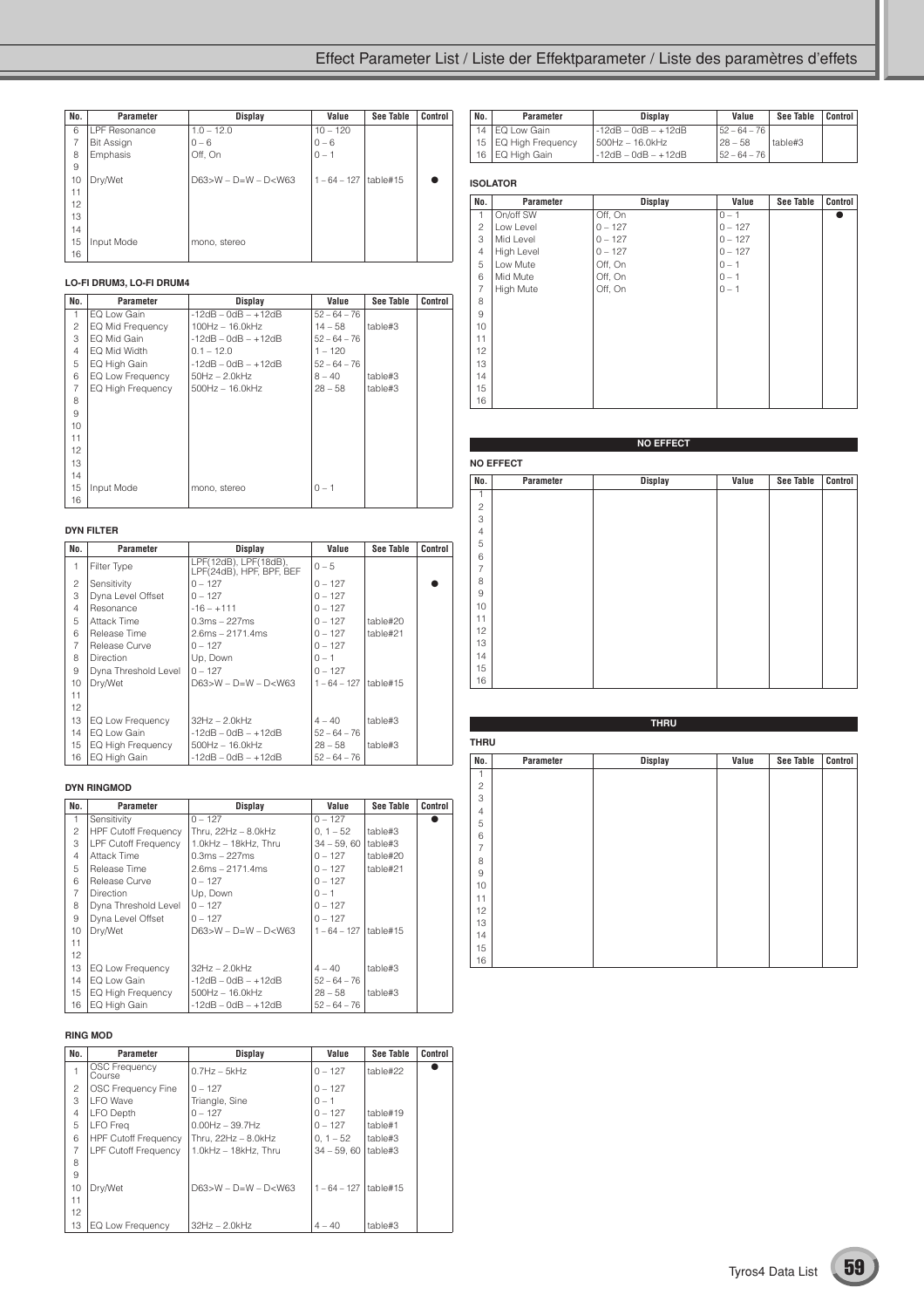## **Effect Data Assign Table / Effektdaten-Zuordnungstabelle / Tableau d'assignation des données d'effets**

**table#1 LFO Frequency**

| Data            | Value | <b>Data</b>     | Value | <b>Data</b>     | Value | Data | Value |
|-----------------|-------|-----------------|-------|-----------------|-------|------|-------|
| $\Omega$        | 0.00  | 32              | 1.35  | 64              | 2.69  | 96   | 8.41  |
| 1               | 0.04  | 33              | 1.39  | 65              | 2.78  | 97   | 8.75  |
| $\overline{2}$  | 0.08  | 34              | 1.43  | 66              | 2.86  | 98   | 9.08  |
| 3               | 0.13  | $\overline{3}5$ | 1.47  | 67              | 2.94  | 99   | 9.42  |
| 4               | 0.17  | 36              | 1.51  | 68              | 3.03  | 100  | 9.76  |
| 5               | 0.21  | 37              | 1.56  | 69              | 3.11  | 101  | 10.1  |
| 6               | 0.25  | 38              | 1.60  | 70              | 3.20  | 102  | 10.8  |
| 7               | 0.29  | 39              | 1.64  | $\overline{7}1$ | 3.28  | 103  | 11.4  |
| 8               | 0.34  | 40              | 1.68  | $\overline{72}$ | 3.37  | 104  | 12.1  |
| 9               | 0.38  | 41              | 1.72  | 73              | 3.45  | 105  | 12.8  |
| 10              | 0.42  | 42              | 1.77  | 74              | 3.53  | 106  | 13.5  |
| $\overline{11}$ | 0.46  | 43              | 1.81  | 75              | 3.62  | 107  | 14.1  |
| 12              | 0.51  | 44              | 1.85  | 76              | 3.70  | 108  | 14.8  |
| 13              | 0.55  | 45              | 1.89  | 77              | 3.87  | 109  | 15.5  |
| 14              | 0.59  | 46              | 1.94  | 78              | 4.04  | 110  | 16.2  |
| 15              | 0.63  | 47              | 1.98  | 79              | 4.21  | 111  | 16.8  |
| 16              | 0.67  | 48              | 2.02  | 80              | 4.37  | 112  | 17.5  |
| 17              | 0.72  | 49              | 2.06  | 81              | 4.54  | 113  | 18.2  |
| 18              | 0.76  | 50              | 2.10  | 82              | 4.71  | 114  | 19.5  |
| 19              | 0.80  | 51              | 2.15  | 83              | 4.88  | 115  | 20.9  |
| 20              | 0.84  | 52              | 2.19  | 84              | 5.05  | 116  | 22.2  |
| 21              | 0.88  | 53              | 2.23  | 85              | 5.22  | 117  | 23.6  |
| 22              | 0.93  | 54              | 2.27  | 86              | 5.38  | 118  | 24.9  |
| 23              | 0.97  | 55              | 2.31  | 87              | 5.55  | 119  | 26.2  |
| 24              | 1.01  | 56              | 2.36  | 88              | 5.72  | 120  | 27.6  |
| 25              | 1.05  | 57              | 2.40  | 89              | 6.06  | 121  | 28.9  |
| 26              | 1.09  | 58              | 2.44  | 90              | 6.39  | 122  | 30.3  |
| 27              | 1.14  | 59              | 2.48  | 91              | 6.73  | 123  | 31.6  |
| 28              | 1.18  | 60              | 2.52  | 92              | 7.07  | 124  | 33.0  |
| 29              | 1.22  | 61              | 2.57  | 93              | 7.40  | 125  | 34.3  |
| 30              | 1.26  | 62              | 2.61  | 94              | 7.74  | 126  | 37.0  |
| 31              | 1.30  | 63              | 2.65  | 95              | 8.08  | 127  | 39.7  |

| Data            | Value            | Data | Value | <b>Data</b> | Value |
|-----------------|------------------|------|-------|-------------|-------|
| 0               | 0.3              | 32   | 3.5   | 64          | 17.0  |
| ī               | 0.4              | 33   | 3.6   | 65          | 18.0  |
| $\overline{2}$  | 0.5              | 34   | 3.7   | 66          | 19.0  |
| 3               | 0.6              | 35   | 3.8   | 67          | 20.0  |
| $\overline{4}$  | $0.\overline{7}$ | 36   | 3.9   | 68          | 25.0  |
| 5               | 0.8              | 37   | 4.0   | 69          | 30.0  |
| 6               | 0.9              | 38   | 4.1   |             |       |
| 7               | 1.0              | 39   | 4.2   |             |       |
| 8               | 1.1              | 40   | 4.3   |             |       |
| 9               | 1.2              | 41   | 4.4   |             |       |
| 10              | 1.3              | 42   | 4.5   |             |       |
| $\overline{11}$ | $\overline{1.4}$ | 43   | 4.6   |             |       |
| $\overline{12}$ | 1.5              | 44   | 4.7   |             |       |
| 13              | 1.6              | 45   | 4.8   |             |       |
| 14              | 1.7              | 46   | 4.9   |             |       |
| 15              | 1.8              | 47   | 5.0   |             |       |
| 16              | 1.9              | 48   | 5.5   |             |       |
| $\overline{17}$ | $\overline{2.0}$ | 49   | 6.0   |             |       |
| 18              | 2.1              | 50   | 6.5   |             |       |
| 19              | 2.2              | 51   | 7.0   |             |       |
| 20              | 2.3              | 52   | 7.5   |             |       |
| 21              | 2.4              | 53   | 8.0   |             |       |
| 22              | 2.5              | 54   | 8.5   |             |       |
| 23              | 2.6              | 55   | 9.0   |             |       |
| 24              | 2.7              | 56   | 9.5   |             |       |
| 25              | 2.8              | 57   | 10.0  |             |       |
| 26              | 2.9              | 58   | 11.0  |             |       |
| 27              | 3.0              | 59   | 12.0  |             |       |
| 28              | 3.1              | 60   | 13.0  |             |       |
| 29              | $3.\overline{2}$ | 61   | 14.0  |             |       |
| 30              | 3.3              | 62   | 15.0  |             |       |
| 31              | 3.4              | 63   | 16.0  |             |       |

**table#4 Reverb time**

**table#2 Modulation Delay Offset**

| <b>Data</b>     | Value             | <b>Data</b>     | Value | <b>Data</b>     | Value            | <b>Data</b> | Value |
|-----------------|-------------------|-----------------|-------|-----------------|------------------|-------------|-------|
| 0               | 0.0               | 32              | 3.2   | 64              | 6.4              | 96          | 9.6   |
| 1               | 0.1               | 33              | 3.3   | 65              | 6.5              | 97          | 9.7   |
| $\overline{c}$  | 0.2               | 34              | 3.4   | 66              | 6.6              | 98          | 9.8   |
| 3               | 0.3               | 35              | 3.5   | 67              | 6.7              | 99          | 9.9   |
| 4               | 0.4               | 36              | 3.6   | 68              | 6.8              | 100         | 10.0  |
| 5               | 0.5               | 37              | 3.7   | 69              | 6.9              | 101         | 11.1  |
| 6               | 0.6               | 38              | 3.8   | 70              | 7.0              | 102         | 12.2  |
| 7               | 0.7               | 39              | 3.9   | $\overline{7}1$ | $\overline{7}.1$ | 103         | 13.3  |
| 8               | 0.8               | 40              | 4.0   | 72              | 7.2              | 104         | 14.4  |
| 9               | 0.9               | 41              | 4.1   | 73              | 7.3              | 105         | 15.5  |
| 10              | $\overline{1.0}$  | 42              | 4.2   | 74              | $\overline{7}.4$ | 106         | 17.1  |
| 11              | 1.1               | 43              | 4.3   | 75              | $\overline{7.5}$ | 107         | 18.6  |
| 12              | 1.2               | 44              | 4.4   | 76              | 7.6              | 108         | 20.2  |
| 13              | 1.3               | 45              | 4.5   | 77              | 7.7              | 109         | 21.8  |
| $\overline{14}$ | 1.4               | 46              | 4.6   | 78              | $\overline{7.8}$ | 110         | 23.3  |
| 15              | 1.5               | 47              | 4.7   | 79              | 7.9              | 111         | 24.9  |
| 16              | 1.6               | 48              | 4.8   | 80              | 8.0              | 112         | 26.5  |
| 17              | 1.7               | 49              | 4.9   | 81              | 8.1              | 113         | 28.0  |
| 18              | $\overline{1.8}$  | 50              | 5.0   | 82              | 8.2              | 114         | 29.6  |
| 19              | 1.9               | 51              | 5.1   | 83              | 8.3              | 115         | 31.2  |
| 20              | 2.0               | 52              | 5.2   | 84              | 8.4              | 116         | 32.8  |
| 21              | 2.1               | 53              | 5.3   | 85              | 8.5              | 117         | 34.3  |
| 22              | 2.2               | $\overline{5}4$ | 5.4   | 86              | 8.6              | 118         | 35.9  |
| 23              | 2.3               | $\overline{55}$ | 5.5   | 87              | 8.7              | 119         | 37.5  |
| 24              | 2.4               | 56              | 5.6   | 88              | 8.8              | 120         | 39.0  |
| 25              | 2.5               | 57              | 5.7   | 89              | 8.9              | 121         | 40.6  |
| 26              | 2.6               | $\overline{58}$ | 5.8   | 90              | 9.0              | 122         | 42.2  |
| 27              | 2.7               | 59              | 5.9   | 91              | 9.1              | 123         | 43.7  |
| 28              | 2.8               | 60              | 6.0   | 92              | 9.2              | 124         | 45.3  |
| 29              | 2.9               | 61              | 6.1   | 93              | 9.3              | 125         | 46.9  |
| 30              | 3.0               | 62              | 6.2   | 94              | 9.4              | 126         | 48.4  |
| 31              | $\overline{3}$ .1 | 63              | 6.3   | 95              | 9.5              | 127         | 50.0  |

#### **table#5 Delay Time (0.1 – 200.0 [ms])**

| <b>Data</b>    | Value | <b>Data</b> | Value | <b>Data</b> | Value | <b>Data</b> | Value |
|----------------|-------|-------------|-------|-------------|-------|-------------|-------|
| $\circ$        | 0.1   | 32          | 50.5  | 64          | 100.8 | 96          | 151.2 |
| 1              | 1.7   | 33          | 52.0  | 65          | 102.4 | 97          | 152.8 |
| $\overline{2}$ | 3.2   | 34          | 53.6  | 66          | 104.0 | 98          | 154.4 |
| 3              | 4.8   | 35          | 55.2  | 67          | 105.6 | 99          | 155.9 |
| $\overline{4}$ | 6.4   | 36          | 56.8  | 68          | 107.1 | 100         | 157.5 |
| 5              | 8.0   | 37          | 58.3  | 69          | 108.7 | 101         | 159.1 |
| 6              | 9.5   | 38          | 59.9  | 70          | 110.3 | 102         | 160.6 |
| 7              | 11.1  | 39          | 61.5  | 71          | 111.9 | 103         | 162.2 |
| 8              | 12.7  | 40          | 63.1  | 72          | 113.4 | 104         | 163.8 |
| 9              | 14.3  | 41          | 64.6  | 73          | 115.0 | 105         | 165.4 |
| 10             | 15.8  | 42          | 66.2  | 74          | 116.6 | 106         | 166.9 |
| 11             | 17.4  | 43          | 67.8  | 75          | 118.2 | 107         | 168.5 |
| 12             | 19.0  | 44          | 69.4  | 76          | 119.7 | 108         | 170.1 |
| 13             | 20.6  | 45          | 70.9  | 77          | 121.3 | 109         | 171.7 |
| 14             | 22.1  | 46          | 72.5  | 78          | 122.9 | 110         | 173.2 |
| 15             | 23.7  | 47          | 74.1  | 79          | 124.4 | 111         | 174.8 |
| 16             | 25.3  | 48          | 75.7  | 80          | 126.0 | 112         | 176.4 |
| 17             | 26.9  | 49          | 77.2  | 81          | 127.6 | 113         | 178.0 |
| 18             | 28.4  | 50          | 78.8  | 82          | 129.2 | 114         | 179.5 |
| 19             | 30.0  | 51          | 80.4  | 83          | 130.7 | 115         | 181.1 |
| 20             | 31.6  | 52          | 81.9  | 84          | 132.3 | 116         | 182.7 |
| 21             | 33.2  | 53          | 83.5  | 85          | 133.9 | 117         | 184.3 |
| 22             | 34.7  | 54          | 85.1  | 86          | 135.5 | 118         | 185.8 |
| 23             | 36.3  | 55          | 86.7  | 87          | 137.0 | 119         | 187.4 |
| 24             | 37.9  | 56          | 88.2  | 88          | 138.6 | 120         | 189.0 |
| 25             | 39.5  | 57          | 89.8  | 89          | 140.2 | 121         | 190.6 |
| 26             | 41.0  | 58          | 91.4  | 90          | 141.8 | 122         | 192.1 |
| 27             | 42.6  | 59          | 93.0  | 91          | 143.3 | 123         | 193.7 |
| 28             | 44.2  | 60          | 94.5  | 92          | 144.9 | 124         | 195.3 |
| 29             | 45.7  | 61          | 96.1  | 93          | 146.5 | 125         | 196.9 |
| 30             | 47.3  | 62          | 97.7  | 94          | 148.1 | 126         | 198.4 |
| 31             | 48.9  | 63          | 99.3  | 95          | 149.6 | 127         | 200.0 |

**table#7 Delay Time (0.1 – 400.0 [ms])**

| <b>Data</b>        | Value | <b>Data</b> | Value | Data            | Value | <b>Data</b> | Value |
|--------------------|-------|-------------|-------|-----------------|-------|-------------|-------|
| O                  | 0.1   | 32          | 100.9 | 64              | 201.6 | 96          | 302.4 |
| 1                  | 3.2   | 33          | 104.0 | 65              | 204.8 | 97          | 305.5 |
| $\overline{c}$     | 6.4   | 34          | 107.2 | 66              | 207.9 | 98          | 308.7 |
| 3                  | 9.5   | 35          | 110.3 | 67              | 211.1 | 99          | 311.8 |
| 4                  | 12.7  | 36          | 113.5 | 68              | 214.2 | 100         | 315.0 |
| 5                  | 15.8  | 37          | 116.6 | 69              | 217.4 | 101         | 318.1 |
| 6                  | 19.0  | 38          | 119.8 | 70              | 220.5 | 102         | 321.3 |
| 7                  | 22.1  | 39          | 122.9 | $\overline{71}$ | 223.7 | 103         | 324.4 |
| 8                  | 25.3  | 40          | 126.1 | $\overline{72}$ | 226.8 | 104         | 327.6 |
| 9                  | 28.4  | 41          | 129.2 | 73              | 230.0 | 105         | 330.7 |
| 10                 | 31.6  | 42          | 132.4 | 74              | 233.1 | 106         | 333.9 |
| 11                 | 34.7  | 43          | 135.5 | 75              | 236.3 | 107         | 337.0 |
| 12                 | 37.9  | 44          | 138.6 | 76              | 239.4 | 108         | 340.2 |
| 13                 | 41.0  | 45          | 141.8 | 77              | 242.6 | 109         | 343.3 |
| 14                 | 44.2  | 46          | 144.9 | 78              | 245.7 | 110         | 346.5 |
| 15                 | 47.3  | 47          | 148.1 | 79              | 248.9 | 111         | 349.6 |
| 16                 | 50.5  | 48          | 151.2 | 80              | 252.0 | 112         | 352.8 |
| $\overline{17}$    | 53.6  | 49          | 154.4 | 81              | 255.2 | 113         | 355.9 |
| 18                 | 56.8  | 50          | 157.5 | 82              | 258.3 | 114         | 359.1 |
| 19                 | 59.9  | 51          | 160.7 | 83              | 261.5 | 115         | 362.2 |
| 20                 | 63.1  | 52          | 163.8 | 84              | 264.6 | 116         | 365.4 |
| 21                 | 66.2  | 53          | 167.0 | 85              | 267.7 | 117         | 368.5 |
| 22                 | 69.4  | 54          | 170.1 | 86              | 270.9 | 118         | 371.7 |
| 23                 | 72.5  | 55          | 173.3 | 87              | 274.0 | 119         | 374.8 |
| 24                 | 75.7  | 56          | 176.4 | 88              | 277.2 | 120         | 378.0 |
| 25                 | 78.8  | 57          | 179.6 | 89              | 280.3 | 121         | 381.1 |
| 26                 | 82.0  | 58          | 182.7 | 90              | 283.5 | 122         | 384.3 |
| 27                 | 85.1  | 59          | 185.9 | 91              | 286.6 | 123         | 387.4 |
| 28                 | 88.3  | 60          | 189.0 | 92              | 289.8 | 124         | 390.6 |
| 29                 | 91.4  | 61          | 192.2 | 93              | 292.9 | 125         | 393.7 |
| 30                 | 94.6  | 62          | 195.3 | 94              | 296.1 | 126         | 396.9 |
| 31                 | 97.7  | 63          | 198.5 | 95              | 299.2 | 127         | 400.0 |
| table#9<br>table#8 |       |             |       |                 |       |             |       |

## **table#12 Wah Release Time**

| Data | Value     |  |
|------|-----------|--|
| 52   | $10^{-1}$ |  |
| 53   | 15        |  |
| 54   | 25        |  |
| 55   | 35        |  |
| 56   | 45        |  |
| 57   | 55        |  |
| 58   | 65        |  |
| 59   | 75        |  |
| 60   | 85        |  |
| 61   | 100       |  |
| 62   | 115       |  |
| 63   | 140       |  |
| 64   | 170       |  |
| 65   | 230       |  |
| 66   | 340       |  |
| 67   | 680       |  |

| table#8            | table#9             |  |  |  |  |
|--------------------|---------------------|--|--|--|--|
| Compressor         | Compressor          |  |  |  |  |
| <b>Attack Time</b> | <b>Release Time</b> |  |  |  |  |
| Data Value         | Data Value          |  |  |  |  |

| ı ıa            | , a luc        | vala           | , a luc |
|-----------------|----------------|----------------|---------|
| 0               | 1              | 0              | 10      |
| 1               | $\overline{2}$ | 1              | 15      |
| $\overline{c}$  | 3              | $\overline{c}$ | 25      |
| 3               | 4              | 3              | 35      |
| 4               | 5              | 4              | 45      |
| 5               | 6              | 5              | 55      |
| 6               | 7              | 6              | 65      |
| 7               | $\overline{8}$ | 7              | 75      |
| 8               | 9              | 8              | 85      |
| 9               | 10             | 9              | 100     |
| 10              | 12             | 10             | 115     |
| 11              | 14             | 11             | 140     |
| 12              | 16             | 12             | 170     |
| 13              | 18             | 13             | 230     |
| $\overline{14}$ | 20             | 14             | 340     |
| 15              | 23             | 15             | 680     |
| 16              | 26             |                |         |

**table#10**

| Compressor<br>Ratio |       |  |  |  |
|---------------------|-------|--|--|--|
| <b>Data</b>         | Value |  |  |  |
| Ω                   | 1.0   |  |  |  |
|                     | 1.5   |  |  |  |
| 2                   | 2.0   |  |  |  |
| 3                   | 3.0   |  |  |  |
| 4                   | 5.0   |  |  |  |
| 5                   | 7.0   |  |  |  |
| 6                   | 10.0  |  |  |  |
|                     | 20.0  |  |  |  |

## **table#13 LO-FI Sampling Frequency Control**

| Data            | Value | Data | Value | Data | Value | Data | Value |
|-----------------|-------|------|-------|------|-------|------|-------|
| $\Omega$        | 44.1k | 32   | 1.34k | 64   | 678.0 | 96   | 455.0 |
| 1               | 22.1k | 33   | 1.30k | 65   | 668.0 | 97   | 450.0 |
| $\overline{c}$  | 14.7k | 34   | 1.26k | 66   | 658.0 | 98   | 445.0 |
| 3               | 11.0k | 35   | 1.23k | 67   | 649.0 | 99   | 441.0 |
| 4               | 8.8k  | 36   | 1.19k | 68   | 639.0 | 100  | 437.0 |
| 5               | 7.4k  | 37   | 1.16k | 69   | 630.0 | 101  | 432.0 |
| 6               | 6.3k  | 38   | 1.13k | 70   | 621.0 | 102  | 428.0 |
| 7               | 5.5k  | 39   | 1.10k | 71   | 613.0 | 103  | 424.0 |
| 8               | 4.9k  | 40   | 1.08k | 72   | 604.0 | 104  | 420.0 |
| 9               | 4.4k  | 41   | 1.05k | 73   | 596.0 | 105  | 416.0 |
| TO              | 4.0k  | 42   | 1.03k | 74   | 588.0 | 106  | 412.0 |
| Ŧ1              | 3.7k  | 43   | 1.00k | 75   | 580.0 | 107  | 408.0 |
| $\overline{12}$ | 3.4k  | 44   | 980.0 | 76   | 573.0 | 108  | 405.0 |
| 13              | 3.2k  | 45   | 959.0 | 77   | 565.0 | 109  | 401.0 |
| 14              | 2.9k  | 46   | 938.0 | 78   | 558.0 | 110  | 397.0 |
| 15              | 2.8k  | 47   | 919.0 | 79   | 551.0 | 111  | 394.0 |
| 16              | 2.6k  | 48   | 900.0 | 80   | 544.0 | 112  | 390.0 |
| 17              | 2.5k  | 49   | 882.0 | 81   | 538.0 | 113  | 387.0 |
| 18              | 2.3k  | 50   | 865.0 | 82   | 531.0 | 114  | 383.0 |
| 19              | 2.2k  | 51   | 848.0 | 83   | 525.0 | 115  | 380.0 |
| 20              | 2.1k  | 52   | 832.0 | 84   | 519.0 | 116  | 377.0 |
| 21              | 2.0k  | 53   | 817.0 | 85   | 513.0 | 117  | 374.0 |
| 22              | 1.92k | 54   | 802.0 | 86   | 507.0 | 118  | 371.0 |
| 23              | 1.84k | 55   | 788.0 | 87   | 501.0 | 119  | 368.0 |
| 24              | 1.76k | 56   | 774.0 | 88   | 496.0 | 120  | 364.0 |
| 25              | 1.70k | 57   | 760.0 | 89   | 490.0 | 121  | 361.0 |
| 26              | 1.63k | 58   | 747.0 | 90   | 485.0 | 122  | 359.0 |
| 27              | 1.58k | 59   | 735.0 | 91   | 479.0 | 123  | 356.0 |
| 28              | 1.52k | 60   | 723.0 | 92   | 474.0 | 124  | 353.0 |
| 29              | 1.47k | 61   | 711.0 | 93   | 469.0 | 125  | 350.0 |
| 30              | 1.42k | 62   | 700.0 | 94   | 464.0 | 126  | 347.0 |
| $\overline{31}$ | 1.38k | 63   | 689.0 | 95   | 459.0 | 127  | 345.0 |
|                 |       |      |       |      |       |      |       |

## **table#14**

| <b>Data</b>    | Value    | <b>Data</b> | Value   | <b>Data</b>     | Value   |
|----------------|----------|-------------|---------|-----------------|---------|
| 0              | 64th/3   | 32          | 4th X19 | 64              | 4th X51 |
| 1              | 64th.    | 33          | 4thX20  | 65              | 4thX52  |
| $\overline{2}$ | 32th     | 34          | 4thX21  | 66              | 4thX53  |
| 3              | 32th/3   | 35          | 4thX22  | 67              | 4thX54  |
| 4              | 32th.    | 36          | 4thX23  | 68              | 4th X55 |
| 5              | 16th     | 37          | 4thX24  | 69              | 4thX56  |
| 6              | 16th/3   | 38          | 4thX25  | 70              | 4thX57  |
| 7              | 16th.    | 39          | 4thX26  | 71              | 4thX58  |
| 8              | 8th      | 40          | 4thX27  | 72              | 4thX59  |
| 9              | 8th/3    | 41          | 4th X28 | 73              | 4thX60  |
| 10             | 8th.     | 42          | 4thX29  | 74              | 4thX61  |
| 11             | 4th      | 43          | 4thX30  | $\overline{7}5$ | 4thX62  |
| 12             | 4th/3    | 44          | 4thX31  | 76              | 4thX63  |
| 13             | 4th.     | 45          | 4thX32  | $\overline{77}$ | 4thX64  |
| 14             | 2nd      | 46          | 4thX33  |                 |         |
| 15             | 2nd/3    | 47          | 4thX34  |                 |         |
| 16             | 2nd.     | 48          | 4thX35  |                 |         |
| 17             | 4thX4    | 49          | 4thX36  |                 |         |
| 18             | 4thX5    | 50          | 4thX37  |                 |         |
| 19             | 4thX6    | 51          | 4thX38  |                 |         |
| 20             | 4thX7    | 52          | 4thX39  |                 |         |
| 21             | 4th X8   | 53          | 4th X40 |                 |         |
| 22             | 4th X9   | 54          | 4thX41  |                 |         |
| 23             | 4thX10   | 55          | 4thX42  |                 |         |
| 24             | 4thX11   | 56          | 4thX43  |                 |         |
| 25             | 4thX12   | 57          | 4thX44  |                 |         |
| 26             | 4thX13   | 58          | 4thX45  |                 |         |
| 27             | 4th X 14 | 59          | 4thX46  |                 |         |
| 28             | 4thX15   | 60          | 4thX47  |                 |         |
| 29             | 4thX16   | 61          | 4thX48  |                 |         |
| 30             | 4thX17   | 62          | 4thX49  |                 |         |
| 31             | 4thX18   | 63          | 4thX50  |                 |         |

## **table#3 EQ Frequency**

| Data            | Value           | Data            | Value       |
|-----------------|-----------------|-----------------|-------------|
|                 |                 |                 |             |
| $\Omega$        | <b>THRU(20)</b> | $\overline{32}$ | 800         |
| 1               | 22              | 33              | 900         |
| $\overline{2}$  | 25              | 34              | 1.0k        |
| 3               | 28              | 35              | 1.1k        |
| 4               | 32              | 36              | 1.2k        |
| 5               | 36              | 37              | 1.4k        |
| 6               | 40              | 38              | 1.6k        |
| $\overline{7}$  | 45              | 39              | 1.8k        |
| 8               | 50              | 40              | 2.0k        |
| 9               | 56              | 41              | 2.2k        |
| TO              | 63              | 42              | 2.5k        |
| 11              | 70              | 43              | 2.8k        |
| $\overline{12}$ | 80              | 44              | 3.2k        |
| 13              | 90              | 45              | 3.6k        |
| 14              | 100             | 46              | 4.0k        |
| 15              | 110             | 47              | 4.5k        |
| 16              | 125             | 48              | 5.0k        |
| 17              | 140             | 49              | 5.6k        |
| $\overline{18}$ | 160             | 50              | 6.3k        |
| 19              | 180             | 51              | 7.0k        |
| 20              | 200             | 52              | 8.0k        |
| 21              | 225             | 53              | 9.0k        |
| 22              | 250             | 54              | 10.0k       |
| 23              | 280             | 55              | 11.0k       |
| 24              | 315             | 56              | 12.0k       |
| 25              | 355             | 57              | 14.0k       |
| 26              | 400             | 58              | 16.0k       |
| 27              | 450             | 59              | 18.0k       |
| 28              | 500             | 60              | THRU(20.0k) |
| 29              | 560             |                 |             |
| 30              | 630             |                 |             |
| 31              | 700             |                 |             |
|                 |                 |                 |             |

#### **table#6**

| <b>Data</b>     | Value | <b>Data</b> | Value            | Data | Value | <b>Data</b> | Value |
|-----------------|-------|-------------|------------------|------|-------|-------------|-------|
| O               | 0.1   | 32          | 5.1              | 64   | 10.1  | 96          | 15.1  |
| 1               | 0.3   | 33          | 5.3              | 65   | 10.3  | 97          | 15.3  |
| $\overline{c}$  | 0.4   | 34          | 5.4              | 66   | 10.4  | 98          | 15.5  |
| 3               | 0.6   | 35          | 5.6              | 67   | 10.6  | 99          | 15.6  |
| 4               | 0.7   | 36          | 5.7              | 68   | 10.8  | 100         | 15.8  |
| 5               | 0.9   | 37          | 5.9              | 69   | 10.9  | 101         | 15.9  |
| 6               | 1.0   | 38          | 6.1              | 70   | 11.1  | 102         | 16.1  |
| 7               | 1.2   | 39          | 6.2              | 71   | 11.2  | 103         | 16.2  |
| 8               | 1.4   | 40          | 6.4              | 72   | 11.4  | 104         | 16.4  |
| 9               | 1.5   | 41          | 6.5              | 73   | 11.5  | 105         | 16.6  |
| 10              | 1.7   | 42          | 6.7              | 74   | 11.7  | 106         | 16.7  |
| 11              | 1.8   | 43          | 6.8              | 75   | 11.9  | 107         | 16.9  |
| 12              | 2.0   | 44          | 7.0              | 76   | 12.0  | 108         | 17.0  |
| 13              | 2.1   | 45          | 7.2              | 77   | 12.2  | 109         | 17.2  |
| 14              | 2.3   | 46          | 7.3              | 78   | 12.3  | 110         | 17.3  |
| 15              | 2.5   | 47          | 7.5              | 79   | 12.5  | 111         | 17.5  |
| 16              | 2.6   | 48          | 7.6              | 80   | 12.6  | 112         | 17.6  |
| 17              | 2.8   | 49          | 7.8              | 81   | 12.8  | 113         | 17.8  |
| $\overline{18}$ | 2.9   | 50          | $\overline{7.9}$ | 82   | 12.9  | 114         | 18.0  |
| 19              | 3.1   | 51          | 8.1              | 83   | 13.1  | 115         | 18.1  |
| 20              | 3.2   | 52          | 8.2              | 84   | 13.3  | 116         | 18.3  |
| 21              | 3.4   | 53          | 8.4              | 85   | 13.4  | 117         | 18.4  |
| $\overline{22}$ | 3.5   | 54          | 8.6              | 86   | 13.6  | 118         | 18.6  |
| 23              | 3.7   | 55          | 8.7              | 87   | 13.7  | 119         | 18.7  |
| 24              | 3.9   | 56          | 8.9              | 88   | 13.9  | 120         | 18.9  |
| $2\overline{5}$ | 4.0   | 57          | 9.0              | 89   | 14.0  | 121         | 19.1  |
| 26              | 4.2   | 58          | 9.2              | 90   | 14.2  | 122         | 19.2  |
| 27              | 4.3   | 59          | 9.3              | 91   | 14.4  | 123         | 19.4  |
| 28              | 4.5   | 60          | 9.5              | 92   | 14.5  | 124         | 19.5  |
| 29              | 4.6   | 61          | 9.7              | 93   | 14.7  | 125         | 19.7  |
| 30              | 4.8   | 62          | 9.8              | 94   | 14.8  | 126         | 19.8  |
| 31              | 5.0   | 63          | 10.0             | 95   | 15.0  | 127         | 20.0  |

## **table#11 Reverb Width; Depth; Height**

17 30 18 35 19 40

| Data            | Value            | Data | Value | Data | Value | Data | Value |
|-----------------|------------------|------|-------|------|-------|------|-------|
|                 |                  |      |       |      |       |      |       |
| 0               | 0.5              | 32   | 8.8   | 64   | 17.6  | 96   | 27.5  |
| 1               | 0.8              | 33   | 9.1   | 65   | 17.9  | 97   | 27.8  |
| $\overline{c}$  | 1.0              | 34   | 9.4   | 66   | 18.2  | 98   | 28.1  |
| 3               | 1.3              | 35   | 9.6   | 67   | 18.5  | 99   | 28.5  |
| 4               | 1.5              | 36   | 9.9   | 68   | 18.8  | 100  | 28.8  |
| 5               | 1.8              | 37   | 10.2  | 69   | 19.1  | 101  | 29.2  |
| 6               | 2.0              | 38   | 10.4  | 70   | 19.4  | 102  | 29.5  |
| 7               | 2.3              | 39   | 10.7  | 71   | 19.7  | 103  | 29.9  |
| 8               | 2.6              | 40   | 11.0  | 72   | 20.0  | 104  | 30.2  |
| 9               | 2.8              | 41   | 11.2  | 73   | 20.2  |      |       |
| 10              | 3.1              | 42   | 11.5  | 74   | 20.5  |      |       |
| 11              | 3.3              | 43   | 11.8  | 75   | 20.8  |      |       |
| 12              | 3.6              | 44   | 12.1  | 76   | 21.1  |      |       |
| 13              | 3.9              | 45   | 12.3  | 77   | 21.4  |      |       |
| $\overline{14}$ | 4.1              | 46   | 12.6  | 78   | 21.7  |      |       |
| 15              | 4.4              | 47   | 12.9  | 79   | 22.0  |      |       |
| 16              | 4.6              | 48   | 13.1  | 80   | 22.4  |      |       |
| 17              | 4.9              | 49   | 13.4  | 81   | 22.7  |      |       |
| 18              | 5.2              | 50   | 13.7  | 82   | 23.0  |      |       |
| 19              | 5.4              | 51   | 14.0  | 83   | 23.3  |      |       |
| 20              | 5.7              | 52   | 14.2  | 84   | 23.6  |      |       |
| 21              | 5.9              | 53   | 14.5  | 85   | 23.9  |      |       |
| $\overline{22}$ | 6.2              | 54   | 14.8  | 86   | 24.2  |      |       |
| 23              | 6.5              | 55   | 15.1  | 87   | 24.5  |      |       |
| 24              | 6.7              | 56   | 15.4  | 88   | 24.9  |      |       |
| 25              | 7.0              | 57   | 15.6  | 89   | 25.2  |      |       |
| 26              | $\overline{7.2}$ | 58   | 15.9  | 90   | 25.5  |      |       |
| 27              | 7.5              | 59   | 16.2  | 91   | 25.8  |      |       |
| 28              | 7.8              | 60   | 16.5  | 92   | 26.1  |      |       |
| 29              | 8.0              | 61   | 16.8  | 93   | 26.5  |      |       |
| 30              | 8.3              | 62   | 17.1  | 94   | 26.8  |      |       |
| 31              | 8.6              | 63   | 17.3  | 95   | 27.1  |      |       |
|                 |                  |      |       |      |       |      |       |

| 41.0 | 58 | 91.4 | 90 | 141.8 |
|------|----|------|----|-------|
| 42.6 | 59 | 93.0 | 91 | 143.3 |
| 44.2 | 60 | 94.5 | 92 | 144.9 |
| 45.7 | 61 | 96.1 | 93 | 146.  |
| 47.3 | 62 | 97.7 | 94 | 148.7 |
| 48.9 | 63 | 99.3 | 95 | 149.6 |
|      |    |      |    |       |
|      |    |      |    |       |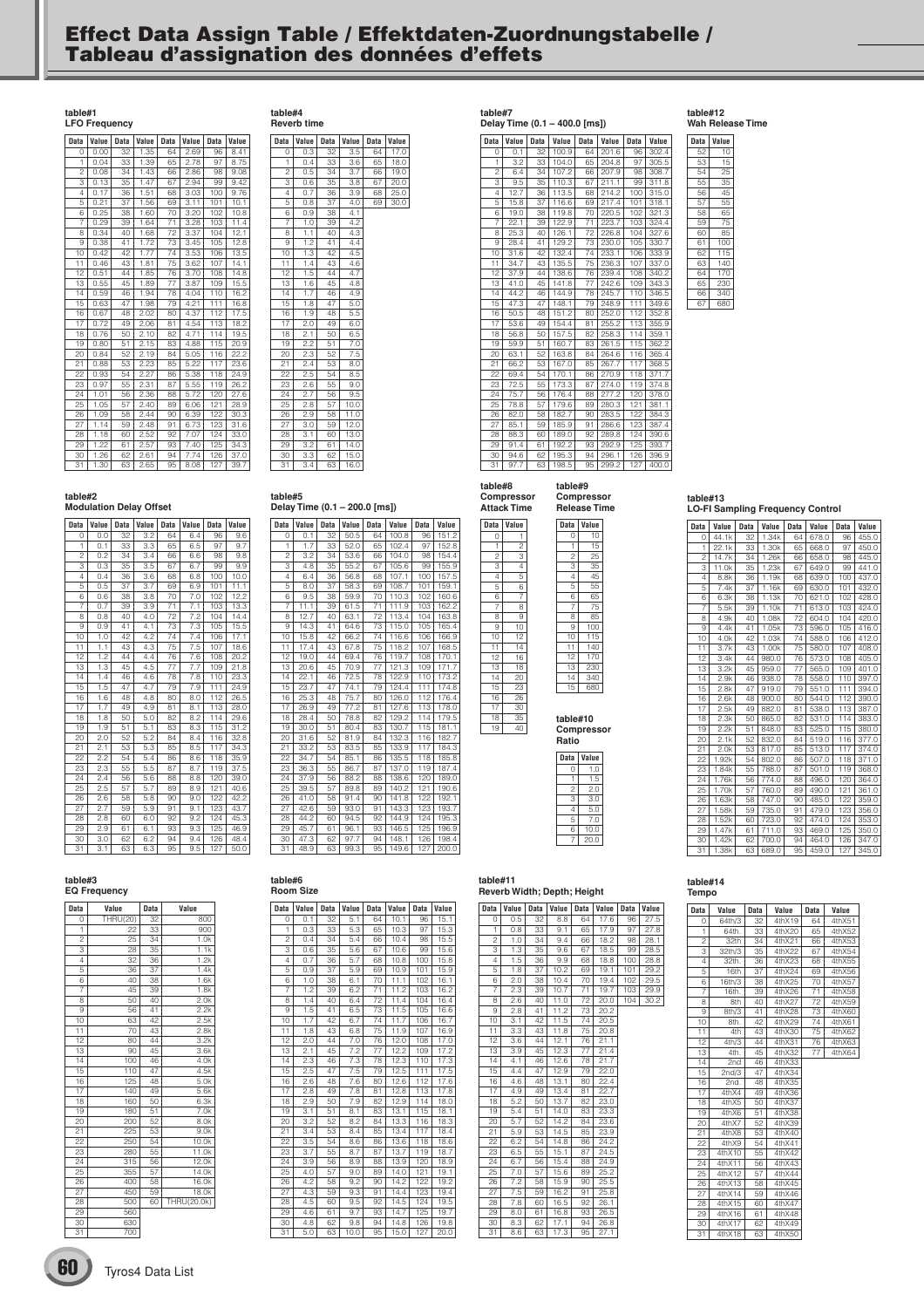| <b>Data</b>     | Dry<br>$(d\overline{B})$ | Wet<br>(dB) | <b>Data</b>     | Dry<br>$(d\vec{B})$ | Wet<br>(dB) | <b>Data</b>      | Dry<br>$(d\vec{B})$ | Wet<br>(dB) |
|-----------------|--------------------------|-------------|-----------------|---------------------|-------------|------------------|---------------------|-------------|
| 1               | 0.00                     | $-\infty$   | 44              | 0.00                | $-6.63$     | 87               | $-7.89$             | 0.00        |
| $\overline{c}$  | 0.00                     | $-71.97$    | 45              | 0.00                | $-6.24$     | 88               | $-8.33$             | 0.00        |
| 3               | 0.00                     | $-59.93$    | 46              | 0.00                | $-5.85$     | 89               | $-8.78$             | 0.00        |
| $\overline{4}$  | 0.00                     | $-52.89$    | 47              | 0.00                | $-5.46$     | 90               | $-9.25$             | 0.00        |
| 5               | 0.00                     | $-47.89$    | 48              | 0.00                | $-5.09$     | 91               | $-9.72$             | 0.00        |
| 6               | 0.00                     | $-44.01$    | 49              | 0.00                | $-4.72$     | 92               | $-10.21$            | 0.00        |
| 7               | 0.00                     | $-40.85$    | 50              | 0.00                | $-4.37$     | 93               | $-10.71$            | 0.00        |
| 8               | 0.00                     | $-38.17$    | $\overline{51}$ | 0.00                | $-4.01$     | 94               | $-11.23$            | 0.00        |
| 9               | 0.00                     | $-35.85$    | 52              | 0.00                | $-3.67$     | 95               | $-11.77$            | 0.00        |
| 10              | 0.00                     | $-33.80$    | 53              | 0.00                | $-3.33$     | 96               | $-12.32$            | 0.00        |
| 11              | 0.00                     | $-31.97$    | 54              | 0.00                | $-3.00$     | 97               | $-12.89$            | 0.00        |
| $\overline{12}$ | 0.00                     | $-30.32$    | $\overline{55}$ | 0.00                | $-2.68$     | 98               | $-13.48$            | 0.00        |
| īз              | 0.00                     | $-28.81$    | 56              | 0.00                | $-2.36$     | 99               | $-14.09$            | 0.00        |
| 14              | 0.00                     | $-27.42$    | 57              | 0.00                | $-2.05$     | 100              | $-14.72$            | 0.00        |
| 15              | 0.00                     | $-26.13$    | 58              | 0.00                | $-1.74$     | 101              | $-15.37$            | 0.00        |
| 16              | 0.00                     | $-24.93$    | 59              | 0.00                | $-1.44$     | 102              | $-16.06$            | 0.00        |
| 17              | 0.00                     | $-23.81$    | 60              | 0.00                | $-1.14$     | 103              | $-16.77$            | 0.00        |
| 18              | 0.00                     | $-22.76$    | 61              | 0.00                | $-0.85$     | 104              | $-17.50$            | 0.00        |
| 19              | 0.00                     | $-21.76$    | 62              | 0.00                | $-0.56$     | 105              | $-18.28$            | 0.00        |
| 20              | 0.00                     | $-20.82$    | 63              | 0.00                | $-0.28$     | 106              | $-19.08$            | 0.00        |
| 21              | 0.00                     | $-19.93$    | 64              | 0.00                | 0.00        | 107              | $-19.93$            | 0.00        |
| 22              | 0.00                     | $-19.08$    | 65              | $-0.28$             | 0.00        | 108              | $-20.82$            | 0.00        |
| 23              | 0.00                     | $-18.28$    | 66              | $-0.56$             | 0.00        | 109              | $-21.76$            | 0.00        |
| 24              | 0.00                     | $-17.50$    | 67              | $-0.85$             | 0.00        | 110              | $-22.76$            | 0.00        |
| 25              | 0.00                     | $-16.77$    | 68              | $-1.14$             | 0.00        | 111              | $-23.81$            | 0.00        |
| 26              | 0.00                     | $-16.06$    | 69              | $-1.44$             | 0.00        | 112              | $-24.93$            | 0.00        |
| 27              | 0.00                     | $-15.37$    | 70              | $-1.74$             | 0.00        | 113              | $-26.13$            | 0.00        |
| 28              | 0.00                     | $-14.72$    | 71              | $-2.05$             | 0.00        | 114              | $-27.42$            | 0.00        |
| 29              | 0.00                     | $-14.09$    | 72              | $-2.36$             | 0.00        | 115              | $-28.81$            | 0.00        |
| 30              | 0.00                     | $-13.48$    | 73              | $-2.68$             | 0.00        | 116              | $-30.32$            | 0.00        |
| 31              | 0.00                     | $-12.89$    | 74              | $-3.00$             | 0.00        | 117              | $-31.97$            | 0.00        |
| 32              | 0.00                     | $-12.32$    | 75              | $-3.33$             | 0.00        | 118              | $-33.80$            | 0.00        |
| 33              | 0.00                     | $-11.77$    | 76              | $-3.67$             | 0.00        | 119              | $-35.85$            | 0.00        |
| 34              | 0.00                     | $-11.23$    | 77              | $-4.01$             | 0.00        | 120              | $-38.17$            | 0.00        |
| 35              | 0.00                     | $-10.71$    | 78              | $-4.37$             | 0.00        | 121              | $-40.85$            | 0.00        |
| 36              | 0.00                     | $-10.21$    | 79              | $-4.72$             | 0.00        | 122              | $-44.01$            | 0.00        |
| 37              | 0.00                     | $-9.72$     | 80              | $-5.09$             | 0.00        | 123              | $-47.89$            | 0.00        |
| $3\overline{8}$ | 0.00                     | $-9.25$     | 81              | $-5.46$             | 0.00        | 124              | $-52.89$            | 0.00        |
| 39              | 0.00                     | $-8.78$     | 82              | $-5.85$             | 0.00        | $\overline{125}$ | $-59.93$            | 0.00        |
| 40              | 0.00                     | $-8.33$     | 83              | $-6.24$             | 0.00        | 126              | $-71.97$            | 0.00        |
| 41              | 0.00                     | $-7.89$     | 84              | $-6.63$             | 0.00        | 127              | $-\infty$           | 0.00        |
| 42              | 0.00                     | $-7.46$     | 85              | $-7.04$             | 0.00        |                  |                     |             |
| 43              | 0.00                     | $-7.04$     | 86              | $-7.46$             | 0.00        |                  |                     |             |

## **table#17 Feedback Level (Chorus types)**

| Feedback Level (Chorus types) |  |  |                                                           |  |  |  |  |  |
|-------------------------------|--|--|-----------------------------------------------------------|--|--|--|--|--|
|                               |  |  | Data   Value   Data   Value   Data   Value   Data   Value |  |  |  |  |  |

| vata            | value<br>(%) | vata | value<br>(%) | vata            | value<br>(%) | vata | value<br>(%) |
|-----------------|--------------|------|--------------|-----------------|--------------|------|--------------|
| 1               | $-72.29$     | 33   | $-35.57$     | 65              | 1.15         | 97   | 37.87        |
| $\mathfrak{p}$  | $-71.14$     | 34   | $-34.42$     | 66              | 2.29         | 98   | 39.01        |
| 3               | $-70.00$     | 35   | $-33.28$     | 67              | 3.44         | 99   | 40.16        |
| $\overline{4}$  | $-68.85$     | 36   | $-32.13$     | 68              | 4.59         | 100  | 41.31        |
| 5               | $-67.70$     | 37   | $-30.98$     | 69              | 5.74         | 101  | 42.46        |
| 6               | $-66.55$     | 38   | $-29.83$     | 70              | 6.88         | 102  | 43.60        |
| 7               | $-65.41$     | 39   | $-28.69$     | $\overline{71}$ | 8.03         | 103  | 44.75        |
| 8               | $-64.26$     | 40   | $-27.54$     | 72              | 9.18         | 104  | 45.90        |
| 9               | $-63.11$     | 41   | $-26.39$     | 73              | 10.33        | 105  | 47.05        |
| 10              | $-61.96$     | 42   | $-25.24$     | 74              | 11.47        | 106  | 48.19        |
| 11              | $-60.82$     | 43   | $-24.10$     | 75              | 12.62        | 107  | 49.34        |
| 12              | $-59.67$     | 44   | $-22.95$     | 76              | 13.77        | 108  | 50.49        |
| 13              | $-58.52$     | 45   | $-21.80$     | 77              | 14.92        | 109  | 51.64        |
| 14              | $-57.37$     | 46   | $-20.65$     | 78              | 16.06        | 110  | 52.78        |
| 15              | $-56.23$     | 47   | $-19.51$     | 79              | 17.21        | 111  | 53.93        |
| 16              | $-55.08$     | 48   | $-18.36$     | 80              | 18.36        | 112  | 55.08        |
| 17              | $-53.93$     | 49   | $-17.21$     | 81              | 19.51        | 113  | 56.23        |
| 18              | $-52.78$     | 50   | $-16.06$     | 82              | 20.65        | 114  | 57.37        |
| 19              | $-51.64$     | 51   | $-14.92$     | 83              | 21.80        | 115  | 58.52        |
| 20              | $-50.49$     | 52   | $-13.77$     | 84              | 22.95        | 116  | 59.67        |
| 21              | $-49.34$     | 53   | $-12.62$     | 85              | 24.10        | 117  | 60.82        |
| 22              | $-48.19$     | 54   | $-11.47$     | 86              | 25.24        | 118  | 61.96        |
| 23              | $-47.05$     | 55   | $-10.33$     | 87              | 26.39        | 119  | 63.11        |
| 24              | $-45.90$     | 56   | $-9.18$      | 88              | 27.54        | 120  | 64.26        |
| 25              | $-44.75$     | 57   | $-8.03$      | 89              | 28.69        | 121  | 65.41        |
| 26              | $-43.60$     | 58   | $-6.88$      | 90              | 29.83        | 122  | 66.55        |
| 27              | $-42.46$     | 59   | $-5.74$      | 91              | 30.98        | 123  | 67.70        |
| 28              | $-41.31$     | 60   | $-4.59$      | 92              | 32.13        | 124  | 68.85        |
| 29              | $-40.16$     | 61   | $-3.44$      | 93              | 33.28        | 125  | 70.00        |
| 30              | $-39.01$     | 62   | $-2.29$      | 94              | 34.42        | 126  | 71.14        |
| 31              | $-37.87$     | 63   | $-1.15$      | 95              | 35.57        | 127  | 72.29        |
| $\overline{32}$ | $-36.72$     | 64   | 0.00         | 96              | 36.72        |      |              |

## **table#20 Dyna Attack Time (ms)**

| Data            | Value            | <b>Data</b> | Value | <b>Data</b>     | Value | <b>Data</b> | Value |
|-----------------|------------------|-------------|-------|-----------------|-------|-------------|-------|
| 0               | 0.3              | 32          | 54.0  | 64              | 112   | 96          | 170   |
| 1               | 0.9              | 33          | 56.0  | 65              | 114   | 97          | 172   |
| $\overline{c}$  | 1.8              | 34          | 58.0  | 66              | 116   | 98          | 174   |
| 3               | $2.\overline{7}$ | 35          | 60.0  | 67              | 118   | 99          | 176   |
| $\overline{4}$  | 3.6              | 36          | 61.0  | 68              | 120   | 100         | 178   |
| 5               | 5.4              | 37          | 63.0  | 69              | 121   | 101         | 180   |
| 6               | 7.2              | 38          | 65.0  | 70              | 123   | 102         | 181   |
| 7               | 9.0              | 39          | 67.0  | 71              | 125   | 103         | 183   |
| 8               | 10.0             | 40          | 69.0  | 72              | 127   | 104         | 185   |
| 9               | 12.0             | 41          | 70.0  | 73              | 129   | 105         | 187   |
| T0              | 14.0             | 42          | 72.0  | $\overline{74}$ | 130   | 106         | 189   |
| $\overline{11}$ | 16.0             | 43          | 74.0  | $\overline{7}5$ | 132   | 107         | 190   |
| 12              | 18.0             | 44          | 76.0  | 76              | 134   | 108         | 192   |
| 13              | 20.0             | 45          | 78.0  | 77              | 136   | 109         | 194   |
| 14              | 21.0             | 46          | 80.0  | 78              | 138   | 110         | 196   |
| 15              | 23.0             | 47          | 81.0  | 79              | 140   | 111         | 198   |
| 16              | 25.0             | 48          | 83.0  | 80              | 141   | 112         | 200   |
| $\overline{17}$ | 27.0             | 49          | 85.0  | 81              | 143   | 113         | 201   |
| 18              | 29.0             | 50          | 87.0  | 82              | 145   | 114         | 203   |
| 19              | 30.0             | 51          | 89.0  | 83              | 147   | 115         | 205   |
| 20              | 32.0             | 52          | 90.0  | 84              | 149   | 116         | 207   |
| 21              | 34.0             | 53          | 92.0  | 85              | 150   | 117         | 209   |
| 22              | 36.0             | 54          | 94.0  | 86              | 152   | 118         | 210   |
| 23              | 38.0             | 55          | 96.0  | 87              | 154   | 119         | 212   |
| 24              | 40.0             | 56          | 98.0  | 88              | 156   | 120         | 214   |
| 25              | 41.0             | 57          | 100.0 | 89              | 158   | 121         | 216   |
| 26              | 43.0             | 58          | 101.0 | 90              | 160   | 122         | 218   |
| 27              | 45.0             | 59          | 103.0 | 91              | 161   | 123         | 220   |
| 28              | 47.0             | 60          | 105.0 | 92              | 163   | 124         | 221   |
| 29              | 49.0             | 61          | 107.0 | 93              | 165   | 125         | 223   |
| 30              | 50.0             | 62          | 109.0 | 94              | 167   | 126         | 225   |
| 31              | 52.0             | 63          | 110.0 | 95              | 169   | 127         | 227   |

**table#21 Dyna Release Time (ms)**

**Data Value Data Value Data Value Data Value**<br>
0 2.6 32 86.8 64 369.1 96 1064.0<br>
1 3.0 33 91.2 65 390.8 97 1085.7<br>
2 3.4 34 95.5 66 412.5 98 1107.4<br>
3 3.9 35 99.8 67 434.2 99 1129.1

4 4.3 36 104.2 68 456.0 100 1150.8 5 4.7 37 108.5 69 477.7 101 1172.5 6 5.2 38 112.9 70 499.4 102 1194.3 7 5.6 39 117.2 71 521.1 103 1216.0 8 6.0 40 121.6 72 542.8 104 1237.7 9 6.5 41 125.9 73 564.5 105 1259.4 10 6.9 42 130.2 74 586.2 106 1281.1 11 7.3 43 134.6 75 608.0 107 1302.8 12 138.9 76 629.<br>145 143.3 77 651. 13 8.2 45 143.3 77 651.4 109 1389.7 14 8.6 46 147.6 78 673.1 110 1433.1 15 13.0 47 152.0 79 694.8 111 1476.6 16 | 17.3 | 48 | 156.3 | 80 | 716.5 | 112 | 1520.0 17 | 21.7 | 49 | 160.6 | 81 | 738.3 | 113 | 1563.4 18 | 26.0 | 50 | 165.0 | 82 | 760.0 | 114 | 1606.8 19 30.4 51 169.3 83 781.7 20 34.7 52 173.7 84 803.4 116 1693.7 21 39.0 53 178.0 85 825.1 117 1737.1 22 | 43.4 | 54 | 182.4 | 86 | 846.8 | 118 | 1780.6 23 | 47.7 | 55 | 186.7 | 87 | 868.5 | 119 | 1824.0 24 | 52.1 | 56 | 195.4 | 88 | 890.3 | 120 | 1867.4 **25 6.4 57 217.1 89 912.0** 26 60.8 58 238.8 90 933.7 122 1954.3 27 65.1 59 260.5 91 955.4 123 1997.7 28 69.4 60 282.2 92 977.1 124 2041.1 29 | 73.8 | 61 | 304.0 | 93 | 998.8 | 125 | 2084.6 30 78.1 62 325.7 94 1020.5 126 2128.0 31 82.5 63 347.4 95 1042.3 127 2171.4 **table#23 V-Flanger Delay Offset**

| Data             | Value                                          | Data                             | Value                                     |
|------------------|------------------------------------------------|----------------------------------|-------------------------------------------|
| Ò                | 0.<br>1                                        | 70                               | 6.4                                       |
| 1                | ō.<br>1                                        | 71                               | 6.7                                       |
| ź                | Ì<br>ſ<br>).                                   | 72                               | 7.0                                       |
| $\frac{1}{3}$    | $rac{0.2}{0.2}$                                | 73                               | 7<br>$\overline{4}$                       |
| 4                |                                                | 74                               | ī<br>7                                    |
| 5                | $\frac{1}{2}$<br>Ó                             | 75                               | 8.1                                       |
| 6                | Ó                                              | 76                               | 8.5                                       |
| 7                | $^{1.2}$<br>$\frac{1}{2}$<br>Ó                 | 77                               | 9.0                                       |
|                  |                                                | 78                               |                                           |
| R                | $\frac{0.5}{0.3}$                              |                                  | 9.4                                       |
| 9                |                                                | 79                               | $\overline{9.9}$                          |
| 10               | 0.3                                            | 80                               | 10.3                                      |
| ì<br>1           | 0.3                                            | $\overline{81}$                  | 10.<br>7                                  |
| 12               | 0.4                                            | 82                               | 1.2<br>1                                  |
| ī3               | 0.4                                            | 83                               | ī<br>6<br>1                               |
| 14               | Ċ<br>.4                                        | 84                               | 1<br>2.<br>1                              |
| 15               | $\frac{1}{4}$<br>ĺ                             | 85                               | 5<br>1<br>$\overline{\mathbf{c}}$         |
| 16               | Ó                                              | 86                               | 1                                         |
|                  | $\frac{1}{4}$<br>Í                             |                                  | 1                                         |
| 17               | $\frac{1}{2}$                                  | 87                               | $rac{1}{2.9}$<br>$rac{3.4}{2}$            |
| 18               | $\overline{0.5}$                               | 88                               | 13.8                                      |
| 19               | 0.5                                            | 89                               | 14.2                                      |
| 20               | 0.5                                            | 90                               | 4.<br>1<br>Ź                              |
| $\overline{21}$  | 0.6                                            | 91                               | $\overline{15}$<br>1                      |
| 22               | 0.6                                            | 92                               | ì<br>$\bar{5}$<br>$\overline{6}$          |
| $\overline{23}$  | Ċ<br>0.6                                       | 93                               | $16.\overline{0}$                         |
| $\overline{2}$ 4 | $0.\overline{7}$                               | 94                               | 16<br>3.4                                 |
| 25               | O                                              | 95                               | 16.9                                      |
| 26               | $\frac{1}{2}$<br>Ó<br>$^{1.7}$                 | 96                               | $\overline{\overline{3}}$<br>1<br>7       |
|                  | Ó                                              |                                  | 1                                         |
| 27               | 0.8                                            | $\overline{9}7$                  | 7.8                                       |
| 28               | 0.8                                            | 98                               | 18.2                                      |
| 29               | 0.8                                            | 99                               | 18.6                                      |
| 30               | 0.9                                            | 100                              | 19.1                                      |
| 31               | 0.9                                            | 101                              | 19.5                                      |
| $\overline{32}$  | 1.0                                            | 102                              | 20.0                                      |
| 33               | $\overline{1.0}$                               | 103                              | 20.4                                      |
| $\overline{3}4$  | 1<br>1                                         | 10<br>$\frac{1}{4}$              | $\frac{20.8}{21.3}$                       |
| 35               | 1<br>1                                         | 1C<br>$_{15}$                    | $\frac{3}{2}$                             |
| $\overline{36}$  | 1<br>2                                         | 10<br>06                         | $\overline{2}$<br>1                       |
|                  | i                                              | 107                              | $\cdot^7$                                 |
| 37<br>38         | $\overline{2}$<br>$\overline{3}$<br>1          |                                  | 22.2<br>$\overline{22}$<br>$\overline{6}$ |
|                  |                                                | 108                              | 23.0                                      |
| 39               | 1<br>4                                         | 109                              |                                           |
| 40               | 1<br>4                                         | 1<br>10                          | 23<br>Ġ                                   |
| 41               | 1<br>5                                         | 11<br>1                          | 23.9                                      |
| 42               | 1<br>6                                         | $\overline{12}$<br>1             | 24.4                                      |
| $\overline{43}$  | 7<br>1                                         | $\overline{13}$<br>1             | 24.8                                      |
| 44               | 1<br>8                                         | 1<br>14                          | $\overline{25}$                           |
| 45               | 1<br>8                                         | 1<br>15                          | 25.<br>į                                  |
| 46               | 1<br>9                                         | 1<br>16                          | 26.1                                      |
| $\overline{4}$   | $\frac{1}{2}$<br>ō                             | 1<br>1<br>7                      | 26.5                                      |
| 48               | 5<br>i                                         | ī<br>18                          | $\overline{27}$<br>$\overline{0}$         |
| 49               | $\overline{2}$<br>3                            | 19<br>1                          | $\overline{2}$<br>Ĩ<br>$\overline{A}$     |
| 50               | $\overline{2}$<br>4                            | 120                              | $\overline{2}$<br>$\overline{7.9}$        |
| 51               | 2.<br>5                                        | 121                              | 28.3                                      |
|                  |                                                |                                  |                                           |
| $\overline{52}$  | $\tilde{2}$<br>$\overline{6}$<br>$\frac{2}{7}$ | $\overline{22}$<br>1             | 28.<br>7                                  |
| 53               | $\frac{1}{2}$                                  | $\overline{23}$<br>1             | 29.2                                      |
| 54               | 2<br>9                                         | 24<br>1                          | 29.6                                      |
| 55               | $\frac{1}{3}$<br>ō                             | 25<br>1                          | $\frac{30}{2}$<br>$\overline{1}$          |
| 56               | 3                                              | 26<br>1                          | 30.<br>5                                  |
| 57               | $\frac{2}{3}$<br>3                             | 27<br>1                          | 30<br>.9                                  |
| 58               | ā<br>5                                         | 128                              | $\overline{31}$<br>4.                     |
| 59               | $\overline{\mathbf{3}}$<br>7                   | $\overline{29}$<br>1             | $\overline{3}1$<br>R                      |
| 60               | $\overline{3}$<br>.9                           | īзо                              | 3<br>32.                                  |
| $\overline{6}1$  | 4<br>Ï                                         | 131                              | 32<br>7                                   |
|                  | 3<br>4                                         | 132                              | 33<br>1                                   |
| 62               |                                                |                                  |                                           |
| 63               | 5<br>4                                         | 133                              | 33.6                                      |
| 64               | 4<br>7                                         | π<br>ì<br>4                      | ì<br>4<br>Í<br>١                          |
| f<br>)           | ţ.<br>0<br>5.                                  | $rac{1}{136}$<br>$rac{136}{137}$ | 34                                        |
| 66               | ź<br>$\overline{5}$                            |                                  | 34.<br>¢<br>١                             |
| 67               | ı<br>ŧ<br>Ď.<br>١                              |                                  | $\frac{1}{35}$ .<br>ì                     |
| $6\overline{8}$  | 5.8                                            | $\frac{1}{138}$                  | 35.8                                      |
| 69               | 6.0                                            | 139                              | 36.2                                      |
|                  |                                                |                                  |                                           |

#### **table#16**

**Feedback Level (Reverb, Delay types, Flanger types)**

| Data            | Value (%)      | Data | Value (%)      | Data | Value (%)   |
|-----------------|----------------|------|----------------|------|-------------|
| 1               | -99.20654297   | 44   | -31.49414063   | 87   | 36.21826172 |
| 2               | -97.63183594   | 45   | -29.91943359   | 88   | 37.79296875 |
| 3               | -96.05712891   | 46   | -28.34472656   | 89   | 39.36767578 |
| 4               | -94.48242188   | 47   | -26.77001953   | 90   | 40.94238281 |
| 5               | -92.90771484   | 48   | $-25.1953125$  | 91   | 42.51708984 |
| 6               | $-91.33300781$ | 49   | $-23.62060547$ | 92   | 44.09179688 |
| 7               | -89.75830078   | 50   | -22.04589844   | 93   | 45.66650391 |
| 8               | -88.18359375   | 51   | $-20.47119141$ | 94   | 47.24121094 |
| 9               | -86.60888672   | 52   | -18.89648438   | 95   | 48.81591797 |
| 10              | -85.03417969   | 53   | -17.32177734   | 96   | 50.390625   |
| 11              | -83.45947266   | 54   | -15.74707031   | 97   | 51.96533203 |
| 12              | -81.88476563   | 55   | $-14.17236328$ | 98   | 53.54003906 |
| 13              | $-80.31005859$ | 56   | -12.59765625   | 99   | 55.11474609 |
| 14              | -78.73535156   | 57   | -11.02294922   | 100  | 56.68945313 |
| 15              | $-77.16064453$ | 58   | $-9.448242188$ | 101  | 58.26416016 |
| 16              | -75.5859375    | 59   | -7.873535156   | 102  | 59.83886719 |
| 17              | -74.01123047   | 60   | $-6.298828125$ | 103  | 61.41357422 |
| 18              | -72.43652344   | 61   | $-4.724121094$ | 104  | 62.98828125 |
| 19              | -70.86181641   | 62   | $-3.149414063$ | 105  | 64.56298828 |
| 20              | -69.28710938   | 63   | -1.574707031   | 106  | 66.13769531 |
| 21              | -67.71240234   | 64   | 0              | 107  | 67.71240234 |
| $\overline{22}$ | -66.13769531   | 65   | 1.574707031    | 108  | 69.28710938 |
| 23              | $-64.56298828$ | 66   | 3.149414063    | 109  | 70.86181641 |
| 24              | $-62.98828125$ | 67   | 4.724121094    | 110  | 72.43652344 |
| 25              | -61.41357422   | 68   | 6.298828125    | 111  | 74.01123047 |
| 26              | -59.83886719   | 69   | 7.873535156    | 112  | 75.5859375  |
| 27              | -58.26416016   | 70   | 9.448242188    | 113  | 77.16064453 |
| 28              | -56.68945313   | 71   | 11.02294922    | 114  | 78.73535156 |
| 29              | -55.11474609   | 72   | 12.59765625    | 115  | 80.31005859 |
| 30              | -53.54003906   | 73   | 14.17236328    | 116  | 81.88476563 |
| 31              | -51.96533203   | 74   | 15.74707031    | 117  | 83.45947266 |
| 32              | $-50.390625$   | 75   | 17.32177734    | 118  | 85.03417969 |
| 33              | -48.81591797   | 76   | 18.89648438    | 119  | 86.60888672 |
| 34              | -47.24121094   | 77   | 20.47119141    | 120  | 88.18359375 |
| 35              | -45.66650391   | 78   | 22.04589844    | 121  | 89.75830078 |
| 36              | -44.09179688   | 79   | 23.62060547    | 122  | 91.33300781 |
| 37              | -42.51708984   | 80   | 25.1953125     | 123  | 92.90771484 |
| 38              | -40.94238281   | 81   | 26.77001953    | 124  | 94.48242188 |
| 39              | -39.36767578   | 82   | 28.34472656    | 125  | 96.05712891 |
| 40              | -37.79296875   | 83   | 29.91943359    | 126  | 97.63183594 |
| 41              | -36.21826172   | 84   | 31.49414063    | 127  | 99.20654297 |
| 42              | -34.64355469   | 85   | 33.06884766    |      |             |
| 43              | -33.06884766   | 86   | 34.64355469    |      |             |

| <b>Data</b>     | dB        | <b>Data</b> | dB       | <b>Data</b>     | dB       | <b>Data</b>      | dB      |
|-----------------|-----------|-------------|----------|-----------------|----------|------------------|---------|
| $\Omega$        | $-\infty$ | 32          | $-23.95$ | 64              | $-11.90$ | 96               | $-4.86$ |
| ī               | $-84.15$  | 33          | $-23.41$ | 65              | $-11.64$ | 97               | $-4.68$ |
| $\overline{c}$  | $-72.11$  | 34          | $-22.89$ | 66              | $-11.37$ | 98               | $-4.50$ |
| 3               | $-65.07$  | 35          | $-22.39$ | 67              | $-11.11$ | 99               | $-4.33$ |
| 4               | $-60.07$  | 36          | $-21.90$ | 68              | $-10.85$ | 100              | $-4.15$ |
| 5               | $-56.19$  | 37          | $-21.42$ | 69              | $-10.60$ | 101              | $-3.98$ |
| 6               | $-53.03$  | 38          | $-20.96$ | 70              | $-10.35$ | 102              | $-3.81$ |
| 7               | $-50.35$  | 39          | $-20.51$ | 71              | $-10.10$ | 103              | $-3.64$ |
| 8               | $-48.03$  | 40          | $-20.07$ | 72              | $-9.86$  | 104              | $-3.47$ |
| 9               | $-45.98$  | 41          | $-19.64$ | 73              | $-9.62$  | 105              | $-3.30$ |
| 10              | $-44.15$  | 42          | $-19.22$ | $\overline{7}4$ | $-9.38$  | 106              | $-3.14$ |
| $\overline{11}$ | $-42.50$  | 43          | $-18.81$ | $\overline{75}$ | $-9.15$  | 107              | $-2.98$ |
| 12              | $-40.98$  | 44          | $-18.41$ | 76              | $-8.92$  | 108              | $-2.82$ |
| 13              | $-39.59$  | 45          | $-18.02$ | 77              | $-8.69$  | 109              | $-2.66$ |
| 14              | $-38.31$  | 46          | $-17.64$ | 78              | $-8.47$  | 110              | $-2.50$ |
| 15              | $-37.11$  | 47          | $-17.27$ | 79              | $-8.25$  | 111              | $-2.34$ |
| 16              | $-35.99$  | 48          | $-16.90$ | 80              | $-8.03$  | 112              | $-2.18$ |
| 17              | $-34.93$  | 49          | $-16.54$ | 81              | $-7.81$  | 113              | $-2.03$ |
| 18              | $-33.94$  | 50          | $-16.19$ | 82              | $-7.60$  | 114              | $-1.88$ |
| 19              | $-33.00$  | 51          | $-15.85$ | 83              | $-7.39$  | 115              | $-1.72$ |
| 20              | $-32.11$  | 52          | $-15.51$ | 84              | $-7.18$  | 116              | $-1.57$ |
| 21              | $-31.26$  | 53          | $-15.18$ | 85              | $-6.98$  | 117              | $-1.42$ |
| 22              | $-30.46$  | 54          | $-14.86$ | 86              | $-6.77$  | 118              | $-1.28$ |
| 23              | $-29.68$  | 55          | $-14.54$ | 87              | $-6.57$  | 119              | $-1.13$ |
| 24              | $-28.94$  | 56          | $-14.22$ | 88              | $-6.37$  | 120              | $-0.98$ |
| 25              | $-28.23$  | 57          | $-13.92$ | 89              | $-6.18$  | 121              | $-0.84$ |
| 26              | $-27.55$  | 58          | $-13.62$ | 90              | $-5.98$  | 122              | $-0.70$ |
| 27              | $-26.90$  | 59          | $-13.32$ | 91              | $-5.79$  | 123              | $-0.56$ |
| 28              | $-26.27$  | 60          | $-13.03$ | 92              | $-5.60$  | 124              | $-0.42$ |
| 29              | $-25.66$  | 61          | $-12.74$ | 93              | $-5.41$  | $\overline{125}$ | $-0.28$ |
| 30              | $-25.07$  | 62          | $-12.46$ | 94              | $-5.23$  | 126              | $-0.14$ |
| $\overline{31}$ | $-24.50$  | 63          | $-12.18$ | 95              | $-5.04$  | 127              | 0.00    |

| ble#19 |  |
|--------|--|

## **table#19 LFO Depth**

**table#18**

| <b>Data</b>     | Value<br>(%) | <b>Data</b> | Value<br>(%) | <b>Data</b> | Value<br>(%) | <b>Data</b> | Value<br>(%) |
|-----------------|--------------|-------------|--------------|-------------|--------------|-------------|--------------|
| $\Omega$        | 0.00         | 32          | 25.20        | 64          | 50.39        | 96          | 75.59        |
| 1               | 0.78         | 33          | 25.98        | 65          | 51.17        | 97          | 76.37        |
| $\overline{c}$  | 1.56         | 34          | 26.76        | 66          | 51.95        | 98          | 77.15        |
| 3               | 2.34         | 35          | 27.54        | 67          | 52.73        | 99          | 77.93        |
| $\overline{4}$  | 3.13         | 36          | 28.32        | 68          | 53.52        | 100         | 78.71        |
| 5               | 3.91         | 37          | 29.10        | 69          | 54.30        | 101         | 79.49        |
| 6               | 4.69         | 38          | 29.88        | 70          | 55.08        | 102         | 80.27        |
| 7               | 5.47         | 39          | 30.66        | 71          | 55.86        | 103         | 81.05        |
| 8               | 6.25         | 40          | 31.45        | 72          | 56.64        | 104         | 81.84        |
| 9               | 7.03         | 41          | 32.23        | 73          | 57.42        | 105         | 82.62        |
| $\overline{10}$ | 7.81         | 42          | 33.01        | 74          | 58.20        | 106         | 83.40        |
| ī1              | 8.59         | 43          | 33.79        | 75          | 58.98        | 107         | 84.18        |
| 12              | 9.38         | 44          | 34.57        | 76          | 59.77        | 108         | 84.96        |
| 13              | 10.16        | 45          | 35.35        | 77          | 60.55        | 109         | 85.74        |
| 14              | 10.94        | 46          | 36.13        | 78          | 61.33        | 110         | 86.52        |
| 15              | 11.72        | 47          | 36.91        | 79          | 62.11        | 111         | 87.30        |
| 16              | 12.50        | 48          | 37.70        | 80          | 62.89        | 112         | 88.09        |
| 17              | 13.28        | 49          | 38.48        | 81          | 63.67        | 113         | 88.87        |
| 18              | 14.06        | 50          | 39.26        | 82          | 64.45        | 114         | 89.65        |
| 19              | 14.84        | 51          | 40.04        | 83          | 65.23        | 115         | 90.43        |
| 20              | 15.63        | 52          | 40.82        | 84          | 66.02        | 116         | 91.21        |
| 21              | 16.41        | 53          | 41.60        | 85          | 66.80        | 117         | 91.99        |
| 22              | 17.19        | 54          | 42.38        | 86          | 67.58        | 118         | 92.77        |
| 23              | 17.97        | 55          | 43.16        | 87          | 68.36        | 119         | 93.55        |
| 24              | 18.75        | 56          | 43.95        | 88          | 69.14        | 120         | 94.34        |
| 25              | 19.53        | 57          | 44.73        | 89          | 69.92        | 121         | 95.12        |
| 26              | 20.31        | 58          | 45.51        | 90          | 70.70        | 122         | 95.90        |
| 27              | 21.09        | 59          | 46.29        | 91          | 71.48        | 123         | 96.68        |
| 28              | 21.88        | 60          | 47.07        | 92          | 72.27        | 124         | 97.46        |
| 29              | 22.66        | 61          | 47.85        | 93          | 73.05        | 125         | 98.24        |
| 30              | 23.44        | 62          | 48.63        | 94          | 73.83        | 126         | 99.02        |
| 31              | 24.22        | 63          | 49.41        | 95          | 74.61        | 127         | 100.00       |

## **table#22 Ring Mod Carrier Freq Course (Hz)**

| <b>Data</b>    | Value | <b>Data</b> | Value | <b>Data</b> | Value | <b>Data</b> | Value  |
|----------------|-------|-------------|-------|-------------|-------|-------------|--------|
| Ω              | 0.7   | 32          | 25.6  | 64          | 151.4 | 96          | 895.0  |
| ī              | 1.3   | 33          | 26.9  | 65          | 160.2 | 97          | 946.1  |
| $\overline{c}$ | 2.0   | 34          | 28.9  | 66          | 169.6 | 98          | 1000.7 |
| 3              | 2.7   | 35          | 30.3  | 67          | 179.0 | 99          | 1057.2 |
| $\overline{4}$ | 3.4   | 36          | 32.3  | 68          | 189.1 | 100         | 1117.7 |
| 5              | 4.0   | 37          | 33.6  | 69          | 199.9 | 101         | 1181.7 |
| 6              | 4.7   | 38          | 35.7  | 70          | 211.3 | 102         | 1249.0 |
| 7              | 5.4   | 39          | 37.7  | 71          | 223.4 | 103         | 1320.3 |
| 8              | 6.1   | 40          | 39.7  | 72          | 236.2 | 104         | 1395.7 |
| 9              | 6.7   | 41          | 42.4  | 73          | 249.7 | 105         | 1475.1 |
| 10             | 7.4   | 42          | 44.4  | 74          | 263.8 | 106         | 1559.2 |
| 11             | 8.1   | 43          | 47.1  | 75          | 279.3 | 107         | 1648.7 |
| 12             | 8.7   | 44          | 49.8  | 76          | 294.7 | 108         | 1742.9 |
| 13             | 9.4   | 45          | 52.5  | 77          | 311.6 | 109         | 1841.8 |
| 14             | 10.1  | 46          | 55.9  | 78          | 329.7 | 110         | 1947.5 |
| 15             | 10.8  | 47          | 59.2  | 79          | 348.6 | 111         | 2058.5 |
| 16             | 11.4  | 48          | 62.6  | 80          | 368.1 | 112         | 2175.6 |
| 17             | 12.1  | 49          | 65.9  | 81          | 389.6 | 113         | 2300.1 |
| 18             | 12.8  | 50          | 70.0  | 82          | 411.8 | 114         | 2431.3 |
| 19             | 13.5  | 51          | 73.3  | 83          | 435.4 | 115         | 2569.9 |
| 20             | 14.1  | 52          | 78.1  | 84          | 459.6 | 116         | 2716.6 |
| 21             | 14.8  | 53          | 82.1  | 85          | 485.9 | 117         | 2871.4 |
| 22             | 15.5  | 54          | 86.8  | 86          | 514.1 | 118         | 3035.6 |
| 23             | 16.2  | 55          | 92.2  | 87          | 543.1 | 119         | 3208.5 |
| 24             | 16.8  | 56          | 96.9  | 88          | 574.0 | 120         | 3391.6 |
| 25             | 17.5  | 57          | 103.0 | 89          | 607.0 | 121         | 3585.4 |
| 26             | 18.2  | 58          | 108.3 | 90          | 642.0 | 122         | 3790.0 |
| 27             | 19.5  | 59          | 115.1 | 91          | 678.3 | 123         | 4006.6 |
| 28             | 20.9  | 60          | 121.1 | 92          | 717.3 | 124         | 4234.8 |
| 29             | 21.5  | 61          | 128.5 | 93          | 757.7 | 125         | 4477.0 |
| 30             | 22.9  | 62          | 135.9 | 94          | 801.5 | 126         | 4732.1 |
| 31             | 24.2  | 63          | 143.3 | 95          | 847.2 | 127         | 5002.6 |

#### **table#24 Modulation Phase**

| <b>Data</b>    | Value  |
|----------------|--------|
| 0              | $-180$ |
| 1              | $-158$ |
| $\overline{c}$ | $-135$ |
| 3              | $-113$ |
| 4              | $-90$  |
| 5              | $-68$  |
| 6              | $-45$  |
| 7              | $-23$  |
| 8              | 0      |
| 9              | 23     |
| 10             | 45     |
| 11             | 68     |
| 12             | 90     |
| 13             | 113    |
| 14             | 135    |
| 15             | 158    |
| 16             | 180    |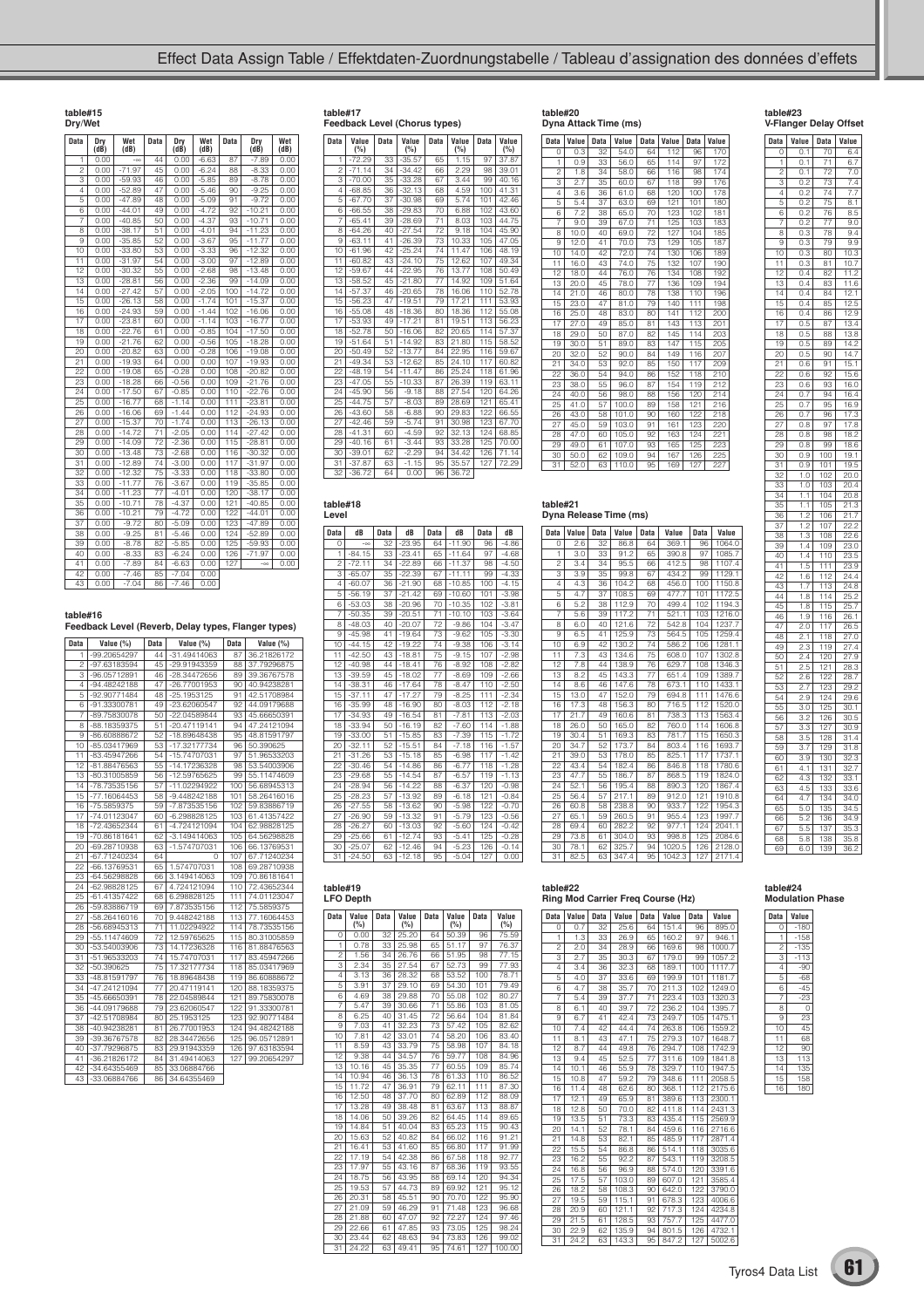**table#27 Vintage Wah Speed**

**table#26 Vintage Phaser Speed**

| table#25            |                        |                  |                       |                   |                             |
|---------------------|------------------------|------------------|-----------------------|-------------------|-----------------------------|
|                     |                        |                  | Vintage Flanger Speed |                   |                             |
| Data                | Value                  | Data             | Value                 | Data              | Value                       |
| O                   | 0.040                  | 86               | 0.400                 | 172               | 2.565                       |
| 1                   | 0.042                  | 87               | 0.405                 | 173               | 2.608                       |
| $\overline{c}$<br>3 | 0.045<br>0.047         | 88<br>89         | 0.415<br>0.426        | 174<br>175        | 2.671<br>$2.\overline{733}$ |
| 4                   | 0.050                  | 90               | 0.431                 | 176               | 2.776                       |
| 5                   | 0.053                  | 91               | 0.442                 | 177               | 2.860                       |
| 6                   | 0.055                  | 92               | 0.452                 | 178               | 2.902                       |
| 7                   | 0.058                  | 93               | 0.463                 | 179               | 2.986                       |
| 8                   | 0.060                  | 94               | 0.473                 | 180               | 3.028                       |
| 9<br>10             | 0.063<br>0.066         | 95<br>96         | 0.484<br>0.494        | 181<br>182        | 3.112<br>3.154              |
| 11                  | 0.068                  | 97               | 0.505                 | 183               | 3.238                       |
| 12                  | 0.071                  | 98               | 0.515                 | 184               | 3.323                       |
| 13                  | 0.074                  | 99               | 0.526                 | 185               | 3.365                       |
| 14                  | 0.076                  | 100              | 0.536                 | 186               | 3.449                       |
| 15                  | 0.079                  | 101              | 0.547                 | 187               | 3.533                       |
| 16<br>17            | 0.081<br>0.084         | 102<br>103       | 0.563                 | 188<br>189        | 3.617                       |
| 18                  | 0.087                  | 104              | 0.573<br>0.589        | 190               | 3.701<br>3.785              |
| 19                  | 0.089                  | 105              | 0.599                 | 191               | 3.869                       |
| 20                  | 0.092                  | 106              | 0.615                 | 192               | 3.953                       |
| 21                  | 0.095                  | $\frac{1}{107}$  | 0.626                 | 193               | 4.037                       |
|                     | 0.097                  | 108              | 0.636                 | 194               | 122<br>4.                   |
| 23<br>24            | 0.100                  | 109              | 0.652                 | 195               | 4.206                       |
| 25                  | 0.102<br>0.105         | 110<br>111       | 0.668<br>0.683        | 196<br>197        | 4.290<br>4.374              |
| 26                  | 0.108                  | 112              | 0.704                 | 198               | 4.500                       |
| 27                  | 0.110                  | 113              | 0.715                 | 199               | 4.584                       |
| 28                  | $\overline{113}$<br>0. | 114              | 0.725                 | 200               | 4.668                       |
| 29                  | 0.116                  | 115              | 0.747                 | 201               | 4.752                       |
| 30                  | 0.118                  | 116              | 0.757                 | 202               | 4.879                       |
| 31<br>32            | 0.121<br>0.124         | 117<br>118       | 0.778<br>0.789        | 203<br>204        | 5.005<br>5.131              |
| 33                  | 0.126                  | 119              | 0.810                 | 205               | 5.215                       |
| 34                  | 129<br>0.              | 120              | 0.831                 | 206               | 5.341                       |
| 35                  | 0.131                  | 121              | 0.852                 | 207               | 5.467                       |
| 36                  | 0.134                  | 122              | 0.862                 | 208               | 5.552                       |
| 37                  | 0.137                  | 123              | 0.883                 | 209               | 5.720                       |
| 38<br>39            | 0.139<br>0.145         | 124<br>125       | 0.904<br>0.925        | 210<br>211        | 5.804<br>5.972              |
| 40                  | 147<br>0.              | 126              | 0.946                 | 212               | 6.056                       |
| 41                  | $0.\overline{150}$     | 127              | 0.967                 | $\overline{2}$ 13 | 6.224                       |
| 42                  | 0.152                  | 128              | 0.988                 | 214               | 6.309                       |
| 43                  | 0.158                  | 129              | 1.009                 | 215               | 6.477                       |
| 44                  | 0.160                  | 130              | 1.030                 | 216               | 6.645                       |
| 45                  | 0.163                  | 131              | 1.051                 | 217               | 6.813                       |
| 46<br>47            | 0.168<br>0.171         | 132<br>133       | 1.072<br>1.093        | 218<br>219        | 6.897<br>7.066              |
| 48                  | 0.173                  | 134              | 1.125                 | 220               | 7.234                       |
| 49                  | 0.179                  | 135              | 1.146                 | 221               | 7.402                       |
| 50                  | 0.181                  | 136              | 1.167                 | 222               | 7.570                       |
| 51                  | 0.187                  | 137              | 1.199                 | 223               | 7.738                       |
| $\overline{52}$     | 189<br>0.              | 138              | 1.220                 | 224               | 7.907                       |
| 53<br>54            | 0.195<br>0.197         | 139<br>140       | 1.251                 | 225<br>226        | 8.075                       |
| 55                  | 0.202                  | 141              | 1.272<br>1.304        | 227               | 8.243<br>8.411              |
| 56                  | 0.208                  | 142              | 1.335                 | 228               | 8.580                       |
| 57                  | 0.210                  | 143              | 1.367                 | 229               | 8.748                       |
| 58                  | $0.\overline{216}$     | 144              | 1.409                 | 230               | 9.000                       |
| 59                  | 0.221                  | 145              | 1.430                 | 231               | 9.168                       |
| 60<br>61            | 0.226<br>0.231         | 146<br>147       | 1.451<br>1.493        | 232               | 9.337<br>9.589              |
| 62                  | 0.237                  | 148              | 1.514                 | 233<br>234        | 9.757                       |
| 63                  | 0.242                  | 149              | 1.556                 | 235               | 10.00                       |
| 64                  | 0.247                  | 150              | .577<br>1             |                   |                             |
| 65                  | 0.252                  | 151              | 1.619                 |                   |                             |
| 66                  | 0.258                  | $\overline{152}$ | 1.661                 |                   |                             |
| 67                  | 0.263<br>0.268         | 153              | 1.682<br>1.724        |                   |                             |
| 68<br>69            | 0.273                  | 154<br>155       | 1.766                 |                   |                             |
| 70                  | 0.281                  | 156              | 1.808                 |                   |                             |
| 71                  | 0.287                  | 157              | 1.851                 |                   |                             |
| 72                  | 0.292                  | 158              | 1.893                 |                   |                             |
| 73                  | 0.300                  | 159              | 1.935                 |                   |                             |
| 74                  | 0.308                  | 160              | 1.977                 |                   |                             |
| 75                  | 0.313                  | 161              | 2.019                 |                   |                             |
| 76<br>77            | 0.321                  | 162              | 2.061                 |                   |                             |
| 78                  | 0.326<br>0.334         | 163<br>164       | .103<br>2.145         |                   |                             |
| 79                  | 0.342                  | 165              | 2.187                 |                   |                             |
| 80                  | 0.347                  | 166              | 2.250                 |                   |                             |
| 81                  | 0.357                  | 167              | 2.292                 |                   |                             |
| 82                  | 0.363                  | 168              | 2.334                 |                   |                             |
| 83                  | 0.373                  | 169              | 2.397                 |                   |                             |
| 84                  | 0.379                  | 170              | 2.460                 |                   |                             |
| 85                  | 0.389                  | 171              | 2.502                 |                   |                             |

| Data                    | Value                                    | Data               | Value              | Data              | Value                       |
|-------------------------|------------------------------------------|--------------------|--------------------|-------------------|-----------------------------|
| 0                       | 0.100                                    | 86                 | 0.499              | 172               | 2.355                       |
| 1                       | 0.103                                    | 87                 | 0.510              | 173               | 2.397                       |
| $\overline{c}$          | 0.105                                    | 88                 | 0.515              | 74<br>1           | 2.439                       |
| $\overline{\mathbf{3}}$ | 0.108                                    | 89                 | 0.526              | 175               | 2.503                       |
| 4                       | 0.110                                    | 90                 | 0.536              | 176               | 2.544                       |
| 5                       | 0.113                                    | 91                 | 0.547              | $\overline{177}$  | 2.587                       |
| 6                       | 0.116                                    | 92                 | 0.557              | 178               | $2.\overline{629}$          |
| 7<br>8                  | $\frac{0.118}{2}$                        | 93<br>94           | 0.568              | 179<br>180        | 2.671                       |
| 9                       | $0.\overline{121}$<br>$0.\overline{124}$ | 95                 | 0.578<br>0.589     | 181               | 2.734<br>2.776              |
| 10                      | 0.126                                    | 96                 | 0.599              | 182               | 2.860                       |
| 11                      | $0.\overline{129}$                       | 97                 | 0.610              | 183               | 2.902                       |
| 12                      | 0.131                                    | 98                 | 0.620              | 184               | 2.944                       |
| 13                      | 0.134                                    | 99                 | 0.631              | 185               | 2.986                       |
| 14                      | 0.137                                    | 100                | 0.641              | 186               | 3.028                       |
| 15                      | 0.139                                    | 101                | 0.652              | 187               | 3.070                       |
| 16                      | 0.142                                    | 102                | 0.668              | 188               | 3.154                       |
| 17                      | 0.145                                    | 103                | 0.683              | 189               | 3.196                       |
| 18                      | 0.147                                    | 104                | 0.694              | 190               | 3.280                       |
| 19<br>20                | 0.150<br>0.152                           | 105<br>106         | 0.704<br>0.715     | 191<br>192        | $3.\overline{323}$<br>3.365 |
| 21                      | 0.155                                    | 107                | 0.725              | 193               | 3.449                       |
| 22                      | 0.158                                    | 108                | 0.747              | 194               | 3.491                       |
| 23                      | 0.160                                    | 109                | 0.758              | 195               | 3.575                       |
| $\overline{2}$ 4        | 0.163                                    | 110                | 0.768              | 196               | 3.659                       |
| 25                      | 0.166                                    | 111                | 0.789              | 197               | 3.701                       |
| 26                      | 0.168                                    | 12<br>1            | 0.799              | 198               | 3.785                       |
| 27                      | 0.171                                    | 113                | 0.810              | 199               | 3.827                       |
| 28                      | 0.173                                    | 114                | 0.831              | 200               | 3.911                       |
| 29<br>30                | 0.179<br>0.181                           | 15<br>1<br>16<br>1 | 0.841<br>0.862     | 201<br>202        | 3.995<br>4.080              |
| 31                      | 0.184                                    | 1<br>17            | 0.873              | 203               | 4.122                       |
| 32                      | 0.187                                    | 18<br>1            | 0.894              | 204               | 4.206                       |
| 33                      | 0.192                                    | 119                | 0.904              | 205               | 4.290                       |
| 34                      | 0.195                                    | 120                | 0.925              | 206               | 4.374                       |
| 35                      | 0.200                                    | 121                | 0.936              | 207               | 4.458                       |
| 36                      | 0.202                                    | 122                | 0.957              | 208               | 4.500                       |
| 37                      | 0.205                                    | 123<br>124         | 0.967              | 209               | 4.584                       |
| 38<br>39                | 0.210<br>0.213                           | 125                | 0.988<br>1.000     | 210<br>211        | 4.668<br>4.752              |
| 40                      | 0.218                                    | 126                | 1.030              | 212               | 4.837                       |
| 41                      | 0.221                                    | 127                | 1.051              | 213               | 4.921                       |
| 42                      | 0.226                                    | 128                | 1.062              | $\overline{2}$ 14 | 5.047                       |
| 43                      | $0.\overline{229}$                       | 129                | 1.083              | 215               | 5.131                       |
| 44<br>45                | 0.234<br>0.237                           | 130                | 1.104              | 216<br>217        | 5.215<br>5.299              |
| 46                      | 0.242                                    | 131<br>132         | 1.125<br>1.146     | 218               | 5.383                       |
| 47                      | 0.247                                    | 133                | $1.\overline{167}$ | 219               | 5.551                       |
| 48                      | 0.250                                    | 134                | 1.188              | 220               | 5.636                       |
| 49                      | 0.255                                    | 135                | .209<br>1          | 221               | 5.720                       |
| .<br>50                 | 0.260                                    | 136                | 1.230              | 222               | 5.804                       |
| 51                      | 0.265                                    | 137                | 1.251              | 223               | 5.888                       |
| 52                      | 0.271                                    | 138<br>139         | 1.272              | 224               | 6.056                       |
| 53<br>54                | 0.276<br>0.281                           | 140                | 1.304<br>1.325     | 225<br>226        | 6.140<br>6.224              |
| 55                      | 0.287                                    | 141                | 1.346              | 227               | 6.393                       |
| 56                      | $0.\overline{289}$                       | $\frac{1}{142}$    | $1.\overline{367}$ | 228               | 6.477                       |
| 57                      | 0.294                                    | 143                | 1.410              | 229               | 6.561                       |
| 58                      | 0.300                                    | 144                | 1.430              | 230               | 6.729                       |
| 59                      | 0.308                                    | 145                | 1.451              | 231               | 6.813                       |
| 60                      | 0.310                                    | 146                | 1.472              | 232               | 6.981                       |
| 61<br>62                | $0.\overline{318}$<br>0.323              | 147<br>148         | 1.493<br>1.535     | 233<br>234        | 7.066<br>7.234              |
| 63                      | 0.329                                    | 149                | 1.556              | 235               | 7.318                       |
| 64                      | 0.334                                    | 150                | 1.577              | 236               | 7.486                       |
| 65                      | 0.342                                    | 151                | 1.619              | 237               | 7.654                       |
| 66                      | 0.347                                    | 152                | 1.640              | 238               | 7.774                       |
| 67                      | U.357                                    | 15,<br>s           | 1.682              | 59                | 7.YU7                       |
| 68                      | 0.363                                    | 154                | 1.703              | 240               | 8.075                       |
| 69<br>70                | 0.368<br>0.373                           | 155<br>156         | 1.724<br>1.767     | 241<br>242        | 8.159<br>8.327              |
| $\overline{71}$         | 0.379                                    | 157                | 1.808              | 243               | 8.496                       |
| 72                      | 0.389                                    | 158                | 1.829              | $\frac{244}{3}$   | 8.664                       |
| 73                      | 0.394                                    | 159                | 1.872              | 245               | 8.832                       |
| 74                      | 0.400                                    | 160                | 1.893              | 246               | 9.000                       |
| 75                      | 0.410                                    | 161                | 1.935              | 247               | 9.168                       |
| 76                      | 0.415                                    | 162                | 1.977              | 248               | 9.337                       |
| 77<br>78                | 0.426<br>0.431                           | 163<br>164         | 2.000<br>2.040     | 249<br>250        | 9.505                       |
| 79                      | 0.442                                    | 165                | 2.082              | 251               | 9.673<br>9.841              |
| 80                      | $0.\overline{447}$                       | 166                | 2.124              | 252               | 10.00                       |
| 81                      | 0.457                                    | 167                | 2.145              |                   |                             |
| 82                      | 0.463                                    | 168                | 2.187              |                   |                             |
| 83                      | 0.473                                    | 169                | 2.229              |                   |                             |
| 84                      | 0.478                                    | 170                | 2.271              |                   |                             |

85 0.489 171 2.313

| Data                    | Value         | Data           | Value          | Data              | Value          |
|-------------------------|---------------|----------------|----------------|-------------------|----------------|
| 0                       | 0.100         | 86             | 0.610          | 172               | 3.659          |
| 1                       | 103<br>0.     | 87             | 0.620          | 173               | 3.701          |
| $\overline{\mathbf{c}}$ | 0.<br>105     | 88             | 0.636          | 174               | 3.785          |
| 3                       | 0.108         | 89             | 0.652          | 175               | 3.869          |
| 4                       | Ò.<br>1<br>10 | 90             | 0.662          | 176               | 3.953          |
| 5                       | 0.<br>13<br>1 | 91             | 0.673          | 7<br>7<br>1       | 4.037          |
| 6                       | 1<br>16<br>0  | 92             | 0.694          | 178               | 4.122          |
| 7                       | 0.1<br>18     | 93             | 0.704          | 179               | 4.206          |
| 8                       | 0.121         | 94             | 0.725          | 180               | 4.290          |
| 9                       | 0.124         | 95             | 0.736          | 181               | 4.374          |
|                         |               | 96             |                |                   | 4.500          |
| 10                      | 0.126         |                | 0.747          | 182               |                |
| 1<br>1                  | 129<br>0.     | 97             | 768<br>0.      | 183               | 4.584          |
| 12                      | 131<br>0.     | 98             | 0.778          | 184               | 4.668          |
| 13                      | 0.134         | 99             | 0.799          | 185               | 4.795          |
| 14                      | 0.137         | 100            | 0.820          | 186               | 4.879          |
| 15                      | 0.139         | 101            | 0.831          | 187               | 4.963          |
| 16                      | 0.142         | 102            | 0.852          | 188               | 5.090          |
| 1<br>7                  | 0.<br>145     | 103            | 0.873          | 189               | 173<br>5.      |
| 18                      | 147<br>0.     | 104            | 0.883          | 190               | 5.299          |
| 19                      | 0.152         | 105            | 0.904          | 191               | 5.383          |
| 20                      | 0.155         | 106            | 0.935          | 192               | 5.552          |
| 21                      | 0.157         | 107            | 0.946          | 193               | 5.636          |
|                         |               |                |                |                   |                |
| 22                      | 0.163         | 108            | 0.967          | 194               | 5.720          |
| 23                      | 166<br>0.     | 109            | 0.988          | 195               | 5.888          |
| 24                      | 0.168         | 110            | 0.999          | 196               | 5.972          |
| 25                      | 0.173         | 11<br>1        | 1.020          | 197               | 6.140          |
| 26                      | 0.176         | 112            | 1.051          | 198               | 6.224          |
| 27                      | 0.179         | 113            | 1.072          | 199               | 6.393          |
| 28                      | 0.184         | 114            | 1.093          | 200               | 6.477          |
| 29                      | 187<br>0.     | 15<br>1        | 1.115          | 201               | 6.665          |
| 30                      | 0.189         | 1<br>16        | 1.136          | 202               | 6.813          |
| 31                      | 0.195         | 1<br>17        | 1.157          | 203               | 6.897          |
| 32                      |               | 118            |                |                   |                |
|                         | 0.200         |                | 1.188<br>1.209 | 204<br>205        | 7.066<br>7.234 |
| 33                      | 0.202         | 119            |                |                   |                |
| 34                      | 0.208         | 120            | 1.241          | 206               | 7.402          |
| 35                      | 0.210         | 121            | 1.262          | 207               | 7.570          |
| 36                      | 0.216         | 122            | 1.293          | 208               | 7.654          |
| 37                      | 0.221         | 123            | 1.314          | 209               | 7.823          |
| 38                      | 0.226         | 124            | 1.346          | 210               | 7.991          |
| 39                      | 0.231         | 125            | 1.367          | $\overline{2}$ 11 | 8.159          |
| 40                      | 0.234         | $\frac{1}{26}$ | 1.409          | 212               | 8.327          |
| 41                      | 0.239         | 127            | 1.430          | 213               | 8.496          |
| 42                      | 0.244         | 128            | 1.451          | 214               | 8.748          |
|                         | 0.250         | 129            | 1.493          | 215               | 8.916          |
| 43<br>44                |               |                |                |                   |                |
|                         | 0.255         | 130            | 1.514          | 216               | 9.084          |
| 45                      | 0.260         | 131            | 1.556          | $\overline{2}17$  | 9.253          |
| 46                      | 0.265         | 132            | 1.598          | $\overline{218}$  | 9.505          |
| 47                      | 0.271         | 133            | 1.619          | 219               | 9.673          |
| 48                      | 0.276         | 134            | 1.661          | 220               | 9.841          |
| 49                      | 0.284         | 135            | 1.703          | 221               | 10.09          |
| 50                      | 0.289         | 136            | 1.724          | 222               | 10.26          |
| 51                      | 0.294         | 137            | 1.766          | 223               | 10.51          |
| 52                      | 0.302         | 138            | 1.808          | 224               | 10.77          |
| 53                      | 0.308         | 139            | 1.851          | 225               | 10.93          |
| 54                      | 0.315         | 140            | 1.872          | 226               | 11.10          |
| 55                      | 0.321         | 141            | 1.914          | 227               | 11.44          |
|                         |               |                |                |                   |                |
| 56                      | 0.326         | 142            | 1.956          | 228               | 11.61          |
| 57                      | 0.334         | 143            | 1.999          | 229               | 11.94          |
| 58                      | 0.342         | 144            | 2.040          | 230               | 12.11          |
| 59                      | 0.347         | 145            | 2.082          | 231               | 12.45          |
| 60                      | 0.357         | 146            | 2.124          | 232               | 12.62          |
| 61                      | 0.363         | 147            | 2.166          | 233               | 12.95          |
| 62                      | 0.368         | 148            | 2.229          | 234               | 13.29          |
| 63                      | 0.379         | 149            | 2.250          | 235               | 13.46          |
| 64                      | 0.384         | 150            | 2.313          | 236               | 13.79          |
| 65                      | 0.394         | 151            | 2.355          | 237               | 13.96          |
| 66                      | 0.405         | 152            | 2.397          | 238               | 14.30          |
|                         | 0.410         | 153            |                | 239               |                |
| 67                      |               |                | 2.460          |                   | 14.64          |
| 68<br>69                | 0.421         | 154            | 2.502          | 240<br>241        | 14.97          |
|                         | 0.426         | 155            | 2.566          |                   | 15.31          |
| 70                      | 0.436         | 156            | 2.608          | 242               | 15.65          |
| $\overline{71}$         | 0.447         | 157            | 2.671          | 243               | 15.98          |
| 72                      | 0.457         | 158            | 2.734          | 244               | 16.32          |
| 73                      | 0.463         | 159            | 2.776          | 245               | 16.65          |
| 74                      | 0.473         | 160            | 2.818          | 246               | 16.99          |
| 75                      | 0.484         | 161            | 2.902          | 247               | 17.33          |
| $\overline{76}$         | 0.494         | 162            | 2.944          | 248               | 17.66          |
| 77                      | 0.505         | 163            | 3.028          | 249               | 18.00          |
| 78                      | 0.515         | 164            | 3.070          | 250               | 18.34          |
|                         |               |                |                |                   |                |
| 79                      | 0.526         | 165            | 3.154          | $\overline{251}$  | 18.84          |
| 80                      | 0.536         | 166            | 3.196          | 252               | 19.18          |
| 81                      | 0.547         | 167            | 3.280          | $\overline{253}$  | 19.51          |
| 82                      | 0.563         | 168            | 3.336          | 254               | 20.00          |
| 83                      | 0.573         | 169            | 3.407          |                   |                |
| 84                      | 0.584         | 170            | 3.491          |                   |                |
| 85                      | 0.599         | 171            | 3.575          |                   |                |

| table#28                  |  |
|---------------------------|--|
| <b>Vintage Comp Level</b> |  |

| <b>Data</b>           | Value                    | <b>Data</b>     | Value                    | <b>Data</b> | Value                  |
|-----------------------|--------------------------|-----------------|--------------------------|-------------|------------------------|
| 0                     | $-$ ∞dB                  | 67              | $-28.50dB$               | 134         | $-10.44dB$             |
| 1                     | $-138.0dB$               | 68              | $-28.11dB$               | 135         | $-10.24dB$             |
| $\overline{c}$        | -120.0dB                 | 69              | $-27.73dB$               | 136         | $-10.05dB$             |
| 3                     | $-109.4dB$               | 70              | $-27.36dB$               | 137         | $-9.86dB$              |
| 4                     | $-101.9dB$               | 71              | $-26.99dB$               | 138         | $-9.67dB$              |
| 5                     | $-96.12dB$               | 72              | $-26.62dB$               | 139         | $-9.48dB$              |
| 6                     | 91.37dB                  | 73              | $-26.26dB$               | 140         | $-9.29dB$              |
| 7                     | $-87.36dB$               | 74              | 25.91dB                  | 141         | $-9.11dB$              |
| 8                     | $-83.88dB$               | $\overline{75}$ | $-25.56dB$               | 142         | $-8.92dB$              |
| 9                     | $-80.81dB$               | 76              | $-25.21dB$               | 143         | $-8.74dB$              |
| 10                    | $-78.06dB$               | 77              | $-24.87dB$               | 144         | $-8.56dB$              |
| 11                    | $-75.58dB$               | 78              | $-24.54dB$               | 145         | $-8.38dB$              |
| 12                    | $-73.31dB$               | 79              | $-24.20dB$               | 146         | $-8.20dB$              |
| 13                    | 71.23dB                  | 80              | 23.88dB                  | 147         | $-8.02dB$              |
| 14                    | $-69.29dB$               | 81              | $-23.55dB$               | 148         | $-7.85dB$              |
| 15                    | $-67.50dB$               | 82              | $-23.23dB$               | 149<br>150  | $-7.67dB$              |
| 16<br>$\overline{17}$ | $-65.81dB$               | 83              | $-22.92dB$               | 151         | $-7.50dB$              |
| 18                    | $-64.23dB$<br>$-62.75dB$ | 84<br>85        | $-22.61dB$               |             | $-7.32dB$              |
| 19                    |                          |                 | $-22.30dB$               | 152         | $-7.15dB$              |
| 20                    | $-61.34dB$<br>-60.00dB   | 86<br>87        | -21.99dB<br>-21.69dB     | 153<br>154  | -6.98dB<br>-6.81dB     |
| 21                    | $-58.73dB$               | 88              | $-21.39dB$               | 155         | $-6.64dB$              |
| 22                    | $-57.52dB$               | 89              | $-21.10dB$               | 156         | $-6.47dB$              |
| 23                    | $-56.36dB$               | 90              | 20.81dB                  | 157         | 31dB<br>-6.            |
| 24                    | -55.25dB                 | 91              | $-20.52dB$               | 158         | -6.14dB                |
| 25                    | $-54.19dB$               | 92              | $-20.23dB$               | 159         | $-5.98dB$              |
| 26                    | $-53.16dB$               | 93              | -19.95dB                 | 160         | $-5.81dB$              |
| 27                    | $-52.18dB$               | 94              | $-19.67dB$               | 161         | $-5.65dB$              |
| $\frac{28}{3}$        | $-51.23dB$               | 95              | 19.40dB                  | 162         | $-5.49dB$              |
| 29                    | $-50.32dB$               | 96              | 19.13dB                  | 163         | $-5.33dB$              |
| 30                    | $-49.43dB$               | 97              | $-18.86dB$               | 164         | $-5.17dB$              |
| 31                    | $-48.58dB$               | 98              | $-18.59dB$               | 165         | $-5.01dB$              |
| 32                    | $-47.75dB$               | 99              | $-18.32dB$               | 166         | $-4.86dB$              |
| 33                    | $-46.95dB$               | 100             | $-18.06dB$               | 167         | $-4.70dB$              |
| 34                    | $-46.17dB$               | 101             | -17.80dB                 | 168         | -4.54dB                |
| 35                    | 45.42dB                  | 102             | 17.55dB                  | 169         | -4.39dB                |
| 36                    | $-44.68dB$               | 103             | $-17.29dB$               | 170         | $-4.23dB$              |
| 37                    | $-43.97dB$               | 104             | $-17.04dB$               | 171         | $-4.08dB$              |
| 38                    | $-43.27dB$               | 105             | $-16.79dB$               | 172         | $-3.93dB$              |
| 39                    | $-42.60dB$               | 106             | 16.54dB                  | 173         | $-3.78dB$              |
| 40<br>41              | $-41.94dB$               | 107             | $-16.30dB$               | 174         | $-3.63dB$              |
| 42                    | $-41.29dB$               | 108             | $-16.06dB$<br>$-15.82dB$ | 175<br>176  | $-3.48dB$<br>$-3.33dB$ |
| 43                    | $-40.67dB$<br>$-40.05dB$ | 109<br>110      | $-15.58dB$               | 177         | $-3.18dB$              |
| 44                    | $-39.45dB$               | 111             | $-15.34dB$               | 178         | $-3.04dB$              |
| 45                    | $-38.87dB$               | 112             | 15.11dB                  | 179         | $-2.89dB$              |
| 46                    | $-38.30dB$               | 1<br>13         | 14.88dB                  | 180         | $-2.75dB$              |
| 47                    | 37.74dB                  | 114             | $-14.65dB$               | 181         | $-2.60dB$              |
| 48                    | $-37.19dB$               | 115             | -14.42dB                 | 182         | $-2.46dB$              |
| 49                    | 36.65dB                  | 116             | $-14.19dB$               | 183         | $-2.31dB$              |
| 50                    | 36.12dB                  | 117             | 13.97dB                  | 184         | $-2.17dB$              |
| 51                    | 35.61dB                  | 118             | 13.75dB                  | 185         | $-2.03dB$              |
| 52                    | $-35.10dB$               | 19<br>1         | $-13.53dB$               | 186         | $-1.89dB$              |
| 53                    | $-34.61dB$               | 120             | $-13.31dB$               | 187         | $-1.75dB$              |
| 54                    | $-34.12dB$               | 121             | $-13.09dB$               | 188         | $-1.61dB$              |
| 55                    | $-33.64dB$               | 122             | $-12.88dB$               | 189         | $-1.47dB$              |
| 56                    | $-33.17dB$               | 123             | $-12.67dB$               | 190         | $-1.34dB$              |
| 57                    | $-32.71dB$               | 124             | 12.46dB                  | 191         | 1.20dB                 |
| 58                    | $-32.26dB$               | 125             | $-12.25dB$               | 192         | -1.06dB                |
| 59                    | $-31.81dB$               | 126             | $-12.04dB$               | 193         | $-0.93dB$              |
| 60                    | $-31.37dB$               | 127             | $-11.83dB$               | 194         | $-0.79dB$              |
| 61                    | 30.94dB                  | 128             | $-11.63dB$               | 195         | $-0.66dB$              |
| 62                    | $-30.52dB$               | 129             | 1<br>1.43dB              | 196         | $-0.53dB$              |
| 63                    | $-30.10dB$               | 130             | $-11.23dB$               | 197         | $-0.39dB$              |
| 64                    | $-29.69dB$               | 131             | $-11.03dB$               | 198         | $-0.26dB$              |
| 65                    | $-29.29dB$               | 132             | $-10.83dB$               | 199         | $-0.13dB$              |
| 66                    | $-28.89dB$               | 133             | $-10.63dB$               | 200         | 0.00dB                 |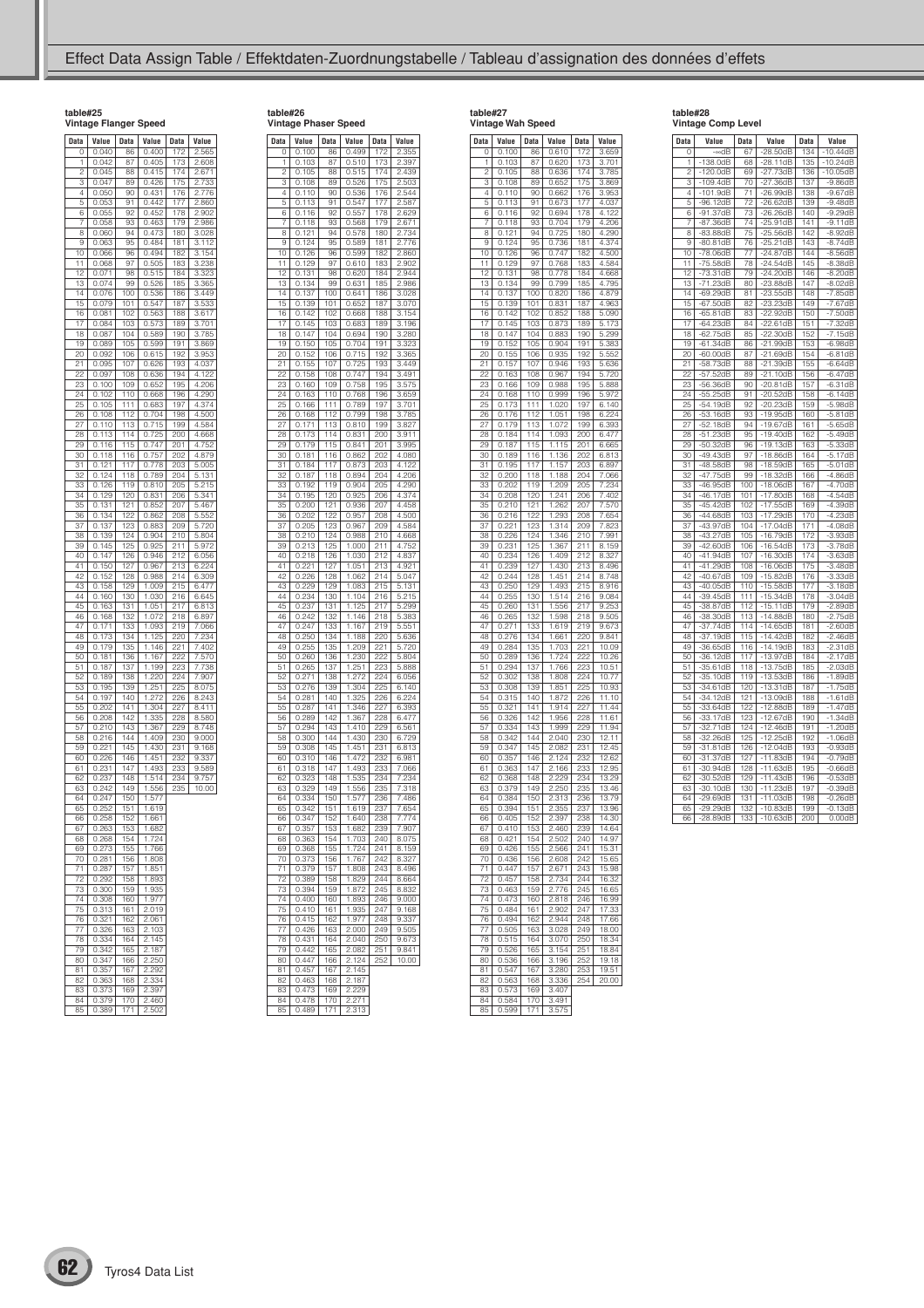| table#29                 |  |
|--------------------------|--|
| Vintage Comp Attack Time |  |

| <b>Data</b>                          | Value                 | <b>Data</b>      | Value                        | <b>Data</b> | Value                    |
|--------------------------------------|-----------------------|------------------|------------------------------|-------------|--------------------------|
| Ö                                    | 0.022ms               | 67               | 295ms<br>З.                  | 134         | 53ms<br>18.              |
| 1                                    | 0.023ms               | 68               | 3.418ms                      | 135         | $\overline{18}$ .88 $ms$ |
| $\overline{c}$                       | 0.024ms               | 69               | 3.544ms                      | 136         | 19.23ms                  |
| $\overline{\overline{\overline{3}}}$ | 0.025ms               | 70               | 3.673ms                      | 137         | 19.59ms                  |
| 4                                    | 0.026ms               | 71               | 3.805ms                      | 138         | 19.95ms                  |
| 5                                    | 0.028ms               | 72               | 3.940ms                      | 139         | 20.31ms                  |
| 6                                    | 0.031ms               | 73               | 4.077ms                      | 140         | 20.68ms                  |
| 7                                    | 0.035ms               | 74               | 4.217ms                      | 141         | 21.05ms                  |
| Ŕ                                    | 0.039ms               | $\overline{75}$  | .361ms<br>$\Delta$           | 142         | 21.42ms                  |
| .<br>9                               | 0.045ms               | 76               | 4.507ms                      | 143         | 21.80ms                  |
| 10                                   | 0.051ms               | 77               | 4.656ms                      | 144         | 22.18ms                  |
| 11                                   | 0.059ms               | 78               | $\overline{4.807}$ ms        | 145         | 22.57ms                  |
| 12                                   | 0.068ms               | 79               | 4.962ms                      | 146         | 22.96ms                  |
| $\overline{13}$                      | 0.077ms               | 80               | 5.120ms                      | 147         | 23.36ms                  |
| 14                                   | 0.088ms               | 81               | 5.281ms                      | 148         | 23.75ms                  |
| 15                                   | 0.<br>101ms           | 82               | 5.445ms                      | 149         | 24.16ms                  |
| 16                                   | 0.114ms               | 83               | 5.611ms                      | 150         | 24.56ms                  |
| 17                                   | 0.<br>129ms           | 84               | 5.781ms                      | 151         | 24.97ms                  |
| 18                                   | 0.<br>146ms           | 85               | 5.954ms                      | 152         | 25.39ms                  |
| 19                                   | 163ms<br>0.           | 86               | 6.130ms                      | 153         | 25.81ms                  |
| 20                                   | 182ms<br>0.           | 87               | 309ms<br>6.                  | 154         | 26.23ms                  |
| 21                                   | 0.203ms               | 88               | 6.491ms                      | 155         | 26.66ms                  |
| 22                                   | 0.225ms               | 89               | 6.677ms                      | 156         | 27.09ms                  |
| 23                                   | 0.249ms               | 90               | 6.865ms                      | 157         | 27.53ms                  |
| 24                                   | 0.274ms               | 91               | 7.057ms                      | 158         | 27.97ms                  |
| 25                                   | 0.301ms               | 92               | 7.252ms                      | 159         | 28.41ms                  |
| 26                                   | 0.330ms               | 93               | .450ms                       | 160         | $28.\overline{86ms}$     |
| 27                                   | 0.360ms               | 94<br>95         | 7.651ms                      | 161         | 29.31ms                  |
| 28<br>29                             | 0.393ms<br>0.426ms    |                  | 7.855ms<br>8.063ms           | 162<br>163  | 29.77ms<br>30.23ms       |
| 30                                   | 0.462ms               | 96               | 8.274ms                      |             |                          |
|                                      | 0.500ms               | 97<br>98         |                              | 164         | 30.70ms                  |
| 31<br>32                             | 0.539ms               | 99               | 8.489ms<br>8.706ms           | 165<br>166  | 31.17ms<br>31.64ms       |
| 33                                   | 0.580ms               | 100              | 8.927ms                      | 167         | 32.12ms                  |
| 34                                   | 0.623ms               | 101              | 9.151ms                      | 168         | 32.60ms                  |
| 35                                   | 0.668ms               | 102              | 9.379ms                      | 169         | 33.09ms                  |
| 36                                   | 0.716ms               | 103              | 9.610ms                      | 170         | 33.58ms                  |
| 37                                   | 0.765ms               | 104              | 9.844ms                      | 171         | 34.07ms                  |
| 38                                   | 0.816ms               | 105              | 10.09ms                      | 172         | 34.57ms                  |
| 39                                   | 0.869ms               | $\overline{1}06$ | 10.33ms                      | 173         | 35.08ms                  |
| 40                                   | 0.924ms               | 107              | 10.57ms                      | 174         | 35.59ms                  |
| 41                                   | 0.982ms               | 108              | 10.82ms                      | 75<br>1     | 36.10ms                  |
| $\overline{42}$                      | 1.041ms               | 109              | 11.07ms                      | 176         | 36.62ms                  |
| 43                                   | 1.103ms               | 110              | 11.33ms                      | 177         | 37.14ms                  |
| 44                                   | 167ms<br>1.           | 111              | 1.59ms<br>1                  | 78<br>1     | $\overline{37.67}$ ms    |
| 45                                   | 1.233ms               | 112              | 1<br>1.85ms                  | 179         | 38.20ms                  |
| 46                                   | .301ms<br>1           | 13<br>1          | 12.11ms                      | 180         | 38.73ms                  |
| 47                                   | 1.372ms               | 114              | 12.38ms                      | 181         | 39.27ms                  |
| 48                                   | 1.444ms               | 115              | 12.66ms                      | 182         | 39.82ms                  |
| 49                                   | 1.520ms               | 116              | 12.93ms                      | 183         | 40.36ms                  |
| 50                                   | 1.597ms               | 1<br>17          | 13.21ms                      | 184         | 40.92ms                  |
| 51                                   | 1.677ms               | 1<br>18          | 13.50ms                      | 185         | 41.48ms                  |
| 52                                   | 1.759ms               | 119              | 13.78ms                      | 186         | 42.04ms                  |
| 53                                   | 1.844ms               | 120              | 14.07ms                      | 187         | 42.61ms                  |
| 54                                   | $\overline{1.93}$ 1ms | 121              | 14.37ms                      | 188         | 43.18ms                  |
| 55                                   | 2.021ms               | 122              | 14.67ms                      | 189         | 43.75ms                  |
| 56                                   | 2.113ms               | 123              | 14.97ms                      | 190         | 44.33ms                  |
| 57                                   | 2.207ms               | 124              | $\overline{15.27} \text{ms}$ | 191         | 44.92ms                  |
| 58                                   | 2.304ms               | 125              | 15.58ms                      | 192         | 45.51ms                  |
| 59                                   | .404ms                | 126              | 15.90ms                      | 193         | 46.10ms                  |
| 60                                   | 2.506ms               | 127              | 16.21ms                      | 194         | 46.70ms                  |
| 61                                   | 2.61<br>1ms           | 128              | 16.53ms                      | 195         | 47.31ms                  |
| 62                                   | 2.718ms               | 129              | 16.86ms                      | 196         | 47.91ms                  |
| 63                                   | 2.828ms               | 130              | 17.18ms                      | 197         | 48.53ms                  |
| 64                                   | 2.941ms               | 131              | 17.52ms                      | 198         | 49.15ms                  |
| 65                                   | 3.056ms               | 132              | 17.85ms                      | 199         | 49.77ms                  |
| 66                                   | 3.174ms               | 133              | 18.19ms                      | 200         | 50.40ms                  |

|                 |                                           |                 | Vintage Comp Release Time  |                  |                      |
|-----------------|-------------------------------------------|-----------------|----------------------------|------------------|----------------------|
| <b>Data</b>     | Value                                     | <b>Data</b>     | Value                      | <b>Data</b>      | Value                |
| 0<br>1          | 10.88ms<br>10.90ms                        | 67<br>68        | 70.74ms<br>72.54ms         | 134<br>135       | 250.30ms<br>253.88ms |
| $\overline{c}$  | 10.94ms                                   | 69              | $\overline{74.36}$ ms      | 136              | 257.50ms             |
| 3               | $\overline{11.0}$ 0ms                     | 70              | $\overline{76.2}$ 2ms      | 137              | 261.14ms             |
| 4               | $\overline{11}$ .10ms                     | $\overline{71}$ | 78.10ms                    | 138              | 264.80ms             |
| 5               | 1.22ms<br>1                               | $\overline{72}$ | 80.00ms                    | 139              | 268.50ms             |
| 6               | 36ms<br>1<br>1.                           | 73              | 81.94ms                    | 140              | 272.22ms             |
| 7               | 1<br>1.54ms                               | 74              | 83.90ms                    | 141              | 275.96ms             |
| 8               | 1.74ms<br>1                               | 75              | 85.88ms                    | $\overline{142}$ | 279.74ms             |
| 9<br>10         | 11.96ms<br>12.22ms                        | 76<br>77        | 87.90ms<br>89.94ms         | 143<br>144       | 283.54ms<br>287.36ms |
| 11              | 12.50ms                                   | 78              | 92.00ms                    | 145              | 291.22ms             |
| $\overline{12}$ | $\overline{12}$ .80ms                     | 79              | 94.10ms                    | 146              | 295.10ms             |
| 13              | $\overline{13.14}$ ms                     | 80              | 96.22ms                    | 147              | 299.00ms             |
| 14              | $\overline{13.50}$ ms                     | 81              | 98.36ms                    | 148              | 302.94ms             |
| 15              | 13.88ms                                   | 82              | 100.54ms                   | 149              | 306.90ms             |
| 16              | 14.<br>30ms                               | 83              | 102.74ms                   | 150              | 310.88ms             |
| 17              | 14.74ms                                   | 84              | 104.96ms                   | $\overline{151}$ | 314.90ms             |
| 18              | $\overline{15}$ .20ms                     | 85              | 107.22ms                   | $\overline{152}$ | 318.94ms             |
| 19              | 15.70ms                                   | 86              | 109.50ms                   | 153              | 323.00ms             |
| 20<br>21        | 16.22ms<br>16.76ms                        | 87<br>88        | 111.80ms<br>114.14ms       | 154<br>155       | 327.10ms<br>331.22ms |
| 22              | 17.34ms                                   | 89              | 16.50ms<br>1               | 156              | 335.36ms             |
| 23              | $\frac{17.94 \text{ms}}{17.94 \text{ms}}$ | 90              | 118.88ms                   | 157              | 339.54ms             |
| $\overline{24}$ | 18.56ms                                   | 91              | 121.30ms                   | 158              | 343.74ms             |
| 25              | 19.22ms                                   | 92              | 123.74ms                   | 159              | 347.96ms             |
| 26              | 19.90ms                                   | 93              | 126.20ms                   | 160              | 352.22ms             |
| 27              | 20.60ms                                   | 94              | 128.70ms                   | 161              | 356.50ms             |
| 28              | 21.34ms                                   | 95              | 131.22ms                   | 162              | 360.80ms             |
| 29              | 22.10ms                                   | 96              | 133.76ms                   | 163              | 365.14ms             |
| 30<br>31        | 22.88ms<br>23.70ms                        | 97<br>98        | 136.34ms<br>138.94ms       | 164<br>165       | 369.50ms<br>373.88ms |
| $\overline{32}$ | 24.54ms                                   | 99              | 141.56ms                   | 166              | 378.30ms             |
| 33              | 25.40ms                                   | 100             | 144.22ms                   | 167              | 382.74ms             |
| $\overline{3}4$ | 26.30ms                                   | 101             | 146.90ms                   | 168              | 887.20ms             |
| 35              | 27<br>'.22ms                              | 102             | 149.60ms                   | 169              | 391.70ms             |
| 36              | 28.16ms                                   | 103             | 152.34ms                   | 170              | 396.22ms             |
| 37              | 29.14ms                                   | 104             | 155.10ms                   | 171              | 400.76ms             |
| 38              | 30.14ms                                   | 105             | 157.88ms                   | $17\overline{2}$ | 405.34ms             |
| 39              | 31.16ms                                   | 106             | 160.70ms                   | 173<br>174       | 409.94ms             |
| 40<br>41        | 32.22ms<br>33.30ms                        | 107<br>108      | 163.54ms<br>166.40ms       | 175              | 414.56ms<br>419.22ms |
| 42              | 34.40ms                                   | 109             | 169.30ms                   | 176              | 423.90ms             |
| 43              | 35.54ms                                   | 110             | 172.22ms                   | 177              | 428.60ms             |
| 44              | 36.70ms                                   | 111             | $\overline{75}$ .16ms<br>1 | 178              | 433.34ms             |
| 45              | 37.88ms                                   | 12<br>1         | 78.<br>14ms<br>1           | 179              | 438.<br>10ms         |
| 46              | 39.10ms                                   | 13<br>1         | 181.14ms                   | 180              | 442.88ms             |
| 47              | 40.34ms                                   | 114             | 184.16ms                   | 181              | 447.70ms             |
| 48              | 41.60ms                                   | 115             | 187.22ms                   | 182              | 452.54ms             |
| 49<br>50        | 42.90ms<br>44.22ms                        | 116<br>117      | 190.30ms<br>193.40ms       | 183<br>184       | 457.40ms<br>462.30ms |
| 51              | 45.56ms                                   | 118             | 196.54ms                   | 185              | 467.22ms             |
| 52              | 46.94ms                                   | 119             | 199.70ms                   | 186              | 472.16ms             |
| $\overline{53}$ | 48.34ms                                   | 120             | 202.88ms                   | 187              | 477.<br>14ms         |
| 54              | 49.76ms                                   | 121             | 206.10ms                   | 188              | 482.<br>14ms         |
| 55              | 51.22ms                                   | 122             | 209.34ms                   | 189              | 16ms<br>487.         |
| 56              | 52.70ms                                   | 123             | 212.60ms                   | 190              | 492.22ms             |
| 57              | 54.20ms                                   | 124             | 215.90ms                   | 191              | 497.30ms             |
| 58              | 55.74ms                                   | 125             | 219.22ms                   | 192              | 502.40ms             |
| 59<br>60        | 57.30ms<br>58.88ms                        | 126<br>127      | 222.56ms<br>225.94ms       | 193<br>194       | 507.54ms<br>512.70ms |
| 61              | 60.50ms                                   | 128             | 229.34ms                   | 195              | 517.88ms             |
| 62              | 62.14ms                                   | 129             | 232.76ms                   | 196              | 523.10ms             |
| 63              | 63.80ms                                   | 130             | 236.22ms                   | 197              | 528.34ms             |
| 64              | 65.50ms                                   | 131             | 239.70ms                   | 198              | 533.60ms             |
| 65              | 67.22ms                                   | 132             | 243.20ms                   | 199              | 538.90ms             |
| 66              | 68.96ms                                   | 133             | 246.<br>74 <sub>ms</sub>   | 200              | 544.22ms             |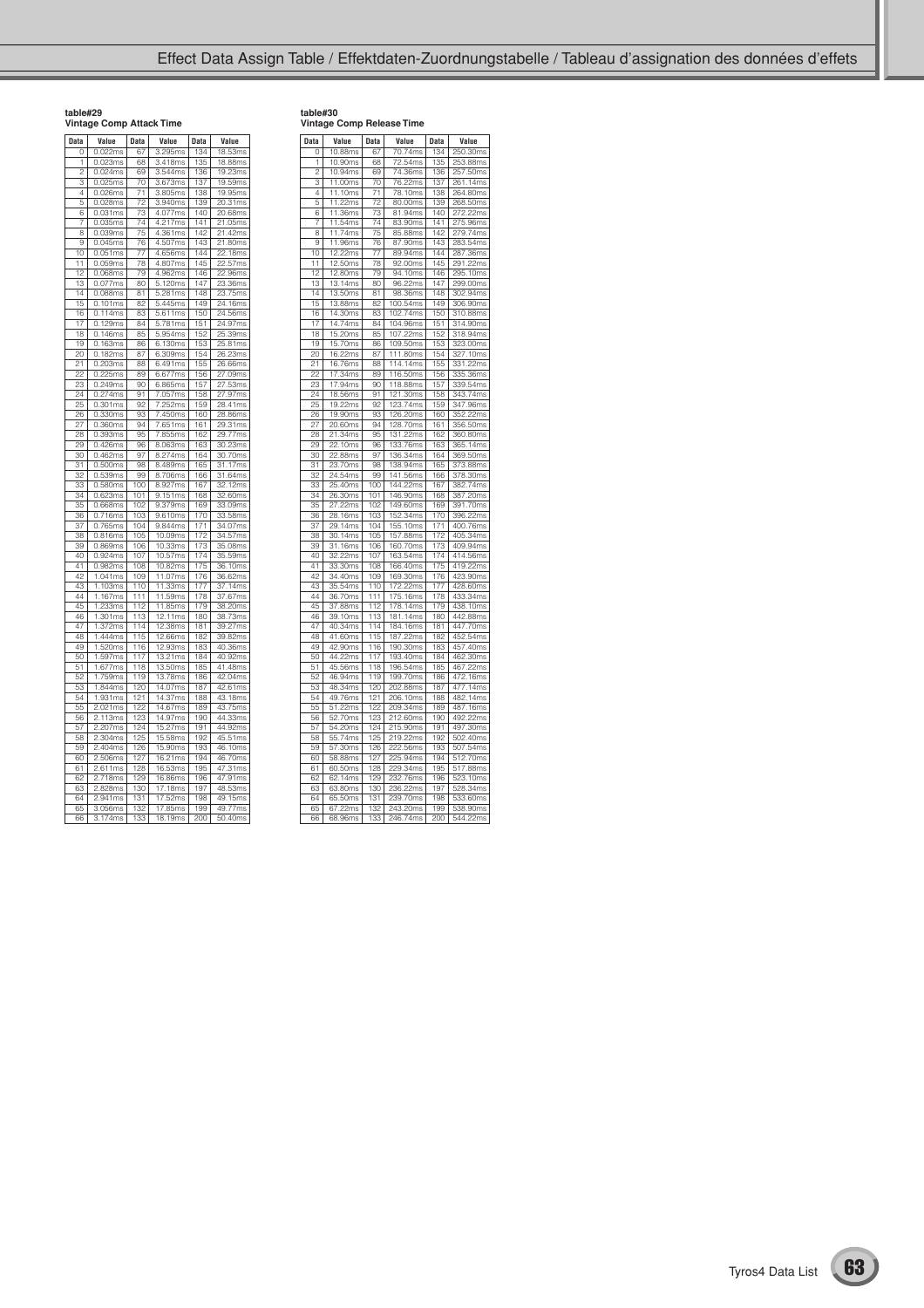## **Vocal Harmony Type List**

| Vocal Harmony<br>StandardDuet<br>Standard setting for lead vocal plus 1 harmony part. Useful for many music genres.<br>12<br>$\Omega$<br>StandardTrio<br>Standard setting for lead vocal plus 2 harmony parts. Useful for many music genres.<br>12<br>$\mathbf{1}$<br>Standard setting for lead vocal plus 3 harmony parts. Useful for many music genres.<br>12<br>$\overline{c}$<br>StandardQuartet<br>Good for studio productions with suitable EQ setting and less Reverb.<br>12<br>33<br><b>StudioVocals</b><br>JazzyQuartet<br>Good for Bass, Tenor and Alto singers; for Jazz repertoire. You will hear additional 6th notes.<br>12<br>3<br>SchlagerTrio<br>Good for standard Schlager repertoire with simple harmony chords.<br>12<br>$\overline{4}$<br>12<br>Destiny'sPop<br>Good for female singers with lead vocal plus 2 harmony parts above; for female Pop and R&B repertoire.<br>5<br>Use this preset to overdub your singing in real time. Turn the [VOCAL HARMONY] button on to add harmony parts with Vocal<br>12<br>34<br>VocalDoubler<br>Doubler effect.<br>VocoderVH<br>Standard vocoder setting; ideal for controlling with "UPPER" part.<br>12<br>6<br>VocoderMONO<br>Standard vocoder setting; ideal for controlling with "UPPER" part. You can play mono (single-note) melodies.<br>12<br>$\overline{7}$<br>Good for Rock&Roll songs from the 50's and 60's with typical delay sound. Turn the [VOCAL HARMONY] button on to add harmony<br>Rock&Roll<br>12<br>35<br>parts with Blues chords.<br>Tempo Cross Delay on lead vocal. Turn the [VOCAL HARMONY] button on to add harmony parts; good for Pop songs or special<br>TempoCross<br>12<br>36<br>show effects.<br>12<br>HeavyVoice<br>Good for Rock and Pop with overdriven vocal. Turn the [VOCAL HARMONY] button on to add Harm.1 with 1 octave down.<br>37<br>TelephoneChoir<br>Typical LoFi vocal ensemble; use as old fashioned ensemble sound or exciting effect in Rock, Pop and Jazz.<br>12<br>38<br>LikeThe80s<br>12<br>39<br>Good for 80's Pop with typical reverb image.<br>Typical 30's vocal ensemble; use as old fashioned gramophone sound.<br>12<br>40<br>Gramophone<br>PokerPhaser<br>Good for modern Pop songs using phaser effect for lead vocal.<br>12<br>41<br><b>DetuneVoice</b><br>Lead vocal plus two additional detuned harmony parts for exciting detuned sound.<br>12<br>8<br>12<br>PerfectFourth<br>Quartet singing only perfect fourths; parallel movement of all parts<br>9<br>Sing C major scale and the harmony parts will create suitable chord notes based on the C major scale. You can edit the key root<br>12<br>SingCMajorScale<br>10<br>and type by "Harmony Assign" setting.<br>BalladChoir<br>12<br>Good for Ballad backing vocals with long reverb.<br>11<br>ChurchChoir<br>Good for standard church songs and christmas songs with long reverb; recommended for Bass, Tenor and Alto voice.<br>12<br>12<br>12<br>GregorianChoir<br>Good for rubato Gregorian-chant-type monophonic songs with large reverb; parallel movement of all parts.<br>13<br>12<br>GospelChoir<br>Good for Gospel songs with long reverb on harmony parts and minor 7th feel.<br>14<br>CosmicChoir<br>Extreme phasing vocals; useful for exciting effects in Dance and Modern Music.<br>12<br>42<br>AlpenGirls<br>Good for male singer with 2 female harmony parts above lead vocal.<br>12<br>15<br>CountryRock<br>Typical Country Rock quartet; recommended range is tenor/alto.<br>12<br>16<br>R&BDiva<br>Good for female alto singer for R&B repertoire; also useable with Tenor lead vocal.<br>12<br>17<br>ClosedPopChicks<br>Good for female singers with two harmony parts below. Change volume of Harm.3 for an additional (3rd) part below.<br>12<br>18<br>QueenOfPop<br>Good for Pop and R&B songs using Tempo Delay. Turn the [VOCAL HARMONY] button on to add 2nd Voice.<br>12<br>43<br>Male singer can sound like Female voice with long romantic reverb. Use "BALANCE" on the VOCAL HARMONY EDIT display to add<br>12<br>Bob->Mary<br>19<br>a male duet partner.<br>Female singer can sound like Male voice with short reverb. Use "BALANCE" on the VOCAL HARMONY EDIT display to add a<br>12<br>Mary->Bob<br>20<br>female duet partner.<br>12<br>FlangingVocals<br>Useful for modern Pop, Rock and Dance music.<br>44<br>12<br>JazzySisters<br>Good for Bass and Tenor Singers. Harmony parts add 3 female Jazz singers.<br>21<br>12<br>22<br>Good for Rock and Pop Music. Harmony parts make up a quartet.<br>QuartetOnStage<br>DelayedHarmony<br>Useful in several genres with a tempo-synced delay choir as background.<br>12<br>45<br>12<br>23<br>KidsChoir<br>Want to be a child again? Use this preset type and sing with your friends<br>ChorusChoir<br>12<br>The chorus effect adds a rich and exciting characteristics to your voice and the harmony parts.<br>46<br>12<br>47<br>BohemianVocode<br>Tempo flanging Vocoder Type; good for Rock or Pop songs and Intros.<br>RobotVoice<br>12<br>Do you want to sound like a robot? This is the setting. Use Harm.3 for variation.<br>48<br>90<br>ChordalXG<br>CHORDAL type setting of previous Vocal Harmony system.<br>0<br><b>DetuneXG</b><br>$\overline{0}$<br>DETUNE type setting of previous Vocal Harmony system.<br>91<br>ChromaticXG<br>CHROMATIC type setting of previous Vocal Harmony system.<br>92<br>$\circ$<br>VocoderXG<br>VOCODER type setting of previous Vocal Harmony system.<br>89<br>$\mathsf{O}\xspace$<br>13<br>FatSaw<br>Fat synth vocoder sound with fat sawtooth wave sound.<br>$\mathbf{1}$<br>SimpleSaw<br>13<br>$\mathsf{O}\xspace$<br>Simple synth vocoder sound with simple sawtooth wave sound.<br>13<br>$\overline{c}$<br>SyncSaw<br>Sync sound image. You can feel the phaser sound as well.<br>13<br>3<br>StrongDetune<br>Strong detuned image.<br>VPPad<br>Pad oriented synth vocoder sound by VP Pad.<br>13<br>$\overline{4}$<br>ChoirWithYou<br>Choir oriented synth vocoder. You can hear your own voice as well.<br>13<br>5<br>Organ<br>Organ oriented synth vocoder sound.<br>13<br>6<br>13<br>Sweeping<br>Produces a sweeping sound image.<br>$\overline{7}$<br>13<br>Atmosphere<br>Pad oriented synth vocoder sound with soft pad sound.<br>8<br>AmbientFX<br>13<br>9<br>Richly textured sound.<br>Bypass without any harmonies and effects.<br>64<br>$\circ$<br>Thru | Category      | <b>Type Name</b> | <b>Description</b> | <b>MSB</b> | <b>LSB</b> |
|--------------------------------------------------------------------------------------------------------------------------------------------------------------------------------------------------------------------------------------------------------------------------------------------------------------------------------------------------------------------------------------------------------------------------------------------------------------------------------------------------------------------------------------------------------------------------------------------------------------------------------------------------------------------------------------------------------------------------------------------------------------------------------------------------------------------------------------------------------------------------------------------------------------------------------------------------------------------------------------------------------------------------------------------------------------------------------------------------------------------------------------------------------------------------------------------------------------------------------------------------------------------------------------------------------------------------------------------------------------------------------------------------------------------------------------------------------------------------------------------------------------------------------------------------------------------------------------------------------------------------------------------------------------------------------------------------------------------------------------------------------------------------------------------------------------------------------------------------------------------------------------------------------------------------------------------------------------------------------------------------------------------------------------------------------------------------------------------------------------------------------------------------------------------------------------------------------------------------------------------------------------------------------------------------------------------------------------------------------------------------------------------------------------------------------------------------------------------------------------------------------------------------------------------------------------------------------------------------------------------------------------------------------------------------------------------------------------------------------------------------------------------------------------------------------------------------------------------------------------------------------------------------------------------------------------------------------------------------------------------------------------------------------------------------------------------------------------------------------------------------------------------------------------------------------------------------------------------------------------------------------------------------------------------------------------------------------------------------------------------------------------------------------------------------------------------------------------------------------------------------------------------------------------------------------------------------------------------------------------------------------------------------------------------------------------------------------------------------------------------------------------------------------------------------------------------------------------------------------------------------------------------------------------------------------------------------------------------------------------------------------------------------------------------------------------------------------------------------------------------------------------------------------------------------------------------------------------------------------------------------------------------------------------------------------------------------------------------------------------------------------------------------------------------------------------------------------------------------------------------------------------------------------------------------------------------------------------------------------------------------------------------------------------------------------------------------------------------------------------------------------------------------------------------------------------------------------------------------------------------------------------------------------------------------------------------------------------------------------------------------------------------------------------------------------------------------------------------------------------------------------------------------------------------------------------------------------------------------------------------------------------------------------------------------------------------------------------------------------------------------------------------------------------------------------------------------------------------------------------------------------------------------------------------------------------------------------------------------------------------------------------------------------------------------------------------------------------------------------------------------------------------------------------------------------------------------------------------------------------------------------------------------------------------------------------------------------------------------------------------------------------------------------------------------------------------------------------------------------------------------------------------------------------------------------------------------------------------------------------------------------------------------------------------------------------------------------------------------------------------------------------|---------------|------------------|--------------------|------------|------------|
|                                                                                                                                                                                                                                                                                                                                                                                                                                                                                                                                                                                                                                                                                                                                                                                                                                                                                                                                                                                                                                                                                                                                                                                                                                                                                                                                                                                                                                                                                                                                                                                                                                                                                                                                                                                                                                                                                                                                                                                                                                                                                                                                                                                                                                                                                                                                                                                                                                                                                                                                                                                                                                                                                                                                                                                                                                                                                                                                                                                                                                                                                                                                                                                                                                                                                                                                                                                                                                                                                                                                                                                                                                                                                                                                                                                                                                                                                                                                                                                                                                                                                                                                                                                                                                                                                                                                                                                                                                                                                                                                                                                                                                                                                                                                                                                                                                                                                                                                                                                                                                                                                                                                                                                                                                                                                                                                                                                                                                                                                                                                                                                                                                                                                                                                                                                                                                                                                                                                                                                                                                                                                                                                                                                                                                                                                                                                                                                      |               |                  |                    |            |            |
|                                                                                                                                                                                                                                                                                                                                                                                                                                                                                                                                                                                                                                                                                                                                                                                                                                                                                                                                                                                                                                                                                                                                                                                                                                                                                                                                                                                                                                                                                                                                                                                                                                                                                                                                                                                                                                                                                                                                                                                                                                                                                                                                                                                                                                                                                                                                                                                                                                                                                                                                                                                                                                                                                                                                                                                                                                                                                                                                                                                                                                                                                                                                                                                                                                                                                                                                                                                                                                                                                                                                                                                                                                                                                                                                                                                                                                                                                                                                                                                                                                                                                                                                                                                                                                                                                                                                                                                                                                                                                                                                                                                                                                                                                                                                                                                                                                                                                                                                                                                                                                                                                                                                                                                                                                                                                                                                                                                                                                                                                                                                                                                                                                                                                                                                                                                                                                                                                                                                                                                                                                                                                                                                                                                                                                                                                                                                                                                      |               |                  |                    |            |            |
|                                                                                                                                                                                                                                                                                                                                                                                                                                                                                                                                                                                                                                                                                                                                                                                                                                                                                                                                                                                                                                                                                                                                                                                                                                                                                                                                                                                                                                                                                                                                                                                                                                                                                                                                                                                                                                                                                                                                                                                                                                                                                                                                                                                                                                                                                                                                                                                                                                                                                                                                                                                                                                                                                                                                                                                                                                                                                                                                                                                                                                                                                                                                                                                                                                                                                                                                                                                                                                                                                                                                                                                                                                                                                                                                                                                                                                                                                                                                                                                                                                                                                                                                                                                                                                                                                                                                                                                                                                                                                                                                                                                                                                                                                                                                                                                                                                                                                                                                                                                                                                                                                                                                                                                                                                                                                                                                                                                                                                                                                                                                                                                                                                                                                                                                                                                                                                                                                                                                                                                                                                                                                                                                                                                                                                                                                                                                                                                      |               |                  |                    |            |            |
|                                                                                                                                                                                                                                                                                                                                                                                                                                                                                                                                                                                                                                                                                                                                                                                                                                                                                                                                                                                                                                                                                                                                                                                                                                                                                                                                                                                                                                                                                                                                                                                                                                                                                                                                                                                                                                                                                                                                                                                                                                                                                                                                                                                                                                                                                                                                                                                                                                                                                                                                                                                                                                                                                                                                                                                                                                                                                                                                                                                                                                                                                                                                                                                                                                                                                                                                                                                                                                                                                                                                                                                                                                                                                                                                                                                                                                                                                                                                                                                                                                                                                                                                                                                                                                                                                                                                                                                                                                                                                                                                                                                                                                                                                                                                                                                                                                                                                                                                                                                                                                                                                                                                                                                                                                                                                                                                                                                                                                                                                                                                                                                                                                                                                                                                                                                                                                                                                                                                                                                                                                                                                                                                                                                                                                                                                                                                                                                      |               |                  |                    |            |            |
|                                                                                                                                                                                                                                                                                                                                                                                                                                                                                                                                                                                                                                                                                                                                                                                                                                                                                                                                                                                                                                                                                                                                                                                                                                                                                                                                                                                                                                                                                                                                                                                                                                                                                                                                                                                                                                                                                                                                                                                                                                                                                                                                                                                                                                                                                                                                                                                                                                                                                                                                                                                                                                                                                                                                                                                                                                                                                                                                                                                                                                                                                                                                                                                                                                                                                                                                                                                                                                                                                                                                                                                                                                                                                                                                                                                                                                                                                                                                                                                                                                                                                                                                                                                                                                                                                                                                                                                                                                                                                                                                                                                                                                                                                                                                                                                                                                                                                                                                                                                                                                                                                                                                                                                                                                                                                                                                                                                                                                                                                                                                                                                                                                                                                                                                                                                                                                                                                                                                                                                                                                                                                                                                                                                                                                                                                                                                                                                      |               |                  |                    |            |            |
|                                                                                                                                                                                                                                                                                                                                                                                                                                                                                                                                                                                                                                                                                                                                                                                                                                                                                                                                                                                                                                                                                                                                                                                                                                                                                                                                                                                                                                                                                                                                                                                                                                                                                                                                                                                                                                                                                                                                                                                                                                                                                                                                                                                                                                                                                                                                                                                                                                                                                                                                                                                                                                                                                                                                                                                                                                                                                                                                                                                                                                                                                                                                                                                                                                                                                                                                                                                                                                                                                                                                                                                                                                                                                                                                                                                                                                                                                                                                                                                                                                                                                                                                                                                                                                                                                                                                                                                                                                                                                                                                                                                                                                                                                                                                                                                                                                                                                                                                                                                                                                                                                                                                                                                                                                                                                                                                                                                                                                                                                                                                                                                                                                                                                                                                                                                                                                                                                                                                                                                                                                                                                                                                                                                                                                                                                                                                                                                      |               |                  |                    |            |            |
|                                                                                                                                                                                                                                                                                                                                                                                                                                                                                                                                                                                                                                                                                                                                                                                                                                                                                                                                                                                                                                                                                                                                                                                                                                                                                                                                                                                                                                                                                                                                                                                                                                                                                                                                                                                                                                                                                                                                                                                                                                                                                                                                                                                                                                                                                                                                                                                                                                                                                                                                                                                                                                                                                                                                                                                                                                                                                                                                                                                                                                                                                                                                                                                                                                                                                                                                                                                                                                                                                                                                                                                                                                                                                                                                                                                                                                                                                                                                                                                                                                                                                                                                                                                                                                                                                                                                                                                                                                                                                                                                                                                                                                                                                                                                                                                                                                                                                                                                                                                                                                                                                                                                                                                                                                                                                                                                                                                                                                                                                                                                                                                                                                                                                                                                                                                                                                                                                                                                                                                                                                                                                                                                                                                                                                                                                                                                                                                      |               |                  |                    |            |            |
|                                                                                                                                                                                                                                                                                                                                                                                                                                                                                                                                                                                                                                                                                                                                                                                                                                                                                                                                                                                                                                                                                                                                                                                                                                                                                                                                                                                                                                                                                                                                                                                                                                                                                                                                                                                                                                                                                                                                                                                                                                                                                                                                                                                                                                                                                                                                                                                                                                                                                                                                                                                                                                                                                                                                                                                                                                                                                                                                                                                                                                                                                                                                                                                                                                                                                                                                                                                                                                                                                                                                                                                                                                                                                                                                                                                                                                                                                                                                                                                                                                                                                                                                                                                                                                                                                                                                                                                                                                                                                                                                                                                                                                                                                                                                                                                                                                                                                                                                                                                                                                                                                                                                                                                                                                                                                                                                                                                                                                                                                                                                                                                                                                                                                                                                                                                                                                                                                                                                                                                                                                                                                                                                                                                                                                                                                                                                                                                      |               |                  |                    |            |            |
|                                                                                                                                                                                                                                                                                                                                                                                                                                                                                                                                                                                                                                                                                                                                                                                                                                                                                                                                                                                                                                                                                                                                                                                                                                                                                                                                                                                                                                                                                                                                                                                                                                                                                                                                                                                                                                                                                                                                                                                                                                                                                                                                                                                                                                                                                                                                                                                                                                                                                                                                                                                                                                                                                                                                                                                                                                                                                                                                                                                                                                                                                                                                                                                                                                                                                                                                                                                                                                                                                                                                                                                                                                                                                                                                                                                                                                                                                                                                                                                                                                                                                                                                                                                                                                                                                                                                                                                                                                                                                                                                                                                                                                                                                                                                                                                                                                                                                                                                                                                                                                                                                                                                                                                                                                                                                                                                                                                                                                                                                                                                                                                                                                                                                                                                                                                                                                                                                                                                                                                                                                                                                                                                                                                                                                                                                                                                                                                      |               |                  |                    |            |            |
|                                                                                                                                                                                                                                                                                                                                                                                                                                                                                                                                                                                                                                                                                                                                                                                                                                                                                                                                                                                                                                                                                                                                                                                                                                                                                                                                                                                                                                                                                                                                                                                                                                                                                                                                                                                                                                                                                                                                                                                                                                                                                                                                                                                                                                                                                                                                                                                                                                                                                                                                                                                                                                                                                                                                                                                                                                                                                                                                                                                                                                                                                                                                                                                                                                                                                                                                                                                                                                                                                                                                                                                                                                                                                                                                                                                                                                                                                                                                                                                                                                                                                                                                                                                                                                                                                                                                                                                                                                                                                                                                                                                                                                                                                                                                                                                                                                                                                                                                                                                                                                                                                                                                                                                                                                                                                                                                                                                                                                                                                                                                                                                                                                                                                                                                                                                                                                                                                                                                                                                                                                                                                                                                                                                                                                                                                                                                                                                      |               |                  |                    |            |            |
|                                                                                                                                                                                                                                                                                                                                                                                                                                                                                                                                                                                                                                                                                                                                                                                                                                                                                                                                                                                                                                                                                                                                                                                                                                                                                                                                                                                                                                                                                                                                                                                                                                                                                                                                                                                                                                                                                                                                                                                                                                                                                                                                                                                                                                                                                                                                                                                                                                                                                                                                                                                                                                                                                                                                                                                                                                                                                                                                                                                                                                                                                                                                                                                                                                                                                                                                                                                                                                                                                                                                                                                                                                                                                                                                                                                                                                                                                                                                                                                                                                                                                                                                                                                                                                                                                                                                                                                                                                                                                                                                                                                                                                                                                                                                                                                                                                                                                                                                                                                                                                                                                                                                                                                                                                                                                                                                                                                                                                                                                                                                                                                                                                                                                                                                                                                                                                                                                                                                                                                                                                                                                                                                                                                                                                                                                                                                                                                      |               |                  |                    |            |            |
|                                                                                                                                                                                                                                                                                                                                                                                                                                                                                                                                                                                                                                                                                                                                                                                                                                                                                                                                                                                                                                                                                                                                                                                                                                                                                                                                                                                                                                                                                                                                                                                                                                                                                                                                                                                                                                                                                                                                                                                                                                                                                                                                                                                                                                                                                                                                                                                                                                                                                                                                                                                                                                                                                                                                                                                                                                                                                                                                                                                                                                                                                                                                                                                                                                                                                                                                                                                                                                                                                                                                                                                                                                                                                                                                                                                                                                                                                                                                                                                                                                                                                                                                                                                                                                                                                                                                                                                                                                                                                                                                                                                                                                                                                                                                                                                                                                                                                                                                                                                                                                                                                                                                                                                                                                                                                                                                                                                                                                                                                                                                                                                                                                                                                                                                                                                                                                                                                                                                                                                                                                                                                                                                                                                                                                                                                                                                                                                      |               |                  |                    |            |            |
|                                                                                                                                                                                                                                                                                                                                                                                                                                                                                                                                                                                                                                                                                                                                                                                                                                                                                                                                                                                                                                                                                                                                                                                                                                                                                                                                                                                                                                                                                                                                                                                                                                                                                                                                                                                                                                                                                                                                                                                                                                                                                                                                                                                                                                                                                                                                                                                                                                                                                                                                                                                                                                                                                                                                                                                                                                                                                                                                                                                                                                                                                                                                                                                                                                                                                                                                                                                                                                                                                                                                                                                                                                                                                                                                                                                                                                                                                                                                                                                                                                                                                                                                                                                                                                                                                                                                                                                                                                                                                                                                                                                                                                                                                                                                                                                                                                                                                                                                                                                                                                                                                                                                                                                                                                                                                                                                                                                                                                                                                                                                                                                                                                                                                                                                                                                                                                                                                                                                                                                                                                                                                                                                                                                                                                                                                                                                                                                      |               |                  |                    |            |            |
|                                                                                                                                                                                                                                                                                                                                                                                                                                                                                                                                                                                                                                                                                                                                                                                                                                                                                                                                                                                                                                                                                                                                                                                                                                                                                                                                                                                                                                                                                                                                                                                                                                                                                                                                                                                                                                                                                                                                                                                                                                                                                                                                                                                                                                                                                                                                                                                                                                                                                                                                                                                                                                                                                                                                                                                                                                                                                                                                                                                                                                                                                                                                                                                                                                                                                                                                                                                                                                                                                                                                                                                                                                                                                                                                                                                                                                                                                                                                                                                                                                                                                                                                                                                                                                                                                                                                                                                                                                                                                                                                                                                                                                                                                                                                                                                                                                                                                                                                                                                                                                                                                                                                                                                                                                                                                                                                                                                                                                                                                                                                                                                                                                                                                                                                                                                                                                                                                                                                                                                                                                                                                                                                                                                                                                                                                                                                                                                      |               |                  |                    |            |            |
|                                                                                                                                                                                                                                                                                                                                                                                                                                                                                                                                                                                                                                                                                                                                                                                                                                                                                                                                                                                                                                                                                                                                                                                                                                                                                                                                                                                                                                                                                                                                                                                                                                                                                                                                                                                                                                                                                                                                                                                                                                                                                                                                                                                                                                                                                                                                                                                                                                                                                                                                                                                                                                                                                                                                                                                                                                                                                                                                                                                                                                                                                                                                                                                                                                                                                                                                                                                                                                                                                                                                                                                                                                                                                                                                                                                                                                                                                                                                                                                                                                                                                                                                                                                                                                                                                                                                                                                                                                                                                                                                                                                                                                                                                                                                                                                                                                                                                                                                                                                                                                                                                                                                                                                                                                                                                                                                                                                                                                                                                                                                                                                                                                                                                                                                                                                                                                                                                                                                                                                                                                                                                                                                                                                                                                                                                                                                                                                      |               |                  |                    |            |            |
|                                                                                                                                                                                                                                                                                                                                                                                                                                                                                                                                                                                                                                                                                                                                                                                                                                                                                                                                                                                                                                                                                                                                                                                                                                                                                                                                                                                                                                                                                                                                                                                                                                                                                                                                                                                                                                                                                                                                                                                                                                                                                                                                                                                                                                                                                                                                                                                                                                                                                                                                                                                                                                                                                                                                                                                                                                                                                                                                                                                                                                                                                                                                                                                                                                                                                                                                                                                                                                                                                                                                                                                                                                                                                                                                                                                                                                                                                                                                                                                                                                                                                                                                                                                                                                                                                                                                                                                                                                                                                                                                                                                                                                                                                                                                                                                                                                                                                                                                                                                                                                                                                                                                                                                                                                                                                                                                                                                                                                                                                                                                                                                                                                                                                                                                                                                                                                                                                                                                                                                                                                                                                                                                                                                                                                                                                                                                                                                      |               |                  |                    |            |            |
|                                                                                                                                                                                                                                                                                                                                                                                                                                                                                                                                                                                                                                                                                                                                                                                                                                                                                                                                                                                                                                                                                                                                                                                                                                                                                                                                                                                                                                                                                                                                                                                                                                                                                                                                                                                                                                                                                                                                                                                                                                                                                                                                                                                                                                                                                                                                                                                                                                                                                                                                                                                                                                                                                                                                                                                                                                                                                                                                                                                                                                                                                                                                                                                                                                                                                                                                                                                                                                                                                                                                                                                                                                                                                                                                                                                                                                                                                                                                                                                                                                                                                                                                                                                                                                                                                                                                                                                                                                                                                                                                                                                                                                                                                                                                                                                                                                                                                                                                                                                                                                                                                                                                                                                                                                                                                                                                                                                                                                                                                                                                                                                                                                                                                                                                                                                                                                                                                                                                                                                                                                                                                                                                                                                                                                                                                                                                                                                      |               |                  |                    |            |            |
|                                                                                                                                                                                                                                                                                                                                                                                                                                                                                                                                                                                                                                                                                                                                                                                                                                                                                                                                                                                                                                                                                                                                                                                                                                                                                                                                                                                                                                                                                                                                                                                                                                                                                                                                                                                                                                                                                                                                                                                                                                                                                                                                                                                                                                                                                                                                                                                                                                                                                                                                                                                                                                                                                                                                                                                                                                                                                                                                                                                                                                                                                                                                                                                                                                                                                                                                                                                                                                                                                                                                                                                                                                                                                                                                                                                                                                                                                                                                                                                                                                                                                                                                                                                                                                                                                                                                                                                                                                                                                                                                                                                                                                                                                                                                                                                                                                                                                                                                                                                                                                                                                                                                                                                                                                                                                                                                                                                                                                                                                                                                                                                                                                                                                                                                                                                                                                                                                                                                                                                                                                                                                                                                                                                                                                                                                                                                                                                      |               |                  |                    |            |            |
|                                                                                                                                                                                                                                                                                                                                                                                                                                                                                                                                                                                                                                                                                                                                                                                                                                                                                                                                                                                                                                                                                                                                                                                                                                                                                                                                                                                                                                                                                                                                                                                                                                                                                                                                                                                                                                                                                                                                                                                                                                                                                                                                                                                                                                                                                                                                                                                                                                                                                                                                                                                                                                                                                                                                                                                                                                                                                                                                                                                                                                                                                                                                                                                                                                                                                                                                                                                                                                                                                                                                                                                                                                                                                                                                                                                                                                                                                                                                                                                                                                                                                                                                                                                                                                                                                                                                                                                                                                                                                                                                                                                                                                                                                                                                                                                                                                                                                                                                                                                                                                                                                                                                                                                                                                                                                                                                                                                                                                                                                                                                                                                                                                                                                                                                                                                                                                                                                                                                                                                                                                                                                                                                                                                                                                                                                                                                                                                      |               |                  |                    |            |            |
|                                                                                                                                                                                                                                                                                                                                                                                                                                                                                                                                                                                                                                                                                                                                                                                                                                                                                                                                                                                                                                                                                                                                                                                                                                                                                                                                                                                                                                                                                                                                                                                                                                                                                                                                                                                                                                                                                                                                                                                                                                                                                                                                                                                                                                                                                                                                                                                                                                                                                                                                                                                                                                                                                                                                                                                                                                                                                                                                                                                                                                                                                                                                                                                                                                                                                                                                                                                                                                                                                                                                                                                                                                                                                                                                                                                                                                                                                                                                                                                                                                                                                                                                                                                                                                                                                                                                                                                                                                                                                                                                                                                                                                                                                                                                                                                                                                                                                                                                                                                                                                                                                                                                                                                                                                                                                                                                                                                                                                                                                                                                                                                                                                                                                                                                                                                                                                                                                                                                                                                                                                                                                                                                                                                                                                                                                                                                                                                      |               |                  |                    |            |            |
|                                                                                                                                                                                                                                                                                                                                                                                                                                                                                                                                                                                                                                                                                                                                                                                                                                                                                                                                                                                                                                                                                                                                                                                                                                                                                                                                                                                                                                                                                                                                                                                                                                                                                                                                                                                                                                                                                                                                                                                                                                                                                                                                                                                                                                                                                                                                                                                                                                                                                                                                                                                                                                                                                                                                                                                                                                                                                                                                                                                                                                                                                                                                                                                                                                                                                                                                                                                                                                                                                                                                                                                                                                                                                                                                                                                                                                                                                                                                                                                                                                                                                                                                                                                                                                                                                                                                                                                                                                                                                                                                                                                                                                                                                                                                                                                                                                                                                                                                                                                                                                                                                                                                                                                                                                                                                                                                                                                                                                                                                                                                                                                                                                                                                                                                                                                                                                                                                                                                                                                                                                                                                                                                                                                                                                                                                                                                                                                      |               |                  |                    |            |            |
|                                                                                                                                                                                                                                                                                                                                                                                                                                                                                                                                                                                                                                                                                                                                                                                                                                                                                                                                                                                                                                                                                                                                                                                                                                                                                                                                                                                                                                                                                                                                                                                                                                                                                                                                                                                                                                                                                                                                                                                                                                                                                                                                                                                                                                                                                                                                                                                                                                                                                                                                                                                                                                                                                                                                                                                                                                                                                                                                                                                                                                                                                                                                                                                                                                                                                                                                                                                                                                                                                                                                                                                                                                                                                                                                                                                                                                                                                                                                                                                                                                                                                                                                                                                                                                                                                                                                                                                                                                                                                                                                                                                                                                                                                                                                                                                                                                                                                                                                                                                                                                                                                                                                                                                                                                                                                                                                                                                                                                                                                                                                                                                                                                                                                                                                                                                                                                                                                                                                                                                                                                                                                                                                                                                                                                                                                                                                                                                      |               |                  |                    |            |            |
|                                                                                                                                                                                                                                                                                                                                                                                                                                                                                                                                                                                                                                                                                                                                                                                                                                                                                                                                                                                                                                                                                                                                                                                                                                                                                                                                                                                                                                                                                                                                                                                                                                                                                                                                                                                                                                                                                                                                                                                                                                                                                                                                                                                                                                                                                                                                                                                                                                                                                                                                                                                                                                                                                                                                                                                                                                                                                                                                                                                                                                                                                                                                                                                                                                                                                                                                                                                                                                                                                                                                                                                                                                                                                                                                                                                                                                                                                                                                                                                                                                                                                                                                                                                                                                                                                                                                                                                                                                                                                                                                                                                                                                                                                                                                                                                                                                                                                                                                                                                                                                                                                                                                                                                                                                                                                                                                                                                                                                                                                                                                                                                                                                                                                                                                                                                                                                                                                                                                                                                                                                                                                                                                                                                                                                                                                                                                                                                      |               |                  |                    |            |            |
|                                                                                                                                                                                                                                                                                                                                                                                                                                                                                                                                                                                                                                                                                                                                                                                                                                                                                                                                                                                                                                                                                                                                                                                                                                                                                                                                                                                                                                                                                                                                                                                                                                                                                                                                                                                                                                                                                                                                                                                                                                                                                                                                                                                                                                                                                                                                                                                                                                                                                                                                                                                                                                                                                                                                                                                                                                                                                                                                                                                                                                                                                                                                                                                                                                                                                                                                                                                                                                                                                                                                                                                                                                                                                                                                                                                                                                                                                                                                                                                                                                                                                                                                                                                                                                                                                                                                                                                                                                                                                                                                                                                                                                                                                                                                                                                                                                                                                                                                                                                                                                                                                                                                                                                                                                                                                                                                                                                                                                                                                                                                                                                                                                                                                                                                                                                                                                                                                                                                                                                                                                                                                                                                                                                                                                                                                                                                                                                      |               |                  |                    |            |            |
|                                                                                                                                                                                                                                                                                                                                                                                                                                                                                                                                                                                                                                                                                                                                                                                                                                                                                                                                                                                                                                                                                                                                                                                                                                                                                                                                                                                                                                                                                                                                                                                                                                                                                                                                                                                                                                                                                                                                                                                                                                                                                                                                                                                                                                                                                                                                                                                                                                                                                                                                                                                                                                                                                                                                                                                                                                                                                                                                                                                                                                                                                                                                                                                                                                                                                                                                                                                                                                                                                                                                                                                                                                                                                                                                                                                                                                                                                                                                                                                                                                                                                                                                                                                                                                                                                                                                                                                                                                                                                                                                                                                                                                                                                                                                                                                                                                                                                                                                                                                                                                                                                                                                                                                                                                                                                                                                                                                                                                                                                                                                                                                                                                                                                                                                                                                                                                                                                                                                                                                                                                                                                                                                                                                                                                                                                                                                                                                      |               |                  |                    |            |            |
|                                                                                                                                                                                                                                                                                                                                                                                                                                                                                                                                                                                                                                                                                                                                                                                                                                                                                                                                                                                                                                                                                                                                                                                                                                                                                                                                                                                                                                                                                                                                                                                                                                                                                                                                                                                                                                                                                                                                                                                                                                                                                                                                                                                                                                                                                                                                                                                                                                                                                                                                                                                                                                                                                                                                                                                                                                                                                                                                                                                                                                                                                                                                                                                                                                                                                                                                                                                                                                                                                                                                                                                                                                                                                                                                                                                                                                                                                                                                                                                                                                                                                                                                                                                                                                                                                                                                                                                                                                                                                                                                                                                                                                                                                                                                                                                                                                                                                                                                                                                                                                                                                                                                                                                                                                                                                                                                                                                                                                                                                                                                                                                                                                                                                                                                                                                                                                                                                                                                                                                                                                                                                                                                                                                                                                                                                                                                                                                      |               |                  |                    |            |            |
|                                                                                                                                                                                                                                                                                                                                                                                                                                                                                                                                                                                                                                                                                                                                                                                                                                                                                                                                                                                                                                                                                                                                                                                                                                                                                                                                                                                                                                                                                                                                                                                                                                                                                                                                                                                                                                                                                                                                                                                                                                                                                                                                                                                                                                                                                                                                                                                                                                                                                                                                                                                                                                                                                                                                                                                                                                                                                                                                                                                                                                                                                                                                                                                                                                                                                                                                                                                                                                                                                                                                                                                                                                                                                                                                                                                                                                                                                                                                                                                                                                                                                                                                                                                                                                                                                                                                                                                                                                                                                                                                                                                                                                                                                                                                                                                                                                                                                                                                                                                                                                                                                                                                                                                                                                                                                                                                                                                                                                                                                                                                                                                                                                                                                                                                                                                                                                                                                                                                                                                                                                                                                                                                                                                                                                                                                                                                                                                      |               |                  |                    |            |            |
|                                                                                                                                                                                                                                                                                                                                                                                                                                                                                                                                                                                                                                                                                                                                                                                                                                                                                                                                                                                                                                                                                                                                                                                                                                                                                                                                                                                                                                                                                                                                                                                                                                                                                                                                                                                                                                                                                                                                                                                                                                                                                                                                                                                                                                                                                                                                                                                                                                                                                                                                                                                                                                                                                                                                                                                                                                                                                                                                                                                                                                                                                                                                                                                                                                                                                                                                                                                                                                                                                                                                                                                                                                                                                                                                                                                                                                                                                                                                                                                                                                                                                                                                                                                                                                                                                                                                                                                                                                                                                                                                                                                                                                                                                                                                                                                                                                                                                                                                                                                                                                                                                                                                                                                                                                                                                                                                                                                                                                                                                                                                                                                                                                                                                                                                                                                                                                                                                                                                                                                                                                                                                                                                                                                                                                                                                                                                                                                      |               |                  |                    |            |            |
|                                                                                                                                                                                                                                                                                                                                                                                                                                                                                                                                                                                                                                                                                                                                                                                                                                                                                                                                                                                                                                                                                                                                                                                                                                                                                                                                                                                                                                                                                                                                                                                                                                                                                                                                                                                                                                                                                                                                                                                                                                                                                                                                                                                                                                                                                                                                                                                                                                                                                                                                                                                                                                                                                                                                                                                                                                                                                                                                                                                                                                                                                                                                                                                                                                                                                                                                                                                                                                                                                                                                                                                                                                                                                                                                                                                                                                                                                                                                                                                                                                                                                                                                                                                                                                                                                                                                                                                                                                                                                                                                                                                                                                                                                                                                                                                                                                                                                                                                                                                                                                                                                                                                                                                                                                                                                                                                                                                                                                                                                                                                                                                                                                                                                                                                                                                                                                                                                                                                                                                                                                                                                                                                                                                                                                                                                                                                                                                      |               |                  |                    |            |            |
|                                                                                                                                                                                                                                                                                                                                                                                                                                                                                                                                                                                                                                                                                                                                                                                                                                                                                                                                                                                                                                                                                                                                                                                                                                                                                                                                                                                                                                                                                                                                                                                                                                                                                                                                                                                                                                                                                                                                                                                                                                                                                                                                                                                                                                                                                                                                                                                                                                                                                                                                                                                                                                                                                                                                                                                                                                                                                                                                                                                                                                                                                                                                                                                                                                                                                                                                                                                                                                                                                                                                                                                                                                                                                                                                                                                                                                                                                                                                                                                                                                                                                                                                                                                                                                                                                                                                                                                                                                                                                                                                                                                                                                                                                                                                                                                                                                                                                                                                                                                                                                                                                                                                                                                                                                                                                                                                                                                                                                                                                                                                                                                                                                                                                                                                                                                                                                                                                                                                                                                                                                                                                                                                                                                                                                                                                                                                                                                      |               |                  |                    |            |            |
|                                                                                                                                                                                                                                                                                                                                                                                                                                                                                                                                                                                                                                                                                                                                                                                                                                                                                                                                                                                                                                                                                                                                                                                                                                                                                                                                                                                                                                                                                                                                                                                                                                                                                                                                                                                                                                                                                                                                                                                                                                                                                                                                                                                                                                                                                                                                                                                                                                                                                                                                                                                                                                                                                                                                                                                                                                                                                                                                                                                                                                                                                                                                                                                                                                                                                                                                                                                                                                                                                                                                                                                                                                                                                                                                                                                                                                                                                                                                                                                                                                                                                                                                                                                                                                                                                                                                                                                                                                                                                                                                                                                                                                                                                                                                                                                                                                                                                                                                                                                                                                                                                                                                                                                                                                                                                                                                                                                                                                                                                                                                                                                                                                                                                                                                                                                                                                                                                                                                                                                                                                                                                                                                                                                                                                                                                                                                                                                      |               |                  |                    |            |            |
|                                                                                                                                                                                                                                                                                                                                                                                                                                                                                                                                                                                                                                                                                                                                                                                                                                                                                                                                                                                                                                                                                                                                                                                                                                                                                                                                                                                                                                                                                                                                                                                                                                                                                                                                                                                                                                                                                                                                                                                                                                                                                                                                                                                                                                                                                                                                                                                                                                                                                                                                                                                                                                                                                                                                                                                                                                                                                                                                                                                                                                                                                                                                                                                                                                                                                                                                                                                                                                                                                                                                                                                                                                                                                                                                                                                                                                                                                                                                                                                                                                                                                                                                                                                                                                                                                                                                                                                                                                                                                                                                                                                                                                                                                                                                                                                                                                                                                                                                                                                                                                                                                                                                                                                                                                                                                                                                                                                                                                                                                                                                                                                                                                                                                                                                                                                                                                                                                                                                                                                                                                                                                                                                                                                                                                                                                                                                                                                      |               |                  |                    |            |            |
|                                                                                                                                                                                                                                                                                                                                                                                                                                                                                                                                                                                                                                                                                                                                                                                                                                                                                                                                                                                                                                                                                                                                                                                                                                                                                                                                                                                                                                                                                                                                                                                                                                                                                                                                                                                                                                                                                                                                                                                                                                                                                                                                                                                                                                                                                                                                                                                                                                                                                                                                                                                                                                                                                                                                                                                                                                                                                                                                                                                                                                                                                                                                                                                                                                                                                                                                                                                                                                                                                                                                                                                                                                                                                                                                                                                                                                                                                                                                                                                                                                                                                                                                                                                                                                                                                                                                                                                                                                                                                                                                                                                                                                                                                                                                                                                                                                                                                                                                                                                                                                                                                                                                                                                                                                                                                                                                                                                                                                                                                                                                                                                                                                                                                                                                                                                                                                                                                                                                                                                                                                                                                                                                                                                                                                                                                                                                                                                      |               |                  |                    |            |            |
|                                                                                                                                                                                                                                                                                                                                                                                                                                                                                                                                                                                                                                                                                                                                                                                                                                                                                                                                                                                                                                                                                                                                                                                                                                                                                                                                                                                                                                                                                                                                                                                                                                                                                                                                                                                                                                                                                                                                                                                                                                                                                                                                                                                                                                                                                                                                                                                                                                                                                                                                                                                                                                                                                                                                                                                                                                                                                                                                                                                                                                                                                                                                                                                                                                                                                                                                                                                                                                                                                                                                                                                                                                                                                                                                                                                                                                                                                                                                                                                                                                                                                                                                                                                                                                                                                                                                                                                                                                                                                                                                                                                                                                                                                                                                                                                                                                                                                                                                                                                                                                                                                                                                                                                                                                                                                                                                                                                                                                                                                                                                                                                                                                                                                                                                                                                                                                                                                                                                                                                                                                                                                                                                                                                                                                                                                                                                                                                      |               |                  |                    |            |            |
|                                                                                                                                                                                                                                                                                                                                                                                                                                                                                                                                                                                                                                                                                                                                                                                                                                                                                                                                                                                                                                                                                                                                                                                                                                                                                                                                                                                                                                                                                                                                                                                                                                                                                                                                                                                                                                                                                                                                                                                                                                                                                                                                                                                                                                                                                                                                                                                                                                                                                                                                                                                                                                                                                                                                                                                                                                                                                                                                                                                                                                                                                                                                                                                                                                                                                                                                                                                                                                                                                                                                                                                                                                                                                                                                                                                                                                                                                                                                                                                                                                                                                                                                                                                                                                                                                                                                                                                                                                                                                                                                                                                                                                                                                                                                                                                                                                                                                                                                                                                                                                                                                                                                                                                                                                                                                                                                                                                                                                                                                                                                                                                                                                                                                                                                                                                                                                                                                                                                                                                                                                                                                                                                                                                                                                                                                                                                                                                      |               |                  |                    |            |            |
|                                                                                                                                                                                                                                                                                                                                                                                                                                                                                                                                                                                                                                                                                                                                                                                                                                                                                                                                                                                                                                                                                                                                                                                                                                                                                                                                                                                                                                                                                                                                                                                                                                                                                                                                                                                                                                                                                                                                                                                                                                                                                                                                                                                                                                                                                                                                                                                                                                                                                                                                                                                                                                                                                                                                                                                                                                                                                                                                                                                                                                                                                                                                                                                                                                                                                                                                                                                                                                                                                                                                                                                                                                                                                                                                                                                                                                                                                                                                                                                                                                                                                                                                                                                                                                                                                                                                                                                                                                                                                                                                                                                                                                                                                                                                                                                                                                                                                                                                                                                                                                                                                                                                                                                                                                                                                                                                                                                                                                                                                                                                                                                                                                                                                                                                                                                                                                                                                                                                                                                                                                                                                                                                                                                                                                                                                                                                                                                      |               |                  |                    |            |            |
|                                                                                                                                                                                                                                                                                                                                                                                                                                                                                                                                                                                                                                                                                                                                                                                                                                                                                                                                                                                                                                                                                                                                                                                                                                                                                                                                                                                                                                                                                                                                                                                                                                                                                                                                                                                                                                                                                                                                                                                                                                                                                                                                                                                                                                                                                                                                                                                                                                                                                                                                                                                                                                                                                                                                                                                                                                                                                                                                                                                                                                                                                                                                                                                                                                                                                                                                                                                                                                                                                                                                                                                                                                                                                                                                                                                                                                                                                                                                                                                                                                                                                                                                                                                                                                                                                                                                                                                                                                                                                                                                                                                                                                                                                                                                                                                                                                                                                                                                                                                                                                                                                                                                                                                                                                                                                                                                                                                                                                                                                                                                                                                                                                                                                                                                                                                                                                                                                                                                                                                                                                                                                                                                                                                                                                                                                                                                                                                      |               |                  |                    |            |            |
|                                                                                                                                                                                                                                                                                                                                                                                                                                                                                                                                                                                                                                                                                                                                                                                                                                                                                                                                                                                                                                                                                                                                                                                                                                                                                                                                                                                                                                                                                                                                                                                                                                                                                                                                                                                                                                                                                                                                                                                                                                                                                                                                                                                                                                                                                                                                                                                                                                                                                                                                                                                                                                                                                                                                                                                                                                                                                                                                                                                                                                                                                                                                                                                                                                                                                                                                                                                                                                                                                                                                                                                                                                                                                                                                                                                                                                                                                                                                                                                                                                                                                                                                                                                                                                                                                                                                                                                                                                                                                                                                                                                                                                                                                                                                                                                                                                                                                                                                                                                                                                                                                                                                                                                                                                                                                                                                                                                                                                                                                                                                                                                                                                                                                                                                                                                                                                                                                                                                                                                                                                                                                                                                                                                                                                                                                                                                                                                      |               |                  |                    |            |            |
|                                                                                                                                                                                                                                                                                                                                                                                                                                                                                                                                                                                                                                                                                                                                                                                                                                                                                                                                                                                                                                                                                                                                                                                                                                                                                                                                                                                                                                                                                                                                                                                                                                                                                                                                                                                                                                                                                                                                                                                                                                                                                                                                                                                                                                                                                                                                                                                                                                                                                                                                                                                                                                                                                                                                                                                                                                                                                                                                                                                                                                                                                                                                                                                                                                                                                                                                                                                                                                                                                                                                                                                                                                                                                                                                                                                                                                                                                                                                                                                                                                                                                                                                                                                                                                                                                                                                                                                                                                                                                                                                                                                                                                                                                                                                                                                                                                                                                                                                                                                                                                                                                                                                                                                                                                                                                                                                                                                                                                                                                                                                                                                                                                                                                                                                                                                                                                                                                                                                                                                                                                                                                                                                                                                                                                                                                                                                                                                      |               |                  |                    |            |            |
|                                                                                                                                                                                                                                                                                                                                                                                                                                                                                                                                                                                                                                                                                                                                                                                                                                                                                                                                                                                                                                                                                                                                                                                                                                                                                                                                                                                                                                                                                                                                                                                                                                                                                                                                                                                                                                                                                                                                                                                                                                                                                                                                                                                                                                                                                                                                                                                                                                                                                                                                                                                                                                                                                                                                                                                                                                                                                                                                                                                                                                                                                                                                                                                                                                                                                                                                                                                                                                                                                                                                                                                                                                                                                                                                                                                                                                                                                                                                                                                                                                                                                                                                                                                                                                                                                                                                                                                                                                                                                                                                                                                                                                                                                                                                                                                                                                                                                                                                                                                                                                                                                                                                                                                                                                                                                                                                                                                                                                                                                                                                                                                                                                                                                                                                                                                                                                                                                                                                                                                                                                                                                                                                                                                                                                                                                                                                                                                      |               |                  |                    |            |            |
|                                                                                                                                                                                                                                                                                                                                                                                                                                                                                                                                                                                                                                                                                                                                                                                                                                                                                                                                                                                                                                                                                                                                                                                                                                                                                                                                                                                                                                                                                                                                                                                                                                                                                                                                                                                                                                                                                                                                                                                                                                                                                                                                                                                                                                                                                                                                                                                                                                                                                                                                                                                                                                                                                                                                                                                                                                                                                                                                                                                                                                                                                                                                                                                                                                                                                                                                                                                                                                                                                                                                                                                                                                                                                                                                                                                                                                                                                                                                                                                                                                                                                                                                                                                                                                                                                                                                                                                                                                                                                                                                                                                                                                                                                                                                                                                                                                                                                                                                                                                                                                                                                                                                                                                                                                                                                                                                                                                                                                                                                                                                                                                                                                                                                                                                                                                                                                                                                                                                                                                                                                                                                                                                                                                                                                                                                                                                                                                      |               |                  |                    |            |            |
|                                                                                                                                                                                                                                                                                                                                                                                                                                                                                                                                                                                                                                                                                                                                                                                                                                                                                                                                                                                                                                                                                                                                                                                                                                                                                                                                                                                                                                                                                                                                                                                                                                                                                                                                                                                                                                                                                                                                                                                                                                                                                                                                                                                                                                                                                                                                                                                                                                                                                                                                                                                                                                                                                                                                                                                                                                                                                                                                                                                                                                                                                                                                                                                                                                                                                                                                                                                                                                                                                                                                                                                                                                                                                                                                                                                                                                                                                                                                                                                                                                                                                                                                                                                                                                                                                                                                                                                                                                                                                                                                                                                                                                                                                                                                                                                                                                                                                                                                                                                                                                                                                                                                                                                                                                                                                                                                                                                                                                                                                                                                                                                                                                                                                                                                                                                                                                                                                                                                                                                                                                                                                                                                                                                                                                                                                                                                                                                      |               |                  |                    |            |            |
|                                                                                                                                                                                                                                                                                                                                                                                                                                                                                                                                                                                                                                                                                                                                                                                                                                                                                                                                                                                                                                                                                                                                                                                                                                                                                                                                                                                                                                                                                                                                                                                                                                                                                                                                                                                                                                                                                                                                                                                                                                                                                                                                                                                                                                                                                                                                                                                                                                                                                                                                                                                                                                                                                                                                                                                                                                                                                                                                                                                                                                                                                                                                                                                                                                                                                                                                                                                                                                                                                                                                                                                                                                                                                                                                                                                                                                                                                                                                                                                                                                                                                                                                                                                                                                                                                                                                                                                                                                                                                                                                                                                                                                                                                                                                                                                                                                                                                                                                                                                                                                                                                                                                                                                                                                                                                                                                                                                                                                                                                                                                                                                                                                                                                                                                                                                                                                                                                                                                                                                                                                                                                                                                                                                                                                                                                                                                                                                      |               |                  |                    |            |            |
|                                                                                                                                                                                                                                                                                                                                                                                                                                                                                                                                                                                                                                                                                                                                                                                                                                                                                                                                                                                                                                                                                                                                                                                                                                                                                                                                                                                                                                                                                                                                                                                                                                                                                                                                                                                                                                                                                                                                                                                                                                                                                                                                                                                                                                                                                                                                                                                                                                                                                                                                                                                                                                                                                                                                                                                                                                                                                                                                                                                                                                                                                                                                                                                                                                                                                                                                                                                                                                                                                                                                                                                                                                                                                                                                                                                                                                                                                                                                                                                                                                                                                                                                                                                                                                                                                                                                                                                                                                                                                                                                                                                                                                                                                                                                                                                                                                                                                                                                                                                                                                                                                                                                                                                                                                                                                                                                                                                                                                                                                                                                                                                                                                                                                                                                                                                                                                                                                                                                                                                                                                                                                                                                                                                                                                                                                                                                                                                      |               |                  |                    |            |            |
|                                                                                                                                                                                                                                                                                                                                                                                                                                                                                                                                                                                                                                                                                                                                                                                                                                                                                                                                                                                                                                                                                                                                                                                                                                                                                                                                                                                                                                                                                                                                                                                                                                                                                                                                                                                                                                                                                                                                                                                                                                                                                                                                                                                                                                                                                                                                                                                                                                                                                                                                                                                                                                                                                                                                                                                                                                                                                                                                                                                                                                                                                                                                                                                                                                                                                                                                                                                                                                                                                                                                                                                                                                                                                                                                                                                                                                                                                                                                                                                                                                                                                                                                                                                                                                                                                                                                                                                                                                                                                                                                                                                                                                                                                                                                                                                                                                                                                                                                                                                                                                                                                                                                                                                                                                                                                                                                                                                                                                                                                                                                                                                                                                                                                                                                                                                                                                                                                                                                                                                                                                                                                                                                                                                                                                                                                                                                                                                      | Synth Vocoder |                  |                    |            |            |
|                                                                                                                                                                                                                                                                                                                                                                                                                                                                                                                                                                                                                                                                                                                                                                                                                                                                                                                                                                                                                                                                                                                                                                                                                                                                                                                                                                                                                                                                                                                                                                                                                                                                                                                                                                                                                                                                                                                                                                                                                                                                                                                                                                                                                                                                                                                                                                                                                                                                                                                                                                                                                                                                                                                                                                                                                                                                                                                                                                                                                                                                                                                                                                                                                                                                                                                                                                                                                                                                                                                                                                                                                                                                                                                                                                                                                                                                                                                                                                                                                                                                                                                                                                                                                                                                                                                                                                                                                                                                                                                                                                                                                                                                                                                                                                                                                                                                                                                                                                                                                                                                                                                                                                                                                                                                                                                                                                                                                                                                                                                                                                                                                                                                                                                                                                                                                                                                                                                                                                                                                                                                                                                                                                                                                                                                                                                                                                                      |               |                  |                    |            |            |
|                                                                                                                                                                                                                                                                                                                                                                                                                                                                                                                                                                                                                                                                                                                                                                                                                                                                                                                                                                                                                                                                                                                                                                                                                                                                                                                                                                                                                                                                                                                                                                                                                                                                                                                                                                                                                                                                                                                                                                                                                                                                                                                                                                                                                                                                                                                                                                                                                                                                                                                                                                                                                                                                                                                                                                                                                                                                                                                                                                                                                                                                                                                                                                                                                                                                                                                                                                                                                                                                                                                                                                                                                                                                                                                                                                                                                                                                                                                                                                                                                                                                                                                                                                                                                                                                                                                                                                                                                                                                                                                                                                                                                                                                                                                                                                                                                                                                                                                                                                                                                                                                                                                                                                                                                                                                                                                                                                                                                                                                                                                                                                                                                                                                                                                                                                                                                                                                                                                                                                                                                                                                                                                                                                                                                                                                                                                                                                                      |               |                  |                    |            |            |
|                                                                                                                                                                                                                                                                                                                                                                                                                                                                                                                                                                                                                                                                                                                                                                                                                                                                                                                                                                                                                                                                                                                                                                                                                                                                                                                                                                                                                                                                                                                                                                                                                                                                                                                                                                                                                                                                                                                                                                                                                                                                                                                                                                                                                                                                                                                                                                                                                                                                                                                                                                                                                                                                                                                                                                                                                                                                                                                                                                                                                                                                                                                                                                                                                                                                                                                                                                                                                                                                                                                                                                                                                                                                                                                                                                                                                                                                                                                                                                                                                                                                                                                                                                                                                                                                                                                                                                                                                                                                                                                                                                                                                                                                                                                                                                                                                                                                                                                                                                                                                                                                                                                                                                                                                                                                                                                                                                                                                                                                                                                                                                                                                                                                                                                                                                                                                                                                                                                                                                                                                                                                                                                                                                                                                                                                                                                                                                                      |               |                  |                    |            |            |
|                                                                                                                                                                                                                                                                                                                                                                                                                                                                                                                                                                                                                                                                                                                                                                                                                                                                                                                                                                                                                                                                                                                                                                                                                                                                                                                                                                                                                                                                                                                                                                                                                                                                                                                                                                                                                                                                                                                                                                                                                                                                                                                                                                                                                                                                                                                                                                                                                                                                                                                                                                                                                                                                                                                                                                                                                                                                                                                                                                                                                                                                                                                                                                                                                                                                                                                                                                                                                                                                                                                                                                                                                                                                                                                                                                                                                                                                                                                                                                                                                                                                                                                                                                                                                                                                                                                                                                                                                                                                                                                                                                                                                                                                                                                                                                                                                                                                                                                                                                                                                                                                                                                                                                                                                                                                                                                                                                                                                                                                                                                                                                                                                                                                                                                                                                                                                                                                                                                                                                                                                                                                                                                                                                                                                                                                                                                                                                                      |               |                  |                    |            |            |
|                                                                                                                                                                                                                                                                                                                                                                                                                                                                                                                                                                                                                                                                                                                                                                                                                                                                                                                                                                                                                                                                                                                                                                                                                                                                                                                                                                                                                                                                                                                                                                                                                                                                                                                                                                                                                                                                                                                                                                                                                                                                                                                                                                                                                                                                                                                                                                                                                                                                                                                                                                                                                                                                                                                                                                                                                                                                                                                                                                                                                                                                                                                                                                                                                                                                                                                                                                                                                                                                                                                                                                                                                                                                                                                                                                                                                                                                                                                                                                                                                                                                                                                                                                                                                                                                                                                                                                                                                                                                                                                                                                                                                                                                                                                                                                                                                                                                                                                                                                                                                                                                                                                                                                                                                                                                                                                                                                                                                                                                                                                                                                                                                                                                                                                                                                                                                                                                                                                                                                                                                                                                                                                                                                                                                                                                                                                                                                                      |               |                  |                    |            |            |
|                                                                                                                                                                                                                                                                                                                                                                                                                                                                                                                                                                                                                                                                                                                                                                                                                                                                                                                                                                                                                                                                                                                                                                                                                                                                                                                                                                                                                                                                                                                                                                                                                                                                                                                                                                                                                                                                                                                                                                                                                                                                                                                                                                                                                                                                                                                                                                                                                                                                                                                                                                                                                                                                                                                                                                                                                                                                                                                                                                                                                                                                                                                                                                                                                                                                                                                                                                                                                                                                                                                                                                                                                                                                                                                                                                                                                                                                                                                                                                                                                                                                                                                                                                                                                                                                                                                                                                                                                                                                                                                                                                                                                                                                                                                                                                                                                                                                                                                                                                                                                                                                                                                                                                                                                                                                                                                                                                                                                                                                                                                                                                                                                                                                                                                                                                                                                                                                                                                                                                                                                                                                                                                                                                                                                                                                                                                                                                                      |               |                  |                    |            |            |
|                                                                                                                                                                                                                                                                                                                                                                                                                                                                                                                                                                                                                                                                                                                                                                                                                                                                                                                                                                                                                                                                                                                                                                                                                                                                                                                                                                                                                                                                                                                                                                                                                                                                                                                                                                                                                                                                                                                                                                                                                                                                                                                                                                                                                                                                                                                                                                                                                                                                                                                                                                                                                                                                                                                                                                                                                                                                                                                                                                                                                                                                                                                                                                                                                                                                                                                                                                                                                                                                                                                                                                                                                                                                                                                                                                                                                                                                                                                                                                                                                                                                                                                                                                                                                                                                                                                                                                                                                                                                                                                                                                                                                                                                                                                                                                                                                                                                                                                                                                                                                                                                                                                                                                                                                                                                                                                                                                                                                                                                                                                                                                                                                                                                                                                                                                                                                                                                                                                                                                                                                                                                                                                                                                                                                                                                                                                                                                                      |               |                  |                    |            |            |
|                                                                                                                                                                                                                                                                                                                                                                                                                                                                                                                                                                                                                                                                                                                                                                                                                                                                                                                                                                                                                                                                                                                                                                                                                                                                                                                                                                                                                                                                                                                                                                                                                                                                                                                                                                                                                                                                                                                                                                                                                                                                                                                                                                                                                                                                                                                                                                                                                                                                                                                                                                                                                                                                                                                                                                                                                                                                                                                                                                                                                                                                                                                                                                                                                                                                                                                                                                                                                                                                                                                                                                                                                                                                                                                                                                                                                                                                                                                                                                                                                                                                                                                                                                                                                                                                                                                                                                                                                                                                                                                                                                                                                                                                                                                                                                                                                                                                                                                                                                                                                                                                                                                                                                                                                                                                                                                                                                                                                                                                                                                                                                                                                                                                                                                                                                                                                                                                                                                                                                                                                                                                                                                                                                                                                                                                                                                                                                                      |               |                  |                    |            |            |
|                                                                                                                                                                                                                                                                                                                                                                                                                                                                                                                                                                                                                                                                                                                                                                                                                                                                                                                                                                                                                                                                                                                                                                                                                                                                                                                                                                                                                                                                                                                                                                                                                                                                                                                                                                                                                                                                                                                                                                                                                                                                                                                                                                                                                                                                                                                                                                                                                                                                                                                                                                                                                                                                                                                                                                                                                                                                                                                                                                                                                                                                                                                                                                                                                                                                                                                                                                                                                                                                                                                                                                                                                                                                                                                                                                                                                                                                                                                                                                                                                                                                                                                                                                                                                                                                                                                                                                                                                                                                                                                                                                                                                                                                                                                                                                                                                                                                                                                                                                                                                                                                                                                                                                                                                                                                                                                                                                                                                                                                                                                                                                                                                                                                                                                                                                                                                                                                                                                                                                                                                                                                                                                                                                                                                                                                                                                                                                                      |               |                  |                    |            |            |
|                                                                                                                                                                                                                                                                                                                                                                                                                                                                                                                                                                                                                                                                                                                                                                                                                                                                                                                                                                                                                                                                                                                                                                                                                                                                                                                                                                                                                                                                                                                                                                                                                                                                                                                                                                                                                                                                                                                                                                                                                                                                                                                                                                                                                                                                                                                                                                                                                                                                                                                                                                                                                                                                                                                                                                                                                                                                                                                                                                                                                                                                                                                                                                                                                                                                                                                                                                                                                                                                                                                                                                                                                                                                                                                                                                                                                                                                                                                                                                                                                                                                                                                                                                                                                                                                                                                                                                                                                                                                                                                                                                                                                                                                                                                                                                                                                                                                                                                                                                                                                                                                                                                                                                                                                                                                                                                                                                                                                                                                                                                                                                                                                                                                                                                                                                                                                                                                                                                                                                                                                                                                                                                                                                                                                                                                                                                                                                                      |               |                  |                    |            |            |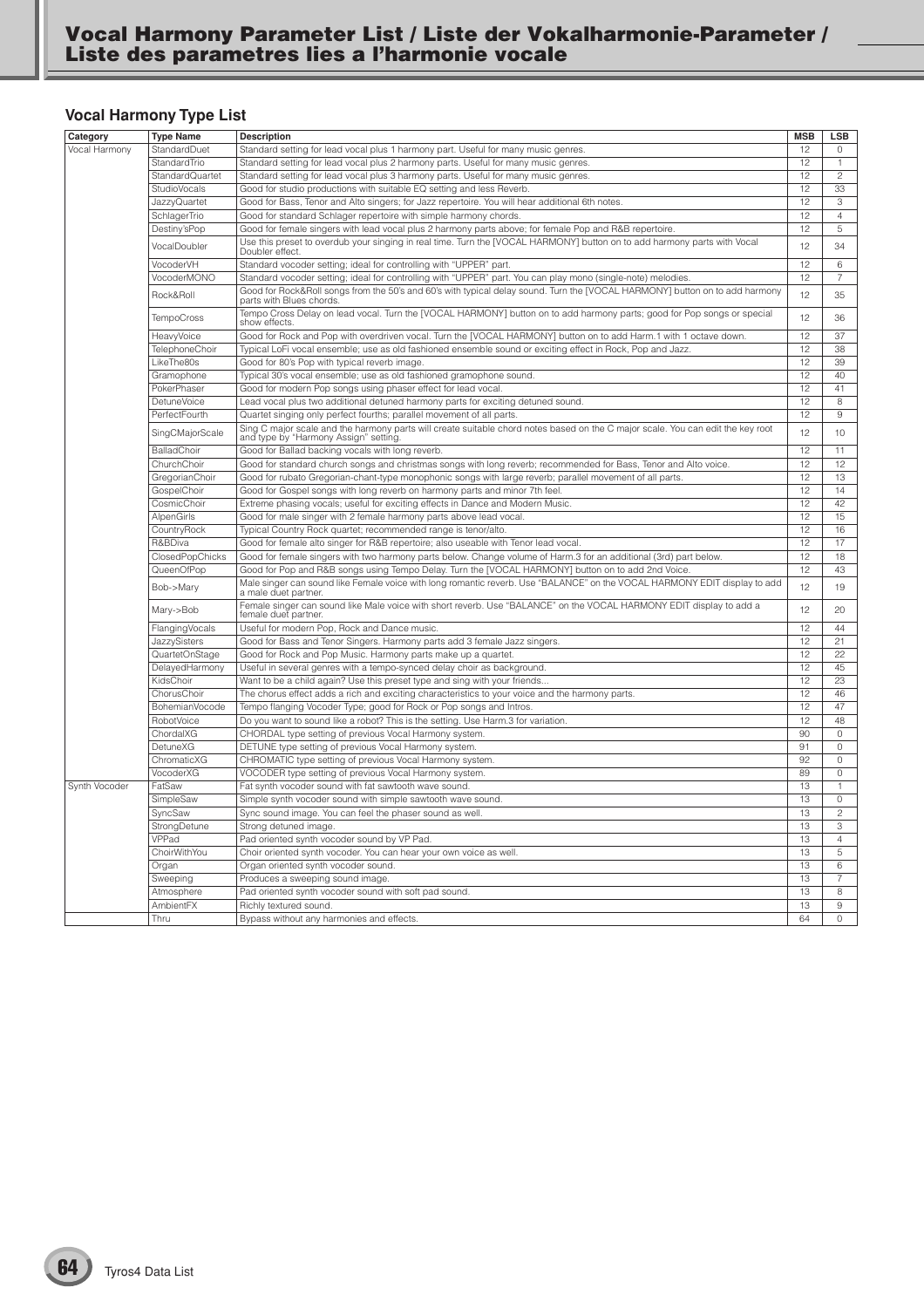## **Chordal Type List**

| <b>Type Name</b>                     | <b>Description</b>                                                                                                                                                                                                                                                                                                                                                                                                                                                                                                                                                                                                            |
|--------------------------------------|-------------------------------------------------------------------------------------------------------------------------------------------------------------------------------------------------------------------------------------------------------------------------------------------------------------------------------------------------------------------------------------------------------------------------------------------------------------------------------------------------------------------------------------------------------------------------------------------------------------------------------|
| 2Abv&1Blw.Simple<br>1Abv&2Blw.Simple | Harmony based on 3-tone chord, 2 above and 1 below; suitable for backing chorus parts. Basically it generates harmonies within an octave.<br>Harmony based on 3-tone chord, 1 above and 2 below; suitable for backing chorus parts. Basically it generates harmonies within an octave.                                                                                                                                                                                                                                                                                                                                        |
|                                      | Harmony based on 3 total tones from chords and scales, 1 above and 2 below; it can produce a feeling of movement. Basically it generates open                                                                                                                                                                                                                                                                                                                                                                                                                                                                                 |
| 1Abv&2Blw.Open                       | harmonies of an octave or more.<br>Harmony based on 3 total tones from chords and scales, 1 above and 2 below; it can produce a feeling of movement. Basically it generates open                                                                                                                                                                                                                                                                                                                                                                                                                                              |
| 1Abv&2Blw.OpenPara                   | harmonies of an octave or more. It includes the effect of creating parallel motion of a half tone in certain conditions.<br>Harmony based on 3 total tones from chords and scales, 1 above and 2 below; it can produce a feeling of movement. Basically it generates open                                                                                                                                                                                                                                                                                                                                                     |
| 1Abv&2Blw.OpenBlues                  | harmonies of an octave or more. Since it adds a major second as a scale tone to harmony during 7th chords, it provides a passing tone during 7th<br>chords-suitable for 3-tone chord blues or for country rock in major keys. There are cases where it is not suitable during 7th chord in minor keys.                                                                                                                                                                                                                                                                                                                        |
| 1Abv&1Blw+UnsD.Simple                | Harmony suitable for a trio based on 2-tone chord, 1 above and 1 below (+ Oct. below the input pitch); it is suitable for backing chorus parts.<br>Harmony based on 3 total tones from chords and scales, 3 below; it can produce a feeling of movement. Basically it generates harmonies within an octave.                                                                                                                                                                                                                                                                                                                   |
| 3Blw.Closed                          | It is unsuitable for low input pitch, because the harmonies are low.<br>Harmony based on 3 total tones from chords and scales, 3 below; it can produce a feeling of movement. Basically it generates harmonies within an octave.                                                                                                                                                                                                                                                                                                                                                                                              |
| 3Blw.ClosedPara                      | It is unsuitable for low input pitch, because the harmonies are low. It includes the effect of creating parallel motion of a half tone in certain conditions.<br>Harmony based on 3 total tones from chords and scales, 3 below; it can produce a feeling of movement. Basically it generates harmonies within an octave.                                                                                                                                                                                                                                                                                                     |
| 3Blw.ClosedBlues                     | It is unsuitable for low input pitch, because the harmonies are low. Because it adds the major second as the scale tone to harmony during 7th chord, it<br>provides a passing tone during 7th chords—suitable for 3-tone chord blues in major keys or for country rock. There are cases where it is not suitable during<br>7th chord in minor keys.                                                                                                                                                                                                                                                                           |
| 2Blw+Bass.Chordal<br>2Blw+UnsD.Modal | Harmony based on 3-tone chord, 2 below and a chord root; it is suited for backing chorus parts.<br>Harmony suitable for a trio based on 2 total tones from chords and scales, 2 below (+ Oct. below the input pitch); it can produce a feeling of movement.                                                                                                                                                                                                                                                                                                                                                                   |
|                                      | Harmony suitable for a trio based on 2 total tones from chords and scales, 2 below (+ Oct. below the input pitch); it can produce a feeling of movement.                                                                                                                                                                                                                                                                                                                                                                                                                                                                      |
| 2Blw+UnsD.ModalBlues                 | Because it adds a major second as a scale tone to harmony during 7th chords, it provides a passing tone during 7th chords—suitable for 3-tone chord<br>blues or for country rock in major keys. There are cases where it is not suitable during 7th chord in minor keys.                                                                                                                                                                                                                                                                                                                                                      |
| 1Blw+UnsD+Bass                       | Harmony suitable for a duet based on 1 total tone from chord and scale, the nearby 1 below (+ Oct. below the input pitch and chord root); it can produce a<br>feeling of movement.                                                                                                                                                                                                                                                                                                                                                                                                                                            |
| 1Blw.Far+UnsD+Bass                   | Harmony suitable for a duet based on 1-tone chord, 1 below, (priority on character) (+ Oct. below the input pitch and chord root). This setting skillfully<br>expresses the chord character.                                                                                                                                                                                                                                                                                                                                                                                                                                  |
| 3Abv.Jazz                            | Harmony based on 3 total tones from chords and scales, 3 above; it can produce a feeling of movement. Basically it generates harmonies within an octave.<br>It is suitable for low pitched vocals.                                                                                                                                                                                                                                                                                                                                                                                                                            |
| 3Abv.Chordal                         | Harmony based on 3-tone chord, 3 above; it is suitable for backing chorus parts. It is also good for low pitched vocals.                                                                                                                                                                                                                                                                                                                                                                                                                                                                                                      |
| 3Abv.JazzPara                        | Harmony based on 3 total tones from chords and scales, 3 above; it handles a major triad as add 6th chord. Because it handles the major second as a<br>scale tone in major triads, it can also provide passing tones. Basically it generates harmonies within an octave. It includes the effect of creating parallel<br>motion of a half tone in certain conditions. It is suitable for low pitched vocals.                                                                                                                                                                                                                   |
| 3Abv.JazzBluesPara                   | Harmony based on 3 total tones from chords and scales, 3 above; it handles a major triad as add 6th chord. Since it handles the major second as a scale<br>tone in major triads, it can also provide passing tones. Because it adds a major second as a scale tone to harmony during 7th chords, it provides a passing<br>tone during 7th chords—suitable for 3-tone chord blues or for country rock in major keys. Basically it generates harmonies within an octave. It includes the effect of creating parallel motion of a half tone in certain cond<br>low pitched vocals.                                               |
| 2Abv&1Blw.WideH                      | Harmony based on 3 total tones from chords and scales, 2 above and 1 below; it can produce a feeling of movement. Basically it generates open<br>harmonies of an octave or more. It is suitable for low pitched vocals.                                                                                                                                                                                                                                                                                                                                                                                                       |
| 2Abv&1Blw.forDuo                     | Harmony based on 3 total tones from chords and scales, 2 above and 1 below; it can produce a feeling of movement. Because it combines elements<br>suited for duets, HARM. 1, 2 and 3 can be independently selected for use for duets. It can also be used for octave transposing. Basically, the highest tone<br>(HARM.1) is an octave above the lowest tone (HARM.3), and this tone (HARM.1 or HARM.3) handles the major second as the scale tone in major triads.<br>(You should be careful, however, depending on the song.) It is suited for low pitched vocals in situations where all harmonies are used for a quartet. |
| 2Abv&1Blw.Jazz                       | Harmony based on 3 total tones from chords and scales, 2 above and 1 below; it handles a major triad as add 6th chord. Because it handles the major<br>second as a scale tone in major triads, it can also provide passing tones. Basically, the highest tone (HARM.1) is an octave above the lowest tone (HARM.3). Each of its tones is treated as an element, so it can be used for                                                                                                                                                                                                                                         |
| 2Abv&1Blw.WideL                      | Harmony based on 3 total tones from chords and scales, 2 above and 1 below; it can produce a feeling of movement. Its harmony range tends to be lower<br>than that of Wide H. Basically it generates open harmonies of an octave or more. It is suitable for low pitched vocals.                                                                                                                                                                                                                                                                                                                                              |
| 2Abv+UnsD.Modal6th                   | Harmony suitable for a trio based on 2 total tones from chords and scales, 2 above (+ Oct. below the input pitch); it handles a major triad as add 6th chord.<br>Because it handles the major second as a scale tone in major triads, it can also provide passing tones. It is suitable for low pitched vocals.                                                                                                                                                                                                                                                                                                               |
| 2Abv+Bass.Modal6th                   | Harmony suitable for a trio based on 2 total tones from chords and scales, 2 above (+ chord root); it handles a major triad as add 6th chord. Because it<br>handles the major second as a scale tone in major triads, it can also provide passing tones. It is suitable for low pitched vocals.                                                                                                                                                                                                                                                                                                                               |
| UnsU+1Abv+Bass.Open                  | Harmony suitable for a duet based on 1 total tone from chord and scale, the nearby 1 above (+ Oct. below the input pitch and chord root); it can produce<br>a feeling of movement.                                                                                                                                                                                                                                                                                                                                                                                                                                            |
| 1Abv&2Blw.Jazz                       | Harmony based on 3 total tones from chords and scales, 1 above and 2 below; it can produce a feeling of movement. Because it handles the major second<br>as a scale tone in major triads, it can also provide passing tones. Basically it is a closed harmony within an octave.                                                                                                                                                                                                                                                                                                                                               |
| 1Abv&2Blw.80s                        | Harmony based on 3 total tones from chords and scales, 1 above and 2 below; it can produce a feeling of movement. Because it handles the major second<br>as a scale tone in major triads, it can also provide passing tone. With priority on the chord's character, it is good for broadening the sound in which Maj7<br>and m7 chords are often used. Basically it generates closed harmonies within an octave.                                                                                                                                                                                                              |
| 1Abv&2Blw.Blues                      | Harmony based on 3 total tones from chords and scales, 1 above and 2 below; it can produce a feeling of movement. Since it handles the major second as<br>a scale tone in major triads, it can also provide passing tones. Because it adds the major second as a scale tone to harmony during 7th chords, it provides<br>a passing tone during 7th chords—suitable for 3-tone chord blues in major keys or for country rock. Basically it generates closed harmonies within an<br>octave.                                                                                                                                     |
| 1Abv&2Blw.ChordalBlues               | Harmony based on 3 total tones from chords and scales, 1 above and 2 below; it can produce a feeling of movement. Because it handles the major second<br>as a scale tone in major triads, it can also provide passing tones. Because it adds the major second as a scale tone to harmony during 7th chords, it<br>provides a passing tone during 7th chords—suitable for 3-tone chord blues in major keys or for country rock. With priority on the chord's character, it is<br>good for broadening the sound in which Maj7 and m7 chords are often used. Basically it generates closed harmonies within an octave.           |
| 1Abv&2Blw.Chordal                    | Harmony based on tone chords and scale tones used as duet, 1 above and 2 below; it can produce a feeling of movement. HARM.1 is a tone above and<br>nearest the input pitch. HARM.2, tone which is below the input pitch and nearest the input pitch, handles a major triad as add 6th chord. HARM.3 is<br>harmony with priority on the chord character of the lower notes. Because it handles the major second as a scale tone in major triads, it can also provide<br>passing tones.                                                                                                                                        |
| 1Abv&2Blw.Wide                       | Harmony based on 3 total tones from chords and scales, 1 above and 2 below; it can produce a feeling of movement. It handles a major triad as add 6th<br>chord. Since it handles the major second as a scale tone, it can also provide passing tones. Basically it generates open harmonies of an octave or more.                                                                                                                                                                                                                                                                                                             |
| 1Abv&2Blw.WideBlues                  | Harmony based on 3 total tones from chords and scales, 1 above and 2 below; it can produce a feeling of movement. Since it handles a major triad as add<br>6th chord, and handles the major second as a scale tone, it can also provide passing tones. Because it adds the major second as a scale tone to harmony<br>during 7th chords, it provides a passing tone during 7th chords—suitable for 3-tone chord in major keys or for country rock. Basically it generates open<br>harmonies of an octave or more.                                                                                                             |
| 1Abv&1Blw+Bass                       | Harmony based on tone chords and scale tones used as duet, 1 above and 1 below; (+ chord root); it can produce a feeling of movement. HARM.1 is a<br>tone above and nearest the input pitch. HARM.2, tone which is below the input pitch and nearest the input pitch, handles a major triad as add 6th chord,<br>and since it handles the major second as a scale tone in major triads, it can provide passing tones.                                                                                                                                                                                                         |
| 1Abv&1Blw+UnsD.Modal6th              | Harmony suitable for a trio based on 2 total tones from chords and scales, a above and below (+ Oct. below the input pitch); it can produce a feeling of<br>movement. Because it handles a major triad as add 6th chord, and handles the major second as a scale tone, it can provide passing tones.                                                                                                                                                                                                                                                                                                                          |
| 1Abv&1Blw+Bass.Modal6th              | Harmony based on tone chords and scale tones used as duet, 1 above and 1 below (+ chord root); it can produce a feeling of movement. HARM.1 is<br>harmony of above tone with priority on the chord character. HARM.2, harmony near the below side, handles a major triad as add 6th chord, and since it<br>handles the major second as a scale tone, it can provide passing tones. Because it handles the major second as a scale tone in major triads, it can also<br>provide passing tones.                                                                                                                                 |
| 3Blw.Jazz                            | Harmony based on 3 total tones from chords and scales, 3 below; it handles a major triad as add 6th chord. Because it handles the major second as a<br>scale tone in major triads, it can also provide passing tones. Basically it generates harmonies within an octave. It is suitable for high pitched vocals.                                                                                                                                                                                                                                                                                                              |
| 3Blw.JazzBlues                       | Harmony based on 3 total tones from chords and scales, 3 below; it handles a major triad as add 6th chord. Because it handles the major second as a<br>scale tone in major triads, it can also provide passing tones. Because it adds the major second as a scale tone to harmony during 7th chords, it provides a<br>passing tone during 7th chords—suitable for 3-tone chord blues or for country rock in major keys. Basically it generates harmonies within an octave. It is<br>suitable for high pitched vocals.                                                                                                         |
| 2Blw+UnsD.Modal6th                   | Harmony suitable for a trio based on 2 total tones from chords and scales, 2 below (+ Oct. below input pitch); it handles a major triad as add 6th chord.<br>Because it handles the major second as a scale tone in major triads, it can also provide passing tones. Basically it generates harmonies within an octave.<br>It is suitable for high pitched vocals.                                                                                                                                                                                                                                                            |
| 2Blw+Bass.Modal6th                   | Harmony suitable for a trio based on 2 total tones from chords and scales, 2 below (+ chord root); it handles a major triad as add 6th chord. Because it<br>handles the major second as a scale tone in major triads, it can also provide passing tones. Basically it generates harmonies within an octave. It is suitable<br>for high pitched vocals.                                                                                                                                                                                                                                                                        |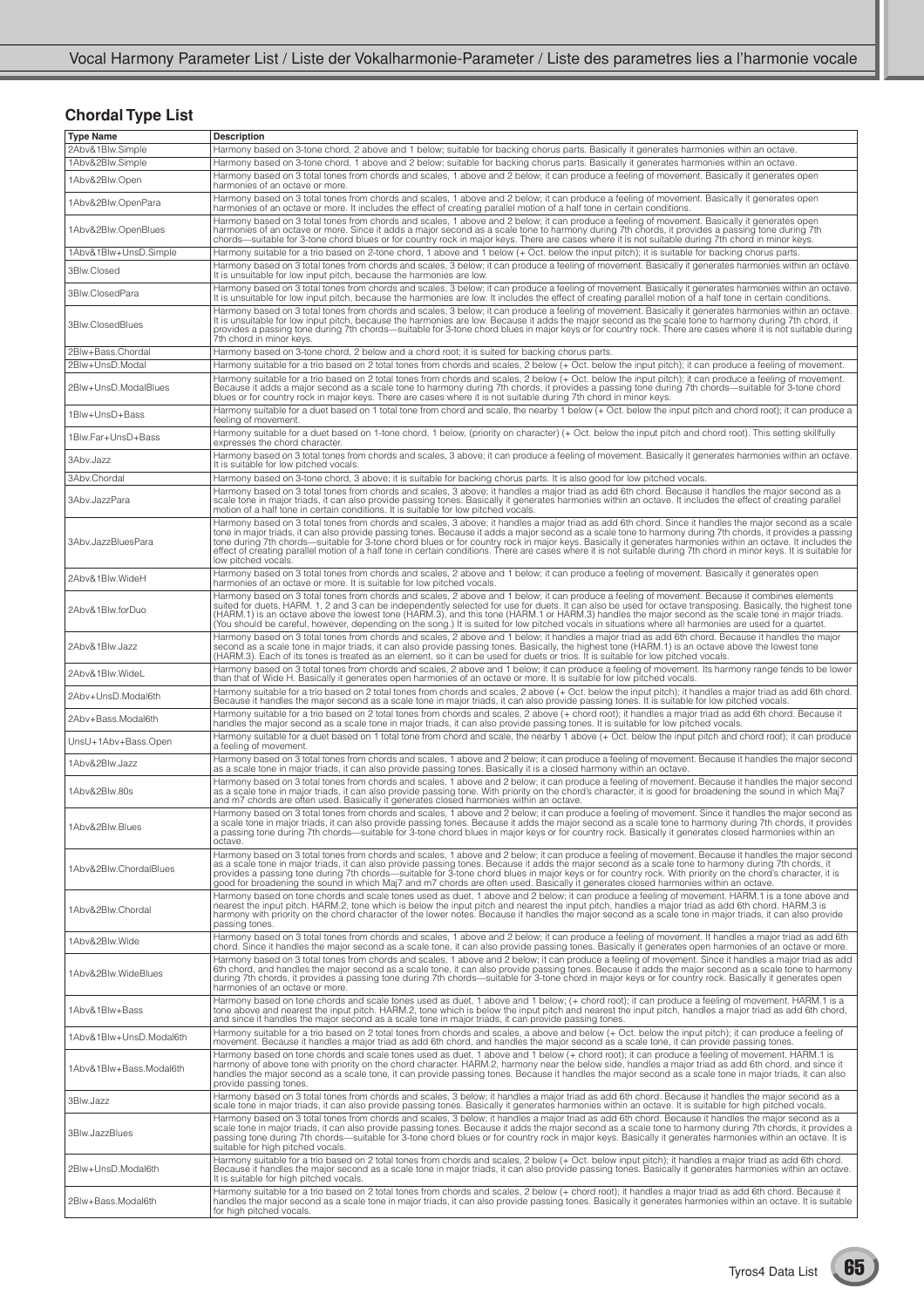| <b>Type Name</b> | <b>Description</b>                                                                                                                                                                                                                                                                                                                                                  |
|------------------|---------------------------------------------------------------------------------------------------------------------------------------------------------------------------------------------------------------------------------------------------------------------------------------------------------------------------------------------------------------------|
| ScaleDiatonic    | This generates harmonies based on the scale specified by the KEY ROOT/TYPE value and the degree specified by the DEGREE value. The harmonies are<br>  not dependent on a chord. If there are many notes, the chord feeling intensifies, so it is suitable for use as duets, fixed at a third above. This setting is good<br>I for modal church music or modal jazz. |
| Parallel         | This can reproduce harmonies for which semitone pitches are fixed 4th build or diminished sounds, for example. This setting is good, for example, in modal<br>  jazz scales (when you want to eliminate chordal feeling) or in progressive music.                                                                                                                   |

### **Vocal Effect Type List**

| <b>Type Name</b>     |                     | <b>Description</b>                                          | <b>MSB</b> | <b>LSB</b> |
|----------------------|---------------------|-------------------------------------------------------------|------------|------------|
| ROMANTIC REV         | (Romantic Reverb)   | Long reverb for vocal part. Romantic image.                 |            | $\Omega$   |
| 80sPOP REV           | (80s'Pop Reverb)    | Long reverb for vocal part. 80's pop image.                 |            | 16         |
| <b>ROOM</b>          |                     | Reverb simulating the acoustics of a room.                  | 2          | $\Omega$   |
| <b>STAGE</b>         | (Concert Stage)     | Reverb simulating the concert stage.                        | 3          | $\Omega$   |
| PI ATF               |                     | Reverb simulating a plate reverb unit.                      | 4          | $\Omega$   |
| <b>VCL DOUBLE</b>    | (Vocal Doubler)     | Immediate delay with center focused feeling.                | 5          | 16         |
| <b>SPREAD</b>        | (Stereo Spread)     | Immediate delay with spread feeling.                        | 5          | 17         |
| <b>DELAY</b>         |                     | Produces simple delayed sounds: L,R, and C (center).        | 5          | $\cap$     |
| <b>SHORT DELAY</b>   |                     | Produces short delayed sound with narrow image.             | 5          |            |
| <b>R&amp;R DELAY</b> | (Rock&Roll Delay)   | Produces slap back echo sound. Good for Rock&Roll music.    | 5          | 18         |
| <b>CROSS DELAY</b>   |                     | The feedback of the two delayed sounds is crossed.          | 8          | $\cap$     |
| <b>TEMPO DELAY</b>   |                     | Tempo-synchronized delay.                                   | 21         | $\cap$     |
| <b>TEMPO CROSS</b>   | (Tempo Cross Delay) | Tempo-synchronized cross delay.                             | 22         | $\Omega$   |
| <b>CHORUS</b>        | (Chorus)            | Conventional chorus program with rich, warm chorusing.      | 66         | $\cap$     |
| EQ HI-FI             |                     | Equalizer effect that boosts both high and low frequencies. | 76         | 16         |
| EQ TEL               |                     | Equalizer effect that cuts both high and low frequencies.   | 76         | $\cap$     |
| <b>GRAMOPHONE</b>    |                     | Produces Lo-Fi sound with gramophone image.                 | 94         | $\Omega$   |
| ROBOT                |                     | Produces Lo-Fi sound with robotic image.                    | 94         | 16         |
| OVERDRIVEN           |                     | Produces overdriven sound. Good for rock and dance music.   | 98         | $\cap$     |
| SCREAM&SHOUT         |                     | Produces heavy distorted sound.                             | 98         | 16         |
| <b>TEMPO FLANGE</b>  | (Tempo Flanger)     | Tempo-synchronized flanger.                                 | 107        | $\Omega$   |
| <b>TFMPO PHASFR</b>  |                     | Tempo-synchronized phaser.                                  | 108        | $\cap$     |
| TFMPO A.PAN          | (Tempo Auto Pan)    | Tempo-synchronized auto pan.                                | 121        | $\Omega$   |
| NO EFFECT            |                     | No effect.                                                  | $\Omega$   | U          |

## **Harmony Assign Parameters**

| Parameter                                                                                                   | Value    | <b>Description</b>                                                                                                                                |
|-------------------------------------------------------------------------------------------------------------|----------|---------------------------------------------------------------------------------------------------------------------------------------------------|
| TRANS.MODE                                                                                                  | $\Omega$ | Assigns the harmony to the octave range centered around the pitch of the played note.                                                             |
| *These are effective only when                                                                              | Auto     | Assigns the harmony to the same octave range as the vocal (microphone) input.                                                                     |
| Vocoder or Vocoder-Mono is                                                                                  | -3       | Assigns the harmony to a range roughly 3 octaves below the pitch of the played note.                                                              |
| selected in Mode.                                                                                           | $-2$     | Assigns the harmony to a range roughly 2 octaves below the pitch of the played note.                                                              |
|                                                                                                             | $-1$     | Assigns the harmony to a range roughly 1 octave below the pitch of the played note.                                                               |
|                                                                                                             | $+1$     | Assigns the harmony to a range roughly 1 octave above the pitch of the played note.                                                               |
|                                                                                                             | $+2$     | Assigns the harmony to a range roughly 2 octaves above the pitch of the played note.                                                              |
|                                                                                                             | $+3$     | Assigns the harmony to a range roughly 3 octaves above the pitch of the played note.                                                              |
| <b>SESSION TABLE</b>                                                                                        | Normal   | The chord designation is used as shown. This is for general use in conventional music genres.                                                     |
| *These are effective only when a                                                                            | Simple   | Tends to add a simpler harmony. Use this when you need simple accompaniment.                                                                      |
| Chordal Type other than Scale                                                                               | R&R      | Tends to add harmony with a strong major 6th in both major and minor triads. This is good with rock 'n' roll music.                               |
| Diatonic or Parallel is selected.                                                                           | UrbanA   | Tends to add harmony with a strong major 6th to the major triad and a minor 7th to the minor triad. This is good for a sophisticated, urban feel. |
|                                                                                                             | UrbanB   | Tends to add harmony with a strong major 7th to the major triad and a minor 7th to the minor triad. This is good for a sophisticated, urban feel. |
|                                                                                                             | Blues7   | Tends to add harmony with a strong minor 7th. This is good for blues music.                                                                       |
|                                                                                                             | UrbanC   | Tends to add harmony with a strong major 9th to both the major and minor triads. This is good for a sophisticated, urban feel.                    |
| <b>KEY ROOT</b><br>*These are effective only When<br>the Chordal Type parameter is<br>set to ScaleDiatonic. |          | Determines the root key for the transposition. Refer to the Reference Manual.                                                                     |
| KFY TYPF<br>*These are effective only When<br>the Chordal Type parameter is<br>set to ScaleDiatonic.        |          | Determines the scale type for the transposition. Refer to the Reference Manual.                                                                   |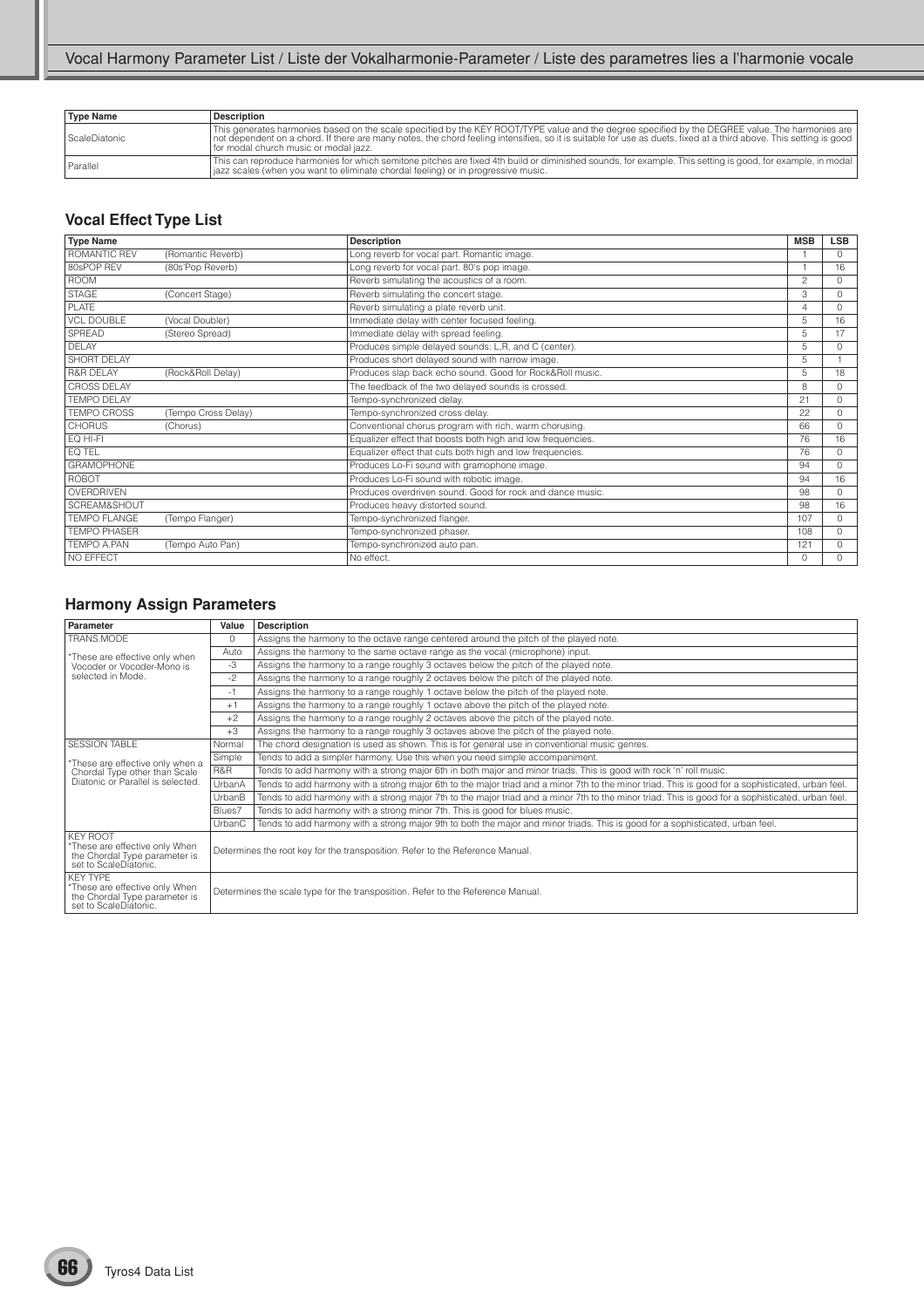#### **Vocal Effect Parameter List**

#### **ROMANTIC REV, 80sPOP REV, ROOM, STAGE, PLATE**

| No.            | Parameter            | <b>Display</b>              | Value          | See Table  |
|----------------|----------------------|-----------------------------|----------------|------------|
| 1              | Reverb Time          | $0.3s - 30.0s$              | $0 - 69$       | table#4    |
| $\overline{c}$ | Diffusion            | $0 - 10$                    | $0 - 10$       |            |
| 3              | <b>Initial Delay</b> | $0.1ms - 99.3ms$            | $0 - 63$       |            |
| $\overline{4}$ | <b>HPF Cutoff</b>    | Thru, $22Hz - 8.0kHz$       | $0.1 - 52$     | table#3    |
| 5              | LPF Cutoff           | $1.0kHz - 18kHz$ . Thru     | $34 - 59,60$   | table#3    |
| 6              |                      |                             |                |            |
| $\overline{7}$ |                      |                             |                |            |
| 8              |                      |                             |                |            |
| 9              |                      |                             |                |            |
| 10             |                      |                             |                |            |
| 11             | <b>Rev Delay</b>     | $0.1ms - 99.3ms$            | $0 - 63$       |            |
| 12             | Density              | $0 - 4$                     | $0 - 4$        |            |
| 13             | Er/Rev Balance       | $E63 > R - E = R - E < R63$ | $1 - 64 - 127$ |            |
| 14             | High Damp            | $0.1 - 1.0$                 | $1 - 10$       |            |
| 15             | Feedback Level       | $-63 - 0 - + 63$            | $1 - 64 - 127$ | (table#16) |
| 16             |                      |                             |                |            |

#### **VCL DOUBLE, SPREAD, DELAY, SHORT DELAY, R&R DELAY**

| No.            | Parameter                | Display               | Value          | See Table  |
|----------------|--------------------------|-----------------------|----------------|------------|
| 1              | Lch Delay                | $0.1ms - 1486.0ms$    | $1 - 14860$    |            |
| 2              | <b>Rch Delay</b>         | $0.1ms - 1486.0ms$    | $1 - 14860$    |            |
| 3              | Cch Delay                | $0.1ms - 1486.0ms$    | $1 - 14860$    |            |
| $\overline{4}$ | Feedback Delay           | $0.1ms - 1486.0ms$    | $1 - 14860$    |            |
| 5              | Feedback Level           | $-63 - 0 - + 63$      | $1 - 64 - 127$ | (table#16) |
| 6              | Cch Level                | $0 - 127$             | $0 - 127$      | (table#18) |
| 7              | High Damp                | $0.1 - 1.0$           | $1 - 10$       |            |
| 8              |                          |                       |                |            |
| 9              |                          |                       |                |            |
| 10             |                          |                       |                |            |
| 11             |                          |                       |                |            |
| 12             |                          |                       |                |            |
| 13             | EQ Low Frequency         | $32Hz - 2.0kHz$       | $4 - 40$       | table#3    |
| 14             | EQ Low Gain              | $-12dB - OdB - +12dB$ | $52 - 64 - 76$ |            |
| 15             | <b>EQ High Frequency</b> | $500$ Hz $- 16.0$ kHz | $28 - 58$      | table#3    |
| 16             | EQ High Gain             | $-12dB - OdB - +12dB$ | $52 - 64 - 76$ |            |

#### **CROSS DELAY**

| No.            | Parameter                | <b>Display</b>        | Value          | See Table  |
|----------------|--------------------------|-----------------------|----------------|------------|
| 1              | L->R Delay               | $0.1ms - 743.0ms$     | $1 - 7430$     |            |
| 2              | R->L Delay               | $0.1ms - 743.0ms$     | $1 - 7430$     |            |
| 3              | Feedback Level           | $-63 - 0 - + 63$      | $1 - 64 - 127$ | (table#16) |
| 4              | Input Select             | L, R, L&R             | $0 - 2$        |            |
| 5              | High Damp                | $0.1 - 1.0$           | $1 - 10$       |            |
| 6              |                          |                       |                |            |
| $\overline{7}$ |                          |                       |                |            |
| 8              |                          |                       |                |            |
| 9              |                          |                       |                |            |
| 10             |                          |                       |                |            |
| 11             |                          |                       |                |            |
| 12             |                          |                       |                |            |
| 13             | EQ Low Frequency         | $32Hz - 2.0kHz$       | $4 - 40$       | table#3    |
| 14             | EQ Low Gain              | $-12dB - OdB - +12dB$ | $52 - 64 - 76$ |            |
| 15             | <b>EQ High Frequency</b> | $500$ Hz $- 16.0$ kHz | $28 - 58$      | table#3    |
| 16             | EQ High Gain             | $-12dB - OdB - +12dB$ | $52 - 64 - 76$ |            |

#### **TEMPO DELAY**

| No.            | Parameter          | Display               | Value          | See Table  |
|----------------|--------------------|-----------------------|----------------|------------|
| 1              | Delay Time         | $64th/3 - 4thx6$      | $0 - 19$       | table#14   |
| 2              | Feedback Level     | $-63 - 0 - + 63$      | $1 - 64 - 127$ | (table#16) |
| 3              | Feedback High Dump | $0.1 - 1.0$           | $1 - 10$       |            |
| $\overline{4}$ | L/R Diffusion      | -63ms – 0ms – 63ms    | $1 - 64 - 127$ |            |
| 5              | Lag                | -63ms – 0ms – 63ms    | $1 - 64 - 127$ |            |
| 6              |                    |                       |                |            |
| $\overline{7}$ |                    |                       |                |            |
| 8              |                    |                       |                |            |
| 9              |                    |                       |                |            |
| 10             |                    |                       |                |            |
| 11             |                    |                       |                |            |
| 12             |                    |                       |                |            |
| 13             | EQ Low Frequency   | $32Hz - 2.0kHz$       | $4 - 40$       |            |
| 14             | EQ Low Gain        | $-12dB - OdB - +12dB$ | $52 - 64 - 76$ |            |
| 15             | EQ High Frequency  | $500Hz - 16.0kHz$     | $28 - 58$      |            |
| 16             | EQ High Gain       | $-12dB - OdB - +12dB$ | $52 - 64 - 76$ |            |

#### **TEMPO CROSS**

| No. | Parameter          | <b>Display</b>       | Value          | <b>See Table</b> |
|-----|--------------------|----------------------|----------------|------------------|
|     | Delay Time L>R     | $64th/3 - 4thx6$     | $0 - 19$       | table#14         |
|     | Delay Time R>L     | $64th/3 - 4thx6$     | $0 - 19$       | table#14         |
| З   | Feedback Level     | $-63 - 0 - + 63$     | $1 - 64 - 127$ | (table#16)       |
| 4   | Input Select       | L. R. L&R            | $0 - 2$        |                  |
| 5   | Feedback High Dump | $0.1 - 1.0$          | $1 - 10$       |                  |
| 6   | Lag                | $-63ms - 0ms - 63ms$ | $1 - 64 - 127$ |                  |
|     |                    |                      |                |                  |

| No. | <b>Parameter</b>         | Display               | Value          | See Table |
|-----|--------------------------|-----------------------|----------------|-----------|
| 8   |                          |                       |                |           |
| 9   |                          |                       |                |           |
| 10  |                          |                       |                |           |
| 11  |                          |                       |                |           |
| 12  |                          |                       |                |           |
| 13  | <b>EQ Low Frequency</b>  | $32Hz - 2.0kHz$       | $4 - 40$       |           |
| 14  | EQ Low Gain              | $-12dB - OdB - +12dB$ | $52 - 64 - 76$ |           |
| 15  | <b>EQ High Frequency</b> | $500Hz - 16.0kHz$     | $28 - 58$      |           |
| 16  | EQ High Gain             | $-12dB - OdB - +12dB$ | $52 - 64 - 76$ |           |

#### **CHORUS**

| No.            | Parameter                | Display               | Value          | <b>See Table</b> |
|----------------|--------------------------|-----------------------|----------------|------------------|
| 1              | <b>LFO Frequency</b>     | $0.00$ Hz $-$ 39.7Hz  | $0 - 127$      | table#1          |
| 2              | LFO Depth                | $0 - 127$             | $0 - 127$      | (table#19)       |
| 3              | Feedback Level           | $-63 - 0 - + 63$      | $1 - 64 - 127$ | (table#17)       |
| $\overline{4}$ | Delay Offset             | $0.0ms - 50ms$        | $0 - 127$      | table#2          |
| 5              |                          |                       |                |                  |
| 6              | EQ Low Frequency         | $32Hz - 2.0kHz$       | $4 - 40$       | table#3          |
| $\overline{7}$ | FO Low Gain              | $-12dB - 0dB - +12dB$ | $52 - 64 - 76$ |                  |
| 8              | <b>EQ High Frequency</b> | $500$ Hz $- 16.0$ kHz | $28 - 58$      | table#3          |
| 9              | EQ High Gain             | $-12dB - OdB - +12dB$ | $52 - 64 - 76$ |                  |
| 10             |                          |                       |                |                  |
| 11             | <b>EQ Mid Frequency</b>  | $100Hz - 10.0kHz$     | $14 - 54$      | table#3          |
| 12             | EQ Mid Gain              | $-12dB - 0dB - +12dB$ | $52 - 64 - 76$ |                  |
| 13             | FO Mid Width             | $0.1 - 12.0$          | $1 - 120$      |                  |
| 14             |                          |                       |                |                  |
| 15             | Input Mode               | mono, stereo          | $0 - 1$        |                  |
| 16             |                          |                       |                |                  |

#### **EQ HI-FI, EQ TEL**

| No.            | <b>Parameter</b>  | Display                    | Value          | See Table |
|----------------|-------------------|----------------------------|----------------|-----------|
| $\mathbf{1}$   | EQ Low Gain       | $-12dB - OdB - +12dB$      | $52 - 64 - 76$ |           |
| 2              | EQ Mid Frequency  | $100Hz - 16.0kHz$          | $14 - 58$      | table#3   |
| 3              | EQ Mid Gain       | $-12$ dB $-$ 0dB $ +12$ dB | $52 - 64 - 76$ |           |
| 4              | EQ Mid Width      | $0.1 - 12.0$               | $1 - 120$      |           |
| 5              | EQ High Gain      | $-12dB - 0dB - +12dB$      | $52 - 64 - 76$ |           |
| 6              | EQ Low Frequency  | $50Hz - 2.0kHz$            | $8 - 40$       | table#3   |
| $\overline{7}$ | EQ High Frequency | $500$ Hz $- 16.0$ kHz      | $28 - 58$      | table#3   |
| 8              |                   |                            |                |           |
| 9              |                   |                            |                |           |
| 10             |                   |                            |                |           |
| 11             |                   |                            |                |           |
| 12             |                   |                            |                |           |
| 13             |                   |                            |                |           |
| 14             |                   |                            |                |           |
| 15             | Input Mode        | mono, stereo               | $0 - 1$        |           |
| 16             |                   |                            |                |           |

#### **GRAMOPHONE, ROBOT**

| No.            | Parameter             | Display                                    | Value        | See Table |
|----------------|-----------------------|--------------------------------------------|--------------|-----------|
| 1.             | Sampling Freq Control | 345Hz - 44.1kHz                            | $0 - 127$    | table#13  |
| $\overline{2}$ | Word Length           | $1 - 127$                                  | $1 - 127$    |           |
| 3              | Output Gain           | $-6dB - +6dB$                              | $0 - 12$     |           |
| $\overline{4}$ | LPF Cutoff            | 63Hz - 18kHz, Thru                         | $10 - 59,60$ | table#3   |
| 5              | Filter Type           | Thru, PowerBass, Radio,<br>Tel, Clean, Low | $0 - 5$      |           |
| 6              | <b>LPF Resonance</b>  | $1.0 - 12.0$                               | $10 - 120$   |           |
| $\overline{7}$ | <b>Bit Assign</b>     | $0 - 6$                                    | $0 - 6$      |           |
| 8              | Emphasis              | Off, On                                    | $0 - 1$      |           |
| 9              |                       |                                            |              |           |
| 10             |                       |                                            |              |           |
| 11             |                       |                                            |              |           |
| 12             |                       |                                            |              |           |
| 13             |                       |                                            |              |           |
| 14             |                       |                                            |              |           |
| 15             | Input Mode            | mono, stereo                               |              |           |
| 16             |                       |                                            |              |           |

#### **OVERDRIVEN, SCREAM&SHOUT**

| No.            | <b>Parameter</b> | <b>Display</b>                                  | Value     | <b>See Table</b> |
|----------------|------------------|-------------------------------------------------|-----------|------------------|
| 1              | Overdrive        | $0\% - 100\%$                                   | $0 - 100$ |                  |
| 2              | Device           | Transistor, Vintage Tube,<br>Dist1, Dist2, Fuzz | $0 - 4$   |                  |
| 3              | Speaker          | Flat, Stack, Combo, Twin,<br>Radio, Megaphone   | $0 - 5$   |                  |
| $\overline{4}$ | Presence         | $0 - 20$                                        | $0 - 20$  |                  |
| 5              | Output Level     | $0\% - 100\%$                                   | $0 - 100$ |                  |
| 6              |                  |                                                 |           |                  |
| $\overline{7}$ |                  |                                                 |           |                  |
| 8              |                  |                                                 |           |                  |
| 9              |                  |                                                 |           |                  |
| 10             |                  |                                                 |           |                  |
| 11             |                  |                                                 |           |                  |
| 12             |                  |                                                 |           |                  |
| 13             |                  |                                                 |           |                  |
| 14             |                  |                                                 |           |                  |
| 15             |                  |                                                 |           |                  |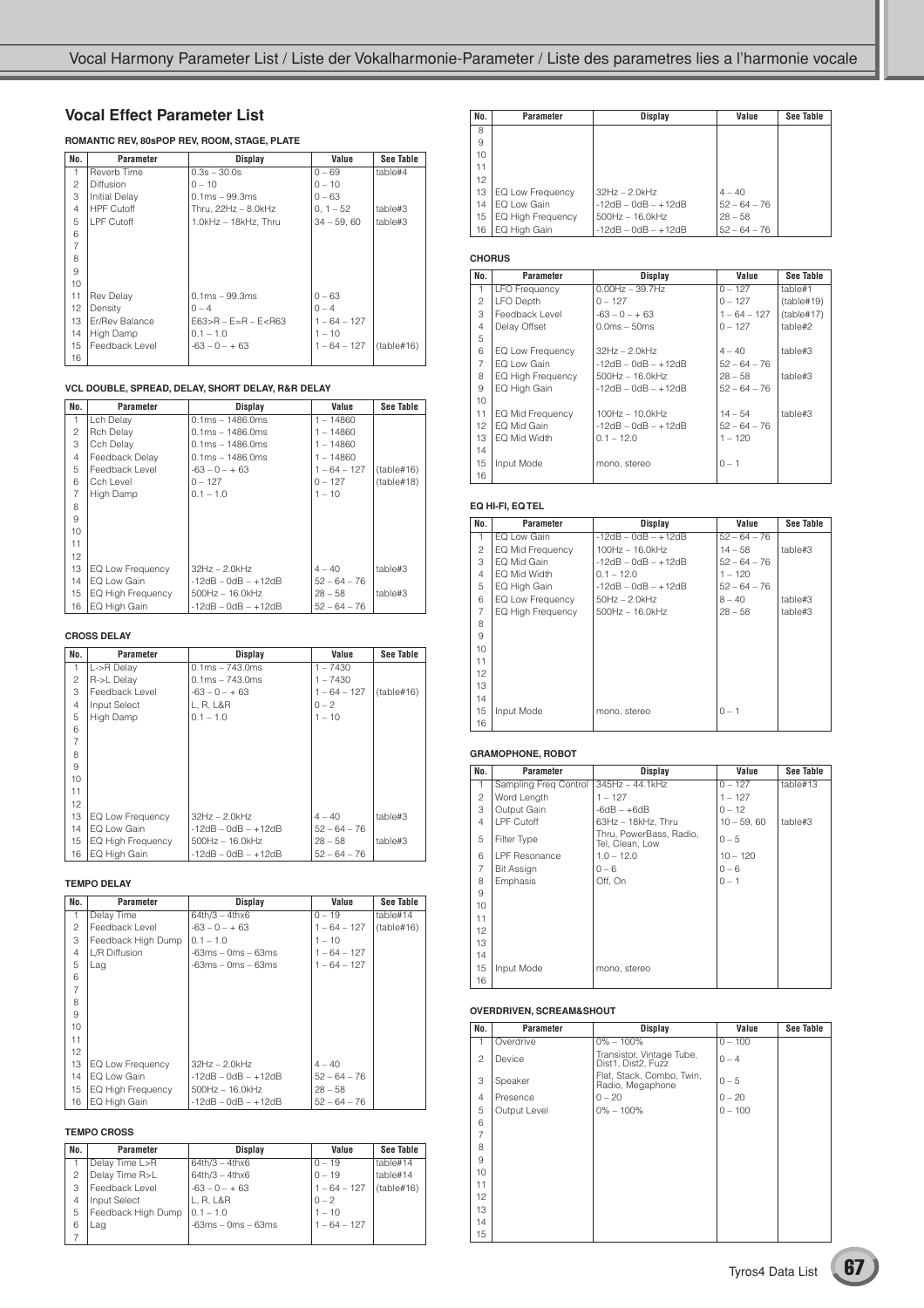| No. | Parameter | Display | Value | See Table |
|-----|-----------|---------|-------|-----------|
| 16  |           |         |       |           |

#### **TEMPO FLANGE**

| No. | Parameter                | Display                        | Value          | See Table  |
|-----|--------------------------|--------------------------------|----------------|------------|
| 1.  | <b>LFO</b> Freq          | $16th - 4thx16$                | $5 - 29$       | table#14   |
| 2   | <b>LFO Depth</b>         | $0 - 127$                      | $0 - 127$      | (table#19) |
| 3   | Feedback Level           | $-63 - 0 - + 63$               | $1 - 64 - 127$ | (table#17) |
| 4   | Delay Offset             | $0.0ms - 50ms$                 | $0 - 127$      | table#2    |
| 5   |                          |                                |                |            |
| 6   | EQ Low Frequency         | $32Hz - 2.0kHz$                | $4 - 40$       | table#3    |
| 7   | EQ Low Gain              | $-12dB - OdB - +12dB$          | $52 - 64 - 76$ |            |
| 8   | <b>EQ High Frequency</b> | $500$ Hz $- 16.0$ kHz          | $28 - 58$      | table#3    |
| 9   | EQ High Gain             | $-12dB - OdB - +12dB$          | $52 - 64 - 76$ |            |
| 10  |                          |                                |                |            |
| 11  | EQ mid frequency         | $100Hz - 10.0kHz$              | $14 - 54$      | table#3    |
| 12  | EQ mid gain              | $-12dB - OdB - +12dB$          | $52 - 64 - 76$ |            |
| 13  | EQ mid width             | $0.1 - 12.0$                   | $1 - 120$      |            |
| 14  | LFO phase difference     | $-180$ deg – 0deg – $+180$ deg | $4 - 64 - 124$ |            |
| 15  |                          |                                |                |            |
| 16  |                          |                                |                |            |

#### **TEMPO PHASER**

| No.            | Parameter            | <b>Display</b>                 | Value          | See Table  |
|----------------|----------------------|--------------------------------|----------------|------------|
| 1              | LFO Freq             | $16th - 4thx16$                | $5 - 29$       | table#14   |
| 2              | <b>LFO Depth</b>     | $0 - 127$                      | $0 - 127$      | (table#19) |
| 3              | Phase Shift Offset   | $0 - 127$                      | $0 - 127$      |            |
| $\overline{4}$ | Feedback Level       | $-63 - 0 - + 63$               | $1 - 64 - 127$ | (table#16) |
| 5              |                      |                                |                |            |
| 6              | EQ Low Frequency     | $32Hz - 2.0kHz$                | $4 - 40$       | table#3    |
| 7              | EQ Low Gain          | $-12dB - OdB - +12dB$          | $52 - 64 - 76$ |            |
| 8              | EQ High Frequency    | $500Hz - 16.0kHz$              | $28 - 58$      | table#3    |
| 9              | EQ High Gain         | $-12$ dB $-$ 0dB $ +12$ dB     | $52 - 64 - 76$ |            |
| 10             |                      |                                |                |            |
| 11             | Stage                | $3 - 11$                       | $3 - 11$       |            |
| 12             |                      |                                |                |            |
| 13             | LFO phase difference | $-180$ deg – 0deg – $+180$ deg | $4 - 64 - 124$ |            |
| 14             |                      |                                |                |            |
| 15             |                      |                                |                |            |
| 16             |                      |                                |                |            |

#### **TEMPO A.PAN**

| No.            | Parameter            | Display                                 | Value          | See Table |
|----------------|----------------------|-----------------------------------------|----------------|-----------|
| 1              | <b>LFO</b> Freq      | $16th - 4thx16$                         | $5 - 29$       | table#14  |
| 2              | L/R Depth            | $0 - 127$                               | $0 - 127$      |           |
| 3              | F/R Depth            | $0 - 127$                               | $0 - 127$      |           |
| $\overline{4}$ | <b>PAN Direction</b> | L<->R, L->R, L<-R, Lturn,<br>Rturn. L/R | $0 - 5$        |           |
| 5              | I FO Wave            | $0 - 28$                                | $0 - 28$       |           |
| 6              | EQ Low Frequency     | $32Hz - 2.0kHz$                         | $4 - 40$       | table#3   |
| $\overline{7}$ | EQ Low Gain          | $-12dB - OdB - +12dB$                   | $52 - 64 - 76$ |           |
| 8              | EQ High Frequency    | $500$ Hz $- 16.0$ kHz                   | $28 - 58$      | table#3   |
| 9              | EQ High Gain         | $-12dB - OdB - +12dB$                   | $52 - 64 - 76$ |           |
| 10             |                      |                                         |                |           |
| 11             | EQ Mid Frequency     | $100Hz - 10.0kHz$                       | $14 - 54$      | table#3   |
| 12             | EQ Mid Gain          | $-12dB - OdB - +12dB$                   | $52 - 64 - 76$ |           |
| 13             | EQ Mid Width         | $0.1 - 12.0$                            | $1 - 120$      |           |
| 14             |                      |                                         |                |           |
| 15             | Input Mode           | mono, stereo                            | $0 - 1$        |           |
| 16             |                      |                                         |                |           |

#### **NO EFFECT**

| No.            | Parameter | <b>Display</b> | Value | See Table |
|----------------|-----------|----------------|-------|-----------|
| 1              |           |                |       |           |
| $\sqrt{2}$     |           |                |       |           |
| 3              |           |                |       |           |
| $\overline{4}$ |           |                |       |           |
| 5              |           |                |       |           |
| 6              |           |                |       |           |
| $\overline{7}$ |           |                |       |           |
| 8              |           |                |       |           |
| $\hbox{9}$     |           |                |       |           |
| 10             |           |                |       |           |
| 11             |           |                |       |           |
| 12             |           |                |       |           |
| 13             |           |                |       |           |
| 14             |           |                |       |           |
| 15             |           |                |       |           |
| 16             |           |                |       |           |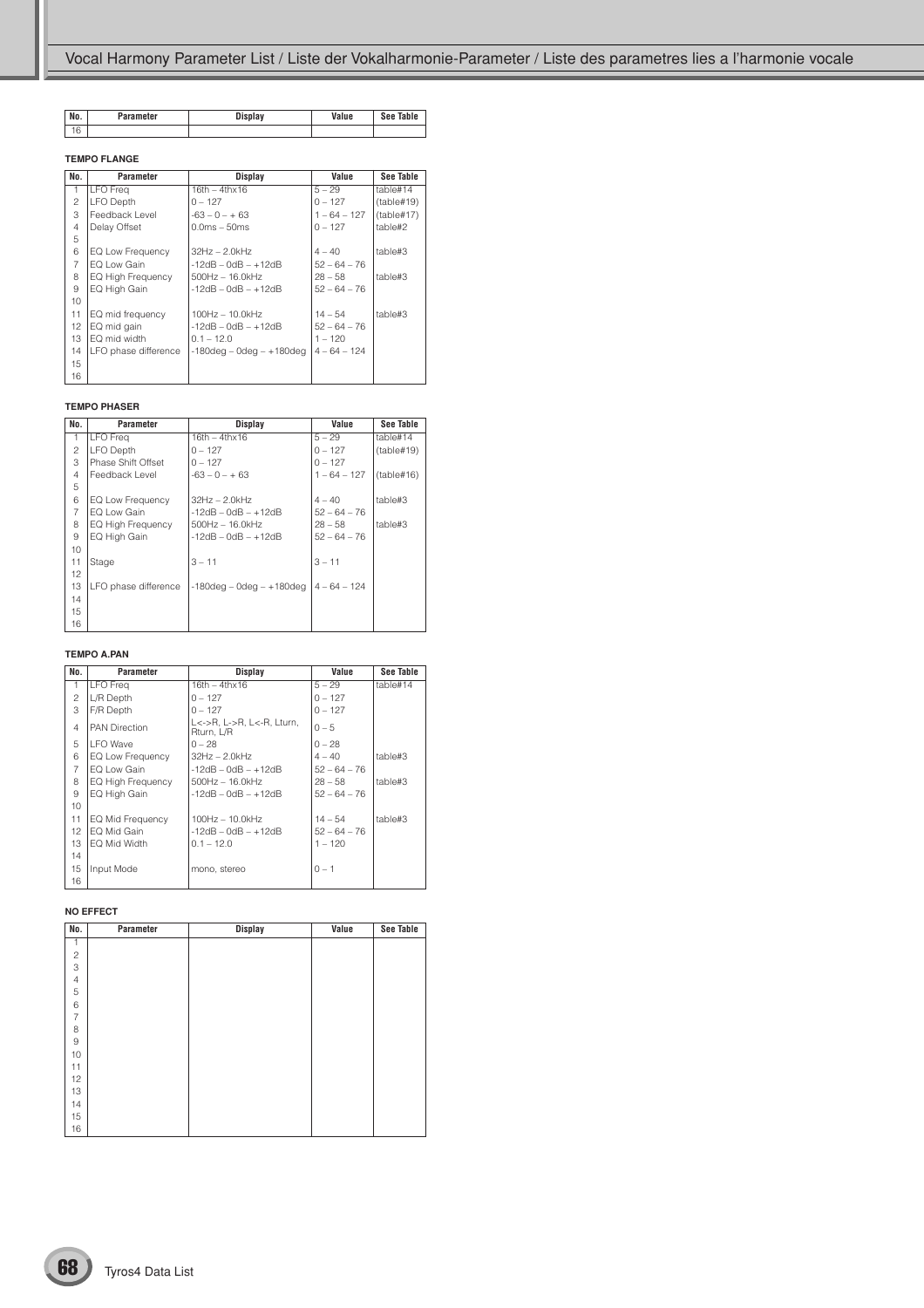### **Pitch Correct Parameters**

| Parameter         | <b>Description</b>                                                                                                                                          |
|-------------------|-------------------------------------------------------------------------------------------------------------------------------------------------------------|
| <b>OFF</b>        | The input sound is not pitch corrected. Since the harmony has a more natural sound, this setting is good for duets, etc.                                    |
| SOFT <sub>1</sub> | The input sound is almost without pitch correction. Since the pitches of the harmony are more accurate, this setting is good for backing chorus parts, etc. |
| SOFT <sub>2</sub> | The input sound is slightly pitch corrected. Since the harmony has a more natural sound, this setting is good for duets, etc.                               |
| <b>HARD</b>       | The input sound is pitch corrected. Since the pitches of the harmony are more accurate, this setting is good for backing chorus parts, etc.                 |

### **Vocal Harmony Edit (Detail) Parameters**

| Parameter                                            | Value          | <b>Description</b>                                                                                                                                                  |  |  |  |  |  |  |  |  |
|------------------------------------------------------|----------------|---------------------------------------------------------------------------------------------------------------------------------------------------------------------|--|--|--|--|--|--|--|--|
| LEAD PITCH DETECT SPEED/<br>HARM. PITCH DETECT SPEED | 15(Fast)       | This setting responds even more quickly to pitch changes, and even if the vocal is slightly off pitch, the harmony easily follows;<br>however, sensitivity is high. |  |  |  |  |  |  |  |  |
|                                                      | 14             | This setting responds even more quickly to pitch changes, and sensitivity of pitch detection is slightly high.                                                      |  |  |  |  |  |  |  |  |
|                                                      | 13             | This setting responds quickly to pitch changes, and sensitivity of pitch detection is slightly high.                                                                |  |  |  |  |  |  |  |  |
|                                                      | 12             | This setting responds a little quickly to pitch changes, and sensitivity of pitch detection is slightly high.                                                       |  |  |  |  |  |  |  |  |
|                                                      | 11             | This setting responds a little quickly to pitch changes, and sensitivity of pitch detection is slightly low.                                                        |  |  |  |  |  |  |  |  |
|                                                      | 10             | This setting responds a little quickly to pitch changes, and pitch detection is moderately precise.                                                                 |  |  |  |  |  |  |  |  |
|                                                      | 9              | This setting responds fairly quickly to pitch changes, and even if the vocal is slightly off pitch, the harmony easily follows.                                     |  |  |  |  |  |  |  |  |
|                                                      | 8              | This setting responds a little quickly to pitch changes, and sensitivity of pitch detection is slightly high.                                                       |  |  |  |  |  |  |  |  |
|                                                      |                | This setting responds a little quickly to pitch changes, and sensitivity of pitch detection is slightly low.                                                        |  |  |  |  |  |  |  |  |
|                                                      | 6              | This setting responds a little quickly to pitch changes, and pitch detection is moderately precise.                                                                 |  |  |  |  |  |  |  |  |
|                                                      | 5              | This setting responds a little quickly to pitch changes, and even if the vocal is slightly off pitch, the harmony easily follows.                                   |  |  |  |  |  |  |  |  |
|                                                      | 4(Normal)      | This setting responds relatively quickly to pitch changes, and pitch detection is moderately precise.                                                               |  |  |  |  |  |  |  |  |
|                                                      | 3              | This setting responds relatively quickly to pitch changes, and even if the vocal is slightly off pitch, the harmony easily follows.                                 |  |  |  |  |  |  |  |  |
|                                                      | $\overline{c}$ | This setting responds relatively slowly to pitch changes, and even if the vocal is slightly off pitch, the harmony easily follows.                                  |  |  |  |  |  |  |  |  |
|                                                      | 1(Slow)        | This setting responds most slowly to pitch changes, and even if the vocal is slightly off pitch, the harmony easily follows.                                        |  |  |  |  |  |  |  |  |
|                                                      | as Mic Setting | This setting gives priority to the speed which is set on the VOCAL page of the MIC SETTING display.                                                                 |  |  |  |  |  |  |  |  |
| <b>HARMONY FFFECT</b>                                | Cmp&EQ Solid   | This compresses strong peaks and consonant sounds, etc.                                                                                                             |  |  |  |  |  |  |  |  |
|                                                      | Cmp&EQ Wide    | This is a well-balanced EQ setting covering a wide range. It also compress strong peaks for a narrower dynamic range.                                               |  |  |  |  |  |  |  |  |
|                                                      | Cmp&EQ Mid     | An EQ setting which emphasizes the mid range, it also compresses strong peaks for a narrower dynamic range.                                                         |  |  |  |  |  |  |  |  |
|                                                      | Cmp&EQ Lite    | This EQ setting has a light feel, while emphasizing the bass range. It also compresses strong peaks for a narrower dynamic range.                                   |  |  |  |  |  |  |  |  |
|                                                      | Cmp&EQ Heavy   | This EQ setting has a heavy feel. It also uses compresses strong peaks for a narrower dynamic range.                                                                |  |  |  |  |  |  |  |  |
|                                                      | Cmp&EQ HiLo    | This EQ setting emphasizes the treble and bass ranges. It also compresses strong peaks for a narrower dynamic range.                                                |  |  |  |  |  |  |  |  |
|                                                      | Cmp&EQ Hi      | This EQ setting emphasizes the treble range. It also compresses strong peaks for a narrower dynamic range.                                                          |  |  |  |  |  |  |  |  |
|                                                      | Cmp            | This compresses strong peaks for a narrower dynamic range.                                                                                                          |  |  |  |  |  |  |  |  |
|                                                      | EQ Wide        | This is a well-balanced EQ setting which covers a wide spectrum range.                                                                                              |  |  |  |  |  |  |  |  |
|                                                      | EQ Mid         | This EQ setting emphasizes the mid range.                                                                                                                           |  |  |  |  |  |  |  |  |
|                                                      | EQ Lite        | This EQ setting has a light feeling, while emphasizing the bass range.                                                                                              |  |  |  |  |  |  |  |  |
|                                                      | EQ Heavy       | This EQ setting has a heavy feeling.                                                                                                                                |  |  |  |  |  |  |  |  |
|                                                      | EQ HiLo        | This EQ setting emphasizes the treble and bass ranges.                                                                                                              |  |  |  |  |  |  |  |  |
|                                                      | EQ Hi          | This EQ setting emphasizes the treble range.                                                                                                                        |  |  |  |  |  |  |  |  |
|                                                      | Female Lite    | This setting is suited for female vocalists. It attenuates the bass range and provides a light image.                                                               |  |  |  |  |  |  |  |  |
|                                                      | Female         | This setting is suited for female vocalists.                                                                                                                        |  |  |  |  |  |  |  |  |
|                                                      | Lite           | This setting is suited for male vocalists. It attenuates the bass range and provides a light image.                                                                 |  |  |  |  |  |  |  |  |
|                                                      | Basic          | This setting is suited for male vocalists.                                                                                                                          |  |  |  |  |  |  |  |  |
|                                                      | Thru           | This is a bypass setting. It has no harmony effect.                                                                                                                 |  |  |  |  |  |  |  |  |
| <b>HARMONY STABILITY</b>                             | Stable         | This has a relatively stable sound with little harmony motion.                                                                                                      |  |  |  |  |  |  |  |  |
|                                                      | Dynamic        | This tends to add harmony with motion according to the input sound.                                                                                                 |  |  |  |  |  |  |  |  |
| LEAD VIBRATO DEPTH                                   |                | This specifies the vibrato depth of the lead sound.                                                                                                                 |  |  |  |  |  |  |  |  |
| HARM. VIBRATO DEPTH                                  |                | This specifies the vibrato depth of the harmony sound.                                                                                                              |  |  |  |  |  |  |  |  |
| <b>VIBRATO SPEED</b>                                 |                | It specifies the vibrato speed of both the lead and harmony sounds.                                                                                                 |  |  |  |  |  |  |  |  |
| <b>VIBRATO DELAY</b>                                 |                | It specifies the vibrato delay of both the lead and harmony sounds.                                                                                                 |  |  |  |  |  |  |  |  |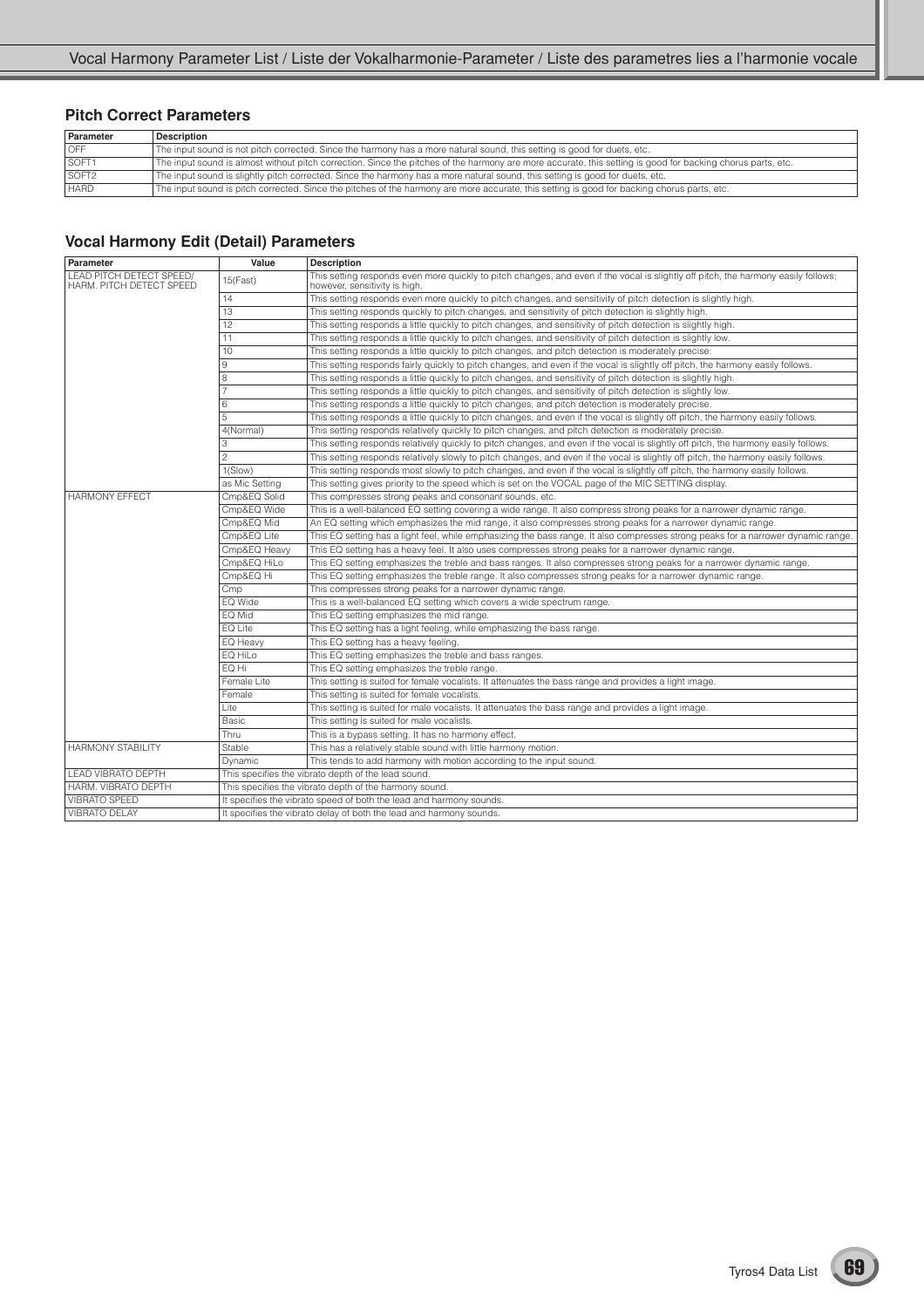## **Parameter Chart / Parametertabelle / Tableau des paramètres**

|                                                         |              |               | System                    |                        | Voice            | Voice                                                |                  | Song                                                 | Style            |              | Multi            |                           | Registration                               | <b>Parameter Lock</b>              |                                                                                                                            |
|---------------------------------------------------------|--------------|---------------|---------------------------|------------------------|------------------|------------------------------------------------------|------------------|------------------------------------------------------|------------------|--------------|------------------|---------------------------|--------------------------------------------|------------------------------------|----------------------------------------------------------------------------------------------------------------------------|
| Parameter                                               | SetUp        | MIDI<br>Setup | User<br>Effect            | <b>Music</b><br>Finder | Set              | Set<br>Group                                         | Song             | <b>Song Setup Group</b>                              | Style<br>Data    | <b>OTS</b>   | Pad              | Regist                    | <b>Freeze Group</b>                        | Group                              | Note                                                                                                                       |
| Main                                                    |              |               |                           |                        |                  |                                                      |                  |                                                      |                  |              |                  |                           |                                            |                                    |                                                                                                                            |
| SongFile                                                | Χ<br>$\sf X$ | X<br>Χ        | Χ<br>Χ                    | X<br>O                 | Χ<br>$\mathsf X$ | $\overline{\phantom{a}}$<br>$\overline{\phantom{a}}$ | X<br>$\mathsf X$ | $\overline{\phantom{a}}$                             | Χ<br>$\mathsf X$ | X<br>X       | X<br>$\mathsf X$ | O<br>$\circ$              | Song<br>Style                              | $\sim$<br>$\sim$                   |                                                                                                                            |
| <b>StyleFile</b><br>MultiPad File                       | X            | X             | Χ                         | X                      | X                | $\sim$                                               | X                | $\overline{\phantom{a}}$<br>$\sim$                   | X                | $\circ$      | X                | O                         | MultiPad                                   | ÷                                  |                                                                                                                            |
| Right1 VoiceFile                                        | X            | X             | X                         | Χ                      | X                | $\sim$                                               | X                | $\overline{\phantom{a}}$                             | X                | Χ            | X                | X                         | $\overline{\phantom{a}}$                   | $\sim$                             |                                                                                                                            |
| Right2 VoiceFile                                        | X            | X             | X                         | Χ                      | Χ                | $\sim$                                               | X                | $\sim$                                               | X                | Χ            | X                | X                         | ٠.                                         | $\sim$                             |                                                                                                                            |
| Right3 VoiceFile                                        | X            | X             | X                         | Χ                      | X                | $\sim$                                               | X                | $\sim$                                               | X                | X            | X                | X                         | $\sim$                                     | ÷                                  |                                                                                                                            |
| Left VoiceFile                                          | X            | X             | X                         | Χ                      | X                | $\sim$                                               | X                | $\sim$                                               | X                | Χ            | X                | X                         | $\overline{\phantom{a}}$<br>$\overline{a}$ | $\sim$                             |                                                                                                                            |
| PartSelect<br>PartOn/Off (Right1)                       | X<br>X       | X<br>X        | X<br>X                    | Χ<br>X                 | X<br>X           | $\mathbb{Z}$<br>$\overline{\phantom{a}}$             | X<br>$\circ$     | <b>Keyboard Voice</b>                                | X<br>X           | Χ<br>$\circ$ | X<br>X           | X<br>$\circ$              | Voice                                      | $\overline{\phantom{a}}$<br>$\sim$ |                                                                                                                            |
| PartOn/Off (Right2)                                     | X            | X             | X                         | X                      | X                | $\overline{\phantom{a}}$                             | $\circ$          | Keyboard Voice                                       | X                | O            | X                | O                         | Voice                                      | $\overline{\phantom{a}}$           |                                                                                                                            |
| PartOn/Off (Right3)                                     | X            | X             | X                         | Χ                      | X                | $\overline{\phantom{a}}$                             | $\circ$          | <b>Keyboard Voice</b>                                | X                | $\circ$      | X                | $\circ$                   | Voice                                      | $\sim$                             |                                                                                                                            |
| PartOn/Off (Left)                                       | X            | X             | X                         | Χ                      | X                | $\overline{\phantom{a}}$                             | $\circ$          | <b>Keyboard Voice</b>                                | X                | $\circ$      | X                | $\circ$                   | Style                                      | $\sim$                             |                                                                                                                            |
| RegistrationBankFile                                    | X            | X             | X                         | X                      | X                | $\overline{\phantom{a}}$                             | Χ                |                                                      | X                | X            | X                | $\boldsymbol{\mathsf{X}}$ | $\overline{\phantom{a}}$                   | ÷                                  |                                                                                                                            |
| <b>File System</b>                                      |              |               |                           |                        |                  |                                                      |                  |                                                      |                  |              |                  |                           |                                            |                                    | One setting for all the Name related pop-up                                                                                |
| CharacterSelect                                         | X            | Х             | X                         | Χ                      | X                |                                                      | X                | ł,                                                   | X                | X            | X                | X                         |                                            | $\overline{a}$                     | window.                                                                                                                    |
| <b>File Selection display</b>                           |              |               |                           |                        |                  |                                                      |                  |                                                      |                  |              |                  |                           |                                            |                                    |                                                                                                                            |
| <b>Select View Setup</b>                                | $\circ$      | X             | $\times$                  | X                      | X                | $\sim$                                               | Χ                | $\overline{\phantom{a}}$                             | X                | X            | Χ                | X                         | $\overline{\phantom{a}}$                   | $\overline{\phantom{a}}$           |                                                                                                                            |
| <b>Song Path</b><br>Song Folder Path                    | $\circ$      | Χ             | X                         | X                      | X                | $\overline{\phantom{a}}$                             | X                | $\overline{\phantom{a}}$                             | Χ                | X            | X                | X                         | $\sim$                                     | $\overline{\phantom{a}}$           |                                                                                                                            |
| <b>Style Path</b>                                       |              |               |                           |                        |                  |                                                      |                  |                                                      |                  |              |                  |                           |                                            |                                    |                                                                                                                            |
| Style Folder Path                                       | O            | X             | Χ                         | X                      | Х                | $\overline{\phantom{a}}$                             | X                | $\overline{\phantom{a}}$                             | Χ                | X            | X                | X                         | $\sim$                                     | $\overline{\phantom{a}}$           |                                                                                                                            |
| FILE ACCESS SW                                          | X            | Χ             | X                         | X                      | X                | $\overline{\phantom{a}}$                             | Χ                | $\overline{\phantom{a}}$                             | X                | X            | X                | X                         | $\overline{\phantom{a}}$                   | $\sim$                             |                                                                                                                            |
| Song                                                    |              |               |                           |                        |                  |                                                      |                  |                                                      |                  |              |                  |                           |                                            |                                    |                                                                                                                            |
| Synchro Start                                           | X            | Х             | Х                         | X                      | Х                | $\overline{\phantom{a}}$                             | X                | $\overline{\phantom{a}}$                             | Х                | X            | X                | O                         | Song                                       | $\overline{a}$                     |                                                                                                                            |
| StartStop<br>Channel On/Off                             | X<br>X       | X<br>X        | X<br>X                    | X<br>Χ                 | X<br>X           | $\sim$<br>÷                                          | X<br>X           | $\sim$<br>$\overline{\phantom{a}}$                   | X<br>X           | X<br>Χ       | X<br>X           | X<br>$\circ$              | $\sim$                                     | ÷<br>$\overline{\phantom{a}}$      |                                                                                                                            |
| Menu > Function > SongSetting                           |              |               |                           |                        |                  |                                                      |                  |                                                      |                  |              |                  |                           | Song                                       |                                    |                                                                                                                            |
|                                                         |              |               |                           |                        |                  |                                                      |                  |                                                      |                  |              |                  |                           |                                            |                                    | When there is no Guide Mode information in                                                                                 |
| Guide Mode                                              | O            | X             | X                         | Χ                      | X                |                                                      | $\circ$          | Guide Setting                                        | X                | X            | X                | X                         | ٠.                                         | ٠                                  | the Song data, it returns to the default setting.                                                                          |
| Repeat Mode                                             | O            | X             | Χ                         | X                      | Χ                | $\overline{\phantom{a}}$                             | Χ                | $\overline{\phantom{a}}$                             | Χ                | Χ            | X                | Χ                         | $\sim$                                     | $\overline{\phantom{a}}$           |                                                                                                                            |
| <b>Repeat Directory</b><br>Phrase Mark Repeat           | $\circ$<br>X | X<br>X        | X<br>X                    | Χ<br>Χ                 | X<br>X           | $\overline{\phantom{a}}$<br>$\overline{\phantom{a}}$ | X<br>X           | $\overline{\phantom{a}}$<br>$\overline{\phantom{a}}$ | X<br>X           | X<br>X       | X<br>X           | X<br>X                    | $\sim$<br>$\overline{\phantom{a}}$         | $\sim$<br>$\overline{\phantom{a}}$ |                                                                                                                            |
| <b>Right Channel</b>                                    | $\circ$      | X             | X                         | Χ                      | X                | $\overline{\phantom{a}}$                             | $\circ$          | (Set by recording)                                   | X                | Χ            | X                | X                         | $\overline{\phantom{a}}$                   | $\sim$                             |                                                                                                                            |
| Left Channel                                            | $\circ$      | X             | X                         | Χ                      | X                | $\overline{\phantom{a}}$                             | $\circ$          | (Set by recording)                                   | X                | X            | X                | X                         | ÷                                          | $\sim$                             |                                                                                                                            |
| Auto Ch Set                                             | $\circ$      | X             | X                         | Χ                      | X                | $\overline{\phantom{a}}$                             | X                | ٠                                                    | X                | X            | X                | X                         | $\overline{\phantom{a}}$                   | ٠                                  |                                                                                                                            |
| Lyrics Language                                         | $\circ$      | Χ             | X                         | Χ                      | X                | $\overline{\phantom{a}}$                             | $\circ$          | <b>Lyrics Setting</b>                                | Χ                | X            | X                | $\mathsf X$               | $\overline{\phantom{a}}$                   | ÷.                                 |                                                                                                                            |
| QuickStart                                              | O            | X             | Χ                         | Χ                      | Χ                | $\sim$                                               | X                | ÷.                                                   | Χ                | X            | X                | X                         | $\sim$                                     | $\sim$                             |                                                                                                                            |
| PAT On/Off                                              | X            | X             | X                         | X                      | X                | $\overline{\phantom{a}}$                             | X                | ×,                                                   | X                | X            | X                | X                         | $\overline{\phantom{a}}$                   | ٠                                  | Set to OFF when a song is selected. Set to<br>ON if the selected song has Sys Ex<br>messages at the beginning of the data. |
| Guide On/Off                                            | X            | Х             | X                         | X                      | Х                | ÷,                                                   | Χ                | J.                                                   | X                | Х            | X                | Χ                         |                                            |                                    | Set to OFF when a song is selected. Set to<br>ON if the selected song has Sys Ex<br>messages at the beginning of the data. |
| <b>Tempo</b><br>Master Tempo                            | $\times$     | X             | $\times$                  | X                      | X                | $\overline{\phantom{a}}$                             | O                | <b>TEMPO</b>                                         | $\circ$          | Χ            | X                | O                         | Tempo                                      | $\overline{\phantom{a}}$           |                                                                                                                            |
| Menu > DigitalRecording > Song Creator                  |              |               |                           |                        |                  |                                                      |                  |                                                      |                  |              |                  |                           |                                            |                                    |                                                                                                                            |
| <b>REC Mode</b>                                         |              |               |                           |                        |                  |                                                      |                  |                                                      |                  |              |                  |                           |                                            |                                    |                                                                                                                            |
| Rec Start                                               | X            | X             | X                         | Χ                      | X                | $\overline{\phantom{a}}$                             | Χ                | $\overline{\phantom{a}}$                             | X                | Χ            | X                | X                         | $\overline{\phantom{a}}$                   | $\overline{a}$                     |                                                                                                                            |
| PunchInAt                                               | X            | X             | Χ                         | X                      | X                | $\sim$                                               | X                | $\sim$                                               | X                | X            | X                | X                         | ÷                                          | ÷                                  |                                                                                                                            |
| Rec End<br>PunchOutAt                                   | X<br>X       | X<br>X        | X<br>Χ                    | Χ<br>Χ                 | Χ<br>X           | $\sim$<br>$\sim$                                     | X<br>X           | $\overline{\phantom{a}}$<br>$\overline{\phantom{a}}$ | X<br>X           | Χ<br>Χ       | X<br>X           | X<br>X                    | $\overline{\phantom{a}}$<br>٠              | $\sim$<br>$\sim$                   |                                                                                                                            |
| Pedal Punch In/Out                                      | X            | X             | X                         | X                      | X                | $\sim$                                               | X                | ÷                                                    | Χ                | X            | X                | Χ                         | $\sim$                                     | ÷                                  |                                                                                                                            |
| <b>Channel &gt; Quantize</b>                            |              |               |                           |                        |                  |                                                      |                  |                                                      |                  |              |                  |                           |                                            |                                    |                                                                                                                            |
| Channel                                                 | X            | X             | X                         | X                      | X                | $\overline{\phantom{a}}$                             | X                | ٠                                                    | X                | X            | X                | X                         | ٠                                          | $\sim$                             |                                                                                                                            |
| Size                                                    | X            | X             | X                         | X                      | X                | $\overline{\phantom{a}}$                             | X                | $\overline{\phantom{a}}$                             | X                | X            | X                | X                         | $\sim$                                     | $\sim$                             |                                                                                                                            |
| Strength                                                | X            | X             | X                         | Χ                      | X                | $\sim$                                               | X                | $\overline{\phantom{a}}$                             | X                | X            | Χ                | Χ                         | $\overline{\phantom{a}}$                   | $\overline{\phantom{a}}$           |                                                                                                                            |
| <b>Channel &gt; Track Delete</b><br><b>Track Delete</b> | X            | X             | X                         | X                      | X                | $\overline{\phantom{a}}$                             | X                | $\overline{\phantom{a}}$                             | X                | X            | X                | X                         | $\overline{\phantom{a}}$                   | $\overline{\phantom{a}}$           |                                                                                                                            |
| <b>Channel &gt; Track Mix</b>                           |              |               |                           |                        |                  |                                                      |                  |                                                      |                  |              |                  |                           |                                            |                                    |                                                                                                                            |
| Source1                                                 | X            | X             | X                         | X                      | Χ                | $\sim$                                               | Χ                | $\overline{\phantom{a}}$                             | Χ                | Χ            | X                | Χ                         | $\sim$                                     | $\sim$                             |                                                                                                                            |
| Source <sub>2</sub>                                     | X            | X             | X                         | Χ                      | X                | $\overline{\phantom{a}}$                             | X                | $\overline{\phantom{a}}$                             | X                | X            | X                | X                         | $\overline{\phantom{a}}$                   | $\overline{\phantom{a}}$           |                                                                                                                            |
| Destination                                             | X            | X             | X                         | X                      | X                | $\overline{\phantom{a}}$                             | X                | $\overline{\phantom{a}}$                             | X                | X            | X                | X                         | ٠.                                         | $\sim$                             |                                                                                                                            |
| <b>Channel &gt; Channel Transpose</b>                   |              |               |                           |                        |                  |                                                      |                  |                                                      |                  |              |                  |                           |                                            |                                    |                                                                                                                            |
| Channel Transpose<br>Channel > Setup                    | X            | Χ             | Χ                         | X                      | Χ                | $\overline{\phantom{a}}$                             | X                | $\overline{\phantom{a}}$                             | Χ                | Χ            | X                | Χ                         | $\overline{\phantom{a}}$                   | $\overline{\phantom{a}}$           |                                                                                                                            |
| Setup Select                                            | O            | X             | X                         | X                      | X                | $\overline{\phantom{a}}$                             | X                | $\overline{\phantom{a}}$                             | X                | X            | X                | X                         | $\overline{\phantom{a}}$                   | $\overline{\phantom{a}}$           |                                                                                                                            |
| Chd/1-16/SysEx./Lyric > Filter                          |              |               |                           |                        |                  |                                                      |                  |                                                      |                  |              |                  |                           |                                            |                                    |                                                                                                                            |
| Main Filter                                             | $\circ$      | X             | X                         | X                      | Χ                | $\sim$                                               | X                | $\overline{\phantom{a}}$                             | X                | X            | X                | X                         | ٠.                                         | $\sim$                             |                                                                                                                            |
| Control Change Filter                                   | O            | X             | X                         | Χ                      | X                | $\overline{\phantom{a}}$                             | X                | $\overline{\phantom{a}}$                             | X                | X            | X                | X                         | $\overline{\phantom{a}}$                   | $\overline{\phantom{a}}$           |                                                                                                                            |
| <b>Style Filter</b>                                     | $\circ$      | X             | X                         | X                      | X                | $\overline{\phantom{a}}$                             | X                | ÷,                                                   | X                | X            | X                | X                         | $\overline{\phantom{a}}$                   | ÷.                                 |                                                                                                                            |
| Lyric/Text<br>BackGround (Panel Setting)                | O            | X             | X                         | X                      | X                | $\sim$                                               | O                | <b>Lyrics Setting</b>                                | X                | Χ            | X                | Χ                         | $\sim$                                     | $\sim$                             | Cannot be reset with Factory Reset.                                                                                        |
| Back Ground (Song Setting)                              | X            | X             | X                         | X                      | X                | $\sim$                                               | O                | <b>Lyrics Setting</b>                                | X                | X            | X                | X                         |                                            | ÷,                                 | Reset to the background selected last via the<br>panel operation with Factory Reset.                                       |
| Viewer Mode                                             | O            | Х             | Х                         | Χ                      | Х                | $\overline{\phantom{a}}$                             | Χ                | $\overline{\phantom{a}}$                             | Х                | X            | X                | Χ                         | $\overline{\phantom{a}}$                   | $\sim$                             |                                                                                                                            |
| Text File (Panel Setting)                               | X            | X             | Χ                         | X                      | Χ                | $\overline{\phantom{a}}$                             | X                | $\overline{\phantom{a}}$                             | Χ                | X            | X                | O                         | Text                                       | $\overline{\phantom{a}}$           |                                                                                                                            |
| <b>Text Sw</b>                                          | X            |               | $\boldsymbol{\mathsf{X}}$ | $\times$               | X                |                                                      |                  |                                                      |                  | X            | X                |                           |                                            |                                    |                                                                                                                            |
| <b>Text Size</b><br><b>Score Sw</b>                     |              | X             |                           |                        |                  | $\overline{\phantom{a}}$                             | X                | $\overline{\phantom{a}}$                             | X                |              |                  | Χ                         | $\overline{\phantom{a}}$                   | $\overline{\phantom{a}}$           |                                                                                                                            |
| Left on/off                                             | $\circ$      | Χ             | $\times$                  | X                      | X                | $\sim$                                               | O                | Score Setting                                        | $\times$         | Χ            | X                | Χ                         | $\sim$                                     | $\sim$                             |                                                                                                                            |
| Right on/off                                            | O            | X             | X                         | X                      | X                | $\overline{\phantom{a}}$                             | $\circ$          | Score Setting                                        | X                | X            | X                | X                         | $\sim$                                     | ٠                                  |                                                                                                                            |
| Lyric on/off                                            | O            | X             | X                         | Χ                      | X                | $\overline{\phantom{a}}$                             | O                | Score Setting                                        | X                | Χ            | X                | X                         | $\overline{\phantom{a}}$                   | ÷.                                 |                                                                                                                            |
| Chord on/off                                            | $\circ$      | X             | Χ                         | X                      | X                | $\sim$                                               | $\circ$          | <b>Score Setting</b>                                 | Χ                | X            | Χ                | X                         | $\sim$                                     | $\sim$                             |                                                                                                                            |
| NoteName on/off                                         | $\circ$      | X             | X                         | Χ                      | Χ                | $\overline{\phantom{a}}$<br>$\sim$                   | $\circ$          | Score Setting                                        | X                | X            | X                | Χ                         | $\overline{\phantom{a}}$<br>٠.             | $\sim$<br>٠                        |                                                                                                                            |
| Size<br>Left ch.                                        | $\circ$<br>O | X<br>X        | X<br>X                    | Χ<br>Χ                 | X<br>X           | $\overline{\phantom{a}}$                             | O<br>O           | Score Setting<br>Score Setting                       | X<br>X           | Χ<br>X       | X<br>X           | X<br>X                    | $\overline{\phantom{a}}$                   | $\overline{\phantom{a}}$           |                                                                                                                            |
| Right ch.                                               | $\circ$      | X             | X                         | X                      | Χ                | $\overline{\phantom{a}}$                             | O                | Score Setting                                        | X                | X            | X                | X                         | $\overline{\phantom{a}}$                   | $\overline{\phantom{a}}$           |                                                                                                                            |
|                                                         |              |               |                           |                        |                  |                                                      |                  |                                                      |                  |              |                  |                           |                                            |                                    |                                                                                                                            |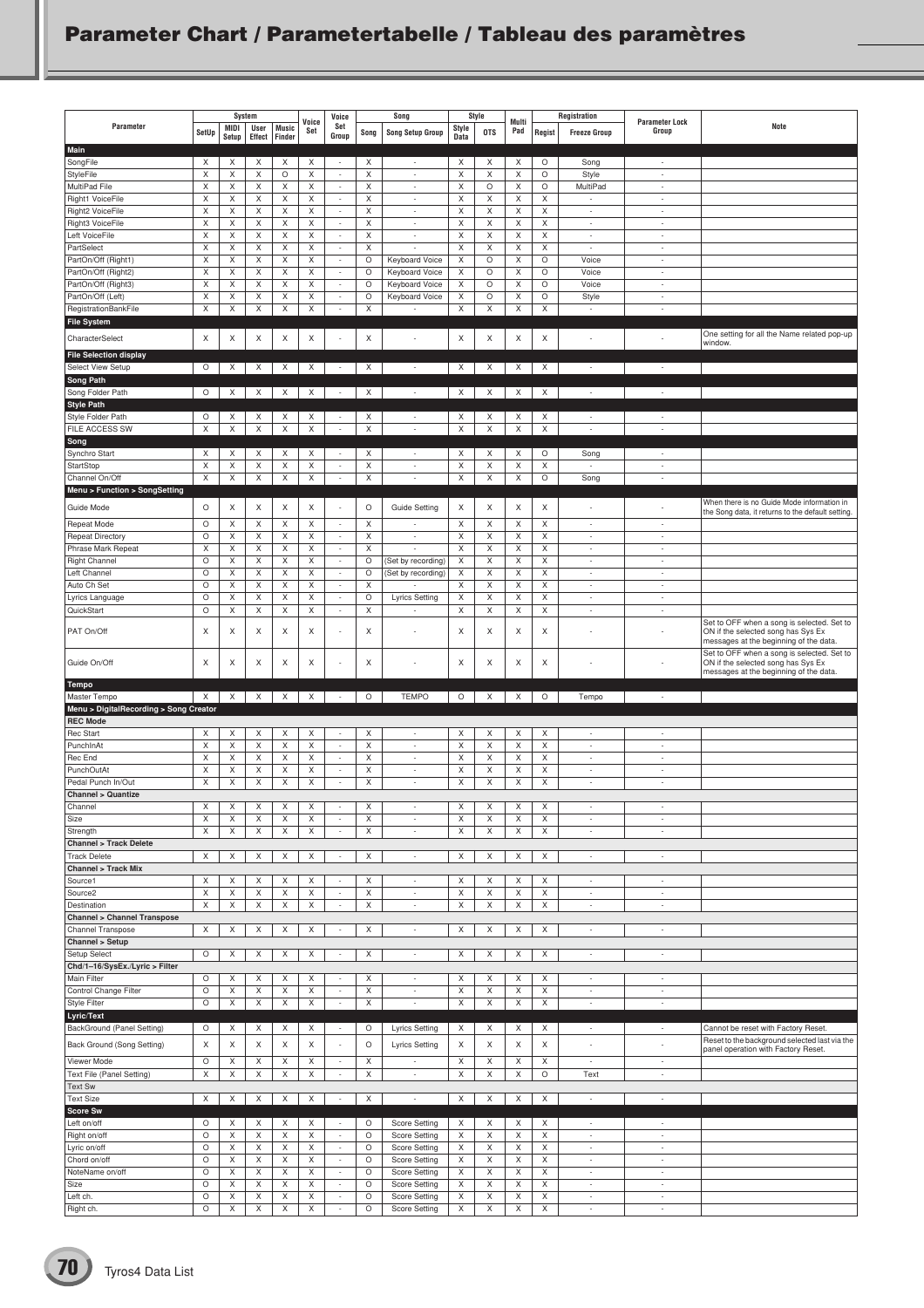|                                                           |                                |                  | System           |              | Voice            | Voice                              | Song             |                                                      | Style        |            | Multi                    | Registration                   |                                                      | <b>Parameter Lock</b>              |      |
|-----------------------------------------------------------|--------------------------------|------------------|------------------|--------------|------------------|------------------------------------|------------------|------------------------------------------------------|--------------|------------|--------------------------|--------------------------------|------------------------------------------------------|------------------------------------|------|
| Parameter                                                 | SetUp                          | <b>MIDI</b>      | User             | <b>Music</b> | Set              | Set<br>Group                       | Song             | <b>Song Setup Group</b>                              | Style        | <b>OTS</b> | Pad                      | Regist                         | <b>Freeze Group</b>                                  | Group                              | Note |
| KeySignature                                              | X                              | Setup<br>X       | Effect<br>Χ      | Finder<br>X  | X                | $\overline{\phantom{a}}$           | $\circ$          | <b>Score Setting</b>                                 | Data<br>X    | X          | X                        | X                              | $\overline{\phantom{a}}$                             | $\overline{\phantom{a}}$           |      |
| Quantize                                                  | $\circ$                        | Χ                | X                | X            | X                | $\sim$                             | O                | Score Setting                                        | X            | X          | X                        | X                              | $\sim$                                               | $\overline{\phantom{a}}$           |      |
| NoteName                                                  | $\circ$                        | X                | X                | X            | X                | $\overline{\phantom{a}}$           | O                | Score Setting                                        | X            | Χ          | X                        | X                              | $\overline{\phantom{a}}$                             | $\sim$                             |      |
| ColorNote On/Off                                          | $\circ$                        | X                | X                | X            | X                | $\overline{\phantom{a}}$           | $\circ$          | Score Setting                                        | X            | X          | $\overline{\phantom{a}}$ | X                              | $\sim$                                               | $\sim$                             |      |
| <b>Song Position Jump</b>                                 |                                |                  |                  |              |                  |                                    |                  |                                                      |              |            |                          |                                |                                                      |                                    |      |
| SP1-4 Position Sw On/Off                                  | X                              | X                | X                | X            | X                |                                    | $\circ$          | (Double-clicking<br>$[SP1]$ - $[SP4]$                | X            | X          | X                        | Χ                              |                                                      |                                    |      |
| Loop Sw On/Off                                            | X                              | X                | X                | X            | X                | $\overline{\phantom{a}}$           | X                | $\overline{\phantom{a}}$                             | X            | X          | X                        | X                              | $\sim$                                               | ٠                                  |      |
| <b>Recording data</b>                                     |                                |                  |                  |              |                  |                                    |                  |                                                      |              |            |                          |                                |                                                      |                                    |      |
| Song XG data                                              | X                              | X                | X                | X            | Χ                | Χ                                  | O                | $\overline{\phantom{a}}$                             | X            | X          | X                        | Χ                              | $\sim$                                               | ×,                                 |      |
| $\overline{\text{Style}}$                                 |                                |                  |                  |              |                  |                                    |                  |                                                      |              |            |                          |                                |                                                      |                                    |      |
| AccompanimentOn/Off                                       | X                              | Χ                | X                | X<br>$\circ$ | X                | $\overline{\phantom{a}}$           | X                | $\overline{\phantom{a}}$                             | X            | O (On)     | X                        | O                              | Style                                                | $\sim$                             |      |
| <b>OTSLink</b>                                            | X                              | Χ                | X                | (On)         | X                | $\overline{\phantom{a}}$           | X                | ÷                                                    | X            | X          | X                        | X                              |                                                      |                                    |      |
| AutoFillIn                                                | $\circ$                        | Χ                | X                | X            | Χ                | $\sim$                             | X                | $\overline{\phantom{a}}$                             | X            | X          | X                        | X                              | $\sim$                                               | $\overline{\phantom{a}}$           |      |
| Section                                                   | X                              | Χ                | X                | X            | X                | $\overline{\phantom{a}}$           | X                | $\overline{\phantom{a}}$                             | X            | Χ          | X                        | $\circ$                        | Style                                                | $\sim$                             |      |
| SynchroStart<br>SynchroStop                               | X<br>$\boldsymbol{\mathsf{X}}$ | X<br>X           | X<br>$\mathsf X$ | X<br>X       | X<br>$\mathsf X$ | $\overline{\phantom{a}}$<br>$\sim$ | Χ<br>$\mathsf X$ | $\overline{\phantom{a}}$<br>$\overline{\phantom{a}}$ | Χ<br>Χ       | O(On)<br>Χ | X<br>X                   | $\circ$<br>$\circ$             | Style                                                | $\sim$<br>$\overline{\phantom{a}}$ |      |
| StartStop                                                 | X                              | X                | X                | X            | X                | $\sim$                             | X                | ÷                                                    | X            | Χ          | X                        | X                              | Style<br>$\overline{\phantom{a}}$                    | ×,                                 |      |
| Menu > Function > StyleSetting/SplitPoint/Chord Fingering |                                |                  |                  |              |                  |                                    |                  |                                                      |              |            |                          |                                |                                                      |                                    |      |
| <b>Style Setting</b>                                      |                                |                  |                  |              |                  |                                    |                  |                                                      |              |            |                          |                                |                                                      |                                    |      |
| StopAcmp                                                  | O                              | Χ                | X                | X            | X                | $\overline{\phantom{a}}$           | X                | $\overline{\phantom{a}}$                             | X            | X          | X                        | $\circ$                        | Style                                                | $\overline{\phantom{a}}$           |      |
| OTSLinkTiming                                             | $\circ$                        | X                | X                | X            | X                | $\sim$                             | X                | $\overline{\phantom{a}}$                             | X            | Χ          | X                        | X                              | $\sim$                                               | $\overline{\phantom{a}}$           |      |
| SynchroStopWindow                                         | $\circ$                        | X                | X                | X            | X                | $\sim$                             | Χ                | $\overline{\phantom{a}}$                             | Χ            | Χ          | X                        | $\circ$                        | Style                                                | $\sim$                             |      |
| StyleTouch<br>SectionSet                                  | $\circ$<br>$\circ$             | Χ<br>X           | X<br>X           | X<br>X       | X<br>Χ           | $\sim$<br>$\overline{\phantom{a}}$ | $\mathsf X$<br>X | $\overline{\phantom{a}}$<br>$\overline{\phantom{a}}$ | X<br>X       | Χ<br>X     | X<br>X                   | $\circ$<br>Χ                   | Style<br>$\overline{\phantom{a}}$                    | $\sim$<br>÷,                       |      |
| Tempo Hold                                                | $\circ$                        | X                | X                | X            | X                | $\sim$                             | Χ                | $\overline{\phantom{a}}$                             | X            | Χ          | X                        | X                              | $\overline{\phantom{a}}$                             | $\sim$                             |      |
| Part On/Off                                               | $\circ$                        | X                | X                | X            | X                | $\overline{\phantom{a}}$           | X                | $\overline{\phantom{a}}$                             | X            | X          | X                        | X                              | $\sim$                                               | ÷                                  |      |
| <b>SplitPoint</b>                                         |                                |                  |                  |              |                  |                                    |                  |                                                      |              |            |                          |                                |                                                      |                                    |      |
| SplitPoint (Left)                                         | $\circ$                        | Χ                | X                | X            | Χ                | $\sim$                             | X                | ÷                                                    | Χ            | X          | X                        | $\circ$                        | Style                                                | Split Point                        |      |
| SplitPoint (Style)                                        | $\circ$                        | X                | X                | X            | X                | $\sim$                             | $\circ$          | Guide Setting                                        | X            | Χ          | X                        | O                              | Style                                                | Split Point                        |      |
| SplitPoint (Right3)                                       | $\circ$                        | X                | X                | X            | X                | $\overline{\phantom{a}}$           | Χ                |                                                      | X            | Χ          | X                        | $\circ$                        | Voice                                                | Split Point                        |      |
| <b>Chord Fingering</b><br>FingeringType                   | $\circ$                        | Χ                | X                | X            | X                | $\sim$                             | X                | $\overline{\phantom{a}}$                             | X            | X          | X                        | $\circ$                        | Style                                                | Fingering                          |      |
| Chord Root Note                                           | X                              | X                | X                | X            | X                | $\sim$                             | X                | $\overline{\phantom{a}}$                             | X            | Χ          | X                        | X                              | $\overline{\phantom{a}}$                             | ÷,                                 |      |
| ChordRoot Type                                            | X                              | $\mathsf X$      | $\mathsf X$      | X            | X                | $\overline{\phantom{a}}$           | X                | $\overline{\phantom{a}}$                             | X            | X          | $\mathsf X$              | X                              | $\overline{\phantom{a}}$                             | $\overline{\phantom{a}}$           |      |
| Menu > DigitalRecording > Style Creator                   |                                |                  |                  |              |                  |                                    |                  |                                                      |              |            |                          |                                |                                                      |                                    |      |
| <b>BASIC</b>                                              |                                |                  |                  |              |                  |                                    |                  |                                                      |              |            |                          |                                |                                                      |                                    |      |
| Section                                                   | X                              | X                | X                | X            | X                | $\overline{\phantom{a}}$           | Χ                | $\overline{\phantom{a}}$                             | X            | Χ          | X                        | X                              | $\sim$                                               | $\overline{\phantom{a}}$           |      |
| Pattern Length                                            | $\mathsf X$<br>X               | $\mathsf X$<br>Χ | X<br>X           | X<br>X       | $\mathsf X$<br>X | $\sim$<br>$\sim$                   | $\mathsf X$<br>X | $\overline{\phantom{a}}$<br>$\overline{\phantom{a}}$ | $\circ$<br>O | X<br>X     | $\mathsf X$<br>X         | $\boldsymbol{\mathsf{X}}$<br>X | $\overline{\phantom{a}}$<br>$\sim$                   | $\overline{\phantom{a}}$<br>$\sim$ |      |
| Tempo<br>Beat                                             | X                              | X                | X                | X            | X                | $\overline{\phantom{a}}$           | X                | ÷                                                    | $\circ$      | X          | X                        | X                              | $\sim$                                               | $\sim$                             |      |
| Assembly                                                  |                                |                  |                  |              |                  |                                    |                  |                                                      |              |            |                          |                                |                                                      |                                    |      |
| Source Pattern                                            | X                              | X                | X                | X            | X                | $\overline{\phantom{a}}$           | X                | $\overline{\phantom{a}}$                             | X            | X          | X                        | X                              | $\overline{\phantom{a}}$                             | $\overline{\phantom{a}}$           |      |
| Section                                                   | X                              | Χ                | X                | X            | X                | $\sim$                             | X                | $\overline{\phantom{a}}$                             | X            | X          | X                        | X                              | $\sim$                                               | $\overline{\phantom{a}}$           |      |
| Channel                                                   | X                              | X                | X                | X            | X                | $\overline{\phantom{a}}$           | Χ                | $\overline{\phantom{a}}$                             | X            | Χ          | X                        | X                              | $\sim$                                               | $\sim$                             |      |
| Play Type<br>Groove > Groove                              | X                              | X                | X                | X            | X                | $\sim$                             | X                | $\overline{\phantom{a}}$                             | X            | X          | X                        | X                              | $\overline{\phantom{a}}$                             | $\sim$                             |      |
| <b>Original Beat</b>                                      | X                              | Χ                | X                | X            | Χ                | $\sim$                             | X                | $\overline{\phantom{a}}$                             | X            | X          | X                        | Χ                              | $\sim$                                               | ×,                                 |      |
| <b>Beat Converter</b>                                     | X                              | X                | X                | X            | X                | $\sim$                             | Χ                | $\overline{\phantom{a}}$                             | X            | Χ          | X                        | X                              | $\overline{\phantom{a}}$                             | ٠                                  |      |
| Swing                                                     | X                              | Χ                | X                | X            | X                | $\overline{\phantom{a}}$           | X                | $\overline{\phantom{a}}$                             | Χ            | Χ          | X                        | X                              | $\overline{\phantom{a}}$                             | ÷,                                 |      |
| Fine                                                      | X                              | X                | X                | X            | X                | $\sim$                             | X                | $\overline{\phantom{a}}$                             | X            | X          | X                        | X                              | $\sim$                                               | ×,                                 |      |
| Groove > Dynamics                                         |                                |                  |                  |              |                  |                                    |                  |                                                      |              |            |                          |                                |                                                      |                                    |      |
| Channel                                                   | X                              | X                | X                | X            | X                | $\sim$                             | X                | ÷,                                                   | X            | Χ          | X                        | X                              |                                                      | ÷                                  |      |
| Accent Type<br>Strength                                   | X<br>X                         | Х<br>Χ           | Х<br>Χ           | X<br>X       | Х<br>Χ           | $\overline{\phantom{a}}$<br>$\sim$ | Х<br>X           | $\overline{\phantom{a}}$                             | Х<br>Χ       | Х<br>X     | X<br>X                   | Х<br>X                         | $\overline{\phantom{a}}$                             | $\overline{\phantom{a}}$           |      |
| Expand/Comp.                                              | X                              | X                | X                | X            | Χ                | $\sim$                             | X                | $\overline{\phantom{a}}$                             | Χ            | X          | X                        | Χ                              | $\overline{\phantom{a}}$                             | $\sim$                             |      |
| Boost/Cut                                                 | X                              | X                | X                | X            | X                | $\sim$                             | X                | $\overline{\phantom{a}}$                             | Χ            | X          | X                        | X                              | $\overline{\phantom{a}}$                             | $\sim$                             |      |
| <b>Channel &gt; Quantize</b>                              |                                |                  |                  |              |                  |                                    |                  |                                                      |              |            |                          |                                |                                                      |                                    |      |
| Channel                                                   | X                              | Χ                | X                | X            | Χ                | $\overline{\phantom{a}}$           | Χ                | $\overline{\phantom{a}}$                             | Χ            | Χ          | X                        | X                              | $\sim$                                               | $\sim$                             |      |
| Size                                                      | X                              | X                | X                | X            | X                | $\overline{\phantom{a}}$           | X                | $\overline{\phantom{a}}$                             | X            | X          | X                        | X                              | $\overline{\phantom{a}}$                             | $\sim$                             |      |
| Strength                                                  | X                              | X                | X                | X            | X                | $\sim$                             | X                | $\overline{\phantom{a}}$                             | X            | X          | X                        | X                              | $\sim$                                               | $\sim$                             |      |
| <b>Channel &gt; Velocity Change</b><br>Channel            | X                              | X                | X                | X            | X                | $\sim$                             | Χ                | $\overline{\phantom{a}}$                             | Χ            | Χ          | X                        | Χ                              | $\sim$                                               | $\overline{\phantom{a}}$           |      |
| Boost/Cut                                                 | X                              | X                | X                | X            | X                | $\sim$                             | X                | ÷.                                                   | X            | X          | X                        | X                              | $\overline{\phantom{a}}$                             | ÷                                  |      |
| Channel > Bar Copy                                        |                                |                  |                  |              |                  |                                    |                  |                                                      |              |            |                          |                                |                                                      |                                    |      |
| Channel                                                   | X                              | Χ                | X                | X            | Χ                | $\overline{\phantom{a}}$           | X                | $\overline{\phantom{a}}$                             | X            | X          | X                        | X                              | $\sim$                                               | $\overline{\phantom{a}}$           |      |
| Source Top                                                | X                              | X                | X                | X            | X                | $\overline{\phantom{a}}$           | X                | $\overline{\phantom{a}}$                             | X            | Χ          | X                        | X                              | $\overline{\phantom{a}}$                             | $\sim$                             |      |
| Source Last                                               | X                              | X                | X                | X            | X                | $\sim$                             | X                | $\overline{\phantom{a}}$                             | X            | X          | X                        | X                              | $\sim$                                               | $\sim$                             |      |
| Destination                                               | $\mathsf X$                    | X                | X                | X            | X                | $\sim$                             | X                | $\overline{\phantom{a}}$                             | X            | X          | X                        | X                              | $\overline{\phantom{a}}$                             | $\overline{\phantom{a}}$           |      |
| Channel > Bar Clear<br>Channel                            | X                              | X                | X                | X            | X                | $\sim$                             | X                | $\overline{\phantom{a}}$                             | X            | X          | X                        | X                              | $\sim$                                               | $\overline{\phantom{a}}$           |      |
| Source Top                                                | X                              | X                | X                | X            | X                | $\sim$                             | X                | $\overline{\phantom{a}}$                             | X            | X          | X                        | X                              | $\overline{\phantom{a}}$                             | $\sim$                             |      |
| Source Last                                               | X                              | X                | X                | X            | Χ                | $\sim$                             | X                | $\overline{\phantom{a}}$                             | X            | X          | X                        | Χ                              | $\overline{\phantom{a}}$                             | $\sim$                             |      |
| <b>Channel &gt; Remove Event</b>                          |                                |                  |                  |              |                  |                                    |                  |                                                      |              |            |                          |                                |                                                      |                                    |      |
| Channel                                                   | X                              | X                | Χ                | X            | X                | $\sim$                             | X                | $\overline{\phantom{a}}$                             | Χ            | X          | X                        | Χ                              | $\overline{\phantom{a}}$                             | $\sim$                             |      |
| Event                                                     | X                              | X                | X                | X            | X                | $\overline{\phantom{a}}$           | X                | $\overline{\phantom{a}}$                             | X            | X          | X                        | X                              | $\overline{\phantom{a}}$                             | $\sim$                             |      |
| Parameter<br>Channel                                      | X                              | Χ                | X                | X            | X                | $\sim$                             | X                | $\overline{\phantom{a}}$                             | Χ            | X          | X                        | X                              | $\overline{\phantom{a}}$                             | $\sim$                             |      |
| Source Root                                               | X                              | X                | X                | X            | X                | $\sim$                             | X                | $\overline{\phantom{a}}$                             | O            | X          | X                        | X                              | $\sim$                                               | $\sim$                             |      |
| Source Chord                                              | X                              | X                | X                | X            | X                | $\overline{\phantom{a}}$           | X                | $\overline{\phantom{a}}$                             | $\circ$      | X          | X                        | X                              | ×,                                                   | $\sim$                             |      |
| <b>NTR</b>                                                | X                              | Χ                | X                | X            | X                | $\sim$                             | X                | $\overline{\phantom{a}}$                             | O            | X          | X                        | X                              | $\sim$                                               | $\sim$                             |      |
| <b>NTT</b>                                                | X                              | X                | X                | X            | X                | $\sim$                             | X                | $\overline{\phantom{a}}$                             | O            | Х          | X                        | X                              | $\overline{\phantom{a}}$                             | $\overline{\phantom{a}}$           |      |
| <b>NTT BASS</b>                                           | X                              | X                | X                | X            | X                | $\overline{\phantom{a}}$           | X                | $\overline{\phantom{a}}$                             | $\circ$      | Χ          | X                        | X                              | $\sim$                                               | $\sim$                             |      |
| High Key                                                  | X                              | X                | X                | X            | X                | $\sim$                             | X                | $\overline{\phantom{a}}$                             | O            | X          | X                        | X                              | $\overline{\phantom{a}}$                             | $\sim$                             |      |
| Note Limit Low<br>Note Limit High                         | X<br>X                         | Χ<br>X           | X<br>X           | X<br>X       | X<br>X           | $\sim$<br>$\sim$                   | X<br>X           | $\overline{\phantom{a}}$<br>$\overline{\phantom{a}}$ | O<br>$\circ$ | Χ<br>X     | X<br>X                   | X<br>X                         | $\overline{\phantom{a}}$<br>$\overline{\phantom{a}}$ | $\overline{\phantom{a}}$<br>$\sim$ |      |
| <b>RTR</b>                                                | X                              | X                | X                | X            | X                | $\sim$                             | X                | $\overline{\phantom{a}}$                             | $\circ$      | X          | X                        | X                              | $\overline{\phantom{a}}$                             | $\sim$                             |      |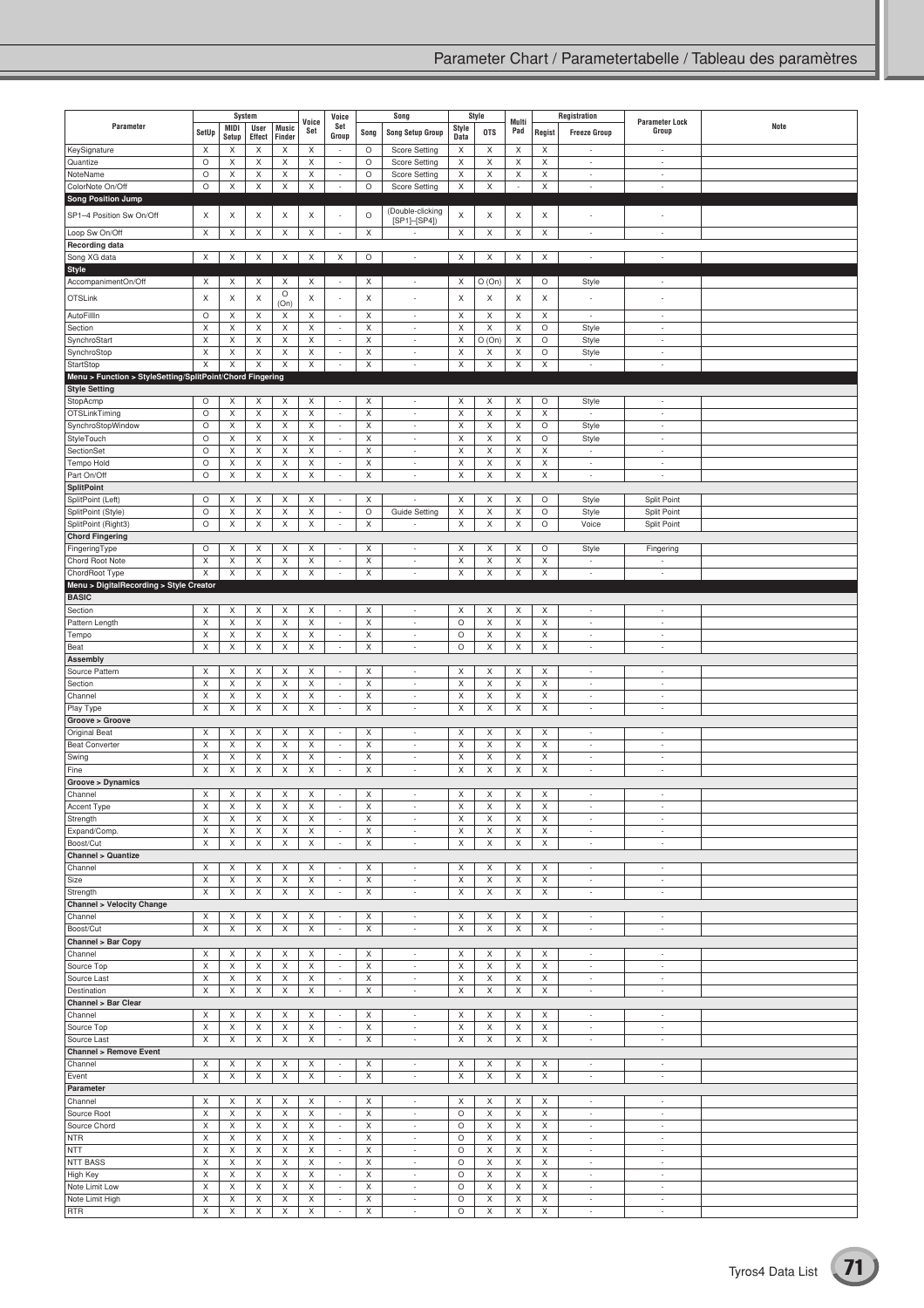| Parameter                                                          | SetUp        | System<br>MIDI<br>Setup | <b>User</b><br>Effect | <b>Music</b><br>Finder | Voice<br>Set | Voice<br>Set<br>Group                                | Song    | Song<br><b>Song Setup Group</b>                      | Style<br>Data | Style<br><b>OTS</b> | Multi<br>Pad | Regist       | Registration<br><b>Freeze Group</b> | <b>Parameter Lock</b><br>Group                       | Note                                |
|--------------------------------------------------------------------|--------------|-------------------------|-----------------------|------------------------|--------------|------------------------------------------------------|---------|------------------------------------------------------|---------------|---------------------|--------------|--------------|-------------------------------------|------------------------------------------------------|-------------------------------------|
| Edit > Filter                                                      |              |                         |                       |                        |              |                                                      |         |                                                      |               |                     |              |              |                                     |                                                      |                                     |
| Main Filter<br>Control Change Filter                               | O<br>$\circ$ | Х<br>X                  | Χ<br>Χ                | X<br>Χ                 | Χ<br>Χ       | $\overline{\phantom{a}}$<br>$\overline{\phantom{a}}$ | Х<br>X  | $\overline{\phantom{a}}$<br>$\overline{\phantom{a}}$ | Х<br>X        | X<br>X              | X<br>X       | Х<br>Χ       | $\overline{\phantom{a}}$            | $\overline{\phantom{a}}$<br>÷,                       |                                     |
| <b>MusicFinder</b>                                                 |              |                         |                       |                        |              |                                                      |         |                                                      |               |                     |              |              |                                     |                                                      |                                     |
| SortBy                                                             | O            | X                       | X                     | X                      | X            | $\overline{\phantom{a}}$                             | X       | $\overline{\phantom{a}}$                             | X             | X                   | X            | X            | $\overline{\phantom{a}}$            | $\overline{\phantom{a}}$                             |                                     |
| SortOrder<br>StyleTempo                                            | O<br>O       | Χ<br>Χ                  | Χ<br>X                | Χ<br>X                 | Χ<br>Χ       | ÷<br>÷                                               | X<br>X  | $\sim$<br>$\sim$                                     | X<br>Χ        | X<br>X              | X<br>X       | Χ<br>X       | ÷<br>Ĭ.                             | ÷,<br>÷                                              |                                     |
| Information                                                        | $\circ$      | X                       | X                     | X                      | X            | $\overline{\phantom{a}}$                             | X       | $\overline{\phantom{a}}$                             | X             | X                   | X            | X            | ÷                                   | $\overline{\phantom{a}}$                             | Cannot be reset with Factory Reset. |
| Search1/2 display                                                  |              |                         |                       |                        |              |                                                      |         |                                                      |               |                     |              |              |                                     |                                                      |                                     |
| Music<br>Keyword                                                   | Χ<br>X       | X<br>X                  | Х<br>X                | X<br>X                 | X<br>X       | $\overline{\phantom{a}}$<br>$\overline{\phantom{a}}$ | X<br>X  | $\overline{\phantom{a}}$<br>$\overline{\phantom{a}}$ | Χ<br>Χ        | X<br>Χ              | X<br>X       | Х<br>X       | ÷,<br>$\overline{a}$                | $\overline{a}$<br>$\overline{a}$                     |                                     |
| Style                                                              | X            | X                       | X                     | X                      | Χ            | $\overline{\phantom{a}}$                             | X       | $\sim$                                               | X             | X                   | Χ            | X            | ÷,                                  | ÷,                                                   |                                     |
| Beat                                                               | X            | Χ                       | X                     | X                      | Χ            | $\overline{\phantom{a}}$                             | X       | $\overline{\phantom{a}}$                             | X             | X                   | Χ            | X            | ٠                                   | ٠                                                    |                                     |
| SearchArea                                                         | X<br>X       | Χ<br>X                  | Χ<br>X                | Χ<br>X                 | Χ<br>X       | $\overline{\phantom{a}}$<br>$\sim$                   | X<br>X  | $\overline{\phantom{a}}$<br>$\sim$                   | X<br>X        | X<br>X              | X<br>X       | Χ<br>X       | ÷<br>÷                              | ÷<br>$\overline{\phantom{a}}$                        |                                     |
| Tempo (From)<br>Tempo (To)                                         | Χ            | X                       | X                     | Χ                      | X            | $\overline{\phantom{a}}$                             | X       | $\overline{\phantom{a}}$                             | X             | X                   | Χ            | X            | ٠                                   | $\overline{a}$                                       |                                     |
| Genre                                                              | X            | Χ                       | Χ                     | Χ                      | Χ            | $\overline{\phantom{a}}$                             | X       | $\sim$                                               | X             | X                   | X            | Χ            | J.                                  | ÷,                                                   |                                     |
| Search Result                                                      | X            | X                       | X                     | O                      | Χ            | $\overline{\phantom{a}}$                             | X       | $\overline{\phantom{a}}$                             | X             | X                   | Χ            | X            | $\overline{\phantom{a}}$            | $\overline{\phantom{a}}$                             |                                     |
| Record (=Property settings)<br><b>Recording data</b>               | X            | X                       | X                     | O                      | X            | ÷                                                    | X       | $\overline{\phantom{a}}$                             | Χ             | X                   | X            | X            | $\overline{\phantom{a}}$            | ÷,                                                   |                                     |
| SFF data                                                           | X            | Х                       | X                     | X                      | X            | $\overline{\phantom{a}}$                             | X       | $\overline{\phantom{a}}$                             | O             | X                   | X            | X            | $\overline{\phantom{a}}$            | $\overline{\phantom{a}}$                             |                                     |
| <b>MultiPad</b>                                                    |              |                         |                       |                        |              |                                                      |         |                                                      |               |                     |              |              |                                     |                                                      |                                     |
| Multi Pad ContentsName                                             | X<br>X       | X<br>Χ                  | X<br>X                | X<br>X                 | X<br>X       | ٠<br>$\overline{\phantom{a}}$                        | X<br>X  | $\overline{\phantom{a}}$<br>$\overline{\phantom{a}}$ | X<br>X        | X<br>X              | О<br>X       | X<br>$\circ$ | ٠<br>MultiPad                       | ٠<br>$\overline{a}$                                  |                                     |
| Sync Start                                                         |              |                         |                       |                        |              |                                                      |         |                                                      |               |                     |              |              |                                     |                                                      |                                     |
| Menu > DigitalRecording > Multi Pad Creator<br>Record              |              |                         |                       |                        |              |                                                      |         |                                                      |               |                     |              |              |                                     |                                                      |                                     |
| Repeat                                                             | Х            | Х                       | Χ                     | X                      | Χ            | $\overline{\phantom{a}}$                             | X       | $\overline{\phantom{a}}$                             | X             | Х                   | О            | X            | $\overline{a}$                      | ٠                                                    |                                     |
| Chord Match<br>Edit > Filter                                       | X            | Χ                       | Χ                     | Χ                      | Χ            | ×,                                                   | X       | $\sim$                                               | X             | X                   | O            | Χ            | ÷                                   | ÷,                                                   |                                     |
| Main Filter                                                        | O            | Х                       | Χ                     | X                      | X            | $\overline{\phantom{a}}$                             | X       | $\overline{\phantom{a}}$                             | Χ             | Χ                   | X            | Χ            |                                     | $\overline{\phantom{a}}$                             |                                     |
| Control Change Filter                                              | O            | X                       | Χ                     | Χ                      | Χ            | $\overline{a}$                                       | X       | ÷                                                    | X             | Χ                   | Χ            | Χ            | $\overline{a}$                      | Ĭ.                                                   |                                     |
| Recording data<br>Multi Pad data                                   |              |                         |                       |                        |              |                                                      |         |                                                      |               |                     | $\circ$      |              |                                     |                                                      |                                     |
| <b>Voice Effect</b>                                                |              |                         |                       |                        |              |                                                      |         |                                                      |               |                     |              |              |                                     |                                                      |                                     |
| LeftHold                                                           | X            | X                       | Χ                     | X                      | X            | $\overline{\phantom{a}}$                             | O       | Keyboard Voice                                       | Χ             | O                   | Χ            | O            | Style                               | ٠                                                    |                                     |
| Initial Touch On/Off                                               | X            | Χ                       | Χ                     | Χ                      | Χ            | $\overline{\phantom{a}}$                             | X       |                                                      | X             | Χ                   | X            | O            | Voice                               | ÷,                                                   |                                     |
| Harmony/Echo<br>Poly/Mono (Right1)                                 | X<br>Χ       | X<br>Χ                  | X<br>Χ                | X<br>Χ                 | X<br>O       | $\sim$<br>Voice                                      | O<br>O  | Keyboard Voice<br>Keyboard Voice                     | Χ<br>X        | O<br>O              | X<br>Χ       | O<br>O       | Harmony<br>Voice                    | ÷<br>×,                                              |                                     |
| Poly/Mono (Right2)                                                 | X            | Χ                       | Χ                     | Χ                      | O            | Voice                                                | O       | Keyboard Voice                                       | X             | O                   | X            | O            | Voice                               | ÷,                                                   |                                     |
| Poly/Mono (Right3)                                                 | X            | X                       | X                     | X                      | O            | Voice                                                | O       | Keyboard Voice                                       | X             | O                   | X            | O            | Voice                               | $\overline{a}$                                       |                                     |
| Poly/Mono (Left)<br>Panel Sustain                                  | X<br>X       | X<br>Χ                  | X<br>Χ                | X<br>Χ                 | O<br>Χ       | Voice                                                | O<br>X  | Keyboard Voice                                       | Χ<br>Χ        | O<br>X              | X<br>Χ       | O<br>O       | Style<br>Voice                      | $\overline{\phantom{a}}$<br>L.                       |                                     |
| DSP (Right1)                                                       | X            | Χ                       | X                     | Χ                      | O            | Effect                                               | $\circ$ | Keyboard Voice                                       | X             | $\circ$             | X            | $\circ$      | Voice                               | $\overline{\phantom{a}}$                             |                                     |
| DSP (Right2)                                                       | X            | Χ                       | Χ                     | Χ                      | O            | Effect                                               | O       | Keyboard Voice                                       | X             | O                   | X            | O            | Voice                               | ÷,                                                   |                                     |
| DSP (Right3)                                                       | X            | X                       | X                     | X                      | O            | Effect                                               | O       | Keyboard Voice                                       | X             | O                   | X            | O            | Voice                               | ÷                                                    |                                     |
| DSP (Left)<br>Variation (Right1)                                   | Χ<br>X       | X<br>Χ                  | Χ<br>Χ                | Χ<br>Χ                 | O<br>O       | Effect<br>Effect                                     | O<br>O  | Keyboard Voice<br>Keyboard Voice                     | X<br>Χ        | O<br>$\circ$        | X<br>X       | O<br>O       | Style<br>Voice                      | $\overline{a}$<br>٠                                  |                                     |
| Variation (Right2)                                                 | Χ            | X                       | X                     | X                      | O            | Effect                                               | O       | Keyboard Voice                                       | Χ             | O                   | Χ            | O            | Voice                               | ÷                                                    |                                     |
| Variation (Right3)                                                 | X            | X                       | X                     | Χ                      | O            | Effect                                               | O       | Keyboard Voice                                       | X             | O                   | Χ            | O            | Voice                               | ٠                                                    |                                     |
| Variation (Left)<br>Voice Selection > Voice Set (Editer)           | Χ            | Χ                       | Χ                     | X                      | O            | Effect                                               | O       | <b>Keyboard Voice</b>                                | X             | O                   | X            | O            | Style                               | $\overline{a}$                                       |                                     |
| Voice (Right1)                                                     | X            | X                       | Χ                     | X                      | O            | $\overline{\phantom{a}}$                             | O       | Keyboard Voice                                       | Χ             | O                   | X            | O            | Voice                               | $\overline{\phantom{a}}$                             |                                     |
| Voice (Right2)                                                     | X            | X                       | Χ                     | X                      | O            | $\overline{\phantom{a}}$                             | O       | <b>Keyboard Voice</b>                                | Χ             | O                   | Χ            | O            | Voice                               | ÷,                                                   |                                     |
| Voice (Right3)                                                     | X            | Χ                       | X                     | Χ                      | O<br>O       | $\sim$<br>÷                                          | $\circ$ | <b>Keyboard Voice</b>                                | X             | O                   | X            | $\circ$      | Voice                               | $\overline{\phantom{a}}$<br>$\overline{\phantom{a}}$ |                                     |
| Voice (Left)<br><b>COMMON</b>                                      | Х            | X                       | X                     | X                      |              |                                                      | O       | Keyboard Voice                                       | Х             | O                   | X            | O            | Style                               |                                                      |                                     |
| Volume for Balance (Right1)                                        | X            | X                       | X                     | X                      | O            | Voice                                                | O       | Keyboard Voice                                       | X             | O                   | X            | $\circ$      | Voice                               | $\overline{\phantom{a}}$                             |                                     |
| Volume for Balance (Right2)                                        | X            | Χ                       | X                     | Χ                      | О            | Voice                                                | O       | Keyboard Voice                                       | X             | O                   | X            | O            | Voice                               | $\overline{a}$                                       |                                     |
| Volume for Balance (Right3)<br>Volume for Balance (Left)           | X<br>X       | X<br>X                  | X<br>X                | X<br>X                 | O<br>O       | Voice<br>Voice                                       | O<br>O  | Keyboard Voice<br>Keyboard Voice                     | X<br>Χ        | O<br>O              | X<br>X       | $\circ$<br>O | Voice<br>Style                      | $\sim$<br>$\overline{\phantom{a}}$                   |                                     |
| Touch Sense Depth (Right1)                                         | X            | Χ                       | Χ                     | X                      | O            | Voice                                                | O       | Keyboard Voice                                       | X             | O                   | X            | O            | Voice                               | ÷.                                                   |                                     |
| Touch Sense Depth (Right2)                                         | X            | X                       | X                     | X                      | O            | Voice                                                | O       | Keyboard Voice                                       | X             | O                   | X            | O            | Voice                               | ÷.                                                   |                                     |
| Touch Sense Depth (Right3)                                         | X<br>X       | X                       | X<br>X                | X                      | O            | Voice                                                | O       | Keyboard Voice                                       | Χ             | O                   | X            | O            | Voice                               | $\overline{\phantom{a}}$<br>÷                        |                                     |
| Touch Sense Depth (Left)<br>Touch Sense Offset (Right1)            | X            | Χ<br>X                  | X                     | X<br>X                 | O<br>O       | Voice<br>Voice                                       | O<br>O  | Keyboard Voice<br>Keyboard Voice                     | X<br>Χ        | O<br>O              | Χ<br>X       | O<br>O       | Style<br>Voice                      | $\overline{\phantom{a}}$                             |                                     |
| Touch Sense Offset (Right2)                                        | X            | Χ                       | X                     | X                      | O            | Voice                                                | O       | Keyboard Voice                                       | X             | O                   | X            | O            | Voice                               | ÷                                                    |                                     |
| Touch Sense Offset (Right3)                                        | X            | X                       | X                     | X                      | O            | Voice                                                | O       | Keyboard Voice                                       | X             | O                   | X            | O            | Voice                               | ÷.                                                   |                                     |
| Touch Sense Offset (Left)<br>Octave for Right1                     | Χ<br>X       | Χ<br>Χ                  | X<br>X                | X<br>Χ                 | O<br>O       | Voice<br>Voice                                       | O<br>X  | Keyboard Voice                                       | X<br>X        | O<br>O              | X<br>X       | O<br>O       | Style<br>Voice                      | $\overline{\phantom{a}}$<br>$\overline{\phantom{a}}$ |                                     |
| Octave for Right2                                                  | X            | Χ                       | X                     | X                      | O            | Voice                                                | X       | $\overline{\phantom{a}}$                             | X             | O                   | X            | $\circ$      | Voice                               | $\overline{\phantom{a}}$                             |                                     |
| Octave for Right3                                                  | X            | X                       | X                     | X                      | O            | Voice                                                | X       | $\sim$                                               | X             | O                   | X            | O            | Voice                               | $\sim$                                               |                                     |
| Octave for Left<br><b>CONTROLLER</b>                               | X            | X                       | X                     | Χ                      | $\circ$      | Voice                                                | X       | $\overline{\phantom{a}}$                             | X             | O                   | Χ            | O            | Style                               | $\sim$                                               |                                     |
| MW Low Pass Filter Control (Right1)                                | X            | X                       | X                     | Χ                      | O            | Voice                                                | O       | Keyboard Voice                                       | X             | O                   | X            | O            | Voice                               | $\overline{\phantom{a}}$                             |                                     |
| MW Low Pass Filter Control (Right2)                                | X            | X                       | X                     | X                      | O            | Voice                                                | O       | Keyboard Voice                                       | Χ             | O                   | X            | O            | Voice                               | $\sim$                                               |                                     |
| MW Low Pass Filter Control (Right3)                                | Χ            | X                       | X                     | X                      | O            | Voice                                                | O       | Keyboard Voice                                       | Χ             | O                   | X            | O            | Voice                               | $\overline{a}$                                       |                                     |
| MW Low Pass Filter Control (Left)<br>MW Amplitude Control (Right1) | X<br>X       | X<br>X                  | X<br>X                | X<br>X                 | O<br>O       | Voice<br>Voice                                       | O<br>O  | Keyboard Voice<br>Keyboard Voice                     | X<br>X        | O<br>O              | X<br>X       | O<br>O       | Style<br>Voice                      | $\overline{\phantom{a}}$<br>÷.                       |                                     |
| MW Amplitude Control (Right2)                                      | X            | X                       | X                     | X                      | O            | Voice                                                | O       | Keyboard Voice                                       | X             | O                   | X            | O            | Voice                               | $\overline{\phantom{a}}$                             |                                     |
| MW Amplitude Control (Right3)                                      | X            | Χ                       | X                     | Χ                      | O            | Voice                                                | O       | Keyboard Voice                                       | X             | O                   | Χ            | O            | Voice                               | ٠                                                    |                                     |
| MW AmpLitude Control (Left)                                        | X            | X                       | X                     | X                      | O<br>O       | Voice<br>Voice                                       | O<br>O  | Keyboard Voice                                       | X<br>Χ        | O<br>O              | X            | $\circ$<br>O | Style<br>Voice                      | $\overline{\phantom{a}}$                             |                                     |
| MW LFO PMOD Depth (Right1)<br>MW LFO PMOD Depth (Right2)           | X<br>X       | X<br>Χ                  | X<br>X                | X<br>Χ                 | O            | Voice                                                | O       | Keyboard Voice<br>Keyboard Voice                     | X             | O                   | X<br>X       | O            | Voice                               | $\overline{\phantom{a}}$<br>$\overline{a}$           |                                     |
| MW LFO PMOD Depth (Right3)                                         | X            | X                       | X                     | X                      | O            | Voice                                                | O       | Keyboard Voice                                       | Χ             | O                   | X            | O            | Voice                               | $\overline{\phantom{a}}$                             |                                     |
| MW LFO PMOD Depth (Left)                                           | X            | X                       | X                     | X                      | O            | Voice                                                | O       | Keyboard Voice                                       | X             | $\circ$             | X            | $\circ$      | Style                               | $\overline{\phantom{a}}$                             |                                     |
| MW LFO FMOD Depth (Right1)<br>MW LFO FMOD Depth (Right2)           | X<br>X       | X<br>X                  | X<br>X                | Х<br>X                 | O<br>O       | Voice<br>Voice                                       | O<br>O  | Keyboard Voice<br>Keyboard Voice                     | X<br>X        | O<br>O              | X<br>X       | O<br>O       | Voice<br>Voice                      | ÷.<br>$\overline{\phantom{a}}$                       |                                     |
| MW LFO FMOD Depth (Right3)                                         | X            | X                       | X                     | Χ                      | O            | Voice                                                | O       | Keyboard Voice                                       | X             | O                   | Χ            | O            | Voice                               | $\overline{\phantom{a}}$                             |                                     |
| MW LFO FMOD Depth (Left)                                           | X            | X                       | X                     | X                      | O            | Voice                                                | O       | Keyboard Voice                                       | Χ             | O                   | X            | O            | Style                               | ÷.                                                   |                                     |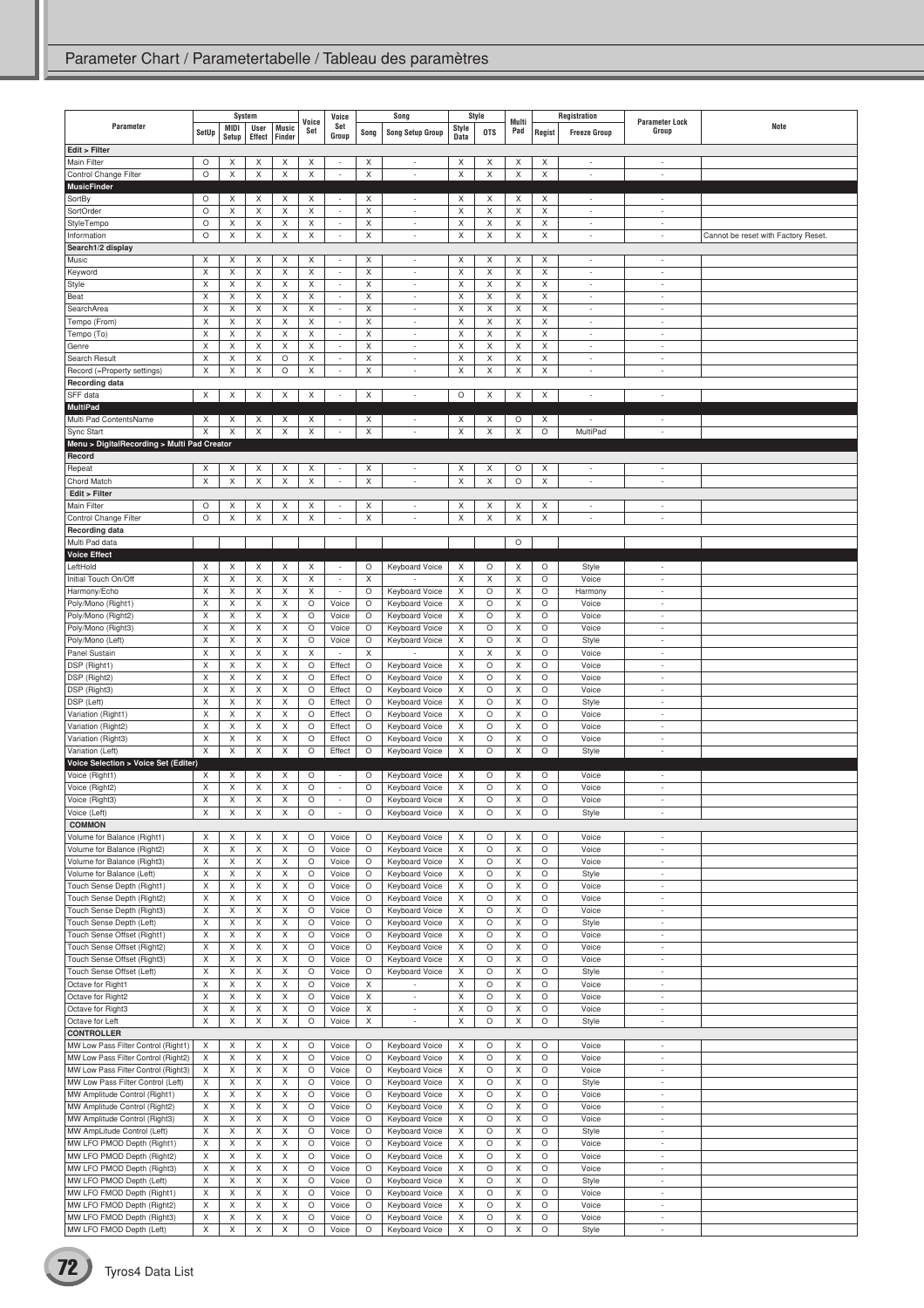|                                                            |             | System     |             |              | Voice              | Voice                    |              | Song                                           |           | Style      | Multi  |         | Registration        | <b>Parameter Lock</b>                                |      |
|------------------------------------------------------------|-------------|------------|-------------|--------------|--------------------|--------------------------|--------------|------------------------------------------------|-----------|------------|--------|---------|---------------------|------------------------------------------------------|------|
| Parameter                                                  | SetUp       | MIDI       | User        | <b>Music</b> | Set                | Set<br>Group             | Song         | <b>Song Setup Group</b>                        | Style     | <b>OTS</b> | Pad    | Regist  | <b>Freeze Group</b> | Group                                                | Note |
| MW LFO AMOD Depth (Right1)                                 | X           | Setup<br>X | Effect<br>X | Finder<br>X  | O                  | Voice                    | $\circ$      | Keyboard Voice                                 | Data<br>X | O          | X      | O       | Voice               | $\overline{a}$                                       |      |
| MW LFO AMOD Depth (Right2)                                 | X           | Χ          | X           | X            | $\circ$            | Voice                    | O            | <b>Keyboard Voice</b>                          | X         | O          | Χ      | O       | Voice               | ÷,                                                   |      |
| MW LFO AMOD Depth (Right3)                                 | X           | X          | X           | X            | O                  | Voice                    | O            | <b>Keyboard Voice</b>                          | X         | O          | X      | O       | Voice               | $\overline{a}$                                       |      |
| MW LFO AMOD Depth (Left)                                   | Χ           | X          | X           | Χ            | O                  | Voice                    | $\circ$      | Keyboard Voice                                 | X         | O          | X      | O       | Style               | $\overline{\phantom{a}}$                             |      |
| CAT Low Pass Filter Control                                | X           | X          | X           | X            | $\circ$            | Voice                    | O            | Keyboard Voice                                 | X         | O          | X      | $\circ$ | Voice               | ÷,                                                   |      |
| (Right1)                                                   |             |            |             |              |                    |                          |              |                                                |           |            |        |         |                     |                                                      |      |
| CAT Low Pass Filter Control<br>(Right2)                    | X           | X          | X           | X            | O                  | Voice                    | O            | Keyboard Voice                                 | X         | O          | X      | O       | Voice               |                                                      |      |
| CAT Low Pass Filter Control                                |             |            |             |              |                    |                          |              |                                                |           |            |        |         |                     |                                                      |      |
| (Right3)                                                   | X           | X          | X           | X            | $\circ$            | Voice                    | $\circ$      | Keyboard Voice                                 | X         | O          | X      | $\circ$ | Voice               |                                                      |      |
| CAT Low Pass Filter Control (Left)                         | X           | X          | X           | X            | $\circ$            | Voice                    | $\circ$      | <b>Keyboard Voice</b>                          | X         | O          | X      | O       | Style               | ÷,                                                   |      |
| CAT Amplitude Control (Right1)                             | X           | X          | Χ           | X            | $\circ$            | Voice                    | O            | <b>Keyboard Voice</b>                          | Х         | O          | X      | O       | Voice               | ×,                                                   |      |
| CAT Amplitude Control (Right2)                             | X           | Χ          | X           | X            | $\circ$            | Voice                    | O            | Keyboard Voice                                 | X         | O          | Χ      | O       | Voice               | ÷                                                    |      |
| CAT Amplitude Control (Right3)                             | X           | X          | Χ           | X            | $\circ$            | Voice                    | $\circ$      | Keyboard Voice                                 | Χ         | O          | X      | O       | Voice               | ÷                                                    |      |
| CAT Amplitude Control (Left)                               | X           | X          | Χ           | X            | $\circ$            | Voice                    | O            | Keyboard Voice                                 | X         | O          | X      | O       | Style               | ٠                                                    |      |
| CAT LFO PMOD Depth (Right1)<br>CAT LFO PMOD Depth (Right2) | X<br>X      | X<br>Χ     | X<br>X      | X<br>X       | $\circ$<br>O       | Voice<br>Voice           | O<br>O       | <b>Keyboard Voice</b><br>Keyboard Voice        | X<br>Χ    | O<br>O     | X<br>Χ | O<br>O  | Voice<br>Voice      | ÷,<br>$\overline{\phantom{a}}$                       |      |
| CAT LFO PMOD Depth (Right3)                                | X           | X          | $\times$    | X            | $\circ$            | Voice                    | $\circ$      | <b>Keyboard Voice</b>                          | Χ         | O          | X      | O       | Voice               | $\overline{a}$                                       |      |
| CAT LFO PMOD Depth (Left)                                  | X           | X          | X           | X            | $\circ$            | Voice                    | O            | Keyboard Voice                                 | X         | O          | X      | O       | Style               | $\overline{a}$                                       |      |
| CAT LFO FMOD Depth (Right1)                                | X           | X          | X           | X            | $\circ$            | Voice                    | O            | Keyboard Voice                                 | X         | O          | X      | O       | Voice               | $\overline{a}$                                       |      |
| CAT LFO FMOD Depth (Right2)                                | X           | X          | X           | X            | $\circ$            | Voice                    | O            | <b>Keyboard Voice</b>                          | X         | O          | X      | O       | Voice               | ÷                                                    |      |
| CAT LFO FMOD Depth (Right3)                                | X           | X          | Χ           | X            | $\circ$            | Voice                    | O            | Keyboard Voice                                 | Χ         | O          | X      | O       | Voice               | ÷                                                    |      |
| CAT LFO FMOD Depth (Left)                                  | X           | X          | X           | X            | O                  | Voice                    | $\circ$      | <b>Keyboard Voice</b>                          | X         | O          | X      | O       | Style               | $\overline{\phantom{a}}$                             |      |
| CAT LFO AMOD Depth (Right1)                                | X           | Χ          | Χ           | X            | $\circ$            | Voice                    | O            | <b>Keyboard Voice</b>                          | X         | O          | Χ      | O       | Voice               | ÷                                                    |      |
| CAT LFO AMOD Depth (Right2)                                | X           | X          | X           | X            | $\circ$            | Voice                    | O            | Keyboard Voice                                 | X         | O          | X      | O       | Voice               | ÷                                                    |      |
| CAT LFO AMOD Depth (Right3)                                | X           | X          | X           | X            | O                  | Voice                    | O            | Keyboard Voice                                 | X         | O          | Χ      | O       | Voice               | $\overline{\phantom{a}}$                             |      |
| CAT LFO AMOD Depth (Left)                                  | X           | X          | X           | X            | $\circ$            | Voice                    | O            | Keyboard Voice                                 | X         | O          | X      | O       | Style               | ÷,                                                   |      |
| <b>SOUND</b>                                               |             |            |             |              |                    |                          |              |                                                |           |            |        |         |                     |                                                      |      |
| EG Attack (Right1)                                         | Χ           | X          | X<br>X      | X            | $\circ$<br>$\circ$ | Voice<br>Voice           | O            | <b>Keyboard Voice</b>                          | Χ<br>Χ    | O          | X<br>X | O<br>O  | Voice<br>Voice      | $\overline{a}$                                       |      |
| EG Attack (Right2)<br>EG Attack (Right3)                   | X<br>X      | X<br>X     | Χ           | X<br>X       | $\circ$            | Voice                    | O<br>O       | <b>Keyboard Voice</b><br><b>Keyboard Voice</b> | X         | O<br>O     | X      | O       | Voice               | ٠                                                    |      |
| EG Attack (Left)                                           | X           | X          | X           | X            | $\circ$            | Voice                    | O            | Keyboard Voice                                 | X         | O          | X      | O       | Style               | i,                                                   |      |
| EG Decay (Right1)                                          | X           | X          | X           | X            | $\circ$            | Voice                    | $\circ$      | Keyboard Voice                                 | X         | O          | X      | O       | Voice               | ÷                                                    |      |
| EG Decay (Right2)                                          | X           | X          | X           | X            | $\circ$            | Voice                    | O            | Keyboard Voice                                 | X         | O          | X      | O       | Voice               | ٠                                                    |      |
| EG Decay (Right3)                                          | X           | Χ          | X           | X            | $\circ$            | Voice                    | O            | <b>Keyboard Voice</b>                          | X         | O          | Χ      | O       | Voice               | ÷,                                                   |      |
| EG Decay (Left)                                            | X           | X          | X           | X            | O                  | Voice                    | O            | <b>Keyboard Voice</b>                          | Χ         | O          | X      | O       | Style               | $\overline{\phantom{a}}$                             |      |
| EG Release (Right1)                                        | X           | X          | Χ           | X            | $\circ$            | Voice                    | $\circ$      | Keyboard Voice                                 | X         | O          | X      | O       | Voice               | $\overline{\phantom{a}}$                             |      |
| EG Release (Right2)                                        | X           | X          | X           | X            | O                  | Voice                    | O            | Keyboard Voice                                 | X         | O          | X      | O       | Voice               | $\overline{a}$                                       |      |
| EG Release (Right3)                                        | X           | X          | X           | X            | O                  | Voice                    | O            | Keyboard Voice                                 | Χ         | O          | X      | O       | Voice               | $\overline{a}$                                       |      |
| EG Release (Left)                                          | X           | X          | X           | X            | $\circ$            | Voice                    | $\circ$      | <b>Keyboard Voice</b>                          | Χ         | O          | X      | O       | Style               | ÷,                                                   |      |
| Vibrato Depth (Right1)                                     | X           | X          | X           | X            | $\circ$            | Voice                    | $\circ$      | Keyboard Voice                                 | X         | O          | X      | O       | Voice               | $\overline{a}$                                       |      |
| Vibrato Depth (Right2)                                     | X           | X          | X           | X            | $\circ$            | Voice                    | O            | <b>Keyboard Voice</b>                          | X         | O          | X      | O       | Voice               | $\overline{\phantom{a}}$                             |      |
| Vibrato Depth (Right3)                                     | X           | Χ          | X           | X            | $\circ$            | Voice                    | O            | <b>Keyboard Voice</b>                          | X         | O          | Χ      | O       | Voice               | $\overline{\phantom{a}}$                             |      |
| Vibrato Depth (Left)                                       | X<br>X      | X          | X<br>Χ      | X            | $\circ$<br>O       | Voice                    | O<br>$\circ$ | Keyboard Voice                                 | X<br>X    | O          | X      | O<br>O  | Style<br>Voice      | ÷                                                    |      |
| Vibrato Speed (Right1)<br>Vibrato Speed (Right2)           | X           | X<br>X     | X           | X<br>X       | $\circ$            | Voice<br>Voice           | O            | Keyboard Voice<br><b>Keyboard Voice</b>        | X         | O<br>O     | X<br>Χ | O       | Voice               | $\overline{\phantom{a}}$<br>٠                        |      |
| Vibrato Speed (Right3)                                     | X           | X          | Χ           | X            | O                  | Voice                    | O            | <b>Keyboard Voice</b>                          | X         | $\circ$    | X      | O       | Voice               | $\overline{\phantom{a}}$                             |      |
| Vibrato Speed (Left)                                       | Χ           | X          | Χ           | X            | $\circ$            | Voice                    | O            | Keyboard Voice                                 | X         | O          | X      | O       | Style               | $\overline{\phantom{a}}$                             |      |
| Vibrato Delay (Right1)                                     | X           | X          | X           | X            | O                  | Voice                    | O            | Keyboard Voice                                 | X         | O          | X      | O       | Voice               | ÷,                                                   |      |
| Vibrato Delay (Right2)                                     | X           | X          | Χ           | X            | $\circ$            | Voice                    | O            | <b>Keyboard Voice</b>                          | X         | O          | X      | О       | Voice               | $\overline{\phantom{a}}$                             |      |
| Vibrato Delay (Right3)                                     | X           | X          | X           | X            | O                  | Voice                    | O            | Keyboard Voice                                 | X         | O          | X      | O       | Voice               | ÷,                                                   |      |
| Vibrato Delay (Left)                                       | X           | X          | X           | X            | O                  | Voice                    | $\circ$      | Keyboard Voice                                 | X         | $\circ$    | X      | O       | Style               | ÷,                                                   |      |
| EFFECT/EQ                                                  |             |            |             |              |                    |                          |              |                                                |           |            |        |         |                     |                                                      |      |
| Panel Sustain (Right1)                                     | X           | Χ          | Χ           | X            | $\circ$            | Voice                    | O            | Keyboard Voice                                 | Χ         | O          | Х      | O       | Voice               |                                                      |      |
| Panel Sustain (Right2)                                     | X           | X          | X           | X            | O                  | Voice                    | $\circ$      | Keyboard Voice                                 | X         | O          | X      | O       | Voice               |                                                      |      |
| Panel Sustain (Right3)                                     | X           | X          | X           | X            | $\circ$            | Voice                    | O            | Keyboard Voice                                 | X         | O          | X      | O       | Voice               | $\overline{\phantom{a}}$                             |      |
| Panel Sustain (Left)                                       | X           | X          | X           | X            | $\circ$            | Voice                    | O            | Keyboard Voice                                 | X         | O          | X      | O       | Style               | $\overline{a}$                                       |      |
| DSP Type (Right1)                                          | X           | X          | X           | X            | O                  | Effect                   | O            | Keyboard Voice                                 | Χ         | O          | X      | O       | Voice               | $\overline{\phantom{a}}$                             |      |
| DSP Type (Right2)                                          | X           | X          | Χ           | X            | $\circ$            | Effect                   | $\circ$      | Keyboard Voice                                 | X         | O          | X      | O       | Voice               | $\overline{\phantom{a}}$<br>$\overline{a}$           |      |
| DSP Type (Right3)                                          | X           | X          | Χ           | X            | $\circ$            | Effect                   | $\circ$      | Keyboard Voice                                 | X         | O          | X      | O       | Voice               |                                                      |      |
| DSP Type (Left)<br><b>DSP Variation Value (Right1)</b>     | X<br>X      | X<br>X     | X<br>X      | X<br>X       | O<br>$\circ$       | Effect<br>Effect         | O<br>O       | Keyboard Voice<br>Keyboard Voice               | X<br>X    | O<br>O     | X<br>X | O<br>O  | Style<br>Voice      | $\overline{\phantom{a}}$<br>$\overline{\phantom{a}}$ |      |
| <b>DSP Variation Value (Right2)</b>                        | X           | X          | Χ           | X            | $\circ$            | Effect                   | O            | Keyboard Voice                                 | X         | O          | Χ      | O       | Voice               | ÷                                                    |      |
| DSP Variation Value (Right3)                               | Χ           | X          | X           | X            | O                  | Effect                   | O            | Keyboard Voice                                 | X         | O          | X      | O       | Voice               | $\overline{\phantom{a}}$                             |      |
| <b>DSP Variation Value (Left)</b>                          | X           | X          | X           | X            | $\circ$            | Effect                   | O            | Keyboard Voice                                 | X         | O          | X      | O       | Style               | $\overline{\phantom{a}}$                             |      |
| EQ Low Freq (Right1)                                       | X           | X          | Χ           | X            | $\circ$            | EQ                       | O            | Keyboard Voice                                 | X         | O          | X      | O       | Voice               | ÷                                                    |      |
| EQ Low Freq (Right2)                                       | X           | X          | X           | X            | O                  | EQ                       | $\circ$      | Keyboard Voice                                 | X         | O          | X      | O       | Voice               | $\sim$                                               |      |
| EQ Low Freq (Right3)                                       | X           | X          | X           | X            | O                  | EQ                       | O            | <b>Keyboard Voice</b>                          | X         | O          | X      | O       | Voice               | $\overline{a}$                                       |      |
| EQ Low Freq (Left)                                         | X           | X          | Χ           | X            | $\circ$            | EQ                       | O            | Keyboard Voice                                 | X         | O          | X      | O       | Style               | $\overline{\phantom{a}}$                             |      |
| EQ High Freq (Right1)                                      | X           | X          | X           | X            | $\circ$            | EQ                       | O            | Keyboard Voice                                 | X         | O          | X      | O       | Voice               | $\overline{\phantom{a}}$                             |      |
| EQ High Freq (Right2)                                      | X           | X          | Χ           | X            | $\circ$            | EQ                       | O            | Keyboard Voice                                 | X         | O          | X      | O       | Voice               | $\sim$                                               |      |
| EQ High Freq (Right3)                                      | X           | X          | Χ           | X            | O                  | EQ                       | O            | Keyboard Voice                                 | X         | O          | X      | O       | Voice               | $\overline{\phantom{a}}$                             |      |
| EQ High Freq (Left)                                        | $\mathsf X$ | X          | $\mathsf X$ | X            | $\circ$            | EQ                       | O            | Keyboard Voice                                 | X         | O          | X      | O       | Style               | $\overline{\phantom{a}}$                             |      |
| OrganFlute > Footage<br>Organ Flutes Footage (Right1)      | X           | X          | X           | X            | $\circ$            | $\overline{\phantom{a}}$ | O            | Keyboard Voice                                 | X         | O          | X      | O       | Voice               | $\sim$                                               |      |
| Organ Flutes Footage (Right2)                              | X           | X          | X           | X            | O                  | $\overline{\phantom{a}}$ | O            | <b>Keyboard Voice</b>                          | X         | O          | X      | O       | Voice               | $\overline{\phantom{a}}$                             |      |
| Organ Flutes Footage (Right3)                              | X           | X          | Χ           | X            | O                  | $\overline{\phantom{a}}$ | O            | Keyboard Voice                                 | X         | O          | X      | O       | Voice               | $\overline{\phantom{a}}$                             |      |
| Organ Flutes Footage (Left)                                | Χ           | X          | X           | X            | $\circ$            | ÷.                       | $\circ$      | Keyboard Voice                                 | X         | O          | X      | O       | Style               | $\overline{\phantom{a}}$                             |      |
| Organ Flutes Type (Right1)                                 | X           | X          | X           | X            | O                  | ÷                        | O            | Keyboard Voice                                 | X         | O          | X      | O       | Voice               | $\overline{\phantom{a}}$                             |      |
| Organ Flutes Type (Right2)                                 | X           | X          | X           | X            | O                  | $\overline{\phantom{a}}$ | O            | Keyboard Voice                                 | X         | O          | X      | O       | Voice               | ÷.                                                   |      |
| Organ Flutes Type (Right3)                                 | X           | X          | Χ           | X            | $\circ$            | $\overline{\phantom{a}}$ | $\circ$      | Keyboard Voice                                 | Χ         | O          | X      | O       | Voice               | $\overline{\phantom{a}}$                             |      |
| Organ FlutesType (Left)                                    | X           | X          | Χ           | X            | $\circ$            | $\overline{\phantom{a}}$ | $\circ$      | Keyboard Voice                                 | X         | O          | X      | O       | Style               | $\overline{a}$                                       |      |
| Organ Vib On/Off (Right1)                                  | X           | X          | X           | X            | O                  | $\overline{\phantom{a}}$ | O            | Keyboard Voice                                 | X         | O          | X      | O       | Voice               | $\overline{\phantom{a}}$                             |      |
| Organ Vib On/Off (Right2)                                  | X           | X          | X           | X            | $\circ$            | $\overline{\phantom{a}}$ | O            | <b>Keyboard Voice</b>                          | X         | O          | X      | O       | Voice               | $\overline{\phantom{a}}$                             |      |
| Organ Vib On/Off (Right3)                                  | X           | X          | Χ           | X            | $\circ$            | $\sim$                   | $\circ$      | Keyboard Voice                                 | X         | O          | X      | O       | Voice               | ÷.                                                   |      |
| Organ Vib On/Off (Left)                                    | X           | X          | X           | X            | O                  | $\overline{\phantom{a}}$ | O            | Keyboard Voice                                 | X         | O          | X      | O       | Style               | $\overline{\phantom{a}}$                             |      |
| Organ Vib Depth (Right1)                                   | X           | X          | X           | X            | $\circ$            | Voice                    | O            | <b>Keyboard Voice</b>                          | X         | O          | X      | O       | Voice               | $\overline{\phantom{a}}$                             |      |
| Organ Vib Depth (Right2)                                   | X           | X          | X           | X            | O                  | Voice                    | O            | Keyboard Voice                                 | X         | O          | X      | O       | Voice               | $\overline{\phantom{a}}$                             |      |
| Organ Vib Depth (Right3)                                   | X           | X          | X           | X            | O                  | Voice                    | O            | Keyboard Voice                                 | X         | O          | X      | O       | Voice               | $\overline{\phantom{a}}$                             |      |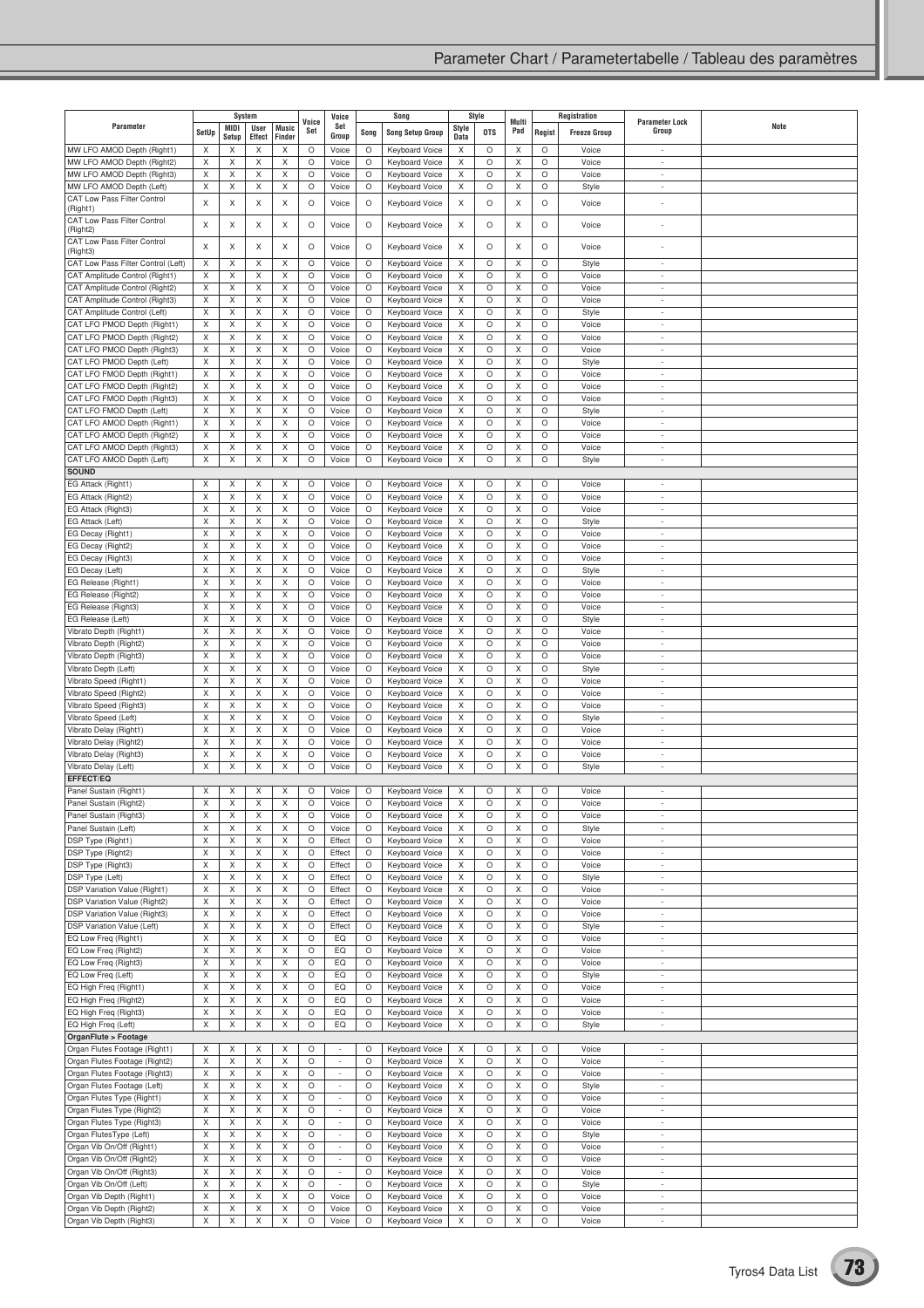| Parameter                                                                  |         | System        |                              |                        | Voice   | Voice<br>Set                                         |         | Song                                                 |               | Style      | Multi  |              | Registration                               | <b>Parameter Lock</b>              | Note |
|----------------------------------------------------------------------------|---------|---------------|------------------------------|------------------------|---------|------------------------------------------------------|---------|------------------------------------------------------|---------------|------------|--------|--------------|--------------------------------------------|------------------------------------|------|
|                                                                            | SetUp   | MIDI<br>Setup | <b>User</b><br><b>Effect</b> | <b>Music</b><br>Finder | Set     | Group                                                | Song    | <b>Song Setup Group</b>                              | Style<br>Data | <b>OTS</b> | Pad    | Regist       | <b>Freeze Group</b>                        | Group                              |      |
| Organ Vib Depth (Left)                                                     | X       | X             | Χ                            | X                      | O       | Voice                                                | O       | Keyboard Voice                                       | X             | O          | Χ      | O            | Style                                      | ÷,                                 |      |
| Organ Vib Speed (Right1)                                                   | X       | X             | X                            | X                      | O       | Voice                                                | O       | Keyboard Voice                                       | X             | O          | X      | O            | Voice                                      | $\overline{\phantom{a}}$           |      |
| Organ Vib Speed (Right2)<br>Organ Vib Speed (Right3)                       | X<br>X  | Χ             | Χ<br>X                       | Χ                      | O<br>O  | Voice                                                | O<br>O  | Keyboard Voice                                       | X<br>X        | $\circ$    | X      | $\circ$<br>O | Voice<br>Voice                             | ÷<br>÷                             |      |
| Organ Vib Speed (Left)                                                     | X       | X<br>X        | X                            | X<br>Χ                 | O       | Voice<br>Voice                                       | O       | Keyboard Voice<br>Keyboard Voice                     | X             | O<br>O     | Χ<br>Χ | O            | Style                                      | $\overline{\phantom{a}}$           |      |
| OrganFlute > Footage                                                       |         |               |                              |                        |         |                                                      |         |                                                      |               |            |        |              |                                            |                                    |      |
| Organ Flutes Attack Footage                                                | X       | Χ             | X                            | X                      | O       |                                                      | O       | Keyboard Voice                                       | X             | O          | X      | O            | Voice                                      |                                    |      |
| (Right1)                                                                   |         |               |                              |                        |         |                                                      |         |                                                      |               |            |        |              |                                            |                                    |      |
| Organ Flutes Attack Footage<br>(Right2)                                    | Χ       | Χ             | X                            | Χ                      | $\circ$ |                                                      | O       | Keyboard Voice                                       | X             | O          | Χ      | O            | Voice                                      |                                    |      |
| Organ Flutes Attack Footage                                                | X       | X             | X                            | X                      | O       |                                                      | O       | Keyboard Voice                                       | X             | O          | Χ      | $\circ$      | Voice                                      | ÷,                                 |      |
| (Right3)                                                                   |         |               |                              |                        | O       | $\overline{\phantom{a}}$                             |         |                                                      |               |            |        | O            |                                            | ÷,                                 |      |
| Organ Flutes Attack Footage (Left)<br>Organ Flutes Attack Mode (Right1)    | X<br>X  | X<br>X        | X<br>X                       | X<br>X                 | O       | $\overline{\phantom{a}}$                             | O<br>O  | Keyboard Voice<br>Keyboard Voice                     | X<br>X        | O<br>O     | Χ<br>X | O            | Style<br>Voice                             | $\overline{a}$                     |      |
| Organ Flutes Attack Mode (Right2)                                          | X       | Χ             | X                            | Χ                      | O       | $\overline{\phantom{a}}$                             | O       | Keyboard Voice                                       | X             | $\circ$    | X      | $\circ$      | Voice                                      | $\sim$                             |      |
| Organ Flutes Attack Mode (Right3)                                          | X       | Χ             | X                            | Χ                      | O       | $\overline{\phantom{a}}$                             | O       | Keyboard Voice                                       | X             | O          | X      | O            | Voice                                      | $\overline{a}$                     |      |
| Organ Flutes Attack Mode (Left)                                            | X       | Χ             | X                            | X                      | O       | $\overline{\phantom{a}}$                             | $\circ$ | <b>Keyboard Voice</b>                                | X             | O          | X      | $\circ$      | Style                                      | $\overline{\phantom{a}}$           |      |
| Organ Flutes Attack length (Right1)                                        | X       | X             | X                            | X                      | O<br>O  | ÷                                                    | O<br>O  | Keyboard Voice                                       | X<br>X        | O          | X      | O<br>O       | Voice<br>Voice                             | ÷                                  |      |
| Organ Flutes Attack length (Right2)<br>Organ Flutes Attack length (Right3) | X<br>X  | Χ<br>Χ        | X<br>X                       | Χ<br>Χ                 | O       | $\overline{\phantom{a}}$<br>٠                        | O       | Keyboard Voice<br>Keyboard Voice                     | X             | O<br>O     | Χ<br>X | $\circ$      | Voice                                      | $\overline{\phantom{a}}$<br>٠      |      |
| Organ Flutes Attack length (Left)                                          | X       | X             | X                            | Χ                      | O       | $\overline{\phantom{a}}$                             | O       | <b>Keyboard Voice</b>                                | X             | O          | X      | $\circ$      | Style                                      | $\overline{\phantom{a}}$           |      |
| Organ Flutes Response (Right1)                                             | X       | X             | X                            | X                      | O       | $\overline{\phantom{a}}$                             | O       | Keyboard Voice                                       | X             | O          | X      | O            | Voice                                      | $\overline{a}$                     |      |
| Organ Flutes Response (Right2)                                             | Χ       | Χ             | X                            | Χ                      | O       | ÷                                                    | O       | Keyboard Voice                                       | X             | O          | Χ      | O            | Voice                                      | ÷,                                 |      |
| Organ Flutes Response (Right3)                                             | X       | X             | X                            | X                      | O       | $\overline{\phantom{a}}$                             | O       | Keyboard Voice                                       | X             | O          | X      | O            | Voice                                      | $\overline{a}$                     |      |
| Organ Flutes Response (Left)                                               | X<br>X  | X<br>Χ        | X<br>X                       | X<br>Χ                 | O<br>O  | ÷<br>÷,                                              | O<br>O  | Keyboard Voice                                       | X<br>X        | O<br>O     | X<br>X | O<br>O       | Style<br>Voice                             | ÷<br>÷,                            |      |
| Organ Flutes Volume (Right1)<br>Organ Flutes Volume (Right2)               | X       | X             | X                            | X                      | O       | $\overline{\phantom{a}}$                             | O       | Keyboard Voice<br>Keyboard Voice                     | X             | O          | X      | O            | Voice                                      | ٠                                  |      |
| Organ Flutes Volume (Right3)                                               | X       | Χ             | Χ                            | Χ                      | O       | $\overline{\phantom{a}}$                             | O       | Keyboard Voice                                       | X             | O          | Χ      | O            | Voice                                      | ÷,                                 |      |
| Organ Flutes Volume (Left)                                                 | X       | X             | X                            | X                      | O       | ×,                                                   | O       | Keyboard Voice                                       | X             | O          | X      | O            | Style                                      | ÷                                  |      |
| Mic                                                                        |         |               |                              |                        |         |                                                      |         |                                                      |               |            |        |              |                                            |                                    |      |
| VocalHarmony On/Off                                                        | X       | X             | O                            | X                      | X       |                                                      | O       | VH/MIC                                               | X             | X          | X      | O            | VH/MIC                                     | VH/MIC                             |      |
| Talk On/Off<br>Effect On/Off                                               | X<br>X  | Χ<br>X        | X<br>X                       | Χ<br>X                 | X<br>Χ  | $\overline{\phantom{a}}$<br>$\overline{\phantom{a}}$ | X<br>O  | $\sim$<br>VH/MIC                                     | X<br>X        | X<br>Χ     | X<br>X | X<br>O       | $\overline{\phantom{a}}$<br>VH/MIC         | $\overline{a}$<br>VH/MIC           |      |
| VHType                                                                     | X       | X             | X                            | Χ                      | Χ       | $\overline{a}$                                       | O       | VH/MIC                                               | X             | X          | Χ      | O            | VH/MIC                                     | VH/MIC                             |      |
| VHParameters                                                               | X       | Χ             | $\circ$                      | Χ                      | X       | $\overline{\phantom{a}}$                             | $\circ$ | VH/MIC                                               | X             | X          | X      | X            | $\overline{\phantom{a}}$                   | VH/MIC                             |      |
| <b>Mic Setting</b>                                                         |         |               |                              |                        |         |                                                      |         |                                                      |               |            |        |              |                                            |                                    |      |
| User Memory                                                                | $\circ$ | X             | $\circ$                      | X                      | X       | $\sim$                                               | X       | $\sim$                                               | X             | X          | X      | X            | $\sim$                                     | $\sim$                             |      |
| Mic Setting > Vocal                                                        |         |               |                              |                        |         |                                                      |         |                                                      |               |            |        |              |                                            |                                    |      |
| Mic On/Off<br>EQ Low Freq.                                                 | Χ<br>X  | Χ<br>X        | X<br>O                       | X<br>X                 | X<br>X  | $\overline{\phantom{a}}$<br>$\overline{\phantom{a}}$ | X<br>X  | $\sim$                                               | X<br>X        | X<br>X     | Χ<br>X | Χ<br>X       | ÷                                          | ÷,<br>÷                            |      |
| EQ Low Gain                                                                | X       | X             | O                            | X                      | X       | $\overline{\phantom{a}}$                             | X       | $\overline{\phantom{a}}$                             | X             | X          | X      | X            | ٠                                          | $\overline{\phantom{a}}$           |      |
| EQ Mid Freq.                                                               | X       | Χ             | O                            | Χ                      | Χ       | $\overline{\phantom{a}}$                             | X       | $\sim$                                               | X             | X          | X      | X            | ÷,                                         | ٠                                  |      |
| EQ Mid Gain                                                                | X       | X             | O                            | X                      | X       | $\overline{\phantom{a}}$                             | X       | $\overline{\phantom{a}}$                             | X             | X          | X      | X            | $\overline{\phantom{a}}$                   | $\overline{\phantom{a}}$           |      |
| EQ High Freq.                                                              | X       | X             | O                            | X                      | X       | $\overline{\phantom{a}}$                             | Χ       | $\overline{\phantom{a}}$                             | X             | X          | X      | Χ            | $\overline{\phantom{a}}$                   | $\overline{a}$                     |      |
| EQ High Gain                                                               | X       | Χ             | O                            | Χ                      | X       | $\overline{a}$                                       | X       | ÷                                                    | X             | X          | X      | X            | $\overline{a}$                             | $\overline{a}$                     |      |
| Noise Gate SW<br>Noise Gate TH                                             | X<br>X  | Χ<br>Χ        | O<br>O                       | Χ<br>Χ                 | X<br>Χ  | $\overline{\phantom{a}}$<br>$\overline{\phantom{a}}$ | X<br>X  | $\overline{\phantom{a}}$<br>$\overline{\phantom{a}}$ | X<br>X        | X<br>X     | X<br>X | X<br>X       | ÷<br>÷                                     | $\overline{a}$<br>÷                |      |
| Compressow SW                                                              | X       | Χ             | O                            | X                      | Χ       | $\sim$                                               | X       | $\sim$                                               | X             | X          | X      | X            | ÷                                          | ÷                                  |      |
| Compressor TH                                                              | X       | Χ             | O                            | Χ                      | Χ       | $\overline{\phantom{a}}$                             | X       | $\overline{\phantom{a}}$                             | X             | X          | X      | X            | ÷                                          | $\overline{\phantom{a}}$           |      |
| Compressor RAT                                                             | X       | Χ             | O                            | Χ                      | Χ       | $\overline{\phantom{a}}$                             | X       | $\overline{\phantom{a}}$                             | X             | X          | X      | X            | ÷                                          | $\overline{a}$                     |      |
| Compressor OUT                                                             | X       | X             | O                            | X                      | X       | ÷                                                    | X       |                                                      | X             | X          | X      | X            | ł,                                         | ÷                                  |      |
| Pitch Detect Vocal Type<br>Pitch Detect Back Ground Noise Cut              | X<br>Χ  | Χ<br>Χ        | O<br>О                       | X<br>Χ                 | X<br>Χ  | $\overline{\phantom{a}}$<br>÷,                       | X<br>X  | $\overline{\phantom{a}}$<br>$\sim$                   | X<br>X        | X<br>X     | X<br>Χ | X<br>X       | ٠<br>÷                                     | $\overline{\phantom{a}}$<br>٠      |      |
| <b>Pitch Detect Speed</b>                                                  | X       | Χ             | O                            | Χ                      | X       | $\overline{\phantom{a}}$                             | X       | $\sim$                                               | X             | X          | X      | X            | ÷,                                         | $\overline{a}$                     |      |
| Mic Setting > Talk                                                         |         |               |                              |                        |         |                                                      |         |                                                      |               |            |        |              |                                            |                                    |      |
| <b>Talk Setting Volume</b>                                                 | X       | X             | O                            | X                      | X       | $\sim$                                               | X       | $\sim$                                               | X             | X          | X      | X            | ×,                                         | $\sim$                             |      |
| Talk Setting Pan                                                           | X       | Χ             | $\circ$                      | X                      | X       | $\overline{\phantom{a}}$                             | X       | $\overline{\phantom{a}}$                             | X             | X          | X      | X            | ÷                                          | $\sim$                             |      |
| Talk Setting ReverbDepth                                                   | X       | Χ             | O                            | Χ                      | X       | $\overline{\phantom{a}}$                             | X       | $\sim$                                               | X             | X          | X      | X            | ÷                                          | ÷                                  |      |
| Talk Setting ChorusDepth<br>Talk Setting TotalVolumeAttenuator             | X<br>X  | X<br>Χ        | O<br>O                       | X<br>X                 | X<br>X  | $\sim$<br>$\overline{\phantom{a}}$                   | Χ<br>X  | $\sim$<br>$\overline{\phantom{a}}$                   | X<br>X        | X<br>X     | X<br>X | X<br>X       | ×,<br>÷                                    | $\sim$<br>$\overline{\phantom{a}}$ |      |
| EQ Low Freq.                                                               | X       | Χ             | O                            | X                      | X       | $\overline{\phantom{a}}$                             | X       | $\sim$                                               | X             | X          | X      | X            | ÷                                          | $\overline{a}$                     |      |
| EQ Low Gain                                                                | X       | X             | O                            | X                      | X       | $\overline{\phantom{a}}$                             | X       | $\overline{\phantom{a}}$                             | X             | X          | X      | X            | $\overline{\phantom{a}}$                   | $\overline{\phantom{a}}$           |      |
| EQ Mid Freq.                                                               | X       | X             | O                            | X                      | X       | $\overline{\phantom{a}}$                             | Χ       | $\overline{\phantom{a}}$                             | X             | X          | X      | Χ            | $\overline{\phantom{a}}$                   | $\overline{a}$                     |      |
| EQ Mid Gain                                                                | X       | Χ             | O                            | Χ                      | X       | $\overline{\phantom{a}}$                             | X       | $\overline{\phantom{a}}$                             | X             | X          | X      | X            | $\overline{a}$                             | $\overline{a}$                     |      |
| EQ High Freq.                                                              | X       | X             | O                            | X                      | X       | $\overline{\phantom{a}}$                             | X       | $\overline{\phantom{a}}$                             | X             | X          | X      | X            | ÷                                          | ÷                                  |      |
| EQ High Gain<br>Noise Gate SW                                              | X<br>X  | X<br>Χ        | O<br>O                       | X<br>Χ                 | Χ<br>X  | $\overline{\phantom{a}}$<br>$\overline{\phantom{a}}$ | Χ<br>X  | $\overline{\phantom{a}}$<br>$\sim$                   | X<br>X        | X<br>X     | X<br>Χ | Χ<br>X       | $\overline{\phantom{a}}$<br>$\overline{a}$ | $\overline{a}$<br>L.               |      |
| Noise Gate TH                                                              | X       | X             | $\circ$                      | X                      | X       | $\overline{\phantom{a}}$                             | X       | $\overline{\phantom{a}}$                             | X             | X          | X      | X            | ÷                                          | $\overline{\phantom{a}}$           |      |
| Compressow SW                                                              | X       | Χ             | O                            | Χ                      | Χ       | $\overline{\phantom{a}}$                             | X       | $\sim$                                               | X             | X          | X      | X            | ÷                                          | ÷                                  |      |
| Compressor TH                                                              | X       | X             | O                            | X                      | X       | $\sim$                                               | X       | $\sim$                                               | X             | X          | X      | X            | ÷                                          | ÷                                  |      |
| Compressor RAT                                                             | Χ       | Χ             | O                            | Χ                      | Χ       | $\overline{\phantom{a}}$                             | X       | $\overline{\phantom{a}}$                             | X             | X          | X      | X            | $\overline{\phantom{a}}$                   | $\overline{\phantom{a}}$           |      |
| Compressor OUT                                                             | X       | Χ             | O                            | Χ                      | X       | ÷                                                    | X       | $\overline{\phantom{a}}$                             | X             | X          | X      | X            | ÷                                          | $\overline{a}$                     |      |
| <b>Vocal Harmony Setting</b><br><b>Vocal Harmony &gt; SETUP</b>            |         |               |                              |                        |         |                                                      |         |                                                      |               |            |        |              |                                            |                                    |      |
| VH Song Channel Mute                                                       | X       | X             | X                            | X                      | X       | ×,                                                   | X       | ÷                                                    | X             | X          | X      | O            | VH/MIC                                     | VH/MIC                             |      |
| VH Song Channel                                                            | X       | Χ             | X                            | X                      | X       | $\overline{\phantom{a}}$                             | $\circ$ | VH/MIC                                               | X             | X          | X      | $\circ$      | VH/MIC                                     | VH/MIC                             |      |
| VH Keyboard                                                                | X       | Χ             | X                            | Χ                      | X       | $\sim$                                               | $\circ$ | VH/MIC                                               | $\mathsf X$   | X          | X      | O            | VH/MIC                                     | VH/MIC                             |      |
| <b>VH Chord Detect</b>                                                     | X       | X             | $\mathsf X$                  | X                      | X       | $\sim$                                               | Χ       | $\sim$                                               | X             | X          | X      | O            | VH/MIC                                     | VH/MIC                             |      |
| <b>Vocal Harmony &gt; Overview</b>                                         |         |               |                              |                        |         |                                                      |         |                                                      |               |            |        |              |                                            |                                    |      |
| Harmony Mode                                                               | X<br>X  | X<br>X        | O<br>O                       | X<br>X                 | X<br>X  | ÷<br>$\overline{\phantom{a}}$                        | X<br>X  | $\overline{\phantom{a}}$<br>$\overline{\phantom{a}}$ | X<br>X        | X<br>X     | X<br>X | O<br>O       | VH/MIC<br>VH/MIC                           | VH/MIC<br>VH/MIC                   |      |
| Chordal Type<br>Balance                                                    | X       | Χ             | O                            | Χ                      | X       | $\sim$                                               | X       | $\sim$                                               | X             | X          | X      | O            | VH/MIC                                     | VH/MIC                             |      |
| Vocal Effect Type                                                          | X       | Χ             | O                            | X                      | X       | $\overline{\phantom{a}}$                             | X       | $\sim$                                               | X             | X          | X      | O            | VH/MIC                                     | VH/MIC                             |      |
| Vocal Effect Depth (LEAD)                                                  | X       | X             | $\circ$                      | X                      | X       | $\overline{\phantom{a}}$                             | X       | $\overline{\phantom{a}}$                             | X             | X          | X      | $\circ$      | VH/MIC                                     | VH/MIC                             |      |
| Vocal Effect Depth (Harmony)                                               | X       | X             | O                            | X                      | Χ       | $\overline{\phantom{a}}$                             | Χ       | $\overline{\phantom{a}}$                             | X             | Χ          | X      | O            | VH/MIC                                     | VH/MIC                             |      |
| Reverb Depth                                                               | X       | X             | O                            | Χ                      | X       | $\sim$                                               | X       | $\overline{\phantom{a}}$                             | X             | X          | Χ      | O            | VH/MIC                                     | VH/MIC                             |      |
| Chorus Depth<br>Vocal Harmony > Overview > Harmony Assign Popup            | X       | X             | $\circ$                      | X                      | X       | $\overline{\phantom{a}}$                             | X       | $\overline{\phantom{a}}$                             | X             | X          | X      | $\circ$      | VH/MIC                                     | VH/MIC                             |      |
| Transepose Mode                                                            | X       | X             | O                            | X                      | Χ       | ×,                                                   | Χ       |                                                      | Χ             | X          | X      | O            | VH/MIC                                     | VH/MIC                             |      |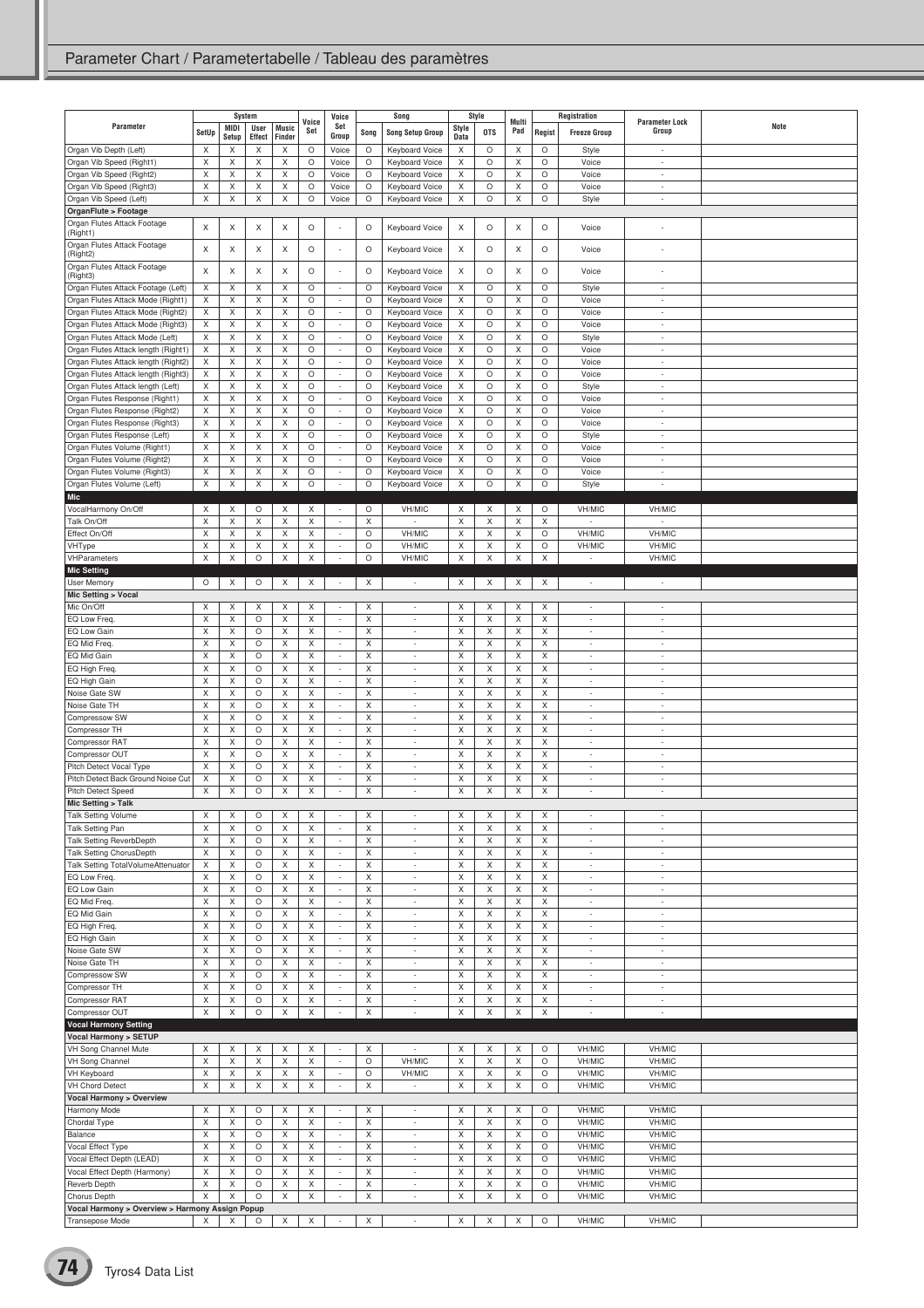|                                  |                  | System                    |              |                  | Voice            | Voice                              |         | Song                           |        | Style      | Multi  |              | Registration             | <b>Parameter Lock</b>    |      |
|----------------------------------|------------------|---------------------------|--------------|------------------|------------------|------------------------------------|---------|--------------------------------|--------|------------|--------|--------------|--------------------------|--------------------------|------|
| Parameter                        | SetUp            | MIDI                      | User         | <b>Music</b>     | Set              | Set<br>Group                       | Song    | <b>Song Setup Group</b>        | Style  | <b>OTS</b> | Pad    | Regist       | <b>Freeze Group</b>      | Group                    | Note |
|                                  |                  | Setup                     | Effect       | Finder           |                  |                                    |         |                                | Data   |            |        |              |                          |                          |      |
| <b>Session Table</b>             | X                | X                         | $\circ$      | X                | Χ                | ÷,                                 | X       |                                | X      | X          | X      | $\circ$      | VH/MIC                   | VH/MIC                   |      |
| <b>Key Root</b>                  | X                | X                         | O            | X                | X                | $\overline{\phantom{a}}$           | X       | $\overline{\phantom{a}}$       | X      | Χ          | Χ      | O            | VH/MIC                   | VH/MIC                   |      |
| Key Type                         | $\mathsf X$      | X                         | $\circ$      | X                | X                | $\overline{\phantom{a}}$           | X       | $\overline{\phantom{a}}$       | X      | Χ          | Χ      | $\circ$      | VH/MIC                   | VH/MIC                   |      |
| <b>Vocal Harmony &gt; Part</b>   |                  |                           |              |                  |                  |                                    |         |                                |        |            |        |              |                          |                          |      |
| Pitch Correcnt                   | X                | X                         | $\circ$      | X                | X                | $\overline{\phantom{a}}$           | X       | $\overline{\phantom{a}}$       | X      | X          | Χ      | O            | VH/MIC                   | VH/MIC                   |      |
| Lead Transpose                   | X                | X                         | $\circ$      | X                | X                | $\overline{\phantom{a}}$           | Χ       | ÷                              | X      | Χ          | Χ      | $\circ$      | VH/MIC                   | VH/MIC                   |      |
| Lead Detune                      | X                | X                         | $\circ$      | X                | Χ                | $\sim$                             | X       | ÷.                             | X      | X          | X      | O            | VH/MIC                   | VH/MIC                   |      |
| <b>Lead Formant Shift</b>        | X                | X                         | $\circ$      | X                | X                | $\sim$                             | X       | $\overline{\phantom{a}}$       | X      | Χ          | Χ      | O            | VH/MIC                   | VH/MIC                   |      |
| Lead Level                       | X                | X                         | O            | X                | X                | $\overline{a}$                     | Χ       | ÷,                             | Χ      | Χ          | Χ      | O            | VH/MIC                   | VH/MIC                   |      |
| Lead Pan                         | X                | X                         | $\circ$      | X                | X                | $\overline{\phantom{a}}$           | X       | $\overline{\phantom{a}}$       | X      | Χ          | X      | O            | VH/MIC                   | VH/MIC                   |      |
| Lead Octave                      | X                | X                         | $\circ$      | X                | X                | $\overline{\phantom{a}}$           | X       | $\overline{\phantom{a}}$       | X      | X          | X      | O            | VH/MIC                   | VH/MIC                   |      |
| Harmony Transpose1               | X                | X                         | $\circ$      | X                | Χ                | $\overline{\phantom{a}}$           | X       | $\overline{\phantom{a}}$       | X      | Χ          | X      | $\circ$      | VH/MIC                   | VH/MIC                   |      |
| Harmony Detune1                  | X<br>$\mathsf X$ | X<br>$\mathsf X$          | O<br>$\circ$ | X<br>$\mathsf X$ | X<br>$\mathsf X$ | $\overline{\phantom{a}}$           | X<br>X  | $\overline{\phantom{a}}$       | X<br>X | X<br>X     | X<br>X | O<br>$\circ$ | VH/MIC<br>VH/MIC         | VH/MIC                   |      |
| Harmony Formant Shift1           | X                | X                         | $\circ$      |                  | Χ                | $\overline{\phantom{a}}$<br>$\sim$ | X       | $\overline{\phantom{a}}$<br>÷. | X      | Χ          | X      | O            | VH/MIC                   | VH/MIC<br>VH/MIC         |      |
| Harmony Level1<br>Harmony Pan1   | X                | X                         | $\circ$      | X<br>X           | Χ                | $\overline{\phantom{a}}$           | X       | $\overline{\phantom{a}}$       | X      | X          | Χ      | O            | VH/MIC                   | VH/MIC                   |      |
| Harmony Degree1                  | X                | X                         | $\circ$      | X                | X                | $\overline{\phantom{a}}$           | Χ       | $\overline{\phantom{a}}$       | Χ      | Χ          | Χ      | $\circ$      | VH/MIC                   | VH/MIC                   |      |
| Harmony Transpose2               | X                | Χ                         | $\circ$      | X                | X                | $\sim$                             | X       | $\overline{\phantom{a}}$       | X      | Χ          | Χ      | O            | VH/MIC                   | VH/MIC                   |      |
| Harmony Detune2                  | X                | X                         | $\circ$      | X                | Χ                | $\overline{\phantom{a}}$           | X       | $\overline{\phantom{a}}$       | X      | X          | X      | O            | VH/MIC                   | VH/MIC                   |      |
| Harmony Formant Shift2           | X                | X                         | $\circ$      | Χ                | Χ                | $\overline{\phantom{a}}$           | X       | ÷.                             | X      | Χ          | X      | O            | VH/MIC                   | VH/MIC                   |      |
| Harmony Level2                   | X                | X                         | O            | X                | X                | $\overline{\phantom{a}}$           | Χ       | $\overline{\phantom{a}}$       | X      | X          | Χ      | O            | VH/MIC                   | VH/MIC                   |      |
| Harmony Pan2                     | X                | X                         | $\circ$      | X                | X                | $\overline{\phantom{a}}$           | X       | ÷                              | X      | X          | X      | O            | VH/MIC                   | VH/MIC                   |      |
| Harmony Degree2                  | X                | X                         | $\circ$      | X                | X                | $\sim$                             | X       | $\overline{a}$                 | X      | Χ          | Χ      | $\circ$      | VH/MIC                   | VH/MIC                   |      |
| Harmony Transpose3               | X                | X                         | O            | X                | X                | $\overline{\phantom{a}}$           | X       | $\overline{\phantom{a}}$       | X      | Χ          | Χ      | O            | VH/MIC                   | VH/MIC                   |      |
| Harmony Detune3                  | X                | X                         | $\circ$      | X                | X                | $\overline{\phantom{a}}$           | Χ       | $\overline{\phantom{a}}$       | Χ      | Χ          | Χ      | $\circ$      | VH/MIC                   | VH/MIC                   |      |
| Harmony Formant Shift3           | X                | X                         | $\circ$      | X                | Χ                | $\sim$                             | X       | ÷                              | X      | Χ          | X      | O            | VH/MIC                   | VH/MIC                   |      |
| Harmony Level3                   | X                | Χ                         | $\circ$      | X                | X                | $\overline{\phantom{a}}$           | X       | $\overline{\phantom{a}}$       | X      | Χ          | Χ      | O            | VH/MIC                   | VH/MIC                   |      |
| Harmony Pan3                     | X                | Χ                         | O            | X                | X                | $\overline{\phantom{a}}$           | Χ       | ٠                              | Χ      | Χ          | Χ      | $\circ$      | VH/MIC                   | VH/MIC                   |      |
| Harmony Degree3                  | X                | $\boldsymbol{\mathsf{X}}$ | $\circ$      | X                | X                | $\sim$                             | X       | $\overline{\phantom{a}}$       | X      | Χ          | Χ      | $\circ$      | VH/MIC                   | VH/MIC                   |      |
| <b>Vocal Harmony &gt; Detail</b> |                  |                           |              |                  |                  |                                    |         |                                |        |            |        |              |                          |                          |      |
| Lead Pitch Detect Speed          | X                | X                         | $\circ$      | X                | Χ                | $\sim$                             | X       | $\sim$                         | Χ      | X          | X      | $\circ$      | VH/MIC                   | VH/MIC                   |      |
| Harmony Pitch Detect Speed       | X                | X                         | O            | X                | X                | $\overline{\phantom{a}}$           | X       | $\overline{\phantom{a}}$       | X      | Χ          | X      | O            | VH/MIC                   | VH/MIC                   |      |
| Lead Vibrato Depth               | X                | X                         | $\circ$      | X                | X                | $\overline{\phantom{a}}$           | Χ       | $\overline{\phantom{a}}$       | X      | Χ          | Χ      | $\circ$      | VH/MIC                   | VH/MIC                   |      |
| Harmony Vibrato Depth            | X                | X                         | $\circ$      | X                | Χ                | $\sim$                             | X       | $\sim$                         | X      | X          | X      | O            | VH/MIC                   | VH/MIC                   |      |
| Vibrato Speed                    | X                | X                         | O            | X                | X                | $\overline{\phantom{a}}$           | X       | $\overline{\phantom{a}}$       | X      | X          | X      | O            | VH/MIC                   | VH/MIC                   |      |
| Vibrato Delay                    | $\mathsf X$      | X                         | O            | X                | X                | $\overline{\phantom{a}}$           | Χ       | $\overline{\phantom{a}}$       | X      | Χ          | Χ      | O            | VH/MIC                   | VH/MIC                   |      |
| Harmony Effect                   | X                | X                         | $\circ$      | X                | Χ                | $\overline{\phantom{a}}$           | X       | ÷.                             | X      | Χ          | X      | O            | VH/MIC                   | VH/MIC                   |      |
| Harmony Stbility                 | X                | X                         | $\circ$      | X                | X                | $\overline{\phantom{a}}$           | X       | ÷                              | X      | Χ          | Χ      | O            | VH/MIC                   | VH/MIC                   |      |
| Synth Vocoder > Overview         |                  |                           |              |                  |                  |                                    |         |                                |        |            |        |              |                          |                          |      |
| Carrier                          | X                | X                         | O            | X                | X                | $\sim$                             | X       | $\overline{\phantom{a}}$       | X      | X          | X      | O            | VH/MIC                   | VH/MIC                   |      |
| Vocoder Attack                   | X                | X                         | $\circ$      | X                | Χ                | $\overline{\phantom{a}}$           | X       | $\overline{\phantom{a}}$       | Χ      | Χ          | X      | O            | VH/MIC                   | VH/MIC                   |      |
| Vocoder Release                  | X                | X                         | $\circ$      | X                | Χ                | $\sim$                             | X       | $\overline{\phantom{a}}$       | X      | Χ          | X      | $\circ$      | VH/MIC                   | VH/MIC                   |      |
| <b>HPF Freq</b>                  | X                | X                         | O            | X                | X                | $\overline{\phantom{a}}$           | Χ       | $\overline{\phantom{a}}$       | X      | Χ          | X      | O            | VH/MIC                   | VH/MIC                   |      |
| <b>HPF Output Level</b>          | X                | $\mathsf X$               | $\circ$      | X                | X                | $\overline{\phantom{a}}$           | X       | $\overline{\phantom{a}}$       | X      | Χ          | Χ      | $\circ$      | VH/MIC                   | VH/MIC                   |      |
| Formant Shift                    | X                | Χ                         | $\circ$      | X                | Χ                | $\sim$                             | X       | ÷.                             | Χ      | Χ          | X      | O            | VH/MIC                   | VH/MIC                   |      |
| Formant Offset                   | X                | X                         | $\circ$      | X                | X                | $\overline{\phantom{a}}$           | X       | $\overline{\phantom{a}}$       | X      | Χ          | Χ      | O            | VH/MIC                   | VH/MIC                   |      |
| Carrier Volume                   | X                | X                         | $\circ$      | X                | X                | $\overline{\phantom{a}}$           | Χ       | ÷.                             | Χ      | Χ          | Χ      | $\circ$      | VH/MIC                   | VH/MIC                   |      |
| Carrier Octave                   | X                | X                         | $\circ$      | X                | Χ                | $\sim$                             | X       | ÷.                             | Χ      | X          | X      | O            | VH/MIC                   | VH/MIC                   |      |
| <b>Carrier Noise</b>             | X                | X                         | $\circ$      | X                | X                | $\sim$                             | X       | ÷.                             | X      | Χ          | Χ      | O            | VH/MIC                   | VH/MIC                   |      |
| Vocal Effect Type                | X                | X                         | $\circ$      | X                | X                | $\overline{\phantom{a}}$           | Χ       | $\overline{\phantom{a}}$       | Χ      | Χ          | Χ      | $\circ$      | VH/MIC                   | VH/MIC                   |      |
| Vocal Effect Depth               | X                | X                         | O            | X                | X                | $\overline{\phantom{a}}$           | Χ       | ÷.                             | X      | Χ          | X      | O            | VH/MIC                   | VH/MIC                   |      |
| Reverb Depth                     | X                | X                         | $\circ$      | X                | Χ                | $\overline{\phantom{a}}$           | X       | $\overline{\phantom{a}}$       | X      | X          | Χ      | O            | VH/MIC                   | VH/MIC                   |      |
| Chorus Depth                     | X                | Χ                         | $\circ$      | X                | Χ                | ÷                                  | X       | ÷.                             | X      | Χ          | Χ      | O            | VH/MIC                   | VH/MIC                   |      |
| Synth Vocoder > Detail           |                  |                           |              |                  |                  |                                    |         |                                |        |            |        |              |                          |                          |      |
| BPF1 Gain                        | X                | X                         | O            | X                | Х                | $\overline{\phantom{a}}$           | Χ       | $\overline{\phantom{a}}$       | Х      | Χ          | X      | O            | VH/MIC                   | VH/MIC                   |      |
| BPF2 Gain                        | X                | X                         | O            | X                | Χ                | $\sim$                             | X       | $\sim$                         | Χ      | Χ          | X      | O            | VH/MIC                   | VH/MIC                   |      |
| BPF3 Gain                        | X                | X                         | O            | X                | Χ                | $\overline{\phantom{a}}$           | X       | ÷.                             | X      | Χ          | Χ      | O            | VH/MIC                   | VH/MIC                   |      |
| BPF4 Gain                        | X                | X                         | $\circ$      | X                | X                | $\overline{\phantom{a}}$           | Χ       | $\overline{\phantom{a}}$       | X      | Χ          | Χ      | $\circ$      | VH/MIC                   | VH/MIC                   |      |
| BPF5 Gain                        | X                | Χ                         | O            | X                | X                | $\overline{\phantom{a}}$           | Χ       | $\overline{\phantom{a}}$       | X      | Χ          | Χ      | O            | VH/MIC                   | VH/MIC                   |      |
| BPF6 Gain                        | X                | X                         | $\circ$      | X                | Χ                | $\overline{\phantom{a}}$           | X       | $\overline{\phantom{a}}$       | Χ      | X          | X      | O            | VH/MIC                   | VH/MIC                   |      |
| BPF7 Gain                        | X                | X                         | O            | X                | X                | $\overline{\phantom{a}}$           | Χ       | $\overline{a}$                 | X      | Χ          | Χ      | O            | VH/MIC                   | VH/MIC                   |      |
| BPF8 Gain                        | X                | Χ                         | O            | X                | X                | $\overline{\phantom{a}}$           | Χ       | $\overline{\phantom{a}}$       | X      | X          | Χ      | O            | VH/MIC                   | VH/MIC                   |      |
| BPF9 Gain                        | X                | X                         | O            | X                | Χ                | $\sim$                             | X       | $\overline{\phantom{a}}$       | Χ      | X          | X      | O            | VH/MIC                   | VH/MIC                   |      |
| BPF10 Gain                       | X                | X                         | $\circ$      | X                | X                | $\sim$                             | X       | $\overline{a}$                 | X      | Χ          | Χ      | $\circ$      | VH/MIC                   | VH/MIC                   |      |
| <b>Vocal Effect Parameter</b>    |                  |                           |              |                  |                  |                                    |         |                                |        |            |        |              |                          |                          |      |
| Effect Parameter(#1-#16)         | X                | X                         | O            | X                | X                | $\overline{\phantom{a}}$           | X       | $\overline{\phantom{a}}$       | X      | X          | X      | O            | VH/MIC                   | VH/MIC                   |      |
| <b>Mixing Console &gt; Voice</b> |                  |                           |              |                  |                  |                                    |         |                                |        |            |        |              |                          |                          |      |
| Volume                           |                  |                           |              |                  |                  |                                    |         |                                |        |            |        |              |                          |                          |      |
| Offset Volume Song               | X                | X                         | X            | X                | X                | $\overline{\phantom{a}}$           | Χ       | $\overline{\phantom{a}}$       | X      | Χ          | Χ      | O            | Song                     | $\sim$                   |      |
| Offset Volume Style              | X                | X                         | X            | X                | X                | $\sim$                             | X       | $\overline{\phantom{a}}$       | X      | Χ          | Χ      | O            | Style                    | $\overline{\phantom{a}}$ |      |
| Volume M.Pad                     | X                | X                         | X            | X                | Χ                | $\sim$                             | O       | Keyboard Voice                 | Χ      | O          | X      | O            | MultiPad                 | $\overline{\phantom{a}}$ |      |
| Volume Mic                       | X                | X                         | X            | X                | X                | $\overline{\phantom{a}}$           | O       | VH/MIC                         | X      | Χ          | Χ      | O            | VH/MIC                   | VH/MIC                   |      |
| Volume Left                      | X                | X                         | X            | X                | X                | $\overline{\phantom{a}}$           | O       | Keyboard Voice                 | X      | O          | Χ      | O            | Style                    | $\overline{\phantom{a}}$ |      |
| Volume Right1                    | X                | X                         | X            | X                | X                | $\overline{\phantom{a}}$           | O       | Keyboard Voice                 | X      | O          | Χ      | $\circ$      | Voice                    | $\overline{\phantom{a}}$ |      |
| Volume Right2                    | X                | X                         | X            | X                | X                | $\sim$                             | O       | Keyboard Voice                 | Χ      | O          | X      | O            | Voice                    | $\sim$                   |      |
| Volume Right3                    | X                | X                         | X            | X                | X                | $\overline{\phantom{a}}$           | O       | Keyboard Voice                 | X      | O          | X      | O            | Voice                    | $\sim$                   |      |
| Part Volume Song                 | X                | X                         | X            | X                | X                | $\overline{\phantom{a}}$           | O       | Volume                         | Χ      | Χ          | Χ      | X            | $\overline{\phantom{a}}$ | $\overline{\phantom{a}}$ |      |
| Part Volume Style                | X                | X                         | X            | X                | X                | $\sim$                             | X       | $\overline{\phantom{a}}$       | O      | Χ          | Χ      | O            | Style                    | $\sim$                   |      |
| Keyboard Volume                  | X                | X                         | X            | X                | X                | $\overline{\phantom{a}}$           | X       | $\overline{\phantom{a}}$       | X      | Χ          | Χ      | O            | Voice                    | $\sim$                   |      |
| Audio Play Volume                | X                | X                         | X            | X                | X                | $\overline{\phantom{a}}$           | X       | $\overline{\phantom{a}}$       | X      | Χ          | Χ      | $\circ$      | Audio                    | $\overline{\phantom{a}}$ |      |
| PanPot                           |                  |                           |              |                  |                  |                                    |         |                                |        |            |        |              |                          |                          |      |
| Offset PanPot Song               | X                | Χ                         | X            | X                | X                | $\sim$                             | Χ       | $\overline{\phantom{a}}$       | Χ      | Χ          | X      | Χ            | $\overline{\phantom{a}}$ | $\overline{\phantom{a}}$ |      |
| Offset PanPot Style              | X                | X                         | X            | X                | X                | $\sim$                             | X       | $\overline{\phantom{a}}$       | X      | Χ          | Χ      | O            | Style                    | $\sim$                   |      |
| PanPot M.Pad                     | X                | Χ                         | X            | X                | X                | ÷                                  | X       | $\overline{\phantom{a}}$       | X      | Χ          | Χ      | O            | MultiPad                 | $\overline{\phantom{a}}$ |      |
| PanPot Mic                       | X                | X                         | X            | X                | X                | $\sim$                             | O       | VH/MIC                         | X      | Χ          | Χ      | $\circ$      | VH/MIC                   | VH/MIC                   |      |
| PanPot Left                      | X                | X                         | X            | X                | X                | $\sim$                             | $\circ$ | <b>Keyboard Voice</b>          | X      | O          | X      | O            | Style                    | $\overline{\phantom{a}}$ |      |
| PanPot Right1                    | X                | Χ                         | X            | X                | X                | $\overline{\phantom{a}}$           | O       | Keyboard Voice                 | X      | O          | Χ      | O            | Voice                    | $\overline{\phantom{a}}$ |      |
| PanPot Right2                    | X                | Χ                         | X            | Χ                | X                | $\overline{\phantom{a}}$           | O       | Keyboard Voice                 | X      | O          | Χ      | $\circ$      | Voice                    | $\overline{\phantom{a}}$ |      |
| PanPot Right3                    | X                | X                         | Χ            | X                | Χ                |                                    | O       | <b>Keyboard Voice</b>          | Χ      | O          | X      | $\circ$      | Voice                    |                          |      |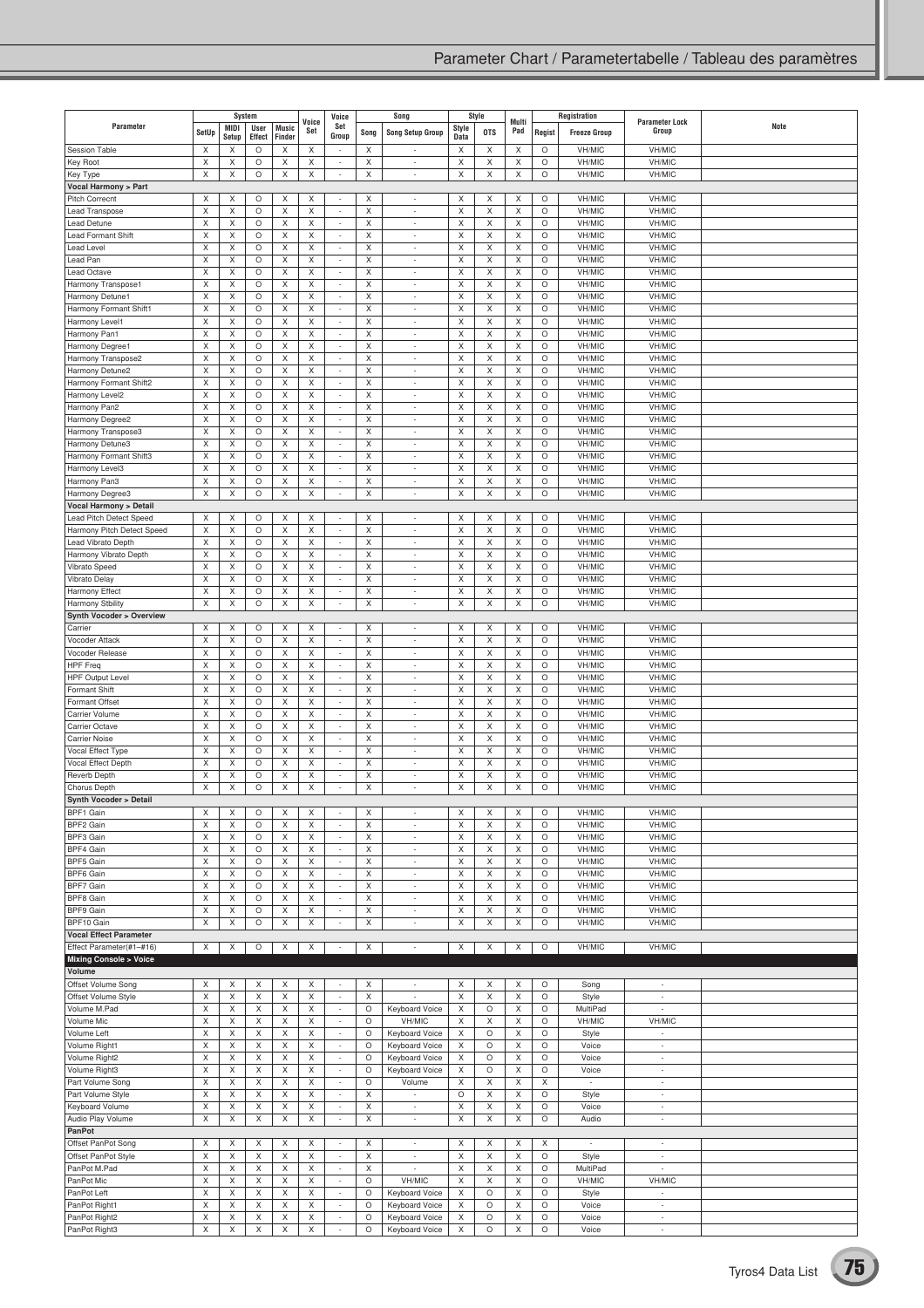|                                                       |             |               | System         |                        | Voice       | Voice                                                |              | Song                             |                           | Style        | Multi        |              | Registration             | <b>Parameter Lock</b>              |      |
|-------------------------------------------------------|-------------|---------------|----------------|------------------------|-------------|------------------------------------------------------|--------------|----------------------------------|---------------------------|--------------|--------------|--------------|--------------------------|------------------------------------|------|
| Parameter                                             | SetUp       | MIDI<br>Setup | User<br>Effect | <b>Music</b><br>Finder | Set         | Set<br>Group                                         | Song         | <b>Song Setup Group</b>          | Style<br>Data             | <b>OTS</b>   | Pad          | Regist       | <b>Freeze Group</b>      | Group                              | Note |
| Part PanPot Song                                      | X           | X             | X              | X                      | X           |                                                      | O            | Pan                              | X                         | X            | X            | X            | ÷                        | $\sim$                             |      |
| Part PanPot Style                                     | Χ           | X             | X              | X                      | X           | $\overline{\phantom{a}}$                             | X            |                                  | $\circ$                   | X            | X            | O            | Style                    | $\overline{\phantom{a}}$           |      |
| Voice                                                 |             |               |                |                        |             |                                                      |              |                                  |                           |              |              |              |                          |                                    |      |
| Voice (Right1)                                        | X           | X             | Х              | X                      | О           | $\sim$                                               | O            | Keyboard Voice                   | Х                         | O            | X            | O            | Voice                    | $\overline{\phantom{a}}$           |      |
| Voice (Right2)                                        | X           | X             | Χ              | X                      | O           | $\overline{\phantom{a}}$                             | O            | <b>Keyboard Voice</b>            | X                         | O            | X            | O            | Voice                    | $\overline{\phantom{a}}$           |      |
| Voice (Right3)                                        | Χ           | X             | X              | X                      | O           | ÷,                                                   | $\circ$      | Keyboard Voice                   | X                         | O            | X            | O            | Voice                    | ÷                                  |      |
| Voice (Left)                                          | X           | X             | X              | Χ                      | O           | $\overline{\phantom{a}}$                             | O            | Keyboard Voice                   | Χ                         | O            | X            | O            | Style                    | $\overline{\phantom{a}}$           |      |
| Voice (Style Part)                                    | X           | X             | X              | X                      | X           | $\overline{\phantom{a}}$                             | Χ            |                                  | $\circ$                   | X            | X            | O            | Style                    | $\overline{\phantom{a}}$           |      |
| Voice (Song Part)                                     | X           | Χ             | X              | X                      | Χ           | ÷                                                    | O            | Voice                            | X                         | X            | X            | X            | ÷,                       | ÷                                  |      |
| <b>Auto Revoice</b>                                   |             |               |                |                        |             |                                                      |              |                                  |                           |              |              |              |                          |                                    |      |
| Auto Revoice On/Off                                   | O           | Χ             | X              | Χ                      | X           |                                                      | Χ            | $\overline{\phantom{a}}$         | Χ                         | X            | X            | X            | $\overline{\phantom{a}}$ | $\overline{\phantom{a}}$           |      |
| Auto Revoice Setup                                    | $\circ$     | X             | X              | X                      | X           | ×,                                                   | X            | ×,                               | X                         | $\mathsf X$  | X            | X            | ÷                        | ÷                                  |      |
| Mixing Console > Filter                               |             |               |                |                        |             |                                                      |              |                                  |                           |              |              |              |                          |                                    |      |
| <b>Brightness</b>                                     |             |               |                |                        |             |                                                      |              |                                  |                           |              |              |              |                          |                                    |      |
| <b>Brightness Song Part</b>                           | X           | X             | Х              | X                      | Х           | $\overline{\phantom{a}}$                             | O            | Filter                           | Х                         | Х            | X            | Х            | $\overline{\phantom{a}}$ | $\overline{\phantom{a}}$           |      |
| <b>Brightness Style Part</b>                          | X           | X             | Χ              | X                      | Χ           |                                                      | X            |                                  | $\circ$                   | X            | X            | O            | Style                    | $\overline{\phantom{a}}$           |      |
| <b>Brightness Right1</b>                              | Χ           | Χ             | Χ              | X                      | O           | Voice                                                | $\circ$      | Keyboard Voice                   | X                         | O            | X            | O            | Voice                    | ÷                                  |      |
| <b>Brightness Right2</b>                              | X<br>X      | X<br>Χ        | X<br>X         | X<br>Χ                 | O           | Voice                                                | O<br>$\circ$ | Keyboard Voice                   | X<br>X                    | O<br>$\circ$ | X<br>X       | $\circ$      | Voice<br>Voice           | $\overline{\phantom{a}}$<br>٠      |      |
| <b>Brightness Right3</b><br><b>Brightness Left</b>    | X           | X             | X              | X                      | O<br>O      | Voice                                                | $\circ$      | Keyboard Voice<br>Keyboard Voice | X                         | $\circ$      | X            | O<br>O       |                          | $\sim$                             |      |
|                                                       |             |               |                |                        |             | Voice                                                |              |                                  |                           |              |              |              | Style                    |                                    |      |
| <b>Harmonic Content</b><br>Harmonic Content Song Part | X           | Χ             | X              | X                      | X           |                                                      | O            | Filter                           | X                         | X            | X            | X            |                          | ÷,                                 |      |
| Harmonic Content Style Part                           | Χ           | Χ             | X              | X                      | X           | $\sim$                                               | X            |                                  | $\circ$                   | X            | X            | O            | Style                    | ÷                                  |      |
| Harmonic Content Right1                               | X           | X             | X              | X                      | O           | Voice                                                | O            | Keyboard Voice                   | X                         | O            | X            | O            | Voice                    | $\overline{\phantom{a}}$           |      |
| Harmonic Content Right2                               | X           | X             | X              | X                      | O           | Voice                                                | $\circ$      | Keyboard Voice                   | X                         | $\circ$      | X            | $\circ$      | Voice                    | ٠                                  |      |
| Harmonic Content Right3                               | X           | Χ             | X              | X                      | O           | Voice                                                | $\circ$      | Keyboard Voice                   | X                         | $\circ$      | X            | O            | Voice                    | $\overline{\phantom{a}}$           |      |
| Harmonic Content Left                                 | X           | X             | X              | X                      | O           | Voice                                                | $\circ$      | Keyboard Voice                   | X                         | O            | X            | O            | Style                    | $\overline{\phantom{a}}$           |      |
| <b>Mixing Console &gt; Tune</b>                       |             |               |                |                        |             |                                                      |              |                                  |                           |              |              |              |                          |                                    |      |
| Octave                                                |             |               |                |                        |             |                                                      |              |                                  |                           |              |              |              |                          |                                    |      |
| Octave Right1                                         | Χ           | Χ             | Χ              | X                      | O           | Voice                                                | $\circ$      | Keyboard Voice                   | X                         | O            | X            | O            | Voice                    | $\overline{\phantom{a}}$           |      |
| Octave Right2                                         | X           | X             | X              | X                      | O           | Voice                                                | $\circ$      | <b>Keyboard Voice</b>            | X                         | O            | X            | O            | Voice                    | $\sim$                             |      |
| Octave Right3                                         | X           | Χ             | X              | X                      | O           | Voice                                                | $\circ$      | Keyboard Voice                   | X                         | O            | X            | O            | Voice                    | $\overline{\phantom{a}}$           |      |
| Octave Left                                           | X           | Χ             | X              | Χ                      | O           | Voice                                                | $\circ$      | Keyboard Voice                   | X                         | $\circ$      | X            | $\circ$      | Style                    | $\overline{\phantom{a}}$           |      |
| Tune                                                  |             |               |                |                        |             |                                                      |              |                                  |                           |              |              |              |                          |                                    |      |
| Tune Right1                                           | X           | X             | X              | X                      | Χ           | $\overline{\phantom{a}}$                             | $\circ$      | Keyboard Voice                   | Χ                         | O            | X            | O            | Voice                    | $\overline{\phantom{a}}$           |      |
| Tune Right2                                           | X           | X             | Χ              | X                      | Χ           | ÷,                                                   | $\circ$      | Keyboard Voice                   | X                         | O            | X            | O            | Voice                    | ٠                                  |      |
| Tune Right3                                           | X           | Χ             | X              | Χ                      | Χ           | $\overline{\phantom{a}}$                             | O            | Keyboard Voice                   | Х                         | $\circ$      | X            | $\circ$      | Voice                    | $\overline{\phantom{a}}$           |      |
| Tune Left                                             | X           | X             | X              | X                      | X           | $\sim$                                               | $\circ$      | Keyboard Voice                   | Χ                         | O            | X            | O            | Style                    | $\overline{\phantom{a}}$           |      |
| <b>Portamento Time</b>                                |             |               |                |                        |             |                                                      |              |                                  |                           |              |              |              |                          |                                    |      |
| Portamento Time Right1                                | X<br>Χ      | Х             | X              | Χ                      | O           | Voice                                                | $\circ$      | Keyboard Voice                   | Χ<br>X                    | O            | X<br>$\sf X$ | O<br>$\circ$ | Voice                    | ٠                                  |      |
| Portamento Time Right2<br>Portamento Time Right3      | X           | X<br>Χ        | X<br>X         | Χ<br>X                 | O<br>O      | Voice<br>Voice                                       | O<br>$\circ$ | Keyboard Voice<br>Keyboard Voice | X                         | $\circ$<br>O | X            | O            | Voice<br>Voice           | $\overline{\phantom{a}}$<br>$\sim$ |      |
| Portamento Time Left                                  | X           | X             | X              | X                      | O           | Voice                                                | $\circ$      | Keyboard Voice                   | X                         | $\circ$      | X            | O            | Style                    | $\overline{\phantom{a}}$           |      |
| <b>Pitch Bend Range</b>                               |             |               |                |                        |             |                                                      |              |                                  |                           |              |              |              |                          |                                    |      |
| Pitch Bend Range Right1                               | X           | X             | X              | X                      | X           |                                                      | O            | Keyboard Voice                   | Х                         | O            | X            | O            | Voice                    | $\overline{\phantom{a}}$           |      |
| Pitch Bend Range Right2                               | X           | X             | X              | X                      | Χ           | $\overline{\phantom{a}}$                             | O            | Keyboard Voice                   | X                         | O            | X            | O            | Voice                    | $\overline{\phantom{a}}$           |      |
| Pitch Bend Range Right3                               | Χ           | X             | X              | X                      | X           | ÷                                                    | $\circ$      | Keyboard Voice                   | X                         | O            | X            | O            | Voice                    | ÷                                  |      |
| Pitch Bend Range Left                                 | X           | Χ             | X              | X                      | X           | $\overline{\phantom{a}}$                             | $\circ$      | Keyboard Voice                   | X                         | O            | X            | O            | Style                    | $\overline{\phantom{a}}$           |      |
| <b>Transpose</b>                                      |             |               |                |                        |             |                                                      |              |                                  |                           |              |              |              |                          |                                    |      |
| Master Transpose                                      | X           | X             | X              | X                      | X           | ٠                                                    | X            | ٠                                | Χ                         | X            | X            | O            | Transpose                | $\overline{\phantom{a}}$           |      |
| Song Transpose                                        | X           | Χ             | Χ              | Χ                      | X           | $\sim$                                               | Χ            | $\overline{\phantom{a}}$         | X                         | X            | X            | O            | Transpose                | ٠                                  |      |
| Keyboard Transpose                                    | X           | X             | Χ              | X                      | X           | $\sim$                                               | $\mathsf X$  | ÷                                | X                         | X            | X            | $\circ$      | Transpose                | ÷,                                 |      |
| Mixing Console > EQ                                   |             |               |                |                        |             |                                                      |              |                                  |                           |              |              |              |                          |                                    |      |
| MasterEQ Type                                         | $\circ$     | X             | X              | X                      | Χ           |                                                      | Χ            |                                  | Χ                         | X            | X            | Χ            |                          | MasterEQ                           |      |
| MasterEQ Parameter                                    | Χ           | X             | $\circ$        | X                      | X           | $\overline{\phantom{a}}$                             | X            | $\overline{\phantom{a}}$         | Χ                         | X            | X            | X            | $\sim$                   | MasterEQ                           |      |
| <b>EQ Low Gain</b>                                    |             |               |                |                        |             |                                                      |              |                                  |                           |              |              |              |                          |                                    |      |
| EQ Low Gain Style Part                                | X           | Χ             | Χ              | Χ                      | X           | $\overline{\phantom{a}}$<br>$\overline{\phantom{a}}$ | Χ            | $\overline{\phantom{a}}$<br>EQ   | $\circ$<br>X              | X            | X            | O            | Style<br>$\sim$          | $\overline{\phantom{a}}$<br>$\sim$ |      |
| EQ Low Gain Song Part<br>EQ Low Gain Multi Pad        | X<br>X      | X<br>X        | X<br>X         | X<br>X                 | Χ<br>X      | $\overline{\phantom{a}}$                             | $\circ$<br>X | ÷                                | X                         | X<br>X       | X<br>X       | X<br>$\circ$ | MultiPad                 | $\sim$                             |      |
| EQ Low Gain Right1                                    | X           | X             | X              | X                      | O           | EQ                                                   | O            | Keyboard Voice                   | X                         | $\circ$      | X            | $\circ$      | Voice                    | $\sim$                             |      |
| EQ Low Gain Right2                                    | X           | X             | X              | X                      | O           | EQ                                                   | $\circ$      | Keyboard Voice                   | Χ                         | O            | X            | O            | Voice                    | $\sim$                             |      |
| EQ Low Gain Right3                                    | X           | X             | X              | X                      | $\circ$     | EQ                                                   | $\circ$      | Keyboard Voice                   | X                         | $\circ$      | X            | $\circ$      | Voice                    | $\overline{\phantom{a}}$           |      |
| EQ Low Gain Left                                      | X           | X             | X              | X                      | O           | EQ                                                   | O            | Keyboard Voice                   | X                         | $\circ$      | X            | O            | Style                    | $\overline{\phantom{a}}$           |      |
| EQ Low Gain Style (Offset)                            | X           | X             | X              | X                      | X           | $\sim$                                               | X            | $\overline{\phantom{a}}$         | X                         | Х            | X            | O            | Style                    | $\sim$                             |      |
| EQ Low Gain Song (Offset)                             | X           | X             | X              | X                      | X           | $\overline{\phantom{a}}$                             | X            | $\overline{\phantom{a}}$         | X                         | X            | X            | X            | $\overline{\phantom{a}}$ | $\sim$                             |      |
| EQ High Gain                                          |             |               |                |                        |             |                                                      |              |                                  |                           |              |              |              |                          |                                    |      |
| EQ High Gain Style Part                               | X           | X             | X              | X                      | X           | $\overline{\phantom{a}}$                             | X            | $\overline{\phantom{a}}$         | $\circ$                   | X            | X            | O            | Style                    | $\overline{\phantom{a}}$           |      |
| EQ High Gain Song Part                                | X           | X             | X              | X                      | Χ           | $\overline{\phantom{a}}$                             | O            | EQ                               | Χ                         | X            | X            | X            | $\overline{\phantom{a}}$ | $\overline{\phantom{a}}$           |      |
| EQ High Gain Multi Pad                                | X           | X             | X              | X                      | X           | $\overline{\phantom{a}}$                             | X            | $\sim$                           | Χ                         | X            | X            | O            | MultiPad                 | $\sim$                             |      |
| EQ High Gain Right1                                   | X           | X             | X              | Χ                      | O           | EQ                                                   | $\circ$      | Keyboard Voice                   | X                         | $\circ$      | X            | O            | Voice                    | $\overline{\phantom{a}}$           |      |
| EQ High Gain Right2                                   | Χ           | X             | X              | X                      | $\circ$     | EQ                                                   | $\circ$      | Keyboard Voice                   | X                         | $\circ$      | X            | $\circ$      | Voice                    | $\overline{\phantom{a}}$           |      |
| EQ High Gain Right3                                   | X           | X             | X              | Χ                      | O           | EQ                                                   | $\circ$      | Keyboard Voice                   | Χ                         | $\circ$      | X            | O            | Voice                    | $\sim$                             |      |
| EQ High Gain Left                                     | X           | X             | X              | X                      | O           | EQ                                                   | $\circ$      | Keyboard Voice                   | Χ                         | $\circ$      | X            | O            | Style                    | $\sim$                             |      |
| EQ High Gain Style (Offset)                           | X           | X             | X              | Χ                      | X           | $\overline{\phantom{a}}$                             | X            |                                  | X                         | X            | X            | $\circ$      | Style                    | ٠                                  |      |
| EQ High Gain Song (Offset)                            | $\mathsf X$ | X             | $\mathsf X$    | X                      | $\mathsf X$ | $\overline{\phantom{a}}$                             | X            | $\overline{\phantom{a}}$         | X                         | X            | X            | X            | $\cdot$                  | $\overline{\phantom{a}}$           |      |
| <b>Mixing Console &gt; Effect</b>                     |             |               |                |                        |             |                                                      |              |                                  |                           |              |              |              |                          |                                    |      |
| Reverb Type                                           |             |               |                |                        |             |                                                      |              |                                  |                           |              |              |              |                          |                                    |      |
| Reverb Type<br>Reverb Return Level                    | X<br>X      | Х<br>X        | X<br>X         | X<br>X                 | X<br>X      | $\overline{\phantom{a}}$<br>$\overline{\phantom{a}}$ | O<br>O       | Effect<br>Effect                 | O<br>$\circ$              | X<br>X       | X<br>X       | O<br>O       | Style/Song<br>Style/Song | Reverb Type<br>Reverb Return Level |      |
| Reverb Depth                                          |             |               |                |                        |             |                                                      |              |                                  |                           |              |              |              |                          |                                    |      |
| Reverb Depth Style Part                               | X           | Х             | X              | X                      | X           | $\overline{\phantom{a}}$                             | X            | $\overline{\phantom{a}}$         | O                         | X            | X            | O            | Style                    | $\overline{\phantom{a}}$           |      |
| Reverb Depth Song Part                                | X           | X             | X              | X                      | X           | $\overline{\phantom{a}}$                             | $\circ$      | Effect                           | $\boldsymbol{\mathsf{X}}$ | X            | X            | X            |                          | $\overline{\phantom{a}}$           |      |
| Reverb Depth Multi Pad                                | X           | X             | X              | X                      | Χ           | $\sim$                                               | X            | $\sim$                           | X                         | X            | X            | O            | MultiPad                 | $\sim$                             |      |
| Reverb Depth Mic                                      | X           | X             | X              | X                      | X           | $\sim$                                               | $\circ$      | VH/MIC                           | X                         | X            | X            | O            | VH/MIC                   | VH/MIC                             |      |
| Reverb Depth Right1                                   | X           | X             | X              | X                      | O           | Effect                                               | $\circ$      | Keyboard Voice                   | X                         | $\circ$      | X            | $\circ$      | Voice                    | ÷                                  |      |
| Reverb Depth Right2                                   | X           | X             | X              | X                      | $\circ$     | Effect                                               | $\circ$      | Keyboard Voice                   | Χ                         | $\circ$      | X            | O            | Voice                    | $\overline{\phantom{a}}$           |      |
| Reverb Depth Right3                                   | X           | X             | X              | Χ                      | O           | Effect                                               | $\circ$      | Keyboard Voice                   | X                         | O            | X            | O            | Voice                    | $\overline{\phantom{a}}$           |      |
| Reverb Depth Left                                     | X           | X             | X              | X                      | $\circ$     | Effect                                               | $\circ$      | Keyboard Voice                   | X                         | $\circ$      | X            | $\circ$      | Style                    | $\sim$                             |      |
| Reverb Depth Style (Offset)                           | X           | X             | X              | X                      | X           | $\overline{\phantom{a}}$                             | X            |                                  | X                         | X            | X            | $\circ$      | Style                    | $\overline{\phantom{a}}$           |      |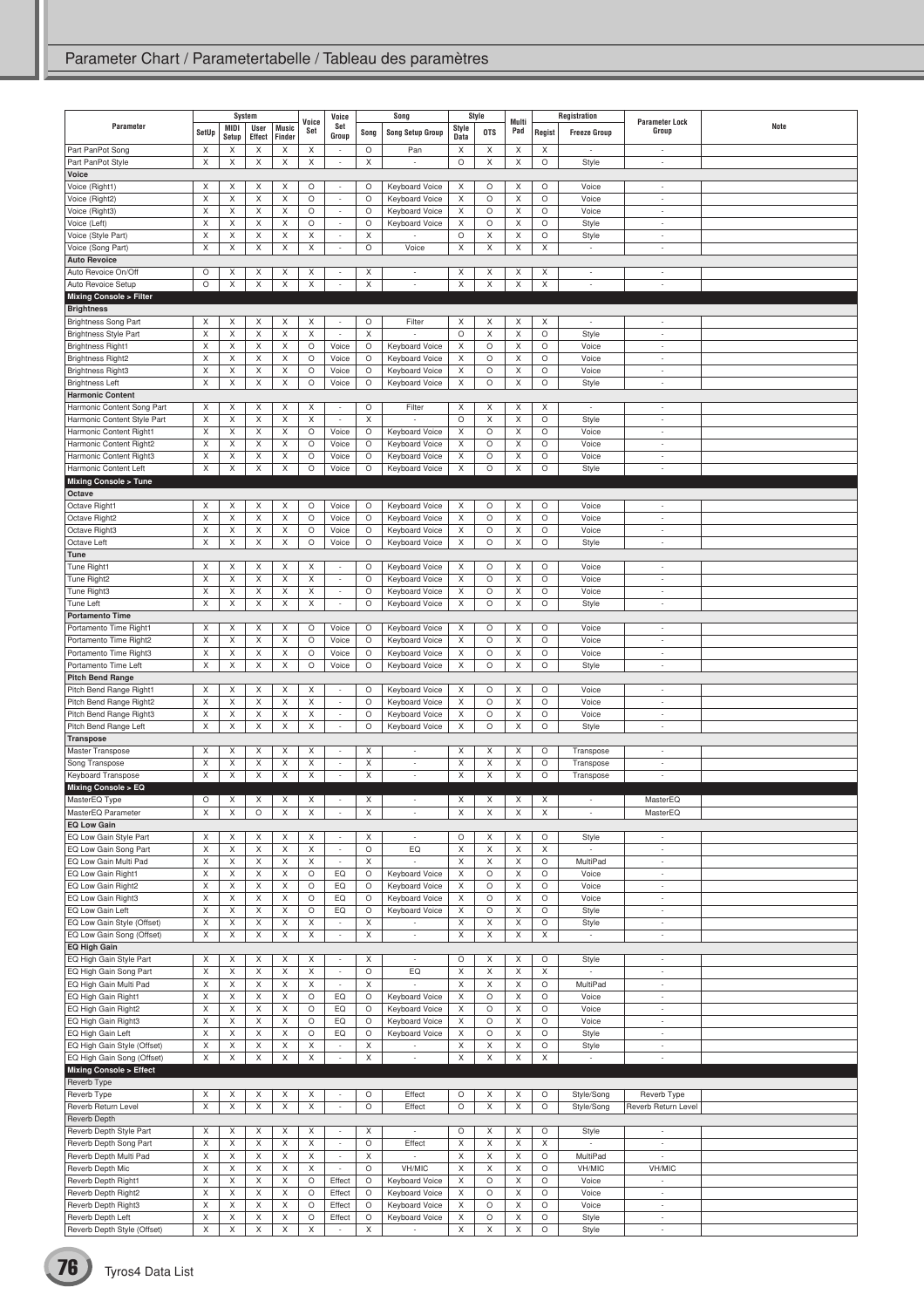|                                                                  |         |              | System      |              | Voice   | Voice                                                |          | Song                                                 |                      | Style      | Multi                    |              | Registration                                         | <b>Parameter Lock</b>                                |      |
|------------------------------------------------------------------|---------|--------------|-------------|--------------|---------|------------------------------------------------------|----------|------------------------------------------------------|----------------------|------------|--------------------------|--------------|------------------------------------------------------|------------------------------------------------------|------|
| Parameter                                                        | SetUp   | <b>MIDI</b>  | User        | <b>Music</b> | Set     | Set                                                  | Song     | <b>Song Setup Group</b>                              | Style                | <b>OTS</b> | Pad                      | Regist       | <b>Freeze Group</b>                                  | Group                                                | Note |
| Reverb Depth Song (Offset)                                       | X       | Setup<br>X   | Effect<br>X | Finder<br>X  | Χ       | Group                                                | X        |                                                      | <b>Data</b><br>Х     | X          | X                        | X            |                                                      | $\sim$                                               |      |
| Chorus Type                                                      |         |              |             |              |         |                                                      |          |                                                      |                      |            |                          |              |                                                      |                                                      |      |
| Chorus Type                                                      | X       | X            | X           | X            | X       | $\sim$                                               | O        | Effect                                               | O                    | X          | X                        | O            | Style/Song                                           | ÷                                                    |      |
| Chorus Return Level                                              | X       | X            | X           | X            | X       | $\overline{\phantom{a}}$                             | O        | Effect                                               | O                    | Χ          | X                        | O            | Style/Song                                           | Chorus Return Level                                  |      |
| Chorus Depth                                                     |         |              |             |              |         |                                                      |          |                                                      |                      |            |                          |              |                                                      |                                                      |      |
| Chorus Depth Style Part                                          | X       | X            | X           | X            | Χ       | ×,                                                   | X        | $\sim$                                               | O                    | X          | X                        | O            | Style                                                | $\sim$                                               |      |
| Chorus Depth Song Part                                           | X       | X            | X           | X            | X       | $\overline{\phantom{a}}$                             | O        | Effect                                               | Χ                    | Χ          | X                        | X            |                                                      | $\sim$                                               |      |
| Chorus Depth Multi Pad<br>Chorus Depth Mic                       | X<br>X  | X<br>X       | X<br>X      | X<br>X       | X<br>Χ  | ÷<br>$\sim$                                          | Χ<br>O   | VH/MIC                                               | X<br>X               | Χ<br>X     | X<br>X                   | O<br>O       | MultiPad<br>VH/MIC                                   | VH/MIC                                               |      |
| Chorus Depth Right1                                              | X       | X            | X           | X            | O       | Effect                                               | O        | Keyboard Voice                                       | X                    | О          | X                        | O            | Voice                                                | $\sim$                                               |      |
| Chorus Depth Right2                                              | X       | X            | X           | X            | $\circ$ | Effect                                               | O        | Keyboard Voice                                       | X                    | O          | X                        | $\circ$      | Voice                                                | $\sim$                                               |      |
| Chorus Depth Right3                                              | X       | X            | X           | X            | O       | Effect                                               | O        | Keyboard Voice                                       | X                    | O          | X                        | O            | Voice                                                | $\sim$                                               |      |
| Chorus Depth Left                                                | X       | X            | Χ           | X            | O       | Effect                                               | O        | Keyboard Voice                                       | X                    | O          | X                        | O            | Style                                                | $\overline{\phantom{a}}$                             |      |
| Chorus Depth Style (Offset)                                      | X       | X            | X           | X            | X       | ÷,                                                   | X        |                                                      | X                    | Χ          | X                        | O            | Style                                                | $\sim$                                               |      |
| Chorus Depth Song (Offset)<br><b>DSP Type</b>                    | X       | X            | X           | X            | X       | $\overline{\phantom{a}}$                             | X        | $\overline{\phantom{a}}$                             | X                    | X          | X                        | X            | $\sim$                                               | $\sim$                                               |      |
| DSP1 (Variation) Type                                            | Χ       | X            | X           | X            | Χ       | $\sim$                                               | O        | Effect                                               | O                    | X          | X                        | O            | Style/Song                                           | $\sim$                                               |      |
| DSP1 (Variation) Return Level                                    | X       | X            | Х           | X            | X       | $\overline{\phantom{a}}$                             | O        | Effect                                               | O                    | Χ          | X                        | O            | Style/Song                                           | DSP1 Return Level                                    |      |
| DSP2Type                                                         | X       | X            | X           | X            | X       | $\overline{\phantom{a}}$                             | O        | Effect                                               | Χ                    | Χ          | X                        | O            | Voice/Style/Song                                     |                                                      |      |
| DSP3Type                                                         | X       | X            | X           | X            | X       | $\overline{\phantom{a}}$                             | O        | Effect                                               | Χ                    | Χ          | X                        | O            | Voice/Style/Song                                     | $\overline{\phantom{a}}$                             |      |
| DSP4Type                                                         | X       | X            | X           | X            | X       | $\sim$                                               | O        | Effect                                               | X                    | Χ          | X                        | O            | Voice/Style/Song                                     | $\overline{\phantom{a}}$                             |      |
| DSP5Type                                                         | X       | X            | X           | X            | X       | $\overline{\phantom{a}}$                             | O        | Effect                                               | Χ                    | Χ          | X                        | O            | Voice/Style/Song                                     | $\sim$                                               |      |
| DSP6Type<br>DSP7Type                                             | X<br>X  | X<br>X       | X<br>X      | X<br>X       | X<br>Χ  | $\overline{\phantom{a}}$<br>$\overline{\phantom{a}}$ | O<br>O   | Effect<br>VH/MIC                                     | Χ<br>X               | Χ<br>X     | X<br>X                   | O<br>O       | Voice/Style/Song<br>Style/Song/VH/MIC                | $\sim$<br>VH/MIC                                     |      |
| DSP8Type                                                         | X       | X            | X           | Χ            | X       | $\overline{\phantom{a}}$                             | O        | $\overline{a}$                                       | X                    | Χ          | X                        | O            | Style                                                | ÷                                                    |      |
| DSP9Type                                                         | X       | X            | X           | X            | X       | $\overline{\phantom{a}}$                             | O        | $\overline{\phantom{a}}$                             | X                    | Χ          | X                        | $\circ$      | Style                                                | $\overline{\phantom{a}}$                             |      |
| <b>DSP Depth</b>                                                 |         |              |             |              |         |                                                      |          |                                                      |                      |            |                          |              |                                                      |                                                      |      |
| DSP Depth Style Part                                             | X       | X            | X           | X            | X       | $\sim$                                               | X        | $\sim$                                               | O                    | X          | X                        | O            | Style                                                | $\sim$                                               |      |
| DSP Depth Song Part                                              | X       | X            | X           | X            | X       | $\overline{\phantom{a}}$                             | O        | Effect                                               | Χ                    | Χ          | X                        | X            | ٠                                                    | $\sim$                                               |      |
| <b>DSP Depth Right1</b>                                          | X<br>X  | X<br>X       | X           | X<br>X       | $\circ$ | Effect                                               | O        | Keyboard Voice                                       | Χ                    | O<br>O     | X                        | $\circ$<br>O | Voice                                                | $\sim$<br>$\sim$                                     |      |
| <b>DSP Depth Right2</b><br>DSP Depth Right3                      | X       | X            | X<br>X      | X            | O<br>O  | Effect<br>Effect                                     | O<br>O   | <b>Keyboard Voice</b><br>Keyboard Voice              | X<br>X               | O          | X<br>X                   | O            | Voice<br>Voice                                       | $\overline{\phantom{a}}$                             |      |
| DSP Depth Left                                                   | X       | X            | X           | X            | O       | Effect                                               | O        | Keyboard Voice                                       | X                    | O          | X                        | O            | Style                                                | $\sim$                                               |      |
| DSP Depth Mic                                                    | X       | X            | X           | X            | X       | $\overline{\phantom{a}}$                             | O        | VH/MIC                                               | X                    | Χ          | X                        | $\circ$      | VH/MIC                                               | $\overline{\phantom{a}}$                             |      |
| InsertionType                                                    |         |              |             |              |         |                                                      |          |                                                      |                      |            |                          |              |                                                      |                                                      |      |
| Ins.Type (Right1)                                                | Χ       | X            | X           | X            | O       | Effect                                               | $\circ$  | Keyboard Voice                                       | $\times$             | $\circ$    | X                        | O            | Voice                                                | $\overline{\phantom{a}}$                             |      |
| Ins.Type (Right2)                                                | X       | X            | X           | X            | $\circ$ | Effect                                               | $\circ$  | Keyboard Voice                                       | X                    | O          | X                        | O            | Voice                                                | $\overline{\phantom{a}}$                             |      |
| Ins.Type (Right3)<br>Ins.Type (Left)                             | X<br>X  | X<br>X       | X<br>X      | X<br>X       | O<br>O  | Effect<br>Effect                                     | O<br>O   | Keyboard Voice<br>Keyboard Voice                     | X<br>X               | О<br>O     | X<br>X                   | $\circ$<br>O | Voice<br>Style                                       | ÷<br>$\sim$                                          |      |
| Ins. Type (Song)                                                 | X       | X            | X           | X            | X       |                                                      | O        | Effect                                               | Χ                    | Χ          | X                        | X            |                                                      |                                                      |      |
| Ins.Type (Mic)                                                   | X       | X            | X           | X            | X       | $\overline{\phantom{a}}$                             | O        | VH/MIC                                               | Χ                    | Χ          | X                        | $\circ$      | VH/MIC                                               | VH/MIC                                               |      |
| <b>Effect Parameter</b>                                          | X       | X            | O           | X            | X       |                                                      | О        | Effect                                               | Χ                    | Χ          | X                        | X            |                                                      |                                                      |      |
| (Reverb/Chorus/DSP1-6)<br>Effect Parameter (DSP7)                | X       | X            | O           | X            | X       | $\overline{\phantom{a}}$                             | O        | VH/MIC                                               | X                    | Χ          | X                        | Χ            | $\sim$                                               | $\overline{\phantom{a}}$                             |      |
| Effect Parameter (DSP8-9)                                        | X       | Χ            | $\circ$     | X            | X       | $\overline{\phantom{a}}$                             | О        | Style                                                | Χ                    | Χ          | X                        | X            | ÷,                                                   | $\sim$                                               |      |
| <b>Mixing Console &gt; CMP</b>                                   |         |              |             |              |         |                                                      |          |                                                      |                      |            |                          |              |                                                      |                                                      |      |
| MasterCmpressor Type                                             | O       | X            | X           | X            | X       | $\overline{\phantom{a}}$                             | X        |                                                      | X                    | X          | Χ                        | Χ            |                                                      |                                                      |      |
| MasterCmpressor Threshold Offset<br>MasterCmpressor Ratio Offset | X<br>X  | X<br>X       | O<br>O      | X<br>X       | X<br>X  | $\sim$<br>$\overline{\phantom{a}}$                   | X<br>Χ   | $\overline{\phantom{a}}$<br>$\overline{\phantom{a}}$ | Χ<br>Χ               | X<br>Χ     | X<br>X                   | X<br>X       | ×,<br>٠                                              | $\sim$<br>$\sim$                                     |      |
| MasterCmpressor OutPutOffset                                     | X       | X            | O           | X            | Χ       | $\overline{\phantom{a}}$                             | Χ        |                                                      | X                    | Χ          | X                        | X            |                                                      | $\overline{a}$                                       |      |
| MasterCmpressor On/Off                                           | $\circ$ | X            | X           | X            | X       | ×,                                                   | X        | ÷                                                    | Χ                    | X          | X                        | X            | ×,                                                   | $\sim$                                               |      |
| <b>Mixing Console &gt; LineOut</b>                               |         |              |             |              |         |                                                      |          |                                                      |                      |            |                          |              |                                                      |                                                      |      |
| LineOut<br>Channel On/Off                                        | O       | X            | X           | X            | X       | $\overline{\phantom{a}}$                             | $\times$ | $\overline{\phantom{a}}$                             | $\times$             | X          | $\overline{\phantom{a}}$ | O            | LineOut                                              |                                                      |      |
| ChannelOn/Off (Song)                                             | X       | Χ            | X           | X            | Χ       | $\overline{\phantom{a}}$                             | Х        | $\overline{\phantom{a}}$                             | X                    | Х          | X                        | O            | Song                                                 |                                                      |      |
| ChannelOn/Off (Style)                                            | X       | X            | X           | X            | X       | ÷,                                                   | Χ        | $\overline{a}$                                       | X                    | Χ          | X                        | O            | Style                                                | $\overline{\phantom{a}}$                             |      |
| <b>MIDI</b>                                                      |         |              |             |              |         |                                                      |          |                                                      |                      |            |                          |              |                                                      |                                                      |      |
| MIDI Template                                                    |         |              |             |              |         |                                                      |          |                                                      |                      |            |                          |              |                                                      |                                                      |      |
| Template No.<br>Preset Template Name                             | O<br>X  | Χ<br>$\circ$ | Χ<br>X      | X<br>X       | Χ<br>X  | $\overline{\phantom{a}}$<br>$\overline{\phantom{a}}$ | X<br>X   | $\sim$<br>÷                                          | X<br>X               | Χ<br>X     | Χ<br>X                   | Χ<br>Х       | $\sim$<br>$\overline{\phantom{a}}$                   | $\sim$<br>$\overline{\phantom{a}}$                   |      |
| Menu > Function > MIDI                                           |         |              |             |              |         |                                                      |          |                                                      |                      |            |                          |              |                                                      |                                                      |      |
| System                                                           |         |              |             |              |         |                                                      |          |                                                      |                      |            |                          |              |                                                      |                                                      |      |
| Local Control                                                    | X       | $\circ$      | Χ           | X            | Χ       | $\overline{\phantom{a}}$                             | X        | $\overline{\phantom{a}}$                             | X                    | X          | X                        | X            | $\overline{\phantom{a}}$                             | $\sim$                                               |      |
| Clock                                                            | X       | O            | X           | X            | X       | $\overline{\phantom{a}}$                             | Χ        | ÷,                                                   | Χ                    | Χ          | X                        | X            | ٠                                                    | ÷                                                    |      |
| <b>Transmit Clock</b>                                            | X       | O            | X           | X            | X       | $\overline{\phantom{a}}$                             | X        | $\overline{\phantom{a}}$                             | X                    | Χ          | X                        | X            | $\overline{\phantom{a}}$                             | $\sim$                                               |      |
| Receive Transpose<br>Receive Start/Stop                          | X<br>X  | O<br>O       | X<br>X      | X<br>X       | Χ<br>X  | $\overline{\phantom{a}}$<br>$\overline{\phantom{a}}$ | X<br>Χ   | $\overline{\phantom{a}}$<br>÷,                       | $\times$<br>$\times$ | X<br>Χ     | X<br>X                   | X<br>X       | $\sim$<br>÷,                                         | $\overline{\phantom{a}}$<br>$\sim$                   |      |
| SysEx Transmit                                                   | X       | O            | X           | X            | X       | $\overline{\phantom{a}}$                             | X        | $\overline{\phantom{a}}$                             | X                    | Χ          | X                        | X            | $\sim$                                               | $\sim$                                               |      |
| <b>SysEx Receive</b>                                             | X       | $\circ$      | X           | X            | X       | $\overline{\phantom{a}}$                             | Χ        | $\overline{\phantom{a}}$                             | X                    | Χ          | X                        | X            | $\sim$                                               | $\sim$                                               |      |
| Chord SysEx Transmit                                             | X       | O            | X           | X            | X       | $\sim$                                               | Χ        | $\sim$                                               | Χ                    | X          | X                        | X            | ×,                                                   | $\sim$                                               |      |
| Chord SysEx Receive                                              | X       | O            | X           | X            | X       | $\overline{\phantom{a}}$                             | X        | $\overline{\phantom{a}}$                             | Χ                    | X          | X                        | X            | $\sim$                                               | $\sim$                                               |      |
| Transmit                                                         |         |              |             |              |         |                                                      |          |                                                      |                      |            |                          |              |                                                      |                                                      |      |
| Part Select<br>Ch (for each part)                                | X<br>Χ  | O<br>O       | X<br>X      | X<br>X       | X<br>X  | $\overline{\phantom{a}}$<br>$\sim$                   | X<br>X   | $\overline{\phantom{a}}$<br>$\overline{\phantom{a}}$ | X<br>Χ               | X<br>X     | X<br>X                   | Χ<br>X       | $\overline{\phantom{a}}$<br>$\overline{\phantom{a}}$ | $\overline{\phantom{a}}$<br>$\overline{\phantom{a}}$ |      |
| Filter (for each part)                                           | X       | O            | X           | X            | X       | $\sim$                                               | Χ        | $\overline{\phantom{a}}$                             | X                    | Χ          | X                        | X            | $\overline{\phantom{a}}$                             | $\sim$                                               |      |
| Receive                                                          |         |              |             |              |         |                                                      |          |                                                      |                      |            |                          |              |                                                      |                                                      |      |
| <b>CH Select</b>                                                 | X       | O            | X           | X            | Χ       | $\overline{\phantom{a}}$                             | X        | $\overline{\phantom{a}}$                             | Χ                    | X          | X                        | Χ            | $\sim$                                               | $\sim$                                               |      |
| Part Select                                                      | X       | O            | X           | X            | X       | $\sim$                                               | X        | ×,                                                   | $\times$             | Χ          | X                        | X            | ٠<br>٠                                               | $\overline{\phantom{a}}$<br>$\sim$                   |      |
| Filter (for each channel)<br>Bass (On Bass Note)                 | X       | O            | X           | X            | X       | $\overline{\phantom{a}}$                             | X        | $\overline{\phantom{a}}$                             | X                    | X          | X                        | Х            |                                                      |                                                      |      |
| Bass (On Bass Note)                                              | Χ       | O            | Χ           | X            | Χ       | $\sim$                                               | Χ        | $\overline{\phantom{a}}$                             | X                    | X          | X                        | Χ            | $\sim$                                               | $\sim$                                               |      |
| <b>Chord Detect</b>                                              |         |              |             |              |         |                                                      |          |                                                      |                      |            |                          |              |                                                      |                                                      |      |
| <b>Chord Detect</b>                                              | X       | O            | X           | X            | X       | $\overline{\phantom{a}}$                             | X        | $\overline{\phantom{a}}$                             | X                    | X          | X                        | X            | ٠                                                    | $\overline{\phantom{a}}$                             |      |
| MFC10<br>MFC10 SW Function (0-29)                                | Χ       | O            | Χ           | Χ            | Χ       | $\overline{\phantom{a}}$                             | Χ        | $\overline{\phantom{a}}$                             | $\times$             | Χ          | X                        | X            | $\overline{\phantom{a}}$                             | $\overline{\phantom{a}}$                             |      |
| MFC10 Foot Function (1-5)                                        | X       | O            | X           | X            | X       | $\overline{\phantom{a}}$                             | Χ        | ×,                                                   | X                    | X          | X                        | X            | $\overline{a}$                                       | $\sim$                                               |      |
| MFC10 Receive Port                                               | $\circ$ | X            | X           | X            | X       | $\overline{\phantom{a}}$                             | Χ        | $\overline{\phantom{a}}$                             | X                    | Χ          | X                        | X            | $\sim$                                               | $\sim$                                               |      |
| MFC10 Foot Part (0-4)                                            | X       | O            | X           | X            | X       | $\overline{\phantom{a}}$                             | Χ        | $\overline{\phantom{a}}$                             | X                    | Χ          | X                        | X            | ÷                                                    | $\overline{\phantom{a}}$                             |      |
| MFC10 Receive (Ch1-16)                                           | $\circ$ | X            | X           | X            | X       | $\sim$                                               | Χ        | ×,                                                   | X                    | Χ          | X                        | X            | $\sim$                                               | $\sim$                                               |      |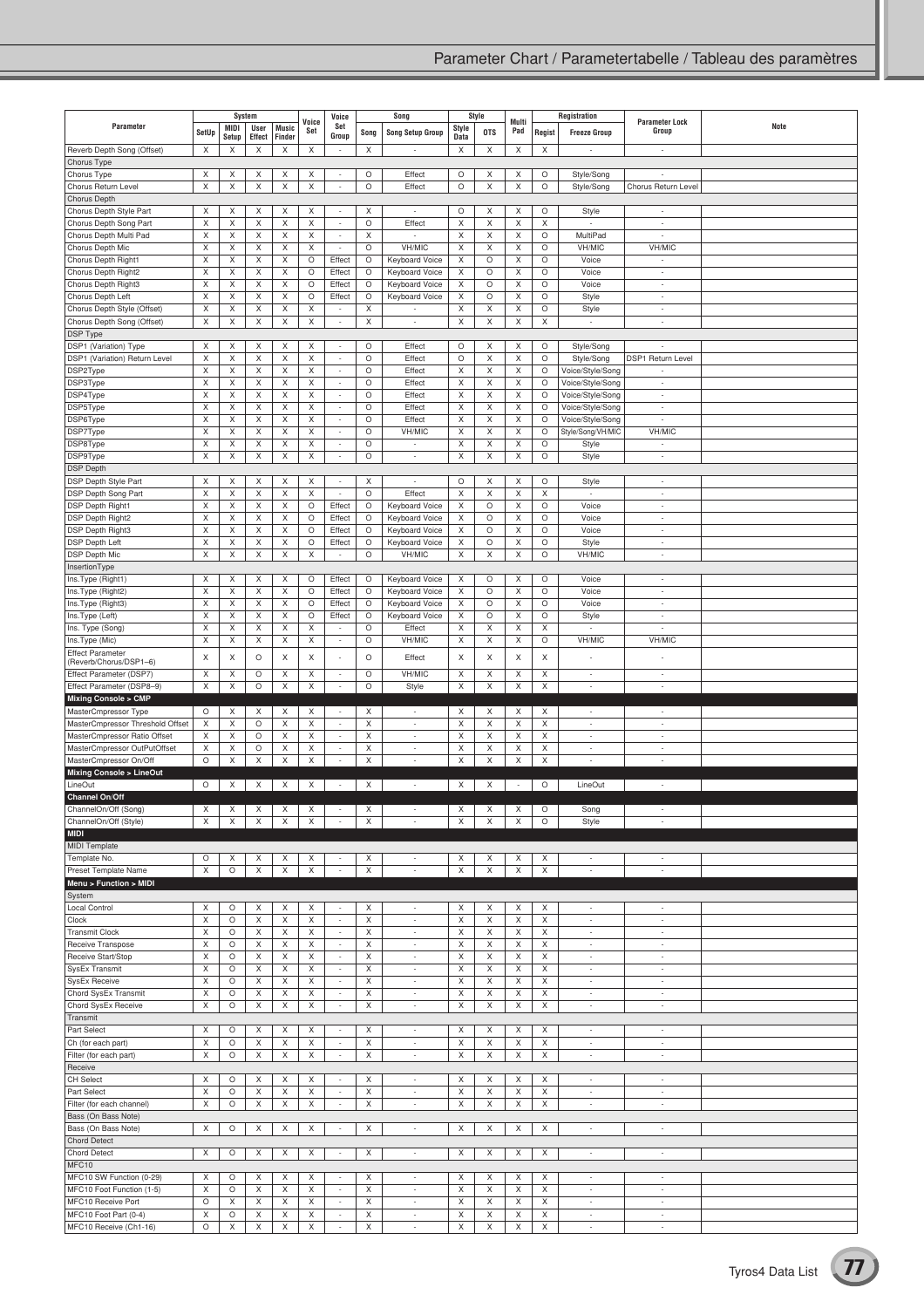|                                                            |                    |        | System           |                  | Voice            | Voice                                                |         | Song                                                 |                           | Style            | Multi            |         | Registration                       |                                            |                                                                                   |
|------------------------------------------------------------|--------------------|--------|------------------|------------------|------------------|------------------------------------------------------|---------|------------------------------------------------------|---------------------------|------------------|------------------|---------|------------------------------------|--------------------------------------------|-----------------------------------------------------------------------------------|
| Parameter                                                  | SetUp              | MIDI   | User             | <b>Music</b>     | Set              | Set<br>Group                                         | Song    | <b>Song Setup Group</b>                              | Style                     | <b>OTS</b>       | Pad              | Regist  | <b>Freeze Group</b>                | <b>Parameter Lock</b><br>Group             | Note                                                                              |
| Menu > Function > Mater Tune/Scale Tune                    |                    | Setup  | Effect           | Finder           |                  |                                                      |         |                                                      | Data                      |                  |                  |         |                                    |                                            |                                                                                   |
| Master Tune                                                |                    |        |                  |                  |                  |                                                      |         |                                                      |                           |                  |                  |         |                                    |                                            |                                                                                   |
| MasterTune                                                 | O                  | Χ      | X                | X                | X                | $\overline{\phantom{a}}$                             | X       | $\overline{\phantom{a}}$                             | Χ                         | X                | X                | X       | $\overline{\phantom{a}}$           | $\overline{\phantom{a}}$                   |                                                                                   |
| Scale Tune                                                 |                    |        |                  |                  |                  |                                                      |         |                                                      |                           |                  |                  |         |                                    |                                            |                                                                                   |
| Scale                                                      | X                  | X      | X                | X                | X                | $\sim$                                               | X       | $\overline{\phantom{a}}$                             | X                         | X                | X                | O       | Scale                              | $\overline{\phantom{a}}$                   |                                                                                   |
| Tune                                                       | X<br>X             | X<br>X | X<br>X           | X<br>X           | Χ<br>X           | $\sim$<br>$\sim$                                     | Χ<br>X  | ÷,<br>÷                                              | X<br>X                    | X                | X<br>X           | O<br>O  | Scale                              | ٠<br>÷                                     |                                                                                   |
| <b>BaseNote</b><br>Part Select (Right1/Right2/Right3,      |                    |        |                  |                  |                  |                                                      |         |                                                      |                           | X                |                  |         | Scale                              |                                            |                                                                                   |
| Left, Style, Multi Pad)                                    | X                  | X      | X                | Χ                | X                |                                                      | X       | Ĭ.                                                   | X                         | X                | X                | O       | Scale                              | $\overline{a}$                             |                                                                                   |
| Menu > Function > Controller                               |                    |        |                  |                  |                  |                                                      |         |                                                      |                           |                  |                  |         |                                    |                                            |                                                                                   |
| Slider                                                     |                    |        |                  |                  |                  |                                                      |         |                                                      |                           |                  |                  |         |                                    |                                            |                                                                                   |
| Assign Slider<br>Foot Pedal                                | $\circ$            | X      | X                | X                | X                | X                                                    | X       | Χ                                                    | Χ                         | X                | X                | O       | Slider                             | $\overline{\phantom{a}}$                   |                                                                                   |
| PedalFunction                                              | X                  | X      | X                | Χ                | X                | Х                                                    | X       | X                                                    | X                         | X                | X                | O       | Pedal                              | $\overline{\phantom{a}}$                   |                                                                                   |
| PedalSettings                                              | X                  | X      | X                | X                | X                | X                                                    | Χ       | X                                                    | X                         | X                | X                | O       | Pedal                              | ÷                                          |                                                                                   |
| PedalPolarity                                              | $\circ$            | X      | X                | X                | X                | $\sim$                                               | X       | $\overline{\phantom{a}}$                             | $\times$                  | X                | X                | Χ       | $\sim$                             | $\sim$                                     |                                                                                   |
| Keyboard/Panel                                             |                    |        |                  |                  |                  |                                                      |         |                                                      |                           |                  |                  |         |                                    |                                            |                                                                                   |
| Initial Touch                                              | $\circ$            | Χ      | X                | X                | X                | $\sim$                                               | Χ       | $\overline{\phantom{a}}$                             | X                         | X                | X                | X       | ٠                                  | ٠                                          |                                                                                   |
| Initial TouchOffLevel<br>Initial Touch Part On/Off         | X<br>X             | Χ<br>X | X<br>Χ           | X<br>X           | X<br>Χ           | $\overline{\phantom{a}}$<br>$\overline{\phantom{a}}$ | Χ<br>X  | $\overline{\phantom{a}}$<br>$\overline{\phantom{a}}$ | X<br>X                    | X<br>X           | X<br>X           | O<br>O  | Voice<br>Voice                     | $\sim$<br>$\overline{a}$                   |                                                                                   |
| After Touch                                                | $\circ$            | Χ      | X                | Χ                | X                | $\sim$                                               | X       | $\overline{\phantom{a}}$                             | X                         | X                | X                | X       | ÷,                                 | $\sim$                                     |                                                                                   |
| After Touch Part On/Off                                    | X                  | Χ      | X                | X                | X                | $\sim$                                               | Χ       | $\overline{\phantom{a}}$                             | X                         | X                | X                | O       | Voice                              | ÷                                          |                                                                                   |
| ModulationWheelPartOn/Off                                  | X                  | X      | X                | Χ                | X                | $\overline{\phantom{a}}$                             | X       | $\overline{\phantom{a}}$                             | X                         | X                | X                | O       | Voice                              | $\overline{a}$                             |                                                                                   |
| TransposeAssign                                            | $\circ$            | Χ      | Χ                | Χ                | X                | $\sim$                                               | Χ       | ÷,                                                   | X                         | X                | X                | Χ       | J.                                 | ÷,                                         |                                                                                   |
| Menu > Function > Regist.Sequence/Freeze/VoiceSet          |                    |        |                  |                  |                  |                                                      |         |                                                      |                           |                  |                  |         |                                    |                                            |                                                                                   |
| <b>Regist Sequence</b>                                     |                    |        |                  |                  |                  |                                                      |         |                                                      |                           |                  |                  |         |                                    |                                            |                                                                                   |
| RegistSequenceData                                         | X                  | X      | Χ                | X                | X                |                                                      | X       |                                                      | Χ                         | Χ                | X                | O       |                                    |                                            | Memorized as a single Registration Bank<br>file.                                  |
| RegistSequenceEnable                                       | O                  | Χ      | X                | X                | X                | $\sim$                                               | X       | ÷                                                    | X                         | X                | X                | X       | $\overline{\phantom{a}}$           | $\overline{\phantom{a}}$                   |                                                                                   |
| Regist (+) Pedal                                           | O                  | Χ      | X                | Χ                | X                | $\sim$                                               | Χ       | ÷,                                                   | X                         | X                | X                | X       | ÷                                  | ÷,                                         |                                                                                   |
| Regist (-) Pedal                                           | $\circ$            | Χ      | X                | X                | X                | $\overline{\phantom{a}}$                             | Χ       | $\overline{\phantom{a}}$                             | X                         | X                | X                | X       | $\overline{\phantom{a}}$           | $\overline{\phantom{a}}$                   |                                                                                   |
| SequenceEnd                                                | X                  | X      | X                | Χ                | X                |                                                      | X       |                                                      | X                         | X                | X                | O       |                                    | ÷,                                         | Memorized as a single Registration Bank<br>file.                                  |
| Freeze Group                                               |                    |        |                  |                  |                  |                                                      |         |                                                      |                           |                  |                  |         |                                    |                                            |                                                                                   |
| FreezeGroupSetting                                         | O                  | X      | X                | X                | Χ                | $\overline{\phantom{a}}$                             | X       | $\overline{\phantom{a}}$                             | X                         | X                | X                | X       | $\overline{\phantom{a}}$           | $\overline{\phantom{a}}$                   |                                                                                   |
| VoiceSet                                                   |                    |        |                  |                  |                  |                                                      |         |                                                      |                           |                  |                  |         |                                    |                                            |                                                                                   |
| VoiceSet Group Right1 On/Off                               | O                  | X      | X                | Χ                | X                | $\sim$                                               | X       | $\overline{a}$                                       | X                         | X                | X                | X       | ٠                                  | ٠                                          |                                                                                   |
| VoiceSet Group Right2 On/Off                               | $\circ$            | Χ      | X                | X                | X                | $\sim$                                               | Χ       | $\overline{\phantom{a}}$                             | X                         | X                | X                | X       | $\overline{\phantom{a}}$           | ٠                                          |                                                                                   |
| VoiceSet Group Left On/Off<br>VoiceSet Group Right3 On/Off | O<br>$\circ$       | X<br>X | X<br>X           | X<br>X           | X<br>Χ           | $\overline{\phantom{a}}$<br>$\sim$                   | Χ<br>X  | $\overline{\phantom{a}}$<br>÷                        | X<br>X                    | X<br>X           | X<br>X           | X<br>Χ  | $\overline{\phantom{a}}$<br>÷      | $\overline{a}$<br>$\overline{\phantom{a}}$ |                                                                                   |
| Menu > Function > Harmony/Echo                             |                    |        |                  |                  |                  |                                                      |         |                                                      |                           |                  |                  |         |                                    |                                            |                                                                                   |
|                                                            | X                  | Χ      | X                | X                | O                | Harmo-                                               | $\circ$ | Keyboard Voice                                       | Χ                         | O                | X                | O       |                                    | ٠                                          |                                                                                   |
| Type                                                       |                    |        |                  |                  |                  | ny                                                   |         |                                                      |                           |                  |                  |         | Harmony                            |                                            |                                                                                   |
| Volume                                                     | X                  | X      | X                | X                | O                | Harmo<br>ny                                          | $\circ$ | Keyboard Voice                                       | X                         | $\circ$          | X                | O       | Harmony                            | ÷,                                         |                                                                                   |
|                                                            | X                  | X      | Χ                | X                | O                | Harmo                                                | $\circ$ |                                                      | X                         | $\circ$          | X                | O       |                                    |                                            |                                                                                   |
| Speed                                                      |                    |        |                  |                  |                  | ny                                                   |         | Keyboard Voice                                       |                           |                  |                  |         | Harmony                            |                                            |                                                                                   |
| Assign                                                     | X                  | X      | X                | X                | O                | Harmo<br>ny                                          | $\circ$ | Keyboard Voice                                       | Χ                         | $\circ$          | X                | O       | Harmony                            | $\overline{\phantom{a}}$                   |                                                                                   |
|                                                            |                    |        |                  |                  |                  | Harmo                                                |         |                                                      |                           |                  |                  |         |                                    |                                            |                                                                                   |
| ChordNoteOnly                                              | X                  | X      | X                | X                | O                | ny                                                   | $\circ$ | Keyboard Voice                                       | X                         | O                | X                | O       | Harmony                            | ٠                                          |                                                                                   |
| TouchLimit                                                 | X                  | X      | X                | Χ                | $\circ$          | Harmo-<br>ny                                         | $\circ$ | Keyboard Voice                                       | X                         | $\circ$          | X                | O       | Harmony                            |                                            |                                                                                   |
| Menu > Function > Screen Out                               |                    |        |                  |                  |                  |                                                      |         |                                                      |                           |                  |                  |         |                                    |                                            |                                                                                   |
| Monitor Type                                               | O                  | X      | Χ                | X                | Χ                | $\sim$                                               | X       | $\overline{\phantom{a}}$                             | Χ                         | Χ                | X                | Χ       | $\overline{\phantom{a}}$           | ٠                                          | Cannot be reset with Factory Reset.                                               |
| ScreenContent                                              | $\circ$            | Χ      | X                | X                | X                | $\sim$                                               | Χ       | ÷,                                                   | Χ                         | X                | X                | X       | ÷,                                 | ٠                                          | Cannot be reset with Factory Reset.                                               |
| Menu > Function > Utility                                  |                    |        |                  |                  |                  |                                                      |         |                                                      |                           |                  |                  |         |                                    |                                            |                                                                                   |
| Configration1                                              |                    |        |                  |                  |                  |                                                      |         |                                                      |                           |                  |                  |         |                                    |                                            |                                                                                   |
| FadeInTime<br>FadeOutTIme                                  | $\circ$<br>$\circ$ | Χ<br>X | X<br>X           | X<br>$\mathsf X$ | X<br>X           | $\overline{\phantom{a}}$                             | X<br>X  | ÷,<br>$\overline{\phantom{a}}$                       | X<br>X                    | X<br>$\mathsf X$ | X<br>$\mathsf X$ | X<br>X  | ٠<br>$\overline{\phantom{a}}$      | ٠<br>$\sim$                                |                                                                                   |
| FadeOutHoldTime                                            | O                  | X      | X                | X                | Χ                | $\overline{\phantom{a}}$                             | X       | $\overline{\phantom{a}}$                             | Χ                         | X                | X                | X       | $\overline{\phantom{a}}$           | ÷.                                         |                                                                                   |
| MetronomeVolume                                            | $\circ$            | X      | X                | X                | X                | $\overline{\phantom{a}}$                             | X       | $\overline{\phantom{a}}$                             | $\times$                  | X                | X                | X       | $\overline{\phantom{a}}$           | $\sim$                                     |                                                                                   |
| MetronomeSound                                             | $\circ$            | X      | X                | X                | X                | $\overline{\phantom{a}}$                             | X       | $\overline{\phantom{a}}$                             | X                         | X                | X                | X       | $\overline{\phantom{a}}$           | $\overline{\phantom{a}}$                   |                                                                                   |
| TimeSignature                                              | $\mathsf X$        | X      | X                | $\mathsf X$      | X                | $\overline{\phantom{a}}$                             | O       | $\overline{\phantom{a}}$                             | $\circ$                   | $\mathsf X$      | $\mathsf X$      | X       | $\overline{\phantom{a}}$           | $\overline{\phantom{a}}$                   |                                                                                   |
| ParameterLock                                              | $\circ$            | X      | X                | X                | X                | $\overline{\phantom{a}}$                             | X       | $\sim$                                               | X                         | X                | X                | X       | ×                                  | $\sim$                                     |                                                                                   |
| TapCountPercussion                                         | X                  | Χ      | X                | X                | X                | $\sim$                                               | O       | Keyboard Voice                                       | X                         | $\circ$          | X                | $\circ$ | Style                              | $\overline{\phantom{a}}$                   |                                                                                   |
| TapCountVelocity<br>Configration2                          | X                  | X      | $\mathsf X$      | X                | X                | $\overline{\phantom{a}}$                             | $\circ$ | Keyboard Voice                                       | X                         | $\circ$          | X                | $\circ$ | Style                              | $\sim$                                     |                                                                                   |
| Speaker                                                    | O                  | X      | Χ                | Χ                | Χ                | $\overline{\phantom{a}}$                             | X       | $\overline{\phantom{a}}$                             | X                         | X                | X                | Χ       | $\overline{\phantom{a}}$           | $\overline{\phantom{a}}$                   |                                                                                   |
| DisplayVoiceNumber                                         | $\circ$            | X      | X                | X                | X                | $\mathcal{L}_{\mathcal{A}}$                          | X       | $\overline{\phantom{a}}$                             | X                         | X                | X                | X       | ÷                                  | ÷                                          |                                                                                   |
| Aux Out/Loop Send                                          | O                  | X      | X                | X                | X                | $\overline{\phantom{a}}$                             | X       | $\overline{\phantom{a}}$                             | X                         | X                | X                | X       | $\overline{\phantom{a}}$           | $\sim$                                     |                                                                                   |
| VoiceCategory Button Options                               | $\circ$            | X      | X                | Χ                | X                | $\sim$                                               | X       | $\sim$                                               | X                         | X                | X                | X       | $\overline{\phantom{a}}$           | ÷                                          |                                                                                   |
| Display Style Tempo                                        | $\circ$            | X      | X                | X                | X                | $\sim$                                               | X       | $\overline{\phantom{a}}$                             | $\times$                  | X                | X                | X       | $\overline{\phantom{a}}$           | $\sim$                                     |                                                                                   |
| Popup Display Time                                         | $\circ$            | X      | X                | X                | X                | $\overline{\phantom{a}}$                             | X       | $\overline{\phantom{a}}$                             | X                         | X                | X                | X       | $\overline{\phantom{a}}$           | $\overline{\phantom{a}}$                   |                                                                                   |
| SA2 Auto Articulation                                      | $\circ$            | X      | $\mathsf X$      | $\mathsf X$      | X                | $\overline{\phantom{a}}$                             | X       | $\overline{\phantom{a}}$                             | $\boldsymbol{\mathsf{X}}$ | $\mathsf X$      | $\mathsf X$      | X       | ÷                                  | $\overline{\phantom{a}}$                   |                                                                                   |
| Media                                                      |                    |        |                  |                  |                  |                                                      |         |                                                      |                           |                  |                  |         |                                    |                                            |                                                                                   |
| SongAutoOpen<br>HD Sleep Time                              | $\circ$<br>$\circ$ | Х<br>X | X<br>$\mathsf X$ | X<br>X           | X<br>$\mathsf X$ | $\sim$<br>$\overline{\phantom{a}}$                   | X<br>X  | $\overline{\phantom{a}}$<br>$\overline{\phantom{a}}$ | X<br>X                    | X<br>$\mathsf X$ | X<br>X           | X<br>X  | $\sim$<br>÷                        | $\overline{\phantom{a}}$<br>$\sim$         |                                                                                   |
| Owner                                                      |                    |        |                  |                  |                  |                                                      |         |                                                      |                           |                  |                  |         |                                    |                                            |                                                                                   |
| Language                                                   | O                  | Χ      | Χ                | Χ                | Χ                | $\overline{\phantom{a}}$                             | Χ       | $\overline{\phantom{a}}$                             | X                         | X                | X                | Χ       | $\overline{\phantom{a}}$           | $\overline{\phantom{a}}$                   | Cannot be reset with Factory Reset.                                               |
| OwnerName                                                  | $\circ$            | X      | X                | X                | X                | $\sim$                                               | Χ       | $\overline{\phantom{a}}$                             | X                         | X                | X                | X       | $\overline{\phantom{a}}$           | $\overline{\phantom{a}}$                   | Cannot be reset with Factory Reset.                                               |
| MainPicture                                                | $\circ$            | X      | X                | X                | X                | $\overline{\phantom{a}}$                             | X       | $\overline{\phantom{a}}$                             | X                         | X                | X                | X       | $\overline{\phantom{a}}$           | $\overline{\phantom{a}}$                   | Cannot be reset with Factory Reset.                                               |
| SystemReset                                                |                    |        |                  |                  |                  |                                                      |         |                                                      |                           |                  |                  |         |                                    |                                            |                                                                                   |
| FactoryResetSetting                                        | Χ                  | X      | X                | X                | X                |                                                      | X       |                                                      | X                         | X                | X                | X       | ٠                                  | ٠                                          | Language, Owner Name, Main Picture Back-<br>Ground, Lyric Picture BackGround, and |
|                                                            |                    |        |                  |                  |                  |                                                      |         |                                                      |                           |                  |                  |         |                                    |                                            | Screen Out related parameters are not reset.                                      |
| Registration                                               |                    |        |                  |                  |                  |                                                      |         |                                                      |                           |                  |                  |         |                                    |                                            |                                                                                   |
| FreezeOn/Off                                               | X                  | X      | X                | X                | X                |                                                      | X       | $\overline{\phantom{a}}$                             | X                         | X                | X                | X       |                                    | $\overline{\phantom{a}}$                   |                                                                                   |
| <b>RegistMemory Contents</b>                               | $\circ$<br>X       | X<br>X | X<br>X           | X                | X<br>X           | $\overline{\phantom{a}}$<br>$\sim$                   | X<br>Χ  | $\overline{\phantom{a}}$<br>$\overline{\phantom{a}}$ | Χ<br>X                    | X<br>X           | X                | X<br>X  | $\overline{\phantom{a}}$<br>$\sim$ | $\sim$<br>$\sim$                           |                                                                                   |
| RegistNumber<br>RegistContentsName                         | X                  | X      | X                | X<br>X           | X                | $\overline{\phantom{a}}$                             | X       | $\overline{\phantom{a}}$                             | X                         | X                | X<br>X           | $\circ$ | $\overline{\phantom{a}}$           | ٠                                          |                                                                                   |
|                                                            |                    |        |                  |                  |                  |                                                      |         |                                                      |                           |                  |                  |         |                                    |                                            |                                                                                   |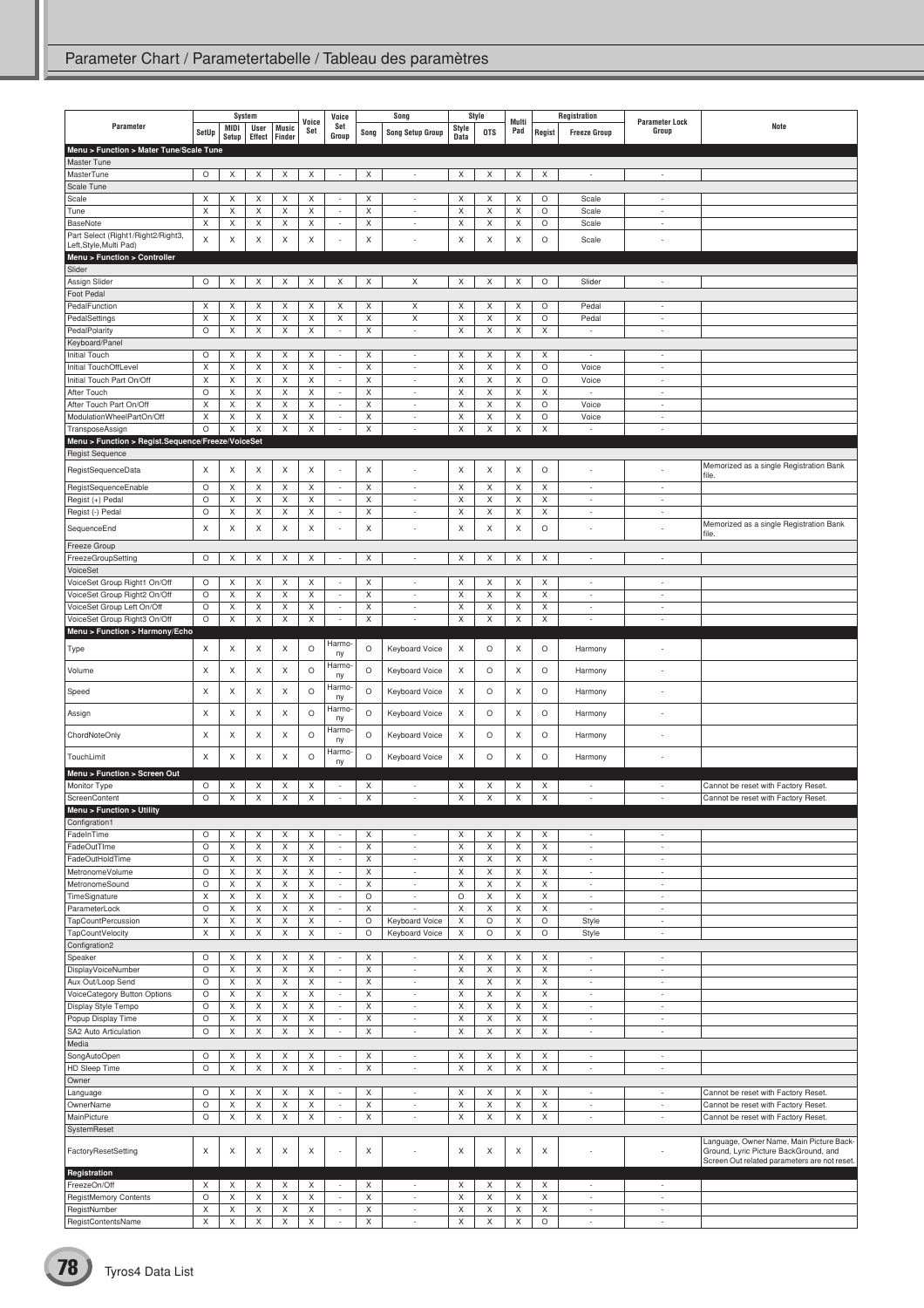|                                                   |                         |                         | System                    |                         |                           | Voice                       |                           | Song                     |                                | Style                          |              |                  | Registration             |                                |                                     |
|---------------------------------------------------|-------------------------|-------------------------|---------------------------|-------------------------|---------------------------|-----------------------------|---------------------------|--------------------------|--------------------------------|--------------------------------|--------------|------------------|--------------------------|--------------------------------|-------------------------------------|
| Parameter                                         | SetUp                   | MIDI<br>Setup           | User<br>Effect            | <b>Music</b><br>Finder  | Voice<br>Set              | Set<br>Group                | Song                      | <b>Song Setup Group</b>  | Style<br>Data                  | <b>OTS</b>                     | Multi<br>Pad | Regist           | <b>Freeze Group</b>      | <b>Parameter Lock</b><br>Group | Note                                |
| <b>OTS</b>                                        |                         |                         |                           |                         |                           |                             |                           |                          |                                |                                |              |                  |                          |                                |                                     |
| OTSNumber                                         | X                       | X                       | X                         | X                       | X                         | $\sim$                      | X                         | $\overline{\phantom{a}}$ | Χ                              | X                              | X            | X                | $\overline{\phantom{a}}$ | $\overline{\phantom{a}}$       |                                     |
| Master Volume Fade In/Out                         |                         |                         |                           |                         |                           |                             |                           |                          |                                |                                |              |                  |                          |                                |                                     |
| Fade in/out                                       | X                       | X                       | Χ                         | X                       | Χ                         | $\sim$                      | X                         | $\overline{\phantom{a}}$ | Χ                              | X                              | X            | X                | $\sim$                   | $\overline{\phantom{a}}$       |                                     |
| <b>Metronome</b>                                  |                         |                         |                           |                         |                           |                             |                           |                          |                                |                                |              |                  |                          |                                |                                     |
| Start/Stop                                        | X                       | X                       | X                         | X                       | Χ                         | $\overline{\phantom{a}}$    | X                         | $\overline{\phantom{a}}$ | Χ                              | X                              | X            | X                | ×,                       | $\overline{\phantom{a}}$       |                                     |
| Transpose                                         |                         |                         |                           |                         |                           |                             |                           |                          |                                |                                |              |                  |                          |                                |                                     |
| Transpose                                         | X                       | X                       | $\times$                  | X                       | X                         | $\sim$                      | X                         | $\overline{\phantom{a}}$ | X                              | X                              | X            | $\circ$          | Transpose                | $\overline{\phantom{a}}$       |                                     |
| <b>Upper Octave</b>                               |                         |                         |                           |                         |                           |                             |                           |                          |                                |                                |              |                  |                          |                                |                                     |
| UpperOctave                                       | X                       | X                       | $\times$                  | $\times$                | $\times$                  | $\sim$                      | X                         | $\overline{\phantom{a}}$ | X                              | X                              | X            | $\circ$          | Voice                    | $\overline{\phantom{a}}$       |                                     |
| <b>Direct Access</b>                              |                         |                         |                           |                         |                           |                             |                           |                          |                                |                                |              |                  |                          |                                |                                     |
| <b>Direct Access</b>                              | X                       | X                       | X                         | X                       | $\times$                  | $\overline{\phantom{a}}$    | X                         | $\overline{\phantom{a}}$ | X                              | X                              | X            | X                | $\overline{\phantom{a}}$ | $\overline{\phantom{a}}$       |                                     |
| Audio                                             |                         |                         |                           |                         |                           |                             |                           |                          |                                |                                |              |                  |                          |                                |                                     |
| Audio Player File                                 | Χ                       | X                       | Χ                         | X                       | Χ                         | $\overline{\phantom{a}}$    | X                         | $\overline{\phantom{a}}$ | X                              | X                              | X            | O                | Audio                    | $\overline{\phantom{a}}$       |                                     |
| Playback Mode                                     | X                       | X                       | X                         | X                       | X                         | $\overline{\phantom{a}}$    | $\boldsymbol{\mathsf{X}}$ | ÷                        | $\boldsymbol{\mathsf{X}}$      | $\mathsf X$                    | $\mathsf X$  | X                |                          | Ĭ.                             |                                     |
| Simple Recoder                                    |                         |                         |                           |                         |                           |                             |                           |                          |                                |                                |              |                  |                          |                                |                                     |
| Input Volume                                      | X                       | X                       | X                         | X                       | X                         | $\overline{\phantom{a}}$    | X                         | $\overline{\phantom{a}}$ | X                              | X                              | X            | X                | $\overline{\phantom{a}}$ | $\sim$                         |                                     |
| Output Mute Sw                                    | X                       | X                       | X                         | X                       | X                         | $\sim$                      | X                         | $\overline{\phantom{a}}$ | X                              | X                              | X            | X                | ÷                        | $\overline{a}$                 |                                     |
| Audio Play Volume                                 | $\circ$                 | X                       | X                         | X                       | X                         | $\sim$                      | X                         | $\overline{\phantom{a}}$ | X                              | $\mathsf X$                    | X            | X                | $\overline{\phantom{a}}$ | ÷.                             |                                     |
| Multi Recoder                                     |                         |                         |                           |                         |                           |                             |                           |                          |                                |                                |              |                  |                          |                                |                                     |
| Input Volume                                      | X                       | X                       | X                         | X                       | X                         | $\overline{\phantom{a}}$    | X                         | $\overline{\phantom{a}}$ | X                              | X                              | X            | X                | ÷                        | ÷                              |                                     |
| Output Volume                                     | X                       | X                       | $\mathsf X$               | $\mathsf X$             | $\mathsf X$               | $\mathcal{L}_{\mathcal{A}}$ | $\mathsf X$               | $\sim$                   | $\boldsymbol{\mathsf{X}}$      | $\mathsf X$                    | $\mathsf X$  | X                | ÷,                       | ÷                              |                                     |
| Output Mute Sw                                    | X                       | X                       | X                         | X                       | X                         | $\overline{\phantom{a}}$    | X                         | ÷                        | X                              | X                              | X            | X                | ÷,                       | ÷,                             |                                     |
| Rcording Mode                                     | X                       | X                       | X                         | X                       | X                         | $\overline{\phantom{a}}$    | $\mathsf X$               | $\sim$                   | $\boldsymbol{\mathsf{X}}$      | $\mathsf X$                    | X            | X                | ÷                        | ÷                              |                                     |
| Piunch In/Out Mode                                | X                       | X                       | X                         | X                       | X                         | $\sim$                      | X                         | $\sim$                   | X                              | X                              | X            | X                | ٠                        | ٠                              |                                     |
| Nudge Mode                                        | $\circ$                 | X                       | X                         | X                       | X                         | $\overline{\phantom{a}}$    | $\mathsf X$               | ÷                        | $\boldsymbol{\mathsf{X}}$      | X                              | X            | X                | ÷,                       | ÷                              |                                     |
| Mix Down                                          |                         |                         |                           |                         |                           |                             |                           |                          |                                |                                |              |                  |                          |                                |                                     |
|                                                   | X                       |                         | X                         | Χ                       | X                         | $\sim$                      | X                         | ÷                        | X                              | X                              | X            | X                | ٠                        | J.                             |                                     |
| <b>File Name</b><br>Save To                       | X                       | X<br>X                  | X                         | X                       | X                         |                             | X                         | $\overline{\phantom{a}}$ | X                              | $\mathsf X$                    | X            | X                | i,                       | $\overline{a}$                 |                                     |
|                                                   |                         |                         |                           |                         |                           | $\overline{\phantom{a}}$    |                           |                          |                                |                                |              |                  |                          |                                |                                     |
| PlayList                                          |                         |                         |                           |                         |                           |                             |                           |                          |                                |                                |              |                  |                          |                                |                                     |
| Repeat Mode                                       | $\circ$<br>$\sf X$      | X<br>X                  | X<br>$\mathsf{x}$         | X<br>X                  | X<br>X                    | $\overline{\phantom{a}}$    | X<br>$\mathsf X$          | $\overline{\phantom{a}}$ | X<br>$\boldsymbol{\mathsf{x}}$ | X<br>$\boldsymbol{\mathsf{x}}$ | X<br>$\sf X$ | X<br>$\mathsf X$ | $\overline{\phantom{a}}$ | $\overline{\phantom{a}}$       |                                     |
| Sort By                                           |                         |                         |                           |                         |                           | $\overline{\phantom{a}}$    |                           | ×,                       |                                |                                |              |                  | ÷,<br>$\overline{a}$     | ÷<br>L.                        |                                     |
| Mark Sw                                           | $\overline{\mathsf{x}}$ | $\overline{\mathsf{x}}$ | $\overline{\mathsf{x}}$   | $\mathsf X$             | $\overline{\mathsf{x}}$   | $\overline{a}$              | $\mathsf X$               | $\sim$                   | $\overline{\mathsf{x}}$        | $\boldsymbol{\mathsf{X}}$      | $\mathsf X$  | $\mathsf X$      |                          |                                |                                     |
| <b>Custom Voice</b><br>Wave Import (Normal Voice) |                         |                         |                           |                         |                           |                             |                           |                          |                                |                                |              |                  |                          |                                |                                     |
| <b>Wave Element</b>                               | X                       | X                       | X                         | X                       | X                         | $\overline{\phantom{a}}$    | X                         | $\overline{\phantom{a}}$ | $\times$                       | X                              | X            | X                | $\overline{\phantom{a}}$ | ÷                              |                                     |
| Start Key                                         | X                       | X                       | X                         | X                       | X                         | $\overline{\phantom{a}}$    | X                         | $\sim$                   | X                              | X                              | X            | X                | ٠                        | ٠                              |                                     |
| End Key                                           | X                       | X                       | X                         | X                       | X                         | $\sim$                      | $\mathsf X$               | $\overline{\phantom{a}}$ | $\boldsymbol{\mathsf{X}}$      | X                              | X            | X                | ÷                        | $\overline{\phantom{a}}$       |                                     |
| Add Wave                                          |                         |                         |                           |                         |                           |                             |                           |                          |                                |                                |              |                  |                          |                                |                                     |
| <b>Fixed Pitch</b>                                | X                       | X                       | X                         | X                       | X                         | $\sim$                      | X                         | ÷                        | X                              | X                              | X            | X                | ÷,                       | ٠                              |                                     |
| Center Key                                        | $\mathsf X$             | X                       | X                         | Χ                       | X                         | $\overline{\phantom{a}}$    | $\mathsf X$               | $\overline{\phantom{a}}$ | $\boldsymbol{\mathsf{X}}$      | $\mathsf X$                    | $\mathsf X$  | X                | ÷                        | ÷.                             |                                     |
| Start Key                                         | X                       | X                       | X                         | X                       | X                         | $\sim$                      | X                         | ٠                        | X                              | X                              | X            | X                | ÷                        | $\overline{a}$                 |                                     |
| Wave Import (Drum Kit)                            |                         |                         |                           |                         |                           |                             |                           |                          |                                |                                |              |                  |                          |                                |                                     |
| Volume                                            | X                       | X                       | X                         | X                       | X                         | $\overline{\phantom{a}}$    | X                         | ×,                       | X                              | X                              | X            | Χ                | ÷,                       | í,                             |                                     |
| Pan                                               | X                       | X                       | $\boldsymbol{\mathsf{X}}$ | X                       | $\boldsymbol{\mathsf{X}}$ | $\sim$                      | $\mathsf X$               | $\sim$                   | $\boldsymbol{\mathsf{X}}$      | $\boldsymbol{\mathsf{X}}$      | $\mathsf X$  | X                | ÷                        | $\overline{a}$                 |                                     |
| Reverb                                            | X                       | X                       | X                         | X                       | Χ                         | $\overline{\phantom{a}}$    | X                         | $\overline{\phantom{a}}$ | X                              | X                              | X            | X                | ÷                        | ÷.                             | Change DrumSetup Reverb Send Level. |
| Receive Note Off                                  | X                       | X                       | X                         | $\overline{\mathsf{X}}$ | X                         | $\overline{\phantom{a}}$    | $\overline{\mathsf{x}}$   | $\overline{\phantom{a}}$ | $\overline{\mathsf{x}}$        | $\overline{\mathsf{x}}$        | X            | X                | ÷                        | ÷                              | Change DrumSetup Receive Note Off.  |
| Alternate Group                                   | X                       | X                       | X                         | X                       | X                         | $\overline{\phantom{a}}$    | X                         | $\overline{\phantom{a}}$ | X                              | X                              | X            | X                | $\overline{\phantom{a}}$ | $\overline{\phantom{a}}$       |                                     |
| Select Wave (Drum Kit)                            |                         |                         |                           |                         |                           |                             |                           |                          |                                |                                |              |                  |                          |                                |                                     |
| Change the List (Preset/WXP.)                     | X                       | X                       | X                         | X                       | X                         |                             | X                         |                          | X                              | X                              | X            | X                |                          |                                |                                     |
|                                                   |                         |                         |                           |                         |                           |                             |                           |                          |                                |                                |              |                  |                          |                                |                                     |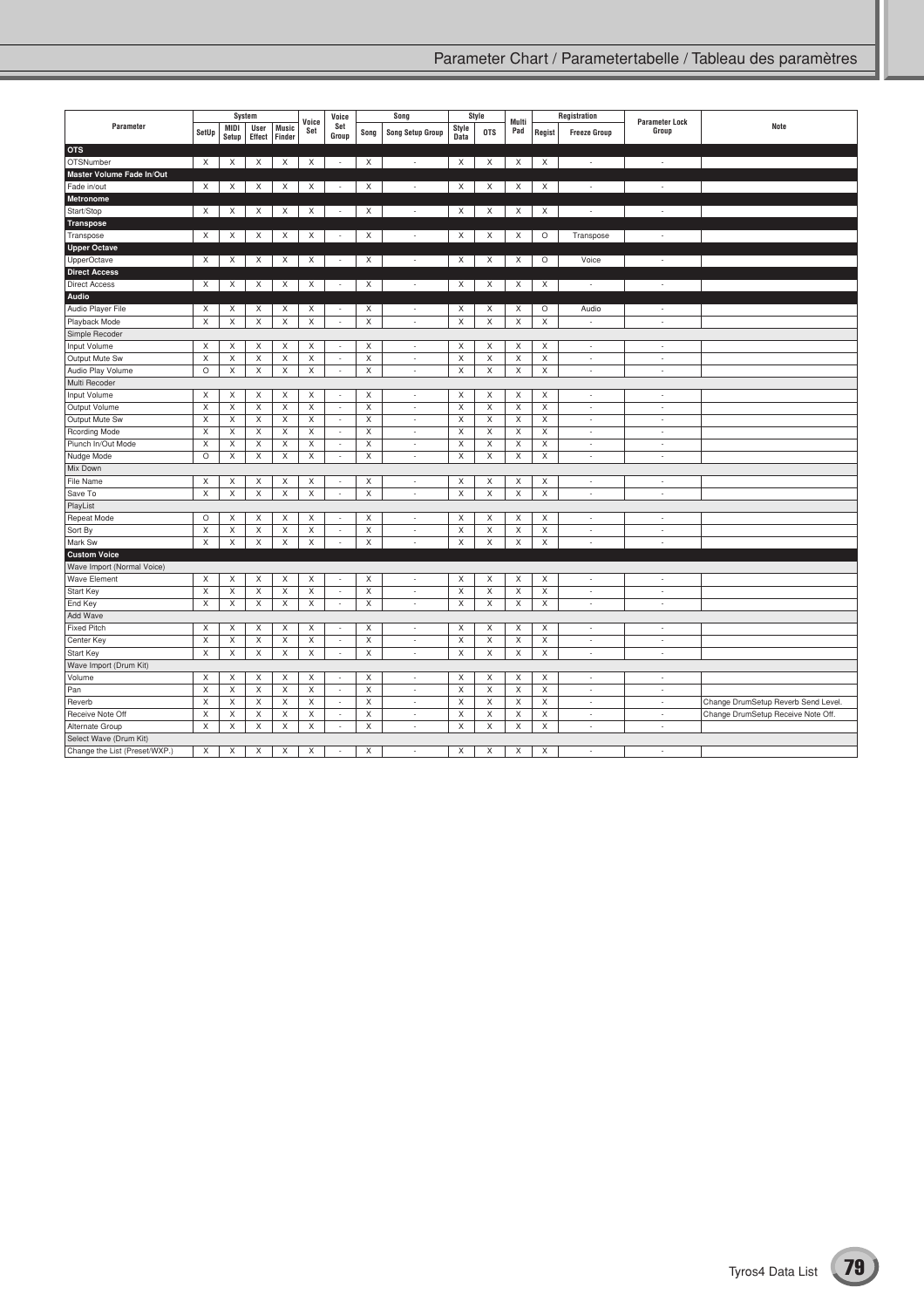Many MIDI messages listed in the MIDI Data Format are expressed in decimal numbers, binary numbers and hexadecimal numbers. Hexa-decimal numbers may include the letter "H" as a suffix. Also, "n" can freely be defined as any whole number. To enter data/values, refer to the table below.

| Decimal        | Hexadecimal    | <b>Binary</b> | Decimal | Hexadecimal    | <b>Binary</b> | Decimal | Hexadecimal     | <b>Binary</b> | Decimal | Hexadecimal     | Binary    |
|----------------|----------------|---------------|---------|----------------|---------------|---------|-----------------|---------------|---------|-----------------|-----------|
| $\circ$        | 0 <sup>0</sup> | 0000 0000     | 32      | 20             | 0010 0000     | 64      | 40              | 0100 0000     | 96      | 60              | 0110 0000 |
| 1              | 01             | 0000 0001     | 33      | 21             | 0010 0001     | 65      | 41              | 0100 0001     | 97      | 61              | 0110 0001 |
| 2              | 02             | 0000 0010     | 34      | 22             | 0010 0010     | 66      | 42              | 0100 0010     | 98      | 62              | 0110 0010 |
| 3              | 03             | 0000 0011     | 35      | 23             | 0010 0011     | 67      | 43              | 0100 0011     | 99      | 63              | 0110 0011 |
| $\overline{4}$ | 04             | 0000 0100     | 36      | 24             | 0010 0100     | 68      | 44              | 0100 0100     | 100     | 64              | 0110 0100 |
| 5              | 0 <sub>5</sub> | 0000 0101     | 37      | 25             | 0010 0101     | 69      | 45              | 0100 0101     | 101     | 65              | 0110 0101 |
| 6              | 06             | 0000 0110     | 38      | 26             | 0010 0110     | 70      | 46              | 0100 0110     | 102     | 66              | 0110 0110 |
| 7              | 07             | 0000 0111     | 39      | 27             | 0010 0111     | 71      | 47              | 0100 0111     | 103     | 67              | 0110 0111 |
| 8              | 08             | 0000 1000     | 40      | 28             | 0010 1000     | 72      | 48              | 0100 1000     | 104     | 68              | 0110 1000 |
| 9              | 09             | 0000 1001     | 41      | 29             | 0010 1001     | 73      | 49              | 0100 1001     | 105     | 69              | 0110 1001 |
| 10             | 0A             | 0000 1010     | 42      | 2A             | 0010 1010     | 74      | 4A              | 0100 1010     | 106     | 6A              | 0110 1010 |
| 11             | 0B             | 0000 1011     | 43      | 2B             | 0010 1011     | 75      | 4B              | 0100 1011     | 107     | 6 <sub>B</sub>  | 0110 1011 |
| 12             | $_{0C}$        | 0000 1100     | 44      | 2 <sup>c</sup> | 0010 1100     | 76      | 4C              | 0100 1100     | 108     | 6C              | 0110 1100 |
| 13             | 0D             | 0000 1101     | 45      | 2D             | 0010 1101     | 77      | 4D              | 0100 1101     | 109     | 6D              | 0110 1101 |
| 14             | 0E             | 0000 1110     | 46      | 2E             | 0010 1110     | 78      | 4E              | 0100 1110     | 110     | 6 E             | 0110 1110 |
| 15             | 0 F            | 0000 1111     | 47      | 2F             | 0010 1111     | 79      | 4F              | 0100 1111     | 111     | 6F              | 0110 1111 |
| 16             | 10             | 0001 0000     | 48      | 30             | 0011 0000     | 80      | 50              | 0101 0000     | 112     | 70              | 0111 0000 |
| 17             | 11             | 0001 0001     | 49      | 31             | 0011 0001     | 81      | 51              | 0101 0001     | 113     | 71              | 0111 0001 |
| 18             | 12             | 0001 0010     | 50      | 32             | 0011 0010     | 82      | 52              | 0101 0010     | 114     | 72              | 0111 0010 |
| 19             | 13             | 0001 0011     | 51      | 33             | 0011 0011     | 83      | 53              | 0101 0011     | 115     | 73              | 0111 0011 |
| 20             | 14             | 0001 0100     | 52      | 34             | 0011 0100     | 84      | 54              | 0101 0100     | 116     | 74              | 0111 0100 |
| 21             | 15             | 0001 0101     | 53      | 35             | 0011 0101     | 85      | 55              | 0101 0101     | 117     | 75              | 0111 0101 |
| 22             | 16             | 0001 0110     | 54      | 36             | 0011 0110     | 86      | 56              | 0101 0110     | 118     | 76              | 0111 0110 |
| 23             | 17             | 0001 0111     | 55      | 37             | 0011 0111     | 87      | 57              | 0101 0111     | 119     | 77              | 0111 0111 |
| 24             | 18             | 0001 1000     | 56      | 38             | 0011 1000     | 88      | 58              | 0101 1000     | 120     | 78              | 0111 1000 |
| 25             | 19             | 0001 1001     | 57      | 39             | 0011 1001     | 89      | 59              | 0101 1001     | 121     | 79              | 0111 1001 |
| 26             | 1A             | 0001 1010     | 58      | 3A             | 0011 1010     | 90      | 5A              | 0101 1010     | 122     | <b>7A</b>       | 0111 1010 |
| 27             | 1B             | 0001 1011     | 59      | 3B             | 0011 1011     | 91      | 5B              | 0101 1011     | 123     | 7 B             | 0111 1011 |
| 28             | 1 <sup>C</sup> | 0001 1100     | 60      | 3 <sup>C</sup> | 0011 1100     | 92      | 5C              | 0101 1100     | 124     | 7 <sup>C</sup>  | 0111 1100 |
| 29             | 1D             | 0001 1101     | 61      | 3D             | 0011 1101     | 93      | 5D              | 0101 1101     | 125     | 7D              | 0111 1101 |
| 30             | 1E             | 0001 1110     | 62      | 3E             | 0011 1110     | 94      | $5\,\mathrm{E}$ | 0101 1110     | 126     | $7\,\mathrm{E}$ | 0111 1110 |
| 31             | 1F             | 0001 1111     | 63      | 3F             | 0011 1111     | 95      | 5F              | 0101 1111     | 127     | <b>7F</b>       | 0111 1111 |

• Except the table above, for example 144-159(decimal)/9nH/10010000-1001 1111(binary) denotes the Note On Message for each channel (1-16). 176-191/BnH/1011 0000-1011 1111 denotes the Control Change Message for each channel (1-16). 192-207/CnH/1100 0000-1100 1111 denotes the Program Change Message for each channel (1-16). 240/F0H/1111 0000 denotes the start of a Sys-tem Exclusive Message. 247/F7H/1111 0111 denotes the end of a System Exclusive Message.

• aaH (hexadecimal)/0aaaaaaa (binary) denotes the data address. The address contains High, Mid, and Low.

• bbH/0bbbbbbb denotes the byte count.

• ccH/0ccccccc denotes the check sum.

• ddH/0ddddddd denotes the data/value.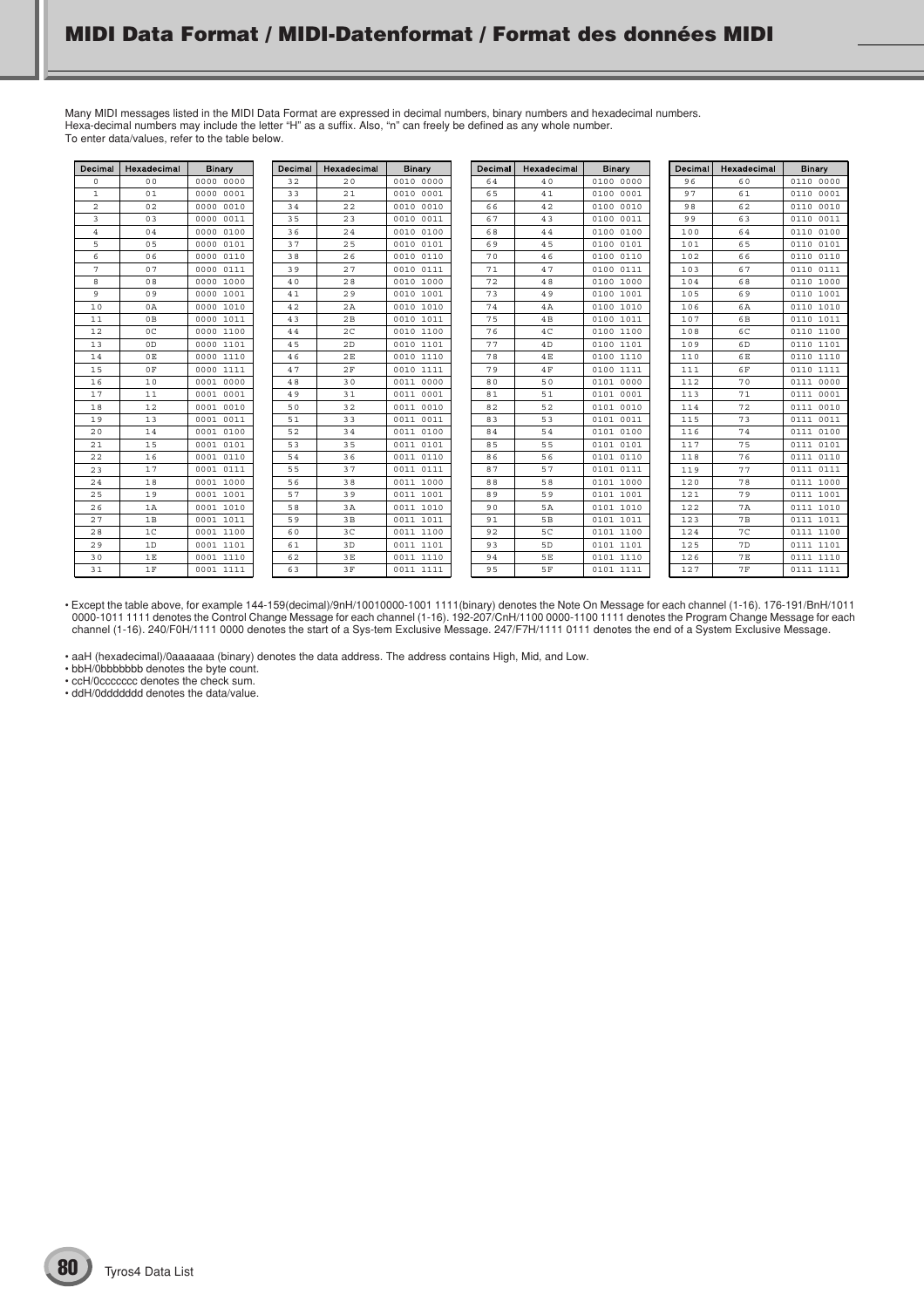# **MIDI CHANNEL MESSAGE (1)**

|                           |               |                       |                |                        |                                                      |                                                                                               |                                                                                                                            |                                                                                                                                                                                                                                  |                                                                                    |                                       | [MIDI]  |                                      |                                                                                  |         |         |                          |           |                          |           |           | [Song Creator]  |         |                                                                            |
|---------------------------|---------------|-----------------------|----------------|------------------------|------------------------------------------------------|-----------------------------------------------------------------------------------------------|----------------------------------------------------------------------------------------------------------------------------|----------------------------------------------------------------------------------------------------------------------------------------------------------------------------------------------------------------------------------|------------------------------------------------------------------------------------|---------------------------------------|---------|--------------------------------------|----------------------------------------------------------------------------------|---------|---------|--------------------------|-----------|--------------------------|-----------|-----------|-----------------|---------|----------------------------------------------------------------------------|
| <b>MIDI Events</b>        |               | Status byte           | Data           | 1st Data byte<br>(HEX) | Parameter                                            |                                                                                               | (HEX)                                                                                                                      | 2nd Data byte<br>Parameter                                                                                                                                                                                                       |                                                                                    | Voice<br>Mic/Vocal                    |         |                                      | <b>MIDI Reception</b>                                                            |         |         |                          |           | <b>MIDI Transmission</b> |           |           | <b>PLAY</b>     |         | <b>REC</b><br>From                                                         |
|                           | <b>Status</b> |                       |                |                        |                                                      | Data                                                                                          |                                                                                                                            |                                                                                                                                                                                                                                  | Regular/<br>Drum/<br>Organ<br>Voice                                                | Harmony                               |         | Right <sub>2</sub><br>Right3<br>Left | Song   Right1   Keyboard   Style   Extra   Right1   M.Pad   Style   Song   Upper |         |         | Right2<br>Right3<br>Left |           |                          |           | Lower     | <b>PLAY REW</b> |         | panel<br>(Right1/<br>Right <sub>2</sub> /<br>Right <sub>3</sub> /<br>Left) |
| Key Off<br>[GM1]<br>[GM2] | 8nH           | (n:Channel<br>Number) | kk             |                        | Key no.<br>$(0-127)$                                 | VV                                                                                            |                                                                                                                            | Velocity (0-127)                                                                                                                                                                                                                 | $\circ$                                                                            | O<br>Harmony<br>Channel)              | O       | $\circ$                              | $\circ$                                                                          | O       | $\circ$ | X                        | X         | O                        | O         | X         | $\circ$         | X       | X                                                                          |
| Key On<br>[GM1]<br>[GM2]  | 9nH           | (n:Channel<br>Number) | kk             |                        | Key no.<br>$(0-127)$                                 | VV                                                                                            |                                                                                                                            | Key On : vv=1-127<br>Key Off: vv=0                                                                                                                                                                                               | $\circ$                                                                            | O<br>(Harmony<br>Channel)             | O       | $\circ$                              | O                                                                                | $\circ$ | $\circ$ | $\bullet$                | O         | O                        | O         | $\bullet$ | $\circ$         | X       | O                                                                          |
| Control<br>Change         | BnH           |                       | $\mathbb O$    | (OOH)                  | <b>Bank Select</b><br>MSB [GM2]                      | 0<br>$\mathbb O$<br>8<br>8<br>8<br>64<br>104<br>104<br>118<br>119<br>120<br>121<br>126<br>127 | (OOH)<br>(00H)<br>(08H)<br>(08H)<br>(08H)<br>(40H)<br>(68H)<br>(68H)<br>(76H)<br>(77H)<br>(78H)<br>(79H)<br>(7EH)<br>(7FH) | Normal<br>S.Articulation voice<br>Mega voice<br>S.Articulation voice<br>S.Articulation2 voice<br>SFX voice<br>Normal<br>S.Articulation voice<br>GS Rhythm<br><b>GS Normal</b><br>GM2 Rhythm<br>GM2 Normal<br>SFX kit<br>Drum kit | $\circ$                                                                            | X                                     | O       | $\circ$                              | O<br>(Regist)                                                                    | O       | $\circ$ | $\bullet$                | $\circ$   | $\bullet$                | $\bullet$ | X         | $\circ$         | $\circ$ | $\circ$                                                                    |
|                           |               |                       | $\overline{1}$ | (01H)                  | Modulation<br>[GM1]<br>[GM2]                         | $0 - 127$                                                                                     | (00H7FH)                                                                                                                   | Data                                                                                                                                                                                                                             | $\circ$                                                                            | X                                     | $\circ$ | $\circ$                              | $\circ$<br>All Keyboard<br>parts)                                                | $\circ$ | $\circ$ | $\bullet$                | O         | O                        | $\circ$   | $\bullet$ | $\circ$         | $\circ$ | $\circ$                                                                    |
|                           |               |                       | 5              | (05H)                  | Portamento<br>Time<br>[GM2]                          |                                                                                               | 0-127 (00H7FH) Data                                                                                                        |                                                                                                                                                                                                                                  | $\circ$<br>(Except<br><b>S.Articulation</b><br><sup>9</sup> iano, Organ<br>Flutes) | X                                     | O       | $\circ$                              | O<br>All Keyboard<br>parts)                                                      | X       | $\circ$ | $\bullet$                | $\circ$   | X                        | O         | X         | $\circ$         | $\circ$ | $\circ$                                                                    |
|                           |               |                       | 6              | (06H)                  | Data Entry<br>MSB<br>[GM2]                           | $0 - 127$                                                                                     | (00H7FH) Data                                                                                                              |                                                                                                                                                                                                                                  | $\circ$                                                                            | O<br>Harmony)<br>Channel)             | O       | $\circ$                              | O<br>All Keyboard<br>parts)                                                      | O       | $\circ$ | $\bullet$                | O         | $\circ$                  | $\circ$   | X         | $\circ$         | X       | O                                                                          |
|                           |               |                       | $\overline{7}$ | (07H)                  | Main<br>Volume<br>[GM1]<br>[GM2]                     |                                                                                               | 0-127 (00H7FH) Data                                                                                                        |                                                                                                                                                                                                                                  | $\circ$                                                                            | O<br>(A/D Part<br>Receive<br>Channel) | O       | O                                    | O<br>All Keyboard<br>parts)                                                      | O       | $\circ$ | $\bullet$                | $\bullet$ | $\bullet$                | $\bullet$ | X         | $\circ$         | $\circ$ | O                                                                          |
|                           |               |                       | 10             | (OAH)                  | Panpot<br>[GM1]<br>[GM2]                             |                                                                                               |                                                                                                                            | 0-127 (00H7FH) L64CR63                                                                                                                                                                                                           | $\circ$                                                                            | O<br>(A/D Part<br>Receive<br>Channel) | O       | $\circ$                              | O<br>All Keyboard<br>parts)                                                      | O       | $\circ$ | $\bullet$                | $\bullet$ | $\bullet$                | $\bullet$ | Χ         | $\circ$         | $\circ$ | $\circ$                                                                    |
|                           |               |                       | 11             | (OBH)                  | Expression<br>[GM1]<br>[GM2]                         |                                                                                               | 0-127 (00H7FH) Data                                                                                                        |                                                                                                                                                                                                                                  | $\circ$                                                                            | X                                     | O       | $\circ$                              | O<br>All Keyboard<br>parts)                                                      | O       | $\circ$ | $\bullet$                | $\bullet$ | $\bullet$                | $\bullet$ | $\bullet$ | $\circ$         | $\circ$ | $\circ$                                                                    |
|                           |               |                       | 32             | (20H)                  | <b>Bank Select</b><br>LSB [GM2]                      | $0 - 127$                                                                                     | (00H7FH) Data                                                                                                              |                                                                                                                                                                                                                                  | $\circ$                                                                            | Χ                                     | O       | $\circ$                              | O<br>(Regist)                                                                    | O       | $\circ$ | $\bullet$                | O         | $\bullet$                | $\bullet$ | X         | $\circ$         | $\circ$ | O                                                                          |
|                           |               |                       | 38             | (26H)                  | Data Entry<br>LSB [GM2]                              | $0 - 127$                                                                                     | (00H7FH) Data                                                                                                              |                                                                                                                                                                                                                                  | $\circ$                                                                            | X                                     | O       | $\circ$                              | O<br>All Keyboard<br>parts)                                                      | X       | $\circ$ | $\bullet$                | O         | X                        | O         | Χ         | $\circ$         | X       | O                                                                          |
|                           |               |                       | 64             | (40H)                  | Sustain<br>(Damper)<br>[GM1]<br>[GM2]                |                                                                                               | 0-127 (00H7FH) Data                                                                                                        |                                                                                                                                                                                                                                  | $\circ$                                                                            | O<br>Harmony<br>Channel)              | O       | $\circ$                              | O<br>All Keyboard<br>parts)                                                      | X       | $\circ$ | $\bullet$                | $\circ$   | X                        | O         | $\bullet$ | O               | O       | $\circ$                                                                    |
|                           |               |                       | 65             | (41H)                  | Portamento<br>[GM2]                                  |                                                                                               |                                                                                                                            | 0-127 (00H7FH) 063, 64127<br>(OFF, ON)                                                                                                                                                                                           | $\circ$<br>(Except<br>S.Articulation<br>Piano, Organ<br>Flutes)                    | X                                     | $\circ$ | $\circ$                              | O<br>All Keyboard<br>parts)                                                      | X       | $\circ$ | $\bullet$                | $\circ$   | X                        | O         | $\bullet$ | $\circ$         | $\circ$ | $\circ$                                                                    |
|                           |               |                       | 66             | (42H)                  | Sostenuto<br>[GM2]                                   |                                                                                               |                                                                                                                            | 0-127 (00H7FH) 063, 64127<br>(OFF, ON)                                                                                                                                                                                           | $\circ$                                                                            | X                                     | O       | $\circ$                              | O<br>(All Keyboard<br>parts)                                                     | X       | $\circ$ | $\bullet$                | $\circ$   | X                        | O         | $\bullet$ | $\circ$         | $\circ$ | $\circ$                                                                    |
|                           |               |                       | 67             | (43H)                  | Soft Pedal<br>[GM2]                                  |                                                                                               |                                                                                                                            | 0-127 (00H7FH) 063, 64127<br>(OFF, ON)                                                                                                                                                                                           | $\circ$                                                                            | X                                     | O       | $\circ$                              | O<br>All Keyboard<br>parts)                                                      | Χ       | $\circ$ | $\bullet$                | O         | X                        | O         | $\bullet$ | $\circ$         | $\circ$ | O                                                                          |
|                           |               |                       | 71             | (47H)                  | Harmonic<br>Content<br>[GM2]                         |                                                                                               |                                                                                                                            | 0-127 (00H7FH) -640+63                                                                                                                                                                                                           | $\circ$                                                                            | X                                     | O       | $\circ$                              | O<br>Keyboan<br>parts)                                                           | O       | $\circ$ | $\bullet$                | O         | $\bullet$                | $\bullet$ | X         | $\circ$         | O       | $\circ$                                                                    |
|                           |               |                       | 72             | (48H)                  | Release<br>Time<br>[GM2]                             |                                                                                               |                                                                                                                            | 0-127 (00H7FH) -640+63                                                                                                                                                                                                           | $\circ$                                                                            | X                                     | $\circ$ | $\circ$                              | $\circ$<br>(All Keyboard<br>parts)                                               | O       | $\circ$ | $\bullet$                | $\circ$   | $\circ$                  | O         | X         | $\circ$         | O       | $\circ$                                                                    |
|                           |               |                       | 73             | (49H)                  | Attack Time<br>[GM2]                                 |                                                                                               |                                                                                                                            | 0-127 (00H7FH) -640+63                                                                                                                                                                                                           | $\circ$                                                                            | X                                     | O       | $\circ$                              | O<br>(All Keyboard<br>parts)                                                     | O       | $\circ$ | $\bullet$                | $\circ$   | O                        | O         | X         | $\circ$         | O       | O                                                                          |
|                           |               |                       | 74             | (AAH)                  | <b>Brightness</b><br>[GM2]                           |                                                                                               |                                                                                                                            | 0-127 (00H7FH) -640+63                                                                                                                                                                                                           | $\circ$                                                                            | X                                     | O       | $\circ$                              | O<br>(All Keyboard<br>parts)                                                     | $\circ$ | $\circ$ | $\bullet$                | O         | $\bullet$                | $\bullet$ | X         | $\circ$         | O       | $\circ$                                                                    |
|                           |               |                       | 75             | (4BH)                  | Decay Time<br>[GM2]                                  |                                                                                               |                                                                                                                            | 0-127 (00H7FH) -640+63                                                                                                                                                                                                           | $\circ$                                                                            | Χ                                     | O       | $\circ$                              | O<br>(All Keyboard<br>parts)                                                     | O       | $\circ$ | Χ                        | $\times$  | X                        | O         | Χ         | $\circ$         | $\circ$ | X                                                                          |
|                           |               |                       | 76             | (4CH)                  | Vibrato<br>Rate<br>[GM2]                             |                                                                                               |                                                                                                                            | 0-127 (00H7FH) -640+63                                                                                                                                                                                                           | $\circ$                                                                            | X                                     | O       | $\circ$                              | O<br>(All Keyboard<br>parts)                                                     | O       | $\circ$ | X                        | X         | X                        | O         | X         | O               | O       | X                                                                          |
|                           |               |                       | 77             | (4DH)                  | Vibrato<br>Depth<br>[GM2]                            |                                                                                               |                                                                                                                            | 0-127 (00H7FH) -640+63                                                                                                                                                                                                           | $\circ$                                                                            | X                                     | $\circ$ | $\circ$                              | $\circ$<br>(All Keyboard<br>parts)                                               | O       | $\circ$ | $\times$                 | X         | X                        | O         | X         | $\circ$         | $\circ$ | X                                                                          |
|                           |               |                       | 78             | (4EH)                  | Vibrato<br>Delay<br>[GM2]                            |                                                                                               |                                                                                                                            | 0-127 (00H7FH) -640+63                                                                                                                                                                                                           | $\circ$                                                                            | X                                     | O       | $\circ$                              | O<br>(All Keyboard<br>parts)                                                     | O       | $\circ$ | X                        | X         | X                        | O         | X         | $\circ$         | O       | X                                                                          |
|                           |               |                       | 80             | (50H)                  | General<br>Purpose<br>Controller<br>(Articulation 1) |                                                                                               | 0-127 (00H7FH) 0: OFF                                                                                                      | 127: ON                                                                                                                                                                                                                          | $\circ$<br>(SA/SA2<br>Voice<br>Only)                                               | X                                     | O       | X                                    | X                                                                                | X       | X       | $\bullet$                | X         | O                        | O         | X         | $\circ$         | O       | $\circ$                                                                    |
|                           |               |                       | 81             | (51H)                  | General<br>Purpose<br>Controller<br>(Articulation 2) |                                                                                               | 0-127 (00H7FH) 0: OFF                                                                                                      | 127: ON                                                                                                                                                                                                                          | $\circ$<br>(SA2 Voice<br>Only)                                                     | X                                     | O       | X                                    | X                                                                                | X       | X       | $\bullet$                | X         | O                        | O         | X         | O               | O       | O                                                                          |
|                           |               |                       | 84             | (54H)                  | Portamento  <br>Control                              |                                                                                               |                                                                                                                            | 0-127 (00H7FH) Key no. (0-127)                                                                                                                                                                                                   | $\circ$                                                                            | X                                     | $\circ$ | $\circ$                              | X                                                                                | $\circ$ | $\circ$ | $\circ$                  | $\circ$   | $\bullet$                | O         | X         | $\circ$         | X       | $\circ$                                                                    |

● : Transmitted via panel operations and keyboard/controller performances. O : Available<br>● : Transmitted via panel operations and keyboard/controller performances. O : Available

[GM1]...GM Required Parameter [GM2]...GM Level2 Required Parameter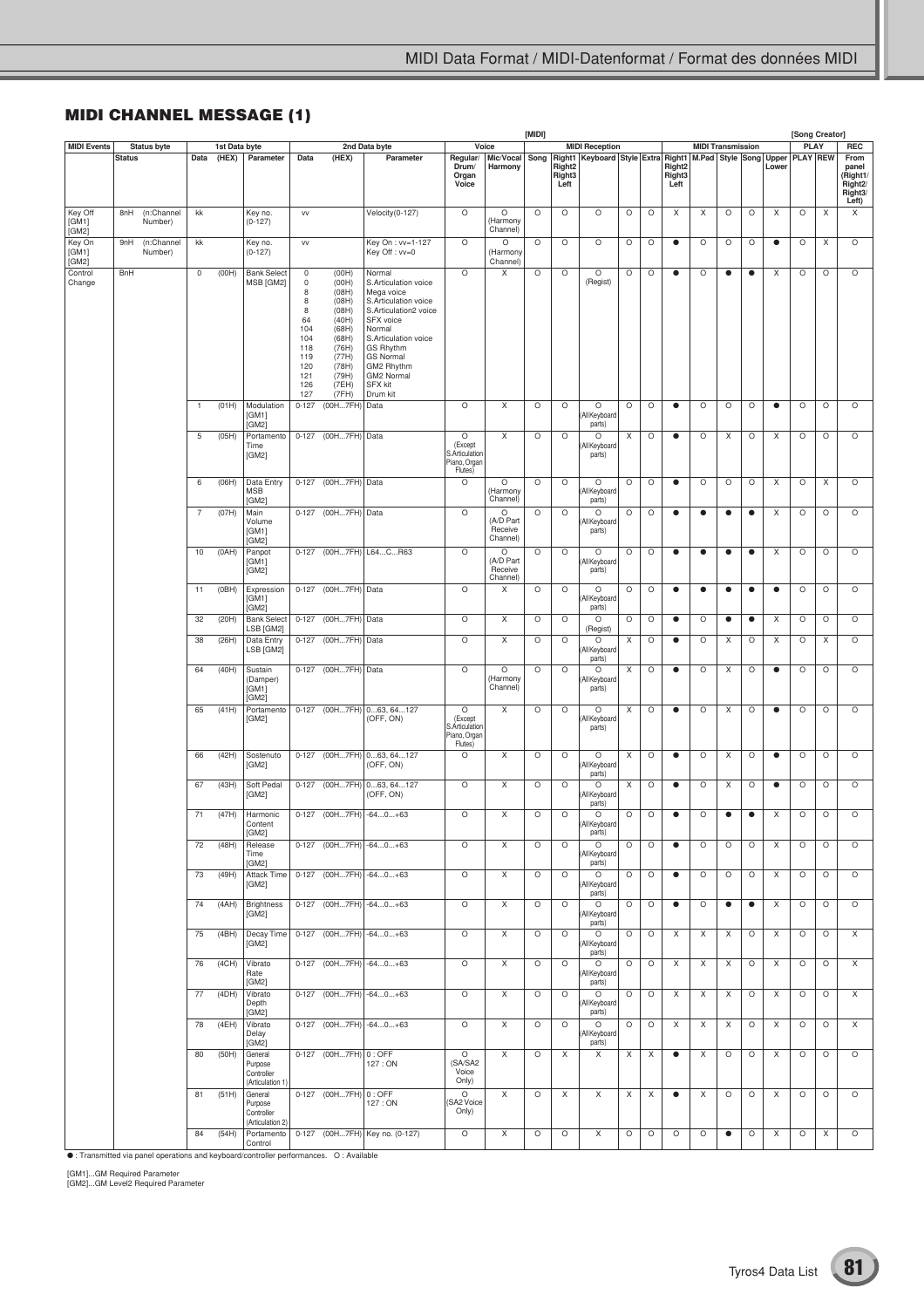|                                                                                          |               |                              |                          |                          |                                                     |                          |                          |                              |                                     |                                       | [MIDI]  |                                      |                                                                                               |         |         |                                      |                                    |                      |           |                                      | [Song Creator]           |                          |                                                                      |
|------------------------------------------------------------------------------------------|---------------|------------------------------|--------------------------|--------------------------|-----------------------------------------------------|--------------------------|--------------------------|------------------------------|-------------------------------------|---------------------------------------|---------|--------------------------------------|-----------------------------------------------------------------------------------------------|---------|---------|--------------------------------------|------------------------------------|----------------------|-----------|--------------------------------------|--------------------------|--------------------------|----------------------------------------------------------------------|
| <b>MIDI Events</b>                                                                       |               | Status byte                  |                          | 1st Data byte            |                                                     |                          |                          | 2nd Data byte                |                                     | Voice                                 |         |                                      | <b>MIDI Reception</b>                                                                         |         |         |                                      | <b>MIDI Transmission</b>           |                      |           |                                      | <b>PLAY</b>              |                          | <b>REC</b>                                                           |
|                                                                                          | <b>Status</b> |                              | Data                     | (HEX)                    | Parameter                                           | Data                     | (HEX)                    | Parameter                    | Regular/<br>Drum/<br>Organ<br>Voice | Mic/Vocal<br>Harmony                  |         | Right <sub>2</sub><br>Right3<br>Left | Song   Right1   Keyboard   Style   Extra   Right1   M.Pad   Style   Song   Upper   PLAY   REW |         |         | Right <sub>2</sub><br>Right3<br>Left |                                    |                      |           | Lower                                |                          |                          | From<br>panel<br>(Right1<br>Right <sub>2</sub> /<br>Right3/<br>Left) |
|                                                                                          |               |                              | 91                       | (5BH)                    | Effect1<br>Depth<br>(Reverb<br>Send Level)<br>[GM2] | $0 - 127$                | (00H7FH) Data            |                              | $\circ$                             | O<br>(A/D Part<br>Receive<br>Channel) | $\circ$ | $\circ$                              | $\circ$<br>All Keyboard<br>parts)                                                             | $\circ$ | $\circ$ | $\bullet$                            | $\bullet$                          | $\bullet$            | $\bullet$ | Χ                                    | O                        | $\circ$                  | $\circ$                                                              |
|                                                                                          |               |                              | 93                       | (5DH)                    | Effect3<br>Depth<br>(Chorus<br>Send Level)<br>[GM2] | $0 - 127$                | (00H7FH) Data            |                              | $\circ$                             | O<br>(A/D Part<br>Receive<br>Channel) | O       | $\circ$                              | O<br>All Keyboard<br>parts)                                                                   | $\circ$ | $\circ$ | $\bullet$                            | $\bullet$                          | $\bullet$            | $\bullet$ | X                                    | O                        | $\circ$                  | $\circ$                                                              |
|                                                                                          |               |                              | 94                       | (5EH)                    | Effect4<br>Depth<br>(Variation<br>Send Level)       |                          | 0-127 (00H7FH) Data      |                              | $\circ$                             | X                                     | O       | $\circ$                              | O<br>All Keyboard<br>parts)                                                                   | $\circ$ | $\circ$ | $\circ$                              | O                                  | $\bullet$            | $\bullet$ | X                                    | O                        | $\circ$                  | X                                                                    |
|                                                                                          |               |                              | 96                       | (60H)                    | <b>RPN</b><br>Increment                             | $\overline{\phantom{a}}$ | $\overline{\phantom{a}}$ | The data byte is<br>ignored. | $\circ$                             | O<br>(Harmony<br>Channel)             | O       | O                                    | X                                                                                             | O       | $\circ$ | Χ                                    | O                                  | X                    | O         | X                                    | O                        | X                        | X                                                                    |
|                                                                                          |               |                              | 97                       | (61H)                    | <b>RPN</b><br>Decrement                             | $\overline{\phantom{a}}$ | $\overline{\phantom{a}}$ | The data byte is<br>ignored. | $\circ$                             | $\circ$<br>(Harmony<br>Channel)       | O       | $\circ$                              | X                                                                                             | $\circ$ | $\circ$ | X                                    | O                                  | X                    | O         | X                                    | $\circ$                  | X                        | X                                                                    |
|                                                                                          |               |                              | 98                       | (62H)                    | <b>NRPN LSB</b>                                     | $0 - 127$                | (00H7FH)                 | Data                         | $\circ$                             | X                                     | $\circ$ | $\circ$                              | X                                                                                             | $\circ$ | O       | $\bullet$                            | $\circ$                            | $\circ$              | $\circ$   | X                                    | $\circ$                  | $\circ$                  | $\circ$                                                              |
|                                                                                          |               |                              | 99                       | (63H)                    | NRPN MSB                                            | $0 - 127$                | (00H7FH)                 | Data                         | $\circ$                             | Χ                                     | O       | O                                    | X                                                                                             | $\circ$ | O       | ٠                                    | $\circ$                            | O                    | O         | X                                    | O                        | O                        | $\circ$                                                              |
|                                                                                          |               |                              | 100                      | (64H)                    | <b>RPN LSB</b><br>[GM2]                             | $0 - 127$                | (00H7FH)                 | Data                         | $\circ$                             | $\circ$<br>(Harmony<br>Channel)       | O       | $\circ$                              | $\circ$<br>All Keyboard<br>parts)                                                             | $\circ$ | $\circ$ | $\bullet$                            | $\circ$                            | O                    | O         | X                                    | O                        | $\circ$                  | $\circ$                                                              |
|                                                                                          |               |                              | 101                      | (65H)                    | <b>RPN MSB</b><br>[GM2]                             | $0 - 127$                | (00H7FH) Data            |                              | $\circ$                             | $\circ$<br>Harmony<br>Channel)        | O       | O                                    | O<br>All Keyboard<br>parts)                                                                   | $\circ$ | $\circ$ | $\bullet$                            | $\circ$                            | $\circ$              | O         | X                                    | O                        | $\circ$                  | $\circ$                                                              |
| Mode<br>Message                                                                          | <b>BnH</b>    | (n:Channel<br>Number)        | 120                      | (78H)                    | All Sound<br>Off [GM2]                              | $\mathbb O$              | (OOH)                    | Data                         | $\circ$                             | X                                     | $\circ$ | $\circ$                              | $\circ$<br>All Keyboard<br>parts)                                                             | $\circ$ | $\circ$ | X                                    | $\circ$                            | $\sf X$              | $\circ$   | X                                    | $\circ$                  | $\mathsf X$              | $\mathsf X$                                                          |
|                                                                                          |               |                              | 121                      | (79H)                    | Reset All<br>Controllers<br>[GM1]<br>[GM2]          | $\mathsf 0$              | (OOH)                    | Data                         | $\circ$                             | X                                     | O       | X                                    | X                                                                                             | X       | X       | X                                    | $\circ$                            | Χ                    | O         | X                                    | $\circ$                  | X                        | X                                                                    |
|                                                                                          |               |                              | 122                      | (7AH)                    | Local<br>Control                                    | $\mathbb O$<br>127       | (00H)<br>(7FH)           | OFF<br>ON                    | $\overline{\phantom{a}}$            | $\overline{\phantom{a}}$              |         |                                      | $\circ$                                                                                       |         |         | $\mathsf X$                          | $\mathsf X$                        | $\sf X$              | X         | X                                    | X                        | $\mathsf X$              | $\mathsf X$                                                          |
|                                                                                          |               |                              | 123                      | (7BH)                    | All Note Off<br>[GM1]<br>[GM2]                      | $\mathbb O$              | (OOH)                    | Data                         | $\circ$                             | $\circ$<br>Harmony<br>Channel)        | O       | $\circ$                              | $\circ$<br>(All Keyboard<br>parts)                                                            | $\circ$ | $\circ$ | X                                    | $\circ$                            | X                    | O         | X                                    | O                        | X                        | X                                                                    |
|                                                                                          |               |                              | 124                      | (7CH)                    | Omni Off<br>[GM2]                                   | $\mathbb O$              | (OOH)                    | Data                         | $\circ$                             | X                                     | $\circ$ | X                                    | X                                                                                             | X       | X       | X                                    | $\circ$                            | $\sf X$              | $\circ$   | X                                    | $\circ$                  | $\mathsf X$              | X                                                                    |
|                                                                                          |               |                              | 125                      | (7DH)                    | Omni On<br>[GM2]                                    | 0                        | (OOH)                    | Data                         | $\circ$                             | X                                     | O       | X                                    | X                                                                                             | X       | Χ       | Χ                                    | O                                  | X                    | O         | X                                    | O                        | X                        | X                                                                    |
|                                                                                          |               |                              | 126                      | (7EH)                    | Mono<br>[GM2]                                       | $0 - 16$                 | (00H10H)                 | Data                         | $\circ$                             | X                                     | $\circ$ | X                                    | X                                                                                             | X       | X       | X                                    | $\circ$                            | X                    | O         | X                                    | O                        | $\mathsf X$              | X                                                                    |
|                                                                                          |               |                              | 127                      | (7FH)                    | Poly [GM2]                                          | 0                        | (OOH)                    | Data                         | O                                   | X                                     | O       | Х                                    | X                                                                                             | X       | X       | Χ                                    | O                                  | X                    | O         | Χ                                    | O                        | X                        | X                                                                    |
| Program<br>Change<br>[GM1]<br>[GM2]                                                      | CnH           | (n:Channel<br>Number)        | pp                       | (00H.<br>7FH)            | Voice<br>Number<br>$(0-127)$                        | $\overline{\phantom{a}}$ | $\overline{\phantom{a}}$ |                              | $\circ$                             | X                                     | $\circ$ | $\circ$                              | $\circ$<br>(Right1)                                                                           | $\circ$ | $\circ$ | $\bullet$                            | $\circ$                            | $\bullet$            | $\bullet$ | X                                    | $\circ$                  | $\circ$                  | $\circ$                                                              |
| Channel<br>After Touch<br>[GM1]<br>[GM2]                                                 | DnH           | (n:Channel<br>Number)        | VV                       | (00H.<br>7FH)            | Data                                                | $\overline{\phantom{a}}$ | $\overline{\phantom{a}}$ |                              | $\circ$                             | X                                     | O       | $\circ$                              | O<br>All Keyboard<br>parts)                                                                   | X       | $\circ$ | $\bullet$                            | $\circ$                            | X                    | $\circ$   | $\bullet$                            | $\circ$                  | X                        | $\circ$                                                              |
| Polyphonic<br>After Touch                                                                | AnH           | (n:Channel<br>Number)        | kk                       | (00H<br>7FH)             | Key no.<br>$(0-127)$                                | VV                       | (00H7FH) Data            |                              | $\circ$                             | $\mathsf X$                           | $\circ$ | $\mathsf X$                          | X                                                                                             | X       | X       | X                                    | X                                  | X                    | O         | X                                    | $\circ$                  | $\mathsf X$              | $\mathsf X$                                                          |
| Pitch Bend<br>Change<br>[GM1]<br>[GM2]                                                   | EnH           | (n:Channel<br>Number)        | cc                       | (00H.<br>7FH)            | LSB                                                 | dd                       | (00H7FH) MSB             |                              | $\circ$                             | O<br>Harmony<br>Channel)              | O       | O                                    | O<br>(All Keyboard<br>parts)                                                                  | O       | $\circ$ | $\bullet$                            | O                                  | O                    | O         | $\bullet$                            | O                        | $\circ$                  | $\circ$                                                              |
| Realtime<br>Message                                                                      |               | F8H MIDI Clock               |                          |                          |                                                     |                          |                          |                              |                                     | $\overline{\phantom{a}}$              |         |                                      | O (Received when the Clock is set to<br>MIDI A, MIDI B, USB1, or USB2.)                       |         |         |                                      | to Internal and the Transmit Clock | is set to on.)       |           | O (Transmitted when the Clock is set | $\overline{\phantom{a}}$ | ÷                        |                                                                      |
|                                                                                          | FAH Start     |                              | $\sim$                   | $\overline{\phantom{a}}$ |                                                     | $\overline{\phantom{a}}$ | $\overline{\phantom{a}}$ |                              | ÷                                   | $\sim$                                |         |                                      | O (Received when the Clock is set to<br>MIDI A. MIDI B. USB1, or USB2.)                       |         |         |                                      | O (Transmitted when the Transmit   | Clock is set to on.) |           |                                      | $\overline{\phantom{a}}$ | $\overline{\phantom{a}}$ | $\overline{\phantom{a}}$                                             |
|                                                                                          |               | FBH Continue                 | $\sim$                   | $\overline{\phantom{a}}$ |                                                     | $\sim$                   | $\sim$                   |                              | $\sim$                              | $\sim$                                |         |                                      | X<br>O (Received when the Clock is set to                                                     |         |         |                                      |                                    | X                    |           |                                      | $\sim$                   | $\sim$                   | $\sim$                                                               |
|                                                                                          | FCH Stop      |                              | $\overline{\phantom{a}}$ |                          |                                                     | $\overline{\phantom{a}}$ |                          |                              |                                     |                                       |         |                                      | MIDI A, MIDI B, USB1, or USB2.)                                                               |         |         |                                      | O (Transmitted when the Transmit   | Clock is set to on.) |           |                                      | $\sim$                   | ÷                        |                                                                      |
|                                                                                          |               | FEH Active<br>Sense<br>[GM2] | $\overline{\phantom{a}}$ |                          |                                                     | $\overline{\phantom{a}}$ |                          |                              | ÷                                   | $\sim$                                |         |                                      | $\circ$                                                                                       |         |         |                                      |                                    | O                    |           |                                      | $\sim$                   | ÷                        | $\overline{\phantom{a}}$                                             |
|                                                                                          |               | FFH System<br>Reset          | $\overline{\phantom{a}}$ | $\overline{\phantom{a}}$ |                                                     | $\overline{\phantom{a}}$ | $\overline{\phantom{a}}$ |                              | $\overline{\phantom{a}}$            | $\sim$                                |         |                                      | X                                                                                             |         |         |                                      |                                    | X                    |           |                                      | $\overline{\phantom{a}}$ | $\overline{\phantom{a}}$ | $\sim$                                                               |
| • : Transmitted via panel operations and keyboard/controller performances. O : Available |               |                              |                          |                          |                                                     |                          |                          |                              |                                     |                                       |         |                                      |                                                                                               |         |         |                                      |                                    |                      |           |                                      |                          |                          |                                                                      |

About Mic/Vocal Harmony column:<br>Harmony Channel: The relevant parameters are received by the song part designated by the Effect's Harmony Channel Parameter.<br>A/D Part Receive Channel: The relevant parameters are received by

[GM1]...GM Required Parameter [GM2]...GM Level2 Required Parameter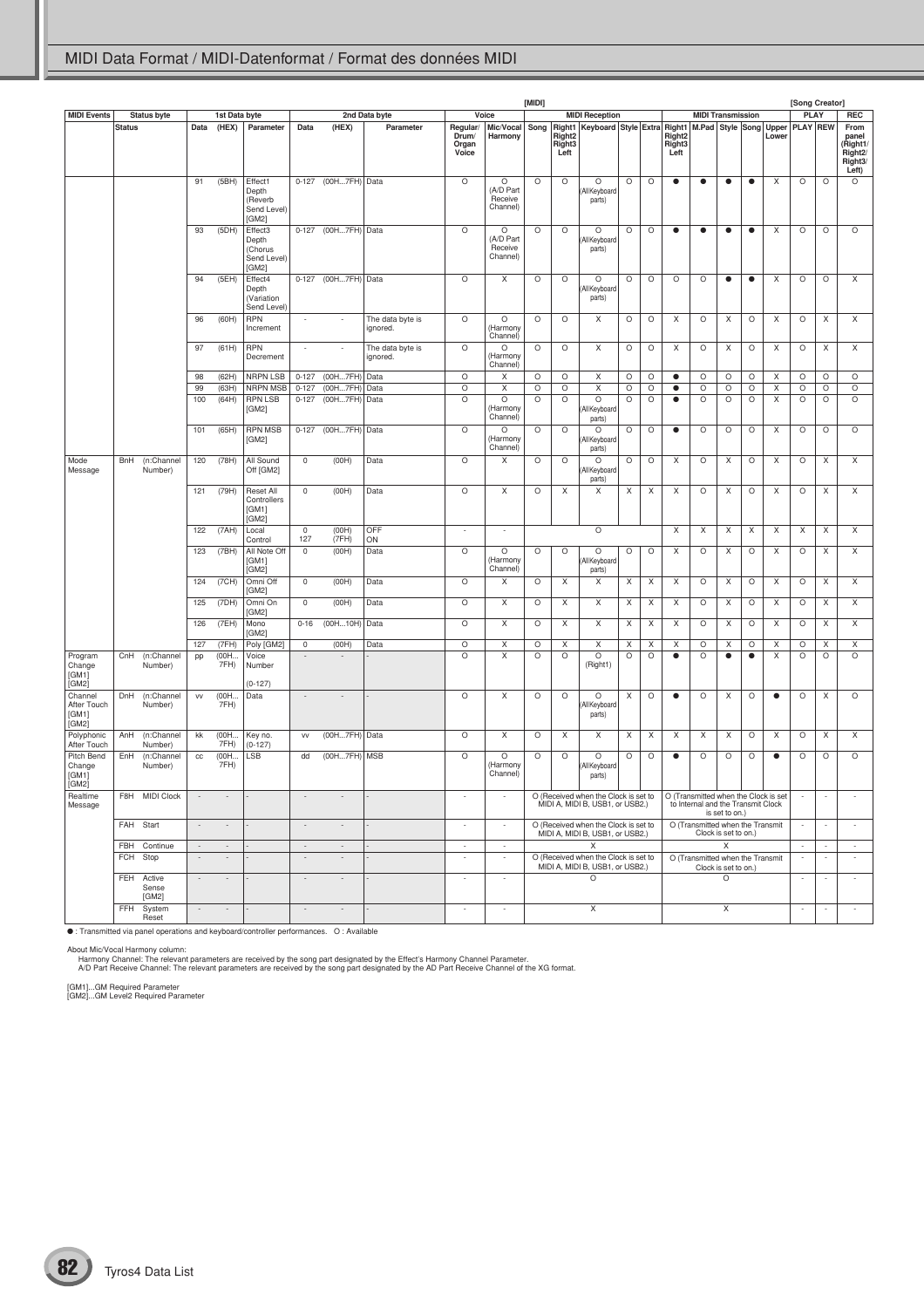# **MIDI CHANNEL MESSAGE (2)**

| <b>NRPN</b> |            |                   |                          |                                                    |                                                                                                                                                                                   |                                     |                      | [MIDI]  |                                                |                       |              |         |                                                |                          |   |         |                           | [Song Creator] |             |                                                                        |
|-------------|------------|-------------------|--------------------------|----------------------------------------------------|-----------------------------------------------------------------------------------------------------------------------------------------------------------------------------------|-------------------------------------|----------------------|---------|------------------------------------------------|-----------------------|--------------|---------|------------------------------------------------|--------------------------|---|---------|---------------------------|----------------|-------------|------------------------------------------------------------------------|
| <b>NRPN</b> |            | <b>Data Entry</b> |                          | Parameter                                          | Data Range                                                                                                                                                                        | Voice                               |                      |         |                                                | <b>MIDI Reception</b> |              |         |                                                | <b>MIDI Transmission</b> |   |         |                           |                | <b>PLAY</b> | <b>REC</b>                                                             |
| <b>MSB</b>  | <b>LSB</b> | <b>MSB</b>        | <b>LSB</b>               |                                                    |                                                                                                                                                                                   | Regular/<br>Drum/<br>Organ<br>Voice | Mic/Vocal<br>Harmony | Song    | Right1<br>Right <sub>2</sub><br>Right3<br>Left | Keyboard              | <b>Style</b> | Extra   | Right1<br>Right <sub>2</sub><br>Right3<br>Left | M.Pad                    |   |         | Style Song Upper<br>Lower | <b>PLAY</b>    |             | REW From panel<br>(Right1/<br>Right <sub>2</sub> /<br>Right3/<br>Left) |
| 01H         | 08H        | mmH               | $\overline{\phantom{a}}$ | Vibrato Rate                                       | mm:00H-40H-7FH<br>(-640+63)                                                                                                                                                       | $\circ$                             | X                    | $\circ$ | O                                              | X                     | $\circ$      | O       | $\bullet$                                      | O                        | O | O       | X                         | O              | O           | $\circ$                                                                |
| 01H         | 09H        | mmH               | $\overline{\phantom{a}}$ | Vibrato Depth                                      | mm: 00H-40H-7FH<br>$(-640+63)$                                                                                                                                                    | $\circ$                             | X                    | $\circ$ | $\circ$                                        | X                     | $\circ$      | O       | $\bullet$                                      | O                        | O | $\circ$ | X                         | O              | $\circ$     | O                                                                      |
| 01H         | 0AH        | mmH               | $\overline{\phantom{a}}$ | Vibrato Delay                                      | mm: 00H-40H-7FH<br>(-640+63)                                                                                                                                                      | $\circ$                             | X                    | $\circ$ | $\circ$                                        | X                     | $\circ$      | O       | $\bullet$                                      | O                        | O | O       | X                         | O              | O           | O                                                                      |
| 01H         | 20H        | mmH               |                          | Low Pass Filter<br><b>Cutoff Frequency</b>         | mm: 00H-40H-7FH<br>$(-640+63)$                                                                                                                                                    | $\circ$                             | X                    | $\circ$ | X                                              | X                     | O            | X       | X                                              | O                        | X | O       | X                         | O              | O           | X                                                                      |
| 01H         | 21H        | mmH               | $\overline{\phantom{a}}$ | Low Pass Filter<br>Resonance                       | mm: 00H-40H-7FH<br>(-640+63)                                                                                                                                                      | $\circ$                             | X                    | $\circ$ | X                                              | Χ                     | $\circ$      | X       | X                                              | O                        | Χ | $\circ$ | X                         | O              | O           | X                                                                      |
| 01H         | 30H        | mmH               | $\overline{\phantom{a}}$ | EQ Bass Gain                                       | mm: 00H-40H-7FH<br>(-640+63)                                                                                                                                                      | O                                   | X                    | $\circ$ | X                                              | X                     | $\circ$      | X       | X                                              | X                        | X | $\circ$ | X                         | O              | $\circ$     | X                                                                      |
| 01H         | 31H        | mmH               | $\overline{\phantom{a}}$ | EQ Treble Gain                                     | mm: 00H-40H-7FH<br>(-64…0…+63)                                                                                                                                                    | O                                   | X                    | $\circ$ | X                                              | X                     | O            | X       | X                                              | X                        | X | $\circ$ | X                         | O              | O           | X                                                                      |
| 01H         | 34H        | mmH               | $\overline{\phantom{a}}$ | EQ Bass<br>Frequency                               | mm: 04H-28H<br>(322.0k[Hz])                                                                                                                                                       | $\circ$                             | X                    | $\circ$ | X                                              | X                     | X            | X       | X                                              | Χ                        | X | $\circ$ | X                         | O              | $\circ$     | Χ                                                                      |
| 01H         | 35H        | mmH               | $\overline{\phantom{a}}$ | EQ Treble<br>Frequency                             | mm: 1CH-3AH<br>(50016.0k[Hz])                                                                                                                                                     | $\circ$                             | X                    | $\circ$ | X                                              | X                     | X            | X       | X                                              | X                        | X | O       | X                         | O              | O           | X                                                                      |
| 01H         | 63H        | mmH               | $\overline{\phantom{a}}$ | <b>EG Attack Time</b>                              | mm: 00H-40H-7FH<br>(-64…0…+63)                                                                                                                                                    | O                                   | X                    | $\circ$ | X                                              | X                     | O            | X       | Χ                                              | O                        | X | $\circ$ | X                         | O              | O           | X                                                                      |
| 01H         | 64H        | mmH               | $\overline{\phantom{a}}$ | EG Decay Time                                      | mm: 00H-40H-7FH<br>(-640+63)                                                                                                                                                      | $\circ$                             | X                    | $\circ$ | $\circ$                                        | Χ                     | $\circ$      | $\circ$ | $\bullet$                                      | O                        | O | $\circ$ | X                         | O              | O           | O                                                                      |
| 01H         | 66H        | mmH               | $\ddot{\phantom{0}}$     | <b>EG Release</b>                                  | mm: 00H-40H-7FH<br>(-640+63)                                                                                                                                                      | O                                   | Χ                    | $\circ$ | X                                              | X                     | $\circ$      | X       | X                                              | O                        | X | O       | X                         | O              | $\circ$     | X                                                                      |
| 14H         | rrH        | mmH               | $\overline{\phantom{a}}$ | Drum Low Pass<br><b>Filter Cutoff</b><br>Frequency | rr : drum instrument<br>note number<br>mm:00H-40H-7FH<br>$(-640+63)$                                                                                                              | O<br>(Drum Only)                    | Χ                    | $\circ$ | X                                              | X                     | Χ            | X       | X                                              | X                        | O | $\circ$ | X                         | O              | Χ           | X                                                                      |
| 15H         | rrH        | mmH               | $\overline{\phantom{a}}$ | Drum Low Pass<br><b>Filter Resonance</b>           | rr : drum instrument<br>note number<br>mm:00H-40H-7FH<br>$(-640+63)$                                                                                                              | O<br>(Drum Only)                    | Χ                    | $\circ$ | Χ                                              | X                     | Χ            | Χ       | Χ                                              | X                        | O | $\circ$ | X                         | O              | Χ           | X                                                                      |
| 16H         | rrH        | mmH               | $\overline{\phantom{a}}$ | Drum EG Attack<br>Rate                             | rr : drum instrument<br>note number<br>mm:00H-40H-7FH<br>$(-640+63)$                                                                                                              | O<br>(Drum Only)                    | Χ                    | $\circ$ | Χ                                              | X                     | Χ            | Χ       | Χ                                              | X                        | O | $\circ$ | X                         | O              | Χ           | X                                                                      |
| 17H         | rrH        | mmH               | $\overline{\phantom{a}}$ | Drum EG Decay<br>Rate                              | rr : drum instrument<br>note number<br>mm: 00H-40H-7FH<br>$(-640+63)$                                                                                                             | O<br>(Drum Only)                    | Χ                    | $\circ$ | Χ                                              | X                     | Χ            | Χ       | Χ                                              | X                        | O | $\circ$ | X                         | O              | Χ           | X                                                                      |
| 18H         | rrH        | mmH               |                          | Drum Pitch<br>Coarse                               | rr : drum instrument<br>note number<br>mm:00H-40H-7FH<br>$(-640+63)$                                                                                                              | O<br>(Drum Only)                    | Χ                    | $\circ$ | X                                              | X                     | Χ            | Χ       | Χ                                              | X                        | O | $\circ$ | X                         | O              | Χ           | X                                                                      |
| 19H         | rrH        | mmH               | $\overline{\phantom{a}}$ | Drum Pitch Fine                                    | rr : drum instrument<br>note number<br>mm: 00H-40H-7FH<br>$(-640+63)$                                                                                                             | O<br>(Drum Only)                    | Χ                    | $\circ$ | X                                              | X                     | X            | Χ       | Χ                                              | X                        | O | $\circ$ | X                         | O              | Χ           | X                                                                      |
| 1AH         | rrH        | mmH               | $\overline{\phantom{a}}$ | Drum Level                                         | rr: drum instrument<br>note number<br>mm: 00H-7FH<br>(0127)                                                                                                                       | O<br>(Drum Only)                    | Χ                    | $\circ$ | X                                              | X                     | X            | Χ       | Χ                                              | X                        | O | $\circ$ | X                         | O              | Χ           | X                                                                      |
| 1CH         | rrH        | mmH               | $\overline{\phantom{a}}$ | Drum Pan                                           | rr : drum instrument<br>note number<br>mm: 00H, 01H-<br>40H-7FH (RND,<br>L63CR63)                                                                                                 | O<br>(Drum Only)                    | X                    | $\circ$ | Χ                                              | X                     | X            | X       | Χ                                              | X                        | O | $\circ$ | X                         | O              | Χ           | X                                                                      |
| 1DH         | mH         | mmH               | $\overline{\phantom{a}}$ | Drum Reverb<br>Send Level                          | rr : drum instrument<br>note number<br>mm: 00H-7FH<br>(0…127)                                                                                                                     | O<br>(Drum Only)                    | X                    | $\circ$ | X                                              | X                     | X            | X       | X                                              | X                        | O | O       | X                         | O              | X           | X                                                                      |
| 1EH         | mH         | mmH               | $\overline{\phantom{a}}$ | Drum Chorus<br>Send Level                          | rr : drum instrument<br>note number<br>mm: 00H-7FH<br>(0127)                                                                                                                      | O<br>(Drum Only)                    | X                    | $\circ$ | X                                              | X                     | X            | X       | X                                              | Χ                        | O | O       | X                         | O              | X           | X                                                                      |
| 1FH         | rrH        | mmH               |                          | Drum Variation<br>Send Level                       | rr : drum instrument<br>note number<br>mm: 00H-7FH<br>(0127)<br>(Variation<br>Connection=<br>SYSTEM)<br>mm: 00H, 01H-<br>7FH (OFF, ON)<br>(Variation<br>Connection=<br>INSERTION) | O<br>(Drum Only)                    | х                    | O       | х                                              |                       | х            | х       | х                                              | х                        | O | O       |                           |                | х           |                                                                        |
| 30H         | rrH        | mmH               | $\overline{\phantom{a}}$ | Drum EQ Bass<br>Gain                               | rr : drum instrument<br>note number<br>mm: 00H-7FH<br>(0127)                                                                                                                      | X                                   | X                    | X       | X                                              | X                     | X            | X       | X                                              | X                        | X | $\circ$ | X                         | X              | X           | X                                                                      |
| 31H         | rrH        | mmH               | $\overline{\phantom{a}}$ | Drum EQ Treble<br>Gain                             | rr : drum instrument<br>note number<br>mm: 00H-7FH<br>(0127)                                                                                                                      | X                                   | X                    | X       | X                                              | X                     | X            | X       | X                                              | X                        | X | $\circ$ | Χ                         | Χ              | Χ           | X                                                                      |
| 34H         | rrH        | mmH               | $\overline{\phantom{a}}$ | Drum EQ Bass<br>Frequency                          | rr : drum instrument<br>note number<br>mm: 04H-28H<br>(322.0[Hz])                                                                                                                 | X                                   | X                    | X       | X                                              | X                     | X            | X       | X                                              | X                        | X | $\circ$ | Χ                         | Χ              | Χ           | Χ                                                                      |
| 35H         | rrH        | mmH               | $\overline{\phantom{a}}$ | Drum EQ Treble<br>Frequency                        | rr : drum instrument<br>note number<br>mm: 1CH-3AH<br>(50016.0[Hz])                                                                                                               | X                                   | X                    | X       | X                                              | X                     | X            | X       | X                                              | X                        | X | $\circ$ | Χ                         | X              | Χ           | X                                                                      |
|             |            |                   |                          |                                                    | • : Transmitted via panel operations and keyboard/controller performances. O: Available                                                                                           |                                     |                      |         |                                                |                       |              |         |                                                |                          |   |         |                           |                |             |                                                                        |

NRPN MSB: 14H-35H (for drums) message is accepted as long as the channel is set with a drum voice. Data Entry LSB: Ignored.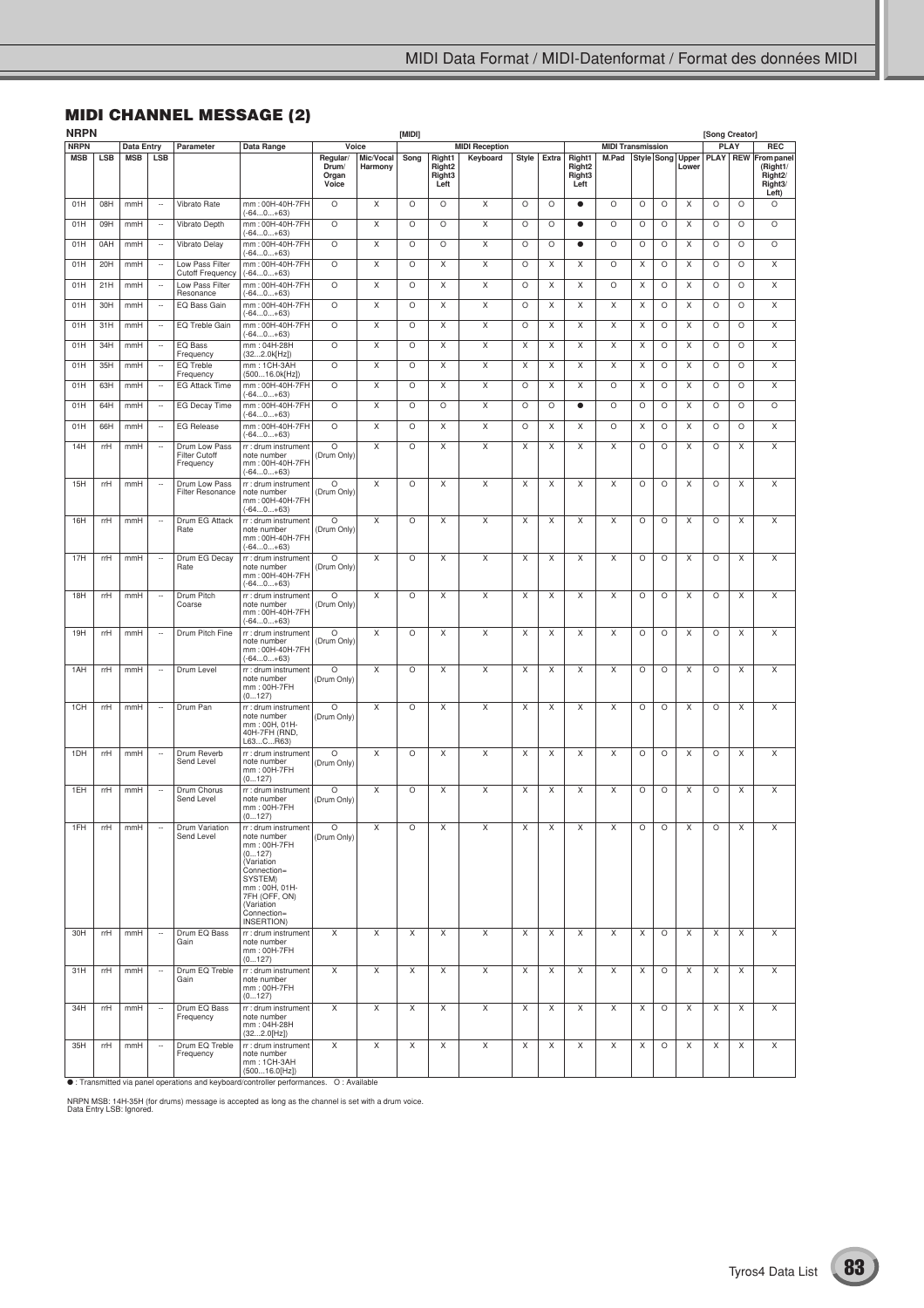| <b>RPN</b> |            |            |            |                                         |                                                                                                 |                                         |                                  | [MIDI]   |                                                            |                                  |          |          |                                                            |                          |          |          |                       | [Song Creator] |            |                                                                                 |
|------------|------------|------------|------------|-----------------------------------------|-------------------------------------------------------------------------------------------------|-----------------------------------------|----------------------------------|----------|------------------------------------------------------------|----------------------------------|----------|----------|------------------------------------------------------------|--------------------------|----------|----------|-----------------------|----------------|------------|---------------------------------------------------------------------------------|
| <b>RPN</b> |            | Data Entry |            | Parameter                               | Data Range                                                                                      |                                         | Voice                            |          |                                                            | <b>MIDI Reception</b>            |          |          |                                                            | <b>MIDI Transmission</b> |          |          |                       | <b>PLAY</b>    |            | <b>REC</b>                                                                      |
| <b>MSB</b> | <b>LSB</b> | <b>MSB</b> | <b>LSB</b> |                                         |                                                                                                 | Regular/<br>Drum/<br><b>Organ Voice</b> | Mic/Vocal<br>Harmony             | Song     | Right1<br>Right <sub>2</sub><br>Right <sub>3</sub><br>Left | Keyboard                         | Style    | Extra    | Right1<br>Right <sub>2</sub><br>Right <sub>3</sub><br>Left | M.Pad                    | Style    | Song     | <b>Upper</b><br>Lower | PLAY           | <b>REW</b> | From panel<br>(Right1/<br>Right <sub>2</sub> /<br>Right <sub>3</sub> /<br>Left) |
| 00H        | 00H        | mmH        | $\sim$     | Pitch Bend<br>Sensitivity<br>[GM1][GM2] | mm: 00H-18H<br>$(0+24$ [semitones])                                                             | $\circ$                                 | $\Omega$<br>(Harmony<br>Channel) | $\Omega$ | O                                                          | $\Omega$<br>(All Keyboard parts) | $\Omega$ | $\Omega$ |                                                            | $\Omega$                 | $\circ$  | O        | X                     | $\circ$        | $\Omega$   | $\Omega$                                                                        |
| 00H        | 01H        | mmH        | <b>IIH</b> | Fine Tune<br>[GM1][GM2]                 | mm II: 00H 00H -100[cent]<br>$\cdots$<br>mm II: 40H 00H 0[cent]<br><br>mm II: 7FH 7FH 100[cent] | $\Omega$                                | X                                | O        | $\Omega$                                                   | $\Omega$<br>(All Keyboard parts) | $\Omega$ | $\Omega$ |                                                            | O                        | $\circ$  | $\Omega$ | X                     | $\circ$        | $\Omega$   | $\Omega$                                                                        |
| 00H        | 02H        | mmH        | $\sim$     | Coarse Tune<br>[GM1][GM2]               | mm: 28H-40H-58H<br>$(-240+24[semitones])$                                                       | $\Omega$                                | X                                | O        | $\Omega$                                                   | $\Omega$<br>(All Keyboard parts) | $\Omega$ | $\Omega$ | X                                                          | $\Omega$                 | $\Omega$ | $\Omega$ | X                     | $\circ$        | $\Omega$   | X                                                                               |
| 00H        | 05H        | mmH        | <b>IIH</b> | Modulation<br>Sensitivity<br>[GM2]      | mm : Specified in semitone steps<br>II: Specified in 100/128 cent steps                         | $\circ$                                 | X                                | O        | X                                                          | X                                | X        | X        | X                                                          | X                        | X        | $\Omega$ | X                     | $\circ$        | X          | X                                                                               |
| 7FH        | 7FH        | $\sim$     | $\sim$     | Null [GM2]                              |                                                                                                 | $\Omega$                                | $\Omega$                         | O        | $\Omega$                                                   | $\Omega$<br>(All Keyboard parts) | $\Omega$ | $\Omega$ | X                                                          | $\Omega$                 | $\Omega$ | $\Omega$ | X                     | $\Omega$       | X          | X                                                                               |

● : Transmitted via panel operations and keyboard/controller performances. O : Available

About Mic/Vocal Harmony column: The relevant parameters are received by the song part designated by the Effect's Harmony Channel Parameter or Melody Channel Parameter.

[GM1]...GM Required Parameter [GM2]...GM Level2 Required Parameter

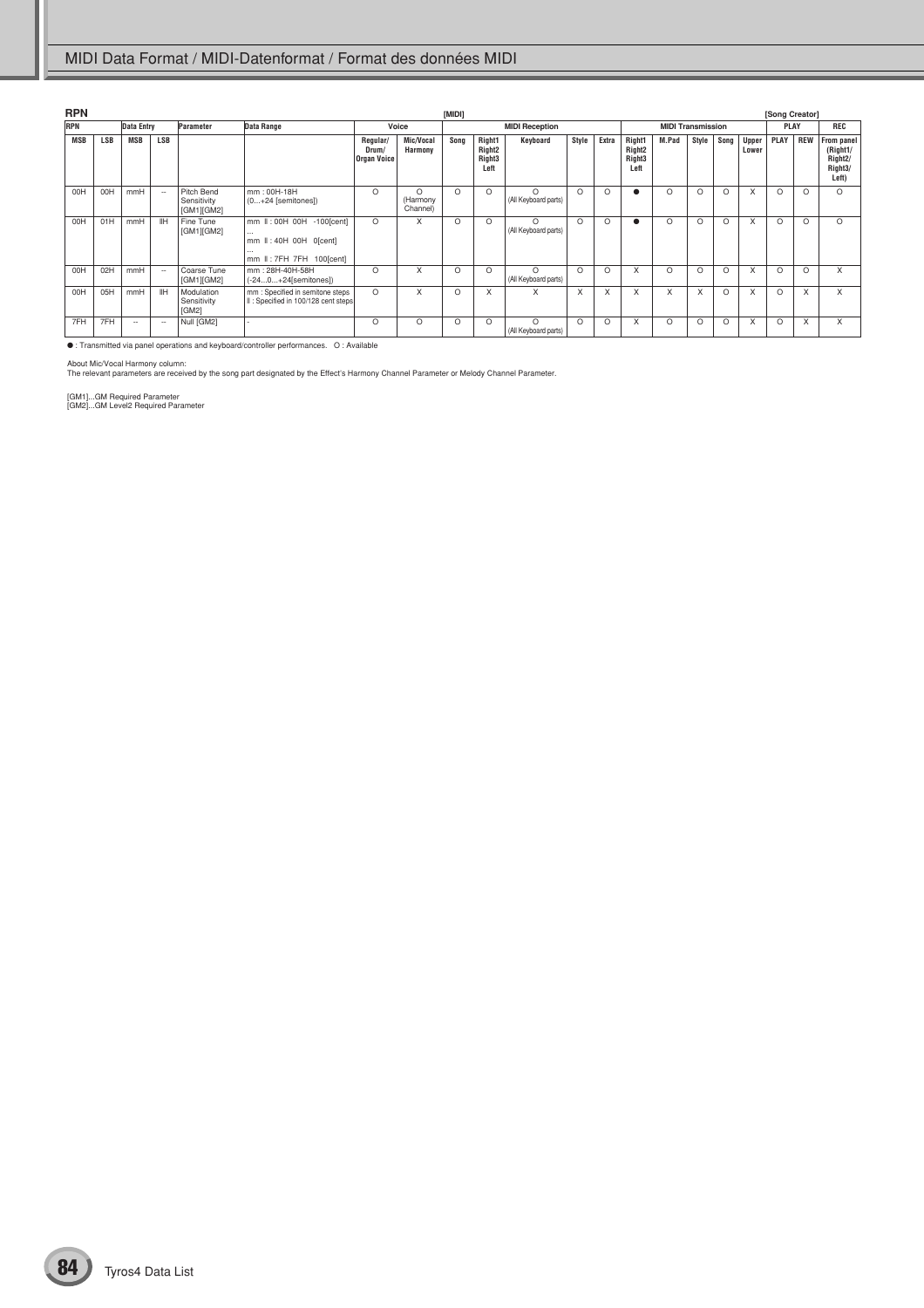#### **XG PARAMETER CHANGE TABLE**

\* Not received when Receive System Exclusive Message Parameters is set to off. \* Not transmitted when Transmit System Exclusive Message Parameters is set to off.

#### **MIDI Parameter Change table (XG SYSTEM)**

|     |                |    |     |           |                          |                                  |                         |                                  |                          | [MIDI]                                |                                                  |                                                   |  |  |                                                                    |  |                          |      |                | [Song Creator] |            |                                                                    |
|-----|----------------|----|-----|-----------|--------------------------|----------------------------------|-------------------------|----------------------------------|--------------------------|---------------------------------------|--------------------------------------------------|---------------------------------------------------|--|--|--------------------------------------------------------------------|--|--------------------------|------|----------------|----------------|------------|--------------------------------------------------------------------|
|     | <b>Address</b> |    |     | Size Data | Parameter                | <b>Description</b>               | <b>XG Default</b>       | Voice                            |                          |                                       |                                                  | <b>MIDI Reception</b>                             |  |  |                                                                    |  | <b>MIDI Transmission</b> |      |                | <b>PLAY</b>    |            | <b>REC</b>                                                         |
| (H) |                |    | (H) | (H)       |                          |                                  | (H)                     | Regular/<br>Drum/<br>Organ Voice | Mic/<br>Vocal<br>Harmony | Song                                  | Right <sub>2</sub><br>Right <sub>3</sub><br>Left | Right1   Keyboard   Style   Extra                 |  |  | Right1   M.Pad<br>Right <sub>2</sub><br>Right <sub>3</sub><br>Left |  | Style                    | Song | Upper<br>Lower | PLAY           | <b>REW</b> | From panel<br>(Right1/<br>Right <sub>2</sub> /<br>Right3/<br>Left) |
|     | 00<br>00       | 00 |     | 00-0F     | <b>MASTER TUNE</b>       | -102.40+102.3[cent]              | *Panel setting<br>value | $\Omega$                         | $\Omega$                 |                                       |                                                  | O                                                 |  |  |                                                                    |  |                          |      |                | $\Omega$       | X          | $\times$                                                           |
|     |                | 01 |     | 00-0F     |                          | 1st bit3-0→bit15-12              |                         |                                  |                          |                                       |                                                  |                                                   |  |  |                                                                    |  |                          |      |                |                |            |                                                                    |
|     |                | 02 |     | 00-0F     |                          | 2nd bit3-0 $\rightarrow$ bit11-8 |                         |                                  |                          |                                       |                                                  |                                                   |  |  |                                                                    |  |                          |      |                |                |            |                                                                    |
|     |                | 03 |     | 00-0F     |                          | 3rd bit3-0→bit7-4                |                         |                                  |                          |                                       |                                                  |                                                   |  |  |                                                                    |  |                          |      |                |                |            |                                                                    |
|     |                |    |     |           |                          | 4th bit3-0->bit3-0               |                         |                                  |                          |                                       |                                                  |                                                   |  |  |                                                                    |  |                          |      |                |                |            |                                                                    |
|     |                | 04 |     | 00-7F     | MASTER VOLUME            | 0127                             | 7F                      | $\Omega$                         | X                        |                                       |                                                  | $\Omega$<br>(Available for extra parts of a song) |  |  |                                                                    |  | $\circ$                  |      |                | $\Omega$       | $\Omega$   | X                                                                  |
|     |                | 05 |     | 00-7F     | <b>MASTER ATTENUATOR</b> | 0127                             | 00                      | X                                | X                        |                                       |                                                  |                                                   |  |  |                                                                    |  | X                        |      |                | X              | X          | X                                                                  |
|     |                | 06 |     | 28-58     | TRANSPOSE                | $-240+24$ [semitones] 40         |                         | O                                | $\Omega$                 | (Available for extra parts of a song) |                                                  |                                                   |  |  |                                                                    |  | $\circ$                  |      |                | $\Omega$       | $\Omega$   | X                                                                  |
|     |                | 7D |     | N         | DRUM SETUP RESET         | N:Drum setup number              |                         | $\Omega$<br>(Drum Only)          | X                        | (Available for extra parts of a song) |                                                  |                                                   |  |  |                                                                    |  | $\circ$                  |      |                | $\Omega$       | X          | X                                                                  |
|     |                | 7E |     | 00        | <b>XG SYSTEM ON</b>      | 00=XG system ON                  |                         | $\circ$                          | X                        | (Available for extra parts of a song) |                                                  |                                                   |  |  |                                                                    |  | $\Omega$                 |      |                | $\Omega$       | X          | $\Omega$                                                           |
|     |                | 7F |     | 00        | ALL PARAMETER RESET      | $00 = ON$                        |                         | O                                | X                        | (Available for extra parts of a song) |                                                  |                                                   |  |  |                                                                    |  | $\circ$                  |      |                | $\circ$        | X          | X                                                                  |

TOTAL SIZE 07

● : Transmitted via panel operations O : Available

#### **MIDI Parameter Change table (SYSTEM INFORMATION)**

|     |                |                |  |             |  |                                                           |                            |                                            | [MIDI]        |  |                                      |                                          |  |                                                                          |                          |      | [Song Creator]      |             |            |                                                                                 |
|-----|----------------|----------------|--|-------------|--|-----------------------------------------------------------|----------------------------|--------------------------------------------|---------------|--|--------------------------------------|------------------------------------------|--|--------------------------------------------------------------------------|--------------------------|------|---------------------|-------------|------------|---------------------------------------------------------------------------------|
|     | <b>Address</b> |                |  | Size Data   |  | Parameter                                                 | <b>Description</b>         | Voice                                      |               |  |                                      | <b>MIDI Reception</b>                    |  |                                                                          | <b>MIDI Transmission</b> |      |                     | <b>PLAY</b> |            | REC                                                                             |
| (H) |                |                |  | $(H)$ $(H)$ |  |                                                           |                            | Regular/<br>Drum/<br>Organ Voice   Harmony | Mic/<br>Vocal |  | Right <sub>2</sub><br>Right3<br>Left | Song   Right1   Keyboard   Style   Extra |  | Right1   M.Pad Style<br>Right <sub>2</sub><br>Right <sub>3</sub><br>Left |                          | Song | Upper PLAY<br>Lower |             | <b>REW</b> | From panel<br>(Right1/<br>Right <sub>2</sub> /<br>Right <sub>3</sub> /<br>Left) |
|     | 01 00 00       | $\cdots$       |  |             |  | E 20-7F Model Name 1                                      | 32127(ASCII CHARACTER)<br> |                                            |               |  |                                      |                                          |  | (Available only when receiving requests                                  | via MIDI)                |      |                     |             |            |                                                                                 |
|     |                | 0D<br>0E<br>0F |  |             |  | 20-7F Model Name 14<br><b>NOT USED</b><br><b>NOT USED</b> | 32127(ASCII CHARACTER)     |                                            |               |  |                                      |                                          |  |                                                                          |                          |      |                     |             |            |                                                                                 |

TOTAL SIZE 10

Transmitted in response to Dump Request. Not received.

#### **MIDI Parameter Change table (EFFECT1)**

|                |               |    | Size Data      |           |                            |                                     |                           |                                         |                      | <b>IMIDII</b> |                                                  |                                   |  |                                                            |       |                          |      | [Song Creator] |          |                                                                                                |
|----------------|---------------|----|----------------|-----------|----------------------------|-------------------------------------|---------------------------|-----------------------------------------|----------------------|---------------|--------------------------------------------------|-----------------------------------|--|------------------------------------------------------------|-------|--------------------------|------|----------------|----------|------------------------------------------------------------------------------------------------|
| <b>Address</b> |               |    |                |           | <b>Parameter</b>           | <b>Description</b>                  | <b>XG Default</b>         | Voice                                   |                      |               |                                                  | <b>MIDI Reception</b>             |  |                                                            |       | <b>MIDI Transmission</b> |      | PLAY           |          | REC                                                                                            |
| (H)            |               |    | (H)            | (H)       |                            |                                     | (H)                       | Regular/<br>Drum/<br><b>Organ Voice</b> | Mic/Vocal<br>Harmony | Sona          | Right <sub>2</sub><br>Right <sub>3</sub><br>Left | Right1   Keyboard   Style   Extra |  | Right1<br>Right <sub>2</sub><br>Right <sub>3</sub><br>Left | M.Pad | Style                    | Sona |                |          | Upper PLAY REW From panel<br>(Right1/<br>Right <sub>2</sub> /<br>Right <sub>3</sub> /<br>Left) |
|                | $02$ 01       | 00 | $\overline{c}$ |           | 00-7F REVERB TYPE MSB      | Refer to Effect Parameter List      | $01(=\text{HALL1})$       | $\Omega$                                | $\Omega$             |               |                                                  | $\circ$                           |  |                                                            |       | ٠                        |      | O              | $\circ$  | $\Omega$                                                                                       |
|                |               |    |                | 00-7F     | <b>REVERB TYPE LSB</b>     | Refer to Effect Parameter List      | $00\,$                    |                                         |                      |               |                                                  |                                   |  |                                                            |       |                          |      |                |          |                                                                                                |
|                |               | 02 |                | 00-7F     | <b>REVERB PARAMETER 1</b>  | Refer to Effect Parameter List      | Depends on Reverb<br>Type | $\Omega$                                | $\circ$              |               |                                                  | $\circ$                           |  |                                                            |       |                          |      | O              | O        | $\circ$                                                                                        |
|                |               | 03 |                | 00-7F     | <b>REVERB PARAMETER 2</b>  | Refer to Effect Parameter List      | Depends on Reverb<br>Type | $\Omega$                                | $\Omega$             |               |                                                  | $\circ$                           |  |                                                            |       | ٠                        |      | $\circ$        | $\circ$  | $\Omega$                                                                                       |
|                |               | 04 |                | 00-7F     | <b>REVERB PARAMETER 3</b>  | Refer to Effect Parameter List      | Depends on Reverb<br>Type | $\Omega$                                | $\circ$              |               |                                                  | $\circ$                           |  |                                                            |       | $\bullet$                |      | O              | $\circ$  | $\circ$                                                                                        |
|                |               | 05 |                | 00-7F     | <b>REVERB PARAMETER 4</b>  | Refer to Effect Parameter List      | Depends on Reverb<br>Type | $\Omega$                                | $\Omega$             |               |                                                  | $\circ$                           |  |                                                            |       |                          |      | O              | $\circ$  | $\circ$                                                                                        |
|                |               | 06 |                | 00-7F     | <b>REVERB PARAMETER 5</b>  | Refer to Effect Parameter List      | Depends on Reverb<br>Type | $\Omega$                                | $\Omega$             |               |                                                  | $\circ$                           |  |                                                            |       | ٠                        |      | O              | $\circ$  | $\Omega$                                                                                       |
|                |               | 07 |                | 00-7F     | <b>REVERB PARAMETER 6</b>  | Refer to Effect Parameter List      | Depends on Reverb<br>Type | $\Omega$                                | $\circ$              |               |                                                  | $\circ$                           |  |                                                            |       |                          |      | $\circ$        | $\circ$  | $\Omega$                                                                                       |
|                |               | 08 |                | 00-7F     | <b>REVERB PARAMETER 7</b>  | Refer to Effect Parameter List      | Depends on Reverb<br>Type | $\Omega$                                | $\Omega$             |               |                                                  | $\circ$                           |  |                                                            |       |                          |      | $\circ$        | $\circ$  | $\Omega$                                                                                       |
|                |               | 09 |                | 00-7F     | <b>REVERB PARAMETER 8</b>  | Refer to Effect Parameter List      | Depends on Reverb<br>Type | $\Omega$                                | $\Omega$             |               |                                                  | $\circ$                           |  |                                                            |       | ٠                        |      | $\circ$        | $\circ$  | $\Omega$                                                                                       |
|                |               | 0A |                | 00-7F     | <b>REVERB PARAMETER 9</b>  | Refer to Effect Parameter List      | Depends on Reverb<br>Type | $\Omega$                                | $\Omega$             |               |                                                  | $\circ$                           |  |                                                            |       |                          |      | O              | $\circ$  | $\Omega$                                                                                       |
|                |               | 0B |                | 00-7F     | <b>REVERB PARAMETER 10</b> | Refer to Effect Parameter List      | Depends on Reverb<br>Type | $\Omega$                                | $\circ$              |               |                                                  | $\circ$                           |  |                                                            |       | ٠                        |      | O              | $\circ$  | $\Omega$                                                                                       |
|                |               | OC |                | $00 - 7F$ | <b>REVERB RETURN</b>       | $ \infty$ dB0dB $+6$ dB<br>(064127) | 40                        | $\Omega$                                | $\Omega$             |               |                                                  | $\circ$                           |  |                                                            |       | ٠                        |      | $\circ$        | $\Omega$ | $\Omega$                                                                                       |
|                |               | 0D |                |           | 01-7F REVERB PAN           | L63CR63                             | 40                        | $\Omega$                                | $\Omega$             |               |                                                  | $\circ$                           |  |                                                            |       | $\Omega$                 |      | O              | $\circ$  | $\overline{X}$                                                                                 |
|                | TOTAL SIZE 0E |    |                |           |                            |                                     |                           |                                         |                      |               |                                                  |                                   |  |                                                            |       |                          |      |                |          |                                                                                                |
|                | 02   01       | 10 |                |           | 00-7F REVERB PARAMETER 11  | Refer to Effect Parameter List      | Depends on Reverb<br>Type | $\Omega$                                | $\circ$              |               |                                                  | $\circ$                           |  |                                                            |       | $\bullet$                |      | O              | $\circ$  | $\Omega$                                                                                       |
|                |               | 11 |                |           | 00-7F REVERB PARAMETER 12  | Refer to Effect Parameter List      | Depends on Reverb<br>Type | $\Omega$                                | $\Omega$             |               |                                                  | $\circ$                           |  |                                                            |       | $\bullet$                |      | O              | $\circ$  | $\Omega$                                                                                       |
|                |               | 12 |                |           | 00-7F REVERB PARAMETER 13  | Refer to Effect Parameter List      | Depends on Reverb<br>Type | $\Omega$                                | $\Omega$             |               |                                                  | $\circ$                           |  |                                                            |       |                          |      | $\circ$        | $\Omega$ | $\Omega$                                                                                       |
|                |               | 13 |                |           | 00-7F REVERB PARAMETER 14  | Refer to Effect Parameter List      | Depends on Reverb<br>Type | $\Omega$                                | $\Omega$             |               |                                                  | $\circ$                           |  |                                                            |       |                          |      | $\circ$        | $\circ$  | $\Omega$                                                                                       |
|                |               | 14 |                |           | 00-7F REVERB PARAMETER 15  | Refer to Effect Parameter List      | Depends on Reverb<br>Type | $\overline{\circ}$                      | $\circ$              |               |                                                  | $\circ$                           |  |                                                            |       |                          |      | $\circ$        | $\circ$  | $\Omega$                                                                                       |
|                |               | 15 |                |           | 00-7F REVERB PARAMETER 16  | Refer to Effect Parameter List      | Depends on Reverb<br>Type | $\Omega$                                | $\circ$              |               |                                                  | $\circ$                           |  |                                                            |       |                          |      | O              | O        | $\circ$                                                                                        |

TOTAL SIZE 06

● : Transmitted via panel operations O : Available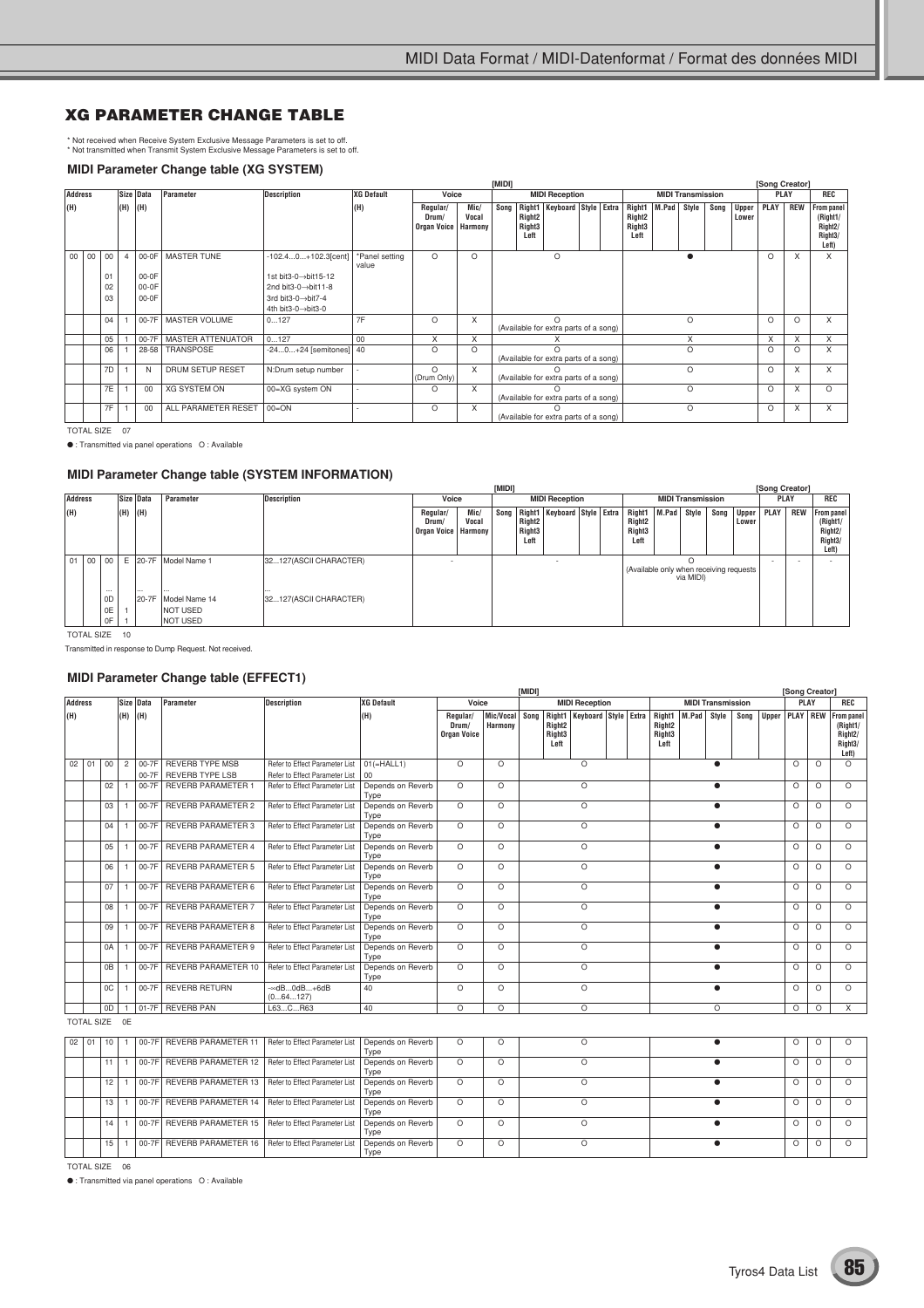|     |                   |          |                   |                    |                                                                                                                                                                                |                                                                                    |                                                  |                                         |                      | [MIDI] |                                                                                       |                          |                                                |                          |      |                       | [Song Creator] |            |                                                                                 |
|-----|-------------------|----------|-------------------|--------------------|--------------------------------------------------------------------------------------------------------------------------------------------------------------------------------|------------------------------------------------------------------------------------|--------------------------------------------------|-----------------------------------------|----------------------|--------|---------------------------------------------------------------------------------------|--------------------------|------------------------------------------------|--------------------------|------|-----------------------|----------------|------------|---------------------------------------------------------------------------------|
|     | <b>Address</b>    |          |                   | Size Data          | Parameter                                                                                                                                                                      | <b>Description</b>                                                                 | <b>XG Default</b>                                | Voice                                   |                      |        | <b>MIDI Reception</b>                                                                 |                          |                                                | <b>MIDI Transmission</b> |      |                       | PLAY           |            | <b>REC</b>                                                                      |
| (H) |                   |          | (H)               | (H)                |                                                                                                                                                                                |                                                                                    | (H)                                              | Regular/<br>Drum/<br><b>Organ Voice</b> | Mic/Vocal<br>Harmony | Song   | Right1   Keyboard   Style   Extra<br>Right <sub>2</sub><br>Right <sub>3</sub><br>Left |                          | Right1<br>Right <sub>2</sub><br>Right3<br>Left | M.Pad<br>Style           | Song | <b>Upper</b><br>Lower | PLAY           | <b>REW</b> | From panel<br>(Right1/<br>Right <sub>2</sub> /<br>Right <sub>3</sub> /<br>Left) |
|     | 02   01           | 20       | $\overline{c}$    |                    | 00-7F CHORUS TYPE MSB                                                                                                                                                          | Refer to Effect Parameter List   41(=CHORUS1)                                      |                                                  | O                                       | $\circ$              |        | $\circ$                                                                               |                          |                                                | $\bullet$                |      |                       | $\circ$        | $\circ$    | $\circ$                                                                         |
|     |                   | 22       | $\mathbf{1}$      | $00-7F$<br>$00-7F$ | CHORUS TYPE LSB<br>CHORUS PARAMETER 1                                                                                                                                          | Refer to Effect Parameter List<br>Refer to Effect Parameter List                   | 00<br>Depends on Chorus Type                     | O                                       | O                    |        | O                                                                                     |                          |                                                | $\bullet$                |      |                       | O              | O          | $\circ$                                                                         |
|     |                   | 23       | $\mathbf{1}$      | 00-7F              | CHORUS PARAMETER 2                                                                                                                                                             | Refer to Effect Parameter List                                                     | Depends on Chorus Type                           | $\circ$                                 | $\circ$              |        | $\circ$                                                                               |                          |                                                | $\bullet$                |      |                       | $\circ$        | O          | O                                                                               |
|     |                   | 24       | $\mathbf{1}$      | 00-7F              | CHORUS PARAMETER 3                                                                                                                                                             | Refer to Effect Parameter List                                                     | Depends on Chorus Type                           | $\circ$                                 | $\circ$              |        | $\circ$                                                                               |                          |                                                | $\bullet$                |      |                       | O              | O          | O                                                                               |
|     |                   | 25<br>26 | 1<br>$\mathbf{1}$ | 00-7F<br>$00-7F$   | CHORUS PARAMETER 4<br>CHORUS PARAMETER 5                                                                                                                                       | Refer to Effect Parameter List<br>Refer to Effect Parameter List                   | Depends on Chorus Type<br>Depends on Chorus Type | O<br>$\circ$                            | O<br>O               |        | O<br>$\circ$                                                                          |                          |                                                | $\bullet$<br>$\bullet$   |      |                       | O<br>O         | O<br>O     | O<br>O                                                                          |
|     |                   | 27       | $\mathbf{1}$      | 00-7F              | CHORUS PARAMETER 6                                                                                                                                                             | Refer to Effect Parameter List                                                     | Depends on Chorus Type                           | O                                       | O                    |        | $\circ$                                                                               |                          |                                                | $\bullet$                |      |                       | $\circ$        | O          | O                                                                               |
|     |                   | 28       | $\mathbf{1}$      | $00-7F$            | CHORUS PARAMETER 7                                                                                                                                                             | Refer to Effect Parameter List                                                     | Depends on Chorus Type                           | O                                       | O                    |        | O                                                                                     |                          |                                                | $\bullet$                |      |                       | O              | O          | O                                                                               |
|     |                   | 29<br>2A | 1<br>$\mathbf{1}$ | $00-7F$<br>00-7F   | CHORUS PARAMETER 8<br>CHORUS PARAMETER 9                                                                                                                                       | Refer to Effect Parameter List<br>Refer to Effect Parameter List                   | Depends on Chorus Type<br>Depends on Chorus Type | $\circ$<br>$\circ$                      | $\circ$<br>$\circ$   |        | $\circ$<br>$\circ$                                                                    |                          |                                                | $\bullet$<br>$\bullet$   |      |                       | O<br>$\circ$   | O<br>O     | O<br>O                                                                          |
|     |                   | 2B       | $\mathbf{1}$      | 00-7F              | CHORUS PARAMETER 10                                                                                                                                                            | Refer to Effect Parameter List                                                     | Depends on Chorus Type                           | $\circ$                                 | $\circ$              |        | $\circ$                                                                               |                          |                                                | $\bullet$                |      |                       | $\circ$        | O          | O                                                                               |
|     |                   | 2C       | $\mathbf{1}$      | $00-7F$            | <b>CHORUS RETURN</b>                                                                                                                                                           | ∞dB0dB+6dB                                                                         | 40                                               | $\circ$                                 | O                    |        | $\circ$                                                                               |                          |                                                | $\bullet$                |      |                       | $\circ$        | O          | O                                                                               |
|     |                   | 2D       | 1                 | $01-7F$            | <b>CHORUS PAN</b>                                                                                                                                                              | (064127)<br>L63CR63                                                                | 40                                               | $\circ$                                 | O                    |        | O                                                                                     |                          |                                                | O                        |      |                       | O              | O          | Χ                                                                               |
|     |                   | 2E       | $\mathbf{1}$      | 00-7F              | SEND CHORUS TO                                                                                                                                                                 | ∞dB0dB+6dB                                                                         | 00                                               | O                                       | $\circ$              |        | $\circ$                                                                               |                          |                                                | $\circ$                  |      |                       | $\circ$        | O          | Χ                                                                               |
|     |                   |          | TOTAL SIZE OF     |                    | <b>REVERB</b>                                                                                                                                                                  | (064127)                                                                           |                                                  |                                         |                      |        |                                                                                       |                          |                                                |                          |      |                       |                |            |                                                                                 |
|     |                   |          |                   |                    |                                                                                                                                                                                |                                                                                    |                                                  |                                         |                      |        |                                                                                       |                          |                                                |                          |      |                       |                |            |                                                                                 |
|     | 02   01           | 30       | 1                 |                    | 00-7F   CHORUS PARAMETER 11   Refer to Effect Parameter List   Depends on Chorus Type                                                                                          |                                                                                    |                                                  | O                                       | O                    |        | O                                                                                     |                          |                                                | $\bullet$                |      |                       | O              | O          | O                                                                               |
|     |                   | 31       | $\mathbf{1}$      | $00-7F$            | CHORUS PARAMETER 12   Refer to Effect Parameter List   Depends on Chorus Type                                                                                                  |                                                                                    |                                                  | $\circ$                                 | $\circ$              |        | $\circ$                                                                               |                          |                                                | $\bullet$                |      |                       | $\circ$        | $\circ$    | $\circ$                                                                         |
|     |                   | 32       | $\overline{1}$    |                    | 00-7F CHORUS PARAMETER 13 Refer to Effect Parameter List Depends on Chorus Type                                                                                                |                                                                                    |                                                  | $\circ$                                 | $\circ$              |        | $\circ$                                                                               |                          |                                                | $\bullet$                |      |                       | O              | O          | O                                                                               |
|     |                   | 33<br>34 | 1<br>$\mathbf{1}$ |                    | 00-7F   CHORUS PARAMETER 14   Refer to Effect Parameter List   Depends on Chorus Type<br>00-7F   CHORUS PARAMETER 15   Refer to Effect Parameter List   Depends on Chorus Type |                                                                                    |                                                  | $\circ$<br>$\circ$                      | O<br>$\circ$         |        | $\circ$<br>$\circ$                                                                    |                          |                                                | $\bullet$<br>$\bullet$   |      |                       | O<br>$\circ$   | O<br>O     | O<br>$\circ$                                                                    |
|     |                   | 35       | $\mathbf{1}$      |                    | 00-7F CHORUS PARAMETER 16 Refer to Effect Parameter List Depends on Chorus Type                                                                                                |                                                                                    |                                                  | O                                       | $\circ$              |        | $\circ$                                                                               |                          |                                                | $\bullet$                |      |                       | $\circ$        | O          | $\circ$                                                                         |
|     | <b>TOTAL SIZE</b> |          | 06                |                    |                                                                                                                                                                                |                                                                                    |                                                  |                                         |                      |        |                                                                                       |                          |                                                |                          |      |                       |                |            |                                                                                 |
|     |                   |          |                   |                    |                                                                                                                                                                                |                                                                                    |                                                  |                                         |                      | [MIDI] |                                                                                       |                          |                                                |                          |      |                       | [Song Creator] |            |                                                                                 |
|     | <b>Address</b>    |          |                   | Size Data          | Parameter                                                                                                                                                                      | Description                                                                        | <b>XG Default</b>                                | Voice                                   |                      |        | <b>MIDI Reception</b>                                                                 |                          |                                                | <b>MIDI Transmission</b> |      |                       | PLAY           |            | REC                                                                             |
| (H) |                   |          | (H)               | (H)                |                                                                                                                                                                                |                                                                                    | (H)                                              | Regular/<br>Drum/<br>Organ Voice        | Mic/Vocal<br>Harmony | Song   | Right1<br>Right <sub>2</sub><br>Right <sub>3</sub><br>Left                            | Keyboard   Style   Extra | Right1<br>Right <sub>2</sub><br>Right3<br>Left | M.Pad<br>Style           | Song | <b>Upper</b><br>Lower | PLAY           | REW        | From panel<br>(Right1/<br>Right <sub>2</sub> /<br>Right3/<br>Left)              |
|     | 02   01           | 40       | $\overline{c}$    |                    | 00-7F VARIATION TYPE MSB                                                                                                                                                       | Refer to Effect Parameter List                                                     | 05(=DELAY L,C,R)                                 | $\circ$                                 | $\circ$              |        | O                                                                                     |                          |                                                | $\bullet$                |      |                       | $\circ$        | O          | O                                                                               |
|     |                   | 42       | $\overline{c}$    | 00-7F<br>$00-7F$   | <b>VARIATION TYPE LSB</b><br><b>VARIATION PARAMETER</b>                                                                                                                        | Refer to Effect Parameter List<br>Refer to Effect Parameter List                   | 00<br>Depends on                                 | $\circ$                                 | O                    |        | $\circ$                                                                               |                          |                                                | $\bullet$                |      |                       | O              | O          | $\circ$                                                                         |
|     |                   |          |                   | 00-7F              | 1 MSB<br>VARIATION PARAMETER                                                                                                                                                   | Refer to Effect Parameter List                                                     | Variation Type                                   |                                         |                      |        |                                                                                       |                          |                                                |                          |      |                       |                |            |                                                                                 |
|     |                   | 44       | $\overline{c}$    | 00-7F              | 1 LSB<br><b>VARIATION PARAMETER</b>                                                                                                                                            | Refer to Effect Parameter List Depends on                                          |                                                  | $\circ$                                 | O                    |        | O                                                                                     |                          |                                                | $\bullet$                |      |                       | O              | O          | O                                                                               |
|     |                   |          |                   |                    | 2 MSB                                                                                                                                                                          |                                                                                    | Variation Type                                   |                                         |                      |        |                                                                                       |                          |                                                |                          |      |                       |                |            |                                                                                 |
|     |                   |          |                   | 00-7F              | VARIATION PARAMETER<br>2 LSB                                                                                                                                                   | Refer to Effect Parameter List                                                     |                                                  |                                         |                      |        |                                                                                       |                          |                                                |                          |      |                       |                |            |                                                                                 |
|     |                   | 46       | $\overline{c}$    | 00-7F              | <b>VARIATION PARAMETER</b><br>3 MSB                                                                                                                                            | Refer to Effect Parameter List   Depends on                                        | Variation Type                                   | O                                       | O                    |        | O                                                                                     |                          |                                                |                          |      |                       | O              | O          | $\circ$                                                                         |
|     |                   |          |                   | 00-7F              | <b>VARIATION PARAMETER</b><br>3 LSB                                                                                                                                            | Refer to Effect Parameter List                                                     |                                                  |                                         |                      |        |                                                                                       |                          |                                                |                          |      |                       |                |            |                                                                                 |
|     |                   | 48       | $\overline{c}$    | 00-7F              | VARIATION PARAMETER                                                                                                                                                            | Refer to Effect Parameter List                                                     | Depends on                                       | $\circ$                                 | $\circ$              |        | $\circ$                                                                               |                          |                                                | ٠                        |      |                       | $\circ$        | O          | $\circ$                                                                         |
|     |                   |          |                   | 00-7F              | 4 MSB<br>VARIATION PARAMETER                                                                                                                                                   | Refer to Effect Parameter List                                                     | Variation Type                                   |                                         |                      |        |                                                                                       |                          |                                                |                          |      |                       |                |            |                                                                                 |
|     |                   | 4A       | $\overline{c}$    | 00-7F              | 4 LSB<br><b>VARIATION PARAMETER</b>                                                                                                                                            | Refer to Effect Parameter List   Depends on                                        |                                                  | O                                       | O                    |        | O                                                                                     |                          |                                                | $\bullet$                |      |                       | $\circ$        | O          | $\circ$                                                                         |
|     |                   |          |                   | 00-7F              | 5 MSB<br><b>VARIATION PARAMETER</b>                                                                                                                                            | Refer to Effect Parameter List                                                     | Variation Type                                   |                                         |                      |        |                                                                                       |                          |                                                |                          |      |                       |                |            |                                                                                 |
|     |                   |          |                   |                    | 5 LSB                                                                                                                                                                          |                                                                                    |                                                  |                                         |                      |        |                                                                                       |                          |                                                |                          |      |                       |                |            |                                                                                 |
|     |                   | 4C       | $\overline{c}$    | 00-7F              | VARIATION PARAMETER<br>6 MSB                                                                                                                                                   | Refer to Effect Parameter List   Depends on                                        | Variation Type                                   | O                                       | O                    |        | $\circ$                                                                               |                          |                                                | $\bullet$                |      |                       | O              | O          | $\circ$                                                                         |
|     |                   |          |                   | $00-7F$            | VARIATION PARAMETER   Refer to Effect Parameter List<br>6 LSB                                                                                                                  |                                                                                    |                                                  |                                         |                      |        |                                                                                       |                          |                                                |                          |      |                       |                |            |                                                                                 |
|     |                   | 4Ε       | $\overline{c}$    | 00-7F              | VARIATION PARAMETER                                                                                                                                                            | Refer to Effect Parameter List                                                     | Depends on                                       | $\circ$                                 | O                    |        | $\circ$                                                                               |                          |                                                |                          |      |                       | $\circ$        | O          | $\circ$                                                                         |
|     |                   |          |                   | 00-7F              | 7 MSB<br>VARIATION PARAMETER                                                                                                                                                   | Refer to Effect Parameter List                                                     | Variation Type                                   |                                         |                      |        |                                                                                       |                          |                                                |                          |      |                       |                |            |                                                                                 |
|     |                   | 50       | $\overline{c}$    | 00-7F              | 7 LSB<br>VARIATION PARAMETER                                                                                                                                                   | Refer to Effect Parameter List Depends on                                          |                                                  | $\circ$                                 | $\circ$              |        | $\circ$                                                                               |                          |                                                | $\bullet$                |      |                       | $\circ$        | O          | $\circ$                                                                         |
|     |                   |          |                   |                    | 8 MSB                                                                                                                                                                          |                                                                                    | Variation Type                                   |                                         |                      |        |                                                                                       |                          |                                                |                          |      |                       |                |            |                                                                                 |
|     |                   |          |                   | 00-7F              | VARIATION PARAMETER<br>8 LSB                                                                                                                                                   | Refer to Effect Parameter List                                                     |                                                  |                                         |                      |        |                                                                                       |                          |                                                |                          |      |                       |                |            |                                                                                 |
|     |                   | 52       | $\overline{c}$    | 00-7F              | VARIATION PARAMETER<br>9 MSB                                                                                                                                                   | Refer to Effect Parameter List Depends on                                          | Variation Type                                   | $\circ$                                 | $\circ$              |        | $\circ$                                                                               |                          |                                                | $\bullet$                |      |                       | $\circ$        | O          | $\circ$                                                                         |
|     |                   |          |                   | 00-7F              | <b>VARIATION PARAMETER</b><br>9 LSB                                                                                                                                            | Refer to Effect Parameter List                                                     |                                                  |                                         |                      |        |                                                                                       |                          |                                                |                          |      |                       |                |            |                                                                                 |
|     |                   | 54       | $\overline{c}$    | $00-7F$            | VARIATION PARAMETER                                                                                                                                                            | Refer to Effect Parameter List                                                     | Depends on                                       | $\circ$                                 | $\circ$              |        | $\circ$                                                                               |                          |                                                | $\bullet$                |      |                       | $\circ$        | $\circ$    | $\circ$                                                                         |
|     |                   |          |                   | 00-7F              | 10 MSB<br>VARIATION PARAMETER                                                                                                                                                  | Refer to Effect Parameter List                                                     | Variation Type                                   |                                         |                      |        |                                                                                       |                          |                                                |                          |      |                       |                |            |                                                                                 |
|     |                   |          |                   |                    | 10 LSB                                                                                                                                                                         |                                                                                    |                                                  |                                         |                      |        |                                                                                       |                          |                                                |                          |      |                       |                |            |                                                                                 |
|     |                   | 56       | $\mathbf{1}$      | $00-7F$            | <b>VARIATION RETURN</b>                                                                                                                                                        | -∞dB0dB+6dB<br>(064127)                                                            | 40                                               | $\circ$                                 | $\circ$              |        | $\circ$                                                                               |                          |                                                | $\bullet$                |      |                       | $\circ$        | O          | $\circ$                                                                         |
|     |                   | 57       | 1                 |                    | 01-7F VARIATION PAN                                                                                                                                                            | L63CR63                                                                            | 40                                               | $\circ$                                 | $\circ$              |        | O                                                                                     |                          |                                                | O                        |      |                       | O              | O          | X                                                                               |
|     |                   | 58       | $\mathbf{1}$      | 00-7F              | SEND VARIATION TO<br><b>REVERB</b>                                                                                                                                             | ∞dB0dB+6dB<br>(064127)                                                             | 00                                               | $\circ$                                 | $\circ$              |        | $\circ$                                                                               |                          |                                                | $\circ$                  |      |                       | O              | O          | Χ                                                                               |
|     |                   | 59       | $\mathbf{1}$      | 00-7F              | SEND VARIATION TO                                                                                                                                                              | ∞dB0dB+6dB                                                                         | 00                                               | $\circ$                                 | $\circ$              |        | $\circ$                                                                               |                          |                                                | $\circ$                  |      |                       | $\circ$        | $\circ$    | X                                                                               |
|     |                   | 5A       | $\mathbf{1}$      | $00 - 01$          | <b>CHORUS</b><br>VARIATION CONNECTION                                                                                                                                          | (064127)<br><b>INSERTION, SYSTEM</b>                                               | 00                                               | O                                       | $\circ$              |        | O                                                                                     |                          |                                                | $\bullet$                |      |                       | $\circ$        | O          | O                                                                               |
|     |                   | 5B       | $\mathbf{1}$      | 00-7F              | <b>VARIATION PART</b><br><b>NUMBER</b>                                                                                                                                         | Reception:<br>Part116(015)<br>Transmission :<br>Part116(015)<br>AD(64)<br>OFF(127) | 7F                                               | $\circ$                                 | $\circ$              |        | $\circ$                                                                               |                          |                                                | $\bullet$                |      |                       | $\circ$        | O          | $\circ$                                                                         |
|     |                   | 5C       | $\mathbf{1}$      | $00-7F$            | <b>MW VARIATION</b>                                                                                                                                                            | $-640+63$                                                                          | 40                                               | $\circ$                                 | $\circ$              |        | $\circ$                                                                               |                          |                                                | $\circ$                  |      |                       | $\circ$        | $\circ$    | X                                                                               |
|     |                   | 5D       | 1                 | 00-7F              | CONTROL DEPTH<br><b>BEND VARIATION</b>                                                                                                                                         | $-640+63$                                                                          | 40                                               | $\circ$                                 | $\circ$              |        | $\circ$                                                                               |                          |                                                | $\circ$                  |      |                       | $\circ$        | O          | X                                                                               |
|     |                   | 5E       | 1                 | 00-7F              | <b>CONTROL DEPTH</b><br><b>CAT VARIATION</b>                                                                                                                                   | $-640+63$                                                                          | 40                                               | $\circ$                                 | $\circ$              |        | $\circ$                                                                               |                          |                                                | $\circ$                  |      |                       | $\circ$        | O          | X                                                                               |
|     |                   | 5F       | $\mathbf{1}$      | 00-7F              | <b>CONTROL DEPTH</b><br><b>AC1 VARIATION</b>                                                                                                                                   |                                                                                    | 40                                               | $\circ$                                 | $\circ$              |        | $\circ$                                                                               |                          |                                                | $\circ$                  |      |                       | $\circ$        | O          | X                                                                               |
|     |                   |          |                   |                    | <b>CONTROL DEPTH</b>                                                                                                                                                           | $-640+63$                                                                          |                                                  |                                         |                      |        |                                                                                       |                          |                                                |                          |      |                       |                |            |                                                                                 |
|     |                   | 60       | $\mathbf{1}$      | $00-7F$            | <b>AC2 VARIATION</b><br>CONTROL DEPTH                                                                                                                                          | $-640+63$                                                                          | 40                                               | $\circ$                                 | $\circ$              |        | O                                                                                     |                          |                                                | O                        |      |                       | O              | O          | Χ                                                                               |

TOTAL SIZE 21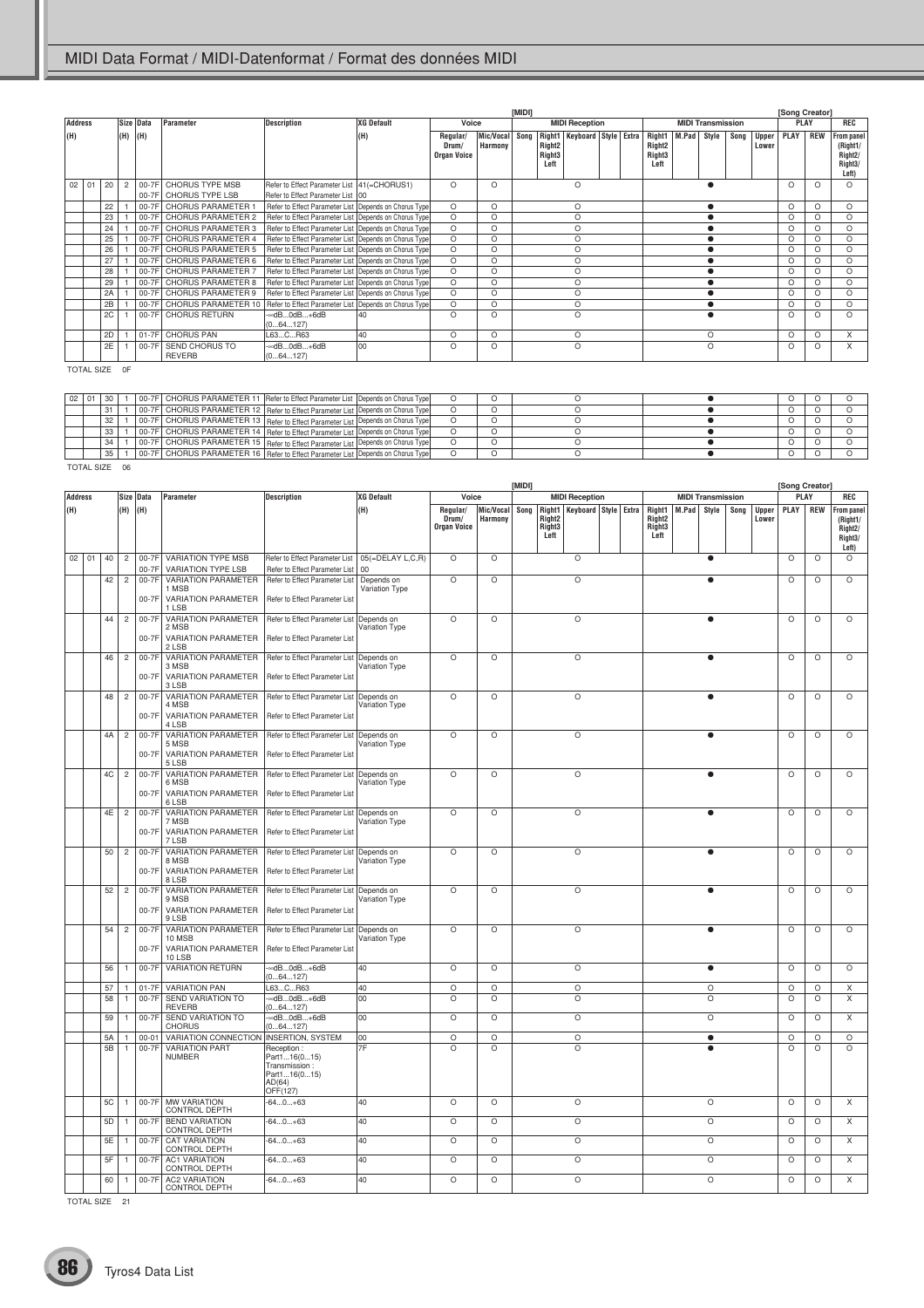|                |                   |    |     |           |                                  |                                   |                                         |                           |         | [MIDI]                                           |                             |                       |                                                |       |       |                          |                       |      | [Song Creator] |                                                                           |          |
|----------------|-------------------|----|-----|-----------|----------------------------------|-----------------------------------|-----------------------------------------|---------------------------|---------|--------------------------------------------------|-----------------------------|-----------------------|------------------------------------------------|-------|-------|--------------------------|-----------------------|------|----------------|---------------------------------------------------------------------------|----------|
| <b>Address</b> |                   |    |     | Size Data | Parameter                        | <b>Description</b>                | <b>XG Default</b>                       | Voice                     |         |                                                  |                             | <b>MIDI Reception</b> |                                                |       |       | <b>MIDI Transmission</b> |                       |      | <b>PLAY</b>    |                                                                           | REC      |
| (H)            |                   |    | (H) | (H)       |                                  | (H)                               | Regular/<br>Drum/<br><b>Organ Voice</b> | Mic/Vocal Song<br>Harmony |         | Right <sub>2</sub><br>Right <sub>3</sub><br>Left | Right1 Keyboard Style Extra |                       | Right1<br>Right <sub>2</sub><br>Right3<br>Left | M.Pad | Style | Song                     | <b>Upper</b><br>Lower | PLAY | <b>REW</b>     | <b>From panel</b><br>(Right1/<br>Right2/<br>Right <sub>3</sub> /<br>Left) |          |
|                | $02$ 01           | 70 |     | $00-7F$   | <b>VARIATION PARAMETER</b>       | Refer to Effect<br>Parameter List | Depends on Variation<br>Type            | $\circ$                   | $\circ$ |                                                  |                             | O                     |                                                |       |       |                          |                       |      | $\Omega$       | $\Omega$                                                                  | $\Omega$ |
|                |                   | 71 |     | 00-7F     | <b>VARIATION PARAMETER</b><br>12 | Refer to Effect<br>Parameter List | Depends on Variation<br>Type            | $\circ$                   | $\circ$ |                                                  |                             | O                     |                                                |       |       |                          |                       |      | $\Omega$       | $\circ$                                                                   | $\Omega$ |
|                |                   | 72 |     | 00-7F     | <b>VARIATION PARAMETER</b><br>13 | Refer to Effect<br>Parameter List | Depends on Variation<br>Type            | $\circ$                   | $\circ$ |                                                  |                             | O                     |                                                |       |       |                          |                       |      |                | O                                                                         | $\Omega$ |
|                |                   | 73 |     | 00-7F     | <b>VARIATION PARAMETER</b><br>14 | Refer to Effect<br>Parameter List | Depends on Variation<br>Type            | $\circ$                   | $\circ$ |                                                  |                             | O                     |                                                |       |       |                          |                       |      | $\Omega$       | $\circ$                                                                   | $\Omega$ |
|                |                   | 74 |     | 00-7F     | <b>VARIATION PARAMETER</b><br>15 | Refer to Effect<br>Parameter List | Depends on Variation<br>Type            | $\circ$                   | $\circ$ |                                                  |                             | O                     |                                                |       |       |                          |                       |      | $\Omega$       | O                                                                         | $\Omega$ |
|                |                   | 75 |     | 00-7F     | <b>VARIATION PARAMETER</b><br>16 | Refer to Effect<br>Parameter List | Depends on Variation<br>Type            | $\circ$                   | $\circ$ |                                                  |                             | O                     |                                                |       |       |                          |                       |      | $\Omega$       | $\circ$                                                                   | $\Omega$ |
|                | <b>TOTAL SIZE</b> |    | 06  |           |                                  |                                   |                                         |                           |         |                                                  |                             |                       |                                                |       |       |                          |                       |      |                |                                                                           |          |

● : Transmitted via panel operations O : Available

## **MIDI Parameter Change table (MULTI EQ)**

|                                                   |                |                 |     |           |                       |                                    |                                              |                                         |                           | [MIDI] |                                                  |                             |  |                                                            |             |                          |      |                       | [Song Creator] |            |                                                                           |
|---------------------------------------------------|----------------|-----------------|-----|-----------|-----------------------|------------------------------------|----------------------------------------------|-----------------------------------------|---------------------------|--------|--------------------------------------------------|-----------------------------|--|------------------------------------------------------------|-------------|--------------------------|------|-----------------------|----------------|------------|---------------------------------------------------------------------------|
|                                                   | <b>Address</b> |                 |     | Size Data | Parameter             | <b>Description</b>                 |                                              | Voice                                   |                           |        |                                                  | <b>MIDI Reception</b>       |  |                                                            |             | <b>MIDI Transmission</b> |      |                       | PLAY           |            | <b>REC</b>                                                                |
| (H)                                               |                |                 | (H) | (H)       |                       |                                    |                                              | Regular/<br>Drum/<br><b>Organ Voice</b> | Mic/Vocal Song<br>Harmony |        | Right <sub>2</sub><br>Right <sub>3</sub><br>Left | Right1 Keyboard Style Extra |  | Right1<br>Right <sub>2</sub><br>Right <sub>3</sub><br>Left | M.Pad Style |                          | Song | <b>Upper</b><br>Lower | <b>PLAY</b>    | <b>REW</b> | <b>From panel</b><br>(Right1/<br>Right <sub>2</sub> /<br>Right3/<br>Left) |
| 02                                                | 40             | 00              |     | $00 - 04$ | EQ TYPE               | flat, jazz, pops, rock,<br>classic | * The MULTI EQ<br>Parameter cannot           | $\Omega$                                | $\Omega$                  |        |                                                  | $\circ$                     |  |                                                            |             | $\circ$                  |      |                       | $\Omega$       | X          | X                                                                         |
|                                                   |                | 01              |     |           | 34-4C EQ GAIN1        | $-120+12[dB]$                      | be reset to its                              | $\circ$                                 | $\circ$                   |        |                                                  | $\circ$                     |  |                                                            |             | $\bullet$                |      |                       | $\circ$        | X          | X                                                                         |
|                                                   |                | 02              |     |           | 04-28   EQ FREQUENCY1 | 322.0k[Hz]                         | factory setting with<br><b>XG SYSTEM ON.</b> | $\circ$                                 | $\Omega$                  |        |                                                  | $\circ$                     |  |                                                            |             |                          |      |                       | $\Omega$       | X          | X                                                                         |
|                                                   |                | 03              |     |           | 01-78 EQ Q1           | 0.112.0                            |                                              | $\circ$                                 | $\circ$                   |        |                                                  | $\circ$                     |  |                                                            |             |                          |      |                       | $\Omega$       | X          | X                                                                         |
|                                                   |                | 04              |     | $00 - 01$ | EQ SHAPE1             | shelving, peaking                  |                                              | O                                       | $\Omega$                  |        |                                                  | O                           |  |                                                            |             | O                        |      |                       | $\Omega$       | X          | X                                                                         |
|                                                   |                | 05              |     |           | 34-4C EQ GAIN2        | $-120+12[dB]$                      |                                              | O                                       | $\circ$                   |        |                                                  | O                           |  |                                                            |             |                          |      |                       | $\circ$        | X          | X                                                                         |
|                                                   |                | 06              |     |           | 0E-36   EQ FREQUENCY2 | 10010.0k[Hz]                       |                                              | $\circ$                                 | $\circ$                   |        |                                                  | $\circ$                     |  |                                                            |             |                          |      |                       | $\Omega$       | X          | X                                                                         |
|                                                   |                | 07              |     |           | 01-78 EQ Q2           | 0.112.0                            |                                              | O                                       | $\circ$                   |        |                                                  | $\circ$                     |  |                                                            |             | $\bullet$                |      |                       | $\circ$        | X          | X                                                                         |
|                                                   |                | 08              |     |           | <b>NOT USED</b>       |                                    |                                              | ۰.                                      | $\overline{\phantom{a}}$  |        |                                                  | $\sim$                      |  |                                                            |             | $\overline{\phantom{a}}$ |      |                       |                |            |                                                                           |
|                                                   |                | 09              |     | $34-4C$   | EQ GAIN3              | $-120+12[dB]$                      |                                              | O                                       | $\circ$                   |        |                                                  | $\circ$                     |  |                                                            |             | $\bullet$                |      |                       | $\circ$        | X          | X                                                                         |
|                                                   |                | 0A              |     |           | 0E-36   EQ FREQUENCY3 | 10010.0k[Hz]                       |                                              | $\circ$                                 | $\circ$                   |        |                                                  | O                           |  |                                                            |             |                          |      |                       | $\Omega$       | X          | X                                                                         |
|                                                   |                | 0B              |     | $01 - 78$ | EQ Q3                 | 0.112.0                            |                                              | $\circ$                                 | $\circ$                   |        |                                                  | $\circ$                     |  |                                                            |             | $\bullet$                |      |                       | $\circ$        | X          | X                                                                         |
|                                                   |                | 0C              |     |           | <b>NOT USED</b>       |                                    |                                              |                                         |                           |        |                                                  | $\overline{\phantom{a}}$    |  |                                                            |             | $\overline{\phantom{a}}$ |      |                       |                |            |                                                                           |
|                                                   |                | 0D              |     |           | 34-4C EQ GAIN4        | $-120+12[dB]$                      |                                              | $\circ$                                 | $\circ$                   |        |                                                  | $\circ$                     |  |                                                            |             | $\bullet$                |      |                       | $\circ$        | X          | X                                                                         |
|                                                   |                | 0E              |     |           | 0E-36   EQ FREQUENCY4 | 10010.0k[Hz]                       |                                              | O                                       | $\circ$                   |        |                                                  | O                           |  |                                                            |             | $\bullet$                |      |                       | $\circ$        | X          | $\times$                                                                  |
|                                                   |                | 0F              |     |           | 01-78 EQ Q4           | 0.112.0                            |                                              | $\circ$                                 | $\Omega$                  |        |                                                  | O                           |  |                                                            |             | $\bullet$                |      |                       | $\Omega$       | X          | X                                                                         |
|                                                   |                | 10              |     |           | <b>NOT USED</b>       |                                    |                                              | ۰.                                      | $\overline{\phantom{a}}$  |        |                                                  | $\sim$                      |  |                                                            |             | $\overline{\phantom{a}}$ |      |                       | $\sim$         |            |                                                                           |
|                                                   |                | 11              |     |           | 34-4C EQ GAIN5        | $-120+12[dB]$                      |                                              | $\circ$                                 | $\Omega$                  |        |                                                  | O                           |  |                                                            |             | $\bullet$                |      |                       | $\Omega$       | X          | X                                                                         |
|                                                   |                | 12 <sup>°</sup> |     |           | 1C-3A EQ FREQUENCY5   | 0.5k16.0k[Hz]                      |                                              | O                                       | $\circ$                   |        |                                                  | $\circ$                     |  |                                                            |             | $\bullet$                |      |                       | $\circ$        | X          | X                                                                         |
| 01-78 EQ Q5<br>0.112.0<br>13                      |                |                 |     |           |                       |                                    |                                              | O                                       | $\circ$                   |        |                                                  | $\circ$                     |  |                                                            |             | $\bullet$                |      |                       | $\circ$        | X          | X                                                                         |
| EQ SHAPE5<br>$00 - 01$<br>14<br>shelving, peaking |                |                 |     |           |                       |                                    |                                              | O                                       | $\circ$                   |        |                                                  | O                           |  |                                                            |             | O                        |      |                       | $\circ$        | X          | $\times$                                                                  |
|                                                   | TOTAL CIZE 15  |                 |     |           |                       |                                    |                                              |                                         |                           |        |                                                  |                             |  |                                                            |             |                          |      |                       |                |            |                                                                           |

TOTAL SIZE 15

● : Transmitted via panel operations O : Available

## **MIDI Parameter Change table (EFFECT2)**

|     |                |    | Size Data      |         |                                                                                                                      |                                                                                   |                                                                                             |                                         |                      | <b>IMIDII</b> |                                      |                                    |  |                                                  |                          |           |      |                       | [Song Creator] |            |                                                                           |
|-----|----------------|----|----------------|---------|----------------------------------------------------------------------------------------------------------------------|-----------------------------------------------------------------------------------|---------------------------------------------------------------------------------------------|-----------------------------------------|----------------------|---------------|--------------------------------------|------------------------------------|--|--------------------------------------------------|--------------------------|-----------|------|-----------------------|----------------|------------|---------------------------------------------------------------------------|
|     | <b>Address</b> |    |                |         | Parameter                                                                                                            | <b>Description</b>                                                                |                                                                                             | Voice                                   |                      |               |                                      | <b>MIDI Reception</b>              |  |                                                  | <b>MIDI Transmission</b> |           |      |                       | <b>PLAY</b>    |            | <b>REC</b>                                                                |
| (H) |                |    | (H)            | (H)     |                                                                                                                      |                                                                                   |                                                                                             | Regular/<br>Drum/<br><b>Organ Voice</b> | Mic/Vocal<br>Harmony | Song          | Right <sub>2</sub><br>Right3<br>Left | Right1 Keyboard Style Extra Right1 |  | Right <sub>2</sub><br>Right <sub>3</sub><br>Left | M.Pad Style              |           | Sona | <b>Upper</b><br>Lower | <b>PLAY</b>    | <b>REW</b> | <b>From panel</b><br>(Right1/<br>Right2/<br>Right <sub>3</sub> /<br>Left) |
| 03  | n.             | 00 | $\overline{c}$ | $00-7F$ | 00-7F   INSERTION EFFECT TYPE   Refer to Effect<br><b>MSB</b><br>INSERTION EFFECT TYPE Refer to Effect<br><b>LSB</b> | Parameter List<br>Parameter List                                                  | The EFFECT2<br>Parameter cannot<br>be reset to its<br>factory setting with<br>XG SÝSTEM ON. | $\Omega$                                | $\Omega$             |               |                                      | $\circ$                            |  |                                                  |                          | $\bullet$ |      |                       | $\Omega$       | $\Omega$   | $\Omega$                                                                  |
|     |                | 02 |                | $00-7F$ | <b>INSERTION EFFECT</b><br>PARAMETER 1                                                                               | Refer to Effect<br>Parameter List                                                 |                                                                                             | $\circ$                                 | $\circ$              |               |                                      | $\circ$                            |  |                                                  |                          | $\bullet$ |      |                       | $\circ$        | $\circ$    | $\circ$                                                                   |
|     |                | 03 |                |         | 00-7F INSERTION EFFECT<br>PARAMETER 2                                                                                | Refer to Effect<br>Parameter List                                                 |                                                                                             | $\circ$                                 | $\Omega$             |               |                                      | $\circ$                            |  |                                                  |                          | $\bullet$ |      |                       | $\circ$        | $\circ$    | $\Omega$                                                                  |
|     |                | 04 |                |         | 00-7F INSERTION EFFECT<br>PARAMETER 3                                                                                | Refer to Effect<br>Parameter List                                                 |                                                                                             | $\circ$                                 | $\Omega$             |               |                                      | $\circ$                            |  |                                                  |                          | $\bullet$ |      |                       | $\circ$        | $\circ$    | $\Omega$                                                                  |
|     |                | 05 |                | $00-7F$ | <b>INSERTION EFFECT</b><br>PARAMETER 4                                                                               | Refer to Effect<br>Parameter List                                                 |                                                                                             | $\circ$                                 | $\Omega$             |               |                                      | $\circ$                            |  |                                                  |                          | $\bullet$ |      |                       | $\Omega$       | $\circ$    | $\circ$                                                                   |
|     |                | 06 | 1              |         | 00-7F INSERTION EFFECT<br>PARAMETER 5                                                                                | Refer to Effect<br>Parameter List                                                 |                                                                                             | $\Omega$                                | $\Omega$             |               |                                      | $\circ$                            |  |                                                  |                          | $\bullet$ |      |                       | $\Omega$       | $\Omega$   | $\Omega$                                                                  |
|     |                | 07 |                |         | 00-7F INSERTION EFFECT<br>PARAMETER 6                                                                                | Refer to Effect<br>Parameter List                                                 |                                                                                             | $\circ$                                 | $\Omega$             |               |                                      | $\circ$                            |  |                                                  |                          | $\bullet$ |      |                       | $\Omega$       | $\circ$    | $\Omega$                                                                  |
|     |                | 08 |                |         | 00-7F INSERTION EFFECT<br>PARAMETER 7                                                                                | Refer to Effect<br>Parameter List                                                 |                                                                                             | $\circ$                                 | $\Omega$             |               |                                      | $\circ$                            |  |                                                  |                          | $\bullet$ |      |                       | $\Omega$       | $\Omega$   | $\Omega$                                                                  |
|     |                | 09 |                |         | 00-7F INSERTION EFFECT<br>PARAMETER 8                                                                                | Refer to Effect<br>Parameter List                                                 |                                                                                             | $\circ$                                 | $\circ$              |               |                                      | $\circ$                            |  |                                                  |                          | $\bullet$ |      |                       | $\circ$        | $\circ$    | $\circ$                                                                   |
|     |                | 0A |                |         | 00-7F INSERTION EFFECT<br>PARAMETER 9                                                                                | Refer to Effect<br>Parameter List                                                 |                                                                                             | $\circ$                                 | $\circ$              |               |                                      | $\circ$                            |  |                                                  |                          | $\bullet$ |      |                       | $\Omega$       | $\circ$    | $\circ$                                                                   |
|     |                | 0B |                |         | 00-7F INSERTION EFFECT<br>PARAMETER 10                                                                               | Refer to Effect<br>Parameter List                                                 |                                                                                             | $\Omega$                                | $\Omega$             |               |                                      | $\circ$                            |  |                                                  |                          | $\bullet$ |      |                       | $\Omega$       | $\Omega$   | $\Omega$                                                                  |
|     |                | 0C | $\mathbf{1}$   | $00-7F$ | <b>INSERTION EFFECT</b><br><b>PART NUMBER</b>                                                                        | Reception:<br>Part116(015)<br>Transmission:<br>Part116(015)<br>AD(64)<br>OFF(127) |                                                                                             | $\Omega$                                | $\Omega$             |               |                                      | $\circ$                            |  |                                                  |                          | ▲         |      |                       | $\Omega$       | $\Omega$   | $\Omega$                                                                  |
|     |                | 0D |                |         | 00-7F MW INSERTION<br><b>CONTROL DEPTH</b>                                                                           | $-640+63$                                                                         |                                                                                             | $\circ$                                 | $\Omega$             |               |                                      | $\circ$                            |  |                                                  |                          | $\circ$   |      |                       | $\circ$        | $\circ$    | $\times$                                                                  |
|     |                | 0E |                |         | 00-7F BEND INSERTION<br><b>CONTROL DEPTH</b>                                                                         | $-640+63$                                                                         |                                                                                             | $\circ$                                 | $\Omega$             |               |                                      | $\circ$                            |  |                                                  |                          | O         |      |                       | $\circ$        | $\circ$    | $\times$                                                                  |
|     |                | 0F |                | $00-7F$ | <b>CAT INSERTION</b><br><b>CONTROL DEPTH</b>                                                                         | $-640+63$                                                                         |                                                                                             | $\Omega$                                | $\Omega$             |               |                                      | $\circ$                            |  |                                                  |                          | $\circ$   |      |                       | $\Omega$       | $\Omega$   | X                                                                         |
|     |                | 10 |                |         | 00-7F AC1 INSERTION<br><b>CONTROL DEPTH</b>                                                                          | $-640+63$                                                                         |                                                                                             | $\circ$                                 | $\Omega$             |               |                                      | $\circ$                            |  |                                                  |                          | $\circ$   |      |                       | $\Omega$       | $\Omega$   | $\times$                                                                  |
|     |                | 11 | $\overline{1}$ | $00-7F$ | <b>AC2 INSERTION</b><br><b>CONTROL DEPTH</b>                                                                         | $-640+63$                                                                         |                                                                                             | $\Omega$                                | $\Omega$             |               |                                      | $\circ$                            |  |                                                  |                          | $\circ$   |      |                       | $\Omega$       | $\Omega$   | X                                                                         |

TOTAL SIZE 12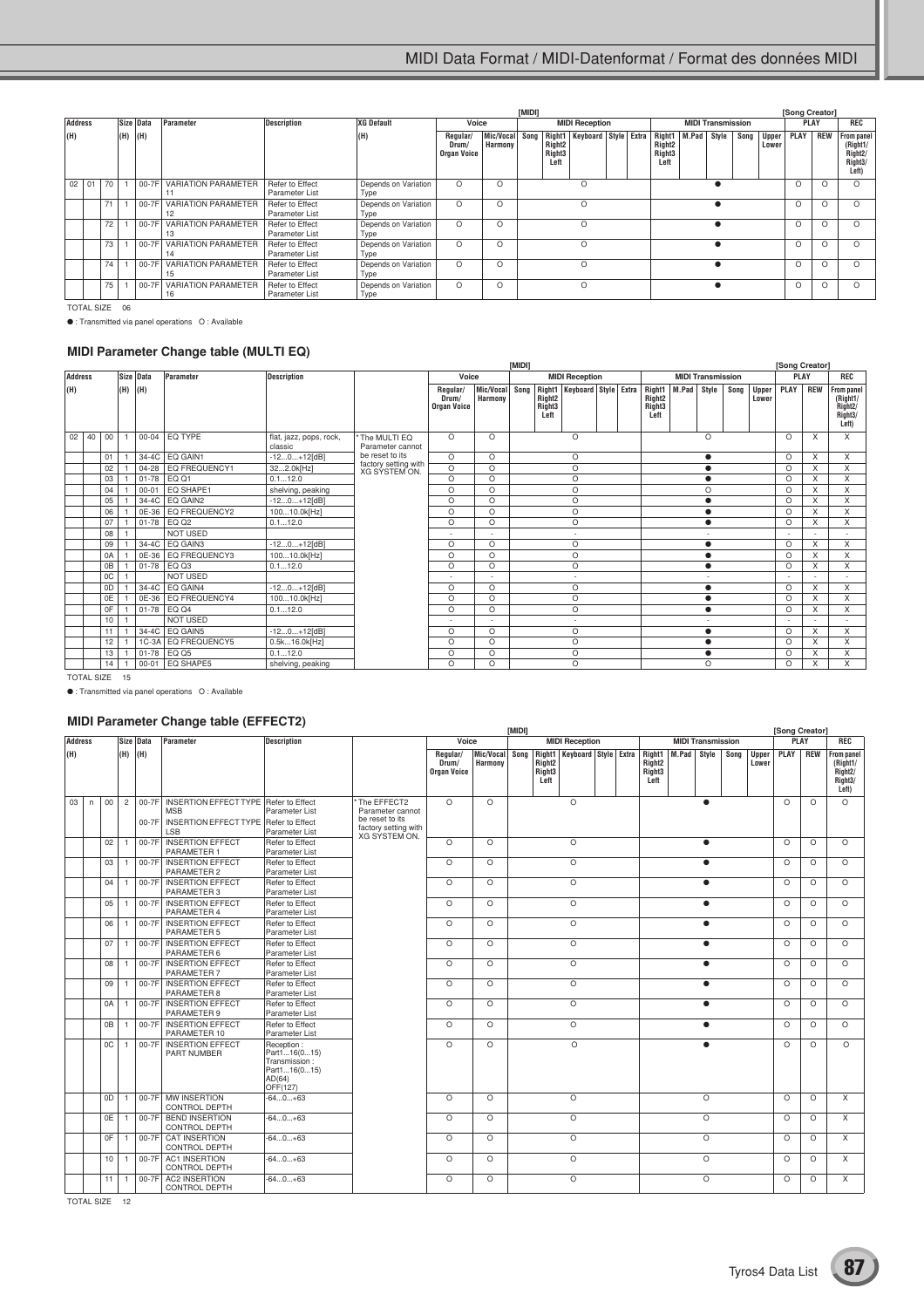|     |                | Size Data |     |     |                                        |                                   |                                                                 |                                         | [MIDI]                    |  |                                                  |                             |  |                                                            |         |                          |          | [Song Creator] |             |            |                                                                    |
|-----|----------------|-----------|-----|-----|----------------------------------------|-----------------------------------|-----------------------------------------------------------------|-----------------------------------------|---------------------------|--|--------------------------------------------------|-----------------------------|--|------------------------------------------------------------|---------|--------------------------|----------|----------------|-------------|------------|--------------------------------------------------------------------|
|     | <b>Address</b> |           |     |     | Parameter                              | <b>Description</b>                |                                                                 | Voice                                   |                           |  |                                                  | <b>MIDI Reception</b>       |  |                                                            |         | <b>MIDI Transmission</b> |          |                | <b>PLAY</b> |            | REC                                                                |
| (H) |                |           | (H) | (H) |                                        |                                   |                                                                 | Regular/<br>Drum/<br><b>Organ Voice</b> | Mic/Vocal Song<br>Harmony |  | Right <sub>2</sub><br>Right <sub>3</sub><br>Left | Right1 Keyboard Style Extra |  | Right1<br>Right <sub>2</sub><br>Right <sub>3</sub><br>Left | M.Pad   | Style                    | Song     | Upper<br>Lower | <b>PLAY</b> | <b>REW</b> | From panel<br>(Right1/<br>Right <sub>2</sub> /<br>Right3/<br>Left) |
|     |                | 20        |     |     | 00-7F INSERTION EFFECT<br>PARAMETER 11 | Refer to Effect<br>Parameter List | * The EFFECT2<br>Parameter cannot                               | $\Omega$                                | O                         |  |                                                  | $\circ$                     |  |                                                            |         |                          |          |                | $\circ$     | $\Omega$   | $\Omega$                                                           |
|     |                | 21        |     |     | 00-7F INSERTION EFFECT<br>PARAMETER 12 | Refer to Effect<br>Parameter List | be reset to its<br>factory setting with<br><b>XG SYSTEM ON.</b> | $\Omega$<br>O<br>$\Omega$               |                           |  |                                                  |                             |  |                                                            |         |                          |          | $\circ$        | $\Omega$    | $\Omega$   |                                                                    |
|     |                | 22        |     |     | 00-7F INSERTION EFFECT<br>PARAMETER 13 | Refer to Effect<br>Parameter List |                                                                 | $\Omega$                                | O                         |  |                                                  | $\Omega$                    |  |                                                            |         |                          |          |                | $\Omega$    | $\Omega$   | O                                                                  |
|     |                | 23        |     |     | 00-7F INSERTION EFFECT<br>PARAMETER 14 | Refer to Effect<br>Parameter List |                                                                 | $\Omega$<br>$\Omega$<br>$\circ$         |                           |  |                                                  |                             |  |                                                            | $\circ$ | O                        | $\Omega$ |                |             |            |                                                                    |
|     |                | 24        |     |     | 00-7F INSERTION EFFECT<br>PARAMETER 15 | Refer to Effect<br>Parameter List |                                                                 | $\Omega$                                | $\Omega$                  |  |                                                  | $\circ$                     |  |                                                            |         |                          |          |                | $\circ$     | $\Omega$   | $\Omega$                                                           |
|     |                | 25        |     |     | 00-7F INSERTION EFFECT<br>PARAMETER 16 | Refer to Effect<br>Parameter List |                                                                 | O                                       | $\Omega$                  |  |                                                  | $\circ$                     |  |                                                            |         |                          |          |                | $\circ$     | O          |                                                                    |

TOTAL SIZE 6

| 30 | $\overline{c}$ | $00-7F$ | <b>INSERTION EFFECT</b>                     | Refer to Effect                   | The EFFECT2                         | $\circ$  | $\Omega$ | O       |   | $\circ$  | $\circ$  | $\Omega$ |
|----|----------------|---------|---------------------------------------------|-----------------------------------|-------------------------------------|----------|----------|---------|---|----------|----------|----------|
|    |                |         | PARAMETER 1 MSB                             | Parameter List                    | Parameter cannot<br>be reset to its |          |          |         |   |          |          |          |
|    |                | $00-7F$ | <b>INSERTION EFFECT</b>                     | Refer to Effect                   | factory setting with                |          |          |         |   |          |          |          |
|    |                |         | PARAMETER 1 LSB                             | Parameter List                    | XG SYSTEM ON.                       |          |          |         |   |          |          |          |
| 32 | $\overline{2}$ |         | 00-7F INSERTION EFFECT                      | Refer to Effect                   |                                     | $\circ$  | $\circ$  | $\circ$ |   | $\Omega$ | $\circ$  | $\Omega$ |
|    |                |         | PARAMETER 2 MSB                             | Parameter List                    |                                     |          |          |         |   |          |          |          |
|    |                |         | 00-7F INSERTION EFFECT                      | Refer to Effect                   |                                     |          |          |         |   |          |          |          |
|    |                |         | PARAMETER 2 LSB                             | Parameter List                    |                                     |          |          |         |   |          |          |          |
| 34 | $\overline{c}$ | 00-7F   | <b>INSERTION EFFECT</b>                     | Refer to Effect                   |                                     | $\circ$  | $\Omega$ | O       |   | $\Omega$ | $\circ$  | $\Omega$ |
|    |                |         | PARAMETER 3 MSB                             | Parameter List                    |                                     |          |          |         |   |          |          |          |
|    |                |         | 00-7F INSERTION EFFECT<br>PARAMETER 3 LSB   | Refer to Effect<br>Parameter List |                                     |          |          |         |   |          |          |          |
| 36 | $\overline{c}$ | $00-7F$ | <b>INSERTION EFFECT</b>                     | Refer to Effect                   |                                     | $\circ$  |          | $\circ$ | ∙ |          | O        |          |
|    |                |         | PARAMETER 4 MSB                             | Parameter List                    |                                     |          | $\circ$  |         |   | $\circ$  |          | $\circ$  |
|    |                |         | 00-7F INSERTION EFFECT                      | Refer to Effect                   |                                     |          |          |         |   |          |          |          |
|    |                |         | PARAMETER 4 LSB                             | Parameter List                    |                                     |          |          |         |   |          |          |          |
| 38 | $\overline{2}$ |         | 00-7F INSERTION EFFECT                      | Refer to Effect                   |                                     | $\circ$  | $\circ$  | $\circ$ |   | $\Omega$ | $\circ$  | $\Omega$ |
|    |                |         | PARAMETER 5 MSB                             | Parameter List                    |                                     |          |          |         |   |          |          |          |
|    |                |         | 00-7F INSERTION EFFECT                      | Refer to Effect                   |                                     |          |          |         |   |          |          |          |
|    |                |         | PARAMETER 5 LSB                             | Parameter List                    |                                     |          |          |         |   |          |          |          |
| 3A | $\overline{2}$ |         | 00-7F INSERTION EFFECT                      | Refer to Effect                   |                                     | $\Omega$ | $\Omega$ | $\circ$ |   | $\Omega$ | $\Omega$ | $\Omega$ |
|    |                |         | PARAMETER 6 MSB                             | Parameter List                    |                                     |          |          |         |   |          |          |          |
|    |                |         | 00-7F INSERTION EFFECT                      | Refer to Effect                   |                                     |          |          |         |   |          |          |          |
|    |                |         | PARAMETER 6 LSB                             | Parameter List                    |                                     |          |          |         |   |          |          |          |
| 3C | $\overline{2}$ | $00-7F$ | <b>INSERTION EFFECT</b>                     | Refer to Effect                   |                                     | $\circ$  | $\Omega$ | $\circ$ |   | $\Omega$ | O        | $\Omega$ |
|    |                |         | PARAMETER 7 MSB                             | Parameter List                    |                                     |          |          |         |   |          |          |          |
|    |                |         | 00-7F INSERTION EFFECT                      | Refer to Effect                   |                                     |          |          |         |   |          |          |          |
|    |                |         | PARAMETER 7 LSB                             | Parameter List                    |                                     |          |          |         |   |          |          |          |
| 3E | $\overline{2}$ |         | 00-7F INSERTION EFFECT                      | Refer to Effect                   |                                     | $\circ$  | $\circ$  | $\circ$ |   | $\circ$  | $\circ$  | $\Omega$ |
|    |                |         | PARAMETER 8 MSB                             | Parameter List                    |                                     |          |          |         |   |          |          |          |
|    |                | 00-7F   | INSERTION EFFECT                            | Refer to Effect                   |                                     |          |          |         |   |          |          |          |
|    |                |         | PARAMETER 8 LSB                             | Parameter List                    |                                     |          |          |         |   |          |          |          |
| 40 | $\overline{2}$ |         | 00-7F   INSERTION EFFECT<br>PARAMETER 9 MSB | Refer to Effect<br>Parameter List |                                     | $\circ$  | $\Omega$ | $\circ$ |   | $\Omega$ | $\circ$  | $\Omega$ |
|    |                |         |                                             |                                   |                                     |          |          |         |   |          |          |          |
|    |                |         | 00-7F INSERTION EFFECT<br>PARAMETER 9 LSB   | Refer to Effect<br>Parameter List |                                     |          |          |         |   |          |          |          |
| 42 | $\overline{c}$ | $00-7F$ | <b>INSERTION EFFECT</b>                     | Refer to Effect                   |                                     | $\circ$  | $\circ$  | O       |   | $\circ$  | $\circ$  | $\Omega$ |
|    |                |         | PARAMETER 10 MSB                            | Parameter List                    |                                     |          |          |         |   |          |          |          |
|    |                |         | 00-7F INSERTION EFFECT                      | Refer to Effect                   |                                     |          |          |         |   |          |          |          |
|    |                |         | PARAMETER 10 LSB                            | Parameter List                    |                                     |          |          |         |   |          |          |          |
|    |                |         |                                             |                                   |                                     |          |          |         |   |          |          |          |

TOTAL SIZE 14

● : Transmitted via panel operations O : Available

The second byte of the address is considered as an Insertion effect number. n : insertion effect number (n=0-5)

For effect types that do not require MSB, the Parameters for Address 02-0B will be received and the Parameters for Address 30-42 will not be received.<br>For effect types that require MSB, the Parameters for Address 30-42 wil

#### **MIDI Parameter Change table (SPECIAL EFFECT)**

|                |    |     |           |                                         |                                                                                                                                                 |                                                                                                                 |                                         |                      | [MIDI]  |                                                  |                                   |  |                                                                    |                          |      |                       | [Song Creator] |            |                                                       |
|----------------|----|-----|-----------|-----------------------------------------|-------------------------------------------------------------------------------------------------------------------------------------------------|-----------------------------------------------------------------------------------------------------------------|-----------------------------------------|----------------------|---------|--------------------------------------------------|-----------------------------------|--|--------------------------------------------------------------------|--------------------------|------|-----------------------|----------------|------------|-------------------------------------------------------|
| <b>Address</b> |    |     | Size Data | Parameter                               | <b>Description</b>                                                                                                                              |                                                                                                                 | Voice                                   |                      |         |                                                  | <b>MIDI Reception</b>             |  |                                                                    | <b>MIDI Transmission</b> |      |                       |                | PLAY       | REC                                                   |
| (H)            |    | (H) | (H)       |                                         |                                                                                                                                                 |                                                                                                                 | Regular/<br>Drum/<br><b>Organ Voice</b> | Mic/Vocal<br>Harmony | Song    | Right <sub>2</sub><br>Right <sub>3</sub><br>Left | Right1   Keyboard   Style   Extra |  | Right1   M.Pad<br>Right <sub>2</sub><br>Right <sub>3</sub><br>Left | Style                    | Song | <b>Upper</b><br>Lower | PLAY           | <b>REW</b> | From panel<br>(Right1/<br>Right2/<br>Right3/<br>Left) |
| $04 \mid 00$   | 00 | l 2 | 00-7F     | <b>VOCAL HARMONY TYPE</b><br><b>MSB</b> | Vocal Haomony(12),<br>Synth Vocoder(13),<br>Vocoder XG(89),<br>Chordal XG(90),<br>Detune XG(91),<br>Chromatic XG(92),<br>Thru(011, 1488, 93127) | The SPECIAL<br><b>EFFECT</b><br>Parameter<br>cannot be reset<br>to its factory<br>setting with XG<br>SYSTEM ON. | X                                       | O                    |         |                                                  | $\circ$                           |  |                                                                    |                          |      |                       | $\Omega$       | $\circ$    | $\overline{X}$                                        |
|                |    |     |           | 00-7F VOCAL HARMONY TYPE<br><b>LSB</b>  |                                                                                                                                                 |                                                                                                                 |                                         |                      |         |                                                  |                                   |  |                                                                    |                          |      |                       |                |            |                                                       |
|                | 02 |     | 00-7F     | <b>VOCAL HARMONY</b><br>PARAMETER 1     |                                                                                                                                                 |                                                                                                                 | X                                       | O                    |         |                                                  | $\circ$                           |  |                                                                    |                          |      |                       | $\Omega$       | $\circ$    | $\times$                                              |
|                | 03 |     | 00-7F     | <b>VOCAL HARMONY</b><br>PARAMETER 2     |                                                                                                                                                 |                                                                                                                 | X                                       | O                    |         |                                                  | $\Omega$                          |  |                                                                    | $\bullet$                |      |                       | $\Omega$       | $\circ$    | $\times$                                              |
|                | 04 |     | 00-7F     | <b>VOCAL HARMONY</b><br>PARAMETER 3     |                                                                                                                                                 |                                                                                                                 | X                                       | O                    | $\circ$ |                                                  |                                   |  | $\bullet$                                                          |                          |      | $\Omega$              | $\circ$        | $\times$   |                                                       |
|                | 05 |     | 00-7F     | VOCAL HARMONY<br>PARAMETER 4            |                                                                                                                                                 |                                                                                                                 | X                                       | $\circ$              |         |                                                  | $\circ$                           |  |                                                                    | $\bullet$                |      |                       | $\Omega$       | $\circ$    | X                                                     |
|                | 06 |     | 00-7F     | <b>VOCAL HARMONY</b><br>PARAMETER 5     |                                                                                                                                                 |                                                                                                                 | X                                       | O                    |         |                                                  | $\circ$                           |  |                                                                    | $\circ$                  |      |                       | $\circ$        | $\circ$    | $\times$                                              |
|                | 07 |     | 00-7F     | <b>VOCAL HARMONY</b><br>PARAMETER 6     |                                                                                                                                                 |                                                                                                                 | X                                       | O                    |         |                                                  | $\circ$                           |  |                                                                    | $\circ$                  |      |                       | $\Omega$       | $\circ$    | $\times$                                              |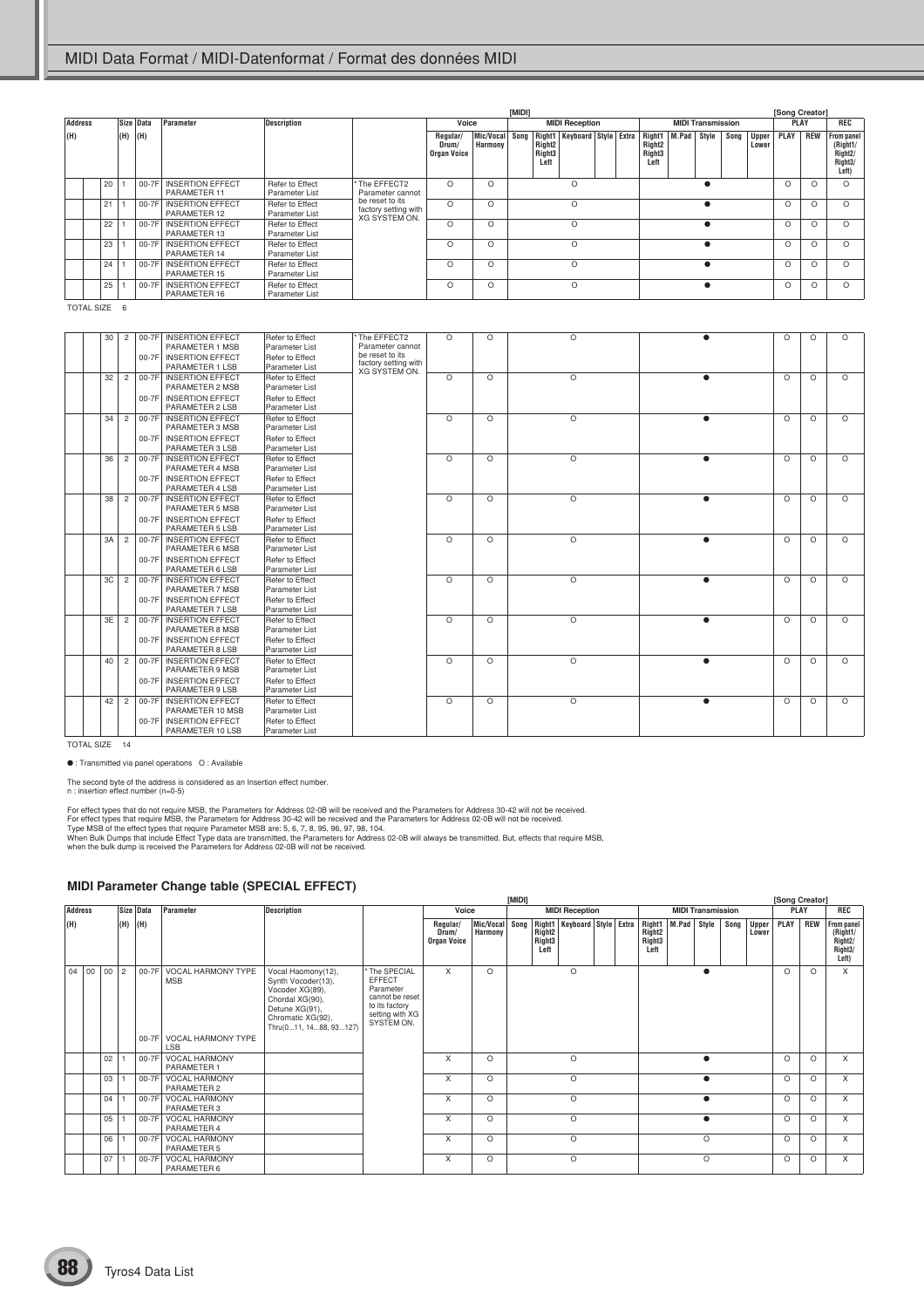|                |                           |    |                |           |                                      |                    |                                   |                    |                      | [MIDI] |                                             |  |                  |                          |           |      |                       | [Song Creator] |            |                                 |
|----------------|---------------------------|----|----------------|-----------|--------------------------------------|--------------------|-----------------------------------|--------------------|----------------------|--------|---------------------------------------------|--|------------------|--------------------------|-----------|------|-----------------------|----------------|------------|---------------------------------|
| <b>Address</b> |                           |    |                | Size Data | Parameter                            | <b>Description</b> |                                   | Voice              |                      |        | <b>MIDI Reception</b>                       |  |                  | <b>MIDI Transmission</b> |           |      |                       | PLAY           |            | REC                             |
| (H)            |                           |    | (H)            | (H)       |                                      |                    |                                   | Regular/<br>Drum/  | Mic/Vocal<br>Harmony | Song   | Right1   Keyboard   Style   Extra<br>Right2 |  | Right1<br>Right2 | M.Pad                    | Style     | Song | <b>Upper</b><br>Lower | PLAY           | <b>REW</b> | From panel<br>(Right1/          |
|                |                           |    |                |           |                                      |                    |                                   | <b>Organ Voice</b> |                      |        | Right <sub>3</sub><br>Left                  |  | Right3<br>Left   |                          |           |      |                       |                |            | Right <sub>2</sub> /<br>Right3/ |
|                |                           |    |                |           |                                      |                    |                                   |                    |                      |        |                                             |  |                  |                          |           |      |                       |                |            | Left)                           |
|                |                           | 08 | $\mathbf{1}$   |           | 00-7F VOCAL HARMONY<br>PARAMETER 7   |                    | The SPECIAL<br><b>EFFECT</b>      | X                  | $\circ$              |        | $\circ$                                     |  |                  |                          | $\bullet$ |      |                       | $\circ$        | $\circ$    | X                               |
|                |                           | 09 | 1              | 00-7F     | <b>IVOCAL HARMONY</b>                |                    | Parameter                         | Χ                  | O                    |        | $\circ$                                     |  |                  |                          | $\bullet$ |      |                       | O              | O          | Χ                               |
|                |                           |    |                |           | PARAMETER 8                          |                    | cannot be reset<br>to its factory |                    |                      |        |                                             |  |                  |                          |           |      |                       |                |            |                                 |
|                |                           | 0A | 1              | 00-7F     | <b>IVOCAL HARMONY</b><br>PARAMETER 9 |                    | setting with XG<br>SYSTEM ON.     | Χ                  | O                    |        | $\circ$                                     |  |                  |                          | $\bullet$ |      |                       | O              | O          | X                               |
|                |                           | 0B | 1              | 00-7F     | <b>VOCAL HARMONY</b>                 |                    |                                   | Χ                  | O                    |        | $\circ$                                     |  |                  |                          | O         |      |                       | O              | O          | Χ                               |
|                |                           | 0C | 1              | 00-7F     | PARAMETER 10<br>VOCAL HARMONY PART   | ON(64),            |                                   | X                  | O                    |        | $\circ$                                     |  |                  |                          | $\bullet$ |      |                       | O              | O          | $\circ$                         |
|                |                           |    |                |           | <b>NUMBER</b>                        | OFF(063, 65127)    |                                   |                    |                      |        |                                             |  |                  |                          |           |      |                       |                |            |                                 |
|                | TOTAL SIZE 0D             |    |                |           |                                      |                    |                                   |                    |                      |        |                                             |  |                  |                          |           |      |                       |                |            |                                 |
|                |                           | 14 | 1              |           | 00-7F   HARMONY CHANNEL              | 116(015), OFF(127) |                                   | Χ                  | $\circ$              |        | $\circ$                                     |  |                  |                          | $\bullet$ |      |                       | $\circ$        | $\circ$    | $\overline{\mathsf{x}}$         |
|                | <b>TOTAL SIZE</b>         |    | $\overline{1}$ |           |                                      |                    |                                   |                    |                      |        |                                             |  |                  |                          |           |      |                       |                |            |                                 |
|                |                           | 20 | $\mathbf{1}$   | 00-7F     | VOCAL HARMONY                        |                    |                                   | X                  | $\circ$              |        | $\circ$                                     |  |                  |                          | $\bullet$ |      |                       | $\circ$        | $\circ$    | X                               |
|                |                           |    |                |           | PARAMETER 11                         |                    |                                   |                    |                      |        |                                             |  |                  |                          |           |      |                       |                |            |                                 |
|                |                           | 21 | $\overline{1}$ | 00-7F     | VOCAL HARMONY<br>PARAMETER 12        |                    |                                   | Χ                  | O                    |        | O                                           |  |                  |                          | $\bullet$ |      |                       | $\circ$        | $\circ$    | $\times$                        |
|                |                           | 22 | $\mathbf{1}$   | 00-7F     | VOCAL HARMONY                        |                    |                                   | X                  | O                    |        | $\circ$                                     |  |                  |                          | $\bullet$ |      |                       | $\circ$        | O          | X                               |
|                |                           | 23 | $\mathbf{1}$   | 00-7F     | PARAMETER 13<br>VOCAL HARMONY        |                    |                                   | X                  | $\circ$              |        | $\circ$                                     |  |                  |                          | $\bullet$ |      |                       | $\circ$        | O          | X                               |
|                |                           |    |                |           | PARAMETER 14                         |                    |                                   |                    |                      |        |                                             |  |                  |                          |           |      |                       |                |            |                                 |
|                |                           | 24 | $\overline{1}$ | 00-7F     | VOCAL HARMONY<br>PARAMETER 15        |                    |                                   | X                  | O                    |        | O                                           |  |                  |                          | $\bullet$ |      |                       | $\circ$        | $\circ$    | X                               |
|                |                           | 25 | $\mathbf{1}$   | 00-7F     | VOCAL HARMONY                        |                    |                                   | X                  | O                    |        | $\circ$                                     |  |                  |                          | $\bullet$ |      |                       | $\circ$        | O          | $\mathsf X$                     |
|                |                           |    |                |           | PARAMETER 16                         |                    |                                   |                    |                      |        |                                             |  |                  |                          |           |      |                       |                |            |                                 |
|                | TOTAL SIZE 6              |    |                |           |                                      |                    |                                   |                    |                      |        |                                             |  |                  |                          |           |      |                       |                |            |                                 |
|                |                           | 26 | $\overline{1}$ | 00-7F     | VOCAL HARMONY                        |                    |                                   | X                  | $\circ$              |        | $\circ$                                     |  |                  |                          | $\bullet$ |      |                       | $\circ$        | $\circ$    | X                               |
|                |                           | 27 | $\overline{1}$ | 00-7F     | PARAMETER 17<br><b>VOCAL HARMONY</b> |                    |                                   | Χ                  | O                    |        | O                                           |  |                  |                          | $\bullet$ |      |                       | $\circ$        | $\circ$    | X                               |
|                |                           |    |                |           | PARAMETER 18                         |                    |                                   |                    |                      |        |                                             |  |                  |                          |           |      |                       |                |            |                                 |
|                |                           | 28 | $\mathbf{1}$   | 00-7F     | <b>VOCAL HARMONY</b><br>PARAMETER 19 |                    |                                   | X                  | O                    |        | $\circ$                                     |  |                  |                          | $\bullet$ |      |                       | O              | $\circ$    | X                               |
|                |                           | 29 | $\overline{1}$ | 00-7F     | VOCAL HARMONY                        |                    |                                   | X                  | $\circ$              |        | $\circ$                                     |  |                  |                          | $\bullet$ |      |                       | O              | $\circ$    | X                               |
|                |                           | 2A | $\overline{1}$ | 00-7F     | PARAMETER 20<br><b>VOCAL HARMONY</b> |                    |                                   | Χ                  | O                    |        | O                                           |  |                  |                          | $\bullet$ |      |                       | $\circ$        | $\circ$    | Χ                               |
|                |                           |    |                |           | PARAMETER 21                         |                    |                                   |                    |                      |        |                                             |  |                  |                          |           |      |                       |                |            |                                 |
|                |                           | 2B | $\overline{1}$ | 00-7F     | VOCAL HARMONY<br>PARAMETER 22        |                    |                                   | X                  | O                    |        | $\circ$                                     |  |                  |                          | $\bullet$ |      |                       | $\circ$        | $\circ$    | X                               |
|                |                           | 2C | $\mathbf{1}$   | 00-7F     | VOCAL HARMONY                        |                    |                                   | X                  | $\circ$              |        | $\circ$                                     |  |                  |                          | $\bullet$ |      |                       | $\circ$        | O          | X                               |
|                |                           | 2D | $\overline{1}$ | 00-7F     | PARAMETER 23<br><b>VOCAL HARMONY</b> |                    |                                   | X                  | O                    |        | O                                           |  |                  |                          | $\bullet$ |      |                       | $\circ$        | $\circ$    | X                               |
|                |                           |    |                |           | PARAMETER 24                         |                    |                                   |                    |                      |        |                                             |  |                  |                          |           |      |                       |                |            |                                 |
|                |                           | 2E | $\mathbf{1}$   | 00-7F     | VOCAL HARMONY<br>PARAMETER 25        |                    |                                   | X                  | O                    |        | $\circ$                                     |  |                  |                          | $\bullet$ |      |                       | $\circ$        | $\circ$    | X                               |
|                |                           | 2F | $\overline{1}$ | 00-7F     | VOCAL HARMONY                        |                    |                                   | X                  | $\circ$              |        | $\circ$                                     |  |                  |                          | $\bullet$ |      |                       | O              | $\circ$    | X                               |
|                |                           | 30 | $\overline{1}$ | 00-7F     | PARAMETER 26<br><b>VOCAL HARMONY</b> |                    |                                   | Χ                  | O                    |        | O                                           |  |                  |                          | $\bullet$ |      |                       | $\circ$        | $\circ$    | Χ                               |
|                |                           |    |                |           | PARAMETER 27                         |                    |                                   |                    |                      |        |                                             |  |                  |                          |           |      |                       |                |            |                                 |
|                |                           | 31 | $\overline{1}$ | 00-7F     | VOCAL HARMONY<br>PARAMETER 28        |                    |                                   | X                  | O                    |        | $\circ$                                     |  |                  |                          | $\bullet$ |      |                       | $\circ$        | $\circ$    | X                               |
|                |                           | 32 | $\overline{1}$ | 00-7F     | VOCAL HARMONY<br>PARAMETER 29        |                    |                                   | X                  | $\circ$              |        | $\circ$                                     |  |                  |                          | $\bullet$ |      |                       | $\circ$        | O          | Χ                               |
|                |                           | 33 | $\overline{1}$ | 00-7F     | VOCAL HARMONY                        |                    |                                   | X                  | O                    |        | O                                           |  |                  |                          | $\bullet$ |      |                       | $\circ$        | $\circ$    | X                               |
|                |                           |    |                |           | PARAMETER 30<br><b>VOCAL HARMONY</b> |                    |                                   |                    |                      |        |                                             |  |                  |                          |           |      |                       | O              |            | X                               |
|                |                           | 34 | $\mathbf{1}$   | 00-7F     | PARAMETER 31                         |                    |                                   | X                  | O                    |        | O                                           |  |                  |                          | $\bullet$ |      |                       |                | $\circ$    |                                 |
|                |                           | 35 | $\mathbf{1}$   | 00-7F     | VOCAL HARMONY                        |                    |                                   | X                  | O                    |        | $\circ$                                     |  |                  |                          | $\bullet$ |      |                       | $\circ$        | $\circ$    | X                               |
|                |                           | 36 | $\overline{1}$ |           | PARAMETER 32<br>00-7F VOCAL HARMONY  |                    |                                   | X                  | O                    |        | O                                           |  |                  |                          | $\bullet$ |      |                       | O              | O          | Χ                               |
|                |                           | 37 | $\overline{1}$ | 00-7F     | PARAMETER 33<br>VOCAL HARMONY        |                    |                                   | X                  | O                    |        | $\circ$                                     |  |                  |                          | $\bullet$ |      |                       | $\circ$        | O          | X                               |
|                |                           |    |                |           | PARAMETER 34                         |                    |                                   |                    |                      |        |                                             |  |                  |                          |           |      |                       |                |            |                                 |
|                |                           | 38 | $\mathbf{1}$   | 00-7F     | VOCAL HARMONY<br>PARAMETER 35        |                    |                                   | X                  | $\circ$              |        | $\circ$                                     |  |                  |                          | $\bullet$ |      |                       | $\circ$        | O          | Χ                               |
|                |                           | 39 | $\overline{1}$ | 00-7F     | <b>VOCAL HARMONY</b>                 |                    |                                   | X                  | O                    |        | O                                           |  |                  |                          | $\bullet$ |      |                       | $\circ$        | $\circ$    | X                               |
|                |                           | 3A | $\overline{1}$ | 00-7F     | PARAMETER 36<br>VOCAL HARMONY        |                    |                                   | X                  | O                    |        | O                                           |  |                  |                          | $\bullet$ |      |                       | $\circ$        | $\circ$    | X                               |
|                |                           |    |                |           | PARAMETER 37                         |                    |                                   |                    |                      |        |                                             |  |                  |                          |           |      |                       |                |            |                                 |
|                |                           | 3B | $\overline{1}$ | 00-7F     | VOCAL HARMONY<br>PARAMETER 38        |                    |                                   | X                  | $\circ$              |        | $\circ$                                     |  |                  |                          | $\bullet$ |      |                       | O              | $\circ$    | X                               |
|                |                           | 3C | $\overline{1}$ |           | 00-7F   VOCAL HARMONY                |                    |                                   | X                  | O                    |        | O                                           |  |                  |                          | $\bullet$ |      |                       | $\circ$        | $\circ$    | X                               |
|                |                           | 3D | $\overline{1}$ | 00-7F     | PARAMETER 39<br>VOCAL HARMONY        |                    |                                   | Χ                  | O                    |        | O                                           |  |                  |                          | $\bullet$ |      |                       | $\circ$        | O          | X                               |
|                |                           |    |                |           | PARAMETER 40                         |                    |                                   |                    |                      |        |                                             |  |                  |                          |           |      |                       |                |            |                                 |
|                |                           | 3E | $\mathbf{1}$   | 00-7F     | VOCAL HARMONY<br>PARAMETER 41        |                    |                                   | X                  | $\circ$              |        | $\circ$                                     |  |                  |                          | $\bullet$ |      |                       | $\circ$        | O          | X                               |
|                |                           | 3F | $\mathbf{1}$   | 00-7F     | <b>VOCAL HARMONY</b>                 |                    |                                   | X                  | $\circ$              |        | $\circ$                                     |  |                  |                          | $\bullet$ |      |                       | $\circ$        | $\circ$    | X                               |
|                |                           | 40 | $\overline{1}$ | 00-7F     | PARAMETER 42<br>VOCAL HARMONY        |                    |                                   | X                  | O                    |        | $\circ$                                     |  |                  |                          | $\bullet$ |      |                       | $\circ$        | $\circ$    | X                               |
|                |                           |    |                |           | PARAMETER 43                         |                    |                                   |                    |                      |        |                                             |  |                  |                          |           |      |                       |                |            |                                 |
|                |                           | 41 | $\overline{1}$ | 00-7F     | VOCAL HARMONY<br>PARAMETER 44        |                    |                                   | X                  | $\circ$              |        | $\circ$                                     |  |                  |                          | $\bullet$ |      |                       | $\circ$        | $\circ$    | X                               |
|                |                           | 42 | $\overline{1}$ | 00-7F     | VOCAL HARMONY                        |                    |                                   | X                  | $\circ$              |        | $\circ$                                     |  |                  |                          | $\bullet$ |      |                       | $\circ$        | $\circ$    | X                               |
|                |                           | 43 | $\overline{1}$ | 00-7F     | PARAMETER 45<br>VOCAL HARMONY        |                    |                                   | Χ                  | O                    |        | O                                           |  |                  |                          | $\bullet$ |      |                       | $\circ$        | $\circ$    | X                               |
|                |                           |    |                |           | PARAMETER 46                         |                    |                                   |                    |                      |        |                                             |  |                  |                          |           |      |                       |                |            |                                 |
|                |                           | 44 | $\mathbf{1}$   | 00-7F     | VOCAL HARMONY<br>PARAMETER 47        |                    |                                   | X                  | $\circ$              |        | $\circ$                                     |  |                  |                          | $\bullet$ |      |                       | O              | O          | Χ                               |
|                |                           | 45 | $\overline{1}$ | 00-7F     | VOCAL HARMONY                        |                    |                                   | Χ                  | O                    |        | O                                           |  |                  |                          | $\bullet$ |      |                       | O              | $\circ$    | X                               |
|                | TOTAL SIZE 20             |    |                |           | PARAMETER 48                         |                    |                                   |                    |                      |        |                                             |  |                  |                          |           |      |                       |                |            |                                 |
|                |                           |    |                |           |                                      |                    |                                   |                    |                      |        |                                             |  |                  |                          |           |      |                       |                |            |                                 |
|                | $04 \mid 00 \mid 60 \mid$ |    | $\overline{2}$ |           | 00-7F VOCAL EFFECT TYPE<br>MSB       |                    |                                   | X                  | O                    |        | $\circ$                                     |  |                  |                          | $\bullet$ |      |                       | O              | $\circ$    | X                               |
|                |                           |    |                | 00-7F     | VOCAL EFFECT TYPE                    |                    |                                   |                    |                      |        |                                             |  |                  |                          |           |      |                       |                |            |                                 |
|                |                           | 62 | $\overline{c}$ | 00-7F     | LSB<br>VOCAL EFFECT                  |                    |                                   | Χ                  | $\circ$              |        | $\circ$                                     |  |                  |                          | $\bullet$ |      |                       | O              | $\circ$    | X                               |
|                |                           |    |                |           | PARAMETER 1 MSB                      |                    |                                   |                    |                      |        |                                             |  |                  |                          |           |      |                       |                |            |                                 |
|                |                           |    |                | 00-7F     | VOCAL EFFECT<br>PARAMETER 1 LSB      |                    |                                   |                    |                      |        |                                             |  |                  |                          |           |      |                       |                |            |                                 |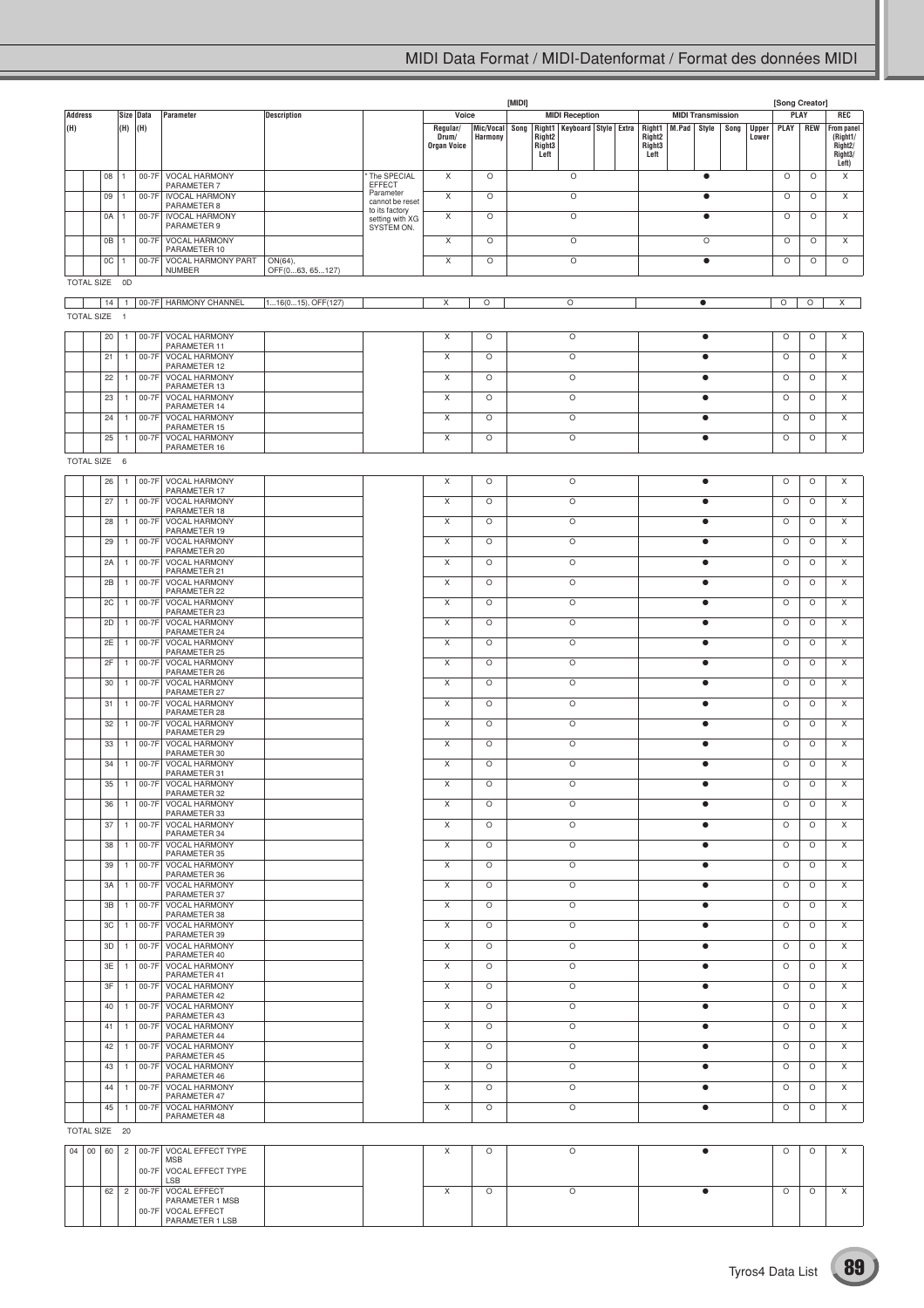|                |               |    |                |                  |                                                                                  |                    |                                                                                                                                                                  |                                    |         |  |         |                          |  | [Song Creator] |       |             |      |                       |          |            |                                                                           |
|----------------|---------------|----|----------------|------------------|----------------------------------------------------------------------------------|--------------------|------------------------------------------------------------------------------------------------------------------------------------------------------------------|------------------------------------|---------|--|---------|--------------------------|--|----------------|-------|-------------|------|-----------------------|----------|------------|---------------------------------------------------------------------------|
| <b>Address</b> |               |    |                | Size Data        | <b>Parameter</b>                                                                 | <b>Description</b> | Voice                                                                                                                                                            | <b>MIDI Reception</b>              |         |  |         | <b>MIDI Transmission</b> |  |                |       | <b>PLAY</b> | REC  |                       |          |            |                                                                           |
| (H)            |               |    | (H)            | (H)              |                                                                                  |                    | Right1   Keyboard   Style   Extra<br>Regular/<br>Mic/Vocal<br>Song<br>Harmony<br>Right <sub>2</sub><br>Drum/<br>Right <sub>3</sub><br><b>Organ Voice</b><br>Left |                                    |         |  |         |                          |  |                | M.Pad | Style       | Song | <b>Upper</b><br>Lower | PLAY     | <b>REW</b> | <b>From panel</b><br>(Right1/<br>Right <sub>2</sub> /<br>Right3/<br>Left) |
|                |               | 64 | $\overline{2}$ | $00-7F$          | 00-7F VOCAL EFFECT<br>PARAMETER 2 MSB<br><b>VOCAL EFFECT</b><br>PARAMETER 2 LSB  |                    | $\overline{X}$                                                                                                                                                   | $\circ$                            |         |  | $\circ$ |                          |  |                |       | $\bullet$   |      |                       | $\circ$  | $\circ$    | X                                                                         |
|                |               | 66 | $\overline{c}$ | 00-7F<br>$00-7F$ | <b>VOCAL EFFECT</b><br>PARAMETER 3 MSB<br><b>VOCAL EFFECT</b><br>PARAMETER 3 LSB |                    | $\times$                                                                                                                                                         | $\circ$                            |         |  | $\circ$ |                          |  |                |       | $\bullet$   |      |                       | $\circ$  | $\circ$    | X                                                                         |
|                |               | 68 | $\overline{c}$ |                  | 00-7F VOCAL EFFECT<br>PARAMETER 4 MSB<br>00-7F VOCAL EFFECT<br>PARAMETER 4 LSB   |                    | X                                                                                                                                                                | $\circ$                            |         |  | $\circ$ |                          |  |                |       | 6           |      |                       | $\circ$  | $\circ$    | X                                                                         |
|                |               | 6A | $\overline{c}$ |                  | 00-7F VOCAL EFFECT<br>PARAMETER 5 MSB<br>00-7F VOCAL EFFECT<br>PARAMETER 5 LSB   |                    | X                                                                                                                                                                | $\circ$                            |         |  | $\circ$ |                          |  |                |       | $\bullet$   |      |                       | $\circ$  | $\circ$    | X                                                                         |
|                |               | 6C | $\overline{2}$ | 00-7F<br>$00-7F$ | <b>VOCAL EFFECT</b><br>PARAMETER 6 MSB<br><b>VOCAL EFFECT</b><br>PARAMETER 6 LSB |                    | X                                                                                                                                                                | $\Omega$                           |         |  | $\circ$ |                          |  |                |       | $\bullet$   |      |                       | $\Omega$ | $\Omega$   | $\times$                                                                  |
|                |               | 6E | $\overline{2}$ | 00-7F<br>00-7F   | <b>VOCAL EFFECT</b><br>PARAMETER 7 MSB<br><b>VOCAL EFFECT</b><br>PARAMETER 7 LSB |                    | X                                                                                                                                                                | $\circ$                            |         |  | $\circ$ |                          |  |                |       | $\bullet$   |      |                       | $\circ$  | $\circ$    | X                                                                         |
|                |               | 70 | $\overline{c}$ | 00-7F<br>$00-7F$ | <b>VOCAL EFFECT</b><br>PARAMETER 8 MSB<br><b>VOCAL EFFECT</b><br>PARAMETER 8 LSB |                    | X                                                                                                                                                                | $\circ$                            |         |  | $\circ$ |                          |  |                |       | $\bullet$   |      |                       | $\circ$  | $\circ$    | X                                                                         |
|                |               | 72 | $\overline{2}$ | 00-7F            | <b>VOCAL EFFECT</b><br>PARAMETER 9 MSB<br>00-7F VOCAL EFFECT<br>PARAMETER 9 LSB  |                    | X                                                                                                                                                                | $\circ$                            |         |  | $\circ$ |                          |  |                |       | $\bullet$   |      |                       | $\circ$  | $\circ$    | $\times$                                                                  |
|                |               | 74 | $\overline{c}$ | 00-7F<br>$00-7F$ | <b>VOCAL EFFECT</b><br>PARAMETER 10 MSB<br>VOCAL EFFECT<br>PARAMETER 10 LSB      |                    | $\overline{\mathsf{x}}$                                                                                                                                          | $\circ$                            |         |  | $\circ$ |                          |  |                |       | $\circ$     |      |                       | $\circ$  | $\circ$    | X                                                                         |
|                |               | 76 | $\mathbf{1}$   | $00-7F$          | VOCAL EFFECT SWTCH                                                               | ON(1-127), OFF(0)  | X                                                                                                                                                                | O                                  |         |  | $\circ$ |                          |  |                |       | $\bullet$   |      |                       | $\circ$  | $\circ$    | $\circ$                                                                   |
|                |               | 77 | $\mathbf{1}$   | $00-7F$          | VOCAL EFFECT OUTPUT<br>LEVEL                                                     |                    | X                                                                                                                                                                | $\Omega$                           |         |  | $\circ$ |                          |  |                |       | $\Omega$    |      |                       | $\circ$  | $\circ$    | X                                                                         |
|                | TOTAL SIZE 18 |    |                |                  |                                                                                  |                    |                                                                                                                                                                  |                                    |         |  |         |                          |  |                |       |             |      |                       |          |            |                                                                           |
|                | 04   00       | 7A | $\mathbf{1}$   |                  | 00-7F VOCAL EFFECT<br>PARAMETER 11                                               |                    | X                                                                                                                                                                | $\circ$                            |         |  | $\circ$ |                          |  |                |       | $\bullet$   |      |                       | $\circ$  | $\circ$    | Χ                                                                         |
|                |               | 7B | $\overline{1}$ | 00-7F            | <b>VOCAL EFFECT</b><br>PARAMETER 12                                              |                    | X<br>$\circ$<br>$\circ$                                                                                                                                          |                                    |         |  |         |                          |  |                |       | $\bullet$   |      |                       | $\circ$  | $\circ$    | $\times$                                                                  |
|                |               | 7C | $\mathbf{1}$   | 00-7F            | <b>VOCAL EFFECT</b><br>PARAMETER 13                                              |                    | X                                                                                                                                                                | $\circ$<br>O<br>$\circ$<br>$\circ$ |         |  |         |                          |  |                |       | $\bullet$   |      |                       | $\circ$  | O          | X                                                                         |
|                |               | 7D | 1              | 00-7F            | <b>VOCAL EFFECT</b><br>PARAMETER 14                                              |                    | X                                                                                                                                                                |                                    | $\circ$ |  |         |                          |  |                |       | $\bullet$   |      |                       | $\circ$  | $\circ$    | X                                                                         |
|                |               | 7E | $\mathbf{1}$   | 00-7F            | <b>VOCAL EFFECT</b><br>PARAMETER 15                                              |                    | X                                                                                                                                                                | $\circ$                            |         |  |         |                          |  |                |       | $\bullet$   |      |                       | $\circ$  | $\circ$    | X                                                                         |
|                |               | 7F | $\mathbf{1}$   | 00-7F            | <b>VOCAL EFFECT</b><br>PARAMETER 16                                              |                    | X                                                                                                                                                                | $\circ$<br>$\circ$                 |         |  |         |                          |  |                |       | $\bullet$   |      |                       | $\circ$  | O          | X                                                                         |
|                | TOTAL SIZE 6  |    |                |                  |                                                                                  |                    |                                                                                                                                                                  |                                    |         |  |         |                          |  |                |       |             |      |                       |          |            |                                                                           |

● : Transmitted via panel operations O : Available

# **MIDI Parameter Change table (MULTI PART)**

|                |    |                |                |                 | - ------ - -                                    |                                                              |                               |                                         |                           | <b>IMIDI1</b> |                                                  |                                   |          |          |                                                            |                           |                          |           |                       | [Song Creator] |            |                                                                                        |
|----------------|----|----------------|----------------|-----------------|-------------------------------------------------|--------------------------------------------------------------|-------------------------------|-----------------------------------------|---------------------------|---------------|--------------------------------------------------|-----------------------------------|----------|----------|------------------------------------------------------------|---------------------------|--------------------------|-----------|-----------------------|----------------|------------|----------------------------------------------------------------------------------------|
| <b>Address</b> |    |                |                | Size Data       | Parameter                                       | <b>Description</b>                                           | XG Default                    | Voice<br><b>MIDI Reception</b>          |                           |               |                                                  |                                   |          |          |                                                            |                           | <b>MIDI Transmission</b> |           |                       | PLAY           |            | REC                                                                                    |
| (H)            |    |                | (H)<br>(H)     |                 |                                                 |                                                              | (H)                           | Regular/<br>Drum/<br><b>Organ Voice</b> | Mic/Vocal<br>Harmony      | Song          | Right <sub>2</sub><br>Right <sub>3</sub><br>Left | Right1   Keyboard   Style   Extra |          |          | Right1<br>Right <sub>2</sub><br>Right <sub>3</sub><br>Left | M.Pad                     | Style                    | Song      | <b>Upper</b><br>Lower | PLAY           | <b>REW</b> | <b>From panel</b><br>(Right1/<br>Right <sub>2</sub> /<br>Right <sub>3</sub> /<br>Left) |
| 8              | nn | 0 <sup>0</sup> |                |                 | 00-20 ELEMENT RESERVE                           | 032                                                          | part10.26=0.<br>other parts=2 |                                         | ٠.                        | $\sim$        |                                                  | ٠                                 | $\sim$   | ÷        | ٠                                                          |                           | ٠                        | ٠         | ٠                     |                |            |                                                                                        |
|                |    | 01             |                | 00-7F           | <b>BANK SELECT MSB</b>                          | 0127                                                         | part10=7F, other<br>parts=00  | $\Omega$                                | X                         | $\Omega$      | $\Omega$                                         | $\times$                          | O        | $\circ$  | X                                                          | X                         | X                        | $\Omega$  | X                     | $\Omega$       | $\Omega$   | X                                                                                      |
|                |    | 02             |                | 00-7F           | <b>BANK SELECT LSB</b>                          | 0127                                                         | 00                            | $\circ$                                 | X                         | $\circ$       | $\circ$                                          | $\mathsf{X}$                      | $\circ$  | $\circ$  | X                                                          | $\mathsf{X}$              | X                        | $\circ$   | X                     | $\circ$        | $\circ$    | $\times$                                                                               |
|                |    | 03             |                | 00-7F           | PROGRAM NUMBER                                  | 1128                                                         | 00                            | $\circ$                                 | $\times$                  | $\circ$       | $\circ$                                          | X                                 | $\circ$  | $\circ$  | X                                                          | $\times$                  | X                        | $\circ$   | X                     | $\circ$        | O          | X                                                                                      |
|                |    | 04             |                | $00 -$<br>OF.7F | <b>Rcv CHANNEL</b>                              | 116, OFF                                                     | Part No.                      | $\Omega$                                | X                         | $\Omega$      | $\times$                                         | $\mathsf{X}$                      | X        | $\times$ | $\times$                                                   | $\boldsymbol{\mathsf{x}}$ | $\times$                 | $\Omega$  | X                     | $\Omega$       | X          | X                                                                                      |
|                |    | 05             |                | $00 - 01$       | MONO/POLY MODE                                  | MONO, POLY                                                   | 101                           | $\circ$                                 | X                         | $\circ$       | $\times$                                         | X                                 | $\times$ | $\times$ | X                                                          | $\times$                  | $\times$                 | $\circ$   | X                     | $\circ$        | X          | X                                                                                      |
|                |    | 06             |                | $00 - 02$       | <b>SAME NOTE NUMBER</b><br><b>KEY ON ASSIGN</b> | SINGLE, MULTI, INST<br>(for Drum)                            | 01                            | $\Omega$                                | X                         | $\Omega$      | $\times$                                         | $\mathsf{X}$                      | $\circ$  | X        | $\times$                                                   | $\times$                  | $\times$                 | $\Omega$  | X                     | $\Omega$       | X          | X                                                                                      |
|                |    | 07             |                | $00 - 03$       | PART MODE                                       | NORMAL, DRUM.<br>DRUMS12                                     | part10=02, other<br>parts=00  | $\circ$                                 | X                         | $\circ$       | $\times$                                         | $\times$                          | $\times$ | $\times$ | $\bullet$                                                  | X                         | $\bullet$                | $\bullet$ | X                     | $\circ$        | X          | $\Omega$                                                                               |
|                |    | 08             |                |                 | 28-58 NOTE SHIFT                                | $-240+24$ [semitones]                                        | 40                            | $\circ$                                 | X                         | $\circ$       | $\circ$                                          | X                                 | $\circ$  | $\circ$  | X                                                          | X                         | X                        | $\circ$   | X                     | $\circ$        | O          | X                                                                                      |
|                |    | 09<br>0A       | $\overline{c}$ | 00-0F<br>00-0F  | DETUNE                                          | $-12.80+12.7$ [Hz]<br>1st bit3-0→bit7-4<br>2nd bit3-0→bit3-0 | 08 00                         | $\Omega$                                | $\boldsymbol{\mathsf{x}}$ | $\Omega$      | $\Omega$                                         | $\mathsf{x}$                      | $\Omega$ | $\Omega$ | $\overline{\mathsf{x}}$                                    | $\mathsf{x}$              | X                        | $\Omega$  | X                     | $\Omega$       | X          | X                                                                                      |
|                |    | 0 <sub>B</sub> |                | 00-7F           | VOLUME                                          | 0127                                                         | 64                            | $\circ$                                 | X                         | $\circ$       | $\circ$                                          | $\times$                          | $\circ$  | $\circ$  | X                                                          | $\times$                  | X                        | $\circ$   | X                     | $\circ$        | O          | X                                                                                      |
|                |    | 0C             |                | $00-7F$         | <b>VELOCITY SENSE DEPTH</b>                     | 0127                                                         | 40                            | $\circ$                                 | X                         | $\circ$       | $\circ$                                          | $\times$                          | X        | $\circ$  | $\bullet$                                                  | $\circ$                   | $\times$                 | $\circ$   | X                     | $\circ$        | $\circ$    | $\circ$                                                                                |
|                |    | 0D             |                | 00-7F           | <b>VELOCITY SENSE</b><br><b>OFFSET</b>          | 0127                                                         | 40                            | $\Omega$                                | X                         | $\Omega$      | $\Omega$                                         | $\times$                          | $\times$ | $\Omega$ | $\bullet$                                                  | $\Omega$                  | $\times$                 | $\Omega$  | X                     | $\Omega$       | $\Omega$   | $\Omega$                                                                               |
|                |    | 0E             |                | 00-7F PAN       |                                                 | RND.L63CR63                                                  | 40                            | $\circ$                                 | X                         | $\circ$       | $\circ$                                          | X                                 | $\circ$  | $\circ$  | X                                                          | $\times$                  | Χ                        | $\circ$   | X                     | $\circ$        | O          | X                                                                                      |
|                |    | 0F             |                |                 | 00-7F NOTE LIMIT LOW                            | $C-2G8$                                                      | 00                            | $\circ$                                 | $\times$                  | $\Omega$      | $\times$                                         | $\mathsf{x}$                      | X        | $\times$ | $\times$                                                   | $\times$                  | $\times$                 | $\circ$   | X                     | $\Omega$       | X          | X                                                                                      |
|                |    | 10             |                |                 | 00-7F NOTE LIMIT HIGH                           | $C-2G8$                                                      | 7F                            | $\Omega$                                | X                         | $\Omega$      | X                                                | X                                 | X        | X        | X                                                          | X                         | X                        | $\Omega$  | X                     | $\Omega$       | X          | X                                                                                      |
|                |    | 11             |                |                 | 00-7F DRY LEVEL                                 | 0127                                                         | 7F                            | $\circ$                                 | X                         | $\Omega$      | $\circ$                                          | $\times$                          | $\circ$  | $\circ$  | X                                                          | $\Omega$                  | $\bullet$                | $\bullet$ | X                     | $\Omega$       | $\circ$    | $\Omega$                                                                               |
|                |    | 12             |                | $00-7F$         | <b>CHORUS SEND</b>                              | 0127                                                         | 00                            | $\Omega$                                | $\times$                  | $\Omega$      | $\Omega$                                         | $\boldsymbol{\mathsf{X}}$         | $\Omega$ | $\circ$  | $\times$                                                   | $\times$                  | X                        | $\Omega$  | X                     | $\Omega$       | $\Omega$   | X                                                                                      |
|                |    | 13             |                | 00-7F           | <b>REVERB SEND</b>                              | 0127                                                         | 28                            | $\circ$                                 | $\times$                  | $\circ$       | $\circ$                                          | X                                 | $\circ$  | $\circ$  | X                                                          | $\times$                  | $\overline{X}$           | $\circ$   | X                     | $\circ$        | O          | X                                                                                      |
|                |    | 14             |                | 00-7F           | <b>VARIATION SEND</b>                           | 0127                                                         | loo                           | $\circ$                                 | $\times$                  | $\circ$       | $\circ$                                          | X                                 | $\circ$  | $\circ$  | X                                                          | $\times$                  | $\times$                 | $\circ$   | X                     | $\circ$        | $\circ$    | $\circ$                                                                                |
|                |    | 15             |                | 00-7F           | <b>VIBRATO RATE</b>                             | $-640+63$                                                    | 40                            | $\circ$                                 | $\times$                  | $\circ$       | $\circ$                                          | $\times$                          | $\circ$  | $\circ$  | X                                                          | $\times$                  | X                        | $\circ$   | X                     | $\circ$        | $\circ$    | X                                                                                      |
|                |    | 16             |                | 00-7F           | <b>VIBRATO DEPTH</b>                            | $-640+63$                                                    | 40                            | $\circ$                                 | X                         | $\Omega$      | $\circ$                                          | X                                 | $\circ$  | $\circ$  | X                                                          | X                         | X                        | $\circ$   | X                     | $\Omega$       | $\circ$    | X                                                                                      |
|                |    | 17             |                | 00-7F           | <b>VIBRATO DELAY</b>                            | $-640+63$                                                    | 40                            | $\circ$                                 | $\times$                  | $\Omega$      | $\circ$                                          | X                                 | $\circ$  | $\circ$  | X                                                          | X                         | X                        | $\Omega$  | X                     | $\Omega$       | O          | X                                                                                      |
|                |    | 18             |                | $00 - 7F$       | <b>FILTER CUTOFF</b><br><b>FREQUENCY</b>        | $-640+63$                                                    | 40                            | $\Omega$                                | X                         | $\Omega$      | $\Omega$                                         | $\times$                          | $\Omega$ | $\Omega$ | X                                                          | X                         | $\times$                 | $\Omega$  | X                     | $\Omega$       | $\Omega$   | X                                                                                      |
|                |    | 19             |                |                 | 00-7F FILTER RESONANCE                          | $-640+63$                                                    | 40                            | $\circ$                                 | X                         | $\Omega$      | $\Omega$                                         | X                                 | $\circ$  | $\circ$  | $\times$                                                   | $\times$                  | X                        | $\Omega$  | X                     | $\Omega$       | $\Omega$   | X                                                                                      |
|                |    | 1A             |                |                 | 00-7F   EG ATTACK TIME                          | $-640+63$                                                    | 40                            | $\circ$                                 | X                         | $\Omega$      | $\circ$                                          | X                                 | $\circ$  | $\circ$  | X                                                          | $\times$                  | X                        | $\Omega$  | X                     | $\Omega$       | $\circ$    | X                                                                                      |
|                |    | 1B             |                | $00-7F$         | EG DECAY TIME                                   | $-640+63$                                                    | 40                            | $\circ$                                 | $\times$                  | $\Omega$      | $\Omega$                                         | $\times$                          | $\circ$  | $\circ$  | X                                                          | $\mathsf{X}$              | $\mathsf X$              | $\Omega$  | X                     | $\Omega$       | $\circ$    | X                                                                                      |
|                |    | 1 <sup>C</sup> |                | 00-7F           | <b>EG RELEASE TIME</b>                          | $-640+63$                                                    | 40                            | $\circ$                                 | X                         | $\circ$       | $\circ$                                          | X                                 | $\circ$  | $\circ$  | X                                                          | $\times$                  | X                        | $\circ$   | X                     | $\circ$        | $\circ$    | X                                                                                      |
|                |    | 1D             | $\mathbf{1}$   |                 | 28-58 MW PITCH CONTROL                          | $-240+24$ [semitones]                                        | 40                            | $\Omega$                                | $\boldsymbol{\mathsf{x}}$ | $\Omega$      | $\Omega$                                         | $\times$                          | X        | $\circ$  | $\mathsf{x}$                                               | $\times$                  | X                        | $\Omega$  | X                     | $\Omega$       | X          | X                                                                                      |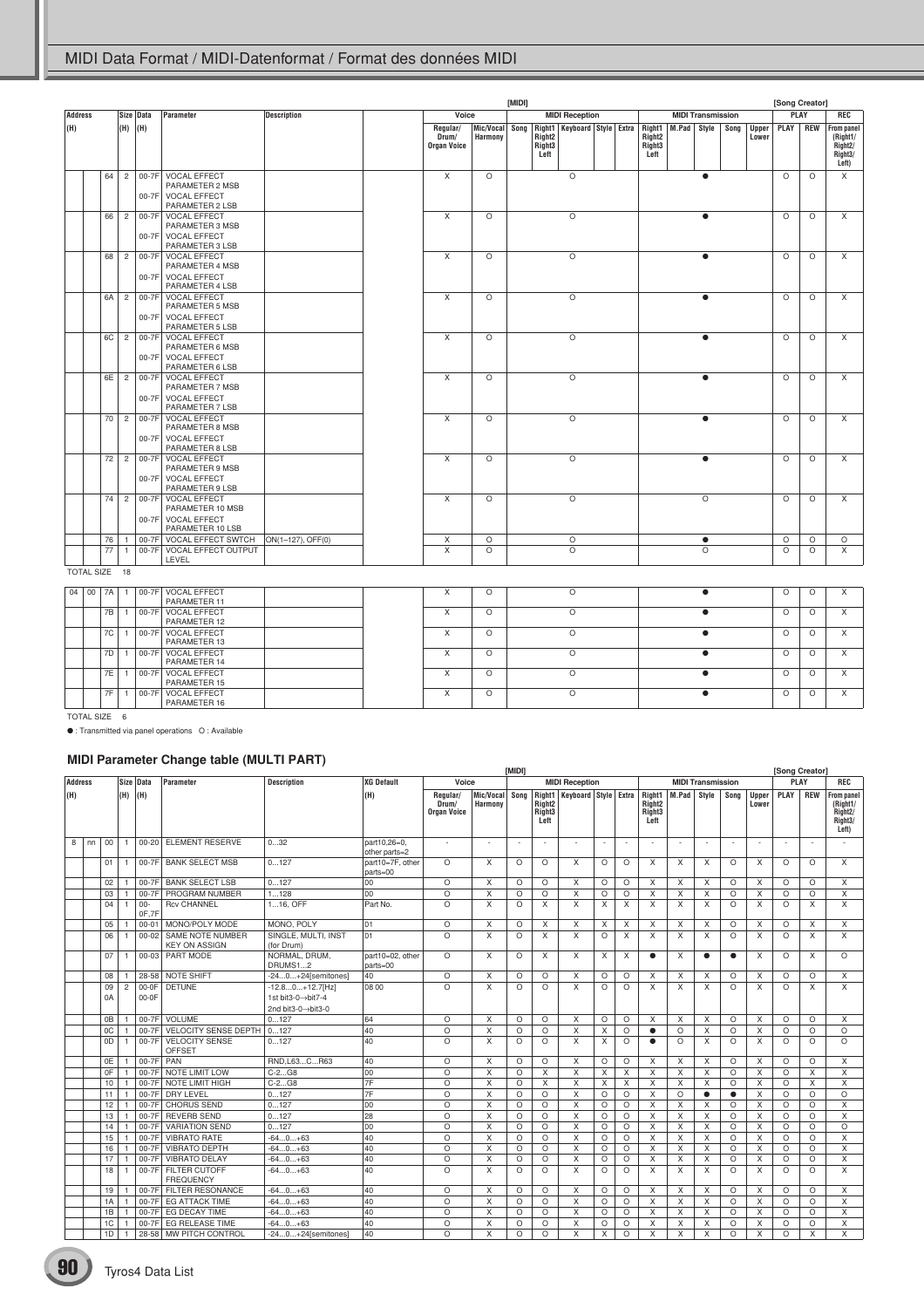|                |                   |          |                              |                        |                                                        |                                            |                   |                                                                |                      | [MIDI]       |                                                |                          |        |              |                                                |        |                          |              |                       | [Song Creator]     |                    |                                                                                 |
|----------------|-------------------|----------|------------------------------|------------------------|--------------------------------------------------------|--------------------------------------------|-------------------|----------------------------------------------------------------|----------------------|--------------|------------------------------------------------|--------------------------|--------|--------------|------------------------------------------------|--------|--------------------------|--------------|-----------------------|--------------------|--------------------|---------------------------------------------------------------------------------|
| <b>Address</b> |                   |          | Size                         | Data                   | Parameter                                              | <b>Description</b>                         | <b>XG Default</b> | Voice                                                          |                      |              |                                                | <b>MIDI Reception</b>    |        |              |                                                |        | <b>MIDI Transmission</b> |              |                       |                    | PLAY               | REC                                                                             |
| (H)            |                   |          | (H)                          | (H)                    |                                                        |                                            | (H)               | Regular/<br>Drum/<br><b>Organ Voice</b>                        | Mic/Vocal<br>Harmony | Song         | Right1<br>Right <sub>2</sub><br>Right3<br>Left | Keyboard   Style   Extra |        |              | Right1<br>Right <sub>2</sub><br>Right3<br>Left | M.Pad  | Style                    | Song         | <b>Upper</b><br>Lower | PLAY               | <b>REW</b>         | From panel<br>(Right1/<br>Right <sub>2</sub> /<br>Right <sub>3</sub> /<br>Left) |
|                |                   | 1E       |                              | 00-7F                  | MW LOW PASS FILTER<br>CONTROL                          | -96000+9450[cent]                          | 40                | O                                                              | X                    | O            | O                                              | X                        | X      | O            | $\bullet$                                      | O      | X                        | $\circ$      | X                     | $\circ$            | $\circ$            | O                                                                               |
|                |                   | 1F       | $\mathbf{1}$                 | 00-7F                  | MW AMPLITUDE<br>CONTROL                                | -1000+100[%]                               | 40                | O                                                              | X                    | O            | O                                              | X                        | Х      | O            | X                                              | X      | X                        | $\circ$      | X                     | $\circ$            | Χ                  | X                                                                               |
|                |                   | 20       |                              | 00-7F                  | MW LFO PMOD DEPTH                                      | 0127                                       | 0A                | O                                                              | X                    | O            | O                                              | х                        | Х      | O            | $\bullet$                                      | O      | O                        | O            | X                     | O                  | O                  | O                                                                               |
|                |                   | 21       |                              | 00-7F                  | MW LFO FMOD DEPTH                                      | 0127                                       | 00                | O                                                              | Χ                    | O            | O                                              | Χ                        | Χ      | O            | $\bullet$                                      | O      | O                        | О            | Χ                     | O                  | O                  | O                                                                               |
|                |                   | 22<br>23 | $\mathbf{1}$                 | 00-7F<br>28-58         | MW LFO AMOD DEPTH<br><b>BEND PITCH CONTROL</b>         | 0127<br>-240+24[semitones]                 | 00<br>42          | O<br>O                                                         | X<br>Χ               | O<br>O       | O<br>O                                         | X<br>X                   | X<br>O | O<br>O       | $\bullet$<br>Χ                                 | O<br>х | O<br>Х                   | O<br>O       | Χ<br>X                | O<br>O             | O<br>X             | O<br>Х                                                                          |
|                |                   | 24       | $\mathbf{1}$                 | 00-7F                  | <b>BEND LOW PASS FILTER</b>                            | -96000+9450[cent]                          | 40                | O                                                              | X                    | O            | O                                              | X                        | O      | O            | X                                              | Χ      | X                        | О            | X                     | $\circ$            | X                  | X                                                                               |
|                |                   | 25       | $\mathbf{1}$                 | 00-7F                  | CONTROL<br><b>BEND AMPLITUDE</b><br>CONTROL            | -1000+100[%]                               | 40                | O                                                              | X                    | O            | O                                              | X                        | O      | O            | X                                              | X      | X                        | $\circ$      | X                     | $\circ$            | X                  | Χ                                                                               |
|                |                   | 26       |                              | 00-7F                  | BEND LFO PMOD DEPTH                                    | 0127                                       | 00                | O<br>O                                                         | Х                    | O            | O                                              | X                        | O      | O            | Х                                              | Χ      | Χ                        | О            | х                     | O                  | X                  | Х                                                                               |
|                |                   | 27<br>28 | $\mathbf{1}$<br>$\mathbf{1}$ | 00-7F<br>00-7F         | BEND LFO FMOD DEPTH<br>BEND LFO AMOD DEPTH             | 0127<br>0127                               | 00<br>00          | O                                                              | Χ<br>X               | O<br>O       | O<br>O                                         | X<br>X                   | O<br>O | O<br>O       | Χ<br>X                                         | Χ<br>Χ | Χ<br>Χ                   | O<br>O       | Χ<br>X                | O<br>O             | X<br>Χ             | X<br>X                                                                          |
|                | <b>TOTAL SIZE</b> |          | 29                           |                        |                                                        |                                            |                   |                                                                |                      |              |                                                |                          |        |              |                                                |        |                          |              |                       |                    |                    |                                                                                 |
|                |                   | 30       |                              | $00 - 01$              | <b>Rcv PITCH BEND</b>                                  | OFF, ON                                    | 01                | O                                                              | X                    | O            | X                                              | х                        | X      | X            | X                                              | X      | Χ                        | O            | X                     | $\circ$            | X                  | X                                                                               |
|                |                   | 31       | 1                            | $00 - 01$              | <b>Rcv CH AFTER</b><br>TOUCH(CAT)                      | OFF, ON                                    | 01                | O                                                              | X                    | $\circ$      | X                                              | X                        | X      | Χ            | X                                              | X      | X                        | $\circ$      | X                     | $\circ$            | X                  | X                                                                               |
|                |                   | 32       |                              | $00 - 01$              | Rcv PROGRAM CHANGE                                     | OFF, ON                                    | 01                | O                                                              | Х                    | O            | X                                              | Χ                        | X      | X            | X                                              | х      | X                        | O            | х                     | O                  | X                  | X                                                                               |
|                |                   | 33       |                              | $00 - 01$              | Rcv CONTROL CHANGE                                     | OFF, ON                                    | 01                | O                                                              | Х                    | O            | X                                              | X                        | Х      | Х            | X                                              | х      | Х                        | O            | X                     | O                  | X                  | X                                                                               |
|                |                   | 34       | 1                            | $00 - 01$              | <b>Rcv POLY AFTER</b><br>TOUCH(PAT)                    | OFF, ON                                    | 01                | O                                                              | X                    | O            | X                                              | X                        | X      | X            | Χ                                              | Χ      | X                        | О            | X                     | O                  | X                  | X                                                                               |
|                |                   | 35       |                              | $00 - 01$              | <b>Rcv NOTE MESSAGE</b>                                | OFF, ON                                    | 01                | O                                                              | X                    | O            | Χ                                              | X                        | X      | X            | Χ                                              | Χ      | X                        | O            | Χ                     | $\circ$            | X                  | X                                                                               |
|                |                   | 36       |                              | $00 - 01$              | <b>Rcv RPN</b>                                         | OFF, ON                                    | 01                | O                                                              | X                    | O            | X                                              | X                        | X      | X            | X                                              | Χ      | X                        | O            | X                     | O                  | X                  | X                                                                               |
|                |                   | 37       | 1                            | $00 - 01$              | <b>Rcv NRPN</b>                                        | OFF, ON                                    | XGmode=01         | O                                                              | X                    | $\circ$      | X                                              | X                        | X      | Χ            | X                                              | Χ      | X                        | $\circ$      | X                     | $\circ$            | X                  | X                                                                               |
|                |                   | 38       |                              | $00 - 01$              | <b>Rcv MODULATION</b>                                  | OFF, ON                                    | GMmode=00<br>01   | O                                                              | Х                    | O            | X                                              | X                        | X      | Х            | X                                              | Χ      | X                        | О            | х                     | O                  | X                  | X                                                                               |
|                |                   | 39       |                              | $00 - 01$              | <b>Rcv VOLUME</b>                                      | OFF, ON                                    | 01                | O                                                              | Х                    | O            | X                                              | X                        | X      | X            | X                                              | Χ      | X                        | O            | X                     | O                  | X                  | X                                                                               |
|                |                   | 3A       |                              | $00 - 01$              | <b>Rcv PAN</b>                                         | OFF, ON                                    | 01                | O                                                              | X                    | O            | X                                              | X                        | Χ      | X            | Χ                                              | Χ      | Χ                        | О            | Χ                     | O                  | X                  | X                                                                               |
|                |                   | 3B       | $\mathbf{1}$                 | $00 - 01$              | <b>Rcv EXPRESSION</b>                                  | OFF, ON                                    | 01                | O                                                              | X                    | O            | X                                              | X                        | X      | X            | Χ                                              | Χ      | X                        | О            | Χ                     | O                  | X                  | X                                                                               |
|                |                   | 3C       |                              | $00 - 01$              | Rcv HOLD1                                              | OFF, ON                                    | 01                | O                                                              | X                    | O            | X                                              | X                        | X      | X            | X                                              | X      | X                        | О            | X                     | O                  | X                  | X                                                                               |
|                |                   | 3D<br>3E | $\mathbf{1}$                 | $00 - 01$<br>$00 - 01$ | <b>Rcv PORTAMENTO</b><br><b>Rcv SOSTENUTO</b>          | OFF, ON<br>OFF, ON                         | 01<br>01          | O<br>O                                                         | X<br>X               | O<br>O       | X<br>X                                         | Χ<br>X                   | Χ<br>X | Χ<br>X       | Χ<br>Χ                                         | Χ<br>Χ | Χ<br>X                   | О<br>O       | Χ<br>X                | O<br>O             | X<br>X             | X<br>X                                                                          |
|                |                   | 3F       |                              | $00 - 01$              | <b>Rcv SOFT PEDAL</b>                                  | OFF, ON                                    | 01                | O                                                              | Х                    | O            | X                                              | X                        | Х      | Х            | X                                              | Χ      | X                        | O            | X                     | O                  | X                  | Х                                                                               |
|                |                   | 40       |                              | $00 - 01$              | <b>Rcv BANK SELECT</b>                                 | OFF, ON                                    | 01                | O                                                              | Χ                    | O            | X                                              | Χ                        | X      | X            | Χ                                              | Χ      | Χ                        | О            | Χ                     | O                  | X                  | X                                                                               |
|                |                   | 41       |                              | 00-7F                  | <b>SCALE TUNING C</b>                                  | -640+63[cent]                              | 40                | O                                                              | X                    | O            | O                                              | X                        | O      | O            | $\bullet$                                      | Χ      | ٠                        | О            | Χ                     | O                  | O                  | O                                                                               |
|                |                   | 42<br>43 |                              | 00-7F<br>00-7F         | <b>SCALE TUNING C#</b><br><b>SCALE TUNING D</b>        | -640+63[cent<br>-640+63[cent               | 40<br>40          | O<br>O                                                         | X<br>Χ               | O<br>O       | O<br>O                                         | X<br>Χ                   | O<br>O | O<br>O       | $\bullet$<br>$\bullet$                         | Χ<br>Χ | ٠<br>$\bullet$           | О<br>O       | X<br>Χ                | O<br>O             | O<br>O             | O<br>O                                                                          |
|                |                   | 44       |                              | 00-7F                  | <b>SCALE TUNING D#</b>                                 | -640+63[cent]                              | 40                | O                                                              | Х                    | O            | O                                              | X                        | O      | O            | $\bullet$                                      | Χ      | $\bullet$                | O            | X                     | O                  | O                  | O                                                                               |
|                |                   | 45       |                              | 00-7F                  | <b>SCALE TUNING E</b>                                  | -640+63[cent                               | 40                | O                                                              | Х                    | O            | O                                              | X                        | O      | O            | $\bullet$                                      | х      | $\bullet$                | O            | X                     | O                  | O                  | O                                                                               |
|                |                   | 46       |                              | 00-7F                  | SCALE TUNING F                                         | -640+63[cent                               | 40                | O                                                              | Χ                    | O            | O                                              | Χ                        | O      | O            | $\bullet$                                      | Χ      | $\bullet$                | О            | Χ                     | O                  | $\circ$            | O                                                                               |
|                |                   | 47<br>48 |                              | 00-7F<br>00-7F         | <b>SCALE TUNING F#</b><br><b>SCALE TUNING G</b>        | -640+63[cent]                              | 40<br>40          | O<br>O                                                         | X<br>X               | O<br>O       | O<br>O                                         | X<br>X                   | O<br>O | O<br>O       | $\bullet$<br>$\bullet$                         | Χ<br>Χ | $\bullet$<br>٠           | О<br>О       | Χ<br>X                | O<br>O             | O<br>O             | O<br>O                                                                          |
|                |                   | 49       |                              | 00-7F                  | <b>SCALE TUNING G#</b>                                 | -640+63[cent]<br>-640+63[cent]             | 40                | O                                                              | X                    | O            | O                                              | Χ                        | O      | O            | $\bullet$                                      | Χ      | $\bullet$                | O            | Χ                     | O                  | O                  | O                                                                               |
|                |                   | 4A       | $\mathbf{1}$                 | 00-7F                  | <b>SCALE TUNING A</b>                                  | -640+63[cent]                              | 40                | O                                                              | X                    | O            | O                                              | X                        | O      | O            | $\bullet$                                      | Χ      | $\bullet$                | O            | X                     | O                  | O                  | O                                                                               |
|                |                   | 4B       |                              | 00-7F                  | <b>SCALE TUNING A#</b>                                 | -640+63[cent                               | 40                | O                                                              | Х                    | O            | O                                              | X                        | O      | O            | $\bullet$                                      | Χ      | $\bullet$                | O            | X                     | O                  | O                  | O                                                                               |
|                |                   | 4C       |                              | 00-7F                  | <b>SCALE TUNING B</b>                                  | -640+63[cent]                              | 40                | O                                                              | X                    | O            | O                                              | Χ                        | O      | O            | $\bullet$                                      | Χ      | $\bullet$                | О            | Χ                     | O                  | $\circ$            | O                                                                               |
|                |                   | 4D<br>4E | 1                            | 28-58<br>00-7F         | CAT PITCH CONTROL<br><b>CAT LOW PASS FILTER</b>        | -240+24[semitones]<br>-96000+9450[cent]    | 40<br>40          | O<br>O                                                         | X<br>X               | O<br>O       | O<br>O                                         | X<br>X                   | Χ<br>X | O<br>O       | Χ<br>٠                                         | Χ<br>O | X<br>X                   | О<br>O       | Χ<br>$\bullet$        | O<br>$\circ$       | X<br>O             | X<br>X                                                                          |
|                |                   | 4F       | $\mathbf{1}$                 | 00-7F                  | CONTROL<br>CAT AMPLITUDE                               | -1000+100[%]                               | 40                | O                                                              | X                    | O            | $\circ$                                        | X                        | Χ      | O            | Χ                                              | Χ      | X                        | $\circ$      | Χ                     | $\circ$            | X                  | X                                                                               |
|                |                   | 50       |                              | 00-7F                  | CONTROL<br>CAT LFO PMOD DEPTH                          | 0127                                       | 00                | O                                                              | Х                    | O            | O                                              | Χ                        | Х      | O            | $\bullet$                                      | O      | X                        | O            | $\bullet$             | O                  | O                  | х                                                                               |
|                |                   | 51       |                              | 00-7F                  | CAT LFO FMOD DEPTH                                     | 0127                                       | 00                | O                                                              | Х                    | O            | O                                              | X                        | X      | O            | $\bullet$                                      | O      | X                        | O            | $\bullet$             | O                  | O                  | X                                                                               |
|                |                   | 52       |                              | 00-7F                  | CAT LFO AMOD DEPTH                                     | 0127                                       | 00                | O                                                              | X                    | О            | O                                              | Χ                        | Χ      | О            | $\bullet$                                      | O      | Χ                        | O            | $\bullet$             | O                  | $\circ$            | X                                                                               |
|                |                   | 53       | $\mathbf{1}$                 | 28-58                  | PAT PITCH CONTROL                                      | -240+24[semitones]                         | 40                | O                                                              | X                    | O            | X                                              | X                        | X      | Χ            | Χ                                              | Χ      | Χ                        | O            | х                     | O                  | X                  | X                                                                               |
|                |                   | 54<br>55 | $\mathbf{1}$                 | 00-7F<br>00-7F         | PAT LOW PASS FILTER<br>CONTROL<br>PAT AMPLITUDE        | -96000+9450[cent]<br>$-1000+100[\%]$       | 40<br>40          | O<br>$\circ$                                                   | Х<br>X               | O<br>O       | Х<br>X                                         | х<br>X                   | х<br>X | х<br>X       | Х<br>X                                         | х<br>X | Х<br>X                   | O<br>$\circ$ | х<br>X                | O<br>$\circ$       | Х<br>X             | X<br>X                                                                          |
|                |                   |          |                              |                        | CONTROL                                                |                                            |                   |                                                                |                      |              |                                                |                          |        |              |                                                |        |                          |              |                       |                    |                    |                                                                                 |
|                |                   | 56<br>57 | $\mathbf{1}$<br>1            |                        | 00-7F   PAT LFO PMOD DEPTH<br>00-7F PAT LFO FMOD DEPTH | 0127<br>0127                               | 00<br>00          | O<br>O                                                         | X<br>X               | O<br>O       | Χ<br>Χ                                         | Χ<br>X                   | X<br>X | X<br>X       | X<br>X                                         | X<br>X | Χ<br>X                   | O<br>O       | X<br>X                | $\circ$<br>O       | Χ<br>Χ             | X<br>X                                                                          |
|                |                   | 58       | $\mathbf{1}$                 |                        | 00-7F PAT LFO AMOD DEPTH                               | 0127                                       | 00                | O                                                              | X                    | O            | X                                              | X                        | X      | Χ            | X                                              | Χ      | X                        | О            | X                     | $\circ$            | X                  | X                                                                               |
|                |                   | 59       | $\mathbf{1}$                 | 00-5F                  | AC1 CONTROLLER                                         | 095                                        | 10                | O                                                              | X                    | O            | X                                              | X                        | X      | X            | X                                              | X      | X                        | $\circ$      | Χ                     | $\circ$            | X                  | X                                                                               |
|                |                   |          |                              |                        | <b>NUMBER</b>                                          |                                            |                   |                                                                |                      |              |                                                |                          |        |              |                                                |        |                          |              |                       |                    |                    |                                                                                 |
|                |                   | 5A<br>5B | 1<br>$\mathbf{1}$            | 00-7F                  | 28-58 AC1 PITCH CONTROL<br>AC1 LOW PASS FILTER         | $-240+24$ [semitones]<br>-96000+9450[cent] | 40<br>40          | O<br>O                                                         | Χ<br>X               | O<br>$\circ$ | Χ<br>X                                         | X<br>X                   | Χ<br>X | Х<br>X       | Χ<br>X                                         | Х<br>X | Х<br>X                   | O<br>$\circ$ | Χ<br>X                | O<br>$\circ$       | X<br>X             | X<br>X                                                                          |
|                |                   | 5C       | 1                            | 00-7F                  | CONTROL<br>AC1 AMPLITUDE                               | $-1000+100[\%]$                            | 40                | O                                                              | Χ                    | $\circ$      | X                                              | X                        | X      | X            | X                                              | X      | X                        | $\circ$      | X                     | $\circ$            | Χ                  | Χ                                                                               |
|                |                   | 5D       | $\mathbf{1}$                 |                        | CONTROL<br>00-7F AC1 LFO PMOD DEPTH                    | 0127                                       | 00                | O                                                              | X                    | O            | Χ                                              | Χ                        | Χ      | X            | X                                              | Χ      | Χ                        | O            | Χ                     | $\circ$            | Χ                  | Χ                                                                               |
|                |                   | 5E       | $\mathbf{1}$                 | 00-7F                  | AC1 LFO FMOD DEPTH                                     | 0127                                       | 00                | O                                                              | X                    | O            | X                                              | X                        | X      | Χ            | X                                              | Χ      | Χ                        | O            | X                     | $\circ$            | X                  | X                                                                               |
|                |                   | 5F       | 1                            | $00-7F$                | AC1 LFO AMOD DEPTH                                     | 0127                                       | 00                | O                                                              | X                    | O            | Χ                                              | X                        | X      | X            | Χ                                              | X      | X                        | O            | Χ                     | $\circ$            | Χ                  | X                                                                               |
|                |                   | 60       | 1                            | $00-5F$                | <b>AC2 CONTROLLER</b><br><b>NUMBER</b>                 | 095                                        | 11                | O                                                              | X                    | O            | X                                              | X                        | X      | X            | X                                              | X      | X                        | $\circ$      | X                     | $\circ$            | X                  | X                                                                               |
|                |                   | 61       | $\mathbf{1}$                 | 28-58                  | AC2 PITCH CONTROL                                      | $-240+24$ [semitones]                      | 40                | O                                                              | X                    | O            | X                                              | X                        | X      | Χ            | X                                              | Χ      | Χ                        | О            | X                     | O                  | X                  | X                                                                               |
|                |                   | 62<br>63 | $\mathbf{1}$<br>1            | 00-7F<br>00-7F         | AC2 LOW PASS FILTER<br>CONTROL<br>AC2 AMPLITUDE        | -96000+9450[cent]<br>$-1000+100[\%]$       | 40<br>40          | $\circ$<br>O                                                   | X<br>Χ               | O<br>O       | X<br>X                                         | X<br>X                   | X<br>Χ | Χ<br>Х       | X<br>X                                         | X<br>Х | X<br>X                   | O<br>$\circ$ | X<br>Χ                | $\circ$<br>$\circ$ | X<br>X             | X<br>X                                                                          |
|                |                   |          |                              |                        | CONTROL                                                |                                            |                   |                                                                |                      |              |                                                |                          |        |              |                                                |        |                          |              |                       |                    |                    |                                                                                 |
|                |                   | 64<br>65 | $\mathbf{1}$                 | 00-7F<br>$00-7F$       | AC2 LFO PMOD DEPTH<br>AC2 LFO FMOD DEPTH               | 0127<br>0127                               | 00<br>00          | O<br>O                                                         | X<br>X               | $\circ$<br>O | X<br>X                                         | X<br>X                   | X<br>X | X<br>X       | X<br>X                                         | X<br>X | X<br>X                   | $\circ$<br>O | X<br>X                | $\circ$<br>$\circ$ | X<br>X             | X<br>X                                                                          |
|                |                   | 66       | 1                            | $00-7F$                | AC2 LFO AMOD DEPTH                                     | 0127                                       | 00                | O                                                              | X                    | O            | X                                              | X                        | X      | X            | X                                              | X      | X                        | O            | X                     | $\circ$            | X                  | X                                                                               |
|                |                   | 67<br>68 | $\mathbf{1}$<br>$\mathbf{1}$ |                        | 00-01 PORTAMENTO SWITCH<br>00-7F PORTAMENTO TIME       | OFF, ON<br>0127                            | 00<br>00          | O<br>(Except<br>S.Articulation<br>Piano, Organ<br>Flutes)<br>O | X<br>X               | O<br>$\circ$ | $\circ$<br>$\circ$                             | X<br>X                   | X<br>X | O<br>$\circ$ | X<br>X                                         | Χ<br>X | X<br>X                   | О<br>$\circ$ | X<br>X                | $\circ$<br>$\circ$ | $\circ$<br>$\circ$ | X<br>X                                                                          |
|                |                   | 69       | 1                            |                        | 00-7F   PITCH EG INITIAL LEVEL                         | $-640+63$                                  | 40                | O                                                              | X                    | O            | O                                              | X                        | Χ      | O            | X                                              | X      | X                        | О            | Χ                     | O                  | Χ                  | X                                                                               |
|                |                   | 6A       | $\mathbf{1}$                 |                        | 00-7F PITCH EG ATTACK TIME                             | $-640+63$                                  | 40                | O                                                              | X                    | O            | $\circ$                                        | X                        | X      | O            | X                                              | Χ      | Χ                        | О            | X                     | $\circ$            | X                  | X                                                                               |
|                |                   | 6B       | $\mathbf{1}$                 | $00-7F$                | PITCH EG RELEASE<br>LEVEL                              | $-640+63$                                  | 40                | O                                                              | X                    | O            | O                                              | X                        | X      | O            | X                                              | X      | X                        | O            | X                     | $\circ$            | X                  | X                                                                               |
|                |                   | 6C       | $\mathbf{1}$                 | 00-7F                  | PITCH EG RELEASE TIME                                  | $-640+63$                                  | 40                | O                                                              | Χ                    | O            | O                                              | X                        | Χ      | O            | X                                              | Х      | Х                        | O            | Χ                     | O                  | X                  | X                                                                               |
|                |                   | 6D       | $\mathbf{1}$                 | $01-7F$                | VELOCITY LIMIT LOW                                     | 1127                                       | 01                | O                                                              | X                    | O            | $\circ$                                        | X                        | X      | O            | Χ                                              | Χ      | Χ                        | О            | Χ                     | $\circ$            | X                  | X                                                                               |
|                |                   | 6E       | $\mathbf{1}$                 |                        | 01-7F VELOCITY LIMIT HIGH                              | 1127                                       | 7F                | O                                                              | X                    | O            | $\circ$                                        | X                        | X      | $\circ$      | X                                              | X      | X                        | О            | X                     | $\circ$            | X                  | X                                                                               |

TOTAL SIZE 3F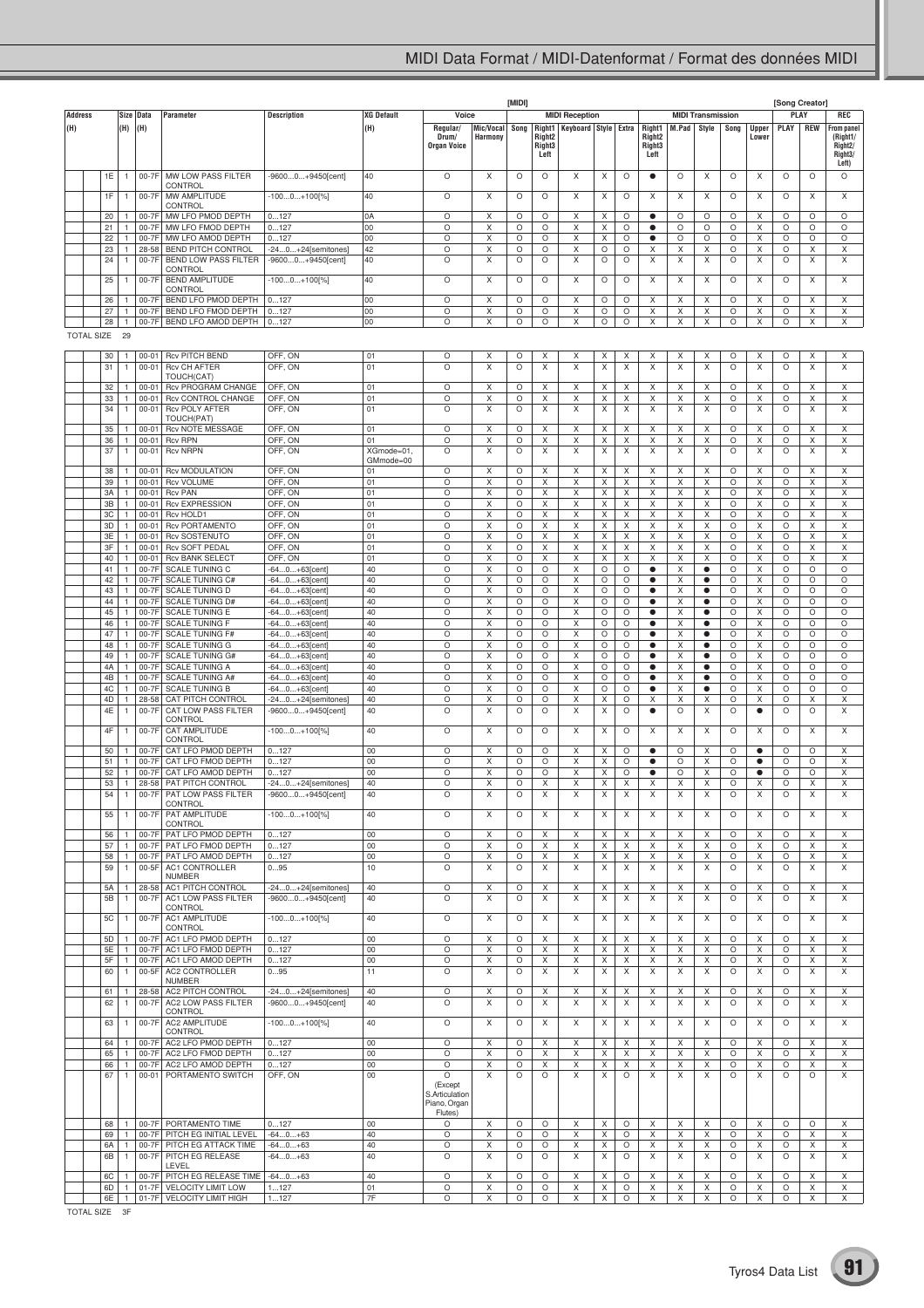|                |                   |           |         |           |                     |                    |                          |                                  |                          | [MIDI]                   |                                                  |                                            |                          |                          |                                                  |                          |                          |                          |                          |                          | [Song Creator]           |                                                              |
|----------------|-------------------|-----------|---------|-----------|---------------------|--------------------|--------------------------|----------------------------------|--------------------------|--------------------------|--------------------------------------------------|--------------------------------------------|--------------------------|--------------------------|--------------------------------------------------|--------------------------|--------------------------|--------------------------|--------------------------|--------------------------|--------------------------|--------------------------------------------------------------|
| <b>Address</b> |                   |           |         | Size Data | Parameter           | <b>Description</b> | XG Default               | Voice                            |                          |                          |                                                  | <b>MIDI Reception</b>                      |                          |                          |                                                  |                          | <b>MIDI Transmission</b> |                          |                          |                          | PLAY                     | <b>REC</b>                                                   |
| (H)            |                   |           | (H)     | (H)       |                     |                    | (H)                      | Regular/<br>Drum/<br>Organ Voice | Mic/Vocal<br>Harmony     | Song                     | Right <sub>2</sub><br>Right <sub>3</sub><br>Left | Right1   Keyboard   Style   Extra   Right1 |                          |                          | Right <sub>2</sub><br>Right <sub>3</sub><br>Left | M.Pad                    | Style                    | Song                     | Upper<br>Lower           | <b>PLAY</b>              | <b>REW</b>               | <b>From panel</b><br>(Right1/<br>Right2/<br>Right3/<br>Left) |
|                |                   | 70        |         |           | NOT USED            |                    | ÷                        | $\sim$                           | ٠                        | $\sim$                   | $\sim$                                           | $\sim$                                     | $\overline{\phantom{a}}$ | ۰                        | $\sim$                                           | ٠                        | $\sim$                   | $\overline{\phantom{a}}$ | $\sim$                   | $\sim$                   | $\sim$                   | $\sim$                                                       |
|                |                   | 71        |         |           | NOT USED            |                    |                          | $\overline{\phantom{a}}$         |                          | $\overline{\phantom{a}}$ | $\overline{\phantom{a}}$                         |                                            | $\overline{\phantom{a}}$ |                          |                                                  |                          | $\overline{\phantom{a}}$ | $\overline{\phantom{a}}$ | $\overline{\phantom{0}}$ |                          |                          | $\sim$                                                       |
|                |                   | 72        |         | $00-7F$   | EQ BASS GAIN        | $-12dB+12dB$       | 40                       | $\circ$                          | X                        | $\circ$                  | O                                                | X                                          | $\circ$                  | O                        | $\bullet$                                        |                          | $\bullet$                | ٠                        | X                        | $\circ$                  | $\circ$                  | O                                                            |
|                |                   | 73        |         | $00-7F$   | EQ TREBLE GAIN      | $-12dB+12dB$       | 40                       | $\circ$                          | $\times$                 | $\circ$                  | O                                                | X                                          | $\circ$                  | $\circ$                  | ٠                                                |                          | $\bullet$                | ٠                        | X                        | $\circ$                  | $\circ$                  | O                                                            |
|                | <b>TOTAL SIZE</b> |           | 04      |           |                     |                    |                          |                                  |                          |                          |                                                  |                                            |                          |                          |                                                  |                          |                          |                          |                          |                          |                          |                                                              |
|                |                   | 74        |         |           | <b>NOT USED</b>     |                    |                          | $\sim$                           | $\sim$                   | $\sim$                   | $\sim$                                           | $\sim$                                     | $\sim$                   | $\overline{\phantom{a}}$ | $\sim$                                           | $\overline{\phantom{0}}$ | $\sim$                   | $\overline{\phantom{0}}$ | $\sim$                   | $\overline{\phantom{a}}$ | $\overline{\phantom{a}}$ | $\sim$                                                       |
|                |                   | 75        |         |           | <b>NOT USED</b>     |                    |                          | $\sim$                           | $\sim$                   | ٠                        | $\sim$                                           | $\sim$                                     |                          | ٠                        | $\sim$                                           | $\overline{\phantom{a}}$ | $\sim$                   | $\overline{\phantom{a}}$ | $\sim$                   | $\overline{\phantom{a}}$ | $\sim$                   | $\sim$                                                       |
|                |                   | 76        |         | $04 - 28$ | EQ BASS FREQUENCY   | 322.0k[Hz]         | 0C                       | $\circ$                          | X                        | $\circ$                  | $\circ$                                          | $\times$                                   | $\times$                 | $\circ$                  | ٠                                                | $\circ$                  | ٠                        | O                        | X                        | $\circ$                  | $\circ$                  | O                                                            |
|                |                   | 77        |         | $1C-3A$   | EQ TREBLE FREQUENCY | 50016.0k[Hz]       | 36                       | $\circ$                          | X                        | $\circ$                  | O                                                | X                                          | $\times$                 | $\circ$                  | ٠                                                | $\circ$                  | ٠                        | $\circ$                  | X                        | $\circ$                  | O                        | O                                                            |
|                |                   | 78        |         |           | <b>NOT USED</b>     |                    |                          | $\sim$                           | $\overline{\phantom{a}}$ |                          | $\overline{\phantom{a}}$                         | $\overline{a}$                             |                          |                          | $\overline{\phantom{a}}$                         | $\overline{a}$           | $\overline{\phantom{a}}$ |                          | $\overline{\phantom{a}}$ |                          | $\overline{\phantom{a}}$ | $\sim$                                                       |
|                |                   | 79        |         |           | <b>NOT USED</b>     |                    |                          | $\sim$                           | $\sim$                   |                          | $\overline{\phantom{a}}$                         | $\overline{\phantom{a}}$                   | $\overline{\phantom{a}}$ |                          | $\sim$                                           | $\overline{a}$           | ٠                        |                          | $\sim$                   |                          | $\overline{\phantom{0}}$ | $\sim$                                                       |
|                |                   | <b>7A</b> |         |           | NOT USED            |                    |                          | $\sim$                           | $\overline{\phantom{a}}$ |                          | $\sim$                                           | $\overline{\phantom{a}}$                   | $\overline{\phantom{a}}$ |                          | $\sim$                                           | $\overline{\phantom{a}}$ | $\sim$                   |                          | $\sim$                   |                          | $\sim$                   | ۰.                                                           |
|                |                   | 7B        |         |           | <b>NOT USED</b>     |                    |                          | $\sim$                           | $\overline{\phantom{a}}$ |                          | $\overline{\phantom{a}}$                         | $\overline{\phantom{0}}$                   |                          |                          | $\overline{\phantom{a}}$                         |                          | $\sim$                   |                          | $\sim$                   | $\overline{\phantom{a}}$ | $\overline{\phantom{0}}$ | $\sim$                                                       |
|                |                   | 7C        |         |           | <b>NOT USED</b>     |                    |                          | $\overline{\phantom{a}}$         | $\sim$                   |                          | $\overline{\phantom{a}}$                         | $\overline{\phantom{a}}$                   |                          |                          | $\sim$                                           | $\overline{\phantom{a}}$ | $\overline{\phantom{a}}$ |                          | $\sim$                   |                          | $\overline{\phantom{a}}$ | ٠                                                            |
|                |                   | 7D        |         |           | <b>NOT USED</b>     |                    |                          | $\overline{\phantom{a}}$         | $\overline{\phantom{a}}$ |                          | $\overline{\phantom{a}}$                         | $\overline{\phantom{a}}$                   |                          |                          | $\sim$                                           | $\overline{\phantom{a}}$ | $\sim$                   |                          | $\sim$                   |                          | $\overline{\phantom{0}}$ | $\overline{\phantom{a}}$                                     |
|                |                   | 7E        |         |           | <b>NOT USED</b>     |                    |                          | $\overline{\phantom{a}}$         | $\overline{\phantom{a}}$ |                          | $\overline{\phantom{a}}$                         | $\overline{\phantom{a}}$                   | $\overline{\phantom{a}}$ |                          | $\overline{\phantom{a}}$                         | $\overline{a}$           | $\sim$                   |                          | $\overline{\phantom{a}}$ | $\overline{\phantom{a}}$ | $\overline{\phantom{a}}$ | $\sim$                                                       |
|                |                   | 7F        |         |           | NOT USED            |                    | $\overline{\phantom{a}}$ | $\sim$                           |                          |                          |                                                  | $\overline{a}$                             |                          |                          |                                                  | $\overline{\phantom{0}}$ | $\overline{\phantom{a}}$ |                          |                          |                          |                          | $\sim$                                                       |
|                | <b>TOTAL SIZE</b> |           | $_{0C}$ |           |                     |                    |                          |                                  |                          |                          |                                                  |                                            |                          |                          |                                                  |                          |                          |                          |                          |                          |                          |                                                              |

| 0A Inn I | 40 |  | 00-7F MW OFFSET LEVEL<br>CONTROL   | $-100 - 100$ [%] | 40 | $\Omega$ |                          | $\Omega$ |              | X |              |           |                           | $\checkmark$<br>$\lambda$ | $\Omega$ | $\lambda$  |          |          |  |
|----------|----|--|------------------------------------|------------------|----|----------|--------------------------|----------|--------------|---|--------------|-----------|---------------------------|---------------------------|----------|------------|----------|----------|--|
|          | 41 |  | 00-7F BEND OFFSET LEVEL<br>CONTROL | $-100 - 100$ [%] | 40 | $\Omega$ | <b>Contract Contract</b> | $\Omega$ |              | X | $\checkmark$ |           | $\lambda$                 | $\checkmark$<br>$\lambda$ | $\Omega$ | $\lambda$  | $\Omega$ | $\Omega$ |  |
|          | 42 |  | 00-7F CAT OFFSET LEVEL<br>CONTROL  | $-100 - 100$ [%] | 40 | $\Omega$ |                          | $\circ$  | $\checkmark$ | X |              |           |                           | X                         |          |            |          | O        |  |
|          | 43 |  | 00-7F PAT OFFSET LEVEL<br>CONTROL  | $-100 - 100$ [%] | 40 | $\Omega$ |                          | $\circ$  | X            | X | $\times$     | $\lambda$ | $\boldsymbol{\mathsf{x}}$ | X                         | $\Omega$ | $\sqrt{ }$ | $\Omega$ | $\Omega$ |  |
|          | 44 |  | 00-7F AC1 OFFSET LEVEL<br>CONTROL  | $-100 - 100$ [%] | 40 | $\Omega$ | . .                      | $\Omega$ | $\checkmark$ | X | $\checkmark$ | $\lambda$ | $\checkmark$              | X                         | $\Omega$ | $\lambda$  | $\Omega$ | $\Omega$ |  |
|          | 45 |  | 00-7F AC2 OFFSET LEVEL<br>CONTROL  | $-100 - 100$ [%] | 40 | $\Omega$ | . .                      | $\circ$  |              | X | $\checkmark$ | $\lambda$ | $\checkmark$              | X                         | $\Omega$ | $\lambda$  | $\Omega$ | $\Omega$ |  |

TOTAL SIZE 06

● : Transmitted via panel operations O : Available

nn : PART NUMBER

If there is a Drum Voice assigned to the part, the following parameters are ineffective.<br>• BANK SELECT LSB<br>• PORTAMENTO<br>• MONO/POLY<br>• POLY AFTER TOUCH<br>• POLY AFTER TOUCH<br>• PICY AFTER TOUCH

#### **MIDI Parameter Change table (A/D PART)**

|                |         |    |             |                 |                         |                    |                           |                                         |                           | [MIDI]                   |                          |                                    |  |  |                          |             |                          |      | [Song Creator]        |                          |                          |                                                              |
|----------------|---------|----|-------------|-----------------|-------------------------|--------------------|---------------------------|-----------------------------------------|---------------------------|--------------------------|--------------------------|------------------------------------|--|--|--------------------------|-------------|--------------------------|------|-----------------------|--------------------------|--------------------------|--------------------------------------------------------------|
| <b>Address</b> |         |    |             | Size Data       | Parameter               | <b>Description</b> |                           | Voice                                   |                           |                          |                          | <b>MIDI Reception</b>              |  |  |                          |             | <b>MIDI Transmission</b> |      |                       |                          | PLAY                     | <b>REC</b>                                                   |
| (H)            |         |    | $(H)$ $(H)$ |                 |                         |                    |                           | Regular/<br>Drum/<br><b>Organ Voice</b> | Mic/Vocal Song<br>Harmony |                          | Right2<br>Right3<br>Left | Right1 Keyboard Style Extra Right1 |  |  | Right2<br>Right3<br>Left | M.Pad Style |                          | Song | <b>Upper</b><br>Lower | <b>PLAY</b>              | <b>REW</b>               | <b>From panel</b><br>(Right1/<br>Right2/<br>Right3/<br>Left) |
|                | $10$ 0n | 00 |             | $00 - 01$       | <b>INPUT GAIN</b>       | MIC. LINE          | * The A/D PART            | X                                       | X                         |                          |                          | X                                  |  |  |                          |             | X                        |      |                       | X                        | $\times$                 | X                                                            |
|                |         | 01 |             |                 | 00-7F   BANK SELECT MSB | 0127               | parameter                 | X                                       | X                         |                          |                          | X                                  |  |  |                          |             | X                        |      |                       | X                        | $\times$                 | X                                                            |
|                |         | 02 |             | $00-7F$         | <b>BANK SELECT LSB</b>  | 0127               | cannot be<br>reset to its | X                                       | X                         |                          |                          | X                                  |  |  |                          |             | X                        |      |                       | X                        | X                        | X                                                            |
|                |         | 03 |             | 00-7F           | <b>PROGRAM NUMBER</b>   | 1128               | factory setting           | $\overline{X}$                          | X                         | Χ<br>$\Omega$            |                          |                                    |  |  |                          |             | X                        |      |                       | X                        | X                        | X                                                            |
|                |         | 04 |             | $00 -$<br>OF.7F | <b>Rcv CHANNEL</b>      | 116, OFF           | with XG<br>SYSTEM ON.     | X                                       | $\Omega$                  | $\overline{\phantom{0}}$ |                          |                                    |  |  |                          |             | $\circ$                  |      |                       | $\Omega$                 | $\times$                 | X                                                            |
|                |         | 05 |             |                 | <b>NOT USED</b>         |                    |                           | $\sim$                                  | $\sim$                    | $\overline{\phantom{a}}$ |                          |                                    |  |  |                          |             | ÷                        |      |                       | ٠                        | $\overline{\phantom{a}}$ | $\sim$                                                       |
|                |         | 06 |             |                 | <b>NOT USED</b>         |                    |                           | $\sim$                                  | $\sim$                    |                          |                          |                                    |  |  |                          |             | $\sim$                   |      |                       | ٠                        |                          | ٠                                                            |
|                |         | 07 |             |                 | <b>NOT USED</b>         |                    |                           | ٠                                       | $\overline{\phantom{a}}$  | $\overline{\phantom{0}}$ |                          |                                    |  |  |                          |             | $\overline{\phantom{a}}$ |      |                       | ٠                        | $\overline{\phantom{a}}$ | $\overline{\phantom{0}}$                                     |
|                |         | 08 |             |                 | <b>NOT USED</b>         |                    |                           | $\sim$                                  | $\sim$                    |                          |                          | $\overline{\phantom{a}}$           |  |  |                          |             | ٠                        |      |                       | ٠                        | $\overline{\phantom{a}}$ |                                                              |
|                |         | 09 |             |                 | <b>NOT USED</b>         |                    |                           | ٠                                       |                           |                          |                          | $\overline{\phantom{a}}$           |  |  |                          |             | ٠                        |      |                       |                          |                          |                                                              |
|                |         | 0A |             |                 | <b>NOT USED</b>         |                    |                           | ٠                                       | $\overline{\phantom{a}}$  |                          |                          | $\overline{\phantom{0}}$           |  |  |                          |             | ٠                        |      |                       |                          |                          |                                                              |
|                |         | 0B |             | 00-7F           | <b>VOLUME</b>           | 0127               |                           | X                                       | $\circ$                   |                          |                          | $\circ$                            |  |  |                          |             | $\bullet$                |      |                       | $\circ$                  | X                        | X                                                            |
|                |         | OC |             |                 | <b>NOT USED</b>         |                    |                           | ٠                                       | $\overline{\phantom{a}}$  |                          |                          | $\sim$                             |  |  |                          |             | ٠                        |      |                       |                          | $\overline{a}$           |                                                              |
|                |         | 0D |             |                 | <b>NOT USED</b>         |                    |                           | $\sim$                                  | $\overline{\phantom{a}}$  |                          |                          | $\overline{\phantom{a}}$           |  |  |                          |             | ٠                        |      |                       | ٠                        | $\overline{\phantom{a}}$ |                                                              |
|                |         | 0E |             | $01-7F$         | PAN                     | L63CR63            |                           | X                                       | $\circ$                   |                          |                          | $\circ$                            |  |  |                          |             | $\bullet$                |      |                       | $\circ$                  | X                        | X                                                            |
|                |         | 0F |             |                 | <b>NOT USED</b>         |                    |                           | ٠                                       | $\overline{\phantom{a}}$  | $\sim$                   |                          |                                    |  |  |                          |             | ٠                        |      |                       |                          |                          |                                                              |
|                |         | 10 |             |                 | <b>NOT USED</b>         |                    |                           | $\sim$                                  | $\sim$                    | $\overline{\phantom{a}}$ |                          |                                    |  |  |                          |             | $\sim$                   |      |                       | $\overline{\phantom{a}}$ | $\sim$                   | ۰.                                                           |
|                |         | 11 |             |                 | 00-7F DRY LEVEL         | 0127               |                           | X                                       | $\circ$                   | $\circ$                  |                          |                                    |  |  |                          |             | ٠                        |      |                       | $\circ$                  | X                        | X                                                            |
|                |         | 12 |             |                 | 00-7F CHORUS SEND       | 0127               |                           | X                                       | $\circ$                   | $\circ$                  |                          |                                    |  |  |                          |             | $\bullet$                |      |                       | $\circ$                  | $\times$                 | X                                                            |
|                |         | 13 |             | 00-7F           | <b>REVERB SEND</b>      | 0127               |                           | X                                       | $\circ$                   | $\circ$                  |                          |                                    |  |  |                          |             | ٠                        |      |                       | $\circ$                  | X                        | X                                                            |
|                |         | 14 |             | 00-7F           | <b>VARIATION SEND</b>   | 0127               |                           | X                                       | $\Omega$                  | O                        |                          |                                    |  |  |                          |             | $\bullet$                |      |                       | $\circ$                  | X                        | X                                                            |

TOTAL SIZE 15

● : Transmitted via panel operations O : Available

n : A/D Part Number (0)

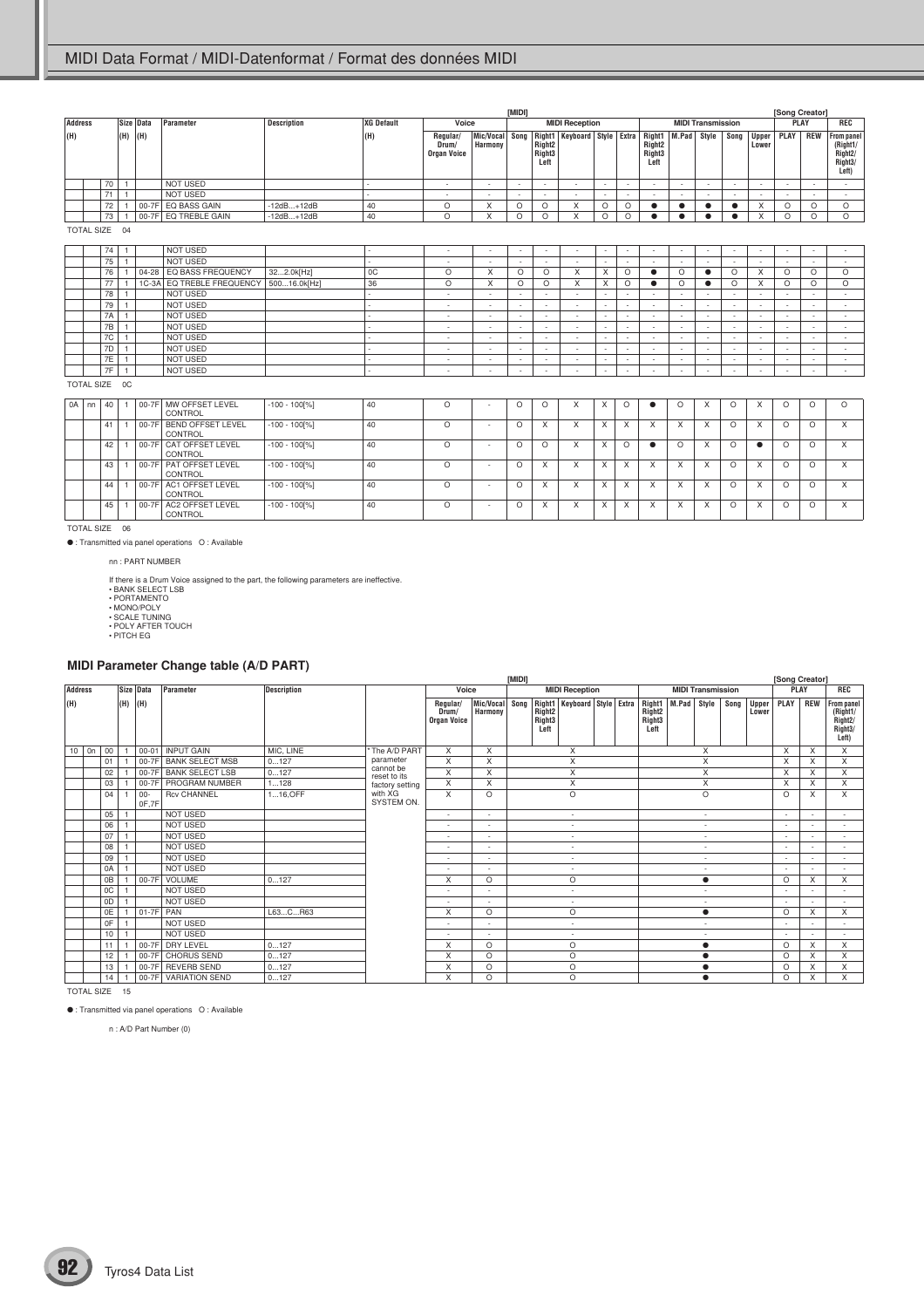#### **MIDI Parameter Change table (DRUM SETUP)**

|     |                |        |     |             |                                                   |                    |                                    |                                         |                             | [MIDI]<br><b>MIDI Reception</b>                                      |                                                  |                                   |  |  |                                                            |       |                          |      |                       | [Song Creator] |             |                                                                                 |
|-----|----------------|--------|-----|-------------|---------------------------------------------------|--------------------|------------------------------------|-----------------------------------------|-----------------------------|----------------------------------------------------------------------|--------------------------------------------------|-----------------------------------|--|--|------------------------------------------------------------|-------|--------------------------|------|-----------------------|----------------|-------------|---------------------------------------------------------------------------------|
|     | <b>Address</b> |        |     | Size Data   | Parameter                                         | <b>Description</b> | <b>XG Default</b>                  | Voice                                   |                             |                                                                      |                                                  |                                   |  |  |                                                            |       | <b>MIDI Transmission</b> |      |                       |                | <b>PLAY</b> | <b>REC</b>                                                                      |
| (H) |                |        | (H) | (H)         |                                                   |                    | (H)                                | Regular/<br>Drum/<br><b>Organ Voice</b> | Mic/Vocal   Sono<br>Harmony |                                                                      | Right <sub>2</sub><br>Right <sub>3</sub><br>Left | Right1   Keyboard   Style   Extra |  |  | Right1<br>Right <sub>2</sub><br>Right <sub>3</sub><br>Left | M.Pad | Style                    | Song | <b>Upper</b><br>Lower | PLAY           | <b>REW</b>  | From panel<br>(Right1/<br>Right <sub>2</sub> /<br>Right <sub>3</sub> /<br>Left) |
| 3n  | rr             | $00\,$ |     |             | 00-7F PITCH COARSE                                | $-640+63$          | 40                                 | O(Drum Only)                            | X                           |                                                                      |                                                  | O(Available only for song parts)  |  |  |                                                            |       | $\Omega$                 |      |                       | $\Omega$       | X           | x                                                                               |
|     |                | 01     |     |             | 00-7F PITCH FINE                                  | -640+63[cent]      | 40                                 | O(Drum Only)                            | X                           | O(Available only for song parts)<br>O(Available only for song parts) |                                                  |                                   |  |  |                                                            |       | O                        |      |                       | $\circ$        | X           | X                                                                               |
|     |                | 02     |     |             | 00-7F LEVEL                                       | 0127               | Depends on the note O(Drum Only)   |                                         | X                           | O(Available only for song parts)                                     |                                                  |                                   |  |  |                                                            |       | O                        |      |                       | $\circ$        | X           | X                                                                               |
|     |                | 03     |     | $00-7F$     | <b>ALTERNATE GROUP</b>                            | OFF, 1127          | Depends on the note   O(Drum Only) |                                         | X                           |                                                                      |                                                  |                                   |  |  |                                                            | O     |                          |      | $\Omega$              | X              | X           |                                                                                 |
|     |                | 04     |     | $00-7F$ PAN |                                                   | RND, L63CR63       | Depends on the note O(Drum Only)   |                                         | X                           | O(Available only for song parts)                                     |                                                  |                                   |  |  |                                                            |       | $\circ$                  |      |                       | $\Omega$       | X           | X                                                                               |
|     |                | 05     |     |             | 00-7F REVERB SEND                                 | 0127               | Depends on the note O(Drum Only)   |                                         | X                           |                                                                      |                                                  | O(Available only for song parts)  |  |  |                                                            |       | O                        |      |                       | $\Omega$       | X           |                                                                                 |
|     |                | 06     |     |             | 00-7F CHORUS SEND                                 | 0127               | Depends on the note   O(Drum Only) |                                         | X                           |                                                                      |                                                  | O(Available only for song parts)  |  |  |                                                            |       | O                        |      |                       | $\Omega$       | X           |                                                                                 |
|     |                | 07     |     | $00-7F$     | <b>VARIATION SEND</b>                             | 0127               | 7F                                 | O(Drum Only)                            | X                           |                                                                      |                                                  | O(Available only for song parts)  |  |  |                                                            |       | O                        |      |                       | $\Omega$       | X           |                                                                                 |
|     |                | 08     |     | $00 - 01$   | <b>KEY ASSIGN</b>                                 | SINGLE, MULTI      | 00                                 | O(Drum Only)                            | X                           |                                                                      |                                                  | O(Available only for song parts)  |  |  |                                                            |       | O                        |      |                       | $\Omega$       | X           | X                                                                               |
|     |                | 09     |     | $00 - 01$   | Rcv NOTE OFF                                      | OFF, ON            | Depends on the note                | O(Drum Only)                            | X                           |                                                                      |                                                  | O(Available only for song parts)  |  |  |                                                            |       | O                        |      |                       | $\Omega$       | X           | X                                                                               |
|     |                | 0A     |     | $00 - 01$   | Rcv NOTE ON                                       | OFF, ON            | 01                                 | O(Drum Only)                            | X                           |                                                                      |                                                  |                                   |  |  |                                                            |       | $\circ$                  |      |                       | $\Omega$       | X           | X                                                                               |
|     |                | 0B     |     | $00-7F$     | <b>LOW PASS FILTER</b><br><b>CUTOFF FREQUENCY</b> | $-640+63$          | 40                                 | O(Drum Only)                            | X                           | O(Available only for song parts)<br>O(Available only for song parts) |                                                  |                                   |  |  |                                                            |       | $\circ$                  |      |                       | $\Omega$       | X           | X                                                                               |
|     |                | 0C     |     |             | 00-7F LOW PASS FILTER<br><b>RESONANCE</b>         | $-640+63$          | 40                                 | O(Drum Only)                            | X                           | O(Available only for song parts)                                     |                                                  |                                   |  |  |                                                            |       | O                        |      |                       | $\Omega$       | X           | X                                                                               |
|     |                | 0D     |     | 00-7F       | <b>EG ATTACK RATE</b>                             | $-640+63$          | 40                                 | O(Drum Only)                            | X                           | O(Available only for song parts)                                     |                                                  |                                   |  |  |                                                            |       | O                        |      |                       | $\Omega$       | X           |                                                                                 |
|     |                | 0E     |     | 00-7F       | EG DECAY1 RATE                                    | $-640+63$          | 40                                 | O(Drum Only)                            | X                           | O(Available only for song parts)                                     |                                                  |                                   |  |  |                                                            |       | $\circ$                  |      |                       | $\Omega$       | X           | X                                                                               |
|     |                | 0F     |     | $00-7F$     | EG DECAY2 RATE                                    | $-640+63$          | 40                                 | O(Drum Only)                            |                             | O(Available only for song parts)                                     |                                                  |                                   |  |  |                                                            |       | O                        |      |                       | $\Omega$       | X           |                                                                                 |

TOTAL SIZE 10

|                |    |     |           |                                     |                    |            | [MIDI]                                  |                          |                          |                                                  |                             |  |  |                                                            |                          |                          |      |                          | [Song Creator]           |                          |                                                                    |
|----------------|----|-----|-----------|-------------------------------------|--------------------|------------|-----------------------------------------|--------------------------|--------------------------|--------------------------------------------------|-----------------------------|--|--|------------------------------------------------------------|--------------------------|--------------------------|------|--------------------------|--------------------------|--------------------------|--------------------------------------------------------------------|
| <b>Address</b> |    |     | Size Data | Parameter                           | <b>Description</b> | XG Default | Voice                                   |                          |                          |                                                  | <b>MIDI Reception</b>       |  |  |                                                            |                          | <b>MIDI Transmission</b> |      |                          | PLAY                     |                          | REC                                                                |
| (H)            |    | (H) | (H)       |                                     |                    | (H)        | Regular/<br>Drum/<br><b>Organ Voice</b> | Mic/Vocal<br>Harmony     | Song                     | Right <sub>2</sub><br>Right <sub>3</sub><br>Left | Right1 Keyboard Style Extra |  |  | Right1<br>Right <sub>2</sub><br>Right <sub>3</sub><br>Left | M.Pad                    | Style                    | Song | <b>Upper</b><br>Lower    | <b>PLAY</b>              | <b>REW</b>               | From panel<br>(Right1/<br>Right <sub>2</sub> /<br>Right3/<br>Left) |
|                | 20 |     | 00-7F     | EQ BASS GAIN                        | $-12+12[dB]$       | 40         | X                                       | X                        | X<br>X                   |                                                  |                             |  |  |                                                            |                          | O                        |      |                          | X                        | X                        | X                                                                  |
|                | 21 |     | 00-7F     | EQ TREBLE GAIN                      | $-12+12[dB]$       | 40         | X                                       | X                        | $\overline{\phantom{a}}$ |                                                  |                             |  |  |                                                            |                          | O                        |      |                          | X                        | X                        | X                                                                  |
|                | 22 |     |           | <b>NOT USED</b>                     |                    |            | $\sim$                                  | $\overline{a}$           |                          |                                                  |                             |  |  |                                                            |                          | $\overline{\phantom{0}}$ |      |                          | $\overline{\phantom{a}}$ |                          |                                                                    |
|                | 23 |     |           | <b>NOT USED</b>                     |                    |            |                                         | $\overline{\phantom{0}}$ |                          |                                                  |                             |  |  |                                                            |                          | $\overline{\phantom{a}}$ |      |                          | $\overline{\phantom{a}}$ | $\overline{\phantom{a}}$ |                                                                    |
|                | 24 |     | $04 - 28$ | EQ BASS FREQUENCY                   | 322.0k[Hz]         | 0C         | X                                       | X                        | X                        |                                                  |                             |  |  |                                                            |                          | O                        |      |                          | $\times$                 | X                        | X                                                                  |
|                | 25 |     |           | 1C-3A EQ TREBLE<br><b>FREQUENCY</b> | 50016.0k[Hz]       | 36         | X                                       | X                        |                          |                                                  | X                           |  |  |                                                            |                          | $\circ$                  |      |                          | X                        | X                        | X                                                                  |
|                | 26 |     |           | NOT USED                            |                    |            |                                         | $\overline{\phantom{0}}$ |                          |                                                  |                             |  |  |                                                            |                          | $\overline{\phantom{a}}$ |      |                          | $\overline{\phantom{0}}$ |                          | $\overline{\phantom{a}}$                                           |
|                | 27 |     |           | <b>NOT USED</b>                     |                    |            |                                         | $\overline{\phantom{a}}$ |                          |                                                  |                             |  |  |                                                            |                          | $\overline{\phantom{0}}$ |      |                          | $\overline{\phantom{0}}$ | $\sim$                   | $\overline{\phantom{a}}$                                           |
|                | 28 |     |           | NOT USED                            |                    |            |                                         | $\overline{\phantom{0}}$ |                          |                                                  | $\overline{\phantom{a}}$    |  |  |                                                            |                          | $\overline{\phantom{a}}$ |      |                          | $\overline{\phantom{a}}$ | $\overline{\phantom{a}}$ |                                                                    |
|                | 29 |     |           | <b>NOT USED</b>                     |                    |            | $\sim$                                  | $\overline{a}$           | $\overline{\phantom{a}}$ |                                                  |                             |  |  |                                                            |                          | $\overline{\phantom{0}}$ |      |                          | $\overline{\phantom{a}}$ |                          |                                                                    |
|                | 2A |     |           | <b>NOT USED</b>                     |                    |            | ٠                                       | $\overline{\phantom{a}}$ | $\overline{\phantom{a}}$ |                                                  |                             |  |  |                                                            |                          | $\overline{\phantom{a}}$ |      |                          | $\overline{\phantom{a}}$ | $\sim$                   | $\overline{\phantom{a}}$                                           |
|                | 2B |     |           | <b>NOT USED</b>                     |                    |            | $\sim$                                  | $\overline{\phantom{a}}$ |                          |                                                  |                             |  |  |                                                            | $\overline{\phantom{a}}$ |                          |      | $\overline{\phantom{a}}$ | $\overline{\phantom{a}}$ |                          |                                                                    |
|                | 2C |     |           | <b>NOT USED</b>                     |                    |            |                                         | $\overline{a}$           |                          |                                                  |                             |  |  |                                                            |                          | $\overline{\phantom{a}}$ |      |                          | $\overline{\phantom{0}}$ |                          |                                                                    |
|                | 2D |     |           | <b>NOT USED</b>                     |                    |            |                                         | $\overline{\phantom{0}}$ |                          |                                                  |                             |  |  |                                                            |                          |                          |      |                          | $\overline{\phantom{a}}$ |                          |                                                                    |

TOTAL SIZE 0E

n : Drum Setup Number (0-1)<br>
In the function of the statement will initialize all Drum Setups.<br>
In the following cases, the instrument will initialize all Drum Setups.<br>
XG SYSTEM ON received<br>
GM LEVEL2 SYSTEM ON received<br>

[Note]<br>When a part to which a Drum Setup is assigned receives a program change, the assigned Drum Setup will be initialized.<br>If the same Drum Setup is assigned to two or more parts, changes in Drum Setup parameters (includ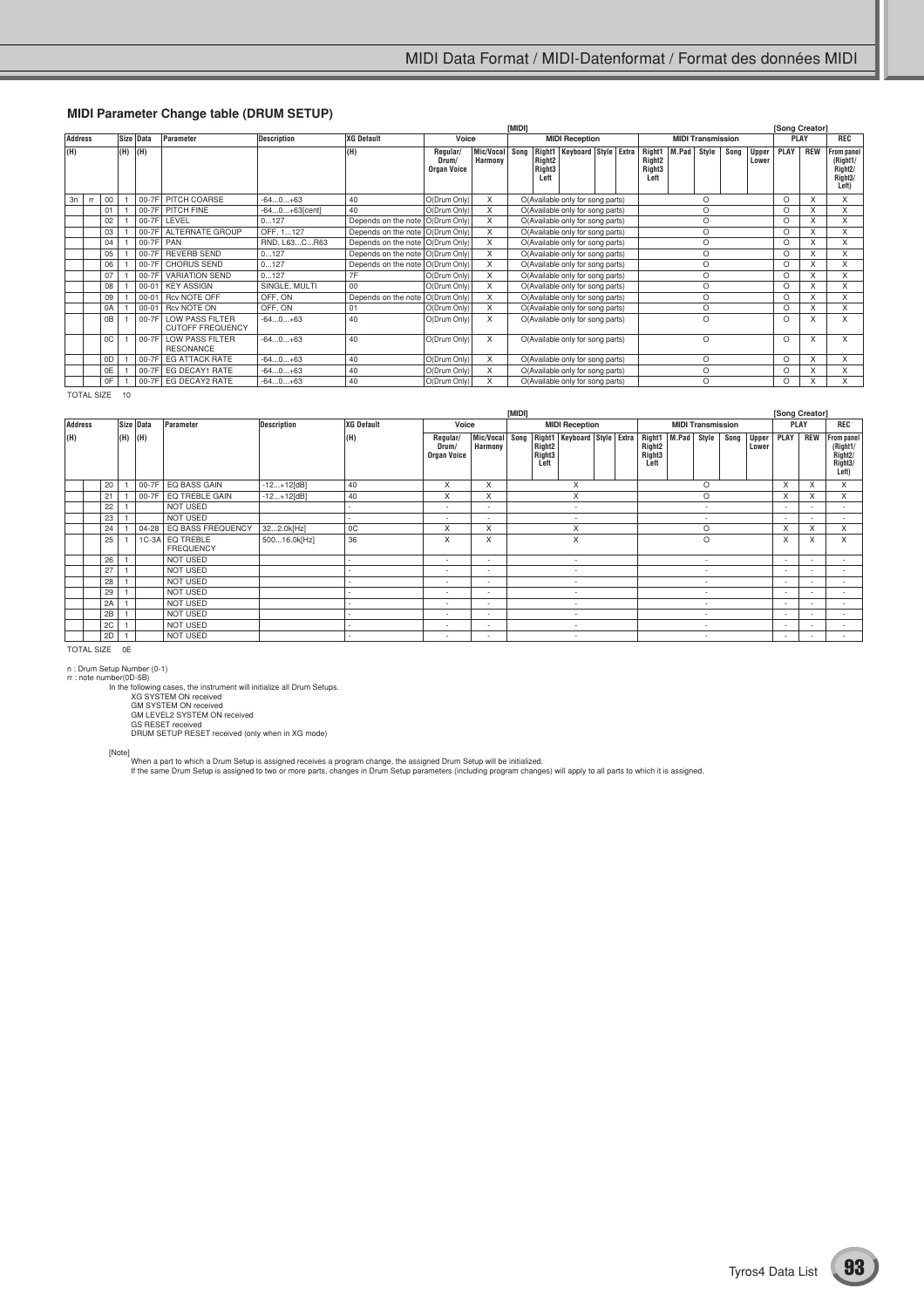# **SYSTEM EXCLUSIVE MESSAGES (1)**

[GM1]...GM Required Parameter [GM2]...GM Level2 Required Parameter

Not received when Receive System Exclusive Message Parameters is set to off. Not transmitted when Transmit System Exclusive Message Parameters is set to off.

#### **System Exclusive Messages (Universal Real Time Messages)**

|                                     |                                                                                                                                                                                                                                                                                                                                                                                                                                                                                                                                                                                                                                                                                                                                                                                                                                                                                                                                               |                                         |                      | [MIDI] |      |                                                |                       |                      |  |                                                |                          |         |                  |                       | [Song Creator] |          |                             |
|-------------------------------------|-----------------------------------------------------------------------------------------------------------------------------------------------------------------------------------------------------------------------------------------------------------------------------------------------------------------------------------------------------------------------------------------------------------------------------------------------------------------------------------------------------------------------------------------------------------------------------------------------------------------------------------------------------------------------------------------------------------------------------------------------------------------------------------------------------------------------------------------------------------------------------------------------------------------------------------------------|-----------------------------------------|----------------------|--------|------|------------------------------------------------|-----------------------|----------------------|--|------------------------------------------------|--------------------------|---------|------------------|-----------------------|----------------|----------|-----------------------------|
| <b>MIDI Event</b>                   | <b>Data Format</b>                                                                                                                                                                                                                                                                                                                                                                                                                                                                                                                                                                                                                                                                                                                                                                                                                                                                                                                            | Voice                                   |                      |        |      |                                                | <b>MIDI Reception</b> |                      |  |                                                | <b>MIDI Transmission</b> |         |                  |                       |                | PLAY     | REC                         |
|                                     |                                                                                                                                                                                                                                                                                                                                                                                                                                                                                                                                                                                                                                                                                                                                                                                                                                                                                                                                               | Regular/<br>Drum/<br><b>Organ Voice</b> | Mic/Vocal<br>Harmony |        | Song | Right1<br>Right <sub>2</sub><br>Right3<br>Left |                       | Keyboard Style Extra |  | Right1<br>Right2<br>Right <sub>3</sub><br>Left |                          |         | M.Pad Style Song | <b>Upper</b><br>Lower |                | PLAY REW | From<br>panel<br>operations |
| Master<br>Volume<br>[GM2]           | F0 7F XN 04 01 SS TT F7<br>$11110000$ F0 = Exclusive status<br>01111111 7F = Universal Real Time<br>0xxxnnnn XN = When N is received N=0-F, whichever is received. X=ignored<br>00000100 04 = Sub-ID #1=Device Control Message<br>00000001 01 = Sub-ID #2=Master Volume<br>Osssssss SS = Volume LSB<br>Ottttttt TT = Volume MSB<br>11110111 F7 = End of Exclusive                                                                                                                                                                                                                                                                                                                                                                                                                                                                                                                                                                             | $\circ$                                 | Χ                    |        |      | (Available for extra parts of a song)          | O                     |                      |  |                                                |                          | O       |                  |                       | $\circ$        | $\circ$  | Χ                           |
| Tuning<br>[GM2]                     | Master Fine F0 7F XN 04 03 SS TT F7<br>$11110000$ F0 = Exclusive status<br>01111111 7F = Universal Real Time<br>0xxxnnnn XN = When N is received N=0-F, whichever is received. X=ignored<br>00000100 04 = Sub-ID #1=Device Control Message<br>00000011 03 = Sub-ID #2=Master Fine Tuning<br>Osssssss SS = Fine Tuning LSB<br>Ottttttt TT = Fine Tuning MSB<br>11110111 F7 = End of Exclusive                                                                                                                                                                                                                                                                                                                                                                                                                                                                                                                                                  | $\circ$                                 | Χ                    |        |      | (Available for extra parts of a song)          | $\circ$               |                      |  |                                                |                          | $\circ$ |                  |                       | О              | Χ        | X                           |
| Master<br>Coarse<br>Tuning<br>[GM2] | F0 7F XN 04 04 SS TT F7<br>$11110000$ F0 = Exclusive status<br>01111111 7F = Universal Real Time<br>0xxxnnnn XN = When N is received N=0-F, whichever is received. X=ignored<br>00000100 04 = Sub-ID #1=Device Control Message<br>00000100 04 = Sub-ID #2=Master Coarse Tuning<br>00000000 00<br>Ottttttt TT = Coarse Tuning MSB<br>11110111 F7 = End of Exclusive                                                                                                                                                                                                                                                                                                                                                                                                                                                                                                                                                                            | O                                       | Χ                    |        |      | (Available for extra parts of a song)          | $\circ$               |                      |  |                                                |                          | $\circ$ |                  |                       | $\circ$        | Χ        | Χ                           |
| Reverb<br>Parameter<br>[GM2]        | F0 7F XN 04 05 01 01 01 01 01 PP VV  F7<br>$11110000$ F0 = Exclusive status<br>01111111 7F = Universal Real Time<br>0xxxnnnn XN = When N is received N=0-F, whichever is received. X=ignored<br>00000100 04 = Sub-ID #1=Device Control Message<br>00000101 05 = Sub-ID #2=Global Parameter Control<br>$00000001$ 01 = Slot path length = 1<br>$00000001$ $01$ = Parameter ID width = 1<br>$00000001$ $01$ = Value width = 1<br>$00000001$ 01 = Slot path MSB = 1<br>$00000001$ 01 = Slot path LSB = 1 (Reverb)<br>0ppppppp PP = Parameter to be controlled.<br>0vvvvvvv VV = Value for the Parameter.<br>11110111 F7 = End of Exclusive<br>Parameter(pp)<br>Value(vv)<br>Display<br>pp=0 Reverb Type<br>08<br>0:RoomS<br>1:RoomM<br>2:RoomL<br>3:HallM<br>4:HallL(default)<br>8:GM Plate<br>pp=1 Reverb Time<br>0127<br>011.0s                                                                                                                | $\circ$                                 | $\circ$              |        |      |                                                | $\circ$               |                      |  |                                                |                          | $\circ$ |                  |                       | $\circ$        | $\circ$  | X                           |
| Chorus<br>Parameter<br>[GM2]        | F0 7F XN 04 05 01 01 01 01 02 PP VV  F7<br>$11110000$ F0 = Exclusive status<br>01111111 7F = Universal Real Time<br>0xxxnnnn XN = When N is received N=0-F, whichever is received. X=ignored<br>00000100 04 = Sub-ID #1=Device Control Message<br>00000101 05 = Sub-ID #2=Global Parameter Control<br>$00000001$ 01 = Slot path length = 1<br>$00000001$ $01$ = Parameter ID width = 1<br>$00000001$ $01 =$ Value width = 1<br>$00000001$ $01 =$ Slot path MSB = 1<br>$00000010$ $02 =$ Slot path LSB = 2 (Chorus)<br>Oppppppp PP = Parameter to be controlled.<br>0vvvvvvv VV = Value for the Parameter.<br>11110111 F7 = End of Exclusive<br>Parameter(pp)<br>Value(vv)<br>Display<br>pp=0 Chorus Type<br>0:GM Chorus1<br>05<br>1:GM Chorus2<br>2:GM Chorus3<br>(default)<br>3:GM Chorus4<br>4:FB Chorus<br>5:GM Flanger<br>pp=1 Mod Rate<br>0127<br>015.5Hz<br>pp=2 Mod Depth<br>0127<br>pp=3 Feedback<br>0127<br>pp=4 Send to Reverb 0127 | $\circ$                                 | $\circ$              |        |      |                                                | $\circ$               |                      |  |                                                |                          | $\circ$ |                  |                       | $\circ$        | $\circ$  | X                           |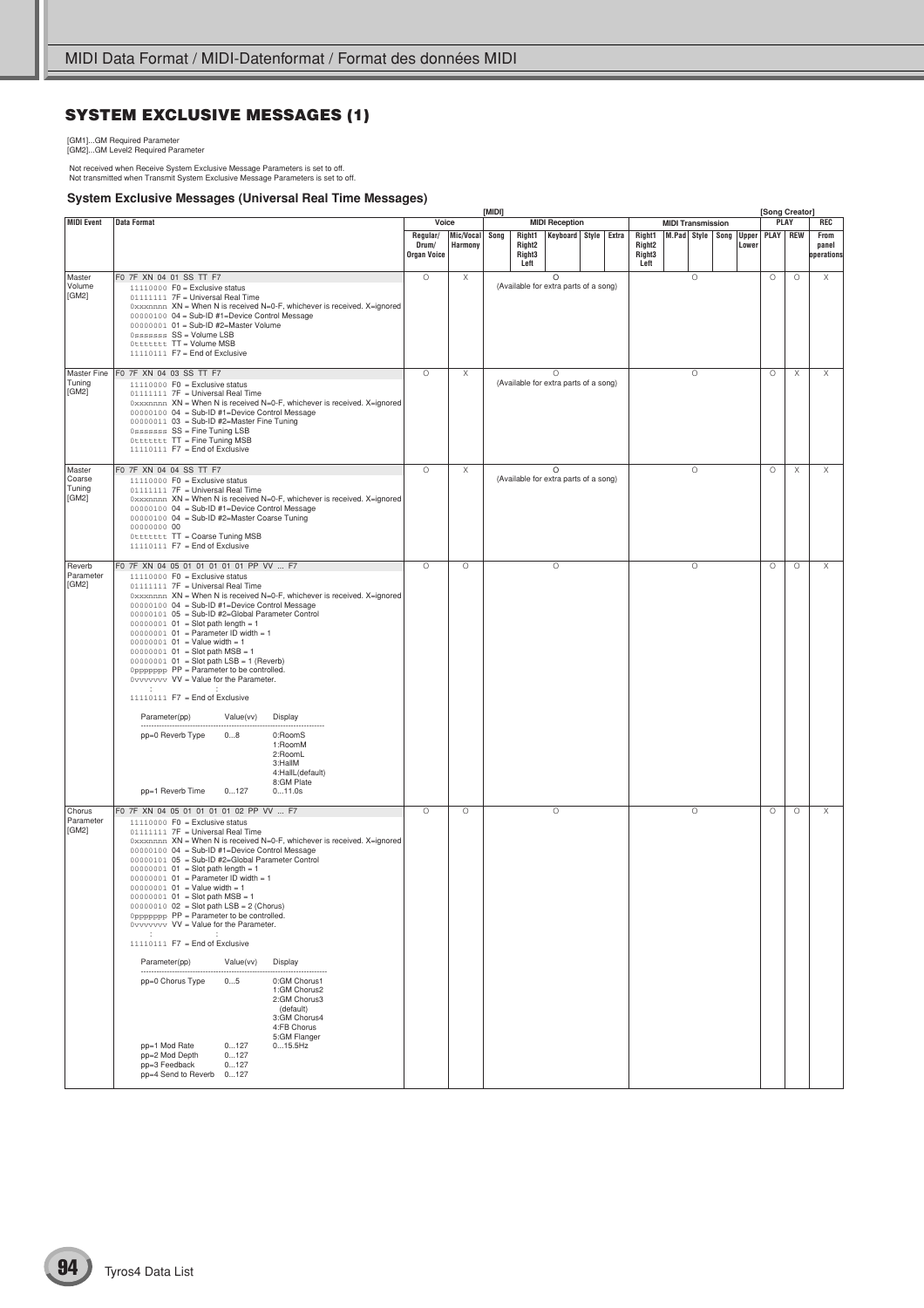|                                              |                                                                                                                                                                                                                                                                                                                                                                                                                                                                                                                                                                                                                                                                                                                                                                                                                                                                                                                                                                                                                                                 |                                  |                           | <b>[MIDI]</b> |                                                            |                       |             |             |                                                |                          |   |         |                              |         | [Song Creator]        |                             |
|----------------------------------------------|-------------------------------------------------------------------------------------------------------------------------------------------------------------------------------------------------------------------------------------------------------------------------------------------------------------------------------------------------------------------------------------------------------------------------------------------------------------------------------------------------------------------------------------------------------------------------------------------------------------------------------------------------------------------------------------------------------------------------------------------------------------------------------------------------------------------------------------------------------------------------------------------------------------------------------------------------------------------------------------------------------------------------------------------------|----------------------------------|---------------------------|---------------|------------------------------------------------------------|-----------------------|-------------|-------------|------------------------------------------------|--------------------------|---|---------|------------------------------|---------|-----------------------|-----------------------------|
| MIDI Event                                   | <b>Data Format</b>                                                                                                                                                                                                                                                                                                                                                                                                                                                                                                                                                                                                                                                                                                                                                                                                                                                                                                                                                                                                                              | Voice                            |                           |               |                                                            | <b>MIDI Reception</b> |             |             |                                                | <b>MIDI Transmission</b> |   |         |                              |         | <b>PLAY</b>           | <b>REC</b>                  |
|                                              |                                                                                                                                                                                                                                                                                                                                                                                                                                                                                                                                                                                                                                                                                                                                                                                                                                                                                                                                                                                                                                                 | Regular/<br>Drum/<br>Organ Voice | Mic/Vocal Song<br>Harmony |               | Right1<br>Right <sub>2</sub><br>Right <sub>3</sub><br>Left | <b>Keyboard Style</b> |             | Extra       | Right1<br>Right <sub>2</sub><br>Right3<br>Left | M.Pad Style              |   |         | Song   Upper   PLAY<br>Lower |         | <b>REW</b>            | From<br>panel<br>operations |
| Channel<br>Pressure<br>(Aftertouch)<br>[GM2] | F0 7F XN 09 01 0M PP RR  F7<br>$11110000$ F0 = Exclusive status<br>01111111 7F = Universal Real Time<br>0xxxnnnn XN = When N is received N=0-F, whichever is received. X=ignored<br>00001001 09 = Sub-ID #1=Controller Destination Setting<br>00000001 01 = Sub-ID #2=Controller Type:01 (Channel Pressure)<br>0000mmm 0M = MIDI Channel (00-0F)<br>Oppppppp PP = Controlled Parameter<br>Orrrrrrr RR = Data<br>11110111 F7 = End of Exclusive<br>Make sure to set both the controlled parameter and the range.<br>Parameters not set will be restored to their default values.<br>Control Parameter(pp)<br>Data(RR) Description<br>Default Value<br>pp=00 Pitch Control<br>28H-58H -240+24semitones<br>40H<br>pp=01 Filter Cutoff Control<br>00H-7FH<br>-96000+9450cents<br>40H<br>pp=02 Amplitude Control<br>00H-7FH -1000+100%<br>40H<br>pp=03 LFO Pitch Depth<br>00H-7FH 0127<br>00H<br>pp=04 LFO Filter Depth<br>00H-7FH 0127<br>00H<br>pp=05 LFO Amplitude Depth 00H-7FH 0127<br>00H                                                      | $\circ$                          | X                         | $\circ$       | $\boldsymbol{\times}$                                      | $\mathsf X$           | $\mathsf X$ | $\mathsf X$ | $\mathsf X$                                    | $\boldsymbol{\times}$    | X | $\circ$ | Х                            | $\circ$ | $\boldsymbol{\times}$ | Χ                           |
| Controller<br>(Control<br>Change)<br>[GM2]   | F0 7F XN 09 03 0M CC PP RR  F7<br>$11110000$ F0 = Exclusive status<br>01111111 7F = Universal Real Time<br>0xxxnnnn XN = When N is received N=0-F, whichever is received. X=ignored<br>00001001 09 = Sub-ID #1=Controller Destination Setting<br>00000011 03 = Sub-ID #2=Controller Type:03(Control Change)<br>0000mmmm OM = MIDI Channel (00-0F)<br>0ccccccc CC = Controller Number (01H-1FH, 40H-5FH)<br>Oppppppp PP = Controlled Parameter<br>Orrrrrrr RR = Range<br>11110111 F7 = End of Exclusive<br>Make sure to set both the controlled parameter and the range.<br>Parameters not set will be restored to their default values.<br>Control Parameter(pp)<br>Data(RR) Description<br>Default Value<br>28H-58H -240+24semitones<br>pp=00 Pitch Control<br>40H<br>pp=01 Filter Cutoff Control<br>00H-7FH -96000+9450cents<br>40H<br>pp=02 Amplitude Control<br>00H-7FH -1000+100%<br>40H<br>pp=03 LFO Pitch Depth<br>00H-7FH 0127<br>00H<br>pp=04 LFO Filter Depth<br>00H-7FH 0127<br>00H<br>pp=05 LFO Amplitude Depth 00H-7FH 0127<br>00H | $\circ$                          | X                         | $\circ$       | Χ                                                          | Χ                     | Χ           | Χ           | Χ                                              | Х                        | Χ | O       | Χ                            | $\circ$ | Χ                     | Χ                           |
| Key-Based<br>Instrument<br>Control<br>[GM2]  | F0 7F XN 0A 01 0M KK CC VV  F7<br>$11110000$ F0 = Exclusive status<br>01111111 7F = Universal Real Time<br>0xxxnnnn XN = When N is received N=0-F, whichever is received. X=ignored<br>00001010 0A = Sub-ID #1=Key-Based Instrument Control<br>00000001 01 = Sub-ID #2=Controller<br>0000mmmm OM = MIDI Channel (00-0F)<br>Okkkkkkk KK = Key Number<br>Occccccc CC = Controller Number<br>0vvvvvvv VV = Value<br>11110111 F7 = End of Exclusive<br>Make sure to set both the controlled number and the value.<br>Control Number(CC)<br>Value(VV) Description<br>Default Value<br>CC=07H Volume<br>40H<br>00H-7FH -1000+100%<br>CC=0AH Pan<br>00H-7FH L63CR63<br>(Preset value)<br>(absolute)<br>CC=5BH Reverb Send Level<br>00H-7FH 0Max<br>(Preset value)<br>(absolute)<br>CC=5DH Chorus Send Level<br>00H-7FH 0Max<br>(Preset value)<br>(absolute)                                                                                                                                                                                            | O<br>(Drum Only)                 | Х                         | $\circ$       | Χ                                                          | Х                     | Χ           | Χ           | Χ                                              | Χ                        | Χ | $\circ$ | Χ                            | O       | Χ                     | Χ                           |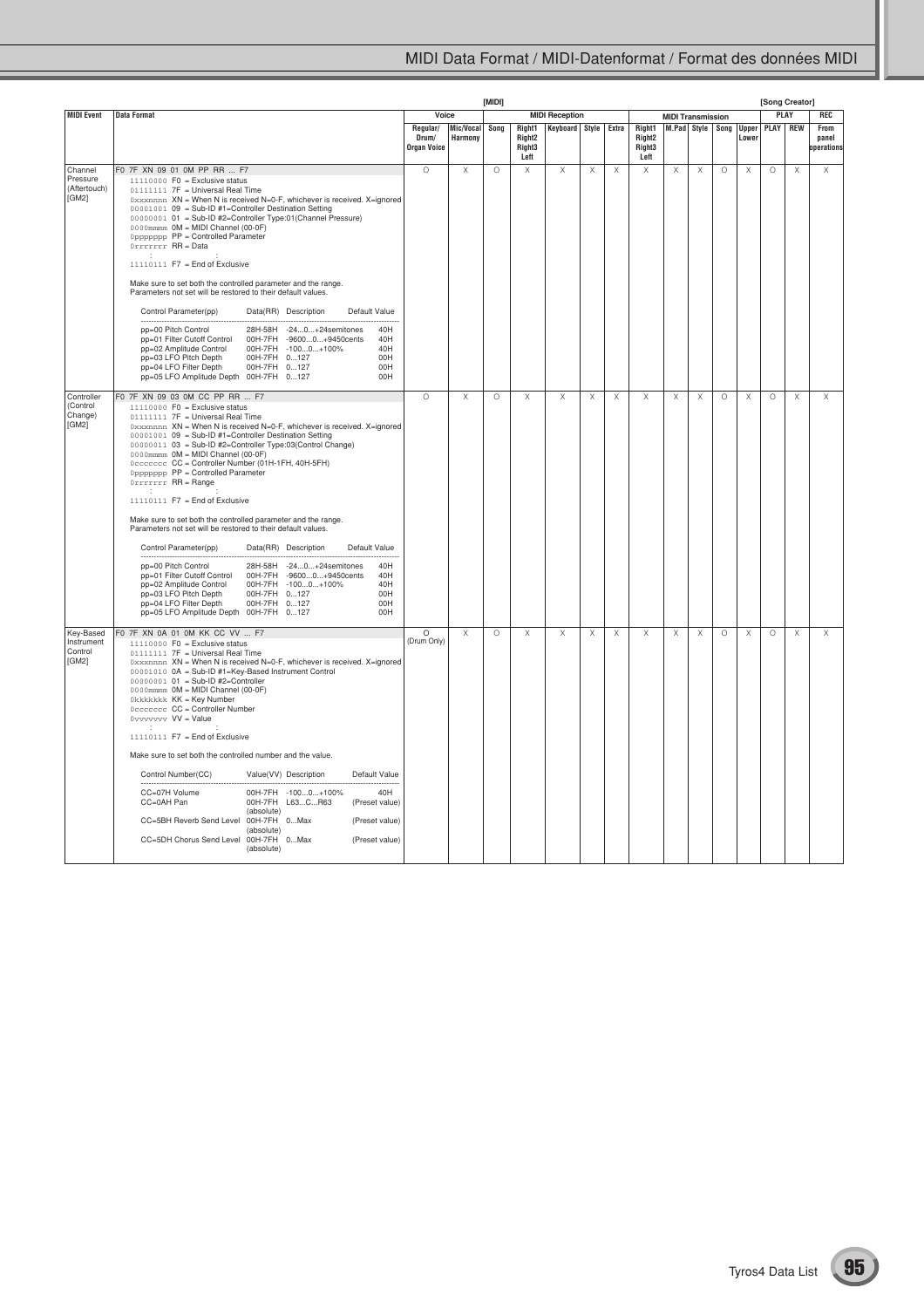## **System Exclusive Messages (Universal Non-Real Time Messages)**

|                                                        |                                                                                                                                                                                                                                                                                                                                                                                                                                                                                                                                                                                                                                                                                                        |                                  |                             | <b>IMIDII</b> |                                                            |                                                   |  |          |                                                            |                          |          |                     | [Song Creator] |            |                             |
|--------------------------------------------------------|--------------------------------------------------------------------------------------------------------------------------------------------------------------------------------------------------------------------------------------------------------------------------------------------------------------------------------------------------------------------------------------------------------------------------------------------------------------------------------------------------------------------------------------------------------------------------------------------------------------------------------------------------------------------------------------------------------|----------------------------------|-----------------------------|---------------|------------------------------------------------------------|---------------------------------------------------|--|----------|------------------------------------------------------------|--------------------------|----------|---------------------|----------------|------------|-----------------------------|
| <b>MIDI Event</b>                                      | <b>Data Format</b>                                                                                                                                                                                                                                                                                                                                                                                                                                                                                                                                                                                                                                                                                     | Voice                            |                             |               |                                                            | <b>MIDI Reception</b>                             |  |          |                                                            | <b>MIDI Transmission</b> |          |                     |                | PLAY       | REC                         |
|                                                        |                                                                                                                                                                                                                                                                                                                                                                                                                                                                                                                                                                                                                                                                                                        | Regular/<br>Drum/<br>Organ Voice | Mic/Vocal<br><b>Harmony</b> | Sona          | Right1<br>Right <sub>2</sub><br>Right <sub>3</sub><br>Left | Keyboard Style Extra                              |  |          | Right1<br>Right <sub>2</sub><br>Right <sub>3</sub><br>Left | M.Pad Style Song         |          | Upper PLAY<br>Lower |                | <b>REW</b> | From<br>panel<br>operations |
| GM <sub>1</sub><br>System On<br>[GM1]<br>[GM2]         | F0 7E XN 09 01 F7<br>$11110000$ F0 = Exclusive status<br>01111110 7E = Universal Non-Real Time<br>0xxxnnnn XN = When N is received N=0-F, whichever is received. X=ignored<br>$00001001$ 09 = Sub-ID #1=General MIDI Message<br>00000001 01 = Sub-ID #2=General MIDI On<br>$11110111$ F7 = End of Exclusive                                                                                                                                                                                                                                                                                                                                                                                            | $\bigcirc$                       | ÷.                          |               |                                                            | $\Omega$<br>(Available for extra parts of a song) |  |          |                                                            | $\bigcirc$               |          | $\bigcirc$          | $\times$       | $\Omega$   |                             |
| GM <sub>2</sub><br>System On<br>[GM2]                  | F0 7E XN 09 03 F7<br>$11110000$ F0 = Exclusive status<br>01111110 7E = Universal Non-Real Time<br>0xxxnnnn XN = When N is received N=0-F, whichever is received. X=ignored<br>$00001001$ 09 = Sub-ID #1=General MIDI Message<br>00000011 03 = Sub-ID #2=General MIDI2 On<br>$11110111$ F7 = End of Exclusive                                                                                                                                                                                                                                                                                                                                                                                           | $\bigcirc$                       |                             |               | (Available for extra parts of a song)                      |                                                   |  | $\Omega$ |                                                            | $\Omega$                 | $\times$ | X                   |                |            |                             |
| General<br><b>MIDI</b><br>System Off<br>[GM1]<br>[GM2] | F0 7E XN 09 02 F7<br>$11110000$ F0 = Exclusive status<br>01111110 7E = Universal Non-Real Time<br>0xxxnnnn XN = When N is received N=0-F, whichever is received. X=ignored<br>$00001001$ $09 = Sub-ID #1 = General MIDI Message$<br>00000010 02 = Sub-ID #2=General MIDI Off<br>11110111 F7 = End of Exclusive                                                                                                                                                                                                                                                                                                                                                                                         | $\bigcirc$                       | ÷.                          |               | (Available for extra parts of a song)                      |                                                   |  | $\Omega$ |                                                            | $\Omega$                 | $\times$ | X                   |                |            |                             |
| Scale/<br>Octave<br>Tuning<br>[GM2]                    | FO 7E XN 08 08 JJ GG MM SS  F7<br>$11110000$ F0 = Exclusive status<br>01111110 7E = Universal Non-Real Time<br>0xxxnnnn XN = When N is received N=0-F, whichever is received. X=ignored<br>00001000 08 = Sub-ID #1=MIDI Tuning Standard<br>$00001000$ 08 = Sub-ID #2=scale/octave tuning 1byte form<br>Oiiiiiii JJ = Channel/option byte1<br>bits 0 to 1 = channel 15 to 16<br>bits 2 to $6 =$ reserved<br>Ogggggggg $GG =$ Channel byte2 - bits0 to $6 =$ channel 8 to 14<br>0mmmmmm MM= Channel byte2 - bits0 to 6 = channel 1 to 7<br>0sssssss SS = 12byte tuning offset of 12 semitones from C to B<br>00H means -64cent<br>40H means 0cent<br>7FH means +63cent<br>11110111 F7 = End of Exclusive | $\Omega$                         | $\times$                    |               |                                                            | $\Omega$<br>(Available for song parts)            |  |          |                                                            |                          | $\Omega$ |                     | $\bigcirc$     | $\times$   | X                           |

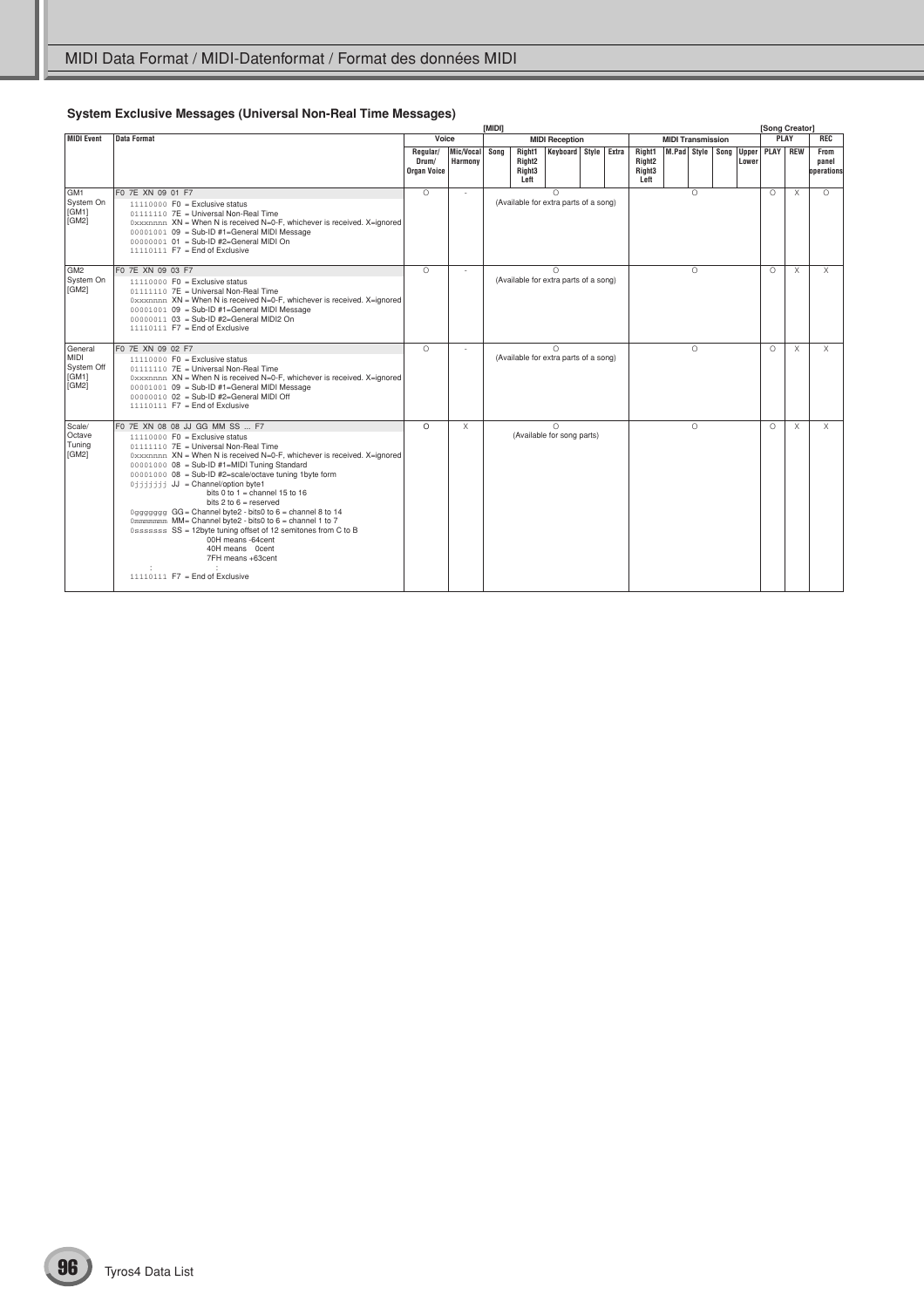## **SYSTEM EXCLUSIVE MESSAGES (2)**

\* Not received when Receive System Exclusive Message Parameters is set to off. \* Not transmitted when Transmit System Exclusive Message Parameters is set to off.

#### **System Exclusive Messages (Style)**

| <b>Data Format</b>                                                                                                                                                                                                                                                                                                                                                                                                                                                                                                                                                                                                                                                                                                                                                                                                                                                                                                                                                                                                                                                                                                                                                                                                                                                                                                               |                                                                                                                                                                                                                                                                                                                                                                                                                                                                                                                                                       |                                                                                                                                                                                                                                                          |              |      |                                        |                       |                |                            |                          |                |                  |
|----------------------------------------------------------------------------------------------------------------------------------------------------------------------------------------------------------------------------------------------------------------------------------------------------------------------------------------------------------------------------------------------------------------------------------------------------------------------------------------------------------------------------------------------------------------------------------------------------------------------------------------------------------------------------------------------------------------------------------------------------------------------------------------------------------------------------------------------------------------------------------------------------------------------------------------------------------------------------------------------------------------------------------------------------------------------------------------------------------------------------------------------------------------------------------------------------------------------------------------------------------------------------------------------------------------------------------|-------------------------------------------------------------------------------------------------------------------------------------------------------------------------------------------------------------------------------------------------------------------------------------------------------------------------------------------------------------------------------------------------------------------------------------------------------------------------------------------------------------------------------------------------------|----------------------------------------------------------------------------------------------------------------------------------------------------------------------------------------------------------------------------------------------------------|--------------|------|----------------------------------------|-----------------------|----------------|----------------------------|--------------------------|----------------|------------------|
|                                                                                                                                                                                                                                                                                                                                                                                                                                                                                                                                                                                                                                                                                                                                                                                                                                                                                                                                                                                                                                                                                                                                                                                                                                                                                                                                  |                                                                                                                                                                                                                                                                                                                                                                                                                                                                                                                                                       | Voice<br>Regular/<br>Drum/<br><b>Organ Voice</b>                                                                                                                                                                                                         | Harmony      | Song | Right1<br>Right2<br>Right <sub>3</sub> | <b>MIDI Reception</b> | Extra          | Right1<br>Right2<br>Right3 | <b>MIDI Transmission</b> |                | Upper<br>Lower   |
| F0 43 7E 00 ss dd F7<br>$11110000$ F0 = Exclusive status<br>$01000011$ 43 = YAMAHA ID<br>01111110 7E = Style<br>$00000000000 =$<br>$0$ sssssss $ss =$ Switch No.<br>00H<br><b>INTRO A</b><br><b>INTRO B</b><br>01H<br>02H<br><b>INTRO C</b><br>03H<br><b>INTROD</b><br>08H<br><b>MAIN A</b><br>MAIN B<br>09H<br>MAIN C<br>0AH<br>0BH<br>MAIN D<br>10H<br>FILL IN AA<br>FILL IN BB<br>11H<br>FILL IN CC<br>12H<br>FILL IN DD<br>13H<br><b>BREAK FILL</b><br>18H<br>20H<br><b>ENDING A</b><br><b>ENDING B</b><br>21H<br>22H<br><b>ENDING C</b><br>23H<br><b>ENDING D</b><br>0dddddd dd = Switch On/Off<br>00H(Off)<br>7FH(On)<br>11110111 F7 = End of Exclusive                                                                                                                                                                                                                                                                                                                                                                                                                                                                                                                                                                                                                                                                    |                                                                                                                                                                                                                                                                                                                                                                                                                                                                                                                                                       |                                                                                                                                                                                                                                                          |              |      |                                        | O                     |                |                            |                          | $\bullet$      |                  |
| F0 43 7E 01 t4 t3 t2 t1 F7<br>$11110000$ F0 = Exclusive status<br>$01000011$ 43 = YAMAHA ID<br>01111110 7E = Style<br>$00000001$ 01 =<br>$0$ ttttttt $t4 = tempo4$<br>$0$ ttttttt $t3 = tempo3$<br>$0$ ttttttt $t2 = tempo2$<br>Ottttttt t1 = tempo1<br>11110111 F7 = End of Exclusive                                                                                                                                                                                                                                                                                                                                                                                                                                                                                                                                                                                                                                                                                                                                                                                                                                                                                                                                                                                                                                           |                                                                                                                                                                                                                                                                                                                                                                                                                                                                                                                                                       |                                                                                                                                                                                                                                                          | ÷,           |      |                                        | $\circ$               |                |                            |                          |                |                  |
| F0 43 7E tt d1 d2 d3 d4 F7<br>Type1 $(tt=02)$<br>$11110000$ F0 = Exclusive status<br>01000011 43 = YAMAHA ID<br>01111110 7E = Style<br>$00000010$ 02 = type 1<br>0dddddd d1 = chord root(cr)<br>$0$ dddddd $d2$ = chord type(ct)<br>$0$ dddddd $d3 =$ bass note(bn)<br>$0$ dddddd $d4 =$ bass type(bt)<br>11110111 F7 = End of Exclusive<br>cr: Chord Root 0fffnnnn<br>fff: b or #, nnnn: note(root)<br>0000nnnn 0n bbb<br>0001nnnn 1n bb<br>$0010$ nnnn $2n$ b<br>0011nnnn 3n natural<br>0100nnnn 4n #<br>0101nnnn 5n ##<br>0110nnnn 6n ###<br>ct: Chord Type 0 - 34,127<br>00000000 00 0 Maj<br>00000001 01 1 Maj6<br>00000010 02 2 Maj7<br>00000011 03 3 Maj7 (#11)<br>00000100 04 4 Maj(9)<br>00000101 05 5 Maj7(9)<br>00000101 05 5 Maj7(9)<br>00000110 06 6 Maj6(9)<br>00000111 07 7 run<br>00000111 07 7 aug<br>00001011 0B 11 min7b5<br>00001100 0C 12 min(9)<br>00001101 0D 13 min7(9)<br>00001110 OE 14 min7(11)<br>00001111 OF 15 minMaj7<br>00010000 10 16 minMaj7(9)<br>00010001 11 17 dim<br>bn: On Bass Note<br>bt: Bass Chord<br>to off.<br>set to off.<br>Type2 $(tt=03)$<br>$11110000$ F0 = Exclusive status<br>01000011 43 = YAMAHA ID<br>01111110 7E = Style<br>$00000011$ 03 = type 2<br>0dddddd dd = note1<br>0dddddd dd = note2<br>0dddddd dd = note3<br>$\mathbf{H}$<br>$\cdot$ :<br>0dddddd dd = note10 | Offf0000 x0 reserved<br>0fff0001 x1 C<br>0fff0010 x2 D<br>0fff0011 x3 E<br>0fff0100 x4 F<br>0fff0101 x5 G<br>0fff0110 x6 A<br>0fff0111 x7 B<br>00010010 12 18 dim7<br>00010011 13 19 7th<br>00010100 14 20 7sus4<br>00010101 15 21 7b5<br>00010110 16 22 7 (9)<br>00010111 17 23 7 (#11)<br>00011000 18 24 7 (13)<br>00011001 19 25 7(b9)<br>00011010 1A 26 7(b13)<br>00011011 1B 27 7(#9)<br>00011111 1F 31 1+5<br>00100000 20 32 sus4<br>00100001 21 33 1+2+5<br>Same as Chord root<br>127:No bass chord<br>Same as Chord type<br>127:No bass chord | ÷,<br>$\sim$                                                                                                                                                                                                                                             | J.<br>$\sim$ |      |                                        | O<br>$\circ$          |                |                            |                          | $\bullet$<br>Χ |                  |
|                                                                                                                                                                                                                                                                                                                                                                                                                                                                                                                                                                                                                                                                                                                                                                                                                                                                                                                                                                                                                                                                                                                                                                                                                                                                                                                                  | 11110111 F7 = End of Exclusive                                                                                                                                                                                                                                                                                                                                                                                                                                                                                                                        | 00011100 1C 28 Maj7aug<br>00011101 1D 29 7aug<br>00011110 1E 30 1+8<br>00100010 22 34 cc<br>* Not received when Receive Chord System Exclusive Message Parameters is set<br>* Not transmitted when Transmit Chord System Exclusive Message Parameters is |              |      | Mic/Vocal                              | Left                  | Keyboard Style |                            | Left                     |                | M.Pad Style Song |

● : Transmitted via panel operations O : Available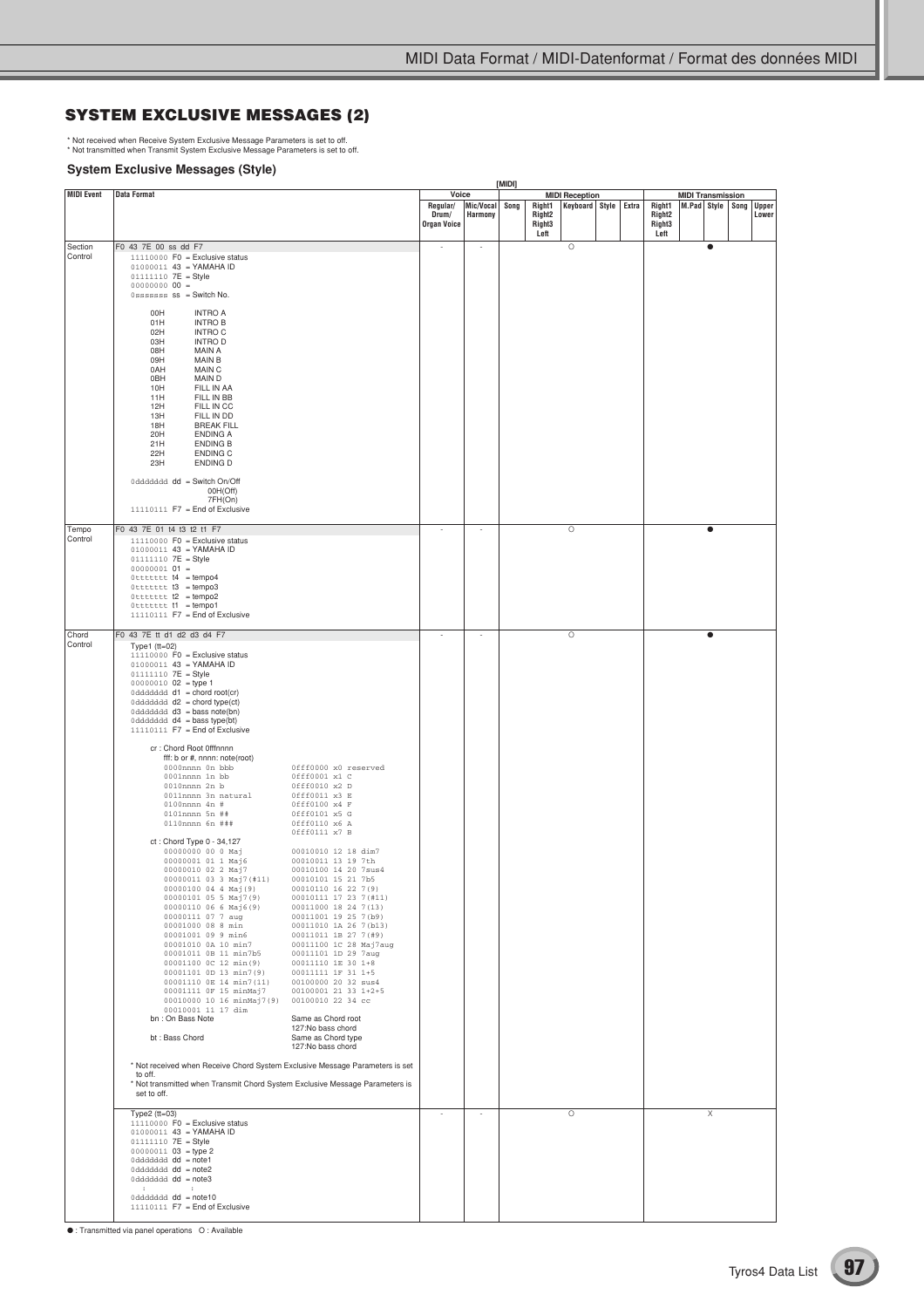## **System Exclusive Messages (XG)**

|                            |                                                                                                                                                                                                                                                                                                                                                                                                                                                                                                                      |                                             |                      | [MIDI] |                                                            |                                                     |       |                                                            |                                |                      |                |
|----------------------------|----------------------------------------------------------------------------------------------------------------------------------------------------------------------------------------------------------------------------------------------------------------------------------------------------------------------------------------------------------------------------------------------------------------------------------------------------------------------------------------------------------------------|---------------------------------------------|----------------------|--------|------------------------------------------------------------|-----------------------------------------------------|-------|------------------------------------------------------------|--------------------------------|----------------------|----------------|
| <b>MIDI Event</b>          | <b>Data Format</b>                                                                                                                                                                                                                                                                                                                                                                                                                                                                                                   | Voice                                       |                      |        |                                                            | <b>MIDI Reception</b>                               |       |                                                            | <b>MIDI Transmission</b>       |                      |                |
|                            |                                                                                                                                                                                                                                                                                                                                                                                                                                                                                                                      | Regular/<br>Drum/<br><b>Organ Voice</b>     | Mic/Vocal<br>Harmony | Sona   | Right1<br>Right <sub>2</sub><br>Right <sub>3</sub><br>Left | Keyboard Style                                      | Extra | Right1<br>Right <sub>2</sub><br>Right <sub>3</sub><br>Left | M.Pad Style Song               |                      | Upper<br>Lower |
| XG<br>Parameter<br>Changes | F0 43 1n 4C hh mm II dd  F7<br>$11110000$ F0 = Exclusive status<br>$01000011$ 43 = YAMAHA ID<br>0001nnnn 1n = Device Number n=always 0(when transmit), n=0-F(when receive)<br>$01001100$ $4C = Model ID$<br>Ohhhhhhh hh = Address High<br>0mmmmmmmmmmmmm=Address Mid<br>$01111111$ $\parallel$ = Address Low<br>0ddddddd dd = Data<br>$\mathcal{L}$<br><b>Contract</b><br>11110111 F7 = End of Exclusive                                                                                                             | * Refer to XG<br>Parameter Change<br>Table. |                      |        |                                                            | $\bigcirc$<br>* Refer to XG Parameter Change Table. |       |                                                            | * Refer to XG Parameter Change | $\circ$<br>Table.    |                |
| <b>XG Bulk</b><br>Dump     | F0 43 On 4C aa bb hh mm II dd  dd cc F7<br>$11110000$ F0 = Exclusive status<br>$01000011$ 43 = YAMAHA ID<br>0000nnnn On = Device Number n=always 0(when transmit), n=0-F(when receive)<br>$01001100$ $4C = Model ID$<br>0aaaaaaa aa = Byte Count MSB<br>Obbbbbbb bb = Byte Count LSB<br>Ohhhhhhh hh = Address High<br>0mmmmmmmmmmmmm=Address Mid<br>01111111    = Address Low<br>0ddddddd dd = Data<br>$\ddot{\phantom{a}}$<br>$\mathcal{L}_{\mathcal{L}}$<br>0ddddddd dd = Data<br>$11110111$ F7 = End of Exclusive | * Refer to XG<br>Parameter Change<br>Table. |                      |        |                                                            | $\bigcirc$<br>* Refer to XG Parameter Change Table. |       |                                                            | * Refer to XG Parameter Change | $\bigcirc$<br>Table. |                |
| XG<br>Parameter<br>Request | F0 43 3n 4C hh mm II F7<br>$11110000$ F0 = Exclusive status<br>$01000011$ 43 = YAMAHA ID<br>0011nnnn 3n = Device Number n=always 0(when transmit), n=0-F(when receive)<br>01001100 4C = Model ID<br>Ohhhhhhh hh = Address High<br>0mmmmmm mm= Address Mid<br>$01111111$ $\parallel$ = Address Low<br>$11110111$ F7 = End of Exclusive                                                                                                                                                                                |                                             |                      |        |                                                            | $\bigcap$<br>* Refer to XG Parameter Change Table.  |       |                                                            | * Refer to XG Parameter Change | $\Omega$<br>Table.   |                |
| XG Dump<br>Request         | F0 43 2n 4C hh mm II F7<br>$11110000$ F0 = Exclusive status<br>$01000011$ 43 = YAMAHA ID<br>0010nnnn 2n = Device Number n=always 0(when transmit), $n=0$ -F(when receive)<br>$01001100$ $4C = Model ID$<br>Ohhhhhhh hh = Address High<br>0mmmmmmm mm= Address Mid<br>$01111111$ $\parallel$ = Address Low<br>$11110111$ F7 = End of Exclusive                                                                                                                                                                        |                                             | ٠                    |        |                                                            | $\bigcirc$<br>* Refer to XG Parameter Change Table. |       |                                                            | * Refer to XG Parameter Change | $\bigcirc$<br>Table. |                |

# **System Exclusive Messages (Audio Recorder/Player Control)**

|                                         |                                                                                                                                                                                                                                                                                                                                                                                                                                                                                                         |                                  |                                  | [MIDI] |                                                            |                       |       |                                                |                  |                           |          |                       |
|-----------------------------------------|---------------------------------------------------------------------------------------------------------------------------------------------------------------------------------------------------------------------------------------------------------------------------------------------------------------------------------------------------------------------------------------------------------------------------------------------------------------------------------------------------------|----------------------------------|----------------------------------|--------|------------------------------------------------------------|-----------------------|-------|------------------------------------------------|------------------|---------------------------|----------|-----------------------|
| MIDI Event                              | <b>Data Format</b>                                                                                                                                                                                                                                                                                                                                                                                                                                                                                      | Voice                            |                                  |        |                                                            | <b>MIDI Reception</b> |       | <b>MIDI Transmission</b>                       |                  |                           |          |                       |
|                                         |                                                                                                                                                                                                                                                                                                                                                                                                                                                                                                         | Regular/<br>Drum/<br>Organ Voice | Mic/Vocal Song<br><b>Harmony</b> |        | Right1<br>Right <sub>2</sub><br>Right <sub>3</sub><br>Left | Keyboard Style        | Extra | Right1<br>Right2<br>Right <sub>3</sub><br>Left | M.Pad Style Song |                           |          | <b>Upper</b><br>Lower |
| Audio<br>Recorder/<br>Player<br>Control | F0 43 73 01 50 19 00 00 dd F7<br>$11110000$ F0 = Exclusive status<br>$01000011$ 43 = YAMAHA ID<br>$01110011$ 73 = Tyros ID<br>$00000001$ $01$ = Model ID<br>$0101000050 = SubID$<br>00011001 19 = SubID (Audio Recorder/Player Control)<br>$00000000000 = SubID$<br>$0000000000 = SubID (Start/Stop Control)$<br>0ddddddd dd = data dd=00H:Start, 01H:Stop, 02H:Pause<br>$11110111$ F7 = End of Exclusive<br>Controls start/stop of the audio song, but this is not synchronized with the MIDI<br>song. | X                                | X                                |        |                                                            | O                     |       | X                                              | X                | $\boldsymbol{\mathsf{x}}$ | $\Omega$ | $\times$              |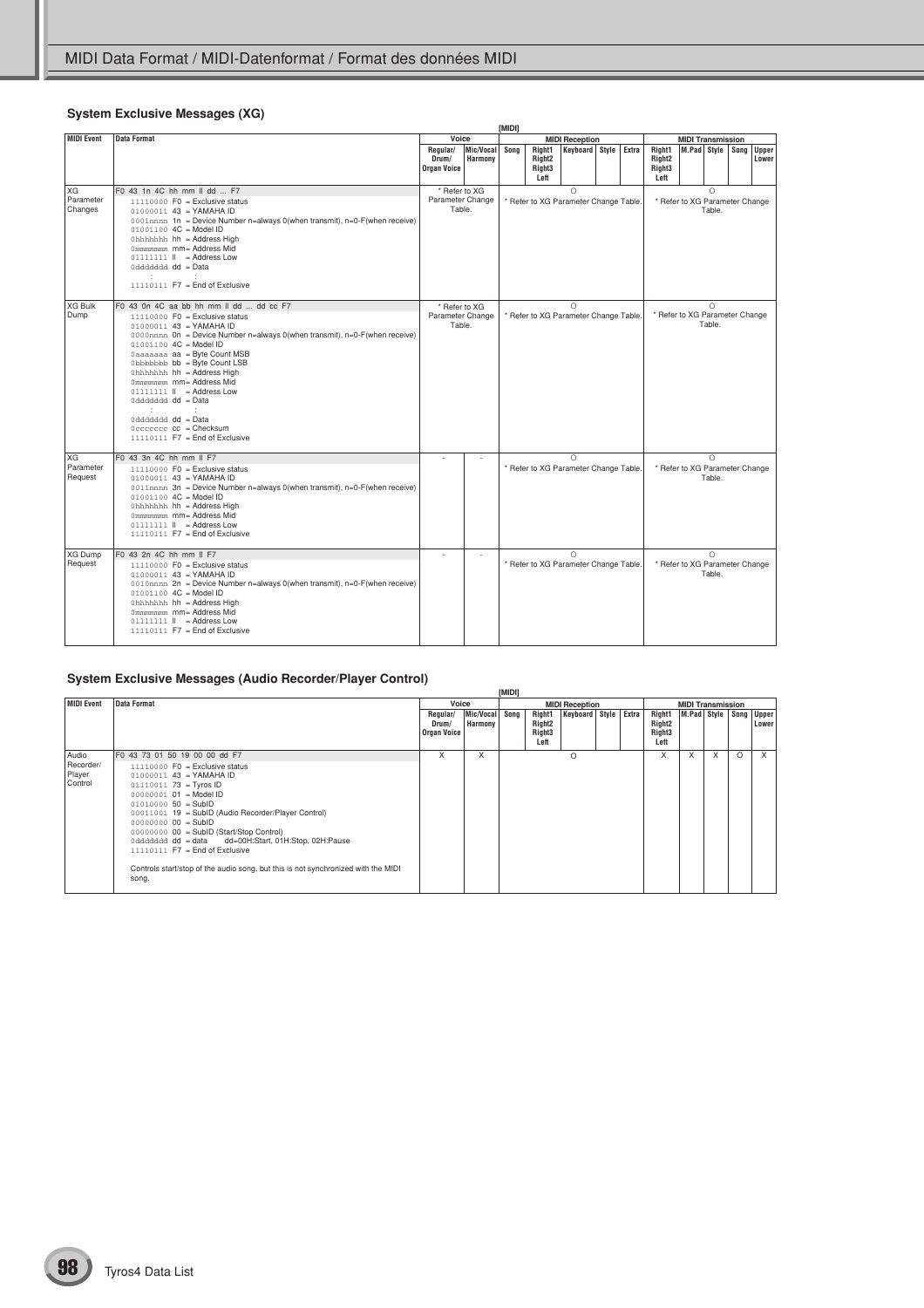# **System Exclusive Messages Special Operators (Vocal Harmony Additional Parameters)**

|                                                                 |                                                                                                                                                                                                                                                                                                                                                                                                                                                    |                                         |                           | [MIDI] |                                                            |                |       |                                                            |                        |  |       |
|-----------------------------------------------------------------|----------------------------------------------------------------------------------------------------------------------------------------------------------------------------------------------------------------------------------------------------------------------------------------------------------------------------------------------------------------------------------------------------------------------------------------------------|-----------------------------------------|---------------------------|--------|------------------------------------------------------------|----------------|-------|------------------------------------------------------------|------------------------|--|-------|
| MIDI Event                                                      | <b>Data Format</b>                                                                                                                                                                                                                                                                                                                                                                                                                                 | Voice                                   |                           |        | <b>MIDI Reception</b>                                      |                |       | <b>MIDI Transmission</b>                                   |                        |  |       |
|                                                                 |                                                                                                                                                                                                                                                                                                                                                                                                                                                    | Regular/<br>Drum/<br><b>Organ Voice</b> | Mic/Vocal Song<br>Harmony |        | Right1<br>Right <sub>2</sub><br>Right <sub>3</sub><br>Left | Keyboard Style | Extra | Right1<br>Right <sub>2</sub><br>Right <sub>3</sub><br>Left | M.Pad Style Song Upper |  | Lower |
| Vocal<br>Harmony<br>Vocoder<br>Part<br>(Harmony<br>Part(Panel)) | F0 43 73 01 11 0n 50 10 dd F7<br>$11110000$ F0 = Exclusive status<br>$01000011$ 43 = YAMAHA ID<br>$01110011$ 73 = Tyros ID<br>$00000001$ $01$ = Model ID<br>$00010001$ 11 = Special Operators<br>0000mmn On = Channel No. (Always 00)<br>01010000 50 = Vocal Harmony Additional Parameter Control No.<br>00010000 10 = Vocoder Part Parameter No.<br>0ddddddd dd = data 00H : Off<br>01H: Upper<br>02H : Lower<br>$11110111$ F7 = End of Exclusive | X                                       | $\circ$                   |        |                                                            | $\Omega$       |       |                                                            |                        |  |       |

● : Transmitted via panel operations O : Available

#### **System Exclusive Messages (Others)**

|                                    |                                                                      |                                                                |                                                                |                                         |                      | [MIDI]  |                                                            |                          |   |         |                                                            |                          |          |   |                       |
|------------------------------------|----------------------------------------------------------------------|----------------------------------------------------------------|----------------------------------------------------------------|-----------------------------------------|----------------------|---------|------------------------------------------------------------|--------------------------|---|---------|------------------------------------------------------------|--------------------------|----------|---|-----------------------|
| <b>MIDI Event</b>                  | <b>Data Format</b>                                                   |                                                                |                                                                | Voice                                   |                      |         |                                                            | <b>MIDI Reception</b>    |   |         |                                                            | <b>MIDI Transmission</b> |          |   |                       |
|                                    |                                                                      |                                                                |                                                                | Regular/<br>Drum/<br><b>Organ Voice</b> | Mic/Vocal<br>Harmony | Song    | Right1<br>Right <sub>2</sub><br>Right <sub>3</sub><br>Left | Keyboard   Style   Extra |   |         | Right1<br>Right <sub>2</sub><br>Right <sub>3</sub><br>Left | M.Pad Style   Song       |          |   | <b>Upper</b><br>Lower |
| Internal                           | F0 43 73 01 02 F7                                                    |                                                                |                                                                | ÷                                       | ÷.                   |         |                                                            | $\circ$                  |   |         |                                                            |                          | X        |   |                       |
| Clock<br>(Clavinova<br>compliance) | 00000001 01 = Model ID<br>00000010 02 = Internal Clock Substatus     |                                                                |                                                                |                                         |                      |         |                                                            |                          |   |         |                                                            |                          |          |   |                       |
| External                           | F0 43 73 01 03 F7                                                    |                                                                |                                                                |                                         |                      |         |                                                            | $\circ$                  |   |         |                                                            |                          | $\times$ |   |                       |
| Clock<br>(Clavinova<br>compliance) | $00000001$ $01$ = Model ID<br>00000011 03 = External Clock Substatus |                                                                |                                                                |                                         |                      |         |                                                            |                          |   |         |                                                            |                          |          |   |                       |
| Organ                              | F0 43 73 01 06 0B 00 00 01 06 0n [Bulk Data] sum F7                  |                                                                |                                                                | $\circ$                                 | X                    | $\circ$ | $\circ$                                                    | X                        | X | $\circ$ | ٠                                                          | X                        | X        | O | X                     |
| Flutes data                        | 01H                                                                  | Model ID                                                       |                                                                | (Organ Flute)                           |                      |         |                                                            |                          |   |         |                                                            |                          |          |   |                       |
| <b>Bulk Dump</b>                   | 06H                                                                  | Bulk ID                                                        |                                                                |                                         |                      |         |                                                            |                          |   |         |                                                            |                          |          |   |                       |
| (Clavinova<br>compliance)          | 0BH<br>00H,00H,01H,06H                                               | Bulk No. (Organ Flutes data Bulk Dump)<br>Data Length: 16bytes |                                                                |                                         |                      |         |                                                            |                          |   |         |                                                            |                          |          |   |                       |
|                                    | Channel No.<br>1st                                                   | 0 <sub>nH</sub>                                                |                                                                |                                         |                      |         |                                                            |                          |   |         |                                                            |                          |          |   |                       |
|                                    | 2nd<br>Footage [1']                                                  | $00 - 08H$                                                     |                                                                |                                         |                      |         |                                                            |                          |   |         |                                                            |                          |          |   |                       |
|                                    | 3rd                                                                  | [1 1/3]<br>$00 - 08H$                                          |                                                                |                                         |                      |         |                                                            |                          |   |         |                                                            |                          |          |   |                       |
|                                    | 4th<br>5th                                                           | [1 3/5]<br>$00 - 08H$<br>$[2^{\prime}]$<br>$00 - 08H$          |                                                                |                                         |                      |         |                                                            |                          |   |         |                                                            |                          |          |   |                       |
|                                    | 6th                                                                  | [2 2/3]<br>$00 - 08H$                                          |                                                                |                                         |                      |         |                                                            |                          |   |         |                                                            |                          |          |   |                       |
|                                    | 7th                                                                  | [4']<br>$00 - 08H$                                             |                                                                |                                         |                      |         |                                                            |                          |   |         |                                                            |                          |          |   |                       |
|                                    | 8th                                                                  | $[5 \ 1/3]$<br>$00 - 08H$                                      |                                                                |                                         |                      |         |                                                            |                          |   |         |                                                            |                          |          |   |                       |
|                                    | 9th                                                                  | [8]<br>$00 - 08H$                                              |                                                                |                                         |                      |         |                                                            |                          |   |         |                                                            |                          |          |   |                       |
|                                    | 10th<br>11th                                                         | $00 - 08H$<br>[16]<br>$00 - 08H$<br>[Attack 2]                 |                                                                |                                         |                      |         |                                                            |                          |   |         |                                                            |                          |          |   |                       |
|                                    | 12th                                                                 | $00 - 08H$<br>[Attack 2 2/3']                                  |                                                                |                                         |                      |         |                                                            |                          |   |         |                                                            |                          |          |   |                       |
|                                    | 13th                                                                 | $00 - 08H$<br>[Attack 4]                                       |                                                                |                                         |                      |         |                                                            |                          |   |         |                                                            |                          |          |   |                       |
|                                    | 14th<br>Settings                                                     | [Attack Length]<br>$00 - 08H$                                  |                                                                |                                         |                      |         |                                                            |                          |   |         |                                                            |                          |          |   |                       |
|                                    | 15th                                                                 | [Response]<br>$00 - 08H$                                       |                                                                |                                         |                      |         |                                                            |                          |   |         |                                                            |                          |          |   |                       |
|                                    | 16th<br>17th                                                         | [Attack Mode]<br>$00 - 01H$<br>[Wave Variation]<br>$00 - 02H$  | 00H: Each, 01H: First<br>00H: Sine, 01H: Vintage,<br>02H: Euro |                                         |                      |         |                                                            |                          |   |         |                                                            |                          |          |   |                       |
|                                    | 18th                                                                 | $01 - 09H$<br>[Volume]                                         |                                                                |                                         |                      |         |                                                            |                          |   |         |                                                            |                          |          |   |                       |
|                                    | 19th                                                                 | 00H<br>[aux]                                                   |                                                                |                                         |                      |         |                                                            |                          |   |         |                                                            |                          |          |   |                       |
|                                    | 20th<br>21th                                                         | 00H<br>[aux]<br>00H<br>[aux]                                   |                                                                |                                         |                      |         |                                                            |                          |   |         |                                                            |                          |          |   |                       |
|                                    | 22th                                                                 | [aux]<br>00H                                                   |                                                                |                                         |                      |         |                                                            |                          |   |         |                                                            |                          |          |   |                       |
|                                    | sum Check Sum = 0-sum(BULK DATA)                                     |                                                                |                                                                |                                         |                      |         |                                                            |                          |   |         |                                                            |                          |          |   |                       |
| <b>MIDI Master</b>                 | F0 43 1n 27 30 00 00 0m 0l cc F7                                     |                                                                |                                                                | $\overline{O}$                          | $\Omega$             |         |                                                            | $\circ$                  |   |         |                                                            |                          | X        |   |                       |
| Tuning                             | $11110000$ F0 = Exclusive status                                     |                                                                |                                                                |                                         |                      |         |                                                            |                          |   |         |                                                            |                          |          |   |                       |
|                                    | $01000011$ 43 = YAMAHA ID                                            |                                                                |                                                                |                                         |                      |         |                                                            |                          |   |         |                                                            |                          |          |   |                       |
|                                    |                                                                      | 0001nnnn 1n n= always 0(when transmit), n=0-F(when receive)    |                                                                |                                         |                      |         |                                                            |                          |   |         |                                                            |                          |          |   |                       |
|                                    | 00100111 27 = Model ID of TG100<br>00110000 30 = Address High        |                                                                |                                                                |                                         |                      |         |                                                            |                          |   |         |                                                            |                          |          |   |                       |
|                                    | $00000000000 = Address Mid$                                          |                                                                |                                                                |                                         |                      |         |                                                            |                          |   |         |                                                            |                          |          |   |                       |
|                                    | 00000000 00 = Address Low                                            |                                                                |                                                                |                                         |                      |         |                                                            |                          |   |         |                                                            |                          |          |   |                       |
|                                    | 0000mmm 0m = Master Tune MSB                                         |                                                                |                                                                |                                         |                      |         |                                                            |                          |   |         |                                                            |                          |          |   |                       |
|                                    | $00001111$ $0!$ = Master Tune LSB                                    |                                                                |                                                                |                                         |                      |         |                                                            |                          |   |         |                                                            |                          |          |   |                       |
|                                    | $0$ ccccccc $cc =$ don't care<br>11110111 F7 = End of Exclusive      |                                                                |                                                                |                                         |                      |         |                                                            |                          |   |         |                                                            |                          |          |   |                       |
|                                    |                                                                      |                                                                |                                                                |                                         |                      |         |                                                            |                          |   |         |                                                            |                          |          |   |                       |

● : Transmitted via panel operations O : Available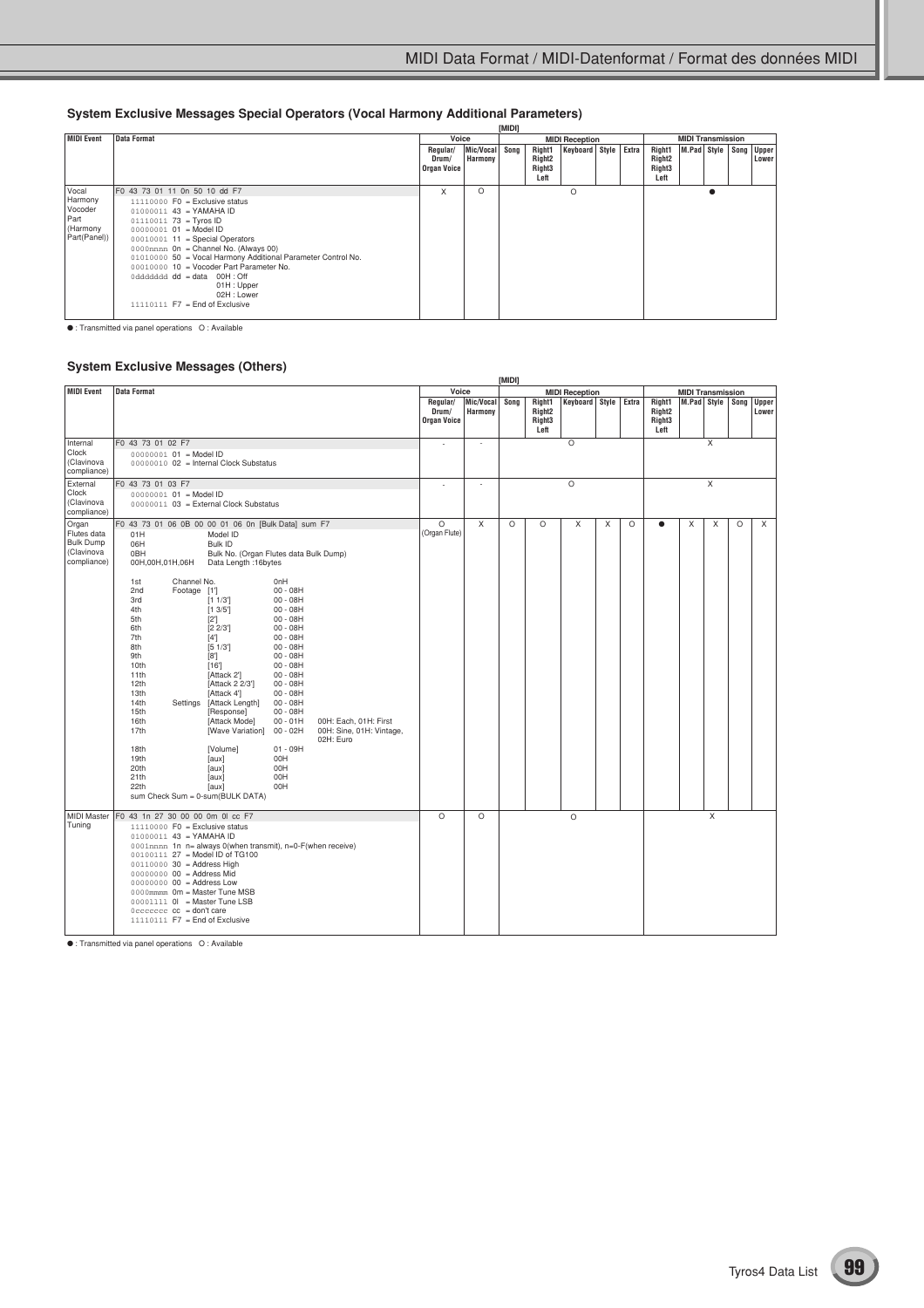**Data Format Parameter Description Note**

| FF 05 len [Data]      | Lyrics               | len=Data length, [Data]=Lyrics Data                                                                                                  |                                            |
|-----------------------|----------------------|--------------------------------------------------------------------------------------------------------------------------------------|--------------------------------------------|
| FF 06 len [Data]      | Marker               | len=Data length, [Data]=Marker                                                                                                       | Used as a Song Position Jump Marker.       |
| IFF 51 03 t1 t2 t3    | Set Tempo            | t1 t2 t3 = Tempo value B7 1B 00-01 D4 C0 (Tempo 5-500)                                                                               | Entered when recording.                    |
| IFF 58 04 nn dd cc bb | Beat                 | Inn=Numerator.<br>dd=Denominator (2n)<br>cc=MIDI clock per metronome click,<br>bb=Number of thirty-second notes in MIDI quarter note | Entered when recording.                    |
| IFF 59 02 sf mi       | <b>Key Signature</b> | $sf = -7 - 7$<br>mi=0: Major key, 1: minor key                                                                                       | Entered from the [Score] -> SETUP display. |

#### **YAMAHA META EVENT**

| IFF 7F 06 43 73 0A 00 07 dd   | Score Start Bar | ddH: Start from this measure<br>$dd = -100 - 1.1 - 100$ | Same as ScBar entered from the [SONG CREATOR] ->SYS/EX. Display          |
|-------------------------------|-----------------|---------------------------------------------------------|--------------------------------------------------------------------------|
| IFF 7F len 43 73 0D 01 [Data] | Keyboard Voice  | Voice settings for the RIGHT1-3 and LEFT                | Entered to the song from the [SONG CREATOR]->CHANNEL<br>->SETUP display. |

#### **YAMAHA XF META EVENT**

| FF 7F 07 43 7B 01 cr ct bn bt   | Chord Name         | Refer to "Chord Control" in the MIDI Data Format (System<br><b>Exclusive Messages)</b>                                                                   | Entered when recording.                                                  |
|---------------------------------|--------------------|----------------------------------------------------------------------------------------------------------------------------------------------------------|--------------------------------------------------------------------------|
| IFF 7F 05 43 7B 03 20 08        | <b>Phrase Mark</b> | Used as a marker for each phrase when executing Phrase<br>Mark repeat playback.                                                                          | Used when performing the Phrase Mark repeat playback.                    |
| IFF 7F 04 43 7B 04 dd           | Phrase Max         | Maximum Phrase Number                                                                                                                                    | Used when performing the Phrase Mark repeat playback.                    |
| IFF 7F 05 43 7B 0C rr II        | Guide Track Flag   | Sets the TRACK1 and TRACK2 parameters on the<br>[FUNCTION]-> [SONG SETTING] display.<br>rr = RIGHT CH (0: OFF, 1-16CH)<br>III = LEFT CH (0: OFF. 1-16CH) | Entered when recording.                                                  |
| FF 7F len 43 7B 21 00 pp [Data] | Lyrics Bitmap      | Specifies the background picture of the Lyrics display.<br>pp=Display type (0: Center, 1: Tile)<br>[Datal=File Path]                                     | Entered to the song from the [SONG CREATOR]->CHANNEL<br>->SETUP display. |

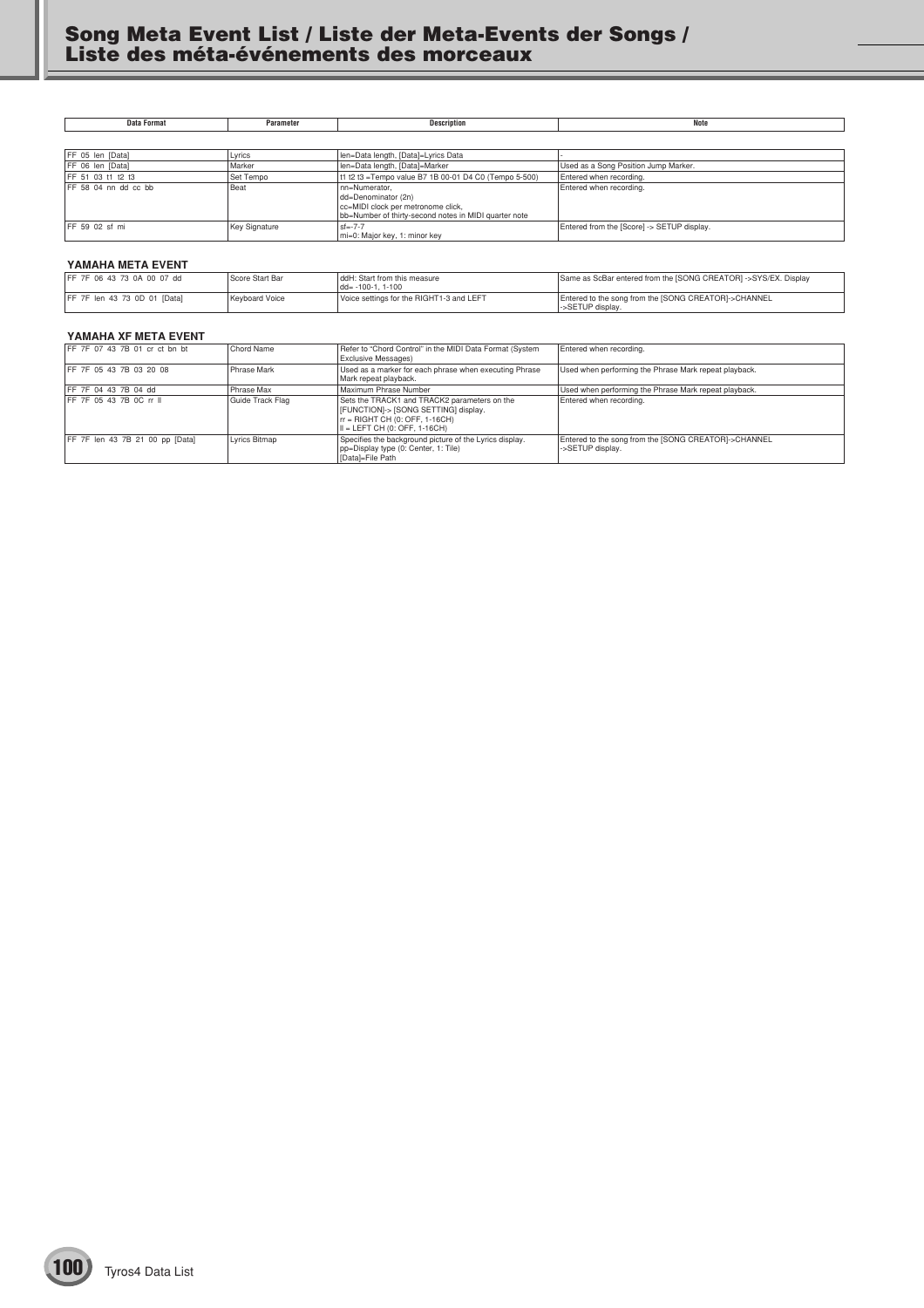| <b>Data Format</b>         | Parameter  | <b>Description</b>                                                                                                                                                                                                                                 | Note                                                                 |
|----------------------------|------------|----------------------------------------------------------------------------------------------------------------------------------------------------------------------------------------------------------------------------------------------------|----------------------------------------------------------------------|
| Guide                      |            |                                                                                                                                                                                                                                                    |                                                                      |
|                            |            |                                                                                                                                                                                                                                                    |                                                                      |
| F0 43 73 01 1F 00 cc dd F7 | Guide Mode | ccH = Part Select No<br>00H (RIGHT CH=ON, LEFT CH=ON)<br>01H (RIGHT CH=OFF, LEFT CH=ON)<br>02H (RIGHT CH=ON, LEFT CH=OFF)<br>03H (RIGHT CH=OFF, LEFT CH=OFF)<br>$ddH = Mode$<br>00H=Guide OFF<br>01H=Follow Lights<br>02H=Any Key<br>03H=Karao-Key | Entered to the song from the [SONG CREATOR]->CHANNEL->SETUP display. |

#### **Score**

| F0 43 73 01 50 12 00 00 dd F7  | Left Part indication On/Off  | 00H: OFF, 7FH:ON                                              | Entered to the song from the [SONG CREATOR]->CHANNEL->SETUP display. |
|--------------------------------|------------------------------|---------------------------------------------------------------|----------------------------------------------------------------------|
|                                |                              |                                                               |                                                                      |
| F0 43 73 01 50 12 00 01 dd F7  | Right Part indication On/Off | 00H: OFF, 7FH:ON                                              |                                                                      |
| F0 43 73 01 50 12 00 02 dd F7  | Lyrics indication On/Off     | 00H: OFF, 7FH:ON                                              |                                                                      |
| F0 43 73 01 50 12 00 03 dd F7  | Chord indication On/Off      | 00H: OFF, 7FH:ON                                              |                                                                      |
| F0 43 73 01 50 12 00 04 dd F7  | N.Name indication On/Off     | 00H: OFF, 7FH:ON                                              |                                                                      |
| F0 43 73 01 50 12 00 05 dd F7  | Size designation             | 00H:SMALL, 01H:MIDDLE, 02H:LARGE, 03H:X-LARGE                 |                                                                      |
| F0 43 73 01 50 12 00 06 dd F7  | Left Ch                      | 00H-0FH=CH, 7EH=OFF, 7FH=AUTO                                 |                                                                      |
| F0 43 73 01 50 12 00 07 dd F7  | Right Ch                     | 00H-0FH=CH, 7EH=OFF, 7FH=AUTO                                 |                                                                      |
| F0 43 73 01 50 12 00 08 dd F7  | Quantize triplet On/Off      | 00H: Triplet OFF, 7FH: Triplet ON                             |                                                                      |
| F0 43 73 01 50 12 00 09 dd F7  | Quantize                     | 00H: quarter, 01H: eighth, 02H: sixteenth, 03H: thirty-second |                                                                      |
| F0 43 73 01 50 12 00 0A dd F7  | NoteName                     | 00H:ABC, 01H:FixedDo, 02H:MovableDo                           |                                                                      |
| IF0 43 73 01 50 12 00 0B dd F7 | Color Note                   | 00H:OFF, 7FH:ON                                               |                                                                      |

#### **Style**

| _ _ _ _ _                                                |                              |                                     |                                                                      |
|----------------------------------------------------------|------------------------------|-------------------------------------|----------------------------------------------------------------------|
| F0 43 73 01 51 00 00 00 03 10 00 dd F7 STYLE SPLIT POINT |                              | Idd=STYLE SPLIT POINT (Note Number) | Entered to the song from the [SONG CREATOR]->CHANNEL->SETUP display. |
| F0 43 73 01 51 05 00 03 04 00 00 dd dd Style No.         |                              | $dd dd = Style No.$                 | Entered when recording.                                              |
|                                                          |                              |                                     |                                                                      |
| IF0 43 7E 00 ss dd F7                                    | <sup>1</sup> Section Control | Refer to the MIDI Data Format.      | Entered when recording.                                              |

#### **Audio Recorder/Player**

| .                              |                                                                                                                                                                 |                                                  |
|--------------------------------|-----------------------------------------------------------------------------------------------------------------------------------------------------------------|--------------------------------------------------|
| IF0 43 73 01 50 19 00 00 dd F7 | Audio Recorder/Player Control Controls start/pause/stop of the audio song, but this is not<br>synchronized with the MIDI song.<br>00H:Start, 01H:Stop.02H:Pause | Edited from the ISONG CREATORI->SYS/EX, display, |
|                                |                                                                                                                                                                 |                                                  |